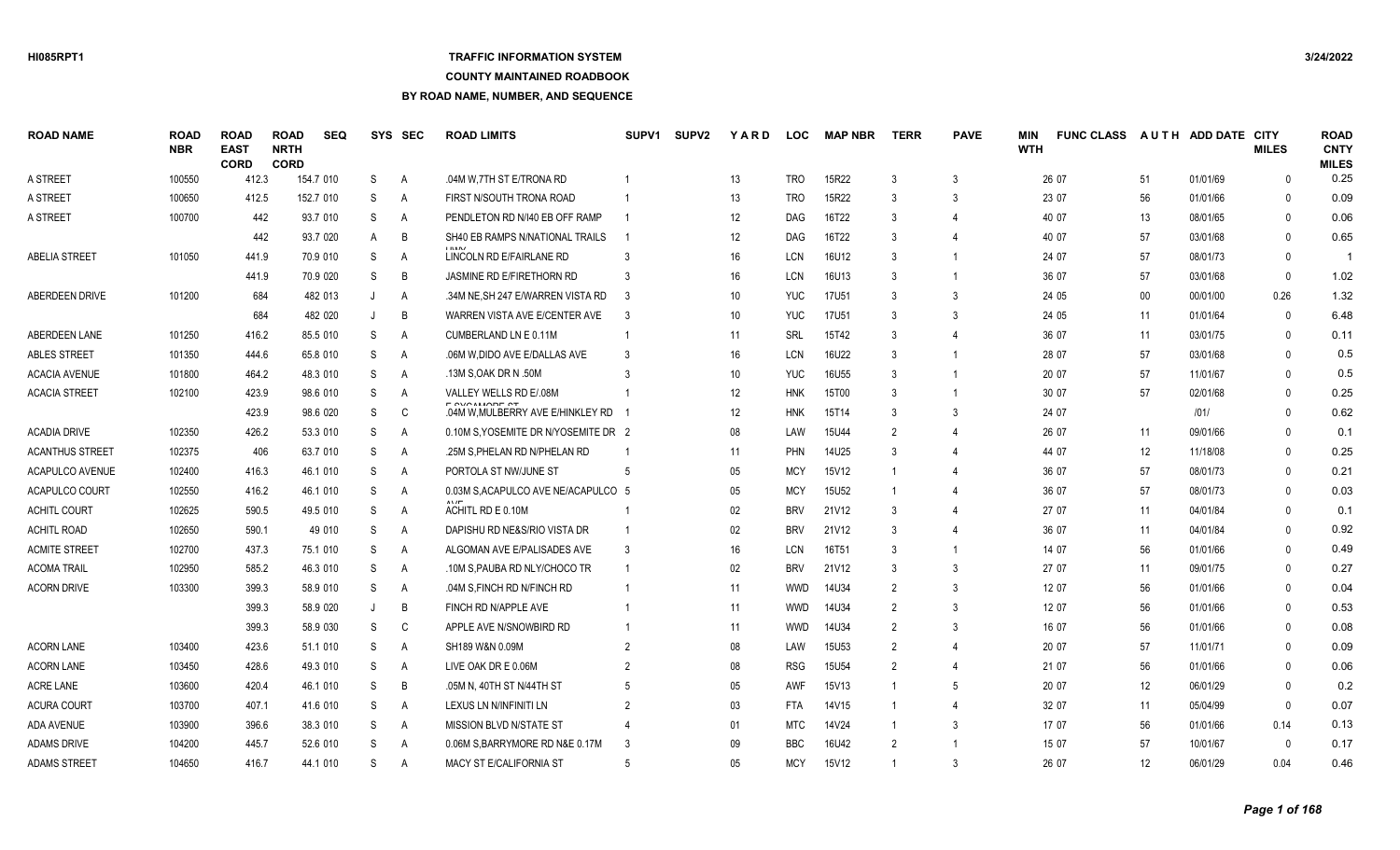# **TRAFFIC INFORMATION SYSTEM**

**COUNTY MAINTAINED ROADBOOK**

| <b>ROAD NAME</b>    | <b>ROAD</b><br><b>NBR</b> | <b>ROAD</b><br><b>EAST</b><br><b>CORD</b> | <b>ROAD</b><br><b>NRTH</b><br><b>CORD</b> | <b>SEQ</b> |         | SYS SEC        | <b>ROAD LIMITS</b>                             | SUPV <sub>1</sub> | <b>SUPV2</b> | YARD            | <b>LOC</b> | <b>MAP NBR</b> | <b>TERR</b>    | <b>PAVE</b>    | MIN<br><b>WTH</b> | <b>FUNC CLASS</b> |        | AUTH ADD DATE CITY | <b>MILES</b> | <b>ROAD</b><br><b>CNTY</b><br><b>MILES</b> |
|---------------------|---------------------------|-------------------------------------------|-------------------------------------------|------------|---------|----------------|------------------------------------------------|-------------------|--------------|-----------------|------------|----------------|----------------|----------------|-------------------|-------------------|--------|--------------------|--------------|--------------------------------------------|
| <b>ADAMS STREET</b> | 104950                    | 412.4                                     |                                           | 152.5 010  | S       | A              | 0.03M W.LAKEVIEW DR E/LAKEVIEW DR 1            |                   |              | 13              | <b>TRO</b> | 15R22          | 3              | 3              |                   | 36 07             | 57     | 03/01/68           | $\Omega$     | 0.03                                       |
| ADELANTE COURT      | 105175                    | 587.4                                     |                                           | 590.3 010  | S       | A              | 0.05 S.ADELANTE RD N/ADELANTE RD               |                   |              | 02              | <b>BRV</b> | 21V12          | 3              | 3              |                   | 30 07             | 11     | 12/01/75           | $\Omega$     | 0.05                                       |
| ADELANTE ROAD       | 105200                    | 587.1                                     |                                           | 590.5 010  | S       | A              | DEL SOL AVE E/ALAMO RD                         |                   |              | 02              | <b>BRV</b> | 21V12          | 3              | 3              |                   | 30 07             | 11     | 12/01/75           | $\mathbf{0}$ | 0.39                                       |
| ADELANTO ROAD       | 105250                    | 413.1                                     |                                           | 72 030     | $\cdot$ | B              | 0.50M S.COLUSA RD N/COLUSA RD                  |                   |              | 11              | <b>ADL</b> | 15T52          | 3              | 1              |                   | 26 05             |        | 1011               | 0.25         | 0.25                                       |
| ADELINE WAY         | 105550                    | 460                                       |                                           | 38.1 010   | S       | $\overline{A}$ | <b>HESS BLVD E/29 PALMS HWY</b>                | 3                 |              | 10              | <b>MOR</b> | 16V25          | 3              | 3              |                   | 22 07             | 56     | 01/01/66           | $\mathbf{0}$ | 0.09                                       |
| ADOBE DRIVE         | 106000                    | 473.3                                     |                                           | 43.8 010   | S       | B              | 0.03M W.OLYMPIC RD E/MECCA RD                  | 3                 |              | 10              | JOS        | 17V12          | 3              | 4              |                   | 007               | 11     | 06/01/85           | $\Omega$     | 0.19                                       |
|                     |                           | 473.3                                     |                                           | 43.8 020   | S       | C              | LOMITA RD E/0.03M E, SHERWOOD RD               | - 3               |              | 10 <sup>°</sup> | <b>JOS</b> | 17V12          | 3              | 4              |                   | 007               | 11     | 06/01/85           | $\Omega$     | 0.18                                       |
|                     |                           | 473.3                                     |                                           | 43.8 030   | S       | A              | GRANADA DR E&N/CREST CIRCLE DR 3               |                   |              | 10              | <b>JOS</b> | 17V12          | 3              | 3              |                   | 24 07             | $00\,$ | 00/01/00           | $\Omega$     | 0.34                                       |
| AEROPLANE BOULEVARD | 106450                    | 443.8                                     |                                           | 52.8 010   | S       | $\overline{A}$ | DIVISION DR E&S/BLUE WATER DR                  | -3                |              | 09              | <b>BBC</b> | 16U52          | 2              | $\Delta$       |                   | 18 07             |        | 1011               | $\Omega$     | 0.74                                       |
|                     |                           | 443.8                                     |                                           | 52.8 020   | S       | E              | BLUE WATER DR E/SAW MILL DR                    | 3                 |              | 09              | <b>BBC</b> | 16U42          | 2              | 3              |                   | 22 07             | 11     | 01/01/38           | $\mathbf{0}$ | 0.36                                       |
|                     |                           | 443.8                                     |                                           | 52.8 030   | S       | C              | SAW MILL DR E/GOLD MOUNTAIN DR                 | -3                |              | 09              | <b>BBC</b> | 16U42          | $\mathcal{P}$  | 4              |                   | 22 07             | 11     | 01/01/38           | $\mathbf{0}$ | 0.37                                       |
|                     |                           | 443.8                                     |                                           | 52.8 040   | S       | D              | GOLD MTN DR E/KEAN WAY&PARADISE 3              |                   |              | 09              | <b>BBC</b> | 16U42          | $\mathfrak{D}$ | $\overline{4}$ |                   | 18 07             | 11     | 01/01/38           | $\mathbf{0}$ | 0.16                                       |
| <b>AFTON AVENUE</b> | 106550                    | 414.9                                     |                                           | 60.2 010   | S       | A              | <b><i>MAANA</i></b><br>JENNY ST N/GREENWOOD ST |                   |              | 11              | OKH        | 15U32          | 3              | 4              |                   | 36 07             | 11     | 11/22/05           | $\Omega$     | 0.13                                       |
| AFTON CANYON ROAD   | 106750                    | 471                                       |                                           | 106.5 010  |         | $\overline{A}$ | 3.87M S, DUNN RD N 3.84M                       |                   |              | 12              | <b>NEB</b> | <b>17S00</b>   | 3              | $\mathbf{1}$   |                   | 10 07             | 57     | 01/01/68           | $\Omega$     | 3.84                                       |
|                     |                           | 471                                       |                                           | 106.5 020  | J       | C              | 0.03M S.DUNN RD N/ARROWHEAD TR                 |                   |              | 12              | <b>NEB</b> | <b>17S00</b>   | 3              | 4              |                   | 28 07             | 13     | 10/01/64           | $\Omega$     | 0.24                                       |
|                     |                           | 471                                       |                                           | 106.5 030  | S       | B              | ARROWHEAD TR N 0.03M                           |                   |              | 12              | <b>NEB</b> | <b>17S00</b>   | 3              | $\overline{4}$ |                   | 24 07             | 13     | 10/01/64           | $\Omega$     | 0.03                                       |
| <b>AFTON STREET</b> | 106650                    | 441.8                                     |                                           | 94.1 010   | S       | $\overline{A}$ | 0.14M W.A ST E/A ST                            |                   |              | 12              | DAG        | 16T22          | 3              | 3              |                   | 27 07             | 12     | 11/01/66           | $\mathbf{0}$ | 0.14                                       |
| AGATE AVENUE        | 106900                    | 429                                       |                                           | 39 010     | S       | $\overline{A}$ | COLTON AVE N/0.08M S, NICE AVE                 | 3                 |              | 05              | <b>MEN</b> | 15V24          |                | 3              |                   | 20 07             | 57     | 08/01/67           | $\Omega$     | 0.17                                       |
|                     |                           | 429                                       |                                           | 39 0 20    | S       | B              | .08M S, NICE AVE N/.05M N, SALERNO             | -3                |              | 05              | <b>MEN</b> | 15V24          | -1             | 3              |                   | 20 07             | 57     | 08/01/67           | $\mathbf{0}$ | 0.77                                       |
| <b>AGATE ROAD</b>   | 106950                    | 415                                       |                                           | 60.2 010   | S       | $\overline{A}$ | JENNY ST N/GREENWOOD ST                        |                   |              | 11              | OKH        | 15U32          | 3              | $\overline{4}$ |                   | 36 07             | 11     | 11/22/05           | $\mathbf{0}$ | 0.13                                       |
| AGATE ROAD          | 107050                    | 428.9                                     |                                           | 96.2 010   | J.      | A              | LENWOOD RD E/CEDAR RD                          |                   |              | 12              | LEN        | 15T24          | 3              | 3              |                   | 27 05             | 56     | 01/01/66           | $\mathbf{0}$ | 0.88                                       |
|                     |                           | 428.9                                     |                                           | 96.2 020   | S       | B              | CEDAR RD E/.04M E, WESTERN DR                  |                   |              | 12              | LEN        | 15T24          | 3              | 4              |                   | 54 05             | 11     | 02/01/65           | $\mathbf{0}$ | 0.13                                       |
|                     |                           | 430.3                                     |                                           | 96.2 030   | S       | C              | .03M W, JASPER RD E/JASPER RD                  | 3                 |              | $12 \,$         | LEN        | 15T25          | 3              | $\overline{4}$ |                   | 60 07             | 13     | 01/14/99           | 0.02         | 0.01                                       |
| AGATE ROAD          | 107200                    | 438.3                                     |                                           | 63.4 010   | S       | A              | <b>BUTTE ST E/MESA RD</b>                      | 3                 |              | 16              | LCN        | 16U31          | 3              | 3              |                   | 22 07             | 57     | 08/01/73           | $\Omega$     | 0.25                                       |
| AGNES STREET        | 107500                    | 400                                       |                                           | 59 010     | S       | $\overline{A}$ | ELM ST ELY/ TWIN LAKES DR                      |                   |              | 11              | <b>WWD</b> | 14U34          | $\overline{2}$ | 3              |                   | 13 07             | 57     | 01/01/66           | $\Omega$     | 0.06                                       |
| AGUA MANSA ROAD     | 107650                    | 414.7                                     |                                           | 36.6 010   | A       | $\mathsf{A}$   | .16M S.HOLLY NE/.07M N.EL RIVINO RD 5          |                   |              | 03              | <b>BLO</b> | 15V22          | -1             | 4              |                   | 26 03             | 31     | 01/01/79           | 0            | 0.42                                       |
|                     |                           | 414.7                                     |                                           | 36.6 020   | A       | C              | .80M W.RANCHO AVE E .73M                       | .5                |              | 05              | <b>CLN</b> | 15V22          |                | 4              |                   | 24 03             | $00\,$ | 00/01/00           | 0.36         | 0.37                                       |
| AKSAMA COURT        | 108325                    | 590.1                                     |                                           | 49.2 010   | S       | $\overline{A}$ | ACHITL RD E 0.12M                              |                   |              | 02              | <b>BRV</b> | 21V12          | 3              | 4              |                   | 27 07             | 11     | 04/01/84           | $\Omega$     | 0.12                                       |
| ALABAMA STREET      | 108550                    | 424.3                                     |                                           | 38 020     | A       | B              | LUGONIA AVE N/28M N.PALMETTO AVE 3             |                   |              | 05              | <b>RED</b> | 15V23          |                | 4              |                   | 44 03             | 31     | 10/01/80           | $\Omega$     | 1.28                                       |
| ALAMEDA AVENUE      | 108850                    | 413.9                                     |                                           | 38.5 010   | S       | $\overline{A}$ | <b>MANILA ST N/MINDANAO ST</b>                 | 5                 |              | 03              | <b>BLO</b> | 15V22          |                |                |                   | 36 07             | 57     | 08/01/73           | $\Omega$     | 0.21                                       |
|                     |                           | 413.9                                     |                                           | 38.5 020   | S.      | B              | <b>VALLEY BLVD N/POMONA ST</b>                 |                   |              | 03              | <b>BLO</b> | 15V22          | -1             | $\Delta$       |                   | 23 07             | 56     | 01/01/66           | $\Omega$     | 0.12                                       |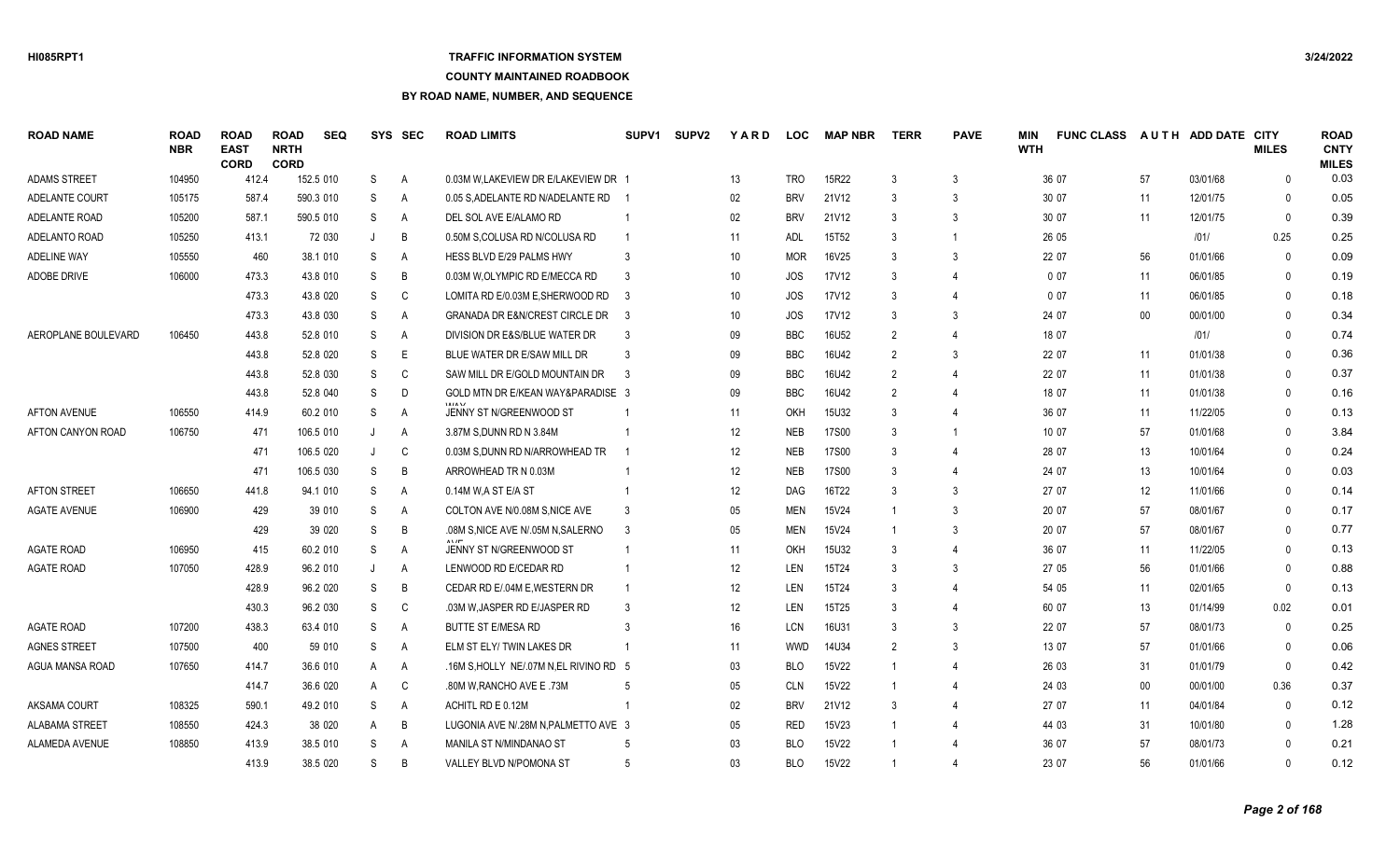### **TRAFFIC INFORMATION SYSTEM**

### **COUNTY MAINTAINED ROADBOOK**

| <b>ROAD NAME</b>      | <b>ROAD</b><br><b>NBR</b> | <b>ROAD</b><br><b>EAST</b><br><b>CORD</b> | <b>ROAD</b><br><b>NRTH</b><br><b>CORD</b> | <b>SEQ</b> | SYS | SEC | <b>ROAD LIMITS</b>                   | SUPV <sub>1</sub> | <b>SUPV2</b> | YARD   | LOC        | <b>MAP NBR</b>    | <b>TERR</b>    | <b>PAVE</b>                 | MIN<br><b>WTH</b> | <b>FUNC CLASS</b> |        | AUTH ADD DATE CITY | <b>MILES</b> | <b>ROAD</b><br><b>CNTY</b><br><b>MILES</b> |
|-----------------------|---------------------------|-------------------------------------------|-------------------------------------------|------------|-----|-----|--------------------------------------|-------------------|--------------|--------|------------|-------------------|----------------|-----------------------------|-------------------|-------------------|--------|--------------------|--------------|--------------------------------------------|
|                       |                           | 413.9                                     |                                           | 38.5 030   | S   | C   | POMONA ST N/GROVE PL                 |                   |              | 03     | <b>BLO</b> | 15V22             |                | 4                           |                   | 36 07             | 57     | 08/01/73           | $\Omega$     | 0.1                                        |
| ALAMEDA AVENUE        | 109000                    | 421.1                                     |                                           | 45 010     | S   | A   | 33RD ST N/34TH ST                    |                   |              | 05     | <b>DEL</b> | 15V13             |                |                             |                   | 36 07             | $00\,$ | 00/01/00           | $\Omega$     | 0.17                                       |
| <b>ALAMEDA COURT</b>  | 109150                    | 421.1                                     |                                           | 44.8 010   | S   | A   | DEL NORTE DR N 0.07M                 |                   |              | $05\,$ | <b>DEL</b> | 15V13             |                | $\Delta$                    |                   | 36 07             | $00\,$ | 00/01/00           | $\Omega$     | 0.07                                       |
|                       |                           | 421.1                                     |                                           | 44.8 020   | S   | B   | EDGEMONT DR N 0.02M                  |                   |              | 05     | DEL        | 15V13             |                | 4                           |                   | 36 07             | 56     | 01/01/66           | $\Omega$     | 0.02                                       |
| ALAMEDA COURT         | 109200                    | 445.1                                     |                                           | 51 050     | S   | Α   | ALAMEDA RD E 0.04M                   |                   |              | 09     | <b>MRG</b> | 16U52             | 2              | 3                           |                   | 007               | 11     | 07/31/89           | $\Omega$     | 0.04                                       |
| ALAMEDA ROAD          | 109250                    | 444.8                                     |                                           | 51 010     | S   | Α   | WOLF RD NE/.02M N, TUOLUMNE RD       |                   |              | 09     | <b>MRG</b> | 16U52             | $\overline{2}$ |                             |                   | 29 07             | 11     | 12/01/67           | $\mathbf{0}$ | 0.12                                       |
|                       |                           | 444.8                                     |                                           | 51 030     | S   | B   | .02M N.TUOLUMNE RD N/ 04M            |                   |              | 09     | <b>MRG</b> | 16U52             | $\overline{2}$ | 3                           |                   | 007               | 11     | 07/31/89           | $\Omega$     | 0.2                                        |
|                       |                           | 444.8                                     |                                           | 51.2 050   | S   | C   | .04M N,KLAMATH RD N .08M             |                   |              | 09     | <b>MRG</b> | 16U52             | $\overline{2}$ |                             |                   | 29 07             | 11     | 11/21/00           | $\mathbf{0}$ | 0.08                                       |
| <b>ALAMEDA STREET</b> | 109300                    | 413.7                                     |                                           | 155.7 010  | S   | Α   | MAIN ST E/MTN VIEW ST                |                   |              | 13     | <b>TRO</b> | 15R12             | 3              | 3                           |                   | 39 07             | 56     | 01/01/66           | $\mathbf{0}$ | 0.1                                        |
| <b>ALAMO AVENUE</b>   | 109600                    | 434.8                                     |                                           | 63.3 010   | S   | A   | SANTA ROSA RD N/SUTTER ST            |                   |              | 16     | <b>LCN</b> | 15U35             | 3              |                             |                   | 34 07             | 56     | 01/01/66           | $\mathbf{0}$ | 0.5                                        |
| ALAMO COURT           | 109575                    | 587.2                                     |                                           | 590.1 010  | S   | Α   | ALAMO RD N 0.04M                     |                   |              | 02     | <b>BRV</b> | 21V12             |                | 3                           |                   | 26 07             | 11     | 12/01/75           | $\Omega$     | 0.04                                       |
| ALAMO ROAD            | 109700                    |                                           | 587                                       | 48.1 010   | S   | Α   | RIO MESA DR ELY/.09M SE, ALAMO WAY 1 |                   |              | $02\,$ | <b>BRV</b> | 21V12             | 3              | 3                           |                   | 27 07             | 55     | 16/01/77           | $\mathbf{0}$ | 1.25                                       |
|                       |                           |                                           | 587                                       | 48.1 020   | S   | B   | AT&SF RR S/RIO VISTA DR              |                   |              | 02     | <b>BRV</b> | 21V12             |                |                             |                   | 45 07             | 11     | 12/01/87           | $\Omega$     | 0.21                                       |
| <b>ALAMO WAY</b>      | 109775                    | 587.9                                     |                                           | 589.9 010  | S   | A   | ALAMO RD N 0.04M                     |                   |              | $02\,$ | <b>BRV</b> | 21V12             | 3              | 3                           |                   | 29 07             | 11     | 12/01/75           | $\Omega$     | 0.04                                       |
| ALBERTA LANE          | 110125                    | 425.7                                     |                                           | 53.8 050   | S   | Α   | MANITOBA DR N 0.12M                  |                   |              | 08     | LAW        | 15U44             | $\overline{2}$ | 3                           |                   | 26 07             | 12     | 04/30/90           | $\Omega$     | 0.12                                       |
| <b>ALBRUN COURT</b>   | 110250                    | 420.7                                     |                                           | 50.6 010   | S   | A   | ALBRUN DR SOUTH N 0.03M              |                   |              | 07     | <b>CRS</b> | 15U53             | $\overline{2}$ | $\boldsymbol{\vartriangle}$ |                   | 27 07             | 12     | 05/01/69           | $\Omega$     | 0.03                                       |
| ALBRUN DRIVE NORTH    | 110300                    | 420.4                                     |                                           | 50.8 010   | S   | A   | ALBRUN DR SOUTH NELY/ALTDORF DR 2    |                   |              | 07     | <b>CRS</b> | 15U53             | $\mathcal{P}$  | $\overline{4}$              |                   | 27 07             | 11     | 06/01/68           | $\mathbf{0}$ | 0.24                                       |
| ALBRUN DRIVE SOUTH    | 110325                    | 420.3                                     |                                           | 50.7 010   | S   | A   | CREST FOREST DR SELY/ALTDORF DR 2    |                   |              | 07     | <b>CRS</b> | 15U <sub>53</sub> |                | 4                           |                   | 27 07             | 11     | 06/01/68           | $\Omega$     | 0.67                                       |
| ALCUDIA ROAD          | 110350                    |                                           | 425                                       | 99.2 010   | S   | A   | <b>BLANCA RD E/SERRA RD</b>          |                   |              | 12     | <b>HNK</b> | 15T14             |                | 3                           |                   | 28 07             | 57     | 06/01/70           | $\mathbf{0}$ | 0.38                                       |
| ALDER AVENUE          | 110650                    | 412.2                                     |                                           | 37.9 010   | A   | Α   | JURUPA AVE N .12M                    |                   |              | 03     | <b>BLO</b> | 15V21             |                | -1                          |                   | 17 04             | 56     | 01/01/66           | $\Omega$     | 0.12                                       |
|                       |                           | 412.2                                     |                                           | 37.9 020   | A   | B   | 0.12M N, JURUPA AVE N/SLOVER AVE     |                   |              | 03     | <b>BLO</b> | 15V21             |                | 3                           |                   | 22 04             | 56     | 01/01/66           | $\Omega$     | 0.9                                        |
|                       |                           | 412.2                                     |                                           | 37.9 030   | A   | C   | SLOVER AVE N .23M                    |                   |              | 03     | <b>BLO</b> | 15V21             |                |                             |                   | 27 04             | 57     | 08/01/65           | $\Omega$     | 0.23                                       |
|                       |                           | 412.2                                     |                                           | 37.9 040   | A   | D   | .08M S, TAYLOR ST N/VALLEY BLVD      | -5                |              | 03     | <b>FTA</b> | 15V21             |                | 4                           |                   | 35 04             | 57     | 01/01/66           | 0.09         | 0.09                                       |
|                       |                           | 412.2                                     |                                           | 37.9 050   | A   | E   | VALLEY BLVD N/SAN BERNARDINO AVE 5   |                   |              | 03     | <b>FTA</b> | 15V21             |                | 4                           |                   | 26 04             | 56     | 01/01/66           | 0.25         | 0.25                                       |
| <b>ALDER DRIVE</b>    | 110800                    | 436.3                                     |                                           | 41.6 010   | S   | Α   | COULTER PINE DR N/CIENEGA RD         | -3                |              | 05     | <b>MHV</b> | 16V11             | $\overline{2}$ | 4                           |                   | 15 07             | 56     | 03/01/67           | $\Omega$     | 0.15                                       |
| ALDER GROVE LANE      | 110850                    | 407.3                                     |                                           | 52.5 010   | S   | Α   | POLLARD DR E/SYCAMORE DR             | $\overline{2}$    |              | 03     | <b>LYT</b> | 14U45             |                | $\overline{4}$              |                   | 10 07             | 62     | 04/01/66           | $\Omega$     | 0.06                                       |
| <b>ALDER LANE</b>     | 110950                    | 418.6                                     |                                           | 51.5 010   | S   | A   | SEQUOIA PL E/REDWOOD LANE            | $\mathcal{P}$     |              | 07     | <b>CRS</b> | <b>15U52</b>      | $\overline{2}$ |                             |                   | 16 07             | 57     | 10/01/65           | $\Omega$     | 0.19                                       |
| <b>ALDER ROAD</b>     | 111250                    | 419.9                                     |                                           | 51.2 010   | S   | A   | STRAIGHT WAY N/LAKE DR               | $\mathcal{P}$     |              | 07     | <b>CRS</b> | 15U <sub>53</sub> | 2              | 3                           |                   | 22 07             | 56     | 01/01/66           | $\Omega$     | 0.1                                        |
| <b>ALDER TERRACE</b>  | 111550                    | 426.3                                     |                                           | 52 010     | S   | A   | CEDAR TER SELY/WESTERN DR            |                   |              | 08     | LAW        | <b>15U44</b>      | $\mathcal{P}$  | 4                           |                   | 10 07             | 62     | 03/01/66           | $\Omega$     | 0.25                                       |
| ALDERWOOD COURT       | 111600                    | 46.5                                      |                                           | 52.1 010   | S   | A   | <b>HERITAGE TR S 0.17M</b>           |                   |              | 09     | <b>SUG</b> | 16U52             |                |                             |                   | 26 07             | 11     | 06/29/04           | $\Omega$     | 0.17                                       |
| ALDERWOOD LANE        | 111650                    | 429.4                                     |                                           | 39.5 005   | S.  | B   | 12M S.CEDAR LN N/CEDAR LN            |                   |              | 05     | <b>MEN</b> | 15V24             |                | Δ                           |                   | 32 07             | 11     | 04/11/00           | $\Omega$     | 0.12                                       |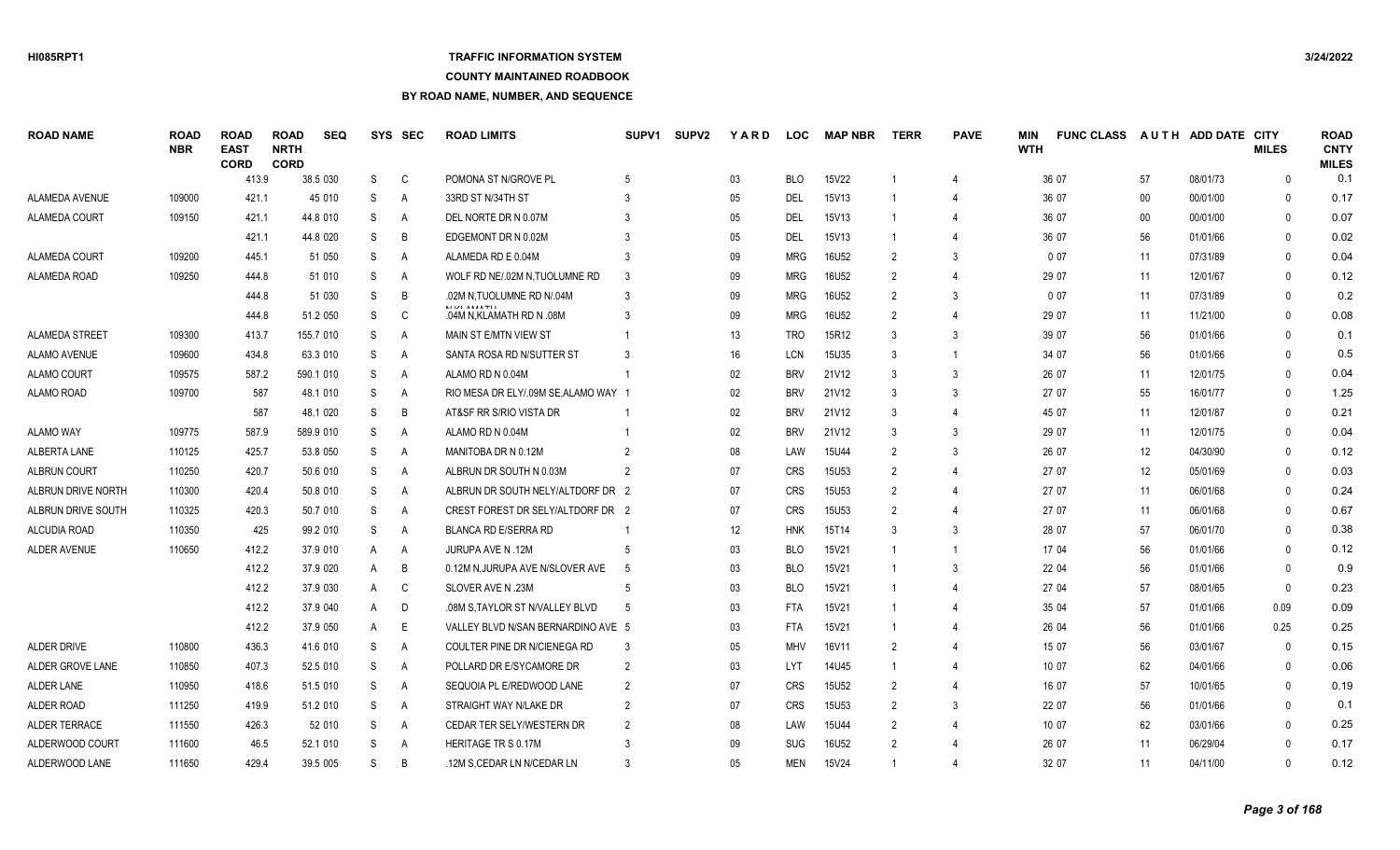### **TRAFFIC INFORMATION SYSTEM**

### **COUNTY MAINTAINED ROADBOOK**

| <b>ROAD NAME</b>       | <b>ROAD</b><br><b>NBR</b> | <b>ROAD</b><br><b>EAST</b><br><b>CORD</b> | <b>ROAD</b><br><b>NRTH</b><br><b>CORD</b> | <b>SEQ</b> | SYS          | <b>SEC</b>     | <b>ROAD LIMITS</b>                                         | SUPV <sub>1</sub> | SUPV2 | YARD            | <b>LOC</b> | <b>MAP NBR</b>    | <b>TERR</b>    | <b>PAVE</b>    | MIN<br><b>WTH</b> | <b>FUNC CLASS</b> |                   | AUTH ADD DATE CITY | <b>MILES</b> | <b>ROAD</b><br><b>CNTY</b><br><b>MILES</b> |
|------------------------|---------------------------|-------------------------------------------|-------------------------------------------|------------|--------------|----------------|------------------------------------------------------------|-------------------|-------|-----------------|------------|-------------------|----------------|----------------|-------------------|-------------------|-------------------|--------------------|--------------|--------------------------------------------|
|                        |                           | 429.4                                     |                                           | 39.6 010   | S            | $\overline{A}$ | CEDAR LN N/.01M S.BEECH TREE LN                            | -3                |       | 05              | <b>MEN</b> | 15V24             |                |                |                   | 32 07             | 11                | 02/15/00           | $\Omega$     | 0.08                                       |
|                        |                           | 429.4                                     |                                           | 39.7 020   | S            | C              | .01M S.BEECH TREE LN N/MADEIRA AVE 3                       |                   |       | 05              | <b>MEN</b> | 15V24             |                |                |                   | 32 07             | 11                | 02/10/98           | $\Omega$     | 0.04                                       |
| ALEUTIAN DRIVE         | 111750                    | 424                                       |                                           | 53.5 010   | S            | A              | <b>GRASS VALLEY RD</b>                                     |                   |       | 08              | LAW        | 15U43             | $\mathcal{P}$  |                |                   | 27 07             | 11                | 10/01/67           | $\Omega$     | 0.42                                       |
| <b>ALGOMAN AVENUE</b>  | 112000                    | 437.3                                     |                                           | 74.2 010   | S            | A              | <b>COOCAIATTCDUODU DD</b><br>.10M S.SPINEL ST N/BARSTOW RD |                   |       | 16              | <b>LCN</b> | 16U11             |                | $\overline{1}$ |                   | 33 07             | 56                | 01/01/66           | $\Omega$     | 0.72                                       |
| ALL VIEW DRIVE         | 113350                    | 428.5                                     |                                           | 49.2 010   | S            | A              | LIVE OAK DR E&N/OH18 SOUTH                                 | $\overline{2}$    |       | 08              | <b>RSG</b> | <b>15U54</b>      | $\overline{2}$ |                |                   | 22 07             | 56                | 01/01/66           | $\Omega$     | 0.97                                       |
|                        |                           | 428.5                                     |                                           | 49.2 020   | S            | B              | SH18 NE&SE/ONACREST DR                                     | $\overline{2}$    |       | 08              | <b>RSG</b> | <b>15U54</b>      | $\mathcal{P}$  |                |                   | 25 07             | 56                | 01/01/66           | $\Omega$     | 0.44                                       |
| <b>ALMADEN AVENUE</b>  | 113500                    | 434.1                                     |                                           | 98.1 010   | S            | A              | <b>EXETER ST N/GABILAN ST</b>                              |                   |       | 12              | <b>BAR</b> | 15T15             | $\mathbf{3}$   |                |                   | 36 07             | $00\,$            | 00/01/00           | $\Omega$     | 0.09                                       |
| <b>ALMEDA STREET</b>   | 113650                    | 424.2                                     |                                           | 99 010     | S            | A              | PARK AVE N/SANTA FE AVE                                    |                   |       | 12              | <b>HNK</b> | 15T14             | $\mathbf{3}$   | 3              |                   | 22 07             | 57                | 01/01/66           | $\Omega$     | 0.1                                        |
| <b>ALMERIA AVENUE</b>  | 113800                    | 409.8                                     |                                           | 41 005     | S            | $\mathsf{C}$   | CERES AVE N .08M                                           |                   |       | 03              | <b>FTA</b> | 15V11             |                | $\overline{4}$ |                   | 32 07             | 11                | 10/22/02           | $\Omega$     | 0.08                                       |
|                        |                           | 409.8                                     |                                           | 41.4 010   | <sub>S</sub> | B              | ARROW RTE N/FOOTHILL BLVD                                  | 2                 |       | 03              | <b>FTA</b> | 15V11             |                | $\overline{4}$ |                   | 16 07             |                   | 1011               | 0.25         | 0.25                                       |
| <b>ALMOND AVENUE</b>   | 113950                    | 424.8                                     |                                           | 39.7 010   | S            | A              | CALIFORNIA ST E/ALABAMA ST                                 |                   |       | 05              | <b>RED</b> | 15V23             |                | 3              |                   | 17 07             |                   | 1011               | 0.13         | 0.87                                       |
| <b>ALMOND AVENUE</b>   | 114100                    | 407.9                                     |                                           | 37.8 030   | S            | C              | .25M S.SAN BNDO AVE N/SAN BNDO AVE 2                       |                   |       | 03              | <b>FTA</b> | 15V21             |                | 3              |                   | 23 07             |                   | 1011               | 0.06         | 0.19                                       |
|                        |                           | 407.9                                     |                                           | 37.8 040   | S            | D              | WHITTRAM AVE N/.12M S.FOOTHILL                             | $\overline{2}$    |       | 03              | <b>FTA</b> | 15V11             |                | 3              |                   | 24 07             | $12 \overline{ }$ | 06/01/29           | 0.03         | 0.6                                        |
| <b>ALPEN DRIVE</b>     | 114150                    | 424.5                                     |                                           | 52.9 010   | S            | A              | WEST SHORE RD N&E/NORTH BAY RD 2                           |                   |       | 08              | LAW        | 15U43             | $\overline{2}$ |                |                   | 26 07             | 11                | 01/01/65           | $\Omega$     | 1.32                                       |
| ALPENWEG DRIVE         | 114175                    | 443.7                                     |                                           | 51.6 010   | S            | A              | CONSTELLATION DR N/MCALISTER RD 3                          |                   |       | 09              | <b>MRG</b> | 16U52             | $\mathcal{P}$  |                |                   | 007               | 11                | 12/01/80           | $\Omega$     | 0.27                                       |
| <b>ALPINE DRIVE</b>    | 114400                    | 420.1                                     |                                           | 51.1 010   | S            | A              | SCENIC DR E/.04M NE.BERNARD DR                             | 2                 |       | 07              | <b>CRS</b> | <b>15U53</b>      | $\overline{2}$ |                |                   | 20 07             | 56                | 01/01/66           | $\Omega$     | 0.18                                       |
| ALPINE FIR COURT       | 114425                    | 47.2                                      |                                           | 412.7 010  | S            | A              | LAPIS LN NW 11M                                            |                   |       | 03              | <b>DEV</b> | 15U51             |                | $\overline{4}$ |                   | 32 07             | 11                | 09/26/17           | $\Omega$     | 0.11                                       |
| <b>ALPINE LANE</b>     | 114550                    | 422.7                                     |                                           | 51.1 010   | $\cdot$      | A              | ROSE LN E/CLUB HOUSE DR                                    |                   |       | 08              | LAW        | <b>15U53</b>      | $\mathcal{P}$  |                |                   | 18 05             | 57                | 11/01/71           | $\Omega$     | 0.07                                       |
|                        |                           | 422.7                                     |                                           | 51.1 020   | S            | B              | CLUB HOUSE DR NE/LAKE FOREST DR 2                          |                   |       | 08              | LAW        | <b>15U53</b>      | $\mathcal{P}$  | 3              |                   | 22 05             | 57                | 11/01/71           | $\Omega$     | 0.6                                        |
| ALPINE ROAD            | 114700                    | 398.8                                     |                                           | 45.4 010   | S            | A              | BELLVIEW RD NE .04M                                        |                   |       | 01              | <b>SAH</b> | 14V14             |                | $\overline{4}$ |                   | 26 07             | 11                | 11/01/82           | $\Omega$     | 0.06                                       |
| <b>ALPINE WAY</b>      | 115000                    | 444                                       |                                           | 51.5 010   | S            | $\overline{A}$ | VILLA GROVE AVE N0.08M                                     |                   |       | 09              | <b>MRG</b> | 16U52             | 2              |                |                   | 12 07             | 57                | 10/01/66           | $\Omega$     | 0.08                                       |
| <b>ALPINE WAY</b>      | 115050                    | 422.9                                     |                                           | 51.2 010   | S            | A              | <b>CEDAR LN E/ALPINE LN</b>                                |                   |       | 08              | LAW        | 15U <sub>53</sub> | $\mathcal{P}$  |                |                   | 19 07             | 57                | 11/01/71           | $\Omega$     | 0.04                                       |
| <b>ALPINVIEW DRIVE</b> | 115100                    | 446.2                                     |                                           | 52.6 050   | S            | A              | PINE LN E/LOFTY VIEW DR                                    |                   |       | 09              | <b>BBC</b> | 16U42             | $\mathcal{P}$  | 3              |                   | 26 07             | 11                | 11/18/91           | $\Omega$     | 0.13                                       |
| <b>ALTA AVENUE</b>     | 115300                    | 472.8                                     |                                           | 46.8 010   | S            | A              | SUN MESA DR N/SUNFLOWER DR                                 |                   |       | 10 <sup>°</sup> | <b>YUC</b> | <b>17U52</b>      | $\mathbf{3}$   | 3              |                   | 24 07             | 56                | 01/01/66           | $\Omega$     | 0.25                                       |
| ALTA LOMA DRIVE        | 115750                    | 473.2                                     |                                           | 43.5 010   |              | E              | .07M W, OLYMPIC RD E/SUNNY VISTA RD 3                      |                   |       | 10 <sup>°</sup> | <b>JOS</b> | 17V12             |                | 3              |                   | 23 05             | 11                | 01/01/61           | $\Omega$     |                                            |
|                        |                           | 473.2                                     |                                           | 43.5 013   | J            | F              | SUNNY VISTA RD E/QUAIL SPRINGS RD 3                        |                   |       | 10              | <b>JOS</b> | 17V12             | $\mathbf{3}$   | 3              |                   | 23 05             | 11                | 01/01/61           | $\Omega$     | 1.18                                       |
|                        |                           | 473.2                                     |                                           | 43.5 020   | S            | D              | <b>QUAIL SPGS RD E/ALTURAS</b>                             | -3                |       | 10 <sup>°</sup> | <b>JOS</b> | 17V12             | 3              | 3              |                   | 25 07             | 11                | 01/01/55           | $\Omega$     | 0.1                                        |
| ALTA MESA AVENUE       | 115850                    | 403.9                                     |                                           | 64 010     | S            | A              | LINDERO ST N/.13M S, YUCCA TERRACE 1                       |                   |       | 11              | PHN        | 14U25             | $\mathbf{3}$   | 3              |                   | 26 07             | 11                | 07/01/70           | $\Omega$     | 0.25                                       |
|                        |                           | 64.3                                      |                                           | 404.9 020  | S            | B              | .13M S.YUCCA TERRACE RD N/YUCCA                            |                   |       | 11              | <b>PHN</b> | 14U25             | $\mathcal{R}$  | 3              |                   | 26 07             | 12                | 04/24/12           | $\Omega$     | 0.13                                       |
| ALTA MESA DRIVE        | 115900                    | 470.8                                     |                                           | 43.6 020   | S            | C              | OLYMPIC RD E/SHERWOOD RD                                   |                   |       | 10 <sup>°</sup> | JOS        | 17V12             |                |                |                   | 007               | 11                | 07/01/85           | $\Omega$     | 0.45                                       |
|                        |                           | 470.8                                     |                                           | 43.6 030   | <sub>S</sub> | <b>B</b>       | SUNSET RD E/ALTURAS DR                                     | 3                 |       | 10              | <b>JOS</b> | 17V12             | $\mathcal{R}$  | $\mathcal{R}$  |                   | 22 07             | 56                | 01/01/66           | $\Omega$     | 0.24                                       |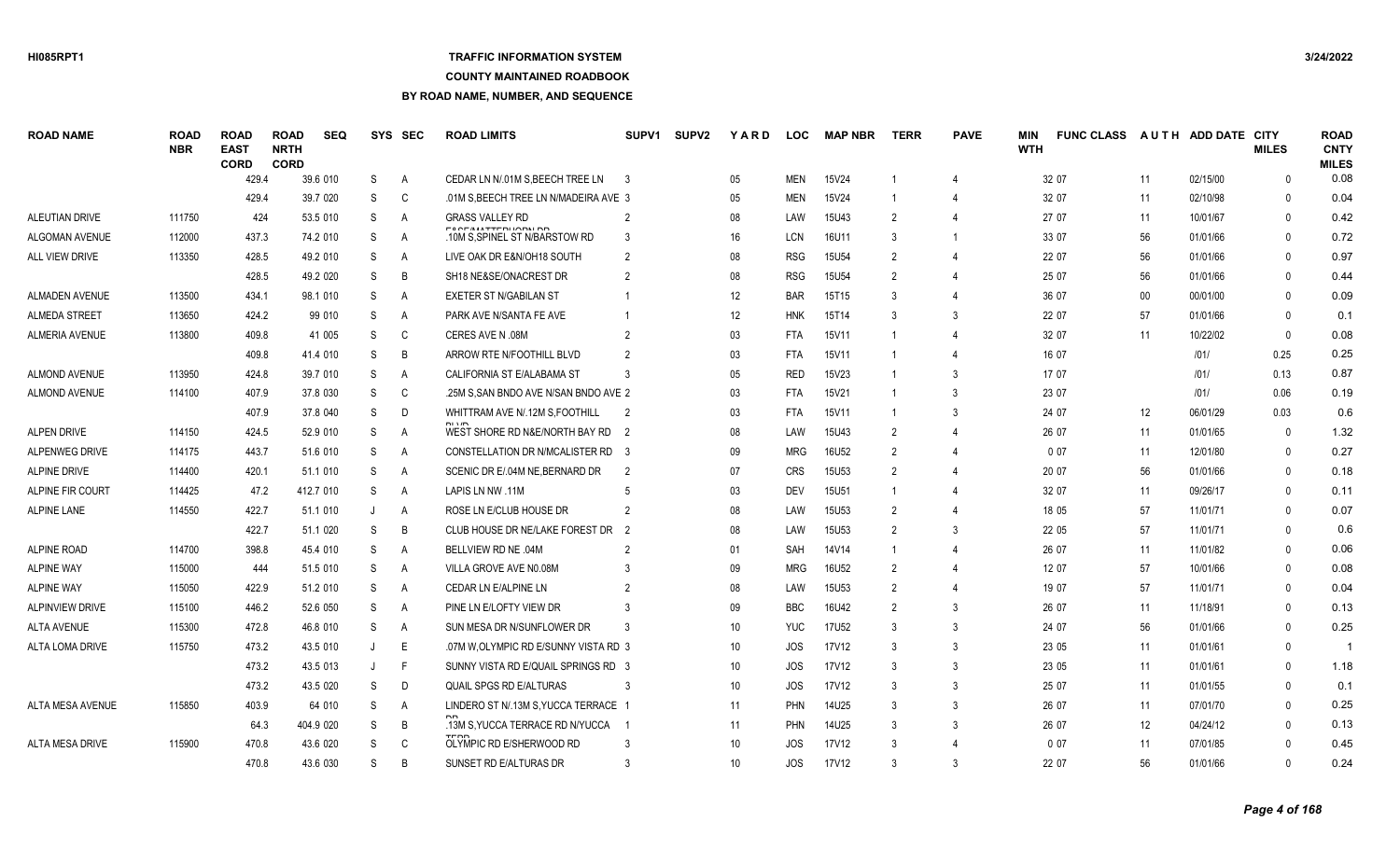# **TRAFFIC INFORMATION SYSTEM**

#### **COUNTY MAINTAINED ROADBOOK**

| <b>ROAD NAME</b>        | <b>ROAD</b><br><b>NBR</b> | <b>ROAD</b><br><b>EAST</b><br><b>CORD</b> | <b>ROAD</b><br><b>NRTH</b><br><b>CORD</b> | <b>SEQ</b> | SYS | <b>SEC</b> | <b>ROAD LIMITS</b>                   | SUPV <sub>1</sub> | <b>SUPV2</b> | YARD            | <b>LOC</b> | <b>MAP NBR</b> | <b>TERR</b>    | <b>PAVE</b>                 | MIN<br><b>WTH</b> | <b>FUNC CLASS</b> |        | AUTH ADD DATE CITY | <b>MILES</b> | <b>ROAD</b><br><b>CNTY</b><br><b>MILES</b> |
|-------------------------|---------------------------|-------------------------------------------|-------------------------------------------|------------|-----|------------|--------------------------------------|-------------------|--------------|-----------------|------------|----------------|----------------|-----------------------------|-------------------|-------------------|--------|--------------------|--------------|--------------------------------------------|
| ALTA MESA ROAD          | 115925                    | 410.4                                     |                                           | 65.7 010   | S   | Α          | .09M S, SOLANO RD N/SOLANO RD        |                   |              | 11              | <b>PHN</b> | 15U21          | 3              | 3                           |                   | 26 07             | 11     | 12/19/95           | $\Omega$     | 0.09                                       |
|                         |                           | 410.4                                     |                                           | 65.9 030   | S   | B          | APPLETON ST N/GOODWIN DR             |                   |              | 11              | <b>PHN</b> | 15U21          | 3              | 3                           |                   | 26 07             | 11     | 12/19/95           | $\Omega$     | 0.15                                       |
| ALTA MURA DRIVE         | 116050                    | 473.6                                     |                                           | 43.7 010   | S   | B          | LOMITA RD E/SHERWOOD RD              |                   |              | 10              | JOS        | 17V12          | $\mathbf{3}$   |                             |                   | 007               | 11     | 07/01/85           | $\Omega$     | 0.21                                       |
|                         |                           | 473.6                                     |                                           | 43.7 020   | S   | A          | SUNSET RD E/ALTURAS DR               |                   |              | 10              | JOS        | 17V12          |                | 3                           |                   | 23 07             | 56     | 01/01/66           | $\Omega$     | 0.24                                       |
| ALTA VISTA AVENUE       | 116200                    | 443.2                                     |                                           | 51.6 020   | S   | B          | .12M W, COUGAR RD E/COUGAR RD        |                   |              | 09              | <b>MRG</b> | 16U52          | $\overline{2}$ | 3                           |                   | 22 07             | 56     | 03/01/66           | $\Omega$     | 0.12                                       |
|                         |                           | 443.2                                     |                                           | 51.6 030   | S   | C          | LUCERNE DR E/JASPER DR               |                   |              | 09              | <b>MRG</b> | 16U52          | $\overline{2}$ |                             |                   | 19 07             | 56     | 03/01/66           | $\mathbf{0}$ | 0.16                                       |
| ALTA VISTA DRIVE        | 116300                    | 420.2                                     |                                           | 68.4 010   | S   | A          | RAIN SHADOW RD N&W/GRANADA DR        |                   |              | 16              | SVL        | 15U23          | 3              |                             |                   | 36 07             | 11     | 03/01/73           | $\Omega$     | 0.22                                       |
|                         |                           | 420.2                                     |                                           | 68.4 020   | S   | B          | VISTA POINT DR N&E/STONERIDGE DR 1   |                   |              | 16              | SVL        | 15U23          | 3              |                             |                   | 36 07             | 11     | 03/01/73           | $\Omega$     | 0.22                                       |
| <b>ALTA VISTA DRIVE</b> | 116500                    | 43.8                                      |                                           | 474.9 005  | S   | B          | CONEJO AV E/.03M W, GRANADA DR       | 3                 |              | 10              | <b>JOS</b> | 17V12          | 3              | 3                           |                   | 30 07             | 12     | 09/24/13           | $\mathbf{0}$ | 0.03                                       |
|                         |                           | 474.9                                     |                                           | 43.8 010   | S   | A          | .03M W, GRANADA DR E/ALTURAS DR      | -3                |              | 10              | JOS        | <b>17V12</b>   | 3              | 3                           |                   | 22 07             | $00\,$ | 00/01/00           | $\mathbf{0}$ | 0.69                                       |
| <b>ALTDORF DRIVE</b>    | 116800                    | 420.1                                     |                                           | 50.9 010   | S   | Α          | CRESTA DR SELY/BERNARD DR            | $\overline{2}$    |              | 07              | <b>CRS</b> | <b>15U53</b>   | $\overline{2}$ | 4                           |                   | 19 07             | 55     | 12/01/69           | $\mathbf{0}$ | 1.54                                       |
| <b>ALTHORN COURT</b>    | 117100                    | 421.2                                     |                                           | 50.5 010   | S   | A          | LAKE GREGORY DR N .06M               |                   |              | 07              | <b>CRS</b> | 15U53          | 2              | 3                           |                   | 16 07             | 56     | 01/01/66           | $\Omega$     | 0.06                                       |
| ALTO COURT              | 117250                    | 422.2                                     |                                           | 45.4 010   | S   | A          | ALTO DR N .04M                       |                   |              | 05              | <b>HIG</b> | 15V13          |                |                             |                   | 36 07             | 00     | 00/01/00           | $\Omega$     | 0.04                                       |
| <b>ALTO DRIVE</b>       | 117400                    | 422.3                                     |                                           | 45.2 010   | S   | A          | LOS FLORES DR NLY/STERLING AVE       |                   |              | 05              | <b>HIG</b> | 15V13          |                |                             |                   | 36 07             | $00\,$ | 00/01/00           | $\Omega$     | 0.26                                       |
| ALTURAS DRIVE           | 117550                    | 475.5                                     |                                           | 43.6 010   | S   | A          | ALTA LOMA DR N/SUNBURST CIR          |                   |              | 10              | <b>JOS</b> | 17V12          |                | 3                           |                   | 24 07             | 57     | 01/01/66           | $\Omega$     | 0.47                                       |
| ALVORD MOUNTAIN ROAD    | 117850                    | 458.5                                     |                                           | 102.7 010  | S   | B          | .05M S, YERMO RD N/YERMO RD          |                   |              | 12              | <b>NEB</b> | 16T00          | 3              | $\boldsymbol{\vartriangle}$ |                   | 28 07             |        | 1011               | $\Omega$     | 0.05                                       |
|                         |                           | 458.5                                     |                                           | 102.7 020  | S   | A          | YERMO RD N/HACIENDA RD               |                   |              | 12              | <b>NEB</b> | 16T00          | $\mathbf{3}$   | 3                           |                   | 25 07             |        | 1011               | $\Omega$     | 0.35                                       |
| <b>AMADOR AVENUE</b>    | 118000                    | 493.7                                     |                                           | 49 010     | S   | Α          | VALLE VISTA RD N/MONTALYO DR         |                   |              | 10              | <b>TNP</b> | 18U51          |                | $\overline{1}$              |                   | 36 07             | 57     | 01/01/68           | $\Omega$     | 0.43                                       |
| AMARGOSA AVENUE         | 118600                    | 414                                       |                                           | 156.5 010  | S   | Α          | <b>VERBENA ST N/SAGE ST</b>          |                   |              | 13              | <b>TRO</b> | 15R12          | $\mathbf{3}$   | 3                           |                   | 35 07             | 57     | 01/01/66           | $\Omega$     | 0.12                                       |
| <b>AMARYLIS AVENUE</b>  | 119050                    | 427.4                                     |                                           | 92.9 010   | S   | Α          | .15M S, OSAGE ST N/GAZANA ST         |                   |              | 12              | <b>LEN</b> | 15T24          | 3              | 3                           |                   | 24 07             | 56     | 01/01/66           | $\Omega$     | 0.36                                       |
| AMARYLLIS COURT         | 119100                    | 408.6                                     |                                           | 40.7 010   | S   | A          | HIBISCUS AVE N.08M                   |                   |              | 03              | <b>FTA</b> | 15V11          |                |                             |                   | 36 07             | 11     | 06/17/97           | $\Omega$     | 0.08                                       |
| <b>AMARYLLIS COURT</b>  | 119125                    | 429.6                                     |                                           | 39.3 010   | S   | Α          | DAFFODIL LN E .09M                   |                   |              | 05              | <b>MEN</b> | 15V24          |                |                             |                   | 36 07             | 11     | 10/19/10           | $\Omega$     | 0.09                                       |
| AMBER PARK DRIVE        | 119225                    | 446.2                                     |                                           | 52.5 010   | S   | A          | MAPLE RIDGE DR E/PINE LN             |                   |              | 09              | <b>MRG</b> | 16U42          | $\overline{2}$ |                             |                   | 26 07             | 11     | 05/02/06           | $\Omega$     | 0.04                                       |
| AMBER ROAD              | 119200                    | 438.3                                     |                                           | 63 010     | S   | Α          | <b>BUTTE ST E/MESA RD</b>            |                   |              | 16              | <b>LCN</b> | 16U31          | 3              | 3                           |                   | 22 07             | 57     | 08/01/73           | $\mathbf{0}$ | 0.25                                       |
| AMBERWOOD LANE          | 119300                    | 420.4                                     |                                           | 67.9 010   | S   | Α          | .04M S, HACIENDA LN N/PEBBLE BEACH   |                   |              | 16              | SVL        | 15U23          |                | $\overline{4}$              |                   | 36 07             | 11     | 03/01/73           | $\mathbf{0}$ | 0.12                                       |
| AMBOY ROAD              | 119500                    | 484.8                                     |                                           | 46.7 010   | S   | Α          | LEAR AVE E/SHOSHONE RD               |                   |              | 10              | <b>TNP</b> | 17V14          | 3              | $\mathbf{1}$                |                   | 26 05             | $00\,$ | 00/01/00           | 0.25         | 0.25                                       |
|                         |                           | 484.8                                     |                                           | 46.7 040   | A   | D          | BULLION MTN RD E/.12M W.IRONAGE RD 3 |                   |              | 10              | <b>TNP</b> | 18V11          | 3              | 3                           |                   | 26 05             | 11     | 01/01/30           | $\Omega$     | 15.12                                      |
|                         |                           | 484.8                                     |                                           | 46.7 050   | A   | E          | .12M W.IRONAGE RD NE 1.39M           |                   |              | 10              | <b>TNP</b> | 18U53          | $\mathbf{R}$   | 3                           |                   | 26 05             | 11     | 01/01/30           | $\Omega$     | 1.51                                       |
|                         |                           | 484.8                                     |                                           | 46.7 060   | A   | F          | 1.39M NE, IRONAGE RD NE 1.06M        | 3                 |              | 10              | <b>TNP</b> | 18U53          |                | 3                           |                   | 26 05             | 11     | 01/01/30           | $\Omega$     | 1.06                                       |
|                         |                           | 484.8                                     |                                           | 46.7 070   | A   | G          | 2.45M NE, IRONAGE RD NE 1.77M        |                   |              | 10 <sup>°</sup> | <b>TNP</b> | 18U53          |                | 3                           |                   | 26 05             | 11     | 01/01/30           | $\Omega$     | 1.77                                       |
|                         |                           | 484.8                                     |                                           | 46.7 080   | A   | H          | 4.22M NE, IRONAGE RD N 1.97M         |                   |              | $10^{\circ}$    | <b>TNP</b> | 18U53          | $\mathbf{3}$   | $\mathcal{R}$               |                   | 26 05             | 11     | 01/01/30           | $\Omega$     | 1.97                                       |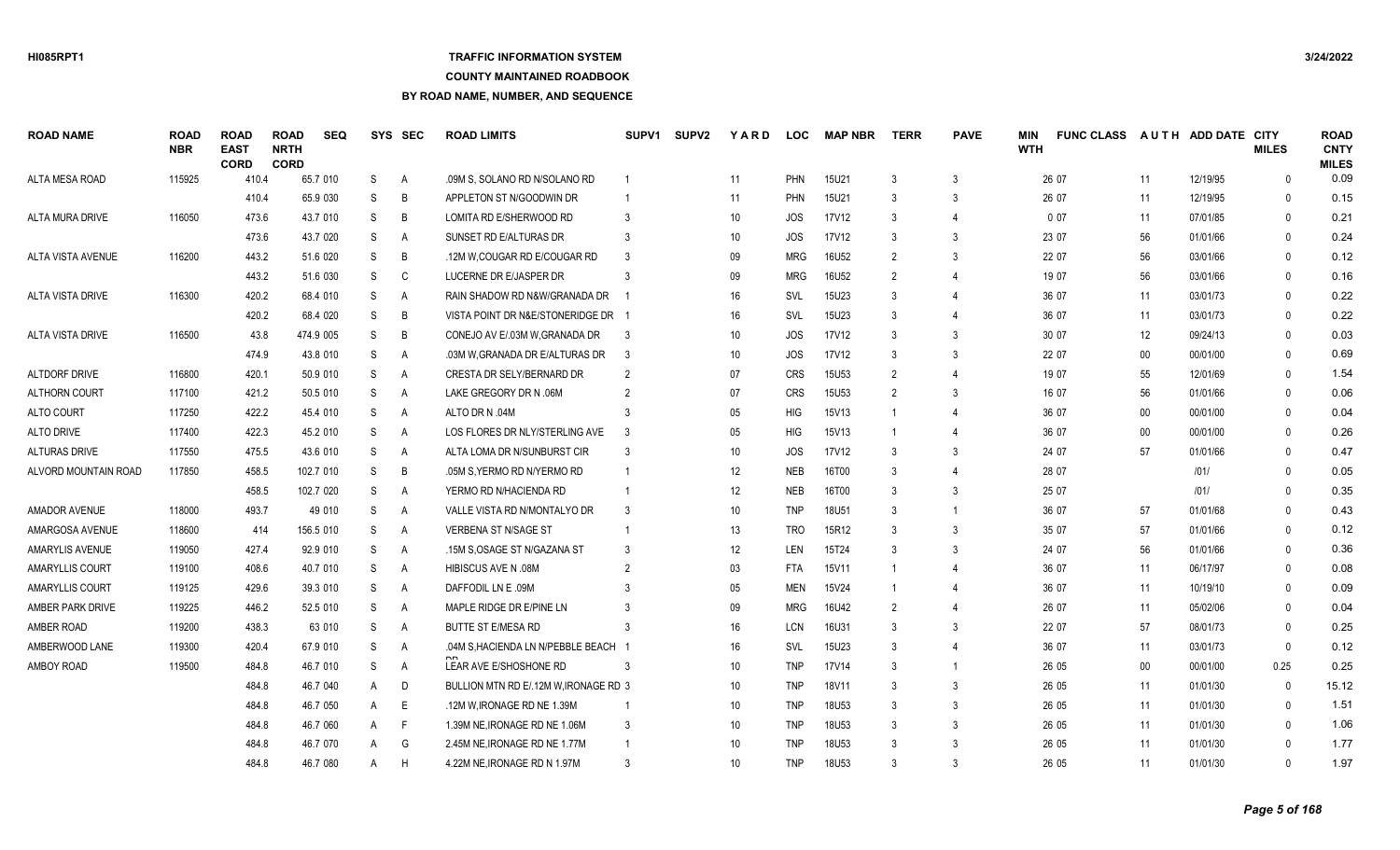### **TRAFFIC INFORMATION SYSTEM**

### **COUNTY MAINTAINED ROADBOOK**

| <b>ROAD NAME</b>     | <b>ROAD</b><br><b>NBR</b> | <b>ROAD</b><br><b>EAST</b><br><b>CORD</b> | <b>ROAD</b><br><b>NRTH</b><br><b>CORD</b> | <b>SEQ</b> | SYS | <b>SEC</b>     | <b>ROAD LIMITS</b>                     | SUPV <sub>1</sub> | <b>SUPV2</b> | YARD | <b>LOC</b> | <b>MAP NBR</b> | <b>TERR</b>    | <b>PAVE</b>                 | MIN<br><b>WTH</b> | <b>FUNC CLASS</b> |        | AUTH ADD DATE CITY | <b>MILES</b> | <b>ROAD</b><br><b>CNTY</b><br><b>MILES</b> |
|----------------------|---------------------------|-------------------------------------------|-------------------------------------------|------------|-----|----------------|----------------------------------------|-------------------|--------------|------|------------|----------------|----------------|-----------------------------|-------------------|-------------------|--------|--------------------|--------------|--------------------------------------------|
|                      |                           | 484.8                                     |                                           | 46.7 090   | A   | J.             | 6.19M N.IRONAGE RD N/NATIONAL TRLS 1   |                   |              | 10   | <b>TNP</b> | 18U00          | 3              | 3                           |                   | 26 05             | 11     | 01/01/30           | $\Omega$     | 22.53                                      |
| AMERICAN ELM ROAD    | 119575                    | 47.3                                      |                                           | 412 010    | S   | A              | PASSIONFLOWER LN E/.01M W.TUPELO 5     |                   |              | 03   | <b>DEV</b> | <b>15U51</b>   |                | 4                           |                   | 32 07             | 11     | 10/31/17           | $\Omega$     | 0.16                                       |
|                      |                           | 47.2                                      |                                           | 412.3 020  | S   | B              | TUPELO WY TO SWEET BAY LN              |                   |              | 03   | <b>DEV</b> | 15U51          |                | 4                           |                   | 32 07             | 12     | 11/16/21           | 0            | 0.15                                       |
| <b>AMETHYST ROAD</b> | 119650                    | 415.1                                     |                                           | 66.6 030   | S   | Α              | .07M N.PALMDALE RD N/SENECA RD         |                   |              | 11   | <b>VIC</b> | 15U12          |                | 4                           |                   | 38 07             | 57     | 11/01/70           | 0.22         | 0.21                                       |
| AMETHYST STREET      | 119950                    | 430.2                                     |                                           | 39.5 010   | S   | A              | BON VIEW DR N/SH38 (FAS 589)           | -3                |              | 05   | <b>MEN</b> | 15V24          |                | 3                           |                   | 14 07             | $00\,$ | 00/01/00           | $\Omega$     | 0.35                                       |
| AMETRINE WAY         | 120000                    | 412.5                                     |                                           | 47.1 010   | S   | A              | TANZANITE RD/SYCAMORE CREEK LP 5       |                   |              | 03   | <b>DEV</b> | 15U51          |                |                             |                   | 32 07             | 12     | 11/16/21           | $\Omega$     | 0.03                                       |
| ANACAPA ROAD         | 120250                    | 415.4                                     |                                           | 69.4 013   | S   | A              | .05M W.SAN MARTIN RD E/PACOIMA RD      |                   |              | 11   | <b>VIC</b> | 15U12          | 3              |                             |                   | 25 07             | 57     | 11/01/67           | $\Omega$     | 0.25                                       |
|                      |                           | 415.4                                     |                                           | 69.4 020   | S   | C              | PACOIMA RD E/PETALUMA RD               |                   |              | 11   | <b>VIC</b> | 15U12          | $\mathbf{3}$   | 3                           |                   | 24 07             | 57     | 10/01/66           | $\mathbf{0}$ | 0.25                                       |
|                      |                           | 415.4                                     |                                           | 69.4 030   | S   | B              | EL EVADO RD E/BOREGO RD                |                   |              | 11   | <b>VIC</b> | 15U12          | 3              | 3                           |                   | 23 07             | 57     | 01/01/66           | 0.35         | 0.35                                       |
| ANACONDA AVENUE      | 120540                    | 410.5                                     |                                           | 65.6 010   | S   | A              | LE PANTO RD N/SOLANO RD                |                   |              | 11   | <b>PHN</b> | 15U21          | $\mathbf{3}$   | 3                           |                   | 26 07             | 11     | 12/19/95           | $\mathbf{0}$ | 0.17                                       |
|                      |                           | 410.5                                     |                                           | 65.9 030   | S   | B              | APPLETON ST N/GOODWIN DR               |                   |              | 11   | <b>PHN</b> | 15U21          |                | 3                           |                   | 26 07             | 11     | 12/19/95           | $\Omega$     | 0.15                                       |
| ANACONDA STREET      | 120550                    | 414.3                                     |                                           | 43.6 010   | S   | A              | YUCCA AVE E/PARK AVE                   |                   |              | 03   | <b>RLO</b> | <b>15V12</b>   |                | 4                           |                   | 36 07             | 57     | 11/01/71           | $\Omega$     | 0.17                                       |
| <b>ANCHOR DRIVE</b>  | 120600                    | 420.5                                     |                                           | 68.7 010   | S   | A              | PIER DR NLY .21M                       |                   |              | 16   | SVL        | 15U23          | 3              |                             |                   | 36 07             | 11     | 03/01/73           | $\Omega$     | 0.21                                       |
| ANCHORAGE LANE       | 120650                    | 415.8                                     |                                           | 85 010     | S   | $\overline{A}$ | SCHOONER DR N .21M                     |                   |              | 11   | <b>SRL</b> | 15T42          | $\mathcal{R}$  |                             |                   | 36 07             | 11     | 03/01/75           | $\Omega$     | 0.21                                       |
| ANDEL DRIVE          | 120675                    | 408.2                                     |                                           | 39.8 010   | S   | A              | CHERRY AVE E.13M                       |                   |              | 03   | <b>FTA</b> | <b>15V21</b>   |                | 4                           |                   | 007               | 11     | 02/01/82           | $\Omega$     | 0.13                                       |
| ANDERMOTT DRIVE      | 120690                    | 401.2                                     |                                           | 58.7 010   | S   | A              | LOCARNO DR E/PACIFIC CREST DR          |                   |              | 11   | <b>WWD</b> | 14U34          | $\overline{2}$ |                             |                   | 32 07             | 11     | 03/20/01           | $\mathbf{0}$ | 0.11                                       |
| ANDERSON AVENUE      | 120700                    | 429.4                                     |                                           | 95.1 010   | S   | A              | .03M SW, PARIS AVE NE/PARIS AVE        |                   |              | 12   | LEN        | 15T24          | 3              | 3                           |                   | 24 07             | $00\,$ | 00/01/00           | $\mathbf{0}$ | 0.03                                       |
|                      |                           | 429.4                                     |                                           | 95.1 020   | S   | B              | ASH RD NE/.04M NE, WESTERN DR          |                   |              | 12   | <b>LEN</b> | 15T24          |                | $\overline{4}$              |                   | 29 07             | 56     | 01/01/66           | $\mathbf{0}$ | 0.48                                       |
| ANGELES BLVD         | 121000                    |                                           | 445                                       | 53 010     | S   | A              | .03M W, MT DOBLE DR E/PARADISE WY 3    |                   |              | 09   | <b>BBC</b> | 16U42          | $\overline{2}$ | $\overline{4}$              |                   | 22 07             | 56     | 03/01/66           | $\mathbf{0}$ | 0.25                                       |
|                      |                           |                                           | 445                                       | 53 020     | S   | C              | .07M W,EIDER DR E .07M                 |                   |              | 09   | <b>BBC</b> | 16U42          | $\overline{2}$ |                             |                   | 007               | 11     | 12/01/81           | $\Omega$     | 0.07                                       |
|                      |                           |                                           | 445                                       | 53 030     | S   | D              | 02M E, EIDER DR E/.01M E, PINTAIL DR 3 |                   |              | 09   | <b>BBC</b> | 16U42          | $\overline{2}$ |                             |                   | 007               | 11     | 01/01/83           | $\Omega$     | 0.19                                       |
|                      |                           |                                           | 445                                       | 53 035     | S   | E              | .01M E, PINTAIL DR E/BLUEBILL DR       |                   |              | 09   | <b>BBC</b> | 16U42          | $\mathcal{P}$  | $\overline{4}$              |                   | 26 07             | 11     | 01/25/93           | $\Omega$     | 0.09                                       |
|                      |                           |                                           | 445                                       | 53 040     | S   | B              | SHORE DR E/.09M E, TEAL DR             | 3                 |              | 09   | <b>BBC</b> | 16U42          | $\overline{2}$ | $\boldsymbol{\Delta}$       |                   | 22 07             | 56     | 03/01/66           | $\Omega$     | 0.19                                       |
| ANGELES DRIVE        | 121150                    | 431.6                                     |                                           | 51 010     | S   | B              | GREEN VALLEY LK RD N/SAN ANTONIO 2     |                   |              | 08   | <b>GEV</b> | 15U55          | $\overline{2}$ | $\boldsymbol{\vartriangle}$ |                   | 13 07             | 56     | 10/01/68           | $\mathbf{0}$ | 0.5                                        |
|                      |                           | 431.6                                     |                                           | 51 020     | S   | C              | SAN ANTONIO DR E .37M                  |                   |              | 08   | GEV        | 15U55          |                | 3                           |                   | 13 07             | 56     | 10/01/68           | $\Omega$     | 0.37                                       |
| ANGELS CAMP ROAD     | 121175                    | 445.3                                     |                                           | 50.6 010   | S   | A              | YOSEMITE DR N/.11M N&W,CASCADE         | -3                |              | 09   | <b>MRG</b> | 16U52          | $\mathcal{P}$  |                             |                   | 007               |        | 1011               | $\Omega$     | 0.16                                       |
|                      |                           | 445.2                                     |                                           | 50.8 020   | S   | B              | 11M N.CASCADE RD N/KLAMATH RD          | $\mathbf{3}$      |              | 09   | <b>MRG</b> | 16U52          |                |                             |                   | 26 07             | 11     | 05/06/03           | $\Omega$     | 0.5                                        |
| ANGELUS AVENUE       | 121200                    | 449                                       |                                           | 50.6 010   | S   | A              | SKYVIEW DR N/MONTEVISTA DR             |                   |              | 09   | <b>MRG</b> | 16U00          | 2              | 4                           |                   | 24 07             |        | 1011               | $\Omega$     | 0.21                                       |
| ANGELUS COURT        | 121250                    | 449.1                                     |                                           | 50.7 010   | S   | Α              | ANGELUS AVE E .04M                     |                   |              | 09   | <b>MRG</b> | 16U00          |                | 4                           |                   | 24 07             |        | 1011               | $\Omega$     | 0.04                                       |
| <b>ANISE DRIVE</b>   | 121275                    | 47.7                                      |                                           | 411.8 010  | S   | A              | BUR OAK ROAD TO END                    |                   |              | 03   | <b>DEV</b> | 15U51          |                |                             |                   | 32 07             | 12     | 12/06/21           | $\Omega$     | 0.17                                       |
| ANITA AVENUE         | 121300                    | 444.8                                     |                                           | 53.1 010   | S.  | A              | MEADOW LN N/PIONEER LN                 |                   |              | 09   | <b>BBC</b> | 16U42          | $\mathcal{P}$  |                             |                   | 20 07             | 56     | 03/01/66           | $\Omega$     | 0.46                                       |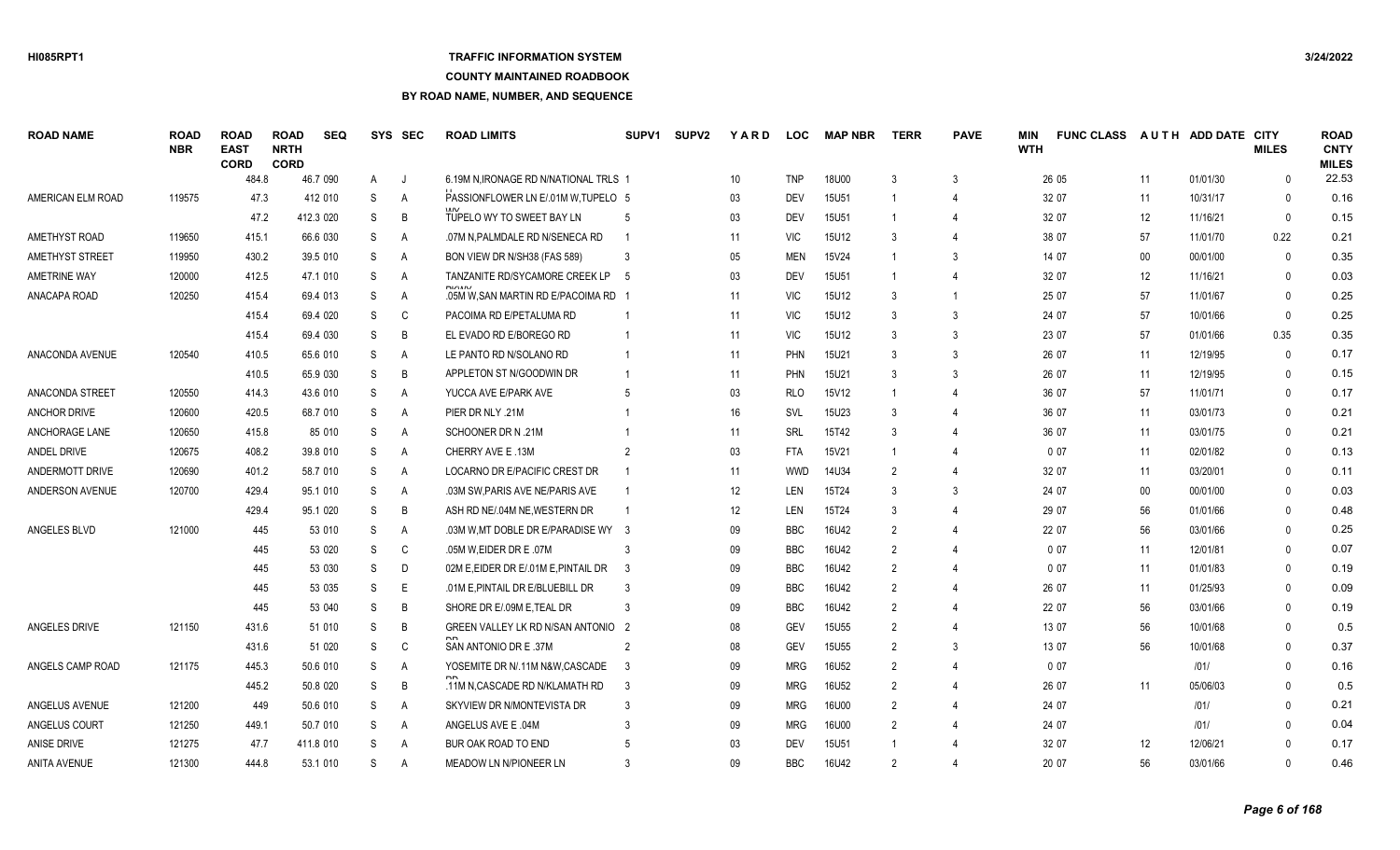# **TRAFFIC INFORMATION SYSTEM**

### **COUNTY MAINTAINED ROADBOOK**

| <b>ROAD NAME</b>        | <b>ROAD</b><br><b>NBR</b> | <b>ROAD</b><br><b>EAST</b><br><b>CORD</b> | <b>ROAD</b><br><b>NRTH</b><br><b>CORD</b> | <b>SEQ</b> |    | SYS SEC        | <b>ROAD LIMITS</b>                  | SUPV <sub>1</sub> | <b>SUPV2</b> | YARD            | <b>LOC</b> | <b>MAP NBR</b> | <b>TERR</b>    | <b>PAVE</b>    | MIN<br><b>WTH</b> | <b>FUNC CLASS</b> |    | AUTH ADD DATE CITY | <b>MILES</b> | <b>ROAD</b><br><b>CNTY</b><br><b>MILES</b> |
|-------------------------|---------------------------|-------------------------------------------|-------------------------------------------|------------|----|----------------|-------------------------------------|-------------------|--------------|-----------------|------------|----------------|----------------|----------------|-------------------|-------------------|----|--------------------|--------------|--------------------------------------------|
| ANITA AVENUE            | 121450                    | 472.4                                     |                                           | 46.5 015   | S  | $\overline{A}$ | 13M N.BUENA VISTA DR N/SUNWAY DR 3  |                   |              | 10 <sup>1</sup> | <b>YUC</b> | 17V12          | 3              | 3              |                   | 30 07             | 57 | 01/01/68           | $\Omega$     | 0.62                                       |
|                         |                           | 472.4                                     |                                           | 46.5 020   | S  | B              | NAPA RD N/RECHE RD                  |                   |              | 10              | <b>YUC</b> | <b>17U42</b>   | 3              | $\mathbf{1}$   |                   | 36 07             | 57 | 09/01/69           | $\mathbf{0}$ |                                            |
| <b>ANNANDALE COURT</b>  | 121900                    | 423.4                                     |                                           | 52.2 010   | S  | $\overline{A}$ | ANNANDALE DR E .05M                 | $\overline{2}$    |              | 08              | LAW        | <b>15U43</b>   | $\mathfrak{D}$ | 4              |                   | 26 07             | 57 | 10/01/67           | $\Omega$     | 0.05                                       |
| ANNANDALE DRIVE         | 122050                    | 423.2                                     |                                           | 52.2 010   | S  | A              | BRENTWOOD DR E&N/BRENTWOOD DR 2     |                   |              | 08              | LAW        | <b>15U43</b>   | $\mathfrak{D}$ | 4              |                   | 26 07             | 57 | 10/01/68           | $\Omega$     | 0.45                                       |
| ANSLEY LANE             | 122535                    | 429.6                                     |                                           | 39.2 050   | S  | A              | NICE AVE N.12M                      | 3                 |              | 05              | <b>MEN</b> | 15V24          |                |                |                   | 007               | 11 | 04/10/89           | $\mathbf{0}$ | 0.12                                       |
| ANSON STREET            | 122650                    | 421.6                                     |                                           | 43.4 010   | S  | A              | GLASGOW AVE E .08M                  | 3                 |              | 05              | <b>SBO</b> | 15V13          | $\overline{1}$ | $\Delta$       |                   | 30 07             | 57 | 03/01/68           | $\Omega$     | 0.08                                       |
| ANTELOPE MOUNTAIN DRIVE | 123000                    | 443.8                                     |                                           | 53.4 010   | S  | A              | MT VERDI RD ELY/EAGLE MTN RD        | 3                 |              | 09              | BBC        | 16U42          | 2              | 4              |                   | 25 07             | 11 | 10/01/67           | $\Omega$     | 0.38                                       |
| <b>ANYA COURT</b>       | 123175                    | 588.2                                     |                                           | 47.8 010   | S  | A              | KECHAM TR N .05M                    |                   |              | 02              | <b>BRV</b> | 21V12          | 3              | 4              |                   | 34 07             | 11 | 12/01/87           | $\Omega$     | 0.05                                       |
| ANZA AVENUE             | 123100                    | 499                                       |                                           | 46.7 010   | S  | A              | SAMARKAND DR N/AMBOY RD             | 3                 |              | 10              | <b>TNP</b> | 18V11          | 3              | $\overline{1}$ |                   | 20 07             | 57 | 01/01/68           | $\mathbf{0}$ | 0.49                                       |
| ANZIO AVENUE            | 123250                    | 429.1                                     |                                           | 39.9 010   | S  | $\overline{A}$ | SALERNO AVE N&E/CRAFTON AV          | -3                |              | 05              | <b>MEN</b> | 15V24          | $\overline{1}$ | 3              |                   | 25 07             | 56 | 01/01/66           | $\Omega$     | 0.21                                       |
| <b>APACHA WAY</b>       | 123325                    | 588.7                                     |                                           | 47.9 010   | S  | A              | LABACHO DR N .12M                   |                   |              | 02              | <b>BRV</b> | 21V12          | 3              | 4              |                   | 27 07             | 11 | 12/01/87           | $\Omega$     | 0.12                                       |
| APACHE AVENUE           | 123400                    | 453.4                                     |                                           | 100.5 010  | S  | A              | CHEROKEE ST N/SONOMA ST             |                   |              | 12              | <b>NEB</b> | 16T14          | 3              | $\mathbf{1}$   |                   | 20 07             | 57 | 01/01/68           | $\Omega$     | 0.51                                       |
| APACHE AVENUE           | 123450                    | 432.4                                     |                                           | 95.6 050   | S  | A              | .11M W, "K" ST E/"G" ST             | 3                 |              | 12              | <b>BHT</b> | 15T25          | 3              | 3              |                   | 007               | 12 | 05/01/89           | $\Omega$     | 0.63                                       |
| APACHE DRIVE            | 123500                    | 586.9                                     |                                           | 589.7 010  | S  | A              | CHUMASH DR NW/ARROW DR              |                   |              | 02              | <b>BRV</b> | 21V12          | 3              | 3              |                   | 27 07             |    | 1011               | $\Omega$     | 0.22                                       |
|                         |                           | 586.9                                     |                                           | 589.7 020  | S  | B              | RIO MESA DR NW/.04M N.EL PASEO ST   |                   |              | 02              | <b>BRV</b> | 21V12          | 3              | 3              |                   | 27 07             | 11 | 12/01/70           | $\Omega$     | 0.6                                        |
| APACHE TRAIL            | 123700                    | 423                                       |                                           | 50.4 010   | S  | A              | PINE AVE S& E/BLACK FOOT TR WEST 2  |                   |              | 08              | LAW        | <b>15U53</b>   | 2              | 3              |                   | 21 07             | 57 | 10/01/72           | $\Omega$     | 0.41                                       |
| APACHE WAY              | 123900                    | 586.5                                     |                                           | 48.1 010   | S  | $\overline{A}$ | .15M SLY.APACHE DR NE/APACHE DR     |                   |              | 02              | <b>BRV</b> | 21V12          | 3              | 3              |                   | 27 07             | 11 | 01/01/71           | $\Omega$     | 0.15                                       |
| APPALOOSA LANE          | 124025                    | 413.7                                     |                                           | 37.5 010   | S  | A              | PASO FINO ST N/JURUPA AVE           | .5                |              | 03              | <b>BLO</b> | <b>15V22</b>   |                | $\Delta$       |                   | 26 07             | 11 | 11/01/05           | $\Omega$     | 0.44                                       |
| APPALOOSA TRAIL         | 124050                    | 446.3                                     |                                           | 51.4 010   | S  | $\overline{A}$ | HERITAGE TR E/SHENANDOAH WAY        | -3                |              | 09              | <b>BBC</b> | 16U52          | 2              | 4              |                   | 26 07             | 11 | 06/29/04           | $\Omega$     | 0.2                                        |
| APPLE AVENUE            | 124100                    | 414.5                                     |                                           | 44.2 010   | S  | $\overline{A}$ | .03M SE.PECAN AV NW/ 07M NW PECAN 5 |                   |              | 03              | <b>RLO</b> | 15V12          | $\overline{1}$ | 4              |                   | 44 07             | 11 | 09/01/64           | $\Omega$     | 0.09                                       |
| APPLE AVENUE            | 124150                    | 399.1                                     |                                           | 59.5 010   | S  | A              | DIVISION ST E/MOUNTAIN VIEW AVE     |                   |              | 11              | <b>WWD</b> | 14U34          | $\mathfrak{D}$ | 3              |                   | 16 07             | 56 | 02/01/66           | $\Omega$     | 0.23                                       |
|                         |                           | 399.1                                     |                                           | 59.5 020   |    | B              | MOUNTAIN VIEW AVE E/CEDAR ST        |                   |              | 11              | <b>WWD</b> | 14U34          | $\mathfrak{D}$ | 3              |                   | 19 07             | 57 | 10/01/73           | $\Omega$     | 0.58                                       |
| APPLE VISTA DRIVE       | 124500                    | 399.7                                     |                                           | 59.6 010   | S  | A              | .08M SE, RIVERA DR NW/RIVERA DR     |                   |              | 11              | <b>WWD</b> | 14U34          | 2              | $\overline{4}$ |                   | 26 07             | 11 | 11/01/72           | $\Omega$     | 0.08                                       |
| APPLEGATE STREET        | 124225                    | 396.8                                     |                                           | 38.2 010   | S  | A              | <b>GALA LN E/VERNON AVE</b>         |                   |              | 01              | <b>MTC</b> | 14V24          | $\overline{1}$ | $\overline{4}$ |                   | 32 07             | 11 | 05/03/05           | $\Omega$     | 0.09                                       |
| APPLETON STREET         | 124300                    | 410.4                                     |                                           | 65.9 030   | S  | B              | ALTA MESA RD E/ANACONDA AVE         |                   |              | 11              | PHN        | <b>15U21</b>   | 3              | 3              |                   | 26 07             | 11 | 12/19/95           | $\Omega$     | 0.08                                       |
| APPLEWOOD LANE          | 124625                    | 429.3                                     |                                           | 39.7 010   | S  | A              | SIERRA PINE DR N/BEECH TREE CT      | - 3               |              | 05              | <b>MEN</b> | 15V24          |                | 4              |                   | 32 07             | 11 | 02/10/98           | $\Omega$     | 0.04                                       |
| ARABIAN COURT           | 124725                    | 413.7                                     |                                           | 37.9 010   | S  | A              | .04M W, APPALOOSA LN E/APPALOOSA 5  |                   |              | 03              | <b>BLO</b> | 15V22          | $\overline{1}$ | $\overline{4}$ |                   | 32 07             | 11 | 11/02/05           | $\mathbf{0}$ | 0.04                                       |
| ARAPAHO DRIVE           | 124850                    | 587                                       |                                           | 47.9 010   | S  | A              | ARROW DR NW/RIO MESA DR             |                   |              | 02              | <b>BRV</b> | 21V12          | 3              | 3              |                   | 27 07             | 11 | 12/01/70           | $\Omega$     | 0.08                                       |
| ARAPAHOE ROAD           | 125050                    | 439.1                                     |                                           | 53.5 010   | S  | $\overline{A}$ | RIM OF THE WORLD DR E/IROQUOIS LN 3 |                   |              | 09              | <b>FWN</b> | 16U41          | $\mathfrak{D}$ | 3              |                   | 15 07             | 56 | 03/01/66           | $\Omega$     | 0.1                                        |
|                         |                           | 439.1                                     |                                           | 53.5 020   | S. | B <sub>1</sub> | MOHAWK DR N .05M                    |                   |              | 09              | <b>FWN</b> | 16U41          | $\mathcal{P}$  | 3              |                   | 15 07             | 57 | 10/01/67           | $\Omega$     | 0.05                                       |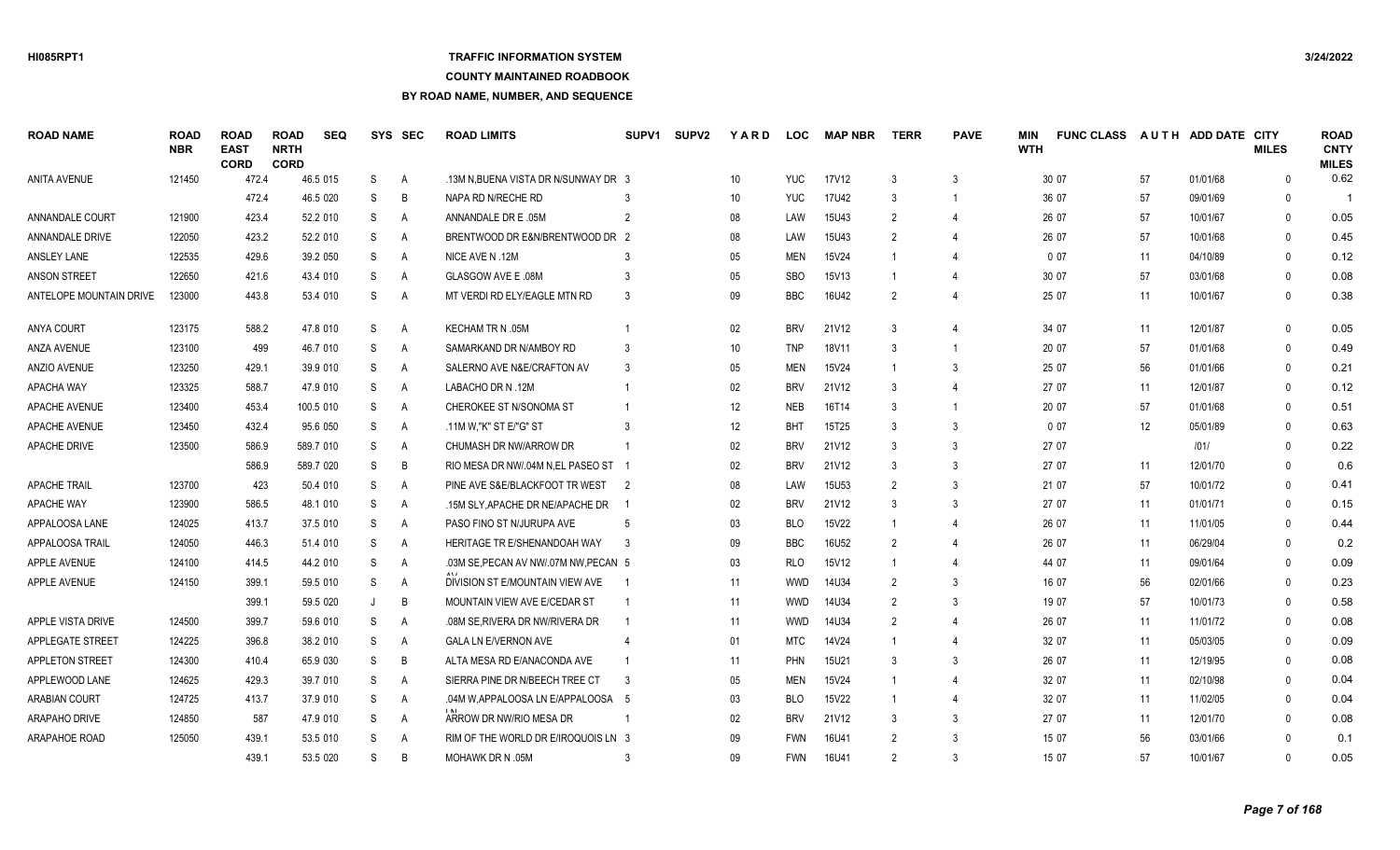# **TRAFFIC INFORMATION SYSTEM**

### **COUNTY MAINTAINED ROADBOOK**

| <b>ROAD NAME</b>      | <b>ROAD</b><br><b>NBR</b> | <b>ROAD</b><br><b>EAST</b><br><b>CORD</b> | <b>ROAD</b><br><b>NRTH</b><br><b>CORD</b> | <b>SEQ</b> |    | SYS SEC        | <b>ROAD LIMITS</b>                   | SUPV <sub>1</sub> | <b>SUPV2</b> | <b>YARD</b> | <b>LOC</b> | <b>MAP NBR</b>    | <b>TERR</b>    | <b>PAVE</b>    | <b>MIN</b><br><b>WTH</b> | <b>FUNC CLASS</b> |        | AUTH ADD DATE CITY | <b>MILES</b> | <b>ROAD</b><br><b>CNTY</b><br><b>MILES</b> |
|-----------------------|---------------------------|-------------------------------------------|-------------------------------------------|------------|----|----------------|--------------------------------------|-------------------|--------------|-------------|------------|-------------------|----------------|----------------|--------------------------|-------------------|--------|--------------------|--------------|--------------------------------------------|
| <b>ARBETH STREET</b>  | 125200                    | 414                                       |                                           | 44.1 010   | S  | A              | .09M W.FILLMORE AVE E/FILLMORE AVE 5 |                   |              | 03          | <b>RLO</b> | 15V12             |                | $\overline{4}$ |                          | 36 07             | 57     | 01/01/68           | $\mathbf{0}$ | 0.09                                       |
| ARBOLITO COURT        | 125225                    | 587.5                                     |                                           | 589.9 010  | S  | A              | ARBOLITO WAY N .09M                  |                   |              | 02          | <b>BRV</b> | 21V12             | 3              | 3              |                          | 29 07             | 11     | 12/01/75           | $\mathbf{0}$ | 0.09                                       |
| <b>ARBOLITO WAY</b>   | 125250                    | 587.5                                     |                                           | 590.2 010  | S  | A              | .23M W, LAS PALMAS DR E/LAS PALMAS 1 |                   |              | $02\,$      | <b>BRV</b> | 21V12             | 3              | 3              |                          | 24 07             | 11     | 12/01/75           | $\Omega$     | 0.23                                       |
| ARBON LANE            | 125300                    |                                           | 425                                       | 53.6 010   | S  | A              | .13M WLY, INNSBRUCK DR E/SH173       | 2                 |              | 08          | LAW        | 15U44             | $\overline{2}$ | $\overline{4}$ |                          | 26 07             |        | 1011               | $\Omega$     | 0.97                                       |
| ARBOR AVENUE          | 125315                    | 408.6                                     |                                           | 39.7 010   | S  | A              | .03M S,EL MOLINO ST N/EL MOLINO ST 2 |                   |              | 03          | FTA        | 15V21             |                | 4              |                          | 36 07             | 11     | 05/01/72           | $\mathbf{0}$ | 0.03                                       |
| ARBOR LANE            | 125350                    | 444.8                                     |                                           | 53.3 010   | S  | A              | ANITA AVE E/.03M E, SEQUOIA DR       | 3                 |              | 09          | <b>BBC</b> | 16U42             | 2              | 4              |                          | 23 07             | 51     | 01/01/68           | $\Omega$     | 0.25                                       |
|                       |                           | 444.8                                     |                                           | 53.3 020   | S  | B              | .03M E.SEQUOIA DR E .06M             |                   |              | 09          | <b>BBC</b> | 16U42             | $\mathcal{P}$  | 3              |                          | 24 07             | 11     | 01/01/68           | $\Omega$     | 0.06                                       |
| ARBOR LANE            | 125400                    | 420.1                                     |                                           | 69.2 010   | S  | A              | EVERGREEN LANE SE .05M               |                   |              | 16          | SVL        | 15U13             | 3              | 4              |                          | 36 07             | 11     | 03/01/73           | $\Omega$     | 0.05                                       |
| ARBULA DRIVE          | 125950                    | 421.5                                     |                                           | 50.5 010   | S  | A              | VALLE DR NLY/BASEL DR                |                   |              | 07          | <b>CRS</b> | 15U <sub>53</sub> | $\mathcal{P}$  | $\overline{4}$ |                          | 20 07             | 56     | 02/01/66           | $\Omega$     | 0.78                                       |
|                       |                           | 421.5                                     |                                           | 50.5 020   | S  | B              | BASEL DR NELY/AROSA DR               | $\mathcal{P}$     |              | 07          | <b>CRS</b> | <b>15U53</b>      | $\mathcal{P}$  | $\overline{4}$ |                          | 19 07             | 57     | 09/01/67           | $\Omega$     | 0.66                                       |
| <b>ARCADIA PLACE</b>  | 126350                    | 587.3                                     |                                           | 47.3 010   | S  | A              | CAPISTRANO WAY NE .05M               |                   |              | 02          | <b>BRV</b> | 21V12             | $\mathcal{R}$  | 3              |                          | 27 07             | 11     | 12/01/70           | $\Omega$     | 0.05                                       |
| <b>ARCATA TRAIL</b>   | 127050                    | 585.4                                     |                                           | 46.4 010   | S  | A              | NOKOMIS TR N/WINTUN TR               |                   |              | 02          | <b>BRV</b> | 21V12             | 3              | 3              |                          | 007               | 11     | 09/01/75           | $\mathbf{0}$ | 0.25                                       |
| ARCTIC DRIVE          | 127175                    | 398.8                                     |                                           | 45.4 010   | S  | A              | <b>BELLVIEW RD N .04M</b>            |                   |              | 01          | SAH        | 14V14             |                | $\overline{4}$ |                          | 007               | 11     | 11/01/82           | $\Omega$     | 0.04                                       |
| ARCTIC DRIVE          | 127200                    | 424.5                                     |                                           | 53.5 010   | S  | A              | YUKON DR N .06M                      |                   |              | 08          | LAW        | 15U43             | $\overline{2}$ | 4              |                          | 26 07             | 11     | 10/01/67           | $\Omega$     | 0.06                                       |
| ARDEN AVENUE          | 127300                    | 422.7                                     |                                           | 43 020     | J  | J.             | .07M N.HIGHLAND AVE N/LYNWOOD DR 3   |                   |              | 05          | <b>HIG</b> | 15V13             |                | $\overline{4}$ |                          | 34 05             |        | 1011               | 0.18         | 0.49                                       |
|                       |                           | 422.7                                     |                                           | 43 023     |    | M              | LYNWOOD DR N .11M                    |                   |              | 05          | <b>HIG</b> | 15V13             |                | 4              |                          | 34 05             |        | 1011               | 0.05         | 0.06                                       |
|                       |                           | 422.7                                     |                                           | 43 030     | J  | $\perp$        | MARSHALL BLVD N/FOOTHILL DR          | 3                 |              | 05          | <b>HIG</b> | 15V13             |                | 4              |                          | 34 05             |        | 1011               | $\Omega$     | 0.22                                       |
| <b>ARGUS AVENUE</b>   | 127450                    | 414.1                                     |                                           | 156 010    | J  | A              | <b>TRONA RD NW&amp;N/SAGE ST</b>     |                   |              | 13          | <b>TRO</b> | 15R12             |                | 3              |                          | 29 06             | 57     | 03/01/68           | $\Omega$     | 0.67                                       |
| ARGYLE AVENUE         | 127600                    | 422.3                                     |                                           | 43.1 030   | S  | C              | PUMALO ST N/.04M N.DATE ST           | 3                 |              | 05          | <b>HIG</b> | 15V13             |                | 4              |                          | 36 07             | 34     | 08/01/71           | $\Omega$     | 0.19                                       |
|                       |                           | 422.3                                     |                                           | 43.1 040   | S  | E              | CITRUS ST N/AVALON AVE               |                   |              | 05          | <b>HIG</b> | 15V13             |                | 4              |                          | 36 07             | 11     | 03/01/65           | $\Omega$     | 0.15                                       |
|                       |                           | 422.3                                     |                                           | 43.1 050   | S  | D              | <b>EDGEMONT N/LOS FLORES</b>         |                   |              | 05          | <b>HIG</b> | 15V13             |                | $\overline{4}$ |                          | 36 07             | $00\,$ | 00/01/00           | $\Omega$     | 0.21                                       |
| ARGYLE COURT          | 127650                    | 422.2                                     |                                           | 44.7 010   | S  | A              | ARGYLE AVE E .03M                    |                   |              | 05          | HIG        | 15V13             |                | 4              |                          | 36 07             | 11     | 03/01/65           | $\Omega$     | 0.03                                       |
| ARIZONA AVENUE        | 127750                    | 478.2                                     |                                           | 44.1 010   | S  | $\overline{A}$ | SULLIVAN N/29 PALMS HWY              |                   |              | 10          | JOS        | 17V13             | 3              | $\overline{1}$ |                          | 30 07             | 57     | 01/01/68           | $\Omega$     | 0.5                                        |
| ARIZONA AVENUE        | 127900                    | 417.1                                     |                                           | 44.7 010   | S  | B              | DARBY ST N .14M                      | -5                |              | 05          | <b>MCY</b> | 15V12             | -1             | $\overline{4}$ |                          | 36 07             | 57     | 08/01/73           | $\Omega$     | 0.14                                       |
| <b>ARIZONA STREET</b> | 127950                    | 586.5                                     |                                           | 47.3 010   | S  | $\overline{A}$ | DEL REY DR E/RIO MESA DR             |                   |              | 02          | <b>BRV</b> | 21V12             | 3              | 3              |                          | 27 07             | 11     | 12/01/70           | $\Omega$     | 0.3                                        |
| ARMADILLA STREET      | 128650                    | 450.8                                     |                                           | 95.9 010   | S  | $\mathsf{A}$   | CONDOR RD E/HEREFORD RD              |                   |              | 12          | <b>NEB</b> | 16T23             | 3              | $\overline{1}$ |                          | 24 07             | $00\,$ | 00/01/00           | $\mathbf{0}$ | $\overline{1}$                             |
| <b>ARMORY ROAD</b>    | 128800                    |                                           | 433                                       | 95.7 050   | S  | A              | "J" ST E/"H" ST                      |                   |              | 12          | <b>BHT</b> | 15T25             | 3              | 3              |                          | 004               | 12     | 05/01/89           | $\Omega$     | 0.25                                       |
| AROSA DRIVE           | 128950                    | 421.8                                     |                                           | 50.8 010   | A  | A              | NORTH RD NW/DART CYN RD              | $\mathcal{P}$     |              | 07          | <b>CRS</b> | 15U <sub>53</sub> | $\mathcal{P}$  | 4              |                          | 22 04             | $00\,$ | 00/01/00           | $\Omega$     | 1.18                                       |
| ARRIBA ROAD           | 128975                    | 587.8                                     |                                           | 589.7 010  | S  | A              | VALLE VERDE WAY NLY/ALAMO RD         |                   |              | 02          | <b>BRV</b> | 21V12             |                | 3              |                          | 29 07             |        | 1011               | $\Omega$     | 0.27                                       |
| <b>ARROW DRIVE</b>    | 129200                    | 586.9                                     |                                           | 47.8 010   | S  | A              | APACHE DR NE/CHULA VISTA ST          |                   |              | 02          | <b>BRV</b> | 21V12             |                | 3              |                          | 27 07             | 11     | 12/01/70           | $\Omega$     | 0.25                                       |
|                       |                           | 586.9                                     |                                           | 47.8 020   | S. | B.             | .04M S.ALAMO RD N/ALAMO RD           |                   |              | 02          | <b>BRV</b> | 21V12             |                | 3              |                          | 27 07             | 11     | 12/01/70           | $\Omega$     | 0.04                                       |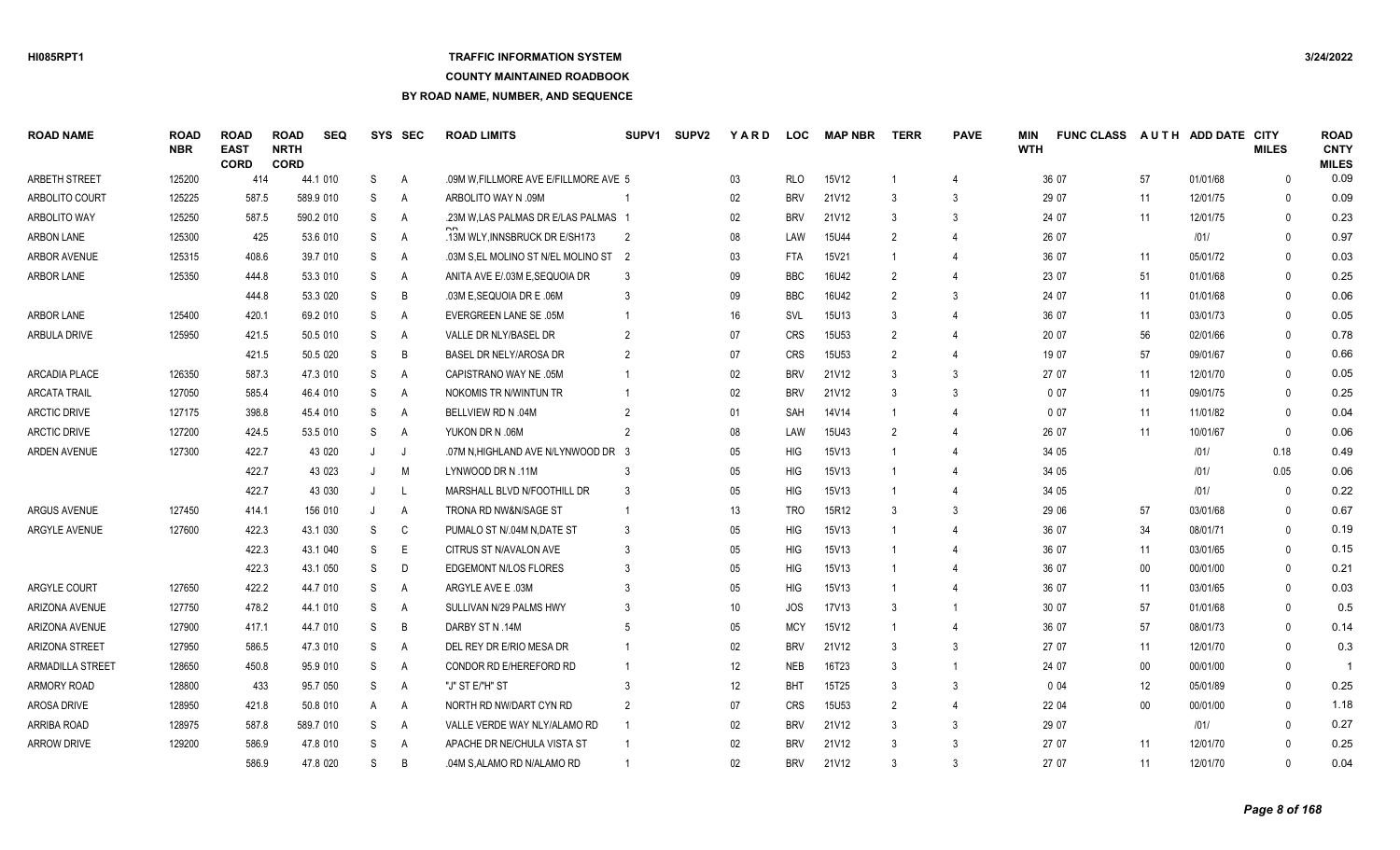# **TRAFFIC INFORMATION SYSTEM**

### **COUNTY MAINTAINED ROADBOOK**

| <b>ROAD NAME</b>       | <b>ROAD</b><br><b>NBR</b> | <b>ROAD</b><br><b>EAST</b><br><b>CORD</b> | <b>ROAD</b><br><b>NRTH</b><br><b>CORD</b> | <b>SEQ</b> |    | SYS SEC        | <b>ROAD LIMITS</b>                     | <b>SUPV1</b>   | <b>SUPV2</b> | <b>YARD</b> | <b>LOC</b> | <b>MAP NBR</b> | <b>TERR</b>    | <b>PAVE</b>              | <b>MIN</b><br><b>WTH</b> | <b>FUNC CLASS</b> |    | AUTH ADD DATE CITY | <b>MILES</b> | <b>ROAD</b><br><b>CNTY</b><br><b>MILES</b> |
|------------------------|---------------------------|-------------------------------------------|-------------------------------------------|------------|----|----------------|----------------------------------------|----------------|--------------|-------------|------------|----------------|----------------|--------------------------|--------------------------|-------------------|----|--------------------|--------------|--------------------------------------------|
| <b>ARROW ROUTE</b>     | 129250                    | 395.9                                     |                                           | 41.4 090   | A  | G              | HICKORY AVE E/ALMERIA AVE              | $\overline{2}$ |              | 03          | <b>FTA</b> | 14V15          |                |                          |                          | 35 04             | 11 | 01/01/29           | $\Omega$     | 3.14                                       |
| ARROW WOOD ROAD        | 129300                    | 47.5                                      |                                           | 412.7 010  | S  | $\overline{A}$ | SASSAFRAS LN TO LAPIS LN               | .5             |              | 03          | <b>DEV</b> | 15U51          |                | 4                        |                          | 34 07             | 12 | 11/16/21           | $\Omega$     | 0.12                                       |
| ARROWBEAR DRIVE        | 129400                    | 431.2                                     |                                           | 49.2 010   |    | A              | SH18 SE/SH18                           |                |              | 08          | ARB        | 15U55          | $\mathcal{P}$  |                          |                          | 18 05             | 57 | 08/01/67           | $\Omega$     | 0.84                                       |
| ARROWHEAD AVENUE       | 129700                    | 434.1                                     |                                           | 97.7 010   | S  | A              | .21M W, IRWIN RD E/IRWIN RD            |                |              | 12          | <b>BAR</b> | 15T25          |                | 3                        |                          | 22 07             | 11 | 01/01/46           | $\Omega$     | 0.21                                       |
| ARROWHEAD AVENUE       | 129750                    | 587                                       |                                           | 46.9 010   | S  | A              | DEL REY DR N/RIO VISTA DR              |                |              | 02          | <b>BRV</b> | 21V12          | 3              | $\mathbf{3}$             |                          | 36 07             | 11 | 12/01/70           | $\Omega$     | 0.29                                       |
| <b>ARROWHEAD DRIVE</b> | 129850                    | 401.4                                     |                                           | 62.7 010   | S  | A              | SKY LINE AVE E/DEER HAVEN DR           |                |              | 11          | <b>PNH</b> | 14U34          | 3              |                          |                          | 30 07             | 56 | 02/01/66           | $\mathbf{0}$ | 0.6                                        |
| <b>ARROWHEAD DRIVE</b> | 130000                    | 426.5                                     |                                           | 52.2 010   | S  | A              | HOOK CREEK ROAD NE .26M                | 2              |              | 08          | LAW        | 15U44          | 2              | 3                        |                          | 13 07             | 57 | 02/01/66           | $\Omega$     | 0.26                                       |
| ARROWHEAD LAKE ROAD    | 130300                    | 422.3                                     |                                           | 57.9 010   |    | B              | SH173 NE 1.30M                         |                |              | 16          | <b>APV</b> | 15U33          | 3              | 4                        |                          | 25 05             | 39 | 03/01/68           | $\Omega$     | 1.3                                        |
|                        |                           | 422.3                                     |                                           | 57.9 020   | J  | A              | 1.30M N, SH173 N 1.28M (HSP CL)        |                |              | 16          | <b>APV</b> | 15U33          | 3              | 3                        |                          | 25 05             |    | 1011               | $\Omega$     | 1.28                                       |
| ARROWHEAD ROAD         | 130625                    | 409.2                                     |                                           | 61.6 005   | S  | B              | CAPELIN RD NLY/MESQUITE ST             |                |              | 11          | OKH        | 15U31          |                | 4                        |                          | 36 07             | 11 | 07/28/09           | $\Omega$     | 0.71                                       |
|                        |                           | 409.9                                     |                                           | 64.2 010   | S  | A              | .25M S, YUCCA TERRACE N/YUCCA TER 1    |                |              | 11          | PHN        | 15U21          |                | 3                        |                          | 28 07             | 11 | 08/19/97           | $\Omega$     | 0.25                                       |
| <b>ARROWHEAD TRAIL</b> | 130200                    | 419.2                                     |                                           | 67.9 010   | S  | A              | .07M S, CATALINA RD N/KALIN RANCH DR 1 |                |              | 16          | SVL        | 15U23          |                |                          |                          | 36 07             | 11 | 03/01/73           | $\Omega$     | 0.15                                       |
| <b>ARROWHEAD TRAIL</b> | 130650                    | 467.7                                     |                                           | 108.3 010  | S  | $\overline{A}$ | 1.27M W, AFTON CYN RD E/AFTON CYN 1    |                |              | 12          | <b>NEB</b> | 17S00          |                |                          |                          | 24 07             | 13 | 10/01/64           | $\Omega$     | 1.27                                       |
| ARROWHEAD VILLA ROAD   | 130750                    | 425.3                                     |                                           | 50.9 010   |    | A              | SH18 NE/KUFFEL CANYON RD               | $\overline{2}$ |              | 08          | LAW        | 15U54          | $\overline{2}$ |                          |                          | 23 05             | 56 | 02/01/66           | $\Omega$     | 0.93                                       |
| ARROYO ROAD            | 131200                    | 443.6                                     |                                           | 63.4 010   | S  | $\overline{A}$ | JOSHUA AVE E/CAMP ROCK RD              | 3              |              | 16          | <b>LCN</b> | 16U32          | 3              | $\overline{1}$           |                          | 30 07             | 57 | 03/01/68           | $\Omega$     | 0.5                                        |
| ARTESIA AVENUE         | 131500                    | 459.2                                     |                                           | 38.1 010   | S  | A              | PARADISE AVE N/.12M NW, MOCKING        | -3             |              | 10          | <b>MOR</b> | 16V25          | 3              | 3                        |                          | 24 07             | 56 | 02/01/66           | $\Omega$     | 0.22                                       |
| ARTESIA AVENUE         | 131650                    | 468.4                                     |                                           | 51.6 010   | S  | A              | PERRIS ST N/NAPA RD                    | 3              |              | 10          | <b>YUC</b> | 17U51          | 3              | $\overline{1}$           |                          | 30 07             | 57 | 01/01/68           | $\Omega$     | 0.88                                       |
| <b>ARTH DRIVE</b>      | 131950                    | 421.2                                     |                                           | 51.1 010   | S  | A              | .38M SLY,AROSA DR NWLY/AROSA DR        | $\overline{2}$ |              | 07          | <b>CRS</b> | 15U53          |                | 3                        |                          | 20 07             | 56 | 02/01/66           | $\Omega$     | 0.38                                       |
|                        |                           | 421.3                                     |                                           | 51.1 015   | S  | A              | SAXTON DR N 17M                        | 2              |              | 07          | <b>CRS</b> | <b>15U53</b>   | $\mathcal{P}$  | 3                        |                          | 007               | 12 | 10/06/20           | $\Omega$     | 0.17                                       |
| <b>ASH DRIVE</b>       | 132400                    | 431.7                                     |                                           | 51.4 010   | S  | A              | .05M S, WILD CHERRY DR N/WILD          |                |              | 08          | <b>GEV</b> | 15U55          |                |                          |                          | 20 07             | 56 | 02/01/66           | $\Omega$     | 0.05                                       |
| <b>ASH LANE</b>        | 132500                    | 447.7                                     |                                           | 51.3 010   | S  | A              | MANZANITA LN N/STATE LN                |                |              | 09          | <b>MRG</b> | 16U00          | $\mathcal{P}$  |                          |                          | 26 07             | 11 | 12/01/70           | $\Omega$     | 0.25                                       |
| <b>ASH ROAD</b>        | 132550                    | 400.6                                     |                                           | 58.6 010   | S  | A              | HEATH CREEK DR W&S&N/SHIRLY J          |                |              | 11          | <b>WWD</b> | 14U34          | $\mathcal{P}$  | 3                        |                          | 26 07             | 57 | 08/01/66           | $\Omega$     | 0.42                                       |
| <b>ASH ROAD</b>        | 132700                    | 429.9                                     |                                           | 94.9 010   | S  | A              | .02M E, WESTERN DR W&N/MAIN ST         |                |              | 12          | LEN        | 15T24          | 3              |                          |                          | 29 07             |    | 1011               | $\Omega$     | 0.73                                       |
| ASH STREET             | 133000                    | 412.7                                     |                                           | 38.6 010   | S  | C              | .09 W, WILLIAMS AVE E/WILLIAMS AVE     | $^{5}$         |              | 03          | <b>BLO</b> | 15V21          |                |                          |                          | 007               | 11 | 07/01/87           | $\mathbf{0}$ | 0.09                                       |
|                        |                           | 412.7                                     |                                           | 38.6 020   | S  | A              | MAPLE AVE E/ELM AVE                    |                |              | 03          | <b>BLO</b> | 15V21          |                | $\Delta$                 |                          | 36 07             | 57 | 08/01/73           | $\Omega$     | 0.12                                       |
|                        |                           | 412.7                                     |                                           | 38.6 030   | S  | B              | ELM AVE E/LINDEN AVE                   |                |              | 03          | <b>BLO</b> | 15V21          |                | $\overline{\mathcal{L}}$ |                          | 26 07             | 12 | 04/01/84           | $\Omega$     | 0.12                                       |
|                        |                           | 412.7                                     |                                           | 38.6 050   | S  | D              | SPRUCE AVE E/CACTUS AVE                |                |              | 03          | <b>BLO</b> | 15V22          |                |                          |                          | 36 07             | 11 | 06/04/90           | $\Omega$     | 0.25                                       |
| <b>ASH STREET</b>      | 133150                    | 424.2                                     |                                           | 98.9 010   | S  | A              | .04M W.MULBERRY AVE E/FLOWER ST        |                |              | 12          | <b>HNK</b> | 15T14          | 3              | 3                        |                          | 24 07             | 56 | 02/01/66           | $\Omega$     | 0.13                                       |
| <b>ASHBROOK COURT</b>  | 133175                    | 420.7                                     |                                           | 67.8 010   | S  | A              | <b>DEAUVILLE DR E .03M</b>             |                |              | 16          | SVL        | 15U23          |                |                          |                          | 36 07             | 11 | 03/01/73           | $\Omega$     | 0.03                                       |
| <b>ASHFORD AVENUE</b>  | 133225                    | 413                                       |                                           | 39.8 050   | S  | A              | EL MOLINO ST N/.04M N, TULLOCK ST      | - 5            |              | 03          | <b>FTA</b> | 15V21          |                |                          |                          | 32 07             | 11 | 03/26/96           | $\Omega$     | 0.1                                        |
| ASHWOOD DRIVE          | 133275                    | 443.8                                     |                                           | 52.2 010   | S. | A              | .07M S, GROVE WY NELY/WOODSIDE DR 3    |                |              | 09          | <b>BBC</b> | 16U42          |                |                          |                          | 26 07             | 11 | 02/01/70           | $\Omega$     | 0.21                                       |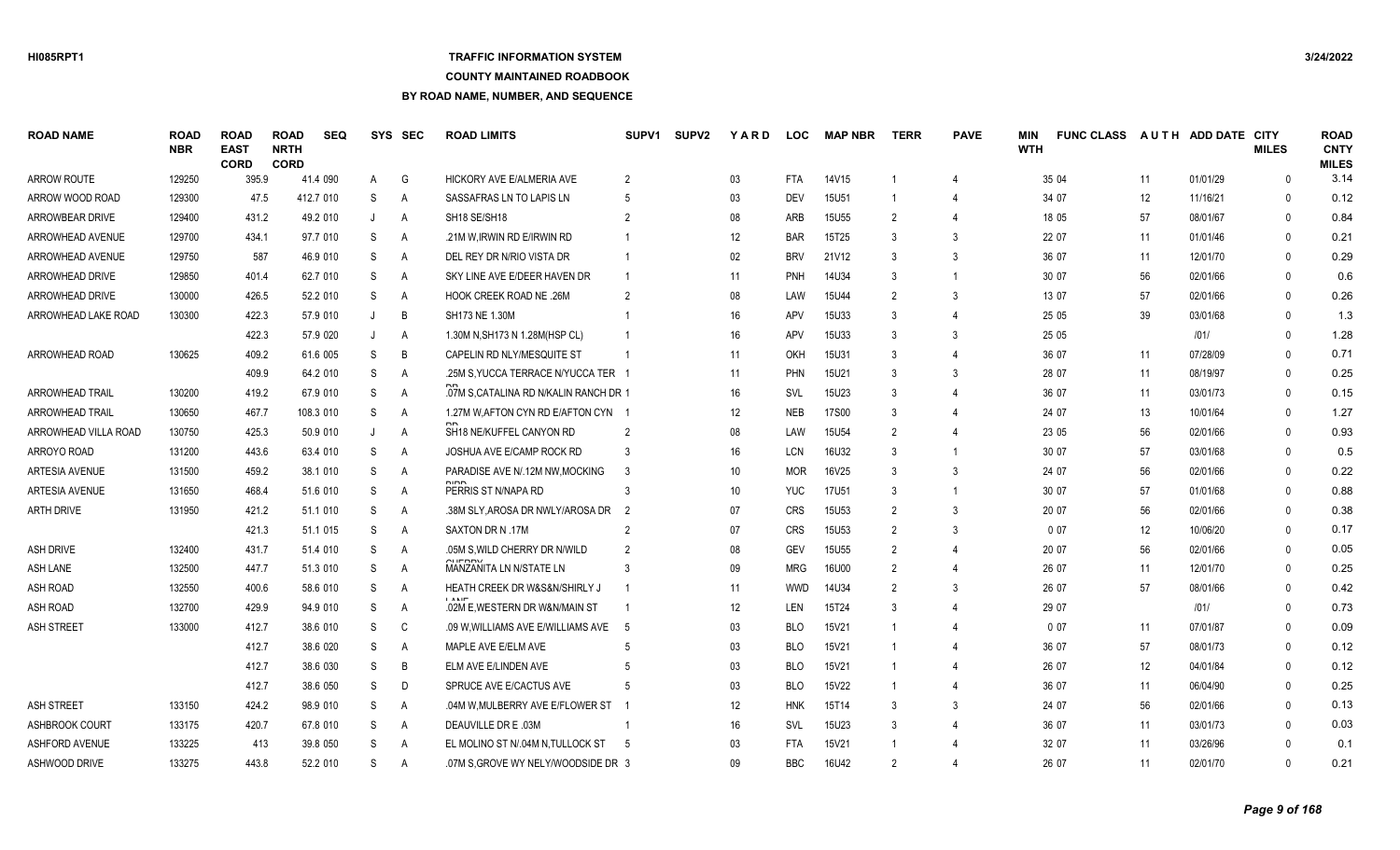# **TRAFFIC INFORMATION SYSTEM**

#### **COUNTY MAINTAINED ROADBOOK**

| <b>ROAD NAME</b>            | <b>ROAD</b><br><b>NBR</b> | <b>ROAD</b><br><b>EAST</b><br><b>CORD</b> | <b>ROAD</b><br><b>NRTH</b><br><b>CORD</b> | <b>SEQ</b> |   | SYS SEC        | <b>ROAD LIMITS</b>                  | SUPV1          | <b>SUPV2</b> | YARD | <b>LOC</b> | <b>MAP NBR</b> | <b>TERR</b>    | <b>PAVE</b>    | <b>MIN</b><br><b>WTH</b> | <b>FUNC CLASS</b> |        | AUTH ADD DATE CITY | <b>MILES</b> | <b>ROAD</b><br><b>CNTY</b><br><b>MILES</b> |
|-----------------------------|---------------------------|-------------------------------------------|-------------------------------------------|------------|---|----------------|-------------------------------------|----------------|--------------|------|------------|----------------|----------------|----------------|--------------------------|-------------------|--------|--------------------|--------------|--------------------------------------------|
| ASPEN COURT                 | 133400                    | 416.5                                     |                                           | 86.1 010   | S | A              | <b>AUTUMN LN N .04M</b>             |                |              | 11   | <b>SRL</b> | 15T42          | 3              |                |                          | 36 07             | 11     | 03/01/75           | $\Omega$     | 0.04                                       |
| <b>ASPEN STREET</b>         | 133725                    | 413.4                                     |                                           | 40.3 010   | S | A              | MONTROSE ST N/RANDALL AVE           | 5              |              | 03   | <b>RLO</b> | 15V12          | -1             |                |                          | 0 0 7             | 11     | 02/01/86           | $\Omega$     | 0.1                                        |
| <b>ASTER PLACE</b>          | 134050                    | 475.5                                     |                                           | 44 010     | S | A              | EL REPOSO ST E/VALLEY VIEW ST       | 3              |              | 10   | JOS        | <b>17V12</b>   | 3              | 3              |                          | 24 07             | 57     | 02/01/66           | $\Omega$     | 0.13                                       |
| <b>ASTER ROAD</b>           | 134200                    | 414.2                                     |                                           | 69.6 010   | S | A              | EMERALD RD E/AMETHYST RD            |                |              | 11   | <b>VIC</b> | 15U12          | 3              |                |                          | 26 07             | 57     | 11/01/67           | $\Omega$     | 0.93                                       |
| <b>ASTER ROAD</b>           | 134350                    | 411.1                                     |                                           | 71 003     | S | B              | CANYON DR N/FARMINGTON ST           | -1             |              | 11   | <b>OKH</b> | <b>15U31</b>   | 3              | 3              |                          | 26 07             | 11     | 11/16/92           | $\Omega$     | 0.17                                       |
|                             |                           | 411.2                                     |                                           | 62 005     | S | C              | MESQUITE ST N/CEDAR ST              |                |              | 11   | <b>OKH</b> | <b>15U31</b>   | 3              | 4              |                          | 26 07             | 11     | 07/26/05           | $\Omega$     | 0.51                                       |
|                             |                           | 411.1                                     |                                           | 71 010     | A | A              | MOJAVE DR N/CACTUS RD               |                |              | 11   | <b>ADL</b> | 15U11          | 3              |                |                          | 26 04             | 57     | 11/01/67           | $\Omega$     | 0.5                                        |
| <b>ASTER STREET</b>         | 134650                    | 414                                       |                                           | 156.3 010  | S | A              | ARGUS AVE E/TRONA RD                |                |              | 13   | TRO        | 15R12          | 3              | 3              |                          | 29 07             | 56     | 02/01/66           | $\Omega$     | 0.25                                       |
| <b>ASTI COURT</b>           | 134675                    | 590                                       |                                           | 49.1 010   | S | A              | .03M S, ACHITL RD NLY/ACHITLE RD    |                |              | 02   | <b>BRV</b> | 21V12          | 3              |                |                          | 27 07             | 11     | 04/01/84           | $\Omega$     | 0.03                                       |
| ATHENA ELM DRIVE            | 135200                    | 47.6                                      |                                           | 412.5 010  | S | A              | GRAND FIR LN TO RUNNING OAK LN      | -5             |              | 03   | <b>DEV</b> | 15U51          | -1             | $\overline{4}$ |                          | 32 07             | 12     | 11/16/21           | 0            | 0.12                                       |
| ATHOL STREET                | 135400                    | 413.6                                     |                                           | 156.9 010  | S | A              | .59M W, TELESCOPE AVE E/TELESCOPE 1 |                |              | 13   | <b>TRO</b> | 15R12          | 3              | 3              |                          | 007               | 11     | 09/01/81           | $\Omega$     | 0.59                                       |
|                             |                           | 413.6                                     |                                           | 156.9 020  | S | B              | TELESCOPE AVE E/TRONA RD            |                |              | 13   | <b>TRO</b> | 15R12          | 3              | 3              |                          | 24 07             |        | 1011               | $\Omega$     | 0.21                                       |
| <b>ATHOL STREET</b>         | 135550                    | 408.7                                     |                                           | 40.5 010   | S | A              | PINE AVE N&E/BEECH AVE              | $\overline{2}$ |              | 03   | <b>FTA</b> | 15V11          | $\overline{1}$ |                |                          | 24 07             | $00\,$ | 00/01/00           | $\Omega$     | 0.51                                       |
|                             |                           | 408.7                                     |                                           | 40.5 020   | S | B              | PINE AVE N&E/ELM AVE                | $\mathcal{P}$  |              | 03   | <b>FTA</b> | 15V11          |                | $\Lambda$      |                          | 36 07             | 57     | 12/01/73           | $\Omega$     | 0.28                                       |
|                             |                           | 408.7                                     |                                           | 40.5 025   | S | D              | <b>IRONWOOD DR E.07M</b>            | $\overline{2}$ |              | 03   | <b>FTA</b> | 15V11          | $\overline{1}$ |                |                          | 0 0 7             | 11     | 12/04/89           | $\Omega$     | 0.07                                       |
|                             |                           | 408.7                                     |                                           | 40.5 027   | S | C              | .07M E, IRONWOOD DR E/POPLAR AVE 2  |                |              | 03   | <b>FTA</b> | 15V11          | $\overline{1}$ | $\Delta$       |                          | 36 07             | 11     | 02/26/90           | $\Omega$     | 0.13                                       |
| <b>ATNAH ROAD</b>           | 136050                    | 585.3                                     |                                           | 46.1 010   | S | Α              | RIO VISTA DR N/QUAPAW TR            | -1             |              | 02   | <b>BRV</b> | 21V12          | 3              | 3              |                          | 27 07             | 11     | 07/01/72           | $\mathbf{0}$ | 0.17                                       |
| <b>AUBURN DRIVE</b>         | 136477                    | 422.9                                     |                                           | 51.7 010   | S | A              | CIRCLE DR NLY/AUGUSTA DR            | $\overline{2}$ |              | 08   | LAW        | 15U53          | $\overline{2}$ |                |                          | 007               | 11     | 09/01/74           | $\Omega$     | 0.22                                       |
| AUGUSTA COURT               | 136480                    | 423.1                                     |                                           | 51.8 010   | S | A              | AUGUSTA DR N .04M                   | $\overline{2}$ |              | 08   | LAW        | 15U53          | $\overline{2}$ |                |                          | 007               | 11     | 09/01/74           | $\mathbf{0}$ | 0.04                                       |
| <b>AUGUSTA DRIVE</b>        | 136482                    | 423                                       |                                           | 51.8 005   | S | B              | <b>GRANDVIEW RD ELY/CYPRESS DR</b>  | $\overline{2}$ |              | 08   | LAW        | 15U43          | $\overline{2}$ | 3              |                          | 007               | 11     | 01/05/89           | $\Omega$     | 0.34                                       |
|                             |                           | 423                                       |                                           | 51.8 010   | S | A              | CYPRESS DR E .43M                   | $\overline{2}$ |              | 08   | LAW        | 15U53          | $\overline{2}$ | $\overline{4}$ |                          | 007               | 11     | 09/01/74           | $\Omega$     | 0.43                                       |
| AUGUSTA WAY                 | 136485                    | 419                                       |                                           | 67.7 010   | S | $\overline{A}$ | MOUNTAIN MEADOWS DR N .03M          |                |              | 16   | SVL        | 15U23          | 3              |                |                          | 36 07             | 11     | 03/01/73           | $\Omega$     | 0.03                                       |
| <b>AUSTIN STREET</b>        | 136600                    | 413.9                                     |                                           | 155.8 010  | J | $\overline{A}$ | JONES ST N/PIPKIN PL                |                |              | 13   | <b>TRO</b> | 15R12          | 3              | 3              |                          | 39 06             |        | 1011               | $\Omega$     | 0.1                                        |
| <b>AUTUMN LANE</b>          | 136625                    | 416.3                                     |                                           | 86 005     | S | B              | .08M W,LAKEVIEW DR E .04M           |                |              | 11   | <b>SRL</b> | 15T42          | 3              | $\overline{4}$ |                          | 32 07             | 11     | 12/18/07           | $\Omega$     | 0.04                                       |
|                             |                           | 416.3                                     |                                           | 86.1 010   | S | A              | .04M W,LAKEVIEW DR E/STRAWBERRY 1   |                |              | 11   | <b>SRL</b> | 15T42          | 3              | $\Delta$       |                          | 36 07             | $00\,$ | 00/01/00           | $\Omega$     | 0.25                                       |
| <b>AUTUMN LEAVES AVENUE</b> | 136650                    | 420.1                                     |                                           | 67.6 010   | S | A              | .12M S.CYN MEADOW RD N/PEBBLE       |                |              | 16   | SVL        | <b>15U23</b>   | 3              |                |                          | 36 07             | 11     | 03/01/73           | $\Omega$     | 0.44                                       |
|                             |                           | 420.1                                     |                                           | 67.6 020   | S | B              | PRADO WY N/GRANADA DR               |                |              | 16   | <b>SVL</b> | <b>15U23</b>   | 3              |                |                          | 36 07             | 11     | 03/01/73           | $\Omega$     | 0.45                                       |
| <b>AVALON AVENUE</b>        | 136700                    | 422.2                                     |                                           | 44.7 010   | S | A              | ARGYLE AVE E/GUTHRIE ST             | 3              |              | 05   | HIG        | 15V13          | $\overline{1}$ | $\overline{4}$ |                          | 36 07             | 11     | 03/01/65           | $\mathbf{0}$ | 0.14                                       |
| <b>AVALON AVENUE</b>        | 136900                    | 471.2                                     |                                           | 42.4 085   | J | H              | .03MN.BUENA VTA DR N/.25MN.BUENA 3  |                |              | 10   | <b>YUC</b> | 17V12          | 3              | 3              |                          | 23 05             | 11     | 01/01/60           | 0.05         | 0.17                                       |
|                             |                           | 471.2                                     |                                           | 42.4 086   |   | J              | .25MN, BUENA VTA DR N/.04M N, DEL   | -3             |              | 10   | <b>YUC</b> | <b>17U52</b>   | 3              | 3              |                          | 23 05             | 11     | 01/01/60           | $\cup$       | 1.43                                       |
|                             |                           | 471.2                                     |                                           | 42.4 090   |   | E              | .04M N.DEL MAR ST N/ABERDEEN DR     | -3             |              | 10   | <b>YUC</b> | <b>17U52</b>   | 3              | 3              |                          | 005               | 12     | 02/01/84           | $\cup$       | 0.32                                       |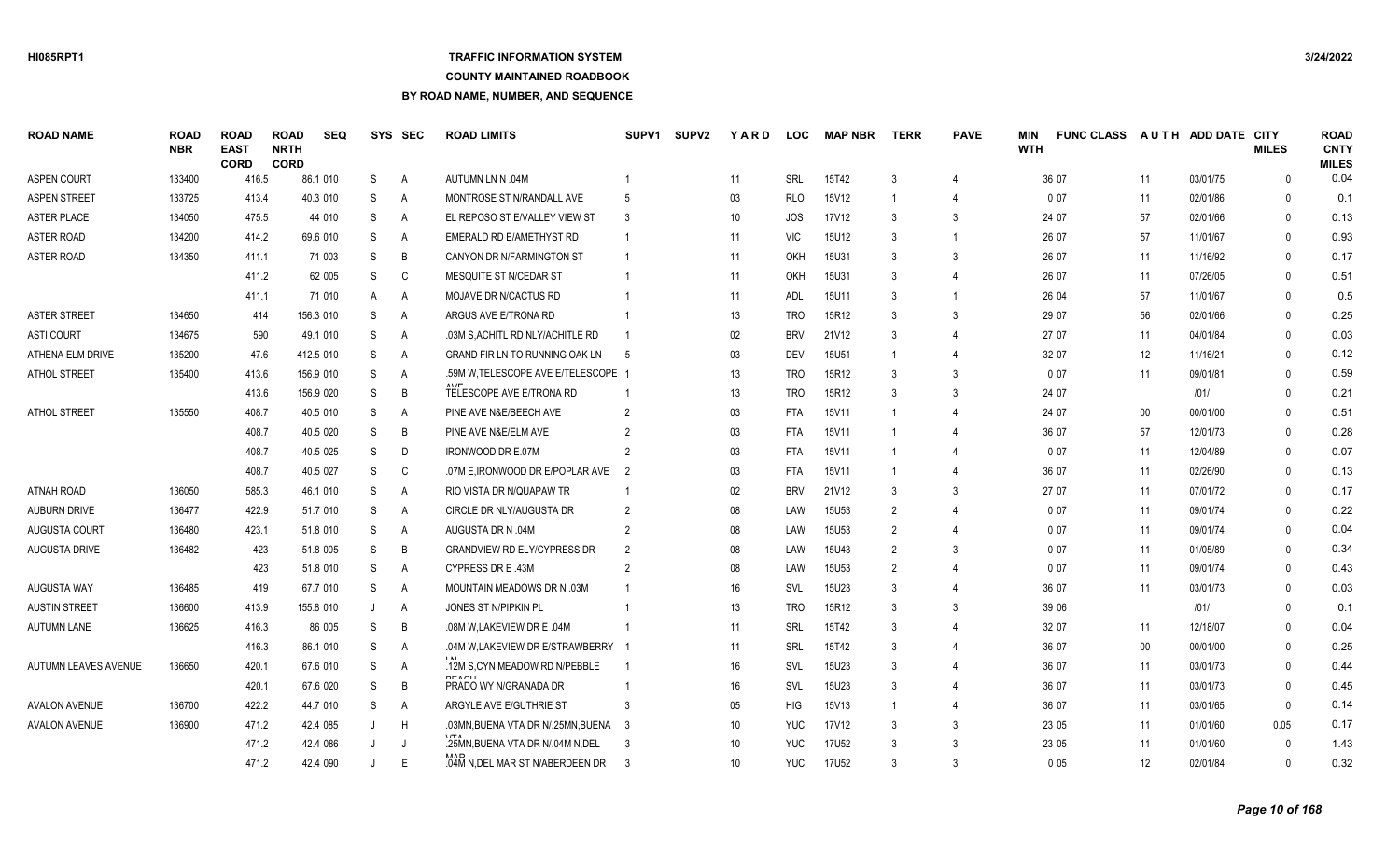## **TRAFFIC INFORMATION SYSTEM**

### **COUNTY MAINTAINED ROADBOOK**

| <b>ROAD NAME</b>          | <b>ROAD</b><br><b>NBR</b> | <b>ROAD</b><br><b>EAST</b><br><b>CORD</b> | <b>ROAD</b><br><b>NRTH</b><br><b>CORD</b> | <b>SEQ</b> |         | SYS SEC        | <b>ROAD LIMITS</b>                 | SUPV <sub>1</sub> | <b>SUPV2</b> | <b>YARD</b>     | <b>LOC</b> | <b>MAP NBR</b> | <b>TERR</b>    | <b>PAVE</b>    | MIN<br><b>WTH</b> | <b>FUNC CLASS</b> |        | AUTH ADD DATE CITY | <b>MILES</b> | <b>ROAD</b><br><b>CNTY</b><br><b>MILES</b> |
|---------------------------|---------------------------|-------------------------------------------|-------------------------------------------|------------|---------|----------------|------------------------------------|-------------------|--------------|-----------------|------------|----------------|----------------|----------------|-------------------|-------------------|--------|--------------------|--------------|--------------------------------------------|
|                           |                           | 471.2                                     |                                           | 42.4 100   | J.      | $\mathsf{L}$   | ABERDEEN DR N/WINTERS RD           | 3                 |              | 10 <sup>°</sup> | <b>YUC</b> | <b>17U52</b>   | 3              | $\mathbf{3}$   |                   | 0 0 5             | 63     | 11/01/74           | $\Omega$     |                                            |
| <b>AVALON COURT</b>       | 137150                    | 394.8                                     |                                           | 36.9 010   | S       | A              | <b>HUMBOLT AVE E .04M</b>          |                   |              | 01              | CHI        | 14V23          |                | 4              |                   | 32 07             | 11     | 09/25/07           | $\Omega$     | 0.04                                       |
| <b>AVENIDA CORTEZ</b>     | 138200                    | 412.1                                     |                                           | 38.6 010   | S       | A              | LOMBARDY AVE E/ALDER AVE           | -5                |              | 03              | <b>BLO</b> | 15V21          |                | $\overline{4}$ |                   | 26 07             | 11     | 12/18/07           | $\Omega$     | 0.13                                       |
| <b>AVENIDA DEL SOL</b>    | 137800                    | 475.3                                     |                                           | 46.1 010   | S       | A              | .52M S.CALLE LOS AMIGOS N .52M     | 3                 |              | 10 <sup>°</sup> | <b>JOS</b> | 17V12          | 3              | $\overline{1}$ |                   | 16 07             | 56     | 02/01/66           | $\Omega$     | 0.52                                       |
|                           |                           | 475.3                                     |                                           | 46.1 020   | S       | B              | CALLE LOS AMIGOS N .50M            | 3                 |              | 10              | JOS        | 17V12          | 3              | 3              |                   | 23 07             | $00\,$ | 00/01/00           | $\Omega$     | 0.5                                        |
| AVENIDA LA CANDELA        | 138250                    | 475.4                                     |                                           | 46.6 010   | S       | A              | CALLE LOS AMIGOS N .50M            | 3                 |              | 10              | JOS        | 17V12          | 3              | 3              |                   | 23 07             | $00\,$ | 00/01/00           | $\Omega$     | 0.5                                        |
| AVENIDA LA ESPANA DAGA    | 137950                    | 475.5                                     |                                           | 46.6 010   | S       | A              | CALLE LOS AMIGOS N .50M            |                   |              | 10 <sup>°</sup> | <b>JOS</b> | 17V12          |                | 3              |                   | 24 07             | 57     | 02/01/72           | $\Omega$     | 0.5                                        |
| AVENIDA LA FLORA DESIERTA | 138100                    | 475.6                                     |                                           | 46.6 010   | S       | A              | CALLE LOS AMIGOS N .50M            |                   |              | 10 <sup>°</sup> | <b>JOS</b> | 17V12          | 3              | 3              |                   | 24 07             | 56     | 02/01/66           | $\Omega$     | 0.5                                        |
| AVENIDA LA MANANA         | 138400                    | 475.7                                     |                                           | 46.6 010   | S       | $\overline{A}$ | CALLE LOS AMIGOS N/CALLE DEL RIO 3 |                   |              | 10 <sup>°</sup> | <b>JOS</b> | 17V12          | 3              | 3              |                   | 24 07             | 57     | 02/01/73           | $\Omega$     | 0.5                                        |
| AVENIDA LA MIRADA         | 138550                    | 475.7                                     |                                           | 46.6 010   | S       | A              | CALLE LOS AMIGOS N/CALLE DEL RIO   | -3                |              | 10              | JOS        | 17V12          | 3              | 3              |                   | 23 07             | 57     | 02/01/73           | $\Omega$     | 0.46                                       |
| <b>AVIAN WAY</b>          | 140800                    | 429.9                                     |                                           | 49.3 010   | S       | A              | SECRET DR NW/DEEP CREEK DR         | $\overline{2}$    |              | 08              | <b>RSG</b> | <b>15U54</b>   | $\overline{2}$ | $\overline{4}$ |                   | 20 07             | 56     | 09/01/65           | $\Omega$     | 0.07                                       |
| <b>AVION LANE</b>         | 141175                    | 413.3                                     |                                           | 39.9 050   | S       | A              | .05M W.ORCHARD ST E/ORCHARD ST     | -5                |              | 03              | <b>BLO</b> | 15V22          |                | $\overline{4}$ |                   | 32 07             | 11     | 05/04/93           | $\Omega$     | 0.05                                       |
| <b>AYAL COURT</b>         | 141500                    | 590.1                                     |                                           | 49.2 010   | S       | A              | ACHITL RD ELY .08M                 |                   |              | $02\,$          | <b>BRV</b> | 21V12          | 3              | $\overline{4}$ |                   | 28 07             | 11     | 04/01/84           | $\Omega$     | 0.08                                       |
| AZALEA AVENUE             | 141650                    | 408.7                                     |                                           | 39.8 010   | S       | A              | VENUS LN E/CUPID WAY               |                   |              | 03              | <b>FTA</b> | 15V21          |                | $\overline{4}$ |                   | 36 07             | 11     | 03/19/96           | $\mathbf{0}$ | 0.05                                       |
| <b>AZALIA LANE</b>        | 141700                    | 418.5                                     |                                           | 51.4 010   | S       | A              | SEQUOIA PL E/JUNIPER LANE          | 2                 |              | 07              | <b>CRS</b> | <b>15U52</b>   | $\mathcal{P}$  | $\overline{4}$ |                   | 11 07             | 57     | 02/01/66           | $\Omega$     | 0.11                                       |
|                           |                           | 418.5                                     |                                           | 51.4 020   |         | B              | JUNIPER LANE E/REDWOOD WAY         | $\overline{2}$    |              | 07              | <b>CRS</b> | <b>15U52</b>   | $\mathfrak{p}$ | 4              |                   | 16 07             | 56     | 02/01/66           | $\Omega$     | 0.05                                       |
|                           |                           | 418.5                                     |                                           | 51.4 030   |         | C              | REDWOOD WAY E/REDWOOD DR           |                   |              | 07              | <b>CRS</b> | 15U52          | $\mathfrak{p}$ | $\overline{4}$ |                   | 16 07             | 57     | 02/01/66           | $\mathbf{0}$ | 0.15                                       |
| <b>AZURITE ROAD</b>       | 142250                    | 432                                       |                                           | 95.1 050   | S       | A              | "P" ST E/"M" ST                    |                   |              | 12              | <b>BHT</b> | 15T25          | $\mathcal{R}$  | 3              |                   | 007               | 12     | 05/01/89           | $\Omega$     | 0.38                                       |
|                           |                           |                                           | 432                                       | 95.1 070   | S       | B              | "K" ST E/"H" ST                    |                   |              | 12              | <b>BHT</b> | 15T25          |                | 3              |                   | 007               | 12     | 05/01/89           | $\Omega$     | 0.38                                       |
| <b>AZURITE ROAD</b>       | 142300                    | 438.5                                     |                                           | 62.8 010   | S       | A              | MESA RD E/CRYSTAL CREEK RD         |                   |              | 16              | <b>LCN</b> | 16U31          | 3              | 3              |                   | 22 07             | 57     | 08/01/73           | $\mathbf{0}$ | 0.51                                       |
| <b>B STREET</b>           | 148500                    | 412.6                                     |                                           | 154.8 010  | $\cdot$ | $\overline{A}$ | 7TH ST E/TRONA RD                  |                   |              | 13              | <b>TRO</b> | 15R22          | $\mathcal{R}$  | 3              |                   | 27 06             | 56     | 02/01/66           | $\Omega$     | 0.25                                       |
| <b>B STREET</b>           | 148650                    | 412.6                                     |                                           | 152.6 010  | S       | $\mathsf{A}$   | FIRST ST N .08M                    |                   |              | 13              | <b>TRO</b> | 15R22          | 3              | 3              |                   | 21 07             | 56     | 02/01/66           | $\Omega$     | 0.08                                       |
| <b>B STREET</b>           | 148800                    | 416.9                                     |                                           | 39.8 010   | S       | A              | TEJON AVE E/0003M W, RANCHO AVE    | 5                 |              | 05              | <b>CLN</b> | <b>15V22</b>   |                | $\overline{4}$ |                   | 36 07             | 57     | 11/01/71           | $\Omega$     | 0.07                                       |
| <b>B STREET</b>           | 148950                    | 442.1                                     |                                           | 94.2 010   | S       | $\mathsf{A}$   | SOUTH ST N/NATIONAL TRAILS HWY     |                   |              | 12              | DAG        | 16T22          | $\mathcal{R}$  | 3              |                   | 25 07             | 57     | 06/01/68           | $\Omega$     | 0.05                                       |
| <b>BADGER LANE</b>        | 149550                    | 431                                       |                                           | 49.4 010   | S       | A              | .15M SW, DEEP CRK DR NE/DEEP CRK   | $\overline{2}$    |              | 08              | ARB        | 15U55          | $\mathcal{P}$  | $\overline{4}$ |                   | 18 07             | 57     | 10/01/66           | $\Omega$     | 0.15                                       |
| <b>BADGER TRAIL</b>       | 149600                    | 586.6                                     |                                           | 48.9 010   | S       | A              | FOX TR ELY/MODOC TR                |                   |              | 02              | <b>BRV</b> | 21V12          | 3              | 3              |                   | 36 07             | $00\,$ | 00/01/00           | $\Omega$     | 0.27                                       |
| <b>BAGDAD CHASE ROAD</b>  | 149850                    | 483.6                                     |                                           | 85 010     | S       | A              | N R/W RR XING N/MAIN ST            |                   |              | 12              | LUD        | 17T44          |                | 3              |                   | 16 07             | $00\,$ | 00/01/00           | $\Omega$     | 0.06                                       |
| <b>BAILEY ROAD</b>        | 150150                    | 518.6                                     |                                           | 137.4 010  | S       | A              | .06M S.ZINC MINE RD N .37M         |                   |              | 15              | <b>NIP</b> | 18R00          | 3              | 4              |                   | 18 07             | 55     | 08/01/66           | $\Omega$     | 0.37                                       |
| <b>BAKER BOULEVARD</b>    | 150500                    | 487.5                                     |                                           | 122.6 010  |         | A              | .86M W, SH127 E 2.60M              |                   |              | 12              | <b>BAK</b> | 17S00          |                |                |                   | 27 05             | 13     | 11/01/65           | $\Omega$     | 2.6                                        |
| <b>BAKER ROAD</b>         | 150600                    | 437.5                                     |                                           | 64.4 010   | S       | A              | PAWNEE ST N/SH18                   |                   |              | 16              | <b>LCN</b> | 16U21          | $\mathcal{R}$  | $\mathbf{3}$   |                   | 19 07             |        | 1011               | $\Omega$     | 1.01                                       |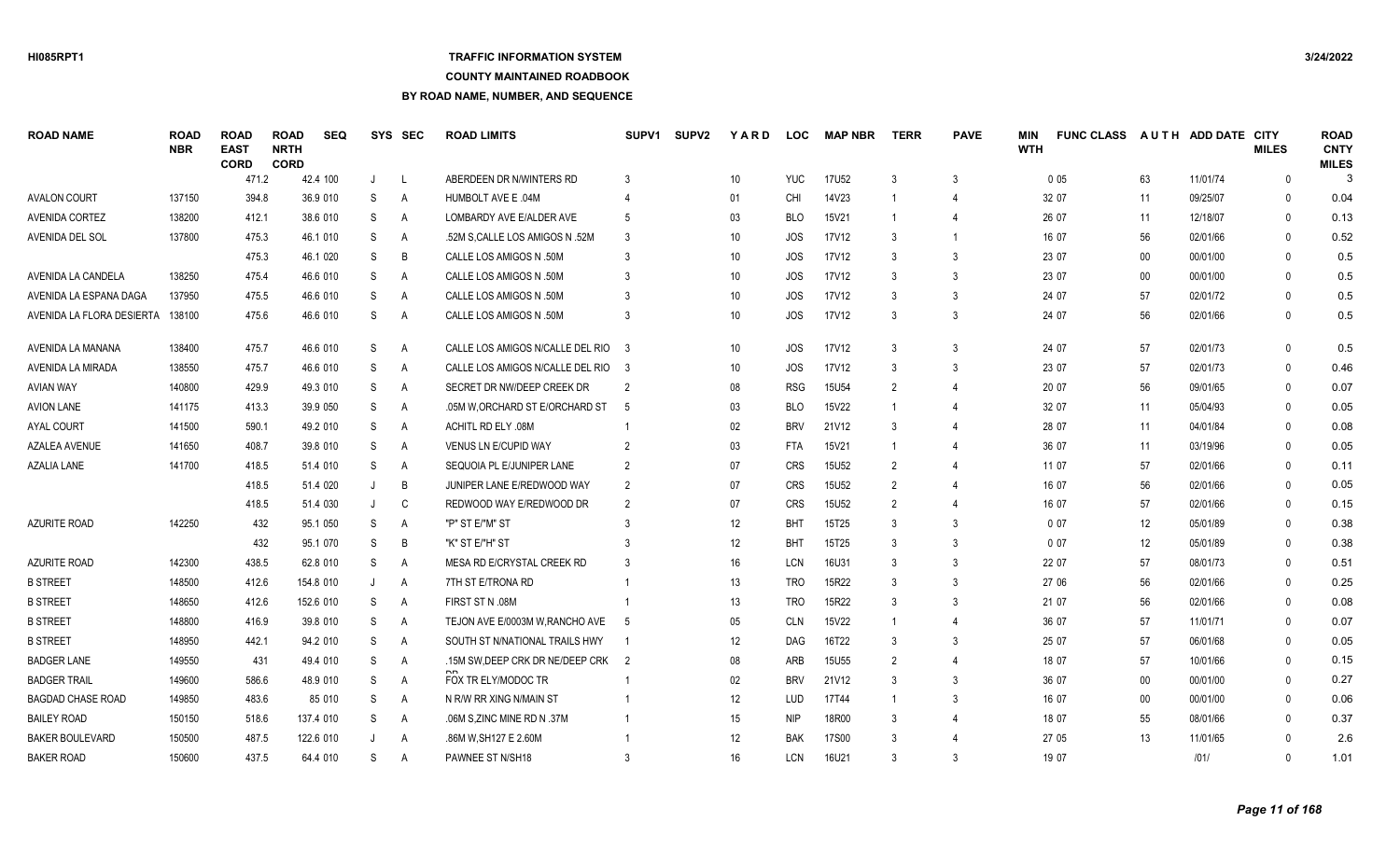### **TRAFFIC INFORMATION SYSTEM**

### **COUNTY MAINTAINED ROADBOOK**

| <b>ROAD NAME</b>         | <b>ROAD</b><br><b>NBR</b> | <b>ROAD</b><br><b>EAST</b><br><b>CORD</b> | <b>ROAD</b><br><b>NRTH</b><br><b>CORD</b> | <b>SEQ</b> | <b>SYS</b> | <b>SEC</b>   | <b>ROAD LIMITS</b>                     | SUPV <sub>1</sub> | <b>SUPV2</b> | YARD            | <b>LOC</b> | <b>MAP NBR</b> | <b>TERR</b>    | <b>PAVE</b>    | MIN<br><b>WTH</b> | <b>FUNC CLASS</b> |    | AUTH ADD DATE | <b>CITY</b><br><b>MILES</b> | <b>ROAD</b><br><b>CNTY</b><br><b>MILES</b> |
|--------------------------|---------------------------|-------------------------------------------|-------------------------------------------|------------|------------|--------------|----------------------------------------|-------------------|--------------|-----------------|------------|----------------|----------------|----------------|-------------------|-------------------|----|---------------|-----------------------------|--------------------------------------------|
| <b>BALBOA COURT</b>      | 150775                    | 416.1                                     |                                           | 84.6 010   | S          | Α            | 03M S.SCHOONER-CORONA DR N .03M 1      |                   |              | 11              | <b>SRL</b> | 15T42          | 3              |                |                   | 36 07             | 11 | 03/01/75      | $\mathbf{0}$                | 0.03                                       |
| <b>BALDWIN LAKE ROAD</b> | 151050                    |                                           | 448                                       | 52.9 010   | A          | Α            | .50M S, PIONEERTOWN RD N/SH 18         |                   |              | 09              | <b>BBC</b> | 16U42          | $\overline{2}$ |                |                   | 26 05             | 56 | 03/01/66      | $\Omega$                    | 2.57                                       |
| <b>BALDWIN LANE</b>      | 151100                    | 445.7                                     |                                           | 54.1 005   | S          | B            | VISTA LN E/MAPLE LN                    |                   |              | 09              | <b>BBC</b> | 16U42          | $\overline{2}$ | 3              |                   | 44 05             | 12 | 08/20/96      | $\mathbf{0}$                | 0.35                                       |
|                          |                           | 446.1                                     |                                           | 52.1 010   | S          | A            | MAPLE LN E/SH38                        |                   |              | 09              | <b>BBC</b> | 16U42          | $\overline{2}$ |                |                   | 005               |    | 1011          | $\mathbf{0}$                | 0.57                                       |
| <b>BALDY MESA ROAD</b>   | 151200                    | 409.7                                     |                                           | 60 010     | S          | A            | FOREST SRVC BNDRY N/.17M<br>0.15001075 |                   |              | 11              | <b>CJN</b> | <b>15U31</b>   | $\mathcal{R}$  | $\overline{1}$ |                   | 13 07             | 11 | 01/01/30      | $\Omega$                    | 1.67                                       |
|                          |                           | 409.7                                     |                                           | 60 020     | S          |              | .17M S, MESQUITE ST N/MESQUITE ST      |                   |              | 11              | <b>CJN</b> | 15U31          | 3              | $\overline{1}$ |                   | 13 05             | 11 | 01/01/30      | $\Omega$                    | 0.17                                       |
|                          |                           | 409.7                                     |                                           | 60 023     | S          | $\mathsf{J}$ | MESQUITE ST N/.02M S.CEDAR ST          |                   |              | 11              | <b>CJN</b> | 15U31          | $\mathcal{R}$  | 3              |                   | 13 05             | 11 | 01/01/30      | $\Omega$                    | 0.5                                        |
|                          |                           | 410.2                                     |                                           | 62.4 030   | S          | B            | .02M S.CEDAR ST N/PHELAN RD            |                   |              | 11              | OKH        | <b>15U31</b>   | 3              | 3              |                   | 13 05             | 11 | 01/01/30      | $\Omega$                    | 1.53                                       |
|                          |                           | 409.7                                     |                                           | 60 040     | J          | G            | PHELAN RD N/YUCCA TERRACE DR           |                   |              | 11              | OKH        | 15U21          | -3             | 3              |                   | 15 05             | 11 | 01/01/30      | $\Omega$                    | 0.5                                        |
|                          |                           | 409.7                                     |                                           | 60 050     |            | H            | YUCCA TERRACE DR N/MESA ST             |                   |              | 11              | <b>OKH</b> | 15U21          | 3              | 3              |                   | 15 05             | 11 | 01/01/30      | $\mathbf{0}$                | $\overline{1}$                             |
|                          |                           | 409.7                                     |                                           | 60 060     |            | D            | MESA ST N/GOODWIN DR                   |                   |              | 11              | <b>PHN</b> | 15U21          |                | 3              |                   | 15 05             | 11 | 01/01/30      | $\Omega$                    | 0.5                                        |
|                          |                           | 409.7                                     |                                           | 60 070     | J          | Ε            | GOODWIN DR N/DUNCAN RD                 |                   |              | 11              | <b>PHN</b> | 15U21          |                | 3              |                   | 15 05             | 11 | 01/01/30      | $\mathbf{0}$                | $\overline{1}$                             |
|                          |                           | 410.2                                     |                                           | 67 080     | $\cdot$    | C            | DUNCAN RD N .50M                       |                   |              | 11              | <b>PHN</b> | 15U21          | 3              |                |                   | 80 05             | 12 | 08/08/95      | $\Omega$                    | 0.5                                        |
| <b>BALFRIN DRIVE</b>     | 151350                    | 421.2                                     |                                           | 50.8 010   |            | Α            | VALLE DR NLY/BERNE DR                  | $\mathcal{P}$     |              | 07              | <b>CRS</b> | <b>15U53</b>   | $\mathfrak{p}$ |                |                   | 21 05             | 57 | 10/01/65      | $\Omega$                    | 0.28                                       |
| <b>BALSA AVENUE</b>      | 151600                    | 436.4                                     |                                           | 97.5 010   | S          | A            | .03M W, HAWTHORN DR E/FERN DR          |                   |              | 12              | <b>BAR</b> | 16T21          | $\mathcal{R}$  |                |                   | 36 07             | 12 | 10/01/66      | $\Omega$                    | 0.27                                       |
| <b>BALSA AVENUE</b>      | 151650                    | 470.7                                     |                                           | 41.4 080   | S          | H            | .04M S.CANTERBURY ST N/BELMONT ST 3    |                   |              | 10 <sup>°</sup> | <b>YUC</b> | 17U52          | 3              |                |                   | 26 07             | 55 | 01/01/73      | $\Omega$                    | 0.47                                       |
| <b>BALSAM LANE</b>       | 152400                    | 422.9                                     |                                           | 51.1 010   | S          | A            | .03M S.GLEN VIEW LN NLY/SH189          | 2                 |              | 08              | LAW        | 15U53          | $\mathfrak{p}$ | 3              |                   | 16 07             | 57 | 11/01/71      | $\mathbf{0}$                | 0.21                                       |
| <b>BALSAM LANE</b>       | 152550                    | 418.9                                     |                                           | 51.4 010   | S          | A            | REDWOOD WAY E&SE/SH138                 |                   |              | 07              | <b>CRS</b> | 15U53          | $\overline{2}$ |                |                   | 20 07             | 57 | 07/01/67      | $\mathbf{0}$                | 0.29                                       |
| <b>BAMBOO COURT</b>      | 152700                    | 408.6                                     |                                           | 40.8 010   | S          | Α            | .03M W, RAFFIA LN E/LIVE OAK AVE       | $\overline{2}$    |              | 03              | <b>FTA</b> | 15V11          |                | $\overline{4}$ |                   | 36 07             | 11 | 06/17/97      | $\mathbf{0}$                | 0.07                                       |
| <b>BANANA AVENUE</b>     | 152850                    | 407.7                                     |                                           | 37.8 033   | S          | C            | .14M S.VALLEY BLVD N/VALLEY BLVD       | 2                 |              | 03              | <b>FTA</b> | 15V21          |                |                |                   | 15 05             | 57 | 11/01/71      | 0.07                        | 0.07                                       |
|                          |                           | 407.7                                     |                                           | 37.8 040   | S          | D            | VALLEY BLVD N/SAN BERNARDINO AVE 2     |                   |              | 03              | <b>FTA</b> | 15V21          |                | 3              |                   | 24 05             |    | 1011          | 0.13                        | 0.37                                       |
|                          |                           | 407.7                                     |                                           | 37.8 050   | S          | E            | WHITTRAM AVE N/.12M S, FOOTHILL        | $\overline{2}$    |              | 03              | <b>FTA</b> | 15V11          |                |                |                   | 24 05             | 12 | 06/01/29      | $\Omega$                    | 0.63                                       |
| <b>BANAS ROAD</b>        | 152862                    | 419.8                                     |                                           | 37.1 010   | S          | A            | .10 W, RECHE CYN RD E/RECHE            | 3                 |              | 05              | <b>CLN</b> | 15V23          |                |                |                   | 24 07             | 11 | 09/01/86      | $\Omega$                    | 0.1                                        |
| <b>BANFF DRIVE</b>       | 152900                    | 426.1                                     |                                           | 53.5 010   | S          | A            | YELLOWSTONE DR NELY/MAMMOTH DR 2       |                   |              | 08              | LAW        | 15U44          | $\mathfrak{p}$ |                |                   | 26 07             |    | 1011          | $\Omega$                    | 0.39                                       |
| <b>BANNOCK TRAIL</b>     | 153800                    | 585.6                                     |                                           | 47.2 010   | S          | A            | BUCKSKIN DR NWLY/OSAGE TR              |                   |              | 02              | <b>BRV</b> | 21V12          | 3              | 3              |                   | 26 07             | 11 | 11/01/71      | $\Omega$                    | 0.37                                       |
| <b>BANTA ROAD</b>        | 153900                    | 436.5                                     |                                           | 63.8 010   | S          | Α            | SUTTER RD N/SHARON AVE                 |                   |              | 16              | LCN        | 16U21          | 3              | $\overline{1}$ |                   | 30 07             | 57 | 03/01/68      | $\mathbf{0}$                | 0.62                                       |
|                          |                           | 436.5                                     |                                           | 63.8 020   | S          | B            | MORNINGSIDE ST N/CLARK RD              |                   |              | 16              | <b>LCN</b> | 16U21          | 3              | -1             |                   | 36 07             | 57 | 03/01/68      | $\mathbf{0}$                | 0.25                                       |
| <b>BANYAN STREET</b>     | 154050                    | 399.9                                     |                                           | 44.5 060   | S          | E            | MAPLE AVE E/LINDEN AVE                 | .5                |              | 03              | <b>RLO</b> | 15V11          |                |                |                   | 27 07             | 57 | 02/01/66      | $\Omega$                    | 0.25                                       |
| <b>BANYAN STREET</b>     | 154100                    | 436.4                                     |                                           | 97.7 010   | S          | A            | .03M W.HAWTHORN DR E/.07M E.FERN       |                   |              | 12              | <b>BAR</b> | 16T21          | 3              |                |                   | 32 07             | 11 | 12/01/72      | $\mathbf{0}$                | 0.32                                       |
| <b>BARADA ROAD</b>       | 154125                    | 410.4                                     |                                           | 65.6 010   | S          | A            | LE PANTO RD N/GOODWIN DR               |                   |              | 11              | <b>PHN</b> | 15U21          | $\mathcal{R}$  | 3              |                   | 26 07             | 11 | 12/19/95      | $\Omega$                    | 0.42                                       |
| <b>BARBARA LEE LANE</b>  | 154175                    | 429.1                                     |                                           | 39.2 010   | S.         | A            | MOSS ST N .05M                         |                   |              | $05\,$          | <b>MEN</b> | 15V24          |                |                |                   | 36 07             | 11 | 07/10/07      | $\Omega$                    | 0.05                                       |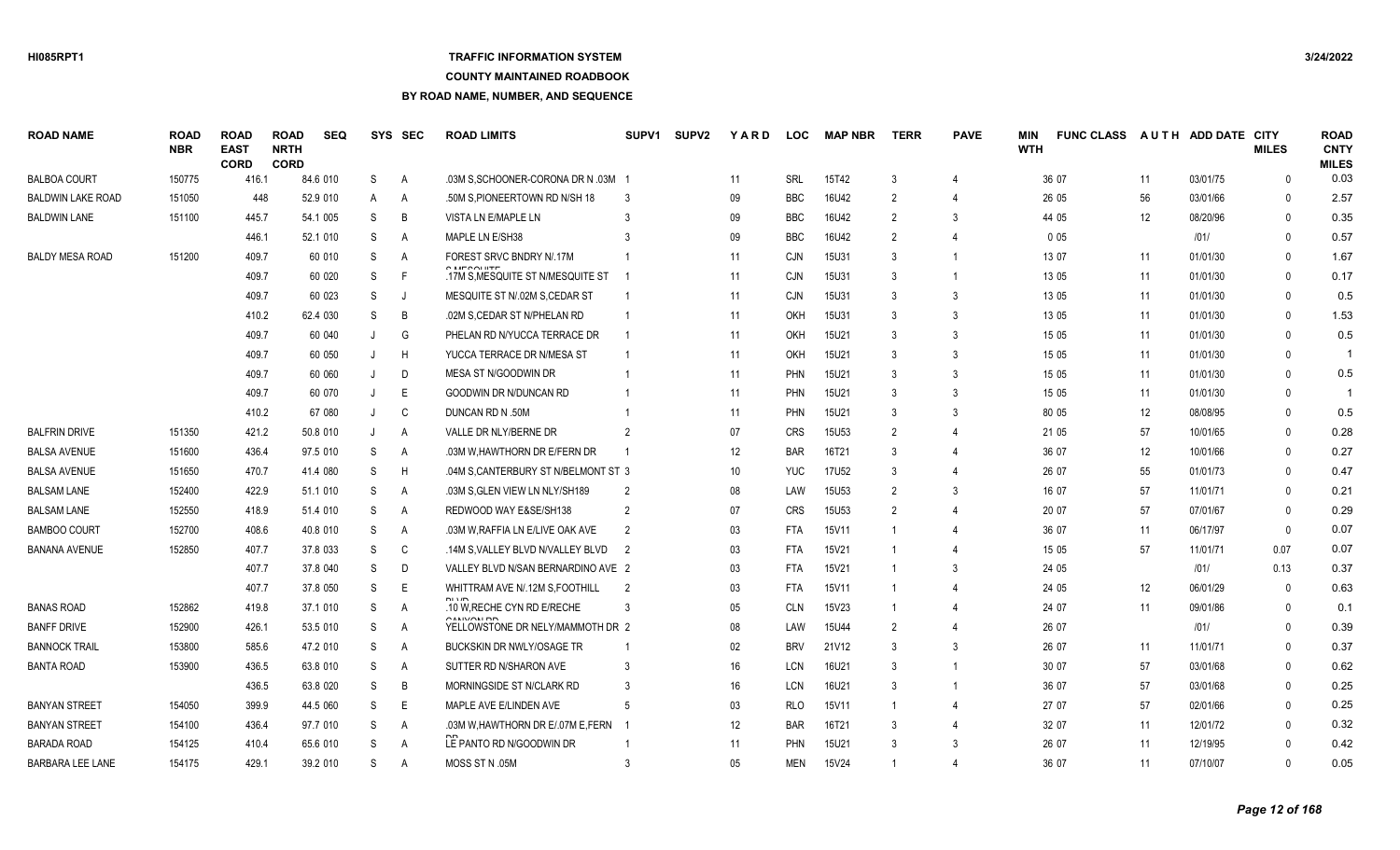# **TRAFFIC INFORMATION SYSTEM**

#### **COUNTY MAINTAINED ROADBOOK**

| <b>ROAD NAME</b>         | <b>ROAD</b><br><b>NBR</b> | <b>ROAD</b><br><b>EAST</b><br><b>CORD</b> | <b>ROAD</b><br><b>NRTH</b><br><b>CORD</b> | <b>SEQ</b> |   | SYS SEC        | <b>ROAD LIMITS</b>                                 | SUPV <sub>1</sub>       | <b>SUPV2</b> | <b>YARD</b> | <b>LOC</b> | <b>MAP NBR</b>    | <b>TERR</b>    | <b>PAVE</b>    | <b>MIN</b><br><b>WTH</b> | <b>FUNC CLASS</b> |        | AUTH ADD DATE CITY | <b>MILES</b> | <b>ROAD</b><br><b>CNTY</b><br><b>MILES</b> |
|--------------------------|---------------------------|-------------------------------------------|-------------------------------------------|------------|---|----------------|----------------------------------------------------|-------------------------|--------------|-------------|------------|-------------------|----------------|----------------|--------------------------|-------------------|--------|--------------------|--------------|--------------------------------------------|
| <b>BARBARA LEE LANE</b>  | 154350                    | 439.6                                     |                                           | 53.1 010   | S | $\overline{A}$ | SH38 E/CANYON RD                                   |                         |              | 09          | <b>FWN</b> | 16U41             | $\mathfrak{p}$ | $\mathbf{3}$   |                          | 20 07             | 12     | 04/01/52           | $\Omega$     | 0.07                                       |
| <b>BARBARA STREET</b>    | 154200                    | 400.1                                     |                                           | 59.2 010   | S | $\overline{A}$ | <b>ROSS ST S&amp;E/ELM ST</b>                      |                         |              | 11          | <b>WWD</b> | 14U34             | $\mathfrak{p}$ | 3              |                          | 15 07             | 56     | 02/01/66           | $\Omega$     | 0.08                                       |
|                          |                           | 400.1                                     |                                           | 59.2 020   | S | B              | <b>ELM SE/OAK ST</b>                               |                         |              | 11          | <b>WWD</b> | 14U34             | $\mathfrak{p}$ | 3              |                          | 15 07             | 56     | 02/01/66           | $\Omega$     | 0.27                                       |
| <b>BARKER BLVD</b>       | 154950                    | 445                                       |                                           | 53 010     | S | A              | .04M W, MOUNT DOBLE DR E/PARADISE 3                |                         |              | 09          | <b>BBC</b> | 16U42             | $\mathfrak{p}$ | $\overline{4}$ |                          | 19 07             | 56     | 03/01/66           | $\Omega$     | 0.26                                       |
|                          |                           | 445                                       |                                           | 53 020     | S | C              | PARADISE WAY E/.02M E.EIDER DR                     | -3                      |              | 09          | <b>BBC</b> | 16U42             | 2              | 4              |                          | 007               | 11     | 12/01/81           | $\Omega$     | 0.07                                       |
|                          |                           |                                           | 445                                       | 53 030     | S | D              | .02ME.EIDER DR E/.01M E.PINTAIL DR                 | $\overline{\mathbf{3}}$ |              | 09          | <b>BBC</b> | 16U42             | $\mathfrak{p}$ | $\overline{4}$ |                          | 007               | 11     | 01/01/83           | $\Omega$     | 0.19                                       |
|                          |                           |                                           | 445                                       | 53 035     | S | E              | .01M E.PINTAIL DR E .04M                           |                         |              | 09          | <b>BBC</b> | 16U42             | $\mathcal{P}$  | $\overline{4}$ |                          | 26 07             | 11     | 01/25/93           | $\Omega$     | 0.04                                       |
|                          |                           | 445                                       |                                           | 53 040     | S | B              | SHORE DR E/BUFFLEHEAD DR                           |                         |              | 09          | <b>BBC</b> | 16U42             | $\mathfrak{p}$ | 4              |                          | 20 07             | 56     | 03/01/66           | $\Omega$     | 0.22                                       |
| <b>BARKER ROAD</b>       | 154975                    | 410.8                                     |                                           | 62.4 010   | S | $\overline{A}$ | .17M S.CEDAR ST N/CEDAR ST                         |                         |              | 11          | OKH        | 15U31             |                | $\overline{4}$ |                          | 32 07             | 11     | 11/07/06           | $\Omega$     | 0.17                                       |
| <b>BARLEY STREET</b>     | 154990                    | 47.3                                      |                                           | 411.6 010  | S | $\overline{A}$ | PIONEER WY TO END                                  | -5                      |              | 03          | <b>DEV</b> | <b>15U51</b>      |                | $\overline{4}$ |                          | 32 07             | 12     | 11/16/21           | $\Omega$     | 0.11                                       |
| <b>BARRANCA AVENUE</b>   | 155050                    | 587.1                                     |                                           | 47.2 010   | S | $\overline{A}$ | RIO VISTA DR NLY/CAPISTRANO WAY                    |                         |              | 02          | <b>BRV</b> | 21V12             | 3              | 3              |                          | 27 07             | 11     | 12/01/70           | $\Omega$     | 0.21                                       |
| <b>BARRANCA BLVD</b>     | 155100                    | 446.2                                     |                                           | 52.9 010   | S | $\overline{A}$ | SH38 N/COUNTRY CLUB BLVD                           | -3                      |              | 09          | <b>BBC</b> | 16U42             | $\overline{2}$ | 4              |                          | 30 07             | 56     | 03/01/66           | $\Omega$     | 0.03                                       |
|                          |                           | 446.2                                     |                                           | 52.9 020   | S | B              | COUNTRY CLUB BLVD NE/SHAY RD                       |                         |              | 09          | <b>BBC</b> | 16U42             |                | 4              |                          | 20 07             | 56     | 03/01/66           | $\Omega$     | 0.34                                       |
| <b>BARRETT WAY</b>       | 155250                    | 445.5                                     |                                           | 52.8 010   | J | Α              | SH38 E/SHORE DR                                    |                         |              | 09          | <b>BBC</b> | 16U42             | 2              | $\overline{4}$ |                          | 24 05             | 56     | 03/01/66           | $\Omega$     | 0.48                                       |
| <b>BARRYMORE ROAD</b>    | 155550                    | 445.6                                     |                                           | 52.7 010   | S | A              | MARLOWE DR E/ADAMS DR                              |                         |              | 09          | <b>BBC</b> | 16U42             | $\mathfrak{p}$ | $\overline{1}$ |                          | 15 07             | 56     | 03/01/66           | $\Omega$     | 0.14                                       |
| <b>BARTON FLATS ROAD</b> | 157200                    | 441.9                                     |                                           | 45.8 010   | S | $\overline{A}$ | <b>JENKS LAKE RD NE/BRIDGE</b>                     |                         |              | 05          | <b>BFA</b> | 16V00             | 2              | 3              |                          | 20 07             | $00\,$ | 00/01/00           | $\Omega$     | 0.5                                        |
| <b>BARTON LANE</b>       | 156450                    | 445.4                                     |                                           | 51.6 010   |   | $\overline{A}$ | ORANGE AVE E/MAPLE LN                              |                         |              | 09          | <b>MRG</b> | 16U <sub>52</sub> |                | 4              |                          | 24 05             | 12     | 12/01/68           | $\Omega$     | 0.63                                       |
| <b>BARTON ROAD</b>       | 156600                    | 417.1                                     |                                           | 36.9 050   | A | C              | NEW JERSEY ST E/SAN TIMOTEO CYN 3                  |                         |              | 05          | <b>RED</b> | 15V23             |                | $\overline{4}$ |                          | 47 03             |        | 101/               | 0.08         | 0.07                                       |
| <b>BARTON STREET</b>     | 157050                    | 421                                       |                                           | 43 010     | S | B              | .03M N, BASE LINE N/PACIFIC ST                     |                         |              | 05          | <b>SBO</b> | 15V13             |                | $\overline{4}$ |                          | 34 07             | 31     | 11/01/70           | 0.03         | 0.44                                       |
| <b>BASE LINE</b>         | 157700                    | 400.6                                     |                                           | 42.9 070   | A | F              | PERRIS HILL RD E/TIPPECANOE AVE                    | $\mathbf{3}$            |              | 05          | <b>SBO</b> | 15V13             |                | $\overline{4}$ |                          | 48 04             | 63     | 12/01/71           | 0.05         | 0.04                                       |
|                          |                           | 400.6                                     |                                           | 42.9 080   | A | G              | .02M E, CONEJO DR E/GLASGOW AVE                    | -3                      |              | 05          | <b>SBO</b> | 15V13             |                | $\overline{4}$ |                          | 48 04             | 63     | 12/01/71           | 0.11         | 0.11                                       |
|                          |                           | 400.6                                     |                                           | 42.9 090   | A | A              | YATES ST E/DEL ROSA DR                             |                         |              | 05          | <b>SBO</b> | 15V13             |                | $\overline{4}$ |                          | 42 04             |        | 1011               | 0.04         | 0.03                                       |
| <b>BASE LINE</b>         | 157800                    | 480.3                                     |                                           | 43.7 010   | S | B              | CASCADE RD E .06M                                  |                         |              | 10          | JOS        | 17V13             | $\mathbf{3}$   | 3              |                          | 21 07             |        | 1011               | $\mathbf{0}$ | 0.06                                       |
|                          |                           | 480.3                                     |                                           | 43.7 020   | S | C              | .06M E.CASCADE RD E/MT LASSEN AVE 3                |                         |              | 10          | JOS        | 17V13             | $\mathcal{R}$  | -1             |                          | 21 07             |        | 1011               | $\Omega$     | 0.09                                       |
| <b>BASEL DRIVE</b>       | 157500                    | 421                                       |                                           | 51 010     | J | $\overline{A}$ | SAN MORITZ DR ELY/SONOMA DR                        | $\overline{2}$          |              | 07          | <b>CRS</b> | <b>15U53</b>      | $\mathfrak{p}$ | $\overline{4}$ |                          | 21 05             | 55     | 08/01/66           | $\Omega$     | 0.79                                       |
|                          |                           | 421                                       |                                           | 51 020     | S | B              | SONOMA DR E&SE/1.00M SELY, VALLE 2                 |                         |              | 07          | <b>CRS</b> | <b>15U53</b>      | $\mathcal{P}$  | $\overline{4}$ |                          | 18 05             | 51     | 08/01/66           | $\Omega$     | 1.05                                       |
| <b>BASEL DRIVE</b>       | 157550                    | 401.2                                     |                                           | 58.5 010   | S | A              | CHAUMONT DR NLY/.06M N, EAST CYN                   |                         |              | 11          | <b>WWD</b> | 14U34             | $\mathfrak{p}$ | 3              |                          | 21 07             | 11     | 12/01/69           | $\Omega$     | 0.12                                       |
|                          |                           | 401.2                                     |                                           | 58.5 030   | S | B              | .06M N.EAST CANYON DR N .08M                       |                         |              | 11          | <b>WWD</b> | 14U34             | $\mathcal{P}$  | 3              |                          | 32 07             | 11     | 12/19/95           | $\Omega$     | 0.08                                       |
|                          |                           | 401.2                                     |                                           | 58.6 040   | S | C              | .14MN.EAST CYN DR                                  |                         |              | 11          | <b>WWD</b> | 14U34             | $\mathcal{P}$  | $\overline{4}$ |                          | 32 07             | 11     | 03/20/01           | $\mathbf{0}$ | 0.07                                       |
|                          |                           | 401.2                                     |                                           | 58.7 050   | S | D              | 1100111111100011000<br>.02M N, ANDERMONT DR N .02M |                         |              | 11          | <b>WWD</b> | 14U34             | $\mathfrak{p}$ | -1             |                          | 32 07             | 11     | 03/25/08           | $\Omega$     | 0.02                                       |
| <b>BASIL COURT</b>       | 158100                    | 420.9                                     |                                           | 50.5 010   | S | A              | .01M W/LAKE GREGORY DR E/LK<br>CDODY DD            |                         |              | 07          | <b>CRS</b> | 15U53             | $\mathcal{P}$  | 4              |                          | 23 07             | $00\,$ | 00/01/00           | $\Omega$     | 0.01                                       |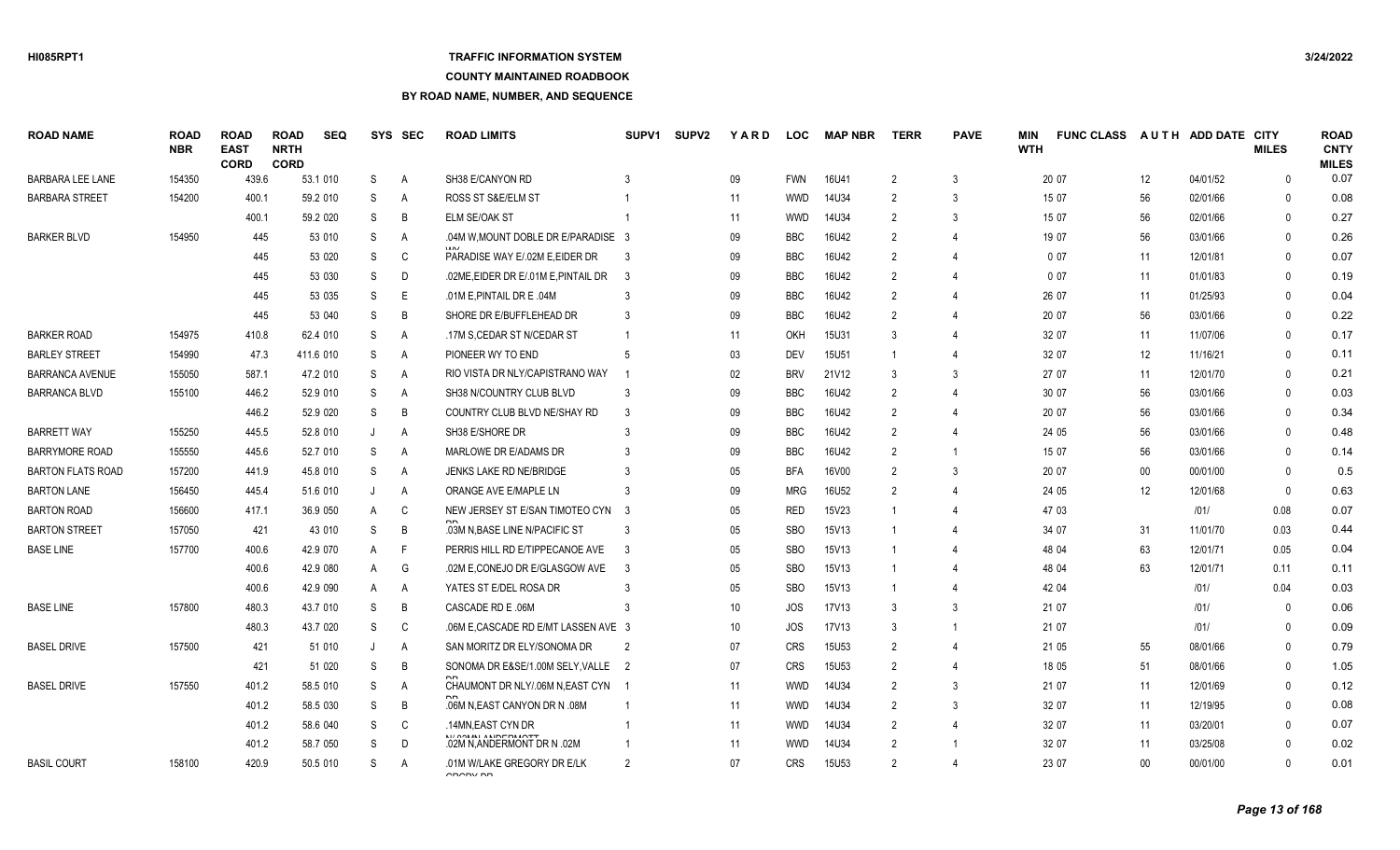### **TRAFFIC INFORMATION SYSTEM**

### **COUNTY MAINTAINED ROADBOOK**

| <b>ROAD NAME</b>          | <b>ROAD</b><br><b>NBR</b> | <b>ROAD</b><br><b>EAST</b><br><b>CORD</b> | <b>ROAD</b><br><b>NRTH</b><br><b>CORD</b> | <b>SEQ</b> | <b>SYS</b> | <b>SEC</b>     | <b>ROAD LIMITS</b>                                      | SUPV <sub>1</sub> | <b>SUPV2</b> | YARD              | <b>LOC</b> | <b>MAP NBR</b>    | <b>TERR</b>    | <b>PAVE</b>              | MIN<br><b>WTH</b> | <b>FUNC CLASS</b> |        | AUTH ADD DATE CITY | <b>MILES</b> | <b>ROAD</b><br><b>CNTY</b><br><b>MILES</b> |
|---------------------------|---------------------------|-------------------------------------------|-------------------------------------------|------------|------------|----------------|---------------------------------------------------------|-------------------|--------------|-------------------|------------|-------------------|----------------|--------------------------|-------------------|-------------------|--------|--------------------|--------------|--------------------------------------------|
| <b>BASIN ROAD</b>         | 158150                    | 477.2                                     |                                           | 111.4 010  | S          | $\mathsf{A}$   | .21M S.I-15 N/.01M N.CRONESE LK RD                      |                   |              | $12 \overline{ }$ | <b>BAK</b> | 17S00             | 3              |                          |                   | 24 07             | 13     | 10/01/64           | <sup>0</sup> | 0.34                                       |
| <b>BAYWIND LANE</b>       | 158320                    | 413.7                                     |                                           | 38.1 010   | S          | A              | LARCH AVE E/MEADOWLARK LN                               | -5                |              | 03                | <b>BLO</b> | 15V22             | -1             | $\overline{4}$           |                   | 36 07             | 11     | 04/24/01           | 0            | 0.1                                        |
| BE JOAL STREET            | 160950                    | 429.6                                     |                                           | 95.1 010   | S          | $\overline{A}$ | ASH RD NE/WESTERN DR                                    |                   |              | 12                | LEN        | 15T24             | 3              | $\overline{4}$           |                   | 29 07             | 57     | 02/01/68           | $\Omega$     | 0.45                                       |
| <b>BEAR DRIVE</b>         | 158400                    | 431.7                                     |                                           | 49.5 010   | S          | A              | .13M W.CARLOCK DR E/CARLOCK DR                          | - 2               |              | 08                | ARB        | <b>15U55</b>      | $\mathfrak{D}$ | $\mathbf{1}$             |                   | 10 07             | 56     | 09/01/65           | $\Omega$     | 0.13                                       |
| <b>BEAR LOOP</b>          | 158425                    | 443.1                                     |                                           | 53 050     | S          | A              | NORTH SHORE DR S/E/N/W/BEAR LOOP 3                      |                   |              | 09                | <b>BBC</b> | 16U42             | 2              | 3                        |                   | 26 07             | 11     | 07/13/93           | $\Omega$     | 0.44                                       |
| <b>BEAR LOOP ACCESS</b>   | 158426                    | 443.2                                     |                                           | 53.1 050   | S          | A              | BEAR LOOP N/NORTH SHORE DR-SO                           | -3                |              | 09                | <b>BBC</b> | 16U42             | $\mathfrak{D}$ | 3                        |                   | 26 07             | 11     | 07/13/93           | $\Omega$     | 0.03                                       |
| <b>BEAR MOUNTAIN ROAD</b> | 158450                    | 443.9                                     |                                           | 53.1 010   | S          | A              | <b>EAGLE MTN DR NE/WHISPERING</b>                       | 3                 |              | 09                | <b>BBC</b> | 16U42             | $\mathfrak{D}$ | 3                        |                   | 25 07             | 11     | 11/01/65           | $\Omega$     | 0.25                                       |
| <b>BEAR SPRINGS ROAD</b>  | 158550                    | 423.4                                     |                                           | 50.5 010   | A          | A              | SH18 NW/SH189                                           | 2                 |              | 08                | LAW        | 15U <sub>53</sub> | $\mathfrak{D}$ | 3                        |                   | 22 04             | 57     | 11/01/71           | $\Omega$     | 1.26                                       |
| <b>BEAR VALLEY CUTOFF</b> | 158700                    | 416.2                                     |                                           | 67 070     | A          | -F             | <b>JOSHUA RD E/SH18</b>                                 |                   |              | 16                | <b>APV</b> | 15U24             | 3              | $\boldsymbol{\Delta}$    |                   | 005               | 11     | 01/01/29           | $\Omega$     | 1.71                                       |
| BEAR VALLEY ROAD          | 158650                    | 399.2                                     |                                           | 66.9 005   |            | B              | OASIS ROAD E/BUCKWHEAT RD                               |                   |              | 11                | PHN        | 14U24             | 3              | $\boldsymbol{\Delta}$    |                   | 66 06             | 12     | 04/05/11           | $\Omega$     | 2.01                                       |
| <b>BEAUMONT AVENUE</b>    | 159150                    | 422.5                                     |                                           | 37.4 010   |            | B              | .01M W.BRYN MAWR AVE E/WHITTIER                         | - 3               |              | 05                | <b>LOA</b> | 15V23             |                | 4                        |                   | 18 04             | 56     | 10/01/68           | 0.13         | 0.13                                       |
|                           |                           | 422.5                                     |                                           | 37.4 020   |            | C              | WHITTIER AVE E/NEVADA ST                                | 3                 |              | 05                | RED        | 15V23             |                | 3                        |                   | 18 05             |        | 1011               | 0.31         | 0.46                                       |
| <b>BEAUMONT LANE</b>      | 159300                    | 445.3                                     |                                           | 52.6 010   | S          | A              | SHAKESPEARE LN NLY/GARRICK WY                           | 3                 |              | 09                | <b>BBC</b> | 16U42             | 2              | $\boldsymbol{\Delta}$    |                   | 15 07             | 56     | 03/01/66           | $\Omega$     | 0.28                                       |
| <b>BEAVER AVENUE</b>      | 159400                    | 409.7                                     |                                           | 65.3 010   | S          | A              | <b>VERDE ST N/MESA ST</b>                               |                   |              | 11                | PHN        | 15U21             | 3              |                          |                   | 26 07             | 12     | 03/24/20           | $\Omega$     | 0.12                                       |
| <b>BEAVER LANE</b>        | 159500                    | 586.5                                     |                                           | 48.6 010   | S          | A              | .07M W, FOX TR E/FOX TR                                 |                   |              | 02                | <b>BRV</b> | 21V12             | 3              | 3                        |                   | 36 07             | $00\,$ | 00/01/00           | $\Omega$     | 0.07                                       |
| <b>BECK STREET</b>        | 159675                    | 397.4                                     |                                           | 44.9 010   | S          | A              | 24TH ST N/NEWMAN ST                                     | $\overline{2}$    |              | 01                | SAH        | 14V14             |                | $\Delta$                 |                   | 26 07             | 12     | 09/10/02           | $\Omega$     | 0.1                                        |
| <b>BEDFORD COURT</b>      | 159700                    | 443.9                                     |                                           | 52.4 010   | S          | A              | .03M WLY, HILLEN DALE DR SE .03M                        | 3                 |              | 09                | <b>BBC</b> | 16U42             | 2              | $\boldsymbol{\Delta}$    |                   | 26 07             | 11     | 12/01/71           | $\Omega$     | 0.03                                       |
| <b>BEDFORD DRIVE</b>      | 159750                    | 450.8                                     |                                           | 96.5 010   | S          | A              | CONDOR RD E/HEREFORD RD                                 |                   |              | 12                | <b>NEB</b> | 16T23             | 3              | -1                       |                   | 28 07             | 57     | 01/01/68           | $\Omega$     |                                            |
|                           |                           | 450.8                                     |                                           | 96.5 020   | S          | B              | HEREFORD RD E/INVERNESS AVE                             |                   |              | 12                | <b>NEB</b> | 16T23             | 3              | $\mathbf{1}$             |                   | 28 07             | 57     | 01/01/68           | $\Omega$     | 0.51                                       |
| <b>BEECH AVENUE</b>       | 160050                    | 409.2                                     |                                           | 38.9 033   | $\cdot$    | E              | FONTANA AVE N/RANDALL AVE                               | 2                 |              | 03                | <b>FTA</b> | 15V21             | -1             | 3                        |                   | 26 05             | 57     | 08/01/73           | $\Omega$     | 0.75                                       |
|                           |                           | 409.2                                     |                                           | 38.9 040   |            | D              | RANDALL AVE N/ARROW RTE                                 | $\mathcal{P}$     |              | 03                | <b>FTA</b> | 15V11             |                | $\boldsymbol{\varDelta}$ |                   | 27 05             | 11     | 01/01/29           | $\Omega$     | 1.03                                       |
|                           |                           | 409.2                                     |                                           | 38.9 050   |            | E              | ARROW ROUTE N/SH66                                      |                   |              | 03                | <b>FTA</b> | 15V11             | -1             | 4                        |                   | 27 05             | 11     | 01/01/29           | $\Omega$     | 0.51                                       |
| <b>BEECH TREE COURT</b>   | 160400                    | 429.2                                     |                                           | 39.7 010   | S          | A              | .05M W, APPLEWOOD DR                                    |                   |              | 05                | <b>MEN</b> | 15V24             |                | $\boldsymbol{\Delta}$    |                   | 32 07             | 11     | 02/10/98           | $\Omega$     | 0.05                                       |
| <b>BEECH TREE LANE</b>    | 160415                    | 429.3                                     |                                           | 39.7 010   | S          | A              | <b>FIADDI FINAAD DR</b><br>LAURELWOOD LN E/ALDERWOOD LN | 3                 |              | 05                | <b>MEN</b> | 15V24             | $\overline{1}$ | $\boldsymbol{\Delta}$    |                   | 32 07             | 11     | 02/10/98           | $\Omega$     | 0.05                                       |
| <b>BEECH TREE PLACE</b>   | 160425                    | 429.5                                     |                                           | 39.7 030   | S          | A              | WHITEWOOD DR E/PLUMWOOD LN                              | 3                 |              | 05                | <b>MEN</b> | 15V24             |                | $\Delta$                 |                   | 32 07             | 11     | 05/09/00           | $\Omega$     | 0.05                                       |
| <b>BEECHNUT DRIVE</b>     | 160350                    | 431.8                                     |                                           | 51.4 010   | S          | A              | SQUIRREL DR N .05M                                      | 2                 |              | 08                | <b>GEV</b> | <b>15U55</b>      | 2              | $\boldsymbol{\Delta}$    |                   | 13 07             | 57     | 02/01/66           | $\Omega$     | 0.05                                       |
| <b>BEEKLEY LANE</b>       | 160480                    | 402.3                                     |                                           | 62.9 010   | S          | A              | HERMOSA RD N/BEEKLEY RD                                 |                   |              | 11                | <b>PHN</b> | 14U35             | 3              | $\Delta$                 |                   | 36 07             | 13     | 04/06/04           | $\Omega$     | 0.17                                       |
| <b>BEEKLEY ROAD</b>       | 160500                    | 402.3                                     |                                           | 62.6 010   | S          | A              | SILVER RIDGE DR N/QUAIL RD                              |                   |              | 11                | <b>PNH</b> | 14U35             | 3              | 3                        |                   | 17 07             | 57     | 10/01/73           | $\Omega$     | 0.18                                       |
|                           |                           | 402.3                                     |                                           | 62.6 011   | S          | F              | QUAIL RD N/SH 138                                       |                   |              | 11                | <b>PNH</b> | 14U35             | 3              | $\boldsymbol{\Delta}$    |                   | 17 07             | 57     | 10/01/73           | $\Omega$     | 0.15                                       |
|                           |                           | 402.3                                     |                                           | 62.6 013   | S          | Е              | SH 138 N/PHELAN RD                                      |                   |              | 11                | <b>PHN</b> | 14U35             | 3              |                          |                   | 17 07             | 11     | 01/01/39           | $\Omega$     | 1.03                                       |
|                           |                           | 402.3                                     |                                           | 62.6 020   | S.         | <sub>R</sub>   | .69M N.LA MESA RD N .11M                                |                   |              | 11                | <b>PHN</b> | 14U25             |                |                          |                   | 0.07              |        | 1011               | $\Omega$     | 0.11                                       |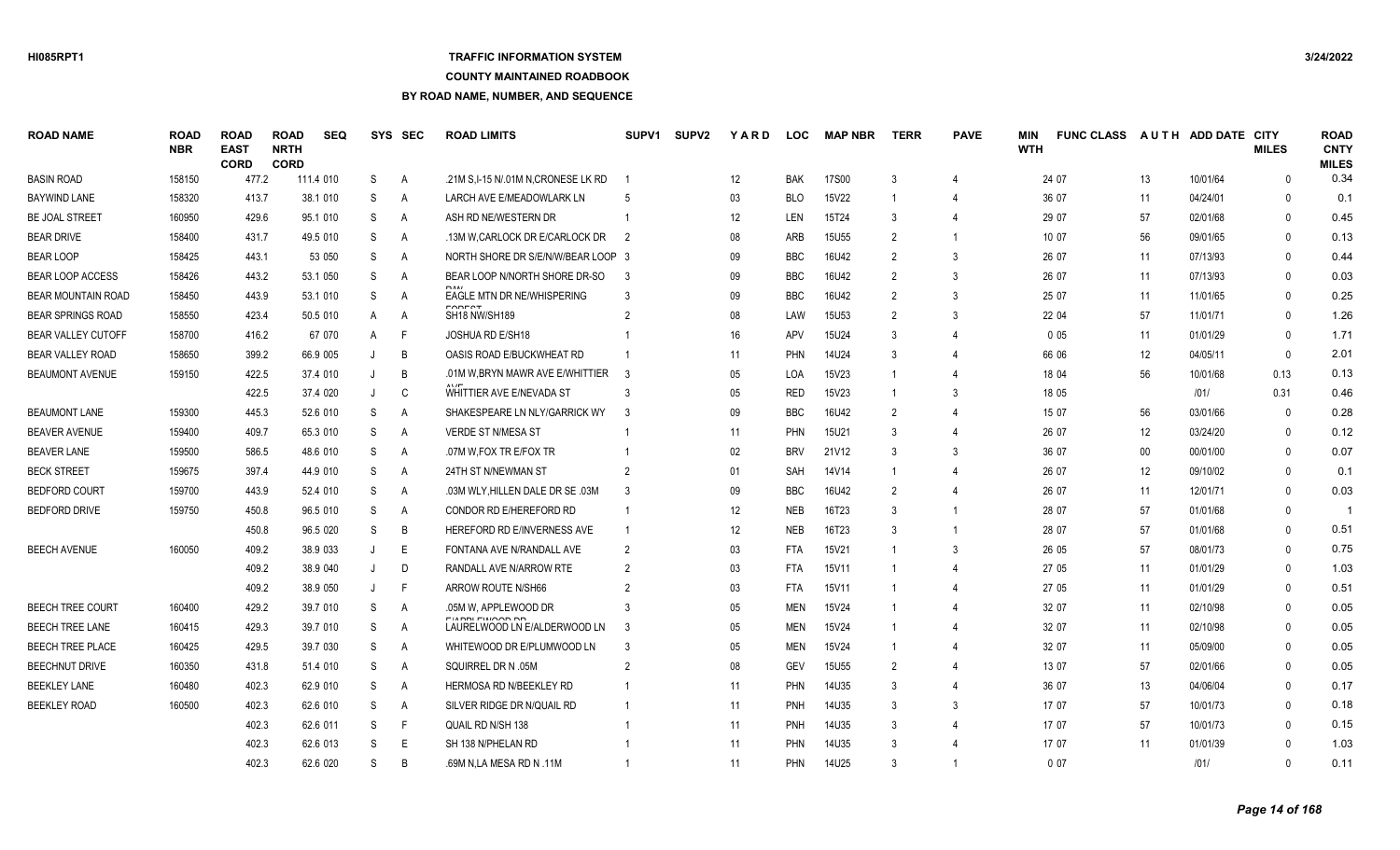### **TRAFFIC INFORMATION SYSTEM**

### **COUNTY MAINTAINED ROADBOOK**

| <b>ROAD NAME</b>          | <b>ROAD</b><br><b>NBR</b> | <b>ROAD</b><br><b>EAST</b><br><b>CORD</b> | <b>ROAD</b><br><b>NRTH</b><br><b>CORD</b> | <b>SEQ</b> |   | SYS SEC | <b>ROAD LIMITS</b>                 | SUPV <sub>1</sub>        | <b>SUPV2</b> | YARD            | <b>LOC</b> | <b>MAP NBR</b>    | <b>TERR</b>    | <b>PAVE</b>    | MIN<br><b>WTH</b> | <b>FUNC CLASS</b> |        | AUTH ADD DATE CITY | <b>MILES</b> | <b>ROAD</b><br><b>CNTY</b><br><b>MILES</b> |
|---------------------------|---------------------------|-------------------------------------------|-------------------------------------------|------------|---|---------|------------------------------------|--------------------------|--------------|-----------------|------------|-------------------|----------------|----------------|-------------------|-------------------|--------|--------------------|--------------|--------------------------------------------|
|                           |                           | 402.3                                     |                                           | 62.6 030   | S | C       | .80M N.LA MESA RD N .11M           |                          |              | 11              | PHN        | 14U25             | 3              | $\overline{4}$ |                   | 007               |        | 1011               | $\Omega$     | 0.11                                       |
|                           |                           | 402.3                                     |                                           | 62.6 040   | S | D       | .91M N,LA MESA RD N .09M           |                          |              | 11              | PHN        | 14U24             | 3              |                |                   | 007               |        | 1011               | $\Omega$     | 0.09                                       |
| <b>BEGONIA PLACE</b>      | 160650                    | 475.5                                     |                                           | 45.1 010   | S | A       | EL REPOSO ST E/VALLEY VIEW ST      | -3                       |              | 10 <sup>°</sup> | <b>JOS</b> | 17V12             | $\mathbf{3}$   | 3              |                   | 23 07             | 00     | 00/01/00           | $\Omega$     | 0.13                                       |
| <b>BEGONIA ROAD</b>       | 160800                    | 414.1                                     |                                           | 69.7 010   | S | A       | .07M W.EMERALD RD E/AMETHYST RD    |                          |              | 11              | <b>VIC</b> | <b>15U12</b>      | 3              | $\overline{1}$ |                   | 26 07             | 57     | 11/01/67           | $\Omega$     | -1                                         |
| <b>BEL AIR AVENUE</b>     | 160975                    |                                           | 397                                       | 38.1 010   | S | A       | HOWARD AVE N .13M                  |                          |              | 01              | <b>MTC</b> | 14V24             |                |                |                   | 007               | 11     | 10/01/77           | $\Omega$     | 0.13                                       |
| <b>BEL AIR COURT</b>      | 161100                    | 423.4                                     |                                           | 52.4 010   | S | A       | .04M W.BEL AIR DR E/BEL AIR DR     | $\overline{2}$           |              | 08              | LAW        | <b>15U43</b>      | $\mathfrak{p}$ |                |                   | 26 07             | 00     | 00/01/00           | $\Omega$     | 0.04                                       |
| <b>BEL AIR DRIVE</b>      | 161250                    | 423.5                                     |                                           | 52.3 010   | S | A       | RIVIERA DR NW&N/BRENTWOOD DR       | $\overline{\phantom{a}}$ |              | 08              | LAW        | 15U43             | $\mathfrak{p}$ |                |                   | 26 07             | 57     | 10/01/68           | $\Omega$     | 0.26                                       |
| <b>BELFIELD BOULEVARD</b> | 161375                    | 470.1                                     |                                           | 53.5 010   | J | Α       | <b>RECHE RD N/LINN RD</b>          |                          |              | 10              | <b>YUC</b> | 17U41             | 3              | 3              |                   | 007               | 12     | 01/01/76           | $\mathbf{0}$ |                                            |
| <b>BELL MOUNTAIN ROAD</b> | 162600                    | 423.2                                     |                                           | 79.1 040   | J | C       | SB I-15 OFF RAMP NLY .16M          |                          |              | 16              | APV        | 15T53             | 3              | 3              |                   | 28 07             | 13     | 11/03/86           | $\Omega$     | 0.16                                       |
| <b>BELLA VISTA DRIVE</b>  | 161700                    | 462.7                                     |                                           | 40.3 010   | S | Α       | CANYON RD N/29 PALMS HWY           | -3                       |              | 10 <sup>°</sup> | <b>MOR</b> | 16V25             | $\mathcal{R}$  | 3              |                   | 22 07             | $00\,$ | 00/01/00           | $\mathbf{0}$ | 0.2                                        |
| <b>BELLEVIEW ROAD</b>     | 162000                    | 399.1                                     |                                           | 44.9 010   | S | A       | 24TH N&W/EUCLID CRSNT EAST         | $\overline{2}$           |              | 01              | <b>SAH</b> | 14V14             |                | $\overline{4}$ |                   | 14 07             | 57     | 02/01/66           | $\Omega$     | 0.25                                       |
|                           |                           | 398.9                                     |                                           | 45.1 015   | S | D       | <b>EUCLID CRESCENT EAST N .14M</b> | $\mathfrak{p}$           |              | 01              | <b>SAH</b> | 14V14             |                | $\overline{4}$ |                   | 27 07             | 11     | 08/10/99           | $\mathbf{0}$ | 0.14                                       |
|                           |                           | 399.1                                     |                                           | 44.9 020   | S | B       | 25TH ST N&W/ALPINE RD              | $\overline{2}$           |              | 01              | <b>SAH</b> | 14V14             |                |                |                   | 36 07             | 11     | 08/10/99           | $\Omega$     | 0.2                                        |
|                           |                           | 399.1                                     |                                           | 44.9 030   | S | C       | SAN ANTONIO CRESENT EAST NW .08M 2 |                          |              | 01              | <b>SAH</b> | 14V14             |                |                |                   | 007               | 11     | 11/01/82           | $\Omega$     | 0.08                                       |
| <b>BELLFLOWER STREET</b>  | 162300                    | 412.1                                     |                                           | 71 010     | J | Α       | MOJAVE DR N/CACTUS RD              |                          |              | 11              | <b>ADL</b> | 15U11             | 3              |                |                   | 29 04             | 31     | 12/01/70           | $\Omega$     | 0.5                                        |
| <b>BELMONT DRIVE</b>      | 163100                    | 444.1                                     |                                           | 52.3 010   | S | A       | RALEIGH DR N/KINGSTON LN           |                          |              | 09              | <b>BBC</b> | 16U42             | $\overline{2}$ |                |                   | 007               | $00\,$ | 00/01/00           | $\Omega$     | 0.14                                       |
| <b>BELMONT STREET</b>     | 163200                    | 470.3                                     |                                           | 48.2 010   | S | B       | RUIDOSA AVE E/.05M E, BALSA AVE    |                          |              | 10              | <b>YUC</b> | 17U51             | 3              |                |                   | 26 07             | 11     | 11/01/71           | $\mathbf{0}$ | 0.52                                       |
|                           |                           | 470.3                                     |                                           | 48.2 020   | S | A       | <b>BORDER AVE E/CENTER ST</b>      |                          |              | 10 <sup>°</sup> | <b>JOS</b> | 17U53             | 3              |                |                   | 32 07             | 57     | 01/01/68           | $\Omega$     | 0.48                                       |
| BELVEDERE AVENUE          | 163500                    | 422.8                                     |                                           | 44.9 010   | S | Α       | MARSHALL BLVD N/PIEDMONT ST        |                          |              | 05              | <b>HIG</b> | 15V13             |                |                |                   | 56 07             | $00\,$ | 00/01/00           | $\mathbf{0}$ | 0.2                                        |
| <b>BENJI AVENUE</b>       | 164250                    | 475.1                                     |                                           | 46.1 010   | S | Α       | .04MS, HDN PARADISE N/CALLE LOS    | 3                        |              | 10 <sup>°</sup> | <b>JOS</b> | 17V12             | 3              | $\overline{1}$ |                   | 15 07             | $00\,$ | 00/01/00           | $\mathbf{0}$ | 0.44                                       |
| <b>BENSON AVENUE</b>      | 164550                    | 397.2                                     |                                           | 37.8 010   |   | B       | PHILLIPS BLVD N/.06M N, HOWARD ST  | $\overline{4}$           |              | 01              | <b>CHI</b> | 14V24             |                | 3              |                   | 21 04             | 11     | 01/01/29           | 0.17         | 0.16                                       |
|                           |                           | 397.2                                     |                                           | 37.8 020   | J | J       | .18M N, HOWARD ST N/STATE ST       |                          |              | 01              | <b>ONT</b> | 14V24             |                |                |                   | 20 04             | 12     | 06/01/29           | 0.17         | 0.17                                       |
| <b>BENTON STREET</b>      | 164850                    | 414.5                                     |                                           | 157.7 010  | S | A       | EIGHTH ST SE/TRONA RD              |                          |              | 13              | <b>TRO</b> | 15R12             | 3              | 3              |                   | 34 07             | 56     | 03/01/67           | $\mathbf{0}$ | 0.17                                       |
| <b>BERGSCHRUND DRIVE</b>  | 165000                    | 420.6                                     |                                           | 50.9 010   | S | A       | BERNARD DR N&E/NESTHORN DR         | $\mathcal{P}$            |              | 07              | <b>CRS</b> | 15U <sub>53</sub> | $\mathfrak{p}$ | 3              |                   | 19 07             | 57     | 09/01/71           | $\Omega$     | 0.56                                       |
| <b>BERKSHIRE ROAD</b>     | 165300                    | 451.6                                     |                                           | 95.6 010   | S | A       | LEMMING ST N/KILORAN ST            |                          |              | 12              | <b>NEB</b> | 16T23             | $\mathcal{R}$  |                |                   | 30 07             | 57     | 01/01/68           | $\Omega$     | 1.37                                       |
| <b>BERMUDA COURT</b>      | 165455                    | 408.9                                     |                                           | 41.5 010   | S | A       | SEVILLE AVE N .08M                 | $\mathcal{P}$            |              | 03              | <b>FTA</b> | 15V11             |                | $\overline{4}$ |                   | 32 07             | 11     | 10/22/96           | $\Omega$     | 0.08                                       |
| <b>BERMUDA DUNES ROAD</b> | 165475                    | 421.1                                     |                                           | 67.9 010   | S | A       | MTN MEADOWS DR NLY/RIVERVIEW DR    |                          |              | 16              | <b>SVL</b> | 15U23             | 3              |                |                   | 36 07             | 11     | 03/01/73           | $\Omega$     | 0.6                                        |
| <b>BERN LANE</b>          | 165500                    | 425.4                                     |                                           | 53.2 010   | S | A       | GENEVA LN N&E/LUCERNE LN           | $\overline{2}$           |              | 08              | LAW        | 15U44             | $\mathfrak{p}$ |                |                   | 26 07             | 11     | 01/01/65           | $\Omega$     | 0.17                                       |
| <b>BERNARD DRIVE</b>      | 165600                    | 420.2                                     |                                           | 51.1 010   | S | A       | ALPINE DR E&S/LAKE GREGORY DR      | 2                        |              | 07              | <b>CRS</b> | <b>15U53</b>      | $\mathcal{P}$  |                |                   | 18 07             | 00     | 00/01/00           | $\Omega$     | 1.53                                       |
| <b>BERNE DRIVE</b>        | 165900                    | 421.1                                     |                                           | 51.2 010   | S | A       | SAN MORITZ DR SLY/BASEL DR         | $\mathcal{P}$            |              | 07              | <b>CRS</b> | <b>15U53</b>      | $\mathcal{P}$  | $\mathcal{R}$  |                   | 14 07             | $00\,$ | 00/01/00           | $\Omega$     | 0.43                                       |
|                           |                           | 421.1                                     |                                           | 51.2 020   |   | B.      | <b>BASEL DR NE/BALFRIN DR</b>      |                          |              | 07              | <b>CRS</b> | <b>15U53</b>      | $\mathcal{P}$  |                |                   | 22 05             | $00\,$ | 00/01/00           | $\Omega$     | 0.1                                        |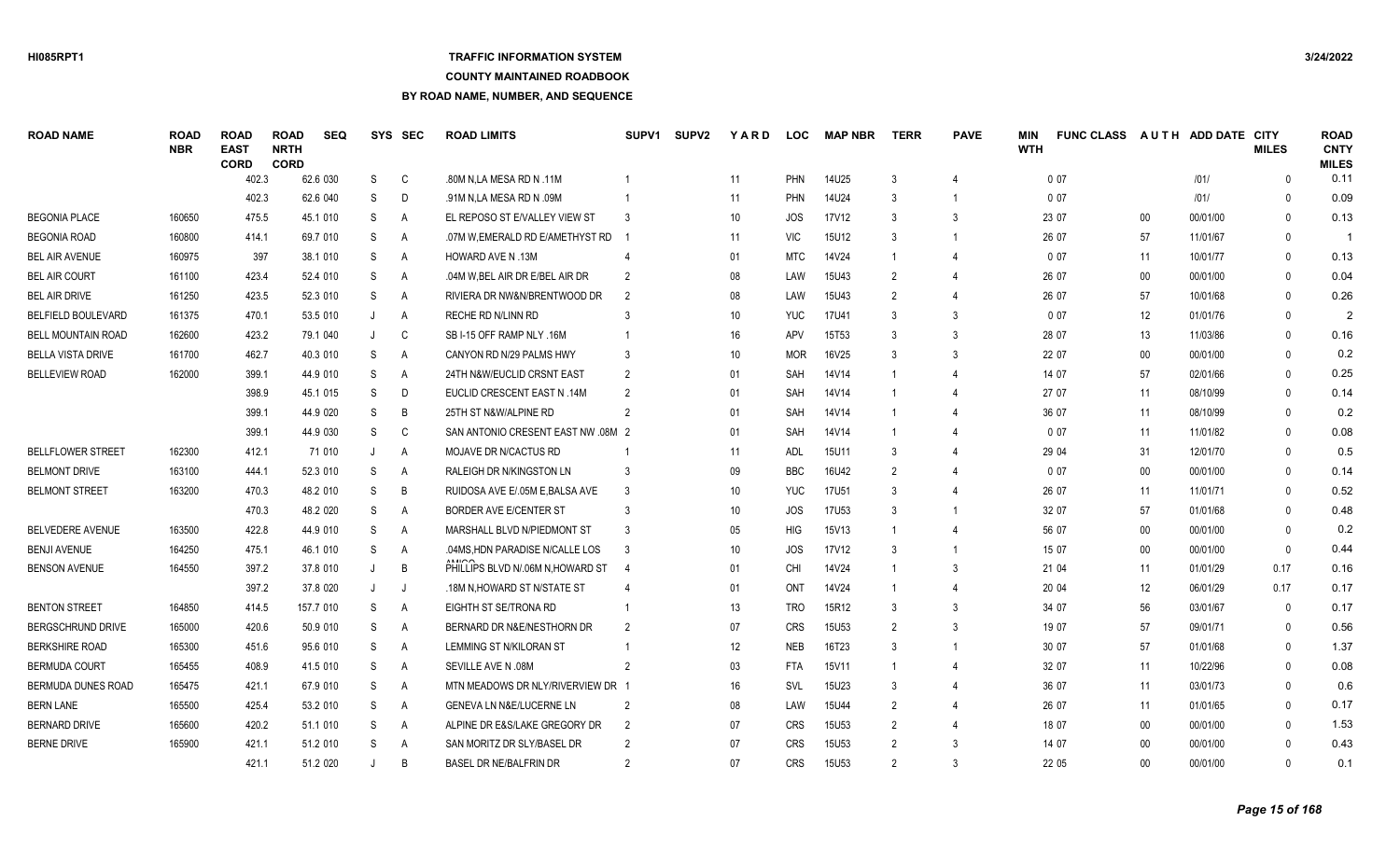### **TRAFFIC INFORMATION SYSTEM**

**COUNTY MAINTAINED ROADBOOK**

| <b>ROAD NAME</b>      | <b>ROAD</b><br><b>NBR</b> | <b>ROAD</b><br><b>EAST</b><br><b>CORD</b> | <b>ROAD</b><br><b>NRTH</b><br><b>CORD</b> | <b>SEQ</b> | <b>SYS</b>   | SEC            | <b>ROAD LIMITS</b>                                                  | SUPV <sub>1</sub> | <b>SUPV2</b> | YARD | <b>LOC</b> | <b>MAP NBR</b>    | <b>TERR</b>    | <b>PAVE</b>              | MIN<br><b>WTH</b> | <b>FUNC CLASS</b> |        | AUTH ADD DATE CITY | <b>MILES</b> | <b>ROAD</b><br><b>CNTY</b><br><b>MILES</b> |
|-----------------------|---------------------------|-------------------------------------------|-------------------------------------------|------------|--------------|----------------|---------------------------------------------------------------------|-------------------|--------------|------|------------|-------------------|----------------|--------------------------|-------------------|-------------------|--------|--------------------|--------------|--------------------------------------------|
|                       |                           | 421.1                                     |                                           | 51.2 030   | S            | C              | BALFRIN DR SLY/VALLE DR                                             | 2                 |              | 07   | <b>CRS</b> | 15U53             | 2              | $\overline{4}$           |                   | 20 07             | 57     | 10/01/65           | $\mathbf{0}$ | 0.38                                       |
| <b>BERNE PLACE</b>    | 166050                    | 398.8                                     |                                           | 59.6 010   | S            | A              | .05M S, MT VIEW AVE N/MT VIEW AVE                                   |                   |              | 11   | <b>WWD</b> | 14U34             | $\overline{2}$ | 3                        |                   | 23 07             | 57     | 10/01/73           | $\Omega$     | 0.05                                       |
| <b>BERNHARDT LANE</b> | 166200                    | 445.5                                     |                                           | 52.6 010   | S            | A              | .06ME, WALLACE                                                      |                   |              | 09   | <b>BBC</b> | 16U42             | $\overline{2}$ | $\overline{1}$           |                   | 16 07             | 57     | 02/01/66           | $\mathbf{0}$ | 0.06                                       |
|                       |                           | 445.5                                     |                                           | 52.6 013   | S            | B              | I MIELEOMMANALLAOE/ELOV<br>WALLACE LN(E LEG) W&N/GARRICK WY 3       |                   |              | 09   | <b>BBC</b> | 16U42             | $\mathcal{P}$  | 3                        |                   | 16 07             | 57     | 02/01/66           | $\mathbf{0}$ | 0.18                                       |
|                       |                           | 445.5                                     |                                           | 52.6 020   | S            | B              | <b>GARRICK WAY N/SH38</b>                                           |                   |              | 09   | <b>BBC</b> | 16U42             | $\mathcal{P}$  | $\overline{4}$           |                   | 21 07             | 56     | 05/01/66           | $\Omega$     | 0.16                                       |
| <b>BERNINA DRIVE</b>  | 166250                    | 424.1                                     |                                           | 52.7 010   | S            | A              | RHINE RD ELY/.04M E, JAGERHORN DR                                   | - 2               |              | 08   | LAW        | 15U43             |                |                          |                   | 27 07             | 11     | 09/01/66           | $\Omega$     | 0.4                                        |
| <b>BERYL AVENUE</b>   | 166500                    | 428.7                                     |                                           | 39.3 003   | S            | C              | COLTON AVE N/.02M S.MOSS ST                                         | 3                 |              | 05   | <b>MEN</b> | 15V24             |                |                          |                   | 36 07             | 11     | 02/26/90           | $\Omega$     | 0.13                                       |
|                       |                           | 428.7                                     |                                           | 39.3 005   | S            | B              | .02M S, MOSS ST N/NICE AVE                                          | 3                 |              | 05   | <b>MEN</b> | 15V24             |                |                          |                   | 007               | 11     | 06/19/89           | $\Omega$     | 0.13                                       |
|                       |                           | 428.7                                     |                                           | 39.3 010   | S            | A              | NICE AVE N/CAPRI AVE                                                |                   |              | 05   | <b>MEN</b> | 15V24             |                | $\overline{4}$           |                   | 18 07             | 00     | 00/01/00           | $\Omega$     | 0.58                                       |
| <b>BERYL ROAD</b>     | 166575                    | 432.6                                     |                                           | 95.2 050   | S            | $\overline{A}$ | "K" ST E/"H" ST                                                     |                   |              | 12   | <b>BHT</b> | 15T25             | 3              | 3                        |                   | 007               | 12     | 05/01/89           | $\Omega$     | 0.38                                       |
| <b>BESSANT STREET</b> | 166800                    | 421.5                                     |                                           | 43.1 010   | S            | $\overline{A}$ | DWIGHT WY E/GLASGOW AVE                                             |                   |              | 05   | <b>SBO</b> | 15V13             |                | 3                        |                   | 28 07             | $00\,$ | 00/01/00           | $\mathbf{0}$ | 0.08                                       |
|                       |                           | 421.5                                     |                                           | 43.1 020   | S            | D              | GLASGOW AVE E/DEL ROSA DR                                           | 3                 |              | 05   | <b>SBO</b> | 15V13             |                | 3                        |                   | 28 07             | $00\,$ | 00/01/00           | $\mathbf{0}$ | 0.12                                       |
| <b>BETONY PLACE</b>   | 166850                    | 47.3                                      |                                           | 412.3 010  | S            | A              | OBSIDIAN RD TO BLACKBERRY DR                                        |                   |              | 03   | <b>DEV</b> | 15U51             |                | $\overline{4}$           |                   | 32 07             | 12     | 11/16/21           | $\Omega$     | 0.14                                       |
| <b>BETTY STREET</b>   | 166950                    | 399.9                                     |                                           | 59.3 010   |              | A              | ROSS SE/LONE PINE CYN RD                                            |                   |              | 11   | <b>WWD</b> | 14U34             | $\mathfrak{p}$ | 3                        |                   | 16 06             | 57     | 10/01/73           | $\Omega$     | 0.58                                       |
|                       |                           | 399.9                                     |                                           | 59.3 020   | S            | B              | LONE PINE CYN RD E&S/TWIN LAKES                                     |                   |              | 11   | <b>WWD</b> | 14U34             | $\mathfrak{p}$ | 3                        |                   | 18 06             | 57     | 10/01/73           | $\Omega$     | 0.16                                       |
| <b>BIG OAK ROAD</b>   | 167550                    | 419.3                                     |                                           | 50.9 010   | S            | A              | DEER TRAIL N&E/FERN DR                                              |                   |              | 07   | <b>CRS</b> | 15U53             | $\overline{2}$ | 3                        |                   | 20 07             | 56     | 02/01/66           | $\Omega$     | 0.35                                       |
| <b>BIG TREE DRIVE</b> | 167700                    | 444.5                                     |                                           | 52.6 010   | S            | A              | SUGARLOAF BLVD N/AEROPLANE BLVD 3                                   |                   |              | 09   | <b>BBC</b> | 16U42             | 2              | $\overline{4}$           |                   | 19 07             | 56     | 03/01/66           | $\Omega$     | 0.08                                       |
|                       |                           | 444.5                                     |                                           | 52.6 020   | S            | B              | AEROPLANE BLVD N/SH18                                               |                   |              | 09   | <b>BBC</b> | 16U42             | $\mathcal{P}$  | 3                        |                   | 19 07             | 56     | 03/01/66           | $\Omega$     | 0.12                                       |
|                       |                           | 444.5                                     |                                           | 52.6 030   | S            | C              | SH18 N/COUNTRY CLUB BLVD                                            |                   |              | 09   | <b>BBC</b> | 16U42             | $\overline{2}$ | 3                        |                   | 21 07             | 56     | 03/01/66           | $\Omega$     | 0.04                                       |
|                       |                           | 444.5                                     |                                           | 52.6 040   | S            | D              | COUNTRY CLUB BLVD                                                   | 3                 |              | 09   | <b>BBC</b> | 16U42             | $\overline{2}$ | 3                        |                   | 26 07             | 12     | 09/16/91           | $\Omega$     | 0.07                                       |
| <b>BIGHORN COURT</b>  | 167450                    | 584.8                                     |                                           | 46 010     | S            | $\overline{A}$ | <b>AU OOMALE EA IMMAN DI</b><br>.08M S, RIO VISTA DR N/RIO VISTA DR |                   |              | 02   | <b>BRV</b> | 21V12             | $\mathcal{R}$  | 3                        |                   | 26 07             | 11     | 12/01/73           | $\Omega$     | 0.08                                       |
| <b>BILBERRY ROAD</b>  | 167663                    | 47.4                                      |                                           | 411.6 005  | S            | B              | .11M W.CEDRELA WY E/CEDRELA WY                                      |                   |              | 03   | <b>DEV</b> | <b>15U51</b>      |                |                          |                   | 32 07             | 11     | 05/22/18           | $\Omega$     | 0.11                                       |
|                       |                           | 47.5                                      |                                           | 211.7 010  | S            | A              | CEDRELA WY E/PERILLA DR                                             |                   |              | 03   | <b>DEV</b> | 15U <sub>51</sub> |                | $\boldsymbol{\varDelta}$ |                   | 32 07             | 11     | 10/03/17           | $\Omega$     | 0.17                                       |
| <b>BIRCH AVENUE</b>   | 167875                    | 412.8                                     |                                           | 38.4 010   | S            | A              | SANTA ANA AVE N/.08M N, DUMOND DR 5                                 |                   |              | 03   | <b>BLO</b> | 15V21             |                | $\overline{4}$           |                   | 36 07             | 64     | 03/01/68           | $\Omega$     | 0.13                                       |
| <b>BIRCH DRIVE</b>    | 168000                    | 431.5                                     |                                           | 49.2 010   | S            | A              | .06M S,LOOKOUT DR N/LOOKOUT DR                                      |                   |              | 08   | <b>ARB</b> | <b>15U55</b>      |                | $\overline{4}$           |                   | 11 07             |        | 1011               | $\Omega$     | 0.06                                       |
|                       |                           | 431.5                                     |                                           | 49.2 020   | S            | B              | LOOKOUT DR N/OAK DR                                                 |                   |              | 08   | <b>ARB</b> | <b>15U55</b>      | $\overline{2}$ | $\overline{4}$           |                   | 11 07             |        | 1011               | $\Omega$     | 0.04                                       |
| <b>BIRCH ROAD</b>     | 168150                    | 429.7                                     |                                           | 95 010     | S            | A              | THIRD ST N/MAIN ST                                                  |                   |              | 12   | LEN        | 15T24             | 3              | $\overline{4}$           |                   | 27 07             |        | 1011               | $\Omega$     | 0.46                                       |
|                       |                           | 429.7                                     |                                           | 95 020     | S            | $\mathsf{C}$   | JASPER RD N/AGATE RD                                                |                   |              | 12   | LEN        | 15T24             | $\mathcal{R}$  | 3                        |                   | 26 07             | 57     | 02/01/68           | $\Omega$     | 0.78                                       |
| <b>BIRCH STREET</b>   | 168450                    | 414.2                                     |                                           | 157.9 010  | S            | A              | 3RD ST E/9TH ST                                                     |                   |              | 13   | <b>TRO</b> | 15R12             | 3              | 3                        |                   | 28 07             | 57     | 02/01/66           | $\Omega$     | 0.4                                        |
| <b>BIRCH STREET</b>   | 168600                    | 412.9                                     |                                           | 37.4 010   | S            | A              | 8TH N/11TH                                                          |                   |              | 03   | <b>BLO</b> | 15V21             |                |                          |                   | 25 07             | 57     | 08/01/73           | $\Omega$     | 0.19                                       |
|                       |                           | 412.9                                     |                                           | 37.4 020   | <sub>S</sub> | <b>B</b>       | <b>ROSE AVE N/END</b>                                               |                   |              | 03   | <b>BLO</b> | 15V21             |                | Δ                        |                   | 0.07              | 12     | 11/01/87           | $\Omega$     | 0.06                                       |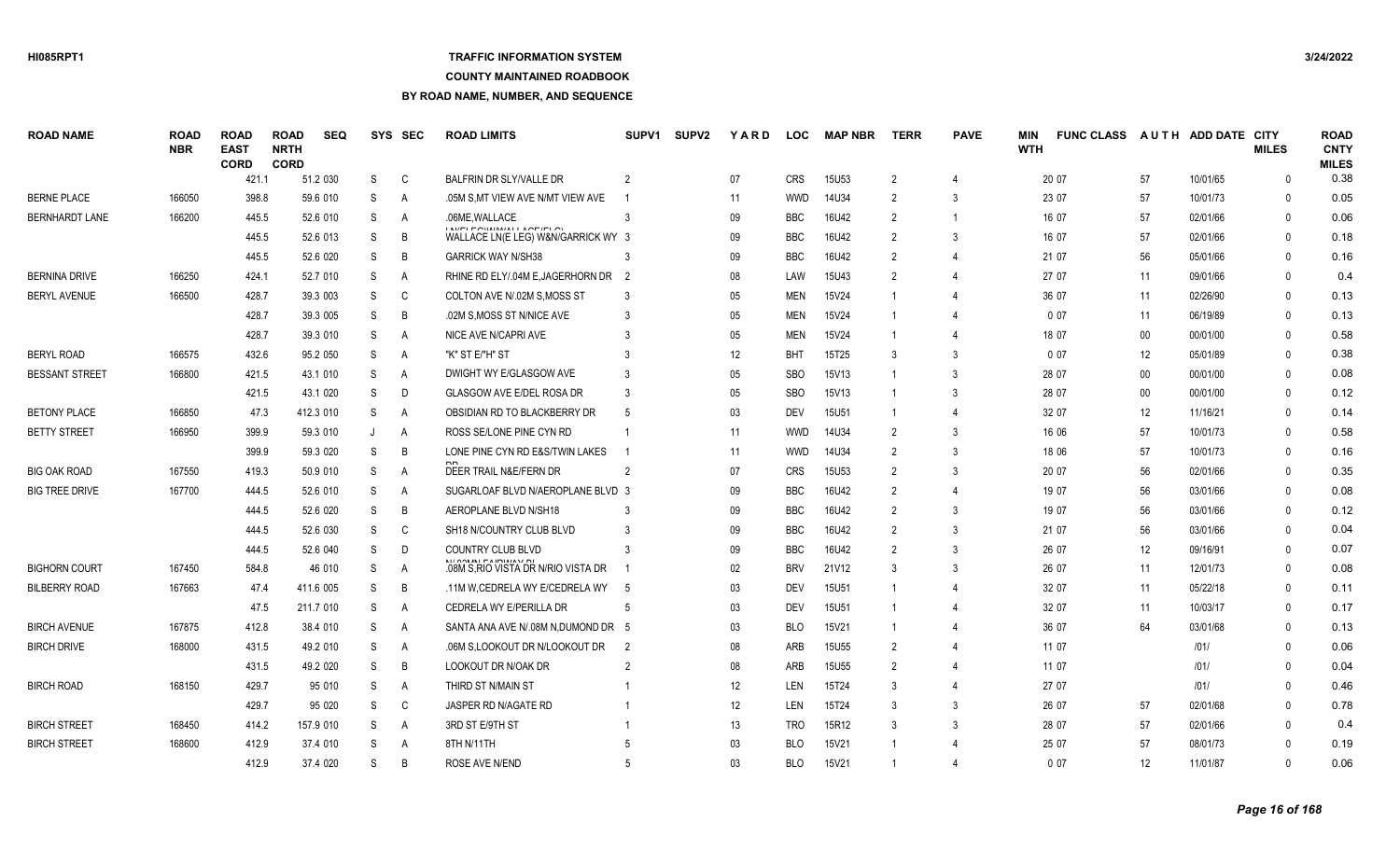# **TRAFFIC INFORMATION SYSTEM**

### **COUNTY MAINTAINED ROADBOOK**

| <b>ROAD NAME</b>            | <b>ROAD</b><br><b>NBR</b> | <b>ROAD</b><br><b>EAST</b><br><b>CORD</b> | <b>ROAD</b><br><b>NRTH</b><br><b>CORD</b> | <b>SEQ</b> |   | SYS SEC        | <b>ROAD LIMITS</b>                     | SUPV <sub>1</sub> | <b>SUPV2</b> | YARD | LOC        | <b>MAP NBR</b>    | <b>TERR</b>    | <b>PAVE</b>    | MIN<br><b>WTH</b> | <b>FUNC CLASS</b> |        | AUTH ADD DATE CITY | <b>MILES</b> | <b>ROAD</b><br><b>CNTY</b><br><b>MILES</b> |
|-----------------------------|---------------------------|-------------------------------------------|-------------------------------------------|------------|---|----------------|----------------------------------------|-------------------|--------------|------|------------|-------------------|----------------|----------------|-------------------|-------------------|--------|--------------------|--------------|--------------------------------------------|
| <b>BIRCHWOOD DRIVE</b>      | 168725                    | 424.4                                     |                                           | 52 010     | S | $\overline{A}$ | COTTONWOOD LN NLY/PIONEER RD           | $\mathcal{P}$     |              | 08   | LAW        | <b>15U43</b>      | 2              | Δ              |                   | 27 07             | 11     | 12/01/70           | $\Omega$     | 0.53                                       |
| <b>BIRDIE LANE</b>          | 168800                    | 416.7                                     |                                           | 86 010     | S | A              | PEACH TREE LN SELY .04M                |                   |              | 11   | SRL        | 15T42             | 3              | 4              |                   | 36 07             | 11     | 03/01/75           | $\Omega$     | 0.04                                       |
| <b>BISCAYNE STREET</b>      | 168850                    | 395.1                                     |                                           | 35.6 010   | S | $\overline{A}$ | MELROSE AVE E/PIPE LINE AVE            | $\overline{4}$    |              | 01   | <b>CHI</b> | 14V23             |                | $\overline{4}$ |                   | 36 07             | 11     | 02/01/66           | $\Omega$     | 0.1                                        |
| <b>BISHOP DRIVE</b>         | 168900                    | 431.3                                     |                                           | 49.1 010   | S | A              | LONE PINE DR E/LONE PINE DR            | $\overline{2}$    |              | 08   | ARB        | <b>15U55</b>      | $\mathfrak{D}$ | $\mathbf{1}$   |                   | 11 07             | 57     | 02/01/66           | $\Omega$     | 0.16                                       |
| <b>BISHORN DRIVE</b>        | 168950                    | 424.2                                     |                                           | 52.8 010   | S | A              | BERNINA DR NLY/CROWN DR                | $\overline{2}$    |              | 08   | LAW        | <b>15U43</b>      | 2              | 4              |                   | 26 07             | 11     | 09/01/66           | $\Omega$     | 0.35                                       |
| <b>BISON DRIVE</b>          | 169000                    | 424.2                                     |                                           | 53.4 010   | S | $\overline{A}$ | MATTERHORN DR E .06M                   | $\mathcal{P}$     |              | 08   | LAW        | 15U43             | $\mathfrak{D}$ | 4              |                   | 26 07             | 11     | 10/01/67           | $\mathbf{0}$ | 0.06                                       |
| <b>BIT COURT</b>            | 169025                    | 415.3                                     |                                           | 85.5 010   | S | $\overline{A}$ | .05M S.LAKEVIEW DR N/LAKEVIEW DR       |                   |              | 11   | SRL        | 15T42             | $\mathcal{R}$  |                |                   | 36 07             | $00\,$ | 00/01/00           | $\Omega$     | 0.05                                       |
| <b>BITTERMINT DRIVE</b>     | 169035                    | 47.6                                      |                                           | 412.2 010  | S | $\overline{A}$ | LICORICE WY TO ROSENA RANCH RD         | - 5               |              | 03   | <b>DEV</b> | <b>15U51</b>      |                | 4              |                   | 32 07             | 12     | 11/16/21           | $\Omega$     | 0.1                                        |
| <b>BLACK BUTTE ROAD</b>     | 169050                    | 451.5                                     |                                           | 94.1 020   | S | A              | DUNE RD E/MOUNTAIN VIEW RD             |                   |              | 12   | <b>NEB</b> | 16T23             | 3              | $\mathbf{1}$   |                   | 20 07             | 50     | 03/01/67           | $\Omega$     | $\boldsymbol{2}$                           |
|                             |                           | 451.5                                     |                                           | 94.1 030   | S | B              | MOUNTAIN VIEW DR E/NEWBERRY RD         |                   |              | 12   | <b>NEB</b> | 16T24             | 3              | 3              |                   | 20 07             | $00\,$ | 00/01/00           | $\Omega$     |                                            |
| BLACK COTTONWOOD WAY        | 169300                    | 47.2                                      |                                           | 412.7 010  | S | $\overline{A}$ | LAPIS LN NW/SYCAMORE CREEK LP          | -5                |              | 03   | <b>DEV</b> | <b>15U51</b>      |                | 4              |                   | 36 07             | 11     | 09/26/17           | $\Omega$     | 0.13                                       |
| <b>BLACK OAKS COURT</b>     | 169700                    | 423.2                                     |                                           | 53 010     | S | A              | <b>END E/BLACK OAKS DR</b>             | $\overline{2}$    |              | 08   | LAW        | <b>15U43</b>      | 2              | 4              |                   | 007               | 11     | 10/01/86           | $\Omega$     | 0.07                                       |
| <b>BLACK OAKS DRIVE</b>     | 169750                    | 423.3                                     |                                           | 53 010     | S | A              | AMADOR LN NWLY/END                     | $\mathcal{P}$     |              | 08   | LAW        | <b>15U43</b>      | 2              | 4              |                   | 007               | 11     | 10/01/86           | $\Omega$     | 0.1                                        |
| <b>BLACKBERRY DRIVE</b>     | 169045                    | 47.5                                      |                                           | 412.1 010  | S | A              | DAMIANA LN E .07M                      | 5                 |              | 03   | <b>DEV</b> | 15U51             | $\overline{1}$ | 4              |                   | 36 07             | 11     | 10/31/17           | $\mathbf{0}$ | 0.07                                       |
|                             |                           | 47.4                                      |                                           | 412.2 020  | S | B              | .07M E DAMIANA LN/CHERT WY             | .5                |              | 03   | DEV        | <b>15U51</b>      |                |                |                   | 32 07             | 12     | 11/16/21           | $\Omega$     | 0.3                                        |
| <b>BLACKFOOT TRAIL</b>      | 169450                    | 586.2                                     |                                           | 47.7 010   | S | $\overline{A}$ | CREEK RD ELY/0010M SE, SHOSHONE        |                   |              | 02   | <b>BRV</b> | 21V12             | 3              | 3              |                   | 26 07             | 11     | 01/01/71           | $\Omega$     | 0.68                                       |
| <b>BLACKFOOT TRAIL EAST</b> | 169500                    | 423.2                                     |                                           | 50.4 010   | S | A              | PINE AVE S&E .12M                      | $\overline{2}$    |              | 08   | LAW        | 15U53             | 2              | 3              |                   | 19 07             | 57     | 11/01/71           | $\mathbf{0}$ | 0.12                                       |
|                             |                           | 423.2                                     |                                           | 50.4 020   | S | B              | .21M W.SH18 E&NLY/SH18                 | $\overline{2}$    |              | 08   | LAW        | <b>15U53</b>      | $\mathfrak{D}$ | 3              |                   | 19 07             | 57     | 11/01/71           | $\Omega$     | 0.21                                       |
| <b>BLACKFOOT TRAIL WEST</b> | 169650                    | 423.1                                     |                                           | 50.3 010   | S | A              | APACHE TR(S LEG) N/PINE AVE            | 2                 |              | 08   | LAW        | <b>15U53</b>      | $\mathfrak{D}$ | 3              |                   | 22 07             | 57     | 11/01/71           | $\Omega$     | 0.12                                       |
| <b>BLAKE STREET</b>         | 169800                    | 415.7                                     |                                           | 45 010     | S | B              | .25M W.VERMONT ST E .15M               | 5                 |              | 05   | <b>MCY</b> | 15V12             | $\overline{1}$ | $\overline{4}$ |                   | 23 07             | 12     | 01/01/79           | $\mathbf{0}$ | 0.15                                       |
|                             |                           | 415.7                                     |                                           | 45 020     | S | $\overline{A}$ | .10M W.VERMONT ST E/STATE ST           | .5                |              | 05   | <b>MCY</b> | 15V12             |                | 3              |                   | 26 07             | 12     | 06/01/29           | $\Omega$     | 1.1                                        |
| <b>BLANCA ROAD</b>          | 169950                    | 425                                       |                                           | 99.2 010   | S | A              | <b>ALCUDIA N/MANACOR</b>               |                   |              | 12   | <b>HNK</b> | 15T14             | 3              | 3              |                   | 30 07             | 57     | 02/01/68           | $\Omega$     | 0.51                                       |
|                             |                           | 425                                       |                                           | 99.2 020   | S | B              | PALMA N/SALINAS                        |                   |              | 12   | <b>HNK</b> | 15T14             | 3              | $\mathbf{1}$   |                   | 24 07             | $00\,$ | 00/01/00           | $\Omega$     | 0.25                                       |
| <b>BLEITZ ROAD</b>          | 170150                    | 429.3                                     |                                           | 94.8 010   | S | $\overline{A}$ | JOHNSON ST S .02M                      |                   |              | 12   | LEN        | 15T24             | 3              | 3              |                   | 23 07             | 12     | 09/01/65           | $\Omega$     | 0.02                                       |
| <b>BLIND TRAIL</b>          | 170400                    | 419.4                                     |                                           | 51.4 010   | S | $\overline{A}$ | SUNSET E .05                           | 2                 |              | 07   | <b>CRS</b> | 15U53             | 2              | 3              |                   | 10 07             | $00\,$ | 00/01/00           | $\mathbf{0}$ | 0.05                                       |
| <b>BLOOMINGTON AVENUE</b>   | 170550                    | 413.4                                     |                                           | 39.5 010   | A | A              | CEDAR AVE E&NE/.11M NE, LARCH AVE 5    |                   |              | 03   | <b>BLO</b> | 15V22             |                | $\overline{4}$ |                   | 26 03             | 57     | 10/01/71           | 0.06         | 0.36                                       |
| <b>BLUE GRASS DRIVE</b>     | 170950                    | 416.4                                     |                                           | 87 010     | S | $\overline{A}$ | COOLGLEN DR S&ELY/HUMMINGBIRD          |                   |              | 11   | SRL        | 15T32             | 3              | 4              |                   | 36 07             | 11     | 03/01/75           | $\Omega$     | 0.9                                        |
| <b>BLUE JAY CUTOFF</b>      | 171150                    | 423.6                                     |                                           | 51.2 010   | A | A              | SH189 W/GRASS VALLEY ROAD-ONE<br>MANOM | $\overline{2}$    |              | 08   | LAW        | <b>15U53</b>      | $\mathfrak{D}$ | 3              |                   | 19 04             | 57     | 1//19//0           | $\Omega$     | 0.24                                       |
| <b>BLUE JAY DRIVE</b>       | 171300                    | 398.7                                     |                                           | 59.5 010   | S | $\overline{A}$ | L A COL E/CARDINAL ROAD                |                   |              | 11   | <b>WWD</b> | 14U34             | $\mathfrak{D}$ | 3              |                   | 24 07             | 57     | 10/01/73           | $\Omega$     | 0.04                                       |
| BLUE JAY LANE               | 171450                    | 431.2                                     |                                           | 49.2 010   | S | A              | <b>DEEP CREEK E&amp;N/SQUIRREL</b>     | $\mathcal{P}$     |              | 08   | ARB        | 15U <sub>55</sub> | $\mathfrak{D}$ | 3              |                   | 17 07             | 11     | 01/01/46           | $\Omega$     | 0.15                                       |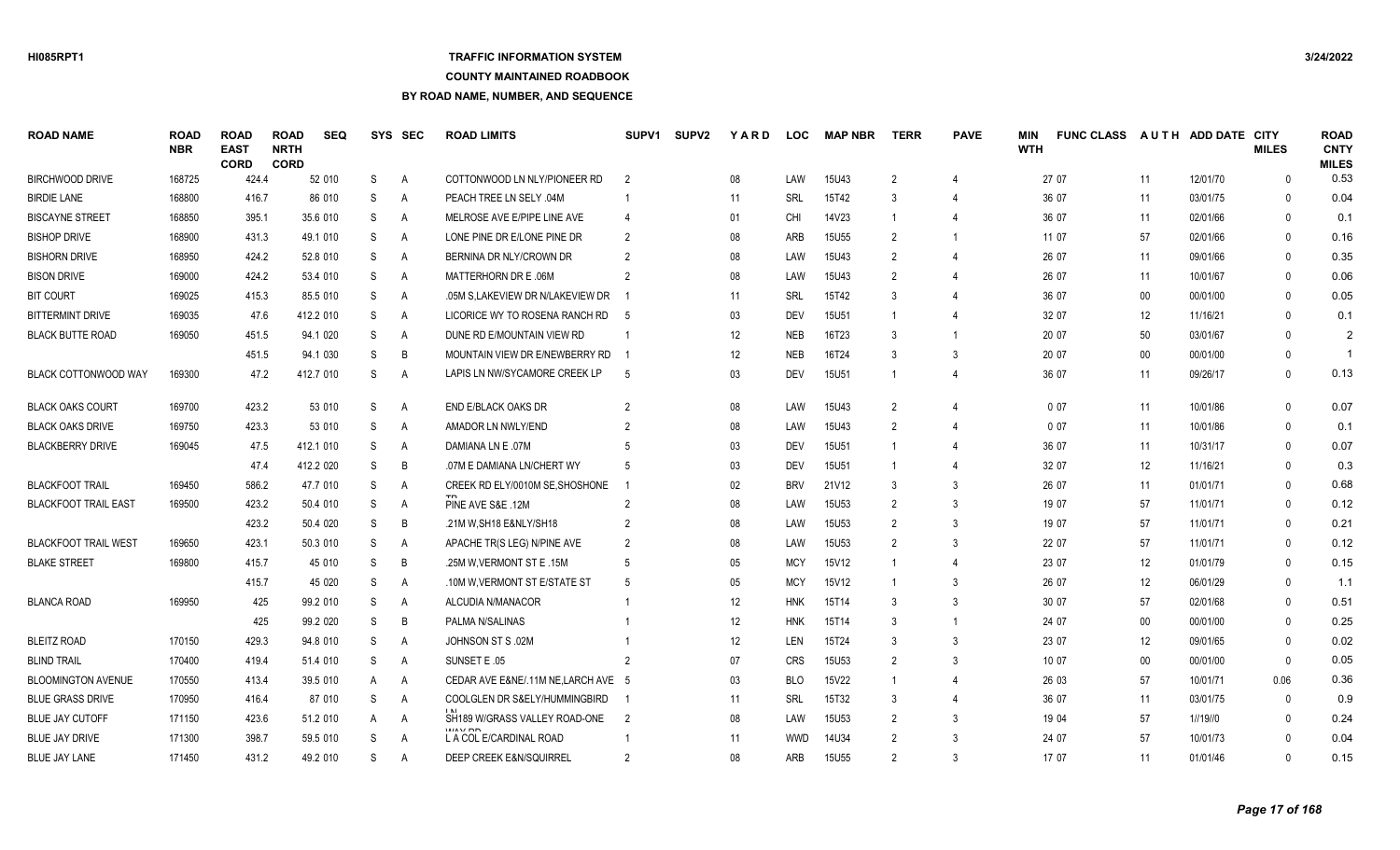# **TRAFFIC INFORMATION SYSTEM**

**COUNTY MAINTAINED ROADBOOK**

| <b>ROAD NAME</b>          | <b>ROAD</b><br><b>NBR</b> | <b>ROAD</b><br><b>EAST</b><br><b>CORD</b> | <b>ROAD</b><br><b>NRTH</b><br><b>CORD</b> | <b>SEQ</b> | <b>SYS</b>   | <b>SEC</b>     | <b>ROAD LIMITS</b>                                 | SUPV <sub>1</sub> | <b>SUPV2</b> | YARD   | <b>LOC</b> | <b>MAP NBR</b>    | <b>TERR</b>    | <b>PAVE</b>    | MIN<br><b>WTH</b> | <b>FUNC CLASS</b> | AUTH   | ADD DATE CITY | <b>MILES</b> | <b>ROAD</b><br><b>CNTY</b><br><b>MILES</b> |
|---------------------------|---------------------------|-------------------------------------------|-------------------------------------------|------------|--------------|----------------|----------------------------------------------------|-------------------|--------------|--------|------------|-------------------|----------------|----------------|-------------------|-------------------|--------|---------------|--------------|--------------------------------------------|
| <b>BLUE MOUNTAIN ROAD</b> | 171650                    | 443.7                                     |                                           | 53.4 010   | S            | $\overline{A}$ | DIVISION DR E/MT WHITNEY                           |                   |              | 09     | <b>BBC</b> | 16U42             | $\mathcal{P}$  | 3              |                   | 25 07             | 11     | 11/01/65      | $\mathbf{0}$ | 0.12                                       |
| <b>BLUE ROSE LANE</b>     | 171825                    | 413.5                                     |                                           | 60 010     | S            | Α              | WHITEHAVEN ST N&W/OUTPOST RD                       |                   |              | 11     | <b>OKH</b> | 15U32             | -3             | 4              |                   | 36 07             | 11     | 06/22/04      | $\Omega$     | 0.58                                       |
| <b>BLUE WATER DRIVE</b>   | 171750                    | 444.4                                     |                                           | 52.4 010   | S            | A              | .03M S, SUGARLOAF BLVD                             |                   |              | 09     | <b>BBC</b> | 16U42             | $\overline{2}$ | $\overline{4}$ |                   | 16 07             | 56     | 03/01/66      | $\mathbf{0}$ | 0.03                                       |
|                           |                           | 444.4                                     |                                           | 52.4 020   | S            | B              | MICHOADLOAD DD<br>SUGARLOAF BLVD N/SHERWOOD BLVD 3 |                   |              | 09     | <b>BBC</b> | 16U42             |                | 3              |                   | 24 07             | 57     | 10/01/67      | $\mathbf{0}$ | 0.13                                       |
|                           |                           | 444.4                                     |                                           | 52.4 030   | $\mathbf{J}$ | C              | SHERWOOD N/SH18                                    |                   |              | 09     | <b>BBC</b> | 16U42             | $\mathcal{P}$  | 3              |                   | 24 07             | 56     | 05/01/66      | $\Omega$     | 0.02                                       |
| <b>BLUE WATER ROAD</b>    | 171700                    | 416.3                                     |                                           | 85 010     | S            | A              | HELENDALE RD W&N/LAKEVIEW DR                       |                   |              | 11     | SRL        | 15T42             |                | $\overline{4}$ |                   | 44 07             | 11     | 03/01/75      | $\Omega$     | 0.78                                       |
| <b>BLUEBILL DRIVE</b>     | 170700                    | 445.6                                     |                                           | 52.7 010   | S            | A              | <b>BOOTH WAY N/SH38</b>                            |                   |              | 09     | <b>BBC</b> | 16U42             | $\mathfrak{p}$ | $\overline{4}$ |                   | 20 07             | 56     | 03/01/66      | $\Omega$     | 0.13                                       |
|                           |                           | 445.6                                     |                                           | 52.7 015   | S            | E.             | ANGELES BLVD N/.02M S.MT VIEW BLVD 3               |                   |              | 09     | <b>BBC</b> | 16U42             | 2              | $\overline{4}$ |                   | 26 07             | 11     | 01/25/93      | $\Omega$     | 0.02                                       |
|                           |                           | 445.6                                     |                                           | 52.7 020   | S            | D              | .02M S, MOUNTAIN VIEW N/ELYSIAN                    | -3                |              | 09     | <b>BBC</b> | 16U42             | $\overline{2}$ | $\overline{4}$ |                   | 007               | 11     | 01/01/83      | $\Omega$     | 0.06                                       |
|                           |                           | 445.6                                     |                                           | 52.7 030   | S            | B              | ELYSIAN BLVD N .04M                                |                   |              | 09     | <b>BBC</b> | 16U42             | $\mathfrak{p}$ | $\overline{4}$ |                   | 18 07             |        | 1011          | $\Omega$     | 0.04                                       |
|                           |                           | 445.6                                     |                                           | 52.7 040   | S            | C              | .04M N.ELYSIAN BLVD N/MALTBY BLVD 3                |                   |              | 09     | <b>BBC</b> | 16U42             | $\mathcal{P}$  | $\overline{4}$ |                   | 18 07             |        | 1011          | $\Omega$     | 0.05                                       |
| <b>BLUEBIRD DRIVE</b>     | 170850                    | 431.8                                     |                                           | 51.3 010   | S            | $\overline{A}$ | YUKON E&S/GRN VALY LAKE RD                         |                   |              | 08     | GEV        | <b>15U55</b>      | $\mathcal{P}$  | 4              |                   | 15 07             | $00\,$ | 00/01/00      | $\mathbf{0}$ | 0.15                                       |
| <b>BLUEBIRD ROAD</b>      | 170900                    | 399.7                                     |                                           | 59.6 010   | S            | Α              | RIVERA DR N/ .03M                                  |                   |              | 11     | <b>WWD</b> | 14U34             |                | $\overline{4}$ |                   | 26 07             | 11     | 11/01/72      | $\Omega$     | 0.03                                       |
| <b>BLUEGRASS AVENUE</b>   | 171000                    | 485.7                                     |                                           | 48.3 010   | S            | A              | <b>INDIAN TR N/VALLE VISTA RD</b>                  |                   |              | 10     | <b>TNP</b> | 17U <sub>54</sub> | $\mathcal{R}$  | 3              |                   | 30 07             | 57     | 01/01/68      | $\Omega$     | 0.5                                        |
| <b>BLUERIDGE DRIVE</b>    | 171800                    | 426.2                                     |                                           | 50.8 010   | S            | A              | <b>GREENBRIAR DR N/GREENBRIAR DR</b>               | 2                 |              | 08     | LAW        | 15U <sub>54</sub> | 2              |                |                   | 15 07             | 63     | 02/01/71      | $\Omega$     | 0.49                                       |
| <b>BLUEWATER ROAD</b>     | 171850                    | 586.4                                     |                                           | 46.6 010   | S            | A              | 0022M W.CAMARILLO                                  |                   |              | 02     | <b>BRV</b> | 21V12             | -3             | 3              |                   | 27 07             | 11     | 12/01/70      | $\Omega$     | 0.74                                       |
| <b>BLUFF ROAD</b>         | 171885                    | 584.6                                     |                                           | 46 010     | S            | A              | MELVIADOOMILEAD AVE<br>END N/RIO VISTA RD          |                   |              | $02\,$ | <b>BRV</b> | 21V12             | 3              | 3              |                   | 26 07             | 11     | 12/01/73      | $\Omega$     | 0.1                                        |
| <b>BLYTHE AVENUE</b>      | 171900                    | 422.9                                     |                                           | 44.2 010   | S            | B              | JONQUIL ST N/CROYDON ST                            |                   |              | 05     | HIG        | 15V13             |                | 4              |                   | 36 07             | 57     | 03/01/68      | $\Omega$     | 0.11                                       |
|                           |                           | 422.9                                     |                                           | 44.2 020   | S            | C              | DATE ST N/CITRUS ST                                |                   |              | 05     | HIG        | 15V13             |                | 4              |                   | 36 07             | 11     | 1//19//0      | $\mathbf{0}$ | 0.19                                       |
|                           |                           | 422.9                                     |                                           | 44.2 030   | S            | E              | CITRUS ST N/LYNWOOD DR                             |                   |              | 05     | <b>HIG</b> | 15V13             |                |                |                   | 36 07             | 11     | 06/01/64      | $\Omega$     | 0.19                                       |
|                           |                           | 422.9                                     |                                           | 44.2 040   | S            | D              | EDGEMONT DR N/GLENMARE ST                          |                   |              | 05     | HIG        | 15V13             |                |                |                   | 36 07             | $00\,$ | 00/01/00      | $\Omega$     | 0.13                                       |
| <b>BLYTHE RICE ROAD</b>   | 172050                    | 559.3                                     |                                           | 42.6 010   | A            | A              | RIVERSIDE COL N/SH 62                              |                   |              | 02     | <b>BRV</b> | 20V00             | 3              | -1             |                   | 26 05             | 57     | 1//19//0      | $\Omega$     | 0.2                                        |
| <b>BOBCAT TRAIL</b>       | 172150                    | 584.7                                     |                                           | 46.1 010   | S            | A              | RIO VISTA DR NLY/CRAZY HORSE TR                    |                   |              | 02     | <b>BRV</b> | 21V12             | 3              | $\overline{4}$ |                   | 26 07             | 11     | 12/01/73      | $\Omega$     | 0.25                                       |
| <b>BOBOLINK DRIVE</b>     | 172200                    | 398.7                                     |                                           | 59.5 010   | S            | A              | L A COL E/CARDINAL ROAD                            |                   |              | 11     | <b>WWD</b> | 14U34             | $\mathfrak{p}$ | 3              |                   | 24 07             | $00\,$ | 00/01/00      | $\Omega$     | 0.04                                       |
| <b>BOBWHITE COURT</b>     | 172400                    | 413.6                                     |                                           | 38.5 050   | S            | A              | .04M W, OLIVE ST E/OLIVE ST                        | -5                |              | 03     | <b>BLO</b> | 15V22             |                | $\overline{4}$ |                   | 32 07             | 11     | 03/11/97      | $\Omega$     | 0.04                                       |
| <b>BOHNERT AVENUE</b>     | 172950                    | 412.8                                     |                                           | 44.4 010   | J            | A              | .13M E,LOCUST AVE E/CEDAR AVE                      | -5                |              | 03     | <b>RLO</b> | 15V11             |                | 3              |                   | 006               |        | 1011          | 0.13         | 0.49                                       |
| <b>BOLSA CHICA AVENUE</b> | 173400                    | 431.3                                     |                                           | 51.4 010   | S            | A              | PIEDRAS GRANDE N .02M                              |                   |              | 08     | <b>GEV</b> | <b>15U55</b>      | $\mathfrak{p}$ | 4              |                   | 21 07             | $00\,$ | 00/01/00      | $\Omega$     | 0.02                                       |
| <b>BOLTON AVENUE</b>      | 173550                    | 395.9                                     |                                           | 37.9 010   | S            | $\overline{A}$ | <b>GREENWOOD N/CLAIR</b>                           |                   |              | 01     | <b>MTC</b> | 14V23             |                | $\overline{4}$ |                   | 36 07             | $00\,$ | 00/01/00      | $\Omega$     | 0.15                                       |
| <b>BONAIR ROAD</b>        | 173700                    | 475.9                                     |                                           | 44.4 010   | S            | A              | DESERT AIR N/29 PALMS HWY                          |                   |              | 10     | JOS        | 17V12             | 3              | 3              |                   | 23 07             | $00\,$ | 00/01/00      | $\mathbf{0}$ | 0.18                                       |
| <b>BONANZA ROAD</b>       | 174000                    | 415.3                                     |                                           | 69.3 013   |              | A              | .12M W, SAN MARTIN RD E/PACOIMA RD                 |                   |              | 11     | <b>VIC</b> | 15U12             |                |                |                   | 25 07             | 57     | 01/01/66      | $\Omega$     | 0.32                                       |
|                           |                           | 415.3                                     |                                           | 69.3 020   |              | $\mathsf{C}$   | PACOIMA RD E/BOREGO RD                             |                   |              | 11     | <b>VIC</b> | <b>15U12</b>      | 3              | $\mathcal{R}$  |                   | 25 07             |        | 1011          | 0.12         | 1.08                                       |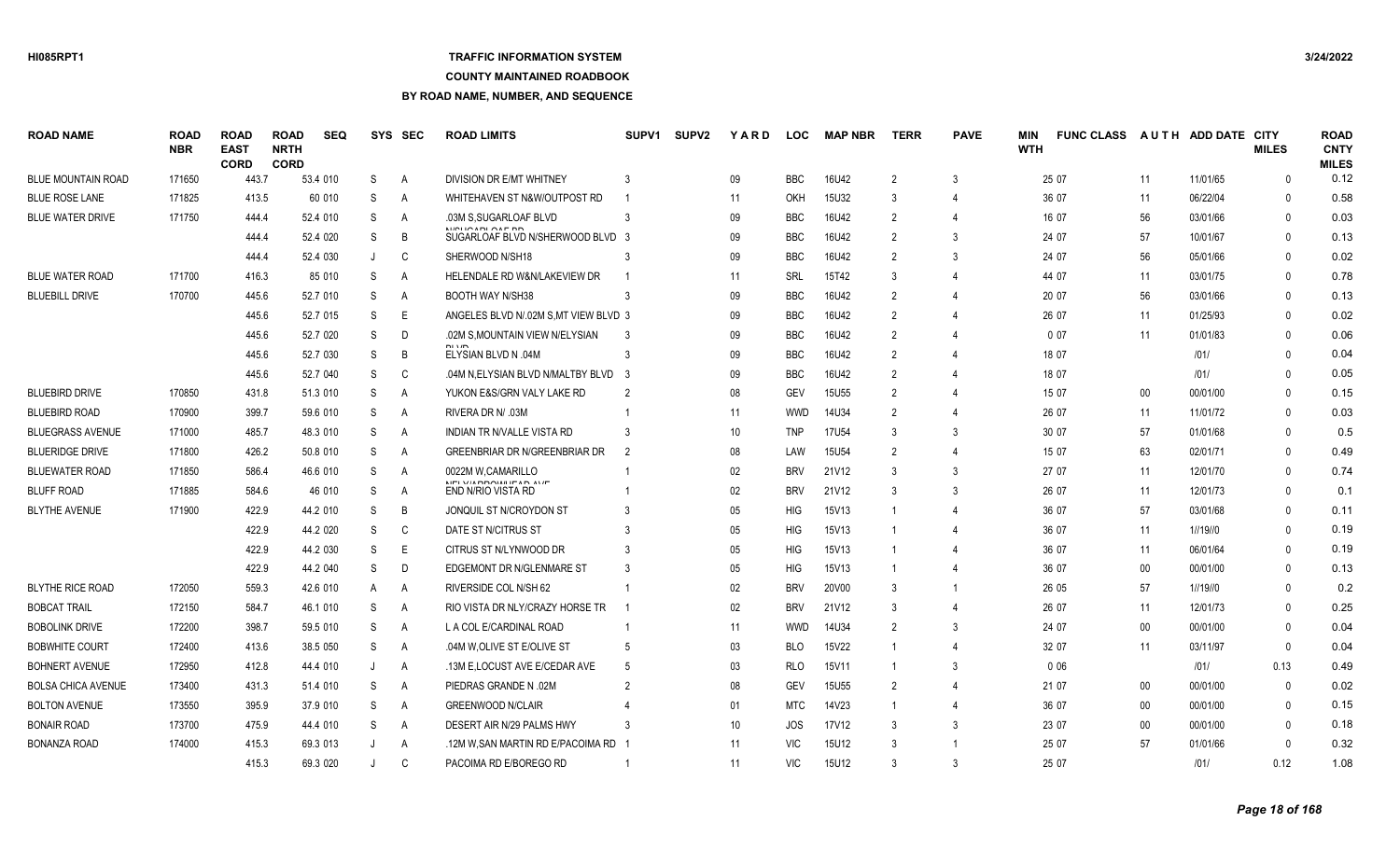### **TRAFFIC INFORMATION SYSTEM**

### **COUNTY MAINTAINED ROADBOOK**

| <b>ROAD NAME</b>           | <b>ROAD</b><br><b>NBR</b> | <b>ROAD</b><br><b>EAST</b><br><b>CORD</b> | <b>ROAD</b><br><b>NRTH</b><br><b>CORD</b> | <b>SEQ</b> |   | SYS SEC        | <b>ROAD LIMITS</b>                              | SUPV <sub>1</sub> | <b>SUPV2</b> | <b>YARD</b>     | <b>LOC</b> | <b>MAP NBR</b> | <b>TERR</b>    | <b>PAVE</b>    | <b>MIN</b><br><b>WTH</b> | <b>FUNC CLASS</b> |        | AUTH ADD DATE CITY | <b>MILES</b> | <b>ROAD</b><br><b>CNTY</b><br><b>MILES</b> |
|----------------------------|---------------------------|-------------------------------------------|-------------------------------------------|------------|---|----------------|-------------------------------------------------|-------------------|--------------|-----------------|------------|----------------|----------------|----------------|--------------------------|-------------------|--------|--------------------|--------------|--------------------------------------------|
| <b>BONANZA ROAD</b>        | 174025                    | 432.5                                     |                                           | 95 050     | S | A              | "L" ST E/"H" ST                                 |                   |              | 12              | <b>BHT</b> | 15T25          | 3              | 3              |                          | 007               | 12     | 05/01/89           | $\mathbf{0}$ | 0.5                                        |
| <b>BONANZA TRAIL</b>       | 174150                    | 419.7                                     |                                           | 87.2 010   | J | A              | NATL TR HWY E/FRONTIER RD                       |                   |              | 16              | <b>HLN</b> | 15T33          | 3              | 3              |                          | 34 05             |        | 1011               | $\Omega$     | 2.25                                       |
| <b>BONITA AVENUE</b>       | 174300                    | 472.5                                     |                                           | 46.5 015   | S | A              | .13M N.BUENA VISTA DR N/MESA DR                 | 3                 |              | 10 <sup>°</sup> | <b>YUC</b> | 17V12          | 3              | 3              |                          | 24 07             | $00\,$ | 00/01/00           | $\Omega$     | 0.87                                       |
|                            |                           | 472.5                                     |                                           | 46.5 020   | S | B              | NAPA RD N/RECHE RD                              |                   |              | 10              | <b>YUC</b> | 17U42          | 3              | $\overline{1}$ |                          | 36 07             | 57     | 09/01/69           | $\Omega$     | $\overline{1}$                             |
| <b>BONITA COURT</b>        | 174450                    | 430.9                                     |                                           | 39.7 010   | S | A              | WARD WAY E .10M                                 |                   |              | 05              | <b>MEN</b> | 15V25          |                | 3              |                          | 21 07             | $00\,$ | 00/01/00           | $\Omega$     | 0.1                                        |
| <b>BONITA LANE</b>         | 174800                    | 416.3                                     |                                           | 86.3 010   | S | A              | LAKEVIEW DRIVE E .11M                           |                   |              | 11              | SRL        | 15T42          | 3              | $\overline{4}$ |                          | 36 07             | 11     | 03/01/75           | $\Omega$     | 0.11                                       |
| <b>BONITO COURT</b>        | 174500                    | 421                                       |                                           | 69 010     | S | A              | DRIFTWOOD DR NE .03M                            |                   |              | 16              | SVL        | 15U23          | 3              | 4              |                          | 36 07             | 11     | 03/01/73           | $\Omega$     | 0.03                                       |
| <b>BONNIE STREET</b>       | 175200                    | 421.9                                     |                                           | 42.2 030   | S | C              | TWENTY-SIXTH ST N/DATE PL                       | 3                 |              | 05              | DEL        | 15V13          |                | $\overline{4}$ |                          | 36 07             | 57     | 08/01/71           | $\mathbf{0}$ | 0.05                                       |
|                            |                           | 421.9                                     |                                           | 42.2 040   | S | E              | EDGEMONT DR N/EUREKA ST                         |                   |              | $05\,$          | DEL        | 15V13          |                | $\overline{4}$ |                          | 36 07             | 31     | 12/01/74           | $\Omega$     | 0.15                                       |
|                            |                           | 421.9                                     |                                           | 42.2 050   | S | F              | EUREKA ST N/FOOTHILL DR                         | 3                 |              | 05              | DEL        | 15V13          |                | $\overline{4}$ |                          | 36 07             | $00\,$ | 00/01/00           | $\Omega$     | 0.37                                       |
| <b>BONVIEW DRIVE</b>       | 175500                    | 430.2                                     |                                           | 39.1 010   | S | A              | AMETHYST ST NELY/ZANJA WAY                      | 3                 |              | 05              | <b>MEN</b> | 15V24          |                | $\overline{4}$ |                          | 11 07             | 51     | 10/01/70           | $\mathbf{0}$ | 0.13                                       |
| <b>BOOTH WAY</b>           | 175800                    | 445.3                                     |                                           | 52.8 010   | S | A              | PARADISE E/.06 M E, BLUEBILL DR                 | 3                 |              | 09              | <b>BBC</b> | 16U42          | $\mathcal{P}$  | 3              |                          | 16 07             |        | 1011               | $\Omega$     | 0.46                                       |
|                            |                           | 445.3                                     |                                           | 52.8 020   | S | C              | .06M E, BLUEBILL DR E/ADAMS DR                  |                   |              | 09              | <b>BBC</b> | 16U42          | $\mathcal{P}$  | $\overline{1}$ |                          | 16 07             |        | 1011               | $\Omega$     | 0.05                                       |
| <b>BOOTHE LANE</b>         | 175950                    | 418.5                                     |                                           | 51.4 010   | S | A              | FOREST DR NW/LAUREL LANE                        | $\mathcal{P}$     |              | 07              | <b>CRS</b> | <b>15U52</b>   | $\mathcal{P}$  | 4              |                          | 20 07             | 57     | 10/01/68           | $\Omega$     | 0.16                                       |
| <b>BORDER AVENUE</b>       | 176100                    | 476.3                                     |                                           | 47.6 010   | J | A              | <b>GOLDEN ST N/RECHE RD</b>                     |                   |              | 10              | <b>JOS</b> | 17U53          | 3              | 3              |                          | 24 05             | 11     | 01/01/55           | $\Omega$     | 6.02                                       |
| <b>BOREGO ROAD</b>         | 176250                    | 416.8                                     |                                           | 68.6 010   | S | A              | COALINGA RD N/ANACAPA RD                        |                   |              | 11              | <b>VIC</b> | 15U22          | 3              | 3              |                          | 24 07             |        | 1011               | 0.37         | 0.36                                       |
| <b>BOULDER LANE</b>        | 177000                    | 422.7                                     |                                           | 51.4 010   | S | A              | CLUB HOUSE DR E/LAKE FOREST DR                  | $\overline{2}$    |              | 08              | LAW        | <b>15U53</b>   | $\mathfrak{p}$ | 4              |                          | 14 07             | 57     | 11/01/71           | $\mathbf{0}$ | 0.25                                       |
| <b>BOWEN RANCH ROAD</b>    | 177450                    | 427                                       |                                           | 59.8 010   | S | D              | BOWEN RANCH NLY/OCOTILLO WAY                    |                   |              | 16              | <b>APV</b> | 15U34          | 3              | $\overline{1}$ |                          | 10 07             | 11     | 01/01/38           | $\Omega$     | 5.64                                       |
| <b>BOWL ROAD</b>           | 177600                    | 419.7                                     |                                           | 51.2 010   | J | A              | SHADY E&N/WILDWOOD                              | $\overline{2}$    |              | 07              | <b>CRS</b> | 15U53          | $\mathcal{P}$  | 3              |                          | 21 05             | $00\,$ | 00/01/00           | $\Omega$     | 0.58                                       |
| <b>BOWLES BOULEVARD</b>    | 177650                    | 444.3                                     |                                           | 52.8 010   | S | A              | AEROPLANE BLVD NE/VALLEY BLVD                   | 3                 |              | 09              | <b>BBC</b> | 16U42          | $\mathcal{P}$  | $\overline{4}$ |                          | 007               | 12     | 08/01/87           | $\Omega$     | 0.18                                       |
| <b>BOX ELDER COURT</b>     | 177675                    | 408.5                                     |                                           | 40.7 010   | S | A              | HIBISCUS AVE N/.08M                             | 2                 |              | 03              | <b>FTA</b> | 15V11          |                | $\Delta$       |                          | 007               | 11     | 03/01/88           | $\Omega$     | 0.08                                       |
|                            |                           | 408.5                                     |                                           | 40.7 020   | S | B              | .04M S, GRANADA AVE N/MERRILL AVE 2             |                   |              | 03              | <b>FTA</b> | 15V11          |                | $\overline{4}$ |                          | 28 07             | 11     | 06/04/90           | $\Omega$     | 0.11                                       |
| <b>BOYER STREET</b>        | 177725                    | 394.9                                     |                                           | 37.6 010   | S | A              | ROSWELL AVE E/PIPE LINE AVE                     |                   |              | 01              | <b>MTC</b> | 14V23          |                | $\overline{4}$ |                          | 007               | 11     | 05/01/82           | $\Omega$     | 0.26                                       |
| <b>BRACEO STREET</b>       | 177800                    | 410.7                                     |                                           | 60 050     | S | A              | WHITEHAVEN RD N/.12M N.MIRANDY                  |                   |              | 11              | OKH        | <b>15U31</b>   | 3              | 3              |                          | 26 07             | 11     | 08/26/91           | $\Omega$     | 0.36                                       |
|                            |                           | 410.7                                     |                                           | 60 070     | S | B              | .12M N.MIRANDY WAY N/FARMINGTON                 |                   |              | 11              | OKH        | 15U31          | 3              | 3              |                          | 26 07             | 11     | 11/16/92           | $\Omega$     | 0.12                                       |
|                            |                           | 410.7                                     |                                           | 61.9 075   | S | Е              | <b>MESQUITE ST N/CEDAR ST</b>                   |                   |              | 11              | OKH        | <b>15U31</b>   | 3              | 4              |                          | 26 07             | 11     | 11/07/06           | $\Omega$     | 0.5                                        |
|                            |                           | 410.6                                     |                                           | 64.1 080   | S | D              | WHITE FOX TR N/YUCCA TERRACE DR                 |                   |              | 11              | OKH        | 15U21          | 3              | $\overline{4}$ |                          | 60 07             | 11     | 12/09/08           | $\Omega$     | 0.25                                       |
|                            |                           | 410.6                                     |                                           | 65.5 090   | S | C              | MESA ST N/GOODWIN DR                            |                   |              | 11              | <b>PHN</b> | 15U21          | $\mathcal{R}$  | 3              |                          | 26 07             | 11     | 12/19/95           | $\mathbf{0}$ | 0.5                                        |
| <b>BRAMPTON AVENUE</b>     | 178350                    | 414.1                                     |                                           | 43.6 010   | S | A              | .05M S.LURELANE N/EASTON                        | -5                |              | 03              | <b>RLO</b> | 15V12          |                | 4              |                          | 36 07             | 57     | 11/01/71           | $\Omega$     | 0.26                                       |
| <b>BRAMPTON WAY</b>        | 178500                    | 414.1                                     |                                           | 44.2 010   | S | $\overline{A}$ | <b>MESA ST N/END</b>                            |                   |              | 03              | <b>RLO</b> | 15V12          |                | 4              |                          | 36 07             | $00\,$ | 00/01/00           | $\Omega$     | 0.06                                       |
| <b>BRANDING IRON DRIVE</b> | 178550                    | 415.1                                     |                                           | 85.2 010   | S | A              | .05M W,HITCHING POST<br><b>COALL VALATATION</b> |                   |              | 11              | <b>SRL</b> | 15T42          | 3              |                |                          | 36 07             | 11     | 03/01/75           | $\Omega$     | 0.71                                       |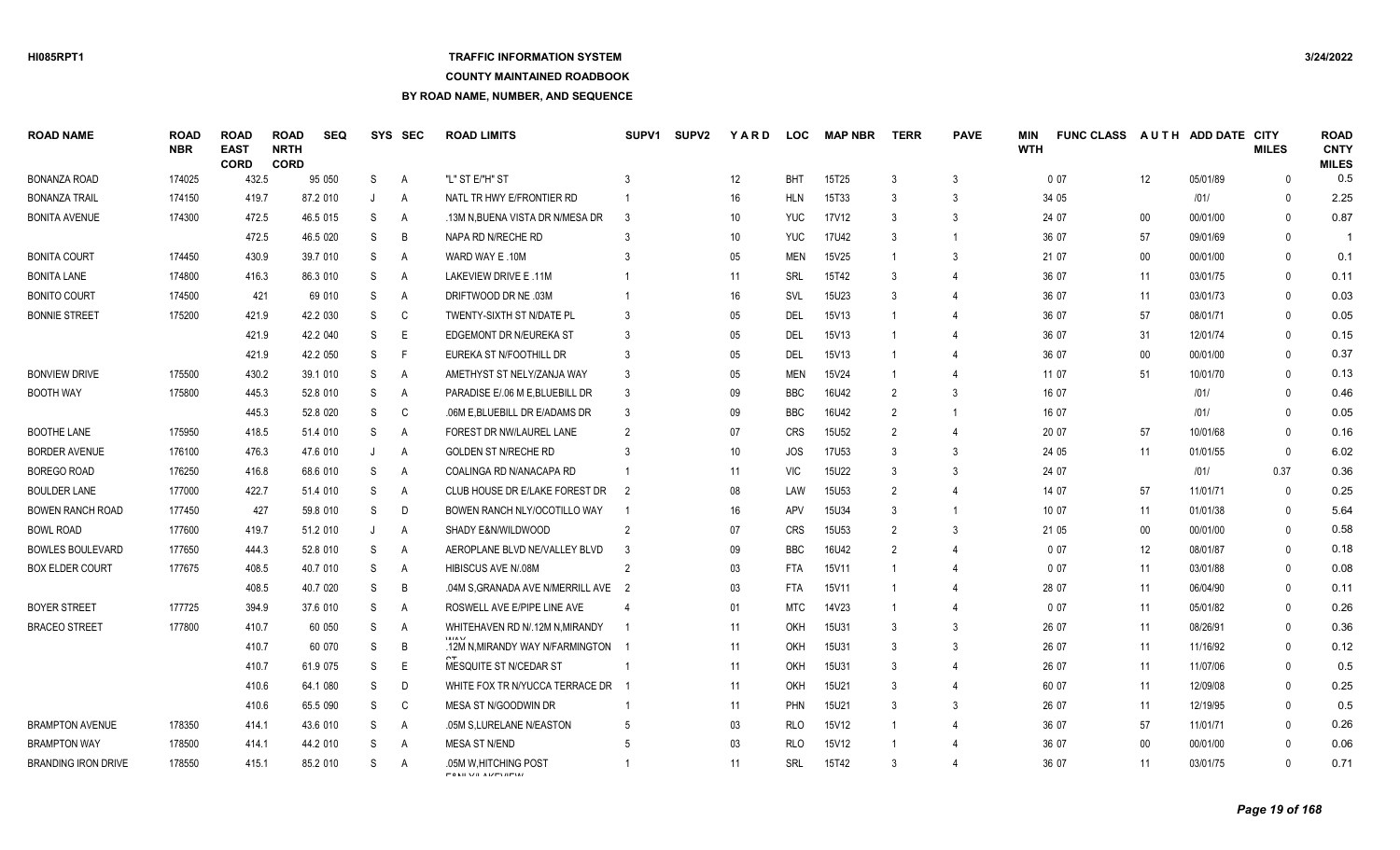# **TRAFFIC INFORMATION SYSTEM**

#### **COUNTY MAINTAINED ROADBOOK**

| <b>ROAD NAME</b>             | <b>ROAD</b><br><b>NBR</b> | <b>ROAD</b><br><b>EAST</b><br><b>CORD</b> | <b>ROAD</b><br><b>NRTH</b><br><b>CORD</b> | <b>SEQ</b> | <b>SYS</b> | <b>SEC</b>     | <b>ROAD LIMITS</b>                                     | <b>SUPV1</b>   | <b>SUPV2</b> | YARD              | <b>LOC</b> | <b>MAP NBR</b>    | <b>TERR</b>    | <b>PAVE</b>             | MIN<br><b>WTH</b> | <b>FUNC CLASS</b> |        | AUTH ADD DATE CITY | <b>MILES</b> | <b>ROAD</b><br><b>CNTY</b><br><b>MILES</b> |
|------------------------------|---------------------------|-------------------------------------------|-------------------------------------------|------------|------------|----------------|--------------------------------------------------------|----------------|--------------|-------------------|------------|-------------------|----------------|-------------------------|-------------------|-------------------|--------|--------------------|--------------|--------------------------------------------|
| <b>BRAWLEY ROAD</b>          | 178800                    | 402.8                                     |                                           | 63.7 010   | S          | A              | LEBEC E/MALPASO                                        |                |              | 11                | <b>PHN</b> | 14U25             | 3              |                         |                   | 30 07             | 57     | 11/01/67           | $\Omega$     | 0.25                                       |
|                              |                           | 402.8                                     |                                           | 63.7 030   | S          | B              | .15M W.SHEEP CRK RD E/SHEEP                            |                |              | 11                | <b>PHN</b> | 14U25             |                |                         |                   | 36 07             | 12     | 06/15/92           | $\Omega$     | 0.15                                       |
| <b>BREITHORN DRIVE</b>       | 178900                    | 424.2                                     |                                           | 53 010     | S          | A              | NADELHORN DR W&N/GRASS VALLEY                          | -2             |              | 08                | LAW        | 15U43             | $\mathcal{P}$  | $\overline{4}$          |                   | 29 07             | 11     | 09/01/66           | $\Omega$     | 0.18                                       |
| BRENTWOOD COURT              | 178950                    | 423.3                                     |                                           | 52.3 010   | S          | A              | BRENTWOOD DR SE .03M                                   |                |              | 08                | LAW        | 15U43             |                | 4                       |                   | 28 07             | $00\,$ | 00/01/00           | $\Omega$     | 0.03                                       |
| BRENTWOOD DRIVE              | 179100                    | 423.3                                     |                                           | 52 010     | S          | Α              | FAIRWAY DR NE/GRASS VALLEY RD                          | 2              |              | 08                | LAW        | 15U43             |                | $\overline{4}$          |                   | 26 07             | 11     | 11/01/71           | $\Omega$     | 2.61                                       |
| <b>BRENTWOOD LANE</b>        | 179250                    | 423.4                                     |                                           | 52.7 010   | S          | A              | .02M W, BRENTWOOD DR                                   |                |              | 08                | LAW        | 15U43             | 2              |                         |                   | 26 07             | $00\,$ | 00/01/00           | $\Omega$     | 0.02                                       |
| <b>BRET HARTE ROAD</b>       | 179550                    | 425.9                                     |                                           | 52.1 010   | S          | A              | <b>FIDDENTWOOD DD</b><br>JOAQUIN MILLER RD N/SUNSET DR | 2              |              | 08                | LAW        | <b>15U44</b>      | $\mathfrak{p}$ | 3                       |                   | 22 07             | 57     | 10/01/68           | $\Omega$     | 0.32                                       |
| <b>BREWER WAY</b>            | 179600                    | 446.4                                     |                                           | 52.2 010   | S          | A              | .03M S.ZACA RD N/MALABAR WAY                           |                |              | 09                | <b>BBC</b> | 16U42             | $\mathcal{P}$  | 4                       |                   | 24 07             | 00     | 00/01/00           | $\Omega$     | 0.38                                       |
| <b>BREWSTER LANE</b>         | 179650                    | 416.3                                     |                                           | 85.3 010   | S          | A              | .08M W.CORONA DR E/CORONA DR                           |                |              | 11                | SRL        | 15T42             | -3             | $\overline{4}$          |                   | 36 07             | 11     | 03/01/75           | $\Omega$     | 0.08                                       |
| <b>BRIAR LANE</b>            | 179850                    | 431.4                                     |                                           | 51.2 010   | S          | A              | MAPLE LANE N .05M                                      | -2             |              | 08                | GEV        | 15U <sub>55</sub> | 2              | 3                       |                   | 17 07             | $00\,$ | 00/01/00           | $\Omega$     | 0.05                                       |
| <b>BRIARCLIFF DRIVE</b>      | 179875                    | 421.1                                     |                                           | 68 010     | S          | A              | KALIN RANCH DR N&E/RIVERVIEW DR                        |                |              | 16                | SVL        | 15U23             |                | $\overline{4}$          |                   | 36 07             | 11     | 03/01/73           | $\Omega$     | 0.37                                       |
| <b>BRIARWOOD LANE</b>        | 179900                    | 417.9                                     |                                           | 51.8 010   | S          | A              | GLENWOOD DR E/.05M E.FERNWOOD                          | -2             |              | 07                | <b>CRS</b> | <b>15U52</b>      | $\mathcal{P}$  | 4                       |                   | 26 07             | 11     | 11/01/66           | $\Omega$     | 0.22                                       |
| <b>BRIGHTON AVENUE</b>       | 180150                    | 428.5                                     |                                           | 39.6 010   | S          | $\overline{A}$ | OPAL AVE E/TOURMALINE AVE                              |                |              | 05                | <b>MEN</b> | 15V24             |                |                         |                   | 26 07             | 57     | 02/01/66           | $\Omega$     | 0.15                                       |
| <b>BRISTLECONE PINE LANE</b> | 180250                    | 47.5                                      |                                           | 412.6 010  | S          | A              | SYCAMORE CREEK LP PKWY TO                              | -5             |              | 03                | <b>DEV</b> | 15U51             |                |                         |                   | 32 07             | 12     | 11/16/21           | $\Omega$     | 0.19                                       |
| <b>BRISTOL LANE</b>          | 180350                    | 416.3                                     |                                           | 85 010     | S          | A              | VATOIIDA IAN<br>.05M W,CORONA DR E/CORONA DR           |                |              | 11                | SRL        | 15T42             |                |                         |                   | 36 07             | 11     | 03/01/75           | $\Omega$     | 0.05                                       |
| <b>BROADVIEW AVENUE</b>      | 180600                    | 398                                       |                                           | 44.6 010   | S          | A              | <b>TWENTY-THIRD ST N/ROSEDALE</b>                      | $\overline{2}$ |              | 01                | SAH        | 14V14             |                | 3                       |                   | 26 07             | 57     | 12/01/67           | $\Omega$     | 0.12                                       |
| <b>BROADWAY</b>              | 180750                    | 475.8                                     |                                           | 46.6 020   | J          | A              | RICE ST E/.09M W, SUNKIST RD                           | -3             |              | 10                | JOS        | 17V13             | 3              | -1                      |                   | 38 06             |        | 1011               | $\Omega$     | 1.42                                       |
|                              |                           | 475.8                                     |                                           | 46.6 030   | J          | F              | .09M W.SUNKIST RD E/SUNFAIR RD                         | -3             |              | 10                | JOS        | 17V13             |                | 3                       |                   | 25 06             |        | 1011               | 0            | 0.59                                       |
|                              |                           | 475.8                                     |                                           | 46.6 040   | S          | E.             | SUNFAIR E/.25M E, SUNVIEW RD                           |                |              | 10                | JOS        | 17V13             |                | 3                       |                   | 24 06             |        | 1011               | $\Omega$     | 0.5                                        |
| <b>BRONCO TRAIL</b>          | 181350                    | 421                                       |                                           | 87.6 010   | S          | A              | RODEO RD E/CORRAL RD                                   |                |              | 16                | <b>HLN</b> | 15T33             | 3              | 3                       |                   | 28 07             | 57     | 02/01/68           | $\Omega$     | 0.49                                       |
|                              |                           | 421                                       |                                           | 87.6 020   | S          | B              | CORRAL RD E/FRONTIER RD                                |                |              | 16                | <b>HLN</b> | 15T33             |                |                         |                   | 28 07             | 57     | 02/01/68           | $\Omega$     | 0.5                                        |
| <b>BRONSON STREET</b>        | 181500                    | 415.7                                     |                                           | 45.2 010   | J          | A              | <b>KERN N/3RD</b>                                      |                |              | 05                | <b>MCY</b> | 15V12             |                | 3                       |                   | 25 05             | 12     | 06/01/29           | $\Omega$     | 0.75                                       |
|                              |                           | 415.7                                     |                                           | 45.2 020   | S          | B              | 3RD AVE .07M                                           |                |              | 05                | <b>MCY</b> | 15V12             |                | 3                       |                   | 26 05             | 57     | 01/01/68           | $\Omega$     | 0.07                                       |
| <b>BROOKINGS DRIVE</b>       | 181800                    | 430                                       |                                           | 49.1 010   | S          | A              | WHISPERING PINES E/ENCINA WAY                          |                |              | 08                | <b>RSG</b> | <b>15U54</b>      | $\mathcal{P}$  | $\overline{4}$          |                   | 15 07             | 57     | 09/01/66           | $\Omega$     | 0.13                                       |
| <b>BROOKSIDE LANE</b>        | 182100                    | 439.3                                     |                                           | 53.2 010   |            | A              | <b>GARDEN PL N/MOHAWK DR</b>                           |                |              | 09                | <b>FWN</b> | 16U41             | $\mathcal{P}$  | 3                       |                   | 22 06             | 56     | 03/01/66           | $\Omega$     | 0.2                                        |
|                              |                           | 439.3                                     |                                           | 53.2 020   | S          | B              | <b>MOHAWK DR N/BRUIN TR</b>                            |                |              | 09                | <b>FWN</b> | 16U41             | $\mathcal{P}$  | 3                       |                   | 23 06             | 56     | 03/01/66           | $\Omega$     | 0.2                                        |
| <b>BROOKSIDE LANE</b>        | 182175                    | 416.5                                     |                                           | 87.1 010   | S          | A              | TOURNAMENT DR N/SMITHSON RD                            |                |              | 11                | SRL        | 15T32             | 3              | $\overline{4}$          |                   | 44 07             | 11     | 03/01/75           | $\Omega$     | 0.04                                       |
| <b>BROOKSIDE ROAD</b>        | 182250                    | 419                                       |                                           | 51.6 010   |            | A              | SH138 E+W/SEQUOIA LN                                   | 2              |              | 07                | <b>CRS</b> | <b>15U53</b>      | $\mathcal{P}$  | 4                       |                   | 24 05             |        | 1011               | $\Omega$     | 0.7                                        |
| <b>BRUCITE ROAD</b>          | 183000                    | 414.9                                     |                                           | 69.6 020   | S          | A              | .07M N.PALMDALE RD N/SENECA RD                         |                |              | 11                | <b>VIC</b> | 14U12             |                | -1                      |                   | 27 07             | 57     | 11/01/70           | $\Omega$     | 0.43                                       |
| <b>BRUCITE ROAD</b>          | 183050                    | 432.2                                     |                                           | 94.8 050   | S          | A              | "N" ST E/"H" ST                                        |                |              | $12 \overline{ }$ | BHT        | 15T25             |                | 3                       |                   | 007               | 12     | 07/11/89           | $\mathsf{O}$ | 0.75                                       |
| <b>BRUCITE STREET</b>        | 183150                    | 436                                       |                                           | 74.7 010   | S.         | A              | JASPER AVE E/ALGOMAN AVE                               |                |              | 16                | <b>LCN</b> | 16U11             |                | $\overline{\mathbf{1}}$ |                   | 30 07             | 57     | 11/01/71           | $\Omega$     | 0.28                                       |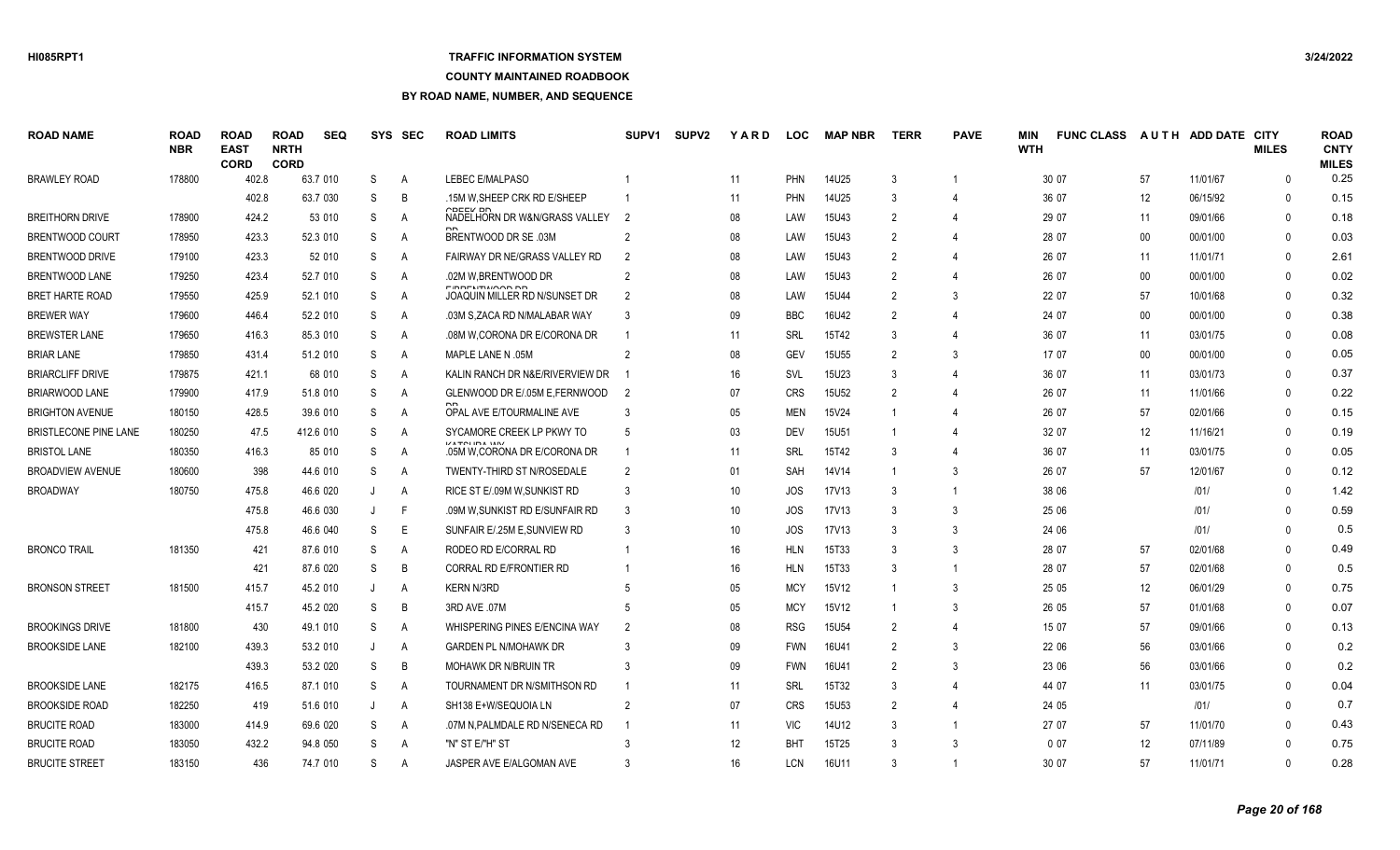### **TRAFFIC INFORMATION SYSTEM**

### **COUNTY MAINTAINED ROADBOOK**

| <b>ROAD NAME</b>             | <b>ROAD</b><br><b>NBR</b> | <b>ROAD</b><br><b>EAST</b><br><b>CORD</b> | <b>ROAD</b><br><b>NRTH</b><br><b>CORD</b> | <b>SEQ</b> |    | SYS SEC        | <b>ROAD LIMITS</b>                  | SUPV <sub>1</sub> | <b>SUPV2</b> | <b>YARD</b> | <b>LOC</b> | <b>MAP NBR</b> | <b>TERR</b>    | <b>PAVE</b>                 | <b>MIN</b><br><b>WTH</b> | <b>FUNC CLASS</b> |        | AUTH ADD DATE CITY | <b>MILES</b> | <b>ROAD</b><br><b>CNTY</b><br><b>MILES</b> |
|------------------------------|---------------------------|-------------------------------------------|-------------------------------------------|------------|----|----------------|-------------------------------------|-------------------|--------------|-------------|------------|----------------|----------------|-----------------------------|--------------------------|-------------------|--------|--------------------|--------------|--------------------------------------------|
| <b>BRUIN TRAIL</b>           | 183300                    | 439.5                                     |                                           | 53.2 010   | S  | $\mathsf{A}$   | SH38 N/END                          |                   |              | 09          | <b>FWN</b> | 16U41          | $\overline{2}$ | 3                           |                          | 14 07             | 56     | 03/01/66           | $\mathbf{0}$ | 0.16                                       |
|                              |                           | 439.5                                     |                                           | 53.2 020   | S  | B              | LODGE RD N/CLINE MILLER PL          |                   |              | 09          | <b>FWN</b> | 16U41          | $\mathcal{P}$  | 3                           |                          | 24 07             | 56     | 03/01/66           | $\Omega$     | 0.07                                       |
|                              |                           | 439.5                                     |                                           | 53.2 030   | S  | C              | CLINE MILLER PL N/PINEY RIDGE PL    | 3                 |              | 09          | <b>FWN</b> | 16U41          | $\mathcal{P}$  | 3                           |                          | 10 07             | 56     | 03/01/66           | $\Omega$     | 0.1                                        |
|                              |                           | 439.5                                     |                                           | 53.2 040   | S  | D              | PINEY RIDGE PL N/BROOKSIDE LN       |                   |              | 09          | <b>FWN</b> | 16U41          | $\mathcal{P}$  | 4                           |                          | 20 07             | 56     | 03/01/66           | $\Omega$     | 0.13                                       |
| <b>BRYANT STREET</b>         | 183450                    | 434.2                                     |                                           | 35 040     | A  | C              | .03M N, JUNIPER AVE NORTH N/SH38    | -3                |              | 05          | <b>YPA</b> | 15V25          |                | 4                           |                          | 52 04             | 00     | 00/01/00           | $\Omega$     | 0.15                                       |
| <b>BRYCE DRIVE</b>           | 183650                    | 425.9                                     |                                           | 53.4 010   | S  | A              | 10M W, YOSEMITE DR E/YOSEMITE DR 2  |                   |              | 08          | LAW        | <b>15U44</b>   | $\mathcal{P}$  | 4                           |                          | 27 07             | 11     | 09/01/66           | $\Omega$     | 0.1                                        |
| BRYMAN ROAD                  | 183750                    | 416.2                                     |                                           | 79.2 010   | S  | A              | NAT TRL HWY W&N/HERITAGE WAY        |                   |              | 16          | ORG        | 15T52          | 3              | 3                           |                          | 22 07             | 11     | 01/01/30           | $\Omega$     | 1.78                                       |
|                              |                           | 416.1                                     |                                           | 81.1 020   | S  | B              | HERITAGE WAY E/NATL TRLS HWY        |                   |              | 16          | <b>ORG</b> | 15T42          | 3              | 3                           |                          | 22 07             | 11     | 01/01/30           | $\Omega$     | 0.35                                       |
| <b>BUCCANEER LANE</b>        | 184000                    | 415.8                                     |                                           | 84.9 010   | S  | A              | SCHOONER DR NLY .22M                |                   |              | 11          | SRL        | 15T42          | 3              | 4                           |                          | 36 07             | 11     | 03/01/75           | $\Omega$     | 0.22                                       |
| <b>BUCHANAN STREET</b>       | 184050                    | 422.3                                     |                                           | 43.2 020   | S  | B              | <b>TWENTYEIGHT ST N/CITRUS ST</b>   | -3                |              | 05          | <b>HIG</b> | 15V13          |                | $\overline{4}$              |                          | 36 07             | 11     | 10/01/64           | $\mathbf{0}$ | 0.1                                        |
|                              |                           | 422.3                                     |                                           | 43.2 030   | S  | C              | HOLLY VISTA N/AVALON AVE            |                   |              | $05\,$      | HIG        | 15V13          |                | 4                           |                          | 36 07             | 11     | 03/01/65           | $\Omega$     | 0.12                                       |
| <b>BUCHANAN STREET</b>       | 184200                    | 435.4                                     |                                           | 67.4 010   | S  | A              | SUSSEX E/WAVERLY                    |                   |              | 16          | <b>LCN</b> | 15U25          | 3              | $\overline{1}$              |                          | 36 07             | 57     | 03/01/68           | $\mathbf{0}$ | 0.5                                        |
| <b>BUCKEYE AVENUE</b>        | 184500                    | 448.6                                     |                                           | 70.9 010   | S  | A              | .08M S, ABELIA ST N/NORTH SIDE RD   |                   |              | 16          | <b>LCN</b> | 16U13          | 3              | $\overline{1}$              |                          | 36 07             | 57     | 03/01/68           | $\Omega$     | 0.43                                       |
| <b>BUCKHORN TRAIL</b>        | 184950                    | 421                                       |                                           | 88.1 010   | S  | $\overline{A}$ | <b>RODEO E/FRONTIER</b>             |                   |              | 16          | <b>HLN</b> | 15T33          | 3              | $\overline{1}$              |                          | 30 07             | 57     | 02/01/68           | $\Omega$     | 0.99                                       |
| <b>BUCKSKIN DRIVE</b>        | 185050                    | 585.6                                     |                                           | 47.2 010   | S  | A              | <b>BANNOCK TR E/PAMPA DR</b>        |                   |              | 02          | <b>BRV</b> | 21V12          | 3              | 3                           |                          | 26 07             | 11     | 12/01/70           | $\Omega$     | 1.28                                       |
| <b>BUCKSKIN DRIVE</b>        | 185150                    | 413.5                                     |                                           | 38.7 010   | S  | $\overline{A}$ | DREAM ST E/LARCH AVE                |                   |              | 03          | <b>BLO</b> | 15V22          |                | $\overline{4}$              |                          | 36 07             | 11     | 12/18/01           | $\Omega$     | 0.21                                       |
| <b>BUCKTHORNE STREET</b>     | 185475                    | 399.3                                     |                                           | 64.8 050   | S  | $\overline{A}$ | OASIS RD E .05M                     |                   |              | 11          | <b>PNH</b> | 14U24          | 3              | 3                           |                          | 36 07             | 12     | 03/16/92           | $\mathbf{0}$ | 0.05                                       |
| <b>BUCKWHEAT ROAD</b>        | 185600                    | 401.3                                     |                                           | 63.9 050   |    | A              | PHELAN RD N/CHOLLA ROAD             |                   |              | 11          | <b>PNH</b> | 14U24          |                | 3                           |                          | 36 05             | 12     | 01/09/96           | $\Omega$     | 0.5                                        |
| <b>BUENA VISTA DRIVE</b>     | 186100                    | 407.5                                     |                                           | 41.4 050   | S  | A              | .03M S, SPRING ST N/SEVILLE AVE     | $\mathcal{P}$     |              | 03          | <b>FTA</b> | 15V11          |                | $\overline{4}$              |                          | 26 07             | 11     | 06/11/90           | $\mathbf{0}$ | 0.08                                       |
|                              |                           | 407.5                                     |                                           | 41.5 060   | S  | B              | SEVILLE AVE N.10M                   |                   |              | 03          | <b>FTA</b> | 15V11          |                | $\overline{4}$              |                          | 18 07             | 11     | 02/28/95           | $\mathbf{0}$ | 0.1                                        |
| <b>BUENA VISTA DRIVE</b>     | 186150                    | 459.2                                     |                                           | 38.6 010   | S  | A              | HILL AVE E/JUNIPER AVE              |                   |              | 10          | <b>MOR</b> | 16V25          | 3              | 3                           |                          | 24 07             | $00\,$ | 00/01/00           | $\mathbf{0}$ | 0.51                                       |
| <b>BUENA VISTA DRIVE</b>     | 186675                    | 414.8                                     |                                           | 62.5 050   | S  | A              | VALLEY VIEW DR E/BUENA VISTA LN     |                   |              | 11          | OKH        | 15U32          |                | 3                           |                          | 36 07             | 11     | 06/04/90           | $\Omega$     | 0.34                                       |
| <b>BUENA VISTA LANE</b>      | 186700                    | 415.1                                     |                                           | 62.6 050   | S  | A              | BUENA VISTA DR N/ELM ST             |                   |              | 11          | OKH        | 15U32          | 3              | 3                           |                          | 28 07             | 11     | 06/04/90           | $\mathbf{0}$ | 0.06                                       |
|                              |                           | 415.1                                     |                                           | 62.6 060   | S  | B              | FUENTE LN N/PALM ST                 |                   |              | 11          | OKH        | 15U32          | $\mathcal{R}$  | 3                           |                          | 28 07             | 11     | 06/04/90           | $\Omega$     | 0.08                                       |
| <b>BUENA VISTA ROAD</b>      | 186750                    | 436                                       |                                           | 63.1 010   | S  | $\overline{A}$ | 12M S.BUENOS AIRES RD N/SUTTER RD 3 |                   |              | 16          | LCN        | 16U31          | 3              | $\overline{1}$              |                          | 26 07             | 57     | 03/01/68           | $\Omega$     | 0.75                                       |
|                              |                           | 436                                       |                                           | 63.1 020   | S  | B              | <b>MORNINGSIDE N/CLARK</b>          |                   |              | 16          | <b>LCN</b> | 16U21          | 3              | $\overline{\mathbf{1}}$     |                          | 48 07             | 57     | 03/01/68           | $\Omega$     | 0.25                                       |
| <b>BUENOS AIRES ROAD</b>     | 186900                    | 436                                       |                                           | 63.2 010   | S  | A              | <b>BUENA VISTA E .76M</b>           |                   |              | 16          | <b>LCN</b> | 16U31          | 3              | $\overline{1}$              |                          | 26 07             | 57     | 03/01/68           | $\Omega$     | 0.76                                       |
| <b>BUFFALO AVENUE</b>        | 187000                    | 586.2                                     |                                           | 46.8 010   | S  | A              | CANTON ST NE/LITTLE ROCK AVE        |                   |              | $02\,$      | <b>BRV</b> | 21V12          | $\mathcal{R}$  | 3                           |                          | 27 07             | 11     | 12/01/70           | $\Omega$     | 0.19                                       |
| <b>BUFFLEHEAD DRIVE</b>      | 187500                    | 446                                       |                                           | 52.8 010   | S  | A              | SH38 N/BARKER                       |                   |              | 09          | <b>BBC</b> | 16U42          | $\mathcal{P}$  | 4                           |                          | 22 07             | 56     | 03/01/66           | $\Omega$     | 0.14                                       |
| <b>BULLION MOUNTAIN ROAD</b> | 187950                    | 493.3                                     |                                           | 47 010     | S  | A              | AMBOY RD N/VALLE VISTA RD           |                   |              | 10          | <b>TNP</b> | 17V15          |                | 3                           |                          | 28 07             | 56     | 10/01/71           |              |                                            |
| <b>BUNNY LANE</b>            | 188100                    | 408.6                                     |                                           | 40.3 050   | S. | A              | .11 S.RANDALL AVE N/RANDALL AVE     |                   |              | 03          | <b>FTA</b> | 15V11          |                | $\boldsymbol{\vartriangle}$ |                          | 36 07             | 11     | 07/22/91           | $\Omega$     | 0.11                                       |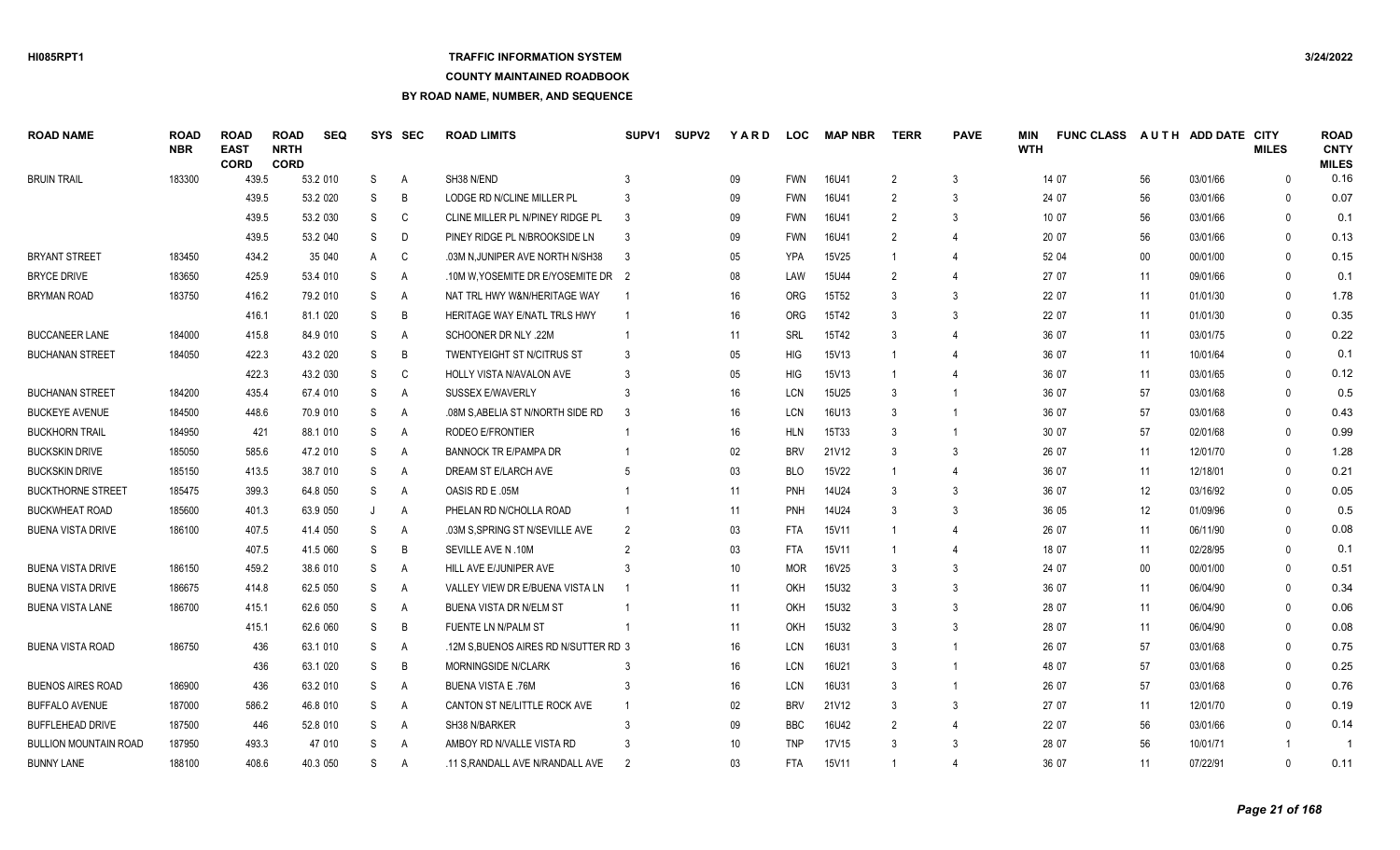# **TRAFFIC INFORMATION SYSTEM**

### **COUNTY MAINTAINED ROADBOOK**

| <b>ROAD NAME</b>         | <b>ROAD</b><br><b>NBR</b> | <b>ROAD</b><br><b>EAST</b><br><b>CORD</b> | <b>ROAD</b><br><b>NRTH</b><br><b>CORD</b> | <b>SEQ</b> | SYS     | <b>SEC</b> | <b>ROAD LIMITS</b>                               | <b>SUPV1</b>   | <b>SUPV2</b> | YARD | <b>LOC</b> | <b>MAP NBR</b> | TERR           | <b>PAVE</b>   | <b>MIN</b><br><b>WTH</b> | <b>FUNC CLASS</b> |        | AUTH ADD DATE CITY | <b>MILES</b> | <b>ROAD</b><br><b>CNTY</b><br><b>MILES</b> |
|--------------------------|---------------------------|-------------------------------------------|-------------------------------------------|------------|---------|------------|--------------------------------------------------|----------------|--------------|------|------------|----------------|----------------|---------------|--------------------------|-------------------|--------|--------------------|--------------|--------------------------------------------|
| <b>BUR OAK ROAD</b>      | 188925                    | 47.4                                      |                                           | 411.5 010  | S.      | B          | ROSENA RANCH RD E/17M W.PERILLA 5                |                |              | 03   | <b>DEV</b> | <b>15U51</b>   |                |               |                          | 32 07             | 11     | 05/22/18           | $\Omega$     | 0.17                                       |
|                          |                           | 47.5                                      |                                           | 211.7 020  | S       | A          | .17M W.PERILLA DR E/PERILLA DR                   |                |              | 03   | <b>DEV</b> | 15U51          |                |               |                          | 32 07             | 11     | 10/31/17           | $\Omega$     | 0.17                                       |
|                          |                           | 47.6                                      |                                           | 411.7 030  | S       | C          | PERILLA DR TO COMFREY DR                         | .5             |              | 03   | <b>DEV</b> | <b>15U51</b>   |                |               |                          | 32 07             | 12     | 11/16/21           | $\Omega$     | 0.09                                       |
| <b>BURGUNDY LANE</b>     | 188300                    | 416.1                                     |                                           | 86.9 010   | S       | A          | .08M W.EVERGREEN LN E/EVERGREEN                  |                |              | 11   | <b>SRL</b> | 15T32          | 3              |               |                          | 36 07             | 11     | 03/01/75           | $\Omega$     | 0.08                                       |
| <b>BURLINGTON ROAD</b>   | 188450                    | 429                                       |                                           | 94.8 010   | S       | A          | OLD BAKERSFIELD HWY SE TO                        |                |              | 12   | <b>HNK</b> | 15T24          | $\mathcal{R}$  | $\mathcal{R}$ |                          | 007               | 12     | 03/24/20           | $\Omega$     | 0.21                                       |
| <b>BURNS CANYON ROAD</b> | 188600                    | 461.3                                     |                                           | 48.7 010   | J       | A          | $I$ EMMOOD BE<br>.88M W, RIMROCK RD E/RIMROCK RD | -3             |              | 10   | <b>YUC</b> | 16U55          | $\mathcal{R}$  |               |                          | 18 05             |        | 1011               | $\Omega$     | 0.88                                       |
| <b>BURNT MILL ROAD</b>   | 188700                    | 424.6                                     |                                           | 50.8 010   |         | A          | RIM OF THE WORLD DR N/COTTAGE                    | $\overline{2}$ |              | 08   | LAW        | 15U54          | $\overline{2}$ |               |                          | 22 05             | 57     | 10/01/68           | $\Omega$     | 1.61                                       |
| <b>BURNT TREE ROAD</b>   | 188850                    | 424.9                                     |                                           | 102.8 010  | S       | A          | HINKLEY RD ELY/.90M N&E, MTN VIEW                |                |              | 12   | <b>HNK</b> | 15T14          | 3              |               |                          | 24 07             | 11     | 01/01/56           | $\Omega$     | 2.24                                       |
| <b>BURT STREET</b>       | 189000                    | 397.3                                     |                                           | 44.9 010   | S       | Α          | TWENTY-FOURTH ST N/TWENTY-FIFTH 2                |                |              | 01   | <b>SAH</b> | 14V14          |                |               |                          | 36 07             |        | 1011               |              | 0.25                                       |
| <b>BUSH AVENUE</b>       | 189300                    | 464.1                                     |                                           | 48.4 010   | S       | Α          | OAK DR N/PIPES RD                                |                |              | 10   | <b>YUC</b> | 16U55          | 3              |               |                          | 28 07             | 57     | 11/01/67           | $\Omega$     | 0.36                                       |
| <b>BUTTE AVENUE</b>      | 189600                    | 443.9                                     |                                           | 51.5 010   | J       | Α          | VILLA GROVE ELY/MENLO                            |                |              | 09   | <b>MRG</b> | 16U52          | $\overline{2}$ |               |                          | 17 05             | 56     | 03/01/66           | $\Omega$     | 0.14                                       |
|                          |                           | 443.9                                     |                                           | 51.5 020   | S       | B          | MENLO SE/SHEEPHORN RD                            | 3              |              | 09   | <b>MRG</b> | 16U52          | $\overline{2}$ |               |                          | 20 05             | 56     | 03/01/66           | $\Omega$     | 0.51                                       |
| <b>BUTTE STREET</b>      | 189750                    | 438.3                                     |                                           | 63 010     | S       | A          | AMBER N/AGATE                                    |                |              | 16   | LCN        | 16U31          | 3              | 3             |                          | 21 07             | 57     | 08/01/73           | $\Omega$     | 0.38                                       |
| <b>BUTTE STREET</b>      | 189900                    | 468.2                                     |                                           | 51.7 010   | S       | A          | OLD WMN SPGS OHE E/ARTESIA                       |                |              | 10   | <b>YUC</b> | <b>17U51</b>   | 3              |               |                          | 27 07             | 57     | 01/01/68           | $\Omega$     | 0.24                                       |
| <b>BUTTEMER ROAD</b>     | 189925                    | 407.1                                     |                                           | 67.4 010   | S       | Α          | .40M N,DUNCAN RD N/CALIF AQUEDUCT 1              |                |              | 11   | PHN        | 14U25          | 3              |               |                          | 0 0 5             | 12     | 11/01/77           | $\Omega$     | 0.02                                       |
|                          |                           | 407.1                                     |                                           | 67.4 020   | S       | B          | CALIF AQUEDUCT N .02M                            |                |              | 11   | PHN        | 14U25          | 3              |               |                          | 0 0 5             | 12     | 11/01/77           | $\Omega$     | 0.02                                       |
| <b>BUTTERCUP COURT</b>   | 189930                    | 429.6                                     |                                           | 39.3 010   | S       | A          | SNOWBERRY LN N .08M                              |                |              | 05   | <b>MEN</b> | 15V24          |                |               |                          | 36 07             | 11     | 10/28/10           | $\Omega$     | 0.08                                       |
| <b>BUTTON BUSH COURT</b> | 189960                    | 47.3                                      |                                           | 412.7 010  | S       | Α          | LAPIS LN NW .06M                                 |                |              | 03   | <b>DEV</b> | 15U51          |                |               |                          | 32 07             | 11     | 09/26/17           | $\Omega$     | 0.06                                       |
| <b>BYRNE STREET</b>      | 190030                    | 412.7                                     |                                           | 38.6 010   | S       | A          | LOCUST AVE E/.03M E.WILLIAMS AVE                 | -5             |              | 03   | <b>BLO</b> | 15V21          |                |               |                          | 007               | 11     | 07/01/87           | $\Omega$     | 0.13                                       |
| <b>BYRON ROAD</b>        | 190050                    | 418.7                                     |                                           | 51.8 010   | S       | A          | SEELY E/SH138                                    | $\overline{2}$ |              | 07   | <b>CRS</b> | <b>15U52</b>   | $\overline{2}$ |               |                          | 26 07             | 56     | 02/01/67           | $\Omega$     | 0.05                                       |
| <b>C STREET</b>          | 196650                    | 416.5                                     |                                           | 39.8 010   | $\cdot$ | A          | .07M W, JACKSON E/.07M E, TEJON AVE 5            |                |              | 05   | <b>CLN</b> | 15V22          |                |               |                          | 27 04             | 57     | 11/01/72           | 0.02         | 0.48                                       |
| <b>C STREET</b>          | 196800                    | 412.6                                     |                                           | 154.9 010  | S       | A          | SEVENTH E/TRONA ROAD                             |                |              | 13   | <b>TRO</b> | 15R22          | 3              |               |                          | 22 07             | $00\,$ | 00/01/00           | $\cup$       | 0.29                                       |
| C STREET                 | 196950                    | 442.1                                     |                                           | 94.1 010   | S       | A          | ORTON ST N/NATIONAL TRAILS                       |                |              | 12   | <b>DAG</b> | 16T22          | 3              | $\mathcal{R}$ |                          | 23 07             | 57     | 06/01/68           | $\Omega$     | 0.15                                       |
| <b>CACTUS AVENUE</b>     | 197400                    | 414.2                                     |                                           | 38.5 010   | J       | Α          | EL RIVINO RD N .47M                              |                |              | 03   | <b>BLO</b> | 15V22          |                | 3             |                          | 23 04             |        | 1011               | 0.24         | 0.23                                       |
|                          |                           | 414.2                                     |                                           | 38.5 014   | $\cdot$ | F          | .24M N.CRICKETT DR N/JURUPA AVE                  |                |              | 03   | <b>BLO</b> | 15V22          |                | 3             |                          | 23 04             |        | 1011               | $\Omega$     | 0.33                                       |
|                          |                           | 414.2                                     |                                           | 38.5 016   | J       | E          | JURUPA AVE N/SLOVER AVE                          | -5             |              | 03   | <b>BLO</b> | 15V22          |                | 3             |                          | 23 04             |        | 1011               | 0.19         | 0.83                                       |
|                          |                           | 414.2                                     |                                           | 38.5 020   | A       | B          | .06M S.LURELANE ST N/CL SH-210 FWY 5             |                |              | 03   | <b>RLO</b> | 15V12          |                | 3             |                          | 28 05             |        | 1011               | 0.08         | 0.29                                       |
|                          |                           | 414.2                                     |                                           | 38.5 030   | A       | C          | CASMALIA ST N/.09M N, MESA ST                    | 5              |              | 03   | <b>RLO</b> | 15V12          |                | 3             |                          | 28 05             |        | 101/               | 0.12         | 0.13                                       |
| <b>CACTUS DRIVE</b>      | 198000                    | 480.3                                     |                                           | 44.5 010   | S       | A          | CASCADE RD E/MT LASSEN AVE                       | 3              |              | 10   | <b>JOS</b> | 17V13          | 3              |               |                          | 30 07             | 57     | 01/01/68           | $\Omega$     | 0.12                                       |
|                          |                           | 480.3                                     |                                           | 44.5 020   | S       | B          | MT LASSEN AVE E/SIERRA AVE                       | 3              |              | 10   | JOS.       | 17V13          | 3              |               |                          | 20 07             | 57     | 01/01/67           | $\cap$       | 0.26                                       |
|                          |                           | 480.3                                     |                                           | 44.5 030   | S.      | C.         | SIERRA AVE E/MILE SQUARE                         | 3              |              | 10   | <b>JOS</b> | 17V13          | 3              |               |                          | 30 07             | 57     | 01/01/68           | $\cup$       | 0.12                                       |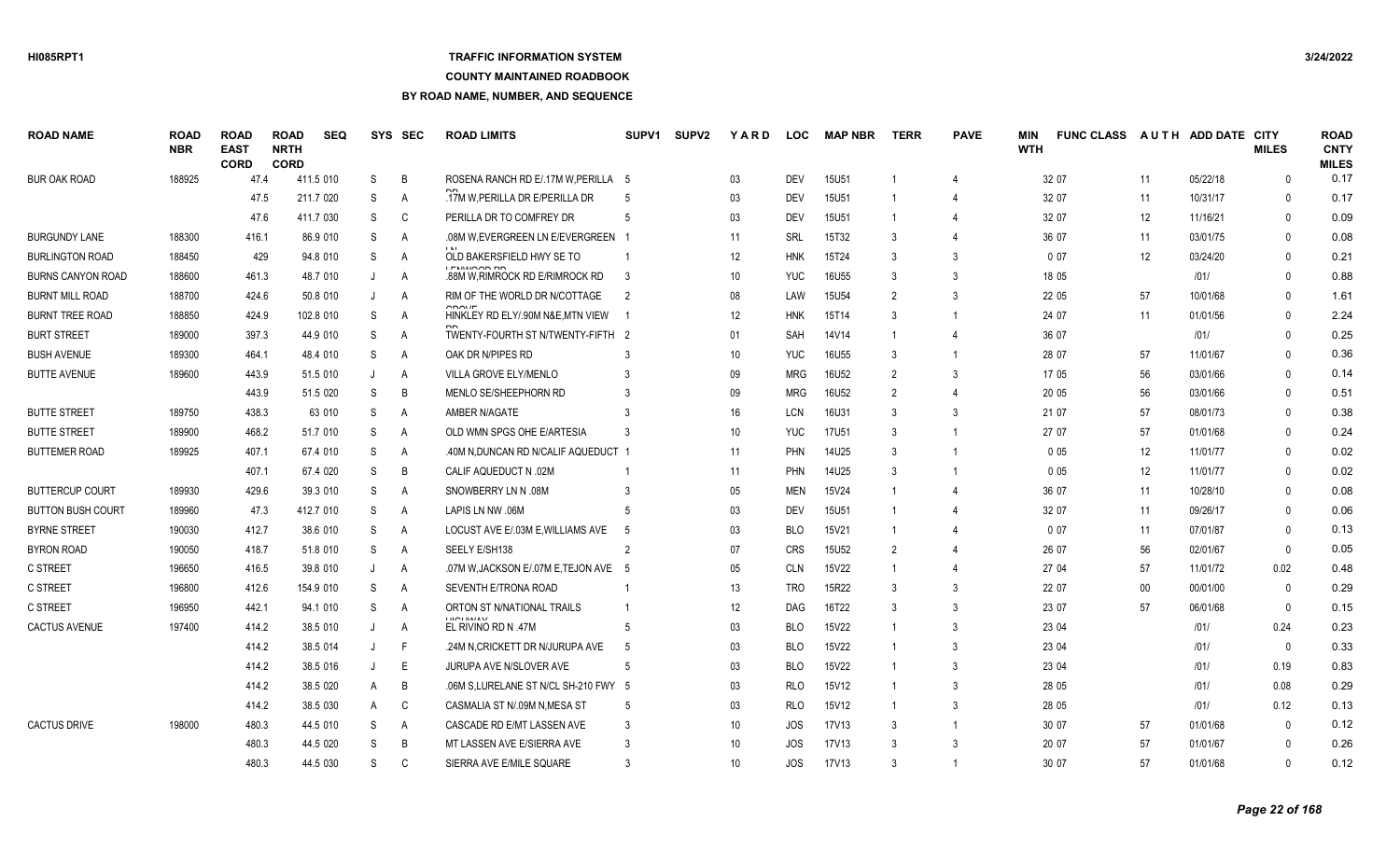# **TRAFFIC INFORMATION SYSTEM**

### **COUNTY MAINTAINED ROADBOOK**

| <b>ROAD NAME</b>       | <b>ROAD</b><br><b>NBR</b> | <b>ROAD</b><br><b>EAST</b><br><b>CORD</b> | <b>ROAD</b><br><b>NRTH</b><br><b>CORD</b> | <b>SEQ</b> | <b>SYS</b> | <b>SEC</b>     | <b>ROAD LIMITS</b>                                          | SUPV <sub>1</sub> | <b>SUPV2</b> | YARD            | <b>LOC</b> | <b>MAP NBR</b> | <b>TERR</b>    | <b>PAVE</b>    | MIN<br><b>WTH</b> | <b>FUNC CLASS</b> |        | AUTH ADD DATE CITY | <b>MILES</b> | <b>ROAD</b><br><b>CNTY</b><br><b>MILES</b> |
|------------------------|---------------------------|-------------------------------------------|-------------------------------------------|------------|------------|----------------|-------------------------------------------------------------|-------------------|--------------|-----------------|------------|----------------|----------------|----------------|-------------------|-------------------|--------|--------------------|--------------|--------------------------------------------|
| <b>CACTUS ROAD</b>     | 198150                    | 411.1                                     |                                           | 71.5 010   | S          | Α              | ASTER RD E/FREMONTIA AVE                                    |                   |              | 11              | <b>ADL</b> | 15U11          | 3              |                |                   | 26 07             | 57     | 11/01/67           | 0.62         | 0.63                                       |
|                        |                           | 411.1                                     |                                           | 71.5 020   | S          | B              | FREMONTIA AV E/JONATHON(EB                                  |                   |              | 11              | <b>ADL</b> | 15U11          | -3             |                |                   | 26 07             | 57     | 11/01/67           | 0.13         | 0.12                                       |
| <b>CADIZ ROAD</b>      | 199050                    | 521.5                                     |                                           | 71.9 010   | S          | C              | $QH$ <sub>DD</sub> $QH$<br>AT&SF NW/NATL TRLS HWY           |                   |              | 15              | <b>RIC</b> | 18U00          | -3             | 3              |                   | 21 05             | 57     | 08/01/67           | $\mathbf{0}$ | 4.44                                       |
| CAHTO COURT            | 199150                    | 590.5                                     |                                           | 49.2 010   | S          | A              | RIO VISTA DR N.15                                           |                   |              | 02              | <b>BRV</b> | 21V12          |                | 4              |                   | 28 07             | 11     | 04/01/84           | $\mathbf{0}$ | 0.15                                       |
| <b>CAHTO ROAD</b>      | 199175                    | 590.4                                     |                                           | 49.2 010   | S          | $\overline{A}$ | CAHTO CT NWLY/ACHITL RD                                     |                   |              | 02 <sub>2</sub> | <b>BRV</b> | 21V12          |                | $\overline{4}$ |                   | 007               | 11     | 04/01/84           | $\mathbf{0}$ | 0.31                                       |
| CAHUENGA ROAD          | 199350                    | 416.6                                     |                                           | 68.6 010   | S          | $\overline{A}$ | LUNA RD N/ANACAPA RD                                        |                   |              | 11              | <b>VIC</b> | 15U22          |                | 3              |                   | 24 05             |        | 1011               | $\Omega$     | 0.86                                       |
| <b>CAHUILLA ROAD</b>   | 199650                    | 426.3                                     |                                           | 72.1 020   |            | C              | <b>JOSHUA RD E/JAPATUL RD</b>                               |                   |              | 16              | <b>APV</b> | 15U14          | 3              | 3              |                   | 0 0 5             |        | 1011               | $\Omega$     |                                            |
|                        |                           | 426.3                                     |                                           | 72.1 030   | J          | D              | JAPATUL RD E/LAGUNA SECA DR                                 |                   |              | 16              | APV        | 15U14          |                | 3              |                   | 26 05             |        | 1011               | $\Omega$     |                                            |
| CAJON BOULEVARD        | 199950                    | 417.2                                     |                                           | 45.1 010   | A          | A              | EAST SIDE, CALIFORNIA ST NW/STATE 5                         |                   |              | 05              | <b>MCY</b> | 15V12          |                | $\overline{4}$ |                   | 44 04             | $00\,$ | 00/01/00           | $\Omega$     | 0.45                                       |
|                        |                           | 417.2                                     |                                           | 45.1 020   | A          | F              | STATE ST NW/JUNE ST                                         |                   |              | 05              | <b>MCY</b> | 15V12          |                | 3              |                   | 28 04             |        | 1011               | 0            | 1.08                                       |
|                        |                           | 417.2                                     |                                           | 45.1 030   | A          | H              | .22M NW, PALM AVE NW/CL, AT&SF                              |                   |              | 05              | DEV        | <b>15U52</b>   |                | $\overline{4}$ |                   | 35 04             |        | 1011               | 0.35         | 1.12                                       |
|                        |                           | 417.2                                     |                                           | 45.1 033   | A          | J              | $\bigcap$<br>CL, AT&SF OVRCSG NW/.05M NW, REX               | -5                |              | 05              | <b>DEV</b> | <b>15U52</b>   |                | 4              |                   | 35 04             |        | 1011               | 0.54         | 0.84                                       |
|                        |                           | 417.2                                     |                                           | 45.1 040   | A          | G              | 001F<br>.05MN REX COLE RD N/IS 215 RAMPS                    | -5                |              | 03              | DEV        | <b>15U52</b>   |                |                |                   | 004               |        | 1011               | $\Omega$     | 0.29                                       |
|                        |                           | 417.2                                     |                                           | 45.1 060   | S          | B              | .75M SE.KENWOOD N/1.32 S.CLEGHORN 2                         |                   |              | 03              | DEV        | 15U51          |                | $\overline{4}$ |                   | 34 04             | 13     | 05/01/70           | $\Omega$     | 5.68                                       |
|                        |                           | 417.2                                     |                                           | 45.1 063   | S          | E              | 1.32M S.CLEGHORN                                            |                   |              | 03              | DEV        | 15U51          |                |                |                   | 34 04             | 13     | 05/01/70           | $\Omega$     | 1.61                                       |
|                        |                           | 417.2                                     |                                           | 45.1 070   | S          | C              | <b>MILOOMAL OF FOLLODMEND</b><br>17M S, SH138 N/SH138       |                   |              | 11              | <b>CJN</b> | 15U41          | $\mathcal{P}$  | $\overline{4}$ |                   | 34 04             | 13     | 05/01/70           | $\Omega$     | 0.17                                       |
| CAJON COURT            | 200050                    | 417.2                                     |                                           | 45.1 010   | S          | D              | CAJON BLVD NW 0.18M                                         |                   |              | 03              | <b>DEV</b> | 15U51          |                | $\overline{4}$ |                   | 44 04             | 57     | 11/01/71           | $\Omega$     | 0.18                                       |
| <b>CALABASH AVENUE</b> | 200250                    | 407.4                                     |                                           | 37.9 030   | S          | C              | .30M S, VALLEY BLVD N/VALLEY BLVD                           | $\overline{2}$    |              | 03              | <b>FTA</b> | 14V25          |                | $\overline{4}$ |                   | 26 07             | 57     | 11/01/71           | $\Omega$     | 0.3                                        |
|                        |                           | 407.4                                     |                                           | 37.9 040   | S          | D              | VALLEY BLVD N/SAN BDNO AVE                                  | 2                 |              | 03              | <b>FTA</b> | 14V25          |                | 4              |                   | 26 07             | 11     | 01/01/36           | $\mathbf{0}$ | 0.5                                        |
|                        |                           | 407.4                                     |                                           | 37.9 050   | J          | F              | WHITTRAM AVE N .12M S.FOOTHILL                              | -2                |              | 03              | <b>FTA</b> | 14V15          |                | 4              |                   | 20 05             |        | 1011               | 0.03         | 0.67                                       |
| <b>CALANDA DRIVE</b>   | 200400                    | 421.6                                     |                                           | 50.6 010   | S          | A              | CHATEAU DR NLY/.10M NW, CHILLON DR 2                        |                   |              | 07              | <b>CRS</b> | 15U53          | 2              | 3              |                   | 20 07             | $00\,$ | 00/01/00           | $\mathbf{0}$ | 0.23                                       |
| <b>CALCITE STREET</b>  | 200800                    | 432.7                                     |                                           | 94.6 050   | S          | $\overline{A}$ | "J" ST E/"H" ST                                             |                   |              | 12              | <b>BHT</b> | 15T25          |                | 3              |                   | 007               | 12     | 07/11/89           | $\Omega$     | 0.25                                       |
| <b>CALGARY COURT</b>   | 201100                    | 425.7                                     |                                           | 53.6 010   | S          | A              | .03M S.CALGARY DR N/CALGARY DR                              | $\overline{2}$    |              | 08              | LAW        | 15U44          | $\overline{2}$ | $\overline{4}$ |                   | 26 07             | 11     | 12/01/68           | $\Omega$     | 0.03                                       |
| CALGARY DRIVE          | 201125                    | 425.6                                     |                                           | 53.4 010   | S          | A              | NORTH BAY RD N/MANITOBA DR                                  | $\overline{2}$    |              | 08              | LAW        | 15U44          | $\mathfrak{p}$ | $\overline{4}$ |                   | 26 07             |        | 1011               | $\Omega$     | 0.51                                       |
| CALICO BOULEVARD       | 201150                    | 442.1                                     |                                           | 97.4 010   | S          | $\overline{A}$ | GHOST TOWN RD E/CALICO RD                                   |                   |              | 12              | CAL        | 16T22          | $\mathbf{3}$   | $\overline{4}$ |                   | 24 07             | 11     | 03/01/81           | $\Omega$     | 2.7                                        |
|                        |                           | 442.1                                     |                                           | 97.4 020   | S          | D              | CALICO RD E/FOURTH ST                                       |                   |              | 12              | <b>YRM</b> | 16T22          | -3             | 4              |                   | 24 07             | $00\,$ | 00/01/00           | $\mathbf{0}$ | 1.09                                       |
|                        |                           | 442.1                                     |                                           | 97.4 060   | S          | C              | .16M W, SAGEBRUSH LN E/MINNEOLA RD 1                        |                   |              | 12              | <b>YRM</b> | 16T23          | 3              | 3              |                   | 23 07             | 50     | 03/01/67           | $\mathbf{0}$ | 1.98                                       |
| CALICO COURT           | 201200                    | 416.9                                     |                                           | 86.8 010   | S          | A              | .03M S.HUMMGBD LN                                           |                   |              | 11              | SRL        | 15T32          | $\mathcal{R}$  | $\overline{4}$ |                   | 36 07             | 11     | 03/01/75           | $\Omega$     | 0.03                                       |
| <b>CALICO DRIVE</b>    | 201250                    | 432                                       |                                           | 95.4 050   | S          | A              | <b>MILVARD MARIAN ON DISPLAY</b><br>.12M W. "O" ST E/"F" ST |                   |              | 12              | <b>BHT</b> | 15T25          |                | 3              |                   | 007               | 12     | 05/01/89           | $\Omega$     | 1.25                                       |
| CALICO ROAD            | 201300                    | 445.3                                     |                                           | 97.1 010   | A          | A              | YERMO ROAD N/ TELSTAR CT                                    |                   |              | 12              | CAL        | 16T22          |                |                |                   | 24 05             | 11     | 01/01/30           | $\Omega$     | 0.37                                       |
|                        |                           | 445.3                                     |                                           | 97.1 020   | A          | B              | <b>TELSTAR CT N .52M</b>                                    |                   |              | 12              | CAL        | 16T22          |                | $\overline{4}$ |                   | 28 05             | 11     | 01/01/30           | $\Omega$     | 0.52                                       |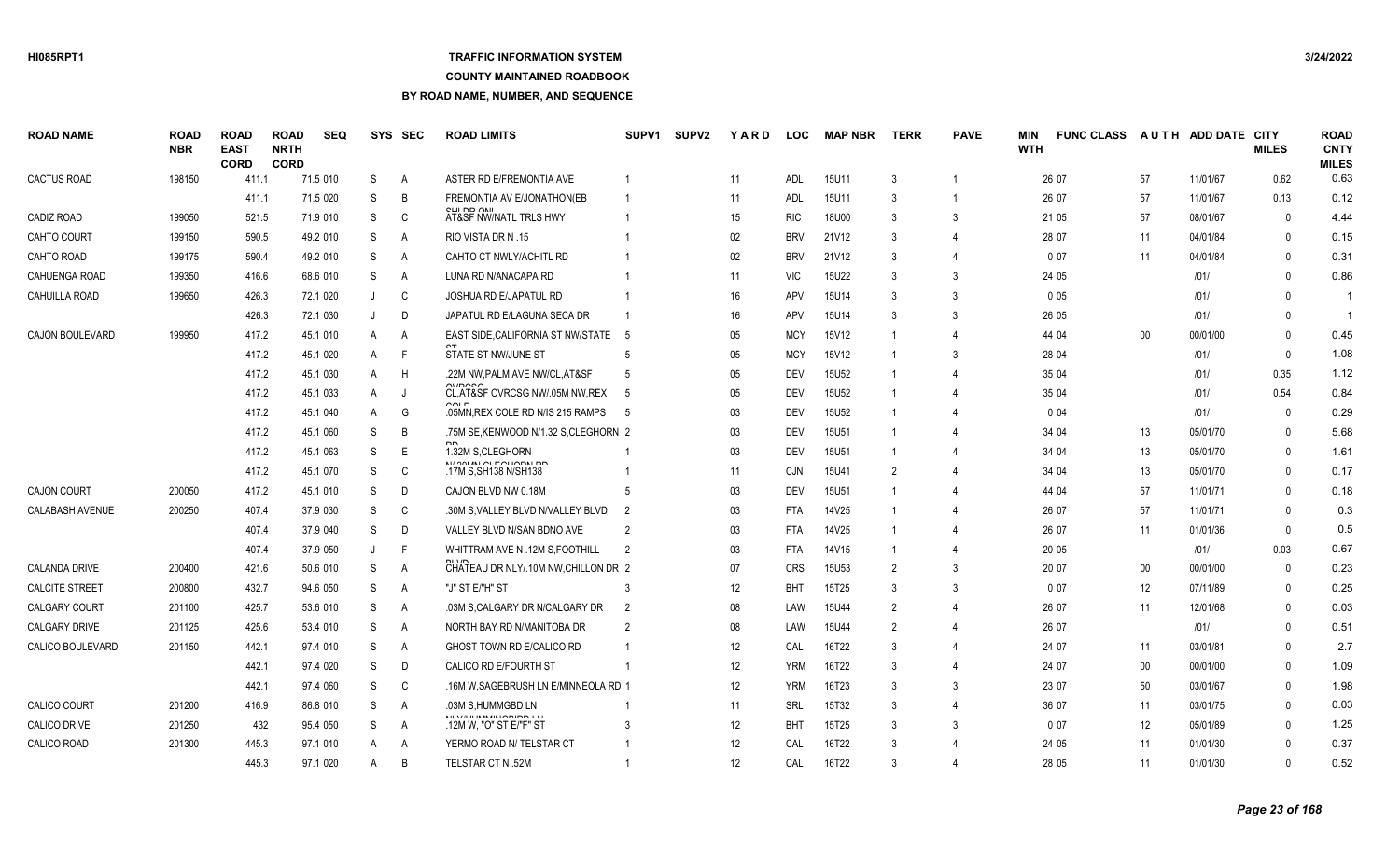### **TRAFFIC INFORMATION SYSTEM**

### **COUNTY MAINTAINED ROADBOOK**

| <b>ROAD NAME</b>         | <b>ROAD</b><br><b>NBR</b> | <b>ROAD</b><br><b>EAST</b><br><b>CORD</b> | <b>ROAD</b><br><b>NRTH</b><br><b>CORD</b> | <b>SEQ</b> |         | SYS SEC | <b>ROAD LIMITS</b>                     | SUPV <sub>1</sub> | <b>SUPV2</b> | YARD            | <b>LOC</b> | <b>MAP NBR</b> | <b>TERR</b>   | <b>PAVE</b>                 | MIN<br><b>WTH</b> | <b>FUNC CLASS</b> |        | AUTH ADD DATE CITY | <b>MILES</b> | <b>ROAD</b><br><b>CNTY</b><br><b>MILES</b> |
|--------------------------|---------------------------|-------------------------------------------|-------------------------------------------|------------|---------|---------|----------------------------------------|-------------------|--------------|-----------------|------------|----------------|---------------|-----------------------------|-------------------|-------------------|--------|--------------------|--------------|--------------------------------------------|
|                          |                           | 445.3                                     |                                           | 97.1 030   | A       | C       | .52M N.TELSTAR CT NW/GHOST TOWN        |                   |              | 12              | CAL        | 16T22          | 3             | $\mathbf{3}$                |                   | 23 05             | 11     | 01/01/30           | $\Omega$     | 2.7                                        |
| <b>CALICO STREET</b>     | 201450                    | 457.3                                     |                                           | 91.3 010   | S       | C       | ORD ST E .27M                          |                   |              | 12              | <b>NEB</b> | 16T34          | 3             |                             |                   | 20 07             | 34     | 06/01/68           | $\Omega$     | 0.27                                       |
| <b>CALIENTE STREET</b>   | 201550                    | 470.8                                     |                                           | 48.1 010   | S       | B       | .03M NW, BALSA AVE SE/BALSA AVE        | -3                |              | 10              | <b>YUC</b> | 17U52          | 3             | $\overline{4}$              |                   | 26 07             | 11     | 11/01/71           | $\Omega$     | 0.03                                       |
|                          |                           | 470.8                                     |                                           | 48.1 020   | S       | A       | HANFORD AVE E/PRESCOTT AVE             |                   |              | 10              | <b>YUC</b> | <b>17U52</b>   |               | 3                           |                   | 26 07             | 11     | 03/01/68           | $\Omega$     | 0.2                                        |
| <b>CALIFORNIA AVENUE</b> | 201600                    | 478.1                                     |                                           | 44.1 010   | S       | A       | SULLIVAN N/29 PALMS HWY                | -3                |              | 10              | JOS.       | 17V13          | 3             | $\overline{1}$              |                   | 30 07             | 57     | 01/01/68           | $\Omega$     | 0.5                                        |
|                          |                           | 478.1                                     |                                           | 44.1 020   | S       | B       | TWO MILE RD N/4TH ST SOUTH             | 3                 |              | 10              | JOS.       | 17V13          | $\mathbf{3}$  | $\overline{1}$              |                   | 24 07             | $00\,$ | 00/01/00           | $\mathbf{0}$ | 0.5                                        |
| <b>CALIFORNIA STREET</b> | 201750                    | 417.2                                     |                                           | 44 010     | $\cdot$ | Α       | HIGHLAND AVE (SH30)N/PORTER ST         | -5                |              | 05              | <b>MCY</b> | <b>15V12</b>   |               | 3                           |                   | 28 05             | 11     | 01/01/29           | 0.18         | 0.19                                       |
|                          |                           | 417.2                                     |                                           | 44 020     | J       | C       | .10M S, DARBY N/CAJON BLVD             |                   |              | 05              | <b>MCY</b> | 15V12          |               | 3                           |                   | 28 05             | 11     | 01/01/29           | 0.25         | 0.26                                       |
| <b>CALIFORNIA STREET</b> | 202050                    | 423.2                                     |                                           | 38.2 020   | J       | F       | ALMOND AVE N/SAN BDNO AVE              | -3                |              | 05              | <b>RED</b> | 15V23          |               | 4                           |                   | 20 04             |        | 1011               | 0.13         | 0.12                                       |
|                          |                           | 423.2                                     |                                           | 38.2 030   | J       | D       | SAN BDNO AVE N/PALMETTO                |                   |              | 05              | <b>RED</b> | 15V23          |               | 3                           |                   | 23 04             | 57     | 02/01/66           | 0.26         | 0.25                                       |
| CALLE DE PAZ             | 202800                    | 439.7                                     |                                           | 64.7 010   | S       | Α       | EL DORADO DR N/EL PASEO DR             |                   |              | 16              | <b>LCN</b> | 16U21          |               | 3                           |                   | 22 07             | 57     | 08/01/73           | $\mathbf{0}$ | 0.19                                       |
| CALLE DEL RIO            | 203100                    | 475.7                                     |                                           | 47.1 010   | S       | Α       | AVENIDA LA MANANA E/SUNBURST AVE 3     |                   |              | 10              | <b>JOS</b> | <b>17U52</b>   |               | 3                           |                   | 22 07             | 11     | 01/01/51           | $\mathbf{0}$ | 0.15                                       |
| <b>CALLE LAS SIERRAS</b> | 203250                    | 475.3                                     |                                           | 46.9 010   | S       | Α       | .04MW, AVNIDA DL SL E/.03ME, SUNBRST 3 |                   |              | 10 <sup>°</sup> | <b>JOS</b> | 17U52          | 3             | 3                           |                   | 24 06             | $00\,$ | 00/01/00           | $\Omega$     | 0.54                                       |
| <b>CALLE LOS AMIGOS</b>  | 203400                    | 474.8                                     |                                           | 46.6 010   | S       | C       | .10M W, NUCHAM E/NUCHAM                |                   |              | 10              | <b>JOS</b> | 17V12          | 3             |                             |                   | 17 06             | $00\,$ | 00/01/00           | $\Omega$     | 0.1                                        |
|                          |                           | 474.8                                     |                                           | 46.6 020   | J       | A       | NUCHAM E/AVENIDA DEL SOL               |                   |              | 10              | <b>JOS</b> | <b>17V12</b>   | 3             | $\overline{1}$              |                   | 17 06             | 57     | 01/01/68           | $\Omega$     | 0.37                                       |
|                          |                           | 474.8                                     |                                           | 46.6 030   | J       | B       | AVENIDA DEL SOL(SLEG)E/SUNBURST 3      |                   |              | 10 <sup>°</sup> | <b>JOS</b> | <b>17V12</b>   | 3             | 3                           |                   | 24 06             | $00\,$ | 00/01/00           | $\Omega$     | 0.5                                        |
|                          |                           | 474.8                                     |                                           | 46.6 040   | J       | D       | SUNBURST AVE E .04M                    |                   |              | 10              | JOS        | 17V12          | 3             | $\overline{1}$              |                   | 24 06             | $00\,$ | 00/01/00           | $\mathbf{0}$ | 0.04                                       |
| CALVARY COURT            | 203775                    | 410.2                                     |                                           | 65.8 010   | S       | A       | .06M W, CHECKER LN E/BARADA RD         |                   |              | 11              | PHN        | 15U21          | $\mathcal{R}$ | $\overline{4}$              |                   | 32 07             | 11     | 11/04/08           | $\Omega$     | 0.15                                       |
| <b>CAMARILLA AVENUE</b>  | 204150                    | 471.4                                     |                                           | 43.2 040   | S       | B       | .03M N, BUENA VISTA DR N/SUNFLOWER 3   |                   |              | 10              | <b>YUC</b> | 17V12          |               | 3                           |                   | 22 07             | 57     | 11/01/72           | $\mathbf{0}$ | 0.47                                       |
| <b>CAMARILLO AVENUE</b>  | 204200                    | 586.6                                     |                                           | 46.7 010   | S       | Α       | BLUEWATER RD NW/RIO VISTA DR           |                   |              | 02              | <b>BRV</b> | 21V12          | 3             | 3                           |                   | 27 07             | 11     | 12/01/70           | $\mathbf{0}$ | 0.23                                       |
| CAMARILLO AVENUE         | 204300                    | 434.6                                     |                                           | 97.9 020   | S       | A       | .03M N, SH58 N/PALERMO ST              |                   |              | 12              | <b>BAR</b> | 15T15          | 3             | 4                           |                   | 26 07             | $00\,$ | 00/01/00           | $\mathbf{0}$ | 0.67                                       |
| <b>CAMBRIA AVENUE</b>    | 204450                    | 468.7                                     |                                           | 51.7 010   | S       | Α       | <b>DELGADA N/NAPA</b>                  |                   |              | 10              | <b>YUC</b> | 17U51          |               | -1                          |                   | 28 07             | 57     | 01/01/68           | $\Omega$     | 0.73                                       |
| <b>CAMBRIA ROAD</b>      | 204600                    | 441.4                                     |                                           | 68.3 010   | J       | Α       | MIDWAY E/LINCOLN                       |                   |              | 16              | <b>LCN</b> | 16U21          | 3             | 3                           |                   | 18 05             | 57     | 03/01/68           | $\Omega$     | 0.49                                       |
| <b>CAMBRIA ROAD</b>      | 204750                    | 402.8                                     |                                           | 63.6 010   | S       | Α       | LEBEC E/.06M E, MALPASO                |                   |              | 11              | PHN        | 14U25          | $\mathbf{3}$  | $\overline{1}$              |                   | 32 07             | 57     | 11/01/67           | $\Omega$     | 0.31                                       |
| <b>CAMBRIA STREET</b>    | 204765                    | 408.4                                     |                                           | 40 050     | S       | A       | REDWOOD AVE E/DEMPSEY AVE              | $\mathcal{P}$     |              | 03              | <b>FTA</b> | 15V21          |               | $\boldsymbol{\vartriangle}$ |                   | 36 07             | 11     | 03/25/91           | $\Omega$     | 0.21                                       |
|                          |                           |                                           | 409                                       | 40 055     | S       | C       | SUNGLOW AVE E .05M                     | $\mathcal{P}$     |              | 03              | <b>FTA</b> | 15V21          |               | 4                           |                   | 32 07             | 11     | 10/07/97           | $\Omega$     | 0.05                                       |
|                          |                           | 409.2                                     |                                           | 40 060     | S       | B       | FREMONTIA AVE E/SULTANA AVE            | $\mathcal{P}$     |              | 03              | <b>FTA</b> | 15V21          |               | $\overline{4}$              |                   | 32 07             | 11     | 04/08/97           | $\Omega$     | 0.04                                       |
| <b>CAMELLIA ROAD</b>     | 204900                    | 414.2                                     |                                           | 69.9 010   | S       | A       | EMERALD RD E/AMETHYST RD               |                   |              | 11              | <b>VIC</b> | 15U12          | $\mathbf{3}$  | $\overline{1}$              |                   | 27 07             | 57     | 02/01/72           | $\Omega$     | 0.93                                       |
| <b>CAMINO ROAD</b>       | 205450                    | 425.4                                     |                                           | 91.8 010   | S       | A       | 0.015 S PIONEER RD N .25M              |                   |              | 12              | <b>HNK</b> | 15T24          |               | 3                           |                   | 007               | 12     | 03/24/20           | $\Omega$     | 0.27                                       |
| <b>CAMP ROCK ROAD</b>    | 206400                    | 444                                       |                                           | 61.4 010   | A       | A       | SH18 N/OLD WOMAN SPRNGS RD             |                   |              | 16              | <b>LCN</b> | 16U32          |               | 3                           |                   | 24 05             | 11     | 01/01/33           | $\Omega$     | 4.9                                        |
|                          |                           | 444                                       |                                           | 61.4 020   |         | B       | OLD WMN SPGS N/HARROD RD               |                   |              | 16              | <b>LCN</b> | 16U22          |               | $\mathcal{R}$               |                   | 22 05             | 11     | 01/01/33           | $\Omega$     | $\boldsymbol{\Delta}$                      |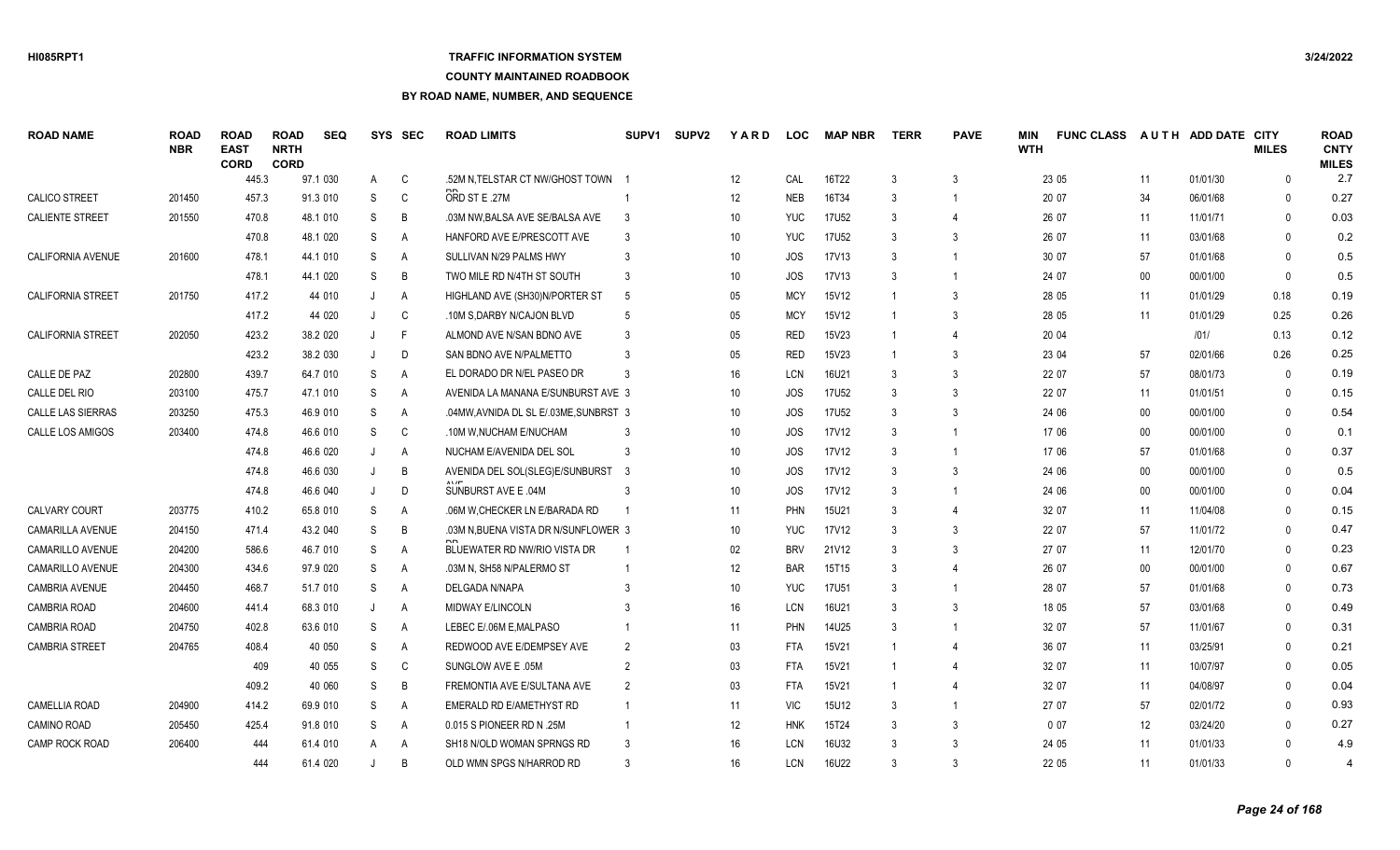### **COUNTY MAINTAINED ROADBOOK**

| <b>ROAD NAME</b>         | <b>ROAD</b><br><b>NBR</b> | <b>ROAD</b><br><b>EAST</b><br><b>CORD</b> | <b>ROAD</b><br><b>NRTH</b><br><b>CORD</b> | <b>SEQ</b> | SYS          | <b>SEC</b>   | <b>ROAD LIMITS</b>                                         | SUPV <sub>1</sub> | SUPV2 | YARD            | <b>LOC</b> | <b>MAP NBR</b>    | <b>TERR</b>    | <b>PAVE</b>    | MIN<br><b>WTH</b> | <b>FUNC CLASS</b> |        | AUTH ADD DATE CITY | <b>MILES</b> | <b>ROAD</b><br><b>CNTY</b><br><b>MILES</b> |
|--------------------------|---------------------------|-------------------------------------------|-------------------------------------------|------------|--------------|--------------|------------------------------------------------------------|-------------------|-------|-----------------|------------|-------------------|----------------|----------------|-------------------|-------------------|--------|--------------------|--------------|--------------------------------------------|
|                          |                           |                                           | 444                                       | 61.4 030   | S            | C            | .03M SE GRANITE RD NE 2.27M                                | 3                 |       | 16              | <b>LCN</b> | 16U12             | 3              | 3              |                   | 19 05             | 11     | 01/01/33           | $\Omega$     | 2.3                                        |
|                          |                           |                                           | 444                                       | 61.4 040   | S            | G            | 2.27M NE GRANITE RD NE 7.14M                               | 3                 |       | 16              | <b>LCN</b> | 16U12             | 3              |                |                   | 19 05             | 11     | 01/01/33           | $\Omega$     | 7.14                                       |
|                          |                           |                                           | 444                                       | 61.4 043   | S.           | -.l          | 9.41M N, GRANITE RD N/TROY RD                              |                   |       | 16              | <b>LCN</b> | 16T00             | 3              |                |                   | 19 05             | 11     | 01/01/33           | $\Omega$     | 5.6                                        |
|                          |                           |                                           | 444                                       | 61.4 050   | S.           | D            | TROY RD NW/3.20M                                           |                   |       | 16              | <b>APV</b> | 16T00             |                | -1             |                   | 15 05             | 11     | 01/01/32           | $\Omega$     | 3.2                                        |
|                          |                           |                                           | 444                                       | 61.4 051   | S            | K            | 3.20M NW. TROY RD NW/ORD MTN RD                            | -3                |       | 16              | <b>APV</b> | 16T00             | 3              | -1             |                   | 15 05             | 11     | 01/01/32           | $\Omega$     | 4.84                                       |
|                          |                           |                                           | 444                                       | 61.4 055   | S            | H            | ORD MT RD(NMTN)                                            |                   |       | 12              | <b>DAG</b> | 16T00             |                |                |                   | 15 05             | 11     | 01/01/32           | $\Omega$     | 7.62                                       |
|                          |                           |                                           | 444                                       | 61.4 057   | S            |              | <b>ABAILA OTALO DEAIDI TAL DD</b><br>1.37M S, PENDELTON RD |                   |       | 12              | <b>DAG</b> | 16T22             | $\mathbf{3}$   |                |                   | 15 05             | 11     | 01/01/32           | $\Omega$     | 1.27                                       |
|                          |                           |                                           | 444                                       | 61.4 060   | S            | E            | <b>MILAOMAO DEMINI THE</b><br>.10M S, PENDLETON N/PNDLTN   |                   |       | 12              | <b>DAG</b> | 16T22             | $\mathbf{3}$   |                |                   | 24 05             | 11     | 01/01/32           | $\Omega$     | 0.1                                        |
|                          |                           |                                           | 444                                       | 61.4 070   | S            | F            | .59M S, NATL TRS N .59M                                    |                   |       | 12              | <b>DAG</b> | 16T22             | 3              | $\overline{1}$ |                   | 30 05             | 11     | 01/01/32           | $\Omega$     | 0.59                                       |
| <b>CAMPANULA STREET</b>  | 206425                    | 470.3                                     |                                           | 48.1 010   | S            | C            | RUIDOSA AVE E/SURREY AVE                                   |                   |       | 10 <sup>°</sup> | <b>YUC</b> | <b>17U51</b>      | $\mathbf{3}$   | $\overline{4}$ |                   | 26 07             | 11     | 11/01/71           | $\Omega$     | 0.31                                       |
|                          |                           | 470.3                                     |                                           | 48.1 020   | S            | F            | BALSA AVE E .04M                                           |                   |       | 10              | <b>YUC</b> | 17U <sub>52</sub> |                | $\overline{4}$ |                   | 26 07             | 11     | 11/01/71           | $\Omega$     | 0.04                                       |
|                          |                           | 470.3                                     |                                           | 48.1 030   | S            | B            | .04M W.HANFORD AVE E/AVALON AVE                            | - 3               |       | 10 <sup>°</sup> | <b>YUC</b> | <b>17U52</b>      |                | 3              |                   | 26 07             | 11     | 03/01/68           | $\Omega$     | 0.45                                       |
| <b>CAMPO VERDE ROAD</b>  | 206500                    | 587.6                                     |                                           | 47.6 010   | S            | A            | DEERPATH RD N/ALAMO RD                                     |                   |       | 02              | <b>BRV</b> | 21V12             | $\mathcal{R}$  | 3              |                   | 27 07             |        | 1011               | $\Omega$     | 0.5                                        |
| <b>CAMPUS AVENUE</b>     | 206550                    | 399.3                                     |                                           | 44.9 020   | S            | B            | 24TH ST N .13M                                             |                   |       | 01              | <b>SAH</b> | 14V14             |                |                |                   | 32 07             | 11     | 06/12/01           | $\Omega$     | 0.13                                       |
| CANDLEBERRY LANE         | 207050                    | 420.4                                     |                                           | 68.3 005   | S            | B            | SAGE HEN RD N/.02M S, HIGH RIDGE LN 1                      |                   |       | 16              | <b>SVL</b> | 15U23             |                |                |                   | 36 07             | 11     | 04/15/91           | $\Omega$     | 0.11                                       |
|                          |                           | 420.4                                     |                                           | 68.3 010   | S            | A            | .02M S, HIGH RIDGE N/.09M N, JOSHUA                        |                   |       | 16              | <b>SVL</b> | 15U23             | 3              |                |                   | 36 07             | 11     | 03/01/73           | $\Omega$     | 0.18                                       |
| <b>CANDLEWICK LANE</b>   | 207100                    | 421.1                                     |                                           | 68 010     | S            | A            | KALIN RANCH DR N .14M                                      |                   |       | 16              | <b>SVL</b> | 15U23             | $\mathbf{3}$   | $\overline{4}$ |                   | 36 07             | 11     | 03/01/73           | $\Omega$     | 0.14                                       |
| <b>CANELLIA DRIVE</b>    | 207175                    |                                           | 407                                       | 41.4 050   | S            | A            | .04MW.DANCOVE AVE E/DANCOVE AVE 2                          |                   |       | 03              | <b>FTA</b> | 14V15             |                | $\overline{4}$ |                   | 0 0 7             | 11     | 08/07/89           | $\Omega$     | 0.04                                       |
| <b>CANNERY ROW</b>       | 207225                    | 395.1                                     |                                           | 37.6 050   | S            | A            | PHILLIPS BLVD N.07M                                        |                   |       | 01              | <b>MTC</b> | 14V23             |                | $\overline{4}$ |                   | 007               | 11     | 01/16/89           | $\Omega$     | 0.07                                       |
| <b>CANOE COURT</b>       | 207250                    | 585.4                                     |                                           | 46.3 010   | S            | A            | <b>QUAPAW TR NW .04M</b>                                   |                   |       | 02              | <b>BRV</b> | 20V15             | 3              | 3              |                   | 27 07             | 11     | 07/01/72           | $\Omega$     | 0.04                                       |
| <b>CANTERBURY STREET</b> | 207600                    | 470.3                                     |                                           | 47.8 010   | S.           | $\mathsf{C}$ | WARREN VISTA AVE E/BALSA AVE                               |                   |       | 10 <sup>°</sup> | <b>YUC</b> | <b>17U51</b>      | 3              |                |                   | 26 07             | 11     | 11/01/71           | $\Omega$     | 0.53                                       |
|                          |                           | 470.3                                     |                                           | 47.8 020   | S            | F            | BALSA AVE E/.05M W.LENNOX AVE                              | 3                 |       | 10              | <b>YUC</b> | <b>17U52</b>      |                |                |                   | 26 07             | 11     | 11/01/71           | $\Omega$     | 0.1                                        |
|                          |                           | 470.3                                     |                                           | 47.8 030   | S            | B            | .05M W,LENNOX AVE E/AVALON AVE                             | -3                |       | 10              | <b>YUC</b> | 17U52             | $\mathbf{3}$   | 3              |                   | 27 07             | 11     | 03/01/68           | $\Omega$     | 0.39                                       |
| <b>CANTON STREET</b>     | 207700                    | 586.3                                     |                                           | 46.7 010   | S            | A            | RIO VISTA DR NW/BUFFALO AVE                                |                   |       | 02              | <b>BRV</b> | 20V15             | $\mathbf{3}$   | 3              |                   | 36 07             | 11     | 12/01/70           | $\Omega$     | 0.08                                       |
| CANYON CREST DRIVE       | 209500                    | 444.8                                     |                                           | 50.8 020   | S            | $\mathsf{C}$ | WOLF RD SE/YOSEMITE DR                                     |                   |       | 09              | <b>MRG</b> | 16U52             |                | $\Delta$       |                   | 26 07             |        | 1011               | 0.09         | 0.09                                       |
| <b>CANYON DRIVE</b>      | 207900                    | 397.8                                     |                                           | 44.8 010   | S            | A            | MESA TERRACE N .09M                                        | 2                 |       | 01              | <b>SAH</b> | 14V14             |                | $\overline{4}$ |                   | 20 07             | 57     | 02/01/66           | $\Omega$     | 0.09                                       |
| <b>CANYON DRIVE</b>      | 208050                    | 431.2                                     |                                           | 51.1 010   | S            | B            | SPRUCE DR N&ELY/GREEN VALLEY                               | $\overline{2}$    |       | 08              | <b>GEV</b> | <b>15U55</b>      | $\overline{2}$ |                |                   | 13 07             | 56     | 10/01/68           | $\Omega$     | 0.27                                       |
|                          |                           | 431.2                                     |                                           | 51.1 020   | <sub>S</sub> | C            | LAIZE DD<br>SPRUCE DR SELY/GREEN VALLEY                    | $\mathcal{P}$     |       | 08              | <b>GEV</b> | 15U55             | $\mathcal{P}$  |                |                   | 13 07             | 56     | 10/01/68           | $\Omega$     | 0.21                                       |
| <b>CANYON DRIVE</b>      | 208200                    | 439.2                                     |                                           | 41.3 010   | S            | A            | $I$ ALC DD<br>.18M NW.PROSPECT DR ELY/VA OF                |                   |       | 05              | <b>FOH</b> | 16V11             | $\mathcal{P}$  | 3              |                   | 22 07             | 00     | 00/01/00           | $\Omega$     | 0.31                                       |
| <b>CANYON DRIVE</b>      | 208350                    | 441.6                                     |                                           | 40.5 010   | S            | A            | .11M S,OAK DR N/OAK DR                                     |                   |       | 05              | <b>FOH</b> | 16V00             | $\mathcal{P}$  | 3              |                   | 14 07             | $00\,$ | 00/01/00           | $\Omega$     | 0.11                                       |
| <b>CANYON DRIVE</b>      | 208750                    | 410.9                                     |                                           | 60.3 050   | S.           | A            | MONTEREY DR E/ASTER RD                                     |                   |       | 11              | OKH        | <b>15U31</b>      | $\mathcal{R}$  | $\mathcal{R}$  |                   | 26 07             | 11     | 11/16/92           | $\Omega$     | 0.3                                        |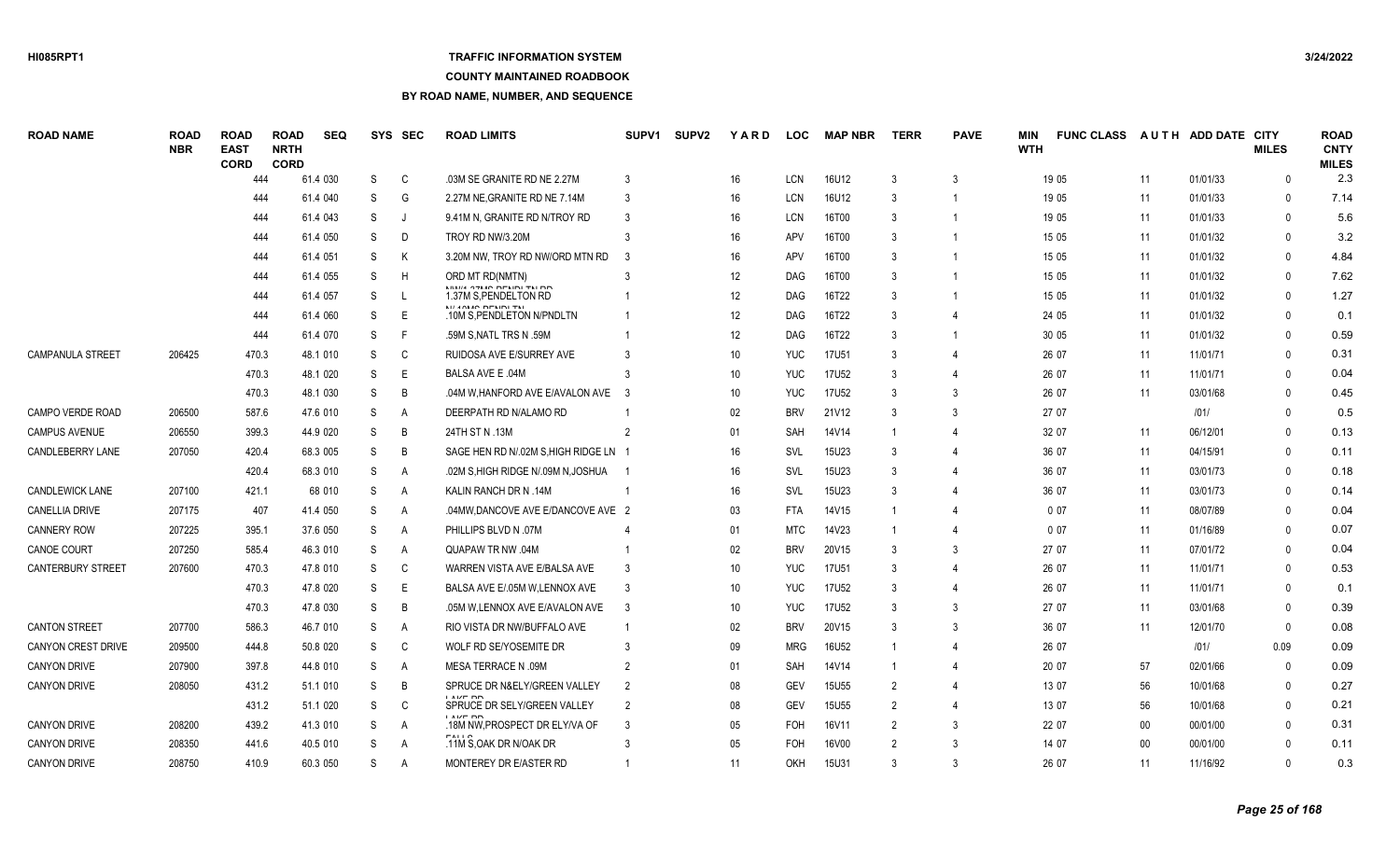### **TRAFFIC INFORMATION SYSTEM**

### **COUNTY MAINTAINED ROADBOOK**

| <b>ROAD NAME</b>        | <b>ROAD</b><br><b>NBR</b> | <b>ROAD</b><br><b>EAST</b><br><b>CORD</b> | <b>ROAD</b><br><b>NRTH</b><br><b>CORD</b> | <b>SEQ</b> |    | SYS SEC        | <b>ROAD LIMITS</b>                      | <b>SUPV1</b>  | <b>SUPV2</b> | YARD            | <b>LOC</b> | <b>MAP NBR</b> | <b>TERR</b>    | <b>PAVE</b>              | MIN<br><b>WTH</b> | <b>FUNC CLASS</b> |        | AUTH ADD DATE CITY | <b>MILES</b> | <b>ROAD</b><br><b>CNTY</b><br><b>MILES</b> |
|-------------------------|---------------------------|-------------------------------------------|-------------------------------------------|------------|----|----------------|-----------------------------------------|---------------|--------------|-----------------|------------|----------------|----------------|--------------------------|-------------------|-------------------|--------|--------------------|--------------|--------------------------------------------|
|                         |                           | 60.3                                      |                                           | 411.2 060  | S  | B              | ASTER RD E .06M                         |               |              | 11              | OKH        | 15U31          | 3              | 3                        |                   | 26 07             | 12     | 10/23/12           | $\Omega$     | 0.06                                       |
| CANYON HOUSE ROAD       | 209550                    | 459.4                                     |                                           | 37.3 010   | S  | A              | .54M SW, JUNIPER AVE NE/JUNIPER AVE 3   |               |              | 10              | <b>MOR</b> | 16V25          | 3              | $\overline{4}$           |                   | 26 07             | 11     | 01/01/64           | $\Omega$     | 0.54                                       |
|                         |                           | 459.4                                     |                                           | 37.3 020   |    | B              | JUNIPER NE/HESS BLVD                    |               |              | 10              | <b>MOR</b> | 16V25          | 3              | $\overline{4}$           |                   | 26 07             | 11     | 01/01/64           | $\Omega$     | 0.38                                       |
| <b>CANYON LANE</b>      | 208975                    | 419.3                                     |                                           | 49.7 010   | S  | A              | .14M S.DALE LN NLY/DALE LN              |               |              | 05              | <b>SBO</b> | <b>15U53</b>   | $\mathcal{P}$  | 3                        |                   | 18 07             | 00     | 00/01/00           | $\Omega$     | 0.14                                       |
| CANYON MEADOW ROAD      | 209575                    | 420.1                                     |                                           | 67.7 010   | S  | A              | AUTUMN LEAVES AVE E&N/RAIN<br>O(11000M) |               |              | 16              | <b>SVL</b> | 15U23          | $\mathbf{3}$   | $\overline{4}$           |                   | 36 07             | 57     | 05/01/73           | $\Omega$     | 0.24                                       |
| <b>CANYON ROAD</b>      | 209100                    | 439.6                                     |                                           | 53.1 010   | S  | A              | SH38 NE 0.70M                           |               |              | 09              | <b>FWN</b> | 16U41          | 2              | 3                        |                   | 20 07             | 56     | 05/01/66           | $\Omega$     | 0.7                                        |
| <b>CANYON ROAD</b>      | 209250                    | 462.6                                     |                                           | 40.3 010   | S  | $\overline{A}$ | .03M W, BELLA VSTA E .07M               |               |              | 10              | <b>MOR</b> | 16V25          | $\mathbf{3}$   | 3                        |                   | 15 07             | $00\,$ | 00/01/00           | $\Omega$     | 0.07                                       |
| CAPAY LANE              | 209585                    | 587.3                                     |                                           | 589.7 010  | S  | A              | END E/SIERRA VISTA RD                   |               |              | 02              | <b>BRV</b> | 21V12          | 3              | 3                        |                   | 28 07             | 11     | 12/01/75           | $\mathbf{0}$ | 0.16                                       |
| <b>CAPELIN ROAD</b>     | 209625                    | 409.2                                     |                                           | 61.5 010   | S  | A              | .12M S, ARROWHEAD RD N/MESQUITE         |               |              | 11              | OKH        | 15U31          | 3              | $\overline{4}$           |                   | 32 07             | 11     | 07/28/09           | $\Omega$     | 0.49                                       |
| <b>CAPILLA DRIVE</b>    | 209700                    | 475                                       |                                           | 44.3 010   | S  | A              | CONEJO E/SUNSET                         |               |              | 10              | <b>JOS</b> | <b>17V12</b>   | 3              | 3                        |                   | 24 07             | 57     | 09/01/71           | $\mathbf{0}$ | 0.3                                        |
| CAPISTRANO COURT        | 209750                    | 587.2                                     |                                           | 47.4 010   | S  | A              | CAPISTRANO WAY NE .05M                  |               |              | 02 <sub>2</sub> | <b>BRV</b> | 21V12          |                | 3                        |                   | 27 07             | 11     | 12/01/70           | $\Omega$     | 0.05                                       |
| CAPISTRANO LANE         | 209775                    | 429.1                                     |                                           | 39 010     | S  | Α              | SAVAHNAH LN E/SEDONA CT                 | 3             |              | 05              | <b>MEN</b> | 15V24          |                | $\overline{4}$           |                   | 36 07             | 11     | 08/09/11           | $\mathbf{0}$ | 0.09                                       |
| <b>CAPISTRANO WAY</b>   | 209800                    | 586.2                                     |                                           | 47.4 010   | S  | Α              | LITTLE ROCK AVE ELY/CHIPPEWA DR         |               |              | $02\,$          | <b>BRV</b> | 21V12          | 3              | 3                        |                   | 27 07             | 11     | 12/01/70           | $\Omega$     | 1.48                                       |
| <b>CAPRI AVENUE</b>     | 209850                    | 428.2                                     |                                           | 39.8 010   | S  | B              | WABASH AVE E .25M                       |               |              | 05              | <b>MEN</b> | 15V24          |                |                          |                   | 23 07             |        | 1011               | $\Omega$     | 0.25                                       |
|                         |                           | 428.2                                     |                                           | 39.8 020   | S  | C              | OPAL AVE E/CRAFTON AVE                  |               |              | 05              | <b>MEN</b> | 15V24          |                |                          |                   | 28 07             | 57     | 02/01/66           | $\Omega$     | 0.72                                       |
| <b>CARAWAY COURT</b>    | 210225                    | 47.2                                      |                                           | 411.9 010  | S  | $\overline{A}$ | .08M S.SOURWOOD WY N.18M                | -5            |              | 03              | <b>DEV</b> | <b>15U51</b>   |                | $\overline{4}$           |                   | 32 07             | 11     | 10/31/17           | $\Omega$     | 0.18                                       |
| <b>CARDINAL ROAD</b>    | 210600                    | 398.9                                     |                                           | 59.3 010   | S  | C              | .10M S, BOBOLINK DR N/SH 2              |               |              | 11              | <b>WWD</b> | 14U34          | 2              | 3                        |                   | 22 07             | 11     | 01/01/59           | $\mathbf{0}$ | 0.38                                       |
| <b>CARIBOU DRIVE</b>    | 211100                    | 424.7                                     |                                           | 53.4 010   | S  | $\overline{A}$ | KODIAK DR SW .10M                       |               |              | 08              | LAW        | 15U44          | $\overline{2}$ | $\overline{4}$           |                   | 26 07             | 11     | 10/01/67           | $\Omega$     | 0.1                                        |
| CARLOCK DRIVE           | 211500                    | 431.7                                     |                                           | 49.3 010   | S  | Α              | SIERRA VIEW DR NE .09M                  |               |              | 08              | ARB        | 15U55          | 2              | $\overline{4}$           |                   | 11 07             |        | 1011               | $\mathbf{0}$ | 0.09                                       |
|                         |                           | 431.7                                     |                                           | 49.3 020   | S  | B              | .09M NE, SIERRA VW DR NE/BEAR DR        | -2            |              | 08              | ARB        | <b>15U55</b>   | $\overline{2}$ | $\overline{1}$           |                   | 11 07             |        | 1011               | $\mathbf{0}$ | 0.03                                       |
| CARLSBAD AVENUE         | 211750                    | 586.8                                     |                                           | 49.4 010   | S  | Α              | 10M SW, YOSEMITE NE/.07M NE, YOSEMI 1   |               |              | $02\,$          | <b>BRV</b> | 21V12          | $\mathbf{3}$   | 3                        |                   | 27 07             | 11     | 12/01/70           | $\mathbf{0}$ | 0.15                                       |
| <b>CARLTON STREET</b>   | 211800                    | 396.8                                     |                                           | 38.3 015   | S  | C              | .03M W, GALA LN E/VERNON AVE            |               |              | 01              | <b>MTC</b> | 14V24          |                | $\overline{4}$           |                   | 32 07             | 11     | 05/03/05           | $\mathbf{0}$ | 0.13                                       |
|                         |                           | 396.2                                     |                                           | 38.2 020   | S  | B              | VERNON AVE E .06M                       |               |              | 01              | <b>MTC</b> | 14V24          |                | $\boldsymbol{\varDelta}$ |                   | 0 0 7             | 11     | 10/01/77           | $\mathbf{0}$ | 0.06                                       |
| <b>CARMEL DRIVE</b>     | 212022                    | 408.8                                     |                                           | 39.9 040   | S  | B              | VENUS LN E/PANDORA LN                   |               |              | 03              | <b>FTA</b> | 15V21          |                |                          |                   | 36 07             | 11     | 12/14/92           | $\Omega$     | 0.06                                       |
|                         |                           | 408.8                                     |                                           | 39.9 050   | S  | $\overline{A}$ | PANDORA LN E/KIWI AVE                   |               |              | 03              | <b>FTA</b> | 15V21          |                | $\overline{4}$           |                   | 32 07             | 11     | 04/06/92           | $\Omega$     | 0.06                                       |
| <b>CARMEL STREET</b>    | 212025                    | 408.4                                     |                                           | 39.9 050   | S  | A              | REDWOOD AVE E/DEMPSEY AVE               | $\mathcal{P}$ |              | 03              | <b>FTA</b> | 15V21          |                | $\overline{4}$           |                   | 36 07             | 11     | 03/25/91           | $\Omega$     | 0.21                                       |
|                         |                           | 409                                       |                                           | 39.9 060   | S  | B              | SUNGLOW AVE E .05M                      |               |              | 03              | <b>FTA</b> | 15V21          |                | $\overline{4}$           |                   | 32 07             | 11     | 10/07/97           | $\Omega$     | 0.05                                       |
| <b>CARMELINA STREET</b> | 212250                    | 416.1                                     |                                           | 46.1 010   | S  | A              | PORTOLA ST N .08M                       |               |              | $05\,$          | <b>MCY</b> | 15V12          |                |                          |                   | 36 07             | 57     | 08/01/73           | $\Omega$     | 0.08                                       |
| <b>CARNELIAN ROAD</b>   | 213300                    | 438                                       |                                           | 62.6 010   | S  | A              | <b>TRADE POST E/CRYSTAL CK</b>          |               |              | 16              | <b>LCN</b> | 16U31          |                | 3                        |                   | 22 07             | 57     | 08/01/73           | $\Omega$     |                                            |
| <b>CAROB AVENUE</b>     | 213600                    | 409                                       |                                           | 39.5 010   | S  | A              | FONTANA N/SAN BDNO AVE                  |               |              | 03              | <b>FTA</b> | 15V21          |                | 3                        |                   | 22 07             | 57     | 08/01/73           | $\Omega$     | 0.38                                       |
| <b>CAROB LANE</b>       | 213625                    | 40.9                                      |                                           | 40.3 010   | S. | A              | CAROB ST E .03M                         |               |              | 03              | <b>FTA</b> | 15V11          |                | $\overline{4}$           |                   | 32 07             | 11     | 04/03/01           | $\Omega$     | 0.03                                       |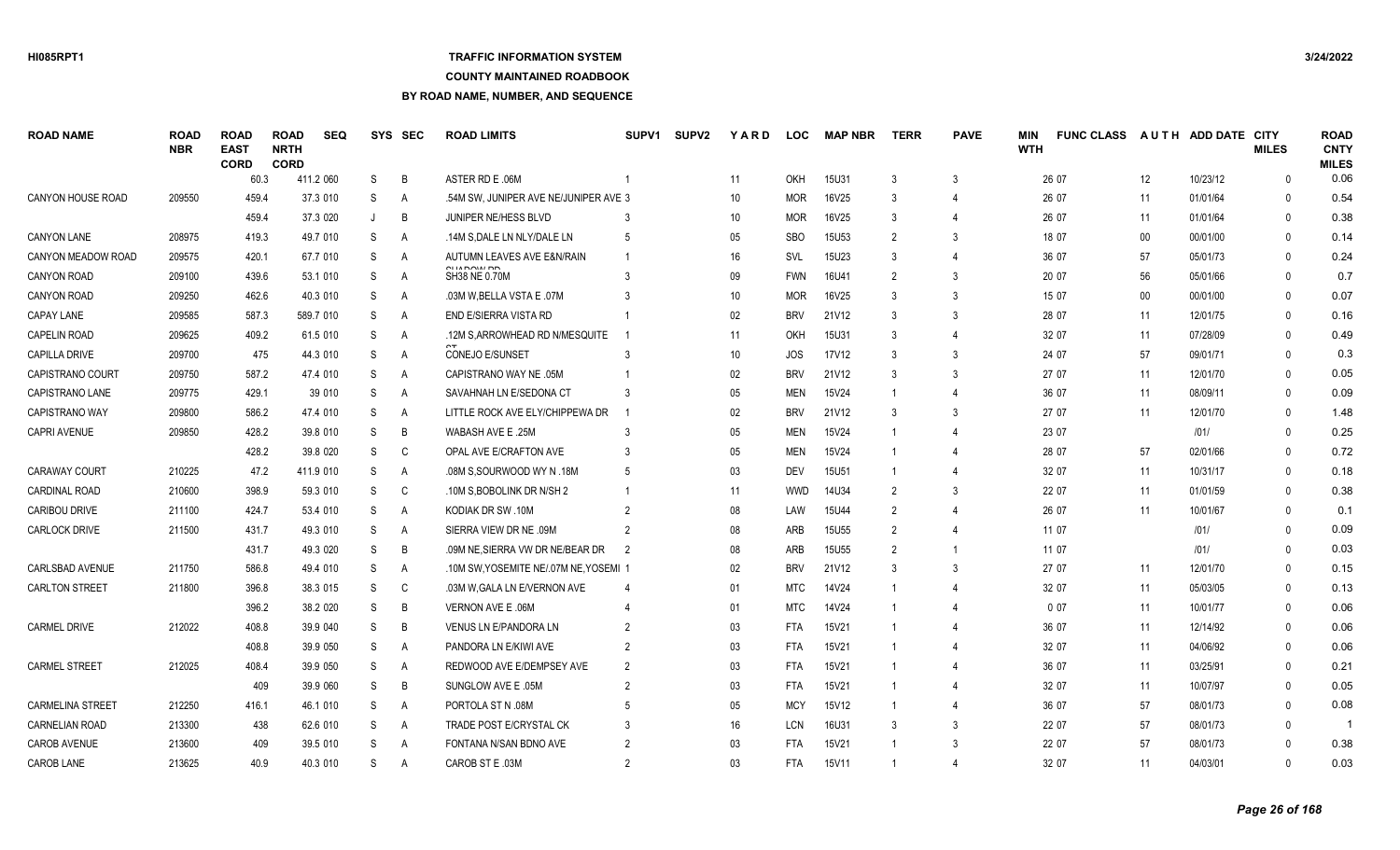# **TRAFFIC INFORMATION SYSTEM**

### **COUNTY MAINTAINED ROADBOOK**

| <b>ROAD NAME</b>        | <b>ROAD</b><br><b>NBR</b> | <b>ROAD</b><br><b>EAST</b><br><b>CORD</b> | <b>ROAD</b><br><b>NRTH</b><br><b>CORD</b> | <b>SEQ</b> | <b>SYS</b> | <b>SEC</b>     | <b>ROAD LIMITS</b>                                   | <b>SUPV1</b>   | <b>SUPV2</b> | YARD | <b>LOC</b> | <b>MAP NBR</b> | <b>TERR</b>    | <b>PAVE</b>    | MIN<br><b>WTH</b> | <b>FUNC CLASS</b> |        | AUTH ADD DATE CITY | <b>MILES</b> | <b>ROAD</b><br><b>CNTY</b><br><b>MILES</b> |
|-------------------------|---------------------------|-------------------------------------------|-------------------------------------------|------------|------------|----------------|------------------------------------------------------|----------------|--------------|------|------------|----------------|----------------|----------------|-------------------|-------------------|--------|--------------------|--------------|--------------------------------------------|
| <b>CAROB STREET</b>     | 213650                    | 409                                       |                                           | 40.3 005   | S          | D              | CAROB LN N/RANDALL AVE                               | 2              |              | 03   | <b>FTA</b> | 15V11          |                | 4              |                   | 32 07             | 11     | 04/03/01           | $\Omega$     | 0.1                                        |
|                         |                           | 409                                       |                                           | 40.8 010   | S          | A              | .12M S, MERRILL AVE N/MERRILL AVE                    | -2             |              | 03   | <b>FTA</b> | 15V11          |                | 4              |                   | 32 07             | 11     | 08/05/97           | $\Omega$     | 0.12                                       |
|                         |                           | 409                                       |                                           | 41.2 015   | S          | C              | WHITTRAM AVE N.11M                                   |                |              | 03   | <b>FTA</b> | 15V11          |                | 4              |                   | 36 07             | 11     | 04/15/91           | $\Omega$     | 0.11                                       |
|                         |                           | 409                                       |                                           | 41.4 017   | S          | E.             | ARROW ROUTE N/SPRING ST                              |                |              | 03   | <b>FTA</b> | 15V11          |                | 4              |                   | 36 07             | 11     | 12/02/97           | $\Omega$     | 0.09                                       |
|                         |                           | 409                                       |                                           | 41.7 020   | S          | B              | <b>UPLAND AVE N.06M</b>                              |                |              | 03   | <b>FTA</b> | 15V11          |                |                |                   | 36 07             | $00\,$ | 00/01/00           | $\Omega$     | 0.06                                       |
| <b>CARSON STREET</b>    | 214350                    | 437                                       |                                           | 63.5 010   | S          | $\overline{A}$ | CUSTER AVE E/CODY RD                                 |                |              | 16   | LCN        | 16U31          | -3             | 3              |                   | 27 07             | 57     | 08/01/73           | $\Omega$     | 0.25                                       |
|                         |                           | 437                                       |                                           | 63.5 020   | S          | B              | CODY RD E .50M                                       |                |              | 16   | LCN        | 16U31          | 3              |                |                   | 15 07             | 57     | 08/01/73           | $\Omega$     | 0.5                                        |
| <b>CARSON STREET</b>    | 214400                    | 414.3                                     |                                           | 157.8 010  | S          | B              | 07M W, SEVENTH ST E .11M                             |                |              | 13   | <b>TRO</b> | 15R12          | -3             | 3              |                   | 28 07             | 12     | 12/01/68           | $\Omega$     | 0.11                                       |
|                         |                           | 414.3                                     |                                           | 157.8 020  | J          | A              | EIGHTH ST E/TRONA RD                                 |                |              | 13   | <b>TRO</b> | 15R12          | 3              | 3              |                   | 30 07             | 62     | 03/01/67           | $\mathbf{0}$ | 0.26                                       |
| <b>CARTER STREET</b>    | 214650                    | 434.2                                     |                                           | 39 040     | S          | B              | .50M E, JEFFERSON ST E .50M                          |                |              | 05   | <b>YPA</b> | 15V25          |                | 4              |                   | 10 07             | $00\,$ | 00/01/00           | 0.25         | 0.25                                       |
| <b>CASCADE ROAD</b>     | 214950                    | 480.3                                     |                                           | 43.6 010   | J          | Α              | <b>BASE LINE N/SH 62</b>                             |                |              | 10   | JOS        | 17V13          |                | 3              |                   | 24 06             |        | 1011               | $\mathbf{0}$ |                                            |
| CASCADE ROAD            | 214960                    | 445.4                                     |                                           | 50.7 010   | S          | $\overline{A}$ | ANGELS CAMP RD W&N/TUOLUMNE RD 3                     |                |              | 09   | <b>MRG</b> | 16U52          | $\mathcal{P}$  |                |                   | 007               | 11     | 12/01/73           | $\Omega$     | 0.28                                       |
| <b>CASHMERE COURT</b>   | 215000                    | 407.7                                     |                                           | 41.6 010   | S          | A              | OWEN ST N .05M                                       |                |              | 03   | <b>FTA</b> | 15V11          |                |                |                   | 32 07             | 11     | 07/28/98           | $\Omega$     | 0.05                                       |
| <b>CASMALIA STREET</b>  | 216000                    | 414.2                                     |                                           | 44.1 010   | S          | A              | .09M W.FILLMORE AVE E/CACTUS AVE 5                   |                |              | 03   | <b>RLO</b> | 15V12          |                |                |                   | 44 07             | 31     | 10/01/69           | 0.07         | 0.06                                       |
|                         |                           | 414.2                                     |                                           | 44.1 020   | S          | B              | LILAC AVE E/.11M E, WILLOW AVE                       |                |              | 03   | <b>RLO</b> | 15V12          |                | 4              |                   | 44 07             |        | 1011               | 0.03         | 0.29                                       |
| <b>CASPIAN DRIVE</b>    | 216050                    | 421.2                                     |                                           | 68.3 010   | S          | A              | BERMUDA DUNES RD NLY/COUNTRY                         |                |              | 16   | SVL        | 15U23          | -3             | $\overline{4}$ |                   | 36 07             | 11     | 03/01/73           | $\Omega$     | 0.29                                       |
| <b>CASSIA AVENUE</b>    | 216150                    | 448.4                                     |                                           | 71.1 010   | S          | A              | ABELIA N/NORTH SIDE RD                               |                |              | 16   | <b>LCN</b> | 16U00          | $\mathbf{3}$   | -1             |                   | 36 07             | 57     | 03/01/68           | $\Omega$     | 0.38                                       |
| <b>CASTIC WAY</b>       | 216550                    | 590.3                                     |                                           | 49.3 010   | S          | A              | CAHTO RD E&N/ACHITL RD                               |                |              | 02   | <b>BRV</b> | 21V12          |                | 4              |                   | 26 07             | 11     | 04/01/84           | $\Omega$     | 0.22                                       |
| <b>CASTLE GATE ROAD</b> | 216600                    | 424.7                                     |                                           | 51.7 010   | S          | A              | <b>BURNT MILL ELY/TERRACE RD</b>                     | 2              |              | 08   | LAW        | <b>15U54</b>   | 2              | 4              |                   | 19 07             | 57     | 02/01/66           | $\Omega$     | 0.42                                       |
| CASTLE ROCK ROAD        | 216750                    | 433.5                                     |                                           | 62.7 010   | S          | A              | <b>ORCHARD E/HIGH</b>                                |                |              | 16   | <b>LCN</b> | 15U35          | 3              | 3              |                   | 29 07             | 57     | 02/01/66           | $\Omega$     | 0.51                                       |
| <b>CAT TAIL COURT</b>   | 217875                    | 412.1                                     |                                           | 38.5 010   | S          | A              | .06M S, AVENIDA CORTEZ N/AVENIDA                     | -5             |              | 03   | <b>BLO</b> | 15V21          |                |                |                   | 32 07             | 11     | 03/15/11           | $\Omega$     | 0.06                                       |
| CATABA ROAD             | 216925                    | 413.9                                     |                                           | 60.5 005   | S          | B              | FARMINGTON ST N/RANCHERO ST                          |                |              | 11   | OKH        | 15U32          | -3             | 4              |                   | 36 07             | 11     | 06/10/97           | $\Omega$     | 0.5                                        |
| CATALINA DRIVE          | 216950                    | 429.2                                     |                                           | 49 010     | S          | A              | RIM O WORLD N/LIGHTFOOT WY                           | $\overline{2}$ |              | 08   | <b>RSG</b> | 15U54          | $\overline{2}$ |                |                   | 26 07             | 11     | 11/01/65           | $\Omega$     | 0.19                                       |
| CATALINA ROAD           | 217000                    | 419.5                                     |                                           | 67.8 010   | S          | A              | .10M W, ARROWHEAD TR E .03M                          |                |              | 16   | SVL        | 15U23          | -3             | 4              |                   | 36 07             | 11     | 03/01/73           | $\mathbf{0}$ | 0.1                                        |
| CATAMARAN LANE          | 217600                    | 421.1                                     |                                           | 68.4 010   | S          | A              | <b>EADDOMUP</b><br>.09M SW, CLIPPER DR NE/CLIPPER DR |                |              | 16   | SVL        | 15U23          |                | 4              |                   | 36 07             | 11     | 03/01/73           | $\mathbf{0}$ | 0.09                                       |
| CATAMARAN LANE          | 217625                    | 415.9                                     |                                           | 84.9 010   | S          | Α              | SCHOONER DR NLY .22M                                 |                |              | 11   | SRL        | 15T42          | 3              | 4              |                   | 36 07             | 11     | 03/01/75           | $\mathbf{0}$ | 0.22                                       |
| <b>CATARY LANE</b>      | 217640                    | 47.4                                      |                                           | 411.9 010  | S          | $\overline{A}$ | CLOUDBERRY DRIVE/MILKWEED LN                         | -5             |              | 03   | <b>DEV</b> | <b>15U51</b>   |                |                |                   | 32 07             | 12     | 11/16/21           | $\mathbf{0}$ | 0.04                                       |
| CATAWBA AVENUE          | 217650                    | 409.9                                     |                                           | 37.9 036   | S          | F              | MERRILL AVE N/04M N, CERES AVE-E 2                   |                |              | 03   | <b>FTA</b> | 15V11          |                |                |                   | 007               |        | 1011               | 0.09         | 0.08                                       |
| <b>CAUGHLIN ROAD</b>    | 218100                    | 408.3                                     |                                           | 62.4 010   | S          | A              | 1.60M S, PHELAN RD N/PHELAN RD                       |                |              | 11   | <b>PHN</b> | <b>15U31</b>   | 3              | -1             |                   | 14 07             | 11     | 01/01/41           | $\Omega$     | 1.6                                        |
|                         |                           | 408.3                                     |                                           | 62.4 013   | S          | D              | PHELAN RD N/.03M N, SMOKE TREE RD                    |                |              | 11   | <b>PHN</b> | 15U21          |                |                |                   | 14 07             | 11     | 01/01/49           | $\cap$       | 1.03                                       |
|                         |                           | 408.2                                     |                                           | 65 014     | S.         | F.             | .03M N, SMOKE TREE RD N/DUNCAN RD                    |                |              | 11   | <b>PHN</b> | <b>15U21</b>   |                |                |                   | 14 07             | 11     | 01/01/49           | $\Omega$     | 1.97                                       |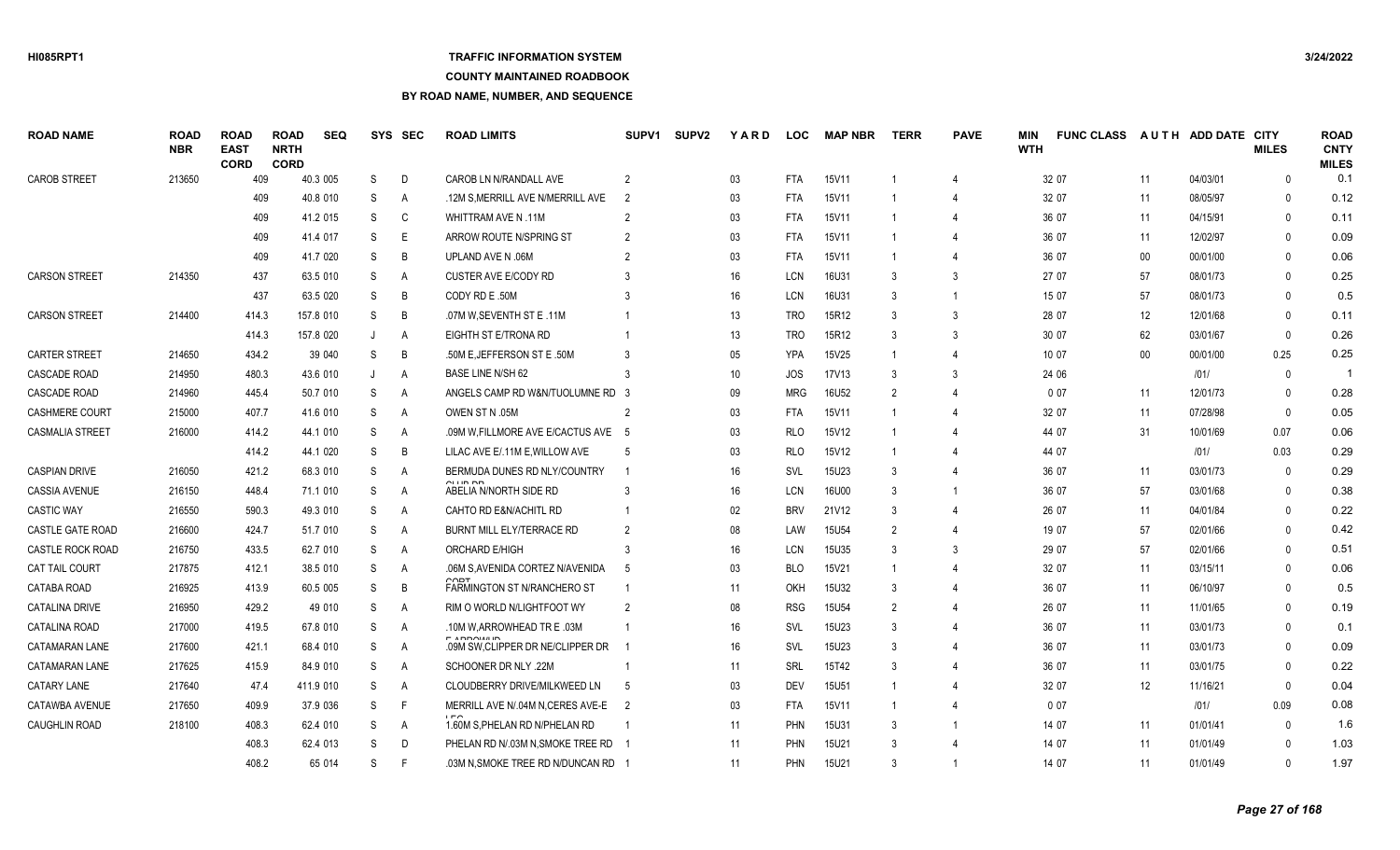### **TRAFFIC INFORMATION SYSTEM**

**COUNTY MAINTAINED ROADBOOK**

| <b>ROAD NAME</b>        | <b>ROAD</b><br><b>NBR</b> | <b>ROAD</b><br><b>EAST</b><br><b>CORD</b> | <b>ROAD</b><br><b>NRTH</b><br><b>CORD</b> | <b>SEQ</b> | SYS | SEC            | <b>ROAD LIMITS</b>                                     | <b>SUPV1</b>   | <b>SUPV2</b> | YARD   | <b>LOC</b> | <b>MAP NBR</b> | <b>TERR</b>    | <b>PAVE</b>    | <b>MIN</b><br><b>WTH</b> | <b>FUNC CLASS</b> |        | AUTH ADD DATE CITY | <b>MILES</b> | <b>ROAD</b><br><b>CNTY</b><br><b>MILES</b> |
|-------------------------|---------------------------|-------------------------------------------|-------------------------------------------|------------|-----|----------------|--------------------------------------------------------|----------------|--------------|--------|------------|----------------|----------------|----------------|--------------------------|-------------------|--------|--------------------|--------------|--------------------------------------------|
|                         |                           | 408.3                                     |                                           | 62.4 016   | S   | E              | <b>DUNCAN RD N.26M</b>                                 |                |              | 11     | <b>PHN</b> | 15U21          | 3              |                |                          | 14 07             | 11     | 01/01/49           | $\Omega$     | 0.26                                       |
|                         |                           | 408.3                                     |                                           | 62.4 020   | S   | B              | .26M N, DUNCAN RD N .11M                               |                |              | 11     | <b>PHN</b> | 15U21          | 3              | 4              |                          | 14 07             | 11     | 01/01/49           | $\Omega$     | 0.11                                       |
|                         |                           | 408.3                                     |                                           | 62.4 030   | S   | C              | .37M N, DUNCAN RD N/ PALMDALE RD                       |                |              | 11     | <b>PHN</b> | 15U21          | 3              | $\overline{1}$ |                          | 14 07             | 11     | 01/01/49           | 0            | 2.16                                       |
| <b>CAYENNE DRIVE</b>    | 218300                    | 47.3                                      |                                           | 412.2 010  | S   | A              | OBSIDIAN RD TO BLACKBERRY DR                           | -5             |              | 03     | <b>DEV</b> | <b>15U51</b>   |                | 4              |                          | 32 07             | 12     | 11/16/21           | $\Omega$     | 0.13                                       |
| <b>CEDAR AVENUE</b>     | 218550                    | 413.7                                     |                                           | 36.9 010   | A   | A              | S R/W PINE ST N/VALLEY BLVD                            | -5             |              | 03     | <b>BLO</b> | 15V22          |                | 4              |                          | 34 04             | 11     | 01/01/29           | $\Omega$     | 2.68                                       |
|                         |                           | 413.7                                     |                                           | 36.9 020   | A   | B              | VALLEY BLVD N/RANDALL AVE                              | -5             |              | 03     | <b>BLO</b> | 15V22          |                | $\overline{4}$ |                          | 39 03             | 11     | 01/01/29           | 0.16         | 0.84                                       |
|                         |                           | 413.7                                     |                                           | 36.9 040   | S   | E              | .06M S.BOHNERT AVE N/BOHNERT AVE 5                     |                |              | 03     | <b>RLO</b> | 15V12          |                | 3              |                          | 27 03             |        | 1011               | 0.03         | 0.03                                       |
| <b>CEDAR AVENUE</b>     | 219200                    | 437.1                                     |                                           | 44.1 010   | S   | A              | .54M S&W,SPRUCE AVE N&E/SPRUCE                         | - 3            |              | 05     | <b>ANO</b> | 16V11          | $\mathcal{P}$  | 3              |                          | 25 07             | 11     | 08/01/76           | $\Omega$     | 0.54                                       |
| <b>CEDAR COURT</b>      | 219250                    | 437.1                                     |                                           | 44.2 010   | S   | A              | CEDAR AVE N .09M                                       |                |              | 05     | <b>ANO</b> | 16V11          | $\overline{2}$ | $\overline{4}$ |                          | 26 07             | 11     | 08/01/76           | 0            | 0.09                                       |
| <b>CEDAR DELL</b>       | 219300                    | 439.2                                     |                                           | 53.6 010   | S   | A              | IROQUOIS LN E/BROOKSIDE LN                             | -3             |              | 09     | <b>FWN</b> | 16U41          | $\mathfrak{p}$ | $\overline{4}$ |                          | 15 07             | 56     | 03/01/66           | $\Omega$     | 0.21                                       |
| <b>CEDAR DRIVE</b>      | 219600                    | 426                                       |                                           | 52.4 010   | S   | A              | HELIOTROPE DR E&S/MAPLE DR                             | -2             |              | $08\,$ | LAW        | 15U44          | 2              | 4              |                          | 19 07             | 57     | 10/01/68           | $\Omega$     | 0.15                                       |
|                         |                           |                                           | 426                                       | 52.4 020   | J   | B              | MAPLE DR E/PALISADES CT                                | $\overline{2}$ |              | 08     | LAW        | 15U44          | $\mathfrak{p}$ | $\overline{4}$ |                          | 20 07             | 57     | 10/01/68           | $\mathbf{0}$ | 0.01                                       |
|                         |                           |                                           | 426                                       | 52.4 030   | S   | C              | PALISADES CT E&SW/OAK DR                               |                |              | 08     | LAW        | 15U44          | $\mathcal{P}$  | $\overline{4}$ |                          | 17 07             | $00\,$ | 00/01/00           | $\Omega$     | 0.23                                       |
| <b>CEDAR DRIVE</b>      | 219750                    | 431.8                                     |                                           | 49.4 010   | S   | $\overline{A}$ | SIERRA VIEW NE/MUSIC CAMP                              | $\mathcal{P}$  |              | 08     | ARB        | <b>15U55</b>   | $\mathfrak{p}$ | $\overline{4}$ |                          | 13 07             | 56     | 09/01/65           | $\Omega$     | 0.21                                       |
| <b>CEDAR DRIVE</b>      | 219900                    | 418.5                                     |                                           | 50.8 010   | S   | A              | OAK N .06M                                             |                |              | 07     | <b>CRS</b> | 15U52          | $\mathfrak{p}$ | 3              |                          | 17 07             | 57     | 02/01/66           | $\Omega$     | 0.06                                       |
| <b>CEDAR DRIVE</b>      | 220050                    | 418.5                                     |                                           | 46.2 010   | S   | A              | 41ST STREET N .13M                                     |                |              | 05     | <b>AWF</b> | 15U52          |                | $\overline{4}$ |                          | 26 07             | 57     | 03/01/68           | $\mathbf{0}$ | 0.13                                       |
|                         |                           | 418.5                                     |                                           | 46.2 020   | S   | B              | FOURTY-EIGHTH ST N/HILL DR                             |                |              | 05     | <b>AWF</b> | 15U52          |                | $\overline{4}$ |                          | 20 07             | 12     | 06/01/29           | $\mathbf{0}$ | 0.25                                       |
| <b>CEDAR DRIVE</b>      | 220200                    | 441.2                                     |                                           | 40.5 010   | S   | A              | .26M SWLY, SPRUCE DR NELY/OAK DR                       | - 3            |              | 05     | FOH        | 16V21          | $\overline{2}$ | 3              |                          | 15 07             | 57     | 02/01/66           | $\mathbf{0}$ | 0.31                                       |
| <b>CEDAR GLEN DRIVE</b> | 220250                    | 446.4                                     |                                           | 51.7 010   | S   | A              | HERITAGE TR N/BALDWIN LN                               |                |              | 09     | <b>SUG</b> | 16U52          | $\overline{2}$ | $\overline{4}$ |                          | 26 07             | 11     | 06/29/04           | $\mathbf{0}$ | 0.46                                       |
| <b>CEDAR LANE</b>       | 220300                    | 420.2                                     |                                           | 67.8 010   | S   | A              | .09MSW, RAIN SHADOW NE/RAIN                            |                |              | 16     | SVL        | 15U23          | 3              | $\overline{4}$ |                          | 36 07             | 11     | 03/01/73           | $\mathbf{0}$ | 0.09                                       |
| <b>CEDAR LANE</b>       | 220350                    | 422.8                                     |                                           | 51.2 010   | S   | A              | Q(1)<br>CLUB HOUSE DR NE/ALPINE LN                     | $\overline{2}$ |              | 08     | LAW        | 15U53          | $\overline{2}$ | $\overline{4}$ |                          | 15 07             | 57     | 11/01/71           | $\Omega$     | 0.21                                       |
|                         |                           | 422.8                                     |                                           | 51.2 020   | S   | B              | ALPINE LN NE/LAKE FOREST DR                            |                |              | 08     | LAW        | 15U53          |                |                |                          | 22 07             | 57     | 11/01/71           | $\mathbf{0}$ | 0.07                                       |
| <b>CEDAR LANE</b>       | 220425                    | 429.3                                     |                                           | 39.6 005   | S   | E              | LAURALWOOD LN E/.01M                                   |                |              | 05     | <b>MEN</b> | 15V24          |                | $\overline{4}$ |                          | 32 07             | 11     | 02/10/98           | $\mathbf{0}$ | 0.03                                       |
|                         |                           | 429.4                                     |                                           | 39.6 010   | S   | B              | W/ALDEDWOOD LN<br>.01M W, ALDERWOOD LN E .06M          |                |              | 05     | <b>MEN</b> | 15V24          |                | $\overline{4}$ |                          | 32 07             | 11     | 02/15/00           | $\Omega$     | 0.06                                       |
|                         |                           | 429.4                                     |                                           | 39.6 020   | S   | C              | .05ME, ALDERWOOD LN                                    |                |              | 05     | <b>MEN</b> | 15V24          |                | $\overline{4}$ |                          | 32 07             | 11     | 04/11/00           | $\Omega$     | 0.04                                       |
|                         |                           | 429.5                                     |                                           | 39.6 025   | S   | D              | FIASHE MADI FINAAD<br>.03M E.MAPLEWOOD LN E/PLUMWOOD 3 |                |              | 05     | <b>MEN</b> | 15V24          |                | $\overline{4}$ |                          | 32 07             | 11     | 05/09/00           | $\Omega$     | 0.07                                       |
|                         |                           | 429.5                                     |                                           | 39.6 030   | S   | $\overline{A}$ | PLUMWOOD LN E .02M                                     | -3             |              | 05     | <b>MEN</b> | 15V24          |                | $\overline{4}$ |                          | 16 07             | 11     | 06/09/98           | $\Omega$     | 0.02                                       |
|                         |                           | 429.5                                     |                                           | 39.6 040   | S   | F              | .04M E, PLUMWOOD LN E.04M                              |                |              | 05     | <b>MEN</b> | 15V24          |                | $\overline{4}$ |                          | 16 07             | 11     | 06/09/98           | 0.02         | 0.02                                       |
| <b>CEDAR LANE</b>       | 220500                    | 419.4                                     |                                           | 51.1 010   | S   | A              | LAKE DR NLY/KNAPPS CUTOFF                              | 2              |              | 07     | <b>CRS</b> | <b>15U53</b>   | 2              | 3              |                          | 20 07             | $00\,$ | 00/01/00           | $\Omega$     | 0.21                                       |
| <b>CEDAR LANE</b>       | 220650                    | 424.3                                     |                                           | 50.8 010   | S   | A              | .03M S.MEADOW BRK N/MEADOW                             | 2              |              | 08     | LAW        | 15U53          | $\mathcal{P}$  | 3              |                          | 25 07             | $00\,$ | 00/01/00           | $\Omega$     | 0.03                                       |
| <b>CEDAR LANE</b>       | 220675                    | 415.1                                     |                                           | 62.5 050   | S.  | $\overline{A}$ | DDOOK DD<br>CEDAR ST N/BUENA VISTA DR                  |                |              | 11     | <b>OKH</b> | 15U32          |                | 3              |                          | 36 07             | 11     | 06/04/90           | $\Omega$     | 0.06                                       |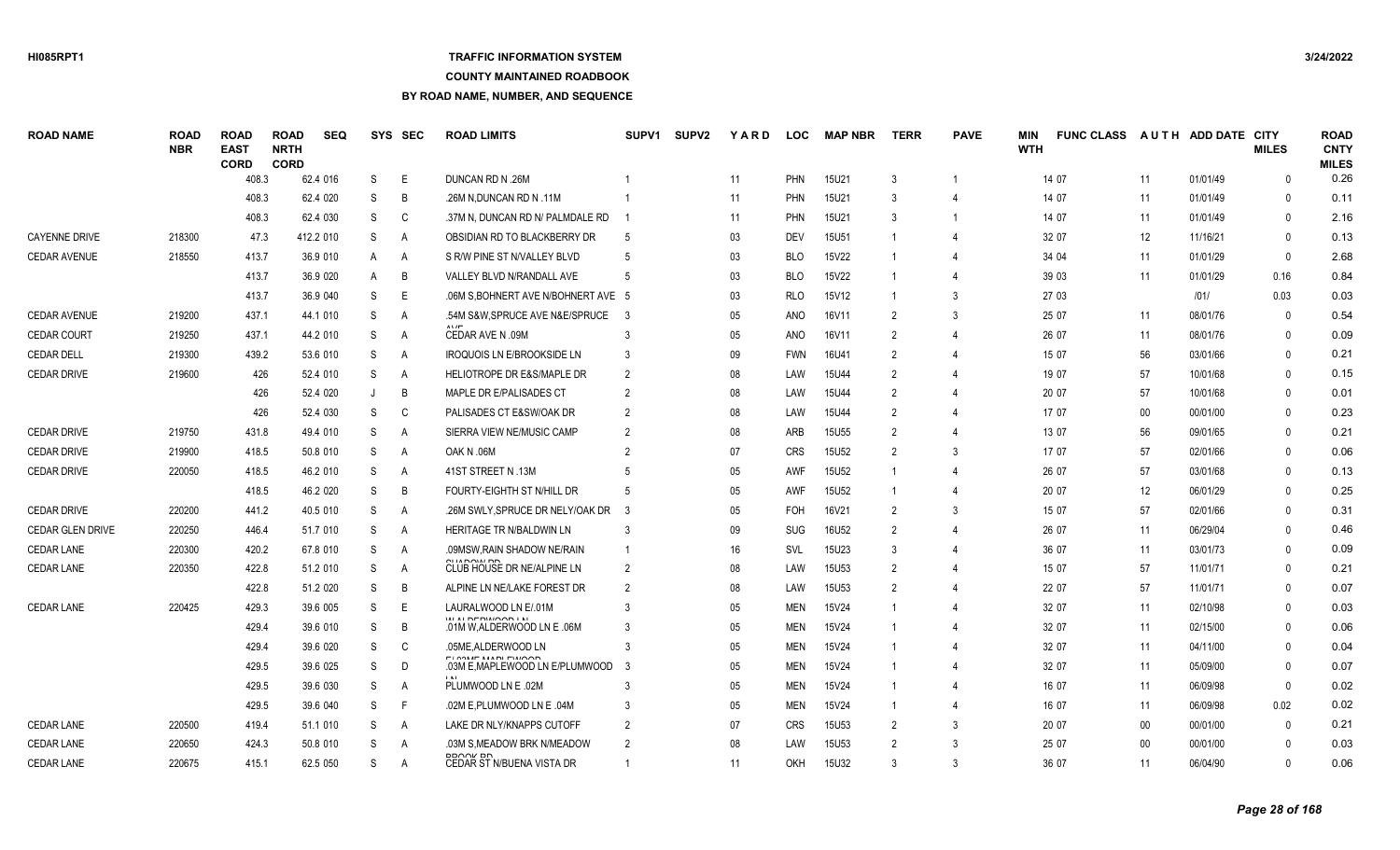# **TRAFFIC INFORMATION SYSTEM**

### **COUNTY MAINTAINED ROADBOOK**

| <b>ROAD NAME</b>           | <b>ROAD</b><br><b>NBR</b> | <b>ROAD</b><br><b>EAST</b><br><b>CORD</b> | <b>ROAD</b><br><b>NRTH</b><br><b>CORD</b> | <b>SEQ</b> |              | SYS SEC        | <b>ROAD LIMITS</b>                              | <b>SUPV1</b>   | <b>SUPV2</b> | <b>YARD</b> | <b>LOC</b> | <b>MAP NBR</b> | <b>TERR</b>    | <b>PAVE</b>                 | <b>MIN</b><br><b>WTH</b> | <b>FUNC CLASS</b> |                   | AUTH ADD DATE CITY | <b>MILES</b> | <b>ROAD</b><br><b>CNTY</b><br><b>MILES</b> |
|----------------------------|---------------------------|-------------------------------------------|-------------------------------------------|------------|--------------|----------------|-------------------------------------------------|----------------|--------------|-------------|------------|----------------|----------------|-----------------------------|--------------------------|-------------------|-------------------|--------------------|--------------|--------------------------------------------|
| <b>CEDAR MOUNTAIN ROAD</b> | 221950                    | 444.1                                     |                                           | 53.2 010   | S            | Α              | PANAMINT MTN NE/.02M E.WHISPERING 3             |                |              | 09          | <b>BBC</b> | 16U42          | 2              | 3                           |                          | 25 07             | 11                | 12/01/69           | $\Omega$     | 0.21                                       |
| <b>CEDAR PLACE</b>         | 220700                    | 413.5                                     |                                           | 39.3 010   | S            | B              | <b>COMMERCIAL ST N .09M</b>                     |                |              | 03          | <b>BLO</b> | 15V22          |                | 4                           |                          | 36 07             | 13                | 05/01/67           | $\Omega$     | 0.09                                       |
| <b>CEDAR ROAD</b>          | 220800                    | 429.9                                     |                                           | 94.8 010   | S            | B              | THIRD ST N.02M                                  |                |              | 12          | LEN        | 15T24          | 3              | 4                           |                          | 007               | 11                | 09/01/86           | $\Omega$     | 0.02                                       |
|                            |                           | 429.9                                     |                                           | 94.8 020   | J            | A              | <b>JASPER N/AGATE</b>                           |                |              | 12          | LEN        | 15T24          |                | 3                           |                          | 24 07             | 00                | 00/01/00           | $\Omega$     | 0.7                                        |
| <b>CEDAR STREET</b>        | 220950                    | 414.1                                     |                                           | 158 010    | S            | B              | .05M W.3RD ST E/9TH ST                          |                |              | 13          | <b>TRO</b> | 15R12          | 3              | 3                           |                          | 29 07             | $12 \overline{ }$ | 12/01/68           | $\Omega$     | 0.42                                       |
|                            |                           | 414.1                                     |                                           | 158 020    | J            | A              | 9TH E&S/TRONA RD                                |                |              | 13          | <b>TRO</b> | 15R12          | 3              | 3                           |                          | 24 07             | 51                | 03/01/66           | $\Omega$     | 0.21                                       |
| <b>CEDAR STREET</b>        | 221100                    | 399.7                                     |                                           | 59 010     |              | $\overline{A}$ | <b>TWIN LAKES N/SH2</b>                         |                |              | 11          | <b>WWD</b> | 14U34          | 2              | 3                           |                          | 22 05             | 57                | 10/01/73           | $\Omega$     | 0.47                                       |
| <b>CEDAR STREET</b>        | 221250                    | 410.7                                     |                                           | 62.5 002   | S            | Ε              | <b>BRACEO ST E/JOSHUA RD</b>                    |                |              | 11          | OKH        | 15U31          | 3              |                             |                          | 26 07             | 11                | 11/07/06           | $\Omega$     | 0.25                                       |
|                            |                           | 410.9                                     |                                           | 62.5 003   | S            | C              | JOSHUA RD (WLEG)E/ASTER RD                      |                |              | 11          | OKH        | 15U31          | -3             | 4                           |                          | 26 07             | 11                | 07/26/05           | $\Omega$     | 0.25                                       |
|                            |                           | 411.1                                     |                                           | 62.5 004   | S            | D              | ASTER RD E/DAISY RD                             |                |              | 11          | OKH        | 15U31          | -3             | -1                          |                          | 26 07             | 11                | 08/02/05           | $\Omega$     | 0.25                                       |
|                            |                           | 416.6                                     |                                           | 62.5 006   | S            | B              | .07ME, ESCONDIDO AV E/.06ME, CEDAR              |                |              | 11          | OKH        | 15U32          | -3             | 3                           |                          | 26 07             | 11                | 06/04/90           | $\Omega$     | 0.37                                       |
| <b>CEDAR TERRACE</b>       | 221400                    | 426.3                                     |                                           | 52 010     | S            | Α              | .05M S, ALDER TER N+ELY/.04MS, HK CK 2          |                |              | 08          | LAW        | <b>15U44</b>   | $\mathcal{P}$  | $\overline{4}$              |                          | 14 07             | 56                | 09/01/66           | $\mathbf{0}$ | 0.39                                       |
| <b>CEDAR WAY</b>           | 221550                    | 419                                       |                                           | 51.8 010   | S            | $\overline{A}$ | SEQUOIA LANE NW/VISTA LANE                      | $\overline{2}$ |              | 07          | <b>CRS</b> | <b>15U53</b>   | $\mathfrak{p}$ | $\overline{4}$              |                          | 9 0 7             | $00\,$            | 00/01/00           | $\Omega$     | 0.26                                       |
| <b>CEDARBROOK DRIVE</b>    | 221700                    | 422.8                                     |                                           | 51.5 010   | S            | $\overline{A}$ | CLUB HOUSE DR NE/CIRCLE DR                      | $\mathfrak{p}$ |              | 08          | LAW        | 15U53          | $\mathfrak{p}$ | 3                           |                          | 18 07             | 57                | 11/01/71           | $\Omega$     | 0.36                                       |
|                            |                           | 422.8                                     |                                           | 51.5 020   | S            | B              | CIRCLE DR NLY .09M                              |                |              | 08          | LAW        | 15U53          | $\mathfrak{p}$ |                             |                          | 007               | 11                | 09/01/74           | $\Omega$     | 0.09                                       |
| <b>CEDARBROOK LANE</b>     | 222200                    | 420.6                                     |                                           | 68.1 010   | S            | A              | SPRING VALLEY PKY N&W .17M                      |                |              | 16          | SVL        | 15U23          | 3              | $\overline{4}$              |                          | 36 07             | 11                | 03/01/73           | $\Omega$     | 0.17                                       |
| CEDARWOOD DRIVE            | 222000                    | 429.1                                     |                                           | 49.5 010   | S            | $\overline{A}$ | GLEN VW DR NE/CIRCLE VW DR                      | $\overline{2}$ |              | 08          | <b>RSG</b> | 15U54          | $\overline{2}$ | $\overline{4}$              |                          | 23 07             | 56                | 09/01/65           | $\mathbf{0}$ | 0.39                                       |
| CEDARWOOD DRIVE            | 222050                    | 424.5                                     |                                           | 52.1 010   | S            | $\overline{A}$ | NORTH BAY RD NELY/.12M E, OAKWOOD 2             |                |              | 08          | LAW        | 15U43          | $\overline{2}$ | $\overline{4}$              |                          | 007               | 11                | 12/01/70           | $\Omega$     | 0.43                                       |
| <b>CEDRELA WAY</b>         | 222160                    | 47.4                                      |                                           | 211.7 010  | S            | A              | N R/W SYCAMORE CREEK DR                         | -5             |              | 03          | <b>DEV</b> | <b>15U51</b>   |                | $\overline{4}$              |                          | 32 07             | 11                | 10/31/17           | $\mathbf{0}$ | 0.07                                       |
| <b>CELESTA STREET</b>      | 222270                    | 476.6                                     |                                           | 49.8 010   | S            | $\overline{A}$ | <b>NIGH BEBOV B</b><br>MERCURY AVE E/CENTER AVE |                |              | 10          | JOS        | 17U53          | 3              | $\overline{1}$              |                          | 24 07             | 11                | 02/01/72           | $\mathbf{0}$ | 0.25                                       |
| <b>CENTER STREET</b>       | 223200                    | 475.5                                     |                                           | 44.6 010   | S            | $\overline{A}$ | 29 PALMS HWY N/CHOLLITA                         |                |              | 10          | JOS        | 17V12          | 3              | 3                           |                          | 23 07             | $00\,$            | 00/01/00           | $\mathbf{0}$ | 0.16                                       |
| <b>CENTER STREET</b>       | 223350                    | 413.8                                     |                                           | 155.7 010  | A            | A              | <b>TRONA RD N/MAIN ST</b>                       |                |              | 13          | <b>TRO</b> | 15R12          |                | 3                           |                          | 44 05             | $00\,$            | 00/01/00           | $\mathbf{0}$ | 0.15                                       |
| <b>CENTRAL AVENUE</b>      | 223800                    | 396.5                                     |                                           | 32.5 020   | A            | A              | PHILLIPS BLVD N/ STATE ST                       |                |              | 01          | <b>MTC</b> | 14V24          |                | 4                           |                          | 26 03             |                   | 1011               | 0.29         | 0.56                                       |
| <b>CENTRAL PLACE</b>       | 223850                    | 396.7                                     |                                           | 38.5 010   | S            | A              | CENTRAL AVE NLY/STATE ST                        |                |              | 01          | <b>MTC</b> | 14V24          |                | $\overline{4}$              |                          | 38 07             | 13                | 12/01/66           | $\Omega$     | 0.16                                       |
| <b>CENTRAL ROAD</b>        | 224100                    | 426.1                                     |                                           | 65.2 010   | J            | A              | ROUNDUP WY N/ POPPY RD                          |                |              | 16          | APV        | 15U24          | 3              | 3                           |                          | 24 06             | 11                | 01/01/56           | $\mathbf 0$  |                                            |
|                            |                           | 426.1                                     |                                           | 65.2 011   | J            | B              | POPPY RD N/TUSSING RANCH RD                     |                |              | 16          | APV        | <b>15U24</b>   | 3              | 3                           |                          | 24 05             | 11                | 01/01/56           | 0.25         | 0.26                                       |
|                            |                           | 426.1                                     |                                           | 65.2 013   | J            | C              | TUSSING RANCH RD N/.50MS.BEAR VLY 1             |                |              | 16          | APV        | <b>15U24</b>   | $\mathbf{3}$   | 3                           |                          | 24 04             | 11                | 01/01/51           | 0.75         | 0.75                                       |
|                            |                           | 426.1                                     |                                           | 65.2 040   | $\mathbf{J}$ | D              | CORWIN RD N 1.51M                               |                |              | 16          | APV        | 15U14          | $\mathcal{R}$  | 3                           |                          | 22 05             | 11                | 01/01/56           | 0.76         | 0.75                                       |
| <b>CERES AVENUE</b>        | 224700                    | 408.2                                     |                                           | 40.9 010   | S            | A              | MERRILL N&E/CATAWBA                             |                |              | 03          | <b>FTA</b> | 15V11          |                | 3                           |                          | 24 07             | 12                | 06/01/29           | $\Omega$     | 1.82                                       |
| CEREZO ROAD                | 224850                    | 416.1                                     |                                           | 68.9 010   | S            | A              | EL EVADO E/BOREGO RD                            |                |              | 11          | <b>VIC</b> | 15U22          |                | 3                           |                          | 24 07             | 57                | 02/01/73           | $\Omega$     | 0.7                                        |
| <b>CHAGALL LANE</b>        | 225025                    | 407.7                                     |                                           | 41.5 010   | S.           | A              | <b>BANANA AVE E/MONET LN</b>                    |                |              | 03          | FTA        | 15V11          |                | $\boldsymbol{\vartriangle}$ |                          | 32 07             | 11                | 11/27/01           | $\Omega$     | 0.1                                        |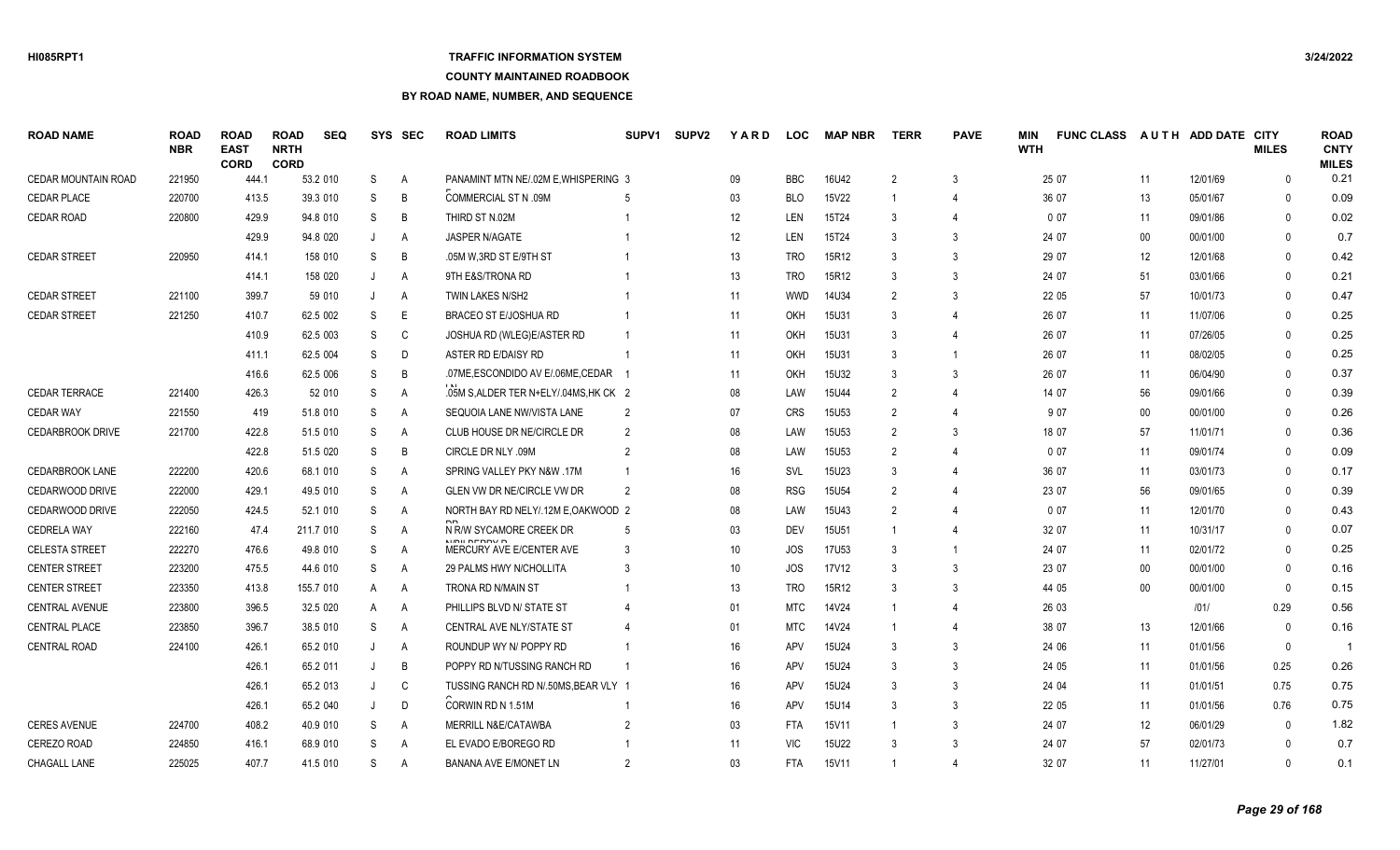### **TRAFFIC INFORMATION SYSTEM**

### **COUNTY MAINTAINED ROADBOOK**

| <b>ROAD NAME</b>        | <b>ROAD</b><br><b>NBR</b> | <b>ROAD</b><br><b>EAST</b><br><b>CORD</b> | <b>ROAD</b><br><b>NRTH</b><br><b>CORD</b> | <b>SEQ</b> |    | SYS SEC        | <b>ROAD LIMITS</b>                   | SUPV <sub>1</sub> | <b>SUPV2</b> | <b>YARD</b> | <b>LOC</b> | <b>MAP NBR</b>    | <b>TERR</b>   | <b>PAVE</b>                 | <b>MIN</b><br><b>WTH</b> | <b>FUNC CLASS</b> |        | AUTH ADD DATE CITY | <b>MILES</b> | <b>ROAD</b><br><b>CNTY</b><br><b>MILES</b> |
|-------------------------|---------------------------|-------------------------------------------|-------------------------------------------|------------|----|----------------|--------------------------------------|-------------------|--------------|-------------|------------|-------------------|---------------|-----------------------------|--------------------------|-------------------|--------|--------------------|--------------|--------------------------------------------|
| <b>CHAMISAL STREET</b>  | 225175                    | 399.4                                     |                                           | 76 010     | S  | $\mathsf{A}$   | EL MIRAGE RD N/MILTON ST             |                   |              | 11          | <b>ADL</b> | 14T54             | 3             | 3                           |                          | 30 07             | 12     | 11/14/00           | $\Omega$     | 0.25                                       |
| <b>CHAMOIS DRIVE</b>    | 225450                    | 421.8                                     |                                           | 50.9 010   | S  | A              | NORTH RD N .33M                      |                   |              | 07          | <b>CRS</b> | <b>15U53</b>      | $\mathcal{P}$ | 4                           |                          | 20 07             | 57     | 09/01/67           | $\Omega$     | 0.33                                       |
| <b>CHAMOMILE COURT</b>  | 225500                    | 47.7                                      |                                           | 412.1 010  | S  | A              | END TO FLOWERING PLUM WY             |                   |              | 03          | <b>DEV</b> | 15U51             |               | $\overline{4}$              |                          | 32 07             | 12     | 11/16/21           | $\Omega$     | 0.16                                       |
| <b>CHAPAROSA DRIVE</b>  | 225750                    | 430.1                                     |                                           | 67.2 010   | S  | A              | MILPAS DR E/SOLEDAD DR               |                   |              | 16          | APV        | 15U24             |               | $\overline{1}$              |                          | 26 07             | 57     | 11/01/72           | $\Omega$     | 0.5                                        |
| <b>CHAPARRAL COURT</b>  | 225800                    | 447.5                                     |                                           | 51.4 050   | S  | A              | WILLOW LN E .06M                     |                   |              | 09          | <b>MRG</b> | 16U52             | $\mathcal{P}$ | 3                           |                          | 26 07             | 12     | 10/18/94           | $\Omega$     | 0.06                                       |
| <b>CHAPARRAL DRIVE</b>  | 225850                    | 395.1                                     |                                           | 36.1 010   | S  | A              | <b>FARNDON AVE E .05M</b>            |                   |              | 01          | <b>CHI</b> | 14V23             |               | 4                           |                          | 36 07             | 11     | 11/01/64           | $\Omega$     | 0.05                                       |
| <b>CHAPARRAL LANE</b>   | 225885                    | 416.2                                     |                                           | 85.9 010   | S  | A              | .09M W,LAKEVIEW DR ELY/HELENDALE     |                   |              | 11          | SRL        | 15T42             | 3             |                             |                          | 36 07             | 11     | 03/01/75           | $\Omega$     | 0.54                                       |
| <b>CHAPARRAL STREET</b> | 225900                    | 414.2                                     |                                           | 43.8 010   | S  | A              | EASTON ST SE/LILAC AVE               |                   |              | 03          | <b>RLO</b> | 15V12             |               |                             |                          | 36 07             | 57     | 11/01/71           | $\Omega$     | 0.23                                       |
| <b>CHAPARREL LANE</b>   | 226000                    | 429.6                                     |                                           | 39 010     | S  | A              | HAZELWOOD AVE E.14M                  |                   |              | 05          | <b>MEN</b> | 15V24             |               | 4                           |                          | 44 07             | 11     | 11/18/08           | $\Omega$     | 0.14                                       |
| <b>CHAT COURT</b>       | 226380                    | 588.9                                     |                                           | 47.9 010   | S  | A              | TEHAMA TR N .09M                     |                   |              | 02          | <b>BRV</b> | 21V12             | 3             | $\overline{4}$              |                          | 28 07             | 11     | 12/01/87           | $\Omega$     | 0.09                                       |
| <b>CHATEAU DRIVE</b>    | 226500                    | 421.7                                     |                                           | 50.5 010   | S  | A              | .21M S.CALANDA DR NW .69M            |                   |              | 07          | <b>CRS</b> | 15U53             | $\mathcal{P}$ | 3                           |                          | 18 07             | 11     | 01/01/48           | $\Omega$     | 0.69                                       |
|                         |                           | 421.7                                     |                                           | 50.5 020   | S  | B              | AROSA DR NE 47M                      | 2                 |              | 07          | <b>CRS</b> | 15U <sub>53</sub> | $\mathcal{P}$ | 3                           |                          | 18 07             | 11     | 01/01/48           | $\Omega$     | 0.47                                       |
| <b>CHAUMONT DRIVE</b>   | 226700                    | 401                                       |                                           | 58.4 010   | S  | A              | ORCHARD DR SE/.06M SE.BASEL DR       |                   |              | 11          | <b>WWD</b> | 14U34             | $\mathcal{P}$ | 3                           |                          | 27 07             | 11     | 12/01/66           | $\Omega$     | 0.34                                       |
|                         |                           | 401.3                                     |                                           | 58.4 030   | S  | B              | .06M SE, BASEL DR E&NLY/CHAUMONT     |                   |              | 11          | <b>WWD</b> | 14U34             | $\mathcal{P}$ | 3                           |                          | 32 07             | 11     | 12/19/95           | $\Omega$     | 0.13                                       |
| <b>CHAUMONT LANE</b>    | 226725                    | 401.3                                     |                                           | 58.5 010   | S  | A              | EAST CANYON DR E/CHAUMONT DR         |                   |              | 11          | <b>WWD</b> | 14U34             | $\mathcal{P}$ | 3                           |                          | 32 07             | 11     | 12/19/95           | $\Omega$     | 0.05                                       |
| CHEASAPEAKE DRIVE       | 226750                    | 473.3                                     |                                           | 43.9 050   | S  | $\overline{A}$ | OLYMPIC RD E/.02M E, MECCA RD        |                   |              | 10          | <b>JOS</b> | 17V12             | 3             | 3                           |                          | 36 07             | 11     | 9/19/2             | $\Omega$     | 0.22                                       |
| <b>CHECKER LANE</b>     | 226850                    | 410.3                                     |                                           | 65.8 010   | S  | $\overline{A}$ | CALVERY CT N .05M                    |                   |              | 11          | PHN        | 15U21             | 3             | $\overline{4}$              |                          | 32 07             | 11     | 11/04/08           | $\mathbf{0}$ | 0.05                                       |
| CHELSEA COURT           | 226950                    | 414.1                                     |                                           | 44.8 010   | S  | A              | .04M SW, MAGNOLIA AVE NE/MAGNOLIA 5  |                   |              | 03          | <b>RLO</b> | 15V12             |               | $\overline{4}$              |                          | 36 07             | $00\,$ | 00/01/00           | $\Omega$     | 0.04                                       |
| CHENILLE COURT          | 227175                    | 407.9                                     |                                           | 41.5 010   | S  | A              | UPAS CT N .09M                       |                   |              | 03          | <b>FTA</b> | 15V11             |               | $\overline{4}$              |                          | 32 07             | 11     | 12/08/98           | $\mathbf{0}$ | 0.09                                       |
| <b>CHEROKEE STREET</b>  | 227700                    | 439.2                                     |                                           | 53.3 010   | S  | A              | SH38 NE/ILLINI DR                    |                   |              | 09          | <b>FWN</b> | 16U41             | $\mathcal{P}$ | $\overline{4}$              |                          | 20 07             | 56     | 03/01/66           | $\mathbf{0}$ | 0.11                                       |
| <b>CHEROKEE STREET</b>  | 227850                    | 453.3                                     |                                           | 100.5 010  | S  | A              | NAVAJO AVE E/APACHE AVE              |                   |              | 12          | <b>NEB</b> | 16T14             | 3             | $\overline{1}$              |                          | 24 07             | 57     | 01/01/68           | $\mathbf{0}$ | 0.11                                       |
|                         |                           | 453.3                                     |                                           | 100.5 020  | S  | B              | COMANCHE AVE E/MT VIEW RD            |                   |              | 12          | <b>NEB</b> | 16T14             |               | $\overline{1}$              |                          | 27 07             | 57     | 01/01/68           | $\Omega$     | 0.13                                       |
|                         |                           | 453.3                                     |                                           | 100.5 030  |    | C              | .90M W.HARVARD RD E/HARVARD RD       |                   |              | 12          | <b>NEB</b> | 16T14             | 3             | 3                           |                          | 21 03             |        | 1011               | $\Omega$     | 0.9                                        |
| <b>CHERRY AVENUE</b>    | 228150                    | 408.2                                     |                                           | 37.8 040   | A  | C              | VALLEY BLVD N/SAN BERNARDINO AVE 2   |                   |              | 03          | <b>FTA</b> | 15V21             |               | $\boldsymbol{\vartriangle}$ |                          | 30 04             | 11     | 01/01/29           | 0.19         | 0.3                                        |
|                         |                           | 408.1                                     |                                           | 39.9 043   | A  | E              | SAN BERNARDINO AVE N/.10M N, OWEN 2  |                   |              | 03          | <b>FTA</b> | 15V21             |               | $\boldsymbol{\vartriangle}$ |                          | 30 04             | 11     | 01/01/29           | 0.07         | 1.76                                       |
| <b>CHERRY STREET</b>    | 228400                    | 413.7                                     |                                           | 45 010     | S  | A              | RIVERSIDE AVE OHE N/SYCAMORE AVE 5   |                   |              | 03          | <b>RLO</b> | 15V12             |               | 4                           |                          | 007               | 11     | 08/01/80           | $\Omega$     | 0.08                                       |
| <b>CHERT WAY</b>        | 228575                    | 47.5                                      |                                           | 412.5 010  | S  | A              | TACONITE RD N/.01M N.KIMBERLITE WY 5 |                   |              | 03          | <b>DEV</b> | <b>15U51</b>      |               | 4                           |                          | 32 07             | 11     | 09/27/11           | $\Omega$     | 0.04                                       |
|                         |                           | 47.5                                      |                                           | 412.5 020  | S  | B              | KIMBERLITE WY TO BLACKBERRY DR       | - 5               |              | 03          | <b>DEV</b> | 15U51             |               | 4                           |                          | 32 07             | 13     | 11/16/21           | $\Omega$     | 0.04                                       |
| <b>CHERVIL LANE</b>     | 228655                    | 47.7                                      |                                           | 411.8 010  | S  | A              | ANISE DRIVE SE TO END                |                   |              | 03          | <b>DEV</b> | <b>15U51</b>      |               | 4                           |                          | 30 07             | 12     | 11/16/21           | $\Omega$     | 0.18                                       |
| <b>CHERWELL STREET</b>  | 228750                    | 435.4                                     |                                           | 67.6 010   | S  | A              | SUSSEX AVE E/WAVERLY AVE             |                   |              | 16          | <b>LCN</b> | 15U25             |               |                             |                          | 38 07             | 57     | 03/01/68           | $\Omega$     | 0.5                                        |
| <b>CHERYLE STREET</b>   | 228900                    | 429.6                                     |                                           | 95.1 010   | S. | A              | ASH RD NE/WESTERN DR                 |                   |              | 12          | LEN        | 15T24             |               | $\boldsymbol{\vartriangle}$ |                          | 36 07             | $00\,$ | 00/01/00           | $\Omega$     | 0.36                                       |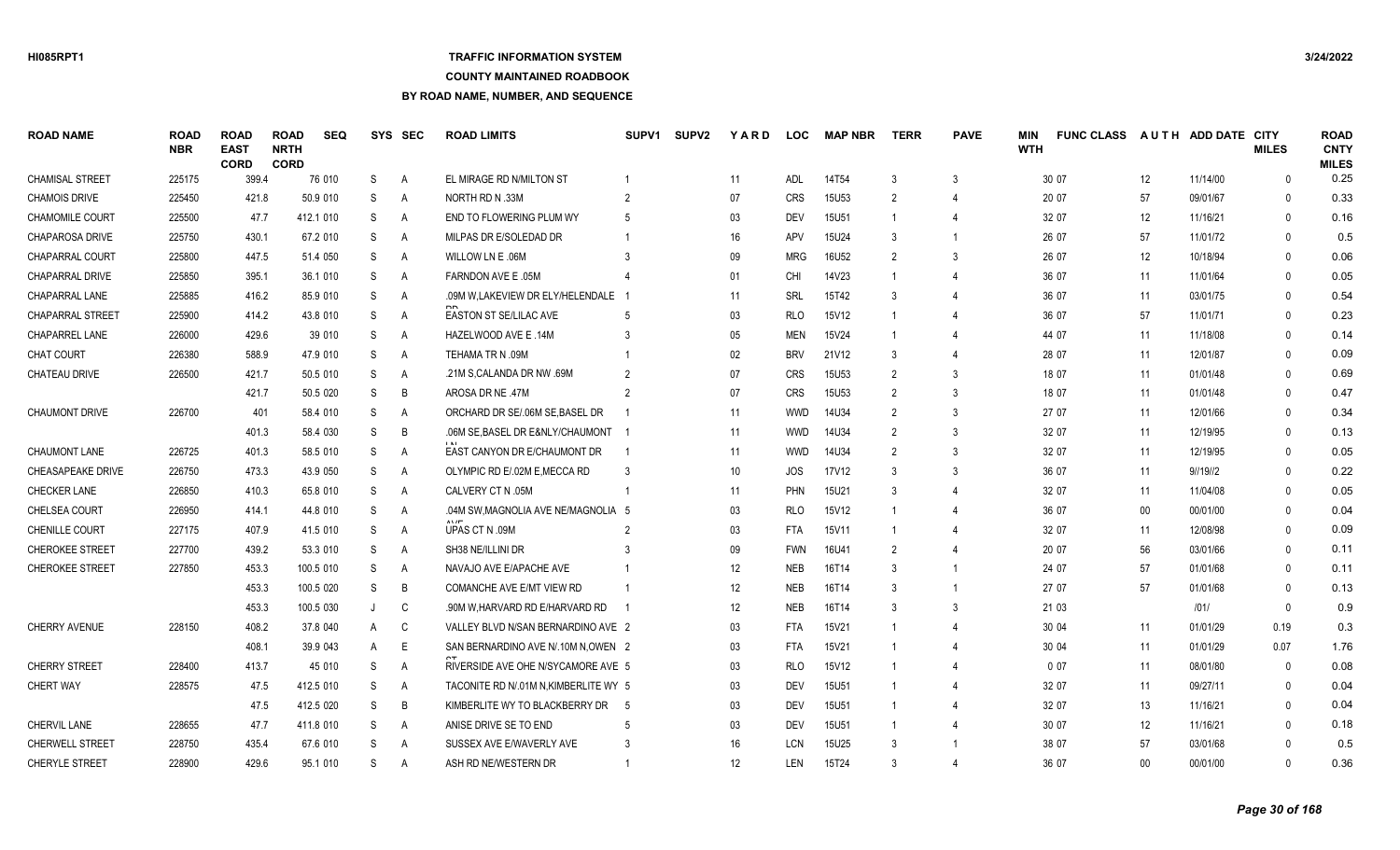# **TRAFFIC INFORMATION SYSTEM**

**COUNTY MAINTAINED ROADBOOK**

| <b>ROAD NAME</b>       | <b>ROAD</b><br><b>NBR</b> | <b>ROAD</b><br><b>EAST</b><br><b>CORD</b> | <b>ROAD</b><br><b>NRTH</b><br><b>CORD</b> | <b>SEQ</b> | <b>SYS</b> | <b>SEC</b>     | <b>ROAD LIMITS</b>                     | <b>SUPV1</b>   | <b>SUPV2</b> | <b>YARD</b>     | <b>LOC</b> | <b>MAP NBR</b>    | <b>TERR</b>    | <b>PAVE</b>           | <b>MIN</b><br><b>WTH</b> | <b>FUNC CLASS</b> |        | AUTH ADD DATE CITY | <b>MILES</b> | <b>ROAD</b><br><b>CNTY</b><br><b>MILES</b> |
|------------------------|---------------------------|-------------------------------------------|-------------------------------------------|------------|------------|----------------|----------------------------------------|----------------|--------------|-----------------|------------|-------------------|----------------|-----------------------|--------------------------|-------------------|--------|--------------------|--------------|--------------------------------------------|
| CHESAPEAKE LANE        | 226805                    |                                           | 429                                       | 39.1 010   | S          | A              | AGATE AVE E/.04M E, MONTEREY CT        | $\mathbf{3}$   |              | 05              | <b>MEN</b> | 15V24             |                |                       |                          | 36 07             | 11     | 08/09/11           | $\Omega$     | 0.14                                       |
| CHESAPEAKE LANE        | 228950                    |                                           | 419                                       | 68.1 010   | S          | Α              | .06M W, ROLLING RIDGE DR E/ROLLING     |                |              | 16              | SVL        | 15U23             | 3              | $\overline{4}$        |                          | 36 07             | 11     | 03/01/73           | $\mathbf{0}$ | 0.06                                       |
| CHESHIRE STREET        | 229050                    |                                           | 414                                       | 44.2 010   | S          | A              | .09M W, FILLMORE AVE E/FILLMORE AVE 5  |                |              | 03              | <b>RLO</b> | 15V12             |                | $\overline{4}$        |                          | 36 07             | $00\,$ | 00/01/00           | $\Omega$     | 0.09                                       |
|                        |                           |                                           | 414                                       | 44.2 020   | S          | B              | .13M W, COMPTON AVE E/LAWRIE AVE 5     |                |              | 03              | <b>RLO</b> | 15V12             |                | 4                     |                          | 36 07             | $00\,$ | 00/01/00           | $\mathbf{0}$ | 0.26                                       |
| CHESTNUT AVENUE        | 229200                    | 406.1                                     |                                           | 41.8 020   | S          | B              | ILEX ST E/COTTONWOOD AVE               | $\overline{2}$ |              | 03              | <b>FTA</b> | 14V15             |                | 3                     |                          | 26 07             | $00\,$ | 00/01/00           | 0.1          | 0.1                                        |
| <b>CHEYENNE AVENUE</b> | 229650                    | 453.5                                     |                                           | 100.8 010  | S          | Α              | PUEBLO ST N/SONOMA ST                  |                |              | 12              | <b>NEB</b> | 16T14             | 3              |                       |                          | 20 07             | 57     | 01/01/68           | $\Omega$     | 0.25                                       |
| CHEYENNE COURT         | 229700                    | 586.9                                     |                                           | 47.6 010   | S          | $\overline{A}$ | DEERPATH RD N .05M                     |                |              | 02 <sub>2</sub> | <b>BRV</b> | 21V12             | $\mathbf{3}$   | 3                     |                          | 27 07             | 11     | 12/01/70           | $\Omega$     | 0.05                                       |
| CHICAGO DRIVE          | 230400                    |                                           | 430                                       | 49.2 010   | S          | Α              | ENCINA WAY NW/SECRET DR                | $\mathcal{P}$  |              | 08              | <b>RSG</b> | <b>15U54</b>      | $\mathcal{P}$  | $\overline{4}$        |                          | 13 07             | 57     | 05/01/72           | $\Omega$     | 0.05                                       |
| <b>CHICASAW ROAD</b>   | 230475                    | 477.5                                     |                                           | 44.4 050   | S          | A              | .13M W.WHITE FEATHER RD E/WHITE        | -3             |              | 10              | JOS        | 17V13             | 3              | 3                     |                          | 36 07             | 12     | 06/10/91           | $\Omega$     | 0.13                                       |
| <b>CHICKASAW LANE</b>  | 230700                    | 439.3                                     |                                           | 53.4 010   | S          | Α              | <b>ILLINI DR N/MOHAWK DR</b>           |                |              | 09              | <b>FWN</b> | 16U41             | $\mathcal{P}$  | 3                     |                          | 15 07             | 56     | 03/01/66           | $\Omega$     | 0.16                                       |
| <b>CHICO AVENUE</b>    | 231000                    | 394.9                                     |                                           | 37.8 010   | S          | Α              | <b>GRAND AVE N/9TH AVE</b>             |                |              | 01              | <b>MTC</b> | 14V23             |                | 4                     |                          | 20 07             | 12     | 06/01/29           | $\Omega$     | 0.24                                       |
| <b>CHILLON DRIVE</b>   | 231300                    | 421.7                                     |                                           | 50.8 010   | S          | Α              | CALANDA DR NLY/AROSA DR                |                |              | 07              | <b>CRS</b> | 15U <sub>53</sub> | $\mathcal{P}$  | 3                     |                          | 21 07             | $00\,$ | 00/01/00           | $\Omega$     | 0.5                                        |
|                        |                           | 421.7                                     |                                           | 50.8 020   | S          | B              | AROSA DR NLY .28M                      |                |              | 07              | <b>CRS</b> | 15U <sub>53</sub> | $\mathcal{P}$  | 3                     |                          | 17 07             | $00\,$ | 00/01/00           | $\Omega$     | 0.28                                       |
| CHIMNEY PEAK ROAD      | 231800                    | 443.9                                     |                                           | 53.6 010   | S          | $\overline{A}$ | ANTELOPE MOUNTAIN DR N .06M            |                |              | 09              | <b>BBC</b> | 16U42             | $\mathfrak{p}$ |                       |                          | 26 07             | 11     | 10/01/67           | $\Omega$     | 0.06                                       |
| CHINO AVENUE           | 232050                    | 393.2                                     |                                           | 35.1 020   | A          | A              | SH71 E/MC KINLEY AVE                   |                |              | 01              | CHI        | 14V23             |                | $\overline{4}$        |                          | 26 04             |        | 01/01/29           | 0.13         | 0.12                                       |
|                        |                           | 393.2                                     |                                           | 35.1 030   | A          | B              | MC KINLEY AVE E/.06M W.PIPE LINE AVE 4 |                |              | 01              | CHI        | 14V23             |                | $\overline{4}$        |                          | 23 04             | 11     | 01/01/29           | 0.35         | 0.34                                       |
| <b>CHINOOK ROAD</b>    | 232350                    | 439.7                                     |                                           | 53.1 010   | S          | A              | FLICKER RD N/CANYON RD                 |                |              | 09              | <b>FWN</b> | 16U41             | $\mathcal{P}$  | 4                     |                          | 16 07             | 56     | 03/01/66           | $\Omega$     | 0.12                                       |
| CHINQUAPIN DRIVE       | 232550                    | 420.3                                     |                                           | 68.6 010   | S          | Α              | VISTA POINT DR NWLY/RIDGE CREST        |                |              | 16              | SVL        | 15U23             |                | $\boldsymbol{\Delta}$ |                          | 36 07             | 11     | 03/01/73           | $\Omega$     | 0.62                                       |
| <b>CHIPMUNK DRIVE</b>  | 232725                    | 422.7                                     |                                           | 51.8 050   | S          | Α              | .32M S, CYPRESS DR NLY/CYPRESS DR 2    |                |              | 08              | LAW        | <b>15U53</b>      | $\overline{2}$ | 3                     |                          | 007               | 11     | 01/05/87           | $\mathbf{0}$ | 0.32                                       |
| <b>CHIPMUNK LANE</b>   | 232950                    | 431.2                                     |                                           | 49.3 010   | S          | Α              | SQUIRREL LN E/BLUE JAY LN              |                |              | 08              | ARB        | <b>15U55</b>      | $\mathfrak{p}$ | 3                     |                          | 14 07             | 57     | 02/01/66           | $\Omega$     | 0.11                                       |
| <b>CHIPPEWA DRIVE</b>  | 233000                    | 587.2                                     |                                           | 47 010     | S          | $\overline{A}$ | DEL REY DR E .11M                      |                |              | 02              | <b>BRV</b> | 21V12             | 3              | 3                     |                          | 27 07             | 11     | 12/01/70           | $\Omega$     | 0.11                                       |
| CHIPPEWA LANE          | 233050                    | 425.7                                     |                                           | 51.8 010   | S          | Α              | SHENANDOAH DR N .14M                   |                |              | 08              | LAW        | 15U54             | $\mathfrak{p}$ |                       |                          | 26 07             | 11     | 12/01/69           | $\Omega$     | 0.14                                       |
| <b>CHIQUITA LANE</b>   | 233250                    | 421.9                                     |                                           | 44.2 010   | S          | $\overline{A}$ | PUMALO ST N/26TH ST                    |                |              | 05              | DEL        | 15V13             |                | $\overline{4}$        |                          | 32 07             | $00\,$ | 00/01/00           | $\Omega$     | 0.05                                       |
|                        |                           | 421.9                                     |                                           | 44.2 020   | S          | B              | .03M S, DATE PL N .01M                 |                |              | 05              | DEL        | 15V13             |                | $\overline{4}$        |                          | 36 07             | $00\,$ | 00/01/00           | $\Omega$     | 0.01                                       |
|                        |                           | 421.9                                     |                                           | 44.2 030   | S          | C              | LYNWOOD RD N&E/OSBUN RD                |                |              | 05              | <b>DEL</b> | 15V13             |                | $\overline{4}$        |                          | 36 07             | $00\,$ | 00/01/00           | $\Omega$     | 0.2                                        |
|                        |                           | 421.9                                     |                                           | 44.2 040   | S          | D              | 35TH N/FOOTHILL DR                     |                |              | 05              | DEL        | 15V13             |                | 4                     |                          | 36 07             | 00     | 00/01/00           | $\Omega$     | 0.22                                       |
| CHLORIDE ROAD          | 233550                    | 448.8                                     |                                           | 93.5 010   | S          | A              | MINNEOLA RD E/WILDHORSE RD             |                |              | 12              | <b>NEB</b> | 16T23             | 3              |                       |                          | 28 07             | 57     | 01/01/68           | $\Omega$     |                                            |
| CHOCCO ROAD            | 233650                    | 585.1                                     |                                           | 46.4 010   | S          | A              | DEL REY DR N/.05M N, CUYAMA TR         |                |              | $02\,$          | <b>BRV</b> | 21V12             | $\mathbf{3}$   | 3                     |                          | 32 07             | $00\,$ | 00/01/00           | $\Omega$     | 0.68                                       |
| <b>CHOCO TRAIL</b>     | 233900                    | 585.4                                     |                                           | 46.1 010   | S          | A              | RIO VISTA DR N/WINTUN TR               |                |              | 02              | <b>BRV</b> | 21V12             |                | 3                     |                          | 27 07             | $00\,$ | 00/01/00           | $\Omega$     | 0.59                                       |
| <b>CHOCTAW DRIVE</b>   | 234000                    | 439.1                                     |                                           | 53.5 010   | S          | A              | ARAPAHOE RD N&W .13M                   |                |              | 09              | <b>FWN</b> | 16U41             |                |                       |                          | 12 07             | 56     | 03/01/66           | $\Omega$     | 0.13                                       |
| <b>CHOCTAW TRAIL</b>   | 234200                    | 585.8                                     |                                           | 47.8 010   | S.         | A              | OSAGE TRAIL SE/KANSA TRAIL             |                |              | 02              | <b>BRV</b> | 21V12             |                | 3                     |                          | 26 07             | 11     | 11/01/71           | $\Omega$     | 0.08                                       |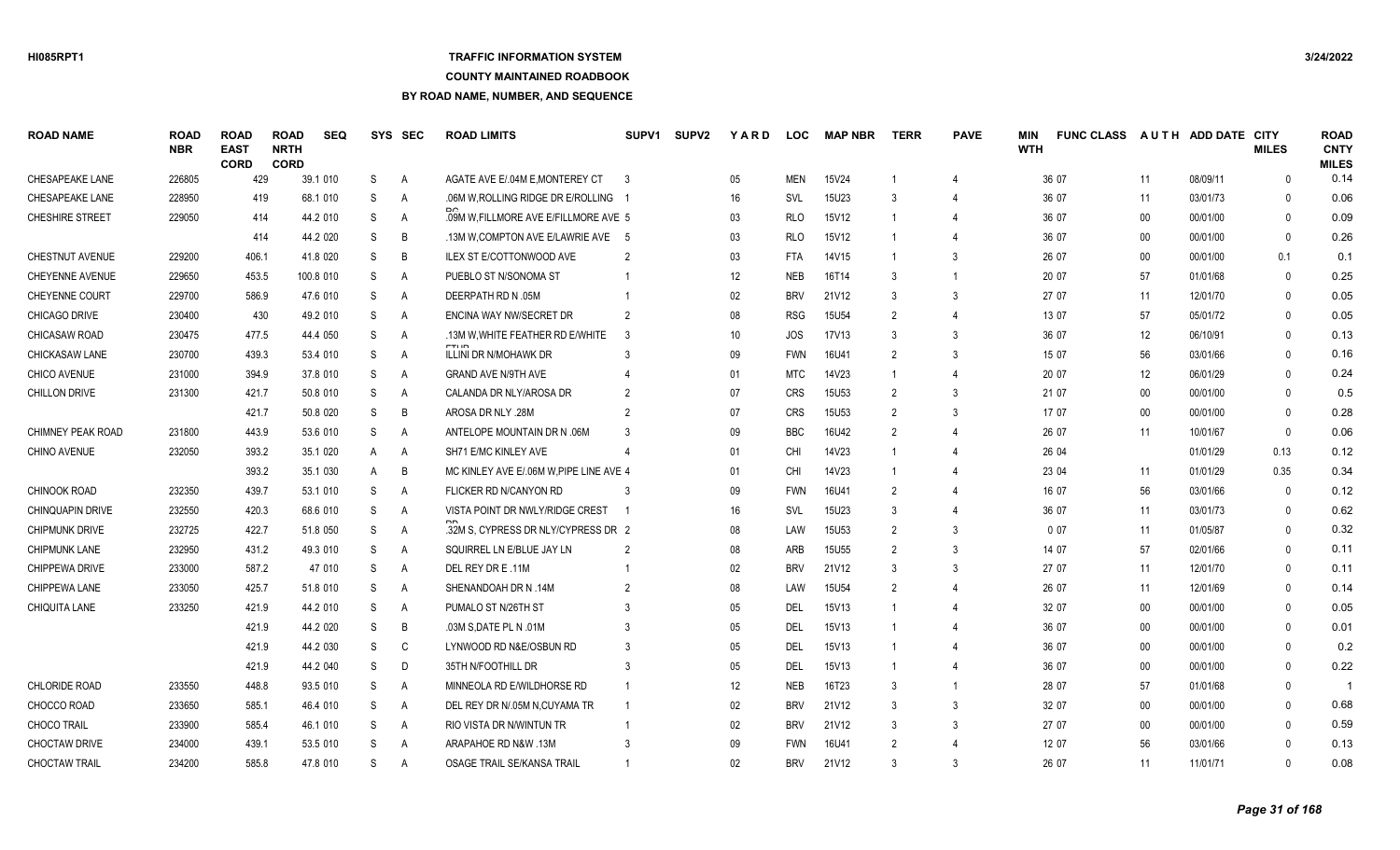## **TRAFFIC INFORMATION SYSTEM**

### **COUNTY MAINTAINED ROADBOOK**

| <b>ROAD NAME</b>         | <b>ROAD</b><br><b>NBR</b> | <b>ROAD</b><br><b>EAST</b><br><b>CORD</b> | <b>ROAD</b><br><b>NRTH</b><br><b>CORD</b> | <b>SEQ</b> | <b>SYS</b> | <b>SEC</b>     | <b>ROAD LIMITS</b>                  | SUPV <sub>1</sub> | <b>SUPV2</b> | YARD   | <b>LOC</b> | <b>MAP NBR</b> | <b>TERR</b>    | <b>PAVE</b>              | MIN<br><b>WTH</b> | <b>FUNC CLASS</b> |        | AUTH ADD DATE CITY | <b>MILES</b> | <b>ROAD</b><br><b>CNTY</b><br><b>MILES</b> |
|--------------------------|---------------------------|-------------------------------------------|-------------------------------------------|------------|------------|----------------|-------------------------------------|-------------------|--------------|--------|------------|----------------|----------------|--------------------------|-------------------|-------------------|--------|--------------------|--------------|--------------------------------------------|
|                          |                           | 585.8                                     |                                           | 47.8 020   | S          | B              | <b>TOMAHAWK TR SE/CREEK RD</b>      |                   |              | 02     | <b>BRV</b> | 21V12          | 3              | 3                        |                   | 26 07             | 11     | 11/01/71           | $\Omega$     | 0.23                                       |
| CHOLAME ROAD             | 234750                    | 415.2                                     |                                           | 69.2 005   | S          | B              | SHEEP CREEK RD E/VALLE VISTA RD     |                   |              | 11     | <b>PHN</b> | 14U15          |                | 3                        |                   | 36 07             | 12     | 01/24/12           | $\Omega$     | 0.51                                       |
|                          |                           | 415.2                                     |                                           | 69.2 013   | S          | A              | .19MW SAN MARTIN RD E/PACOIMA RD    |                   |              | 11     | <b>VIC</b> | 15U12          | 3              | $\overline{1}$           |                   | 25 07             | 57     | 11/01/67           | $\Omega$     | 0.41                                       |
|                          |                           | 415.2                                     |                                           | 69.2 020   | S          | D              | PACOIMA RD E/BOREGO RD              |                   |              | 11     | <b>VIC</b> | 15U12          |                | 3                        |                   | 24 07             |        | 1011               | $\Omega$     | 1.2                                        |
| CHOLLA ROAD              | 235650                    | 400.2                                     |                                           | 64.4 010   | S          | A              | WINTERGREEN RD E/SILVER ROCK RD     |                   |              | 11     | <b>PNH</b> | 14U24          | 3              | $\overline{1}$           |                   | 30 07             | 57     | 11/01/67           | $\Omega$     | 0.51                                       |
| <b>CHOLLITA ROAD</b>     | 235800                    | 475.3                                     |                                           | 44.7 010   | S          | A              | SUNSET RD E/SUNBURST AVE            | 3                 |              | 10     | <b>JOS</b> | 17V12          | 3              | 3                        |                   | 24 07             | $00\,$ | 00/01/00           | $\Omega$     | 0.5                                        |
|                          |                           | 475.3                                     |                                           | 44.7 020   | S          | B              | SUN RAY RD E/SUNFAIR RD             |                   |              | 10     | JOS        | <b>17V13</b>   | 3              |                          |                   | 36 07             | 57     | 01/01/68           | $\Omega$     | 0.25                                       |
| <b>CHRISTENSON ROAD</b>  | 236100                    | 437.3                                     |                                           | 65.3 010   | S          | A              | SH18 N/.22M N, RABBIT SPRINGS RD    |                   |              | 16     | <b>LCN</b> | 16U21          |                | 3                        |                   | 19 07             | 57     | 08/01/73           | $\Omega$     | 1.02                                       |
| <b>CHRISTINA ROAD</b>    | 235950                    | 394.9                                     |                                           | 35.5 010   | S          | A              | ROSWELL AVE E .13M                  |                   |              | 01     | <b>CHI</b> | 14V23          |                | 4                        |                   | 24 07             | 11     | 01/01/48           | $\Omega$     | 0.13                                       |
| CHRISTMAS TREE LANE      | 236250                    | 429.7                                     |                                           | 49.1 010   | S          | A              | LURING PINES DR E/LURING PINES DR 2 |                   |              | 08     | <b>RSG</b> | 15U54          | 2              | 4                        |                   | 17 07             | 57     | 09/01/66           | $\mathbf{0}$ | 0.4                                        |
| CHRYSOLITE AVENUE        | 236400                    | 428.3                                     |                                           | 39.4 010   | S          | A              | NAPLES AVE N/SAN BDNO AVE           |                   |              | 05     | <b>MEN</b> | 15V24          |                | 4                        |                   | 24 07             | 00     | 00/01/00           | $\Omega$     | 0.59                                       |
| <b>CHRYSOLITE STREET</b> | 236550                    | 437.2                                     |                                           | 74.4 010   | S          | A              | JASPER AVE NE/PALISADE AVE          | 3                 |              | 16     | <b>LCN</b> | 16U11          | 3              | $\overline{1}$           |                   | 34 07             | 57     | 03/01/68           | $\Omega$     | 0.76                                       |
| CHULA VISTA ROAD         | 237000                    | 433.6                                     |                                           | 62.6 010   | S          | A              | ORCHARD DR E/MEADOW LN              |                   |              | 16     | LCN        | 15U35          |                | 3                        |                   | 22 07             | 57     | 08/01/73           | $\mathbf{0}$ | 0.31                                       |
| CHULA VISTA STREET       | 237200                    | 587                                       |                                           | 586.6 010  | S          | $\overline{A}$ | DEERPATH RD NW/ARROW DR             |                   |              | 02     | <b>BRV</b> | 21V12          | 3              | 3                        |                   | 27 07             |        | 1011               | $\Omega$     | 0.44                                       |
|                          |                           | 587                                       |                                           | 586.6 020  | S          | B              | RIO MESA DR NW/EL PASEO ST          |                   |              | 02     | <b>BRV</b> | 21V12          |                | 3                        |                   | 27 07             | 11     | 12/01/70           | $\Omega$     | 0.38                                       |
| CHUMASH DRIVE            | 237225                    | 587                                       |                                           | 47.6 010   | S          | A              | DEERPATH RD N/.02M N, SHAPATA CT    |                   |              | $02\,$ | <b>BRV</b> | 21V12          | 3              | 3                        |                   | 28 07             | $00\,$ | 00/01/00           | $\Omega$     | 0.52                                       |
| CHURCH AVENUE            | 237350                    | 432.3                                     |                                           | 95.6 050   | S          | A              | .06M W, "N" ST E/"D" ST             |                   |              | 12     | <b>BHT</b> | 15T25          |                | 3                        |                   | 007               | 12     | 05/01/89           | $\mathbf{0}$ | 1.32                                       |
| <b>CHURCH STREET</b>     | 237750                    | 413.5                                     |                                           | 39 0 20    | S          | B              | HIGH ST N/VALLEY BLVD               |                   |              | 03     | <b>BLO</b> | <b>15V22</b>   |                | $\Delta$                 |                   | 25 07             | 50     | 05/01/67           | $\mathbf{0}$ | 0.1                                        |
|                          |                           | 413.5                                     |                                           | 39 025     | S          | D              | .03M S, MARY GOLD AVE N.13M         |                   |              | 03     | <b>BLO</b> | <b>15V22</b>   |                | $\overline{\mathcal{L}}$ |                   | 007               | 11     | 11/27/89           | $\mathbf{0}$ | 0.13                                       |
|                          |                           | 413.5                                     |                                           | 39 030     | S          | C              | SEQUOIA AVE N/RANDALL AVE           |                   |              | 03     | <b>RLO</b> | 15V22          |                |                          |                   | 36 07             | 11     | 12/01/72           | $\mathbf{0}$ | 0.13                                       |
| <b>CIELITO DRIVE</b>     | 238500                    | 483.7                                     |                                           | 49 010     | S          | C              | EL PORTAL E/LOS OLIVOS              |                   |              | 10     | <b>TNP</b> | <b>17U54</b>   | 3              |                          |                   | 27 07             | 57     | 01/01/68           | $\Omega$     | 0.5                                        |
| CIENEGA ROAD             | 238950                    | 436.4                                     |                                           | 41.6 010   | S          | A              | ALDER DR N/SYCAMORE                 |                   |              | $05\,$ | <b>MHV</b> | 16V11          | $\mathcal{P}$  |                          |                   | 16 07             | 56     | 03/01/67           | $\Omega$     | 0.07                                       |
|                          |                           | 436.4                                     |                                           | 41.6 020   | J          | B              | SYCAMORE DR N/MILL CREEK RD         | 3                 |              | 05     | <b>MHV</b> | 16V11          | $\overline{2}$ | $\overline{4}$           |                   | 17 07             | 56     | 03/01/67           | $\mathbf{0}$ | 0.07                                       |
| <b>CIMA ROAD</b>         | 239100                    | 510                                       |                                           | 135.2 040  | Α          | F              | EB I-15 RAMPS N/WB I-15 RAMPS       |                   |              | 15     | <b>CMA</b> | 18R00          | 3              | $\overline{4}$           |                   | 34 05             | 11     | 01/01/29           | $\mathbf{0}$ | 0.27                                       |
| <b>CIMARRON LANE</b>     | 239200                    | 426.1                                     |                                           | 51.6 010   | S          | $\mathsf{A}$   | POTOMAC DR N .15M                   | $\overline{2}$    |              | 08     | LAW        | <b>15U54</b>   | $\overline{2}$ | $\overline{4}$           |                   | 27 07             | 11     | 12/01/69           | $\mathbf{0}$ | 0.15                                       |
| <b>CIMMARON COURT</b>    | 239210                    | 408.6                                     |                                           | 40.2 050   | S          | A              | HAWTHORNE AVE N .03M                |                   |              | 03     | FTA        | 15V21          |                | 4                        |                   | 007               | 11     | 04/14/89           | $\Omega$     | 0.03                                       |
| <b>CINCH LANE</b>        | 239225                    | 415.1                                     |                                           | 85.3 010   | S          | $\overline{A}$ | BRANDING IRON DR N .12M             |                   |              | 11     | SRL        | 15T42          |                |                          |                   | 36 07             | $00\,$ | 00/01/00           | $\Omega$     | 0.12                                       |
| <b>CINDERELLA DRIVE</b>  | 239250                    | 444.6                                     |                                           | 53.4 010   | S          | A              | NANA AVE E/MICHAEL AVE              |                   |              | 09     | <b>BBC</b> | 16U42          | $\mathcal{P}$  |                          |                   | 15 07             | 56     | 03/01/66           | $\Omega$     | 0.13                                       |
|                          |                           | 444.6                                     |                                           | 53.4 020   | S          | B              | SEQUOIA DR E/HUGO LN                |                   |              | 09     | <b>BBC</b> | 16U42          |                |                          |                   | 26 07             | 11     | 10/01/71           | $\Omega$     | 0.16                                       |
| <b>CINNABAR COURT</b>    | 329330                    | 428.9                                     |                                           | 39 050     | S          | A              | GRANITE ST N/.03M N, PEBBLE ST      |                   |              | 05     | <b>MEN</b> | 15V24          |                |                          |                   | 36 07             | 11     | 02/26/90           | $\Omega$     | 0.08                                       |
| <b>CINNABAR ROAD</b>     | 239350                    | 432.1                                     |                                           | 95 050     | S.         | A              | "O" ST E/"L" ST                     |                   |              | 12     | <b>BHT</b> | 15T25          |                | 3                        |                   | 0.07              | 12     | 05/01/89           | $\Omega$     | 0.38                                       |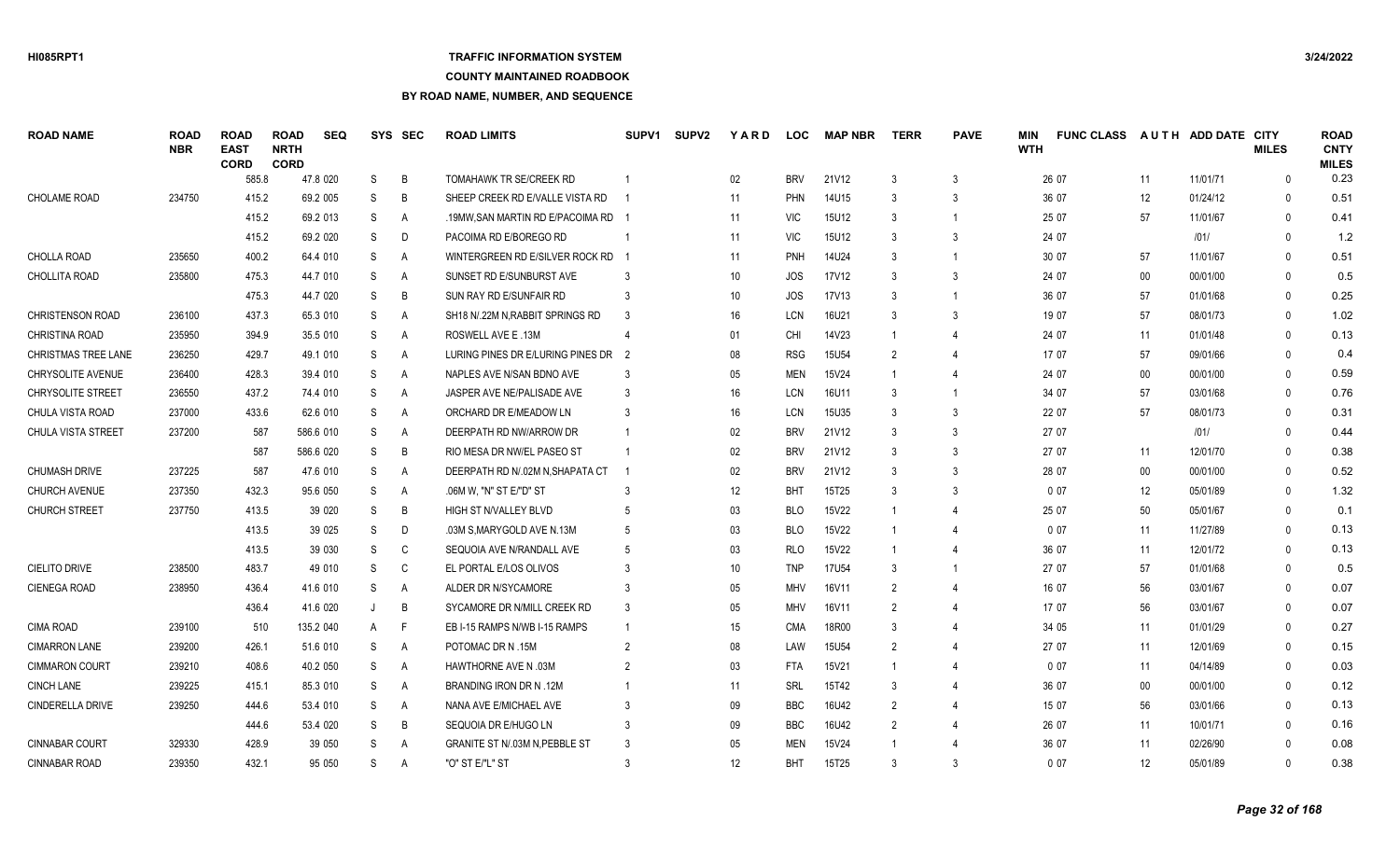### **TRAFFIC INFORMATION SYSTEM**

### **COUNTY MAINTAINED ROADBOOK**

| <b>ROAD NAME</b>           | <b>ROAD</b><br><b>NBR</b> | <b>ROAD</b><br><b>EAST</b><br><b>CORD</b> | <b>ROAD</b><br><b>NRTH</b><br><b>CORD</b> | <b>SEQ</b> |         | SYS SEC | <b>ROAD LIMITS</b>                    | SUPV <sub>1</sub> | <b>SUPV2</b> | YARD   | <b>LOC</b> | <b>MAP NBR</b>    | <b>TERR</b>   | <b>PAVE</b>                 | MIN<br><b>WTH</b> | <b>FUNC CLASS</b> |        | AUTH ADD DATE CITY | <b>MILES</b> | <b>ROAD</b><br><b>CNTY</b><br><b>MILES</b> |
|----------------------------|---------------------------|-------------------------------------------|-------------------------------------------|------------|---------|---------|---------------------------------------|-------------------|--------------|--------|------------|-------------------|---------------|-----------------------------|-------------------|-------------------|--------|--------------------|--------------|--------------------------------------------|
|                            |                           | 432.1                                     |                                           | 95 070     | S       | B       | "J" ST E/"H" ST                       |                   |              | 12     | <b>BHT</b> | 15T25             | 3             | $\mathbf{3}$                |                   | 007               | 12     | 05/01/89           | $\Omega$     | 0.25                                       |
| <b>CIRCLE DRIVE</b>        | 239400                    | 422.8                                     |                                           | 51.6 010   | S       | A       | CEDARBROOK DR E/SKY RIDGE DR          |                   |              | 08     | LAW        | 15U <sub>53</sub> |               | 4                           |                   | 16 07             | 57     | 11/01/71           | $\Omega$     | 0.16                                       |
| <b>CIRCLE DRIVE</b>        | 239550                    | 429.9                                     |                                           | 48.7 010   | S       | A       | VIEW DR NELY/VIEW DR                  | $\overline{2}$    |              | 08     | <b>RSG</b> | <b>15U54</b>      | 2             | $\overline{4}$              |                   | 11 07             | 57     | 01/01/69           | $\Omega$     | 0.12                                       |
| <b>CIRCLE VIEW DRIVE</b>   | 239850                    | 429.1                                     |                                           | 49.5 010   | S       | A       | <b>GLEN VIEW SE&amp;N/WILDRNSS RD</b> | $\overline{2}$    |              | 08     | <b>RSG</b> | <b>15U54</b>      |               | 4                           |                   | 24 07             | 56     | 09/01/65           | $\Omega$     | 0.63                                       |
| <b>CITRON AVENUE</b>       | 240150                    | 409.2                                     |                                           | 41 005     | S       | F.      | .03M W.GOLDMINE AVE E .06M            | $\overline{2}$    |              | 03     | <b>FTA</b> | 15V11             |               | 4                           |                   | 32 07             | 11     | 03/19/02           | $\Omega$     | 0.06                                       |
|                            |                           | 409.3                                     |                                           | 41 010     | S       | B       | .03M W.MARCONA AVE E .05M             | $\overline{2}$    |              | 03     | <b>FTA</b> | 15V11             |               | 4                           |                   | 36 07             | 11     | 05/01/72           | $\Omega$     | 0.05                                       |
|                            |                           | 409.3                                     |                                           | 41 011     | S       | A       | .02M E.MARCONA AVE E/ELM AVE          | $\mathcal{P}$     |              | 03     | FTA        | 15V11             |               |                             |                   | 36 07             | 11     | 09/21/93           | $\Omega$     | 0.06                                       |
|                            |                           | 409.3                                     |                                           | 41 012     | S       | C       | ELM AVE E.07M                         |                   |              | 03     | <b>FTA</b> | 15V11             |               |                             |                   | 28 07             | 11     | 06/25/90           | $\Omega$     | 0.07                                       |
|                            |                           | 409.3                                     |                                           | 41 016     | S       | D       | 012M W, POPLAR AVE E/.07M E, POPLAR 2 |                   |              | 03     | <b>FTA</b> | 15V11             |               | 4                           |                   | 36 07             | 11     | 01/28/91           | $\mathbf{0}$ | 0.19                                       |
| <b>CITRUS AVENUE</b>       | 240450                    | 423.2                                     |                                           | 38.5 030   | A       | C       | E R/W, WABASH AVE E/CRAFTON AVE 3     |                   |              | 05     | <b>MEN</b> | 15V24             |               | $\overline{4}$              |                   | 26 05             | $00\,$ | 00/01/00           | 0.07         | 0.95                                       |
|                            |                           | 423.2                                     |                                           | 38.5 040   | S       | D       | CRAFTON AVE E/.23M E, RESERVOIR RD 3  |                   |              | 05     | <b>MEN</b> | 15V24             |               | 3                           |                   | 24 05             | 57     | 02/01/66           | $\mathbf{0}$ | 0.98                                       |
| CITRUS PLAZA DRIVE         | 240800                    | 424.6                                     |                                           | 39.5 010   | S       | B       | LUGONIA AVE N/SAN BERNARDINO AVE 3    |                   |              | 05     | <b>RED</b> | 15V23             |               | 3                           |                   | 32 07             | 13     | 07/09/93           | $\mathbf{0}$ | 0.51                                       |
| <b>CITRUS STREET</b>       | 240750                    | 421.2                                     |                                           | 44.6 020   | S       | Α       | STERLING AVE E/.03M E, BLYTHE ST      |                   |              | 05     | <b>HIG</b> | 15V13             |               |                             |                   | 64 07             | 31     | 01/01/69           | 0.04         | 0.74                                       |
| CITY CREEK ROAD            | 240900                    | 425.7                                     |                                           | 46.5 020   | $\cdot$ | B       | ST RTE 330 N&E/SH 18                  |                   |              | 08     | <b>RSG</b> | <b>15U54</b>      | 2             |                             |                   | 22 07             | 51     | 1//19//0           | $\Omega$     | 1.57                                       |
| <b>CLAIR STREET</b>        | 241050                    | 395.9                                     |                                           | 38.1 010   | S       | A       | <b>BOLTON E/GREENWOOD</b>             |                   |              | 01     | <b>MTC</b> | 14V23             |               |                             |                   | 36 07             | $00\,$ | 00/01/00           | $\Omega$     | 0.15                                       |
|                            |                           | 395.9                                     |                                           | 38.1 020   | S       | B       | COLUMBINE ST E/VERNON AVE             |                   |              | 01     | <b>ONT</b> | 14V24             |               |                             |                   | 36 07             | 11     | 01/01/68           | $\Omega$     | 0.1                                        |
| <b>CLAREMONT AVENUE</b>    | 241500                    | 413.9                                     |                                           | 38.7 010   | S       | Α       | <b>MANILA N/MINDANAO</b>              |                   |              | 03     | <b>BLO</b> | 15V22             |               | 4                           |                   | 36 07             | 57     | 08/01/73           | $\mathbf{0}$ | 0.21                                       |
|                            |                           | 413.9                                     |                                           | 38.7 020   | S       | B       | <b>VALLEY N/POMONA</b>                |                   |              | 03     | <b>BLO</b> | <b>15V22</b>      |               | $\boldsymbol{\vartriangle}$ |                   | 23 07             | 57     | 08/01/73           | $\Omega$     | 0.12                                       |
|                            |                           | 413.9                                     |                                           | 38.7 030   | S       | C       | POMONA N/GROVE PL                     |                   |              | 03     | <b>BLO</b> | <b>15V22</b>      |               | 4                           |                   | 36 07             | 57     | 08/01/73           | $\mathbf{0}$ | 0.1                                        |
| <b>CLAREMONT COURT</b>     | 241650                    | 413.8                                     |                                           | 38.6 010   | S       | Α       | .05M W,CLAREMONT AVE                  |                   |              | 03     | <b>BLO</b> | 15V22             |               |                             |                   | 36 07             | 57     | 08/01/73           | $\mathbf{0}$ | 0.05                                       |
| <b>CLARK MOUNTAIN ROAD</b> | 241950                    | 517.6                                     |                                           | 137.7 010  | S       | A       | 93M W, BAILEY RD E/BAILEY RD          |                   |              | 15     | <b>KGN</b> | 18R00             | 3             | $\overline{4}$              |                   | 24 07             | 57     | 11/01/72           | $\mathbf{0}$ | 0.93                                       |
| <b>CLARK ROAD</b>          | 241800                    | 436                                       |                                           | 64.8 010   | S       | A       | <b>BUENA VISTA E/SHARON</b>           |                   |              | 16     | <b>LCN</b> | 16U21             |               | -1                          |                   | 36 07             | 57     | 03/01/68           | $\Omega$     | 0.79                                       |
|                            |                           |                                           | 436                                       | 64.8 020   | S       | B       | <b>SHARON E/CUSTER</b>                |                   |              | 16     | <b>LCN</b> | 16U21             | 3             | 3                           |                   | 25 07             | 57     | 08/01/73           | $\Omega$     | 0.21                                       |
|                            |                           |                                           | 436                                       | 64.8 030   | S       | C       | TRADE POST E/CRYSTAL CREEK            |                   |              | 16     | <b>LCN</b> | 16U21             | $\mathcal{R}$ | $\overline{1}$              |                   | 27 07             | 57     | 03/01/68           | $\Omega$     | 0.99                                       |
| <b>CLARK STREET</b>        | 241850                    | 436                                       |                                           | 64.8 040   | S       | D       | LINCOLN RD E/ FAIRLANE RD             |                   |              | 16     | <b>LCN</b> | 16U22             | $\mathbf{3}$  | $\overline{1}$              |                   | 30 07             | 57     | 03/01/68           | $\Omega$     |                                            |
| <b>CLAY RIVER ROAD</b>     | 242100                    | 436.8                                     |                                           | 96.1 010   | S       | A       | <b>WEBSTER E/MARKS</b>                |                   |              | 12     | <b>BAR</b> | 16T21             | $\mathbf{3}$  | 3                           |                   | 24 07             | $00\,$ | 00/01/00           | $\Omega$     | 0.51                                       |
| <b>CLEAR WATER DRIVE</b>   | 242250                    | 439.3                                     |                                           | 38.1 010   | S       | A       | OAK GLEN NE/OAK LANE                  |                   |              | $05\,$ | <b>OGL</b> | 16V21             | $\mathcal{P}$ | $\boldsymbol{\vartriangle}$ |                   | 15 07             | 57     | 02/01/66           | $\Omega$     | 0.32                                       |
| <b>CLEARBROOK ROAD</b>     | 242300                    | 587                                       |                                           | 48.3 010   | S       | A       | RIO MESA DR E .12M                    |                   |              | $02\,$ | <b>BRV</b> | 21V12             | $\mathbf{3}$  | 3                           |                   | 27 07             | 11     | 12/01/70           | $\Omega$     | 0.12                                       |
| <b>CLEARHAVEN LANE</b>     | 242325                    | 420.6                                     |                                           | 67.8 010   | S       | A       | FAIRWAY RD E .06M                     |                   |              | 16     | <b>SVL</b> | 15U23             |               | 4                           |                   | 36 07             | 11     | 03/01/73           | $\Omega$     | 0.06                                       |
| <b>CLEARWATER PARKWAY</b>  | 242330                    | 47.6                                      |                                           | 412.1 010  | S       | A       | SYCAMORE CREEK DR/GLEN HELEN          |                   |              | 03     | <b>DEV</b> | 15U51             |               |                             |                   | 78 07             | 12     | 11/16/21           | $\Omega$     | 1.05                                       |
| <b>CLEGHORN ROAD</b>       | 242350                    | 409.5                                     |                                           | 55.4 010   | S.      | A       | DIAMA<br>CAJON BLVD NE .15M           |                   |              | 03     | CJN.       | 15U41             | 2             | Δ                           |                   | 34 07             | 13     | 05/01/73           | $\Omega$     | 0.15                                       |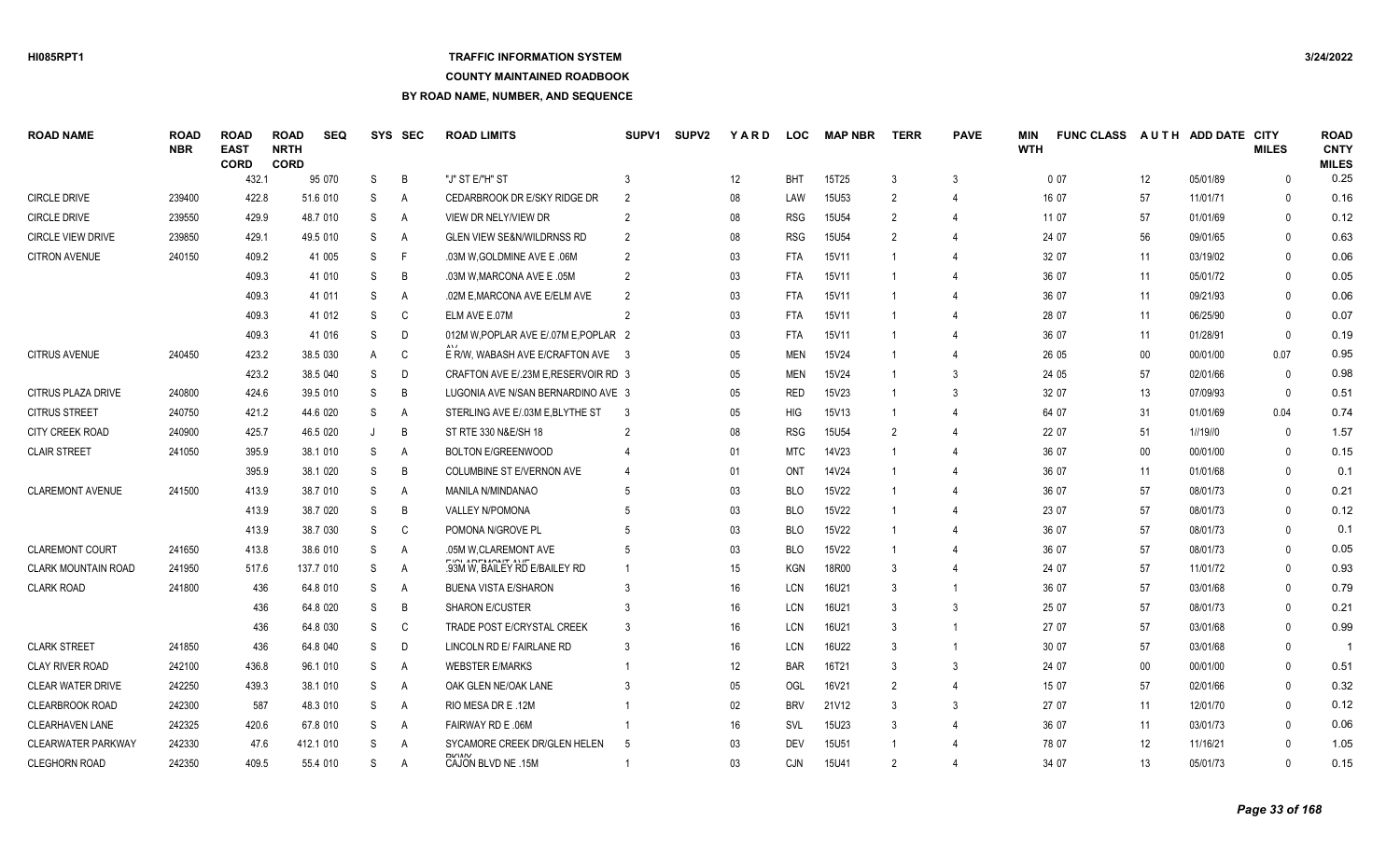# **TRAFFIC INFORMATION SYSTEM**

#### **COUNTY MAINTAINED ROADBOOK**

| <b>ROAD NAME</b>          | <b>ROAD</b><br><b>NBR</b> | <b>ROAD</b><br><b>EAST</b><br><b>CORD</b> | <b>ROAD</b><br><b>NRTH</b><br><b>CORD</b> | <b>SEQ</b> | <b>SYS</b> | SEC            | <b>ROAD LIMITS</b>                     | <b>SUPV1</b>   | <b>SUPV2</b> | <b>YARD</b>       | <b>LOC</b> | <b>MAP NBR</b> | <b>TERR</b>    | <b>PAVE</b>                 | <b>MIN</b><br><b>WTH</b> | <b>FUNC CLASS</b> |        | AUTH ADD DATE CITY | <b>MILES</b> | <b>ROAD</b><br><b>CNTY</b><br><b>MILES</b> |
|---------------------------|---------------------------|-------------------------------------------|-------------------------------------------|------------|------------|----------------|----------------------------------------|----------------|--------------|-------------------|------------|----------------|----------------|-----------------------------|--------------------------|-------------------|--------|--------------------|--------------|--------------------------------------------|
| <b>CLEMENS AVENUE</b>     | 242550                    | 434.4                                     |                                           | 97.9 010   | S          | $\mathsf{A}$   | SH 58 N/DRYDEN ST                      |                |              | 12                | <b>BAR</b> | 15T15          | 3              | $\Delta$                    |                          | 36 07             | 11     | 01/01/61           | $\Omega$     | 0.1                                        |
| <b>CLIFF ROAD</b>         | 242895                    | 399.4                                     |                                           | 44.9 010   | S          | A              | 24TH ST N/25TH ST                      |                |              | 01                | SAH        | 14V14          |                | $\overline{\mathcal{L}}$    |                          | 007               | 11     | 11/01/82           | $\Omega$     | 0.37                                       |
|                           |                           | 399.4                                     |                                           | 44.9 020   | S          | B              | 25TH ST-E LEG N/.06 N, CYPRESS DR      | 2              |              | 01                | <b>SAH</b> | 14V14          |                | $\boldsymbol{\vartriangle}$ |                          | 44 07             | 11     | 03/16/87           | $\Omega$     | 0.16                                       |
|                           |                           | 399.3                                     |                                           | 45.3 030   | S          | C              | .06M N, CYPRESS DR N/.04MN, EUCLID C 2 |                |              | 01                | SAH        | 14V14          |                | $\Delta$                    |                          | 27 07             | 11     | 08/10/99           | $\Omega$     | 0.09                                       |
| <b>CLINE MILLER PLACE</b> | 243150                    | 439.5                                     |                                           | 53.4 010   | S          | A              | BRUIN TRAIL E/FAWNSKIN DR              | 3              |              | 09                | <b>FWN</b> | 16U41          | $\mathfrak{p}$ | 3                           |                          | 22 07             | 56     | 03/01/66           | $\Omega$     | 0.1                                        |
|                           |                           | 439.5                                     |                                           | 53.4 020   | S          | B              | FAWNSKIN DR E/RIDGE RD                 | 3              |              | 09                | <b>FWN</b> | 16U41          | $\mathcal{P}$  |                             |                          | 13 07             | 56     | 03/01/66           | $\Omega$     | 0.13                                       |
| <b>CLIPPER DRIVE</b>      | 243200                    | 421.2                                     |                                           | 68.5 010   | S          | $\overline{A}$ | 13M S.CATAMARAN LN N/CTRY CLUB         |                |              | 16                | SVL        | 15U23          |                |                             |                          | 36 07             | 11     | 03/01/73           | $\Omega$     | 0.21                                       |
| <b>CLIPPER LANE</b>       | 243250                    | 415.8                                     |                                           | 86.1 010   | S          | A              | .03M W, SLVR LKS P E/SILVER LAKES      |                |              | 11                | SRL        | 15T42          |                | $\overline{4}$              |                          | 36 07             | 11     | 03/01/75           | $\mathbf{0}$ | 0.03                                       |
| CLOUD VIEW ROAD           | 243300                    | 419.3                                     |                                           | 51.4 010   | S          | A              | SHADY DELL NE/BLIND TRAIL              |                |              | 07                | <b>CRS</b> | 15U53          | 2              | 3                           |                          | 20 07             | $00\,$ | 00/01/00           | $\mathbf{0}$ | 0.14                                       |
| <b>CLOUDBERRY DRIVE</b>   | 243310                    |                                           | 47.3                                      | 411.8 010  | S          | A              | TANSY WY/CATARY LN                     |                |              | 03                | <b>DEV</b> | <b>15U51</b>   |                | $\overline{4}$              |                          | 32 07             | 12     | 11/16/21           | $\mathbf{0}$ | 0.15                                       |
| <b>CLOVE WAY</b>          | 243350                    |                                           | 47.5                                      | 412.4 010  | S          | $\overline{A}$ | <b>BLACKBERRY DR/SYCAMORE CREEK</b>    | -5             |              | 03                | <b>DEV</b> | <b>15U51</b>   |                | $\overline{4}$              |                          | 32 07             | 12     | 11/16/21           | $\Omega$     | 0.12                                       |
| <b>CLOVER COURT</b>       | 243375                    | 407.5                                     |                                           | 41.6 010   | S          | A              | <b>BUENA VISTA DR E .10M</b>           |                |              | 03                | <b>FTA</b> | 15V11          |                | $\overline{4}$              |                          | 32 07             | 11     | 01/06/99           | $\Omega$     | 0.1                                        |
| <b>CLOVER STREET</b>      | 243450                    |                                           | 414                                       | 156.1 010  | S          | A              | ARGUS NE/TELESCOPE                     |                |              | 13                | <b>TRO</b> | 15R12          | 3              | 3                           |                          | 35 07             | $00\,$ | 00/01/00           | $\Omega$     | 0.14                                       |
| CLOVERLEAF DRIVE          | 243500                    | 416.7                                     |                                           | 86.2 010   | S          | $\overline{A}$ | PEACH TREE LN ELY&N/ORCHARD HILL 1     |                |              | 11                | SRL        | 15T42          | 3              |                             |                          | 36 07             | 11     | 03/01/75           | $\Omega$     | 0.53                                       |
| <b>CLOVIS ROAD</b>        | 243650                    | 403.9                                     |                                           | 64.9 050   | S          | A              | PHELAN RD N/LINDERO ST                 |                |              | 11                | PHN        | 14U25          |                | 4                           |                          | 33 07             | 12     | 06/15/92           | $\Omega$     | 0.13                                       |
| <b>CLUB COURT</b>         | 243700                    | 416.1                                     |                                           | 87 010     | S          | $\overline{A}$ | ROBIN LN NLY .03M                      |                |              | 11                | SRL        | 15T32          | 3              | $\overline{4}$              |                          | 36 07             | 11     | 03/01/75           | $\Omega$     | 0.03                                       |
| <b>CLUB HOUSE DRIVE</b>   | 244200                    | 422.8                                     |                                           | 51.2 010   |            | A              | ALPINE LN NE/GRASS VALLEY RD           | $\mathcal{P}$  |              | 08                | LAW        | 15U53          | $\mathfrak{p}$ | 3                           |                          | 20 05             | 57     | 11/01/71           | $\mathbf{0}$ | 1.45                                       |
| CLUB VIEW DRIVE           | 244350                    | 408.1                                     |                                           | 51.6 010   | S          | A              | LYTLE CRK RD SE&NE .22M                |                |              | 03                | <b>LYT</b> | 15U51          |                | 3                           |                          | 25 07             | 57     | 10/01/68           | $\mathbf{0}$ | 0.22                                       |
| <b>CLUBHOUSE DRIVE</b>    | 244550                    | 416.3                                     |                                           | 86.3 010   | S          | A              | LAKEVIEW DR E.11M                      |                |              | 11                | SRL        | 15T42          | 3              | $\overline{4}$              |                          | 36 07             | 11     | 03/01/75           | $\Omega$     | 0.11                                       |
| <b>CLYDESDALE COURT</b>   | 244600                    | 413.8                                     |                                           | 37.5 010   | S          | A              | PASO FINO ST N .04M                    |                |              | 03                | <b>BLO</b> | 15V22          |                | 4                           |                          | 32 07             | 11     | 11/01/05           | $\Omega$     | 0.04                                       |
| COALINGA ROAD             | 244800                    | 416.1                                     |                                           | 68.6 010   | S          | A              | EL EVADO E/EL RIO                      |                |              | 11                | <b>VIC</b> | 15U22          | 3              | 3                           |                          | 24 07             | 57     | 10/01/73           | 0.06         | 0.77                                       |
| <b>COBALT ROAD</b>        | 244950                    | 477.3                                     |                                           | 45.7 010   | S          | A              | <b>RICE E/LA FERNEY</b>                |                |              | 10                | JOS        | 17V13          | 3              | $\overline{1}$              |                          | 32 07             | 57     | 01/01/68           | $\Omega$     | 0.5                                        |
| <b>COBALT ROAD</b>        | 245100                    | 414.6                                     |                                           | 66 040     | S          | A              | .07M N, PALMDALE RD N/SENECA RD        |                |              | 11                | <b>VIC</b> | 15U12          | 3              | 3                           |                          | 26 05             | 57     | 11/01/70           | $\Omega$     | 0.43                                       |
| COBBLESTONE COURT         | 245150                    | 407.3                                     |                                           | 41.7 050   | S          | A              | .12M W, CALABASH AVE E/CALABASH        | $\overline{2}$ |              | 03                | <b>FTA</b> | 14V15          |                | $\overline{4}$              |                          | 32 07             | 11     | 11/04/91           | $\Omega$     | 0.12                                       |
| <b>COCHISE AVENUE</b>     | 245225                    | 432.1                                     |                                           | 95.3 050   | S          | A              | "O" ST E/"D" ST                        |                |              | 12                | <b>BHT</b> | 15T25          |                | 3                           |                          | 007               | 12     | 05/01/89           | $\Omega$     | 1.38                                       |
| <b>COCHISE ROAD</b>       | 245450                    |                                           | 586                                       | 48.1 010   | S          | A              | <b>KLAMATH TR SE/CREEK RD</b>          |                |              | $02\,$            | <b>BRV</b> | 21V12          | 3              | 3                           |                          | 26 07             | 11     | 11/01/71           | $\Omega$     | 0.56                                       |
| CODY ROAD                 | 246000                    |                                           | 437                                       | 63.3 010   | S          | A              | .12M S.CARSON N/PAWNEE                 |                |              | 16                | <b>LCN</b> | 16U31          | 3              | $\overline{1}$              |                          | 20 07             | 57     | 08/01/73           | $\Omega$     |                                            |
|                           |                           |                                           | 437                                       | 63.3 020   | S          | B              | PAWNEE ST N/SH18                       |                |              | 16                | <b>LCN</b> | 16U21          | $\mathcal{R}$  | 3                           |                          | 26 07             | 12     | 12/01/75           | $\Omega$     |                                            |
| <b>COLBY AVENUE</b>       | 246150                    | 434.2                                     |                                           | 97.9 010   | S          | A              | .13M S.EXETER N/EXETER                 |                |              | $12 \overline{ }$ | <b>BAR</b> | 15T15          |                | 4                           |                          | 36 07             | 00     | 00/01/00           | $\Omega$     | 0.13                                       |
|                           |                           | 434.2                                     |                                           | 97.9 020   | S          | B              | EXETER ST N/.04M N.SPADRA              |                |              | 12 <sup>°</sup>   | <b>BAR</b> | 15T15          |                |                             |                          | 36 07             | 00     | 00/01/00           | $\Omega$     | 0.38                                       |
| <b>COLBY COURT</b>        | 246300                    | 434.1                                     |                                           | 98.3 010   | S.         | A              | .02M E.COLBY AVE E/COLBY AVE           |                |              | 12                | <b>BAR</b> | 15T15          |                | $\boldsymbol{\vartriangle}$ |                          | 36 07             | $00\,$ | 00/01/00           | $\Omega$     | 0.02                                       |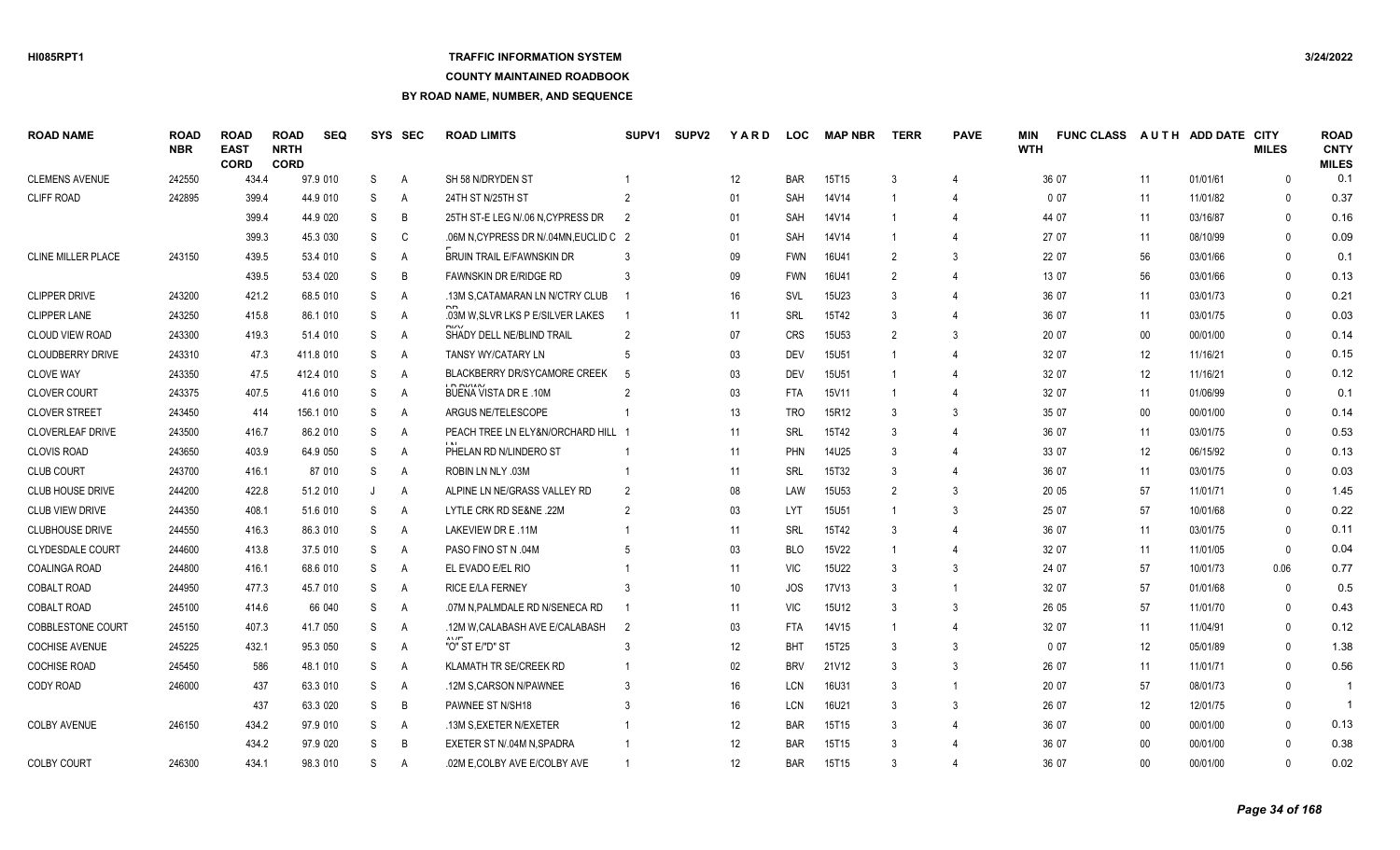# **TRAFFIC INFORMATION SYSTEM**

**COUNTY MAINTAINED ROADBOOK**

| <b>ROAD NAME</b>         | <b>ROAD</b><br><b>NBR</b> | <b>ROAD</b><br><b>EAST</b><br><b>CORD</b> | <b>ROAD</b><br><b>NRTH</b><br><b>CORD</b> | <b>SEQ</b> |    | SYS SEC      | <b>ROAD LIMITS</b>                  | SUPV <sub>1</sub> | <b>SUPV2</b> | <b>YARD</b>    | <b>LOC</b> | <b>MAP NBR</b> | <b>TERR</b>    | <b>PAVE</b>           | MIN<br><b>WTH</b> | <b>FUNC CLASS</b> |        | AUTH ADD DATE CITY | <b>MILES</b> | <b>ROAD</b><br><b>CNTY</b><br><b>MILES</b> |
|--------------------------|---------------------------|-------------------------------------------|-------------------------------------------|------------|----|--------------|-------------------------------------|-------------------|--------------|----------------|------------|----------------|----------------|-----------------------|-------------------|-------------------|--------|--------------------|--------------|--------------------------------------------|
| <b>COLBY STREET</b>      | 246450                    | 443.6                                     |                                           | 65.9 010   | S  | A            | .09M W. MEDANOS AVE E/PALOMAR AVE 3 |                   |              | 16             | <b>LCN</b> | 16U22          | 3              |                       |                   | 20 07             | 57     | 03/01/68           | $\Omega$     | 0.25                                       |
| <b>COLD CREEK LANE</b>   | 246500                    | 420.6                                     |                                           | 67.9 010   | S  | A            | FAIRWAY RD E .08M                   |                   |              | 16             | SVL        | 15U23          | 3              | 4                     |                   | 36 07             | 11     | 03/01/73           | $\Omega$     | 0.08                                       |
| <b>COLERIDGE ROAD</b>    | 246475                    | 411.8                                     |                                           | 59.3 010   | S  | A            | MEDLOW AVE N/LANTRY LN              |                   |              | 11             | OKH        | 15U31          | $\mathbf{3}$   | 4                     |                   | 36 07             | 12     | 07/29/03           | $\Omega$     | 0.56                                       |
|                          |                           | 411.8                                     |                                           | 64.1 030   | S  | B            | WHITE FOX TR N/YUCCA TERRACE DR     |                   |              | 11             | <b>PHN</b> | 15U21          |                | 4                     |                   | 18 07             | 11     | 01/29/08           | $\Omega$     | 0.25                                       |
| <b>COLLEGE AVENUE</b>    | 247350                    | 395.2                                     |                                           | 37.4 010   | S  | B            | MAPLE AVE N .03M                    |                   |              | 01             | <b>MTC</b> | 14V23          |                | 4                     |                   | 36 07             | 11     | 05/01/70           | $\Omega$     | 0.03                                       |
|                          |                           | 395.2                                     |                                           | 37.4 020   | S  | A            | <b>GRAND N.13M</b>                  |                   |              | 01             | <b>MTC</b> | 14V23          |                |                       |                   | 36 07             | 11     | 01/01/53           | $\Omega$     | 0.13                                       |
| <b>COLONIAL COURT</b>    | 247675                    | 421.1                                     |                                           | 67.9 010   | S  | A            | PINEHURST TR N .03                  |                   |              | 16             | <b>SVL</b> | 15U23          | 3              |                       |                   | 36 07             | 11     | 03/01/73           | $\Omega$     | 0.03                                       |
| <b>COLONY DRIVE</b>      | 247750                    | 397.6                                     |                                           | 45.2 010   | S  | A            | .12M W.MT LANE E/MT LANE            |                   |              | 01             | <b>SAH</b> | 14V14          |                | 4                     |                   | 36 07             | 11     | 01/01/65           | $\Omega$     | 0.12                                       |
| <b>COLONY ROAD</b>       | 247800                    | 427.1                                     |                                           | 66.8 010   | S  | A            | JOSHUA RD E/TUJUNGA DR              |                   |              | 16             | APV        | 15U24          | -3             | -1                    |                   | 23 07             |        | 1011               | $\Omega$     | 0.38                                       |
| COLTON AVENUE            | 248100                    | 428.2                                     |                                           | 39 010     | J  | A            | WABASH AVE E/CRAFTON AVE            | 3                 |              | 05             | <b>MEN</b> | 15V24          |                | 4                     |                   | 24 05             |        | 1011               | $\Omega$     | 1.01                                       |
|                          |                           | 428.2                                     |                                           | 39 0 20    | S  | B            | CRAFTON AVE E/RESERVOIR RD          |                   |              | 05             | <b>MEN</b> | 15V24          |                | 3                     |                   | 25 05             | $00\,$ | 00/01/00           | $\Omega$     | 0.76                                       |
| <b>COLUMBINE AVENUE</b>  | 248450                    | 414.5                                     |                                           | 44.5 010   | S  | A            | <b>GEREMANDER NE/MAGNOLIA</b>       | -5                |              | 03             | <b>RLO</b> | 15V12          |                | $\overline{4}$        |                   | 36 07             | 11     | 11/01/64           | $\mathbf{0}$ | 0.15                                       |
| <b>COLUMBINE DRIVE</b>   | 248475                    | 445.3                                     |                                           | 50.7 010   | S  | A            | YOSEMITE DR N&W/ 05M N, TUOLUMNE 3  |                   |              | 09             | <b>MRG</b> | 16U52          | $\overline{2}$ |                       |                   | 007               | 11     | 12/01/73           | $\Omega$     | 0.3                                        |
|                          |                           | 445                                       |                                           | 50.9 020   | S  | B            | .05M N.TUOLUMNE RD N .02M           |                   |              | 09             | <b>MRG</b> | 16U52          | 2              |                       |                   | 29 07             | 11     | 11/21/00           | $\Omega$     | 0.02                                       |
| <b>COLUMBINE STREET</b>  | 248500                    | 396.7                                     |                                           | 38 010     | S  | A            | .03M S.CLAIR ST N/CLAIR ST          |                   |              | 01             | <b>ONT</b> | 14V24          |                |                       |                   | 36 07             | 11     | 01/01/68           | $\mathbf{0}$ | 0.03                                       |
| COLUSA DRIVE             | 248700                    | 444.4                                     |                                           | 51 030     | S  | A            | WOLF RD NE .02M                     |                   |              | 09             | <b>BBC</b> | 16U52          | $\overline{2}$ |                       |                   | 27 07             | 11     | 01/01/67           | $\Omega$     | 0.02                                       |
| COLUSA ROAD              | 249000                    | 423.3                                     |                                           | 78.1 010   | S  | A            | .08M W, WILLOW SPGS AVE E/DALE      |                   |              | 16             | STD        | 15T53          | $\mathbf{3}$   | $\overline{1}$        |                   | 36 07             | 57     | 07/01/67           | $\mathbf{0}$ | 0.5                                        |
| <b>COMANCHE AVENUE</b>   | 249300                    | 453.7                                     |                                           | 100.5 010  | S  | A            | CHEROKEE ST N/SONOMA ST             |                   |              | 12             | <b>NEB</b> | 16T14          | 3              |                       |                   | 26 07             | 57     | 01/01/68           | $\Omega$     | 0.5                                        |
| <b>COMANCHE DRIVE</b>    | 249450                    | 439.3                                     |                                           | 53.3 010   | S  | $\mathsf{A}$ | CHEROKEE ST NW/NAVAJO ST            | -3                |              | 09             | <b>FWN</b> | 16U41          | $\mathfrak{p}$ | 3                     |                   | 21 07             | 57     | 10/01/67           | $\mathbf{0}$ | 0.13                                       |
| <b>COMANCHE ROAD</b>     | 249550                    | 586.6                                     |                                           | 47.2 010   | S  | A            | DESOTO DR E/PUEBLO AVE              |                   |              | 02             | <b>BRV</b> | 21V12          | 3              | 3                     |                   | 27 07             | 11     | 12/01/70           | $\mathbf{0}$ | 0.41                                       |
| <b>COMFREY DRIVE</b>     | 250000                    | 47.7                                      |                                           | 411.8 010  | S  | A            | BUR OAK DRIVE TO END                |                   |              | 03             | <b>DEV</b> | 15U51          |                |                       |                   | 32 07             | 12     | 11/16/21           | $\mathbf{0}$ | 0.23                                       |
| <b>COMMERCE DRIVE</b>    | 250150                    | 406.6                                     |                                           | 39.4 010   | J  | A            | VALLEY BLVD N/SAN BERNARDINO AVE 2  |                   |              | 03             | <b>FTA</b> | 14V25          |                | 4                     |                   | 80 05             | 12     | 05/13/03           | $\mathbf{0}$ | 0.43                                       |
| <b>COMMERCIAL STREET</b> | 250350                    | 413.2                                     |                                           | 39.3 010   | S  | A            | LINDEN AVE E/CEDAR PLACE            |                   |              | 03             | <b>BLO</b> | 15V22          |                | 4                     |                   | 36 07             | 50     | 05/01/67           | $\mathbf{0}$ | 0.25                                       |
| <b>COMMERCIAL STREET</b> | 250500                    | 475.3                                     |                                           | 44.6 010   | S  | Α            | <b>SUNSET E/SUNBURST</b>            |                   |              | 10             | JOS        | 17V12          | $\mathbf{3}$   | 3                     |                   | 26 07             | $00\,$ | 00/01/00           | $\Omega$     | 0.5                                        |
| <b>COMMERCIAL WAY</b>    | 250650                    | 430                                       |                                           | 48.8 010   | S  | A            | PALO ALTO WAY E .08M                |                   |              | 08             | <b>RSG</b> | <b>15U54</b>   | $\mathfrak{p}$ | $\overline{4}$        |                   | 17 07             | 56     | 09/01/65           | $\Omega$     | 0.08                                       |
| <b>COMMUNITY BLVD</b>    | 250800                    | 424.9                                     |                                           | 97 010     | J  | A            | HINKLEY RD E&N/OLD HWY 58           | -1                |              | 12             | <b>HNK</b> | 15T24          | $\mathcal{R}$  | 3                     |                   | 22 06             | 57     | 08/01/67           | $\Omega$     | 6.27                                       |
| COMO LANE                | 250900                    | 425.1                                     |                                           | 53.1 010   | S  | A            | .10M S.LACHEN RD N/LACHEN RD        | 2                 |              | 08             | LAW        | <b>15U44</b>   | $\mathfrak{p}$ | $\boldsymbol{\Delta}$ |                   | 28 07             | 11     | 12/01/69           | $\Omega$     | 0.1                                        |
| <b>COMPTON AVENUE</b>    | 250950                    | 414.4                                     |                                           | 44.2 010   | S  | $\mathsf{A}$ | CHESHIRE N.03M                      |                   |              | 03             | <b>RLO</b> | 15V12          |                | 4                     |                   | 24 07             | $00\,$ | 00/01/00           | $\Omega$     | 0.03                                       |
| <b>COMPTON COURT</b>     | 251025                    | 394.9                                     |                                           | 36.9 020   | S  | B            | .08M W.SILICON AVE E/SILICON AVE    |                   |              | 01             | <b>CHI</b> | 14V23          |                | 4                     |                   | 007               | 11     | 01/01/81           | $\Omega$     | 0.08                                       |
| <b>COMPTON STREET</b>    | 251000                    | 394.9                                     |                                           | 36.9 010   | S  | A            | ROSWELL AVE E/DEL MAR AVE           |                   |              | 0 <sub>1</sub> | <b>CHI</b> | 14V23          |                |                       |                   | 36 07             | 11     | 10/01/66           | $\Omega$     | 0.19                                       |
| CONCHO COURT             | 251150                    | 585.3                                     |                                           | 46.5 010   | S. | A            | .04M W.NOKOMIS TR E/NOKOMIS TR      |                   |              | 02             | <b>BRV</b> | 21V12          |                | 3                     |                   | 26 07             | 11     | 09/01/75           | $\Omega$     | 0.04                                       |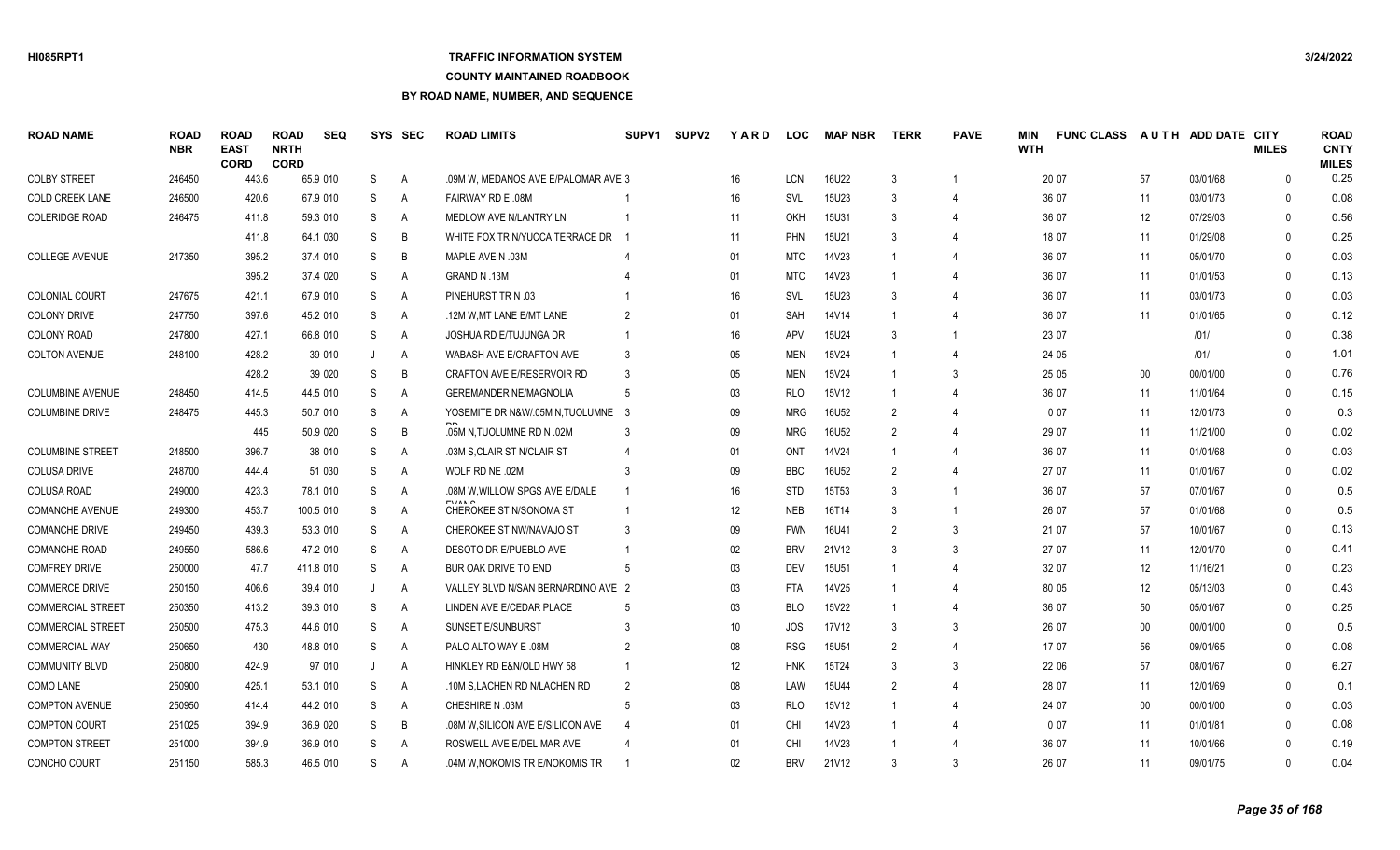# **TRAFFIC INFORMATION SYSTEM**

#### **COUNTY MAINTAINED ROADBOOK**

| <b>ROAD NAME</b>       | <b>ROAD</b><br><b>NBR</b> | <b>ROAD</b><br><b>EAST</b><br><b>CORD</b> | <b>ROAD</b><br><b>NRTH</b><br><b>CORD</b> | <b>SEQ</b> |    | SYS SEC        | <b>ROAD LIMITS</b>                   | SUPV <sub>1</sub>       | <b>SUPV2</b> | YARD            | <b>LOC</b> | <b>MAP NBR</b> | <b>TERR</b>    | <b>PAVE</b>    | MIN<br><b>WTH</b> | <b>FUNC CLASS</b> |        | AUTH ADD DATE CITY | <b>MILES</b> | <b>ROAD</b><br><b>CNTY</b><br><b>MILES</b> |
|------------------------|---------------------------|-------------------------------------------|-------------------------------------------|------------|----|----------------|--------------------------------------|-------------------------|--------------|-----------------|------------|----------------|----------------|----------------|-------------------|-------------------|--------|--------------------|--------------|--------------------------------------------|
| <b>CONDOR ROAD</b>     | 251850                    | 450.8                                     |                                           | 95.5 010   | S  | $\overline{A}$ | <b>VALLEY CENTER N/BEDFORD</b>       |                         |              | 12              | <b>NEB</b> | 16T23          | 3              |                |                   | 28 07             | 57     | 01/01/68           | $\Omega$     | 0.99                                       |
| CONEJO AVENUE          | 252150                    | 475                                       |                                           | 43.1 010   | S  | B              | .06M S.ONAGA N/PUEBLO                | 3                       |              | 10 <sup>°</sup> | <b>JOS</b> | 17V12          | 3              | -1             |                   | 30 07             | 62     | 11/01/65           | $\Omega$     | 0.32                                       |
|                        |                           | 43.9                                      |                                           | 474.9 015  | S  | C              | ALTA VISTA DR N/.01M S.EL CAJON DR 3 |                         |              | 10 <sup>°</sup> | JOS        | 17V12          | 3              | 3              |                   | 30 07             | 12     | 09/24/13           | $\Omega$     | 0.15                                       |
|                        |                           | 475                                       |                                           | 43.1 020   | S  | $\mathsf{A}$   | .01M S.EL CAJON DR N/CAPILLA DR      | -3                      |              | 10              | JOS        | 17V12          | 3              | 3              |                   | 23 07             | $00\,$ | 00/01/00           | $\Omega$     | 0.3                                        |
| CONEJO DRIVE           | 252300                    | 421.3                                     |                                           | 43.1 010   | S  | F              | .05M N.BASE LINE N/PACIFIC ST        | 3                       |              | 05              | <b>SBO</b> | 15V13          |                | $\overline{4}$ |                   | 30 07             | 51     | 04/01/68           | 0.03         | 0.4                                        |
|                        |                           | 421.3                                     |                                           | 43.1 013   | S  | D              | PACIFIC ST N .10M                    | 3                       |              | 05              | <b>SBO</b> | 15V13          | -1             | 4              |                   | 30 07             | 51     | 04/01/68           | 0.05         | 0.05                                       |
|                        |                           | 421.3                                     |                                           | 43.1 030   | S  | B              | <b>MARSHALL N/EUREKA</b>             |                         |              | 05              | DEL        | 15V13          |                |                |                   | 36 07             | $00\,$ | 00/01/00           | $\Omega$     | 0.19                                       |
|                        |                           | 421.3                                     |                                           | 43.1 040   | S  | C              | 33RD N/35TH                          |                         |              | 05              | DEL        | 15V13          | -1             |                |                   | 36 07             | 00     | 00/01/00           | $\Omega$     | 0.1                                        |
|                        |                           | 421.3                                     |                                           | 43.1 050   | S  | D              | .02M S, 36TH ST (SB CL)N/39TH ST     | -3                      |              | 05              | DEL        | 15V13          |                |                |                   | 36 07             | 57     | 03/01/68           | $\Omega$     | 0.36                                       |
| CONEJO PLACE           | 252450                    | 421.2                                     |                                           | 45.4 010   | S  | A              | .03M W,CONEJO DR E/CONEJO DR         | 3                       |              | 05              | DEL        | 15V13          | -1             |                |                   | 36 07             | $00\,$ | 00/01/00           | $\mathbf{0}$ | 0.03                                       |
| CONEJO ROAD            | 252600                    | 460                                       |                                           | 37.8 010   | S  | A              | HESS BLVD LOOP W&N&E/HES             | 3                       |              | 10              | <b>MOR</b> | 16V25          | 3              | 4              |                   | 26 07             | $00\,$ | 00/01/00           | $\Omega$     | 0.24                                       |
| CONIFER CAMP ROAD      | 253050                    | 431.1                                     |                                           | 48.9 010   | S  | $\overline{A}$ | SH 18 E .11M                         | $\mathcal{P}$           |              | 08              | ARB        | 15U55          | 2              | $\overline{4}$ |                   | 15 07             |        | 1011               | $\Omega$     | 0.11                                       |
| <b>CONIFER DRIVE</b>   | 252750                    | 399                                       |                                           | 59.5 010   | S  | $\overline{A}$ | ORIOLE RD N/LARK RD                  |                         |              | 11              | <b>WWD</b> | 14U34          | 3              | 3              |                   | 24 07             |        | 1011               | $\Omega$     | 0.06                                       |
|                        |                           | 399                                       |                                           | 59.5 020   | S  | B              | LARK RD N/MT VIEW AVE                |                         |              | 11              | <b>WWD</b> | 14U34          | $\mathfrak{D}$ | 3              |                   | 23 07             |        | 1011               | $\Omega$     | 0.11                                       |
| <b>CONNELL STREET</b>  | 253350                    | 445.3                                     |                                           | 97.2 010   | S  | A              | DIVIDING LINE E/KNOWLES ST           |                         |              | 12              | <b>YRM</b> | 16T22          | 3              | 3              |                   | 27 07             | $00\,$ | 00/01/00           | $\Omega$     | 0.13                                       |
| CONSTELLATION DRIVE    | 253400                    | 443.2                                     |                                           | 51.6 030   | S  | B              | .03M W.WALDSTRASSE E/ALPENWEG        | $\overline{\mathbf{3}}$ |              | 09              | <b>MRG</b> | 16U52          | $\overline{2}$ | 4              |                   | 007               | 11     | 01/01/81           | $\Omega$     | 0.1                                        |
|                        |                           | 443.2                                     |                                           | 51.6 040   | S  | C              | ALPENWEG DR E/MC ALISTER RD          | 3                       |              | 09              | <b>MRG</b> | 16U52          | 2              | 4              |                   | 007               | 11     | 12/01/80           | $\mathbf{0}$ | 0.06                                       |
| CONTOUR TERRACE        | 253500                    | 463.9                                     |                                           | 48.6 010   | S  | $\overline{A}$ | PIPES ELY/ACACIA                     | 3                       |              | 10 <sup>1</sup> | <b>YUC</b> | 16U55          | 3              |                |                   | 27 07             | 57     | 11/01/67           | $\mathbf{0}$ | 0.45                                       |
| <b>CONWAY DRIVE</b>    | 253650                    | 431.7                                     |                                           | 49.2 010   | S  | $\overline{A}$ | PINE DRIVE E .06M                    | $\mathcal{P}$           |              | 08              | ARB        | 15U55          | 2              | 4              |                   | 12 07             | 56     | 09/01/65           | $\mathbf{0}$ | 0.06                                       |
| <b>COOLEY STREET</b>   | 254100                    | 420.4                                     |                                           | 42 010     | S  | A              | <b>MONTEREY N/5TH</b>                | .5                      |              | 05              | <b>SBO</b> | 15V13          | $\overline{1}$ | 3              |                   | 25 07             | $00\,$ | 00/01/00           | $\mathbf{0}$ | 0.07                                       |
|                        |                           | 420.4                                     |                                           | 42 020     | S  | B              | 5TH N/6TH                            |                         |              | 05              | <b>SBO</b> | 15V13          |                | 3              |                   | 26 07             | $00\,$ | 00/01/00           | $\mathbf{0}$ | 0.13                                       |
| COOLGLEN DRIVE         | 254175                    | 416                                       |                                           | 87 010     | S  | A              | <b>FAIRACRES LN E/TOURNAMENT DR</b>  |                         |              | 11              | SRL        | 15T32          | 3              | 4              |                   | 36 07             | 11     | 03/01/75           | $\Omega$     | 0.4                                        |
| COPPER CITY ROAD       | 254400                    | 436.3                                     |                                           | 102.9 010  | S  | A              | IRWIN RD NLY 15.56M                  |                         |              | 12              | <b>BAR</b> | 16T11          | 3              | $\mathbf{1}$   |                   | 18 07             | 12     | 01/01/30           | $\Omega$     | 15.56                                      |
| <b>COPPER LANE</b>     | 254500                    | 408.5                                     |                                           | 40.3 010   | S  | A              | 11M S, RANDALL AVE N/RANDALL AVE 2   |                         |              | 03              | <b>FTA</b> | 15V11          | $\overline{1}$ | $\Delta$       |                   | 007               | 11     | 02/01/88           | $\Omega$     | 0.11                                       |
| CORDOVA ROAD           | 254700                    | 427.3                                     |                                           | 76.5 010   | S  | $\overline{A}$ | HUDSON RD E/ATCHISON RD              |                         |              | 16              | STD        | 15T54          | 3              |                |                   | 30 07             | 11     | 01/01/59           | $\Omega$     |                                            |
| <b>CORIANDER DRIVE</b> | 255250                    | 417.2                                     |                                           | 60 010     | S  | $\mathsf{A}$   | WHITEHAVEN ST N/.05M N.JENNY ST      |                         |              | 11              | OKH        | <b>15U31</b>   | 3              | 4              |                   | 26 07             | 11     | 08/02/05           | $\Omega$     | 0.29                                       |
| <b>CORKTREE DRIVE</b>  | 255500                    | 47.4                                      |                                           | 412.1 010  | S  | $\overline{A}$ | IRONWEED DR N TO SUGAR BERRY CT 5    |                         |              | 03              | <b>DEV</b> | <b>15U51</b>   |                | 4              |                   | 32 07             | 12     | 04/20/21           | $\Omega$     | 0.19                                       |
| <b>CORNSILK LANE</b>   | 255755                    | 47.6                                      |                                           | 412.1 010  | S  | A              | LICORICE WAY TO ROSENA RANCH RD 5    |                         |              | 03              | <b>DEV</b> | 15U51          | $\overline{1}$ | 4              |                   | 32 07             | 12     | 11/16/21           | $\Omega$     | 0.11                                       |
| <b>CORONA DRIVE</b>    | 255825                    | 416.1                                     |                                           | 84.7 010   | S  | $\overline{A}$ | <b>BALBOA CT NLY/RIVERS EDGE RD</b>  |                         |              | 11              | <b>SRL</b> | 15T42          | 3              | 4              |                   | 44 07             | 11     | 03/01/75           | $\Omega$     | 0.98                                       |
| CORONADO DRIVE         | 255850                    | 586.5                                     |                                           | 47.1 010   | S  | $\overline{A}$ | DESOTO DR N/DEL REY DR               |                         |              | 02              | <b>BRV</b> | 21V12          | 3              | 3              |                   | 27 07             | 11     | 12/01/70           | $\Omega$     | 0.22                                       |
| <b>CORONADO DRIVE</b>  | 255900                    | 460.5                                     |                                           | 38.5 010   | S. | A              | 29 PALMS HWY N&E/WEST DR             | $\mathcal{R}$           |              | 10 <sup>1</sup> | <b>MOR</b> | 16V25          |                | 3              |                   | 22 07             | $00\,$ | 00/01/00           | $\Omega$     | 0.2                                        |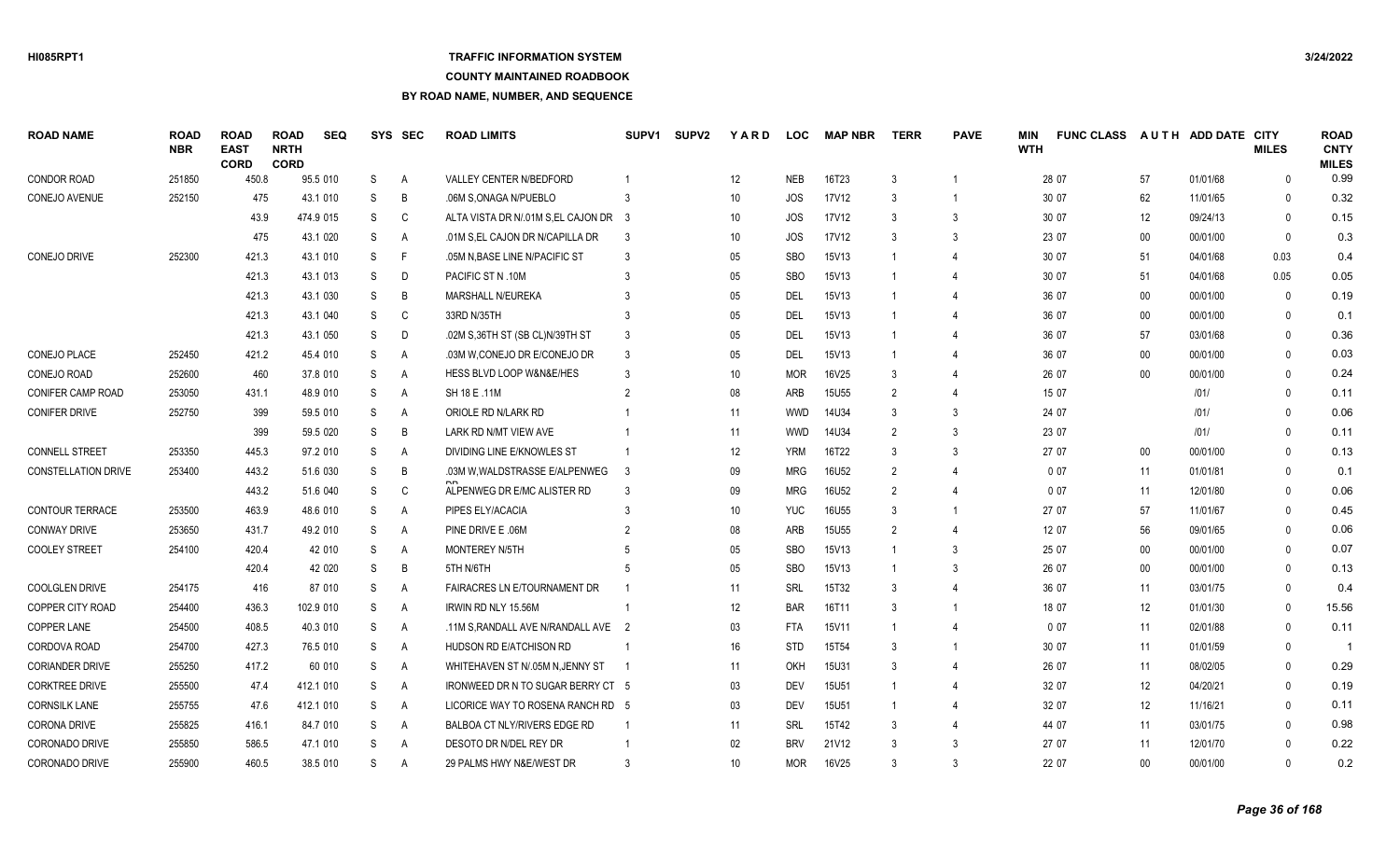### **TRAFFIC INFORMATION SYSTEM**

### **COUNTY MAINTAINED ROADBOOK**

| <b>ROAD NAME</b>          | <b>ROAD</b><br><b>NBR</b> | <b>ROAD</b><br><b>EAST</b><br><b>CORD</b> | <b>ROAD</b><br><b>NRTH</b><br><b>CORD</b> | <b>SEQ</b> |   | SYS SEC      | <b>ROAD LIMITS</b>                                       | SUPV <sub>1</sub> | <b>SUPV2</b> | <b>YARD</b> | <b>LOC</b> | <b>MAP NBR</b> | <b>TERR</b>    | <b>PAVE</b>           | MIN<br><b>WTH</b> | <b>FUNC CLASS</b> |        | AUTH ADD DATE CITY | <b>MILES</b> | <b>ROAD</b><br><b>CNTY</b><br><b>MILES</b> |
|---------------------------|---------------------------|-------------------------------------------|-------------------------------------------|------------|---|--------------|----------------------------------------------------------|-------------------|--------------|-------------|------------|----------------|----------------|-----------------------|-------------------|-------------------|--------|--------------------|--------------|--------------------------------------------|
| <b>CORONADO LANE</b>      | 255950                    | 420.5                                     |                                           | 67.6 010   | S | $\mathsf{A}$ | SUNBURST RD N .06M                                       |                   |              | 16          | <b>SVL</b> | 15U23          | 3              | $\boldsymbol{\Delta}$ |                   | 36 07             | 11     | 03/01/73           | $\Omega$     | 0.06                                       |
| <b>CORRAL ROAD</b>        | 256200                    | 421.5                                     |                                           | 87.1 010   | S | A            | BONANZA TR N/BRONCO TR                                   |                   |              | 16          | <b>HLN</b> | 15T33          | 3              | 3                     |                   | 28 07             | 57     | 02/01/68           | 0            | 0.51                                       |
|                           |                           | 421.5                                     |                                           | 87.1 020   | S | B            | <b>BRONCO TR N/BUCKHORN TR</b>                           |                   |              | 16          | <b>HLN</b> | 15T33          | 3              | $\mathbf{1}$          |                   | 28 07             | 57     | 02/01/68           | $\mathbf{0}$ | 0.5                                        |
| <b>CORRAL STREET</b>      | 256350                    | 442.2                                     |                                           | 98.8 010   | S | A            | .11M W, SILVER AVE E/SILVER AVE                          |                   |              | 12          | CAL        | 16T12          | 3              | $\mathbf{1}$          |                   | 36 07             | 57     | 01/01/68           | $\Omega$     | 0.11                                       |
|                           |                           | 442.2                                     |                                           | 98.8 020   | S | B            | <b>INDIAN E/TREASURE</b>                                 |                   |              | 12          | CAL        | 16T12          | 3              | -1                    |                   | 36 07             | 57     | 01/01/68           | $\Omega$     | 0.35                                       |
| <b>CORTINA DRIVE</b>      | 256850                    | 425.1                                     |                                           | 53.5 010   | S | A            | <b>INNSBRUCK DR NW .07M</b>                              |                   |              | 08          | LAW        | 15U44          | $\mathfrak{D}$ | $\boldsymbol{\Delta}$ |                   | 26 07             | 11     | 07/01/71           | $\Omega$     | 0.07                                       |
| <b>COTTAGE DRIVE</b>      | 257400                    | 419.1                                     |                                           | 45.9 010   | S | A            | 40TH N .12M                                              |                   |              | 05          | AWF        | 15V13          |                | 3                     |                   | 22 07             | $00\,$ | 00/01/00           | $\Omega$     | 0.12                                       |
| COTTAGE GROVE ROAD        | 257700                    | 424.8                                     |                                           | 50.9 010   | J | A            | SH173 N/SH189                                            |                   |              | 08          | LAW        | <b>15U54</b>   | 2              | 3                     |                   | 18 05             | $00\,$ | 00/01/00           | $\Omega$     | 1.13                                       |
| <b>COTTAGE LANE</b>       | 257500                    | 416.1                                     |                                           | 86.7 010   | S | A            | .06M SW, GREENBRIAR                                      |                   |              | 11          | SRL        | 15T32          | 3              | $\boldsymbol{\Delta}$ |                   | 36 07             | 11     | 03/01/75           | $\Omega$     | 0.06                                       |
| COTTONWOOD AVENUE         | 257850                    | 406.9                                     |                                           | 41.1 010   | S | A            | <b>NIEIODEFNIDDIAD DD</b><br>WHITTRAM AVE N/CHESTNUT AVE | 2                 |              | 03          | <b>FTA</b> | 14V15          |                | Δ                     |                   | 23 07             | 12     | 06/01/29           | $\Omega$     | 0.7                                        |
| COTTONWOOD DRIVE          | 258450                    | 480.3                                     |                                           | 44.3 010   | S | A            | CASCADE E/SIERRA                                         |                   |              | 10          | <b>JOS</b> | 17V13          | 3              |                       |                   | 24 07             | 57     | 02/01/66           | $\Omega$     | 0.38                                       |
| COTTONWOOD LANE           | 258500                    | 424.3                                     |                                           | 52.1 010   | S | A            | .04M W.BIRCHWOOD DR E/NORTH BAY 2                        |                   |              | 08          | LAW        | 15U43          | $\mathfrak{D}$ | $\boldsymbol{\Delta}$ |                   | 27 07             | 11     | 12/01/70           | $\Omega$     | 0.14                                       |
| COTTONWOOD ROAD           | 258600                    | 455.8                                     |                                           | 93.6 010   | S | A            | HARVARD RD E/.50M E.FREMONT RD                           |                   |              | 12          | <b>NEB</b> | 16T24          | 3              |                       |                   | 17 07             | 57     | 01/01/68           | $\Omega$     | 1.5                                        |
| COTTONWOOD ROAD           | 258750                    | 419.5                                     |                                           | 90.4 010   | S | A            | <b>INDIAN TR E/MOJAVE TRAIL</b>                          |                   |              | 11          | <b>HLN</b> | 15T33          | 3              | 1                     |                   | 24 07             | $00\,$ | 00/01/00           | $\Omega$     | 0.5                                        |
| <b>COUGAR LANE</b>        | 259200                    | 431                                       |                                           | 49.1 010   | S | A            | .33M SW.DEEP CRK NELY/DEEP CREEK 2                       |                   |              | 08          | ARB        | <b>15U55</b>   | $\overline{2}$ | $\boldsymbol{\Delta}$ |                   | 14 07             | 56     | 10/01/66           | $\Omega$     | 0.33                                       |
| <b>COUGAR ROAD</b>        | 259350                    | 443.6                                     |                                           | 51.6 010   | J | A            | .05M S.VINE AVE N/VINE AVE                               | -3                |              | 09          | <b>MRG</b> | 16U52          | $\mathfrak{D}$ | 3                     |                   | 23 05             |        | 1011               | 0            | 0.05                                       |
| <b>COUGAR TRAIL</b>       | 259550                    | 584.7                                     |                                           | 46.1 010   | S | $\mathsf{A}$ | MINK TR SELY/.06M SE, BOBCAT TR                          |                   |              | 02          | <b>BRV</b> | 21V12          | 3              | 3                     |                   | 26 07             | 11     | 12/01/73           | $\Omega$     | 0.2                                        |
| <b>COULTER PINE DRIVE</b> | 259800                    | 436.3                                     |                                           | 41.6 010   | S | A            | ALDER DR N/KILKARE RD                                    |                   |              | 05          | <b>MHV</b> | 16V11          | 2              | $\boldsymbol{\Delta}$ |                   | 13 07             | 56     | 03/01/67           | $\Omega$     | 0.04                                       |
| <b>COULTER PINE ROAD</b>  | 259950                    | 418.5                                     |                                           | 50.8 010   | S | A            | PLAYGROUND DR NW .27M                                    |                   |              | 07          | <b>CRS</b> | <b>15U52</b>   | 2              | 3                     |                   | 12 07             | 00     | 00/01/00           | $\Omega$     | 0.27                                       |
| COUNTRY CLUB BOULEVARD    | 260100                    | 444.5                                     |                                           | 52.8 010   | S | A            | BIG TREE DR E/PINON DR                                   | $\mathcal{R}$     |              | 09          | <b>BBC</b> | 16U42          | $\mathfrak{p}$ |                       |                   | 20 07             | 56     | 03/01/66           | $\Omega$     | 0.12                                       |
|                           |                           | 444.5                                     |                                           | 52.8 020   | S | G            | DIVISION DR E/KIENER DR                                  | 3                 |              | 09          | <b>BBC</b> | 16U42          | 2              | $\overline{4}$        |                   | 007               | 11     | 11/01/82           | $\mathbf{0}$ | 0.53                                       |
|                           |                           | 444.5                                     |                                           | 52.8 030   | S | B            | PINON DR E/PARADISE WAY                                  |                   |              | 09          | <b>BBC</b> | 16U42          | 2              | 3                     |                   | 22 07             | 56     | 03/01/66           | $\Omega$     | 0.64                                       |
|                           |                           | 444.5                                     |                                           | 52.8 040   | S | F            | PARADISE WAY E/.02M E, WIDGEON DR 3                      |                   |              | 09          | <b>BBC</b> | 16U42          | 2              | $\boldsymbol{\Delta}$ |                   | 007               | 11     | 12/01/81           | $\Omega$     | 0.13                                       |
|                           |                           | 444.5                                     |                                           | 52.8 045   | S | H            | .02M E, WIDGEON DR E .08M                                |                   |              | 09          | BBC        | 16U42          | 2              | $\overline{4}$        |                   | 26 07             | 11     | 01/25/93           | 0            | 0.08                                       |
|                           |                           | 444.5                                     |                                           | 52.8 050   | S | C            | SHORE E/BUFFLEHEAD                                       |                   |              | 09          | <b>BBC</b> | 16U42          | 2              | 3                     |                   | 20 07             | 56     | 03/01/66           | $\Omega$     | 0.22                                       |
|                           |                           | 444.5                                     |                                           | 52.8 060   | S | D            | <b>BUFFLEHEAD E/DRAKE</b>                                | -3                |              | 09          | <b>BBC</b> | 16U42          | 2              | $\boldsymbol{\Delta}$ |                   | 22 07             | 56     | 03/01/66           | $\Omega$     | 0.13                                       |
|                           |                           | 444.5                                     |                                           | 52.8 070   | S | E            | DRAKE DR E/BARRANCA BLVD (E JCT)                         | -3                |              | 09          | <b>BBC</b> | 16U42          | $\mathfrak{D}$ | 3                     |                   | 20 07             |        | 1011               | $\Omega$     | 0.37                                       |
| <b>COUNTRY CLUB DRIVE</b> | 260400                    | 414.2                                     |                                           | 44.5 020   | S | A            | RIVERSIDE NE/SYCAMORE                                    | -5                |              | 03          | <b>RLO</b> | 15V12          |                |                       |                   | 30 07             | 57     | 01/01/68           | $\Omega$     | 0.25                                       |
| COUNTRY CLUB DRIVE        | 260450                    | 420.6                                     |                                           | 68.5 010   |   | A            | SPG VALLEY PKY ELY/RIVERVIEW DR                          |                   |              | 16          | SVL        | 15U23          |                |                       |                   | 44 07             | 11     | 03/01/73           | $\Omega$     | 0.77                                       |
| <b>COUNTRY GLEN LANE</b>  | 260560                    | 420.6                                     |                                           | 67.9 010   | S | A            | FAIRWAY RD SE .09M                                       |                   |              | 16          | <b>SVL</b> | 15U23          |                | $\overline{4}$        |                   | 36 07             | 11     | 03/01/73           | $\Omega$     | 0.09                                       |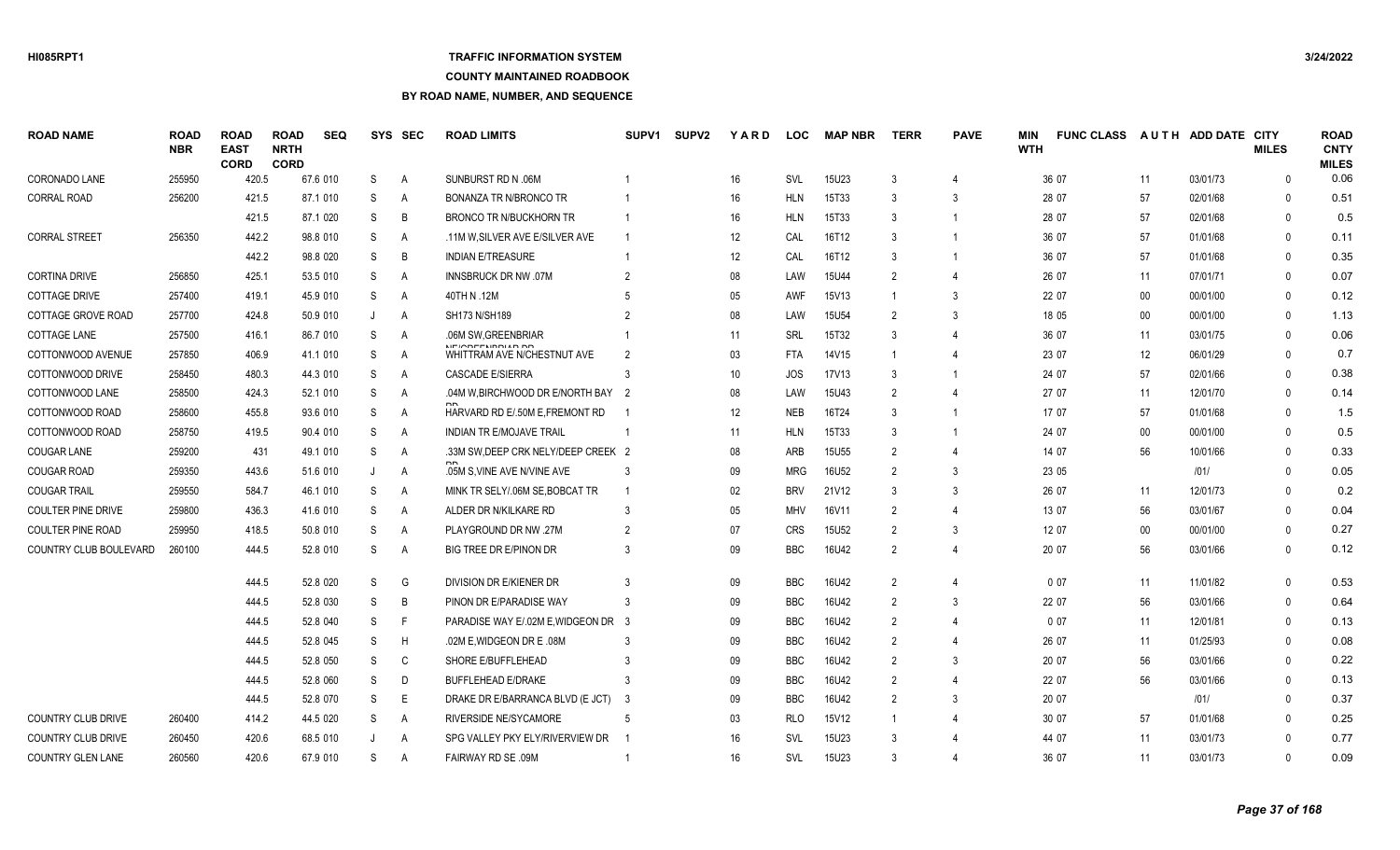## **TRAFFIC INFORMATION SYSTEM**

### **COUNTY MAINTAINED ROADBOOK**

| <b>ROAD NAME</b>             | <b>ROAD</b><br><b>NBR</b> | <b>ROAD</b><br><b>EAST</b><br><b>CORD</b> | <b>ROAD</b><br><b>NRTH</b><br><b>CORD</b> | <b>SEQ</b> | <b>SYS</b> | <b>SEC</b>     | <b>ROAD LIMITS</b>                 | SUPV1 | <b>SUPV2</b> | YARD   | <b>LOC</b> | <b>MAP NBR</b> | <b>TERR</b>    | <b>PAVE</b>    | MIN<br><b>WTH</b> | <b>FUNC CLASS</b> | <b>AUTH</b> | ADD DATE CITY | <b>MILES</b> | <b>ROAD</b><br><b>CNTY</b><br><b>MILES</b> |
|------------------------------|---------------------------|-------------------------------------------|-------------------------------------------|------------|------------|----------------|------------------------------------|-------|--------------|--------|------------|----------------|----------------|----------------|-------------------|-------------------|-------------|---------------|--------------|--------------------------------------------|
| <b>COUNTRY LANE</b>          | 260570                    | 408.4                                     |                                           | 41.3 010   | S          | A              | REDWOOD AVE E/LIVE OAK AVE         |       |              | 03     | <b>FTA</b> | 15V11          |                |                |                   | 007               | 11          | 09/01/87      | $\mathbf{0}$ | 0.25                                       |
| <b>COURT STREET</b>          | 261000                    | 420.6                                     |                                           | 41.9 010   | S          | A              | PALM LN E/WHITLOCK                 |       |              | 05     | <b>SBO</b> | 15V13          |                | 3              |                   | 25 07             | 00          | 00/01/00      | $\Omega$     | 0.44                                       |
| <b>COURTNEY COURT</b>        | 261075                    | 413                                       |                                           | 38.6 050   | S          | A              | .07 W, ELM AVE E/ELM AVE           |       |              | 03     | <b>BLO</b> | 15V21          |                | $\overline{4}$ |                   | 32 07             | 11          | 03/30/92      | $\mathbf{0}$ | 0.07                                       |
| <b>COVE CIRCLE</b>           | 261300                    | 430.2                                     |                                           | 49 010     | S          | A              | WEST DR LOOP E&N&W/WEST DR         |       |              | $08\,$ | <b>RSG</b> | 15U54          | $\mathcal{P}$  | 4              |                   | 22 07             | 56          | 09/01/65      | $\Omega$     | 0.28                                       |
| COVE ROAD                    | 261600                    | 437.7                                     |                                           | 66.9 010   | S          | A              | GOBAR RD NW/ 63M N&W, EXTER ST     | 3     |              | 16     | <b>LCN</b> | 16U21          |                | 3              |                   | 20 07             | 57          | 07/01/65      | $\Omega$     | 2.4                                        |
|                              |                           | 437.7                                     |                                           | 66.9 020   | S          | B              | .63M NW EXTER ST N+W 1.60M         |       |              | 16     | LCN        | 15U25          |                |                |                   | 14 07             | 57          | 03/01/87      | $\Omega$     | 1.6                                        |
| <b>COVECREST COURT</b>       | 261425                    | 395.2                                     |                                           | 37.7 010   | S          | $\overline{A}$ | PIPE LINE AVE E .08M               |       |              | 01     | <b>MTC</b> | 14V23          |                | $\overline{4}$ |                   | 32 07             | 11          | 04/05/11      | $\Omega$     | 0.08                                       |
| <b>COVENTRY STREET</b>       | 261900                    | 450.8                                     |                                           | 96.3 010   | S          | B              | CONDOR RD E/INVERNESS AVE          |       |              | 12     | <b>NEB</b> | 16T23          | 3              | $\overline{1}$ |                   | 30 07             | 57          | 01/01/68      | $\Omega$     | 1.51                                       |
| COY LANE                     | 262500                    | 444.8                                     |                                           | 53.2 010   | S          | $\overline{A}$ | ANITA AVE E/SH18                   |       |              | 09     | <b>BBC</b> | 16U42          | $\overline{2}$ | 3              |                   | 18 07             | 56          | 05/01/66      | $\Omega$     | 0.11                                       |
| COYOTE COURT                 | 262600                    | 444.8                                     |                                           | 51 010     | S          | A              | WOLF RD N .04M                     |       |              | 09     | <b>MRG</b> | 16U52          | $\mathcal{P}$  | $\overline{4}$ |                   | 30 07             | 11          | 12/01/67      | $\mathbf{0}$ | 0.04                                       |
| COYOTE LAKE ROAD             | 262950                    | 451.7                                     |                                           | 98.9 010   | S          | A              | MANNIX RD(NON-MAINT RD)N/YERMO     |       |              | 12     | <b>NEB</b> | 16T13          |                | 3              |                   | 25 06             | 57          | 03/01/68      | $\Omega$     | 0.05                                       |
|                              |                           | 451.7                                     |                                           | 98.9 020   | S          | C              | YERMO RD N/HACIENDA RD             |       |              | 12     | <b>NEB</b> | 16T13          |                | $\overline{4}$ |                   | 27 06             |             | 1011          | $\Omega$     | 0.43                                       |
| <b>COZZENS AVENUE</b>        | 263100                    | 394.9                                     |                                           | 35.4 010   | S          | A              | .12M S.PAMELA DR N/RIVERSIDE DR    |       |              | 01     | CHI        | 14V23          |                | $\overline{4}$ |                   | 23 07             | 11          | 01/01/48      | $\Omega$     | 0.37                                       |
| <b>CRABAPPLE COURT</b>       | 263000                    | 47.3                                      |                                           | 411.7 010  | S          | $\overline{A}$ | .07 S LOVEAGE WY/END               |       |              | 03     | <b>DEV</b> | 15U51          |                | 4              |                   | 32 07             | 12          | 11/16/21      | $\Omega$     | 0.23                                       |
| <b>CRAFTON AVENUE</b>        | 263250                    | 429.2                                     |                                           | 38 010     | A          | A              | FIFTH AVE N/COLTON AVE             |       |              | 05     | <b>MEN</b> | 15V24          |                | 3              |                   | 26 04             |             | 1011          | $\Omega$     | 1.02                                       |
|                              |                           | 429.2                                     |                                           | 38 0 20    | A          | D              | <b>COLTON AVE N/SH38</b>           |       |              | 05     | <b>MEN</b> | 15V24          |                | 3              |                   | 26 04             |             | 1011          | $\Omega$     | 0.48                                       |
|                              |                           | 429.2                                     |                                           | 38 030     | J          | C              | SH38 N/MADEIRA                     |       |              | 05     | <b>MEN</b> | 15V24          | -1             | 3              |                   | 21 04             | 00          | 00/01/00      | $\Omega$     | 0.25                                       |
|                              |                           | 429.2                                     |                                           | 38 040     |            | B              | MADEIRA N/ANZIO                    |       |              | 05     | <b>MEN</b> | 15V24          |                | 3              |                   | 25 04             | $00\,$      | 00/01/00      | $\Omega$     | 0.2                                        |
| <b>CRAGHILL DRIVE</b>        | 263400                    | 426.7                                     |                                           | 52.1 010   | S          | A              | CEDAR DR N/LAKEVIEW DR             |       |              | 08     | LAW        | 15U44          | $\mathcal{P}$  | 3              |                   | 14 07             | $00\,$      | 00/01/00      | $\Omega$     | 0.11                                       |
| <b>CRAGS LANE</b>            | 263550                    | 439.3                                     |                                           | 53.3 010   | S          | A              | LODGE RD N/BROOKSIDE LN            |       |              | 09     | <b>FWN</b> | 16U41          | $\mathcal{P}$  | 4              |                   | 14 07             | 56          | 03/01/66      | $\Omega$     | 0.28                                       |
| <b>CRANBERRY LANE</b>        | 263725                    | 412.1                                     |                                           | 47.4 005   | S          | B              | CORKTREE LN E .03M                 |       |              | 03     | <b>DEV</b> | 15U51          |                | 4              |                   | 32 07             | 12          | 04/20/21      | $\Omega$     | 0.03                                       |
|                              |                           | 47.4                                      |                                           | 412.1 010  | S          | $\overline{A}$ | .02M W DAMIANA LN/E                |       |              | 03     | <b>DEV</b> | 15U51          |                | $\overline{4}$ |                   | 36 07             | 11          | 10/31/17      | $\Omega$     | 0.02                                       |
| <b>CRATER COURT</b>          | 263900                    | 443.8                                     |                                           | 53.6 010   | S          | $\overline{A}$ | CRATER MOUNTAIN DR N .02M          |       |              | 09     | <b>BBC</b> | 16U42          | $\overline{2}$ | 3              |                   | 29 07             | 11          | 10/01/67      | $\Omega$     | 0.02                                       |
| <b>CRATER MOUNTAIN DRIVE</b> | 263950                    | 443.8                                     |                                           | 53.6 010   | S          | $\overline{A}$ | MOUNT VERDI RD E/MOUNT SHASTA RD 3 |       |              | 09     | <b>BBC</b> | 16U42          | $\mathcal{P}$  | $\overline{4}$ |                   | 26 07             | 11          | 10/01/67      | $\mathbf{0}$ | 0.1                                        |
| <b>CRAZY HORSE TRAIL</b>     | 263965                    | 584.7                                     |                                           | 46.3 010   | S          | $\overline{A}$ | MINK TR SELY/.08M SE, BOBCAT TR    |       |              | 02     | <b>BRV</b> | 21V12          | 3              | 3              |                   | 26 07             | $00\,$      | 00/01/00      | $\Omega$     | 0.19                                       |
| CREE COURT                   | 263975                    | 585.7                                     |                                           | 47.3 010   | S          | A              | HOGAN WAY N.04M                    |       |              | 02     | <b>BRV</b> | 21V12          | 3              | 3              |                   | 26 07             | 11          | 11/01/71      | $\mathbf{0}$ | 0.04                                       |
| <b>CREEK ROAD</b>            | 264100                    | 586                                       |                                           | 47.2 010   | S          | A              | BUCKSKIN DR NLY/HAWK CT            |       |              | 02     | <b>BRV</b> | 21V12          | 3              | 3              |                   | 26 07             | 11          | 11/01/71      | $\Omega$     | 0.58                                       |
| <b>CREEKSIDE LANE</b>        | 264160                    | 446.5                                     |                                           | 53.1 010   | S          | A              | <b>BALDWIN LN N .10M</b>           |       |              | 09     | <b>BBC</b> | 16U42          | $\mathcal{P}$  | $\overline{4}$ |                   | 16 07             | 11          | 03/13/07      | $\Omega$     | 0.1                                        |
| <b>CREETE ROAD</b>           | 264200                    | 585.9                                     |                                           | 46.4 010   | S          | A              | RIO VISTA DR NW/QUAPAW TR          |       |              | 02     | <b>BRV</b> | 21V12          |                | 3              |                   | 27 07             | 11          | 07/01/72      | $\Omega$     | 0.17                                       |
| <b>CRESCENT COURT</b>        | 264250                    | 420.2                                     |                                           | 69 010     | S          | A              | <b>CHINQUAPIN DR NE .03M</b>       |       |              | 16     | SVL        | 15U13          |                |                |                   | 36 07             | 11          | 03/01/73      | $\Omega$     | 0.03                                       |
| <b>CRESCENT DRIVE</b>        | 264255                    | 415                                       |                                           | 62.6 050   | S.         | A              | <b>BUENA VISTA DR N/ELM ST</b>     |       |              | 11     | <b>OKH</b> | 15U32          |                | 3              |                   | 36 07             | 11          | 06/04/90      | $\Omega$     | 0.09                                       |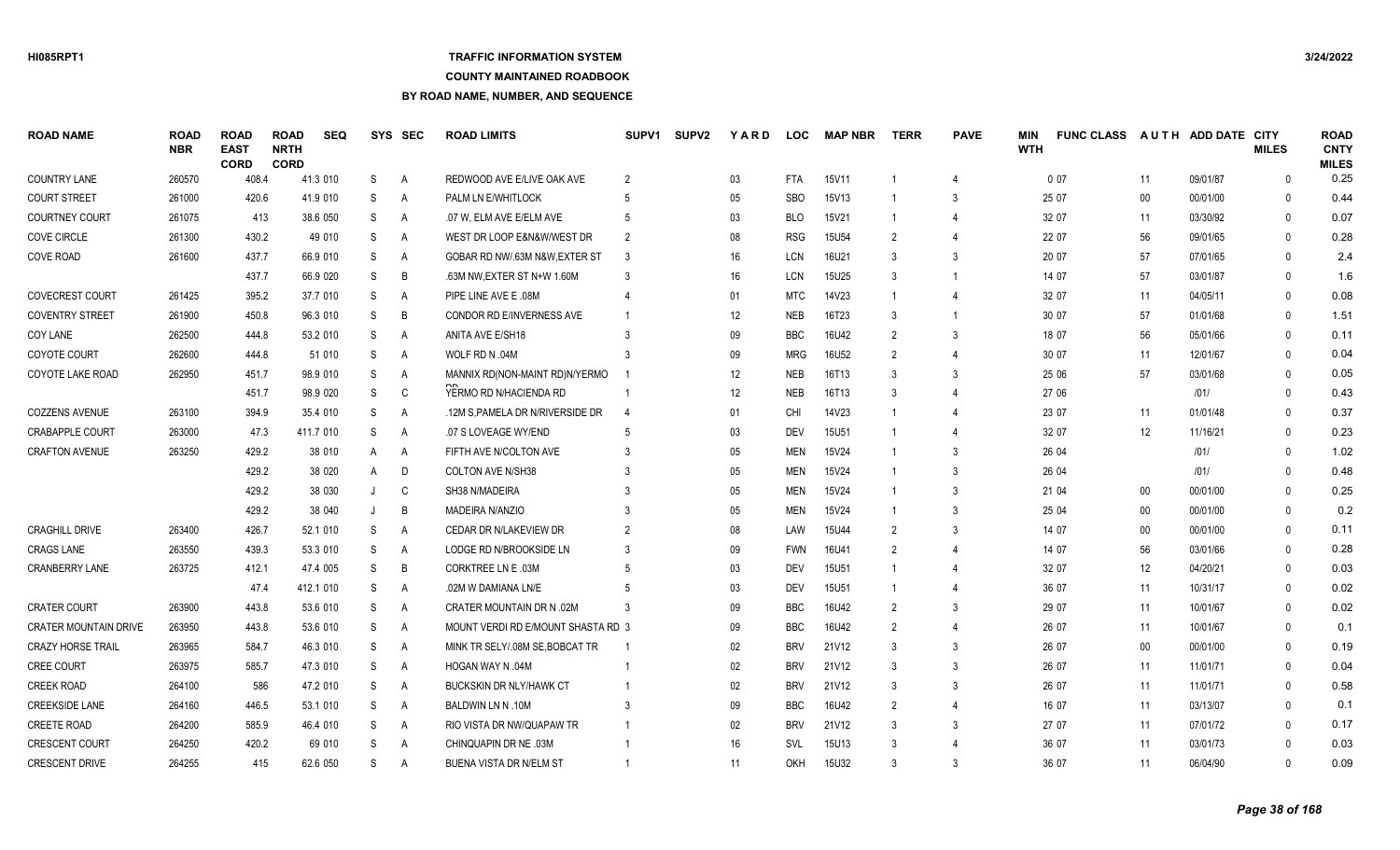## **TRAFFIC INFORMATION SYSTEM**

#### **COUNTY MAINTAINED ROADBOOK**

**BY ROAD NAME, NUMBER, AND SEQUENCE**

| <b>ROAD NAME</b>          | <b>ROAD</b><br><b>NBR</b> | <b>ROAD</b><br><b>EAST</b><br><b>CORD</b> | <b>ROAD</b><br><b>NRTH</b><br><b>CORD</b> | <b>SEQ</b> | SYS | <b>SEC</b>     | <b>ROAD LIMITS</b>                    | SUPV <sub>1</sub> | <b>SUPV2</b> | YARD | <b>LOC</b> | <b>MAP NBR</b>    | <b>TERR</b>    | <b>PAVE</b>    | MIN<br><b>WTH</b> | <b>FUNC CLASS</b> |        | AUTH ADD DATE CITY | <b>MILES</b> | <b>ROAD</b><br><b>CNTY</b><br><b>MILES</b> |
|---------------------------|---------------------------|-------------------------------------------|-------------------------------------------|------------|-----|----------------|---------------------------------------|-------------------|--------------|------|------------|-------------------|----------------|----------------|-------------------|-------------------|--------|--------------------|--------------|--------------------------------------------|
| <b>CREST CIRCLE DRIVE</b> | 265050                    | 474.9                                     | 43.9 010                                  |            | S   | $\overline{A}$ | .03M W.GRANADA E/ALTURAS              | 3                 |              | 10   | JOS        | 17V12             | 3              | 3              |                   | 24 07             | $00\,$ | 00/01/00           | $\Omega$     | 0.6                                        |
| <b>CREST FOREST DRIVE</b> | 265200                    | 417.5                                     |                                           | 52.1 010   |     | A              | MOZUMDAR DR SLY/WATERS DR             | $\mathcal{P}$     |              | 07   | <b>CRS</b> | 15U42             | $\mathcal{P}$  | 4              |                   | 22 05             | 57     | 10/01/71           | $\Omega$     | 0.81                                       |
|                           |                           | 417.5                                     | 52.1 020                                  |            | A   | D              | WATERS DR SELY/CRESTLINE RD           |                   |              | 07   | <b>CRS</b> | <b>15U52</b>      |                |                |                   | 23 05             |        | 1011               | $\Omega$     | 2.68                                       |
|                           |                           | 417.5                                     | 52.1 030                                  |            | A   | C              | CRESTLINE RD ELY/SH18                 |                   |              | 07   | <b>CRS</b> | 15U <sub>53</sub> |                |                |                   | 27 04             | 55     | 08/01/66           | $\Omega$     | 3.26                                       |
| <b>CRESTA BLANCA LANE</b> | 265000                    | 420.1                                     |                                           | 69.1 010   | S   | A              | HIDDEN VALLEY RD E .09M               |                   |              | 16   | SVL        | 15U13             | 3              |                |                   | 36 07             | 11     | 03/01/73           | $\Omega$     | 0.09                                       |
| <b>CRESTA DRIVE</b>       | 264750                    | 419.9                                     | 50.9 010                                  |            | S   | A              | LAKEVIEW NE/BERNARD DR                |                   |              | 07   | <b>CRS</b> | 15U <sub>53</sub> | $\mathcal{P}$  |                |                   | 17 07             | 57     | 11/01/71           | $\Omega$     | 0.64                                       |
| <b>CRESTA LANE</b>        | 264900                    | 420.1                                     |                                           | 51 010     | S   | A              | <b>CRESTA N/SCENIC</b>                |                   |              | 07   | <b>CRS</b> | 15U <sub>53</sub> | $\mathcal{P}$  |                |                   | 19 07             | $00\,$ | 00/01/00           | $\Omega$     | 0.03                                       |
| <b>CRESTLINE CUTOFF</b>   | 265350                    | 419.1                                     |                                           | 51 010     | A   | A              | <b>CREST FOREST E/SH138</b>           |                   |              | 07   | <b>CRS</b> | 15U <sub>53</sub> | $\mathcal{P}$  | 4              |                   | 24 05             | $00\,$ | 00/01/00           | $\Omega$     | 0.42                                       |
| <b>CRESTLINE ROAD</b>     | 265500                    | 419.1                                     |                                           | 51 010     | J   | A              | CREST FOREST DR E/SH138               |                   |              | 07   | <b>CRS</b> | 15U <sub>53</sub> | $\mathcal{P}$  | 4              |                   | 29 05             | 57     | 09/01/67           | $\mathbf{0}$ | 0.37                                       |
| <b>CRESTVIEW DRIVE</b>    | 265700                    | 475.8                                     |                                           | 45.5 010   | S   | A              | SUNBURST AVE E .47M                   |                   |              | 10   | JOS        | 17V12             |                | 3              |                   | 24 07             | 11     | 06/01/64           | $\mathbf{0}$ | 0.47                                       |
| <b>CRESTVIEW DRIVE</b>    | 265850                    | 420.2                                     | 68.3 010                                  |            | S   | $\overline{A}$ | RAIN SHADOW RD E/TAMARISK RD          |                   |              | 16   | <b>SVL</b> | 15U23             | 3              |                |                   | 36 07             | 11     | 03/01/73           | $\Omega$     | 0.13                                       |
| <b>CRESTVIEW ROAD</b>     | 265575                    | 432                                       | 94.5 050                                  |            | S   | A              | "P" ST E/"H" ST                       |                   |              | 12   | <b>BHT</b> | 15T25             |                | 3              |                   | 007               | 12     | 07/11/89           | $\mathbf{0}$ |                                            |
| <b>CRESTWOOD DRIVE</b>    | 266300                    | 449                                       | 50.6 010                                  |            | S   | A              | SKY VIEW DR N/MONTEVISTA DR           |                   |              | 09   | <b>MRG</b> | 16U00             |                |                |                   | 26 07             | 11     | 09/01/73           | $\Omega$     | 0.16                                       |
| <b>CRICKET COURT</b>      | 263968                    | 414.3                                     | 37.3 010                                  |            | S   | A              | .10M W, CRICKET DR E/CRICKET DR       | -5                |              | 03   | <b>BLO</b> | 15V22             |                |                |                   | 007               | 11     | 05/01/82           | $\Omega$     | 0.1                                        |
| <b>CRICKET DRIVE</b>      | 263971                    | 414.4                                     | 37.2 010                                  |            | S   | A              | KATYDID AVE NLY&W/CACTUS AVE          | -5                |              | 03   | <b>BLO</b> | 15V22             |                | $\overline{4}$ |                   | 0 0 7             | 11     | 05/01/82           | $\Omega$     | 0.24                                       |
| <b>CRIMSON CIRCLE</b>     | 264050                    | 52.7                                      | 446.2 010                                 |            | S   | A              | KAYAH DR N .10M                       |                   |              | 09   | <b>MRG</b> | 16U42             | $\mathcal{P}$  |                |                   | 26 07             | 12     | 12/16/14           | $\Omega$     | 0.1                                        |
| <b>CROFTON LANE</b>       | 266600                    | 416.2                                     | 85.5 010                                  |            | S   | A              | <b>CUMBERLAND LN ELY/CORONA DR</b>    |                   |              | 11   | SRL        | 15T42             |                |                |                   | 36 07             | 11     | 03/01/75           | $\Omega$     | 0.23                                       |
| <b>CROMWELL AVENUE</b>    | 266850                    | 414.3                                     | 43.8 010                                  |            | S   | A              | <b>CHAPARRAL E/PARK</b>               |                   |              | 03   | <b>RLO</b> | 15V12             |                |                |                   | 36 07             | 57     | 11/01/71           | $\Omega$     | 0.11                                       |
| <b>CROSS STREET</b>       | 267750                    | 421.8                                     | 43.7 010                                  |            | S   | A              | .05M W,OSBUN RD E/OSBUN RD            |                   |              | 05   | <b>SBO</b> | 15V13             |                |                |                   | 36 07             | 00     | 00/01/00           | $\Omega$     | 0.05                                       |
| <b>CROW COURT</b>         | 267850                    | 585.9                                     | 47.2 010                                  |            | S   | $\overline{A}$ | <b>BUCKSKIN DR N .04M</b>             |                   |              | 02   | <b>BRV</b> | 21V12             |                | 3              |                   | 26 07             | 11     | 11/01/71           | $\Omega$     | 0.04                                       |
| CROWFOOT ROAD             | 267910                    | 47.9                                      | 412.4 010                                 |            | S   | A              | GRAPEVINE LN N 0.06M                  |                   |              | 03   | <b>DEV</b> | 15U51             |                |                |                   | 32 07             | 12     | 03/14/22           | $\Omega$     | 0.06                                       |
| <b>CROWN DRIVE</b>        | 267950                    | 424.2                                     | 52.9 010                                  |            | S   | $\overline{A}$ | BISHORN DR E&N/BREITHORN DR           |                   |              | 08   | LAW        | 15U43             | $\overline{2}$ |                |                   | 27 07             | 11     | 09/01/66           | $\Omega$     | 0.35                                       |
| <b>CROWN WAY</b>          | 268000                    | 424.2                                     | 52.9 010                                  |            | S   | A              | CROWN DR N .06M                       |                   |              | 08   | LAW        | 15U43             | $\mathcal{P}$  |                |                   | 27 07             | 11     | 09/01/66           | $\Omega$     | 0.06                                       |
| <b>CROYDON STREET</b>     | 268050                    | 422.8                                     | 44.3 010                                  |            | S   | A              | EUCALYPTUS DR E/BLYTHE AVE            |                   |              | 05   | HIG        | 15V13             |                |                |                   | 36 07             | 00     | 00/01/00           | $\Omega$     | 0.05                                       |
| <b>CRUCERO ROAD</b>       | 268200                    | 483.3                                     |                                           | 85.3 010   | S   | B              | NAT TRLS HWY N/ 03M N, NAT TRLS HWY 1 |                   |              | 12   | LUD        | 17T44             | -3             | 4              |                   | 26 07             | 13     | 09/01/68           | $\Omega$     | 0.25                                       |
| <b>CRYSTAL CREEK ROAD</b> | 268350                    | 438.6                                     |                                           | 59 010     | S   | A              | SB NATL FOREST N/.04M N, FURNACE      | -3                |              | 16   | <b>LCN</b> | 16U31             |                |                |                   | 20 07             | 11     | 01/01/33           | $\mathbf{0}$ | 2.45                                       |
|                           |                           | 438.6                                     |                                           | 59 013     | S   | C              | .04M N, FURNACE CRK RD N/.02M         |                   |              | 16   | <b>LCN</b> | 16U31             |                |                |                   | 20 06             | 11     | 01/01/33           | $\Omega$     | 0.23                                       |
|                           |                           | 438.6                                     |                                           | 59 020     |     | B              | .02M S, AT&SF RR N/EMERALD RD         |                   |              | 16   | LCN        | 16U31             |                | 3              |                   | 15 06             | 11     | 01/01/33           | $\mathbf{0}$ | 1.05                                       |
|                           |                           | 438.6                                     |                                           | 59 030     |     | D              | EMERALD RD N/SH 18                    |                   |              | 16   | LCN        | 16U31             |                |                |                   | 15 07             | 11     | 01/01/33           | $\Omega$     | 2.72                                       |
| CRYSTAL MOUNTAIN ROAD     | 268400                    | 444                                       |                                           | 53.4 010   | S   | A              | EAGLE MTN DR NLY/ANTELOPE MTN DR 3    |                   |              | 09   | <b>BBC</b> | 16U42             | $\mathcal{P}$  |                |                   | 26 07             | 11     | 12/01/69           | $\Omega$     | 0.08                                       |

*Page 39 of 168*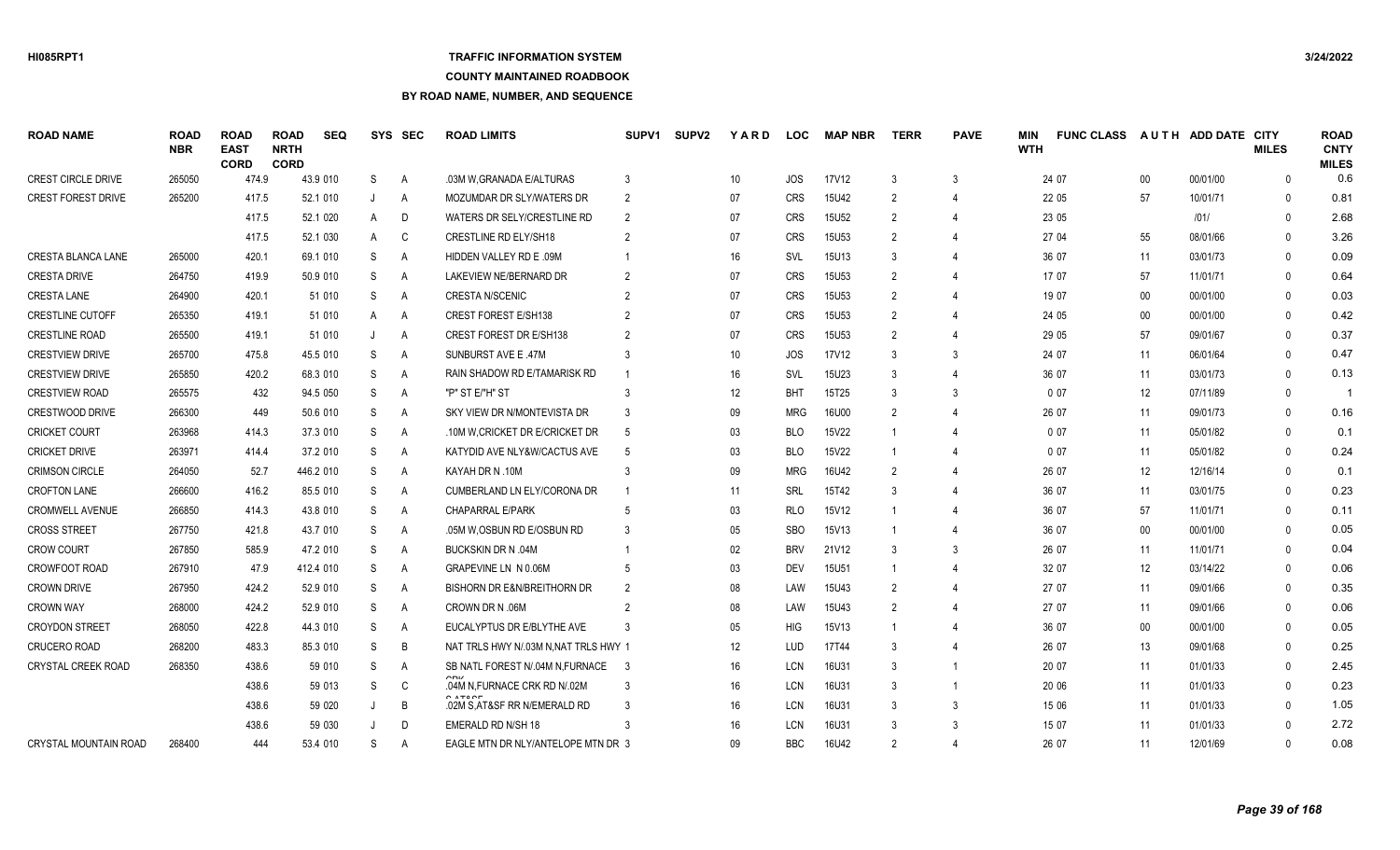# **TRAFFIC INFORMATION SYSTEM**

**COUNTY MAINTAINED ROADBOOK**

| ROAD NAME               | <b>ROAD</b><br><b>NBR</b> | <b>ROAD</b><br><b>EAST</b><br><b>CORD</b> | <b>ROAD</b><br><b>NRTH</b><br><b>CORD</b> | <b>SEQ</b> |   | SYS SEC        | <b>ROAD LIMITS</b>                                                      | SUPV <sub>1</sub> | <b>SUPV2</b> | <b>YARD</b> | LOC        | <b>MAP NBR</b> | <b>TERR</b>    | <b>PAVE</b>    | MIN<br><b>WTH</b> | <b>FUNC CLASS</b> |        | AUTH ADD DATE CITY | <b>MILES</b> | <b>ROAD</b><br><b>CNTY</b><br><b>MILES</b> |
|-------------------------|---------------------------|-------------------------------------------|-------------------------------------------|------------|---|----------------|-------------------------------------------------------------------------|-------------------|--------------|-------------|------------|----------------|----------------|----------------|-------------------|-------------------|--------|--------------------|--------------|--------------------------------------------|
| <b>CUB DRIVE</b>        | 268450                    | 583.5                                     |                                           | 71.3 010   | S | A              | .05M S.SHOWBOAT RD N/SHOWBOAT                                           |                   |              | 15          | <b>HSU</b> | 21U21          | 3              | 3              |                   | 36 07             | 11     | 08/01/74           | $\Omega$     | 0.05                                       |
| <b>CUMBERLAND DRIVE</b> | 268600                    | 426.4                                     |                                           | 51.2 010   | S | B              | BALD EAGLE RD N/.08M S.POTOMAC DR 2                                     |                   |              | 08          | LAW        | <b>15U54</b>   | 2              | 4              |                   | 005               | 11     | 08/01/87           | $\Omega$     | 0.42                                       |
|                         |                           | 426.4                                     |                                           | 51.2 020   | S | $\overline{A}$ | .08M S.POTOMAC DR NLY/HOOK CREEK 2                                      |                   |              | 08          | LAW        | <b>15U54</b>   | $\mathfrak{D}$ | 4              |                   | 31 05             | 11     | 12/01/69           | $\Omega$     | 0.65                                       |
| <b>CUMBERLAND LANE</b>  | 268610                    | 416.4                                     |                                           | 85.2 010   | S | $\mathsf{A}$   | CORONA DR NLY/RIVERS EDGE RD.                                           |                   |              | 11          | SRL        | 15T42          | 3              | 4              |                   | 36 07             | 11     | 03/01/75           | $\Omega$     | 0.44                                       |
| <b>CUMBERLAND WAY</b>   | 268625                    | 420.2                                     |                                           | 68.2 010   | S | A              | .08M W.TAMARISK RD E/TAMARISK RD                                        |                   |              | 16          | <b>SVL</b> | 15U23          | 3              | $\Delta$       |                   | 36 07             | 11     | 03/01/73           | $\Omega$     | 0.08                                       |
| <b>CUPENO COURT</b>     | 268725                    | 590.5                                     |                                           | 49 010     | S | A              | HANEMO DR E .04M                                                        |                   |              | 02          | <b>BRV</b> | 21V12          | 3              | 4              |                   | 27 07             | 11     | 04/01/84           | $\mathbf{0}$ | 0.04                                       |
| <b>CUPID WAY</b>        | 268755                    | 408.8                                     |                                           | 39.7 040   | S | B              | EL MOLINO ST N/SAN BERNARDINO AVE 2                                     |                   |              | 03          | <b>FTA</b> | 15V21          |                |                |                   | 26 07             | 11     | 03/19/96           | $\Omega$     | 0.22                                       |
|                         |                           | 408.8                                     |                                           | 39.9 050   | S | $\overline{A}$ | SAN BERNARDINO AVE N/CARMEL DR 2                                        |                   |              | 03          | <b>FTA</b> | 15V21          | -1             | 4              |                   | 36 07             | 11     | 12/14/92           | $\mathbf{0}$ | 0.03                                       |
| <b>CURLY DRIVE</b>      | 268800                    | 444.6                                     |                                           | 53.5 010   | S | $\overline{A}$ | NANA AVE E/MICHAEL AVE                                                  | 3                 |              | 09          | <b>BBC</b> | 16U42          | $\overline{2}$ | 4              |                   | 15 07             | 56     | 03/01/66           | $\mathbf{0}$ | 0.14                                       |
| <b>CURRANT LANE</b>     | 269025                    | 47.3                                      |                                           | 412.7 010  | S | A              | FETTERBUSH LN E/LAPIS LN                                                | -5                |              | 03          | DEV        | <b>15U51</b>   |                | $\overline{4}$ |                   | 32 07             | 11     | 09/26/17           | $\mathbf{0}$ | 0.13                                       |
| <b>CUSTER AVENUE</b>    | 269250                    | 437                                       |                                           | 63.3 010   | S | C              | .10M S.CARSON ST N/CARSON ST                                            | 3                 |              | 16          | LCN        | 16U31          | 3              | 3              |                   | 20 07             | 57     | 03/01/68           | $\Omega$     | 0.1                                        |
|                         |                           | 437                                       |                                           | 63.3 020   | J | A              | <b>CARSON ST N/PAWNEE ST</b>                                            | 3                 |              | 16          | <b>LCN</b> | 16U31          | 3              | 3              |                   | 24 06             |        | 1011               | $\Omega$     | 0.87                                       |
|                         |                           | 437                                       |                                           | 63.3 030   | J | B              | PAWNEE ST N/SH 18                                                       | 3                 |              | 16          | <b>LCN</b> | 16U21          | 3              | 3              |                   | 24 05             |        | 1011               | $\Omega$     | 1.05                                       |
| <b>CUYAMA TRAIL</b>     | 269750                    | 585                                       |                                           | 47.1 010   | S | $\overline{A}$ | .06M W, CHOCO RD E/DEL REY DR                                           |                   |              | 02          | <b>BRV</b> | 21V12          | 3              | 3              |                   | 32 07             | 11     | 08/01/73           | $\Omega$     | 0.14                                       |
| <b>CYPRESS AVENUE</b>   | 270000                    | 416.6                                     |                                           | 39.4 010   |   | $\overline{A}$ | VALLEY BOULEVARD N/STEVENSON ST 5                                       |                   |              | 05          | <b>CLN</b> | 15V22          | -1             | 4              |                   | 30 07             | 57     | 11/01/71           | $\Omega$     | 0.75                                       |
| <b>CYPRESS DRIVE</b>    | 270750                    | 418.3                                     |                                           | 46.4 010   | S | $\overline{A}$ | FOURTY-EIGHTH ST N/HILL DR                                              | 5                 |              | 05          | <b>AWF</b> | 15U52          |                | 3              |                   | 26 07             | $00\,$ | 00/01/00           | $\Omega$     | 0.25                                       |
| <b>CYPRESS DRIVE</b>    | 270800                    | 423                                       |                                           | 51.8 010   | S | A              | AUGUSTA DR(SLEG)N/AUGUSTA                                               | $\overline{2}$    |              | 08          | LAW        | 15U53          | 2              | 3              |                   | 26 07             | 11     | 01/05/89           | $\Omega$     | 0.48                                       |
| <b>CYPRESS DRIVE</b>    | 270900                    | 398.7                                     |                                           | 45.3 010   | S | $\overline{A}$ | DOAL FO<br>25TH ST N&W .14M                                             | 2                 |              | 01          | SAH        | 14V14          |                | 3              |                   | 26 07             | 57     | 01/01/68           | $\Omega$     | 0.14                                       |
|                         |                           | 398.7                                     |                                           | 45.3 030   | S | B              | CLIFF RD E/THUNDER MOUNTAIN RD                                          | 2                 |              | 01          | SAH        | 14V14          | -1             | $\overline{4}$ |                   | 36 07             | 11     | 03/16/87           | $\Omega$     | 0.08                                       |
| <b>CYRILLA WAY</b>      | 280000                    | 47.4                                      |                                           | 412.1 010  | S | A              | SYCAMORE CRK LP PKWY                                                    | .5                |              | 03          | DEV        | <b>15U51</b>   | -1             | 4              |                   | 32 07             | 12     | 04/20/21           | $\Omega$     | 0.03                                       |
| <b>D STREET</b>         | 282000                    | 442.3                                     |                                           | 94.2 010   | S | $\overline{A}$ | $\left(1000, 0000, 0000, 0000\right)$<br>SOUTH ST N/NATIONAL TRAILS HWY |                   |              | 12          | DAG        | 16T22          | 3              | 3              |                   | 25 07             | 57     | 06/01/68           | $\Omega$     | 0.05                                       |
| <b>DADE DRIVE</b>       | 282300                    | 430.3                                     |                                           | 48.8 010   | S | A              | WEST DR NE/FERN DRIVE                                                   | $\overline{2}$    |              | 08          | <b>RSG</b> | <b>15U55</b>   | 2              | 4              |                   | 28 07             | 56     | 09/01/65           | $\Omega$     | 0.08                                       |
| DADO COURT              | 282400                    | 590.4                                     |                                           | 49 010     | S | $\overline{A}$ | .03 W, HANEMO DR SE/HANEMO DR                                           |                   |              | 02          | <b>BRV</b> | 21V12          | 3              | 4              |                   | 33 07             | 11     | 04/01/84           | $\Omega$     | 0.03                                       |
| DAFFODIL LANE           | 282575                    | 429.6                                     |                                           | 39.3 010   | S | A              | NICE AVE N/SNOWBERRY LN                                                 | -3                |              | 05          | <b>MEN</b> | 15V24          | -1             | $\overline{4}$ |                   | 36 07             | 11     | 10/19/10           | $\Omega$     | 0.09                                       |
| DAGGETT YERMO ROAD      | 282750                    | 442                                       |                                           | 94.2 010   | A | A              | NATIONAL TRAILS HWY N/YERMO RD                                          |                   |              | 12          | DAG        | 16T22          | 3              | 3              |                   | 29 05             | 11     | 01/01/29           | $\Omega$     | 2.71                                       |
| DAHLIA DRIVE            | 282900                    | 431.4                                     |                                           | 51.2 010   | S | A              | <b>MAPLE NE/WILD CHERRY</b>                                             | 2                 |              | 08          | <b>GEV</b> | <b>15U55</b>   | $\mathfrak{D}$ | 3              |                   | 20 07             | $00\,$ | 00/01/00           | $\Omega$     | 0.37                                       |
| <b>DAISY ROAD</b>       | 283650                    | 411.4                                     |                                           | 62.2 005   | S | B              | SAGE ST N 0.02M                                                         |                   |              | 11          | <b>OKH</b> | <b>15U31</b>   | 3              | 4              |                   | 26 07             | 11     | 08/02/05           | $\Omega$     | 0.02                                       |
|                         |                           | 411.4                                     |                                           | 62.2 007   | S | C              | .02M N.SAGE ST N/CEDAR ST                                               |                   |              | 11          | OKH        | 15U31          | 3              | $\mathbf{1}$   |                   | 26 07             | 11     | 08/02/05           | $\Omega$     | 0.23                                       |
|                         |                           | 411.3                                     |                                           | 71 010     | S | A              | <b>MOJAVE DR N/CACTUS RD</b>                                            |                   |              | 11          | <b>ADL</b> | 15U11          | 3              | -1             |                   | 18 07             | 57     | 10/01/73           | $\Omega$     | 0.49                                       |
| <b>DAKOTA AVENUE</b>    | 283750                    | 586.5                                     |                                           | 47 010     | S | $\overline{A}$ | RIO VISTA DR N/HAWTHORNE ST                                             |                   |              | 02          | <b>BRV</b> | 21V12          |                | 3              |                   | 27 07             | 11     | 12/01/70           | $\Omega$     | 0.18                                       |
| DALE EVANS PARKWAY      | 283925                    | 424                                       |                                           | 73.6 010   |   | B              | JOHNSON RD N/.37M N.COLUSA RD                                           |                   |              | 16          | <b>APV</b> | 15T53          | $\mathcal{R}$  | 3              |                   | 22 07             | 11     | 01/01/49           | 1.19         | 1.19                                       |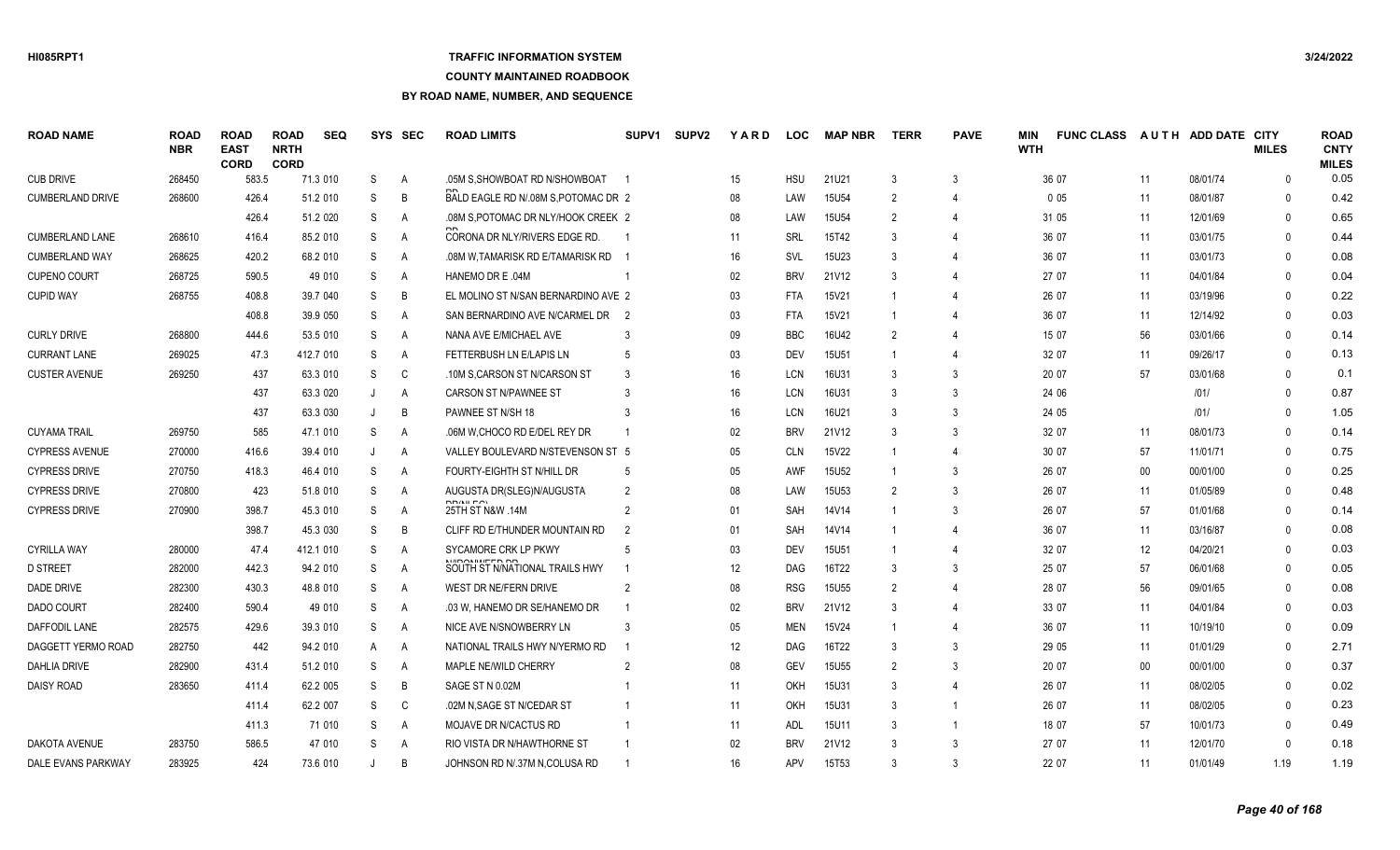# **TRAFFIC INFORMATION SYSTEM**

#### **COUNTY MAINTAINED ROADBOOK**

| <b>ROAD NAME</b>                | <b>ROAD</b><br><b>NBR</b> | <b>ROAD</b><br><b>EAST</b><br><b>CORD</b> | <b>ROAD</b><br><b>NRTH</b><br><b>CORD</b> | <b>SEQ</b> |   | SYS SEC        | <b>ROAD LIMITS</b>                                      | SUPV <sub>1</sub> | <b>SUPV2</b> | <b>YARD</b> | <b>LOC</b> | <b>MAP NBR</b>    | <b>TERR</b>    | <b>PAVE</b>    | <b>MIN</b><br><b>WTH</b> | <b>FUNC CLASS</b> |        | AUTH ADD DATE CITY | <b>MILES</b> | <b>ROAD</b><br><b>CNTY</b><br><b>MILES</b> |
|---------------------------------|---------------------------|-------------------------------------------|-------------------------------------------|------------|---|----------------|---------------------------------------------------------|-------------------|--------------|-------------|------------|-------------------|----------------|----------------|--------------------------|-------------------|--------|--------------------|--------------|--------------------------------------------|
| DALE LANE                       | 284100                    | 419.5                                     |                                           | 49.7 010   | S | A              | OLD WATERMAN CANYON RD                                  | .5                |              | 05          | <b>SBO</b> | <b>15U53</b>      | 2              | 3              |                          | 12 07             | 34     | 02/01/70           | $\Omega$     | 0.15                                       |
| DALEY CANYON ACCESS ROAD 284400 |                           | 423.8                                     |                                           | 50.5 010   | A | A              | <b>NITIFORFOTIAL</b><br>SH18 NW/DALEY CANYON RD         | $\overline{2}$    |              | 08          | LAW        | 15U <sub>53</sub> | $\overline{2}$ | $\overline{4}$ |                          | 20 04             | 63     | 12/01/71           | $\Omega$     | 0.07                                       |
| DALEY CANYON ROAD               | 284250                    | 423.7                                     |                                           | 50.6 010   | A | A              | <b>SH18 N/SH189</b>                                     | $\mathfrak{p}$    |              | 08          | LAW        | 15U <sub>53</sub> | $\overline{2}$ | $\overline{4}$ |                          | 27 04             | 57     | 11/01/71           | $\Omega$     | 0.48                                       |
| <b>DALLAS AVENUE</b>            | 284550                    | 445.1                                     |                                           | 65.4 010   | S | A              | EAST END RD N/.06M N, PORTER ST                         | 3                 |              | 16          | LCN        | 16U22             | 3              | $\overline{1}$ |                          | 26 07             | 57     | 03/01/68           | $\mathbf{0}$ | 0.48                                       |
| <b>DAMIANA LANE</b>             | 284875                    | 47.3                                      |                                           | 412.1 010  | S | A              | .09M S.CRANBERRY LN N/BLACKBERRY 5                      |                   |              | 03          | <b>DEV</b> | <b>15U51</b>      |                | $\overline{4}$ |                          | 32 07             | 11     | 10/31/17           | $\Omega$     | 0.15                                       |
| DANBURY AVENUE                  | 285200                    | 413.2                                     |                                           | 38.8 050   | S | A              | GREGORY ST N.09M                                        |                   |              | 03          | <b>BLO</b> | 15V21             |                | $\Delta$       |                          | 31 07             | 11     | 12/03/90           | $\Omega$     | 0.09                                       |
| <b>DANBY ROAD</b>               | 285450                    | 528.7                                     |                                           | 81.2 010   | S | $\overline{A}$ | NATL TRLS HWY SE 1.67M                                  |                   |              | 15          | <b>ESX</b> | 19T00             | 3              |                |                          | 24 07             | 57     | 07/01/67           | $\mathbf{0}$ | 1.67                                       |
| DANCOVE AVENUE                  | 285550                    | 407.1                                     |                                           | 41.4 050   | S | A              | ARROW ROUTE N/CANELLIA DR                               | $\overline{2}$    |              | 03          | <b>FTA</b> | 14V15             |                |                |                          | 0 0 7             | 11     | 08/07/89           | $\Omega$     | 0.06                                       |
| <b>DAPISHU ROAD</b>             | 285775                    | 590.2                                     |                                           | 48.7 010   | S | A              | HANEMO DR NE&S/RIO VISTA DR                             |                   |              | 02          | <b>BRV</b> | 21V12             | 3              | 4              |                          | 27 07             | 11     | 04/01/84           | $\Omega$     | 0.75                                       |
| <b>DARBY STREET</b>             | 285900                    | 416.1                                     |                                           | 44.7 010   | S | $\overline{A}$ | .11M W, JUNE ST E/JUNE ST                               |                   |              | 05          | <b>MCY</b> | 15V12             |                | 3              |                          | 26 07             | 57     | 01/01/68           | $\Omega$     | 0.11                                       |
|                                 |                           | 416.1                                     |                                           | 44.7 020   |   | B              | JUNE ST E/CALIF ST                                      | -5                |              | 05          | <b>MCY</b> | 15V12             |                | 3              |                          | 25 05             | 12     | 06/01/29           | $\Omega$     | 1.01                                       |
| <b>DARFO COURT</b>              | 286050                    | 420.9                                     |                                           | 51.8 010   | S | A              | .05M SW, DARFO DR NE/DARFO DR                           |                   |              | 07          | <b>CRS</b> | 15U53             | $\mathcal{P}$  | 3              |                          | 19 07             | $00\,$ | 00/01/00           | $\Omega$     | 0.05                                       |
| DARFO DRIVE                     | 286200                    | 421.2                                     |                                           | 51.6 010   | S | A              | <b>DAVOS NW/EDELWEISS</b>                               | $\mathcal{P}$     |              | 07          | <b>CRS</b> | <b>15U53</b>      | $\mathcal{P}$  | $\mathbf{3}$   |                          | 21 07             | $00\,$ | 00/01/00           | $\Omega$     | 0.7                                        |
| DARGHTY ROAD                    | 286350                    | 416.6                                     |                                           | 83.8 010   | S | A              | AT&SF E/NATL TRAILS HWY                                 |                   |              | 16          | <b>HLN</b> | 15T42             | $\mathcal{R}$  | 3              |                          | 24 07             | 11     | 01/01/36           | $\Omega$     | 0.11                                       |
| DART CANYON ROAD                | 286500                    | 421.1                                     |                                           | 51.4 010   |   | $\overline{A}$ | LAKE DR NLY/ERLACH DR                                   |                   |              | 07          | <b>CRS</b> | 15U53             | $\mathcal{P}$  | 3              |                          | 25 05             | 57     | 08/01/67           | $\Omega$     | 0.35                                       |
|                                 |                           | 421.1                                     |                                           | 51.4 013   |   | B              | <b>ERLACH DR N/EDELWEISS DR</b>                         | $\mathcal{P}$     |              | 07          | <b>CRS</b> | <b>15U53</b>      | $\mathcal{P}$  | 3              |                          | 25 05             | 11     | 01/01/48           | $\Omega$     | 0.31                                       |
|                                 |                           | 421.1                                     |                                           | 51.4 020   | S | B              | EDELWEISS NLY 1.30M                                     |                   |              | 07          | <b>CRS</b> | 15U53             | $\mathcal{P}$  | 3              |                          | 21 05             | 11     | 01/01/48           | $\Omega$     | 1.3                                        |
| DATE AVENUE                     | 287100                    | 414.4                                     |                                           | 44.5 010   | S | $\overline{A}$ | RIVERSIDE OHE NW/MAGNOLIA                               |                   |              | 03          | <b>RLO</b> | 15V12             |                | $\overline{4}$ |                          | 36 07             | $00\,$ | 00/01/00           | $\Omega$     | 0.41                                       |
| <b>DATE COURT</b>               | 287300                    | 422.3                                     |                                           | 44.3 010   | S | A              | DATE ST N .03M                                          |                   |              | 05          | <b>HIG</b> | 15V13             |                | 4              |                          | 36 07             | 62     | 03/01/67           | $\Omega$     | 0.03                                       |
| DATE PLACE                      | 287350                    | 421.9                                     |                                           | 44.4 010   | S | A              | .04M NW, BONNIE ST SE/STERLING AVE 3                    |                   |              | 05          | DEL        | 15V13             |                | 4              |                          | 42 07             | 13     | 08/01/71           | $\mathbf{0}$ | 0.29                                       |
| <b>DATE STREET</b>              | 287550                    | 421.2                                     |                                           | 44.3 020   |   | H              | .03MW, MERITO AVE E/.25M E, ARDEN                       | -3                |              | 05          | DEL        | 15V13             |                | 4              |                          | 24 05             | 31     | 08/01/71           | 0.23         | 0.78                                       |
| <b>DAVIDSON LANE</b>            | 288300                    | 418.4                                     |                                           | 51.4 010   | S | A              | FOREST DR NW/TETLEY LN                                  | 2                 |              | 07          | <b>CRS</b> | 15U <sub>52</sub> | $\mathcal{P}$  | 3              |                          | 12 07             | 57     | 09/01/69           | $\Omega$     | 0.1                                        |
| <b>DAVOS COURT</b>              | 288450                    | 421                                       |                                           | 51.7 010   | S | A              | DONNER DR E/DAVOS DR                                    | 2                 |              | 07          | <b>CRS</b> | 15U <sub>53</sub> | $\overline{2}$ | $\overline{4}$ |                          | 20 07             | 57     | 05/01/67           | $\Omega$     | 0.05                                       |
| DAVOS DRIVE                     | 288600                    | 421.2                                     |                                           | 51.5 010   | S | $\overline{A}$ | .08M SE, DELLE DR NLY/EDELWEISS DR 2                    |                   |              | 07          | <b>CRS</b> | 15U53             | $\overline{2}$ | $\overline{4}$ |                          | 20 07             | $00\,$ | 00/01/00           | $\mathbf{0}$ | 0.53                                       |
| DAVOS DRIVE                     | 288650                    | 446.4                                     |                                           | 52.5 010   | S | A              | SITES WY E/MONTCLAIR DR                                 |                   |              | 09          | <b>BBC</b> | 16U42             | $\mathcal{P}$  | 4              |                          | 26 07             | 11     | 05/01/74           | $\Omega$     | 0.07                                       |
| DAWN DRIVE                      | 288750                    | 444.3                                     |                                           | 52.6 010   | S | A              | SUGARLOAF N/SH18                                        |                   |              | 09          | <b>BBC</b> | 16U42             | $\mathcal{P}$  | 4              |                          | 26 07             | 57     | 10/01/67           | $\Omega$     | 0.12                                       |
| DAYTON AVENUE                   | 289050                    | 429.6                                     |                                           | 94.9 010   | S | $\overline{A}$ | ASH NE/.02M E, BIRCH                                    |                   |              | 12          | LEN        | 15T24             | $\mathcal{R}$  | $\Delta$       |                          | 36 07             | $00\,$ | 00/01/00           | $\Omega$     | 0.2                                        |
| DE ANZA STREET                  | 289825                    | 432.1                                     |                                           | 95.5 050   | S | A              | "O" ST E/"F" ST                                         |                   |              | 12          | <b>BHT</b> | 15T25             | 3              | 3              |                          | 007               | 12     | 05/01/89           | $\Omega$     | 1.12                                       |
| DEAUVILLE DRIVE                 | 289850                    | 420.6                                     |                                           | 67.6 010   | S | A              | .04MSW, FAIRWAY NE/.06M                                 |                   |              | 16          | SVL        | 15U23             |                |                |                          | 36 07             | 11     | 03/01/73           | $\Omega$     | 0.21                                       |
| <b>DEEP CREEK DRIVE</b>         | 289950                    | 431.2                                     |                                           | 49.2 010   |   | A              | <b>NE AOURDOOK</b><br>HILLTOP BLVD SH18 N/.04 N.DEER LN |                   |              | 08          | ARB        | <b>15U55</b>      | 2              | $\overline{4}$ |                          | 23 06             | $00\,$ | 00/01/00           | $\Omega$     | 0.22                                       |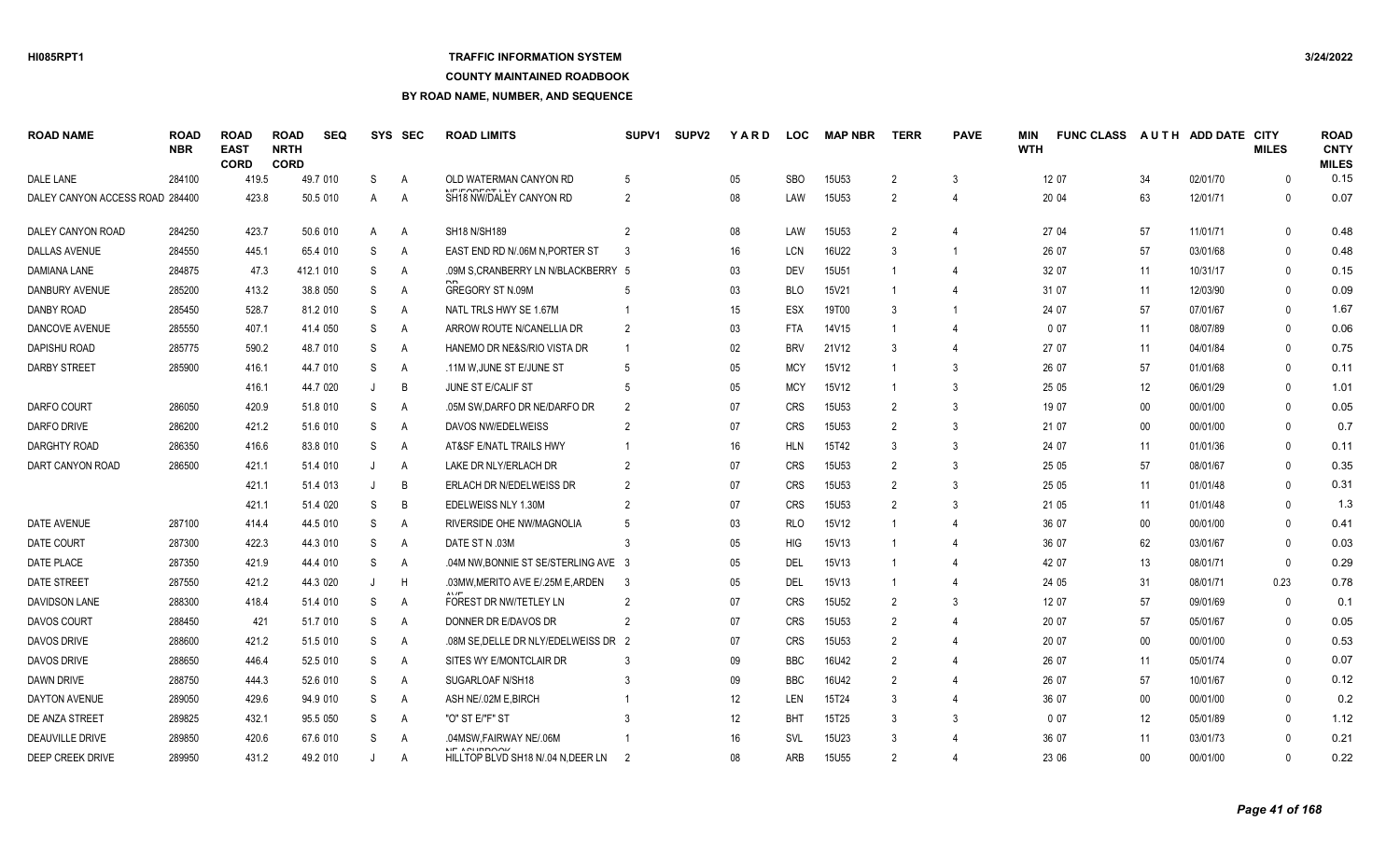## **TRAFFIC INFORMATION SYSTEM**

#### **COUNTY MAINTAINED ROADBOOK**

| <b>ROAD NAME</b>        | <b>ROAD</b><br><b>NBR</b> | <b>ROAD</b><br><b>EAST</b><br><b>CORD</b> | <b>ROAD</b><br><b>NRTH</b><br><b>CORD</b> | <b>SEQ</b> |   | SYS SEC        | <b>ROAD LIMITS</b>                                  | SUPV <sub>1</sub> | <b>SUPV2</b> | <b>YARD</b> | <b>LOC</b> | <b>MAP NBR</b>    | <b>TERR</b>    | <b>PAVE</b>    | <b>MIN</b><br><b>WTH</b> | <b>FUNC CLASS</b> |        | AUTH ADD DATE CITY | <b>MILES</b> | <b>ROAD</b><br><b>CNTY</b><br><b>MILES</b> |
|-------------------------|---------------------------|-------------------------------------------|-------------------------------------------|------------|---|----------------|-----------------------------------------------------|-------------------|--------------|-------------|------------|-------------------|----------------|----------------|--------------------------|-------------------|--------|--------------------|--------------|--------------------------------------------|
| DEEP CREEK DRIVE        | 290100                    | 430.1                                     |                                           | 49 010     | S | $\mathsf{A}$   | EDISON WAY NW/WAGON WHEEL DR                        | $\overline{2}$    |              | 08          | <b>RSG</b> | <b>15U54</b>      | $\overline{2}$ | $\overline{4}$ |                          | 16 07             |        | 1011               | $\Omega$     | 0.78                                       |
| <b>DEEP CREEK ROAD</b>  | 290250                    | 422.2                                     |                                           | 58.8 013   |   | D              | 1.41MS.HAPPY VALY WY N/.16M                         |                   |              | 16          | APV        | <b>15U33</b>      | 3              | $\mathbf{3}$   |                          | 16 06             | 11     | 01/01/52           | $\Omega$     | 5.92                                       |
|                         |                           | 422.2                                     |                                           | 58.8 020   |   | B              | .16M N.OCOTILLO WY N/TUSSING RCH                    |                   |              | 16          | <b>APV</b> | 15U33             | 3              | $\overline{4}$ |                          | 16 06             | 11     | 01/01/52           | $\Omega$     | 0.87                                       |
| DEER HAVEN DRIVE        | 291450                    | 402                                       |                                           | 62.4 010   | J | A              | SNOW LINE N/SH138                                   |                   |              | 11          | <b>PNH</b> | 14U35             |                | 3              |                          | 30 05             | 57     | 11/01/67           | $\mathbf{0}$ | 0.64                                       |
| DEER HORN DRIVE         | 291600                    | 444.8                                     |                                           | 52.6 010   | S | A              | ROSE HILL E&N/RAINBOW                               |                   |              | 09          | <b>BBC</b> | 16U42             | $\mathcal{P}$  | $\overline{4}$ |                          | 16 07             | 56     | 03/01/66           | $\mathbf{0}$ | 0.19                                       |
| <b>DEER LANE</b>        | 290400                    | 431.1                                     |                                           | 49.4 010   | S | A              | DEEP CREEK DR E .17M                                |                   |              | 08          | ARB        | <b>15U55</b>      | $\mathcal{P}$  | $\overline{4}$ |                          | 18 07             | 56     | 09/01/65           | $\Omega$     | 0.17                                       |
| <b>DEER LICK DRIVE</b>  | 291750                    | 431.1                                     |                                           | 49 010     | S | $\overline{A}$ | .03MS, DEER LICK DR N/DEER LICK FORK 2              |                   |              | 08          | ARB        | 15U55             | $\mathcal{P}$  |                |                          | 16 07             |        | 1011               | $\Omega$     | 0.03                                       |
|                         |                           | 431.1                                     |                                           | 49 020     | S | B              | LONE PINE DR NLY/HILLTOP BLVD SH18 2                |                   |              | 08          | ARB        | <b>15U55</b>      | $\mathcal{P}$  |                |                          | 16 07             |        | 1011               | $\Omega$     | 0.14                                       |
| <b>DEER LICK LANE</b>   | 291900                    | 429.3                                     |                                           | 49.1 010   | S | $\overline{A}$ | CATALINA DR SE/OCEAN VIEW                           | $\overline{2}$    |              | 08          | <b>RSG</b> | 15U54             | $\overline{2}$ |                |                          | 26 07             | 57     | 11/01/65           | $\Omega$     | 0.31                                       |
| <b>DEER PARK LANE</b>   | 291925                    | 420.6                                     |                                           | 67.5 010   | S | A              | SPRING VALLEY PKY E .06M                            | -1                |              | 16          | SVL        | 15U23             | 3              | 4              |                          | 36 07             | 11     | 03/01/73           | $\Omega$     | 0.06                                       |
| <b>DEER TRAIL</b>       | 290550                    | 419.5                                     |                                           | 50.8 010   | S | A              | FERN DR NLY/BIG OAK RD                              | $\overline{2}$    |              | 07          | <b>CRS</b> | 15U <sub>53</sub> | $\mathcal{P}$  | 4              |                          | 16 07             | $00\,$ | 00/01/00           | $\Omega$     | 0.33                                       |
| <b>DEER TRAIL LANE</b>  | 291950                    | 440                                       |                                           | 53.1 010   | S | A              | FLICKER RD NLY .09M                                 |                   |              | 09          | <b>FWN</b> | 16U41             | $\mathcal{P}$  | 4              |                          | 26 07             | 11     | 12/01/69           | $\Omega$     | 0.09                                       |
| DEERBERRY WAY           | 290800                    | 47.2                                      |                                           | 411.9 010  | S | A              | WHITE ASH RD N/FAWN LILY LN                         | -5                |              | 03          | <b>DEV</b> | <b>15U51</b>      |                | $\overline{4}$ |                          | 32 07             | 11     | 10/31/17           | $\Omega$     | 0.13                                       |
| DEERCREST DRIVE         | 291150                    | 413.3                                     |                                           | 50.1 010   | S | A              | <b>GRANDVIEW AVE N.11M</b>                          |                   |              | 03          | <b>DEV</b> | <b>15U52</b>      |                | 3              |                          | 20 07             | 57     | 11/01/71           | $\Omega$     | 0.11                                       |
|                         |                           | 413.3                                     |                                           | 50.1 020   | S | D              | .13M N.GRANDVIEW AVE N.13M                          |                   |              | 03          | <b>DEV</b> | <b>15U52</b>      |                | 3              |                          | 20 07             | 57     | 11/01/71           | $\Omega$     | 0.13                                       |
|                         |                           | 413.3                                     |                                           | 50.1 030   | S | C              | .24M N.GRANDVIEW AVE N.75M                          |                   |              | 03          | <b>DEV</b> | <b>15U52</b>      |                | 3              |                          | 20 07             | 57     | 11/01/71           | $\Omega$     | 0.51                                       |
|                         |                           | 413.3                                     |                                           | 50.1 040   | S | B              | .75M N.GRANDVIEW AVE N/FOOTHILL ST 2                |                   |              | 03          | <b>DEV</b> | <b>15U52</b>      |                | 3              |                          | 20 07             | 57     | 11/01/71           | $\Omega$     | 0.15                                       |
| DEERCREST ESTATES PLACE | 291200                    | 413.3                                     |                                           | 50.3 010   | S | $\overline{A}$ | DEERCREST DR E .11M                                 |                   |              | 03          | <b>DEV</b> | 15U52             |                | $\overline{4}$ |                          | 32 07             | 11     | 10/28/08           | $\Omega$     | 0.11                                       |
| <b>DEERPATH COURT</b>   | 291975                    | 586.3                                     |                                           | 48.1 010   | S | $\overline{A}$ | .07M NW, DEERPATH RD SE/DEERPATH 1                  |                   |              | 02          | <b>BRV</b> | 21V12             | 3              | 3              |                          | 36 07             | 11     | 01/01/71           | $\Omega$     | 0.07                                       |
| <b>DEERPATH ROAD</b>    | 292000                    | 586.4                                     |                                           | 48.3 010   | S | A              | .05M N.MODOC TR S&E&NLY/ALAMO RD 1                  |                   |              | 02          | <b>BRV</b> | 21V12             |                | $\overline{4}$ |                          | 26 07             |        | 1011               | $\Omega$     | 2.85                                       |
| <b>DEERPATH WAY</b>     | 292025                    | 586.6                                     |                                           | 47.5 010   | S | A              | DEERPATH RD N/MOCCASIN RD                           |                   |              | $02\,$      | <b>BRV</b> | 21V12             | 3              | 3              |                          | 27 07             | 11     | 12/01/70           | $\Omega$     | 0.08                                       |
| DEL GADO ROAD           | 292050                    | 416.4                                     |                                           | 68.1 020   | S | A              | LA BRISA RD N/ANACAPA RD                            |                   |              | 11          | <b>VIC</b> | 15U22             | $\mathcal{R}$  | 3              |                          | 24 07             | 55     | 08/01/66           | $\Omega$     | 1.28                                       |
| DEL MAR AVENUE          | 292100                    | 395.2                                     |                                           | 36.9 010   | S | A              | PIPE LINE AVE W&N/.07M N, COMPTON 4                 |                   |              | 01          | <b>CHI</b> | 14V23             |                | $\overline{4}$ |                          | 36 07             | 11     | 10/01/66           | $\Omega$     | 0.15                                       |
|                         |                           | 395.2                                     |                                           | 36.9 020   | S | B              | BOYER ST N .07M                                     |                   |              | 01          | <b>MTC</b> | 14V23             |                |                |                          | 007               | 11     | 05/01/82           | $\Omega$     | 0.07                                       |
| <b>DEL MAR STREET</b>   | 292250                    | 471                                       |                                           | 48.1 010   | S | $\overline{A}$ | 10M W, PRESCOTT AVE E/AVALON AVE 3                  |                   |              | 10          | <b>YUC</b> | <b>17U52</b>      | 3              | 3              |                          | 26 07             | 11     | 03/01/68           | $\mathbf{0}$ | 0.28                                       |
| DEL MESA DRIVE          | 292300                    | 414.4                                     |                                           | 37.2 050   | S | $\overline{A}$ | HALL AVE E/HALBROOK LN                              |                   |              | 03          | <b>BLO</b> | 15V22             |                | $\overline{4}$ |                          | 32 07             | 11     | 09/23/91           | $\mathbf{0}$ | 0.13                                       |
| DEL NORTE DRIVE         | 292950                    | 421                                       |                                           | 44.8 010   | S | $\overline{A}$ | <b>HARRISON E/GOLDEN</b>                            |                   |              | 05          | DEL        | 15V13             |                | $\overline{4}$ |                          | 36 07             | 44     | 09/01/65           | 0.04         | 0.14                                       |
| DEL ORO ROAD            | 293100                    | 423.8                                     |                                           | 66.1 040   | S | B              | MILPAS DR E/CORTO                                   |                   |              | 16          | APV        | 15U24             | 3              | $\overline{1}$ |                          | 36 07             | 57     | 11/01/72           | $\mathbf{0}$ | $\overline{1}$                             |
| DEL RESTO DRIVE         | 293150                    | 419.2                                     |                                           | 68.2 010   | S | A              | <b>BRIARCLIFF DR E/RIVERVIEW DR</b>                 |                   |              | 16          | SVL        | 15U23             | 3              | $\overline{4}$ |                          | 36 07             | 11     | 03/01/73           | $\Omega$     | 0.1                                        |
| DEL REY DRIVE           | 293200                    | 585                                       |                                           | 46 010     | S | A              | RIO VISTA DR N&E&S&E&N/RIO VISTA 1<br><sub>DD</sub> |                   |              | 02          | <b>BRV</b> | 21V12             | 3              | 3              |                          | 26 07             | $00\,$ | 00/01/00           | $\Omega$     | 3.82                                       |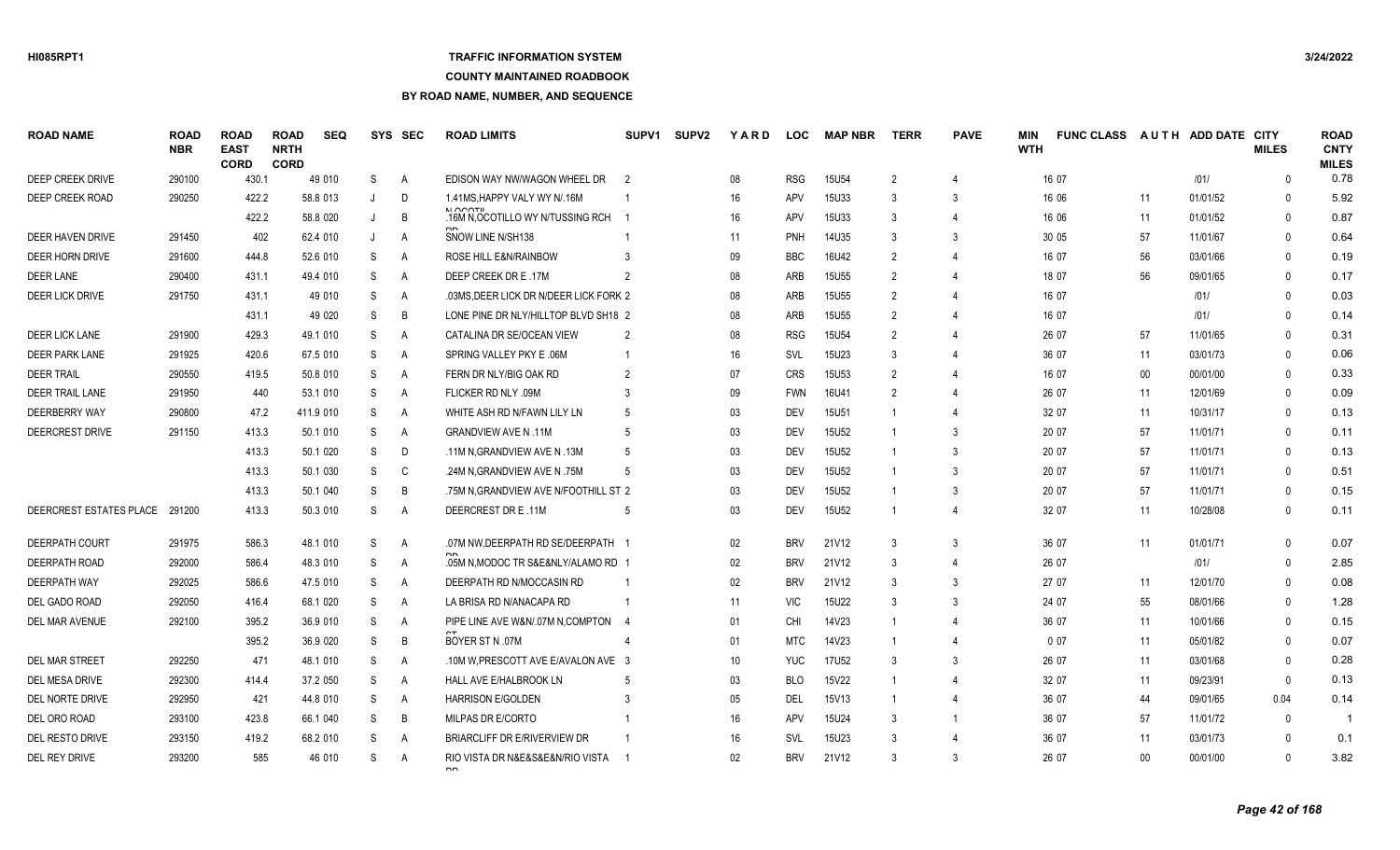## **TRAFFIC INFORMATION SYSTEM**

#### **COUNTY MAINTAINED ROADBOOK**

| <b>ROAD NAME</b>         | <b>ROAD</b><br><b>NBR</b> | <b>ROAD</b><br><b>EAST</b><br><b>CORD</b> | <b>ROAD</b><br><b>NRTH</b><br><b>CORD</b> | <b>SEQ</b> |   | SYS SEC | <b>ROAD LIMITS</b>                    | SUPV <sub>1</sub> | <b>SUPV2</b> | YARD            | <b>LOC</b> | <b>MAP NBR</b> | <b>TERR</b>   | <b>PAVE</b>    | MIN<br><b>WTH</b> | <b>FUNC CLASS</b> |                   | AUTH ADD DATE CITY | <b>MILES</b> | <b>ROAD</b><br><b>CNTY</b><br><b>MILES</b> |
|--------------------------|---------------------------|-------------------------------------------|-------------------------------------------|------------|---|---------|---------------------------------------|-------------------|--------------|-----------------|------------|----------------|---------------|----------------|-------------------|-------------------|-------------------|--------------------|--------------|--------------------------------------------|
| DEL REY DRIVE            | 293250                    | 421                                       |                                           | 44.7 010   | S | Α       | LYNWOOD DR N/DEL NORTE DR             |                   |              | $05\,$          | <b>DEL</b> | 15V13          |               | $\overline{4}$ |                   | 36 07             | $00\,$            | 00/01/00           | $\Omega$     | 0.06                                       |
|                          |                           | 421                                       |                                           | 44.7 020   | S | C       | DEL NORTE DR N .07M                   |                   |              | 05              | <b>DEL</b> | 15V13          |               | 4              |                   | 36 07             |                   | 1011               | $\Omega$     | 0.07                                       |
|                          |                           | 421                                       |                                           | 44.7 030   | S | B       | EDGEMONT DR N/34TH ST                 |                   |              | 05              | DEL        | 15V13          |               | $\overline{4}$ |                   | 36 07             | 00                | 00/01/00           | $\mathbf{0}$ | 0.24                                       |
| <b>DEL ROSA AVENUE</b>   | 293400                    | 421.8                                     |                                           | 41.8 060   | J | E       | PACIFIC ST N/DEL ROSA DR              |                   |              | 05              | <b>SBO</b> | 15V13          |               | 4              |                   | 40 04             | 31                | 07/01/80           | 0.05         | 0.34                                       |
|                          |                           | 421.8                                     |                                           | 41.8 070   | A | J       | DEL ROSA DR N .08M                    |                   |              | $05\,$          | <b>SBO</b> | 15V13          |               | 4              |                   | 42 04             | 31                | 06/01/80           | 0.04         | 0.04                                       |
|                          |                           | 421.8                                     |                                           | 41.8 090   | A | L.      | .03M N, DATE ST (NLEG)N/MARSHALL BL 3 |                   |              | 05              | <b>DEL</b> | 15V13          |               |                |                   | 32 04             | $12 \overline{ }$ | 06/01/29           | 0.19         | 0.19                                       |
|                          |                           | 421.8                                     |                                           | 41.8 100   | A | G       | EUREKA ST N/FOOTHILL DR               |                   |              | 05              | <b>DEL</b> | 15V13          |               |                |                   | 28 04             | 12                | 06/01/29           | 0.2          | 0.19                                       |
| DEL ROSA DRIVE           | 293550                    | 421.7                                     |                                           | 41.8 030   | A | C       | <b>BASE LINE N/PACIFIC ST</b>         |                   |              | 05              | <b>SBO</b> | 15V13          |               |                |                   | 61 04             | 12                | 08/01/83           | 0.25         | 0.25                                       |
|                          |                           | 421.7                                     |                                           | 41.8 040   | A | A       | PACIFIC ST N/DEL ROSA AVE             |                   |              | 05              | <b>SBO</b> | 15V13          |               |                |                   | 36 04             | 00                | 00/01/00           | $\mathbf{0}$ | 0.24                                       |
| DEL SOL AVENUE           | 293725                    | 587.1                                     |                                           | 590.1 010  | S | Α       | ALAMO RD N/GREYSTONE DR               |                   |              | 02 <sub>2</sub> | <b>BRV</b> | 21V12          | 3             | 3              |                   | 27 07             | 11                | 12/01/75           | $\mathbf{0}$ | 0.5                                        |
| DEL SOL ROAD             | 293850                    | 430                                       |                                           | 65 010     | S | Α       | MILPAS DR E/LOMA VISTA                |                   |              | 16              | APV        | 15U24          |               | 3              |                   | 19 07             | 57                | 11/01/72           | $\Omega$     | 0.74                                       |
| DELGADA AVENUE           | 294450                    | 468.5                                     |                                           | 51.5 010   | S | Α       | .19M S, RIPON AVE NLY/NAPA RD         |                   |              | 10              | <b>YUC</b> | 17U51          | 3             | $\overline{1}$ |                   | 19 07             | $00\,$            | 00/01/00           | $\mathbf{0}$ | 1.17                                       |
| <b>DELLE DRIVE</b>       | 294750                    | 421.1                                     |                                           | 51.4 010   | S | Α       | LAKE DR NWLY/DARFO DR                 |                   |              | 07              | <b>CRS</b> | 15U53          |               |                |                   | 18 07             | $00\,$            | 00/01/00           | $\Omega$     | 0.95                                       |
| <b>DEMENT STREET</b>     | 295050                    | 413.2                                     |                                           | 49.5 010   | S | A       | SAN BDNO CL NW/SANTA FE AVE           | 2                 |              | 03              | <b>DEV</b> | 15U52          |               |                |                   | 24 07             | 57                | 11/01/71           | $\Omega$     | 0.21                                       |
| <b>DEMESNE ROAD</b>      | 295075                    | 473.4                                     |                                           | 43.6 010   | S | Α       | ALTA MESA DR N/ADOBE DR               |                   |              | 10              | <b>JOS</b> | <b>17V12</b>   |               |                |                   | 007               | 11                | 06/01/85           | $\Omega$     | 0.15                                       |
|                          |                           | 473.4                                     |                                           | 43.9 030   | S | B       | CHEASAPEAKE DR N .03M                 |                   |              | 10              | <b>JOS</b> | <b>17V12</b>   | 3             | 3              |                   | 36 07             | 11                | 9/19/2             | $\Omega$     | 0.03                                       |
| <b>DEMPSEY AVENUE</b>    | 295085                    | 408.6                                     |                                           | 40.2 005   | S | B       | CARMEL ST N/CAMBRIA ST                | $\overline{2}$    |              | 03              | <b>FTA</b> | 15V21          |               | $\overline{4}$ |                   | 36 07             | 11                | 03/25/91           | $\mathbf{0}$ | 0.06                                       |
|                          |                           | 408.6                                     |                                           | 40.2 010   | S | A       | HAWTHORNE AVE N/SEQUOIA AVE           | $\overline{2}$    |              | 03              | <b>FTA</b> | 15V21          |               | $\overline{4}$ |                   | 007               | 11                | 01/01/88           | $\Omega$     | 0.07                                       |
| <b>DEPOT ROAD</b>        | 295300                    | 408.1                                     |                                           | 41.1 010   | S | Α       | .09M S, WHITTRAM AVE N/WHITTRAM       | $\overline{2}$    |              | 03              | <b>FTA</b> | 15V11          |               | 4              |                   | 007               | 12                | 02/01/83           | $\mathbf{0}$ | 0.09                                       |
| <b>DESERT AIR ROAD</b>   | 295500                    | 474.9                                     |                                           | 44.4 010   | S | Α       | .04M W, DIVISION ST E/BONAIR RD       |                   |              | 10              | JOS        | 17V12          | 3             | 3              |                   | 23 06             |                   | 1011               | $\mathbf{0}$ | 0.93                                       |
| DESERT FLOWER AVENUE     | 295800                    | 486.5                                     |                                           | 48.3 010   | S | A       | INDIAN TR N/VALLE VISTA RD            |                   |              | 10              | <b>TNP</b> | 17U54          | 3             | 3              |                   | 30 07             | 57                | 01/01/68           | $\mathbf{0}$ | 0.5                                        |
| <b>DESERT ROSE WAY</b>   | 296300                    | 413.4                                     |                                           | 60.2 010   | S | Α       | .07M W, BLUE ROSE LN E/BLUE ROSE LN 1 |                   |              | 11              | OKH        | 15U32          |               | $\overline{4}$ |                   | 36 07             | 11                | 06/22/04           | $\Omega$     | 0.07                                       |
| DESERT VIEW AVENUE       | 297150                    | 430.1                                     |                                           | 65.2 010   | S | Α       | MILPAS DR E/CORTO RD                  |                   |              | 16              | APV        | 15U24          | 3             | $\overline{1}$ |                   | 30 05             | 57                | 11/01/72           | $\Omega$     | 0.99                                       |
| DESERT VIEW COURT        | 296700                    | 400.8                                     |                                           | 58.4 010   | S | Α       | .04M SE, DESERT VIEW NW/DESERT VW 1   |                   |              | 11              | <b>WWD</b> | 14U34          | 2             | 3              |                   | 30 07             | 57                | 10/01/73           | $\Omega$     | 0.04                                       |
| <b>DESERT VIEW DRIVE</b> | 296850                    | 400.7                                     |                                           | 58.4 010   | S | A       | END LOOP N/LNE PINE CYN RD            |                   |              | 11              | <b>WWD</b> | 14U34          | $\mathcal{P}$ | 3              |                   | 28 07             | 57                | 10/01/73           | $\Omega$     | 0.5                                        |
| <b>DESERT VIEW LANE</b>  | 296950                    | 584.5                                     |                                           | 71.8 010   | S | B       | MALAMEDIA RD E&N/LAKE BLVD            |                   |              | 15              | <b>HSU</b> | 21U21          |               | 3              |                   | 36 07             | 11                | 05/01/70           | $\Omega$     | 0.15                                       |
|                          |                           | 584.5                                     |                                           | 71.8 020   | S | A       | SUNSET LN E/HAVASU LAKE RD OHW        |                   |              | 15              | <b>HSU</b> | 21U00          | 3             | 3              |                   | 36 07             | 11                | 01/01/68           | $\Omega$     | 0.2                                        |
| <b>DESERT VIEW LANE</b>  | 297000                    | 400.7                                     |                                           | 58.3 010   | S | A       | .07M S.DESERT VIEW DR N/DESERT VW 1   |                   |              | 11              | <b>WWD</b> | 14U34          | $\mathcal{P}$ | 3              |                   | 27 07             | 57                | 10/01/73           | $\Omega$     | 0.07                                       |
| <b>DESMOND DRIVE</b>     | 297165                    | 410.2                                     |                                           | 60.1 050   | S | A       | LANDOVER AVE NE/FUCHSIA LN            |                   |              | 11              | OKH        | <b>15U31</b>   |               | 3              |                   | 36 07             | 11                | 08/26/91           | $\Omega$     | 0.39                                       |
| <b>DESOTO DRIVE</b>      | 297175                    | 586.5                                     |                                           | 47.1 010   | S | A       | CORONADO DR E&N/CAPISTRANO WAY        |                   |              | $02\,$          | <b>BRV</b> | 21V12          |               | 3              |                   | 27 07             | 11                | 12/01/70           | $\Omega$     | 0.44                                       |
| <b>DEVORE ROAD</b>       | 297750                    | 410.9                                     |                                           | 47.4 013   | A | A       | CAJON BLVD N/CL I-215                 |                   |              | 03              | <b>LYT</b> | 15U51          |               | Δ              |                   | 26 05             | 11                | 01/01/30           | $\Omega$     | 0.15                                       |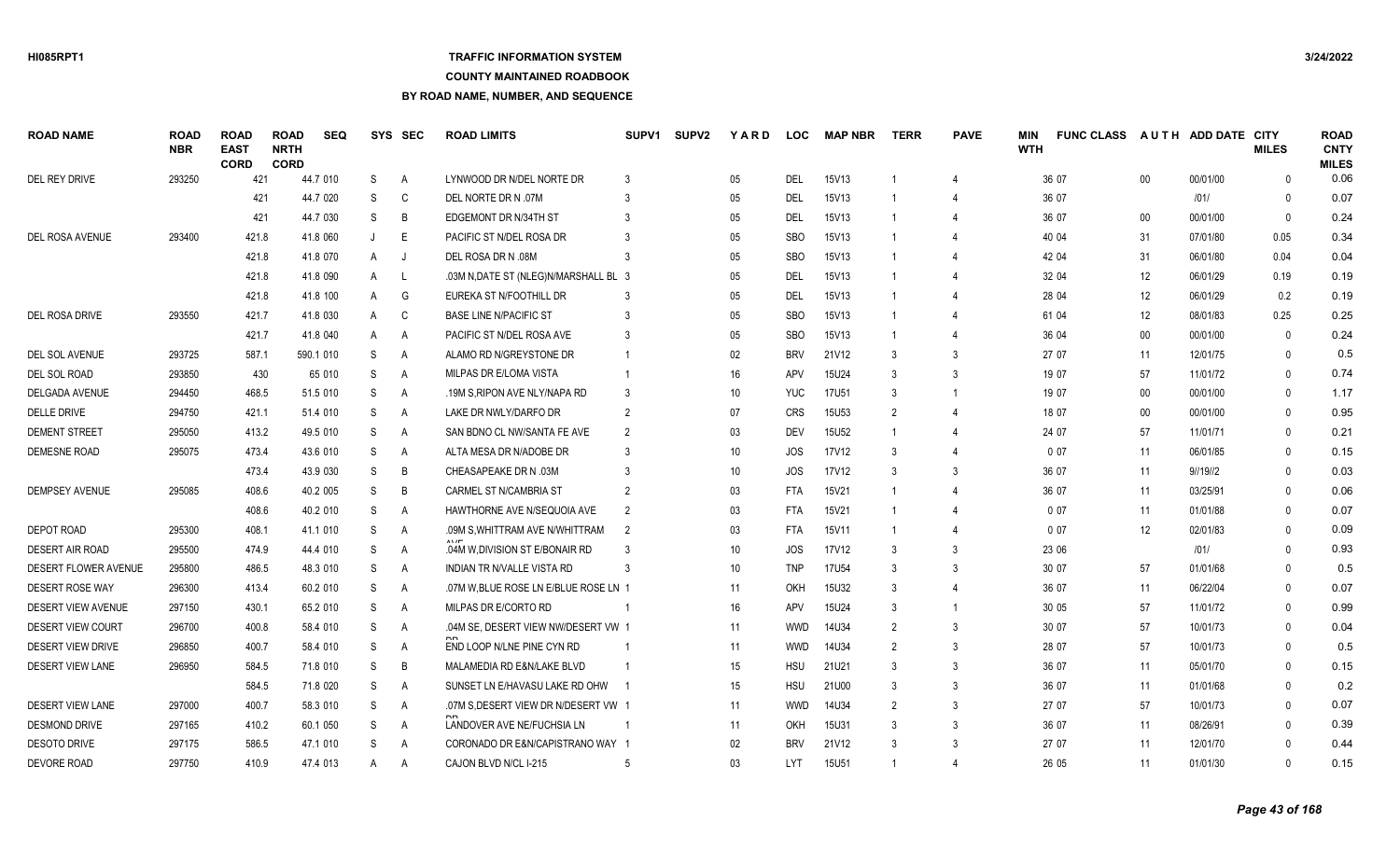### **TRAFFIC INFORMATION SYSTEM**

### **COUNTY MAINTAINED ROADBOOK**

| <b>ROAD NAME</b>       | <b>ROAD</b><br><b>NBR</b> | <b>ROAD</b><br><b>EAST</b><br><b>CORD</b> | <b>ROAD</b><br><b>NRTH</b><br><b>CORD</b> | <b>SEQ</b> | SYS          | SEC            | <b>ROAD LIMITS</b>                      | SUPV <sub>1</sub> | <b>SUPV2</b> | YARD | <b>LOC</b> | <b>MAP NBR</b> | TERR           | <b>PAVE</b>    | MIN<br><b>WTH</b> | <b>FUNC CLASS</b> |        | AUTH ADD DATE CITY | <b>MILES</b> | <b>ROAD</b><br><b>CNTY</b><br><b>MILES</b> |
|------------------------|---------------------------|-------------------------------------------|-------------------------------------------|------------|--------------|----------------|-----------------------------------------|-------------------|--------------|------|------------|----------------|----------------|----------------|-------------------|-------------------|--------|--------------------|--------------|--------------------------------------------|
|                        |                           | 410.9                                     |                                           | 47.4 015   | A            | B              | CL I-215 N/I-215 NB OFFRAMP             | 2                 |              | 03   | <b>LYT</b> | <b>15U51</b>   |                |                |                   | 26 05             | 11     | 01/01/30           | $\Omega$     | 0.06                                       |
|                        |                           | 410.9                                     |                                           | 47.4 020   |              | B              | SH215 NB OFF RAMP N/KENWOOD AVE         | $\overline{2}$    |              | 03   | <b>DEV</b> | 15U51          |                |                |                   | 22 05             | 57     | 11/01/71           | $\Omega$     | 0.89                                       |
|                        |                           | 410.9                                     |                                           | 47.4 030   | <sub>S</sub> | $\mathsf{C}$   | <b>KENWOOD N/FOOTHILL</b>               |                   |              | 03   | DEV        | <b>15U51</b>   |                |                |                   | 28 05             | 57     | 11/01/71           | $\Omega$     | 0.16                                       |
| <b>DEWBERRY COURT</b>  | 298000                    | 47.4                                      |                                           | 412.7 010  | S            | A              | OREGON ASH WY TO END                    |                   |              | 03   | <b>DEV</b> | 15U51          |                |                |                   | 32 07             | 12     | 11/16/21           | $\Omega$     | 0.02                                       |
| <b>DEWEY AVENUE</b>    | 298050                    | 477.2                                     |                                           | 47.6 010   | S            | A              | GOLDEN ST N .10M                        |                   |              | 10   | <b>JOS</b> | 17U53          | 3              | $\overline{1}$ |                   | 36 07             | 57     | 01/01/68           | $\Omega$     | 0.1                                        |
| DIAMOND BAR ROAD       | 298350                    | 491.6                                     |                                           | 47.1 020   | S            | B              | BULLION MTN RD E/FALDERMAN AVE          |                   |              | 10   | <b>TNP</b> | 17U55          | -3             |                |                   | 30 07             | 57     | 01/01/68           | $\mathbf{0}$ | 0.5                                        |
| <b>DIAMOND ROAD</b>    | 298200                    | 414.4                                     |                                           | 69.5 020   | S            | A              | .07M N, PALMDALE RD N/SENECA RD         |                   |              | 11   | <b>VIC</b> | 15U12          |                |                |                   | 28 07             | 57     | 11/01/70           | $\Omega$     | 0.43                                       |
| <b>DIANTHUS AVENUE</b> | 298500                    | 412.2                                     |                                           | 40.5 005   | S            | B              | REDWOOD AVE E.06M                       |                   |              | 03   | <b>FTA</b> | 15V11          |                | $\overline{4}$ |                   | 36 07             | 12     | 03/26/90           | $\mathbf{0}$ | 0.06                                       |
|                        |                           | 412.2                                     |                                           | 40.5 007   | S            | C              | ELM AVE E .05M                          |                   |              | 03   | <b>FTA</b> | 15V11          |                |                |                   | 32 07             | 11     | 08/03/92           | $\mathbf{0}$ | 0.05                                       |
| <b>DIDO AVENUE</b>     | 298650                    | 444.6                                     |                                           | 65.4 010   | S            | $\overline{A}$ | EAST END RD N/.06M N, PORTER ST         |                   |              | 16   | LCN        | 16U22          | 3              | 3              |                   | 26 07             | 57     | 03/01/68           | $\mathbf{0}$ | 0.48                                       |
| <b>DINDLE COURT</b>    | 798800                    | 47.9                                      |                                           | 412.5 010  | S            | A              | RIBWORT RD N TO END                     |                   |              | 03   | <b>DEV</b> | 15U51          |                | $\overline{4}$ |                   | 32 07             | 12     | 03/15/22           | $\Omega$     | 0.04                                       |
| <b>DINKET COURT</b>    | 298850                    | 587.1                                     |                                           | 589.8 010  | S            | A              | .04 S, CHULA VISTA ST N/CHULA VISTA S 1 |                   |              | 02   | <b>BRV</b> | 21V12          | 3              | 3              |                   | 29 07             | 11     | 12/01/75           | $\Omega$     | 0.04                                       |
| DIVIDING LINE STREET   | 299100                    | 445.3                                     |                                           | 97.1 010   | S            | A              | YERMO RD N/CONNELL ST                   |                   |              | 12   | <b>YRM</b> | 16T22          | 3              | 3              |                   | 28 07             | $00\,$ | 00/01/00           | $\mathbf{0}$ | 0.15                                       |
|                        |                           | 445.3                                     |                                           | 97.1 020   | S            | B              | CONNELL ST N/.07M N.FAIRWAY AVE         |                   |              | 12   | <b>YRM</b> | 16T22          | 3              |                |                   | 36 07             | $00\,$ | 00/01/00           | $\Omega$     | 0.12                                       |
|                        |                           | 445.3                                     |                                           | 97.1 030   | S            | C              | .07M N, FAIRWAY AVE N/CALICO BLVD       |                   |              | 12   | <b>YRM</b> | 16T22          | -3             |                |                   | 007               | 11     | 12/01/83           | $\Omega$     | 0.16                                       |
| <b>DIVISION DRIVE</b>  | 299250                    | 443.7                                     |                                           | 52.2 010   | J            | E              | SUGARPINE RD N/GROVE WY                 |                   |              | 09   | <b>BBC</b> | 16U42          | $\overline{2}$ |                |                   | 16 05             |        | 1011               | $\mathbf{0}$ | 0.24                                       |
|                        |                           | 443.7                                     |                                           | 52.4 013   |              | F              | GROVE WY N/ROBINHOOD BLVD               | 3                 |              | 09   | <b>BBC</b> | 16U42          | $\overline{2}$ | $\overline{4}$ |                   | 16 05             |        | 1011               | 0.06         | 0.24                                       |
|                        |                           | 443.7                                     |                                           | 52.2 020   |              | B              | ROBINHOOD BLVD N/SH 18                  |                   |              | 09   | <b>BBC</b> | 16U42          |                | 3              |                   | 22 04             | 56     | 03/01/66           | 0.05         | 0.04                                       |
|                        |                           | 443.7                                     |                                           | 52.2 030   | A            | C              | SH18 N/SH38                             |                   |              | 09   | <b>BBC</b> | 16U42          | $\overline{2}$ | 4              |                   | 32 04             | 56     | 03/01/66           | 0.15         | 0.18                                       |
|                        |                           | 443.7                                     |                                           | 52.2 040   | S            | D              | SH38 N/BLUE MT RD                       |                   |              | 09   | <b>BBC</b> | 16U42          | $\overline{2}$ | 3              |                   | 29 05             | 11     | 11/01/65           | $\mathbf{0}$ | 0.2                                        |
| <b>DIVISION STREET</b> | 299400                    | 474.1                                     |                                           | 44.5 010   | S            | B              | TORRES AVE E/SUNNY VSTA RD              |                   |              | 10   | <b>JOS</b> | 17V12          | $\mathcal{R}$  | 3              |                   | 26 07             | $00\,$ | 00/01/00           | $\Omega$     | 0.17                                       |
|                        |                           | 474.1                                     |                                           | 44.5 020   | S            | C              | EL REPOSO ST N&E/SUNSET RD              |                   |              | 10   | <b>JOS</b> | 17V12          |                | 3              |                   | 24 07             | $00\,$ | 00/01/00           | $\Omega$     | 0.42                                       |
| <b>DIVISION STREET</b> | 299550                    |                                           | 399                                       | 59.5 010   | S            | A              | LARK RD N/MTN VIEW AVENUE               |                   |              | 11   | <b>WWD</b> | 14U34          | $\overline{2}$ | 3              |                   | 18 07             | 57     | 10/01/73           | $\Omega$     | 0.12                                       |
| <b>DIXIE ROAD</b>      | 299700                    | 428.2                                     |                                           | 96.4 010   | S            | A              | 1.13M S&E,COMMUNITY W&N/.04M            |                   |              | 12   | <b>LEN</b> | 15T24          | 3              | 3              |                   | 24 07             | 57     | 01/01/68           | $\Omega$     | 1.92                                       |
|                        |                           | 428.2                                     |                                           | 96.4 020   | S            | B              | SANTA FE AVE N 1.03M                    |                   |              | 12   | <b>HNK</b> | 15T14          | $\mathbf{3}$   | 3              |                   | 20 07             | $00\,$ | 00/01/00           | $\Omega$     | 1.03                                       |
| DOBBS ROAD             | 300000                    | 433.9                                     |                                           | 97.7 010   | S            | A              | OLD HIGHWY 58 E/OLD HIGHWAY 58          |                   |              | 12   | <b>BAR</b> | 15T25          | 3              | 3              |                   | 24 07             | 00     | 00/01/00           | $\Omega$     | 0.17                                       |
| DOGWOOD DRIVE          | 300300                    | 441.8                                     |                                           | 40.5 010   | S            | A              | VALLEY OF THE FALLS DR N .05M           | -3                |              | 05   | <b>FOH</b> | 16V21          | 2              | 3              |                   | 12 07             | 00     | 00/01/00           | $\Omega$     | 0.05                                       |
| DOGWOOD ROAD           | 300450                    | 400.7                                     |                                           | 58.7 010   | S            | A              | LONE PINE CYN RD N/LODGEPOLE DR 1       |                   |              | 11   | <b>WWD</b> | 14U34          | 2              | 3              |                   | 23 07             | 57     | 10/01/73           | $\Omega$     | 0.3                                        |
| DOGWOOD STREET         | 300600                    | 421.8                                     |                                           | 44.6 010   | S            | A              | HOLLY VISTA BLVD N/LYNWOOD DR           | -3                |              | 05   | <b>DEL</b> | 15V13          |                |                |                   | 36 07             | 00     | 00/01/00           | $\Omega$     | 0.15                                       |
|                        |                           | 421.8                                     |                                           | 44.6 020   | -S           | B              | LYNWOOD DR N/MARSHALL BLVD              |                   |              | 05   | DEL        | 15V13          |                |                |                   | 36 07             | 00     | 00/01/00           | $\mathsf{O}$ | 0.19                                       |
|                        |                           | 421.8                                     |                                           | 44.6 030   | S.           | C.             | MARSHALL BLVD N/EUREKA ST               |                   |              | 05   | <b>DEL</b> | 15V13          |                |                |                   | 36 07             | 00     | 00/01/00           | $\Omega$     | 0.19                                       |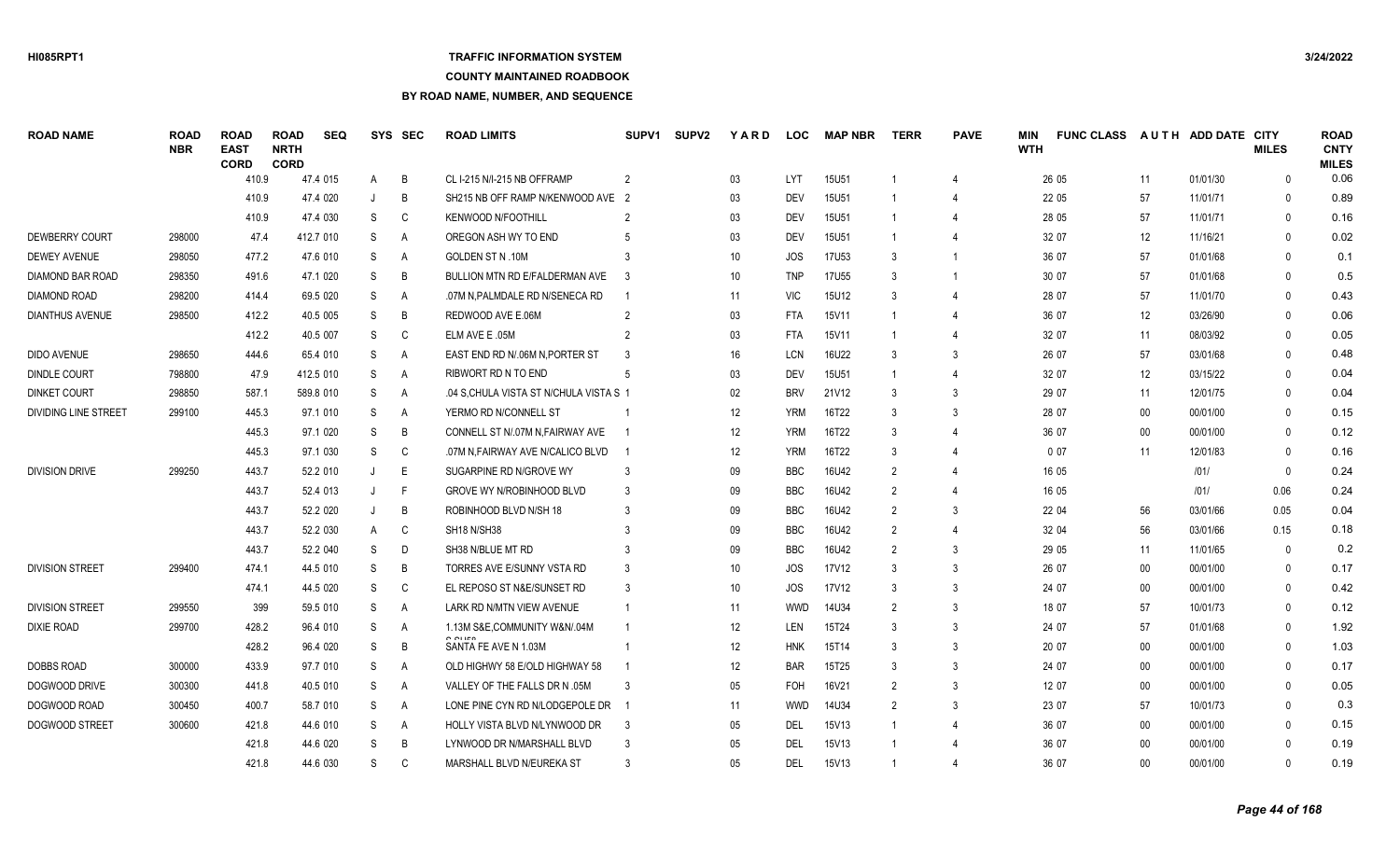### **TRAFFIC INFORMATION SYSTEM**

### **COUNTY MAINTAINED ROADBOOK**

| <b>ROAD NAME</b>        | <b>ROAD</b><br><b>NBR</b> | <b>ROAD</b><br><b>EAST</b><br><b>CORD</b> | <b>ROAD</b><br><b>NRTH</b><br><b>CORD</b> | <b>SEQ</b> |           | SYS SEC | <b>ROAD LIMITS</b>                                | SUPV <sub>1</sub> | <b>SUPV2</b> | <b>YARD</b>     | <b>LOC</b> | <b>MAP NBR</b>    | <b>TERR</b>    | <b>PAVE</b>                 | MIN<br><b>WTH</b> | <b>FUNC CLASS</b> |                   | AUTH ADD DATE CITY | <b>MILES</b> | <b>ROAD</b><br><b>CNTY</b><br><b>MILES</b> |
|-------------------------|---------------------------|-------------------------------------------|-------------------------------------------|------------|-----------|---------|---------------------------------------------------|-------------------|--------------|-----------------|------------|-------------------|----------------|-----------------------------|-------------------|-------------------|-------------------|--------------------|--------------|--------------------------------------------|
|                         |                           | 421.8                                     |                                           | 44.6 040   | S         | D       | 35TH ST N/FOOTHILL DR                             |                   |              | 05              | <b>DEL</b> | 15V13             |                | $\boldsymbol{\vartriangle}$ |                   | 36 07             | $00\,$            | 00/01/00           | $\Omega$     | 0.22                                       |
| <b>DOGWOOD STREET</b>   | 300750                    | 448.8                                     |                                           | 93.3 010   | S         | Α       | MINNEOLA RD E/WILDHORSE RD                        |                   |              | 12              | <b>NEB</b> | 16T23             | 3              | $\overline{1}$              |                   | 30 07             | 57                | 01/01/68           | $\Omega$     | 0.99                                       |
| <b>DOGWOOD STREET</b>   | 300800                    | 414.1                                     |                                           | 158.1 010  | S         | A       | .05M W.3RD ST E/9TH ST                            |                   |              | 13              | <b>TRO</b> | 15R12             | 3              | 3                           |                   | 29 07             | 12                | 12/01/68           | $\Omega$     | 0.42                                       |
| DOLLY VARDEN DRIVE      | 301050                    |                                           | 425                                       | 51.6 010   | S         | A       | RAINBOW DR NE&S/RAINBOW DR                        | $\mathcal{P}$     |              | 08              | LAW        | 15U54             | 2              | 4                           |                   | 17 07             | 64                | 11/01/72           | $\Omega$     | 0.3                                        |
| DOM WAY                 | 301250                    | 424.1                                     |                                           | 53 010     | S         | A       | .07M S.GRASS VLY R N/GRASS VALLEY 2               |                   |              | 08              | LAW        | 15U43             | $\mathcal{P}$  | 4                           |                   | 27 07             | 11                | 09/01/66           | $\Omega$     | 0.07                                       |
| DON DIEGO STREET        | 301350                    |                                           | 416                                       | 46.1 010   | S         | A       | PORTOLA ST N .08M                                 |                   |              | 05              | <b>MCY</b> | 15V12             |                | $\boldsymbol{\Delta}$       |                   | 36 07             | 57                | 08/01/73           | $\Omega$     | 0.08                                       |
| <b>DONNER DRIVE</b>     | 301800                    | 421.1                                     |                                           | 51.5 010   | S         | A       | DARFO DR NLY/DARFO DR                             |                   |              | 07              | <b>CRS</b> | <b>15U53</b>      | 2              | 3                           |                   | 22 07             | $00\,$            | 00/01/00           | $\Omega$     | 0.29                                       |
| <b>DONNER LANE</b>      | 301950                    | 431.3                                     |                                           | 49.2 010   | S         | A       | ARROWBEAR DR NE/RIDGE DR                          |                   |              | 08              | ARB        | <b>15U55</b>      | 2              |                             |                   | 14 07             |                   | 1011               | $\Omega$     | 0.04                                       |
|                         |                           | 431.3                                     |                                           | 49.2 020   | S         | B       | RIDGE DR NE .09M                                  |                   |              | 08              | ARB        | <b>15U55</b>      | $\mathcal{P}$  |                             |                   | 18 07             |                   | 1011               | $\Omega$     | 0.09                                       |
| DORADO COURT            | 301975                    | 587                                       |                                           | 590.2 010  | S         | A       | RIO MESA DR E .04M                                |                   |              | 02 <sub>2</sub> | <b>BRV</b> | 21V12             | 3              | 3                           |                   | 30 07             | 11                | 12/01/75           | $\Omega$     | 0.04                                       |
| <b>DORN DRIVE</b>       | 302250                    | 421.1                                     |                                           | 51.4 010   | S         | A       | DELLE DR NLY/EDELWEISS DR                         |                   |              | 07              | <b>CRS</b> | 15U <sub>53</sub> | $\mathcal{P}$  | 4                           |                   | 19 07             | $00\,$            | 00/01/00           | $\Omega$     | 0.57                                       |
| DORSET AVENUE           | 302400                    | 395.3                                     |                                           | 37.9 010   | S         | B       | MONTE VERDE AVE N .06M                            |                   |              | 01              | <b>MTC</b> | 14V23             |                | 4                           |                   | 36 07             | 11                | 05/01/66           | $\Omega$     | 0.06                                       |
|                         |                           | 395.3                                     |                                           | 37.9 020   | S         | A       | <b>GRAND N.13M</b>                                |                   |              | 01              | <b>MTC</b> | 14V23             |                | 4                           |                   | 36 07             | 57                | 01/01/73           | $\Omega$     | 0.13                                       |
| DORSET DRIVE            | 302425                    | 444.1                                     |                                           | 52.4 010   | S         | A       | RALEIGH DR N/KINGSTON LN                          |                   |              | 09              | <b>BBC</b> | 16U42             | $\overline{2}$ | $\Delta$                    |                   | 26 07             | 11                | 12/01/71           | 0            | 0.14                                       |
| DOS PALMAS ROAD         | 302700                    | 415.1                                     |                                           | 69.1 010   | J         | Α       | .32M W.SAN MARTIN RD E/PACOIMA RD                 |                   |              | 11              | <b>VIC</b> | 15U22             | 3              | 4                           |                   | 27 05             | 57                | 11/01/67           | 0.13         | 0.38                                       |
|                         |                           | 415.1                                     |                                           | 69.1 020   | $\Lambda$ | C       | PACOIMA RD E/BOREGO RD                            |                   |              | 11              | <b>VIC</b> | 15U22             | $\mathbf{3}$   | 3                           |                   | 24 05             |                   | 1011               | $\mathbf 0$  | 1.24                                       |
| <b>DOWNEY DRIVE</b>     | 303350                    | 447.6                                     |                                           | 52.3 010   | S         | A       | ZACA RD N/DUTCH WAY                               |                   |              | 09              | <b>BBC</b> | 16U42             |                | 3                           |                   | 26 07             | 11                | 02/01/67           | $\Omega$     | 0.25                                       |
| DRACENA COURT           | 303490                    | 408.5                                     |                                           | 40.2 050   | S         | A       | HAWTHORNE AVE N .03M                              |                   |              | 03              | <b>FTA</b> | 15V21             |                | 4                           |                   | 007               | 11                | 04/14/89           | $\Omega$     | 0.03                                       |
| DRAKE DRIVE             | 303600                    | 446.1                                     |                                           | 52.8 010   | S         | A       | SH38 N/FAIRWAY BLVD                               |                   |              | 09              | <b>BBC</b> | 16U42             | $\overline{2}$ |                             |                   | 29 07             | 56                | 03/01/66           | $\Omega$     | 0.09                                       |
| <b>DREAM STREET</b>     | 303625                    | 413.5                                     |                                           | 38.7 010   | S         | A       | BUCKSKIN DR N/.12M N.WRANGLER DR 5                |                   |              | 03              | <b>BLO</b> | <b>15V22</b>      |                | 4                           |                   | 36 07             | 11                | 12/18/01           | $\Omega$     | 0.21                                       |
| DRIFTWOOD DRIVE         | 303650                    | 421.2                                     |                                           | 68.7 010   | S         | A       | RIVERVIEW DR NWLY/SPG VALLEY PKY 1                |                   |              | 16              | SVL        | 15U23             |                | 4                           |                   | 44 07             | 11                | 03/01/73           | $\Omega$     | 1.47                                       |
| DRIFTWOOD LANE          | 303675                    | 415.9                                     |                                           | 84.8 010   | S         | A       | SCHOONER DR NLY .22M                              |                   |              | 11              | SRL        | 15T42             |                |                             |                   | 36 07             | 11                | 03/01/75           | $\Omega$     | 0.22                                       |
| DRYDEN STREET           | 304050                    | 434.3                                     |                                           | 98.1 010   | S         | A       | .07M W, CLEMENS AVE E/CLEMENS AVE 1               |                   |              | 12              | <b>BAR</b> | 15T15             | 3              |                             |                   | 36 07             | 11                | 01/01/61           | $\Omega$     | 0.07                                       |
| <b>DUFFY STREET</b>     | 304200                    | 416.4                                     |                                           | 44.4 010   | S         | A       | .08M S.MALLORY ST N/3RD AVE                       |                   |              | $05\,$          | <b>MCY</b> | 15V12             |                | 3                           |                   | 33 07             | $12 \overline{ }$ | 06/01/29           | $\Omega$     | 1.58                                       |
| <b>DUMBARTON AVENUE</b> | 304500                    | 422.6                                     |                                           | 44.9 010   | S         | A       | EDGEMONT DR N .16M                                |                   |              | 05              | <b>HIG</b> | 15V13             |                |                             |                   | 36 07             | 56                | 03/01/67           | $\Omega$     | 0.16                                       |
| DUMOND AVENUE           | 304650                    | 412.8                                     |                                           | 38.5 010   | S         | A       | <b>BIRCH ST E&amp;N .12M</b>                      |                   |              | 03              | <b>BLO</b> | 15V21             |                | 4                           |                   | 36 07             | 57                | 08/01/73           | $\Omega$     | 0.12                                       |
|                         |                           | 412.8                                     |                                           | 38.5 020   | S         | F.      | .03M S, MINDANAO ST N/GREGORY ST 5                |                   |              | 03              | <b>BLO</b> | 15V21             |                | $\overline{4}$              |                   | 36 07             | 11                | 07/01/74           | $\Omega$     | 0.13                                       |
| DUMOND DRIVE            | 304675                    | 412.8                                     |                                           | 38.5 030   | S         | B       | TULLOCK ST N/SAN BERNARDINO AVE 5                 |                   |              | 03              | <b>FTA</b> | 15V21             |                | 4                           |                   | 36 07             | 57                | 11/01/72           | $\Omega$     | 0.07                                       |
| <b>DUNANT DRIVE</b>     | 304950                    | 421.2                                     |                                           | 51.5 010   | S         | A       | DORN DR NLY/DAVOS DR                              |                   |              | 07              | <b>CRS</b> | 15U <sub>53</sub> | $\overline{2}$ | 3                           |                   | 18 07             | $00\,$            | 00/01/00           | $\Omega$     | 0.24                                       |
| <b>DUNCAN ROAD</b>      | 305100                    | 401.2                                     |                                           | 66.9 008   | S         | J       | BUCKWHEAT RD E/BEEKLEY RD                         |                   |              | 11              | PHN        | 14U24             |                |                             |                   | 26 07             | 12                | 12/16/03           | $\Omega$     | 1.01                                       |
|                         |                           | 403.7                                     |                                           | 66.9 010   | S         | A       | 1.00M W, SHEEP CRK RD E/SHEEP CRK<br>$\mathbf{E}$ |                   |              | 11              | <b>PHN</b> | 14U25             |                | 3                           |                   | 21 05             | 57                | 11/01/67           | $\Omega$     | -1                                         |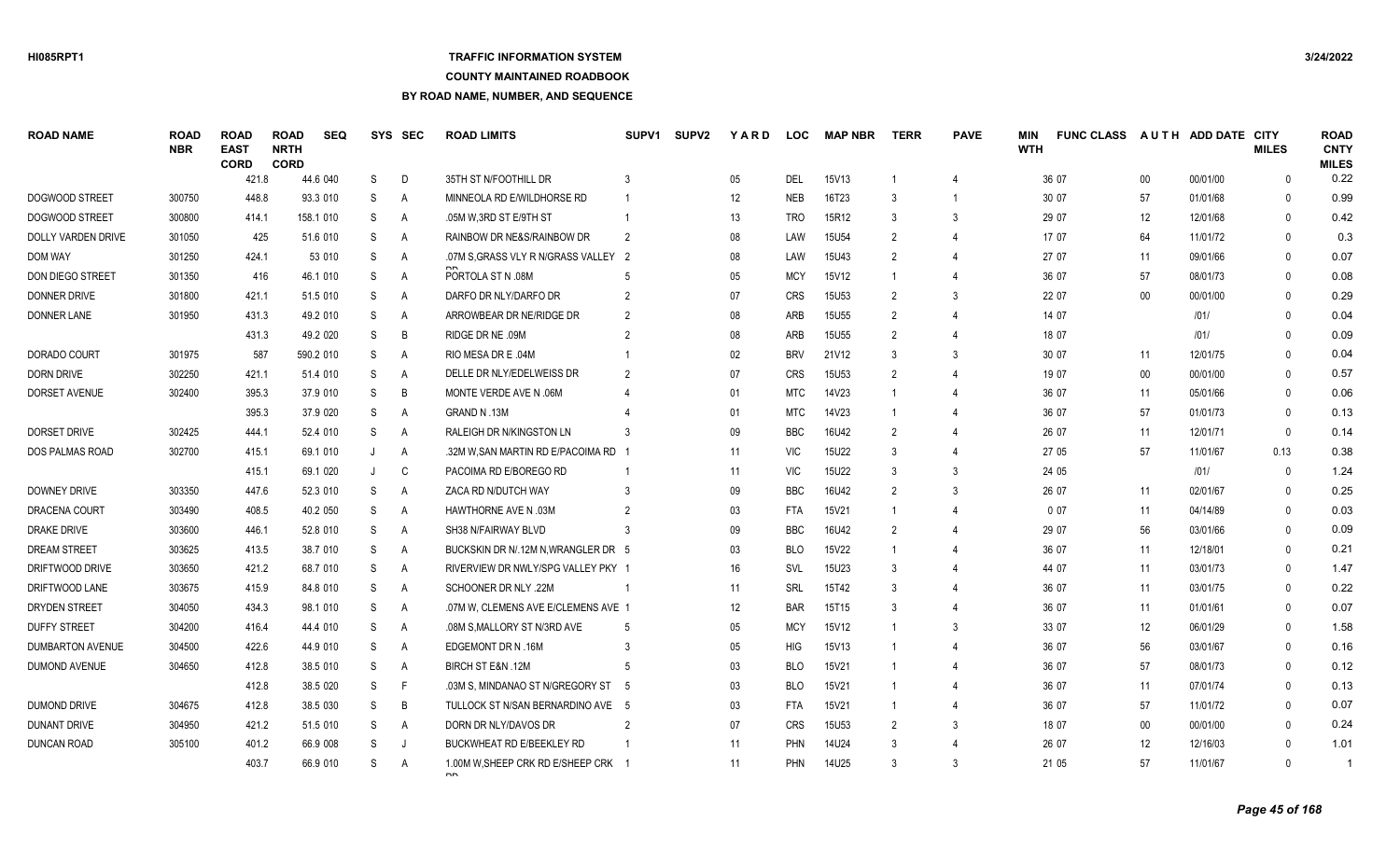### **TRAFFIC INFORMATION SYSTEM**

### **COUNTY MAINTAINED ROADBOOK**

| <b>ROAD NAME</b>            | <b>ROAD</b><br><b>NBR</b> | <b>ROAD</b><br><b>EAST</b><br><b>CORD</b> | <b>ROAD</b><br><b>NRTH</b><br><b>CORD</b> | <b>SEQ</b> | SYS          | <b>SEC</b> | <b>ROAD LIMITS</b>                            | SUPV1          | <b>SUPV2</b> | <b>YARD</b> | LOC        | <b>MAP NBR</b>    | <b>TERR</b>   | <b>PAVE</b>           | MIN<br><b>WTH</b> | <b>FUNC CLASS</b> |        | AUTH ADD DATE CITY | <b>MILES</b> | <b>ROAD</b><br><b>CNTY</b><br><b>MILES</b> |
|-----------------------------|---------------------------|-------------------------------------------|-------------------------------------------|------------|--------------|------------|-----------------------------------------------|----------------|--------------|-------------|------------|-------------------|---------------|-----------------------|-------------------|-------------------|--------|--------------------|--------------|--------------------------------------------|
|                             |                           | 403.7                                     |                                           | 66.9 013   | S            | B          | SHEEP CRK RD E/JOHNSON RD                     |                |              | 11          | PHN        | 14U25             | 3             |                       |                   | 21 05             | 57     | 11/01/67           | $\Omega$     | 1.01                                       |
|                             |                           | 404.2                                     |                                           | 66.9 015   | J            | F          | JOHNSON RD E/WILSON RANCH RD                  |                |              | 11          | PHN        | 14U25             | 3             | $\overline{4}$        |                   | 44 05             | 12     | 03/01/11           | $\Omega$     | 1.93                                       |
|                             |                           | 403.7                                     |                                           | 66.9 020   | S            | C          | .23M E, CAUGHLIN RD E/WADI DR                 |                |              | 11          | <b>PHN</b> | 15U21             |               | -1                    |                   | 005               |        | 1011               | $\Omega$     | 0.49                                       |
|                             |                           | 403.7                                     |                                           | 66.9 030   | S            | D          | WADI DR E .15M                                |                |              | 11          | <b>PHN</b> | 15U21             | 3             |                       |                   | 005               |        | 1011               | $\Omega$     | 0.15                                       |
|                             |                           | 403.7                                     |                                           | 66.9 040   | S            | E          | .13M E, WADI DR E .13M                        |                |              | 11          | <b>PHN</b> | 15U21             | 3             |                       |                   | 005               |        | 1011               | $\Omega$     | 0.13                                       |
|                             |                           | 403.7                                     |                                           | 66.9 050   | J            | B          | BALDY MESA RD E 1.00M                         |                |              | 11          | <b>PHN</b> | 15U21             |               | 3                     |                   | 15 05             | 57     | 11/01/67           | $\Omega$     |                                            |
| <b>DUNE ROAD</b>            | 305550                    | 451.8                                     |                                           | 92.6 020   | J            | A          | .5MS, BLK BUTTE RD N/SLVR VLY RD              |                |              | 12          | NEB        | 16T23             | -3            |                       |                   | 13 05             | $00\,$ | 00/01/00           | $\mathbf{0}$ |                                            |
| <b>DUNN ROAD</b>            | 306100                    | 466.8                                     |                                           | 107.2 010  | S            | A          | 2.61M W, AFTON CYN RD E/AFTON                 |                |              | 12          | <b>NEB</b> | 17S00             | 3             | $\overline{4}$        |                   | 26 07             | 13     | 10/01/64           | $\mathbf{0}$ | 2.61                                       |
| <b>DUNSMUIR LANE</b>        | 306125                    | 416.4                                     |                                           | 85.5 010   | S            | A          | $0$ ANIVON<br>.08M S, RIVERS EDGE RD N/RIVERS |                |              | 11          | SRL        | 15T42             |               | 4                     |                   | 36 07             | 11     | 03/01/75           | $\Omega$     | 0.08                                       |
| <b>DUNTROON STREET</b>      | 306150                    | 450.8                                     |                                           | 96.1 010   | S            | A          | CONDOR RD E/INVERNESS AVE                     |                |              | 12          | <b>NEB</b> | 16T23             |               |                       |                   | 30 07             | 57     | 01/01/68           | $\Omega$     | 1.5                                        |
| <b>DURANGO AVENUE</b>       | 306250                    |                                           | 407                                       | 41.5 010   | S            | A          | SEVILLE AVE N/OWEN ST                         | $\mathfrak{p}$ |              | 03          | <b>FTA</b> | 14V15             |               |                       |                   | 32 07             | 11     | 11/21/00           | $\Omega$     | 0.08                                       |
| <b>DURHAM LANE</b>          | 306350                    | 420.9                                     |                                           | 68.2 010   | S            | A          | GREENSBORO RD E .04M                          |                |              | 16          | <b>SVL</b> | 15U23             |               |                       |                   | 36 07             | $00\,$ | 00/01/00           | $\Omega$     | 0.04                                       |
| <b>DURRA LANE</b>           | 306370                    | 408.8                                     |                                           | 41.5 010   | S            | A          | SEVILLE AVE N .08M                            |                |              | 03          | <b>FTA</b> | 15V11             |               | $\boldsymbol{\Delta}$ |                   | 32 07             | 11     | 10/22/96           | $\Omega$     | 0.08                                       |
| <b>DUTCH WAY</b>            | 306400                    | 446.5                                     |                                           | 52.3 010   | S            | Α          | SH38 E/BIG BEAR BLVD                          |                |              | 09          | <b>BBC</b> | 16U42             | $\mathbf{3}$  | 4                     |                   | 24 07             | 11     | 02/01/67           | $\mathbf{0}$ | 0.2                                        |
| <b>DWIGHT WAY</b>           | 306450                    | 421.5                                     |                                           | 43 010     | S            | Α          | <b>BASE LINE N/PACIFIC ST</b>                 |                |              | 05          | <b>SBO</b> | 15V13             |               | 4                     |                   | 32 07             | 31     | 08/01/73           | 0.02         | 0.48                                       |
|                             |                           | 421.5                                     |                                           | 43 020     | S            | B          | 18TH ST N/19TH ST                             |                |              | 05          | <b>SBO</b> | 15V13             |               |                       |                   | 36 07             | 00     | 00/01/00           | $\mathbf{0}$ | 0.07                                       |
| E STREET                    | 310150                    | 412.7                                     |                                           | 155 010    | S            | Α          | 6TH ST E/5TH ST                               |                |              | 13          | <b>TRO</b> | 15R22             |               | 3                     |                   | 25 07             | $00\,$ | 00/01/00           | $\Omega$     | 0.07                                       |
|                             |                           | 412.7                                     |                                           | 155 020    | J            | B          | 5TH ST E/TRONA RD                             |                |              | 13          | <b>TRO</b> | 15R22             |               | 3                     |                   | 27 07             | $00\,$ | 00/01/00           | $\mathbf{0}$ | 0.29                                       |
| E STREET                    | 310300                    | 418.9                                     |                                           | 46 015     | J            | F          | FORTIETH ST N/FORTY-EIGHTH ST                 |                |              | 05          | <b>AWF</b> | 15V13             |               |                       |                   | 24 05             | 12     | 06/01/29           | 0.02         | 0.48                                       |
|                             |                           | 418.9                                     |                                           | 46 025     |              | D          | 04M N FORTY-EIGHTH ST N .06M                  |                |              | 05          | <b>AWF</b> | 15U <sub>53</sub> |               | $\Delta$              |                   | 24 04             | 12     | 06/01/29           | 0.06         | 0.06                                       |
|                             |                           | 418.9                                     |                                           | 46 035     | $\mathsf{J}$ | C          | 51ST ST(SBO CL)N/HILL DR                      |                |              | 05          | <b>AWF</b> | <b>15U53</b>      |               |                       |                   | 32 04             | 12     | 06/01/29           | 0.02         | 0.03                                       |
| <b>E STREET</b>             | 310525                    | 433.3                                     |                                           | 95.2 050   | S            | A          | RIMROCK AVE N/.13M N, CHURCH AVE              |                |              | 12          | <b>BAR</b> | 15T25             | 3             | 3                     |                   | 007               | 12     | 05/01/89           | $\mathbf{0}$ | 0.51                                       |
| EABY ROAD                   | 310750                    | 405.2                                     |                                           | 62.8 010   | S            | Α          | .07M S, SUNNYSLOPE RD N/SUNNSLOPE             |                |              | 11          | PHN        | 14U35             | $\mathbf{3}$  |                       |                   | 16 07             | 11     | 01/01/29           | $\Omega$     | 0.07                                       |
|                             |                           | 405.2                                     |                                           | 62.8 020   | S            | B          | SUNNSLOPE RD N/PHELAN RD                      |                |              | 11          | <b>PHN</b> | 14U35             |               | 3                     |                   | 16 07             | 11     | 01/01/29           | $\Omega$     |                                            |
| <b>EAGLE MOUNTAIN DRIVE</b> | 311000                    | 443.9                                     |                                           | 53.1 010   | S            | C          | SH38 N .04M N, SNOW RIDGE RD                  |                |              | 09          | <b>BBC</b> | 16U42             | $\mathcal{P}$ | 3                     |                   | 26 07             | 11     | 11/01/65           | $\Omega$     | 0.33                                       |
|                             |                           | 443.9                                     |                                           | 53.1 020   | S            | D          | .02M SE, CRYSTAL MTN RD NLY/GREEN 3           |                |              | 09          | <b>BBC</b> | 16U42             |               | $\overline{4}$        |                   | 25 07             | 11     | 12/01/69           | $\mathbf{0}$ | 0.24                                       |
| <b>EAGLE ROAD</b>           | 310950                    |                                           | 587                                       | 49.2 010   | S            | Α          | .09M SE, RIO MESA DR NW/RIO MESA DR 1         |                |              | 02          | <b>BRV</b> | 21V12             |               | 3                     |                   | 27 07             | 11     | 12/01/70           | $\Omega$     | 0.09                                       |
| <b>EAGLE ROAD</b>           | 311050                    | 399.4                                     |                                           | 59.1 010   | S            | Α          | <b>ACORN DR SE/PINE ST</b>                    |                |              | 11          | <b>WWD</b> | 14U34             | 2             | 3                     |                   | 16 07             | 57     | 02/01/73           | $\mathbf{0}$ | 0.2                                        |
| <b>EAGLES NEST COURT</b>    | 310850                    | 446.9                                     |                                           | 51.6 010   | S            | A          | STATE CT N .08M                               |                |              | 09          | <b>SUG</b> | 16U52             |               |                       |                   | 22 07             | 11     | 01/15/02           | $\Omega$     | 0.08                                       |
| EAST BIG BEAR BOULEVARD     | 312000                    | 446.3                                     |                                           | 52.9 010   | S            | A          | SHAY RD E&S/.10M SE, ZACA RD                  |                |              | 09          | <b>BBC</b> | 16U42             | 2             | 4                     |                   | 24 07             | 57     | 02/01/67           | $\Omega$     | 0.94                                       |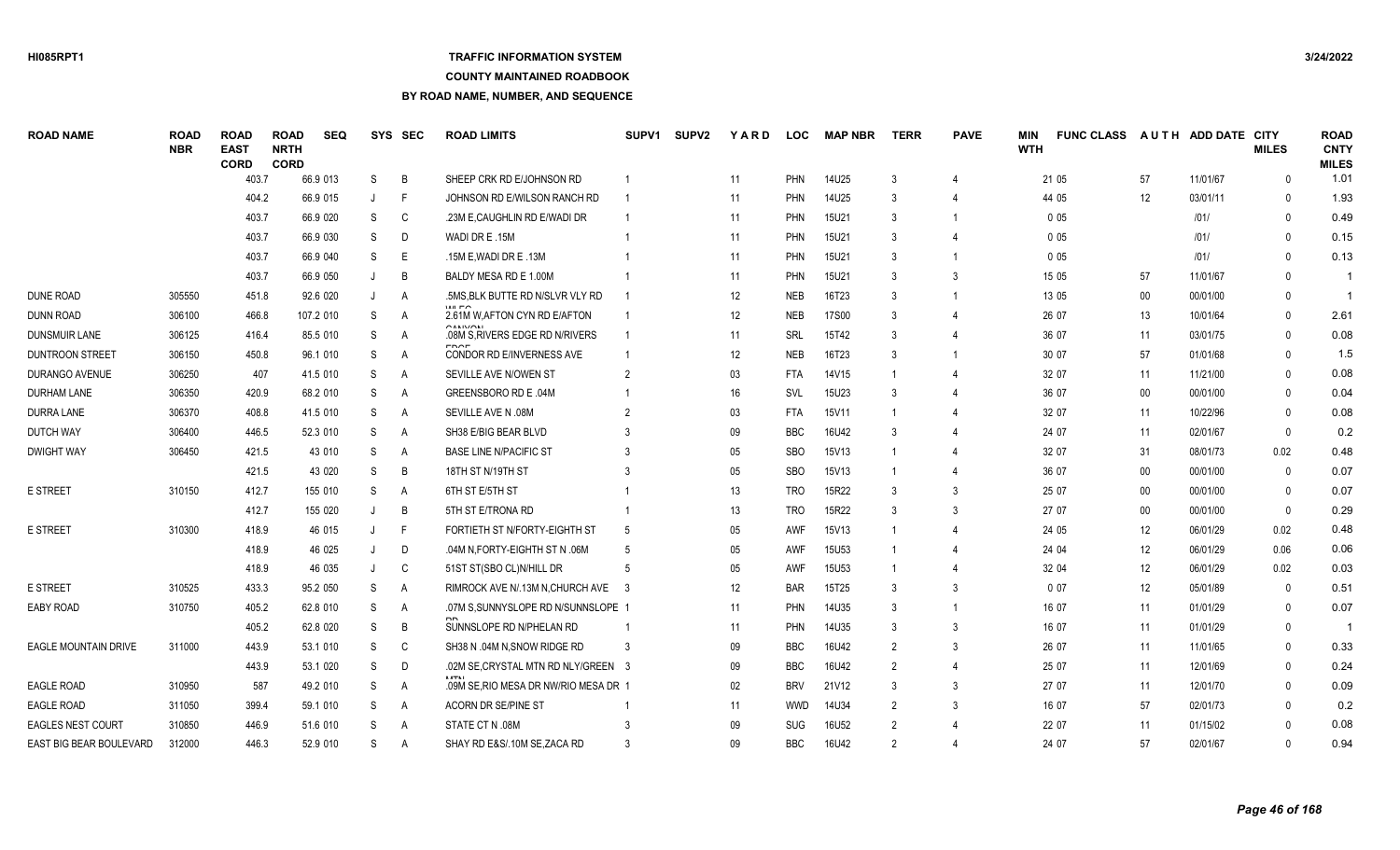### **TRAFFIC INFORMATION SYSTEM**

### **COUNTY MAINTAINED ROADBOOK**

| <b>ROAD NAME</b>         | <b>ROAD</b><br><b>NBR</b> | <b>ROAD</b><br><b>EAST</b><br><b>CORD</b> | <b>ROAD</b><br><b>NRTH</b><br><b>CORD</b> | <b>SEQ</b> | SYS | <b>SEC</b>     | <b>ROAD LIMITS</b>                                         | SUPV <sub>1</sub> | SUPV2 | YARD            | <b>LOC</b> | <b>MAP NBR</b> | <b>TERR</b>    | <b>PAVE</b>    | MIN<br><b>WTH</b> | <b>FUNC CLASS</b> |        | AUTH ADD DATE CITY | <b>MILES</b> | <b>ROAD</b><br><b>CNTY</b><br><b>MILES</b> |
|--------------------------|---------------------------|-------------------------------------------|-------------------------------------------|------------|-----|----------------|------------------------------------------------------------|-------------------|-------|-----------------|------------|----------------|----------------|----------------|-------------------|-------------------|--------|--------------------|--------------|--------------------------------------------|
|                          |                           | 446.8                                     |                                           | 52.3 020   | S   | B              | .10M SE.ZACA RD SLY/.05MS.WAGON                            | -3                |       | 09              | <b>BBC</b> | 16U42          | 2              |                |                   | 44 07             | 11     | 09/14/04           | $\Omega$     | 0.15                                       |
| <b>EAST CANYON COURT</b> | 312050                    | 401                                       |                                           | 58.3 010   | S   | A              | <b>MAIL</b><br><b>EAST CANYON DR NW .03M</b>               |                   |       | 11              | <b>WWD</b> | 14U34          | 3              | 3              |                   | 24 07             | 11     | 11/01/66           | $\Omega$     | 0.03                                       |
| <b>EAST CANYON DRIVE</b> | 312100                    | 400.7                                     |                                           | 58.2 010   | S   | A              | .25M SW, ORCHARD DR NE/.02ME, BASEL 1                      |                   |       | 11              | <b>WWD</b> | 14U34          | $\mathcal{P}$  | 3              |                   | 19 07             |        | 1011               | $\Omega$     | 0.72                                       |
| <b>EAST DRIVE</b>        | 311650                    | 430.4                                     |                                           | 48.8 010   | S   | A              | <b>SCANDIA DR N/WEST DR</b>                                |                   |       | 08              | <b>RSG</b> | <b>15U55</b>   | $\mathcal{P}$  | 3              |                   | 24 07             | 56     | 09/01/65           | $\Omega$     | 0.12                                       |
| <b>EAST DRIVE</b>        | 311800                    | 460.8                                     |                                           | 38.5 010   | S   | $\overline{A}$ | MOJAVE DR N/29 PALM HWY                                    |                   |       | 10              | <b>MOR</b> | 16V25          | 3              |                |                   | 16 07             | 57     | 11/01/67           | $\mathbf{0}$ | 0.22                                       |
| EAST END AVENUE          | 312250                    | 349.7                                     |                                           | 35.3 010   | A   | C              | CHINO AVE N/.01M S, WALNUT AVE                             |                   |       | 01              | <b>CHI</b> | 14V23          |                |                |                   | 29 03             |        | 1011               | 0.09         | 0.86                                       |
|                          |                           | 349.7                                     |                                           | 35.3 020   | A   | B              | 13MS, PHILADELPHIA AVE N/PHILLIPS                          |                   |       | 01              | CHI        | 14V23          |                |                |                   | 24 03             | $00\,$ | 00/01/00           | 0.07         | 0.8                                        |
|                          |                           | 349.7                                     |                                           | 35.3 030   | A   | A              | PHILLIPS BLVD N/.03M S, GRAND AVE                          |                   |       | 01              | CHI        | 14V23          |                |                |                   | 24 04             | $00\,$ | 00/01/00           | 0.09         | 0.13                                       |
| <b>EAST END ROAD</b>     | 312400                    | 444.1                                     |                                           | 65.4 010   | S   | A              | CAMP ROCK RD E/.43ME, DALLAS AV                            |                   |       | 16              | <b>LCN</b> | 16U22          | -3             | 3              |                   | 24 07             | 11     | 01/01/36           | $\mathbf{0}$ | 1.43                                       |
|                          |                           | 444.1                                     |                                           | 65.4 020   | S.  | B.             | .43ME, DALLAS AV E1.42M E, SANTA FE 3                      |                   |       | 16              | <b>LCN</b> | 16U22          | 3              |                |                   | 15 07             | 11     | 01/01/36           | $\mathbf{0}$ | 4.04                                       |
| <b>EAST PARKWAY</b>      | 311950                    | 475.4                                     |                                           | 44.9 010   | S   | A              | PLAZA RD NE/EL REPOSO ST                                   |                   |       | 10              | <b>JOS</b> | 17V12          |                | 3              |                   | 22 07             | $00\,$ | 00/01/00           | $\Omega$     | 0.17                                       |
| <b>EASTER DRIVE</b>      | 312550                    | 401                                       |                                           | 58.6 010   | S   | $\overline{A}$ | SUMMIT DR N&E/.04M E, SUMMIT(N LEG) 1                      |                   |       | 11              | <b>WWD</b> | 14U34          | $\mathcal{P}$  | 3              |                   | 25 07             | 57     | 10/01/73           | $\Omega$     | 0.21                                       |
| <b>EASTERLY DRIVE</b>    | 312700                    | 475.4                                     |                                           | 44.3 010   | S   | $\overline{A}$ | 19M S.EASTERLY PL NLY/PARK BLVD 3                          |                   |       | 10 <sup>°</sup> | <b>JOS</b> | 17V12          | $\mathbf{3}$   | 3              |                   | 27 06             | 56     | 01/01/67           | $\Omega$     | 0.51                                       |
| <b>EASTERLY PLACE</b>    | 312850                    | 475.7                                     |                                           | 44.1 010   | S   | $\overline{A}$ | SUNBURST CIRCLE E .09M                                     |                   |       | 10 <sup>°</sup> | <b>JOS</b> | 17V12          | $\mathbf{R}$   | 3              |                   | 22 07             | $00\,$ | 00/01/00           | $\Omega$     | 0.09                                       |
| <b>EASTON STREET</b>     | 313000                    | 414.1                                     |                                           | 43.8 010   |     | A              | .06MW.BRAMPTON AV                                          |                   |       | 03              | <b>RLO</b> | 15V12          |                |                |                   | 44 05             | 57     | 11/01/71           | 0.04         | 0.17                                       |
|                          |                           | 414.1                                     |                                           | 43.8 020   |     | B              | <b>FINANE OUADADDAL</b><br>.01M E.CHAPARRAL ST E/LILAC AVE |                   |       | 03              | <b>RLO</b> | 15V12          |                | 3              |                   | 005               | 13     | 02/01/84           | $\Omega$     | 0.2                                        |
| <b>EASY DRIVE</b>        | 313370                    | 429.2                                     |                                           | 49.3 010   | S   | A              | .11M W, EASY ST E/EASY ST                                  | -2                |       | 08              | <b>RSG</b> | <b>15U54</b>   | $\overline{2}$ |                |                   | 24 07             | 56     | 09/01/65           | $\Omega$     | 0.11                                       |
| <b>EASY STREET</b>       | 313380                    | 429.2                                     |                                           | 49.3 010   | S   | A              | .25MW.RIM OF THE WORLD DR E/RIM W 2                        |                   |       | 08              | <b>RSG</b> | <b>15U54</b>   | $\mathcal{P}$  | $\overline{4}$ |                   | 22 07             | 57     | 10/01/67           | $\Omega$     | 0.25                                       |
| EATON ROAD               | 313450                    | 429.6                                     |                                           | 94.8 010   | S   | A              | ASH RD NE/.07M NE.BIRCH RD                                 |                   |       | 12              | <b>LEN</b> | 15T24          | $\mathcal{R}$  | 4              |                   | 36 07             | 00     | 00/01/00           | $\Omega$     | 0.24                                       |
| <b>EBERSECHEN DRIVE</b>  | 313500                    | 401.3                                     |                                           | 58.8 010   | S   | A              | WRIGHT MOUNTAIN RD E .03M                                  |                   |       | 11              | <b>WWD</b> | 14U34          | 2              |                |                   | 32 07             | 11     | 03/25/08           | $\Omega$     | 0.03                                       |
| <b>EBONY PLACE</b>       | 313525                    | 408.6                                     |                                           | 40.6 010   | S   | A              | SENNA CT E/LIVE OAK AVE                                    | $\overline{2}$    |       | 03              | <b>FTA</b> | 15V11          |                |                |                   | 32 07             | 11     | 10/21/97           | $\Omega$     | 0.1                                        |
| <b>ECHO DRIVE</b>        | 313600                    | 421.2                                     |                                           | 45.7 010   | S   | A              | MODESTO DR E/FERNDALE AVE                                  |                   |       | 05              | DEL        | 15V13          |                |                |                   | 36 07             | 31     | 01/01/69           | 0.02         | 0.13                                       |
| ECHO LANE                | 313700                    | 416.1                                     |                                           | 86.8 010   | S   | $\overline{A}$ | .05M W.EVERGREEN LN E/EVERGREEN                            |                   |       | 11              | SRL        | 15T32          | 3              |                |                   | 36 07             | 11     | 03/01/75           | $\mathbf{0}$ | 0.05                                       |
| <b>EDELWEISS DRIVE</b>   | 313750                    | 420.8                                     |                                           | 51.7 010   | J   | A              | LAKE DR NELY/DART CYN ROAD                                 | 2                 |       | 07              | <b>CRS</b> | 15U53          | 2              |                |                   | 18 05             | $00\,$ | 00/01/00           | $\mathbf{0}$ | 1.32                                       |
| <b>EDELWEISS DRIVE</b>   | 313775                    | 443.6                                     |                                           | 51.8 020   | S   | A              | .05M W, ALPENWEG DR E/ALPENWEG DR 3                        |                   |       | 09              | <b>MRG</b> | 16U52          | $\overline{2}$ |                |                   | 007               | 11     | 01/01/81           | $\mathbf{0}$ | 0.05                                       |
| <b>EDGEHILL DRIVE</b>    | 313900                    | 416.9                                     |                                           | 39.9 010   | S   | A              | TEJON AVE E/.03M W, RANCHO AVE                             | -5                |       | 05              | <b>CLN</b> | 15V22          |                |                |                   | 36 07             | 57     | 11/01/71           | $\mathbf{0}$ | 0.07                                       |
| <b>EDGEMONT COURT</b>    | 314050                    | 422.3                                     |                                           | 45.1 010   | S   | $\overline{A}$ | .04M W, EDGEMONT DR SE/EDGEMONT 3                          |                   |       | 05              | <b>HIG</b> | 15V13          |                |                |                   | 36 07             | $00\,$ | 00/01/00           | $\Omega$     | 0.04                                       |
| <b>EDGEMONT DRIVE</b>    | 314350                    | 421                                       |                                           | 44.9 010   | S   | $\overline{A}$ | DEL REY DR E/GOLDEN AVE                                    |                   |       | 05              | DEL        | 15V13          |                |                |                   | 36 07             | $00\,$ | 00/01/00           | $\Omega$     | 0.16                                       |
|                          |                           | 421                                       |                                           | 44.9 020   | S   | B              | DOGWOOD ST E/OSBUN RD                                      | 3                 |       | 05              | <b>DEL</b> | 15V13          |                |                |                   | 36 07             | $00\,$ | 00/01/00           | $\Omega$     | 0.11                                       |
|                          |                           | 421                                       |                                           | 44.9 030   | S.  | C              | BONNIE ST E/GOLONDRINA DR                                  |                   |       | 05              | DEL        | 15V13          |                |                |                   | 36 07             | 31     | 12/01/74           | 0.01         | 0.07                                       |
|                          |                           | 421                                       |                                           | 44.9 040   | S.  | D.             | STERLING AVE E&NE .35M                                     |                   |       | $05\,$          | <b>HIG</b> | 15V13          |                |                |                   | 36 07             | $00\,$ | 00/01/00           | $\Omega$     | 0.35                                       |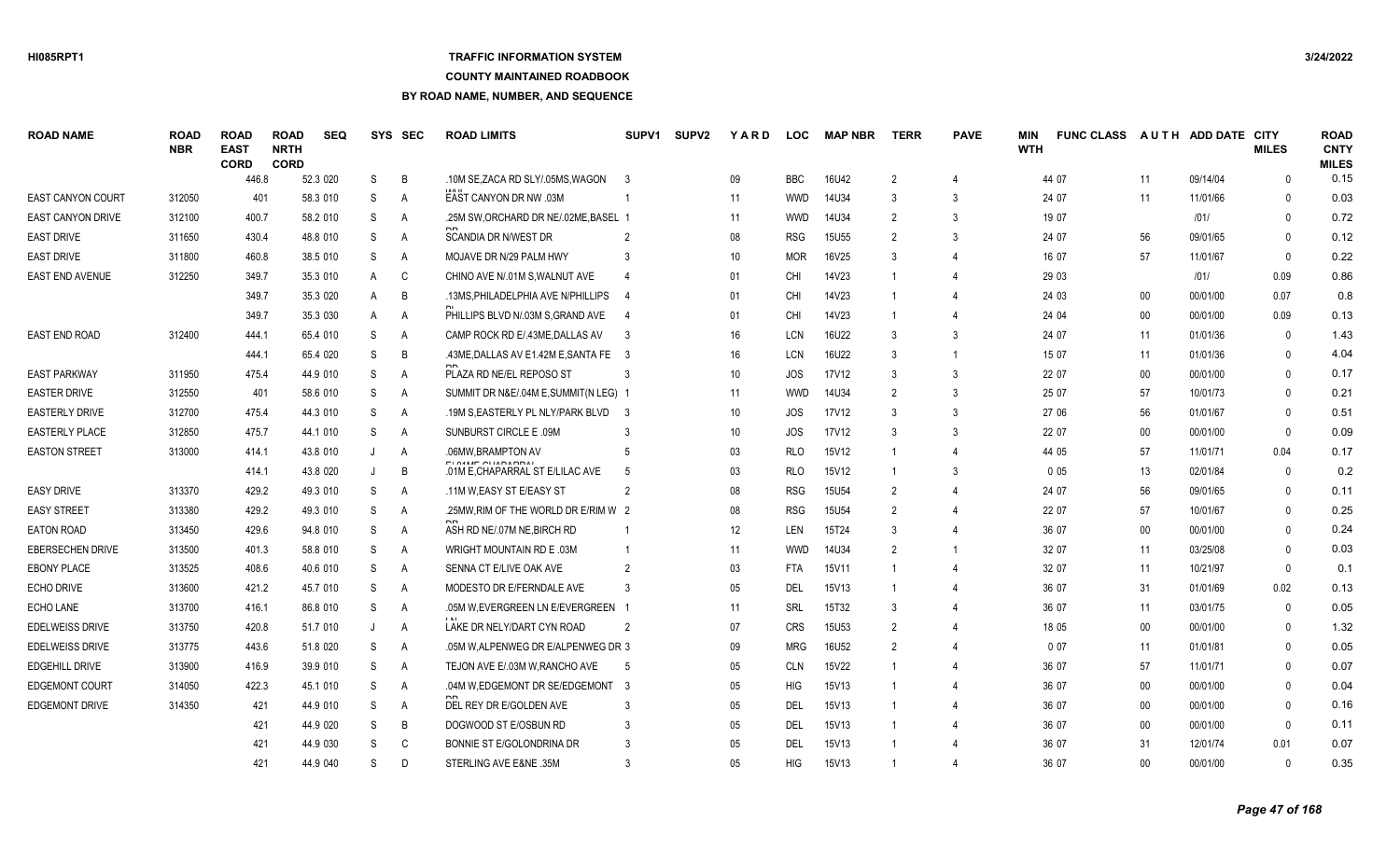### **TRAFFIC INFORMATION SYSTEM**

### **COUNTY MAINTAINED ROADBOOK**

| <b>ROAD NAME</b>       | <b>ROAD</b><br><b>NBR</b> | <b>ROAD</b><br><b>EAST</b><br><b>CORD</b> | <b>ROAD</b><br><b>NRTH</b><br><b>CORD</b> | <b>SEQ</b> |    | SYS SEC        | <b>ROAD LIMITS</b>                  | <b>SUPV1</b>  | <b>SUPV2</b> | <b>YARD</b> | LOC        | <b>MAP NBR</b> | <b>TERR</b>   | <b>PAVE</b>    | MIN<br><b>WTH</b> | <b>FUNC CLASS</b> |        | AUTH ADD DATE CITY | <b>MILES</b> | <b>ROAD</b><br><b>CNTY</b><br><b>MILES</b> |
|------------------------|---------------------------|-------------------------------------------|-------------------------------------------|------------|----|----------------|-------------------------------------|---------------|--------------|-------------|------------|----------------|---------------|----------------|-------------------|-------------------|--------|--------------------|--------------|--------------------------------------------|
|                        |                           | 421                                       |                                           | 44.9 050   | S  | E              | PALOMAR AVE E.16M                   |               |              | 05          | HIG        | 15V13          |               | $\overline{4}$ |                   | 36 07             | $00\,$ | 00/01/00           | $\Omega$     | 0.16                                       |
|                        |                           | 421                                       |                                           | 44.9 060   | S  | F              | ARDEN AVE E/.08M E, BELVEDERE AVE 3 |               |              | 05          | <b>HIG</b> | 15V13          |               |                |                   | 36 07             | $00\,$ | 00/01/00           | $\Omega$     | 0.25                                       |
| <b>EDGEWATER LANE</b>  | 314700                    | 416                                       |                                           | 84.8 010   | S  | $\overline{A}$ | SCHOONER DR NLY .22M                |               |              | 11          | <b>SRL</b> | 15T42          | 3             | 4              |                   | 36 07             | 11     | 03/01/75           | $\Omega$     | 0.22                                       |
| EDISON WAY             | 314950                    | 430.1                                     |                                           | 49 010     | S  | A              | PALO ALTO WAY E/HUNSAKER DR         | $\mathcal{P}$ |              | 08          | <b>RSG</b> | <b>15U54</b>   | 2             | $\overline{4}$ |                   | 23 07             | 57     | 09/01/66           | $\Omega$     | 0.11                                       |
| <b>EDNA STREET</b>     | 315100                    | 399.2                                     |                                           | 59.4 010   | S  | Α              | LARK RD ELY/ORIOLE RD               |               |              | 11          | <b>WWD</b> | 14U34          | $\mathcal{P}$ | 3              |                   | 15 07             | 57     | 10/01/73           | $\Omega$     | 0.85                                       |
| EIDER DRIVE            | 315325                    | 445.3                                     |                                           | 52.9 010   | S  | A              | FAIRWAY BLVD N/MOUNTAIN VIEW        | -3            |              | 09          | <b>BBC</b> | 16U42          | 2             |                |                   | 007               | 11     | 12/01/81           | $\mathbf{0}$ | 0.14                                       |
| EIGHTEENTH STREET      | 316000                    | 421.5                                     |                                           | 43.6 010   | S  | $\overline{A}$ | DWIGHT WAY E/DEL ROSA DR            |               |              | 05          | <b>SBO</b> | 15V13          |               |                |                   | 36 07             | $00\,$ | 00/01/00           | $\mathbf{0}$ | 0.23                                       |
|                        |                           | 421.5                                     |                                           | 43.6 020   | S  | B              | DEL ROSA AVE E/OSBUN RD             |               |              | 05          | <b>SBO</b> | 15V13          |               | $\overline{4}$ |                   | 36 07             | $00\,$ | 00/01/00           | $\mathbf{0}$ | 0.13                                       |
| <b>EIGHTH STREET</b>   | 315700                    | 412.7                                     |                                           | 37.4 010   | S  | A              | LOCUST AVE E/CEDAR AVE              |               |              | 03          | <b>BLO</b> | 15V21          |               |                |                   | 26 07             | 57     | 08/01/73           | $\mathbf{0}$ | 0.75                                       |
|                        |                           | 413.5                                     |                                           | 37.4 013   | S  | C              | CEDAR AVE E/PEPPER ST               |               |              | 03          | <b>BLO</b> | 15V22          |               | $\overline{4}$ |                   | 26 07             | 57     | 08/01/73           | $\mathbf{0}$ | 0.13                                       |
|                        |                           | 413.6                                     |                                           | 37.4 020   | S  | B              | PEPPER ST E .11M                    |               |              | 03          | <b>BLO</b> | 15V21          |               | $\overline{4}$ |                   | 26 07             | 57     | 08/01/73           | $\mathbf{0}$ | 0.11                                       |
| <b>EIGHTH STREET</b>   | 315750                    | 414.5                                     |                                           | 157.6 010  | S  | Α              | .02M S, MARSHALL ST N/MARSHALL ST   |               |              | 13          | <b>TRO</b> | 15R12          | 3             | 3              |                   | 30 07             | 62     | 03/01/67           | $\mathbf{0}$ | 0.02                                       |
|                        |                           | 414.5                                     |                                           | 157.6 020  |    | B              | MARSHALL ST N/CARSON ST             |               |              | 13          | <b>TRO</b> | 15R12          |               | 3              |                   | 30 07             | 62     | 03/01/67           | $\mathbf{0}$ | 0.18                                       |
| EL CAJON DRIVE         | 316600                    | 475                                       |                                           | 44.1 010   | S  | $\overline{A}$ | CONEJO AVE E/SUNSET RD              |               |              | 10          | JOS        | 17V12          | 3             | 3              |                   | 26 07             | 57     | 05/01/67           | $\Omega$     | 0.32                                       |
| EL CARISO ROAD         | 316750                    | 416.1                                     |                                           | 68.9 010   | S  | Α              | EL EVADO RD E/BOREGO RD             |               |              | 11          | <b>VIC</b> | 15U22          | 3             | 3              |                   | 24 07             | 57     | 10/01/73           | $\Omega$     | 0.7                                        |
| EL CENTRO ROAD         | 316950                    | 411                                       |                                           | 61.5 010   | S  | Α              | .10M W, OAK HILL RD E/OAK HILL RD   |               |              | 11          | OKH        | 15U31          | 3             |                |                   | 26 04             | 12     | 06/06/00           | $\Omega$     | 0.1                                        |
|                        |                           | 414.2                                     |                                           | 61.5 030   | S  | B              | COYOTE TR E/ESCONDIDO AVE           |               |              | 11          | <b>HES</b> | 15U32          | 3             | $\overline{4}$ |                   | 26 07             | 12     | 10/20/09           | $\mathbf{0}$ | 0.5                                        |
| EL DORADO DRIVE        | 318100                    | 439.6                                     |                                           | 64.7 010   | S  | A              | SH18 E/VERDUGO DR                   |               |              | 16          | <b>LCN</b> | 16U21          |               | 3              |                   | 25 07             | 57     | 08/01/73           | $\mathbf{0}$ | 0.22                                       |
| EL EVADO ROAD          | 318550                    | 416.1                                     |                                           | 68 020     | J  | A              | LA BRISA RD N/ANACAPA RD            |               |              | 11          | <b>VIC</b> | <b>15U22</b>   |               | 3              |                   | 24 04             | 11     | 01/01/52           | 0.28         | 1.01                                       |
| EL MIRAGE AIRPORT ROAD | 318850                    | 401.3                                     |                                           | 76 010     | S  | A              | EL MIRAGE RD N 1.00M                |               |              | 11          | <b>ADL</b> | 14T54          |               | 3              |                   | 26 07             | 00     | 00/01/00           | $\mathbf{0}$ | -1                                         |
| EL MIRAGE ROAD         | 318700                    | 397.8                                     |                                           | 76 010     | A  | A              | OLD EL MIRAGE RD E/1.00M W,KOALA    |               |              | 11          | <b>ADL</b> | 14T54          | $\mathbf{3}$  | 3              |                   | 23 05             | 31     | 12/01/70           | $\Omega$     | 11.08                                      |
| EL MOLINO STREET       | 319600                    | 408.2                                     |                                           | 39.7 010   | S  | A              | CHERRY E.13M                        |               |              | 03          | <b>FTA</b> | 15V21          |               | 3              |                   | 21 07             | 57     | 08/01/73           | $\Omega$     | 0.13                                       |
|                        |                           | 408.2                                     |                                           | 39.7 020   | S  | F              | REDWOOD AVE E/ARBOR AVE             |               |              | 03          | <b>FTA</b> | 15V21          |               |                |                   | 25 07             | 11     | 05/01/72           | $\Omega$     | 0.16                                       |
|                        |                           | 408.7                                     |                                           | 39.7 025   | S  | H              | LIVE OAK AVE E/.03M E, CUPID WAY    | $\mathcal{P}$ |              | 03          | <b>FTA</b> | 15V21          |               |                |                   | 36 07             | 11     | 03/19/96           | $\mathbf{0}$ | 0.13                                       |
|                        |                           | 408.8                                     |                                           | 39.7 027   | S  | IJ             | .03M E, CUPID WAY E/HEMLOCK AVE     | $\mathcal{P}$ |              | 03          | <b>FTA</b> | 15V21          |               |                |                   | 36 07             | 11     | 05/07/02           | $\Omega$     | 0.13                                       |
|                        |                           | 409.2                                     |                                           | 39.7 029   | S  | K              | BEECH AVE E .09M                    | $\mathcal{P}$ |              | 03          | <b>FTA</b> | 15V21          |               | 4              |                   | 32 07             | 11     | 09/08/86           | $\Omega$     | 0.09                                       |
|                        |                           | 408.2                                     |                                           | 39.7 040   | S  | D              | 03M W.WILLIAMS AVE E .12M           |               |              | 03          | <b>FTA</b> | 15V21          |               |                |                   | 26 07             | 57     | 03/01/68           | $\Omega$     | 0.12                                       |
|                        |                           | 413                                       |                                           | 39.8 045   | S  | G              | ASHFORD AVE E 0.03M                 |               |              | 03          | <b>FTA</b> | 15V21          |               |                |                   | 32 07             | 11     | 03/26/96           | $\Omega$     | 0.03                                       |
|                        |                           | 408.2                                     |                                           | 39.7 050   | S  | E              | .02M W.FOREST AVE E/LINDEN AVE      | -5            |              | 03          | <b>BLO</b> | 15V21          |               |                |                   | 32 07             | 11     | 09/21/92           | $\Omega$     | 0.18                                       |
|                        |                           | 408.2                                     |                                           | 39.7 060   | S  | C              | LINDEN AVE E/ORCHARD ST             |               |              | 03          | <b>BLO</b> | 15V22          |               |                |                   | 32 07             | 11     | 05/18/92           | $\Omega$     | 0.1                                        |
| EL PASEO DRIVE         | 319900                    | 439.5                                     |                                           | 64.9 010   | S. | A              | LADERA AVE E/VERDUGO AVE            |               |              | 16          | <b>LCN</b> | 16U21          |               | $\mathcal{R}$  |                   | 23 07             | 57     | 08/01/72           | $\Omega$     | 0.25                                       |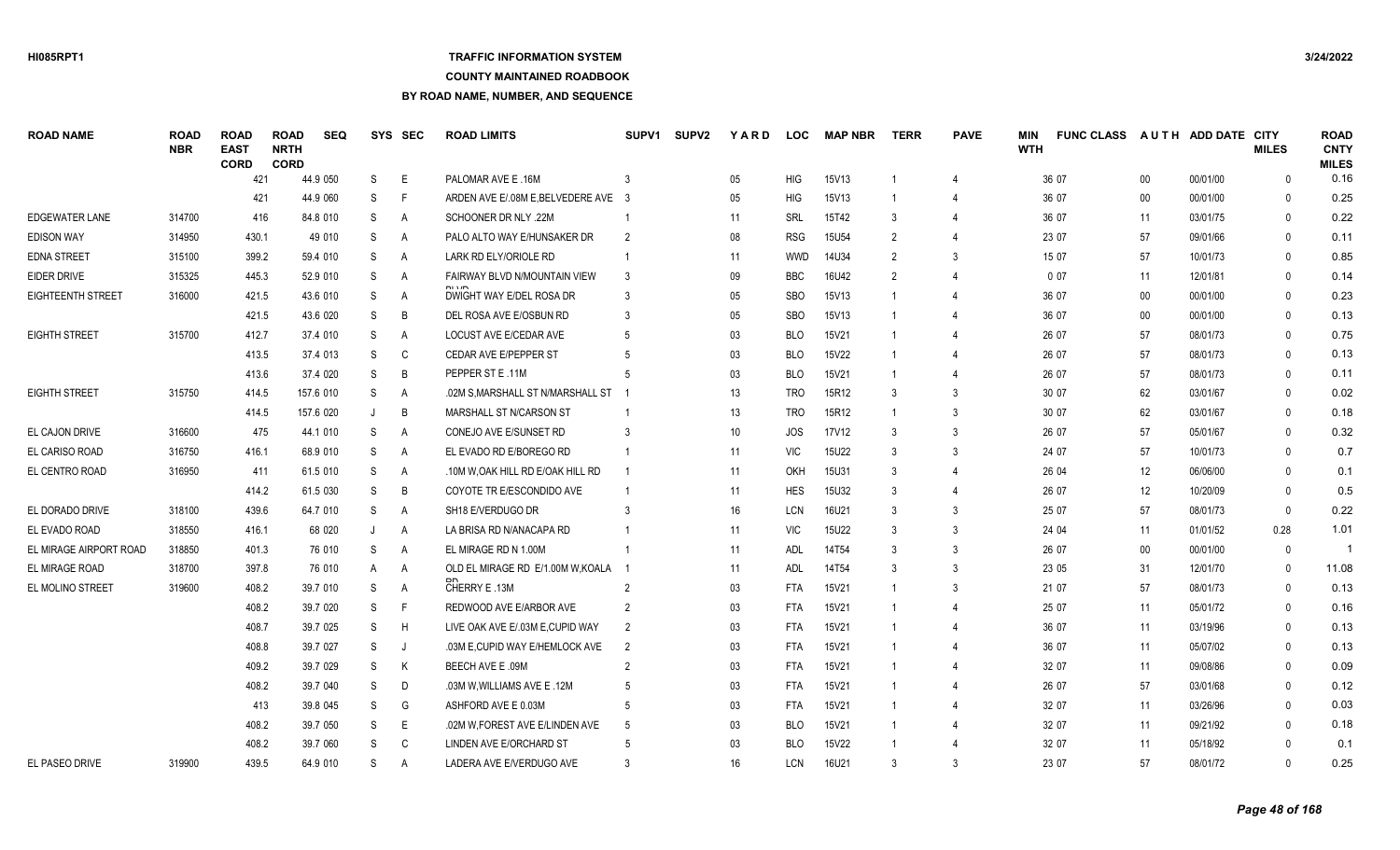## **TRAFFIC INFORMATION SYSTEM**

### **COUNTY MAINTAINED ROADBOOK**

| <b>ROAD NAME</b>       | <b>ROAD</b><br><b>NBR</b> | <b>ROAD</b><br><b>EAST</b><br><b>CORD</b> | <b>ROAD</b><br><b>NRTH</b><br><b>CORD</b> | <b>SEQ</b> | SYS     | <b>SEC</b>     | <b>ROAD LIMITS</b>                      | SUPV1         | <b>SUPV2</b> | YARD            | <b>LOC</b> | <b>MAP NBR</b> | <b>TERR</b>   | <b>PAVE</b>                 | MIN<br><b>WTH</b> | <b>FUNC CLASS</b> |        | AUTH ADD DATE CITY | <b>MILES</b> | <b>ROAD</b><br><b>CNTY</b><br><b>MILES</b> |
|------------------------|---------------------------|-------------------------------------------|-------------------------------------------|------------|---------|----------------|-----------------------------------------|---------------|--------------|-----------------|------------|----------------|---------------|-----------------------------|-------------------|-------------------|--------|--------------------|--------------|--------------------------------------------|
| EL PASEO STREET        | 319950                    | 586.3                                     |                                           | 48.2 010   | S       | A              | DEERPATH RD ELY/RIO MESA DR             |               |              | 02              | <b>BRV</b> | 21V12          | 3             | 3                           |                   | 27 07             | 11     | 12/01/70           | $\mathbf{0}$ | 0.65                                       |
| EL PORTAL AVENUE       | 320050                    | 483.7                                     |                                           | 48.7 010   | S       | Α              | VALLE VISTA RD N/CIELITO DR             | -3            |              | 10 <sup>°</sup> | <b>TNP</b> | 17U54          | -3            | -1                          |                   | 29 07             | 57     | 01/01/68           | $\Omega$     | 0.25                                       |
| EL REPOSO CIRCLE       | 320500                    | 475.3                                     |                                           | 44.3 010   | S       | Α              | SUNSET RD E&N/29 PALMS HWY              | -3            |              | 10              | <b>JOS</b> | 17V12          | 3             | 3                           |                   | 23 07             | $00\,$ | 00/01/00           | $\mathbf{0}$ | 0.55                                       |
| EL REPOSO STREET       | 320650                    | 474                                       |                                           | 44.3 010   | S       | Α              | DIVISION ST E/SUNSET RD                 |               |              | 10              | JOS        | <b>17V12</b>   |               | 3                           |                   | 24 07             | $00\,$ | 00/01/00           | $\Omega$     | 0.31                                       |
|                        |                           | 474                                       |                                           | 44.3 020   | S       | B              | 29 PALMS HWY N/HILL TOP DR              |               |              | 10              | <b>JOS</b> | <b>17V12</b>   | 3             | 3                           |                   | 24 07             | $00\,$ | 00/01/00           | $\mathbf{0}$ | 0.7                                        |
| EL RIO ROAD            | 320950                    | 416.6                                     |                                           | 68.1 020   | S       | B              | LUNA RD N/COALINGA RD                   |               |              | 11              | <b>VIC</b> | 15U22          |               | 3                           |                   | 24 07             | 57     | 10/01/73           | 0.05         | 0.04                                       |
| EL RIVINO ROAD         | 321100                    | 413.6                                     |                                           | 36.9 013   | $\cdot$ | D              | .10M E,CEDAR AVE E .06M                 |               |              | 03              | <b>BLO</b> | 15V22          |               | 4                           |                   | 25 07             |        | 1011               | 0.03         | 0.03                                       |
|                        |                           | 413.6                                     |                                           | 36.9 030   | J       | B              | CACTUS AVE E/AGUA MANSA RD              |               |              | 03              | <b>BLO</b> | <b>15V22</b>   |               | 4                           |                   | 25 07             |        | 1011               | 0.33         | 0.33                                       |
| EL SERENO AVENUE       | 321250                    | 439.7                                     |                                           | 64.7 010   | S       | A              | EL DORADO DR N/EL PASEO DR              | 3             |              | 16              | <b>LCN</b> | 16U21          | 3             | 3                           |                   | 22 07             | 57     | 08/01/73           | $\mathbf{0}$ | 0.19                                       |
| <b>ELAWADI COURT</b>   | 321775                    | 590.3                                     |                                           | 49 010     | S       | Α              | .09M NW, RIO VISTA DR SE/RIO VISTA DR 1 |               |              | $02\,$          | <b>BRV</b> | 21V12          | $\mathcal{R}$ | $\boldsymbol{\vartriangle}$ |                   | 30 07             | 11     | 04/01/84           | $\mathbf{0}$ | 0.09                                       |
| ELBOW ROAD             | 321850                    | 459.9                                     |                                           | 37.9 010   | S       | Α              | CYN HOUSE RD NW/MATZENE DR              |               |              | 10              | <b>MOR</b> | 16V25          | $\mathbf{3}$  | 3                           |                   | 23 07             | 57     | 09/01/66           | $\Omega$     | 0.1                                        |
| ELDORADO COURT         | 322200                    | 422.9                                     |                                           | 52.2 010   | S       | Α              | ELDORADO RD E .05M                      | 2             |              | 08              | LAW        | <b>15U43</b>   | $\mathcal{P}$ | 4                           |                   | 28 07             | 11     | 06/01/70           | $\Omega$     | 0.05                                       |
| <b>ELDORADO DRIVE</b>  | 322250                    | 422.9                                     |                                           | 52.1 010   | S       | A              | FAIRWAY DR N/ELDORADO CRT               |               |              | 08              | LAW        | 15U43          |               |                             |                   | 27 07             | 11     | 06/01/70           | $\Omega$     | 0.08                                       |
| <b>ELECTRIC AVENUE</b> | 322300                    | 419.6                                     |                                           | 46.1 010   | A       | B              | 06M N, 40TH ST N/.09M S, 44TH ST        |               |              | 05              | <b>SBO</b> | 15U53          |               | 4                           |                   | 36 04             | 12     | 06/01/29           | $\Omega$     | 0.1                                        |
| <b>ELECTRIC AVENUE</b> | 322450                    | 397.4                                     |                                           | 45 010     | S       | A              | FORMAN ST W+NW/.07M NW,25TH ST          | 2             |              | 01              | SAH        | 14V14          |               | 3                           |                   | 24 07             | $00\,$ | 00/01/00           | $\Omega$     | 0.34                                       |
| <b>ELEVENTH STREET</b> | 322750                    | 414.5                                     |                                           | 157.9 010  | S       | Α              | <b>CEDAR ST NE/ELM ST</b>               |               |              | 13              | <b>TRO</b> | 15R12          | 3             | 3                           |                   | 24 07             | $00\,$ | 00/01/00           | $\Omega$     | 0.14                                       |
|                        |                           | 414.5                                     |                                           | 157.9 020  | J       | B              | ELM ST NE/FIR ST                        |               |              | 13              | <b>TRO</b> | 15R12          | 3             | 3                           |                   | 24 07             | $00\,$ | 00/01/00           | $\Omega$     | 0.07                                       |
|                        |                           | 414.5                                     |                                           | 157.9 030  | S       | C              | FIR ST NE/0003M NE.HEMLOCK ST           |               |              | 13              | <b>TRO</b> | 15R12          | $\mathbf{3}$  | 3                           |                   | 28 07             | 11     | 02/01/67           | $\Omega$     | 0.22                                       |
| <b>ELEVENTH STREET</b> | 322900                    | 4127                                      |                                           | 376 010    | S       | Α              | LOCUST AVE E/ PEPPER ST                 |               |              | 03              | <b>BLO</b> | 15V21          |               | 4                           |                   | 24 07             | 31     | 03/01/78           | 0.23         | 0.66                                       |
|                        |                           | 413.6                                     |                                           | 37.6 020   | S       | B              | PEPPER ST E .11M                        |               |              | 03              | <b>BLO</b> | <b>15V21</b>   |               | 4                           |                   | 24 07             | 31     | 03/01/78           | $\mathbf{0}$ | 0.11                                       |
| <b>ELFIN COURT</b>     | 323525                    | 427.8                                     |                                           | 49 010     | S       | A              | SKY LINE DR ELY .10M                    |               |              | 08              | <b>RSG</b> | <b>15U54</b>   | 2             |                             |                   | 007               | 11     | 09/01/80           | $\mathbf{0}$ | 0.1                                        |
| ELIZABETH COURT        | 323740                    | 398.7                                     |                                           | 44.9 010   | S       | Α              | TWENTY-FOURTH ST N .06M                 |               |              | 01              | SAH        | 14V14          |               | 4                           |                   | 32 07             | 11     | 10/17/00           | $\Omega$     | 0.06                                       |
| <b>ELKHORN STREET</b>  | 323950                    | 448.8                                     |                                           | 93.2 010   | S       | A              | MINNEOLA RD E/WILDHORSE RD              |               |              | 12              | <b>NEB</b> | 16T23          | 3             | $\overline{1}$              |                   | 36 07             | 57     | 01/01/68           | $\Omega$     |                                            |
| <b>ELKO DRIVE</b>      | 324100                    | 431.3                                     |                                           | 49.1 010   | S       | Α              | LONE PINE DR NE&S/LONE PINE DR          | $\mathcal{P}$ |              | 08              | ARB        | <b>15U55</b>   | 2             | $\overline{4}$              |                   | 8 0 7             | 57     | 10/01/67           | $\Omega$     | 0.29                                       |
| <b>ELLEN STREET</b>    | 324250                    | 429.4                                     |                                           | 94.9 010   | S       | $\overline{A}$ | FRANK ST E/PARIS AVE                    |               |              | 12              | LEN        | 15T24          | 3             | 3                           |                   | 24 07             | $00\,$ | 00/01/00           | $\Omega$     | 0.02                                       |
| <b>ELLIOT STREET</b>   | 324400                    | 483.7                                     |                                           | 85.3 010   | S       | Α              | MAIN ST N/NATIONAL TRAILS HWY           |               |              | 12              | LUD        | 17T44          | 3             | 3                           |                   | 22 07             | 57     | 08/01/69           | $\mathbf{0}$ | 0.13                                       |
| <b>ELM AVENUE</b>      | 324550                    | 409.4                                     |                                           | 38.9 030   | S       | C              | FONTANA AVE N/AT&SF                     | $\mathcal{P}$ |              | 03              | <b>FTA</b> | 15V21          |               | 3                           |                   | 23 07             | 12     | 06/01/29           | $\mathbf{0}$ | 1.22                                       |
| <b>ELM AVENUE</b>      | 324850                    | 413.1                                     |                                           | 38.6 005   | S       | C              | ASH ST N/MINDANAO ST                    |               |              | 03              | <b>BLO</b> | 15V21          |               | 4                           |                   | 25 07             | 11     | 11/01/84           | $\Omega$     | 0.06                                       |
|                        |                           | 413.1                                     |                                           | 38.6 030   | S       | B              | <b>GREGORY ST N.09M</b>                 |               |              | 03              | <b>BLO</b> | 15V21          |               | 4                           |                   | 31 07             | 11     | 12/03/90           | $\Omega$     | 0.09                                       |
| <b>ELM AVENUE</b>      | 326050                    | 422.1                                     |                                           | 42.2 040   | S       | Е              | PACIFIC ST NLY/MERITO PL                |               |              | $05\,$          | <b>SBO</b> | 15V13          |               |                             |                   | 36 07             | $00\,$ | 00/01/00           | $\Omega$     | 0.63                                       |
|                        |                           | 422.1                                     |                                           | 42.2 050   | S.      | F              | PUMALO ST N/DATE PLACE                  |               |              | $05\,$          | <b>DEL</b> | 15V13          |               | Δ                           |                   | 36 07             | 34     | 08/01/71           | $\Omega$     | 0.07                                       |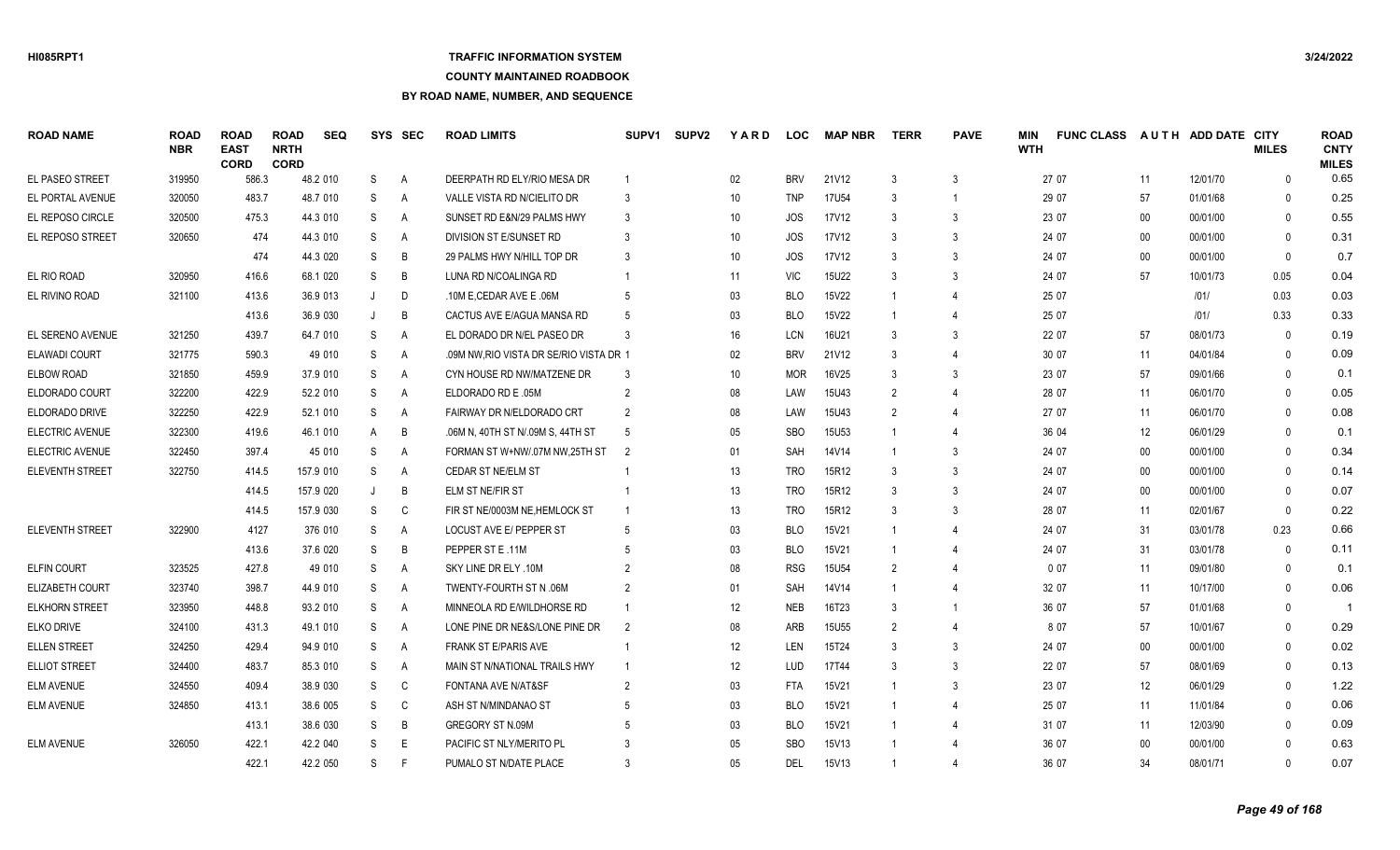### **TRAFFIC INFORMATION SYSTEM**

### **COUNTY MAINTAINED ROADBOOK**

| <b>ROAD NAME</b>      | <b>ROAD</b><br><b>NBR</b> | <b>ROAD</b><br><b>EAST</b><br><b>CORD</b> | <b>ROAD</b><br><b>NRTH</b><br><b>CORD</b> | <b>SEQ</b> | <b>SYS</b>   | <b>SEC</b>     | <b>ROAD LIMITS</b>                             | SUPV <sub>1</sub> | <b>SUPV2</b> | YARD   | <b>LOC</b> | <b>MAP NBR</b> | <b>TERR</b>   | <b>PAVE</b>    | MIN<br><b>WTH</b> | <b>FUNC CLASS</b> | AUTH   | ADD DATE CITY | <b>MILES</b> | <b>ROAD</b><br><b>CNTY</b><br><b>MILES</b> |
|-----------------------|---------------------------|-------------------------------------------|-------------------------------------------|------------|--------------|----------------|------------------------------------------------|-------------------|--------------|--------|------------|----------------|---------------|----------------|-------------------|-------------------|--------|---------------|--------------|--------------------------------------------|
|                       |                           | 422.1                                     |                                           | 42.2 060   | S            | G              | MARSHALL BLVD N/FOOTHILL DR                    |                   |              | 05     | DEL        | 15V13          |               | $\overline{4}$ |                   | 36 07             | 00     | 00/01/00      | $\Omega$     | 0.56                                       |
| <b>ELM COURT</b>      | 324950                    | 423                                       |                                           | 94.8 010   | S            | A              | THIRD ST N .04M                                |                   |              | 12     | LEN        | 15T24          | -3            | $\Delta$       |                   | 36 07             | 11     | 10/01/65      | $\Omega$     | 0.04                                       |
| <b>ELM COURT</b>      | 325000                    | 422.2                                     |                                           | 43.9 010   | S            | A              | <b>ELM NE/END</b>                              |                   |              | 05     | <b>SBO</b> | 15V13          |               | 4              |                   | 36 07             | 00     | 00/01/00      | $\Omega$     | 0.04                                       |
| <b>ELM STREET</b>     | 325300                    | 413.1                                     |                                           | 37.3 010   | S            | A              | SEVENTH ST N/ELEVENTH ST                       |                   |              | 03     | <b>BLO</b> | 15V21          |               | 4              |                   | 24 07             | 57     | 05/01/72      | $\Omega$     | 0.27                                       |
|                       |                           | 413.1                                     |                                           | 38.6 020   | S            | C              | <b>COURTNEY CT N/ASH ST</b>                    |                   |              | 03     | <b>BLO</b> | 15V21          |               | 4              |                   | 25 07             | 11     | 11/01/84      | $\mathbf{0}$ | 0.06                                       |
| <b>ELM STREET</b>     | 325600                    | 399.9                                     |                                           | 58.9 010   | S            | A              | LINNET RD N/TWIN LAKES DR                      |                   |              | 11     | <b>WWD</b> | 14U34          | $\mathcal{P}$ | 3              |                   | 18 07             | 57     | 10/01/73      | $\Omega$     | 0.03                                       |
|                       |                           | 399.9                                     |                                           | 58.9 020   | $\mathbf{J}$ | B              | TWIN LAKES DR NE/SH2                           |                   |              | 11     | <b>WWD</b> | 14U34          | $\mathcal{P}$ | 3              |                   | 20 07             | 57     | 10/01/73      | $\Omega$     | 0.37                                       |
| <b>ELM STREET</b>     | 325750                    | 416.6                                     |                                           | 62.6 050   | S            | A              | VALLEY VIEW DR E/FUENTA AVE                    |                   |              | 11     | OKH        | 15U32          |               | 3              |                   | 36 07             | 11     | 06/04/90      | $\Omega$     | 0.42                                       |
| <b>ELM STREET</b>     | 325900                    | 414.2                                     |                                           | 158.1 010  | S            | B              | .06M W.THIRD ST E .15M                         |                   |              | 13     | <b>TRO</b> | 15R12          | 3             | 3              |                   | 25 07             | 12     | 12/01/68      | $\Omega$     | 0.15                                       |
|                       |                           | 414.2                                     |                                           | 158.1 020  | J            | A              | 9TH ST E/11TH ST                               |                   |              | 13     | <b>TRO</b> | 15R12          | 3             | 3              |                   | 36 07             | 57     | 03/01/68      | $\mathbf{0}$ | 0.1                                        |
| ELMCROFT LANE         | 326100                    | 420.7                                     |                                           | 67.7 010   | S            | $\overline{A}$ | DEAUVILLE DR SE .07M                           |                   |              | 16     | SVL        | 15U23          | 3             | 4              |                   | 36 07             | 11     | 03/01/73      | $\Omega$     | 0.07                                       |
| <b>ELMO DRIVE</b>     | 326200                    | 421.5                                     |                                           | 43 010     | S            | Α              | DWIGHT WAY E/GLASGOW AVE                       |                   |              | 05     | <b>SBO</b> | 15V13          |               | 3              |                   | 36 07             | 57     | 03/01/68      | $\mathbf{0}$ | 0.08                                       |
| ELMWOOD DRIVE         | 326375                    | 424.2                                     |                                           | 51.8 010   | S            | $\overline{A}$ | LITTLE BEAR RD NE/PINEWOOD DR                  | 2                 |              | 08     | LAW        | 15U53          |               | $\overline{4}$ |                   | 27 07             | 11     | 12/01/70      | $\Omega$     | 0.21                                       |
| ELMWOOD DRIVE         | 326385                    | 420                                       |                                           | 68.3 010   | S            | $\overline{A}$ | RIDGE CREST RD E/YELLOWSTONE AVE 1             |                   |              | 16     | SVL        | 15U23          | 3             | 4              |                   | 44 07             | 11     | 03/01/73      | $\mathbf{0}$ | 0.1                                        |
| ELMWOOD PLACE         | 326400                    | 443.9                                     |                                           | 52.4 010   | S            | $\overline{A}$ | .08M SLY.WOODSIDE DR<br><b>NOTAHOODOIDE DE</b> |                   |              | 09     | <b>BBC</b> | 16U42          |               |                |                   | 26 07             | 11     | 02/01/70      | $\Omega$     | 0.08                                       |
| ELMWOOD ROAD          | 326500                    | 421.8                                     |                                           | 42.2 040   | S            | D              | PACIFIC ST N/DEL ROSA AVE                      |                   |              | 05     | <b>SBO</b> | 15V13          |               | 4              |                   | 36 07             | $00\,$ | 00/01/00      | $\mathbf 0$  | 0.25                                       |
|                       |                           | 421.8                                     |                                           | 42.2 050   | S            | J              | DEL ROSA AVE N/.02M N,20TH ST                  |                   |              | 05     | <b>SBO</b> | 15V13          |               | 4              |                   | 36 07             | 31     | 06/01/80      | 0.07         | 0.07                                       |
|                       |                           | 421.8                                     |                                           | 42.2 060   | S            | F              | HOLLY VISTA ST N/LYNWOOD DR                    |                   |              | 05     | DEL        | 15V13          |               | $\overline{4}$ |                   | 36 07             | $00\,$ | 00/01/00      | $\mathbf{0}$ | 0.15                                       |
|                       |                           | 421.8                                     |                                           | 42.2 070   | S            | G              | LYNWOOD DR N&E/DOGWOOD ST                      |                   |              | 05     | DEL        | 15V13          |               | 4              |                   | 36 07             | $00\,$ | 00/01/00      | $\mathbf{0}$ | 0.19                                       |
|                       |                           | 421.8                                     |                                           | 42.2 080   | S            | H              | EUREKA ST N/FOOTHILL DR                        |                   |              | 05     | DEL        | 15V13          |               | 4              |                   | 36 07             | $00\,$ | 00/01/00      | $\mathbf{0}$ | 0.38                                       |
| <b>ELSINORE ROAD</b>  | 326650                    | 402.8                                     |                                           | 63.5 010   | S            | $\overline{A}$ | LEBEC RD E/MALPASO RD                          |                   |              | 11     | <b>PHN</b> | 14U25          | -3            | -1             |                   | 30 07             | 57     | 11/01/67      | $\mathbf{0}$ | 0.25                                       |
| ELWOOD PLACE          | 326900                    | 475.3                                     |                                           | 42.9 010   | S            | A              | .04M NW, ELWOOD ST SE/ELWOOD ST                | -3                |              | 10     | JOS        | 17V12          |               | 3              |                   | 26 07             | 11     | 10/01/70      | $\mathbf{0}$ | 0.04                                       |
| <b>ELWOOD STREET</b>  | 326950                    | 475.2                                     |                                           | 42.8 010   | S            | B              | SUNSET RD NLY/PUEBLO TR                        |                   |              | 10     | JOS        | 17V12          | $\mathcal{R}$ | 3              |                   | 36 07             | 11     | 10/01/70      | $\mathbf{0}$ | 0.64                                       |
| ELYSIAN BOULEVARD     | 327100                    | 445.3                                     |                                           | 53.1 010   | S            | A              | PARADISE WY E/SHORE DR                         |                   |              | 09     | <b>BBC</b> | 16U42          | $\mathcal{P}$ | $\overline{4}$ |                   | 24 07             | 56     | 12/01/66      | $\Omega$     | 0.5                                        |
|                       |                           | 445.3                                     |                                           | 53.1 020   | S            | B              | SHORE DR E .09M                                |                   |              | 09     | <b>BBC</b> | 16U42          | 2             | $\overline{4}$ |                   | 36 07             | 11     | 09/01/66      | $\Omega$     | 0.09                                       |
| <b>EMERALD DRIVE</b>  | 327400                    | 426.3                                     |                                           | 52.3 010   | S            | $\overline{A}$ | SH173 SE&E&N/SH173                             |                   |              | 08     | LAW        | 15U44          |               | $\overline{4}$ |                   | 17 07             | $00\,$ | 00/01/00      | $\mathbf{0}$ | 0.68                                       |
| <b>EMERALD ROAD</b>   | 327550                    | 414.2                                     |                                           | 69.5 020   | S            | A              | .04M N.PALMDALE RD N SENECA RD                 |                   |              | 11     | <b>VIC</b> | 15U12          | 3             |                |                   | 28 07             | 57     | 11/01/70      | 0.02         | 0.44                                       |
| <b>EMERALD ROAD</b>   | 327700                    | 438                                       |                                           | 62.4 010   | S            | $\overline{A}$ | TRADE POST RD E/MESA RD                        | -3                |              | 16     | LCN        | 16U31          | 3             | 3              |                   | 17 07             | 57     | 03/01/68      | $\Omega$     | 0.49                                       |
|                       |                           | 438                                       |                                           | 62.4 020   |              | B              | MESA RD E/CRYSTAL CREEK RD                     |                   |              | 16     | <b>LCN</b> | 16U31          |               | 3              |                   | 22 06             | 57     | 03/01/68      | $\Omega$     | 0.5                                        |
| <b>EMERALD WAY</b>    | 328000                    | 426.3                                     |                                           | 52.3 010   | S            | A              | SH173 N .07M                                   |                   |              | 08     | LAW        | <b>15U44</b>   | 2             |                |                   | 14 07             | $00\,$ | 00/01/00      | $\mathsf{O}$ | 0.07                                       |
| <b>EMERSON STREET</b> | 328450                    | 416.3                                     |                                           | 45.9 010   | S.           | A              | .03M W.LUTHER AVE E/LUTHER AVE                 |                   |              | $05\,$ | <b>MCY</b> | 15V12          |               | $\overline{4}$ |                   | 36 07             | 57     | 08/01/73      | $\Omega$     | 0.03                                       |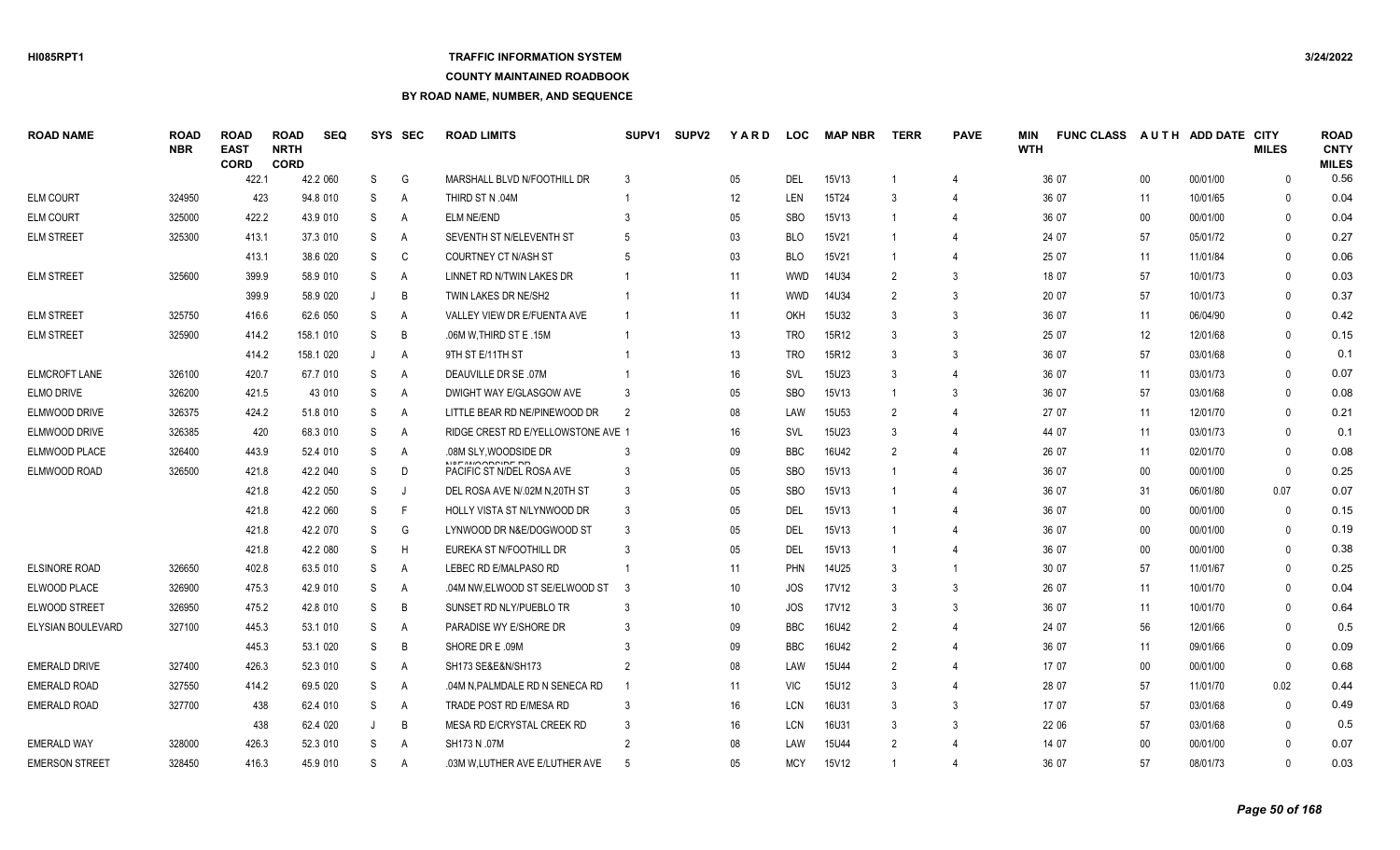### **TRAFFIC INFORMATION SYSTEM**

### **COUNTY MAINTAINED ROADBOOK**

| <b>ROAD NAME</b>        | <b>ROAD</b><br><b>NBR</b> | <b>ROAD</b><br><b>EAST</b><br><b>CORD</b> | <b>ROAD</b><br><b>NRTH</b><br><b>CORD</b> | <b>SEQ</b> |   | SYS SEC      | <b>ROAD LIMITS</b>                     | SUPV <sub>1</sub> | <b>SUPV2</b> | <b>YARD</b>     | <b>LOC</b> | <b>MAP NBR</b> | <b>TERR</b>             | <b>PAVE</b>             | <b>MIN</b><br><b>WTH</b> | <b>FUNC CLASS</b> |        | AUTH ADD DATE CITY | <b>MILES</b> | <b>ROAD</b><br><b>CNTY</b><br><b>MILES</b> |
|-------------------------|---------------------------|-------------------------------------------|-------------------------------------------|------------|---|--------------|----------------------------------------|-------------------|--------------|-----------------|------------|----------------|-------------------------|-------------------------|--------------------------|-------------------|--------|--------------------|--------------|--------------------------------------------|
| <b>EMERY DRIVE</b>      | 328600                    | 583.4                                     |                                           | 71.4 010   | S | A            | SHOWBOAT RD N/MARL RD                  |                   |              | 15              | <b>HSU</b> | 21U21          | 3                       | 3                       |                          | 36 07             | 11     | 08/01/74           | $\mathbf{0}$ | 0.05                                       |
| <b>ENCANTO COURT</b>    | 328900                    | 420.1                                     |                                           | 37.5 010   | S | A            | .03M W, ENCANTO LN E/ENCANTO LN        | -3                |              | 05              | <b>CLN</b> | 15V23          |                         | $\overline{4}$          |                          | 36 07             | 57     | 08/01/73           | $\Omega$     | 0.03                                       |
| <b>ENCANTO DRIVE</b>    | 329050                    | 493.3                                     |                                           | 49.2 010   | S | A            | BULLION MT RD E/FALDERMAN AVE          | -3                |              | 10 <sup>°</sup> | <b>TNP</b> | 17U55          | 3                       | $\overline{\mathbf{1}}$ |                          | 36 07             | 57     | 01/01/68           | $\Omega$     | 0.5                                        |
| <b>ENCANTO LANE</b>     | 329200                    | 420.1                                     |                                           | 37.5 010   | S | $\mathsf{A}$ | PRADO LN N .10M                        | 3                 |              | 05              | <b>CLN</b> | 15V23          |                         | $\overline{4}$          |                          | 36 07             | 57     | 03/01/68           | $\Omega$     | 0.1                                        |
| ENCHANTED WAY           | 329600                    | 427.8                                     |                                           | 48.8 010   | S | A            | .30M W&N, MAGIC DR S&E/MAGIC DR        | 2                 |              | 08              | <b>RSG</b> | <b>15U54</b>   | $\mathcal{P}$           | 4                       |                          | 007               | 11     | 09/01/80           | $\Omega$     | 0.3                                        |
|                         |                           | 427.8                                     |                                           | 48.8 020   | S | B            | MAGIC DR ELY/LIVE OAK DR               | $\mathfrak{D}$    |              | 08              | <b>RSG</b> | <b>15U54</b>   | $\mathcal{P}$           | 4                       |                          | 40 07             | 11     | 07/01/80           | $\Omega$     | 0.24                                       |
| <b>ENCINA WAY</b>       | 329800                    | 429.9                                     |                                           | 49.2 010   | J | Α            | SECRET DR ELY/PALO ALTO WY             | $\overline{2}$    |              | 08              | <b>RSG</b> | <b>15U54</b>   | $\mathcal{P}$           |                         |                          | 17 06             | 57     | 09/01/66           | $\Omega$     | 0.25                                       |
|                         |                           | 429.9                                     |                                           | 49.2 020   | S | B            | PALO ALTO WY ELY/HUNSAKER DR           | $\overline{2}$    |              | 08              | <b>RSG</b> | <b>15U54</b>   | $\mathcal{P}$           | 4                       |                          | 21 06             | 56     | 09/01/65           | $\Omega$     | 0.07                                       |
| <b>ERLACH DRIVE</b>     | 330850                    | 421.3                                     |                                           | 51.6 010   | S | C            | DART CANYON RD N/EDELWEISS DR          | $\overline{2}$    |              | 07              | <b>CRS</b> | 15U53          | $\overline{2}$          | 3                       |                          | 15 07             | 55     | 09/01/67           | $\Omega$     | 0.35                                       |
| <b>ERWIN AVENUE</b>     | 331300                    | 421.3                                     |                                           | 44.1 030   | S | C            | .04M S, GLENMARE ST N .13M             | 3                 |              | 05              | DEL        | 15V13          | -1                      | $\overline{4}$          |                          | 30 07             | 12     | 12/01/64           | $\mathbf{0}$ | 0.13                                       |
| ERWIN RANCH ROAD        | 331600                    | 446.8                                     |                                           | 51.7 010   | S | A            | SH38 ELY .32M                          |                   |              | 09              | <b>MRG</b> | 16U52          | $\mathcal{P}$           | 3                       |                          | 17 07             |        | 1011               | $\Omega$     | 0.32                                       |
|                         |                           | 446.8                                     |                                           | 51.7 020   | S | B            | 32M ELY, SH38 E .73M                   |                   |              | 09              | <b>MRG</b> | 16U42          | $\mathcal{P}$           | $\overline{1}$          |                          | 17 07             |        | 1011               | $\Omega$     | 0.73                                       |
| <b>ESCONDIDO AVENUE</b> | 331875                    | 414.7                                     |                                           | 60 010     | S | A            | WHITEHAVEN ST N/FARMINGTON ST          |                   |              | 11              | OKH        | 15U32          | 3                       | $\overline{4}$          |                          | 26 07             | 11     | 03/13/01           | $\Omega$     | 0.5                                        |
|                         |                           | 414.7                                     |                                           | 60.5 020   | S | $\mathsf{N}$ | FARMINGTON ST N/RANCHERO RD            |                   |              | 11              | <b>HES</b> | 15U32          | 3                       | 4                       |                          | 26 07             | 12     | 09/17/01           | $\mathbf 0$  | 0.48                                       |
|                         |                           | 414.7                                     |                                           | 61 030     | S | C            | RANCHERO RD N/CEDAR ST                 |                   |              | 11              | <b>HES</b> | 15U32          | 3                       | 4                       |                          | 26 07             | 12     | 09/25/07           | 0.25         | 1.25                                       |
| <b>ESQUIMOUX DRIVE</b>  | 332200                    | 431.7                                     |                                           | 51.2 010   | S | A            | 13M S, YUKON DR NLY/YUKON DR           | $\overline{2}$    |              | 08              | <b>GEV</b> | 15U55          | $\overline{2}$          | $\Delta$                |                          | 15 07             | $00\,$ | 00/01/00           | $\mathbf{0}$ | 0.13                                       |
| <b>ESSEX AVENUE</b>     | 332350                    | 395.4                                     |                                           | 37.8 010   | S | Α            | <b>GRAND AVE N.13M</b>                 |                   |              | 01              | <b>MTC</b> | 14V23          | $\overline{\mathbf{1}}$ | $\overline{4}$          |                          | 36 07             | 57     | 08/01/69           | $\mathbf{0}$ | 0.13                                       |
| <b>ESSEX ROAD</b>       | 332500                    | 535.3                                     |                                           | 87.3 010   | A | Α            | NATL TRLS HWY N/.01M N, WB I-40        |                   |              | 15              | ESX        | 19T00          | 3                       | 3                       |                          | 25 05             | $00\,$ | 00/01/00           | $\Omega$     | 6.35                                       |
| ESTERO ROAD             | 332800                    | 415.4                                     |                                           | 68.7 010   | S | A            | .05M W, SAN MARTIN RD E/PACOIMA RD 1   |                   |              | 11              | <b>VIC</b> | 15U22          | 3                       | $\overline{1}$          |                          | 33 07             | 56     | 11/01/70           | $\mathbf{0}$ | 0.25                                       |
|                         |                           | 415.4                                     |                                           | 68.7 020   | S | B            | PACOIMA RD E/EL EVADO RD               |                   |              | 11              | <b>VIC</b> | 15U22          | 3                       | 3                       |                          | 24 07             | 56     | 11/01/70           | $\Omega$     | 0.5                                        |
| ESTRADA AVENUE          | 333100                    | 439.6                                     |                                           | 64.7 010   | S | Α            | EL DORADO DR N/EL PASEO DR             | 3                 |              | 16              | LCN        | 16U21          | 3                       | 3                       |                          | 22 07             | 57     | 08/01/73           | $\mathbf{0}$ | 0.2                                        |
| ESTRELLA AVENUE         | 333425                    | 430.7                                     |                                           | 64.9 020   | S | C            | .25M S.WREN ST N/DEL ORO RD            |                   |              | 16              | <b>APV</b> | 15U25          | 3                       | $\overline{1}$          |                          | 32 07             | 57     | 03/01/68           | $\Omega$     | 0.75                                       |
| ESTRELLA DRIVE          | 333450                    | 394                                       |                                           | 35 010     | S | A            | ROSWELL AVE E/.06M E, FARNDON AVE 4    |                   |              | 01              | <b>CHI</b> | 14V23          |                         | $\overline{4}$          |                          | 36 07             | 11     | 11/01/64           | $\mathbf{0}$ | 0.14                                       |
| <b>ESTRELLA LANE</b>    | 333400                    | 430.7                                     |                                           | 64.9 010   | S | Α            | .05M E, DEL SOL RD N/DEL SOL RD        |                   |              | 16              | <b>APV</b> | 15U25          | 3                       | 3                       |                          | 19 07             | 57     | 11/01/72           | $\Omega$     | 0.05                                       |
| ETIWANDA AVENUE         | 333700                    | 406.1                                     |                                           | 39.2 010   | A | B            | SH10 N/.88M N, SAN BERNARDINO AVE 2    |                   |              | 03              | <b>FTA</b> | 14V25          |                         | $\Delta$                |                          | 38 03             | 31     | 01/01/81           | 0.77         | 0.78                                       |
| <b>ETON COURT</b>       | 334000                    | 396.1                                     |                                           | 37.8 010   | S | $\mathsf{A}$ | GRAND AVE N .03M                       |                   |              | 01              | <b>MTC</b> | 14V24          | -1                      | 4                       |                          | 36 07             | $00\,$ | 00/01/00           | $\Omega$     | 0.03                                       |
| <b>ETON LANE</b>        | 334350                    | 444.1                                     |                                           | 52.4 010   | S | A            | .08M S.PINE VIEW DR NLY/PINE VIEW DR 3 |                   |              | 09              | <b>BBC</b> | 16U42          | $\mathfrak{p}$          | $\Delta$                |                          | 007               |        | 1011               | $\Omega$     | 0.08                                       |
| EUCALYPTUS DRIVE        | 335050                    | 422.9                                     |                                           | 42.2 020   | S | C            | .03M S,23RD ST N/PUMALO ST             | 3                 |              | 05              | <b>HIG</b> | 15V13          |                         | $\overline{4}$          |                          | 36 07             | 57     | 02/01/73           | $\Omega$     | 0.12                                       |
|                         |                           | 422.9                                     |                                           | 42.2 030   | S | D            | JONQUIL ST N/DATE ST                   |                   |              | 05              | <b>HIG</b> | 15V13          |                         | $\overline{4}$          |                          | 36 07             | 57     | 03/01/68           | $\Omega$     | 0.12                                       |
|                         |                           | 422.9                                     |                                           | 42.2 040   | S | E            | <b>HOLLY VISTA BLVD N.13M</b>          |                   |              | 05              | <b>HIG</b> | 15V13          |                         |                         |                          | 36 07             | 57     | 03/01/68           | $\Omega$     | 0.13                                       |
| <b>EUCLID AVENUE</b>    | 335350                    | 398.3                                     |                                           | 44.9 010   | A | A            | 24TH ST NW/MOUNTAIN AVE                | $\mathcal{P}$     |              | 01              | <b>SAH</b> | 14V14          |                         | $\overline{4}$          |                          | 32 03             | 57     | 12/01/67           | $\Omega$     | 0.96                                       |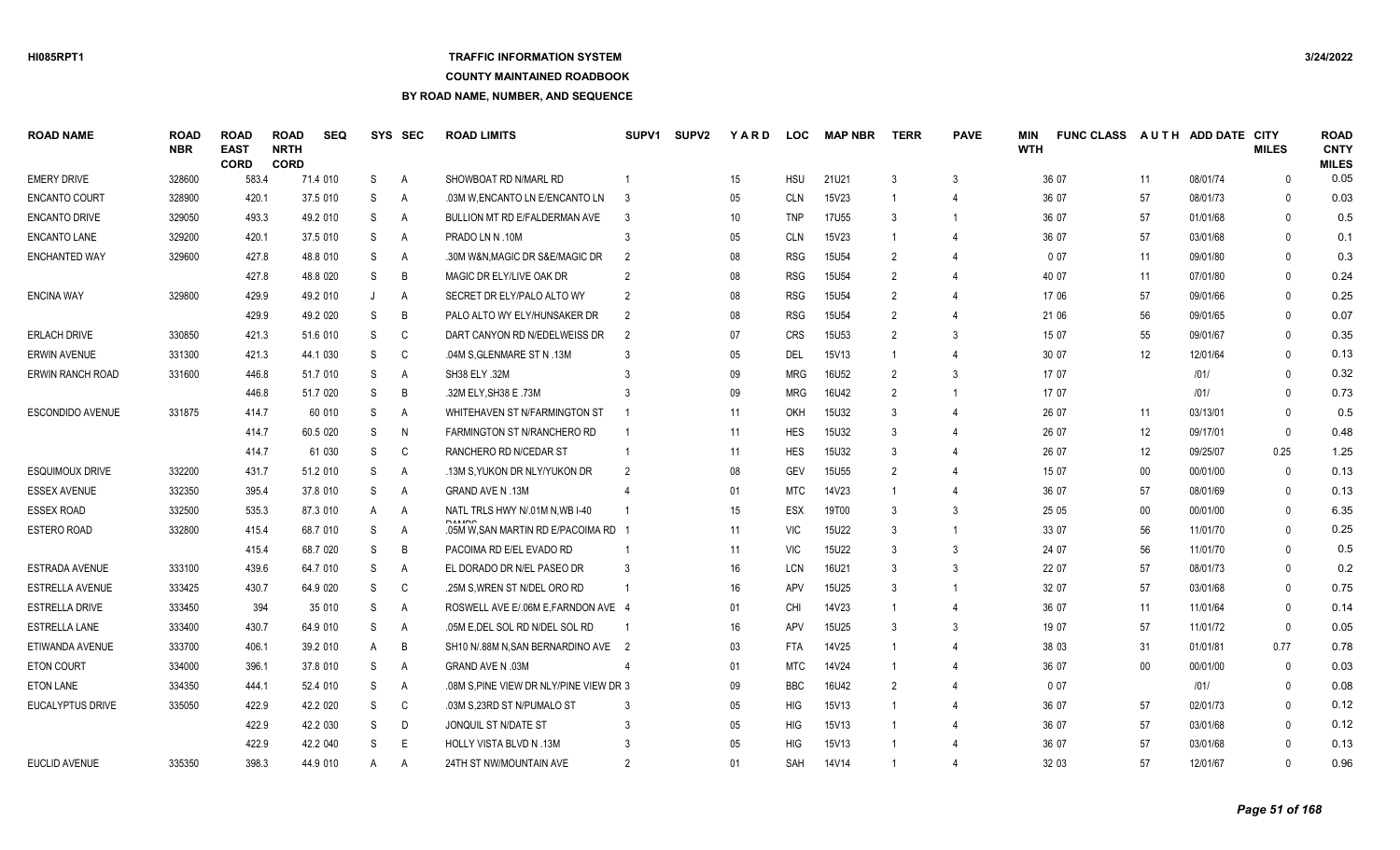## **TRAFFIC INFORMATION SYSTEM**

**COUNTY MAINTAINED ROADBOOK**

| <b>ROAD NAME</b>             | ROAD<br><b>NBR</b> | <b>ROAD</b><br><b>EAST</b><br><b>CORD</b> | <b>ROAD</b><br><b>NRTH</b><br><b>CORD</b> | <b>SEQ</b> |   | SYS SEC        | <b>ROAD LIMITS</b>                          | SUPV <sub>1</sub> | <b>SUPV2</b> | <b>YARD</b>       | <b>LOC</b> | <b>MAP NBR</b> | <b>TERR</b>    | <b>PAVE</b>              | <b>MIN</b><br><b>WTH</b> | <b>FUNC CLASS</b> |        | AUTH ADD DATE CITY | <b>MILES</b> | <b>ROAD</b><br><b>CNTY</b><br><b>MILES</b> |
|------------------------------|--------------------|-------------------------------------------|-------------------------------------------|------------|---|----------------|---------------------------------------------|-------------------|--------------|-------------------|------------|----------------|----------------|--------------------------|--------------------------|-------------------|--------|--------------------|--------------|--------------------------------------------|
| EUCLID CRESCENT EAST         | 335500             | 398.8                                     |                                           | 44.9 010   | S | A              | 24TH ST NE/25TH ST                          | 2                 |              | 01                | <b>SAH</b> | 14V14          |                | 3                        |                          | 27 07             | $00\,$ | 00/01/00           | $\Omega$     | 0.47                                       |
|                              |                    | 399.1                                     |                                           | 45.2 015   | S | C              | PROSPECT AVE NE/.09W, THUNDER               | $\mathcal{P}$     |              | 01                | <b>SAH</b> | 14V14          |                | $\Delta$                 |                          | 27 07             | 11     | 08/10/99           | $\Omega$     | 0.3                                        |
|                              |                    | 398.8                                     |                                           | 44.9 030   | S | B              | .09M W, THUNDER MTN RD E/THUNDER 2          |                   |              | 01                | <b>SAH</b> | 14V14          |                | $\Delta$                 |                          | 26 07             | 11     | 03/16/87           | $\Omega$     | 0.09                                       |
| EUGENIA AVENUE               | 335650             | 409.6                                     |                                           | 40.4 010   | S | Α              | RANDALL AVE N.13M                           |                   |              | 03                | <b>FTA</b> | 15V11          |                | $\Delta$                 |                          | 34 07             | 00     | 00/01/00           | $\Omega$     | 0.13                                       |
| <b>EUREKA STREET</b>         | 336100             | 421.2                                     |                                           | 45 010     | S | A              | GOLDEN AVE E/.03M E, CONEJO DR              | -3                |              | 05                | DEL        | 15V13          |                |                          |                          | 36 07             | 57     | 08/01/67           | $\Omega$     | 0.17                                       |
|                              |                    | 421.2                                     |                                           | 45 020     | S | B              | DEL ROSA AVE E/STERLING AVE                 | 3                 |              | 05                | DEL        | 15V13          |                |                          |                          | 42 07             | 12     | 06/01/29           | 0.04         | 0.46                                       |
| <b>EVENING PRIMROSE LANE</b> | 336175             | 47.3                                      |                                           | 412.2 010  | S | A              | AMERICAN ELM RD N/S R/W SYCAMORE 5          |                   |              | 03                | <b>DEV</b> | 15U51          |                |                          |                          | 32 07             | 11     | 10/31/17           | $\Omega$     | 0.03                                       |
|                              |                    | 47.3                                      |                                           | 412.2 020  | S | B              | N R/W SYCAMORE CLP N/BLACKBERRY 5           |                   |              | 03                | <b>DEV</b> | 15U51          | -1             | 4                        |                          | 36 07             | 11     | 10/31/17           | $\mathbf{0}$ | 0.16                                       |
| <b>EVEREST ROAD</b>          | 336300             | 423.8                                     |                                           | 52 010     | S | A              | .31 W, GOLF COURSE RD E/GOLF                | $\overline{2}$    |              | 08                | LAW        | 15U43          | $\overline{2}$ | 4                        |                          | 26 07             | 11     | 02/01/66           | $\mathbf{0}$ | 0.31                                       |
| <b>EVERGREEN LANE</b>        | 336475             | 416.2                                     |                                           | 86.8 010   | S | Α              | 00100000<br><b>GREENBRIAR DR N/ROBIN LN</b> |                   |              | 11                | SRL        | 15T32          | 3              | 4                        |                          | 36 07             | 11     | 03/01/75           | $\mathbf{0}$ | 0.19                                       |
| <b>EVERGREEN LANE</b>        | 336500             | 431.1                                     |                                           | 49.1 010   | S | A              | POWERS LN N/COUGAR LN                       |                   |              | 08                | ARB        | <b>15U55</b>   | $\overline{2}$ | $\Delta$                 |                          | 18 07             | 57     | 10/01/66           | $\mathbf{0}$ | 0.12                                       |
| <b>EVERGREEN LANE</b>        | 336525             | 424.2                                     |                                           | 53.5 010   | S | A              | ALEUTIAN DR NLY .26N                        | 2                 |              | 08                | LAW        | 15U43          | $\mathfrak{p}$ | $\Delta$                 |                          | 26 07             | 11     | 10/01/67           | $\Omega$     | 0.26                                       |
| <b>EVERGREEN LANE</b>        | 336550             | 412.3                                     |                                           | 39.9 010   | S | A              | SAN BERNARDINO AVE N/RANDALL AVE 5          |                   |              | 03                | <b>FTA</b> | 15V21          | -1             | 3                        |                          | 24 07             | 57     | 08/01/73           | $\Omega$     | 0.5                                        |
| <b>EVERGREEN LANE</b>        | 336600             | 420.1                                     |                                           | 69.2 010   | S | A              | HIDDEN VLY RD N/.08M N.PALO VERDE 1         |                   |              | 16                | <b>SVL</b> | 15U13          | 3              |                          |                          | 36 07             | 11     | 03/01/73           | $\Omega$     | 0.19                                       |
| <b>EVERGREEN ROAD</b>        | 336700             | 399.1                                     |                                           | 59.6 010   | S | A              | DIVISION ST E&NE/SNOWBIRD RD                |                   |              | 11                | <b>WWD</b> | 14U34          | $\mathcal{P}$  | 3                        |                          | 18 07             | 56     | 06/01/66           | $\Omega$     | 0.43                                       |
|                              |                    | 399.1                                     |                                           | 59.6 020   | S | B              | <b>ACORN DR E/SPRUCE ST</b>                 |                   |              | 11                | <b>WWD</b> | 14U34          | $\mathcal{P}$  | 3                        |                          | 19 07             | 57     | 10/01/73           | $\Omega$     | 0.12                                       |
|                              |                    | 399.1                                     |                                           | 59.6 030   | S | C              | PINE ST E/CEDAR ST                          |                   |              | 11                | <b>WWD</b> | 14U34          | $\mathcal{P}$  | 4                        |                          | 23 07             | 57     | 10/01/73           | $\Omega$     | 0.13                                       |
| <b>EVERGREEN ROAD</b>        | 336850             | 400.5                                     |                                           | 64 010     | S | A              | SH138 N/SMOKE TREE RD                       |                   |              | 11                | <b>PNH</b> | 14U24          |                | $\overline{1}$           |                          | 30 07             | 57     | 11/01/67           | $\Omega$     | 0.98                                       |
| <b>EXETER STREET</b>         | 337300             | 435.4                                     |                                           | 67.7 010   | S | $\overline{A}$ | SUSSEX AVE E/COVE RD                        | 3                 |              | 16                | <b>LCN</b> | 15U25          | 3              | $\overline{1}$           |                          | 23 07             | 57     | 11/01/73           | $\Omega$     | 0.75                                       |
| EXETER STREET                | 337450             | 433.9                                     |                                           | 98.1 010   | S | A              | WESTON AVE E .27M                           |                   |              | $12 \overline{ }$ | <b>BAR</b> | 15T15          | 3              | $\overline{\mathcal{L}}$ |                          | 36 07             | $00\,$ | 00/01/00           | $\Omega$     | 0.27                                       |
|                              |                    | 433.9                                     |                                           | 98.1 020   | S | B              | .27M E, WESTON AVE E/IRWIN RD               |                   |              | 12                | <b>BAR</b> | 15T15          | 3              | 3                        |                          | 27 07             | 12     | 06/01/70           | $\Omega$     | 0.06                                       |
| <b>F STREET</b>              | 342000             | 412.6                                     |                                           | 155.1 010  | S | A              | 0007M W.5TH ST E/WINGATE AVE                |                   |              | 13                | <b>TRO</b> | 15R22          | 3              | 3                        |                          | 24 07             | 12     | 12/01/68           | $\Omega$     | 0.44                                       |
| <b>F STREET</b>              | 342150             | 418.8                                     |                                           | 46 015     | S | B              | 40TH ST N .14M                              |                   |              | 05                | <b>AWF</b> | 15V12          |                |                          |                          | 20 07             |        | 1011               | $\Omega$     | 0.14                                       |
|                              |                    | 418.8                                     |                                           | 46.1 025   | S | $\mathsf{C}$   | .14M N.40TH ST N/HILL DR                    |                   |              | 05                | <b>AWF</b> | 15V12          | $\overline{1}$ | $\Delta$                 |                          | 20 07             |        | 1011               | $\Omega$     | 0.62                                       |
| <b>F STREET</b>              | 342300             | 416.6                                     |                                           | 39.6 010   | S | $\overline{A}$ | CYPRESS AVE E/GRAND AVE                     | .5                |              | 05                | <b>CLN</b> | 15V22          |                | 3                        |                          | 36 07             | 57     | 11/01/71           | $\mathbf{0}$ | 0.19                                       |
| <b>F STREET</b>              | 342325             | 433.2                                     |                                           | 95.2 050   | S | A              | RIMROCK AVE N/.13M N.CHURCH AVE 3           |                   |              | 12                | <b>BHT</b> | 15T25          | 3              | 3                        |                          | 007               | 12     | 05/01/89           | $\mathbf{0}$ | 0.51                                       |
| <b>FAIRACRES LANE</b>        | 342350             | 416                                       |                                           | 86.8 010   | S | Α              | .13M S, ROBIN LN N/COOLGLEN DR              |                   |              | 11                | SRL        | 15T32          | 3              | 4                        |                          | 36 07             | 11     | 03/01/75           | $\Omega$     | 0.29                                       |
| <b>FAIRCOVE COURT</b>        | 342500             | 395.2                                     |                                           | 37.7 010   | S | Α              | PIPE LINE AVE E .08M                        |                   |              | 01                | <b>MTC</b> | 14V23          |                |                          |                          | 32 07             | 11     | 11/04/05           | $\Omega$     | 0.08                                       |
| <b>FAIRFAX DRIVE</b>         | 342750             | 421.4                                     |                                           | 43 010     | J | B              | <b>BASE LINE N.06</b>                       | 3                 |              | 05                | <b>SBO</b> | 15V13          |                |                          |                          | 35 07             | 00     | 00/01/00           | $\Omega$     | 0.06                                       |
|                              |                    | 421.4                                     |                                           | 43.1 013   |   | G              | .06M N.BASE LINE N/PACIFIC ST               |                   |              | 05                | <b>SBO</b> | 15V13          |                |                          |                          | 35 07             | $00\,$ | 00/01/00           | $\cap$       | 0.45                                       |
|                              |                    | 421.4                                     |                                           | 43 030     | S | D.             | <b>GLENMARE ST N .09M</b>                   |                   |              | 05                | DEL        | 15V13          |                | $\overline{4}$           |                          | 36 07             | $00\,$ | 00/01/00           | $\Omega$     | 0.09                                       |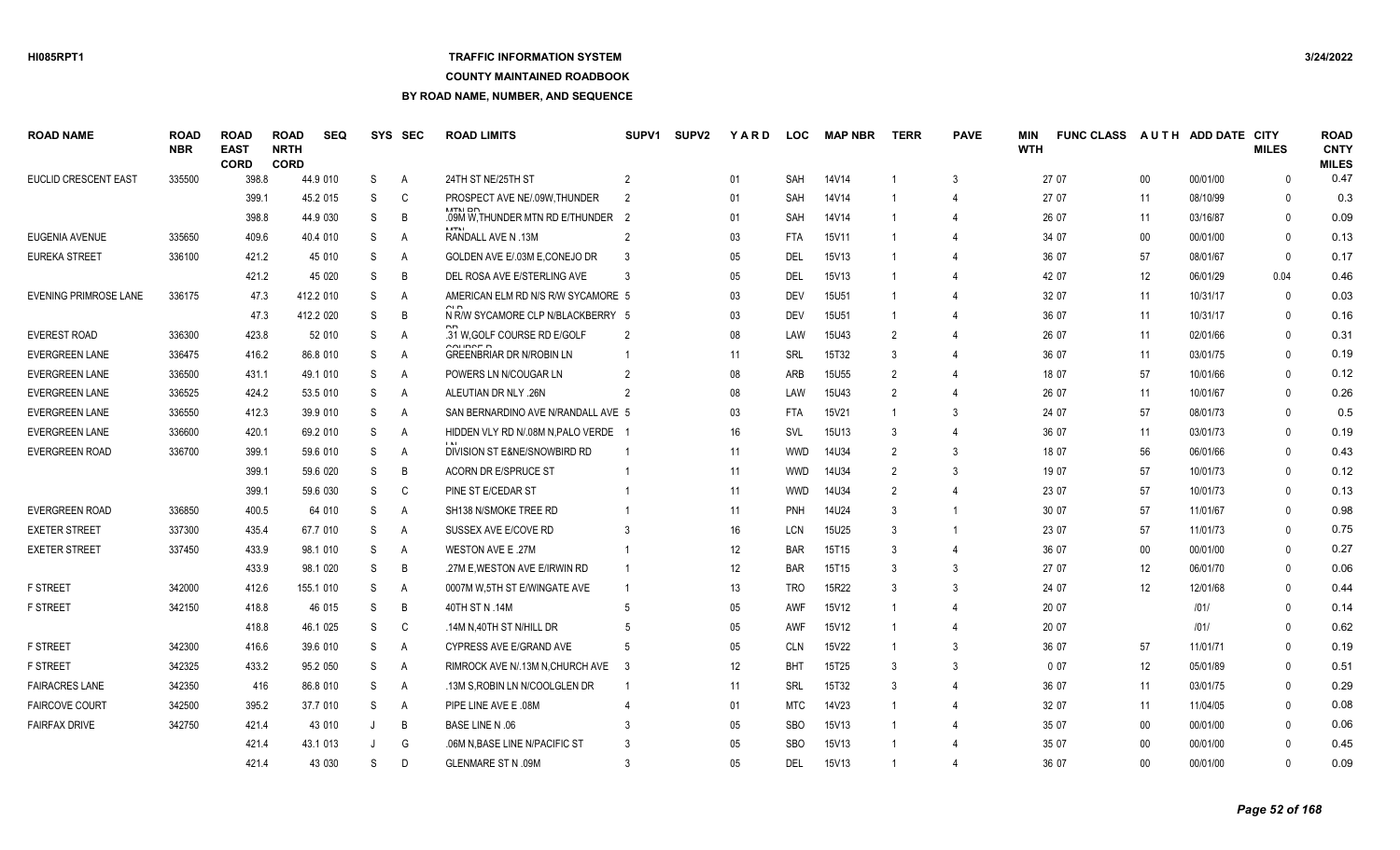### **TRAFFIC INFORMATION SYSTEM**

### **COUNTY MAINTAINED ROADBOOK**

| <b>ROAD NAME</b>          | <b>ROAD</b><br><b>NBR</b> | <b>ROAD</b><br><b>EAST</b><br><b>CORD</b> | <b>ROAD</b><br><b>NRTH</b><br><b>CORD</b> | <b>SEQ</b> | <b>SYS</b>   | SEC            | <b>ROAD LIMITS</b>                                           | SUPV <sub>1</sub> | <b>SUPV2</b> | YARD | <b>LOC</b> | <b>MAP NBR</b> | <b>TERR</b>    | <b>PAVE</b>    | MIN<br><b>WTH</b> | <b>FUNC CLASS</b> |        | AUTH ADD DATE CITY | <b>MILES</b> | <b>ROAD</b><br><b>CNTY</b><br><b>MILES</b> |
|---------------------------|---------------------------|-------------------------------------------|-------------------------------------------|------------|--------------|----------------|--------------------------------------------------------------|-------------------|--------------|------|------------|----------------|----------------|----------------|-------------------|-------------------|--------|--------------------|--------------|--------------------------------------------|
| <b>FAIRLANE ROAD</b>      | 343350                    |                                           | 443                                       | 64.4 010   | S            | $\overline{A}$ | FOOTHILL RD N/.06M S, SAGE ST                                | 3                 |              | 16   | LCN        | 16U22          | 3              |                |                   | 20 07             | 57     | 03/01/68           | $\mathbf{0}$ | 0.82                                       |
|                           |                           |                                           | 443                                       | 64.4 020   | <sub>S</sub> | B              | 06M S, SAGE ST N/OLD WOMAN SPGS                              | - 3               |              | 16   | <b>LCN</b> | 16U22          | 3              | 3              |                   | 24 07             | 57     | 03/01/68           | $\Omega$     | 0.18                                       |
|                           |                           |                                           | 443                                       | 64.4 030   | <sub>S</sub> | C              | RABBIT SPRINGS RD N/ RODEO RD                                | 3                 |              | 16   | LCN        | 16U22          | 3              | $\overline{1}$ |                   | 30 07             | 57     | 03/01/68           | $\mathbf{0}$ | 0.5                                        |
|                           |                           |                                           | 443                                       | 64.4 040   | -S           | D              | SMOKE BUSH RD N/NORTH SIDE RD                                | $\mathcal{R}$     |              | 16   | <b>LCN</b> | 16U12          | $\mathcal{R}$  |                |                   | 36 07             | 57     | 03/01/68           | $\Omega$     | 0.5                                        |
| <b>FAIRVIEW ROAD</b>      | 343500                    | 426.4                                     |                                           | 96.4 010   | S            | A              | .75M S.COMMUNITY BLVD N .22M                                 |                   |              | 12   | <b>HNK</b> | 15T24          |                | $\overline{1}$ |                   | 21 07             |        | 1011               | $\Omega$     | 0.22                                       |
|                           |                           | 426.4                                     |                                           | 96.4 020   | <sub>S</sub> | B              | .53M S.COMMUNITY BLVD N 1.20M                                |                   |              | 12   | <b>HNK</b> | 15T24          | 3              | 3              |                   | 21 07             |        | 1011               | $\Omega$     | 1.2                                        |
|                           |                           | 426.4                                     |                                           | 97.9 040   | <sub>S</sub> | C              | .25M S, OLD BAKERSFIELD HWY N/OBH                            |                   |              | 12   | <b>HNK</b> | 15T14          | 3              | 3              |                   | 21 07             |        | 1011               | $\Omega$     | 0.25                                       |
| <b>FAIRVIEW ROAD</b>      | 343650                    | 453.8                                     |                                           | 92.5 010   | <sub>S</sub> | $\overline{B}$ | MT VIEW RD E/.77M E, HARVARD RD                              |                   |              | 12   | <b>NEB</b> | 16T24          | $\mathcal{R}$  | 3              |                   | 23 07             |        | 1011               | $\Omega$     | 2.8                                        |
| <b>FAIRWAY AVENUE</b>     | 343950                    | 445.1                                     |                                           | 97.3 010   | <sub>S</sub> | A              | .08M W.HILL VW ST E/DIVIDING LINE ST                         |                   |              | 12   | <b>YRM</b> | 16T22          |                |                |                   | 36 07             | 11     | 12/01/64           | $\Omega$     | 0.2                                        |
| <b>FAIRWAY BLVD</b>       | 344100                    | 444.6                                     |                                           | 52.9 010   | <sub>S</sub> | A              | PINON DR E/ROSE HILL DR                                      | 3                 |              | 09   | <b>BBC</b> | 16U42          | $\mathfrak{D}$ | 3              |                   | 12 07             |        | 1011               | $\Omega$     | 0.21                                       |
|                           |                           | 444.6                                     |                                           | 52.9 020   | S            | C              | SH18 E/PARADISE WAY                                          | 3                 |              | 09   | <b>BBC</b> | 16U42          | $\overline{2}$ | $\overline{4}$ |                   | 18 07             | 56     | 03/01/66           | $\mathbf{0}$ | 0.32                                       |
|                           |                           | 444.6                                     |                                           | 52.9 030   | <sub>S</sub> | D              | .05M W, EIDER DR E/.02ME, WIDGEON DR 3                       |                   |              | 09   | <b>BBC</b> | 16U42          | $\mathcal{P}$  |                |                   | 007               | 11     | 12/01/81           | $\Omega$     | 0.13                                       |
|                           |                           | 444.6                                     |                                           | 52.9 035   | S            | E              | .02M E, WIDGEON DR E/PINTAIL DR                              | -3                |              | 09   | <b>BBC</b> | 16U42          | $\overline{2}$ | $\overline{4}$ |                   | 26 07             | 11     | 01/25/93           | $\Omega$     | 0.11                                       |
|                           |                           | 444.6                                     |                                           | 52.9 040   | <sub>S</sub> | F              | SHORE DR E/COUNTRY CLUB BLVD                                 | 3                 |              | 09   | <b>BBC</b> | 16U42          | 2              | 4              |                   | 21 07             |        | 1011               | $\Omega$     | 0.43                                       |
| <b>FAIRWAY DRIVE</b>      | 344550                    | 423.4                                     |                                           | 51.6 010   | S            | A              | CLUB HOUSE DR                                                | $\overline{2}$    |              | 08   | LAW        | <b>15U53</b>   | 2              | $\overline{4}$ |                   | 27 05             |        | 1011               | $\mathbf{0}$ | 1.17                                       |
|                           |                           | 423.4                                     |                                           | 51.6 030   |              | B.             | AIL VI AN IABAI ADVAL A OO DD<br>.23MNW, SPYGLASS            |                   |              | 08   | LAW        | 15U43          | $\mathcal{P}$  | 3              |                   | 005               | 11     | 01/05/89           | $\Omega$     | 0.32                                       |
| <b>FAIRWAY ROAD</b>       | 344750                    | 420.7                                     |                                           | 67.6 010   | S            | A              | MIGOLOMMI ALIOLIOTA DD<br>.07MS,DEAUVILLE DR                 |                   |              | 16   | SVL        | 15U23          | 3              |                |                   | 36 07             | 11     | 03/01/73           | $\Omega$     | 0.53                                       |
| <b>FALDERMAN AVENUE</b>   | 345300                    | 493.8                                     |                                           | 49 010     | <sub>S</sub> | B              | <b>MILV/LOOMAL DEDDLE</b><br>VALLE VISTA RD N/07M N.MONTALYO |                   |              | 10   | <b>TNP</b> | 18U51          | 3              |                |                   | 21 07             | 11     | 01/01/56           | $\Omega$     | 0.5                                        |
| <b>FALLBROOK COURT</b>    | 345350                    | 446.3                                     |                                           | 52.1 010   | <sub>S</sub> | A              | CEDAR GLEN DR E 0.06M                                        |                   |              | 09   | <b>SUG</b> | 16U52          | $\overline{2}$ |                |                   | 26 07             | 11     | 06/29/04           | $\Omega$     | 0.06                                       |
| <b>FALLING LEAF DRIVE</b> | 345450                    | 431.7                                     |                                           | 51 010     | <sub>S</sub> | A              | ANGELES DR NE .78M                                           |                   |              | 08   | <b>GEV</b> | 15U55          | $\mathcal{P}$  |                |                   | 11 07             | $00\,$ | 00/01/00           | $\Omega$     | 0.78                                       |
| <b>FARMINGTON STREET</b>  | 345900                    | 416.4                                     |                                           | 60.5 050   | S            | A              | LANDOVER AVE E .17M                                          |                   |              | 11   | OKH        | 15U31          | 3              | 3              |                   | 32 07             | 11     | 08/26/91           | $\Omega$     | 0.17                                       |
|                           |                           | 416.4                                     |                                           | 60.5 070   | <sub>S</sub> | B              | <b>BRACEO ST E/ASTER RD</b>                                  |                   |              | 11   | OKH        | 15U31          | 3              | 3              |                   | 26 07             | 11     | 11/16/92           | $\Omega$     | 0.5                                        |
|                           |                           | 412.9                                     |                                           | 60.5 074   | <sub>S</sub> | G              | .08M W,KOURIE WY E/KOURIE WY                                 |                   |              | 11   | OKH        | 15U31          | 3              |                |                   | 26 07             | 11     | 08/02/05           | $\Omega$     | 0.08                                       |
|                           |                           | 412.9                                     |                                           | 60.5 075   | <sub>S</sub> | F              | KOURIE WY E/0.21M E, OUTPOST RD                              |                   |              | 11   | <b>OKH</b> | <b>15U31</b>   | $\mathcal{R}$  |                |                   | 64 07             | 11     | 06/22/04           | $\Omega$     | 0.46                                       |
|                           |                           | 413.5                                     |                                           | 60.5 080   | <sub>S</sub> | E              | .13M W,MESA LINDA ST                                         |                   |              | 11   | OKH        | 15U32          | 3              |                |                   | 26 07             | 11     | 02/03/04           | $\Omega$     | 0.28                                       |
|                           |                           | 413.8                                     |                                           | 60.5 090   | <sub>S</sub> | C              | T/2714110171700<br>.07M W,CATABA RD E/.07M E,CATABA          |                   |              | 11   | OKH        | 15U32          | $\mathcal{R}$  |                |                   | 26 07             | 11     | 06/10/97           | $\Omega$     | 0.14                                       |
|                           |                           | 414.7                                     |                                           | 60.5 100   | <sub>S</sub> | D              | ESCONDIDO AVE E/FUENTE AVE                                   |                   |              | 11   | OKH        | 15U32          | 3              |                |                   | 26 07             | 11     | 03/13/01           | $\mathbf{0}$ | 0.5                                        |
| <b>FARNDON AVENUE</b>     | 346050                    | 395.1                                     |                                           | 36 010     | <sub>S</sub> | $\overline{B}$ | ESTRELLA DR NW/ROSWELL AVE                                   |                   |              | 01   | <b>CHI</b> | 14V23          |                |                |                   | 36 07             | 11     | 11/01/64           | $\Omega$     | 0.22                                       |
|                           |                           | 395.1                                     |                                           | 36 020     | S            | A              | WAKEFIELD AVE N/PHILADELPHIA AVE                             |                   |              | 01   | <b>CHI</b> | 14V23          |                |                |                   | 36 07             | 56     | 03/01/67           | $\mathbf{0}$ | 0.22                                       |
|                           |                           | 395.1                                     |                                           | 36 030     | <sub>S</sub> | C              | COMPTON ST N .08M                                            |                   |              | 01   | <b>CHI</b> | 14V23          |                |                |                   | 36 07             | 11     | 10/01/66           | $\Omega$     | 0.08                                       |
|                           |                           | 395.1                                     |                                           | 36 032     | <sub>S</sub> | D              | .08M N, COMPTON ST N/.04M<br><b>ALL EVIMOTOM</b>             |                   |              | 01   | <b>CHI</b> | 14V23          |                |                |                   | 36 07             | 11     | 01/04/93           | $\Omega$     | 0.12                                       |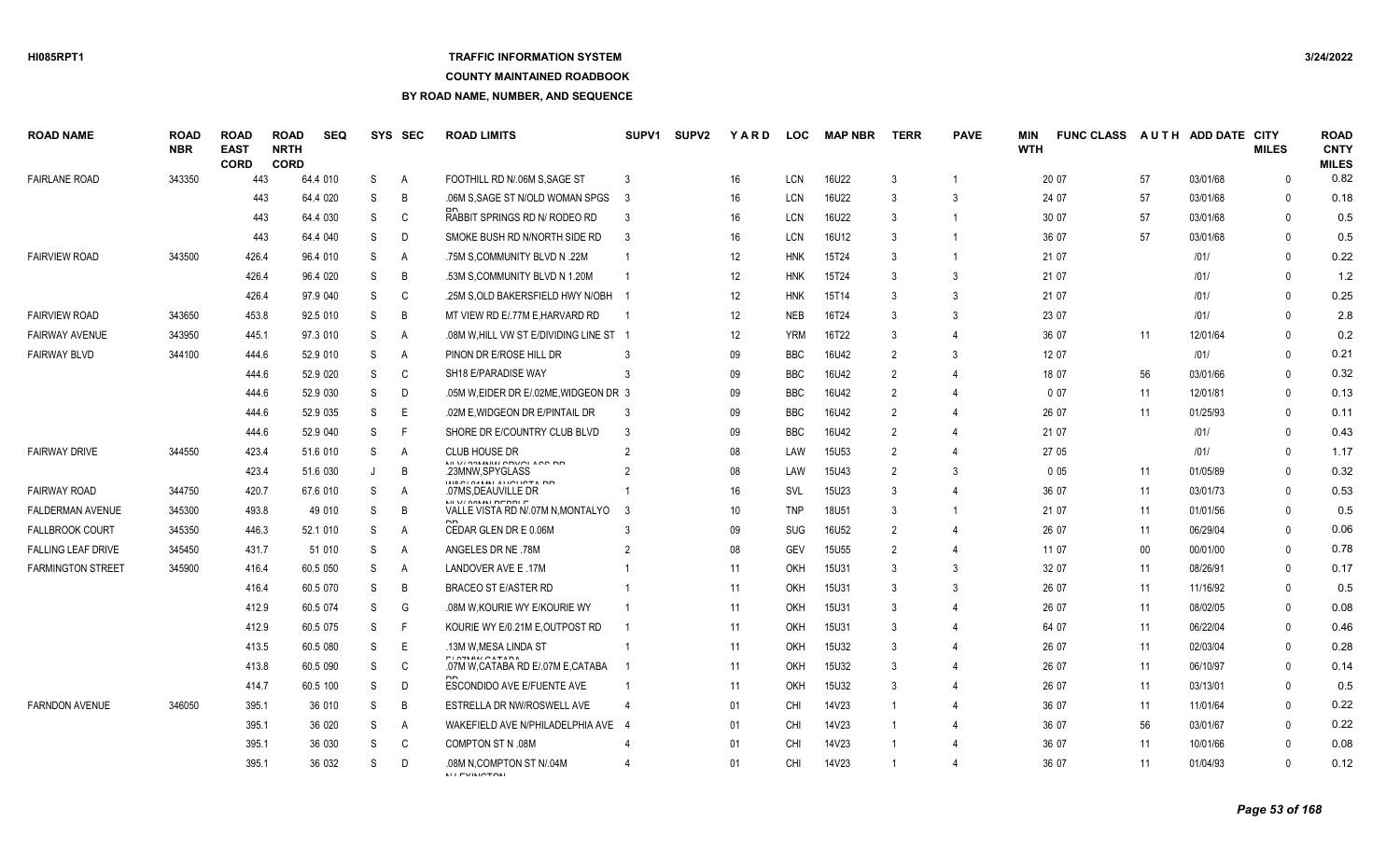### **TRAFFIC INFORMATION SYSTEM**

### **COUNTY MAINTAINED ROADBOOK**

| <b>ROAD NAME</b>              | <b>ROAD</b><br><b>NBR</b> | <b>ROAD</b><br><b>EAST</b><br><b>CORD</b> | <b>ROAD</b><br><b>NRTH</b><br><b>CORD</b> | <b>SEQ</b> | <b>SYS</b> | <b>SEC</b>     | <b>ROAD LIMITS</b>                                   | SUPV <sub>1</sub> | <b>SUPV2</b> | YARD            | <b>LOC</b> | <b>MAP NBR</b> | <b>TERR</b>    | <b>PAVE</b>    | MIN<br><b>WTH</b> | <b>FUNC CLASS</b> |        | AUTH ADD DATE CITY | <b>MILES</b> | <b>ROAD</b><br><b>CNTY</b><br><b>MILES</b> |
|-------------------------------|---------------------------|-------------------------------------------|-------------------------------------------|------------|------------|----------------|------------------------------------------------------|-------------------|--------------|-----------------|------------|----------------|----------------|----------------|-------------------|-------------------|--------|--------------------|--------------|--------------------------------------------|
|                               |                           | 395.1                                     |                                           | 36 040     | S          | E              | BOYER ST N .07M                                      |                   |              | 01              | <b>MTC</b> | 14V23          |                | $\overline{4}$ |                   | 007               | 11     | 05/01/82           | $\Omega$     | 0.07                                       |
| <b>FAULHORN DRIVE</b>         | 346500                    | 421.1                                     |                                           | 50.7 010   | J          | A              | VALLE DR S/NESTHORN DR                               |                   |              | 07              | <b>CRS</b> | 15U53          | $\overline{2}$ | 4              |                   | 28 05             | $00\,$ | 00/01/00           | $\Omega$     | 0.08                                       |
|                               |                           | 421.1                                     |                                           | 50.7 020   | S          | B              | NESTHORN DR E/VALLE DR                               |                   |              | 07              | <b>CRS</b> | 15U53          | $\mathcal{P}$  | 3              |                   | 20 05             | $00\,$ | 00/01/00           | $\Omega$     | 0.42                                       |
| <b>FAWN COURT</b>             | 346650                    | 401.7                                     |                                           | 62.8 010   | S          | A              | .07M S.SUNNYSLOPE RD                                 |                   |              | 11              | PHN        | 14U35          |                | $\overline{1}$ |                   | 30 07             | 57     | 10/01/73           | $\mathbf{0}$ | 0.07                                       |
| <b>FAWN LILY LANE</b>         | 346735                    | 47.3                                      |                                           | 412 010    | S          | A              | <b>HALBRAIN ARE BE</b><br>DEERBERRY WY E/VALERIAN WY | -5                |              | 03              | <b>DEV</b> | <b>15U51</b>   |                | 4              |                   | 32 07             | 11     | 10/31/17           | $\Omega$     | 0.08                                       |
| <b>FAWNSKIN DRIVE</b>         | 346800                    | 439.6                                     |                                           | 53.2 010   | S          | A              | CLINE MILLER PL S&E/.03M E, OAK GLEN 3               |                   |              | 09              | <b>FWN</b> | 16U41          | $\mathcal{P}$  | 3              |                   | 24 07             |        | 1011               | $\Omega$     | 0.53                                       |
|                               |                           | 439.6                                     |                                           | 53.2 030   | S          | B              | .03M E, OAK GLEN RD(E LEG) E .09M                    |                   |              | 09              | <b>FWN</b> | 16U41          | $\mathcal{P}$  | 3              |                   | 007               | 12     | 10/24/88           | $\Omega$     | 0.09                                       |
| <b>FEATHER MOUNTAIN DRIVE</b> | 346900                    | 444.1                                     |                                           | 53.1 010   | S          | $\overline{A}$ | .03M W.GLEN MTN RD E&N/BEAR MTN 3<br><b>RD</b>       |                   |              | 09              | <b>BBC</b> | 16U42          | $\mathcal{P}$  | $\overline{4}$ |                   | 26 07             | 11     | 12/01/69           | $\Omega$     | 0.15                                       |
| <b>FEATHER WAY</b>            | 346875                    | 585.7                                     |                                           | 46.4 010   | S          | $\overline{A}$ | QUAPAW TR NW .10M                                    |                   |              | 02              | <b>BRV</b> | 21V12          | 3              | 3              |                   | 27 07             | 11     | 07/01/72           | $\mathbf{0}$ | 0.1                                        |
| <b>FELSEN DRIVE</b>           | 347100                    | 421.1                                     |                                           | 50.5 010   | S          | $\overline{A}$ | LAKE GREGORY DR NE/FAULHORN DR 2                     |                   |              | 07              | <b>CRS</b> | 15U53          | $\mathcal{P}$  | 3              |                   | 20 07             | $00\,$ | 00/01/00           | $\Omega$     | 0.43                                       |
| <b>FENWAY DRIVE</b>           | 347400                    | 444                                       |                                           | 51.6 010   | S          | A              | .03M W, VILLA GROVE AVE E/VILLA                      |                   |              | 09              | <b>MRG</b> | 16U52          | $\mathcal{P}$  | 4              |                   | 24 07             | 56     | 03/01/66           | $\Omega$     | 0.03                                       |
| <b>FERN AVENUE</b>            | 347625                    | 408.4                                     |                                           | 40.2 050   | S          | A              | HAWTHORNE AVE N/SEQUOIA AVE                          | $\overline{2}$    |              | 03              | <b>FTA</b> | 15V21          |                | $\overline{4}$ |                   | 007               | 11     | 04/14/89           | $\mathbf{0}$ | 0.06                                       |
| <b>FERN COURT</b>             | 347700                    | 419.6                                     |                                           | 51 010     | S          | A              | FERN DR E .03M                                       |                   |              | 07              | <b>CRS</b> | <b>15U53</b>   | $\mathcal{P}$  | 3              |                   | 22 07             | $00\,$ | 00/01/00           | $\Omega$     | 0.03                                       |
| <b>FERN DRIVE</b>             | 347800                    | 436.5                                     |                                           | 97.5 010   | S          | A              | .04M S, BALSA AVE N/SH58                             |                   |              | 12              | <b>BAR</b> | 16T21          | 3              | $\Delta$       |                   | 36 07             | 12     | 10/01/66           | $\Omega$     | 0.11                                       |
| <b>FERN DRIVE</b>             | 347850                    | 419.5                                     |                                           | 50.8 010   | A          | A              | <b>CREST FOREST DR N/LAKE DR</b>                     |                   |              | 07              | <b>CRS</b> | <b>15U53</b>   | $\mathcal{P}$  | 4              |                   | 30 04             | $00\,$ | 00/01/00           | $\Omega$     | 0.41                                       |
| <b>FERN DRIVE</b>             | 348000                    | 431.7                                     |                                           | 51.3 010   | S          | $\overline{A}$ | YUKON DR E/OAK KNOLL DR                              | 2                 |              | 08              | <b>GEV</b> | <b>15U55</b>   | $\mathcal{P}$  | $\overline{4}$ |                   | 19 07             | 57     | 10/01/66           | $\Omega$     | 0.2                                        |
| <b>FERN DRIVE</b>             | 348150                    | 430.1                                     |                                           | 48.9 010   | S          | A              | HUNSAKER DR E .08M                                   |                   |              | 08              | <b>RSG</b> | 15U54          | $\mathcal{P}$  | 4              |                   | 18 07             | 57     | 10/01/66           | $\Omega$     | 0.08                                       |
|                               |                           | 430.1                                     |                                           | 48.9 020   |            | B              | WEST DR E/SOUTAR DR                                  |                   |              | 08              | <b>RSG</b> | 15U54          | $\mathcal{P}$  | 4              |                   | 21 07             | $00\,$ | 00/01/00           | $\Omega$     | 0.19                                       |
|                               |                           | 430.1                                     |                                           | 48.9 030   | S          | C              | SOUTAR DR E/.10M E, VALHALLA DR                      | $\mathcal{P}$     |              | 08              | <b>RSG</b> | <b>15U55</b>   | $\mathcal{P}$  | 4              |                   | 23 07             | $00\,$ | 00/01/00           | $\mathbf{0}$ | 0.32                                       |
| <b>FERN ROAD</b>              | 348300                    | 425.9                                     |                                           | 51.1 010   | S          | A              | OAK RD N0007M                                        |                   |              | 08              | LAW        | <b>15U54</b>   | $\mathcal{P}$  | $\Delta$       |                   | 12 07             |        | 1011               | $\Omega$     | 0.07                                       |
|                               |                           | 425.9                                     |                                           | 51.1 020   | S          | B              | 0007M N, OAK RD N/END                                |                   |              | 08              | LAW        | <b>15U54</b>   | $\mathcal{P}$  | -1             |                   | 12 07             |        | 1011               | $\Omega$     | 0.15                                       |
| <b>FERNDALE AVENUE</b>        | 348450                    | 421.3                                     |                                           | 45.4 010   | S          | $\overline{A}$ | .02M S.36TH ST N/ECHO DR                             |                   |              | 05              | DEL        | 15V13          |                | $\overline{4}$ |                   | 20 07             | 31     | 01/01/69           | $\Omega$     | 0.31                                       |
| <b>FERNDALE DRIVE</b>         | 348600                    | 428.3                                     |                                           | 49 010     | S          | $\overline{A}$ | LIVE OAK DR E&N&W/LIVE OAK DR                        | $\mathcal{P}$     |              | 08              | <b>RSG</b> | 15U54          | $\overline{2}$ | $\overline{4}$ |                   | 22 07             |        | 1011               | $\Omega$     | 0.41                                       |
| <b>FERNDELL LANE</b>          | 348650                    | 420.3                                     |                                           | 68.8 010   | S          | A              | CHINQUAPIN DR NELY .09M                              |                   |              | 16              | <b>SVL</b> | 15U23          | 3              | 4              |                   | 36 07             | 11     | 03/01/73           | $\Omega$     | 0.09                                       |
| <b>FERNROCK ROAD</b>          | 348700                    | 423.2                                     |                                           | 51 010     | S          | A              | .20M W, SH189 ELY/SH189                              |                   |              | 08              | LAW        | 15U53          |                | 4              |                   | 26 07             | 11     | 11/01/66           | $\Omega$     | 0.2                                        |
| <b>FERNSIDE DRIVE</b>         | 348750                    | 429.3                                     |                                           | 49.7 010   | S          | A              | PINEHURST DR N/WILDRNSS RD                           | 2                 |              | 08              | <b>RSG</b> | <b>15U54</b>   | $\overline{2}$ |                |                   | 26 07             | 56     | 09/01/65           | $\Omega$     | 0.14                                       |
| FERNWOOD DRIVE                | 348800                    | 418.1                                     |                                           | 51.7 010   | S          | A              | WATERS DR N/BRIARWOOD LN                             | 2                 |              | 07              | <b>CRS</b> | <b>15U52</b>   | $\mathcal{P}$  |                |                   | 26 07             | 11     | 11/01/66           | $\Omega$     | 0.14                                       |
| <b>FETTERBUSH LANE</b>        | 349025                    | 47.3                                      |                                           | 412.7 010  | S          | A              | BLACK COTTONWOOD WY N/CURRANT 5                      |                   |              | 03              | <b>DEV</b> | <b>15U51</b>   |                | 4              |                   | 32 07             | 11     | 09/26/17           | $\Omega$     | 0.08                                       |
| <b>FIDEN COURT</b>            | 349200                    | 421.1                                     |                                           | 50.7 010   | S          | A              | FAULHORN DR NE .06M                                  |                   |              | 07              | <b>CRS</b> | 15U53          | $\mathcal{P}$  |                |                   | 13 07             | 57     | 03/01/70           | $\Omega$     | 0.06                                       |
| FIELD ROAD                    | 349300                    | 462.6                                     |                                           | 104.7 010  | S          | A              | 13M S.YERMO RD N/YERMO RD                            |                   |              | 12 <sup>°</sup> | <b>NEB</b> | <b>16S00</b>   | $\mathcal{R}$  | $\overline{4}$ |                   | 29 07             | 13     | 06/01/64           | $\Omega$     | 0.13                                       |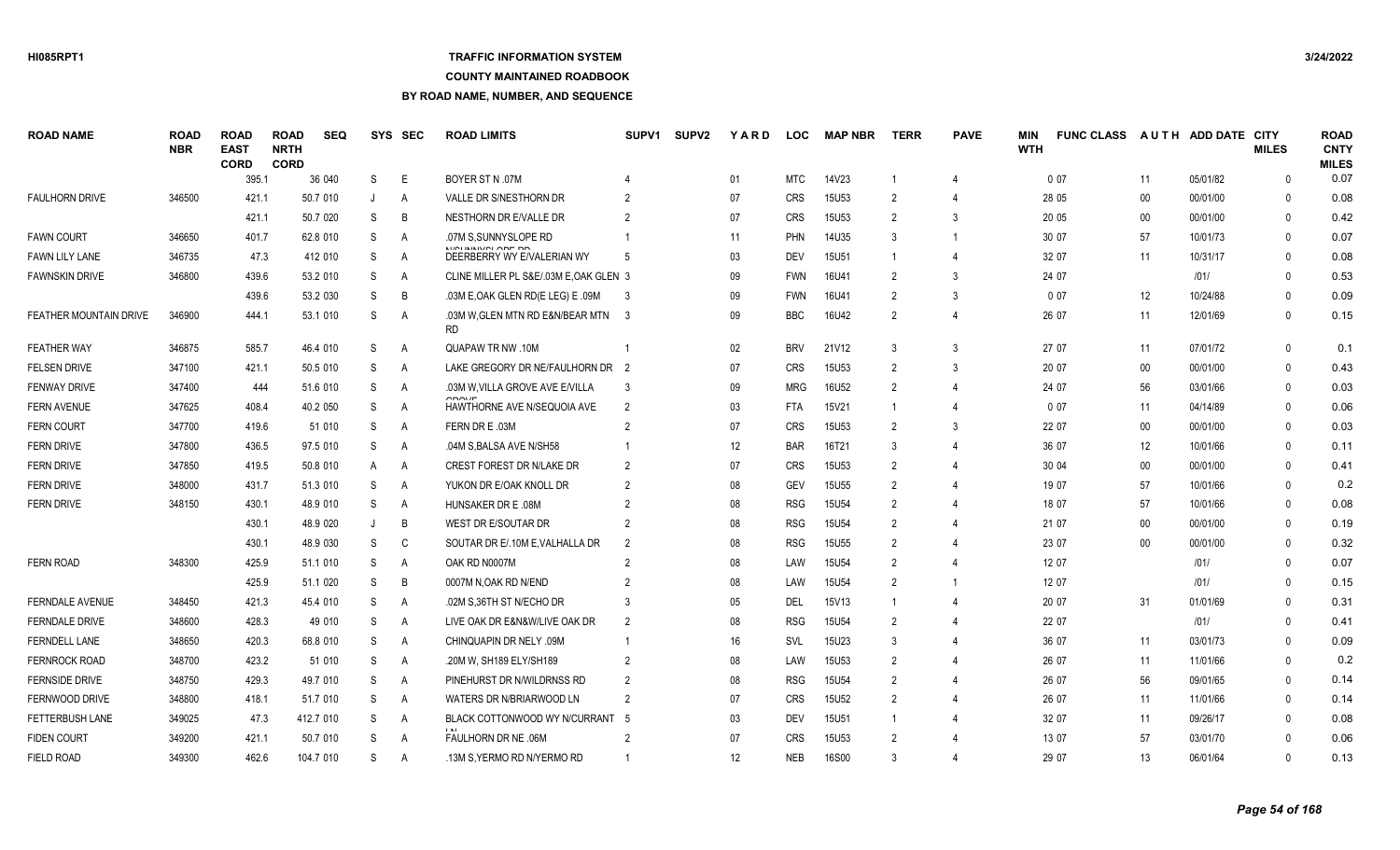### **TRAFFIC INFORMATION SYSTEM**

### **COUNTY MAINTAINED ROADBOOK**

| <b>ROAD NAME</b>       | <b>ROAD</b><br><b>NBR</b> | <b>ROAD</b><br><b>EAST</b><br><b>CORD</b> | <b>ROAD</b><br><b>NRTH</b><br><b>CORD</b> | <b>SEQ</b> |         | SYS SEC | <b>ROAD LIMITS</b>                                     | SUPV <sub>1</sub> | <b>SUPV2</b> | YARD   | <b>LOC</b> | <b>MAP NBR</b>    | <b>TERR</b>    | <b>PAVE</b>                 | MIN<br><b>WTH</b> | <b>FUNC CLASS</b> |        | AUTH ADD DATE CITY | <b>MILES</b> | <b>ROAD</b><br><b>CNTY</b><br><b>MILES</b> |
|------------------------|---------------------------|-------------------------------------------|-------------------------------------------|------------|---------|---------|--------------------------------------------------------|-------------------|--------------|--------|------------|-------------------|----------------|-----------------------------|-------------------|-------------------|--------|--------------------|--------------|--------------------------------------------|
|                        |                           | 462.6                                     |                                           | 104.7 020  | J       | B       | YERMO RD N/ 03M N.SH15 W/B OFF                         |                   |              | 12     | <b>NEB</b> | <b>16S00</b>      | 3              | $\overline{4}$              |                   | 22 07             | 13     | 06/01/64           | $\Omega$     | 0.18                                       |
| FIENO COURT            | 349350                    | 421.3                                     |                                           | 50.5 010   | S       | Α       | DAMD<br>.12M SLY.FELSON DR NW/FELSEN DR                | $\overline{2}$    |              | 07     | <b>CRS</b> | 15U <sub>53</sub> | $\overline{2}$ | 3                           |                   | 17 07             | $00\,$ | 00/01/00           | $\mathbf{0}$ | 0.12                                       |
| FIFTH AVENUE           | 349500                    | 428.3                                     |                                           | 38 010     | A       | A       | WABASH AVE E/CRAFTON AVE                               |                   |              | 05     | <b>MEN</b> | 15V24             |                | $\overline{4}$              |                   | 24 04             | 11     | 01/01/55           | 0.07         | 0.96                                       |
| FIFTH STREET           | 349950                    | 420.2                                     |                                           | 42.1 010   | A       | A       | WATERMAN AVE E/.23M W.PEDLEY RD 5                      |                   |              | 05     | <b>SBO</b> | 15V13             |                | 4                           |                   | 40 04             |        | 1011               | 0.11         | 0.34                                       |
|                        |                           | 420.2                                     |                                           | 42.1 016   | A       | B       | .03M W.PEDLEY RD E/TIPPECANOE AVE 5                    |                   |              | $05\,$ | <b>SBO</b> | 15V13             |                | 4                           |                   | 40 04             |        | 1011               | 0.02         | 0.35                                       |
| <b>FIFTH STREET</b>    | 350100                    | 446.2                                     |                                           | 97.3 010   | S       | A       | .06M S, YERMO RD N/.07 N, WILLIAM ST                   |                   |              | 12     | <b>YRM</b> | 16T22             | $\mathbf{3}$   | 3                           |                   | 25 07             | 00     | 00/01/00           | $\Omega$     | 0.2                                        |
| <b>FIFTH STREET</b>    | 350250                    | 412.7                                     |                                           | 154.7 010  | S       | A       | A ST N/H ST                                            |                   |              | 13     | <b>TRO</b> | 15R22             | $\mathbf{3}$   | 3                           |                   | 24 07             | 51     | 11/01/68           | $\Omega$     | 0.5                                        |
| FIFTH STREET           | 350400                    | 413.4                                     |                                           | 37.2 010   | S       | B       | LINDEN AVE E/CEDAR AVE                                 |                   |              | 03     | <b>BLO</b> | <b>15V22</b>      |                |                             |                   | 007               | 12     | 07/01/83           | $\Omega$     | 0.09                                       |
|                        |                           | 413.4                                     |                                           | 37.2 020   | S       | A       | CEDAR AVE E .24M                                       |                   |              | 03     | <b>BLO</b> | 15V22             |                |                             |                   | 44 07             | 57     | 08/01/73           | $\Omega$     | 0.24                                       |
| <b>FILLMORE AVENUE</b> | 351300                    | 414.1                                     |                                           | 43.6 010   | S       | A       | .05 S.LURELANE ST N/EASTON ST                          |                   |              | 03     | <b>RLO</b> | 15V12             |                | 4                           |                   | 36 07             | 57     | 11/01/71           | $\Omega$     | 0.23                                       |
|                        |                           | 414.1                                     |                                           | 43.6 020   | S       | B       | CASMALIA ST N/CHESHIRE ST                              |                   |              | 03     | <b>RLO</b> | 15V12             |                | $\boldsymbol{\vartriangle}$ |                   | 36 07             | 31     | 10/01/69           | $\Omega$     | 0.11                                       |
|                        |                           | 414.1                                     |                                           | 43.6 030   | S       | C       | MESA ST N .09M                                         |                   |              | 03     | <b>RLO</b> | 15V12             |                | $\overline{4}$              |                   | 36 07             | 57     | 01/01/68           | $\Omega$     | 0.09                                       |
| <b>FINCH ROAD</b>      | 351600                    | 399.3                                     |                                           | 58.9 010   | J       | A       | ACORN DR E/TWIN LAKES DR                               |                   |              | 11     | <b>WWD</b> | 14U34             | 2              | 3                           |                   | 15 06             | 57     | 10/01/73           | $\Omega$     | 0.14                                       |
| <b>FINHAUT DRIVE</b>   | 351750                    | 420.9                                     |                                           | 50.7 010   | S       | A       | LAKE GREGORY DR ELY/FELSEN DR                          | $\mathcal{P}$     |              | 07     | <b>CRS</b> | <b>15U53</b>      | 2              | 3                           |                   | 20 07             | $00\,$ | 00/01/00           | $\Omega$     | 0.49                                       |
| <b>FIR DRIVE</b>       | 352050                    | 431.6                                     |                                           | 49.1 010   | S       | Α       | RIDGE RD NE/LAKEVIEW DR                                | $\mathcal{P}$     |              | 08     | ARB        | <b>15U55</b>      | 2              | 4                           |                   | 18 07             | 57     | 10/01/65           | $\Omega$     | 0.24                                       |
| <b>FIR LANE</b>        | 352200                    | 432                                       |                                           | 51.5 010   | S       | A       | HOLCOMB CREEK DR N .07M                                | $\mathcal{P}$     |              | 08     | GEV        | <b>15U55</b>      | 2              | 4                           |                   | 16 07             | 11     | 01/01/38           | $\Omega$     | 0.07                                       |
| <b>FIR LANE</b>        | 352350                    | 418.5                                     |                                           | 51.7 010   | S       | A       | FOREST CIRCLE E/SPRUCE DR                              |                   |              | 07     | <b>CRS</b> | 15U <sub>52</sub> | $\mathcal{P}$  | 4                           |                   | 18 07             | $00\,$ | 00/01/00           | $\Omega$     | 0.3                                        |
| FIR STREET             | 352650                    | 414.7                                     |                                           | 61.6 005   | S       | D       | ESCONDIDO AVE E .07M                                   |                   |              | 11     | <b>HES</b> | 15U32             |                | $\Delta$                    |                   | 32 07             | 12     | 11/02/10           | $\Omega$     | 0.07                                       |
| FIR STREET             | 352800                    | 414.6                                     |                                           | 158.1 013  | S       | C       | .02M E, NINTH ST E/ELEVENTH ST                         |                   |              | 13     | <b>TRO</b> | 15R12             | $\mathbf{3}$   | 4                           |                   | 006               | 11     | 12/01/84           | $\Omega$     | 0.13                                       |
|                        |                           | 414.6                                     |                                           | 158.1 020  | J       | A       | 11TH ST SE/TRONA RD                                    |                   |              | 13     | <b>TRO</b> | 15R12             | 3              | 3                           |                   | 24 06             | $00\,$ | 00/01/00           | $\Omega$     | 0.19                                       |
| <b>FIR TERRACE</b>     | 352950                    | 426.2                                     |                                           | 52 010     | S       | A       | .10M SLY. CEDAR TERRACE NE/CEDAR 2                     |                   |              | 08     | LAW        | <b>15U44</b>      | 2              | 3                           |                   | 16 07             | 57     | 03/01/69           | $\Omega$     | 0.1                                        |
| <b>FIRESIDE LANE</b>   | 352975                    | 416.4                                     |                                           | 86.1 010   | S       | A       | <b>TEE</b><br>.11M W.STRAWBERRY LN                     |                   |              | 11     | SRL        | 15T42             |                | 4                           |                   | 36 07             | 11     | 03/01/75           | $\Omega$     | 0.11                                       |
| <b>FIRETHORN ROAD</b>  | 353100                    | 449.3                                     |                                           | 70.4 010   | S       | A       | <b>EICTRAMPEDDVIA</b><br>SQUAW BUSH RD N/NORTH SIDE RD | $\mathbf{3}$      |              | 16     | <b>LCN</b> | 16U13             | $\mathbf{3}$   | $\overline{1}$              |                   | 34 07             | 57     | 09/01/73           | $\Omega$     |                                            |
| <b>FIRST AVENUE</b>    | 353250                    | 415.4                                     |                                           | 45.6 010   | S       | A       | <b>GRAY ST E/BRONSON ST</b>                            |                   |              | 05     | <b>MCY</b> | 15V12             |                | 3                           |                   | 25 05             | 57     | 01/01/68           | $\Omega$     | 0.23                                       |
|                        |                           | 415.4                                     |                                           | 45.6 020   | $\cdot$ | B       | BRONSON ST E/.02 W, CAJON BLVD                         |                   |              | 05     | <b>MCY</b> | 15V12             |                | 3                           |                   | 24 07             | 57     | 08/01/73           | $\Omega$     | 1.09                                       |
|                        |                           | 416.7                                     |                                           | 45.7 030   | J       | C       | .02M W,CAJON BLVD E/CAJON BLVD                         |                   |              | 05     | <b>MCY</b> | 15V12             |                | 3                           |                   | 24 07             | 57     | 08/01/73           | $\Omega$     | 0.02                                       |
| <b>FIRST AVENUE</b>    | 353400                    | 419.2                                     |                                           | 46 015     | S       | A       | 40TH ST N/44TH ST                                      |                   |              | 05     | <b>AWF</b> | 15V13             |                |                             |                   | 28 07             | 12     | 06/01/29           | $\Omega$     | 0.25                                       |
| <b>FIRST STREET</b>    | 353650                    | 413                                       |                                           | 155 010    | S       | A       | TRONA RD N .69M                                        |                   |              | 13     | <b>TRO</b> | 15R22             | $\mathbf{3}$   | 3                           |                   | 23 07             |        | 1011               | $\Omega$     | 0.69                                       |
| <b>FIRST STREET</b>    | 353700                    | 412.5                                     |                                           | 152.7 010  | S       | A       | A ST E/B ST                                            |                   |              | 13     | <b>TRO</b> | 15R22             | 3              | 3                           |                   | 21 07             | $00\,$ | 00/01/00           | $\Omega$     | 0.05                                       |
| <b>FIRST STREET</b>    | 353850                    | 434.4                                     |                                           | 97.3 020   | A       | A       | .46M NE.IRWIN RD N/SH58                                |                   |              | 12     | <b>BAR</b> | 15T25             |                |                             |                   | 28 03             | 44     | 06/01/65           | 0.15         | 0.15                                       |
| <b>FIRST STREET</b>    | 354000                    | 442.1                                     |                                           | 94.3 010   | S.      | A       | SANTA FE ST N/DAGGETT YERMO RD                         |                   |              | 12     | <b>DAG</b> | 16T22             |                | $\mathcal{R}$               |                   | 24 07             | $00\,$ | 00/01/00           | $\Omega$     | 0.27                                       |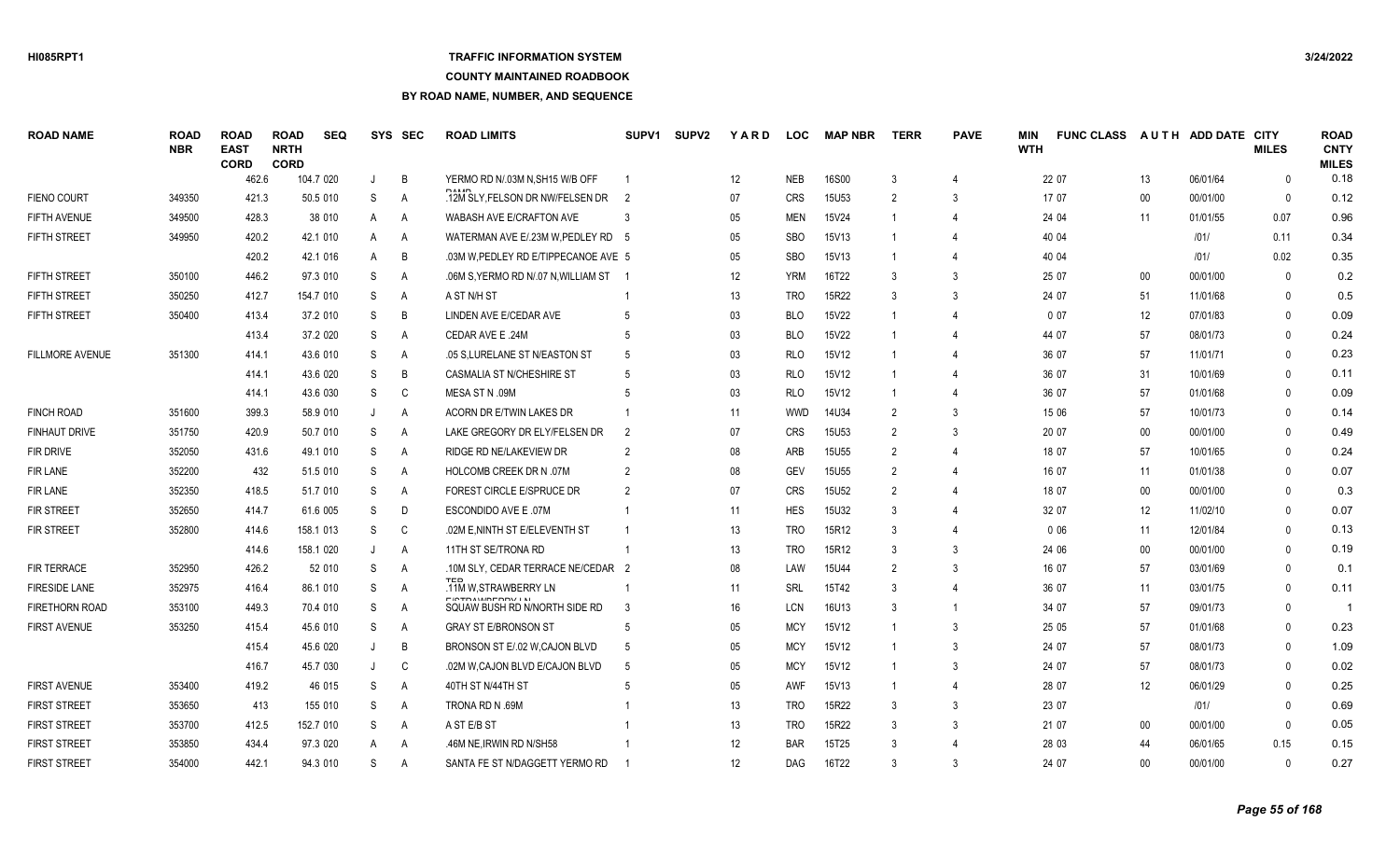## **TRAFFIC INFORMATION SYSTEM**

#### **COUNTY MAINTAINED ROADBOOK**

| <b>ROAD NAME</b>          | <b>ROAD</b><br><b>NBR</b> | <b>ROAD</b><br><b>EAST</b><br><b>CORD</b> | <b>ROAD</b><br><b>NRTH</b><br><b>CORD</b> | <b>SEQ</b> | <b>SYS</b> | <b>SEC</b>     | <b>ROAD LIMITS</b>                    | SUPV <sub>1</sub> | <b>SUPV2</b> | YARD            | <b>LOC</b> | <b>MAP NBR</b> | <b>TERR</b>   | <b>PAVE</b>              | <b>MIN</b><br><b>WTH</b> | <b>FUNC CLASS</b> |        | AUTH ADD DATE CITY | <b>MILES</b> | <b>ROAD</b><br><b>CNTY</b><br><b>MILES</b> |
|---------------------------|---------------------------|-------------------------------------------|-------------------------------------------|------------|------------|----------------|---------------------------------------|-------------------|--------------|-----------------|------------|----------------|---------------|--------------------------|--------------------------|-------------------|--------|--------------------|--------------|--------------------------------------------|
| <b>FIRST STREET</b>       | 354150                    | 416.9                                     |                                           | 75.6 010   |            | B              | NATIONAL TRAILS HWY E&S 0.04M         |                   |              | 16              | <b>ORG</b> | 15T52          | 3             | $\mathbf{3}$             |                          | 21 06             | 50     | 12/01/69           | $\Omega$     | 0.04                                       |
|                           |                           | 416.9                                     |                                           | 75.6 016   |            | Е              | 21M S. PORTLAND ST N/PORTLAND ST 1    |                   |              | 16              | <b>ORG</b> | 15T52          | 3             | 3                        |                          | 21 06             | 50     | 12/01/69           | $\Omega$     | 0.21                                       |
|                           |                           | 416.9                                     |                                           | 75.6 020   |            | C              | PORTLAND ST NW/HILL ST                |                   |              | 16              | <b>ORG</b> | 15T52          | 3             | 4                        |                          | 36 06             | 56     | 05/01/67           | $\Omega$     | 0.35                                       |
|                           |                           | 416.9                                     |                                           | 75.6 030   |            | D              | <b>HILL ST NW/MILL ST</b>             |                   |              | 16              | <b>ORG</b> | 15T52          |               | 3                        |                          | 20 06             | 56     | 05/01/67           | $\Omega$     | 0.12                                       |
| <b>FIRST STREET</b>       | 354450                    | 445.8                                     |                                           | 97.2 010   | S          | A              | YERMO RD N/CALICO BLVD                |                   |              | 12              | <b>YRM</b> | 16T22          | 3             | 3                        |                          | 21 07             | 00     | 00/01/00           | $\Omega$     | 0.25                                       |
|                           |                           | 445.8                                     |                                           | 97.2 020   | S          | B              | CALICO BLVD N .27M                    |                   |              | 12              | <b>YRM</b> | 16T22          | 3             | 4                        |                          | 40 07             | 13     | 06/01/64           | $\Omega$     | 0.27                                       |
| <b>FIRST STREET EAST</b>  | 354900                    | 479.4                                     |                                           | 46.4 010   | S          | A              | THIRD ST SO N/BROADWAY                | 3                 |              | 10 <sup>°</sup> | JOS        | <b>17V13</b>   | 3             | 3                        |                          | 24 07             | $00\,$ | 00/01/00           | $\Omega$     | 0.25                                       |
| <b>FIRST STREET SOUTH</b> | 355050                    | 479.2                                     |                                           | 46.6 010   | S          | A              | FIRST ST WEST E/FIRST ST EAST         | 3                 |              | 10 <sup>°</sup> | JOS        | <b>17V13</b>   | 3             | 3                        |                          | 23 07             | 57     | 09/01/69           | $\Omega$     | 0.14                                       |
| FIRST STREET WEST         | 355200                    | 479.3                                     |                                           | 46.4 010   | S          | A              | THIRD ST SO N/BROADWAY                | 3                 |              | 10              | <b>JOS</b> | <b>17V13</b>   | 3             | 3                        |                          | 23 07             | $00\,$ | 00/01/00           | $\Omega$     | 0.25                                       |
| FIRWOOD DRIVE             | 355350                    | 429.1                                     |                                           | 49.6 010   | S          | A              | ALL VIEW DR E/WILDRNESS RD            | $\mathcal{P}$     |              | 08              | <b>RSG</b> | 15U54          | $\mathcal{P}$ | 4                        |                          | 27 07             | 56     | 09/01/65           | $\Omega$     | 0.29                                       |
| <b>FISHER STREET</b>      | 355650                    | 421.6                                     |                                           | 43.3 010   | S          | A              | <b>GLASGOW AVE E/DEL ROSA DR</b>      |                   |              | 05              | <b>SBO</b> | 15V13          |               | 4                        |                          | 25 07             |        | 1011               | $\Omega$     | 0.13                                       |
| FIVE MILE STATION ROAD    | 355800                    | 573.4                                     |                                           | 90.7 010   | A          | A              | .39M SE.SH95 SE .96M                  |                   |              | 15              | <b>NDL</b> | 20T35          | 3             | 3                        |                          | 21 05             |        | 1011               | $\Omega$     | 0.96                                       |
|                           |                           | 573.4                                     |                                           | 90.7 020   | A          | B              | 1.35M SE.SH95 E .40M                  |                   |              | 15              | <b>NDL</b> | 20T00          | 3             |                          |                          | 28 05             | 13     | 07/01/67           | $\Omega$     | 0.4                                        |
| <b>FLAMINGO AVENUE</b>    | 355950                    | 477.6                                     |                                           | 45.7 010   | S          | A              | COBALT RD N/.05M S, FOURTH ST SO      | -3                |              | 10 <sup>°</sup> | <b>JOS</b> | <b>17V13</b>   | 3             | -1                       |                          | 36 07             | 57     | 01/01/68           | $\Omega$     | 0.3                                        |
|                           |                           | 477.6                                     |                                           | 45.7 020   | S          | B              | .05M S,4TH ST SO N/.05M N, WALPI DR   | -3                |              | 10              | JOS        | <b>17V13</b>   | 3             | 3                        |                          | 25 07             | $00\,$ | 00/01/00           | $\Omega$     | 0.25                                       |
|                           |                           | 477.6                                     |                                           | 45.7 030   | S          | C              | .05M N, WALPI DR N/BROADWAY           | 3                 |              | 10              | <b>JOS</b> | <b>17V13</b>   | 3             | $\overline{1}$           |                          | 36 07             | 57     | 01/01/68           | $\Omega$     | 0.31                                       |
| <b>FLASHER ROAD</b>       | 356175                    | 583.2                                     |                                           | 71.2 010   | S          | A              | MALAMEDIA RD E/SUNSET LN              |                   |              | 15              | <b>HSU</b> | 21U21          | 3             | 3                        |                          | 36 07             | 11     | 08/01/74           | $\mathbf{0}$ | 0.18                                       |
| <b>FLEET LANE</b>         | 356350                    | 416                                       |                                           | 84.7 010   | S          | A              | SCHOONER DR NLY .17M                  |                   |              | 11              | <b>SRL</b> | 15T42          | 3             | 4                        |                          | 36 07             | 11     | 03/01/75           | $\Omega$     | 0.17                                       |
| <b>FLICKER ROAD</b>       | 356700                    | 439.6                                     |                                           | 53.1 010   | S          | A              | CANYON RD ELY/.02M E, DEER TRAIL LN 3 |                   |              | 09              | <b>FWN</b> | 16U41          | $\mathcal{P}$ | 4                        |                          | 16 07             | 51     | 08/01/70           | $\Omega$     | 0.32                                       |
| <b>FLICKER STREET</b>     | 356850                    | 433.6                                     |                                           | 62.7 010   | S          | A              | ORCHARD DR WLY/ORIOLE ST              | 3                 |              | 16              | <b>LCN</b> | 15U35          | 3             | -1                       |                          | 14 07             |        | 1011               | $\Omega$     | 0.34                                       |
| <b>FLINTRIDGE AVENUE</b>  | 357000                    | 444.6                                     |                                           | 51 010     | S          | $\overline{A}$ | WOLF RD N .17M                        |                   |              | 09              | <b>MRG</b> | 16U52          | $\mathcal{P}$ | 4                        |                          | 22 07             | 56     | 03/01/66           | $\Omega$     | 0.17                                       |
| <b>FLORIDA STREET</b>     | 357300                    | 429.8                                     |                                           | 40.6 010   | A          | A              | <b>GREENSPOT RD E/GARNET ST</b>       |                   |              | 05              | <b>RED</b> | 15V14          |               | 3                        |                          | 12 07             |        | 1011               | 0.04         | 0.71                                       |
| <b>FLOWER STREET</b>      | 357600                    | 424.4                                     |                                           | 98.2 010   | S          | A              | SH58 N/PARK AVE                       |                   |              | 12              | <b>HNK</b> | 15T14          | 3             | 3                        |                          | 24 07             | 55     | 08/01/66           | $\Omega$     | 0.86                                       |
| <b>FLOWERING PLUM WAY</b> | 357725                    | 47.6                                      |                                           | 412.3 010  | S          | A              | SYCAMORE CRK LP PKWY TO               | -5                |              | 03              | <b>DEV</b> | <b>15U51</b>   |               | 4                        |                          | 32 07             | 12     | 11/16/21           | $\mathbf{0}$ | 0.14                                       |
| <b>FONTANA AVENUE</b>     | 358500                    | 408.9                                     |                                           | 39.4 010   | A          | A              | VALLEY BLVD NE/LIME AVE               | $\overline{2}$    |              | 03              | <b>FTA</b> | 15V21          |               | $\Delta$                 |                          | 40 04             |        | 1011               | 0.44         | 0.44                                       |
| <b>FONTLEE LANE</b>       | 358700                    | 408.1                                     |                                           | 40.3 003   | S          | C              | CHERRY AVE E/RESENDA AVE              | $\mathcal{P}$     |              | 03              | <b>FTA</b> | 15V11          |               | $\overline{\mathcal{L}}$ |                          | 36 07             | 11     | 06/04/96           | $\Omega$     | 0.16                                       |
|                           |                           | 413.5                                     |                                           | 40.3 005   | S          | B              | .04M W.HEMLOCK AVE E/HEMLOCK AVE 2    |                   |              | 03              | <b>FTA</b> | 15V11          |               | 4                        |                          | 32 07             | 11     | 04/15/91           | $\Omega$     | 0.04                                       |
|                           |                           | 413.5                                     |                                           | 40.3 010   | S          | A              | .09M W, CHURCH ST E/CHURCH ST         |                   |              | 03              | <b>RLO</b> | 15V22          |               | 4                        |                          | 36 07             | 11     | 12/01/72           | $\mathbf{0}$ | 0.09                                       |
| <b>FOOTHILL DRIVE</b>     | 358800                    | 421.7                                     |                                           | 45.5 010   |            | A              | DEL ROSA AVE E/STERLING AVE           | 3                 |              | 05              | DEL        | 15V13          |               | 4                        |                          | 30 05             | 12     | 06/01/29           | 0.26         | 0.25                                       |
|                           |                           | 421.7                                     |                                           | 45.5 020   |            | B              | STERLING AVE E/MANZANITA DR           |                   |              | 05              | DEL        | 15V13          |               |                          |                          | 34 05             | 51     | 06/01/69           | 0.11         | 0.29                                       |
| <b>FOOTHILL DRIVE</b>     | 359100                    | 480.3                                     |                                           | 43.9 010   | S.         | B.             | CASCADE RD E/SIERRA AVE               |                   |              | 10              | JOS        | 17V13          |               | -1                       |                          | 30 07             | 57     | 01/01/68           | $\Omega$     | 0.38                                       |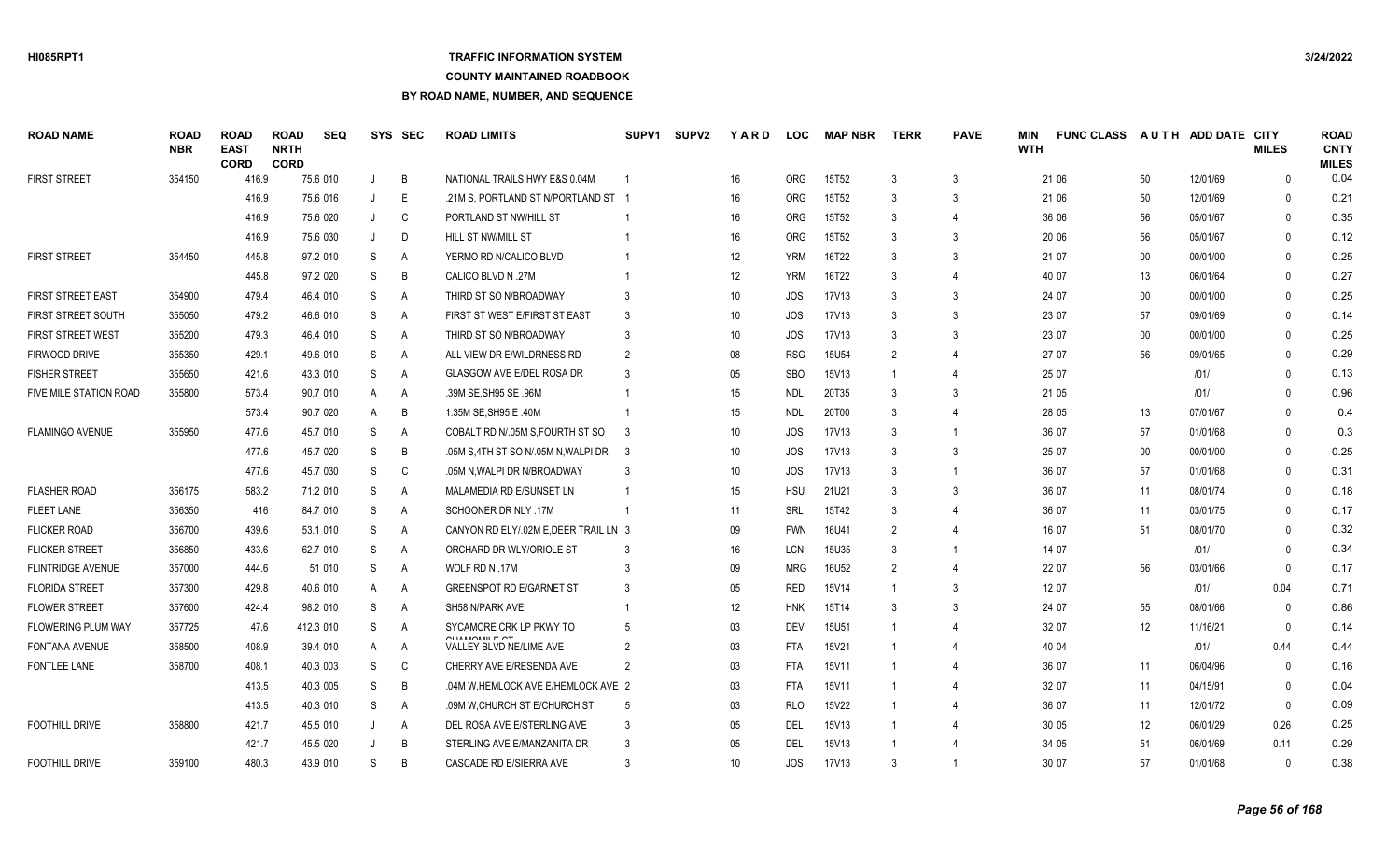### **TRAFFIC INFORMATION SYSTEM**

### **COUNTY MAINTAINED ROADBOOK**

| <b>ROAD NAME</b>          | <b>ROAD</b><br><b>NBR</b> | <b>ROAD</b><br><b>EAST</b><br><b>CORD</b> | <b>ROAD</b><br><b>NRTH</b><br><b>CORD</b> | <b>SEQ</b> |   | SYS SEC        | <b>ROAD LIMITS</b>                             | SUPV <sub>1</sub> | <b>SUPV2</b> | <b>YARD</b>     | <b>LOC</b> | <b>MAP NBR</b>    | <b>TERR</b>    | <b>PAVE</b>              | <b>MIN</b><br><b>WTH</b> | <b>FUNC CLASS</b> |        | AUTH ADD DATE CITY | <b>MILES</b> | <b>ROAD</b><br><b>CNTY</b><br><b>MILES</b> |
|---------------------------|---------------------------|-------------------------------------------|-------------------------------------------|------------|---|----------------|------------------------------------------------|-------------------|--------------|-----------------|------------|-------------------|----------------|--------------------------|--------------------------|-------------------|--------|--------------------|--------------|--------------------------------------------|
| <b>FOOTHILL ROAD</b>      | 359250                    | 434.6                                     |                                           | 64.3 010   | S | A              | WILLOW WELLS AVE E/IVANHOE RD                  | -3                |              | 16              | <b>LCN</b> | 15U25             | 3              | -1                       |                          | 32 07             | 57     | 03/01/68           | $\Omega$     | 0.5                                        |
|                           |                           | 434.6                                     |                                           | 64.3 020   |   | B              | TRADEPOST RD E/CRYSTAL CREEK RD 3              |                   |              | 16              | <b>LCN</b> | 16U21             | 3              | 3                        |                          | 26 06             | 56     | 04/01/66           | $\Omega$     |                                            |
|                           |                           | 434.6                                     |                                           | 64.3 030   | S | D              | LINCOLN RD E/ FAIRLANE RD                      |                   |              | 16              | <b>LCN</b> | 16U22             | 3              | -1                       |                          | 26 07             | 57     | 03/01/68           | $\Omega$     |                                            |
| <b>FOOTHILL STREET</b>    | 359400                    | 412.9                                     |                                           | 50 010     | S | A              | DEVORE RD E/DEERCREST DR                       | 2                 |              | 03              | <b>DEV</b> | <b>15U51</b>      |                | 4                        |                          | 18 07             | 57     | 11/01/71           | $\Omega$     | 0.43                                       |
| <b>FOREST AVENUE</b>      | 359850                    | 413.9                                     |                                           | 39.8 050   | S | A              | EL MOLINO ST N/SAN BERNARDINO AVE 5            |                   |              | 03              | <b>BLO</b> | 15V21             |                | 4                        |                          | 32 07             | 11     | 09/21/92           | $\Omega$     | 0.12                                       |
| <b>FOREST CIRCLE</b>      | 360000                    | 418.5                                     |                                           | 51.6 010   | S | A              | WATERS DR NE&S/WATERS DR                       | $\overline{2}$    |              | 07              | <b>CRS</b> | <b>15U52</b>      | $\mathcal{P}$  |                          |                          | 16 07             | 11     | 01/01/48           | $\Omega$     | 0.31                                       |
| <b>FOREST COURT</b>       | 360100                    | 416.3                                     |                                           | 86.9 010   | S | A              | .05M S, BLUE GRASS DR N/BLUE GRASS 1           |                   |              | 11              | SRL        | 15T32             | 3              |                          |                          | 36 07             | 11     | 03/01/75           | $\Omega$     | 0.05                                       |
| <b>FOREST DRIVE</b>       | 360150                    | 418.5                                     |                                           | 51.4 010   | J | A              | TETLEY LANE E/LUPIN LANE                       | $\overline{2}$    |              | 07              | <b>CRS</b> | 15U52             | $\mathcal{P}$  |                          |                          | 20 05             | $00\,$ | 00/01/00           | $\Omega$     | 0.28                                       |
| <b>FOREST DRIVE</b>       | 360200                    | 586.3                                     |                                           | 47.2 010   | S | A              | .07M S.DEL REY DR N/DEL REY DR                 |                   |              | 02              | <b>BRV</b> | 21V12             | 3              | 3                        |                          | 27 07             | 11     | 12/01/70           | $\Omega$     | 0.07                                       |
| FOREST HILL DRIVE         | 360700                    | 448.9                                     |                                           | 50.4 010   | S | A              | SKY VIEW DR NE .02M                            |                   |              | 09              | <b>MRG</b> | 16U53             | $\overline{2}$ | $\overline{4}$           |                          | 26 07             | 11     | 12/01/69           | $\Omega$     | 0.02                                       |
|                           |                           | 448.9                                     |                                           | 50.4 020   | S | B              | .02M N, SKY VIEW ELY/MONTEVISTA DR 3           |                   |              | 09              | <b>MRG</b> | 16U53             | 2              | 4                        |                          | 007               | 11     | 02/01/81           | $\mathbf{0}$ | 0.19                                       |
| <b>FOREST LANE</b>        | 360300                    | 418.6                                     |                                           | 51.4 010   | S | A              | FOREST DR NW/LAUREL LANE                       | $\overline{2}$    |              | 07              | <b>CRS</b> | <b>15U52</b>      | $\mathcal{P}$  | $\overline{4}$           |                          | 17 07             | 11     | 01/01/64           | $\mathbf{0}$ | 0.13                                       |
| <b>FOREST LANE</b>        | 360450                    | 423                                       |                                           | 51.4 010   | S | A              | LAKE FOREST DR ELY/LAKE FOREST DR 2            |                   |              | 08              | LAW        | <b>15U53</b>      | $\mathcal{P}$  | $\overline{4}$           |                          | 13 07             | 11     | 11/01/64           | $\Omega$     | 0.38                                       |
| FOREST SHADE ROAD         | 361050                    | 420.1                                     |                                           | 51.2 010   | S | $\overline{A}$ | BOWL RD E&N/PIONEER CAMP RD                    |                   |              | 07              | <b>CRS</b> | 15U <sub>53</sub> | $\mathcal{P}$  | 3                        |                          | 23 07             | $00\,$ | 00/01/00           | $\Omega$     | 0.31                                       |
|                           |                           | 420.1                                     |                                           | 51.2 020   |   | B              | PIONEER CAMP RD N/LAKE DR                      | $\overline{2}$    |              | 07              | <b>CRS</b> | 15U <sub>53</sub> | $\mathcal{P}$  | 3                        |                          | 26 05             | $00\,$ | 00/01/00           | $\Omega$     | 0.13                                       |
| <b>FORESTHILL COURT</b>   | 360800                    | 412.1                                     |                                           | 51.2 010   | S | A              | .10M W, GREENWOOD AVE                          |                   |              | 03              | <b>DEV</b> | <b>15U51</b>      |                | $\overline{4}$           |                          | 26 07             | 11     | 02/11/03           | $\mathbf{0}$ | 0.1                                        |
| <b>FORMAN STREET</b>      | 361150                    | 397.5                                     |                                           | 44.9 010   | S | A              | FIOREFAILLIOOR AVE<br>24TH ST N/07M N, 25TH ST |                   |              | 01              | SAH        | 14V14             |                | $\overline{4}$           |                          | 22 07             | 44     | 07/01/65           | 0.08         | 0.24                                       |
| <b>FORREST LANE</b>       | 361175                    | 419.5                                     |                                           | 49.7 010   | S | B              | HILLIEW RD N .05M                              |                   |              | $05\,$          | <b>SBO</b> | 15U53             | $\overline{2}$ | $\overline{4}$           |                          | 26 07             | 62     | 08/01/77           | $\mathbf{0}$ | 0.05                                       |
|                           |                           | 419.5                                     |                                           | 49.7 020   | S | A              | .05M N, HILLVIEW RD NW .22M                    |                   |              | 05              | <b>SBO</b> | 15U53             | $\overline{2}$ | 3                        |                          | 13 07             | 57     | 10/01/80           | $\mathbf{0}$ | 0.22                                       |
| FORT CADY ROAD            | 361350                    | 457.9                                     |                                           | 89.7 010   | S | A              | 1.35M S, NATL TRL N/NATIONAL TRLS              |                   |              | 12              | <b>NEB</b> | 16T34             | 3              | 3                        |                          | 24 07             | 57     | 06/01/68           | $\mathbf{0}$ | 1.35                                       |
|                           |                           | 457.9                                     |                                           | 89.7 020   | S | C              | NATIONAL TRAILS HWY N .42M                     |                   |              | 12              | <b>NEB</b> | 16T34             | 3              | 4                        |                          | 26 07             | 56     | 06/01/68           | $\mathbf{0}$ | 0.42                                       |
|                           |                           | 457.9                                     |                                           | 89.7 030   | S | D              | .01M N, MEMORIAL DR N .13M                     |                   |              | 12              | <b>NEB</b> | 16T34             | 3              | $\overline{1}$           |                          | 17 07             | 56     | 06/01/68           | $\Omega$     | 0.13                                       |
| FORT IRWIN ROAD           | 361400                    | 439.8                                     |                                           | 96.9 010   | Α | A              | YERMO RD N/OH15 N                              |                   |              | 12              | <b>BAR</b> | 16T21             | 3              | $\overline{\mathcal{L}}$ |                          | 0 0 5             |        | 1011               | $\Omega$     | 0.19                                       |
|                           |                           | 439.8                                     |                                           | 96.9 020   | A | B              | OH15N N/IRWIN ROAD                             |                   |              | 12              | <b>BAR</b> | 16T21             | 3              | $\Delta$                 |                          | 005               | 12     | 03/01/85           | $\Omega$     | 7.33                                       |
|                           |                           | 439.8                                     |                                           | 96.9 023   | A | C              | IRWIN RD N/S LINE, FT IRWIN                    |                   |              | 12              | <b>BAR</b> | 16T21             | 3              |                          |                          | 0 0 5             |        | 1011               | $\Omega$     | 15.13                                      |
| <b>FORTIETH STREET</b>    | 361500                    | 418.7                                     |                                           | 46 010     | A | A              | .03M E, THIRD AVE E/.06M W, JOHNSON 5          |                   |              | 05              | <b>AWF</b> | 15V12             |                | $\overline{\mathcal{L}}$ |                          | 35 04             | $00\,$ | 00/01/00           | 0.3          | 0.3                                        |
|                           |                           | 418.7                                     |                                           | 46 020     |   | C              | .08M W.GOLDEN AVE E.19M                        |                   |              | 05              | DEL        | 15V13             |                | 4                        |                          | 44 04             | 57     | 03/01/68           | 0.09         | 0.1                                        |
| FORTUNA AVENUE            | 361800                    | 469                                       |                                           | 52 010     | S | A              | DELGADO AVE N/NAPA RD                          | 3                 |              | 10 <sup>°</sup> | <b>YUC</b> | <b>17U51</b>      | $\mathcal{R}$  | -1                       |                          | 28 07             | 57     | 01/01/68           | $\Omega$     | 0.42                                       |
| <b>FORTUNA LANE</b>       | 361850                    | 420.9                                     |                                           | 69.1 010   | S | A              | DRIFTWOOD DR NELY/YATES RD                     |                   |              | 16              | <b>SVL</b> | 15U23             |                | 4                        |                          | 36 07             | 11     | 03/01/73           | $\Omega$     | 0.1                                        |
| <b>FORTY FIRST STREET</b> | 361950                    | 418.4                                     |                                           | 46.2 015   | S | A              | 4TH AVE E/MOUNTAIN DR                          |                   |              | 05              | <b>AWF</b> | <b>15U52</b>      |                |                          |                          | 20 07             | 12     | 06/01/29           | $\Omega$     | 0.12                                       |
|                           |                           | 418.4                                     |                                           | 46.2 025   |   | B              | <b>MOUNTAIN DR E/FIRST AVE</b>                 |                   |              | 05              | <b>AWF</b> | <b>15U52</b>      |                | $\overline{4}$           |                          | 20 07             | 12     | 06/01/29           | $\Omega$     | 0.64                                       |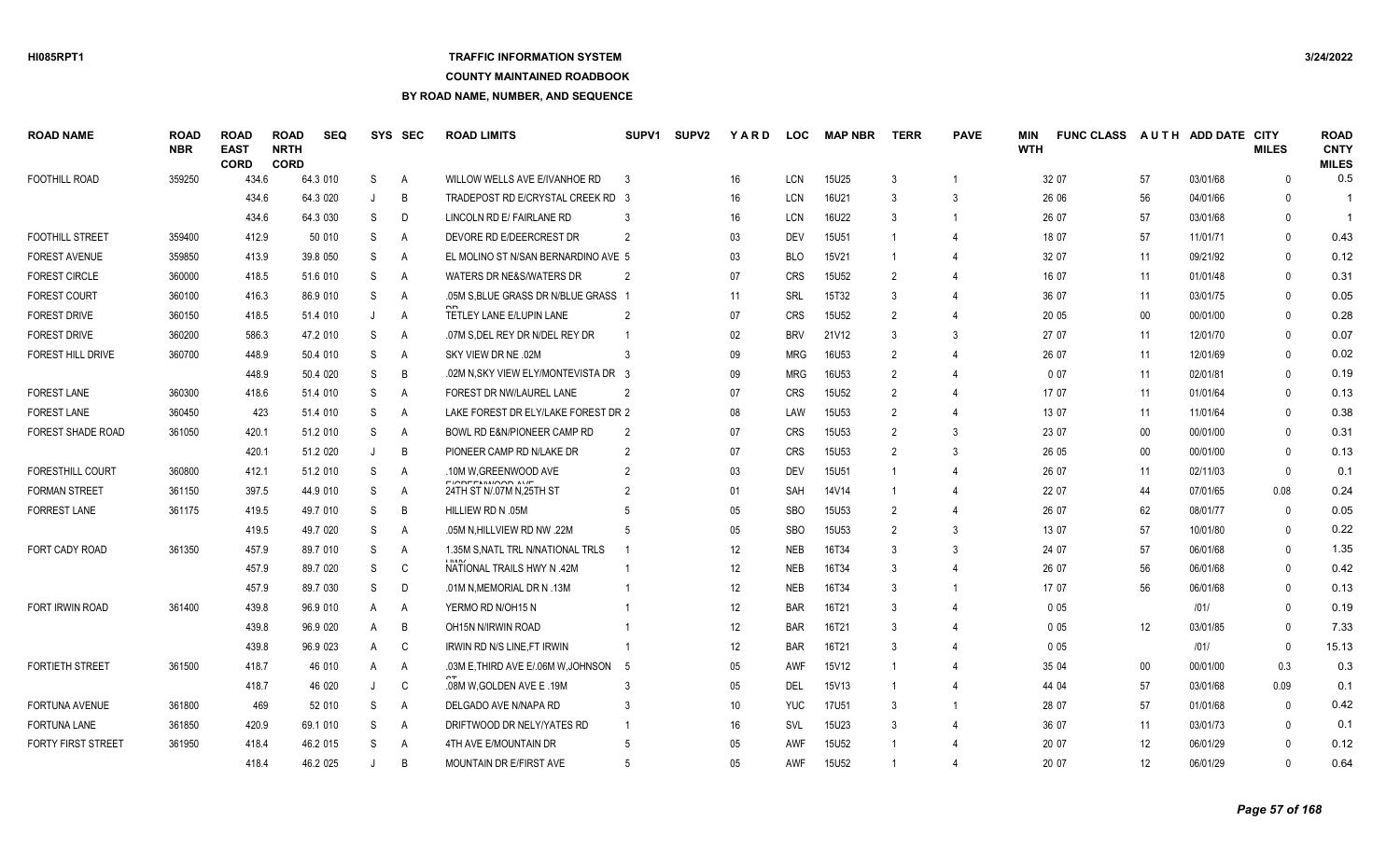## **TRAFFIC INFORMATION SYSTEM**

### **COUNTY MAINTAINED ROADBOOK**

| <b>ROAD NAME</b>           | <b>ROAD</b><br><b>NBR</b> | <b>ROAD</b><br><b>EAST</b><br><b>CORD</b> | <b>ROAD</b><br><b>NRTH</b><br><b>CORD</b> | <b>SEQ</b> | SYS | <b>SEC</b> | <b>ROAD LIMITS</b>                            | SUPV <sub>1</sub> | <b>SUPV2</b> | <b>YARD</b> | <b>LOC</b> | <b>MAP NBR</b>    | <b>TERR</b>    | <b>PAVE</b>           | MIN<br><b>WTH</b> | <b>FUNC CLASS</b> |        | AUTH ADD DATE CITY | <b>MILES</b> | <b>ROAD</b><br><b>CNTY</b><br><b>MILES</b> |
|----------------------------|---------------------------|-------------------------------------------|-------------------------------------------|------------|-----|------------|-----------------------------------------------|-------------------|--------------|-------------|------------|-------------------|----------------|-----------------------|-------------------|-------------------|--------|--------------------|--------------|--------------------------------------------|
| <b>FORTY-EIGHTH STREET</b> | 361900                    | 418.3                                     |                                           | 46.4 010   | J   | D          | MAGNOLIA DR E/.07M E,"F" ST                   |                   |              | 05          | <b>AWF</b> | <b>15U52</b>      |                | $\overline{4}$        |                   | 26 05             | 11     | 01/01/29           | $\mathbf{0}$ | 0.57                                       |
|                            |                           | 418.3                                     |                                           | 46.4 030   | J   | E          | "E" ST E .24M (SBO CL)                        |                   |              | 05          | <b>AWF</b> | 15U <sub>53</sub> |                | 4                     |                   | 26 06             | 11     | 01/01/29           | 0.12         | 0.12                                       |
| FORTY-SECOND PLACE         | 362250                    | 421.2                                     |                                           | 46.1 010   | S   | Α          | <b>GOLDEN AVE E .07M</b>                      |                   |              | 05          | DEL        | 15V13             |                | $\mathbf{3}$          |                   | 22 07             | 57     | 11/01/72           | $\mathbf{0}$ | 0.07                                       |
| <b>FOSSIL BED ROAD</b>     | 362550                    | 435.6                                     |                                           | 102.5 010  | S   | A          | <b>IRWIN RD NW/FOSSIL BED RD</b>              |                   |              | 12          | <b>BAR</b> | 16T11             |                | -1                    |                   | 10 07             | 11     | 01/01/48           | $\Omega$     | 7.64                                       |
| <b>FOURTEENTH STREET</b>   | 364500                    | 413.2                                     |                                           | 37.9 010   | S   | Α          | LINDEN AVE E/CEDAR AVE                        |                   |              | 03          | <b>BLO</b> | <b>15V22</b>      |                | $\mathbf{3}$          |                   | 24 07             | 57     | 08/01/73           | $\Omega$     | 0.25                                       |
|                            |                           | 413.5                                     |                                           | 37.9 020   | S   | B          | CEDAR AVE E/.11M E.PEPPER ST                  |                   |              | 03          | <b>BLO</b> | <b>15V22</b>      |                | 3                     |                   | 24 07             | 57     | 08/01/73           | $\Omega$     | 0.24                                       |
| <b>FOURTH AVENUE</b>       | 362850                    | 418.4                                     |                                           | 46.2 010   | J   | Α          | .04M N, KENDALL DR N/HILL DR                  |                   |              | 05          | <b>AWF</b> | 15U52             |                |                       |                   | 20 07             |        | 1011               | 0.11         | 0.52                                       |
| <b>FOURTH STREET</b>       | 362950                    | 429.5                                     |                                           | 94.8 010   | S   | A          | .04M S.ASH RD N/ASH RD                        |                   |              | 12          | <b>LEN</b> | 15T24             |                |                       |                   | 36 07             | 11     | 10/01/65           | $\Omega$     | 0.04                                       |
| <b>FOURTH STREET</b>       | 363000                    | 420.2                                     |                                           | 41.9 010   | S   | B          | WATERMAN AVE E/TIPPECANOE AVE                 |                   |              | 05          | <b>SBO</b> | 15V13             |                | $\overline{4}$        |                   | 28 07             | 31     | 08/01/70           | 0.04         | 0.99                                       |
| <b>FOURTH STREET</b>       | 363150                    | 412.8                                     |                                           | 154.7 010  | J   | Α          | TRONA RD N/E ST                               |                   |              | 13          | <b>TRO</b> | 15R22             | 3              | 3                     |                   | 25 06             | $00\,$ | 00/01/00           | $\Omega$     | 0.28                                       |
|                            |                           | 412.8                                     |                                           | 154.7 020  | S   | B          | E STREET N/H STREET                           |                   |              | 13          | <b>TRO</b> | 15R22             | $\mathcal{R}$  | 3                     |                   | 24 06             | $00\,$ | 00/01/00           | $\Omega$     | 0.21                                       |
| <b>FOURTH STREET</b>       | 363300                    | 413.5                                     |                                           | 37.1 010   | S   | A          | CEDAR AVE E .19M                              |                   |              | 03          | <b>BLO</b> | <b>15V22</b>      |                | 4                     |                   | 24 07             | 57     | 08/01/73           | $\Omega$     | 0.19                                       |
| <b>FOURTH STREET</b>       | 363450                    | 442.3                                     |                                           | 94.3 010   | S   | A          | SANTA FE ST N/.04MN, SAN<br><b>DEBUARDING</b> |                   |              | 12          | <b>DAG</b> | 16T22             |                | 3                     |                   | 21 07             | $00\,$ | 00/01/00           | $\Omega$     | 0.12                                       |
| <b>FOURTH STREET</b>       | 363600                    | 416.8                                     |                                           | 76 010     | S   | Α          | OLIVE ST N/MEYER ST                           |                   |              | 16          | ORG        | 15T52             | 3              | 3                     |                   | 19 07             | 57     | 08/01/72           | $\Omega$     | 0.07                                       |
| <b>FOURTH STREET</b>       | 363750                    | 446.1                                     |                                           | 97.3 010   | S   | A          | YERMO RD N/CALICO BLVD                        |                   |              | 12          | <b>YRM</b> | 16T22             | $\mathcal{R}$  | 3                     |                   | 23 07             | $00\,$ | 00/01/00           | $\Omega$     | 0.17                                       |
| FOURTH STREET SOUTH        | 364200                    | 477.3                                     |                                           | 46.1 010   | J   | Α          | RICE AVE E/LA FERNEY AVE                      |                   |              | 10          | JOS        | 17V13             | 3              | 3                     |                   | 23 06             | $00\,$ | 00/01/00           | $\Omega$     | 0.51                                       |
|                            |                           | 477.3                                     |                                           | 46.1 020   | S   | C          | SUNKIST RD E/.12M E, SUNFAIR RD               |                   |              | 10          | JOS.       | <b>17V13</b>      | 3              | -1                    |                   | 12 07             | 57     | 01/01/68           | $\Omega$     | 0.49                                       |
| FOX FARM ROAD              | 365550                    | 443.6                                     |                                           | 52 010     | J   | Α          | .11M W, MC ALISTER RD E/MC ALISTER 3          |                   |              | 09          | <b>MRG</b> | 16U52             | $\overline{2}$ | 4                     |                   | 23 04             |        | 1011               | 0.01         | 0.1                                        |
| <b>FOX LANE</b>            | 365250                    | 431.1                                     |                                           | 49.3 010   | S   | A          | COUGAR LN NW/PORCUPINE LN                     |                   |              | 08          | ARB        | 15U55             | $\mathcal{P}$  | 4                     |                   | 16 07             | 57     | 10/01/68           | $\Omega$     | 0.08                                       |
| <b>FOX LANE</b>            | 365263                    | 446.9                                     |                                           | 51.4 010   | S   | A          | PINION LN E/MITCHELL LN                       |                   |              | 09          | <b>SUG</b> | 16U52             | $\mathcal{P}$  |                       |                   | 13 07             | 11     | 08/03/99           | $\Omega$     | 0.08                                       |
| <b>FOX LANE</b>            | 365275                    | 586.7                                     |                                           | 48.3 010   | S   | Α          | .06M W.FOX TR E/.08M E.FOX TR                 |                   |              | $02\,$      | <b>BRV</b> | 21V12             |                | 3                     |                   | 28 07             | $00\,$ | 00/01/00           | $\Omega$     | 0.14                                       |
| <b>FOX TRAIL</b>           | 365450                    | 586.8                                     |                                           | 48.4 010   | S   | Α          | EL PASEO ST N/BADGER TR                       |                   |              | $02\,$      | <b>BRV</b> | 21V12             | 3              | 3                     |                   | 27 07             |        | 1011               | $\Omega$     | 0.84                                       |
| <b>FOXTAIL LANE</b>        | 365500                    | 420.4                                     |                                           | 67.6 010   | S   | A          | SUNBURST RD N .04M                            |                   |              | 16          | <b>SVL</b> | 15U23             | 3              | 4                     |                   | 36 07             | 11     | 03/01/73           | $\Omega$     | 0.04                                       |
| <b>FRAMPTON ROAD</b>       | 365700                    | 443.4                                     |                                           | 97.1 010   | S   | A          | MULE CANYON RD E/ROSEMARY AVE                 |                   |              | 12          | <b>DAG</b> | 16T22             | $\mathbf{3}$   | 3                     |                   | 24 07             | 57     | 11/01/72           | $\mathbf{0}$ | 0.38                                       |
| <b>FRANCIS AVENUE</b>      | 366150                    | 394.5                                     |                                           | 37.3 010   | J   | Α          | .11MW.EAST END AV<br><b>FIXAME TELEDUALE</b>  |                   |              | 01          | CHI        | 14V23             |                | 3                     |                   | 004               | 11     | 01/01/29           | 0.33         | 1.63                                       |
| <b>FRANK STREET</b>        | 366450                    | 429.4                                     |                                           | 94.9 010   | S   | A          | <b>JOHNSON ST NW/MAIN ST</b>                  |                   |              | 12          | <b>LEN</b> | 15T24             | 3              | 3                     |                   | 24 07             | 56     | 08/01/65           | $\mathbf{0}$ | 0.16                                       |
| <b>FRANKFORT AVENUE</b>    | 366600                    | 412.6                                     |                                           | 39.6 005   | S   | E          | IRIS DR N/MARYGOLD AVE                        |                   |              | 03          | <b>FTA</b> | 15V21             |                | $\boldsymbol{\Delta}$ |                   | 36 07             | 11     | 07/16/02           | $\Omega$     | 0.12                                       |
|                            |                           | 412.6                                     |                                           | 40.1 010   | S   | A          | MANZANITA AVE N/RANDALL AVE                   |                   |              | 03          | <b>FTA</b> | 15V21             |                | 4                     |                   | 36 07             | 57     | 08/01/73           | $\Omega$     | 0.34                                       |
| FREDALBA ROAD              | 367050                    | 427.9                                     |                                           | 48.4 010   | J   | A          | SH330 ELY/SH330                               |                   |              | 08          | <b>RSG</b> | <b>15U54</b>      | $\mathcal{P}$  | 4                     |                   | 21 06             | 55     | 10/01/68           | $\Omega$     | 1.73                                       |
| FREMONT ROAD               | 367650                    | 425.9                                     |                                           | 51.8 010   | S   | Α          | <b>SH173 NLY/SH173</b>                        |                   |              | 08          | LAW        | <b>15U54</b>      | $\mathcal{P}$  | 4                     |                   | 18 07             | 64     | 09/01/69           | $\Omega$     | 0.54                                       |
| <b>FREMONT ROAD</b>        | 367800                    | 456.8                                     |                                           | 93.6 010   | S   | A          | COTTONWOOD RD N/VALLEY CENTER<br>$\mathbf{E}$ |                   |              | 12          | <b>NEB</b> | 16T24             | $\mathbf{3}$   |                       |                   | 15 07             | 57     | 01/01/68           | $\cap$       | 2.04                                       |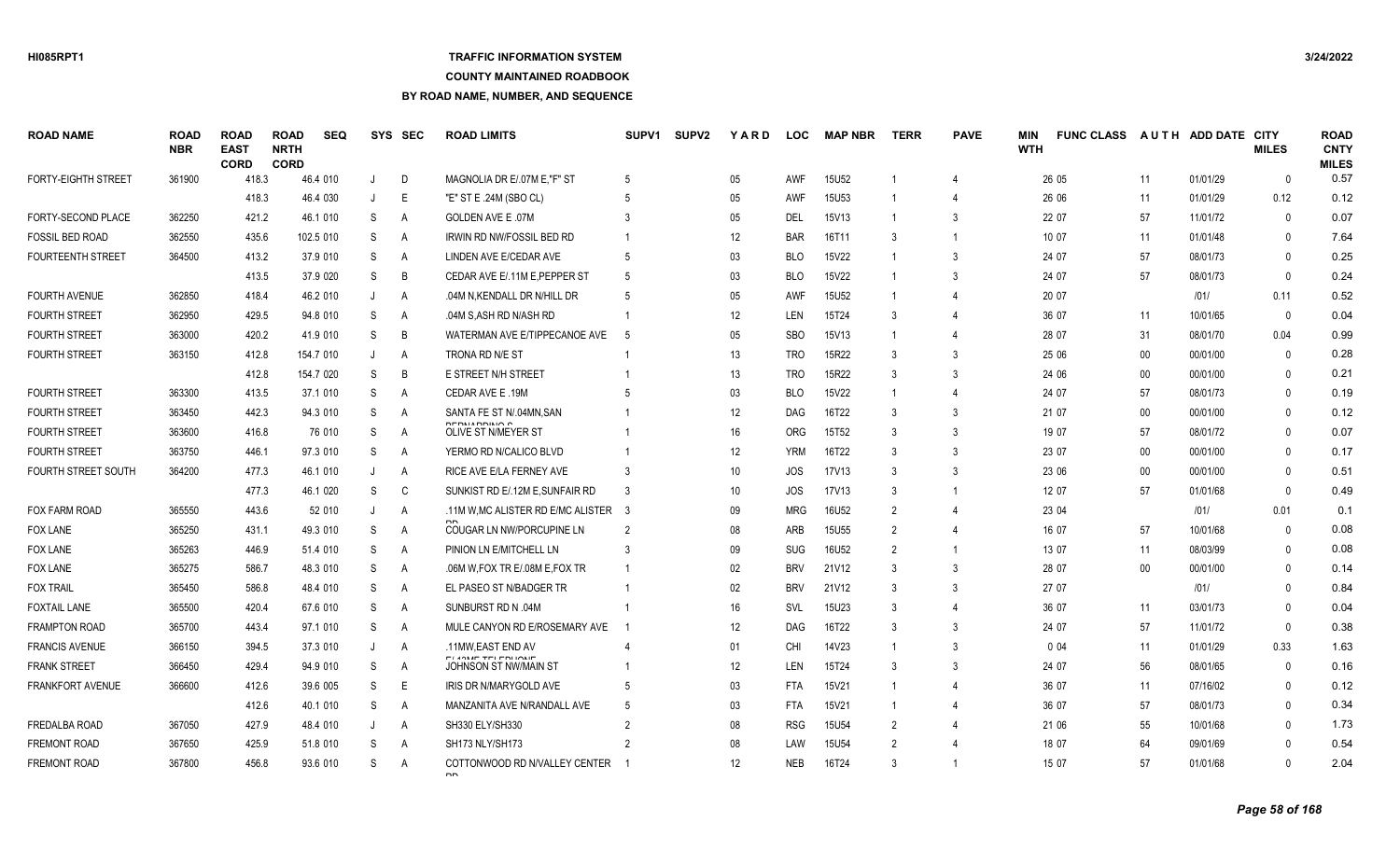# **TRAFFIC INFORMATION SYSTEM**

#### **COUNTY MAINTAINED ROADBOOK**

| <b>ROAD NAME</b>        | <b>ROAD</b><br><b>NBR</b> | <b>ROAD</b><br><b>EAST</b><br><b>CORD</b> | <b>ROAD</b><br><b>NRTH</b><br><b>CORD</b> | <b>SEQ</b> |    | SYS SEC        | <b>ROAD LIMITS</b>                     | SUPV <sub>1</sub> | <b>SUPV2</b> | <b>YARD</b>     | <b>LOC</b> | <b>MAP NBR</b> | <b>TERR</b>    | <b>PAVE</b>    | <b>MIN</b><br><b>WTH</b> | <b>FUNC CLASS</b> |        | AUTH ADD DATE CITY | <b>MILES</b> | <b>ROAD</b><br><b>CNTY</b><br><b>MILES</b> |
|-------------------------|---------------------------|-------------------------------------------|-------------------------------------------|------------|----|----------------|----------------------------------------|-------------------|--------------|-----------------|------------|----------------|----------------|----------------|--------------------------|-------------------|--------|--------------------|--------------|--------------------------------------------|
| <b>FREMONT STREET</b>   | 367950                    | 414.7                                     |                                           | 157.8 010  | S  | $\mathsf{A}$   | <b>TRONA RD NW/CARSON ST</b>           |                   |              | 13              | <b>TRO</b> | 15R12          | 3              | 3              |                          | 31 07             | 56     | 03/01/67           | $\Omega$     | 0.19                                       |
| <b>FREMONTIA AVENUE</b> | 368100                    | 409.2                                     |                                           | 39.9 013   | S  | D              | SAN BERNARDINO AVE N/CAMBRIA ST 2      |                   |              | 03              | <b>FTA</b> | 15V21          |                | 4              |                          | 32 07             | 11     | 04/08/97           | $\Omega$     | 0.1                                        |
|                         |                           | 409.2                                     |                                           | 38.9 015   | S  | C              | HAWTHORNE AVE N .20M                   | 2                 |              | 03              | <b>FTA</b> | 15V21          |                | $\overline{4}$ |                          | 007               | 11     | 09/25/89           | $\Omega$     | 0.2                                        |
|                         |                           | 409.2                                     |                                           | 38.9 020   | S  | B              | HIBISCUS AVE N/.03M N, ORCHID AVE      | $\overline{2}$    |              | 03              | <b>FTA</b> | 15V11          |                | $\overline{4}$ |                          | 36 07             | $00\,$ | 00/01/00           | $\Omega$     | 0.1                                        |
|                         |                           | 409.2                                     |                                           | 40.7 030   | S  | E              | .03M N, ORCHID AVE N/.07M N, GRANADA 2 |                   |              | 03              | <b>FTA</b> | 15V11          |                | $\overline{4}$ |                          | 30 07             | 11     | 08/19/97           | $\Omega$     | 0.1                                        |
| <b>FREMONTIA AVENUE</b> | 368250                    | 412.3                                     |                                           | 71 010     | S  | A              | MOJAVE DR N/CACTUS RD                  |                   |              | 11              | <b>ADL</b> | 15U11          | 3              | $\overline{1}$ |                          | 26 07             | 57     | 11/01/67           | $\mathbf{0}$ | 0.5                                        |
| <b>FREMONTIA LANE</b>   | 368200                    | 420.3                                     |                                           | 68.7 010   | S  | $\overline{A}$ | <b>CHINQUAPIN DR NELY .08M</b>         |                   |              | 16              | SVL        | 15U23          | 3              |                |                          | 36 07             | 11     | 03/01/73           | $\Omega$     | 0.08                                       |
| <b>FRIENDLY LANE</b>    | 369150                    | 419.8                                     |                                           | 51.2 010   | S  | A              | PIONEER CAMP RD N/LAKE DR              | $\overline{2}$    |              | 07              | <b>CRS</b> | <b>15U53</b>   | $\mathfrak{p}$ |                |                          | 29 07             | $00\,$ | 00/01/00           | $\Omega$     | 0.1                                        |
| <b>FRONTIER AVENUE</b>  | 369450                    | 444.5                                     |                                           | 97 010     | S  | A              | YERMO RD N .17M                        |                   |              | 12              | <b>DAG</b> | 16T22          | 3              | $\overline{4}$ |                          | 36 07             | 57     | 05/01/67           | $\Omega$     | 0.17                                       |
| <b>FRONTIER DRIVE</b>   | 369600                    | 429.4                                     |                                           | 49.2 010   | S  | A              | PANORAMA DR E/PLEASANT DR              | $\mathcal{P}$     |              | 08              | <b>RSG</b> | <b>15U54</b>   | $\mathfrak{p}$ | $\overline{4}$ |                          | 23 07             | 56     | 09/01/65           | $\Omega$     | 0.09                                       |
| <b>FRONTIER ROAD</b>    | 369900                    | 422.9                                     |                                           | 97.7 010   | S  | A              | VALLEY VIEW RD E/VALLEY WELLS RD       |                   |              | 12              | <b>HNK</b> | 15T23          |                | $\overline{1}$ |                          | 30 07             | 57     | 02/01/68           | $\Omega$     | $\overline{1}$                             |
| <b>FUCHSIA LANE</b>     | 370025                    | 410.5                                     |                                           | 60.3 050   | S  | A              | DESMOND DR SE/MIRANDY WY               |                   |              | 11              | OKH        | <b>15U31</b>   | 3              | 3              |                          | 36 07             | 11     | 08/26/91           | $\Omega$     | 0.2                                        |
| <b>FUENTE AVENUE</b>    | 370100                    | 415.2                                     |                                           | 60.1 020   | S  | C              | .13M S.JENNY ST N .12M                 | - 1               |              | 11              | OKH        | 15U32          | 3              | $\overline{1}$ |                          | 26 07             | 11     | 11/22/05           | $\Omega$     | 0.12                                       |
|                         |                           | 415.2                                     |                                           | 61.2 030   | S  | B              | .01 S, JENNY ST N/FARMINGTON ST        |                   |              | 11              | OKH        | 15U32          | 3              | 4              |                          | 26 07             | 11     | 03/13/01           | $\Omega$     | 0.26                                       |
|                         |                           | 415.2                                     |                                           | 62.6 050   | S  | A              | <b>ELM ST N/PALM ST</b>                |                   |              | 11              | OKH        | 15U32          | 3              | 3              |                          | 26 07             | 11     | 06/04/90           | $\Omega$     | 0.13                                       |
| <b>FUENTE LANE</b>      | 370125                    | 415.1                                     |                                           | 62.7 050   | S  | $\overline{A}$ | BUENA VISTA LN E/FUENTA AVE            |                   |              | 11              | OKH        | 15U32          | 3              | 3              |                          | 26 07             | 11     | 06/04/90           | $\Omega$     | 0.05                                       |
| <b>FURST STREET</b>     | 370200                    | 442                                       |                                           | 65.1 010   | S  | A              | LINCOLN RD E/ FAIRLANE RD              |                   |              | 16              | LCN        | 16U22          | 3              | $\overline{1}$ |                          | 30 07             | 57     | 03/01/68           | $\mathbf{0}$ |                                            |
| <b>G STREET</b>         | 374400                    | 433.1                                     |                                           | 95.2 050   | S  | A              | RIMROCK AVE N/ARMORY RD                |                   |              | 12              | <b>BHT</b> | 15T25          |                | 3              |                          | 007               | 12     | 05/01/89           | $\Omega$     | 0.51                                       |
| <b>G STREET</b>         | 374500                    | 412.7                                     |                                           | 155.2 010  | S  | $\mathsf{A}$   | FIFTH ST E/FIRST ST                    |                   |              | 13              | <b>TRO</b> | 15R12          | 3              | 3              |                          | 26 07             | 57     | 03/01/68           | $\Omega$     | 0.28                                       |
| <b>G STREET</b>         | 374650                    | 416.6                                     |                                           | 39.5 010   | S  | A              | CYPRESS AVE E/GRAND AVE (COLTON 5      |                   |              | 05              | <b>CLN</b> | 15V22          |                | 3              |                          | 36 07             | 57     | 11/01/71           | $\Omega$     | 0.18                                       |
| <b>GABILAN STREET</b>   | 374950                    | 434                                       |                                           | 98.1 010   | S  | $\overline{A}$ | HAYWARD AVE E/IRWIN RD                 |                   |              | 12              | <b>BAR</b> | 15T15          | $\mathcal{R}$  | $\overline{4}$ |                          | 36 07             | $00\,$ | 00/01/00           | $\Omega$     | 0.2                                        |
| <b>GALA LANE</b>        | 375075                    | 396.8                                     |                                           | 38.2 010   | S  | A              | APPLEGATE ST N/CARLTON ST              |                   |              | 01              | <b>MTC</b> | 14V24          |                | 4              |                          | 32 07             | 11     | 05/03/05           | $\Omega$     | 0.07                                       |
| <b>GALLEON LANE</b>     | 375200                    | 415.6                                     |                                           | 85.6 010   | S  | A              | .04M W, SILVER LKS PKY E .40M          |                   |              | 11              | SRL        | 15T42          | 3              | $\overline{4}$ |                          | 36 07             | 11     | 03/01/75           | $\Omega$     | 0.4                                        |
| <b>GALWAY STREET</b>    | 375400                    | 414.5                                     |                                           | 44.1 010   | S  | A              | LAWRIE AVE E/WILLOW AVE                | -5                |              | 03              | <b>RLO</b> | 15V12          |                | $\overline{4}$ |                          | 36 07             | 11     | 11/01/66           | $\Omega$     | 0.07                                       |
| <b>GARDEN DRIVE</b>     | 375550                    | 421.2                                     |                                           | 43.1 010   | S  | A              | .06M N, BASE LINE N/PACIFIC ST         | 3                 |              | $05\,$          | <b>SBO</b> | 15V13          |                | $\overline{4}$ |                          | 35 07             | 31     | 02/01/70           | $\Omega$     | 0.44                                       |
|                         |                           | 421.2                                     |                                           | 43.1 020   | S  | B              | MARSHALL BLVD N/CONEJO DR              | 3                 |              | 05              | DEL        | 15V13          |                | $\overline{4}$ |                          | 36 07             | $00\,$ | 00/01/00           | $\mathbf{0}$ | 0.16                                       |
|                         |                           | 421.2                                     |                                           | 43.1 030   | S  | C              | THIRTY-THIRD ST N/MODESTO DR           |                   |              | 05              | DEL        | 15V13          |                | $\overline{4}$ |                          | 36 07             | $00\,$ | 00/01/00           | $\Omega$     | 0.28                                       |
| <b>GARDEN DRIVE</b>     | 375700                    | 459.1                                     |                                           | 38.1 010   | S  | A              | .09M W, ARTESIA AVE E/ARTESIA AVE 3    |                   |              | 10 <sup>°</sup> | <b>MOR</b> | 16V25          | 3              | 3              |                          | 23 07             | $00\,$ | 00/01/00           | $\Omega$     | 0.09                                       |
| <b>GARDEN GLEN ROAD</b> | 375950                    | 420.1                                     |                                           | 67.7 010   | S  | A              | WHISPERING SPGS RD E/RAIN              |                   |              | 16              | SVL        | 15U23          | 3              | $\overline{4}$ |                          | 36 07             | 11     | 03/01/73           | $\mathbf{0}$ | 0.22                                       |
| <b>GARDEN PLACE</b>     | 375850                    | 439.4                                     |                                           | 53.2 010   |    | A              | BROOKSIDE LN S&E/SH 38                 |                   |              | 09              | <b>FWN</b> | 16U41          | $\mathcal{P}$  | 3              |                          | 20 05             | 11     | 01/01/48           | $\Omega$     | 0.16                                       |
|                         |                           | 439.3                                     |                                           | 53.3 020   | S. | B.             | SH 38 E/GREY BACK TR                   |                   |              | 09              | <b>FWN</b> | 16U41          | $\mathcal{P}$  | $\mathcal{R}$  |                          | 20 07             | 12     | 12/06/05           | $\Omega$     | 0.07                                       |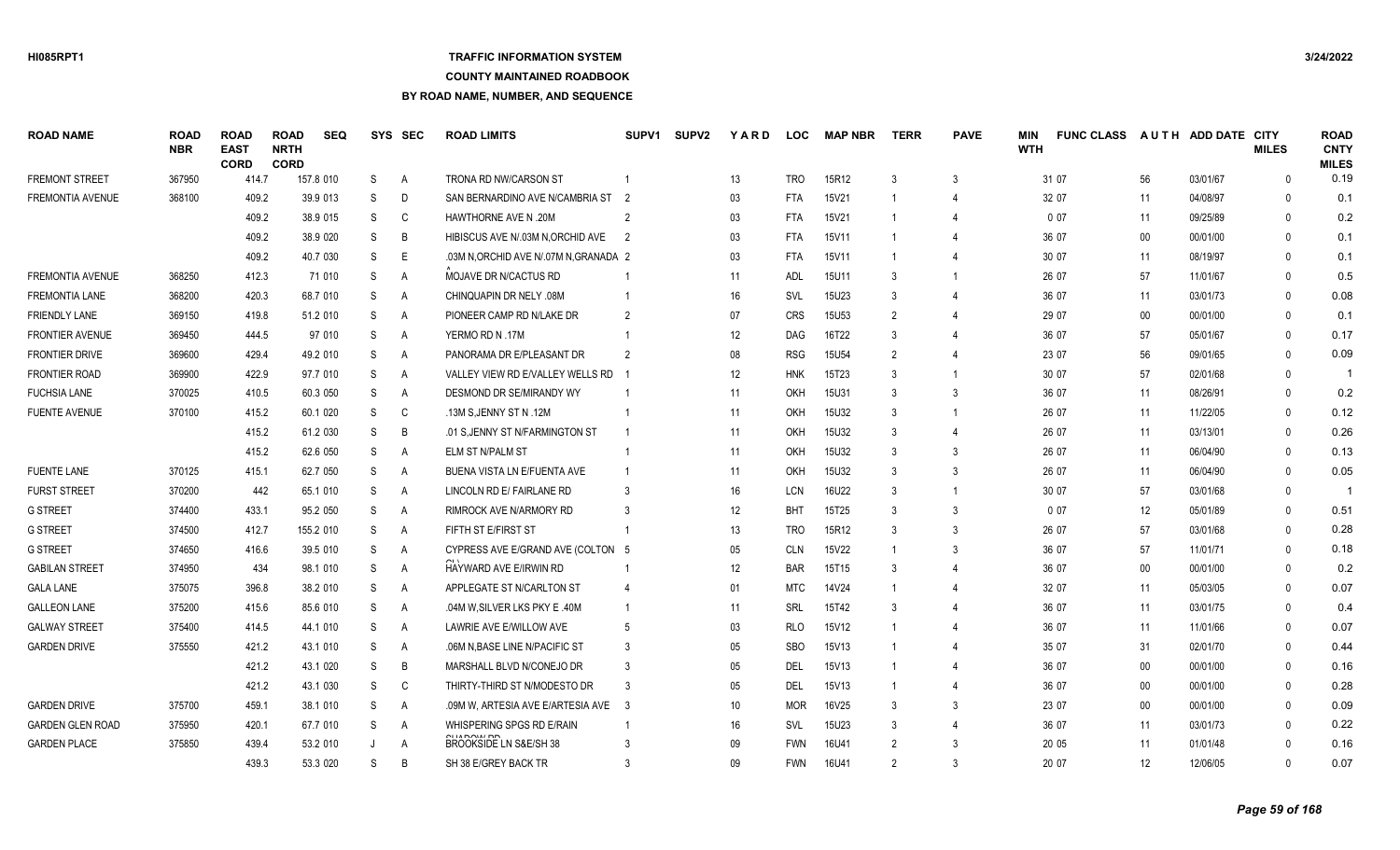### **TRAFFIC INFORMATION SYSTEM**

### **COUNTY MAINTAINED ROADBOOK**

| <b>ROAD NAME</b>          | <b>ROAD</b><br><b>NBR</b> | <b>ROAD</b><br><b>EAST</b><br><b>CORD</b> | <b>ROAD</b><br><b>NRTH</b><br><b>CORD</b> | <b>SEQ</b> | <b>SYS</b> | <b>SEC</b> | <b>ROAD LIMITS</b>                    | SUPV <sub>1</sub> | <b>SUPV2</b> | YARD | <b>LOC</b> | <b>MAP NBR</b>    | <b>TERR</b>    | <b>PAVE</b>              | MIN<br><b>WTH</b> | <b>FUNC CLASS</b> |        | AUTH ADD DATE CITY | <b>MILES</b> | <b>ROAD</b><br><b>CNTY</b><br><b>MILES</b> |
|---------------------------|---------------------------|-------------------------------------------|-------------------------------------------|------------|------------|------------|---------------------------------------|-------------------|--------------|------|------------|-------------------|----------------|--------------------------|-------------------|-------------------|--------|--------------------|--------------|--------------------------------------------|
| <b>GARNET STREET</b>      | 376450                    | 430.5                                     |                                           | 39.4 005   | S          | D          | .08M S, MENTONE AVE N/MENTONE AVE 3   |                   |              | 05   | <b>MEN</b> | 15V25             |                | 4                        |                   | 26 07             | 12     | 09/10/02           | $\mathbf{0}$ | 0.08                                       |
|                           |                           | 430.5                                     |                                           | 39.5 010   | S          | A          | <b>MENTONE AVE N/SH38</b>             |                   |              | 05   | <b>MEN</b> | 15V25             |                | 3                        |                   | 20 07             | 57     | 08/01/67           | $\Omega$     | 0.12                                       |
|                           |                           | 430.5                                     |                                           | 39.5 020   | A          | B          | SH38 N/.57M S.NEWPORT AVE             |                   |              | 05   | <b>RED</b> | 15V25             |                | 4                        |                   | 20 07             | $00\,$ | 00/01/00           | $\Omega$     | 0.13                                       |
|                           |                           | 430.5                                     |                                           | 39.5 030   | A          | C          | .29M S.NEWPORT AVE N/FLORIDA ST       | -3                |              | 05   | <b>RED</b> | 15V25             |                | 4                        |                   | 17 07             | 57     | 08/01/67           | $\Omega$     | 0.6                                        |
| <b>GARRICK WAY</b>        | 376750                    | 445.3                                     |                                           | 52.7 010   | S          | A          | PARADISE WAY E/BERNHARDT LN           | -3                |              | 09   | <b>BBC</b> | 16U42             | $\overline{2}$ | 3                        |                   | 22 07             | 56     | 03/01/66           | $\mathbf{0}$ | 0.19                                       |
| <b>GAYLE WAY</b>          | 377125                    | 412.9                                     |                                           | 60 010     | S          | A          | .13M S, MUSGRAVE RD N/JENNY ST        |                   |              | 11   | OKH        | 15U31             |                |                          |                   | 36 07             | 11     | 08/02/05           | $\Omega$     | 0.26                                       |
| <b>GAZANA STREET</b>      | 377500                    | 427.2                                     |                                           | 93.2 010   | S          | A          | .20M W, AMARYLIS AVE E/AMARYLIS AVE 3 |                   |              | 12   | <b>LEN</b> | 15T24             | 3              | 3                        |                   | 24 07             | $00\,$ | 00/01/00           | $\Omega$     | 0.2                                        |
| <b>GEM COURT</b>          | 377600                    | 415.6                                     |                                           | 85.1 010   | S          | A          | .03M S, TOPSAIL LN NLY/TOPSAIL LN     |                   |              | 11   | SRL        | 15T42             | 3              | $\overline{4}$           |                   | 36 07             | 11     | 03/01/75           | $\mathbf{0}$ | 0.03                                       |
| <b>GENEVA COURT</b>       | 377750                    | 401.3                                     |                                           | 58.6 010   | S          | A          | PACIFIC CREST DR E .05M               |                   |              | 11   | <b>WWD</b> | 14U32             | $\mathcal{P}$  | 3                        |                   | 32 07             | 11     | 12/19/95           | $\mathbf{0}$ | 0.05                                       |
| <b>GENEVA DRIVE</b>       | 377800                    | 420.7                                     |                                           | 50.8 010   | S          | A          | BERNARD E/LAKE GREGORY DR             | $\mathcal{P}$     |              | 07   | <b>CRS</b> | 15U <sub>53</sub> | $\mathcal{P}$  | 3                        |                   | 18 07             | 51     | 10/01/65           | $\mathbf{0}$ | 0.07                                       |
|                           |                           | 420.7                                     |                                           | 50.8 020   | S          | B          | LAKE GREGORY DR ELY/NESTHORN DR 2     |                   |              | 07   | <b>CRS</b> | 15U <sub>53</sub> | $\mathcal{P}$  | 3                        |                   | 18 07             | 51     | 10/01/65           | $\mathbf{0}$ | 0.34                                       |
| <b>GENEVA LANE</b>        | 377850                    | 425.2                                     |                                           | 53.2 010   | S          | A          | VOLTAIRE DR E/0010M E.BERN LN         | $\overline{2}$    |              | 08   | LAW        | <b>15U44</b>      | $\mathcal{P}$  | $\overline{4}$           |                   | 26 07             | 11     | 01/01/65           | $\Omega$     | 0.29                                       |
| <b>GEREMANDER AVENUE</b>  | 378250                    | 414.7                                     |                                           | 44.4 010   | S          | A          | KAURI AVE NLY/SYCAMORE AVE            | -5                |              | 03   | <b>RLO</b> | 15V12             |                |                          |                   | 36 07             | 11     | 01/01/66           | $\Omega$     | 0.52                                       |
| <b>GERONIMO AVENUE</b>    | 378550                    | 413.8                                     |                                           | 38.4 010   | S          | B          | SANTA ANA AVE N/ 06M N, MANILA ST     | -5                |              | 03   | <b>BLO</b> | 15V22             |                |                          |                   | 007               | 11     | 08/01/81           | $\Omega$     | 0.12                                       |
|                           |                           | 413.8                                     |                                           | 38.5 015   | S          | C          | .06M N, MANILA ST N/GERONIMO LN       | -5                |              | 03   | <b>BLO</b> | 15V22             |                |                          |                   | 32 07             | 11     | 06/05/07           | $\Omega$     | 0.03                                       |
|                           |                           | 413.8                                     |                                           | 38.4 020   | S          | A          | MINDANAO ST N/GREGORY ST              | -5                |              | 03   | <b>BLO</b> | 15V22             |                | $\overline{\mathcal{L}}$ |                   | 36 07             | 57     | 08/01/73           | $\Omega$     | 0.1                                        |
| <b>GERONIMO LANE</b>      | 378675                    | 413.8                                     |                                           | 38.6 010   | S          | A          | .04M W, GERONIMO AVE E/GERONIMO       | - 5               |              | 03   | <b>BLO</b> | 15V22             |                | 4                        |                   | 26 07             | 11     | 06/05/07           | $\Omega$     | 0.04                                       |
| <b>GERONIMO TRAIL</b>     | 378800                    | 585.8                                     |                                           | 47.6 010   | S          | A          | <b>TOMAHAWK TR SE/CREEK RD</b>        |                   |              | 02   | <b>BRV</b> | 21V12             |                | 3                        |                   | 26 07             | 11     | 11/01/71           | $\Omega$     | 0.27                                       |
| <b>GHOST TOWN ROAD</b>    | 379150                    | 442.1                                     |                                           | 96.9 010   | A          | A          | YERMO RD N/SH15 WB ON RAMP            |                   |              | 12   | CAL        | 16T22             | 3              | 4                        |                   | 41 04             | 11     | 01/01/62           | $\Omega$     | 0.15                                       |
|                           |                           | 442.1                                     |                                           | 96.9 020   | A          | C          | SH15 WB OFF-RAMP N/CALICO RD          |                   |              | 12   | CAL        | 16T22             | 3              | 3                        |                   | 22 05             | 11     | 01/01/62           | $\Omega$     | 3.47                                       |
|                           |                           | 442.1                                     |                                           | 96.9 030   | A          | Ε          | CALICO RD N/ENTRANCE - 1-WAY(NB)      |                   |              | 12   | CAL        | 16T12             | 3              | 3                        |                   | 005               | 11     | 01/01/62           | $\Omega$     | 0.13                                       |
|                           |                           | 442.1                                     |                                           | 96.9 040   | A          | D          | GHOST TOWN RD N/ENTRANCE-1 WAY 1      |                   |              | 12   | CAL        | 16T12             | 3              | 3                        |                   | 004               | 11     | 01/01/62           | $\Omega$     | 0.13                                       |
| <b>GILDART DRIVE</b>      | 380200                    | 443.9                                     |                                           | 52.6 010   | S          | A          | SUGARLOAF BLVD N/AEROPLANE BLVD 3     |                   |              | 09   | <b>BBC</b> | 16U42             | $\overline{2}$ | 3                        |                   | 20 07             | 56     | 03/01/66           | $\mathbf{0}$ | 0.23                                       |
| <b>GILROY DRIVE</b>       | 380380                    | 446.6                                     |                                           | 52.4 010   | S          | A          | BREWER WAY NELY/MALABAR WAY           | -3                |              | 09   | <b>BBC</b> | 16U42             | $\mathfrak{p}$ | $\overline{4}$           |                   | 26 07             | 11     | 10/01/72           | $\mathbf{0}$ | 0.08                                       |
| <b>GLACIER DRIVE</b>      | 380600                    | 426.2                                     |                                           | 53.4 010   | S          | A          | YOSEMITE DR ELY/YELLOWSTONE DR 2      |                   |              | 08   | LAW        | 15U44             |                | $\overline{4}$           |                   | 26 07             | 11     | 09/01/66           | $\mathbf{0}$ | 0.18                                       |
| <b>GLASGOW AVENUE</b>     | 380650                    | 421.6                                     |                                           | 43 010     | S          | A          | <b>BASE LINE N/PACIFIC ST</b>         | 3                 |              | 05   | <b>SBO</b> | 15V13             |                | 4                        |                   | 35 07             | 31     | 03/01/73           | 0.03         | 0.5                                        |
|                           |                           | 421.6                                     |                                           | 43 020     | S          | B          | PACIFIC ST N/NINETEENTH ST            |                   |              | 05   | <b>SBO</b> | 15V13             |                | $\overline{4}$           |                   | 35 07             | 31     | 03/01/73           | $\mathbf{0}$ | 0.23                                       |
| <b>GLASS ROAD</b>         | 380800                    |                                           | 442                                       | 46.3 010   | $\cdot$    | A          | SH38 N/SEVEN OAKS RD                  | 3                 |              | 05   | <b>BFA</b> | 16U52             | $\mathfrak{p}$ | 3                        |                   | 22 06             | 57     | 10/01/74           | $\mathbf{0}$ | 2.25                                       |
| <b>GLEASON STREET</b>     | 380950                    | 445.3                                     |                                           | 97.2 010   | S          | A          | DIVIDING LINE ST E/MC CORMICK ST      |                   |              | 12   | <b>YRM</b> | 16T22             | 3              | 3                        |                   | 25 07             | $00\,$ | 00/01/00           | $\Omega$     | 0.26                                       |
| <b>GLEN HELEN PARKWAY</b> | 382400                    | 410.9                                     |                                           | 47.4 050   | A          | A          | LYTLE CREEK RD NELY/CL I 15           | $\overline{2}$    |              | 03   | <b>LYT</b> | 15U51             |                |                          |                   | 26 05             | 11     | 01/01/30           | $\Omega$     | 1.92                                       |
|                           |                           | 410.9                                     |                                           | 47.4 060   | A          | B.         | CL I 15 NLY/CAJON BLVD                |                   |              | 03   | LYT        | <b>15U51</b>      |                | 4                        |                   | 26 05             | 11     | 01/01/30           | $\Omega$     | 1.77                                       |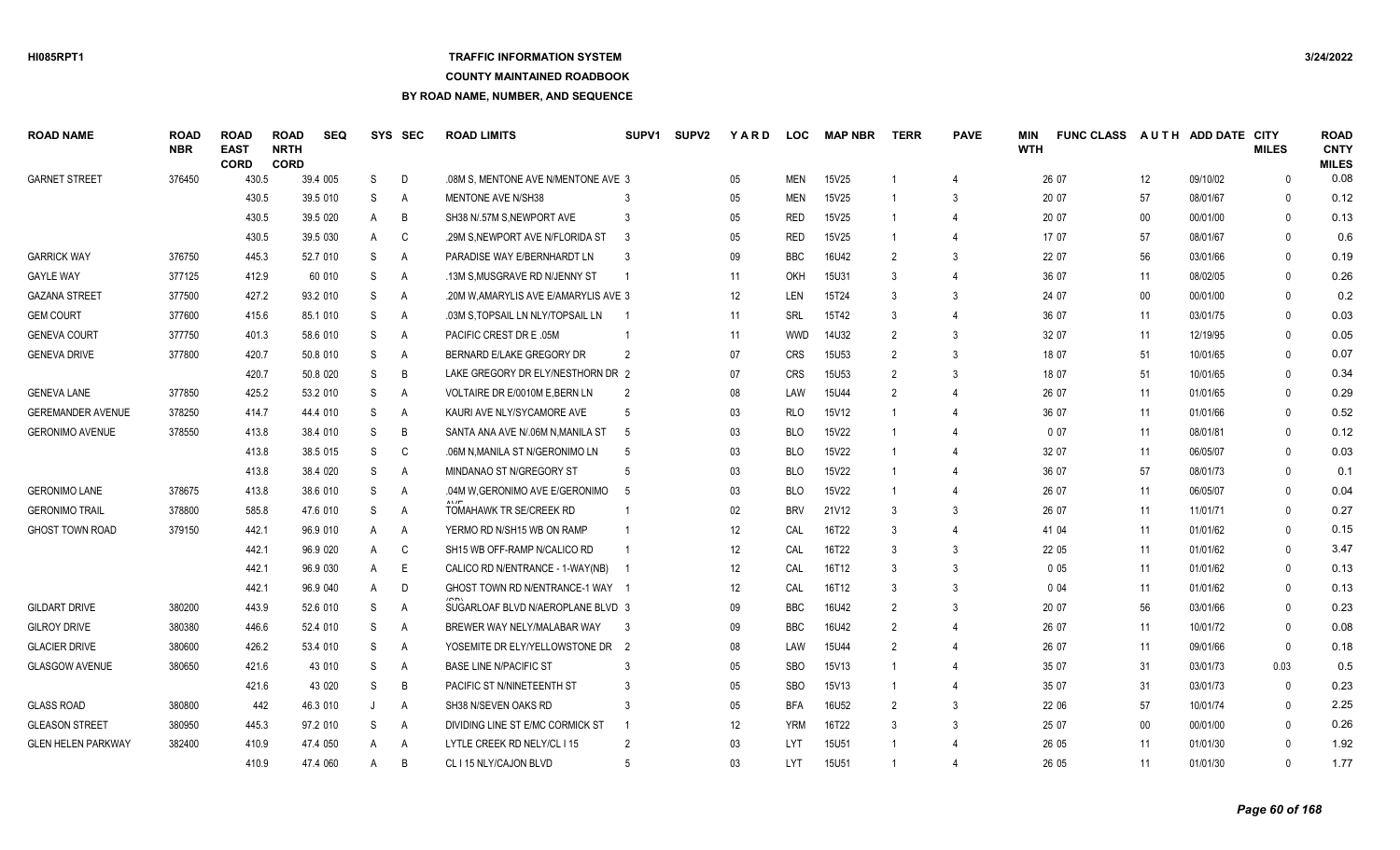## **TRAFFIC INFORMATION SYSTEM**

#### **COUNTY MAINTAINED ROADBOOK**

| <b>ROAD NAME</b>           | <b>ROAD</b><br><b>NBR</b> | <b>ROAD</b><br><b>EAST</b><br><b>CORD</b> | <b>ROAD</b><br><b>NRTH</b><br><b>CORD</b> | <b>SEQ</b> |   | SYS SEC        | <b>ROAD LIMITS</b>                               | SUPV <sub>1</sub> | <b>SUPV2</b> | YARD            | <b>LOC</b> | <b>MAP NBR</b>    | <b>TERR</b>    | <b>PAVE</b>    | <b>MIN</b><br><b>WTH</b> | <b>FUNC CLASS</b> |        | AUTH ADD DATE CITY | <b>MILES</b> | <b>ROAD</b><br><b>CNTY</b><br><b>MILES</b> |
|----------------------------|---------------------------|-------------------------------------------|-------------------------------------------|------------|---|----------------|--------------------------------------------------|-------------------|--------------|-----------------|------------|-------------------|----------------|----------------|--------------------------|-------------------|--------|--------------------|--------------|--------------------------------------------|
| <b>GLEN HELEN ROAD</b>     | 382450                    | 412.8                                     |                                           | 49.1 010   | S | $\overline{A}$ | <b>GLEN HELEN PRKWY NW/CL I-15</b>               | -5                |              | 03              | <b>DEV</b> | <b>15U51</b>      |                | 3              |                          | 25 07             | 57     | 11/01/71           | $\Omega$     | 0.39                                       |
|                            |                           | 412.8                                     |                                           | 49.1 020   | S | B              | CL I-15 NW .51M                                  | 2                 |              | 03              | <b>DEV</b> | 15U51             |                | 3              |                          | 25 07             | 57     | 11/01/71           | $\Omega$     | 0.51                                       |
| <b>GLEN MOUNTAIN ROAD</b>  | 382800                    | 444.1                                     |                                           | 53.2 010   | S | A              | FEATHER MTN DR N/BEAR MTN DR                     | -3                |              | 09              | <b>BBC</b> | 16U42             | $\overline{2}$ | 4              |                          | 24 07             | 11     | 12/01/69           | $\Omega$     | 0.08                                       |
| <b>GLEN OAK DRIVE</b>      | 382900                    | 428.7                                     |                                           | 49.5 010   | S | A              | LIVE OAK DR ELY/WLD OAK DR                       |                   |              | 08              | <b>RSG</b> | <b>15U54</b>      | 2              | 4              |                          | 22 07             | 56     | 09/01/65           | $\Omega$     | 0.42                                       |
| <b>GLEN ROAD</b>           | 381250                    | 439.3                                     |                                           | 38.2 010   | S | A              | OAK GLEN RD E/OAK LN                             |                   |              | 05              | <b>OGL</b> | 16V21             | $\mathcal{P}$  | 4              |                          | 18 07             | 00     | 00/01/00           | $\Omega$     | 0.37                                       |
| <b>GLEN ROAD</b>           | 381400                    | 418.8                                     |                                           | 50.8 010   | S | A              | CREST FOREST DR N/PONDROSA DR                    | -2                |              | 07              | <b>CRS</b> | <b>15U52</b>      | $\mathcal{P}$  | 3              |                          | 18 07             | $00\,$ | 00/01/00           | $\Omega$     | 0.1                                        |
| <b>GLEN VIEW DRIVE</b>     | 383200                    | 429.1                                     |                                           | 49.5 010   | S | A              | SPRING OAK DR E/CEDARWOOD DR                     | $\mathcal{P}$     |              | 08              | <b>RSG</b> | 15U <sub>54</sub> | 2              |                |                          | 24 07             | 57     | 10/01/67           | $\Omega$     | 0.08                                       |
| <b>GLEN VIEW LANE</b>      | 383350                    | 422.9                                     |                                           | 51.1 010   | S | A              | BALSAM LN NLY/SH189                              |                   |              | 08              | LAW        | <b>15U53</b>      |                | 3              |                          | 19 07             | 57     | 11/01/71           | $\Omega$     | 0.18                                       |
| <b>GLENDALE ROAD</b>       | 382000                    | 397.7                                     |                                           | 44.9 010   | S | A              | MOUNTAIN AVE E/PARK BLVD                         | $\overline{2}$    |              | 01              | SAH        | 14V14             |                | $\overline{4}$ |                          | 22 07             | 57     | 01/01/71           | $\Omega$     | 0.14                                       |
| <b>GLENMARE STREET</b>     | 382600                    | 421.3                                     |                                           | 45 010     | S | A              | ERWIN AVE E/MOUNTAIN AVE                         | -3                |              | 05              | DEL        | 15V13             |                | 4              |                          | 36 07             | 00     | 00/01/00           | $\Omega$     | 0.1                                        |
|                            |                           | 421.3                                     |                                           | 45 020     | S | B              | DUMBARTON AVE E/ARDEN AVE                        | -3                |              | 05              | HIG        | 15V13             |                | $\overline{4}$ |                          | 36 07             | $00\,$ | 00/01/00           | $\Omega$     | 0.06                                       |
|                            |                           | 421.3                                     |                                           | 45 030     | S | C              | BELVEDERE AVE E .08M                             |                   |              | 05              | HIG        | 15V13             |                | 4              |                          | 36 07             | 00     | 00/01/00           | $\Omega$     | 0.08                                       |
| <b>GLENWOOD DRIVE</b>      | 383600                    | 417.9                                     |                                           | 51.7 010   | S | A              | .04MW BRIARWOOD L                                |                   |              | 07              | <b>CRS</b> | <b>15U52</b>      | $\mathcal{P}$  | 4              |                          | 26 07             | 11     | 11/01/66           | $\Omega$     | 0.28                                       |
| <b>GOBAR ROAD</b>          | 384100                    | 437.6                                     |                                           | 66.9 010   | S | A              | ELOCUE EEDIUMOOD E<br>COVE RD E/BARSTOW RD       |                   |              | 16              | <b>LCN</b> | 16U21             | $\mathbf{3}$   | -1             |                          | 20 07             | 11     | 01/01/36           | $\Omega$     | 1.33                                       |
| <b>GODWIN ROAD</b>         | 384250                    | 497.6                                     |                                           | 45.1 010   | J | A              | 29 PALMS HWY N/AMBOY RD                          |                   |              | 10              | <b>TNP</b> | 18V11             | 3              | 3              |                          | 25 05             | $00\,$ | 00/01/00           | $\Omega$     |                                            |
| <b>GOFFS ROAD</b>          | 384400                    | 536.4                                     |                                           | 88.4 010   | A | A              | NATIONAL TRAILS HWY NE/SH95                      |                   |              | 15              | <b>ESX</b> | 19T00             | 3              | 3              |                          | 26 05             | 50     | 10/01/70           | $\Omega$     | 29.44                                      |
|                            |                           | 536.4                                     |                                           | 88.4 020   | A | B              | SH95 E/SH95                                      |                   |              | 15              | <b>GOF</b> | 20T00             |                | 3              |                          | 64 05             | 13     | 09/20/89           | $\Omega$     | 0.36                                       |
| <b>GOLD BANNER DRIVE</b>   | 384550                    | 429                                       |                                           | 39.2 010   | S | A              | MOSS ST N .05M                                   |                   |              | 05              | <b>MEN</b> | 15V24             |                | $\overline{4}$ |                          | 36 07             | 11     | 07/10/07           | $\Omega$     | 0.05                                       |
| <b>GOLD MOUNTAIN DRIVE</b> | 386050                    | 445.1                                     |                                           | 52.6 010   | S | A              | STARR DR N/MOUNTAIN VIEW BLVD                    |                   |              | 09              | <b>BBC</b> | 16U42             | $\mathcal{P}$  | 3              |                          | 15 07             |        | 1011               | $\Omega$     | 0.48                                       |
|                            |                           | 445.1                                     |                                           | 52.6 020   | S | C              | CINDERELLA DR N/03M N SH18                       |                   |              | 09              | <b>BBC</b> | 16U42             | $\mathcal{P}$  | 4              |                          | 26 07             | 11     | 10/01/71           | $\Omega$     | 0.13                                       |
|                            |                           | 445.1                                     |                                           | 52.6 030   | S | B              | .03M N.SH18 N .03M                               |                   |              | 09              | <b>BBC</b> | 16U42             | $\mathcal{P}$  | 4              |                          | 007               | 11     | 00/01/86           | $\Omega$     | 0.03                                       |
|                            |                           | 445.1                                     |                                           | 52.6 040   | S | D              | .06M N.SH18 N .24M                               |                   |              | 09              | <b>BBC</b> | 16U42             | $\mathcal{P}$  | $\overline{4}$ |                          | 007               | 11     | 09/01/86           | $\Omega$     | 0.24                                       |
| <b>GOLD NUGGET ROAD</b>    | 386200                    | 477.3                                     |                                           | 45.9 010   | S | A              | RICE AVE E/FLAMINGO AVE                          |                   |              | 10              | JOS        | 17V13             | 3              | -1             |                          | 35 07             |        | 1011               | $\Omega$     | 0.24                                       |
|                            |                           | 477.3                                     |                                           | 45.9 020   | S | B              | LAFERNEY AVE E/SUNEVER RD                        |                   |              | 10              | JOS        | 17V13             |                | -1             |                          | 35 07             |        | 1011               | $\Omega$     | 0.53                                       |
| <b>GOLDEN AVENUE</b>       | 384700                    | 421.2                                     |                                           | 44.3 020   |   | B              | LYNWOOD DR N/MARSHALL BLVD                       |                   |              | 05              | DEL        | 15V13             |                | $\overline{4}$ |                          | 36 05             | 12     | 06/01/29           | $\Omega$     | 0.19                                       |
|                            |                           | 421.2                                     |                                           | 44.3 030   | J | C              | MARSHALL BLVD N/.03M N,34TH ST                   |                   |              | 05              | DEL        | 15V13             |                | $\overline{4}$ |                          | 36 05             | 12     | 06/01/29           | $\Omega$     | 0.36                                       |
|                            |                           | 421.2                                     |                                           | 44.3 040   | S | C              | FORTIETH ST N .23M                               |                   |              | 05              | DEL        | 15V13             |                |                |                          | 19 05             | 57     | 03/01/68           | $\Omega$     | 0.23                                       |
| <b>GOLDEN LANE</b>         | 384850                    | 425                                       |                                           | 51.7 010   | S | A              | COTTAGE GROVE RD ELY/DOLLY                       | 2                 |              | 08              | LAW        | 15U <sub>54</sub> | $\mathcal{P}$  |                |                          | 17 07             | $00\,$ | 00/01/00           | $\Omega$     | 0.13                                       |
| <b>GOLDEN RULE LANE</b>    | 385900                    | 425.9                                     |                                           | 53.3 010   | S | A              | <b>WADDEN DD</b><br>SH173 N/.09M NE, MANITOBA DR |                   |              | 08              | LAW        | 15U44             |                | $\overline{4}$ |                          | 26 07             | 11     | 12/01/68           | $\Omega$     | 0.61                                       |
| <b>GOLDEN STREET</b>       | 385000                    | 416.8                                     |                                           | 75.8 010   | S | A              | FIRST ST NE/THIRD ST                             |                   |              | 16              | <b>ORG</b> | 15T52             |                |                |                          | 36 07             | 57     | 05/01/27           | $\mathsf{O}$ | 0.12                                       |
| <b>GOLDEN STREET</b>       | 385150                    | 475.8                                     |                                           | 47.6 010   |   | A              | SUNBURST AVE E/BORDER AVE                        |                   |              | 10 <sup>°</sup> | JOS        | 17U <sub>52</sub> |                | $\mathcal{R}$  |                          | 24 05             | $00\,$ | 00/01/00           | $\Omega$     | 0.51                                       |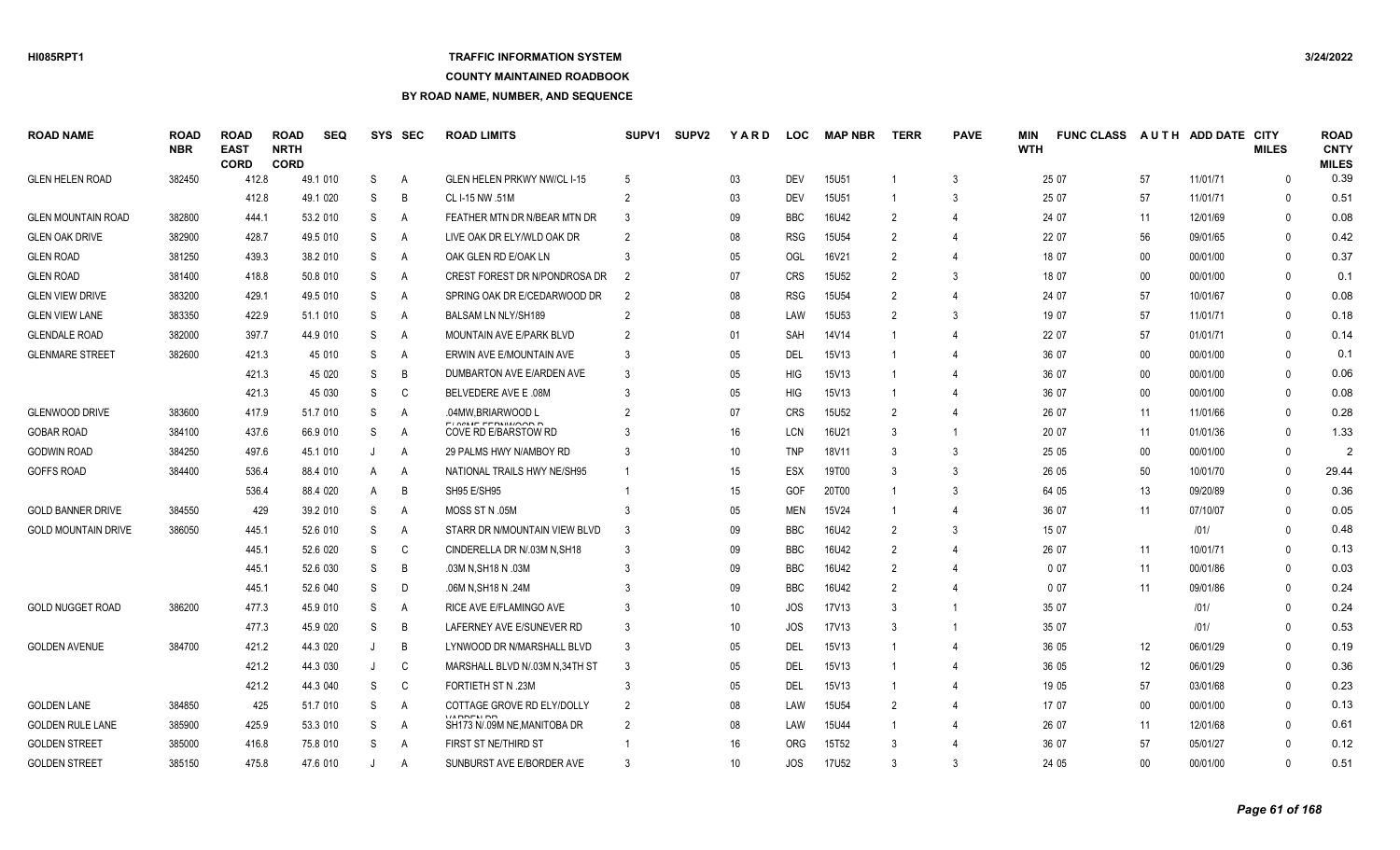### **TRAFFIC INFORMATION SYSTEM**

### **COUNTY MAINTAINED ROADBOOK**

| <b>ROAD NAME</b>         | <b>ROAD</b><br><b>NBR</b> | <b>ROAD</b><br><b>EAST</b><br><b>CORD</b> | <b>ROAD</b><br><b>NRTH</b><br><b>CORD</b> | <b>SEQ</b> | <b>SYS</b> | <b>SEC</b>     | <b>ROAD LIMITS</b>                                 | SUPV1          | <b>SUPV2</b> | YARD            | <b>LOC</b> | <b>MAP NBR</b> | <b>TERR</b>    | <b>PAVE</b>    | MIN<br><b>WTH</b> | <b>FUNC CLASS</b> |        | AUTH ADD DATE CITY | <b>MILES</b> | <b>ROAD</b><br><b>CNTY</b><br><b>MILES</b> |
|--------------------------|---------------------------|-------------------------------------------|-------------------------------------------|------------|------------|----------------|----------------------------------------------------|----------------|--------------|-----------------|------------|----------------|----------------|----------------|-------------------|-------------------|--------|--------------------|--------------|--------------------------------------------|
|                          |                           | 475.8                                     |                                           | 47.6 020   | S          | B              | BORDER AVE E/DEWEY AVE                             |                |              | 10              | JOS        | 17U53          | -3             | 3              |                   | 30 05             | 57     | 01/01/68           | $\mathbf{0}$ | 0.89                                       |
| <b>GOLDMINE AVENUE</b>   | 385975                    | 409.3                                     |                                           | 41 010     | S          | $\overline{A}$ | CERES AVE N/CITRON AVE                             | $\mathcal{P}$  |              | 03              | <b>FTA</b> | 15V11          |                | $\overline{4}$ |                   | 32 07             | 11     | 03/19/02           | $\Omega$     | 0.05                                       |
| <b>GOLETA AVENUE</b>     | 386350                    | 471.6                                     |                                           | 43.2 040   | S          | B              | .03M N, BUENA VISTA DR N/SUN ORO DR 3              |                |              | 10              | <b>YUC</b> | 17V12          | -3             | 3              |                   | 22 07             | $00\,$ | 00/01/00           | $\mathbf{0}$ | 0.1                                        |
| <b>GOLF COURSE DRIVE</b> | 386600                    | 420.8                                     |                                           | 67.9 010   | S          | $\overline{A}$ | .07M S, KALIN RANCH DR N/.11MN, PAR                |                |              | 16              | SVL        | 15U23          |                | $\overline{4}$ |                   | 36 07             | 11     | 03/01/73           | $\Omega$     | 0.24                                       |
| <b>GOLF COURSE LANE</b>  | 386650                    | 423.7                                     |                                           | 52.4 010   | S          | A              | GOLF COURSE R E/.03ME.GOLF                         | $\mathcal{P}$  |              | 08              | LAW        | <b>15U43</b>   | $\mathcal{P}$  | 4              |                   | 26 07             | 57     | 10/01/67           | $\Omega$     | 0.09                                       |
| <b>GOLF COURSE ROAD</b>  | 386800                    | 424.1                                     |                                           | 52 010     | S          | $\overline{A}$ | 001000100<br>OLD TOLL RD NLY/GRASS VALLEY RD       | -2             |              | 08              | LAW        | 15U43          |                | $\overline{4}$ |                   | 26 07             | 57     | 10/01/68           | $\Omega$     | 1.34                                       |
| <b>GOLF COURSE WAY</b>   | 386950                    | 423.7                                     |                                           | 52.3 010   | S          | $\overline{A}$ | .11MS.GOLF COURSE LN N/GOLF                        | $\mathcal{P}$  |              | 08              | LAW        | <b>15U43</b>   | $\mathfrak{p}$ | $\overline{4}$ |                   | 26 07             | 57     | 10/01/67           | $\Omega$     | 0.11                                       |
| <b>GOLF COURT</b>        | 387025                    | 416.8                                     |                                           | 87 010     | S          | A              | 001000<br><b>BLUE GRASS DR N .04M</b>              |                |              | 11              | <b>SRL</b> | 15T32          |                | $\overline{4}$ |                   | 36 07             | 11     | 03/01/75           | $\Omega$     | 0.04                                       |
| <b>GOLONDRINA COURT</b>  | 387100                    | 422                                       |                                           | 43.6 010   | S          | A              | <b>GOLONDRINA DR E/END</b>                         |                |              | 05              | <b>SBO</b> | 15V13          |                | $\overline{4}$ |                   | 36 07             | 00     | 00/01/00           | $\Omega$     | 0.03                                       |
| <b>GOLONDRINA DRIVE</b>  | 387250                    | 422                                       |                                           | 42.3 030   | S          | C              | PASITO ST N/MERITO AVE                             |                |              | 05              | <b>SBO</b> | 15V13          |                | $\overline{4}$ |                   | 36 07             | $00\,$ | 00/01/00           | $\mathbf{0}$ | 0.2                                        |
|                          |                           | 422                                       |                                           | 42.3 040   | S          | D              | MARSHALL BLVD N/FOOTHILL DR                        |                |              | 05              | DEL        | 15V13          |                | $\overline{4}$ |                   | 36 07             | $00\,$ | 00/01/00           | $\Omega$     | 0.56                                       |
| <b>GOODWIN DRIVE</b>     | 387450                    | 410.3                                     |                                           | 66 005     | S          | D              | <b>BARADA RD E/BRACEO ST</b>                       |                |              | 11              | <b>PHN</b> | 15U21          | 3              | 3              |                   | 29 07             | 11     | 12/19/95           | $\mathbf{0}$ | 0.25                                       |
|                          |                           | 410.6                                     |                                           | 66 010     | S          | A              | .51M E, BALDY MESA RD E .04M                       |                |              | 11              | <b>PHN</b> | 15U21          |                | -1             |                   | 20 07             | 12     | 01/01/78           | $\Omega$     | 0.04                                       |
|                          |                           | 410.6                                     |                                           | 66 020     | S          | B              | .55 M E.BALDY MESA ROAD E .14M                     |                |              | 11              | <b>PHN</b> | 15U21          | $\mathcal{R}$  | $\overline{4}$ |                   | 27 07             | 12     | 01/01/78           | $\Omega$     | 0.14                                       |
|                          |                           | 410.6                                     |                                           | 66 030     | S          | C              | .69M E, BALDY MESA ROAD E .39M                     |                |              | 11              | <b>PHN</b> | 15U21          |                | -1             |                   | 29 07             | 12     | 01/01/78           | $\Omega$     | 0.39                                       |
| <b>GOSS ROAD</b>         | 387850                    | 398.3                                     |                                           | 65.9 010   | S          | B              | LA COL E/OASIS RD                                  |                |              | 11              | <b>PHN</b> | 14U24          | -3             | $\overline{1}$ |                   | 15 07             | 62     | 04/01/65           | $\Omega$     | 0.96                                       |
|                          |                           | 398.3                                     |                                           | 65.9 020   | S          | A              | SHEEP CREEK RD E/JOHNSON RD                        |                |              | 11              | <b>PHN</b> | 14U25          | $\mathcal{R}$  | 3              |                   | 20 07             | 57     | 11/01/67           | $\Omega$     | 1.01                                       |
| <b>GRACE STREET</b>      | 388150                    | 412.6                                     |                                           | 39.6 005   | S          | F              | IRIS DR N/MARYGOLD AVE                             | -5             |              | 03              | <b>FTA</b> | 15V21          |                | 4              |                   | 36 07             | 11     | 07/16/02           | $\Omega$     | 0.12                                       |
|                          |                           | 412.6                                     |                                           | 39.7 010   | S          | E              | MARYGOLD AVE N/.12M S, TULLOCK ST 5                |                |              | 03              | <b>FTA</b> | 15V21          |                | 4              |                   | 0 0 7             | 12     | 01/0 /19           | $\Omega$     | 0.05                                       |
|                          |                           | 412.6                                     |                                           | 39.7 020   | S          | D              | .12MS, TULLOCK ST N/SAN BERNARDNO 5                |                |              | 03              | <b>FTA</b> | 15V21          |                |                |                   | 36 07             | 12     | 09/01/65           | $\Omega$     | 0.2                                        |
|                          |                           | 412.6                                     |                                           | 39.7 030   | S          | A              | SAN BERNARDINO AVE N/RANDALL AVE 5                 |                |              | 03              | <b>FTA</b> | 15V21          |                |                |                   | 24 07             | 57     | 08/01/73           | $\Omega$     | 0.5                                        |
| <b>GRAFTON DRIVE</b>     | 388450                    | 451.3                                     |                                           | 96.7 010   | S          | A              | SUFFOCH RD E/HEREFORD RD                           |                |              | 12              | <b>NEB</b> | 16T23          | 3              | -1             |                   | 30 07             | 57     | 01/01/68           | $\Omega$     | 0.5                                        |
| <b>GRAFTON LANE</b>      | 388500                    | 416.2                                     |                                           | 85.1 010   | S          | A              | .07M W,CORONA DR E/CORONA DR                       |                |              | 11              | SRL        | 15T42          | 3              | $\overline{4}$ |                   | 36 07             | 11     | 03/01/75           | $\Omega$     | 0.07                                       |
| <b>GRANADA AVENUE</b>    | 388600                    | 408.9                                     |                                           | 40.8 010   | S          | C              | REDWOOD AVE E/BOX ELDER CT                         | $\mathcal{P}$  |              | 03              | <b>FTA</b> | 15V11          |                | $\overline{4}$ |                   | 28 07             | 11     | 06/04/90           | $\Omega$     | 0.1                                        |
|                          |                           | 40.8                                      |                                           | 408.7 015  | S          | G              | LIVE OAK AVE E.13M                                 |                |              | 03              | <b>FTA</b> | 15V11          |                | $\overline{4}$ |                   | 36 07             | 11     | 10/07/97           | $\Omega$     | 0.13                                       |
|                          |                           | 408.9                                     |                                           | 40.8 020   | S          | A              | <b>GRANADA CT E/HEMLOCK AVE</b>                    | 2              |              | 03              | <b>FTA</b> | 15V11          |                | 4              |                   | 36 07             | 00     | 00/01/00           | $\Omega$     | 0.04                                       |
|                          |                           | 409.2                                     |                                           | 40.8 030   | S          | F              | FREMONTIA AVE E .03M W, SULTANA                    | 2              |              | 03              | <b>FTA</b> | 15V11          |                | 4              |                   | 36 07             | 11     | 08/19/97           | $\Omega$     | 0.03                                       |
|                          |                           | 408.9                                     |                                           | 40.8 040   | S          | E              | .03M W, SULTANA AVE E.10M                          | $\mathfrak{p}$ |              | 03              | <b>FTA</b> | 15V11          |                | 4              |                   | 36 07             | 11     | 11/19/90           | $\Omega$     | 0.1                                        |
|                          |                           | 408.9                                     |                                           | 40.8 050   | S          | D              | POPLAR AVE E .04M                                  |                |              | 03              | <b>FTA</b> | 15V11          |                | 4              |                   | 31 07             | 11     | 11/19/90           | $\Omega$     | 0.04                                       |
| <b>GRANADA COURT</b>     | 388750                    | 408.9                                     |                                           | 40.8 010   | S          | A              | .03MS.GRANADA AVE                                  |                |              | 03              | <b>FTA</b> | 15V11          |                |                |                   | 36 07             | $00\,$ | 00/01/00           | $\cap$       | 0.05                                       |
| <b>GRANADA DRIVE</b>     | 388900                    | 473.3                                     |                                           | 43.8 010   | S.         | <sub>R</sub>   | AU AOMANI AMANIAMA AVA<br>OLYMPIC RD E/SHERWOOD RD |                |              | 10 <sup>°</sup> | JOS        | 17V12          | 3              | Δ              |                   | 0.07              | 11     | 07/01/85           | $\Omega$     | 0.45                                       |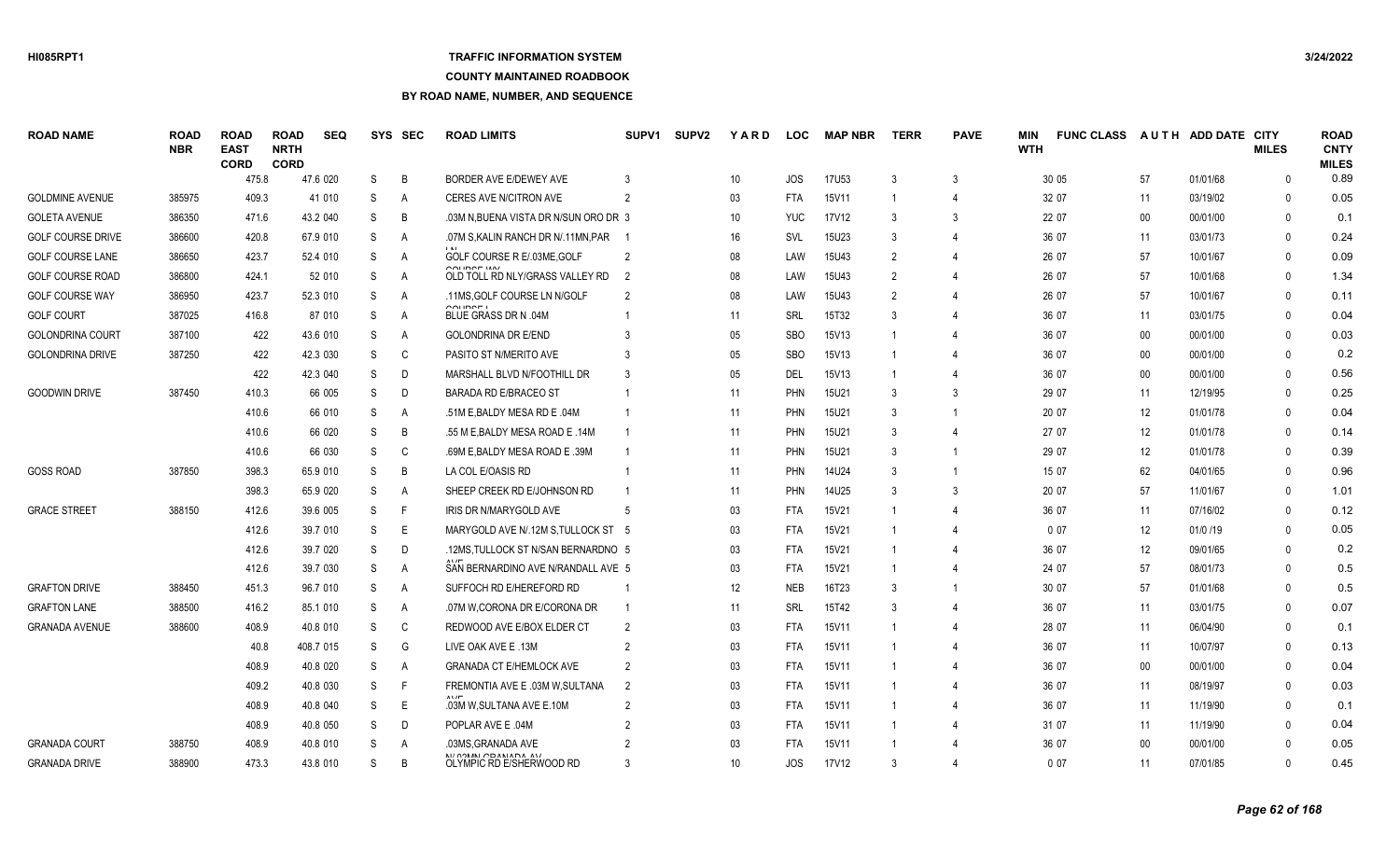## **TRAFFIC INFORMATION SYSTEM**

**COUNTY MAINTAINED ROADBOOK**

| <b>ROAD NAME</b>            | <b>ROAD</b><br><b>NBR</b> | <b>ROAD</b><br><b>EAST</b><br><b>CORD</b> | <b>ROAD</b><br><b>NRTH</b><br><b>CORD</b> | <b>SEQ</b> | <b>SYS</b> | <b>SEC</b>     | <b>ROAD LIMITS</b>                                 | SUPV <sub>1</sub> | <b>SUPV2</b> | <b>YARD</b> | <b>LOC</b> | <b>MAP NBR</b>    | <b>TERR</b>    | <b>PAVE</b>    | MIN<br><b>WTH</b> | <b>FUNC CLASS</b> |        | AUTH ADD DATE | CITY<br><b>MILES</b> | <b>ROAD</b><br><b>CNTY</b><br><b>MILES</b> |
|-----------------------------|---------------------------|-------------------------------------------|-------------------------------------------|------------|------------|----------------|----------------------------------------------------|-------------------|--------------|-------------|------------|-------------------|----------------|----------------|-------------------|-------------------|--------|---------------|----------------------|--------------------------------------------|
|                             |                           | 473.3                                     |                                           | 43.8 020   | S          | A              | ALTA VISTA DR N&E/EL CAJON DR                      |                   |              | 10          | <b>JOS</b> | <b>17V12</b>      | 3              | 3              |                   | 23 07             | $00\,$ | 00/01/00      | $\Omega$             | 0.43                                       |
| <b>GRANADA DRIVE</b>        | 388950                    | 420                                       |                                           | 68.5 010   | S          | A              | .04M W, AUTUMN LEAVES                              |                   |              | 16          | SVL        | 15U23             | 3              | 4              |                   | 36 07             | 11     | 03/01/73      | $\mathbf{0}$         | 0.16                                       |
| <b>GRAND AVENUE</b>         | 389050                    | 416.8                                     |                                           | 39.4 010   | S          | A              | <b>ENELL OMCTOME</b><br>VALLEY BLVD N/STEVENSON ST | -5                |              | 05          | <b>CLN</b> | 15V22             |                | 3              |                   | 25 07             | 11     | 01/01/55      | 0.21                 | 0.54                                       |
| <b>GRAND AVENUE</b>         | 389200                    | 394.7                                     |                                           | 37.8 010   |            | A              | .02M E,EAST END AVE E/RAMONA AVE                   |                   |              | 01          | <b>MTC</b> | 14V23             |                | $\Lambda$      |                   | 26 05             | 31     | 07/01/77      | 0.13                 | 0.82                                       |
|                             |                           | 394.7                                     |                                           | 37.8 020   |            | B              | .09M W.GREENWOOD WY E/MONTE<br>$110T + 11$         | $\overline{4}$    |              | 01          | <b>MTC</b> | 14V23             |                | $\overline{4}$ |                   | 26 05             | 31     | 07/01/77      | 0.03                 | 0.28                                       |
| <b>GRAND AVENUE</b>         | 389350                    | 396.8                                     |                                           | 38.3 010   | S          | A              | MISSION BL SH60 N/STATE ST                         |                   |              | 01          | <b>MTC</b> | 14V24             | -1             | Δ              |                   | 22 05             | 00     | 00/01/00      | $\Omega$             | 0.26                                       |
| <b>GRAND FIR LANE</b>       | 389450                    | 47.6                                      |                                           | 412.2 010  | S          | A              | END E TO ATHENA ELM DR                             | -5                |              | 03          | <b>DEV</b> | <b>15U51</b>      |                | Δ              |                   | 32 07             | 12     | 11/16/21      | $\Omega$             | 0.3                                        |
| <b>GRAND VIEW AVENUE</b>    | 389700                    | 445.1                                     |                                           | 97.3 010   | S          | A              | CALICO RD E/.03M W, SKY VIEW ST                    |                   |              | 12          | <b>YRM</b> | 16T22             | 3              |                |                   | 24 07             | 11     | 12/01/64      | $\Omega$             | 0.19                                       |
|                             |                           | 445.1                                     |                                           | 97.3 020   | S          | B              | .03MW, SKY VIEW ST E/DIVIDING LINE ST 1            |                   |              | 12          | <b>YRM</b> | 16T22             | 3              |                |                   | 0 0 7             | 11     | 12/01/83      | $\Omega$             | 0.12                                       |
| <b>GRAND VIEW CIRCLE</b>    | 389750                    | 475.4                                     |                                           | 44.2 010   | S          | $\overline{A}$ | PARK BLVD NLY/SH62                                 |                   |              | 10          | JOS        | <b>17V12</b>      | 3              | 3              |                   | 007               | 12     | 08/01/74      | $\Omega$             | 0.5                                        |
| <b>GRANDVIEW AVENUE</b>     | 389800                    | 413.1                                     |                                           | 50.1 010   | S          | $\overline{A}$ | DEVORE RD E/DEERCREST DR                           | $\overline{2}$    |              | 03          | <b>DEV</b> | 15U51             |                | $\overline{4}$ |                   | 26 07             | 57     | 11/01/71      | $\Omega$             | 0.27                                       |
| <b>GRANDVIEW DRIVE</b>      | 389950                    | 418.4                                     |                                           | 50.7 010   | S          | Α              | VALLEY VIEW DR NE .12M                             | $\mathcal{P}$     |              | 07          | <b>CRS</b> | 15U <sub>52</sub> | 2              | 3              |                   | 14 07             | $00\,$ | 00/01/00      | $\mathbf{0}$         | 0.12                                       |
| <b>GRANDVIEW ROAD</b>       | 390400                    | 422.5                                     |                                           | 51 010     | J          | A              | NORTH RD N/SAWMILL RD                              |                   |              | 08          | LAW        | <b>15U53</b>      | $\mathfrak{p}$ | 3              |                   | 26 05             | 11     | 01/01/52      | $\Omega$             | 0.97                                       |
|                             |                           | 422.5                                     |                                           | 51 020     | S.         | B              | SAWMILL RD N .11M                                  | 2                 |              | 08          | LAW        | <b>15U43</b>      | $\mathfrak{p}$ | 3              |                   | 26 05             | 11     | 01/01/52      | $\Omega$             | 0.11                                       |
|                             |                           | 422.5                                     |                                           | 51 030     | S          | C              | .11MN, SAWMILL RD N/ 01MN, AUGUSTA 2               |                   |              | 08          | LAW        | 15U43             | $\mathfrak{p}$ | 3              |                   | 005               | 11     | 09/01/74      | $\Omega$             | 0.11                                       |
| <b>GRANITE ROAD</b>         | 390700                    | 441.9                                     |                                           | 69.3 010   |            | B              | LINCOLN RD E/.02M E HARROD RD                      | 3                 |              | 16          | <b>LCN</b> | 16U12             | 3              |                |                   | 25 06             | 57     | 03/01/68      | $\Omega$             | 2.03                                       |
| <b>GRANITE STREET</b>       | 390725                    | 428.8                                     |                                           | 39 050     | S          | A              | BERYL AVE E/RHYOLITE ST                            | -3                |              | 05          | <b>MEN</b> | 15V24             | -1             | 4              |                   | 36 07             | 11     | 02/26/90      | $\Omega$             | 0.18                                       |
| <b>GRAPEVINE LANE</b>       | 391005                    | 47.9                                      |                                           | 412.2 010  | S          | A              | CLEARWATER PKWY E TO END                           |                   |              | 03          | DEV        | 15U51             |                |                |                   | 32 07             | 12     | 03/15/22      | $\Omega$             | 0.31                                       |
| <b>GRASS VALLEY COURT</b>   | 391450                    | 423.8                                     |                                           | 52.5 010   | S          | $\overline{A}$ | <b>GRASS VALLEY LN N .04M</b>                      | 2                 |              | 08          | LAW        | <b>15U43</b>      | $\overline{2}$ | 4              |                   | 27 07             | 57     | 10/01/67      | $\Omega$             | 0.04                                       |
| <b>GRASS VALLEY LANE</b>    | 391600                    | 423.8                                     |                                           | 52.6 010   | S          | $\overline{A}$ | .04M W, GRASS VLY CT E/GRASS VLY RD 2              |                   |              | 08          | LAW        | 15U43             | $\overline{2}$ | 4              |                   | 26 07             | 57     | 10/01/67      | $\Omega$             | 0.09                                       |
| <b>GRASS VALLEY ROAD</b>    | 391750                    | 423.5                                     |                                           | 51.2 010   | A          | A              | SH189 NLY/BRENTWOOD DR                             | $\overline{2}$    |              | 08          | LAW        | <b>15U53</b>      | $\overline{2}$ | Δ              |                   | 30 04             | 11     | 01/01/30      | $\Omega$             | 3.46                                       |
|                             |                           | 423.5                                     |                                           | 51.2 020   | A          | D              | BRENTWOOD DR NLY .61M                              | 2                 |              | 08          | LAW        | 15U43             | $\overline{2}$ | 3              |                   | 20 04             | 11     | 01/01/30      | $\Omega$             | 0.61                                       |
|                             |                           | 423.5                                     |                                           | 51.2 030   | A          | E              | .61M N, BRENTWOOD DR N/SH 173                      |                   |              | 08          | LAW        | 15U43             | $\overline{2}$ | 3              |                   | 20 04             | 11     | 01/01/30      | $\Omega$             | 0.38                                       |
| <b>GRAVILLA ROAD</b>        | 391900                    | 416.1                                     |                                           | 68.7 010   | S          | A              | EL EVADO RD E/CAHUENGA RD                          | -1                |              | 11          | <b>VIC</b> | 15U22             | 3              | 3              |                   | 24 07             | 57     | 10/01/73      | $\Omega$             | 0.46                                       |
|                             |                           | 416.1                                     |                                           | 68.7 020   | S          | B              | .12M W,BOREGO RD E/BOREGO RD                       |                   |              | 11          | <b>VIC</b> | 15U22             | 3              | 3              |                   | 24 07             | 57     | 10/01/73      | $\Omega$             | 0.11                                       |
| <b>GRAY STREET</b>          | 392050                    | 415.4                                     |                                           | 45.3 010   | S          | A              | .10M S, OGDEN ST N/THIRD AVE                       | -5                |              | 05          | <b>MCY</b> | 15V12             |                | $\overline{4}$ |                   | 25 07             | 12     | 06/01/29      | $\Omega$             | 0.62                                       |
| <b>GREAT VIEW DRIVE</b>     | 392200                    | 420.4                                     |                                           | 50.7 010   | S          | A              | CRST FOREST DR E/CRST FOREST DR 2                  |                   |              | 07          | <b>CRS</b> | <b>15U53</b>      | $\overline{2}$ | 4              |                   | 12 07             | 57     | 09/01/67      | $\Omega$             | 0.96                                       |
| <b>GREEN MOUNTAIN DRIVE</b> | 393000                    | 444.1                                     |                                           | 53.5 010   | S          | $\overline{A}$ | .16M NW EAGLE MTN DR SE/EAGLE                      | 3                 |              | 09          | <b>BBC</b> | 16U42             | $\overline{2}$ | $\overline{4}$ |                   | 25 07             | 11     | 12/01/69      | $\Omega$             | 0.16                                       |
| <b>GREEN OAKS COURT</b>     | 392525                    | 444.8                                     |                                           | 51.1 010   | S          | A              | <b>MTNLOD</b><br>KLAMATH RD SELY .03M              | 3                 |              | 09          | <b>MRG</b> | 16U52             | $\overline{2}$ | 4              |                   | 0 0 7             | 11     | 01/01/82      | $\mathbf{0}$         | 0.03                                       |
| <b>GREEN ROAD</b>           | 392500                    | 399.4                                     |                                           | 61.9 010   | S          | $\overline{A}$ | DESERT FRONT RD N/TAMARACK RD                      |                   |              |             | <b>PNH</b> | 14U34             | 3              | 3              |                   | 16 07             | 11     | 01/01/37      |                      | 2.45                                       |
|                             |                           | 400.1                                     |                                           | 63.9 020   | S.         | R              | TAMARACK RD E/SH 138                               |                   |              | 11          | <b>PNH</b> | 14U24             | $\mathcal{R}$  | $\mathcal{R}$  |                   | 16 07             | 11     | 01/01/37      | $\Omega$             | 0.46                                       |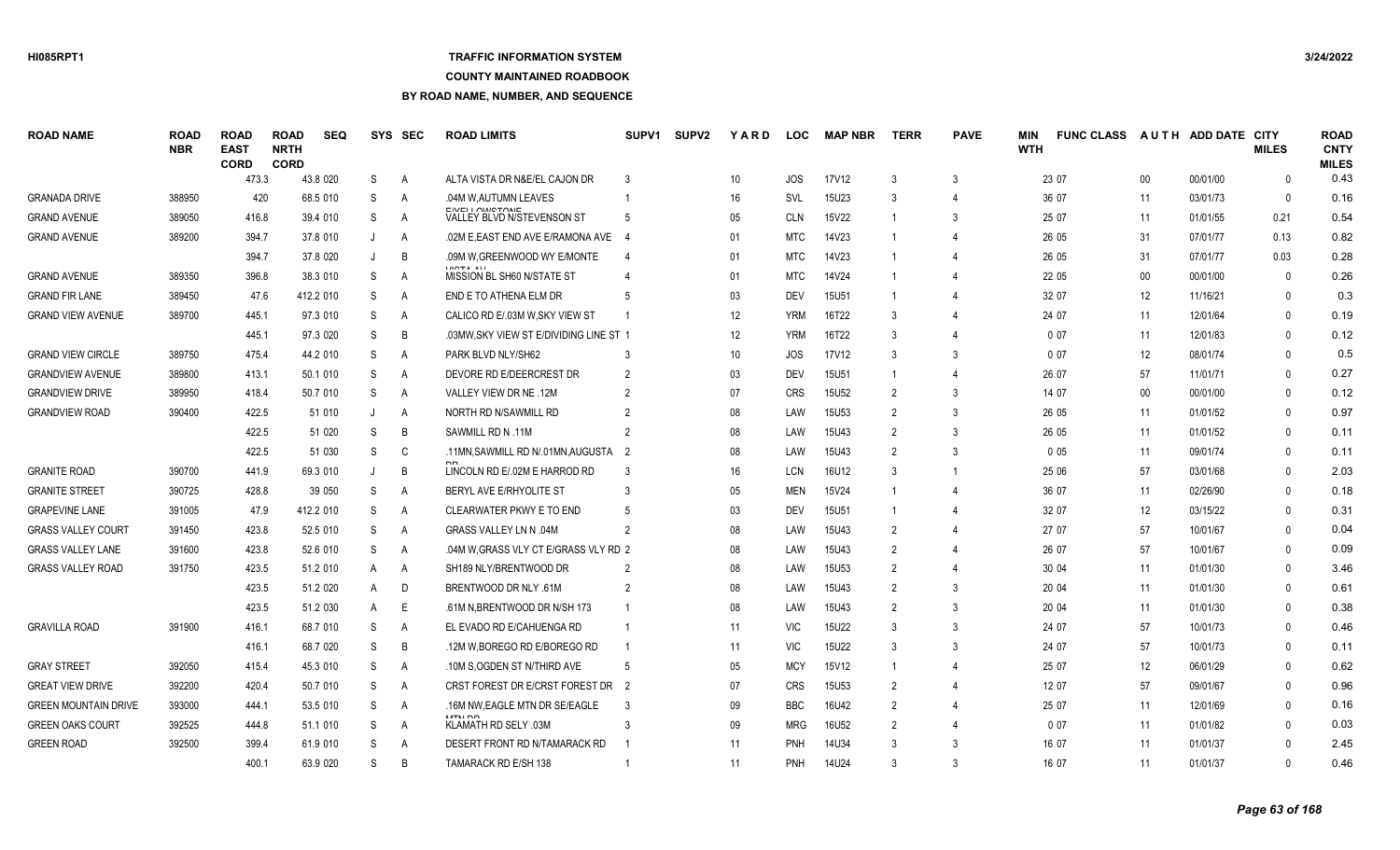# **TRAFFIC INFORMATION SYSTEM**

**COUNTY MAINTAINED ROADBOOK**

| <b>ROAD NAME</b>              | <b>ROAD</b><br><b>NBR</b> | <b>ROAD</b><br><b>EAST</b><br><b>CORD</b> | <b>ROAD</b><br><b>NRTH</b><br><b>CORD</b> | <b>SEQ</b> | <b>SYS</b>   | SEC            | <b>ROAD LIMITS</b>                               | <b>SUPV1</b>   | <b>SUPV2</b> | YARD | <b>LOC</b> | <b>MAP NBR</b> | <b>TERR</b>    | <b>PAVE</b>    | <b>MIN</b><br><b>WTH</b> | <b>FUNC CLASS</b> |        | AUTH ADD DATE CITY | <b>MILES</b> | <b>ROAD</b><br><b>CNTY</b><br><b>MILES</b> |
|-------------------------------|---------------------------|-------------------------------------------|-------------------------------------------|------------|--------------|----------------|--------------------------------------------------|----------------|--------------|------|------------|----------------|----------------|----------------|--------------------------|-------------------|--------|--------------------|--------------|--------------------------------------------|
| <b>GREEN VALLEY LAKE ROAD</b> | 393250                    | 431.8                                     |                                           | 49.8 010   | A            | A              | SH18 NELY/ 04M N, MEADOW LN                      | $\overline{2}$ |              | 08   | <b>GEV</b> | <b>15U55</b>   | $\overline{2}$ |                |                          | 0 0 5             | 11     | 01/01/29           | $\Omega$     | 4.52                                       |
| <b>GREEN VALLEY LANE</b>      | 393100                    | 432.1                                     |                                           | 51.3 010   | S.           | $\overline{A}$ | GREEN VALLEY LK RD E .08M                        | $\overline{2}$ |              | 08   | <b>GEV</b> | <b>15U55</b>   | $\overline{2}$ |                |                          | 14 07             | $00\,$ | 00/01/00           | $\Omega$     | 0.08                                       |
| <b>GREEN WAY DRIVE</b>        | 393400                    | 444.9                                     |                                           | 52.7 010   | <sub>S</sub> | A              | AEROPLANE BLVD N/SHERWOOD BLVD 3                 |                |              | 09   | <b>BBC</b> | 16U42          | $\overline{2}$ | 3              |                          | 23 07             | 56     | 03/01/66           | $\Omega$     | 0.06                                       |
|                               |                           | 444.9                                     |                                           | 52.7 020   |              | B              | SHERWOOD BLVD N/SH18                             |                |              | 09   | <b>BBC</b> | 16U42          | $\mathcal{P}$  | 3              |                          | 26 07             | 56     | 03/01/66           | $\Omega$     | 0.09                                       |
|                               |                           | 444.9                                     |                                           | 52.7 030   | S            | C              | SH18 N/PIONEER LN                                |                |              | 09   | <b>BBC</b> | 16U42          |                |                |                          | 27 07             | 56     | 03/01/66           | $\Omega$     | 0.11                                       |
| <b>GREENBRIAR DRIVE</b>       | 392550                    | 416.1                                     |                                           | 86.9 010   | S            | A              | ROBIN LN SELY/.08M E, JASMINE LN                 |                |              | 11   | <b>SRL</b> | 15T32          | 3              |                |                          | 36 07             | 11     | 03/01/75           | $\Omega$     | 0.5                                        |
| <b>GREENBRIAR DRIVE</b>       | 392600                    | 426.2                                     |                                           | 50.8 010   | <sub>S</sub> | A              | SYCAMORE DR N/BLUERIDGE DR                       | $\mathcal{P}$  |              | 08   | LAW        | <b>15U54</b>   | $\overline{2}$ |                |                          | 15 07             | 62     | 01/01/68           | $\Omega$     | 0.46                                       |
| <b>GREENSBORO ROAD</b>        | 392750                    | 420.9                                     |                                           | 68 010     | -S           | A              | KALIN RANCH DR NLY/ROLLING RIDGE                 |                |              | 16   | <b>SVL</b> | 15U23          |                |                |                          | 36 07             | 11     | 03/01/73           | $\Omega$     | 0.45                                       |
| <b>GREENSPOT ROAD</b>         | 392800                    | 426.2                                     |                                           | 42.2 040   | A            | C              | .19 N.FLORIDA ST S/FLORIDA STREET                | 3              |              | 05   | <b>RED</b> | 15V14          |                | 3              |                          | 24 07             | 57     | 01/01/69           | $\Omega$     | 0.17                                       |
| <b>GREENSPOT ROAD</b>         | 392950                    | 446.3                                     |                                           | 52.9 010   | <sub>S</sub> | A              | SH38 N/COUNTRY CLUB BLVD                         |                |              | 09   | <b>BBC</b> | 16U42          | $\overline{2}$ | 3              |                          | 25 07             | 56     | 05/01/66           | $\Omega$     | 0.03                                       |
| <b>GREENWOOD AVENUE</b>       | 393550                    | 411.9                                     |                                           | 50.7 010   | <sub>S</sub> | A              | .17MS, KENWOOD AV                                |                |              | 03   | <b>DEV</b> | <b>15U51</b>   |                |                |                          | 18 07             | 12     | 06/01/29           | $\Omega$     | 0.61                                       |
| <b>GREENWOOD STREET</b>       | 393650                    | 414.9                                     |                                           | 60.3 010   | <sub>S</sub> | A              | <b>MILAPMALPAREATURE</b><br>AFTON AVE E/AGATE RD |                |              | 11   | OKH        | 15U32          | $\mathcal{R}$  |                |                          | 36 07             | 11     | 11/22/05           | $\Omega$     | 0.19                                       |
| <b>GREENWOOD WAY</b>          | 393850                    | 395.9                                     |                                           | 37.7 010   | <sub>S</sub> | A              | PHILLIPS BLVD NLY/HOWARD ST                      |                |              | 01   | <b>MTC</b> | 14V23          |                |                |                          | 36 07             | 00     | 00/01/00           | $\Omega$     | 0.48                                       |
| <b>GREGORY COURT</b>          | 393925                    | 38.8                                      |                                           | 413.9 010  | S.           | A              | GREGORY ST S&E 0.09M                             | 5              |              | 03   | <b>BLO</b> | <b>15V22</b>   |                |                |                          | 36 07             | 11     | 09/23/14           | $\Omega$     | 0.09                                       |
| <b>GREGORY PLACE</b>          | 394000                    | 420.3                                     |                                           | 51.4 010   | -S           | A              | LAKE DR N/ZURICH DR                              | 2              |              | 07   | <b>CRS</b> | <b>15U53</b>   | $\mathcal{P}$  | 3              |                          | 36 07             | $00\,$ | 00/01/00           | $\Omega$     | 0.02                                       |
| <b>GREGORY STREET</b>         | 394150                    | 412.7                                     |                                           | 38.6 010   | <sub>S</sub> | B              | SPAHN DR E/DUMOND AVE                            | 5              |              | 03   | <b>BLO</b> | 15V21          |                | $\overline{4}$ |                          | 36 07             | 11     | 07/01/74           | $\Omega$     | 0.17                                       |
|                               |                           | 412.7                                     |                                           | 38.6 012   | S            | C              | MAPLE AVE E/LINDEN AVE                           | 5              |              | 03   | <b>BLO</b> | 15V21          |                | $\overline{4}$ |                          | 20 07             | 11     | 12/03/90           | $\mathbf{0}$ | 0.25                                       |
|                               |                           | 412.7                                     |                                           | 38.6 020   | <sub>S</sub> | A              | LARCH AVE E/SPRUCE AVE                           | 5              |              | 03   | <b>BLO</b> | <b>15V22</b>   |                |                |                          | 20 07             | 57     | 08/01/73           | $\Omega$     | 0.25                                       |
| <b>GREMLIN COURT</b>          | 394175                    | 427.8                                     |                                           | 48.9 010   | <sub>S</sub> | A              | SKY LINE DR E .09M                               | $\mathfrak{p}$ |              | 08   | <b>RSG</b> | <b>15U54</b>   | $\overline{2}$ |                |                          | 007               | 11     | 09/01/80           | $\Omega$     | 0.09                                       |
| <b>GRENFALL LANE</b>          | 394200                    | 445.2                                     |                                           | 53.3 010   | <sub>S</sub> | A              | .09MW.PARADISE WY E/02M                          |                |              | 09   | <b>BBC</b> | 16U42          |                | 3              |                          | 24 07             | 11     | 01/01/68           | $\Omega$     | 0.11                                       |
| <b>GRENOBLE LANE</b>          | 394250                    | 425.3                                     |                                           | 53.4 010   | <sub>S</sub> | A              | .18M NW,NORTH BAY RD SE/NORTH                    | $\overline{2}$ |              | 08   | LAW        | 15U44          | $\overline{2}$ |                |                          | 26 07             | 11     | 07/01/71           | $\Omega$     | 0.18                                       |
| <b>GREY BACK TRAIL</b>        | 394450                    | 439.4                                     |                                           | 53.2 010   | <sub>S</sub> | A              | <b>DAV DD</b><br>SH38 N .09M                     |                |              | 09   | <b>FWN</b> | 16U41          |                | 3              |                          | 17 07             | 56     | 03/01/66           | $\Omega$     | 0.09                                       |
| <b>GREYSTONE DRIVE</b>        | 394500                    | 586.7                                     |                                           | 48.5 010   | S.           | A              | MODOC TR ELY 1.17M                               |                |              | 02   | <b>BRV</b> | 21V12          | $\mathcal{R}$  | 3              |                          | 27 07             |        | 1011               | $\Omega$     | 1.17                                       |
| <b>GREYSTONE PLACE</b>        | 394550                    | 587                                       |                                           | 48.7 010   | <sub>S</sub> | A              | .04M SW, GARYSTONE DR                            |                |              | 02   | <b>BRV</b> | 21V12          | 3              | 3              |                          | 27 07             | 11     | 12/01/70           | $\Omega$     | 0.04                                       |
| <b>GRIZZLY LANE</b>           | 394650                    | 424.2                                     |                                           | 52.2 010   | <sub>S</sub> | A              | NIE IODEVOTONIE DE<br>GRIZZLY RD E .06M          | $\overline{2}$ |              | 08   | LAW        | 15U43          | $\mathcal{P}$  |                |                          | 26 07             | 11     | 02/01/66           | $\Omega$     | 0.06                                       |
| <b>GRIZZLY ROAD</b>           | 394700                    | 424                                       |                                           | 52.3 010   | <sub>S</sub> | A              | PIONEER RD SE&N/PIONEER RD                       | $\overline{2}$ |              | 08   | LAW        | 15U43          | $\overline{2}$ |                |                          | 27 07             | 11     | 02/01/66           | $\Omega$     | 0.94                                       |
| <b>GROVE PLACE</b>            | 395050                    | 413.2                                     |                                           | 39.6 010   | <sub>S</sub> | A              | LINDEN AVE E/CEDAR AVE                           |                |              | 03   | <b>BLO</b> | 15V22          |                |                |                          | 19 07             | 57     | 04/01/70           | $\Omega$     | 0.25                                       |
|                               |                           | 413.2                                     |                                           | 39.6 020   | <sub>S</sub> | D              | LARCH AVE E/PORTOLA AVE                          | 5              |              | 03   | <b>BLO</b> | 15V22          |                |                |                          | 36 07             | 56     | 03/01/68           | $\mathbf{0}$ | 0.06                                       |
|                               |                           | 413.2                                     |                                           | 39.6 030   | -S           | F              | PORTOLA AVE E/SPRUCE AVE                         | 5              |              | 03   | <b>BLO</b> | 15V22          |                |                |                          | 36 07             | 57     | 08/01/73           | $\Omega$     | 0.19                                       |
| <b>GROVE STREET</b>           | 395075                    | 396.6                                     |                                           | 38.5 010   | S.           | A              | ADA AVE E/CENTRAL AVE                            |                |              | 01   | <b>MTC</b> | 14V24          |                |                |                          | 32 07             | 13     | 12/01/66           | $\Omega$     | 0.06                                       |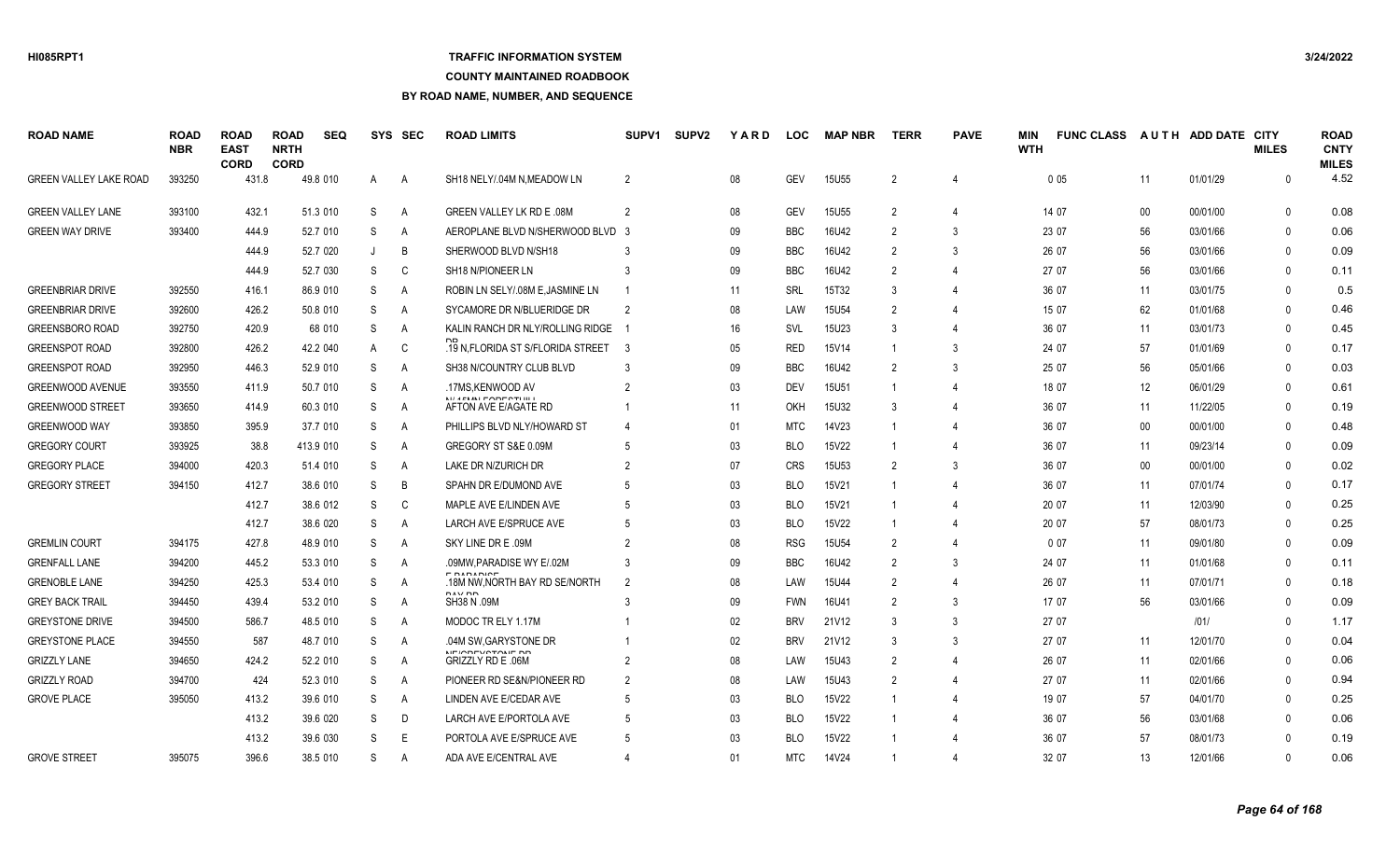# **TRAFFIC INFORMATION SYSTEM**

#### **COUNTY MAINTAINED ROADBOOK**

| <b>ROAD NAME</b>      | <b>ROAD</b><br><b>NBR</b> | <b>ROAD</b><br><b>EAST</b><br><b>CORD</b> | <b>ROAD</b><br><b>NRTH</b><br><b>CORD</b> | <b>SEQ</b> |   | SYS SEC      | <b>ROAD LIMITS</b>                                     | SUPV <sub>1</sub> | <b>SUPV2</b> | <b>YARD</b>     | <b>LOC</b> | <b>MAP NBR</b> | <b>TERR</b>    | <b>PAVE</b>           | MIN<br><b>WTH</b> | <b>FUNC CLASS</b> |        | AUTH ADD DATE CITY | <b>MILES</b> | <b>ROAD</b><br><b>CNTY</b><br><b>MILES</b> |
|-----------------------|---------------------------|-------------------------------------------|-------------------------------------------|------------|---|--------------|--------------------------------------------------------|-------------------|--------------|-----------------|------------|----------------|----------------|-----------------------|-------------------|-------------------|--------|--------------------|--------------|--------------------------------------------|
| <b>GROVE WAY</b>      | 395090                    | 443.8                                     |                                           | 52.4 010   | S | $\mathsf{A}$ | DIVISION DR E/ASHWOOD DR                               | 3                 |              | 09              | <b>BBC</b> | 16U42          | 2              |                       |                   | 26 07             | 11     | 02/01/70           | $\Omega$     | 0.03                                       |
| <b>GUAJOME ROAD</b>   | 395200                    | 427.7                                     |                                           | 72.5 010   | S | A            | .06MW, MOCCASIN RD E/.03M                              |                   |              | 16              | APV        | 15U14          | 3              | $\boldsymbol{\Delta}$ |                   | 36 07             | 57     | 08/01/73           | 0            | 0.2                                        |
| <b>GUATAY ROAD</b>    | 395275                    | 590.1                                     |                                           | 48.9 010   | S | A            | DAPISHU RD E&SLY/RIO VISTA DR                          |                   |              | 02              | <b>BRV</b> | 21V12          | 3              | $\overline{4}$        |                   | 28 07             | 11     | 04/01/84           | $\Omega$     | 0.24                                       |
| <b>GUAVA COURT</b>    | 395450                    | 409.6                                     |                                           | 40.8 010   | S | $\mathsf{A}$ | .12M S, MERRILL AVE N/MERRILL AVE                      | -2                |              | 03              | <b>FTA</b> | 15V11          | -1             | $\overline{4}$        |                   | 32 07             | 11     | 12/05/00           | $\mathbf{0}$ | 0.12                                       |
| <b>GUTHRIE STREET</b> | 395650                    | 422.4                                     |                                           | 42.4 040   | S | D            | PUMALO ST N/.05M N,27TH ST                             | 3                 |              | 05              | <b>HIG</b> | 15V13          |                | 4                     |                   | 36 07             | $00\,$ | 00/01/00           | $\Omega$     | 0.17                                       |
|                       |                           | 422.4                                     |                                           | 42.4 050   | S | F            | DATE ST N/28TH ST                                      |                   |              | 05              | <b>HIG</b> | 15V13          | -1             | 4                     |                   | 36 07             | 11     | 10/01/64           | $\Omega$     | 0.05                                       |
|                       |                           | 422.4                                     |                                           | 42.4 060   | S | G            | 28TH ST N .10M                                         |                   |              | 05              | <b>HIG</b> | 15V13          |                |                       |                   | 36 07             | 11     | 10/01/64           | $\Omega$     | 0.1                                        |
|                       |                           | 422.4                                     |                                           | 42.4 070   | S | E            | HOLLY VISTA BLVD N/AVALON AVE                          | 3                 |              | 05              | <b>HIG</b> | 15V13          | -1             | $\boldsymbol{\Delta}$ |                   | 36 07             | 11     | 08/01/64           | $\Omega$     | 0.11                                       |
| <b>H STREET</b>       | 399150                    | 416.6                                     |                                           | 39.4 010   | S | A            | CYPRESS AVE E/GRAND AVE                                | -5                |              | 05              | <b>CLN</b> | 15V22          |                | 3                     |                   | 36 07             | 57     | 11/01/71           | $\Omega$     | 0.18                                       |
| <b>H STREET</b>       | 399300                    | 433                                       |                                           | 94.2 050   | A | B            | LINDA VISTA AVE N/RIMROCK RD                           | 3                 |              | 12              | <b>BHT</b> | 15T25          | 3              | 3                     |                   | 004               | 12     | 05/01/89           | 0.51         | 0.5                                        |
|                       |                           | 433                                       |                                           | 94.2 070   | A | A            | RIMROCK RD N/.08M N.ARMORY RD                          |                   |              | 12              | <b>BHT</b> | 15T25          | 3              | $\overline{4}$        |                   | 24 05             |        | 1011               | 0.02         | 0.56                                       |
| <b>H STREET</b>       | 399400                    | 413                                       |                                           | 155.3 010  | S | A            | FIRST ST E/WINGATE AVE                                 |                   |              | 13              | <b>TRO</b> | 15R12          | 3              | 3                     |                   | 23 07             | 12     | 12/01/68           | $\Omega$     | 0.07                                       |
| <b>HACIENDA LANE</b>  | 399425                    | 420.4                                     |                                           | 68 010     | S | A            | .05M W,AMBERWOOD LN                                    |                   |              | 16              | <b>SVL</b> | 15U23          | -3             | 4                     |                   | 36 07             | 11     | 03/01/73           | $\Omega$     | 0.05                                       |
| HACIENDA ROAD         | 399450                    | 451.8                                     |                                           | 99.3 010   | S | A            | <b>FILLIDEDIMAAD IL</b><br>COYOTE LAKE RD E/HARVARD RD |                   |              | 12              | <b>NEB</b> | 16T13          | 3              | $\boldsymbol{\Delta}$ |                   | 24 07             | 13     | 01/0 /19           | $\Omega$     | 4.59                                       |
|                       |                           | 451.8                                     |                                           | 99.3 030   | S | C            | 1.62M SW, ALVORD MTN NE/ALVORD                         |                   |              | 12              | <b>NEB</b> | 16T14          | 3              | $\boldsymbol{\Delta}$ |                   | 25 07             | 13     | 06/01/64           | $\Omega$     | 1.62                                       |
| <b>HAIWEE COURT</b>   | 400100                    | 585.8                                     |                                           | 46.5 010   | S | A            | <b>MTNLDE</b><br>QUAPAW TR NW .06M                     |                   |              | 02              | <b>BRV</b> | 21V12          | 3              | 3                     |                   | 27 07             | 11     | 07/01/72           | 0            | 0.06                                       |
| <b>HALBROOK LANE</b>  | 400275                    | 414.6                                     |                                           | 37.1 050   | S | A            | KININGHAM DR N/DEL MESA DR                             | -5                |              | 03              | <b>BLO</b> | 15V22          | -1             | $\overline{4}$        |                   | 32 07             | 11     | 09/23/91           | 0            | 0.05                                       |
| <b>HALE DRIVE</b>     | 400350                    | 4444                                      |                                           | 53.4 010   | S | A            | VAN DUSEN CANYON RD E/HOLDEN AVE 3                     |                   |              | 09              | BBC        | 16U42          | 2              | $\overline{2}$        |                   | 18 07             | 56     | 03/01/66           | $\Omega$     | 0.04                                       |
|                       |                           | 444.4                                     |                                           | 53.4 020   | S | B            | HOLDEN AVE E/WENDY AVE                                 | 3                 |              | 09              | <b>BBC</b> | 16U42          | $\mathfrak{D}$ | $\overline{4}$        |                   | 18 07             | 56     | 03/01/66           | $\Omega$     | 0.04                                       |
| <b>HALIFAX DRIVE</b>  | 400400                    | 425.8                                     |                                           | 53.3 010   | S | A            | NORTH BAY RD N .06M                                    |                   |              | 08              | LAW        | 15U44          | $\mathfrak{D}$ | $\boldsymbol{\Delta}$ |                   | 26 07             | 11     | 12/01/68           | $\Omega$     | 0.06                                       |
| <b>HALL AVENUE</b>    | 400650                    | 414.4                                     |                                           | 36.9 010   | S | A            | EL RIVINO RD N 47M                                     |                   |              | 03              | <b>BLO</b> | 15V22          |                | 3                     |                   | 23 07             | 57     | 05/01/72           | $\Omega$     | 0.47                                       |
| <b>HALLEE ROAD</b>    | 400725                    | 474.9                                     |                                           | 44.6 010   | S | A            | 29 PALMS HWY N.09M                                     |                   |              | 10 <sup>°</sup> | <b>JOS</b> | 17V12          | 3              | $\boldsymbol{\Delta}$ |                   | 007               | 12     | 07/01/84           | $\Omega$     | 0.09                                       |
| HALLORAN SPRINGS ROAD | 400800                    | 497.7                                     |                                           | 130.8 010  | S | A            | .19M S.I-15 N .62M                                     |                   |              | 12              | <b>BAK</b> | <b>18S00</b>   | 3              | Δ                     |                   | 24 07             | 57     | 07/01/67           | $\Omega$     | 0.62                                       |
| HALLORAN SUMMIT ROAD  | 400950                    | 503.2                                     |                                           | 133.7 010  | S | A            | .15MS,EB I-15 RAMPS N/.01M S, EB RMP                   |                   |              | 12              | <b>BAK</b> | <b>18S00</b>   | 3              | 4                     |                   | 26 07             | 00     | 00/01/00           | 0            | 0.15                                       |
|                       |                           | 503.4                                     |                                           | 132.2 020  | S | B            | 01M S.I-15 EB RAMPS N 46M                              |                   |              | 12              | BAK        | 18S00          | 3              | 4                     |                   | 26 07             | $00\,$ | 00/01/00           | $\Omega$     | 0.46                                       |
| <b>HAMPTON DRIVE</b>  | 402150                    | 451.3                                     |                                           | 96.9 010   | S | A            | SUFFOCH RD E/HEREFORD RD                               | -1                |              | 12              | <b>NEB</b> | 16T23          | 3              | $\mathbf{1}$          |                   | 30 07             | 11     | 01/01/54           | $\Omega$     | 0.5                                        |
| <b>HAMPTON ROAD</b>   | 402300                    | 429.1                                     |                                           | 36.6 010   | S | A            | .14M W, RIDGEWOOD DR E .03M                            | 3                 |              | 05              | YPA        | 15V24          | -1             | $\overline{4}$        |                   | 36 07             | $00\,$ | 00/01/00           | $\Omega$     | 0.03                                       |
| <b>HANEMO DRIVE</b>   | 402525                    | 590.1                                     |                                           | 48.6 010   | S | A            | .08MW,DAPISHU RD NELY&NW/RIO                           |                   |              | 02              | <b>BRV</b> | 21V12          | 3              | 4                     |                   | 27 07             | 11     | 04/01/84           | $\Omega$     | 0.59                                       |
| HANFORD AVENUE        | 402600                    | 470.9                                     |                                           | 42.9 040   | S | Ε            | 1/10TA<br>.06M S, PIMLICO ST N/PIMLICO ST              | 3                 |              | 10              | <b>YUC</b> | <b>17U52</b>   | 3              | 4                     |                   | 26 07             | 11     | 11/01/71           | $\mathbf{0}$ | 0.06                                       |
|                       |                           | 470.9                                     |                                           | 42.9 050   | S | D            | CAMPANULA ST N/.07M N, CALIENTE ST 3                   |                   |              | 10              | <b>YUC</b> | 17U52          | 3              | 3                     |                   | 28 07             | 11     | 03/01/68           | $\Omega$     | 0.15                                       |
| <b>HANNAN STREET</b>  | 402650                    | 429.3                                     |                                           | 94.8 010   | S | A            | <b>JOHNSON ST N .02M</b>                               |                   |              | 12              | LEN        | 15T24          | 3              | 3                     |                   | 23 07             | 12     | 09/01/65           | $\Omega$     | 0.02                                       |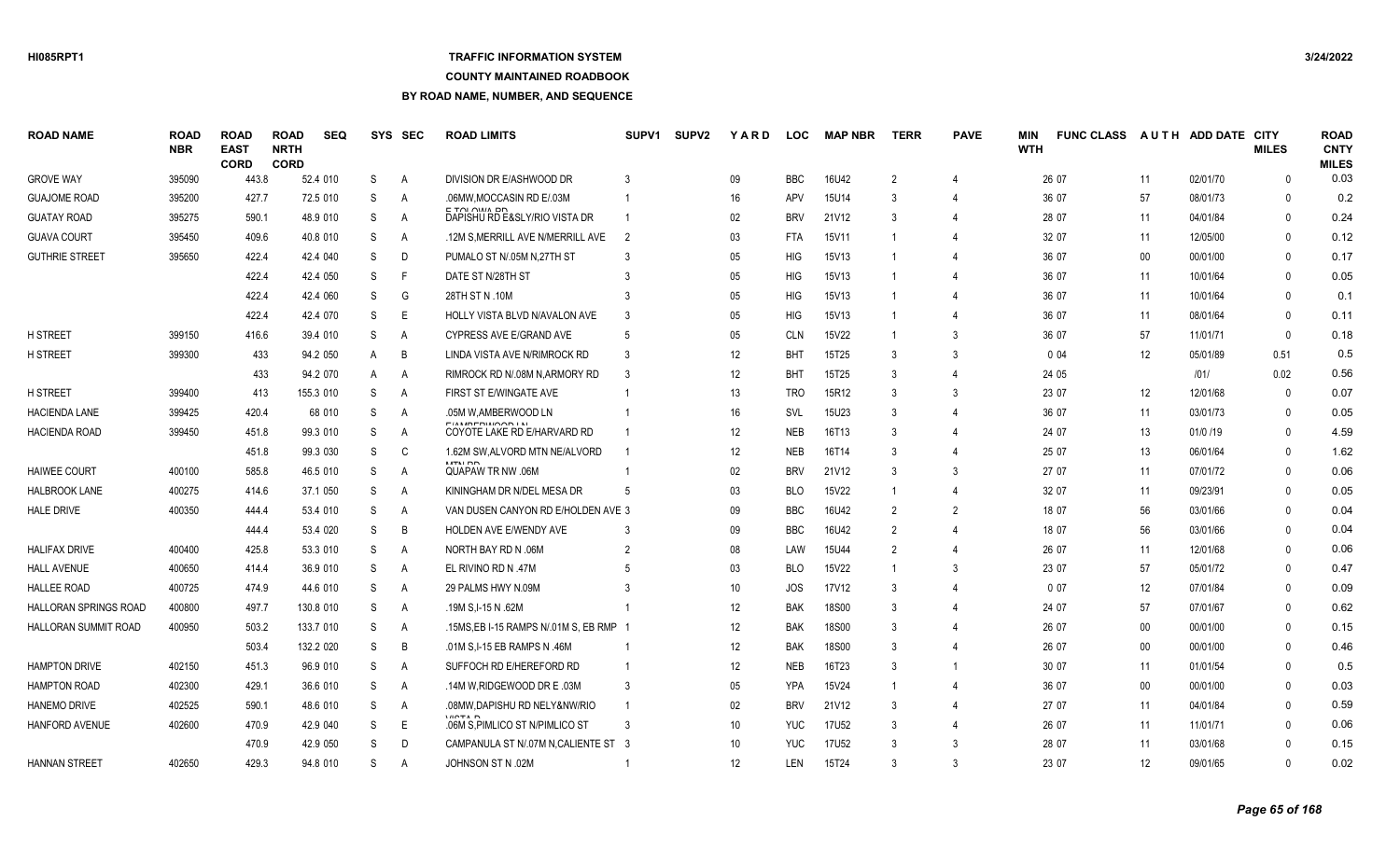# **TRAFFIC INFORMATION SYSTEM**

#### **COUNTY MAINTAINED ROADBOOK**

| <b>ROAD NAME</b>                       | <b>ROAD</b><br><b>NBR</b> | <b>ROAD</b><br><b>EAST</b><br><b>CORD</b> | <b>ROAD</b><br><b>NRTH</b><br><b>CORD</b> | <b>SEQ</b> |         | SYS SEC      | <b>ROAD LIMITS</b>                   | SUPV <sub>1</sub> | <b>SUPV2</b> | YARD | <b>LOC</b> | <b>MAP NBR</b> | <b>TERR</b>    | <b>PAVE</b>    | MIN<br><b>WTH</b> | <b>FUNC CLASS</b> |        | AUTH ADD DATE CITY | <b>MILES</b> | <b>ROAD</b><br><b>CNTY</b><br><b>MILES</b> |
|----------------------------------------|---------------------------|-------------------------------------------|-------------------------------------------|------------|---------|--------------|--------------------------------------|-------------------|--------------|------|------------|----------------|----------------|----------------|-------------------|-------------------|--------|--------------------|--------------|--------------------------------------------|
| <b>HARBOR DRIVE</b>                    | 402800                    | 420.8                                     |                                           | 69.1 010   | S       | A            | LAKEVIEW DR NWLY .38M                |                   |              | 16   | <b>SVL</b> | 15U13          | 3              | $\overline{4}$ |                   | 36 07             | 11     | 03/01/73           | $\Omega$     | 0.38                                       |
| <b>HARPER LAKE ROAD</b>                | 403500                    | 416.8                                     |                                           | 98.2 010   | J       | C            | SH58 N/LOCKHART RD                   |                   |              | 12   | <b>HNK</b> | <b>15S00</b>   | -3             | 3              |                   | 24 07             | 11     | 01/01/30           | $\Omega$     | 6.01                                       |
|                                        |                           | 416.8                                     |                                           | 98.2 020   | S       | D            | LOCKHART RD N/.57M N.HOFFMAN RD      |                   |              | 12   | <b>HNK</b> | <b>15S00</b>   | 3              | 3              |                   | 21 06             | 11     | 01/01/30           | $\Omega$     | 1.57                                       |
|                                        |                           | 416.8                                     |                                           | 98.2 030   | S       | E            | .57M N, HOFFMAN RD N .10M            |                   |              | 12   | <b>HNK</b> | <b>15S00</b>   | 3              | $\overline{2}$ |                   | 21 06             | 11     | 01/01/30           | $\Omega$     | 0.1                                        |
| <b>HARRIS ROAD</b>                     | 403650                    | 438.3                                     |                                           | 38.3 010   | S       | $\mathsf{A}$ | OAK GLEN RD E .22M                   | 3                 |              | 05   | OGL        | 16V21          | $\overline{2}$ | $\overline{1}$ |                   | 14 07             | $00\,$ | 00/01/00           | $\mathbf{0}$ | 0.22                                       |
|                                        |                           | 438.3                                     |                                           | 38.3 020   | S       | B            | OAK GLEN RD SELY/OAK GLEN RD         | $\mathcal{R}$     |              | 05   | OGL        | 16V21          | $\mathcal{P}$  | 4              |                   | 22 07             | 51     | 07/01/68           | $\mathbf{0}$ | 0.68                                       |
| <b>HARRISON STREET</b>                 | 403800                    | 421                                       |                                           | 44.7 010   |         | A            | LYNWOOD DR N/.02M S.DEL NORTE DR 3   |                   |              | 05   | DEL        | 15V13          |                | 4              |                   | 30 05             | 31     | 03/01/70           | 0.03         | 0.02                                       |
|                                        |                           | 421                                       |                                           | 44.7 020   | $\cdot$ | B            | DEL NORTE DR N/MARSHALL BLVD         | -3                |              | 05   | DEL        | 15V13          |                | $\overline{4}$ |                   | 42 05             | 31     | 03/01/70           | 0.06         | 0.05                                       |
|                                        |                           | 421                                       |                                           | 44.7 030   |         | C            | MARSHALL BLVD N/.03M S,35TH ST       | -3                |              | 05   | DEL        | 15V13          | -1             | 3              |                   | 23 05             | 31     | 03/01/70           | 0.16         | 0.16                                       |
| HARROD ROAD                            | 403950                    | 443.8                                     |                                           | 69.3 010   |         | $\mathsf{A}$ | 0.02M S GRANITE RD N/NORTH SIDE RD 3 |                   |              | 16   | LCN        | 16U12          | 3              | 3              |                   | 24 06             | 11     | 01/01/36           | $\mathbf{0}$ | 2.03                                       |
| <b>HARTFORD LANE</b>                   | 404275                    | 416.2                                     |                                           | 85.4 010   | S       | A            | BLUE WATER RD ELY/CORONA DR          | - 1               |              | 11   | SRL        | 15T42          | 3              | $\overline{4}$ |                   | 36 07             | 11     | 03/01/75           | $\Omega$     | 0.25                                       |
| HARVARD ROAD                           | 404400                    | 455.8                                     |                                           | 92.2 010   | S       | A            | .50M S, FAIRVIEW RD N/FAIRVIEW RD    | - 1               |              | 12   | <b>NEB</b> | 16T34          | 3              | -1             |                   | 25 07             | 57     | 01/01/68           | $\Omega$     | 0.5                                        |
|                                        |                           | 455.8                                     |                                           | 92.2 020   | S       | B            | FAIRVIEW RD N/VALLEY CENTER RD       | - 1               |              | 12   | <b>NEB</b> | 16T24          | 3              | 3              |                   | 18 07             | 55     | 08/01/66           | $\Omega$     | 3.01                                       |
|                                        |                           | 455.8                                     |                                           | 92.2 030   | A       | G            | RIVERSIDE RD N/YERMO RD              | -1                |              | 12   | <b>NEB</b> | 16T24          | 3              | 3              |                   | 22 07             |        | 1011               | $\Omega$     | 3.57                                       |
|                                        |                           | 455.8                                     |                                           | 92.2 040   | S       | E            | YERMO RD N/HACIENDA RD               |                   |              | 12   | <b>NEB</b> | 16T14          | 3              | $\Delta$       |                   | 28 07             |        | 1011               | $\mathbf{0}$ | 0.45                                       |
|                                        |                           | 455.8                                     |                                           | 92.2 050   | S       | F            | HACIENDA RD N/SERENA ST              |                   |              | 12   | <b>NEB</b> | 16T14          | 3              | $\overline{1}$ |                   | 27 07             | 57     | 01/01/68           | $\Omega$     | 0.22                                       |
| <b>HATCHERY DRIVE</b>                  | 405000                    | 447.3                                     |                                           | 50.8 010   | S       | A            | SH38 N .04M                          |                   |              | 09   | <b>MRG</b> | 16U52          | 2              | $\overline{4}$ |                   | 17 07             | 11     | 01/01/36           | $\Omega$     | 0.04                                       |
|                                        |                           | 447.3                                     |                                           | 50.8 020   | S       | B            | .04M N.SH38 N .27M                   |                   |              | 09   | <b>MRG</b> | 16U52          | $\overline{2}$ | 4              |                   | 17 07             | 11     | 01/01/36           | $\Omega$     | 0.27                                       |
|                                        |                           | 447.3                                     |                                           | 51.1 030   | S       | C            | .31M N.SH38 N/STATE LN               |                   |              | 09   | <b>MRG</b> | 16U52          | $\mathcal{P}$  | $\overline{4}$ |                   | 17 07             | 11     | 01/01/36           | $\Omega$     | 0.5                                        |
| HAVASU LAKE ROAD                       | 405600                    | 571.2                                     |                                           | 76.1 010   | A       | Α            | SH95 ELY/1.68M N,LAKE BLVD           |                   |              | 15   | <b>HSU</b> | 20U00          |                | 3              |                   | 23 05             | 11     | 01/01/38           | $\Omega$     | 18.42                                      |
| <b>HAVASU LAKE ROAD OUTER</b><br>HWY W | 405650                    | 584.1                                     |                                           | 71.8 010   | S       | A            | DESERT VIEW LN N/LAKE BLVD           | -1                |              | 15   | <b>HSU</b> | 21U00          | 3              | 3              |                   | 36 07             | 11     | 01/01/68           | $\Omega$     | 0.06                                       |
| HAVEN REST ROAD                        | 405900                    | 437.7                                     |                                           | 65.1 010   | S       | A            | <b>FURST ST N/SH18</b>               | 3                 |              | 16   | LCN        | 16U21          | 3              | $\overline{1}$ |                   | 26 07             | 57     | 03/01/68           | $\Omega$     | 0.25                                       |
| <b>HAWK COURT</b>                      | 406150                    | 586.1                                     |                                           | 47.9 010   | S       | Α            | TOMAHAWK TR N .03M                   |                   |              | 02   | <b>BRV</b> | 21V12          | 3              | 3              |                   | 26 07             | 11     | 11/01/71           | $\mathbf{0}$ | 0.03                                       |
| <b>HAWTHORN DRIVE</b>                  | 406400                    | 436.5                                     |                                           | 97.5 010   | S       | A            | .04M S, BALSA AVE N/BANYAN ST        |                   |              | 12   | <b>BAR</b> | 16T21          | 3              | $\Delta$       |                   | 36 07             | 11     | 12/01/72           | $\mathbf{0}$ | 0.21                                       |
| HAWTHORNE AVENUE                       | 406500                    | 408.6                                     |                                           | 40.2 003   | S       | E            | CHERRY AVE E.11M                     |                   |              | 03   | <b>FTA</b> | 15V21          |                |                |                   | 007               | 12     | 10/31/88           | $\Omega$     | 0.11                                       |
|                                        |                           | 408.3                                     |                                           | 40.2 004   | S       | A            | RESENDA AVE E .07M                   |                   |              | 03   | <b>FTA</b> | 15V21          |                |                |                   | 36 07             | 11     | 06/04/96           | $\Omega$     | 0.07                                       |
|                                        |                           | 408.6                                     |                                           | 40.2 005   | S       | D            | REDWOOD AVE E/DEMPSEY AVE            | 2                 |              | 03   | <b>FTA</b> | 15V21          | $\overline{1}$ |                |                   | 007               | 11     | 01/01/88           | $\mathbf{0}$ | 0.22                                       |
|                                        |                           | 408.6                                     |                                           | 40.2 015   | S       | F            | BEECH AVE E/.02M E, SULTANA AVE      | $\mathcal{P}$     |              | 03   | FTA        | 15V21          |                |                |                   | 36 07             | 11     | 09/25/89           | $\Omega$     | 0.13                                       |
|                                        |                           | 408.6                                     |                                           | 40.2 020   | S       | B            | ALDER AVE E/LINDEN AVE               |                   |              | 03   | <b>FTA</b> | 15V21          |                | 3              |                   | 24 07             | 57     | 08/01/73           | $\Omega$     |                                            |
|                                        |                           | 408.6                                     |                                           | 40.2 030   | S.      | C            | LINDEN AVE E/CEDAR AVE               |                   |              | 03   | <b>RLO</b> | 15V22          |                | $\overline{4}$ |                   | 36 07             | 57     | 08/01/73           | $\Omega$     | 0.27                                       |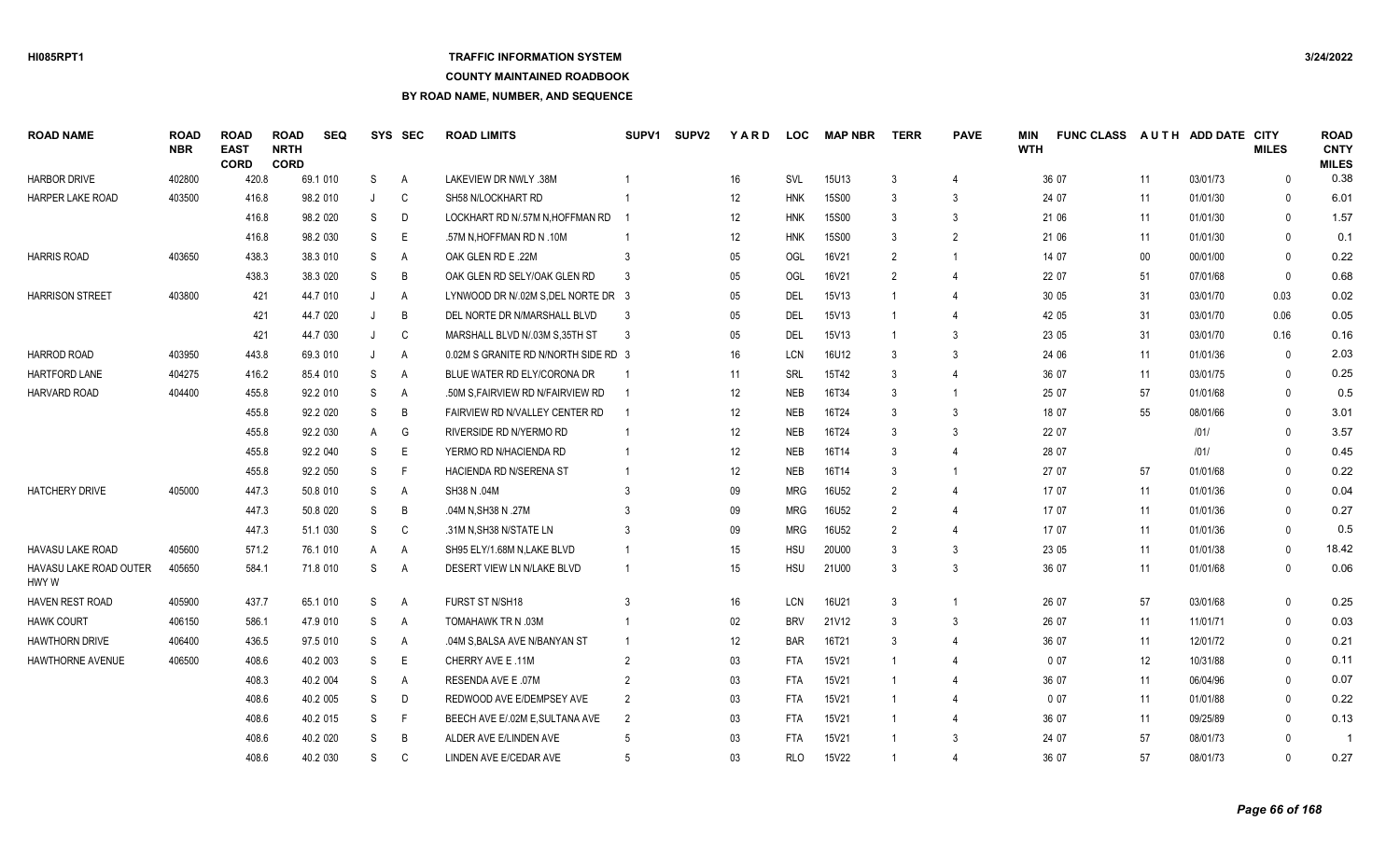## **TRAFFIC INFORMATION SYSTEM**

### **COUNTY MAINTAINED ROADBOOK**

| <b>ROAD NAME</b>         | <b>ROAD</b><br><b>NBR</b> | <b>ROAD</b><br><b>EAST</b><br><b>CORD</b> | <b>ROAD</b><br><b>NRTH</b><br><b>CORD</b> | <b>SEQ</b> |         | SYS SEC        | <b>ROAD LIMITS</b>                     | SUPV <sub>1</sub> | <b>SUPV2</b> | <b>YARD</b>       | <b>LOC</b> | <b>MAP NBR</b> | <b>TERR</b>    | <b>PAVE</b>                 | <b>MIN</b><br><b>WTH</b> | <b>FUNC CLASS</b> |                   | AUTH ADD DATE CITY | <b>MILES</b> | <b>ROAD</b><br><b>CNTY</b><br><b>MILES</b> |
|--------------------------|---------------------------|-------------------------------------------|-------------------------------------------|------------|---------|----------------|----------------------------------------|-------------------|--------------|-------------------|------------|----------------|----------------|-----------------------------|--------------------------|-------------------|-------------------|--------------------|--------------|--------------------------------------------|
| <b>HAWTHORNE STREET</b>  | 406750                    | 586.2                                     |                                           | 47.1 010   | S       | $\mathsf{A}$   | LITTLE ROCK AVE E/DAKOTA AVE           |                   |              | 02                | <b>BRV</b> | 21V12          | 3              | $\mathbf{3}$                |                          | 27 07             | 11                | 12/01/70           | $\Omega$     | 0.11                                       |
| <b>HAYNES ROAD</b>       | 406800                    | 438.8                                     |                                           | 72.3 010   | S       | $\overline{A}$ | BARSTOW RD N&E/HUFF ROAD               | 3                 |              | 16                | <b>LCN</b> | 16U11          | 3              | 3                           |                          | 28 07             | 57                | 01/01/50           | $\Omega$     | 1.65                                       |
| <b>HAYWARD AVENUE</b>    | 406950                    | 434                                       |                                           | 98.1 010   | S       | $\overline{A}$ | EXETER ST N/.03M N, SPADRA ST          |                   |              | $12 \overline{ }$ | <b>BAR</b> | 15T15          | 3              | $\boldsymbol{\vartriangle}$ |                          | 36 07             | 56                | 04/01/67           | $\Omega$     | 0.37                                       |
| <b>HAYWARD COURT</b>     | 407100                    | 434                                       |                                           | 98.3 010   | S       | $\overline{A}$ | HAYWARD AVE E .02M                     |                   |              | 12                | <b>BAR</b> | 15T15          | 3              | $\overline{4}$              |                          | 36 07             | 56                | 04/01/67           | $\Omega$     | 0.02                                       |
| <b>HAZEL DRIVE</b>       | 407250                    | 407.3                                     |                                           | 52.4 010   | S       | A              | .07M W.WILLOW LN NE/MEADOW LN          | $\mathcal{P}$     |              | 03                | <b>LYT</b> | 14U45          |                | 3                           |                          | 12 07             | 57                | 09/01/73           | $\Omega$     | 0.3                                        |
| HAZELWOOD AVENUE         | 407325                    | 429.6                                     |                                           | 39 010     | S       | A              | <b>COLTON AVE N/LARIMORE LN</b>        | 3                 |              | 05                | <b>MEN</b> | 15V24          |                | $\overline{4}$              |                          | 32 07             | 11                | 11/18/08           | $\Omega$     | 0.15                                       |
| <b>HEATH COURT</b>       | 407400                    | 400.6                                     |                                           | 58.6 010   | S       | A              | <b>HEATH CREEK DR N .03M</b>           |                   |              | 11                | <b>WWD</b> | 14U34          | $\mathcal{P}$  | 3                           |                          | 30 07             | 57                | 10/01/73           | $\Omega$     | 0.03                                       |
| <b>HEATH CREEK DRIVE</b> | 407550                    | 400.8                                     |                                           | 58.5 010   | S       | $\overline{A}$ | DESERT VW DR NLY/.05MNE.SHEEP          |                   |              | 11                | <b>WWD</b> | 14U34          | $\mathcal{P}$  | 3                           |                          | 22 07             | 57                | 10/01/73           | $\Omega$     | 0.85                                       |
| <b>HEATH LANE</b>        | 407700                    | 400.7                                     |                                           | 58.6 010   | S       | A              | HEATH CREEK DR N .03M                  |                   |              | 11                | <b>WWD</b> | 14U34          | $\mathcal{P}$  | 3                           |                          | 26 07             | 57                | 11/01/67           | $\Omega$     | 0.03                                       |
| <b>HEATHER AVENUE</b>    | 408000                    | 448.8                                     |                                           | 70.4 010   | S       | A              | SQUAW BUSH RD N/NORTH SIDE RD          | -3                |              | 16                | <b>LCN</b> | 16U00          | 3              | $\overline{1}$              |                          | 36 07             | 57                | 03/01/68           | $\Omega$     |                                            |
| <b>HEATHERLY LANE</b>    | 408300                    | 420                                       |                                           | 51.2 010   | S       | A              | STRAIGHT WAY N .03M                    | 2                 |              | 07                | <b>CRS</b> | <b>15U53</b>   | $\mathcal{P}$  | 3                           |                          | 26 07             | $00\,$            | 00/01/00           | $\Omega$     | 0.03                                       |
| <b>HECTOR ROAD</b>       | 408450                    | 467                                       |                                           | 89.2 010   | S       | B              | NATIONAL TRAILS HWY N.31M              |                   |              | 12                | <b>NEB</b> | 17T00          | 3              | $\overline{4}$              |                          | 41 07             | 13                | 10/01/67           | $\mathbf{0}$ | 0.31                                       |
| <b>HELEN STREET</b>      | 408600                    | 399.8                                     |                                           | 59.3 010   | J       | A              | <b>CEDAR ST SE/IRENE ST</b>            |                   |              | 11                | <b>WWD</b> | 14U34          | $\mathcal{P}$  | 3                           |                          | 19 06             | 57                | 10/01/73           | $\Omega$     | 0.47                                       |
| HELENDALE ROAD           | 408750                    | 414.6                                     |                                           | 77.1 025   | $\cdot$ | G              | OLEANDER ST N/SHADOW MTN RD            |                   |              | 11                | <b>ADL</b> | 15T52          | 3              | $\overline{1}$              |                          | 20 05             | 11                | 01/01/30           | $\mathbf{0}$ | 5.38                                       |
|                          |                           | 414.6                                     |                                           | 77.1 030   | A       | C              | SHADOW MTN RD NLY/VISTA RD             |                   |              | 11                | SRL        | 15T42          | 3              | 4                           |                          | 34 05             | 11                | 03/01/75           | $\Omega$     | 1.43                                       |
|                          |                           | 414.6                                     |                                           | 77.1 040   | A       | E              | VISTA RD N/WILD RD                     |                   |              | 11                | SRL        | 15T42          | $\mathcal{R}$  |                             |                          | 24 05             | 11                | 01/01/30           | $\Omega$     | 1.8                                        |
|                          |                           | 414.6                                     |                                           | 77.1 050   | A       | F              | WILD RD N .50M                         |                   |              | 11                | <b>HLN</b> | 15T32          | 3              | 3                           |                          | 20 05             | 11                | 01/01/30           | $\Omega$     | 0.5                                        |
|                          |                           | 414.6                                     |                                           | 77.1 060   | A       | G              | .50M N, WILD RD N 4.17M                |                   |              | 11                | <b>HLN</b> | 15T32          | 3              | $\overline{1}$              |                          | 20 05             | 11                | 01/01/30           | $\Omega$     | 4.17                                       |
|                          |                           | 414.6                                     |                                           | 77.1 070   | A       | H              | 4.67M N, WILD RD N/SH58                |                   |              | 12                | <b>HLN</b> | 15T32          | 3              | $\overline{1}$              |                          | 20 05             | 11                | 01/01/30           | $\Omega$     | 6.18                                       |
| <b>HELIOTROPE DRIVE</b>  | 408900                    | 426                                       |                                           | 52.1 010   | S       | $\overline{A}$ | SUNSET DR (S JNCT) N/END, LOOP         | $\mathcal{P}$     |              | 08                | LAW        | <b>15U44</b>   | $\mathcal{P}$  | 3                           |                          | 18 07             | $00\,$            | 00/01/00           | $\Omega$     | 0.45                                       |
| <b>HELM COURT</b>        | 409225                    | 415.8                                     |                                           | 86.2 010   | S       | A              | SILVER LAKES PKY E .05M                |                   |              | 11                | SRL        | 15T42          |                | $\overline{4}$              |                          | 007               | $00\,$            | 00/01/00           | $\Omega$     | 0.05                                       |
| <b>HEMLOCK AVENUE</b>    | 409300                    | 436.4                                     |                                           | 97.6 010   | S       | A              | .04M W.HAWTHORN DR E/IRIS DR           |                   |              | 12                | <b>BAR</b> | 16T21          | 3              | $\boldsymbol{\vartriangle}$ |                          | 36 07             | $12 \overline{ }$ | 03/01/69           | $\Omega$     | 0.09                                       |
| <b>HEMLOCK AVENUE</b>    | 409350                    | 408.9                                     |                                           | 38.8 031   | S       | C              | VALLEY BLVD N/CERES AVE                |                   |              | 03                | <b>FTA</b> | 15V21          |                | 3                           |                          | 24 07             |                   | 1011               | $\mathbf{0}$ | 1.57                                       |
|                          |                           | 408.9                                     |                                           | 38.8 040   | S       | D              | WHITTRAM AVE N/FOOTHILL BLVD           | $\mathcal{P}$     |              | 03                | <b>FTA</b> | 15V11          |                | 3                           |                          | 24 07             | 12                | 06/01/29           | 0.13         | 0.62                                       |
| <b>HEMLOCK DRIVE</b>     | 409650                    | 426.1                                     |                                           | 52 010     | S       | $\overline{A}$ | SH173 N/CEDAR DR                       |                   |              | 08                | LAW        | <b>15U44</b>   | $\mathfrak{p}$ | 3                           |                          | 20 07             | 55                | 07/01/66           | $\Omega$     | 0.37                                       |
| <b>HEMLOCK DRIVE</b>     | 409800                    | 432.1                                     |                                           | 51.5 010   | S       | A              | <b>GREEN VALLEY LAKE RD N .13M</b>     | $\mathcal{P}$     |              | 08                | <b>GEV</b> | <b>15U55</b>   | $\mathcal{P}$  | $\overline{1}$              |                          | 14 07             | $00\,$            | 00/01/00           | $\Omega$     | 0.13                                       |
| <b>HEMLOCK DRIVE</b>     | 409950                    | 441.6                                     |                                           | 40.6 010   | S       | $\overline{A}$ | VAL OF THE FALLS DR N/VAL OF FALLS 3   |                   |              | 05                | <b>FOH</b> | 16V21          | $\mathfrak{p}$ | 3                           |                          | 12 07             | $00\,$            | 00/01/00           | $\Omega$     | 0.17                                       |
| <b>HEMLOCK LANE</b>      | 410100                    | 418.9                                     |                                           | 51.5 010   | S       | A              | REDWOOD DR E .06M                      |                   |              | 07                | <b>CRS</b> | 15U53          | $\mathcal{P}$  | 3                           |                          | 10 07             | $00\,$            | 00/01/00           | $\Omega$     | 0.06                                       |
| <b>HEMLOCK LANE</b>      | 410125                    | 447.6                                     |                                           | 51.3 010   | S       | A              | MANZANITA LN N/MAHOGANY LN             |                   |              | 09                | <b>MRG</b> | 16U00          | $\mathcal{P}$  | $\overline{4}$              |                          | 26 07             | 11                | 12/01/70           | $\mathbf{0}$ | 0.17                                       |
| <b>HEMLOCK STREET</b>    | 410150                    | 414.7                                     |                                           | 158.3 010  | S       | A              | ELEVENTH ST E/TRONA RD                 |                   |              | 13                | <b>TRO</b> | 15R12          | $\mathfrak{p}$ | 3                           |                          | 36 07             | 11                | 02/01/67           | $\Omega$     | 0.25                                       |
| <b>HEREFORD ROAD</b>     | 410400                    | 451.8                                     |                                           | 94.6 010   |         | A              | SILVER VLY RD WLEG N/VALLEY CTR<br>nn. |                   |              | $12 \overline{ }$ | <b>NEB</b> | 16T23          | 3              | 3                           |                          | 24 05             | 11                | 01/01/54           | $\cap$       | 0.99                                       |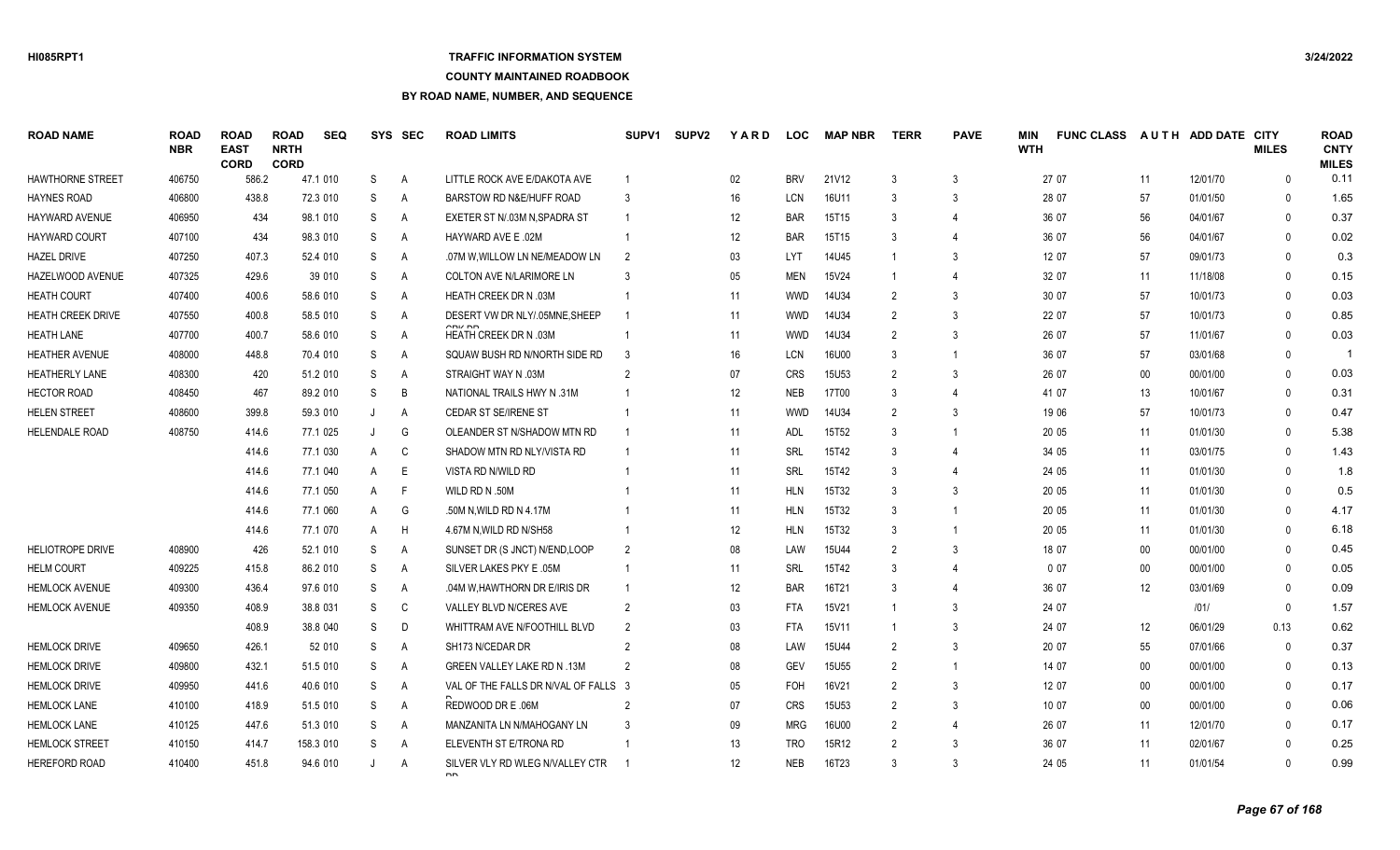## **TRAFFIC INFORMATION SYSTEM**

#### **COUNTY MAINTAINED ROADBOOK**

| <b>ROAD NAME</b>           | <b>ROAD</b><br><b>NBR</b> | <b>ROAD</b><br><b>EAST</b><br><b>CORD</b> | <b>ROAD</b><br><b>NRTH</b><br><b>CORD</b> | <b>SEQ</b> |              | SYS SEC | <b>ROAD LIMITS</b>                    | SUPV <sub>1</sub> | <b>SUPV2</b> | YARD   | <b>LOC</b> | <b>MAP NBR</b> | <b>TERR</b>    | <b>PAVE</b>    | MIN<br><b>WTH</b> | <b>FUNC CLASS</b> |        | AUTH ADD DATE CITY | <b>MILES</b> | <b>ROAD</b><br><b>CNTY</b><br><b>MILES</b> |
|----------------------------|---------------------------|-------------------------------------------|-------------------------------------------|------------|--------------|---------|---------------------------------------|-------------------|--------------|--------|------------|----------------|----------------|----------------|-------------------|-------------------|--------|--------------------|--------------|--------------------------------------------|
|                            |                           | 451.8                                     |                                           | 94.6 020   | J            | B       | VALLEY CENTER RD N/KILORAN ST         |                   |              | 12     | <b>NEB</b> | 16T23          | -3             |                |                   | 14 05             | 11     | 01/01/54           | $\Omega$     | 1.53                                       |
| <b>HERITAGE TRAIL</b>      | 410650                    | 446.3                                     |                                           | 51.4 010   | S            | A       | APPALOOSA TR N/BALDWIN LN             |                   |              | 09     | <b>SUG</b> | 16U52          |                | 4              |                   | 26 07             | 11     | 06/29/04           | $\Omega$     | 0.8                                        |
| <b>HESS BOULEVARD</b>      | 411150                    | 460                                       |                                           | 37.8 010   | S            | A       | CONEJO RD N/SH62                      |                   |              | 10     | <b>MOR</b> | 16V25          | 3              | $\overline{4}$ |                   | 25 07             | 56     | 09/01/66           | $\mathbf{0}$ | 0.22                                       |
|                            |                           | 460                                       |                                           | 37.8 020   | J            | C       | SH62 N/PIONEER DR                     |                   |              | 10     | <b>MOR</b> | 16V25          |                | 3              |                   | 21 07             |        | 1011               | $\Omega$     | 0.76                                       |
| <b>HESS ROAD</b>           | 411300                    | 404.5                                     |                                           | 59.9 020   | S            | A       | HESS RD E/SH 138                      |                   |              | 11     | <b>WWD</b> | 14U35          | 3              | $\overline{1}$ |                   | 26 07             | 57     | 11/01/67           | $\Omega$     | 0.4                                        |
| <b>HIBISCUS AVENUE</b>     | 411750                    | 408.4                                     |                                           | 40.7 010   | S            | C       | REDWOOD AVE E/.02M E, BOX ELDER CT 2  |                   |              | 03     | <b>FTA</b> | 15V11          |                | 4              |                   | 007               | 11     | 03/01/88           | $\Omega$     | 0.12                                       |
|                            |                           | 408.5                                     |                                           | 40.7 015   | S            | E       | .02M E, BOX ELDER CT E/RAFFIA LN      | $\mathcal{P}$     |              | 03     | <b>FTA</b> | 15V11          |                |                |                   | 36 07             | 11     | 06/17/97           | $\Omega$     | 0.09                                       |
|                            |                           | 408.7                                     |                                           | 40.7 020   | S            | A       | LIVE OAK AVE E&N/ORCHID ST            | $\overline{2}$    |              | 03     | <b>FTA</b> | 15V11          |                | 4              |                   | 36 07             | $00\,$ | 00/01/00           | $\Omega$     | 0.26                                       |
|                            |                           | 408.9                                     |                                           | 40.7 030   | S            | B       | HEMLOCK AVE E/MARCONA AVE             |                   |              | 03     | <b>FTA</b> | 15V11          |                | 4              |                   | 36 07             | 00     | 00/01/00           | $\Omega$     | 0.45                                       |
| <b>HIBISCUS DRIVE</b>      | 411900                    | 459.2                                     |                                           | 38.5 010   | S            | A       | HILL AVE E/JUNIPER AVE                |                   |              | 10     | <b>MOR</b> | 16V25          |                | 3              |                   | 33 07             | 57     | 11/01/67           | $\Omega$     | 0.5                                        |
| <b>HIBISCUS STREET</b>     | 411950                    | 409.4                                     |                                           | 40.7 005   | S            | F       | ELM AVE E/.02M E.LIME AVE             |                   |              | 03     | <b>FTA</b> | 15V11          |                | 4              |                   | 36 07             | 11     | 01/26/87           | $\Omega$     | 0.12                                       |
|                            |                           | 409.5                                     |                                           | 40.7 010   | S            | D       | .02M E.LIME AVE E/POPLAR AVE          | $\overline{2}$    |              | 03     | <b>FTA</b> | 15V11          |                | 4              |                   | 007               | 11     | 09/25/89           | $\mathbf{0}$ | 0.13                                       |
| <b>HICKORY AVENUE</b>      | 412350                    | 4066                                      |                                           | 411 020    | S            | B       | WHITTRAM AVE N/ARROW ROUTE            |                   |              | 03     | <b>FTA</b> | 14V15          |                |                |                   | 21 07             | 12     | 06/01/29           | 0.16         | 0.16                                       |
| <b>HICKS DRIVE</b>         | 412800                    | 444.3                                     |                                           | 53.2 010   | S            | A       | MOUND ST E/VAN DUSEN CANYON RD 3      |                   |              | 09     | <b>BBC</b> | 16U42          | 2              | 3              |                   | 20 07             | 57     | 10/01/67           | $\Omega$     | 0.08                                       |
| <b>HIDDEN LANE</b>         | 413000                    | 398.1                                     |                                           | 44.8 050   | S            | A       | PALOMA CURVE NE&N .12M                | $\overline{2}$    |              | 01     | SAH        | 14V14          |                | $\overline{4}$ |                   | 0 0 7             | 11     | 09/11/89           | $\Omega$     | 0.12                                       |
| HIDDEN OAK LANE            | 413050                    | 587                                       |                                           | 48.5 010   | S            | A       | RIO MESA DR E&NE/GREYSTONE DR         |                   |              | $02\,$ | <b>BRV</b> | 21V12          | 3              | 3              |                   | 27 07             | 11     | 12/01/70           | $\Omega$     | 0.24                                       |
| HIDDEN PARADISE DRIVE      | 413100                    | 475.1                                     |                                           | 46.2 010   | S            | A       | BENJI AVE E/AVENIDA DEL SOL           | -3                |              | 10     | JOS        | 17V12          | 3              | $\overline{1}$ |                   | 19 07             | 57     | 01/01/68           | $\mathbf{0}$ | 0.19                                       |
| HIDDEN RIVER ROAD          | 413250                    | 423.3                                     |                                           | 97.7 010   | S            | A       | FRONTIER RD N/OUTER HIGHWAY 58        |                   |              | 12     | <b>HNK</b> | 15T23          |                | 3              |                   | 30 07             | 57     | 02/01/68           | $\Omega$     | 0.48                                       |
| <b>HIDDEN SPRINGS ROAD</b> | 413300                    | 446.9                                     |                                           | 92.9 010   | S            | A       | .02M S.SH40 EB OFFRMP N/SH40 EB       |                   |              | 12     | <b>DAG</b> | 16T22          |                | 4              |                   | 41 07             | 13     | 06/01/68           | $\Omega$     | 0.02                                       |
|                            |                           | 446.9                                     |                                           | 92.9 020   | A            | B       | SH40 EB OFFR N/.30M S.NATIONAL TRLS 1 |                   |              | 12     | DAG        | 16T22          |                | 4              |                   | 41 07             | 13     | 06/01/68           | $\Omega$     | 0.33                                       |
|                            |                           | 446.9                                     |                                           | 92.9 030   | A            | E       | .30M S.NATL TRLS N/AIRPORT            |                   |              | 12     | <b>DAG</b> | 16T22          | $\mathbf{3}$   | 3              |                   | 28 07             |        | 1011               | $\Omega$     | 0.75                                       |
| <b>HIDDEN VALLEY ROAD</b>  | 413350                    | 420.1                                     |                                           | 68.6 010   | S            | A       | VISTA POINT DR N&E/SPRING VALLY       |                   |              | 16     | <b>SVL</b> | 15U23          |                |                |                   | 44 07             | 11     | 03/01/73           | $\Omega$     | 0.96                                       |
| HIGH KNOLL ROAD            | 414000                    | 424.5                                     |                                           | 52.7 010   | S            | A       | WEST SHORE RD E .03M                  | 2                 |              | 08     | LAW        | 15U43          | $\overline{2}$ | 3              |                   | 26 07             | 57     | 07/01/69           | $\Omega$     | 0.03                                       |
| HIGH RIDGE LANE            | 414050                    | 420.3                                     |                                           | 68.3 010   | S            | A       | TAMARISK RD E/.03M E, CANDLEBERRY     |                   |              | 16     | <b>SVL</b> | 15U23          | $\mathbf{3}$   | $\overline{4}$ |                   | 36 07             | 11     | 03/01/73           | $\Omega$     | 0.14                                       |
|                            |                           | 420.3                                     |                                           | 68.3 020   | S            | B       | .03M E, CANDLEBERRY LN E/SAGE HEN     |                   |              | 16     | <b>SVL</b> | 15U23          |                | 4              |                   | 36 07             | 11     | 5/19/11            | $\Omega$     | 0.03                                       |
| <b>HIGH ROAD</b>           | 413400                    | 419.5                                     |                                           | 51 010     | S            | Α       | DEER TRAIL N/BIG OAK RD               | $\mathcal{P}$     |              | 07     | <b>CRS</b> | <b>15U53</b>   | $\mathcal{P}$  | 3              |                   | 16 07             | $00\,$ | 00/01/00           | $\mathbf{0}$ | 0.19                                       |
| <b>HIGH ROAD</b>           | 413550                    | 434.1                                     |                                           | 62.4 010   | S            | B       | .26M S, CASTLE ROCK RD N/CASTLE RK 3  |                   |              | 16     | <b>LCN</b> | 15U35          | 3              | 3              |                   | 18 06             | 57     | 08/01/73           | $\Omega$     | 0.26                                       |
|                            |                           | 434.1                                     |                                           | 62.4 020   | J            | A       | CASTLE ROCK RD N/SH18                 |                   |              | 16     | <b>LCN</b> | 15U35          | $\mathbf{3}$   | 3              |                   | 18 07             | 11     | 05/10/06           | $\Omega$     | 3.04                                       |
| <b>HIGHCREST ROAD</b>      | 413850                    | 425.4                                     |                                           | 96.7 010   | S            | A       | SERRA RD E/MOUNTAIN VIEW RD           |                   |              | 12     | <b>HNK</b> | 15T24          |                | $\overline{1}$ |                   | 30 07             | 57     | 02/01/68           | $\Omega$     | 0.5                                        |
| <b>HIGHLAND AVENUE</b>     | 414150                    | 428.2                                     |                                           | 38.5 013   | S            | B       | 13M E, WABASH AVE E/CRAFTON AVE       | - 3               |              | 05     | <b>MEN</b> | 15V24          |                | 3              |                   | 10 07             | $00\,$ | 00/01/00           | $\cap$       | 0.89                                       |
|                            |                           | 428.2                                     |                                           | 38.5 020   | <sub>S</sub> | R.      | CRAFTON AVE E .35M                    |                   |              | $05\,$ | <b>MEN</b> | 15V24          |                |                |                   | 18 07             | $00\,$ | 00/01/00           | $\Omega$     | 0.35                                       |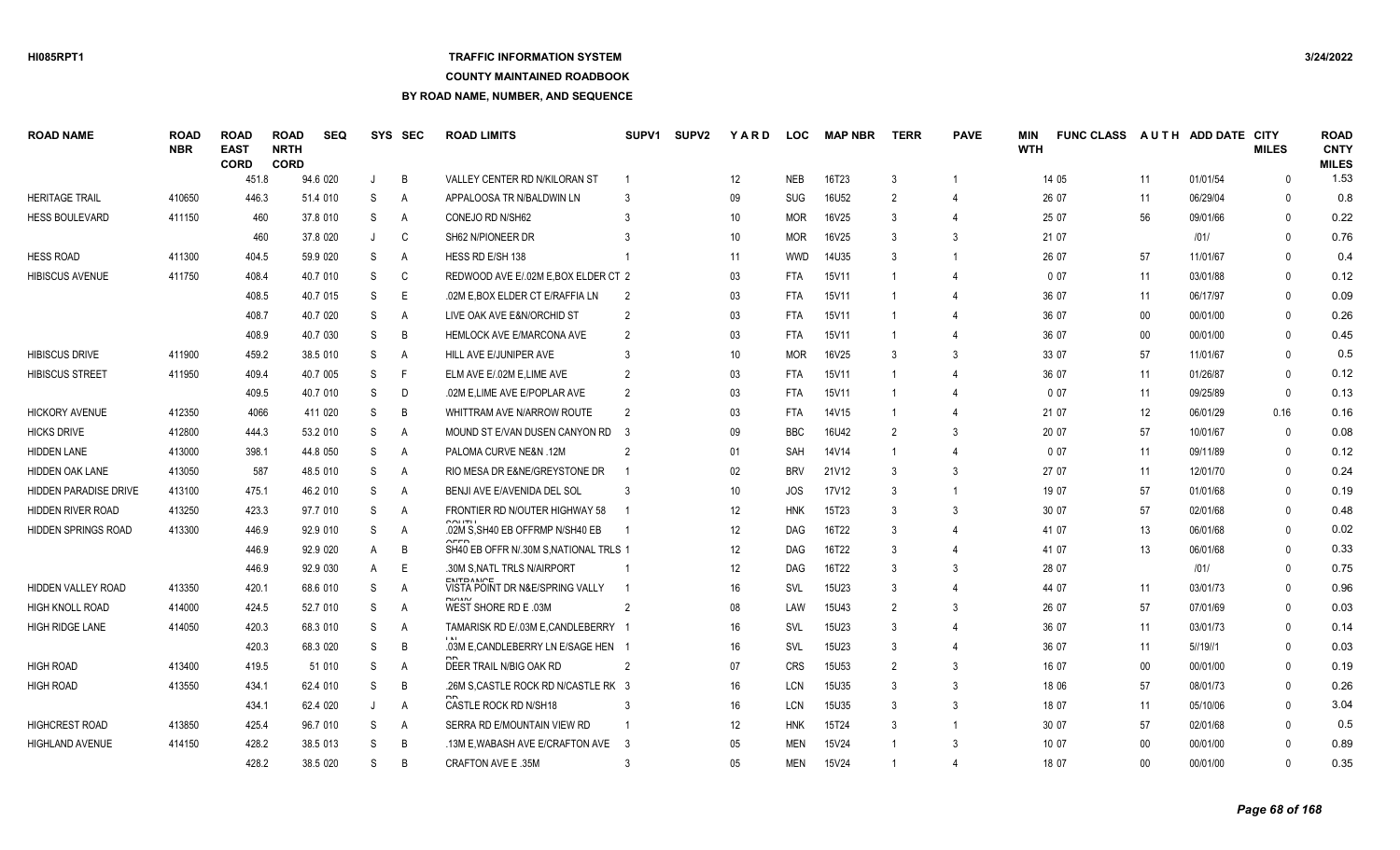# **TRAFFIC INFORMATION SYSTEM**

#### **COUNTY MAINTAINED ROADBOOK**

| <b>ROAD NAME</b>        | <b>ROAD</b><br><b>NBR</b> | <b>ROAD</b><br><b>EAST</b><br><b>CORD</b> | <b>ROAD</b><br><b>NRTH</b><br><b>CORD</b> | <b>SEQ</b> |         | SYS SEC | <b>ROAD LIMITS</b>                                        | SUPV <sub>1</sub> | <b>SUPV2</b> | YARD   | <b>LOC</b> | <b>MAP NBR</b>    | <b>TERR</b>   | <b>PAVE</b>    | MIN<br><b>WTH</b> | <b>FUNC CLASS</b> |        | AUTH ADD DATE CITY | <b>MILES</b> | <b>ROAD</b><br><b>CNTY</b><br><b>MILES</b> |
|-------------------------|---------------------------|-------------------------------------------|-------------------------------------------|------------|---------|---------|-----------------------------------------------------------|-------------------|--------------|--------|------------|-------------------|---------------|----------------|-------------------|-------------------|--------|--------------------|--------------|--------------------------------------------|
| <b>HIGHLAND AVENUE</b>  | 414600                    | 401.9                                     |                                           | 43.7 030   | A       | F       | .03M W, MERITO PL E/STERLING AVE                          | -3                |              | 05     | <b>DEL</b> | 15V13             |               | $\overline{4}$ |                   | 58 04             |        | 1011               | 0.12         | 0.12                                       |
| <b>HIGHLAND DRIVE</b>   | 414750                    | 426                                       |                                           | 52.3 010   | S       | A       | SUNSET DR N/HELIOTROPE DR                                 |                   |              | 08     | LAW        | 15U44             |               | 3              |                   | 20 07             | $00\,$ | 00/01/00           | $\mathbf{0}$ | 0.14                                       |
| <b>HIGHLAND DRIVE</b>   | 414900                    | 430.1                                     |                                           | 48.8 010   | S       | Α       | .04M S, HOLIDAY LN N/HOLIDAY LN                           | $\mathcal{P}$     |              | 08     | <b>RSG</b> | <b>15U54</b>      | 2             | $\overline{4}$ |                   | 18 07             | 56     | 09/01/65           | $\mathbf{0}$ | 0.04                                       |
| <b>HIGHLAND ROAD</b>    | 415125                    | 399.1                                     |                                           | 44.9 005   | S       | B       | BELLEVIEW RD NW/.03M W, PROSPECT 2                        |                   |              | 01     | SAH        | 14V14             |               | $\overline{4}$ |                   | 27 07             | 11     | 08/10/99           | $\Omega$     | 0.16                                       |
|                         |                           | 399.2                                     |                                           | 45.1 010   | S       | A       | .03M W, PROSPECT AVE E&N/CLIFF RD 2                       |                   |              | 01     | SAH        | 14V14             |               | $\overline{4}$ |                   | 007               | 11     | 08/01/83           | $\Omega$     | 0.22                                       |
| <b>HIGHLAND ROAD</b>    | 415350                    | 438.6                                     |                                           | 64.4 010   | S       | Α       | FOOTHILL RD N/SH18                                        |                   |              | 16     | <b>LCN</b> | 16U21             | 3             | 3              |                   | 18 07             | 57     | 08/01/73           | $\mathbf{0}$ | 1.01                                       |
| <b>HIGHLAND ROAD</b>    | 415425                    | 403.5                                     |                                           | 63.5 010   | S       | A       | 12M N, NIELSON RD ELY/VALLE VISTA                         |                   |              | 11     | PHN        | 14U25             | $\mathbf{3}$  |                |                   | 19 07             | 11     | 11/01/87           | $\Omega$     | 0.26                                       |
| <b>HIGHLAND ROAD</b>    | 415500                    | 464.4                                     |                                           | 41.7 010   | S       | A       | .25M S,29 PALMS HWY N/29 PALMS HWY 3                      |                   |              | 10     | <b>MOR</b> | 16V15             |               | 3              |                   | 24 07             | 11     | 01/01/50           | $\Omega$     | 0.25                                       |
| <b>HIGHVIEW AVENUE</b>  | 415775                    | 432                                       |                                           | 94.3 050   | S       | A       | "P" ST E/"H" ST                                           |                   |              | 12     | <b>BHT</b> | 15T25             | 3             | 3              |                   | 007               | 12     | 07/11/89           | $\Omega$     |                                            |
| <b>HIGHWAY SPUR</b>     | 416250                    | 423.1                                     |                                           | 51.3 010   | S       | A       | SH189 NE/ALPINE LN                                        |                   |              | 08     | LAW        | 15U <sub>53</sub> | $\mathcal{P}$ | 3              |                   | 20 07             | 57     | 11/01/71           | $\Omega$     | 0.08                                       |
| <b>HILL AVENUE</b>      | 416400                    | 459.2                                     |                                           | 38.3 010   | S       | Α       | TAMARISK DR N/VISTA DR                                    |                   |              | 10     | <b>MOR</b> | 16V25             |               | 3              |                   | 27 07             | 57     | 03/01/68           | $\mathbf{0}$ | 0.28                                       |
| <b>HILL DRIVE</b>       | 416550                    | 418.3                                     |                                           | 46.7 010   | J       | Α       | .03M W.MAGNOLIA DR E/MAGNOLIA DR 5                        |                   |              | $05\,$ | <b>AWF</b> | <b>15U52</b>      |               |                |                   | 15 07             | 31     | 10/01/69           | 0.02         | 0.01                                       |
|                         |                           | 418.3                                     |                                           | 46.7 020   | J       | B       | MAGNOLIA AVE E/FOURTH AVE                                 |                   |              | 05     | <b>AWF</b> | <b>15U52</b>      |               |                |                   | 26 07             | 63     | 01/01/68           | 0.07         | 0.06                                       |
|                         |                           | 418.3                                     |                                           | 46.7 030   | $\cdot$ | C       | FOURTH AVE E/.06 M E, MOUNTAIN DR 5                       |                   |              | 05     | <b>AWF</b> | 15U52             |               |                |                   | 24 07             | 12     | 06/01/29           | 0.1          | 0.09                                       |
|                         |                           | 418.3                                     |                                           | 46.7 050   | J       | D       | .06M E, THIRD AVE E/"E" STREET                            |                   |              | 05     | <b>AWF</b> | 15U52             |               | 5              |                   | 24 07             | 12     | 06/01/29           | 0.09         | 0.1                                        |
| <b>HILL STREET</b>      | 416700                    | 416.6                                     |                                           | 76 010     | S       | Α       | FIRST ST E/THIRD ST                                       |                   |              | 16     | <b>ORG</b> | 15T52             | 3             |                |                   | 21 07             | 57     | 05/01/67           | $\mathbf{0}$ | 0.12                                       |
| HILL VIEW ROAD          | 419700                    | 475.1                                     |                                           | 43.7 010   | S       | Α       | .03M S, ALTA VISTA DR N/29 PALMS HWY 3                    |                   |              | 10     | JOS        | 17V12             | 3             | 3              |                   | 24 07             | 57     | 10/01/71           | $\mathbf{0}$ | 0.83                                       |
| <b>HILL VIEW STREET</b> | 419750                    | 445.2                                     |                                           | 97.2 010   | S       | Α       | .03MS, FAIRWAY AV N/.03MN, GRAND VW 1                     |                   |              | 12     | <b>YRM</b> | 16T22             |               | 4              |                   | 36 07             | 11     | 12/01/64           | $\Omega$     | 0.18                                       |
| HILLCREST COURT         | 416850                    | 423.3                                     |                                           | 52.1 010   | S       | A       | .04M S.HILLCREST LN N/HILLCREST LN 2                      |                   |              | 08     | LAW        | <b>15U43</b>      | $\mathcal{P}$ | 4              |                   | 26 07             | 57     | 10/01/67           | $\Omega$     | 0.04                                       |
| <b>HILLCREST DRIVE</b>  | 417000                    | 423.3                                     |                                           | 52.1 010   | S       | A       | HILLCRST LN N/BRENTWOOD DR                                |                   |              | 08     | LAW        | 15U43             | $\mathcal{P}$ |                |                   | 26 07             | 57     | 10/01/67           | $\Omega$     | 0.03                                       |
| <b>HILLCREST DRIVE</b>  | 417200                    | 394                                       |                                           | 35.6 010   | S       | A       | .14MS.RIVERSIDE DR                                        |                   |              | 01     | CHI        | 14V23             |               |                |                   | 36 07             | 11     | 10/01/65           | $\Omega$     | 0.13                                       |
| HILLCREST DRIVE         | 417300                    | 418.5                                     |                                           | 50.8 010   | S       | A       | <b>MILOIMA DIMEDOINE</b><br><b>CREST FOREST DR N .07M</b> |                   |              | 07     | <b>CRS</b> | 15U <sub>52</sub> | 2             | 3              |                   | 16 07             | $00\,$ | 00/01/00           | $\Omega$     | 0.07                                       |
| HILLCREST DRIVE         | 417450                    | 397.9                                     |                                           | 44.9 010   | S       | A       | MOUNTAIN AVE ELY/PARK BLVD                                |                   |              | 01     | SAH        | 14V14             |               | 4              |                   | 30 07             | 57     | 12/01/67           | $\Omega$     | 0.18                                       |
| <b>HILLCREST LANE</b>   | 417600                    | 423.2                                     |                                           | 52.1 010   | S       | A       | .12M W.HILLCREST CT E .21M                                | $\mathcal{P}$     |              | 08     | LAW        | 15U43             | 2             | $\overline{4}$ |                   | 27 07             | 57     | 10/01/67           | $\Omega$     | 0.21                                       |
| HILLEN DALE DRIVE       | 417900                    | 444                                       |                                           | 52.2 010   | S       | C       | .07MS, LONDON LN N/.03M S, MOUNTAIN 3                     |                   |              | 09     | <b>BBC</b> | 16U42             |               | $\overline{4}$ |                   | 26 07             | 11     | 12/01/71           | $\mathbf{0}$ | 0.18                                       |
|                         |                           | 444                                       |                                           | 52.2 020   | S       | B       | .03MS, MOUNTAIN LN N/AEROPLANE                            | -3                |              | 09     | <b>BBC</b> | 16U42             | 2             | 3              |                   | 23 07             |        | 1011               | $\Omega$     | 0.32                                       |
| <b>HILLSIDE DRIVE</b>   | 418200                    | 419.6                                     |                                           | 51.4 010   | S       | Α       | MANZANITA DR N&E/SPRINGY PATH                             | $\overline{2}$    |              | 07     | <b>CRS</b> | 15U <sub>53</sub> | 2             | $\overline{4}$ |                   | 21 07             | 11     | 01/01/41           | $\Omega$     | 0.39                                       |
| <b>HILLSIDE ROAD</b>    | 418650                    | 424.9                                     |                                           | 51.6 010   | S       | A       | COTTAGE GROVE RD NLY/BURNT MILL 2                         |                   |              | 08     | LAW        | <b>15U54</b>      | 2             |                |                   | 18 07             | $00\,$ | 00/01/00           | $\Omega$     | 0.39                                       |
| <b>HILLTOP DRIVE</b>    | 419250                    | 475.3                                     |                                           | 45.3 010   | J       | A       | SUNSET RD E/VALLEY VIEW ST                                | -3                |              | 10     | JOS        | 17V12             | 3             | 3              |                   | 24 07             | $00\,$ | 00/01/00           | $\Omega$     | 0.37                                       |
| HILLTOP LANE            | 419550                    | 444.7                                     |                                           | 52.6 010   | S       | A       | SUGAR LOAF BLVD NE/SAW MILL DR                            | -3                |              | 09     | <b>BBC</b> | 16U42             |               |                |                   | 16 07             | 56     | 03/01/66           | $\Omega$     | 0.11                                       |
| <b>HILLVIEW ROAD</b>    | 419790                    | 419.4                                     |                                           | 49.7 010   | S.      | A       | OLD WATERMAN CANYON RD E .28M                             |                   |              | $05\,$ | <b>SBO</b> | <b>15U53</b>      | $\mathcal{P}$ | Δ              |                   | 26 07             | 13     | 02/01/70           | $\Omega$     | 0.28                                       |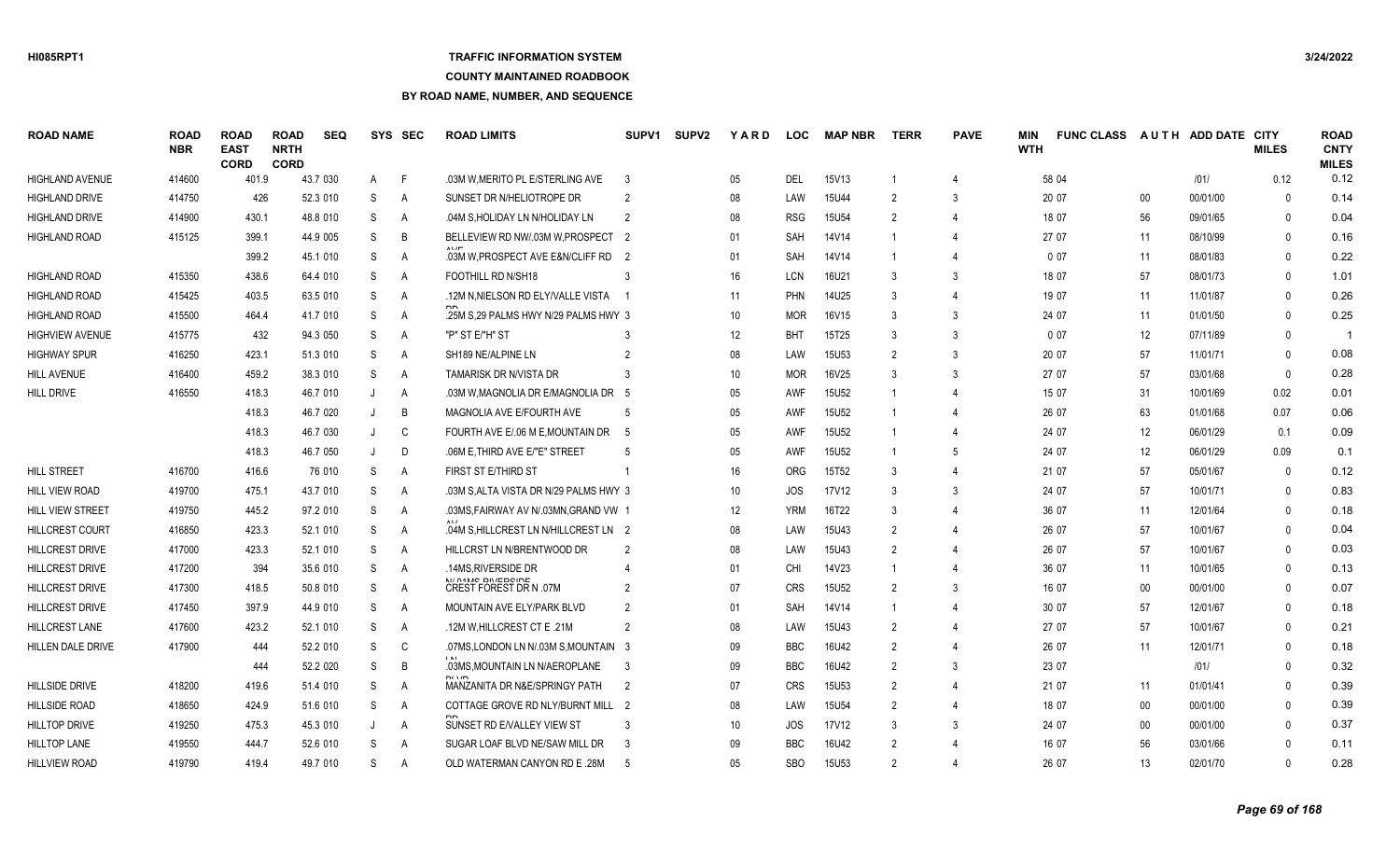# **TRAFFIC INFORMATION SYSTEM**

**COUNTY MAINTAINED ROADBOOK**

| <b>ROAD NAME</b>             | <b>ROAD</b><br><b>NBR</b> | <b>ROAD</b><br><b>EAST</b><br><b>CORD</b> | <b>ROAD</b><br><b>NRTH</b><br><b>CORD</b> | <b>SEQ</b> |    | SYS SEC        | <b>ROAD LIMITS</b>                         | SUPV <sub>1</sub> | <b>SUPV2</b> | <b>YARD</b> | <b>LOC</b> | <b>MAP NBR</b> | <b>TERR</b>    | <b>PAVE</b>    | <b>MIN</b><br><b>WTH</b> | <b>FUNC CLASS</b> |        | AUTH ADD DATE CITY | <b>MILES</b> | <b>ROAD</b><br><b>CNTY</b><br><b>MILES</b> |
|------------------------------|---------------------------|-------------------------------------------|-------------------------------------------|------------|----|----------------|--------------------------------------------|-------------------|--------------|-------------|------------|----------------|----------------|----------------|--------------------------|-------------------|--------|--------------------|--------------|--------------------------------------------|
| <b>HILLVIEW ROAD</b>         | 419800                    | 423.7                                     |                                           | 97.7 010   | S  | A              | FRONTIER RD N/OH58 SOUTH                   |                   |              | 12          | <b>HNK</b> | 15T23          | 3              | 3              |                          | 22 07             | 57     | 09/01/66           | $\Omega$     | 0.48                                       |
| <b>HILTON AVENUE</b>         | 420000                    | 470.6                                     |                                           | 42.9 040   | S  | D              | .05M S.CANTERBURY ST N/BELMONT ST 3        |                   |              | 10          | <b>YUC</b> | <b>17U52</b>   | 3              | $\overline{4}$ |                          | 26 07             | 11     | 11/01/71           | $\Omega$     | 0.38                                       |
| HINKLEY ROAD                 | 420300                    | 425.4                                     |                                           | 91.8 010   | A  | A              | MAIN ST N/SH58                             |                   |              | 12          | <b>HNK</b> | 15T34          | 3              | 3              |                          | 22 05             | 11     | 01/01/29           | $\Omega$     | 7.07                                       |
|                              |                           | 425.4                                     |                                           | 91.8 020   |    | F              | SH58 N/2 36M N.SALINAS RD                  |                   |              | 12          | <b>HNK</b> | 15T24          |                | 3              |                          | 23 06             | 11     | 01/01/29           | $\Omega$     | 4.38                                       |
|                              |                           | 425.4                                     |                                           | 91.8 030   |    | D              | 2.36M N.SALINAS RD N/HOLSTEAD              |                   |              | 12          | <b>HNK</b> | 15T14          | 3              | 3              |                          | 28 06             | 11     | 01/01/29           | $\Omega$     | 0.18                                       |
|                              |                           | 425.4                                     |                                           | 91.8 040   | S  | Ε              | $D^{\wedge}$<br><b>HOLSTEAD RD N 1.50M</b> |                   |              | 12          | <b>HNK</b> | 15T14          | 3              | 3              |                          | 24 06             | 11     | 01/01/29           | $\Omega$     | 1.5                                        |
|                              |                           | 425.4                                     |                                           | 91.8 050   | S  | F              | 1.50M N, HOLSTEAD RD N 1.40M               |                   |              | 12          | <b>HNK</b> | 15T14          | 3              | -1             |                          | 24 06             | 11     | 01/01/29           | $\Omega$     | 1.4                                        |
| <b>HITCHING POST LANE</b>    | 420650                    | 415.1                                     |                                           | 85.2 010   | S  | A              | BRANDING IRON DR N/LAKEVIEW DR             |                   |              | 11          | SRL        | 15T42          | 3              | 4              |                          | 36 07             | 00     | 00/01/00           | $\Omega$     | 0.35                                       |
| <b>HIWAT DRIVE</b>           | 420725                    | 587.5                                     |                                           | 589.9 010  | S  | A              | SIERRA VISTA RD E/CAMPO VERDE RD           |                   |              | 02          | <b>BRV</b> | 21V12          | 3              | 3              |                          | 30 07             | 11     | 12/01/75           | $\Omega$     | 0.08                                       |
| <b>HOGAN WAY</b>             | 420800                    | 585.6                                     |                                           | 47.3 010   | S  | A              | TEEPEE TR E/WIGWAM WAY                     |                   |              | 02          | <b>BRV</b> | 21V12          | 3              | 3              |                          | 26 07             | 11     | 11/01/71           | $\Omega$     | 0.21                                       |
| <b>HOLCOMB CREEK DRIVE</b>   | 420900                    | 431.4                                     |                                           | 51.4 010   | S  | A              | .17M SW, WILD CHERRY DR E/YUKON DR 2       |                   |              | 08          | <b>GEV</b> | 15U55          | $\mathfrak{p}$ | $\overline{4}$ |                          | 15 07             | 11     | 01/01/38           | $\Omega$     | 0.37                                       |
|                              |                           | 431.4                                     |                                           | 51.4 020   |    | B              | YUKON DR E/GREEN VLY LK RD                 | $\overline{2}$    |              | 08          | <b>GEV</b> | <b>15U55</b>   | $\mathcal{P}$  | $\overline{4}$ |                          | 18 07             | $00\,$ | 00/01/00           | $\mathbf{0}$ | 0.45                                       |
| <b>HOLCOMB RANCH ROAD</b>    | 421050                    | 420.8                                     |                                           | 88.8 010   | S  | $\overline{A}$ | NATIONAL TRAILS HWY N/AT&SF RR CL          |                   |              | 16          | <b>HLN</b> | 15T33          | 3              | 3              |                          | 17 07             | 57     | 02/01/68           | $\Omega$     | 0.45                                       |
|                              |                           | 420.8                                     |                                           | 88.8 020   | S  | B              | AT&SF RR CL N&E&N 1.00M                    |                   |              | 11          | <b>HLN</b> | 15T33          | 3              | 3              |                          | 17 07             | 57     | 02/01/68           | $\Omega$     |                                            |
| HOLCOMB VALLEY ROAD          | 421200                    | 440.9                                     |                                           | 53 010     | Α  | $\overline{A}$ | SH38 N .21M                                |                   |              | 09          | <b>BBC</b> | 16U41          | $\mathfrak{p}$ | $\overline{1}$ |                          | 18 04             |        | 1011               | $\Omega$     | 0.21                                       |
|                              |                           | 440.9                                     |                                           | 53 020     |    | B              | 1.00 W, SH18 E/SH18                        |                   |              | 09          | <b>BBC</b> | 16U42          | $\overline{2}$ | $\overline{4}$ |                          | 25 05             | $00\,$ | 00/01/00           | $\Omega$     |                                            |
| <b>HOLCOMB VIEW DRIVE</b>    | 421350                    | 444.1                                     |                                           | 52.6 010   | S  | $\overline{A}$ | .03MS, SUGARLOAF BLVD                      |                   |              | 09          | <b>BBC</b> | 16U42          | $\mathfrak{p}$ | $\overline{4}$ |                          | 17 07             | 62     | 11/01/66           | $\Omega$     | 0.26                                       |
| <b>HOLDEN AVENUE</b>         | 421500                    | 444.5                                     |                                           | 53.2 010   | S  | A              | <b>MARDON AMP BLV</b><br>SH38 N/HALE DR    |                   |              | 09          | <b>BBC</b> | 16U42          | $\mathfrak{p}$ | 3              |                          | 24 07             | 56     | 03/01/66           | $\Omega$     | 0.25                                       |
| <b>HOLIDAY LANE</b>          | 421800                    | 430.1                                     |                                           | 48.8 010   | S  | A              | MT VIEW DR E&N/SH18                        | $\mathcal{P}$     |              | 08          | <b>RSG</b> | 15U54          | $\overline{2}$ | $\overline{4}$ |                          | 23 07             | 56     | 09/01/65           | $\mathbf{0}$ | 0.19                                       |
| <b>HOLIDAY LANE</b>          | 421850                    | 419.2                                     |                                           | 68.2 010   | S  | A              | .04M W, RIVERVIEW DR E/RIVERVIEW DR 1      |                   |              | 16          | SVL        | 15U23          | 3              | $\overline{4}$ |                          | 36 07             | 57     | 10/01/73           | $\mathbf{0}$ | 0.04                                       |
| <b>HOLLIS STREET</b>         | 421900                    | 413.3                                     |                                           | 40.3 005   | S  | B              | MARYGOLD AVE N/MALLORY DR                  |                   |              | 03          | <b>BLO</b> | 15V22          |                | $\overline{4}$ |                          | 32 07             | 11     | 05/20/91           | $\mathbf{0}$ | 0.09                                       |
|                              |                           | 413.3                                     |                                           | 40.3 010   | S  | $\overline{A}$ | MONTROSE ST N .09M                         |                   |              | 03          | <b>RLO</b> | 15V12          |                | $\overline{4}$ |                          | 007               | 11     | 02/01/86           | $\Omega$     | 0.09                                       |
| HOLLOW WAY                   | 421950                    | 429.9                                     |                                           | 49 010     | S  | A              | .05M W, SECRET DR E/SECRET DR              | 2                 |              | 08          | <b>RSG</b> | <b>15U54</b>   | $\overline{2}$ | 4              |                          | 12 07             | 56     | 09/01/65           | $\mathbf{0}$ | 0.05                                       |
| <b>HOLLY COURT</b>           | 422110                    | 416.9                                     |                                           | 87.1 010   | S  | A              | TOURNAMENT DR NLY/END                      |                   |              | 11          | SRL        | 15T32          | 3              | $\overline{4}$ |                          | 36 07             | 11     | 03/01/75           | $\Omega$     | 0.02                                       |
| <b>HOLLY DRIVE</b>           | 422150                    | 409.1                                     |                                           | 40.1 010   | S  | B              | REDWOOD AVE E .12M                         |                   |              | 03          | <b>FTA</b> | 15V21          |                | $\Delta$       |                          | 007               | 11     | 03/01/88           | $\Omega$     | 0.12                                       |
|                              |                           | 409.1                                     |                                           | 40.1 015   | S  | C              | .11M W.BEECH AVE E/BEECH AVE               |                   |              | 03          | <b>FTA</b> | 15V21          |                | $\Delta$       |                          | 007               | 11     | 04/13/89           | $\Omega$     | 0.11                                       |
|                              |                           | 409.1                                     |                                           | 40.1 020   | S  | A              | <b>BEECH AVE E/END</b>                     | $\mathcal{P}$     |              | 03          | <b>FTA</b> | 15V21          |                | $\overline{4}$ |                          | 36 07             | 11     | 08/01/87           | $\Omega$     | 0.12                                       |
|                              |                           | 409.3                                     |                                           | 40.1 025   | S  | D              | .12M E, BEECH AVE E/MARCONA AVE            | $\mathcal{P}$     |              | 03          | <b>FTA</b> | 15V21          |                | $\overline{4}$ |                          | 36 07             | 11     | 09/18/01           | $\Omega$     | 0.03                                       |
| <b>HOLLY STREET</b>          | 422550                    | 414.8                                     |                                           | 35.9 010   | S  | A              | WILSON DR N/AGUA MANSA RD                  | -5                |              | 03          | <b>BLO</b> | <b>15V22</b>   |                | 3              |                          | 23 07             | 57     | 08/01/73           | $\Omega$     | 1.01                                       |
| <b>HOLLY STREET</b>          | 422700                    | 414                                       |                                           | 156.6 010  | S  | A              | AMARGOSA AVE E/TELESCOPE AVE               |                   |              | 13          | <b>TRO</b> | 15R12          | 3              | 3              |                          | 35 07             | $00\,$ | 00/01/00           | $\Omega$     | 0.13                                       |
| <b>HOLLY VISTA BOULEVARD</b> | 423000                    | 421.7                                     |                                           | 44.6 010   | S. | A              | ELMWOOD RD E/IRONWOOD ST                   |                   |              | $05\,$      | DEL        | 15V13          |                | $\overline{4}$ |                          | 36 07             | 57     | 09/01/73           | $\Omega$     | 0.11                                       |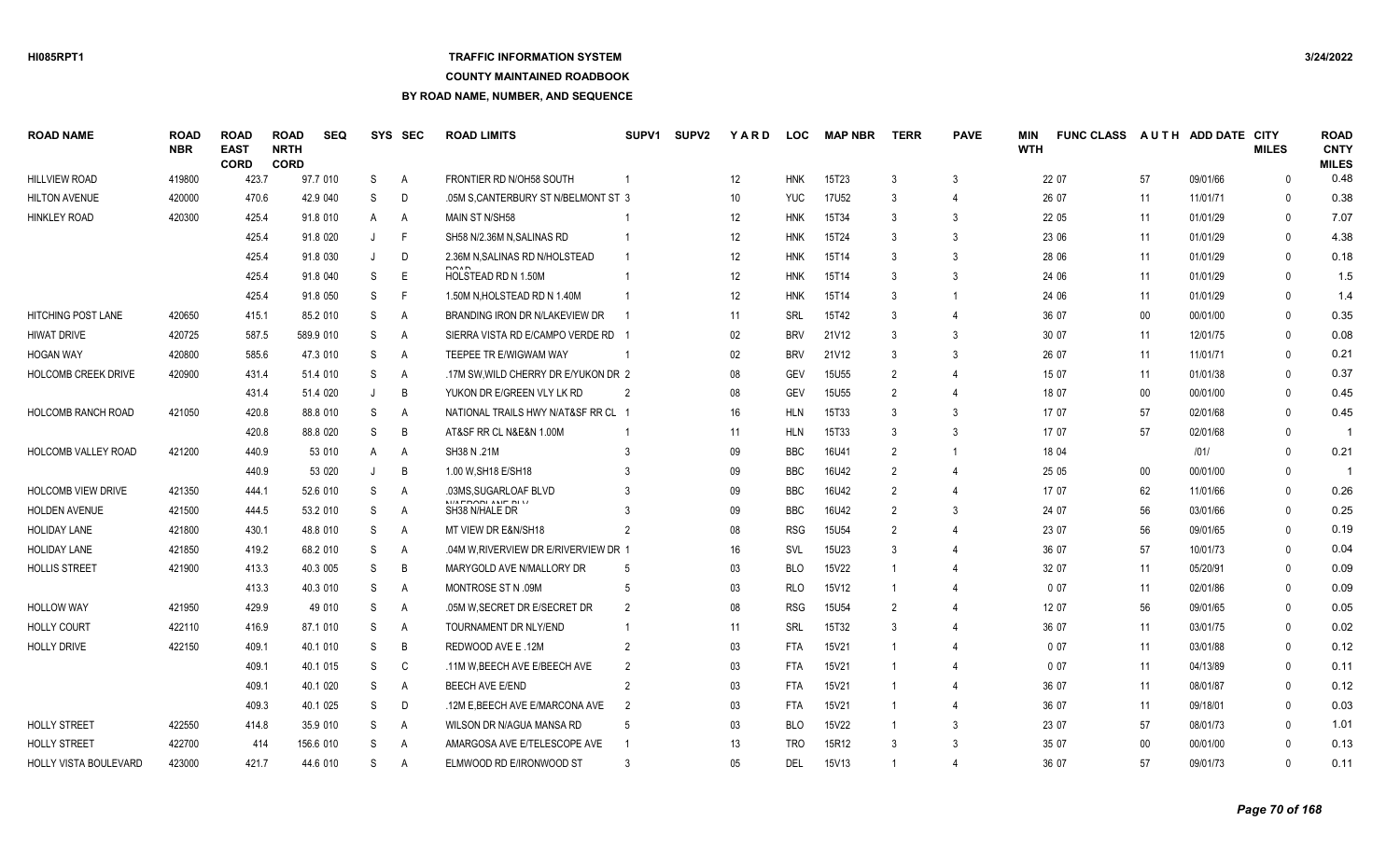### **TRAFFIC INFORMATION SYSTEM**

### **COUNTY MAINTAINED ROADBOOK**

| <b>ROAD NAME</b>       | <b>ROAD</b><br><b>NBR</b> | <b>ROAD</b><br><b>EAST</b><br><b>CORD</b> | <b>ROAD</b><br><b>NRTH</b><br><b>CORD</b> | <b>SEQ</b> |              | SYS SEC        | <b>ROAD LIMITS</b>                | SUPV <sub>1</sub> | <b>SUPV2</b> | YARD   | <b>LOC</b> | <b>MAP NBR</b>    | <b>TERR</b>    | <b>PAVE</b>    | MIN<br><b>WTH</b> | <b>FUNC CLASS</b> |        | AUTH ADD DATE CITY | <b>MILES</b> | <b>ROAD</b><br><b>CNTY</b><br><b>MILES</b> |
|------------------------|---------------------------|-------------------------------------------|-------------------------------------------|------------|--------------|----------------|-----------------------------------|-------------------|--------------|--------|------------|-------------------|----------------|----------------|-------------------|-------------------|--------|--------------------|--------------|--------------------------------------------|
|                        |                           | 421.7                                     |                                           | 44.6 020   | S            | B              | ARGYLE AVE E/ARDEN AVE            | 3                 |              | 05     | <b>HIG</b> | 15V13             |                | $\overline{4}$ |                   | 36 07             | 11     | 03/01/65           | $\Omega$     | 0.43                                       |
|                        |                           | 421.7                                     |                                           | 44.6 030   | S            | C              | STANTON AVE E/BLYTHE ST           | 3                 |              | 05     | <b>HIG</b> | 15V13             |                |                |                   | 36 07             | 57     | 09/01/73           | $\Omega$     | 0.16                                       |
| <b>HOLLYMONT DRIVE</b> | 422850                    | 428.8                                     |                                           | 49.5 010   | S            | A              | WILD OAK N/HILLTOP BL SH18        | $\overline{2}$    |              | 08     | <b>RSG</b> | <b>15U54</b>      | 2              | $\overline{4}$ |                   | 24 07             | 56     | 09/01/65           | $\Omega$     | 0.06                                       |
| <b>HOLMES ROAD</b>     | 423150                    | 435.5                                     |                                           | 67.3 010   | S            | A              | DRURY AVE E/WAVERLY AVE           | 3                 |              | 16     | <b>LCN</b> | <b>15U25</b>      | 3              | $\overline{1}$ |                   | 23 07             | 57     | 03/01/68           | $\Omega$     | 0.38                                       |
|                        |                           | 435.5                                     |                                           | 67.3 020   | S            | B              | TRADE POST RD E/BARSTOW RD        | 3                 |              | 16     | <b>LCN</b> | 16U21             | 3              | $\overline{2}$ |                   | 24 07             | 11     | 01/01/59           | $\Omega$     | -1                                         |
| <b>HOLSTEAD ROAD</b>   | 423450                    | 423.5                                     |                                           | 102.6 010  | S            | A              | HOLSTEAD RANCH RD E/HINKLEY RD    |                   |              | 12     | <b>HNK</b> | 15T00             | 3              | $\overline{1}$ |                   | 10 07             | 11     | 01/01/55           | $\Omega$     | 1.69                                       |
| <b>HOMOA COURT</b>     | 423825                    | 590.4                                     |                                           | 48.9 010   | S            | $\overline{A}$ | .04M NW HANEMO DR SE/HANEMO DR    |                   |              | 02     | <b>BRV</b> | 21V12             | $\mathbf{3}$   |                |                   | 33 07             | 11     | 04/01/84           | $\Omega$     | 0.04                                       |
| <b>HONDO STREET</b>    | 423900                    | 467.2                                     |                                           | 52 010     | S            | B              | KICKAPOO TR E/SH247               |                   |              | 10     | <b>YUC</b> | 17U51             | 3              | 3              |                   | 007               | 11     | 01/01/58           | $\Omega$     |                                            |
|                        |                           | 467.2                                     |                                           | 52 020     | S            | A              | SH247 E/SOLEDAD AVE               |                   |              | 10     | <b>YUC</b> | 17U51             | 3              | $\overline{1}$ |                   | 21 07             | 11     | 01/01/58           | $\Omega$     | 0.63                                       |
| <b>HONEYCOMB LANE</b>  | 423950                    | 420.1                                     |                                           | 69.2 010   | S            | $\overline{A}$ | HIDDEN VALLEY RD E/SPRING VALLEY  |                   |              | 16     | SVL        | 15U13             | 3              | $\overline{4}$ |                   | 36 07             | 11     | 03/01/73           | $\mathbf{0}$ | 0.18                                       |
| <b>HOOK CREEK ROAD</b> | 424500                    | 426.2                                     |                                           | 52.1 010   |              | A              | SH173 ELY/PINERIDGE DR            |                   |              | 08     | LAW        | 15U44             |                | 3              |                   | 24 05             | 56     | 09/01/66           | $\Omega$     | 1.65                                       |
|                        |                           | 426.2                                     |                                           | 52.1 020   | S            | C              | PINERIDGE DR E .69M               |                   |              | 08     | LAW        | 15U44             | $\overline{2}$ | 3              |                   | 21 05             | 39     | 09/01/66           | $\mathbf{0}$ | 0.69                                       |
| <b>HOPE STREET</b>     | 424950                    | 424.7                                     |                                           | 98.4 010   | S            | A              | .24M S, ACACIA ST N/ACACIA ST     |                   |              | 12     | <b>HNK</b> | 15T14             | 3              | $\overline{1}$ |                   | 34 07             | 57     | 03/01/68           | $\Omega$     | 0.24                                       |
| <b>HOPI LANE</b>       | 425100                    | 439.2                                     |                                           | 53.5 010   | S            | $\overline{A}$ | MOHAWK DR N .04M                  |                   |              | 09     | <b>FWN</b> | 16U41             | 2              | 3              |                   | 20 07             | 57     | 10/01/67           | $\Omega$     | 0.04                                       |
| <b>HOPI LANE</b>       | 425150                    | 586.5                                     |                                           | 46.8 010   | S            | $\overline{A}$ | CAMARILLO AVE NE/DEL REY DR       |                   |              | 02     | <b>BRV</b> | 21V12             | 3              | 3              |                   | 27 07             | 11     | 12/01/70           | $\Omega$     | 0.19                                       |
| <b>HORNADA TRAIL</b>   | 425600                    | 584.5                                     |                                           | 71.8 010   | S            | $\overline{A}$ | DESERT VIEW LN SE .11M            |                   |              | 15     | <b>HSU</b> | 21U21             | 3              | 3              |                   | 36 07             | 11     | 05/01/70           | $\Omega$     | 0.11                                       |
| <b>HORNER STREET</b>   | 425700                    | 457.4                                     |                                           | 90 010     | S            | $\overline{A}$ | ORD ST E/FORT CADY RD             |                   |              | 12     | <b>NEB</b> | 16T34             | 3              | 3              |                   | 28 07             | $00\,$ | 00/01/00           | $\mathbf{0}$ | 0.51                                       |
| HORSESHOE DRIVE        | 425800                    | 413.6                                     |                                           | 38.7 010   | S            | A              | WRANGLER DR N .15M                |                   |              | 03     | <b>BLO</b> | 15V22             |                | $\overline{4}$ |                   | 36 07             | 11     | 12/18/01           | $\Omega$     | 0.15                                       |
| HORSESHOE TRAIL        | 425900                    | 415.8                                     |                                           | 86.6 040   | S            | B              | .23M W, MOUNTAIN SPRINGS RD E.05M |                   |              | 11     | SRL        | 15T32             |                | 3              |                   | 26 07             | 11     | 06/03/91           | $\mathbf{0}$ | 0.05                                       |
|                        |                           | 415.8                                     |                                           | 86.6 050   | S            | $\overline{A}$ | .18MW, MOUNTAIN SPGS RD E/MT.     |                   |              | 11     | SRL        | 15T32             | -3             | 3              |                   | 26 07             | 11     | 11/20/89           | $\mathbf{0}$ | 0.18                                       |
| <b>HORST COURT</b>     | 426150                    | 420.7                                     |                                           | 51.2 010   | S            | $\overline{A}$ | 000000<br>HORST DR N .02M         | $\overline{2}$    |              | 07     | <b>CRS</b> | 15U53             | $\overline{2}$ | 3              |                   | 25 07             | $00\,$ | 00/01/00           | $\Omega$     | 0.02                                       |
| <b>HORST DRIVE</b>     | 426300                    | 420.2                                     |                                           | 51.1 010   | S            | $\overline{A}$ | LAKE GREGORY DR ELY/BERGSHRUND 2  |                   |              | 07     | <b>CRS</b> | 15U <sub>53</sub> | $\overline{2}$ | 3              |                   | 18 07             | $00\,$ | 00/01/00           | $\Omega$     | 0.9                                        |
| <b>HOSPITAL ROAD</b>   | 426400                    | 426.4                                     |                                           | 52.9 010   | S            | $\overline{A}$ | SH173 NELY .13M                   | $\overline{2}$    |              | 08     | LAW        | 15U44             | $\overline{2}$ | 3              |                   | 007               | 11     | 10/01/82           | $\Omega$     | 0.13                                       |
|                        |                           | 426.4                                     |                                           | 52.9 030   | S            | B.             | .13M NELY, SH173 E&S .08M         | $\overline{2}$    |              | 08     | LAW        | 15U44             | $\overline{2}$ | 3              |                   | 007               | 12     | 10/24/88           | $\Omega$     | 0.08                                       |
| <b>HOUSTON STREET</b>  | 426450                    | 444.6                                     |                                           | 65.6 010   | S            | $\overline{A}$ | .06M W,DIDO AVE E/DALLAS AVE      | -3                |              | 16     | LCN        | 16U22             | $\mathbf{3}$   | $\overline{1}$ |                   | 28 07             | 57     | 03/01/68           | $\Omega$     | 0.5                                        |
| <b>HOWARD STREET</b>   | 426750                    | 395.7                                     |                                           | 38.1 010   | S            | A              | .25M E, RAMONA AVE E/MONTE VISTA  |                   |              | 01     | <b>MTC</b> | 14V23             |                | 3              |                   | 22 05             | 11     | 01/01/29           | 0.13         | 0.12                                       |
|                        |                           | 395.7                                     |                                           | 38.1 020   | S            | B              | CENTRAL AVE E/ BENSON AVE         |                   |              | 01     | <b>MTC</b> | 14V24             |                | 3              |                   | 22 05             | 11     | 01/01/29           | $\Omega$     | 0.5                                        |
| <b>HUASNA TRAIL</b>    | 427100                    | 585.9                                     |                                           | 46.5 010   | S            | $\overline{A}$ | SENECA TR NWLY .68M               |                   |              | 02     | <b>BRV</b> | 21V12             | $\mathbf{3}$   | 3              |                   | 32 07             | $00\,$ | 00/01/00           | $\Omega$     | 0.68                                       |
| <b>HUDSON AVENUE</b>   | 427200                    | 422.6                                     |                                           | 44.4 010   | S            | $\mathsf{C}$   | 28TH ST N .11M                    |                   |              | 05     | <b>HIG</b> | 15V13             |                |                |                   | 36 07             | 11     | 08/01/65           | $\Omega$     | 0.11                                       |
|                        |                           | 422.6                                     |                                           | 44.4 020   | <sub>S</sub> | A              | <b>HOLLY VISTA BLVD N.13M</b>     |                   |              | 05     | <b>HIG</b> | 15V13             |                |                |                   | 36 07             | 57     | 03/01/68           | $\Omega$     | 0.13                                       |
|                        |                           | 422.6                                     |                                           | 44.4 030   | <sub>S</sub> | D.             | LYNWOOD DR N .09M                 | 3                 |              | $05\,$ | <b>HIG</b> | 15V13             |                | Δ              |                   | 36 07             | 11     | 05/01/68           | $\Omega$     | 0.09                                       |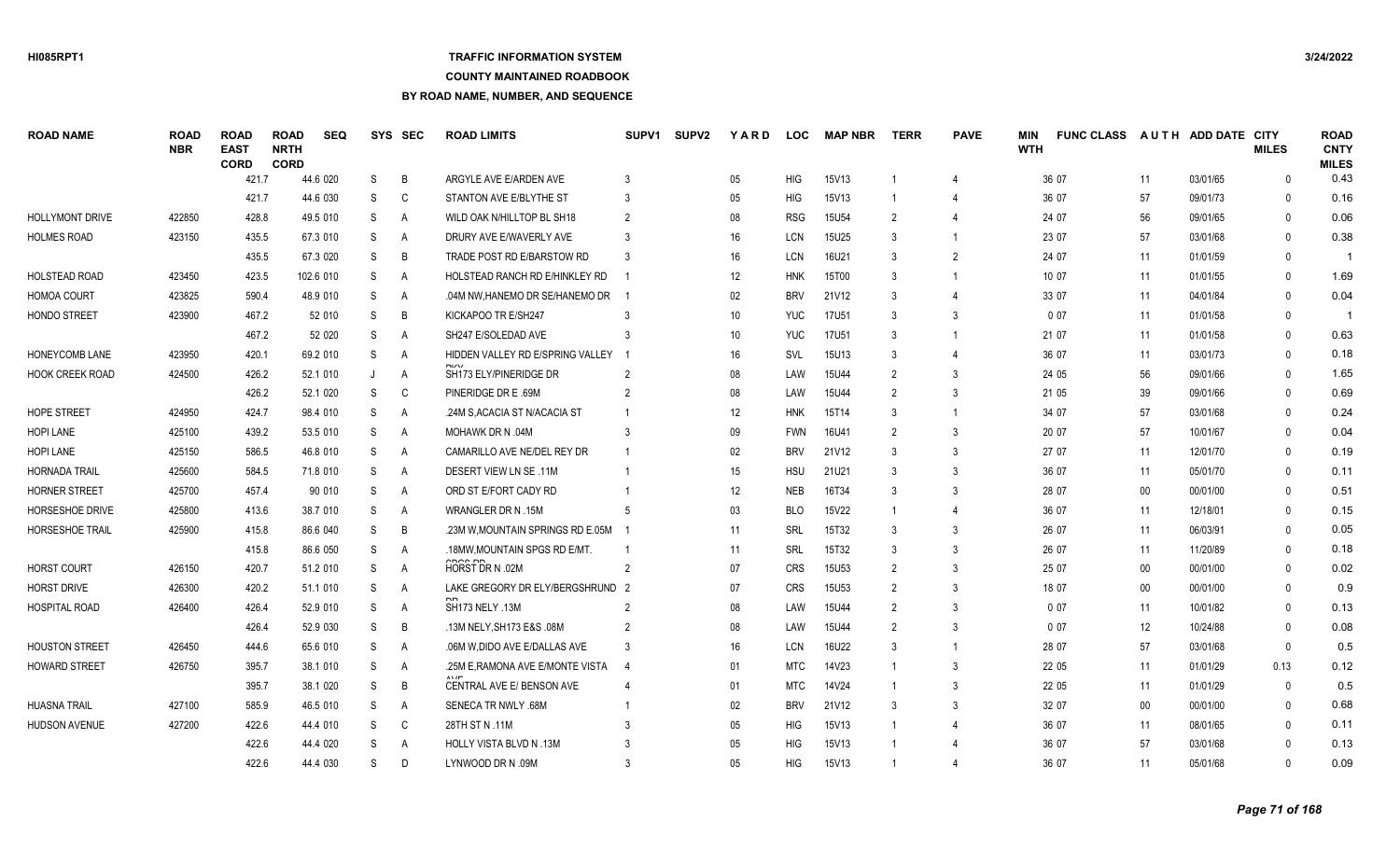# **TRAFFIC INFORMATION SYSTEM**

### **COUNTY MAINTAINED ROADBOOK**

| <b>ROAD NAME</b>           | <b>ROAD</b><br><b>NBR</b> | <b>ROAD</b><br><b>EAST</b><br><b>CORD</b> | <b>ROAD</b><br><b>NRTH</b><br><b>CORD</b> | <b>SEQ</b> |    | SYS SEC        | <b>ROAD LIMITS</b>                                       | SUPV <sub>1</sub> | <b>SUPV2</b> | <b>YARD</b>     | <b>LOC</b> | <b>MAP NBR</b>    | <b>TERR</b>    | <b>PAVE</b>              | <b>MIN</b><br><b>WTH</b> | <b>FUNC CLASS</b> |                   | AUTH ADD DATE CITY | <b>MILES</b> | <b>ROAD</b><br><b>CNTY</b><br><b>MILES</b> |
|----------------------------|---------------------------|-------------------------------------------|-------------------------------------------|------------|----|----------------|----------------------------------------------------------|-------------------|--------------|-----------------|------------|-------------------|----------------|--------------------------|--------------------------|-------------------|-------------------|--------------------|--------------|--------------------------------------------|
| <b>HUERTA ROAD</b>         | 427800                    | 417.1                                     |                                           | 67.4 040   | S  | D              | .04M W.SPG VALLEY PKY E/SPG                              |                   |              | 16              | <b>SVL</b> | 15U23             | 3              |                          |                          | 36 07             | 11                | 03/01/73           | 0.02         | 0.02                                       |
| <b>HUFF COURT</b>          | 427875                    | 409.3                                     |                                           | 40.9 050   | S  | A              | (111F)<br>.06M W, ELM AVE E/ELM AVE                      | $\overline{2}$    |              | 03              | <b>FTA</b> | 15V11             |                | $\overline{\mathcal{L}}$ |                          | 32 07             | 11                | 11/30/92           | $\Omega$     | 0.06                                       |
| <b>HUFF ROAD</b>           | 427950                    | 440.4                                     |                                           | 71.3 010   | S  | A              | NORTH SIDE RD N/HAYNES RD                                | 3                 |              | 16              | LCN        | 16U11             | 3              | 3                        |                          | 20 07             | 57                | 08/01/73           | $\Omega$     | 0.98                                       |
| <b>HUMBOLDT AVENUE</b>     | 428088                    | 394.8                                     |                                           | 36.8 050   | S  | A              | PHILADELPHIA AVE N.12M                                   |                   |              | 01              | <b>CHI</b> | 14V23             |                | 4                        |                          | 36 07             | $12 \overline{ }$ | 12/12/95           | $\Omega$     | 0.12                                       |
| <b>HUMMINGBIRD LANE</b>    | 428225                    | 416.8                                     |                                           | 86.8 010   | S  | $\mathsf{A}$   | LITTLE BOW LN E&N/TOURNAMENT DR 1                        |                   |              | 11              | SRL        | 15T32             | 3              | 4                        |                          | 36 07             | 11                | 03/01/75           | $\Omega$     | 0.43                                       |
| <b>HUNSAKER DRIVE</b>      | 428250                    | 430.1                                     |                                           | 48.8 010   | S  | Α              | SH330 N/ENCINA WAY                                       |                   |              | 08              | <b>RSG</b> | <b>15U54</b>      | $\mathcal{P}$  |                          |                          | 24 07             | 57                | 05/01/72           | $\Omega$     | 0.32                                       |
|                            |                           | 430.1                                     |                                           | 48.8 020   | S  | B              | <b>ENCINA WAY N.15M</b>                                  |                   |              | 08              | <b>RSG</b> | <b>15U54</b>      | $\mathcal{P}$  |                          |                          | 15 07             | 57                | 05/01/72           | $\Omega$     | 0.15                                       |
| <b>HUNSAKER WAY</b>        | 428400                    | 430                                       |                                           | 48.9 010   | J  | Α              | HILLTOP BL SH18 N/WEST DR                                | $\overline{2}$    |              | 08              | <b>RSG</b> | <b>15U54</b>      | $\mathcal{P}$  |                          |                          | 30 06             | 57                | 10/01/67           | $\Omega$     | 0.05                                       |
|                            |                           | 430                                       |                                           | 48.9 020   | S  | B              | WEST DR N&W/WEST DR                                      | $\overline{2}$    |              | 08              | <b>RSG</b> | 15U54             | $\overline{2}$ |                          |                          | 22 06             | 57                | 09/01/66           | $\Omega$     | 0.13                                       |
|                            |                           | 430                                       |                                           | 48.9 030   | S  | $\mathsf{C}$   | WEST DR SWLY/HUNSAKER DR                                 | 2                 |              | 08              | <b>RSG</b> | 15U54             | $\overline{2}$ | 4                        |                          | 18 06             | 57                | 09/01/66           | $\Omega$     | 0.13                                       |
| <b>HUNT LANE</b>           | 428550                    | 418.5                                     |                                           | 51.4 010   | S  | A              | .07M S, FOREST DR N/ TETLEY DR                           | 2                 |              | 07              | <b>CRS</b> | 15U52             | $\mathcal{P}$  | 4                        |                          | 12 07             |                   | 1011               | $\Omega$     | 0.27                                       |
| <b>HUNTER STREET</b>       | 428700                    | 408.2                                     |                                           | 39.5 010   | S  | A              | CHERRY AVE E/REDWOOD AVE                                 | $\overline{2}$    |              | 03              | <b>FTA</b> | 15V21             |                | 3                        |                          | 23 07             | 57                | 08/01/73           | $\mathbf{0}$ | 0.26                                       |
| <b>HURON ROAD</b>          | 429050                    | 423.6                                     |                                           | 52 010     | S  | A              | .31MW.GOLF COURSE RD E/GOLF                              | $\mathcal{P}$     |              | 08              | LAW        | 15U43             | $\mathcal{P}$  | 4                        |                          | 27 07             | 11                | 02/01/66           | $\Omega$     | 0.31                                       |
| HURRICANE LANE             | 429200                    | 415.7                                     |                                           | 85.7 010   | S  | A              | $\sim$ $\sim$ $\sim$ $\sim$ $\sim$<br>PIRATEER LN E .24M |                   |              | 11              | SRL        | 15T42             | 3              | 4                        |                          | 36 07             | 11                | 03/01/75           | $\Omega$     | 0.24                                       |
| <b>I STREET</b>            | 431575                    | 418.7                                     |                                           | 46.4 010   | S  | $\overline{A}$ | MELROSE DR N/48 ST                                       | .5                |              | 05              | <b>AWF</b> | 15U <sub>52</sub> |                | 4                        |                          | 32 07             | 11                | 02/25/97           | $\Omega$     | 0.07                                       |
| <b>I STREET</b>            | 433950                    | 432.8                                     |                                           | 94.2 050   | S  | A              | LINDA VISTA AVE N/ARMORY RD                              | 3                 |              | 12              | <b>BHT</b> | 15T25             | 3              | 3                        |                          | 007               | 12                | 05/01/89           | $\Omega$     | 1.52                                       |
| ICE HOUSE CANYON ROAD      | 434050                    | 399.5                                     |                                           | 51.8 010   | S  | A              | MOUNT BALDY RD E .16M                                    | $\overline{2}$    |              | 01              | CPB        | 14U44             | $\overline{2}$ | 3                        |                          | 24 07             | $00\,$            | 00/01/00           | $\mathbf{0}$ | 0.16                                       |
| <b>IDYLLWILD COURT</b>     | 434650                    | 414                                       |                                           | 44.2 010   | S  | A              | MESA ST N .06M                                           |                   |              | 03              | <b>RLO</b> | 15V12             |                | $\overline{4}$           |                          | 36 07             | 57                | 01/01/68           | $\Omega$     | 0.06                                       |
| <b>IDYLLWILD DRIVE</b>     | 434800                    | 430.5                                     |                                           | 49 010     | S  | A              | FERN DR N/PARKLAND DR                                    | 2                 |              | 08              | <b>RSG</b> | 15U55             | $\overline{2}$ | 3                        |                          | 26 07             | 56                | 09/01/65           | $\mathbf{0}$ | 0.08                                       |
| <b>IDYLLWILD LANE</b>      | 434850                    | 420.2                                     |                                           | 68.3 010   | S  | A              | .08MS, RAIN SHADOW RD N/RAIN                             |                   |              | 16              | SVL        | 15U23             | 3              | $\overline{4}$           |                          | 36 07             | 11                | 03/01/73           | $\Omega$     | 0.08                                       |
| <b>ILEX STREET</b>         | 434950                    | 406.7                                     |                                           | 41.1 010   |    | A              | QHAPQMRF<br>WHITTRAM AVE N/CHESTNUT AVE                  | $\mathfrak{p}$    |              | 03              | <b>FTA</b> | 14V15             |                | 3                        |                          | 26 05             | $00\,$            | 00/01/00           | $\mathbf{0}$ | 0.7                                        |
| <b>ILLINI DRIVE</b>        | 435100                    | 439.3                                     |                                           | 53.3 010   | S  | A              | CHEROKEE ST N/NAVAJO ST                                  | 3                 |              | 09              | <b>FWN</b> | 16U41             | $\mathcal{P}$  | 3                        |                          | 18 07             | 56                | 03/01/66           | $\Omega$     | 0.11                                       |
| <b>INADALE COURT</b>       | 435400                    | 430.4                                     |                                           | 49 010     | S  | A              | .08M W, IDYLLWILD DR E/IDYLLWILD DR 2                    |                   |              | 08              | <b>RSG</b> | <b>15U55</b>      | $\overline{2}$ | 4                        |                          | 23 07             | 56                | 09/01/65           | $\mathbf{0}$ | 0.08                                       |
| <b>INDEPENDENCE AVENUE</b> | 435700                    | 428.2                                     |                                           | 38.8 050   | S  | A              | WABASH AVE E/OPAL AVE                                    | 3                 |              | 05              | <b>MEN</b> | 15V24             |                | $\Delta$                 |                          | 007               | 11                | 06/06/88           | $\Omega$     | 0.26                                       |
| <b>INDEPENDENCE COURT</b>  | 435725                    | 428.4                                     |                                           | 38.8 040   | S  | B              | .11M S, INDEPENDENCE AVE N.07M                           | 3                 |              | 05              | <b>MEN</b> | 15V24             |                | $\Delta$                 |                          | 007               | 11                | 08/08/88           | $\Omega$     | 0.07                                       |
|                            |                           | 428.4                                     |                                           | 38.8 050   | S  | A              | .04MS.INDEPENDENCE AV                                    |                   |              | 05              | <b>MEN</b> | 15V24             | -1             | $\Delta$                 |                          | 007               | 11                | 06/06/88           | $\Omega$     | 0.04                                       |
| <b>INDEPENDENCE LANE</b>   | 435850                    | 431.3                                     |                                           | 49.1 010   | S  | A              | <b>MAINFREMAEMAE</b><br>LONE PINE DR NW .20M             | 2                 |              | 08              | ARB        | <b>15U55</b>      | $\mathcal{P}$  | $\Delta$                 |                          | 8 0 7             | 11                | 01/01/51           | $\Omega$     | 0.2                                        |
| <b>INDEPENDENT PLACE</b>   | 436150                    | 421.5                                     |                                           | 43.1 010   | S  | A              | DWIGHT WAY E/GLASGOW AVE                                 | 3                 |              | 05              | <b>SBO</b> | 15V13             |                | $\Delta$                 |                          | 26 07             | 57                | 09/01/73           | $\Omega$     | 0.08                                       |
| <b>INDIAN AVENUE</b>       | 436300                    | 442.6                                     |                                           | 98.6 010   | S  | A              | OASIS ST N/LAKEVIEW ST                                   |                   |              | 12              | CAL        | 16T12             | 3              | $\overline{1}$           |                          | 36 07             | 57                | 01/01/68           | $\Omega$     | 0.61                                       |
| <b>INDIAN COVE ROAD</b>    | 436450                    | 484.6                                     |                                           | 43.7 030   | S  | C              | MESA DR N/VALLE VISTA RD                                 |                   |              | 10 <sup>1</sup> | <b>TNP</b> | <b>17U54</b>      |                | 3                        |                          | 36 05             | 57                | 01/01/68           | $\Omega$     | 1.01                                       |
| <b>INDIAN TRAIL</b>        | 436750                    | 484.5                                     |                                           | 48.3 010   | S. | A              | INDIAN COVE RD E/LEAR AVE                                |                   |              | 10              | <b>TNP</b> | <b>17U54</b>      |                | 3                        |                          | 36 07             | 11                | 01/01/39           | $\Omega$     | 0.28                                       |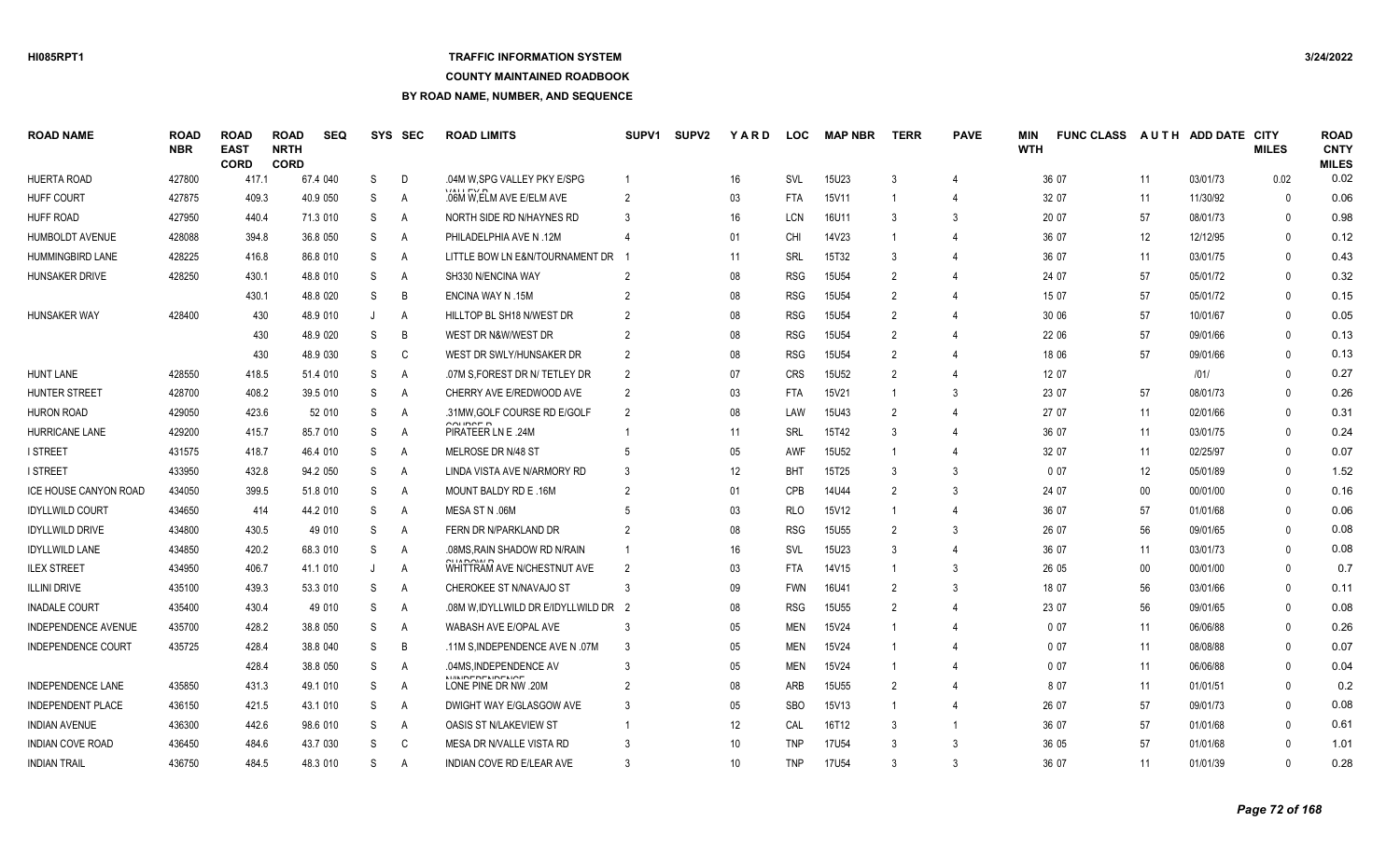# **TRAFFIC INFORMATION SYSTEM**

### **COUNTY MAINTAINED ROADBOOK**

| <b>ROAD NAME</b>         | <b>ROAD</b><br><b>NBR</b> | <b>ROAD</b><br><b>EAST</b><br><b>CORD</b> | <b>ROAD</b><br><b>NRTH</b><br><b>CORD</b> | <b>SEQ</b> |         | SYS SEC        | <b>ROAD LIMITS</b>                  | <b>SUPV1</b>   | <b>SUPV2</b> | YARD   | <b>LOC</b> | <b>MAP NBR</b>    | <b>TERR</b>   | <b>PAVE</b>    | MIN<br><b>WTH</b> | <b>FUNC CLASS</b> |                   | AUTH ADD DATE CITY | <b>MILES</b> | <b>ROAD</b><br><b>CNTY</b><br><b>MILES</b> |
|--------------------------|---------------------------|-------------------------------------------|-------------------------------------------|------------|---------|----------------|-------------------------------------|----------------|--------------|--------|------------|-------------------|---------------|----------------|-------------------|-------------------|-------------------|--------------------|--------------|--------------------------------------------|
|                          |                           | 484.5                                     |                                           | 48.3 020   |         | B              | LEAR AVE E/MESQUITE SPRINGS RD      | -3             |              | 10     | <b>TNP</b> | 17U54             | 3             | $\mathbf{3}$   |                   | 24 05             | 11                | 01/01/39           | $\mathbf{0}$ | 4.55                                       |
| <b>INDIAN TRAIL</b>      | 436900                    | 420.2                                     |                                           | 87.7 010   | IJ      | A              | NATIONAL TRAILS HWY NW/AT&SF RR     |                |              | 16     | <b>HLN</b> | 15T33             |               | 3              |                   | 17 05             | 57                | 03/01/68           | $\Omega$     | 0.77                                       |
|                          |                           | 420.2                                     |                                           | 87.7 015   |         | D              | AT&SF RR CL N/WILD RD               |                |              | 11     | <b>HLN</b> | 15T33             | 3             | 3              |                   | 17 05             | 57                | 03/01/68           | $\mathbf{0}$ | 0.97                                       |
|                          |                           | 420.2                                     |                                           | 87.7 020   | S       | B              | WILD RD N/.13M S.COTTONWOOD TR      |                |              | 11     | <b>HLN</b> | 15T33             |               | 3              |                   | 20 05             | $00\,$            | 00/01/00           | $\mathbf{0}$ | 0.78                                       |
|                          |                           | 420.2                                     |                                           | 87.7 030   | S       | C              | .13M S.COTTONWOOD TR N/WHEELER 1    |                |              | 11     | <b>HLN</b> | 15T33             | 3             | $\overline{1}$ |                   | 32 05             | 57                | 02/01/68           | $\mathbf{0}$ | 0.27                                       |
| <b>INDIAN WELLS ROAD</b> | 436950                    | 423.5                                     |                                           | 97.7 010   | S       | Α              | FRONTIER RD N/0H58 SOUTH            |                |              | 12     | <b>HNK</b> | 15T23             | 3             | 3              |                   | 30 07             | 62                | 06/01/65           | $\mathbf{0}$ | 0.48                                       |
| <b>INDIO AVENUE</b>      | 437200                    | 471.8                                     |                                           | 43.1 040   | S       | B              | .03M N.BUENA VISTA DR N/SUNFLOWER 3 |                |              | 10     | <b>YUC</b> | 17V12             | $\mathcal{R}$ | 3              |                   | 22 05             | $00\,$            | 00/01/00           | 0.05         | 0.42                                       |
| <b>INEZ AVENUE</b>       | 437500                    | 472.7                                     |                                           | 46.6 020   | S       | A              | .13M S.SUN MESA DR N/MESA DR        | 3              |              | 10     | <b>YUC</b> | 17V12             | $\mathbf{3}$  | 3              |                   | 30 07             | 57                | 01/01/68           | $\Omega$     | 0.87                                       |
| <b>INFINITI LANE</b>     | 437600                    | 407.1                                     |                                           | 41.7 010   | S       | A              | ACURA CT E/MULBERRY AVE             | $\mathcal{P}$  |              | 03     | <b>FTA</b> | 14V15             |               | $\overline{4}$ |                   | 32 07             | 11                | 05/04/99           | $\Omega$     | 0.1                                        |
| <b>INNSBRUCK DRIVE</b>   | 437900                    | 425                                       |                                           | 53.4 010   | S       | A              | ARBON LN NELY/ ARBON LN             | $\mathcal{P}$  |              | 08     | LAW        | 15U44             | 2             | $\overline{4}$ |                   | 26 07             | 11                | 07/01/71           | $\Omega$     | 0.44                                       |
| <b>INSPIRATION DRIVE</b> | 437950                    | 429.4                                     |                                           | 49.2 010   | S       | A              | FRONTIER DR SELY/SH 18              |                |              | 08     | <b>RSG</b> | <b>15U54</b>      |               | $\overline{4}$ |                   | 21 07             |                   | 1011               | $\Omega$     | 0.4                                        |
| INSTITUTION ROAD         | 438100                    | 413.9                                     |                                           | 47.1 010   | S       | A              | .24M W.VERDEMONT RANCH RD E .56M 5  |                |              | $05\,$ | <b>VER</b> | 15U52             |               | 4              |                   | 23 07             | 11                | 06/01/62           | $\Omega$     | 0.56                                       |
|                          |                           |                                           | 47                                        | 414.3 015  | S       | C              | 32M E.VERDEMONT RCH RD E/W R/W 5    |                |              | 05     | <b>VER</b> | <b>15U52</b>      |               |                |                   | 23 07             | $12 \overline{ }$ | 12/16/14           | $\Omega$     | 0.83                                       |
| <b>INTERLAKEN COURT</b>  | 438175                    | 401.3                                     |                                           | 58.6 010   | S       | $\overline{A}$ | PACIFIC CREST DR E .05M             |                |              | 11     | <b>WWD</b> | 14U34             | $\mathcal{P}$ |                |                   | 32 07             | 11                | 03/20/01           | $\Omega$     | 0.05                                       |
| <b>INVERNESS AVENUE</b>  | 438250                    | 452.3                                     |                                           | 96.1 010   | S       | Α              | DUNTROON ST N/BEDFORD DR            |                |              | 12     | <b>NEB</b> | 16T23             | 3             | $\overline{1}$ |                   | 30 07             | 57                | 01/01/68           | $\mathbf{0}$ | 0.5                                        |
| <b>INYO COURT</b>        | 438300                    | 585.3                                     |                                           | 46.6 010   | S       | $\overline{A}$ | .04M W, NOKOMIS TR E/NOKOMIS TR     |                |              | 02     | <b>BRV</b> | 21V12             | 3             | 3              |                   | 27 07             | 11                | 09/01/75           | $\mathbf{0}$ | 0.04                                       |
| <b>IOLITE LOOP</b>       | 438350                    |                                           | 47                                        | 412.6 010  | S       | A              | LAPIS LN TO LAPIS LN                |                |              | 03     | <b>DEV</b> | 15U51             |               | $\overline{4}$ |                   | 32 07             | 12                | 11/16/21           | $\mathbf{0}$ | 0.29                                       |
| <b>IRENE STREET</b>      | 438700                    | 399.7                                     |                                           | 59.3 010   | S       | Α              | PINE ST SE/HELEN ST                 |                |              | 11     | <b>WWD</b> | 14U34             |               | 3              |                   | 15 07             | 57                | 02/01/73           | $\Omega$     | 0.6                                        |
|                          |                           | 399.7                                     |                                           | 59.3 020   | $\cdot$ | B              | HELEN ST E/LONE PINE CANYN RD       |                |              | 11     | <b>WWD</b> | 14U34             | 2             | 3              |                   | 18 07             | 57                | 02/01/73           | $\Omega$     | 0.22                                       |
|                          |                           | 399.7                                     |                                           | 59.3 030   | S       | C              | BETTY ST E/TWIN LAKES DR            |                |              | 11     | <b>WWD</b> | 14U34             | 2             | 3              |                   | 19 07             | 57                | 10/01/73           | $\Omega$     | 0.15                                       |
| <b>IRIS AVENUE</b>       | 438850                    | 414.3                                     |                                           | 43.6 010   | S       | A              | LURELANE ST N/.01M N.ANACONDA ST 5  |                |              | 03     | <b>RLO</b> | 15V12             |               |                |                   | 36 07             | 57                | 11/01/71           | $\Omega$     | 0.06                                       |
| <b>IRIS DRIVE</b>        | 439100                    | 436.4                                     |                                           | 97.5 010   | S       | Α              | <b>BALSA AVE N/HEMLOCK AVE</b>      |                |              | 12     | <b>BAR</b> | 16T21             | $\mathbf{3}$  | 4              |                   | 36 07             |                   | 1011               | $\Omega$     | 0.08                                       |
| <b>IRIS DRIVE</b>        | 439300                    | 431.6                                     |                                           | 51.5 010   | S       | A              | .10M W, YUKON DR E/YUKON DR         | $\overline{2}$ |              | 08     | <b>GEV</b> | 15U <sub>55</sub> | $\mathcal{P}$ |                |                   | 13 07             | 11                | 01/01/38           | $\Omega$     | 0.1                                        |
| <b>IRIS DRIVE</b>        | 439450                    | 407.4                                     |                                           | 39.5 010   | S       | A              | CALABASH AVE E/.19M                 | 2              |              | 03     | <b>FTA</b> | 15V21             |               | $\overline{4}$ |                   | 36 07             | 57                | 11/01/71           | $\mathbf{0}$ | 0.19                                       |
|                          |                           | 407.4                                     |                                           | 39.5 020   | S       | B              | REDWOOD AVE E/LIVE OAK AVE          | -2             |              | 03     | <b>FTA</b> | 15V21             |               | 3              |                   | 36 07             | 57                | 08/01/73           | $\Omega$     | 0.25                                       |
|                          |                           | 412.6                                     |                                           | 39.6 060   | S       | F              | <b>GRACE ST E/FRANKFORT AVE</b>     | -5             |              | 03     | <b>FTA</b> | 15V21             |               | $\overline{4}$ |                   | 32 07             | 11                | 07/16/02           | $\mathbf{0}$ | 0.06                                       |
| <b>IRISH MOSS LANE</b>   | 439500                    | 47.7                                      |                                           | 412.2 010  | S       | $\overline{A}$ | END TO GRAND FIR LANE               |                |              | 03     | <b>DEV</b> | <b>15U51</b>      |               | $\overline{4}$ |                   | 32 07             | 12                | 11/16/21           | $\mathbf{0}$ | 0.15                                       |
| <b>IRONAGE ROAD</b>      | 439750                    | 511.7                                     |                                           | 43.7 010   |         | $\overline{A}$ | 29 PALMS HWY N 2.18M                |                |              | 10     | <b>TNP</b> | 18V00             | 3             |                |                   | 24 05             | 11                | 01/01/56           | $\Omega$     | 2.18                                       |
|                          |                           | 511.7                                     |                                           | 43.7 020   |         | B              | 2.18M NW,29 PALMS HWY NLY 3.18M     | -3             |              | 10     | <b>TNP</b> | 18V00             | 3             | $\overline{1}$ |                   | 24 05             | 11                | 01/01/56           | $\mathbf{0}$ | 3.18                                       |
|                          |                           | 511.7                                     |                                           | 43.7 030   |         | C              | .63M S, AMBOY RD NW/AMBOY RD        |                |              | 10     | <b>TNP</b> | 18V13             |               |                |                   | 24 05             | 11                | 01/01/56           | $\Omega$     | 0.63                                       |
| <b>IRONSIDES LANE</b>    | 439800                    | 415.8                                     |                                           | 85.8 010   | S       | A              | PIRATEER LN E .23M                  |                |              | 11     | SRL        | 15T42             |               | 4              |                   | 36 07             | 11                | 03/01/75           | $\Omega$     | 0.23                                       |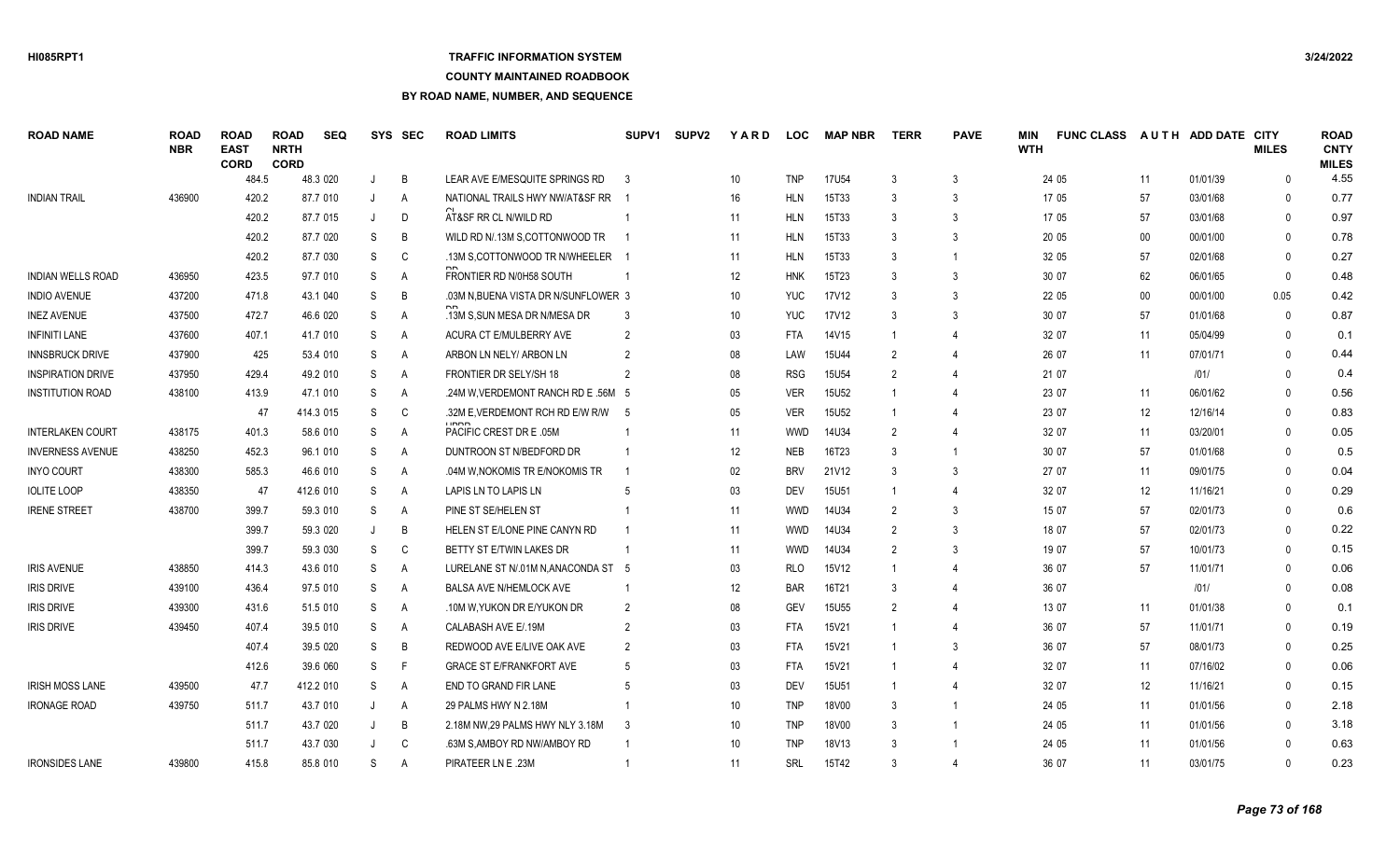## **TRAFFIC INFORMATION SYSTEM**

### **COUNTY MAINTAINED ROADBOOK**

| <b>ROAD NAME</b>       | <b>ROAD</b><br><b>NBR</b> | <b>ROAD</b><br><b>EAST</b><br><b>CORD</b> | <b>ROAD</b><br><b>NRTH</b><br><b>CORD</b> | <b>SEQ</b> |    | SYS SEC | <b>ROAD LIMITS</b>                                       | SUPV <sub>1</sub> | <b>SUPV2</b> | YARD   | <b>LOC</b> | <b>MAP NBR</b> | <b>TERR</b>  | <b>PAVE</b>                 | MIN<br><b>WTH</b> | <b>FUNC CLASS</b> |    | AUTH ADD DATE CITY | <b>MILES</b> | <b>ROAD</b><br><b>CNTY</b><br><b>MILES</b> |
|------------------------|---------------------------|-------------------------------------------|-------------------------------------------|------------|----|---------|----------------------------------------------------------|-------------------|--------------|--------|------------|----------------|--------------|-----------------------------|-------------------|-------------------|----|--------------------|--------------|--------------------------------------------|
| <b>IRONWEED DRIVE</b>  | 439810                    | 47.4                                      |                                           | 412.1 010  | S  | Α       | CORKTREE DRIVE N TO TWINBERRY                            | -5                |              | 03     | <b>DEV</b> | <b>15U51</b>   |              | $\overline{4}$              |                   | 32 07             | 12 | 04/20/21           | $\Omega$     | 0.17                                       |
| <b>IRONWOOD AVENUE</b> | 439820                    | 413.8                                     |                                           | 39.8 050   | S  | A       | EL MOLINO ST N .09M                                      |                   |              | 03     | <b>BLO</b> | 15V21          |              | 4                           |                   | 32 07             | 11 | 09/21/92           | $\Omega$     | 0.09                                       |
| <b>IRONWOOD COURT</b>  | 439823                    | 409.4                                     |                                           | 40.7 010   | S  | A       | HIBISCUS AVE N.08M                                       |                   |              | 03     | <b>FTA</b> | 15V11          |              | $\overline{4}$              |                   | 36 07             | 11 | 01/26/87           | $\Omega$     | 0.08                                       |
| <b>IRONWOOD COURT</b>  | 439825                    | 421.8                                     |                                           | 45 050     | S  | A       | EDGEMONT DR N/.07M                                       |                   |              | 05     | <b>DEL</b> | 15V13          |              | $\boldsymbol{\Delta}$       |                   | 36 07             | 12 | 09/28/89           | $\Omega$     | 0.07                                       |
| <b>IRONWOOD DRIVE</b>  | 439840                    | 409.5                                     |                                           | 40.5 050   | S  | A       | PINE AVE N/ATHOL ST                                      |                   |              | 03     | <b>FTA</b> | 15V11          |              | 4                           |                   | 007               | 11 | 12/04/89           | $\Omega$     | 0.05                                       |
| <b>IRONWOOD DRIVE</b>  | 439850                    | 432                                       |                                           | 95.3 050   | S  | A       | .12M W."O" ST E/"F" ST                                   |                   |              | 12     | <b>BHT</b> | 15T25          | 3            | 3                           |                   | 007               | 12 | 05/01/89           | $\Omega$     | 1.25                                       |
| <b>IRONWOOD LANE</b>   | 439875                    | 424                                       |                                           | 53.3 010   | S  | A       | .11M W.TEAKWOOD DR E/.04M                                |                   |              | 08     | LAW        | 15U43          | 2            |                             |                   | 26 07             | 11 | 11/01/71           | $\Omega$     | 0.15                                       |
| <b>IRONWOOD LANE</b>   | 439880                    | 420.2                                     |                                           | 68.7 010   | S  | A       | <b>F TEAUMO D</b><br>.04M W, STONERIDGE DR               |                   |              | 16     | <b>SVL</b> | 15U23          |              |                             |                   | 36 07             | 11 | 03/01/73           | $\Omega$     | 0.04                                       |
|                        |                           | 420.2                                     |                                           | 68.7 020   | S  | B       | <b>EIOTOMEDIDOE DE</b><br><b>CHINQUAPIN DR NELY .09M</b> |                   |              | 16     | <b>SVL</b> | 15U23          | 3            |                             |                   | 36 07             | 11 | 03/01/73           | $\Omega$     | 0.09                                       |
| <b>IRONWOOD STREET</b> | 439900                    | 421.8                                     |                                           | 44.6 010   | S  | A       | HOLLY VISTA BLVD N/LYNWOOD DR                            |                   |              | 05     | DEL        | 15V13          |              | $\boldsymbol{\vartriangle}$ |                   | 26 07             | 31 | 01/01/69           | 0.08         | 0.07                                       |
|                        |                           | 421.8                                     |                                           | 44.6 020   | S  | B       | LYNWOOD DR N&W/DOGWOOD ST                                |                   |              | 05     | DEL        | 15V13          |              | $\boldsymbol{\Delta}$       |                   | 36 07             | 57 | 09/01/73           | $\Omega$     | 0.2                                        |
|                        |                           | 421.8                                     |                                           | 44.6 040   | S  | D       | 35TH ST N/FOOTHILL DR                                    |                   |              | $05\,$ | <b>DEL</b> | 15V13          |              | $\overline{4}$              |                   | 36 07             | 57 | 09/01/73           | $\Omega$     | 0.22                                       |
| <b>IROQUOIS AVENUE</b> | 440200                    | 423.7                                     |                                           | 64.2 010   | S  | A       | YUCCA ST N/LUPINE ST                                     |                   |              | 16     | <b>APV</b> | 15U23          | 3            | $\overline{1}$              |                   | 24 07             | 57 | 08/01/73           | $\Omega$     | 0.5                                        |
| <b>IROQUOIS LANE</b>   | 440050                    | 439.2                                     |                                           | 53.5 010   | S  | A       | ARAPAHOE RD NE/CEDAR DELL                                |                   |              | 09     | <b>FWN</b> | 16U41          | 2            | 3                           |                   | 16 07             | 56 | 07/01/66           | $\Omega$     | 0.07                                       |
| <b>IRVING LANE</b>     | 440350                    | 407.4                                     |                                           | 52.5 010   | S  | Α       | POLLARD DR E/RANSOM LANE                                 | $\mathcal{P}$     |              | 03     | <b>LYT</b> | 15U41          |              | 3                           |                   | 12 07             | 56 | 06/01/66           | $\Omega$     | 0.07                                       |
| <b>IRVING WAY</b>      | 440500                    | 445.4                                     |                                           | 52.8 010   | S  | Α       | SH38 ELY/SHORE DR                                        |                   |              | 09     | <b>BBC</b> | 16U42          | 2            | 3                           |                   | 22 07             | 56 | 03/01/66           | $\Omega$     | 0.39                                       |
| <b>IRWIN PLACE</b>     | 440650                    | 439.6                                     |                                           | 103.7 050  | S  | Α       | IRWIN RD ELY .09M                                        |                   |              | 12     | <b>BAR</b> | 16T11          | 3            | 3                           |                   | 44 07             | 12 | 03/01/85           | $\mathbf{0}$ | 0.09                                       |
| <b>IRWIN ROAD</b>      | 440800                    | 434.4                                     |                                           | 97.3 013   | A  | Α       | RADIO RD N/OLD HIGHWAY 58 (S LEG)                        |                   |              | 12     | <b>BAR</b> | 15T25          |              | $\boldsymbol{\Delta}$       |                   | 29 03             | 11 | 01/01/56           | 0.13         | 0.13                                       |
|                        |                           | 434.4                                     |                                           | 97.3 020   | A  | B       | OLD HIGHWAY 58 (S LEG) N .58M                            |                   |              | 12     | <b>BAR</b> | 15T15          | $\mathbf{3}$ | 3                           |                   | 005               | 11 | 01/01/56           | 0.07         | 0.51                                       |
|                        |                           | 434.4                                     |                                           | 97.3 030   | A  | C       | .58M N.OLD HWY 58 N/KOLATH PL                            |                   |              | 12     | <b>BAR</b> | 15T15          | 3            | 3                           |                   | 005               | 11 | 01/01/56           | $\Omega$     | 8.72                                       |
|                        |                           | 434.4                                     |                                           | 97.3 040   | A  | D       | KOLATH PL E/FT IRWIN RD                                  |                   |              | 12     | <b>BAR</b> | 16T11          | $\mathbf{3}$ | 3                           |                   | 005               | 11 | 01/01/56           | $\Omega$     | 0.65                                       |
| <b>ISLAY AVENUE</b>    | 440962                    | 408.5                                     |                                           | 40.7 010   | S  | A       | <b>HIBISCUS AVE N/ORCHID AVE</b>                         |                   |              | 03     | <b>FTA</b> | 15V11          |              | 4                           |                   | 007               | 11 | 03/01/88           | $\Omega$     | 0.07                                       |
|                        |                           | 408.5                                     |                                           | 40.7 020   | S  | B       | GRANADA AVE N .06M                                       | $\overline{2}$    |              | 03     | <b>FTA</b> | 15V11          |              | 4                           |                   | 28 07             | 11 | 06/04/90           | $\Omega$     | 0.06                                       |
| <b>ISLI COURT</b>      | 440975                    | 590.3                                     |                                           | 48.9 010   | S  | A       | .05 NW, HANEMO DR SE/HANEMO DR                           |                   |              | $02\,$ | <b>BRV</b> | 21V12          | 3            | $\boldsymbol{\Delta}$       |                   | 28 07             | 11 | 04/01/84           | $\Omega$     | 0.05                                       |
| <b>IVANHOE ROAD</b>    | 441700                    | 435                                       |                                           | 63.8 010   | S  | A       | SUTTER RD N/FOOTHILL RD                                  |                   |              | 16     | <b>LCN</b> | 15U25          | $\mathbf{3}$ | $\overline{1}$              |                   | 32 07             | 57 | 03/01/68           | $\Omega$     | 0.5                                        |
| <b>IVANPAH ROAD</b>    | 442000                    | 526.1                                     |                                           | 136.5 030  | A  | C       | .50M S, NIPTON RD N/NIPTON RD                            |                   |              | 15     | IVA.       | 19R00          |              | 3                           |                   | 24 05             | 11 | 01/01/35           | $\Omega$     | 0.5                                        |
| <b>IVY AVENUE</b>      | 442450                    | 427.1                                     |                                           | 92.3 010   | S  | Α       | SPINET ST N/OSAGE ST                                     |                   |              | 12     | <b>LEN</b> | 15T24          | 3            | $\overline{1}$              |                   | 38 07             | 57 | 08/01/69           | $\Omega$     | 0.51                                       |
| <b>IVY AVENUE</b>      | 442600                    | 406.3                                     |                                           | 41.7 020   | S  | C       | ILEX ST E/COTTONWOOD AVE                                 | $\overline{2}$    |              | 03     | <b>FTA</b> | 14V15          |              | 4                           |                   | 007               | 11 | 04/01/86           | $\Omega$     | 0.2                                        |
|                        |                           | 407.3                                     |                                           | 41.7 023   | S  | H       | TAURUS AVE E/CALABASH AVE                                |                   |              | 03     | <b>FTA</b> | 14V15          |              | 4                           |                   | 32 07             | 11 | 06/04/02           | $\Omega$     | 0.09                                       |
|                        |                           | 407.4                                     |                                           | 41.7 025   | S  | A       | CALABASH AVE E.12M                                       |                   |              | 03     | <b>FTA</b> | 14V15          |              |                             |                   | 32 07             | 11 | 05/04/99           | $\Omega$     | 0.12                                       |
|                        |                           | 407.7                                     |                                           | 41.7 026   | S. | $\cdot$ | BANANA AVE E 0.11M                                       |                   |              | 03     | <b>FTA</b> | 15V11          |              | $\boldsymbol{\Delta}$       |                   | 32 07             | 11 | 11/19/02           | $\Omega$     | 0.11                                       |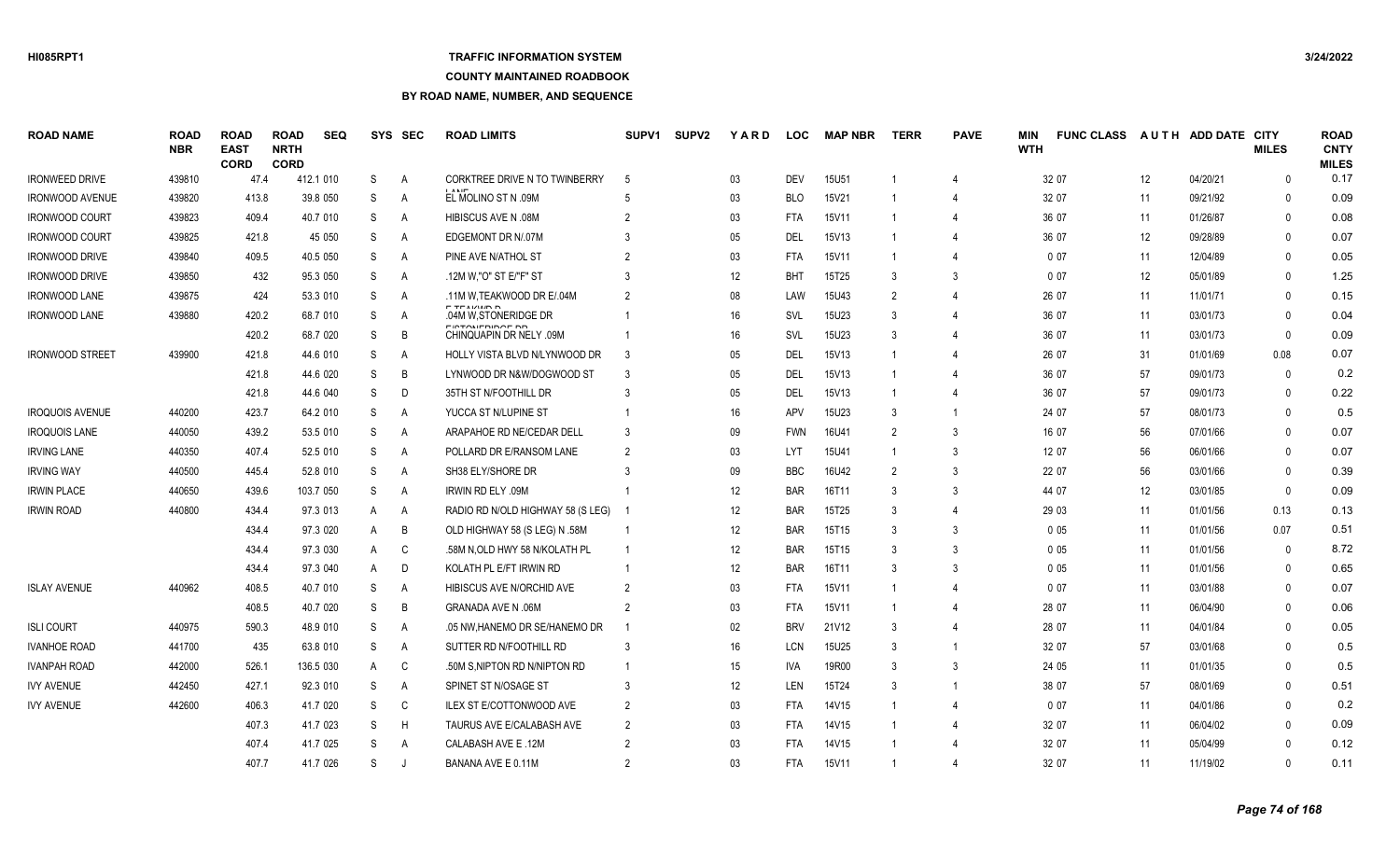## **TRAFFIC INFORMATION SYSTEM**

### **COUNTY MAINTAINED ROADBOOK**

| <b>ROAD NAME</b>       | <b>ROAD</b><br><b>NBR</b> | <b>ROAD</b><br><b>EAST</b><br><b>CORD</b> | <b>ROAD</b><br><b>NRTH</b><br><b>CORD</b> | <b>SEQ</b> | SYS          | SEC            | <b>ROAD LIMITS</b>                   | SUPV <sub>1</sub> | <b>SUPV2</b> | YARD | LOC        | <b>MAP NBR</b> | TERR           | <b>PAVE</b>    | MIN<br><b>WTH</b> | <b>FUNC CLASS</b> |        | AUTH ADD DATE CITY | <b>MILES</b> | <b>ROAD</b><br><b>CNTY</b><br><b>MILES</b> |
|------------------------|---------------------------|-------------------------------------------|-------------------------------------------|------------|--------------|----------------|--------------------------------------|-------------------|--------------|------|------------|----------------|----------------|----------------|-------------------|-------------------|--------|--------------------|--------------|--------------------------------------------|
|                        |                           | 408.9                                     |                                           | 41.7 027   | S            | G              | ALMOND AVE E .12M                    | 2                 |              | 03   | <b>FTA</b> | 15V11          |                | $\overline{4}$ |                   | 32 07             | 11     | 03/14/00           | $\Omega$     | 0.12                                       |
| <b>J STREET</b>        | 444300                    | 432.7                                     |                                           | 94.2 050   | S            | A              | LINDA VISTA AVE N/ARMORY RD          |                   |              | 12   | <b>BHT</b> | 15T25          | 3              | 3              |                   | 007               | 12     | 05/01/89           | $\Omega$     | 1.52                                       |
| <b>JACK BALE ROAD</b>  | 444725                    | 583.6                                     |                                           | 71.6 050   | S            | A              | HAVASU LAKE BLVD E .11M              |                   |              | 15   | <b>HSU</b> | 21U21          | $\mathbf{3}$   | 3              |                   | 26 07             | 12     | 07/26/94           | $\Omega$     | 0.11                                       |
| <b>JACKMANI AVENUE</b> | 444800                    | 448.5                                     |                                           | 71.1 010   | S            | A              | ABELIA ST N/NORTH SIDE RD            |                   |              | 16   | <b>LCN</b> | 16U13          |                | $\overline{1}$ |                   | 36 07             | 57     | 03/01/68           | $\Omega$     | 0.38                                       |
| <b>JACKSON STREET</b>  | 445100                    | 416.6                                     |                                           | 39.6 010   | S            | A              | <b>CYPRESS AVE N/OLIVE ST</b>        |                   |              | 05   | <b>CLN</b> | 15V22          |                | $\overline{4}$ |                   | 30 07             | 57     | 11/01/71           | $\Omega$     | 0.51                                       |
| <b>JACQUELINE ROAD</b> | 445250                    | 423                                       |                                           | 51.4 010   | S            | A              | FOREST LN NW .10M                    | 2                 |              | 08   | LAW        | 15U53          | 2              |                |                   | 14 07             | 57     | 11/01/71           | $\Omega$     | 0.1                                        |
| JADE LANE              | 445350                    | 415.4                                     |                                           | 85 010     | S            | A              | SHADOW MTN RD N/TOPMAST DRIVE        |                   |              | 11   | SRL        | 15T42          |                |                |                   | 44 07             | 11     | 03/01/75           | $\Omega$     | 0.04                                       |
| <b>JADE ROAD</b>       | 445400                    | 429.3                                     |                                           | 96.1 010   | S            | A              | .03M W, WALNUT E/CEDAR RD            |                   |              | 12   | <b>LEN</b> | 15T24          | 3              | 3              |                   | 27 07             | 57     | 02/01/68           | $\Omega$     | 0.51                                       |
| <b>JADEITE STREET</b>  | 445700                    | 477.3                                     |                                           | 46.2 010   | S            | A              | RICE AVE E/LA FERNEY AVE             |                   |              | 10   | <b>JOS</b> | 17V13          | 3              | 3              |                   | 23 07             | $00\,$ | 00/01/00           | $\Omega$     | 0.51                                       |
| <b>JAGERHORN DRIVE</b> | 445750                    | 424.3                                     |                                           | 52.8 010   | S            | A              | BERNINA DR N/GRASS VALLEY RD         | 2                 |              | 08   | LAW        | 15U43          | $\mathcal{P}$  |                |                   | 27 07             | 11     | 09/01/66           | $\Omega$     | 0.34                                       |
| <b>JAMAICA LANE</b>    | 445900                    | 415.7                                     |                                           | 85.9 010   | S            | A              | SILVER LAKES PKWY E .32M             |                   |              | 11   | SRL        | 15T42          |                | 4              |                   | 36 07             | 11     | 03/01/75           | $\Omega$     | 0.32                                       |
| JAPATUL ROAD           | 446300                    | 428.1                                     |                                           | 63.3 010   | S            | A              | VALLEY VIEW RD N/OCOTILLO WAY        |                   |              | 16   | APV        | 15U34          | 3              | $\overline{1}$ |                   | 24 07             | 50     | 04/01/68           | $\Omega$     | 0.9                                        |
|                        |                           | 428.1                                     |                                           | 63.3 020   | S            | B              | 12M S.COLONY RD N .25M               |                   |              | 16   | <b>APV</b> | 15U24          | 3              |                |                   | 12 07             | 57     | 08/01/73           | $\Omega$     | 0.25                                       |
| <b>JASMINE LANE</b>    | 446425                    | 416.4                                     |                                           | 86.7 010   | S            | $\overline{A}$ | <b>GREENBRIAR DR NE .09M</b>         |                   |              | 11   | <b>SRL</b> | 15T32          |                |                |                   | 36 07             | 11     | 03/01/75           | $\Omega$     | 0.09                                       |
| JASPER AVENUE          | 446750                    | 428.4                                     |                                           | 39.2 005   | S            | C              | THIRD AVE N/.03M S,LARAMIE AVE       |                   |              | 05   | <b>MEN</b> | 15V24          |                |                |                   | 007               | 11     | 06/05/89           | $\Omega$     | 0.06                                       |
|                        |                           | 428.4                                     |                                           | 39.2 016   | S            | C              | NAPLES AVE N/SAN BERNARDINO AVE 3    |                   |              | 05   | <b>MEN</b> | 15V24          |                |                |                   | 18 07             | 57     | 08/01/67           | $\Omega$     | 0.58                                       |
|                        |                           | 428.4                                     |                                           | 39.2 030   | S            | B              | .03M S, LARAMIE AVE N/INDEPENDENCE 3 |                   |              | 05   | <b>MEN</b> | 15V24          |                |                |                   | 007               | 11     | 06/06/88           | $\mathbf{0}$ | 0.06                                       |
| <b>JASPER AVENUE</b>   | 446900                    | 436.9                                     |                                           | 74.3 010   | S            | A              | SPINEL ST N/BRUCITE ST               |                   |              | 16   | LCN        | 16U11          | 3              | $\overline{1}$ |                   | 36 07             | 57     | 03/01/68           | $\Omega$     | 0.41                                       |
| <b>JASPER DRIVE</b>    | 447050                    | 443.9                                     |                                           | 51.5 010   | S            | A              | VILLA GROVE AVE N .08M               |                   |              | 09   | <b>MRG</b> | 16U52          | $\overline{2}$ | $\overline{4}$ |                   | 20 07             | 56     | 03/01/66           | $\mathbf{0}$ | 0.08                                       |
| <b>JASPER ROAD</b>     | 447200                    | 428.9                                     |                                           | 95.2 010   | J            | C              | LENWOOD RD ELY/.13M E, CEDAR RD      |                   |              | 12   | LEN        | 15T24          | 3              | 3              |                   | 26 07             | 56     | 08/01/65           | 0.22         | 0.98                                       |
| JAY BIRD LANE          | 447500                    | 440                                       |                                           | 51.1 020   | S            | $\overline{A}$ | TULIP LN N .04M                      |                   |              | 09   | <b>BBC</b> | 16U51          | $\mathfrak{p}$ | 3              |                   | 15 07             |        | 1011               | $\Omega$     | 0.04                                       |
| JENKS LAKE ROAD        | 448550                    | 441                                       |                                           | 45.9 010   | J            | A              | SH38 ELY/SH38                        |                   |              | 05   | <b>BFA</b> | 16V11          | $\mathcal{P}$  | 3              |                   | 23 06             | 57     | 08/01/67           | $\Omega$     | 4.76                                       |
| <b>JENNY LANE</b>      | 448650                    | 394.7                                     |                                           | 36 010     | S            | A              | EAST END AVE E .10M                  |                   |              | 01   | <b>CHI</b> | 14V23          |                | $\overline{4}$ |                   | 007               | 11     | 02/01/83           | $\Omega$     | 0.1                                        |
| <b>JENNY STREET</b>    | 448700                    | 417.7                                     |                                           | 60.2 050   | S            | $\overline{A}$ | BRACEO ST E/OAK HILL RD              |                   |              | 11   | OKH        | 15U31          | 3              | 3              |                   | 36 07             | 11     | 08/26/91           | $\mathbf{0}$ | 0.67                                       |
|                        |                           | 412.8                                     |                                           | 60.3 060   | S            | D              | .14M W, GAYLE WY E/KOURIE WY         |                   |              | 11   | OKH        | <b>15U31</b>   |                | $\overline{4}$ |                   | 36 07             | 11     | 08/02/05           | $\mathbf{0}$ | 0.2                                        |
|                        |                           | 414.7                                     |                                           | 60.2 070   | S.           | B              | ESCONDIDO AVE E .11M                 |                   |              | 11   | <b>OKH</b> | 15U32          | 3              |                |                   | 36 07             | 11     | 03/13/01           | $\Omega$     | 0.11                                       |
|                        |                           | 414.8                                     |                                           | 60.2 080   | S            | F              | .11M E,ESCONDIDO AVE E/.10M          |                   |              | 11   | OKH        | 15U32          | $\mathcal{R}$  |                |                   | 36 07             | 11     | 11/22/05           | $\Omega$     | 0.31                                       |
|                        |                           | 415.1                                     |                                           | 60.2 090   | <sub>S</sub> | $\mathsf{C}$   | .10M W.FUENTE AVE E/FUENTE AVE       |                   |              | 11   | OKH        | 15U32          | $\mathcal{R}$  |                |                   | 36 07             | 11     | 03/13/01           | $\Omega$     | 0.1                                        |
| <b>JIB COURT</b>       | 448975                    | 415.7                                     |                                           | 85.1 010   | S            | A              | SILVER LAKES PKY E .05M              |                   |              | 11   | <b>SRL</b> | 15T42          | $\mathcal{R}$  |                |                   | 36 07             | 11     | 03/01/75           | $\Omega$     | 0.05                                       |
| JOAQUIN MILLER ROAD    | 449150                    | 425.9                                     |                                           | 52 010     |              | A              | JOHN MUIR RD NE/MARSHALL RD          |                   |              | 08   | LAW        | 15U44          |                |                |                   | 21 05             | 57     | 10/01/68           | $\Omega$     | 0.08                                       |
|                        |                           | 425.9                                     |                                           | 52 020     | <sub>S</sub> | <b>B</b>       | MARSHALL RD NLY/SUNSET DR            |                   |              | 08   | LAW        | <b>15U44</b>   | $\mathfrak{D}$ | $\mathcal{R}$  |                   | 21 05             | $00\,$ | 00/01/00           | $\Omega$     | 0.12                                       |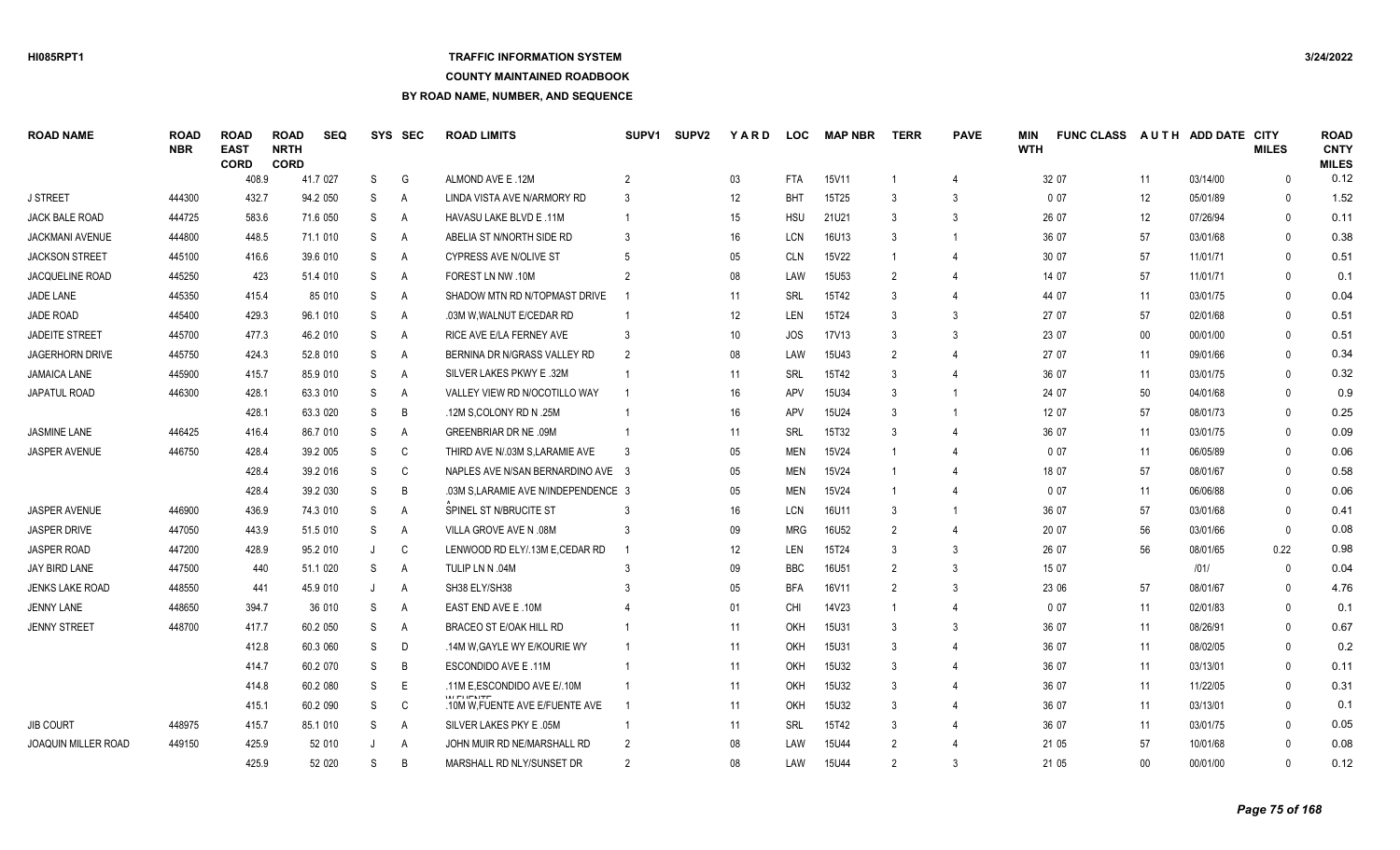## **TRAFFIC INFORMATION SYSTEM**

### **COUNTY MAINTAINED ROADBOOK**

| <b>ROAD NAME</b>         | <b>ROAD</b><br><b>NBR</b> | <b>ROAD</b><br><b>EAST</b><br><b>CORD</b> | <b>ROAD</b><br><b>NRTH</b><br><b>CORD</b> | <b>SEQ</b> |         | SYS SEC        | <b>ROAD LIMITS</b>                   | SUPV <sub>1</sub> | <b>SUPV2</b> | <b>YARD</b> | <b>LOC</b> | <b>MAP NBR</b> | <b>TERR</b>    | <b>PAVE</b>             | <b>MIN</b><br><b>WTH</b> | <b>FUNC CLASS</b> |        | AUTH ADD DATE CITY | <b>MILES</b> | <b>ROAD</b><br><b>CNTY</b><br><b>MILES</b> |
|--------------------------|---------------------------|-------------------------------------------|-------------------------------------------|------------|---------|----------------|--------------------------------------|-------------------|--------------|-------------|------------|----------------|----------------|-------------------------|--------------------------|-------------------|--------|--------------------|--------------|--------------------------------------------|
| JOHN MUIR ROAD           | 449450                    | 425.9                                     |                                           | 51.8 010   | S       | C              | .05 SW.SH173 NE/SH173                | $\overline{2}$    |              | 08          | LAW        | <b>15U44</b>   | 2              | $\overline{4}$          |                          | 26 07             | 11     | 12/01/69           | $\Omega$     | 0.05                                       |
|                          |                           | 425.9                                     |                                           | 51.8 020   | J       | A              | SH173 NE/JOAQUIN MILLER RD           | 2                 |              | 08          | LAW        | 15U44          | $\overline{2}$ | 4                       |                          | 24 05             | 57     | 10/01/68           | $\Omega$     | 0.1                                        |
|                          |                           | 425.9                                     |                                           | 51.8 030   | S       | B              | JOAQUIN MILLER RD NE/SUNSET DR       | 2                 |              | 08          | LAW        | 15U44          | $\mathcal{P}$  | $\overline{4}$          |                          | 20 07             | 57     | 10/01/68           | $\Omega$     | 0.53                                       |
| <b>JOHNSON ROAD</b>      | 449750                    | 404.3                                     |                                           | 63.4 010   | J       | A              | NIELSON RD N/PHELAN RD               |                   |              | 11          | <b>PHN</b> | 14U25          |                | 3                       |                          | 25 07             | 11     | 01/01/30           | $\Omega$     | 0.5                                        |
|                          |                           | 404.3                                     |                                           | 63.4 020   |         | B              | PHELAN RD N/PALMDALE RD              |                   |              | 11          | <b>PHN</b> | 14U25          | 3              | 3                       |                          | 25 05             | 11     | 01/01/30           | $\mathbf{0}$ | 5.5                                        |
| JOHNSON ROAD             | 449900                    | 422.7                                     |                                           | 74.1 013   | S       | A              | .12ME, STODDARD WELLS RD E/DALE      |                   |              | 16          | STD        | 15T53          | 3              | 3                       |                          | 27 07             | 57     | 02/01/73           | 0.66         | 0.65                                       |
|                          |                           | 422.5                                     |                                           | 75.6 040   | S       | D              | .50M E, CENTRAL RD E 1.99M           |                   |              | 16          | STD        | 15T54          | 3              | $\mathbf 1$             |                          | 24 07             | 11     | 01/01/59           | 0.25         | 1.74                                       |
| <b>JOHNSON STREET</b>    | 450050                    | 429.3                                     |                                           | 94.8 010   | S       | A              | <b>BLEITZ RD NE/FRANK ST</b>         |                   |              | 12          | LEN        | 15T24          | 3              | 3                       |                          | 24 07             | 56     | 09/01/65           | $\mathbf{0}$ | 0.22                                       |
| <b>JOHNSON STREET</b>    | 450200                    | 419.3                                     |                                           | 46.1 010   | S       | A              | .12M N, 40TH ST N/44TH STREET        | -5                |              | 05          | <b>AWF</b> | 15V13          |                | 3                       |                          | 16 07             | 57     | 09/01/73           | $\mathbf{0}$ | 0.13                                       |
| JOLON ROAD               | 450350                    | 427.5                                     |                                           | 66.2 010   | S       | A              | .13M W, TUJUNGA DR E .25M            |                   |              | 16          | APV        | 15U24          | 3              | $\overline{1}$          |                          | 14 07             | 11     | 01/01/53           | $\mathbf{0}$ | 0.25                                       |
| <b>JONES STREET</b>      | 450450                    | 413.8                                     |                                           | 155.7 010  |         | B              | CENTER ST E/AUSTIN ST                |                   |              | 13          | <b>TRO</b> | 15R12          |                | 3                       |                          | 44 07             | $00\,$ | 00/01/00           | $\mathbf{0}$ | 0.08                                       |
|                          |                           | 413.8                                     |                                           | 155.7 020  | S       | A              | AUSTIN ST E .02M                     |                   |              | 13          | <b>TRO</b> | 15R12          | 3              | 3                       |                          | 44 07             | 57     | 03/01/68           | $\mathbf{0}$ | 0.02                                       |
| JONQUIL DRIVE            | 450600                    | 399                                       |                                           | 45.3 010   | S       | A              | 25TH ST N&E .10M                     |                   |              | 01          | SAH        | 14V14          |                | $\overline{4}$          |                          | 36 07             | 11     | 02/01/67           | $\Omega$     | 0.1                                        |
| <b>JONQUIL STREET</b>    | 450650                    | 422.7                                     |                                           | 44.3 010   | S       | $\overline{A}$ | STANTON AVE SE/BLYTHE AVE            |                   |              | 05          | HIG        | 15V13          |                | 4                       |                          | 36 07             | 57     | 03/01/68           | $\Omega$     | 0.16                                       |
| JORDAN ROAD              | 450800                    | 416.4                                     |                                           | 84.6 010   | S       | A              | .92M S&W, VISTA RD E&N/VISTA RD      |                   |              | 11          | <b>HLN</b> | 15T42          | 3              | $\overline{1}$          |                          | 15 07             | $00\,$ | 00/01/00           | $\Omega$     | 0.92                                       |
|                          |                           | 416.4                                     |                                           | 84.6 020   | A       | B              | VISTA RD N/.03M N, RIVERVIEW RD      |                   |              | 11          | <b>HLN</b> | 15T42          | 3              | 3                       |                          | 20 07             | $00\,$ | 00/01/00           | $\Omega$     | 0.56                                       |
|                          |                           | 416.4                                     |                                           | 84.6 030   | S       | C              | .03M N.RIVERVIEW RD N/AT&SF          |                   |              | 11          | <b>HLN</b> | 15T42          | 3              | $\overline{\mathbf{1}}$ |                          | 17 07             | $00\,$ | 00/01/00           | $\mathbf{0}$ | 0.47                                       |
| JOSHUA AVENUE            | 450950                    | 443.6                                     |                                           | 63.4 010   | S       | $\overline{A}$ | ARROYO RD N/SUTTER ST                | 3                 |              | 16          | LCN        | 16U32          | 3              | $\overline{1}$          |                          | 30 07             | 57     | 03/01/68           | $\Omega$     | 0.5                                        |
| JOSHUA LANE              | 451550                    | 403.9                                     |                                           | 63.4 010   | S       | A              | .37M S, PHELAN RD N/PHELAN RD        |                   |              | 11          | PHN        | 14U25          | 3              | $\overline{1}$          |                          | 21 07             | 51     | 08/01/69           | $\mathbf{0}$ | 0.37                                       |
| <b>JOSHUA ROAD</b>       | 451625                    | 410.9                                     |                                           | 61.9 010   | S       | A              | MESQUITE ST N/CEDAR ST               |                   |              | 11          | OKH        | <b>15U31</b>   | 3              | $\overline{4}$          |                          | 36 07             | 11     | 07/26/05           | $\mathbf{0}$ | 0.54                                       |
| <b>JOSHUA ROAD</b>       | 451700                    | 427.1                                     |                                           | 65.7 010   |         | A              | WREN ST N/DEL ORO RD                 |                   |              | 16          | APV        | 15U24          | 3              | $\overline{4}$          |                          | 26 06             | 56     | 07/01/66           | $\mathbf{0}$ | 0.5                                        |
|                          |                           | 427.1                                     |                                           | 65.7 020   |         | D              | DEL ORO RD N/LAS TUNAS DR            |                   |              | 16          | <b>APV</b> | 15U24          |                | 3                       |                          | 25 06             | 57     | 07/01/67           | $\mathbf{0}$ | 0.5                                        |
|                          |                           | 427.1                                     |                                           | 65.7 023   |         | H              | LAS TUNAS DR N/BEAR VALLEY CUTOFF 1  |                   |              | 16          | <b>APV</b> | 15U24          | 3              | 3                       |                          | 25 05             | 57     | 07/01/67           | 0.25         | 0.25                                       |
|                          |                           | 427.1                                     |                                           | 65.7 030   |         | B              | SH18 N/.04M N, STANDING ROCK RD      |                   |              | 16          | <b>APV</b> | 15U14          | 3              | 3                       |                          | 26 04             | $00\,$ | 00/01/00           | 0.77         | 0.77                                       |
|                          |                           | 427.1                                     |                                           | 65.7 040   |         | Ε              | .04MN, STANDING ROCK RD N/CAHUILLA 1 |                   |              | 16          | APV        | 15U14          | 3              | 3                       |                          | 32 04             |        | 1011               | 0.73         | 0.72                                       |
|                          |                           | 427.1                                     |                                           | 65.7 050   |         | F              | CAHUILLA RD N/SOUTH RD               |                   |              | 16          | APV        | 15U14          | 3              | 3                       |                          | 32 04             |        | 1011               | 0.26         | 0.26                                       |
|                          |                           | 427.1                                     |                                           | 65.7 063   | $\cdot$ | G              | .11M N.SOUTH RD N/WAALEW RD          |                   |              | 16          | APV        | 15U14          | 3              | 3                       |                          | 32 04             |        | 1011               | 0.13         | 0.13                                       |
| <b>JOSHUA TREE LANE</b>  | 452350                    | 420.4                                     |                                           | 68.4 010   | S       | A              | CANDLEBERRY LANE E/END               |                   |              | 16          | <b>SVL</b> | 15U23          | 3              | 4                       |                          | 36 07             | 11     | 03/01/73           | $\Omega$     | 0.07                                       |
| <b>JULIAN DRIVE EAST</b> | 453500                    | 431.6                                     |                                           | 39.8 010   | S       | A              | MENTONE BLVD SH38 N/END              | 3                 |              | 05          | <b>MEN</b> | 15V25          |                | 4                       |                          | 27 07             | 00     | 00/01/00           | $\Omega$     | 0.04                                       |
| <b>JULIAN DRIVE WEST</b> | 453650                    | 431.3                                     |                                           | 39.7 010   | S       | A              | MENTONE BLVD SH38 N/END              |                   |              | 05          | <b>MEN</b> | 15V25          |                |                         |                          | 24 07             | $00\,$ | 00/01/00           | $\Omega$     | 0.03                                       |
| <b>JUNE PLACE</b>        | 453800                    | 416.1                                     |                                           | 46.2 010   | S.      | A              | SAN BENITO ST E/JUNE ST              |                   |              | $05\,$      | <b>MCY</b> | <b>15U52</b>   |                | $\overline{4}$          |                          | 36 07             |        | 1011               | 0.04         | 0.03                                       |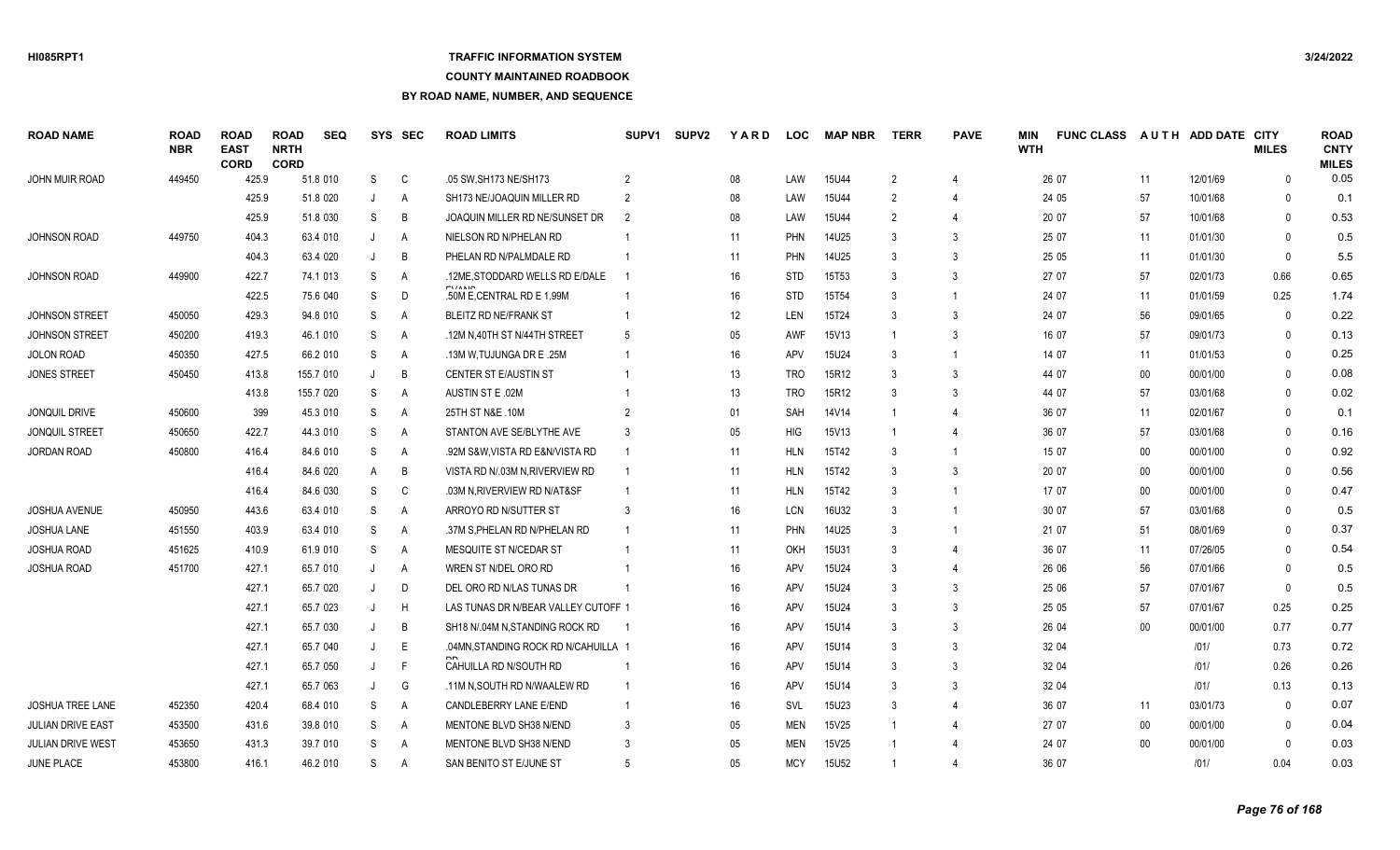# **TRAFFIC INFORMATION SYSTEM**

#### **COUNTY MAINTAINED ROADBOOK**

| <b>ROAD NAME</b>            | <b>ROAD</b><br><b>NBR</b> | <b>ROAD</b><br><b>EAST</b><br><b>CORD</b> | <b>ROAD</b><br><b>NRTH</b><br><b>CORD</b> | <b>SEQ</b> |         | SYS SEC        | <b>ROAD LIMITS</b>                         | SUPV <sub>1</sub> | <b>SUPV2</b> | <b>YARD</b>     | <b>LOC</b> | <b>MAP NBR</b>    | <b>TERR</b>    | <b>PAVE</b>    | <b>MIN</b><br><b>WTH</b> | <b>FUNC CLASS</b> |        | AUTH ADD DATE CITY | <b>MILES</b> | <b>ROAD</b><br><b>CNTY</b><br><b>MILES</b> |
|-----------------------------|---------------------------|-------------------------------------------|-------------------------------------------|------------|---------|----------------|--------------------------------------------|-------------------|--------------|-----------------|------------|-------------------|----------------|----------------|--------------------------|-------------------|--------|--------------------|--------------|--------------------------------------------|
| <b>JUNE STREET</b>          | 453950                    | 416.2                                     |                                           | 44.6 010   | S       | A              | 0006M S.DARBY ST N/DARBY ST                | -5                |              | 05              | <b>MCY</b> | 15V12             |                | $\overline{4}$ |                          | 36 07             | 57     | 10/01/68           | $\Omega$     | 0.06                                       |
|                             |                           | 416.2                                     |                                           | 44.6 020   |         | B              | DARBY N/3RD AVE                            |                   |              | 05              | <b>MCY</b> | 15V12             |                | 4              |                          | 34 05             | 12     | 06/01/29           | $\Omega$     | 1.25                                       |
|                             |                           | 416.2                                     |                                           | 44.6 023   |         | D              | 3RD AVE N/JUNE PL                          |                   |              | 05              | <b>MCY</b> | 15V12             |                | $\overline{4}$ |                          | 34 07             | 12     | 06/01/29           | $\mathbf{0}$ | 0.21                                       |
|                             |                           | 416.2                                     |                                           | 44.6 030   | $\cdot$ | C              | JUNE PL NE/CAJON BLVD                      |                   |              | 05              | <b>MCY</b> | <b>15U52</b>      |                | $\overline{4}$ |                          | 34 07             |        | 1011               | 0.06         | 0.05                                       |
| <b>JUNGFRAU DRIVE</b>       | 454100                    | 420.6                                     |                                           | 50.9 010   | S       | A              | <b>BERNARD NW/END</b>                      | $\mathcal{P}$     |              | 07              | <b>CRS</b> | 15U <sub>53</sub> | $\mathcal{P}$  | 3              |                          | 18 07             | $00\,$ | 00/01/00           | $\Omega$     | 0.61                                       |
| JUNIPER AVENUE              | 454250                    | 459.7                                     |                                           | 37.7 010   | J       | A              | CANYON HOUSE DR N/PIONEER                  |                   |              | 10 <sup>°</sup> | <b>MOR</b> | 16V25             | 3              | 3              |                          | 20 07             | 55     | 09/01/66           | $\Omega$     | -1                                         |
|                             |                           | 459.7                                     |                                           | 37.7 020   | S       | B              | PIONEER DR N 0100M                         |                   |              | 10 <sup>°</sup> | <b>MOR</b> | 16V25             | 3              | $\overline{4}$ |                          | 36 06             | 12     | 08/01/68           | $\Omega$     |                                            |
| <b>JUNIPER DRIVE</b>        | 455000                    | 400.7                                     |                                           | 58.6 010   | S       | A              | HEATH CRK N&W/SHEEP CRK DR                 |                   |              | 11              | <b>WWD</b> | 14U34             | $\mathcal{P}$  | 3              |                          | 24 07             | 57     | 10/01/73           | $\Omega$     | 0.25                                       |
| <b>JUNIPER DRIVE</b>        | 455100                    | 443.2                                     |                                           | 52 020     | S       | A              | 0009M E, TEAKWOOD E/MC ALISTER             | 3                 |              | 09              | <b>BBC</b> | 16U42             | $\overline{2}$ | $\overline{4}$ |                          | 26 06             | 11     | 11/01/74           | $\Omega$     | 0.1                                        |
| <b>JUNIPER LANE</b>         | 455150                    | 418.6                                     |                                           | 51.5 005   | S       | A              | SEQUOIA PL E .04M                          | $\overline{2}$    |              | 07              | <b>CRS</b> | 15U52             | $\mathcal{P}$  | $\overline{4}$ |                          | 26 07             | 12     | 10/06/20           | $\Omega$     | 0.04                                       |
|                             |                           | 418.7                                     |                                           | 51.4 010   | S       | A              | .04M W, LUPIN LN (S LEG) E/LUPIN LN        |                   |              | 07              | <b>CRS</b> | 15U52             | $\mathcal{P}$  | $\overline{4}$ |                          | 26 07             | $00\,$ | 00/01/00           | $\Omega$     | 0.04                                       |
|                             |                           | 418.7                                     |                                           | 51.4 020   |         | B              | LUPIN LANE(S LEG)E&NE/AZALIA LANE 2        |                   |              | 07              | <b>CRS</b> | 15U52             | $\mathcal{P}$  | $\overline{4}$ |                          | 17 05             | $00\,$ | 00/01/00           | $\mathbf{0}$ | 0.03                                       |
| <b>JUNIPER LANE</b>         | 455300                    | 431.2                                     |                                           | 51.4 010   | S       | A              | <b>END E/DAHLIA DR</b>                     |                   |              | 08              | <b>GEV</b> | <b>15U55</b>      | $\mathcal{P}$  | 3              |                          | 20 07             | $00\,$ | 00/01/00           | $\Omega$     | 0.42                                       |
|                             |                           | 431.2                                     |                                           | 51.4 020   | S       | B              | DAHLIA DR E/WILD ROSE D0000                | 2                 |              | 08              | <b>GEV</b> | <b>15U55</b>      | $\mathcal{P}$  | 3              |                          | 20 07             | $00\,$ | 00/01/00           | $\Omega$     | 0.18                                       |
| JUNIPER ROAD                | 455600                    | 474.4                                     |                                           | 43.3 010   | S       | $\overline{A}$ | PUEBLO TR N/ALTA LOMA DR                   | 3                 |              | 10              | JOS        | 17V12             | 3              | 3              |                          | 30 07             | 57     | 01/01/68           | $\mathbf{0}$ | 0.24                                       |
| JURUPA AVENUE               | 455900                    | 406.2                                     |                                           | 37.6 040   | A       | D              | TAMARIND E/ALDER AVE                       | -5                |              | 03              | <b>FTA</b> | 15V21             |                | $\overline{1}$ |                          | 14 03             | 11     | 01/01/29           | 0.13         | 0.13                                       |
|                             |                           | 406.2                                     |                                           | 37.6 050   | A       | E              | LOCUST AVE E/CEDAR AVE                     |                   |              | 03              | <b>BLO</b> | 15V21             | $\overline{1}$ | 3              |                          | 23 04             | 11     | 01/01/29           | 0.12         | 0.66                                       |
|                             |                           | 406.2                                     |                                           | 37.6 060   | A       | -L             | CEDAR AVE E/LILAC AVE                      |                   |              | 03              | <b>RLO</b> | <b>15V22</b>      |                | 3              |                          | 004               | 11     | 01/01/29           | $\mathbf 0$  | $\mathbf 1$                                |
|                             |                           | 406.2                                     |                                           | 37.6 070   | A       | M              | LILAC AVE E/.09M W, WILLOW AVE             | -5                |              | 03              | <b>RLO</b> | <b>15V22</b>      |                | 3              |                          | 004               |        | 1011               | 0.01         | 0.16                                       |
| <b>K STREET</b>             | 455975                    | 432.6                                     |                                           | 94.2 050   | S       | A              | LINDA VISTA AVE N/0004M N, APACHE          | -3                |              | 12              | <b>BHT</b> | 15T25             | 3              | 3              |                          | 007               | 12     | 05/01/89           | $\mathbf{0}$ | 1.51                                       |
| KADOTA AVENUE               | 458000                    | 395.1                                     |                                           | 36.7 010   | S       | A              | LOMBARDY AVE N/END                         |                   |              | 01              | <b>CHI</b> | 14V23             |                | $\overline{4}$ |                          | 25 07             | 31     | 12/01/80           | 0.03         | 0.04                                       |
|                             |                           | 395.1                                     |                                           | 36.7 020   | S       | D              | 0003M S, LOCUST ST N0006M                  |                   |              | 01              | <b>MTC</b> | 14V23             |                | $\overline{4}$ |                          | 007               | 11     | 05/01/82           | $\mathbf{0}$ | 0.06                                       |
|                             |                           | 395.1                                     |                                           | 36.7 030   | S       | B              | <b>GRAND AVE N/MISSION BLVD</b>            |                   |              | 01              | <b>MTC</b> | 14V23             |                | $\overline{4}$ |                          | 22 07             | $00\,$ | 00/01/00           | $\mathbf{0}$ | 0.51                                       |
| KALIN RANCH DRIVE           | 458360                    | 420.6                                     |                                           | 67.7 010   | S       | $\overline{A}$ | SPG VALLEY PKY NE/ARROWHEAD TR             |                   |              | 16              | SVL        | 15U23             | 3              | $\overline{4}$ |                          | 44 07             | 11     | 03/01/73           | $\Omega$     | 0.8                                        |
| <b>KANIKSU TRAIL</b>        | 458425                    | 586.1                                     |                                           | 46.8 010   | S       | $\overline{A}$ | PAHASKA TR NWLY/MOHAWK TR                  |                   |              | 02              | <b>BRV</b> | 21V12             | $\mathcal{R}$  | $\mathbf{3}$   |                          | 30 07             | 11     | 11/01/71           | $\Omega$     | 0.54                                       |
| <b>KANSA TRAIL</b>          | 458435                    | 585.5                                     |                                           | 47.5 010   | S       | A              | <b>BANNOCK TR NE/COCHISE RD</b>            | -1                |              | 02              | <b>BRV</b> | 21V12             | 3              | 3              |                          | 26 07             | 11     | 11/01/71           | $\Omega$     | 0.49                                       |
| <b>KARENKEN PINES DRIVE</b> | 458500                    | 423.5                                     |                                           | 51.3 010   | S       | A              | END N/GRASS VALLEY RD                      | 2                 |              | 08              | LAW        | <b>15U53</b>      | $\mathcal{P}$  | $\overline{4}$ |                          | 007               | 11     | 08/01/84           | $\Omega$     | 0.13                                       |
| <b>KATSURA WAY</b>          | 459000                    | 47.7                                      |                                           | 412.6 010  | S       | A              | <b>BRISTLECONE PINE LN/LAUREL</b>          | -5                |              | 03              | <b>DEV</b> | 15U51             |                | $\overline{4}$ |                          | 32 07             | 13     | 11/16/21           | $\Omega$     | 0.17                                       |
| KATYDID AVENUE              | 459100                    | 414.2                                     |                                           | 37.2 010   | S       | A              | <b>OUTDOM LAI</b><br>CACTUS AVE E/HALL AVE |                   |              | 03              | <b>BLO</b> | <b>15V22</b>      |                | $\overline{4}$ |                          | 007               | 11     | 05/01/82           | $\Omega$     | 0.21                                       |
| KAURI AVENUE                | 459150                    | 414.7                                     |                                           | 44.3 010   | S       | A              | RIVRSDE AVE OHE NE/MAGNOLA                 |                   |              | 03              | <b>RLO</b> | 15V12             |                |                |                          | 36 07             | 57     | 01/01/68           | $\Omega$     | 0.17                                       |
| <b>KAY ROAD</b>             | 459200                    | 419.3                                     |                                           | 51.2 010   | S.      | A              | SH138 NE/KNAPPS CO                         |                   |              | 07              | <b>CRS</b> | <b>15U53</b>      | $\mathcal{P}$  | $\mathcal{R}$  |                          | 18 07             | $00\,$ | 00/01/00           | $\Omega$     | 0.14                                       |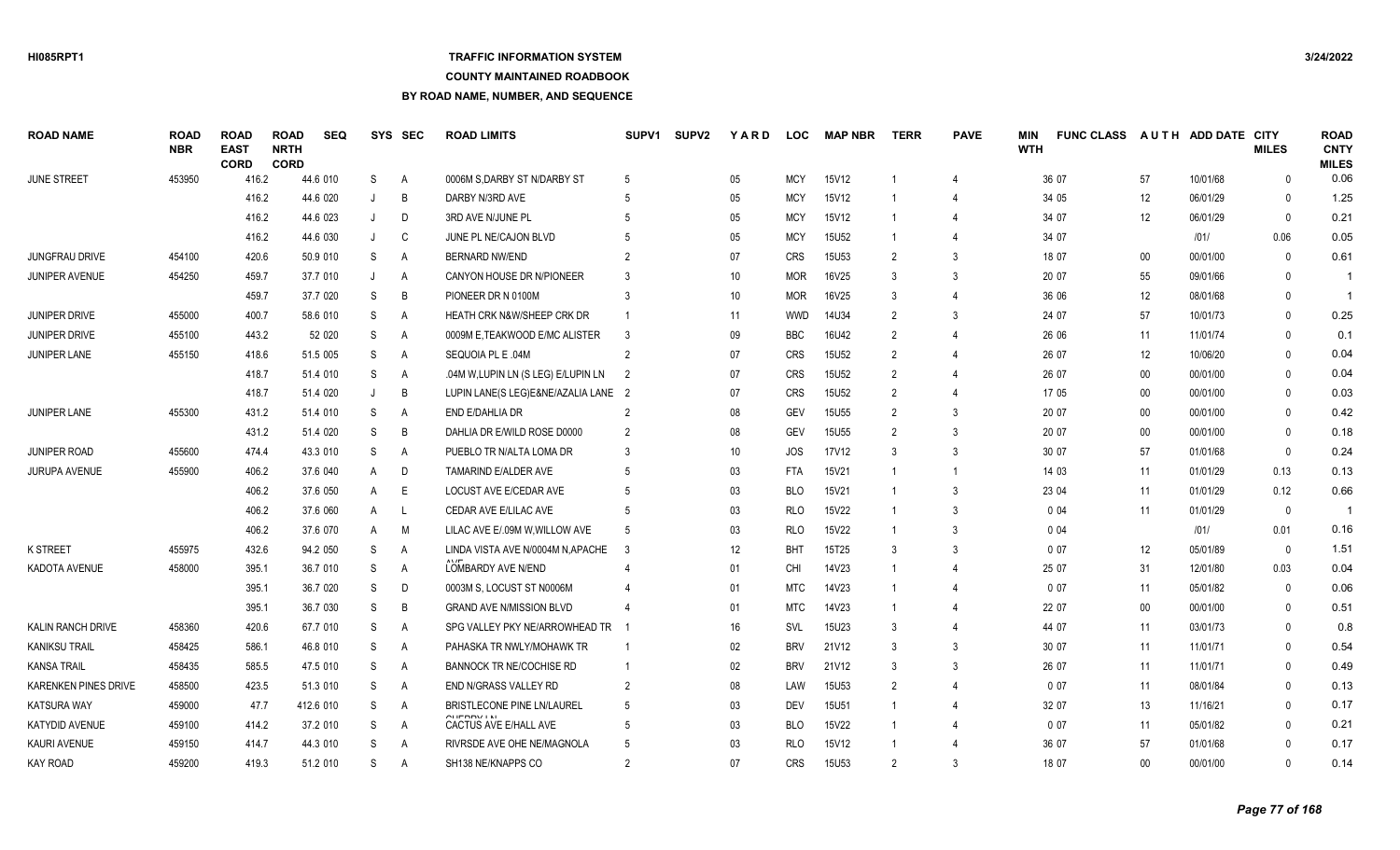## **TRAFFIC INFORMATION SYSTEM**

#### **COUNTY MAINTAINED ROADBOOK**

| <b>ROAD NAME</b>      | ROAD<br><b>NBR</b> | <b>ROAD</b><br><b>EAST</b><br><b>CORD</b> | <b>ROAD</b><br><b>NRTH</b><br><b>CORD</b> | <b>SEQ</b> |         | SYS SEC        | <b>ROAD LIMITS</b>                     | SUPV <sub>1</sub> | <b>SUPV2</b> | <b>YARD</b>     | <b>LOC</b> | <b>MAP NBR</b>    | <b>TERR</b>   | <b>PAVE</b>             | <b>MIN</b><br><b>WTH</b> | <b>FUNC CLASS</b> |        | AUTH ADD DATE CITY | <b>MILES</b> | <b>ROAD</b><br><b>CNTY</b><br><b>MILES</b> |
|-----------------------|--------------------|-------------------------------------------|-------------------------------------------|------------|---------|----------------|----------------------------------------|-------------------|--------------|-----------------|------------|-------------------|---------------|-------------------------|--------------------------|-------------------|--------|--------------------|--------------|--------------------------------------------|
| KAYAH DRIVE           | 459275             | 52.7                                      |                                           | 446.1 005  | S       | C              | MAPLE RIDGE DR E/.02M W.PINE LN        | 3                 |              | 09              | <b>MRG</b> | 16U42             | $\mathcal{P}$ | 4                       |                          | 26 07             | 12     | 12/16/14           | $\Omega$     | 0.07                                       |
|                       |                    | 446.2                                     |                                           | 52.7 008   | S       | B              | .02M W.PINE LN E/PINE LN               |                   |              | 09              | <b>MRG</b> | 16U42             | $\mathcal{P}$ | 4                       |                          | 26 07             | 11     | 05/02/06           | $\Omega$     | 0.02                                       |
|                       |                    | 446.3                                     |                                           | 52.7 010   | S       | A              | PINE LN E/MANN DR                      |                   |              | 09              | <b>BBC</b> | 16U42             | $\mathcal{P}$ | $\overline{4}$          |                          | 007               | 11     | 09/01/82           | $\Omega$     | 0.09                                       |
| <b>KEAN WAY</b>       | 459500             | 445.3                                     |                                           | 52.7 010   | S       | Α              | PARADISE WAY SE/BEAUMONT               | 3                 |              | 09              | <b>BBC</b> | 16U42             | $\mathcal{P}$ | 4                       |                          | 14 07             | 51     | 11/01/66           | $\Omega$     | 0.14                                       |
| <b>KEATER DRIVE</b>   | 459800             | 431.1                                     |                                           | 49.3 010   | S       | Α              | PORCUPINE N/BADGER LANE                | $\overline{2}$    |              | 08              | ARB        | <b>15U55</b>      | $\mathcal{P}$ | 4                       |                          | 17 07             | 56     | 09/01/65           | $\Omega$     | 0.09                                       |
| <b>KECHAM TRAIL</b>   | 469975             | 588.1                                     |                                           | 47.7 010   | S       | Α              | RIO VISTA DR N&E/SIKUMA CT             |                   |              | 02              | <b>BRV</b> | 21V12             | 3             |                         |                          | 36 07             | 11     | 12/01/87           | $\Omega$     | 0.25                                       |
| <b>KEELER AVENUE</b>  | 460100             | 468.3                                     |                                           | 52.2 010   | S       | A              | <b>MIRA N/NAPA</b>                     | 3                 |              | 10 <sup>°</sup> | <b>YUC</b> | <b>17U51</b>      | 3             |                         |                          | 30 07             | 57     | 01/01/68           | $\Omega$     | 0.25                                       |
| <b>KEENBROOK ROAD</b> | 460250             | 410.1                                     |                                           | 51.9 010   | S       | Α              | CAJON BLVD NLY/AT&SF RR XING           | $\mathcal{P}$     |              | 03              | <b>CJN</b> | 15U41             |               | $\overline{1}$          |                          | 007               | $00\,$ | 00/01/00           | $\Omega$     | 0.45                                       |
| <b>KELBAKER ROAD</b>  | 460400             | 513.2                                     |                                           | 74.8 010   | A       | A              | NATL TRLS HWY N/.01M N, WB I-40 RAMP 1 |                   |              | 15              | AMB        | 18U00             | 3             | 3                       |                          | 26 05             | 11     | 01/01/58           | $\Omega$     | 11.51                                      |
| <b>KELLER DRIVE</b>   | 460550             | 431.4                                     |                                           | 49.2 010   | S       | A              | RIDGE DRIVE E/OAK DRIVE                |                   |              | 08              | ARB        | 15U55             | $\mathcal{P}$ | $\overline{4}$          |                          | 14 07             | 56     | 09/01/65           | $\Omega$     | 0.11                                       |
| <b>KELLY LANE</b>     | 460775             | 416.7                                     |                                           | 39.4 010   | S       | A              | <b>END N/G STREET</b>                  | .5                |              | 05              | <b>CLN</b> | 15V22             |               | $\overline{4}$          |                          | 20 07             | 11     | 03/01/86           | $\Omega$     | 0.04                                       |
| KENDALL DRIVE         | 461150             | 415.3                                     |                                           | 47.9 010   | J       | A              | 0019M NW.PALM AVE NW/CAJON BLVD 5      |                   |              | 05              | <b>VER</b> | 15U <sub>52</sub> |               | $\overline{4}$          |                          | 35 06             | 12     | 06/01/29           | $\Omega$     | 1.59                                       |
| <b>KENDALL ROAD</b>   | 461450             | 437.8                                     |                                           | 65.3 010   | S       | A              | SH18 N/GOBAR ROAD                      |                   |              | 16              | LCN        | 16U21             | 3             | 3                       |                          | 17 07             | 11     | 01/01/36           | $\Omega$     | 1.53                                       |
| <b>KENT LANE</b>      | 461800             | 416.3                                     |                                           | 85.3 010   | S       | Α              | END E/CORONA DR                        |                   |              | 11              | SRL        | 15T42             | 3             |                         |                          | 36 07             | 11     | 03/01/75           | $\Omega$     | 0.09                                       |
| <b>KENT STREET</b>    | 461900             | 416.7                                     |                                           | 45.2 010   | S       | Α              | <b>MACY ST E/KERRY ST</b>              |                   |              | 05              | <b>MCY</b> | 15V12             |               |                         |                          | 36 07             | 57     | 08/01/73           | $\Omega$     | 0.06                                       |
| KENWOOD AVENUE        | 462350             | 411.6                                     |                                           | 50.7 010   | S       | C              | CAJON BLVD NELY/SH15 SB RAMPS          | $\mathfrak{p}$    |              | 03              | <b>DEV</b> | <b>15U51</b>      |               | $\Delta$                |                          | 26 07             | 13     | 05/01/70           | $\Omega$     | 0.12                                       |
|                       |                    | 411.6                                     |                                           | 50.7 020   | J       | A              | SH15 SB RAMPS NELY/DEVORE RD           | 2                 |              | 03              | <b>DEV</b> | <b>15U51</b>      | -1            | $\overline{4}$          |                          | 20 06             | 13     | 05/01/70           | $\Omega$     | 1.31                                       |
| <b>KERN AVENUE</b>    | 463000             | 445.5                                     |                                           | 51.4 010   | S       | A              | .08M S.SILVER PINE RD N/BARTON LN 3    |                   |              | 09              | <b>MRG</b> | 16U52             | $\mathcal{P}$ | $\overline{4}$          |                          | 26 07             | 12     | 12/01/68           | $\Omega$     | 0.16                                       |
| <b>KERN STREET</b>    | 463100             | 415.5                                     |                                           | 45.2 010   | S       | $\overline{A}$ | <b>END E/BRONSON ST</b>                |                   |              | 05              | <b>MCY</b> | 15V12             |               | 3                       |                          | 24 07             | 12     | 06/01/29           | $\Omega$     | 0.12                                       |
|                       |                    | 415.5                                     |                                           | 45.2 020   | $\cdot$ | B              | <b>BRONSON E/STATE</b>                 |                   |              | 05              | <b>MCY</b> | 15V12             | -1            | 3                       |                          | 23 05             | 12     | 06/01/29           | $\Omega$     | 1.34                                       |
| <b>KERRY STREET</b>   | 463250             | 416.8                                     |                                           | 45 010     | S       | A              | <b>BLAKE ST N/KENT ST</b>              |                   |              | 05              | <b>MCY</b> | 15V12             |               | $\overline{4}$          |                          | 30 07             | 57     | 01/01/68           | $\Omega$     | 0.2                                        |
| <b>KETCH LANE</b>     | 463300             | 415.9                                     |                                           | 86.2 010   | S       | Α              | <b>OUTRIGGER LANE E&amp;NLY/END</b>    |                   |              | 11              | SRL        | 15T42             | 3             |                         |                          | 36 07             | 11     | 03/01/75           | $\Omega$     | 0.25                                       |
| KILBOURNE DRIVE       | 464450             | 398.2                                     |                                           | 45.3 010   | S       | A              | <b>MOUNTAIN DR NE/END</b>              |                   |              | 01              | <b>SAH</b> | 14V14             |               | $\Delta$                |                          | 36 07             | 57     | 12/01/67           | $\Omega$     | 0.17                                       |
| KILKARE ROAD          | 464600             | 435.9                                     |                                           | 41.7 010   | S       | A              | SH38 E .23M                            |                   |              | 05              | <b>MHV</b> | 15V15             | $\mathcal{P}$ | 3                       |                          | 007               | 13     | 11/01/82           | $\Omega$     | 0.23                                       |
|                       |                    | 435.9                                     |                                           | 41.7 030   | S       | C              | .13M S&W.MILL CRK RD NE/MILL CRK RD 3  |                   |              | 05              | <b>MHV</b> | 16V11             | $\mathcal{P}$ | 3                       |                          | 16 07             | 56     | 03/01/67           | $\Omega$     | 0.13                                       |
| KILORAN STREET        | 464750             | 451.3                                     |                                           | 97.1 010   | S       | A              | SUFFOCH E/HEREFORD                     |                   |              | 12              | <b>NEB</b> | 16T23             | 3             | $\overline{\mathbf{1}}$ |                          | 30 07             | 11     | 01/01/56           | $\Omega$     | 0.5                                        |
| <b>KIMBARK AVENUE</b> | 465200             | 412.5                                     |                                           | 50.3 010   | S       | $\mathsf{A}$   | 0002M SW.NEDLEE AVE N/RANCHO AVE 2     |                   |              | 03              | <b>DEV</b> | <b>15U51</b>      |               | $\overline{4}$          |                          | 22 07             | 57     | 11/01/71           | $\Omega$     | 0.82                                       |
|                       |                    | 412.7                                     |                                           | 51.1 020   | S       | $\mathsf{A}$   | RANCHO AVE N/CANON ST                  | $\mathfrak{D}$    |              | 03              | <b>DEV</b> | 15U51             |               | $\overline{\mathbf{1}}$ |                          | 8 0 7             | 57     | 11/01/71           | $\Omega$     | 0.19                                       |
| <b>KIMBERLITE WAY</b> | 465250             | 47.3                                      |                                           | 412.5 010  | S       | A              | CHERT WY E/SYCAMORE CRK LOOP           | -5                |              | 03              | DEV        | <b>15U51</b>      |               | 4                       |                          | 32 07             | 11     | 09/27/11           | $\Omega$     | 0.13                                       |
| KIMBERLY AVENUE       | 465300             | 395.5                                     |                                           | 37.7 010   | S       | A              | PHILLIPS BLVD N/0004M N.MONTE          |                   |              | 01              | <b>MTC</b> | 14V23             |               |                         |                          | 36 07             | 11     | 04/01/68           | $\Omega$     | 0.09                                       |
| <b>KING STREET</b>    | 465800             | 428.9                                     |                                           | 37.7 013   | S.      | C              | 1.0000<br>.23M S.5TH AVE N/5TH AVE     |                   |              | $05\,$          | <b>MEN</b> | 15V24             |               | -1                      |                          | 10 07             | 11     | 01/01/29           | $\Omega$     | 0.23                                       |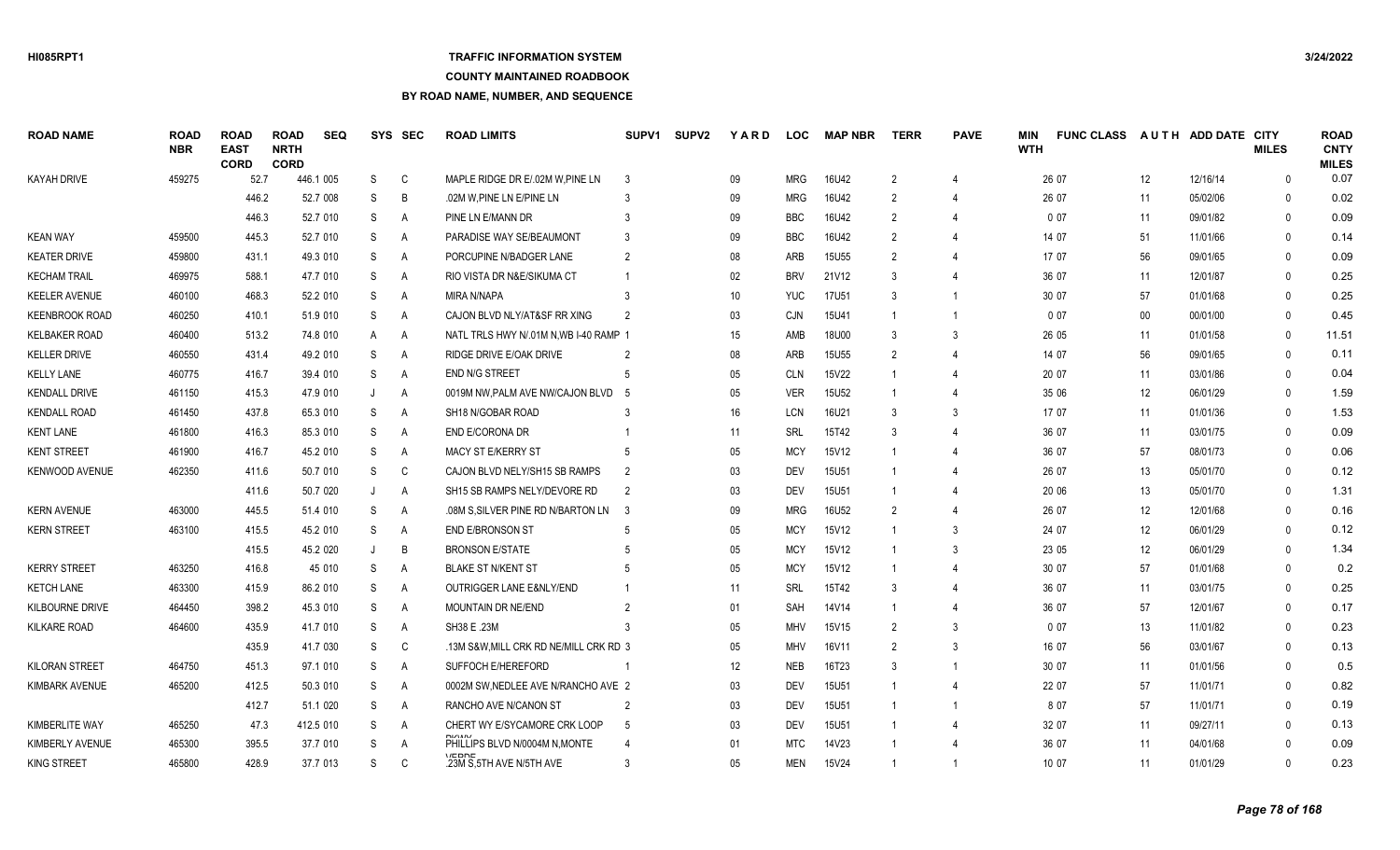## **TRAFFIC INFORMATION SYSTEM**

### **COUNTY MAINTAINED ROADBOOK**

| <b>ROAD NAME</b>        | <b>ROAD</b><br><b>NBR</b> | <b>ROAD</b><br><b>EAST</b><br><b>CORD</b> | <b>ROAD</b><br><b>NRTH</b><br><b>CORD</b> | <b>SEQ</b> | SYS | <b>SEC</b>     | <b>ROAD LIMITS</b>                                              | SUPV <sub>1</sub> | <b>SUPV2</b> | YARD | <b>LOC</b> | <b>MAP NBR</b> | TERR           | <b>PAVE</b>    | MIN<br><b>WTH</b> | <b>FUNC CLASS</b> |        | AUTH ADD DATE CITY | <b>MILES</b> | <b>ROAD</b><br><b>CNTY</b><br><b>MILES</b> |
|-------------------------|---------------------------|-------------------------------------------|-------------------------------------------|------------|-----|----------------|-----------------------------------------------------------------|-------------------|--------------|------|------------|----------------|----------------|----------------|-------------------|-------------------|--------|--------------------|--------------|--------------------------------------------|
|                         |                           | 428.9                                     |                                           | 37.7 020   | S   | B              | FIFTH AVE N/COLTON AVE                                          | 3                 |              | 05   | <b>MEN</b> | 15V24          |                | 3              |                   | 12 07             | 11     | 01/01/30           | $\mathbf{0}$ | 1.01                                       |
| KINGSLEY STREET         | 466100                    | 436.8                                     |                                           | 64.8 010   | S   | A              | <b>SHARON E/CUSTER</b>                                          |                   |              | 16   | <b>LCN</b> | 16U21          | -3             | 3              |                   | 24 07             | 57     | 08/01/73           | $\Omega$     | 0.25                                       |
| <b>KINGSTON LANE</b>    | 466500                    | 444                                       |                                           | 52.5 010   | S   | A              | HILLEN DALE DR SE/DORSET DR                                     |                   |              | 09   | <b>BBC</b> | 16U42          | $\overline{2}$ |                |                   | 26 07             | 11     | 12/01/71           | $\Omega$     | 0.07                                       |
|                         |                           | 444                                       |                                           | 52.5 020   | S   | B              | BELMONT DR E/PINE VIEW DR                                       |                   |              | 09   | <b>BBC</b> | 16U42          |                | $\overline{4}$ |                   | 007               | $00\,$ | 00/01/00           | $\Omega$     | 0.06                                       |
| <b>KINGSTON ROAD</b>    | 466550                    | 509.9                                     |                                           | 135.7 010  | S   | A              | I-15 SB OFFRAMP N .56M                                          |                   |              | 12   | <b>KGN</b> | 18R00          | 3              | 4              |                   | 26 07             | 51     | 01/0 /19           | $\Omega$     | 0.56                                       |
|                         |                           | 509.9                                     |                                           | 135.7 020  | S   | C              | 56M N.I-15 SB OFFRAMP N/EXC MINE                                |                   |              | 12   | <b>KGN</b> | 18R00          | 3              | 3              |                   | 24 07             |        | 1011               | $\Omega$     | 11.83                                      |
|                         |                           | 509.9                                     |                                           | 135.7 030  | S.  | D              | EXCELSOR MINE RD NLY 11.11M                                     |                   |              | 12   | <b>KGN</b> | 18R00          | $\mathbf{3}$   |                |                   | 17 07             |        | 1011               | $\Omega$     | 11.11                                      |
|                         |                           | 509.9                                     |                                           | 135.7 040  | S   |                | 11.11M NLY, EXCELSOR NLY/NEV STATE                              |                   |              | 12   | <b>KGN</b> | 18R00          |                | 3              |                   | 17 07             |        | 1011               | $\Omega$     | 3.26                                       |
| KININGHAM DRIVE         | 466725                    | 414.4                                     |                                           | 37.1 050   | S   | A              | HALL AVE E/HALBROOK LN                                          |                   |              | 03   | <b>BLO</b> | 15V22          |                |                |                   | 36 07             | 11     | 09/23/91           | $\Omega$     | 0.13                                       |
| <b>KIOWA LANE</b>       | 466800                    | 586.1                                     |                                           | 48 010     | S   | A              | LITTLE ROCK AVE NLY/END                                         |                   |              | 02   | <b>BRV</b> | 21V12          |                | 3              |                   | 27 07             | 11     | 01/01/71           | $\mathbf{0}$ | 0.09                                       |
| KIOWA ROAD              | 467000                    | 424.1                                     |                                           | 63.1 010   | A   | A              | VAN DUSEN RD N/TUSSING RANCH RD                                 |                   |              | 16   | APV        | 15U33          |                | 3              |                   | 23 05             | $00\,$ | 00/01/00           | 0.51         | 1.46                                       |
| <b>KITTATAS TRAIL</b>   | 467250                    | 586.7                                     |                                           | 48.9 010   | S   | $\overline{A}$ | BADGER TR N0018M                                                |                   |              | 02   | <b>BRV</b> | 21V12          | 3              | 3              |                   | 36 07             | $00\,$ | 00/01/00           | $\mathbf{0}$ | 0.18                                       |
| <b>KIWI AVENUE</b>      | 467350                    | 408.9                                     |                                           | 39.9 030   | S   | B              | SAN BERNARDINO AVE N/.08M                                       |                   |              | 03   | <b>FTA</b> | 15V21          |                |                |                   | 007               | 11     | 04/06/92           | $\Omega$     | 0.12                                       |
|                         |                           | 408.9                                     |                                           | 39.9 040   | S   | $\mathsf{C}$   | .08M N.CARMEL DR N/MANZANITA DR                                 | $\overline{2}$    |              | 03   | <b>FTA</b> | 15V21          |                |                |                   | 32 07             | 11     | 04/06/92           | $\Omega$     | 0.03                                       |
|                         |                           | 408.9                                     |                                           | 39.9 050   | S   | A              | RANDALL AVE N/END                                               |                   |              | 03   | <b>FTA</b> | 15V11          |                |                |                   | 007               | 11     | 04/14/89           | $\Omega$     | 0.12                                       |
| <b>KLAMATH COURT</b>    | 467375                    | 445                                       |                                           | 51.1 010   | S   | $\overline{A}$ | .05M S, KLAMATH RD N/KLAMATH RD                                 | -3                |              | 09   | <b>MRG</b> | 16U52          | $\overline{2}$ |                |                   | 29 07             | 11     | 11/21/00           | $\Omega$     | 0.05                                       |
| <b>KLAMATH DRIVE</b>    | 467400                    | 425.7                                     |                                           | 51.6 010   | S   | $\overline{A}$ | WABASH DR NE/SHENANDOAH DR                                      | $\overline{2}$    |              | 08   | LAW        | 15U54          | $\overline{2}$ | $\overline{4}$ |                   | 26 07             | 11     | 12/01/69           | $\mathbf{0}$ | 0.33                                       |
| <b>KLAMATH ROAD</b>     | 467600                    | 444.6                                     |                                           | 51.1 010   | S   | $\overline{A}$ | FLINTRIDGE ELY/0002M E.LA                                       |                   |              | 09   | <b>MRG</b> | 16U52          | $\overline{2}$ |                |                   | 007               | 11     | 01/01/82           | $\Omega$     | 0.29                                       |
|                         |                           | 444.6                                     |                                           | 51.1 030   | S   | B              | <b>ODEOOFNITA</b><br>.02M E, LA CRESCENTA                       |                   |              | 09   | <b>MRG</b> | 16U52          | $\overline{2}$ | 3              |                   | 007               | 11     | 07/31/89           | $\mathbf{0}$ | 0.04                                       |
|                         |                           | 444.8                                     |                                           | 51.2 050   | S   | C              | ELOOME ALAMEDA<br>.02M E,ALAMEDA RD E/.09M                      |                   |              | 09   | <b>MRG</b> | 16U52          | $\overline{2}$ |                |                   | 29 07             | 11     | 11/21/00           | $\mathbf{0}$ | 0.39                                       |
|                         |                           | 445.1                                     |                                           | 51.1 060   | S   | D              | $F$ $T$ $(0,1)$ $(0,0)$<br>.09ME, TUOLUMNE RD E/.09ME, ANGELS 3 |                   |              | 09   | <b>MRG</b> | 16U52          | $\overline{2}$ |                |                   | 26 07             | 11     | 05/06/03           | $\Omega$     | 0.17                                       |
| <b>KLAMATH TRAIL</b>    | 467650                    | 585.9                                     |                                           | 48 010     | S   | A              | $\sim$<br>MODOC TR NW/0002M W,COCHISE RD                        |                   |              | 02   | <b>BRV</b> | 21V12          |                | 3              |                   | 26 07             | 11     | 11/01/71           | $\Omega$     | 0.2                                        |
| <b>KLONDIKE DRIVE</b>   | 467800                    | 424.1                                     |                                           | 53.5 010   | S   | A              | ALEUTIAN DR NW/END                                              |                   |              | 08   | LAW        | 15U43          | $\overline{2}$ | $\Delta$       |                   | 26 07             | 11     | 10/01/67           | $\Omega$     | 0.16                                       |
| <b>KNAPPS CUTOFF</b>    | 468050                    | 419.3                                     |                                           | 51.4 010   | A   | A              | SH138 ELY/LAKE DRIVE                                            | $\mathfrak{p}$    |              | 07   | <b>CRS</b> | <b>15U53</b>   | $\mathcal{P}$  | $\overline{4}$ |                   | 24 05             | $00\,$ | 00/01/00           | $\Omega$     | 0.37                                       |
| <b>KNOBB AVENUE</b>     | 468650                    | 459.9                                     |                                           | 38.5 010   | S   | A              | MOJAVE DR N/PIONEER DR                                          |                   |              | 10   | <b>MOR</b> | 16V25          | $\mathbf{3}$   | 3              |                   | 23 07             | $00\,$ | 00/01/00           | $\Omega$     | 0.24                                       |
| <b>KNOLL DRIVE</b>      | 468800                    | 419.4                                     |                                           | 51.2 010   | S   | A              | CEDAR LOOP NE/CEDAR                                             | 2                 |              | 07   | <b>CRS</b> | <b>15U53</b>   | $\mathcal{P}$  | 3              |                   | 16 07             | $00\,$ | 00/01/00           | $\Omega$     | 0.2                                        |
| <b>KNOLL STREET</b>     | 469250                    | 413.2                                     |                                           | 50.7 010   | S   | A              | <b>END N/FOOTHILL</b>                                           |                   |              | 03   | <b>DEV</b> | <b>15U52</b>   |                |                |                   | 13 07             | 11     | 01/01/48           | $\Omega$     | 0.33                                       |
| <b>KNOLL VIEW DRIVE</b> | 469400                    | 428.4                                     |                                           | 49.1 010   | S   | A              | LIVE OAK LOOP ELY/LIVE OAK                                      | 2                 |              | 08   | <b>RSG</b> | <b>15U54</b>   | $\mathcal{P}$  |                |                   | 23 07             | 56     | 09/01/65           | $\Omega$     | 0.46                                       |
| KNOLLWOOD AVENUE        | 469550                    | 413.9                                     |                                           | 44.8 010   | S   | A              | RIVRSIDE AVE E/SYCMORE AVE                                      |                   |              | 03   | <b>RLO</b> | 15V12          |                |                |                   | 36 07             | 00     | 00/01/00           | $\Omega$     | 0.16                                       |
| KNOLLWOOD COURT         | 469600                    | 421.2                                     |                                           | 68 010     | -S  | A              | <b>END E/RIVERVIEW DR</b>                                       |                   |              | 16   | <b>SVL</b> | 15U23          |                |                |                   | 36 07             | 11     | 03/01/73           | $\Omega$     | 0.03                                       |
| <b>KNOWLES STREET</b>   | 469700                    | 445.5                                     |                                           | 97.1 010   | S.  | A              | YERMO RD N/CONNELL ST                                           |                   |              | 12   | <b>YRM</b> | 16T22          | $\mathcal{R}$  | $\mathcal{R}$  |                   | 23 07             | $00\,$ | 00/01/00           | $\Omega$     | 0.15                                       |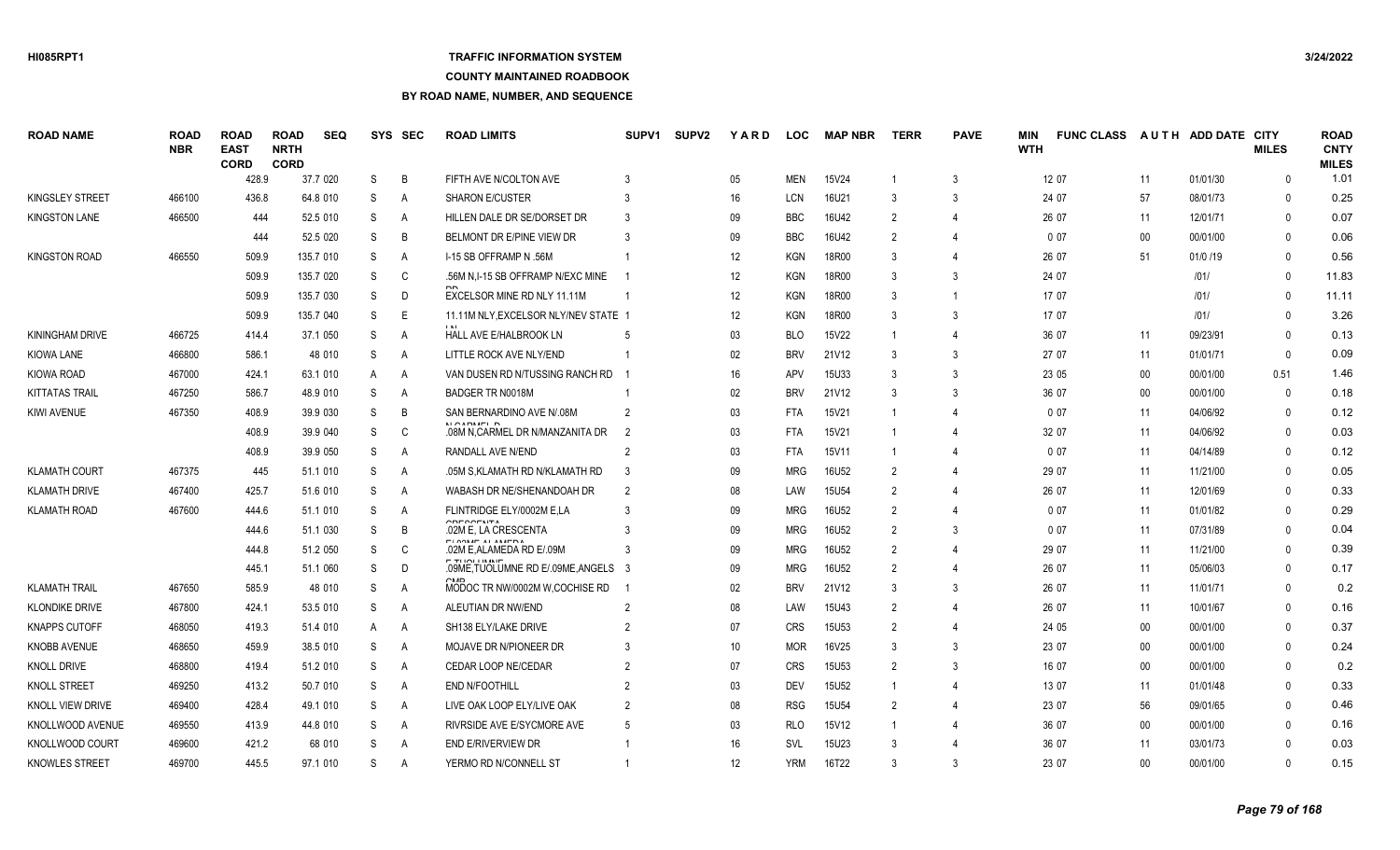## **TRAFFIC INFORMATION SYSTEM**

### **COUNTY MAINTAINED ROADBOOK**

| <b>ROAD NAME</b>           | <b>ROAD</b><br><b>NBR</b> | <b>ROAD</b><br><b>EAST</b><br><b>CORD</b> | <b>ROAD</b><br><b>NRTH</b><br><b>CORD</b> | <b>SEQ</b> | <b>SYS</b> | <b>SEC</b>   | <b>ROAD LIMITS</b>                                             | SUPV <sub>1</sub> | <b>SUPV2</b> | <b>YARD</b>     | LOC        | <b>MAP NBR</b> | <b>TERR</b>    | <b>PAVE</b>                 | <b>MIN</b><br><b>WTH</b> | <b>FUNC CLASS</b> |        | AUTH ADD DATE CITY | <b>MILES</b> | <b>ROAD</b><br><b>CNTY</b><br><b>MILES</b> |
|----------------------------|---------------------------|-------------------------------------------|-------------------------------------------|------------|------------|--------------|----------------------------------------------------------------|-------------------|--------------|-----------------|------------|----------------|----------------|-----------------------------|--------------------------|-------------------|--------|--------------------|--------------|--------------------------------------------|
| KOA DRIVE                  | 469900                    | 414.7                                     |                                           | 44.4 010   | S          | A            | END E/KAURI AVENUE                                             |                   |              | 03              | <b>RLO</b> | 15V12          |                | $\overline{4}$              |                          | 36 07             | 11     | 07/01/64           | $\mathbf{0}$ | 0.05                                       |
|                            |                           | 414.7                                     |                                           | 44.4 020   | S          | B            | ROWAN AVE NW/END                                               |                   |              | 03              | <b>RLO</b> | 15V12          |                | 4                           |                          | 36 07             | 11     | 01/01/69           | $\Omega$     | 0.03                                       |
| KODA WAY                   | 470080                    | 585.3                                     |                                           | 46.3 010   | S          | A            | END N/PAUBA RD                                                 |                   |              | 02              | <b>BRV</b> | 21V12          | 3              | 3                           |                          | 28 07             | $00\,$ | 00/01/00           | $\mathbf{0}$ | 0.07                                       |
| KODIAK DRIVE               | 470100                    | 424.6                                     |                                           | 53.4 010   | S          | A            | ST BERNARD LN NW/0014M                                         | 2                 |              | 08              | LAW        | <b>15U44</b>   | 2              | 4                           |                          | 26 07             | 11     | 10/01/67           | $\Omega$     | 0.26                                       |
| KOIP COURT                 | 470120                    | 590.2                                     |                                           | 48.8 010   | S          | A            | LILL OLDINOLL BE<br><b>END SE/HANEMO DR</b>                    |                   |              | 02              | <b>BRV</b> | 21V12          | -3             | $\overline{4}$              |                          | 27 07             | 11     | 04/01/84           | $\mathbf{0}$ | 0.09                                       |
| KOLATH PLACE               | 470162                    | 439.3                                     |                                           | 103.3 010  | S          | A            | 0045M S.IRWIN RD N/IRWIN RD                                    |                   |              | 12              | <b>BAR</b> | 16T11          | 3              | $\boldsymbol{\vartriangle}$ |                          | 007               |        | 1011               | $\Omega$     | 0.45                                       |
| KOLOKO COURT               | 470175                    | 587.5                                     |                                           | 589.9 010  | S          | A            | END E/SIERRA VISTA RD                                          |                   |              | 02              | <b>BRV</b> | 21V12          | 3              | 3                           |                          | 29 07             | 11     | 12/01/75           | $\mathbf{0}$ | 0.04                                       |
| <b>KOURIE WAY</b>          | 470225                    | 412.9                                     |                                           | 60.3 005   | S          | B            | <b>JENNY ST N/FARMINGTON ST</b>                                |                   |              | 11              | OKH        | <b>15U31</b>   | 3              | 4                           |                          | 26 07             | 11     | 08/02/05           | $\Omega$     | 0.19                                       |
|                            |                           | 412.9                                     |                                           | 60.5 010   | S          | A            | <b>FARMINGTON ST N/RANCHERO ST</b>                             |                   |              | 11              | OKH        | <b>15U31</b>   |                | $\overline{4}$              |                          | 36 07             | 11     | 06/22/04           | $\Omega$     | 0.5                                        |
| <b>KRAMER STATION ROAD</b> | 470450                    | 402.2                                     |                                           | 103.2 010  | S          | A            | SH58 E 0012M                                                   |                   |              | 12              | <b>HNK</b> | 14T00          | 3              | 3                           |                          | 22 07             | $00\,$ | 00/01/00           | $\Omega$     | 0.12                                       |
| KUFFEL CANYON ROAD         | 470600                    | 425.8                                     |                                           | 51.9 010   | A          | A            | <b>SH18 N/SH173</b>                                            |                   |              | 08              | LAW        | 15U54          | $\overline{2}$ | 3                           |                          | 28 04             | $00\,$ | 00/01/00           | $\Omega$     | 1.24                                       |
| <b>KUNA COURT</b>          | 470700                    | 588.5                                     |                                           | 47.7 010   | S          | A            | RIO VISTA DRIVE N/END                                          |                   |              | 02              | <b>BRV</b> | 21V12          | $\mathcal{R}$  | $\overline{4}$              |                          | 29 07             | 11     | 12/01/87           | $\Omega$     | 0.07                                       |
| <b>L STREET</b>            | 470900                    | 432.5                                     |                                           | 94.2 050   | S          | $\mathsf{A}$ | LINDA VISTA AVE N/ 07M N.CHURCH ST 3                           |                   |              | 12              | <b>BHT</b> | 15T25          | 3              | 3                           |                          | 007               | 12     | 05/01/89           | $\Omega$     | 1.45                                       |
| LA BRIDA AVENUE            | 471000                    | 394.5                                     |                                           | 35.9 010   | S          | A            | END N/LA REATA DR                                              |                   |              | 01              | <b>CHI</b> | 14V23          |                | 4                           |                          | 27 07             | 11     | 12/01/72           | $\mathbf{0}$ | 0.1                                        |
| LA BRISA ROAD              | 472800                    | 416.1                                     |                                           | 68.1 010   | S          | A            | EL EVADO NE/LUNA                                               |                   |              | 11              | <b>VIC</b> | 15U22          | 3              | 3                           |                          | 24 07             | 57     | 10/01/73           | 0.45         | 0.44                                       |
| LA CANADA COURT            | 473500                    | 413.1                                     |                                           | 38.8 050   | S          | A            | END E/LINDEN AVE                                               |                   |              | 03              | <b>BLO</b> | 15V21          |                |                             |                          | 007               | 11     | 07/10/89           | $\Omega$     | 0.12                                       |
| LA COLINA DRIVE            | 473700                    | 428.8                                     |                                           | 37.5 010   | S          | A            | WALNUT ST SE/0015MSE.ST                                        |                   |              | 05              | <b>MEN</b> | 15V24          |                | 4                           |                          | 15 07             | 00     | 00/01/00           | $\mathbf{0}$ | 0.33                                       |
| LA CONTENTA ROAD           | 473750                    | 472.3                                     |                                           | 43.5 010   | S          | A            | OATHEBINE OT<br>YUCCA TR N .50M                                |                   |              | 10              | <b>YUC</b> | 17V12          | 3              | 3                           |                          | 007               | 12     | 05/01/87           | 0.25         | 0.25                                       |
|                            |                           | 472.3                                     |                                           | 43.5 030   | S          | B            | .50M N, YUCCA TR N/29 PALMS HWY-                               |                   |              | 10              | <b>YUC</b> | 17V12          | 3              | 3                           |                          | 007               | 12     | 02/05/90           | 0.25         | 0.25                                       |
| LA CRESCENTA DRIVE         | 473800                    | 444.6                                     |                                           | 51 010     | S          | A            | WOLF RD E/.05M                                                 |                   |              | 09              | <b>MRG</b> | 16U52          | $\mathfrak{p}$ | 4                           |                          | 26 07             | 11     | 01/01/67           | $\Omega$     | 0.05                                       |
|                            |                           | 444.6                                     |                                           | 51 020     | S          | C            | 0005M E.WOLF RD E&N/0002M                                      |                   |              | 09              | <b>MRG</b> | 16U52          |                | 4                           |                          | 007               | 11     | 01/01/85           | $\Omega$     | 0.34                                       |
|                            |                           | 444.6                                     |                                           | 51 030     | S          | B            | $C1$ $A1$ $A2$ $A3$ $T1$<br>0002M S, KLAMATH RD N/SUNNYSLOPE 3 |                   |              | 09              | <b>MRG</b> | 16U52          | $\overline{2}$ | $\overline{4}$              |                          | 007               | 11     | 01/01/82           | $\Omega$     | 0.18                                       |
| LA DONIA LANE              | 473975                    | 429.2                                     |                                           | 39.2 010   | S          | A            | MOSS ST N .05M                                                 |                   |              | 05              | <b>MEN</b> | 15V24          |                |                             |                          | 36 07             | 11     | 07/10/07           | $\Omega$     | 0.05                                       |
| <b>LA FERNEY AVENUE</b>    | 474150                    | 477.8                                     |                                           | 45.7 010   | S          | A            | COBALT RD N/0005M N, URANIUM RD                                | -3                |              | 10 <sup>°</sup> | JOS        | 17V13          | 3              | $\overline{1}$              |                          | 34 07             | 57     | 01/01/68           | $\Omega$     | 0.3                                        |
|                            |                           | 477.8                                     |                                           | 45.7 020   | S          | B            | 0005M N.URANIUM N/0004M N.WALPI DR 3                           |                   |              | 10              | JOS        | 17V13          |                | 3                           |                          | 22 07             | $00\,$ | 00/01/00           | $\Omega$     | 0.26                                       |
|                            |                           | 477.8                                     |                                           | 45.7 030   | S          | C            | .06M S, SAPPHIRE ST N/BROADWAY                                 | 3                 |              | 10 <sup>°</sup> | JOS        | 17V13          | 3              | $\overline{1}$              |                          | 36 07             | 57     | 01/01/68           | $\Omega$     | 0.31                                       |
| LA HABRA AVENUE            | 474750                    | 471.1                                     |                                           | 43.3 040   | S          | D            | 0004M S, CANTERBURY ST                                         |                   |              | 10              | <b>YUC</b> | <b>17U52</b>   | 3              | 3                           |                          | 22 07             | 11     | 03/01/68           | $\Omega$     | 0.04                                       |
| LA HABRA ROAD              | 474900                    | 416.1                                     |                                           | 68.2 010   | S          | A            | <b>NIO ANTERNIUM</b><br>EL EVADO E&N/LUNA                      |                   |              | 11              | <b>VIC</b> | 15U22          |                | 3                           |                          | 24 07             | 57     | 10/01/73           | $\Omega$     | 0.75                                       |
| LA JOLLA DRIVE             | 475200                    | 475.1                                     |                                           | 44.2 010   | S          | A            | CONEJO E/SUNSET                                                |                   |              | 10              | JOS        | 17V12          |                | 3                           |                          | 25 07             | $00\,$ | 00/01/00           | $\Omega$     | 0.29                                       |
| LA MIRADA TRAIL            | 476250                    | 471.5                                     |                                           | 43.3 030   | S          | A            | OLYMPIC E/SUNNY VISTA 0000                                     |                   |              | 10              | <b>JOS</b> | 17V12          | 3              | 3                           |                          | 24 07             | $00\,$ | 00/01/00           | $\Omega$     | 0.93                                       |
| LA REATA DRIVE             | 476750                    | 394.4                                     |                                           | 35.9 010   | S          | B            | MC KINLEY AVE E/0006M E,LA BRIDA<br>$\lambda$ $\lambda$        |                   |              | 01              | <b>CHI</b> | 14V23          |                | $\overline{4}$              |                          | 36 07             | 11     | 12/01/72           | $\mathsf{O}$ | 0.14                                       |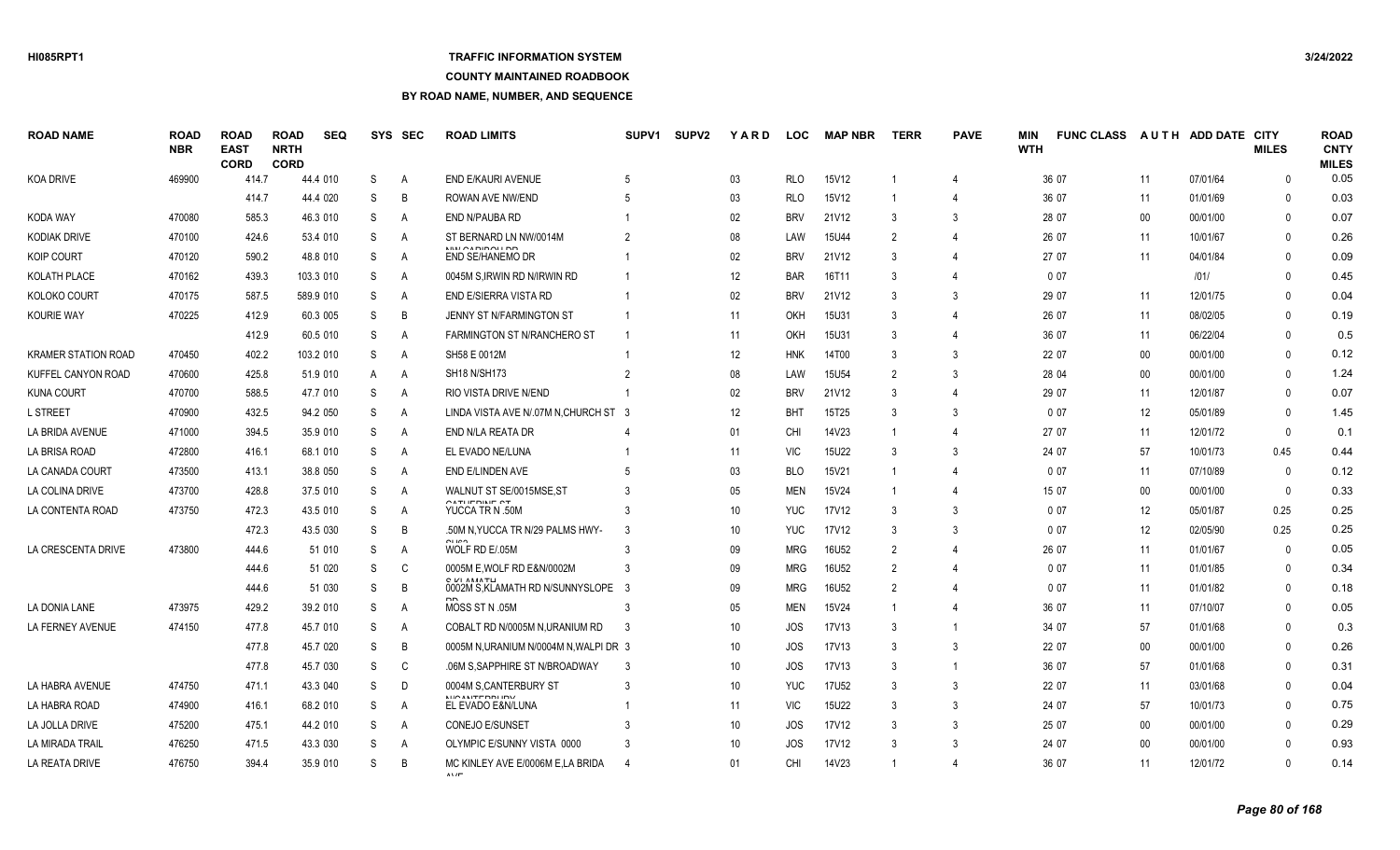## **TRAFFIC INFORMATION SYSTEM**

### **COUNTY MAINTAINED ROADBOOK**

| <b>ROAD NAME</b>          | <b>ROAD</b><br><b>NBR</b> | <b>ROAD</b><br><b>EAST</b><br><b>CORD</b> | <b>ROAD</b><br><b>NRTH</b><br><b>CORD</b> | <b>SEQ</b> |         | SYS SEC        | <b>ROAD LIMITS</b>                 | SUPV <sub>1</sub> | <b>SUPV2</b> | YARD   | <b>LOC</b> | <b>MAP NBR</b>    | <b>TERR</b>    | <b>PAVE</b>                 | MIN<br><b>WTH</b> | <b>FUNC CLASS</b> |                   | AUTH ADD DATE CITY | <b>MILES</b> | <b>ROAD</b><br><b>CNTY</b><br><b>MILES</b> |
|---------------------------|---------------------------|-------------------------------------------|-------------------------------------------|------------|---------|----------------|------------------------------------|-------------------|--------------|--------|------------|-------------------|----------------|-----------------------------|-------------------|-------------------|-------------------|--------------------|--------------|--------------------------------------------|
|                           |                           | 394.4                                     |                                           | 35.9 020   | S       | A              | FARNDON AVE E 0005M                |                   |              | 01     | <b>CHI</b> | 14V23             |                | $\overline{4}$              |                   | 36 07             | 11                | 11/01/64           | $\mathbf{0}$ | 0.05                                       |
| LABACHO DRIVE             | 479750                    | 588.7                                     |                                           | 47.7 010   | S       | A              | RIO VISTA DR N&ELY/0006M E.PAHWAY  |                   |              | $02\,$ | <b>BRV</b> | 21V12             |                |                             |                   | 34 07             | 11                | 12/01/87           | $\Omega$     | 0.65                                       |
| <b>LACEBARK COURT</b>     | 479795                    | 47.2                                      |                                           | 412 010    | S       | A              | WHITE ASH RD N .08M                |                   |              | 03     | <b>DEV</b> | <b>15U51</b>      |                | $\overline{4}$              |                   | 32 07             | 11                | 10/31/17           | $\Omega$     | 0.08                                       |
| <b>LACHEN ROAD</b>        | 479800                    | 425.2                                     |                                           | 53.1 010   | S       | A              | 0002M W.COMO LN E/WEST SHORE RD 2  |                   |              | 08     | LAW        | <b>15U44</b>      |                | $\boldsymbol{\vartriangle}$ |                   | 28 07             | 11                | 12/01/69           | $\Omega$     | 0.1                                        |
| <b>LADERA AVENUE</b>      | 479850                    | 439.5                                     |                                           | 64.7 010   | S       | A              | OUTER HWY 18N N/EL PASEO           |                   |              | 16     | <b>LCN</b> | 16U21             | $\mathbf{3}$   | 3                           |                   | 23 07             | 57                | 08/01/73           | $\Omega$     | 0.19                                       |
|                           |                           | 439.5                                     |                                           | 66.1 030   | S       | B              | GYPSY RD N/RABBIT SPRINGS RD       |                   |              | 16     | <b>LCN</b> | 16U21             | $\mathbf{3}$   | 3                           |                   | 26 07             | $12 \overline{ }$ | 04/26/94           | $\Omega$     | 0.25                                       |
| <b>LAGARTIJO DRIVE</b>    | 480150                    | 429.6                                     |                                           | 66.7 010   | S       | A              | LAS TUNAS DR N/SH18                |                   |              | 16     | APV        | 15U24             | $\mathbf{3}$   |                             |                   | 30 07             | 57                | 05/01/70           | $\Omega$     | 0.5                                        |
| <b>LAGUNA SECA DRIVE</b>  | 480600                    | 429.1                                     |                                           | 66.7 010   | S       | Α              | LAS TUNAS DR N/SH18                |                   |              | 16     | APV        | 15U24             |                | $\overline{1}$              |                   | 30 07             | 11                | 01/01/53           | $\Omega$     | 0.5                                        |
|                           |                           | 429.1                                     |                                           | 66.7 020   | J       | A              | STDG ROCK AVE N/0002M              |                   |              | 16     | APV        | 15U14             | 3              | 3                           |                   | 0 0 6             | 11                | 01/01/53           | $\Omega$     | 0.52                                       |
|                           |                           | 429.1                                     |                                           | 66.7 030   | J       | B              | 0002M N, THUNDERBIRD N/CAHUILLA RD |                   |              | 16     | APV        | 15U14             | $\mathbf{3}$   | 3                           |                   | 26 05             | 11                | 01/01/53           | $\Omega$     | 0.98                                       |
| <b>LAKE BOULEVARD</b>     | 481000                    | 584.5                                     |                                           | 71.9 010   | S       | A              | MALAMEDIA RD E/HAVASU LAKE RD      |                   |              | 15     | <b>HSU</b> | 21U21             |                | 3                           |                   | 18 07             | 11                | 01/01/68           | $\Omega$     | 0.39                                       |
| <b>LAKE DRIVE</b>         | 481200                    | 419.4                                     |                                           | 51 010     | A       | Α              | SH138 NE/LAKE GREGORY DR           | $\overline{2}$    |              | 07     | <b>CRS</b> | <b>15U53</b>      | $\mathcal{P}$  | $\overline{4}$              |                   | 24 04             | 11                | 01/01/49           | $\Omega$     | 1.15                                       |
|                           |                           | 419.4                                     |                                           | 51 020     | A       | B              | LKE GRGRY DR E/DART CYN RD         | $\overline{2}$    |              | 07     | <b>CRS</b> | <b>15U53</b>      | $\mathcal{P}$  | $\boldsymbol{\vartriangle}$ |                   | 28 04             | 11                | 01/01/49           | $\Omega$     | 1.26                                       |
| <b>LAKE DRIVE</b>         | 481350                    | 436.9                                     |                                           | 44.5 010   | S       | A              | ROBINOAK NE/MTN HOME CR RD         | $\mathbf{3}$      |              | 05     | <b>ANO</b> | 16V11             | 2              | 3                           |                   | 24 07             | 57                | 06/01/72           | $\Omega$     | 0.31                                       |
| <b>LAKE FOREST DRIVE</b>  | 481650                    | 422.8                                     |                                           | 51.4 010   | S       | Α              | CLUB HOUSE DR E/CEDAR LN           | $\mathcal{P}$     |              | 08     | LAW        | <b>15U53</b>      | $\mathcal{P}$  | 4                           |                   | 12 07             | 57                | 11/01/71           | $\Omega$     | 0.47                                       |
|                           |                           | 422.8                                     |                                           | 51.4 020   | S       | B              | CEDAR LN E/GRASS VALLEY RD         | $\mathcal{P}$     |              | 08     | LAW        | 15U <sub>53</sub> | 2              | 4                           |                   | 22 07             | 57                | 11/01/71           | $\Omega$     | 1.06                                       |
| <b>LAKE GREGORY DRIVE</b> | 481800                    | 421.7                                     |                                           | 50.4 010   | A       | Α              | LAKE DR SE&S/SH189                 |                   |              | 07     | <b>CRS</b> | 15U53             | $\mathcal{P}$  | 4                           |                   | 26 04             | 11                | 01/01/48           | $\Omega$     | 2.24                                       |
| <b>LAKE STREET</b>        | 481500                    | 435.4                                     |                                           | 67.5 010   | S       | $\overline{A}$ | <b>SUSSEX E/WAVERLY</b>            |                   |              | 16     | <b>LCN</b> | 15U25             | $\mathbf{3}$   |                             |                   | 38 07             | 57                | 03/01/68           | $\Omega$     | 0.5                                        |
|                           |                           | 435.4                                     |                                           | 67.5 020   | S       | B              | TRADEPOST ELY/.01M E.OX BOW RD     | $\mathbf{3}$      |              | 16     | <b>LCN</b> | 16U21             | 3              | $\overline{1}$              |                   | 20 07             | 57                | 03/01/68           | $\Omega$     | 0.39                                       |
|                           |                           | 435.4                                     |                                           | 67.5 030   | S       | C              | .01M E, OX BOX RD E/SH 247         |                   |              | 16     | <b>LCN</b> | 16U21             |                | $\overline{2}$              |                   | 20 07             | 57                | 03/01/68           | $\Omega$     | 0.66                                       |
| <b>LAKE VIEW LANE</b>     | 483300                    | 422.9                                     |                                           | 51.1 010   | S       | A              | END NW/BEAR SPRINGS RD             | 2                 |              | 08     | LAW        | <b>15U53</b>      | 2              |                             |                   | 22 07             | 57                | 11/01/71           | $\Omega$     | 0.18                                       |
| <b>LAKE VIEW ROAD</b>     | 483450                    | 423.1                                     |                                           | 97.7 010   | S       | A              | FRONTIER N/OH 58 SOUTH             |                   |              | 12     | <b>HNK</b> | 15T23             | $\mathbf{3}$   | -1                          |                   | 30 07             | 57                | 02/01/68           | $\Omega$     | 0.48                                       |
| <b>LAKE WILLIAM DRIVE</b> | 481900                    | 448.5                                     |                                           | 50.6 010   | S       | A              | SH38 NE/LAKEWOOD DR                |                   |              | 09     | <b>MRG</b> | 16U00             | 2              | $\overline{4}$              |                   | 26 07             | 11                | 12/01/69           | $\Omega$     | 0.05                                       |
| <b>LAKESIDE DRIVE</b>     | 481950                    | 431.5                                     |                                           | 51.1 010   | S       | A              | <b>END E/WILDROSE DRIVE</b>        |                   |              | 08     | GEV        | 15U <sub>55</sub> | $\mathcal{P}$  | -1                          |                   | 14 07             | $00\,$            | 00/01/00           | $\Omega$     | 0.07                                       |
|                           |                           | 431.5                                     |                                           | 51.1 020   | $\cdot$ | B              | WILDROSE E/GREEN VALLEY RD         | $\mathcal{P}$     |              | 08     | GEV        | 15U <sub>55</sub> | $\mathcal{P}$  | 3                           |                   | 24 07             | $00\,$            | 00/01/00           | $\Omega$     | 0.37                                       |
| <b>LAKEVIEW DR</b>        | 482550                    | 420.8                                     |                                           | 69.1 010   | S       | Α              | SEA GULL DR NWLY/SPG VALLEY PKY    |                   |              | 16     | <b>SVL</b> | 15U23             |                | 4                           |                   | 44 07             | 11                | 03/01/73           | $\Omega$     | 0.85                                       |
| <b>LAKEVIEW DRIVE</b>     | 482400                    | 431.8                                     |                                           | 49.3 010   | S       | Α              | ARROWBEAR DR SE/ PINE DR           | $\mathcal{P}$     |              | 08     | ARB        | 15U55             | $\overline{2}$ |                             |                   | 17 07             |                   | 1011               | $\Omega$     | 0.12                                       |
|                           |                           | 431.8                                     |                                           | 49.3 020   | S       | B              | PINE DR SE/END                     |                   |              | 08     | ARB        | 15U55             | 2              | -1                          |                   | 007               |                   | 1011               | $\Omega$     | 0.04                                       |
| <b>LAKEVIEW DRIVE</b>     | 482850                    | 426.5                                     |                                           | 52.2 010   |         | A              | <b>HOOK CREEK NE/PINERIDGE</b>     |                   |              | 08     | LAW        | 15U44             |                | 3                           |                   | 19 05             | 56                | 10/01/66           | $\Omega$     | 0.36                                       |
|                           |                           | 426.5                                     |                                           | 52.2 020   | S       | B              | PINERIDGE S/END                    |                   |              | 08     | LAW        | <b>15U44</b>      | $\mathcal{P}$  | 3                           |                   | 19 05             | 39                | 10/01/66           | $\mathsf{O}$ | 0.1                                        |
| <b>LAKEVIEW DRIVE</b>     | 483000                    | 419.7                                     |                                           | 51.1 010   | S.      | A              | SCENIC DR ERLY/0030M E.CRESTA DR 2 |                   |              | 07     | <b>CRS</b> | <b>15U53</b>      |                | $\boldsymbol{\vartriangle}$ |                   | 20 07             | $00\,$            | 00/01/00           | $\Omega$     | 0.82                                       |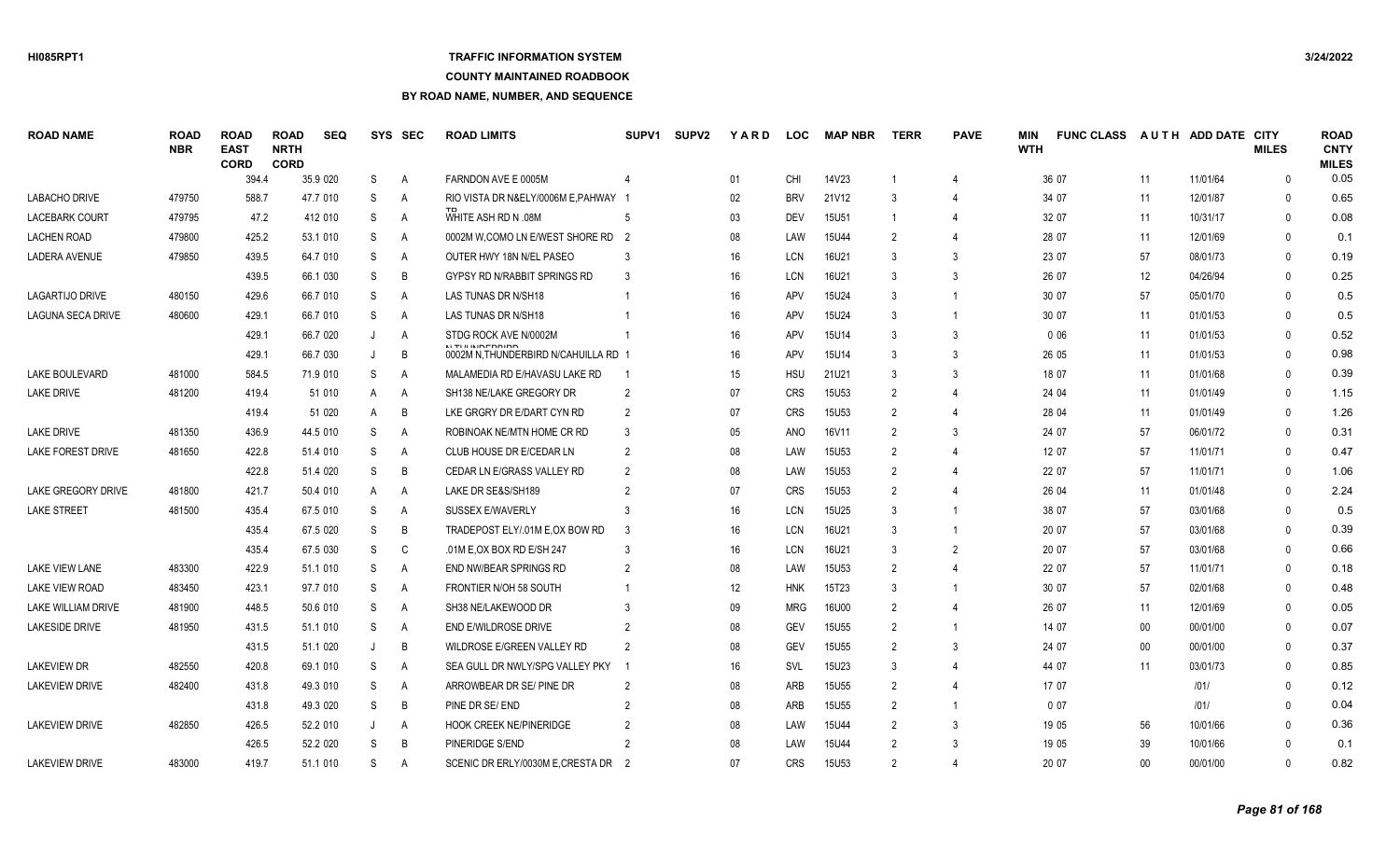# **TRAFFIC INFORMATION SYSTEM**

**COUNTY MAINTAINED ROADBOOK**

| <b>ROAD NAME</b>        | <b>ROAD</b><br><b>NBR</b> | <b>ROAD</b><br><b>EAST</b><br><b>CORD</b> | <b>ROAD</b><br><b>NRTH</b><br><b>CORD</b> | <b>SEQ</b> | SYS | SEC | <b>ROAD LIMITS</b>                                            | <b>SUPV1</b> | <b>SUPV2</b> | YARD            | LOC        | <b>MAP NBR</b> | <b>TERR</b>  | <b>PAVE</b>    | MIN<br><b>WTH</b> | <b>FUNC CLASS</b> |        | AUTH ADD DATE CITY | <b>MILES</b> | <b>ROAD</b><br><b>CNTY</b><br><b>MILES</b> |
|-------------------------|---------------------------|-------------------------------------------|-------------------------------------------|------------|-----|-----|---------------------------------------------------------------|--------------|--------------|-----------------|------------|----------------|--------------|----------------|-------------------|-------------------|--------|--------------------|--------------|--------------------------------------------|
| <b>LAKEVIEW DRIVE</b>   | 483150                    | 412.2                                     |                                           | 152.6 010  | S.  | A   | .04M W.MOUNTAIN DR E&S&E/TRONA                                |              |              | 13              | <b>TRO</b> | 15R22          | 3            | 3              |                   | 36 07             | 57     | 11/01/71           | $\Omega$     | 0.32                                       |
| <b>LAKEVIEW DRIVE</b>   | 483200                    | 415                                       |                                           | 85.6 010   | S   | A   | $D^{\wedge}$<br>MONTEREY RD E&N/SILVER LAKES PKY              |              |              | 11              | SRL        | 15T42          |              | 4              |                   | 36 07             | 11     | 03/01/75           | $\Omega$     | 2.44                                       |
| <b>LAKEVIEW STREET</b>  | 483600                    | 442.1                                     |                                           | 99.1 010   | S   | A   | GHOST TOWN RD E/MINER AVE                                     |              |              | 12              | CAL        | 16T12          | $\mathbf{3}$ | -1             |                   | 30 07             | 57     | 01/01/68           | $\Omega$     | 0.47                                       |
| LAKEWOOD DRIVE          | 483700                    | 448.5                                     |                                           | 50.6 010   | S   | A   | LAKE WILLIAMS DR E/0003M E, SKY VIEW 3                        |              |              | 09              | <b>MRG</b> | 16U53          | 2            | 4              |                   | 26 07             | 11     | 12/01/69           | $\Omega$     | 0.18                                       |
| <b>LAKOTA COURT</b>     | 483850                    | 586                                       |                                           | 46.6 010   | S   | Α   | 0009M W, PAHASKA E/PAHASKA TRAIL                              |              |              | 02              | <b>BRV</b> | 21V12          | $\mathbf{3}$ | 3              |                   | 26 07             | 11     | 07/01/72           | $\Omega$     | 0.09                                       |
| <b>LAMPLIGHTER LANE</b> | 484100                    | 398.4                                     |                                           | 45 010     | S   | Α   | <b>END NE/SIERRA</b><br>0000                                  |              |              | 01              | SAH        | 14V14          |              | 4              |                   | 36 07             | 62     | 01/01/66           | $\mathsf{O}$ | 0.07                                       |
| <b>LANCELET STREET</b>  | 484200                    | 424                                       |                                           | 65.3 040   | S   | C   | MILPAS DR E/CORTO                                             |              |              | 16              | APV        | 15U24          | -3           |                |                   | 34 07             | 57     | 03/01/68           | $\Omega$     |                                            |
| <b>LANDERS LANE</b>     | 484300                    | 470.8                                     |                                           | 51.5 010   | J   | Α   | WINTERS RD N/RECHE RD                                         |              |              | 10              | JOS        | 17U52          |              | 3              |                   | 005               | 12     | 09/01/76           | $\mathbf{0}$ | $\overline{2}$                             |
|                         |                           | 470.8                                     |                                           | 51.5 020   | S   | B   | RECHE RD N0062M                                               |              |              | 10 <sup>°</sup> | JOS        | 17U42          |              | $\overline{4}$ |                   | 006               |        | 1011               | $\Omega$     | 0.62                                       |
| <b>LANDOVER AVENUE</b>  | 484500                    | 410.2                                     |                                           | 60 050     | S   | A   | WHITEHAVEN RD N/FARMINGTON ST                                 |              |              | 11              | <b>OKH</b> | 15U31          |              | 3              |                   | 26 07             | 11     | 08/26/91           | $\mathbf{0}$ | 0.5                                        |
| <b>LANFAIR ROAD</b>     | 484650                    | 545.4                                     |                                           | 100.4 010  | A   | Α   | <b>GOFFS RD NW .46M</b>                                       |              |              | 15              | GOF        | 19T00          |              | 3              |                   | 24 05             | $00\,$ | 00/01/00           | $\Omega$     | 0.46                                       |
| <b>LANGLEY STREET</b>   | 484950                    | 423                                       |                                           | 77.3 010   | S   | Α   | FAIRFIELD AVE E/0020ME, STODDARD                              |              |              | 16              | <b>STD</b> | 15T53          | 3            | $\overline{1}$ |                   | 30 07             |        | 1011               | $\Omega$     | 0.78                                       |
| <b>LANTANA STREET</b>   | 485400                    | 441.9                                     |                                           | 71 010     | S   | A   | <b>LINCOLN E/FAIRLANE</b>                                     |              |              | 16              | LCN        | 16U12          |              |                |                   | 24 07             | 56     | 03/01/67           | $\mathbf{0}$ | -1                                         |
| <b>LANTRY LANE</b>      | 485475                    | 411.5                                     |                                           | 59.9 020   | S   | A   | VERBENA RD E/COLERIDGE RD                                     |              |              | 11              | OKH        | 15U31          | $\mathbf{3}$ |                |                   | 36 07             | 12     | 07/29/03           | $\Omega$     | 0.13                                       |
| <b>LAPIS LANE</b>       | 485515                    | 46.9                                      |                                           | 412.5 005  | S   | B   | WHITE ASH RD/TANZANITE RD                                     |              |              | 03              | <b>DEV</b> | <b>15U51</b>   |              |                |                   | 40 07             | 12     | 11/16/21           | $\Omega$     | 0.23                                       |
|                         |                           | 47.2                                      |                                           | 412.7 010  | S   | A   | .02MS, ALPINE FIR CT                                          |              |              | 03              | <b>DEV</b> | <b>15U51</b>   |              |                |                   | 36 07             | 11     | 09/26/17           | $\Omega$     | 0.23                                       |
|                         |                           | 47.3                                      |                                           | 412.8 020  | S   | C   | MELOOM IN OURDANT<br>.02M SW OREGON ASH WY/SCARLET            |              |              | 03              | <b>DEV</b> | 15U51          |              |                |                   | 34 07             | 12     | 11/16/21           | $\mathbf{0}$ | 0.12                                       |
| <b>LARAMIE AVENUE</b>   | 485550                    | 428.3                                     |                                           | 38.8 050   | S   | A   | 0.11007<br>END E/JASPER AVE                                   |              |              | 05              | MEN        | 15V24          |              |                |                   | 007               | 11     | 06/06/88           | $\Omega$     | 0.14                                       |
| <b>LARAMIE ROAD</b>     | 485675                    | 434.6                                     |                                           | 64 020     | S   | B   | <b>BANTA E/SAXON ROAD</b>                                     |              |              | 16              | LCN        | 16U21          |              |                |                   | 24 07             | 57     | 03/01/68           | $\Omega$     | 0.25                                       |
|                         |                           | 434.6                                     |                                           | 64 030     | S   | C   | <b>CUSTER E/CODY</b>                                          |              |              | 16              | LCN        | 16U21          |              |                |                   | 30 07             | 57     | 03/01/68           | $\Omega$     | 0.25                                       |
|                         |                           | 434.6                                     |                                           | 64 040     | S   | D   | MESA E 0013M                                                  |              |              | 16              | <b>LCN</b> | 16U21          |              | 3              |                   | 18 07             | 57     | 03/01/68           | $\Omega$     | 0.13                                       |
|                         |                           | 434.6                                     |                                           | 64 050     | S   | Е   | 0013M E.MESA RD E0013M                                        |              |              | 16              | LCN        | 16U21          |              |                |                   | 007               | 12     | 08/01/86           | $\Omega$     | 0.13                                       |
| <b>LARAMIE STREET</b>   | 485700                    | 434.6                                     |                                           | 64 010     | S   | A   | WILLOW WELLS E/IVANHOE                                        |              |              | 16              | <b>LCN</b> | 15U25          | 3            | -1             |                   | 32 07             | 57     | 03/01/68           | $\Omega$     | 0.5                                        |
| <b>LARCH AVENUE</b>     | 485850                    | 413.7                                     |                                           | 37.9 010   | J   | A   | <b>JURUPA N/SLOVER</b>                                        |              |              | 03              | <b>BLO</b> | 15V22          |              | 3              |                   | 24 05             | 57     | 11/01/72           | $\Omega$     | 1.02                                       |
|                         |                           | 413.7                                     |                                           | 37.9 020   | S   | B   | SLOVER AVE N/ORANGE ST                                        |              |              | 03              | <b>BLO</b> | 15V22          |              | 3              |                   | 24 05             |        | 1011               | $\Omega$     | 0.13                                       |
|                         |                           | 413.7                                     |                                           | 37.9 030   | S   | C   | 0004M S.LYNWOOD ST                                            |              |              | 03              | <b>BLO</b> | 15V22          |              | 4              |                   | 24 05             | 57     | 05/01/67           | $\mathbf{0}$ | 0.36                                       |
|                         |                           | 413.7                                     |                                           | 37.9 040   | J   | D   | <b>NIMI COMBIDTONI AVIT</b><br>BLOOMINGTON AVE N/0013M N, SAN | .5           |              | 03              | <b>BLO</b> | 15V22          |              | 3              |                   | 22 05             |        | 1011               | 0.04         | 0.34                                       |
|                         |                           | 413.7                                     |                                           | 37.9 050   | S   | Е   | RIVERSIDE AVE OHE E/END                                       |              |              | 03              | <b>RLO</b> | 15V12          |              | 4              |                   | 0 0 5             |        | 1011               | $\Omega$     | 0.16                                       |
| <b>LARIMORE LANE</b>    | 486100                    | 429.6                                     |                                           | 39 010     | S   | A   | HAZELWOOD AVE E.11M                                           |              |              | 05              | <b>MEN</b> | 15V24          |              | 4              |                   | 44 07             | 11     | 11/18/08           | $\Omega$     | 0.11                                       |
| <b>LARK ROAD</b>        | 486300                    | 398.8                                     |                                           | 59.4 010   | S   | A   | .12M S.ORIOLE N&SE/CEDAR ST                                   |              |              | 11              | <b>WWD</b> | 14U34          |              | 3              |                   | 16 07             | 57     | 08/01/66           | $\mathsf{O}$ | 1.15                                       |
| <b>LARKSPUR DRIVE</b>   | 486385                    | 409.1                                     |                                           | 40 040     | S.  | B.  | SAN BERNARDINO AVE N .13M                                     |              |              | 03              | <b>FTA</b> | 15V21          |              | 4              |                   | 36 07             | 11     | 07/16/90           | $\Omega$     | 0.13                                       |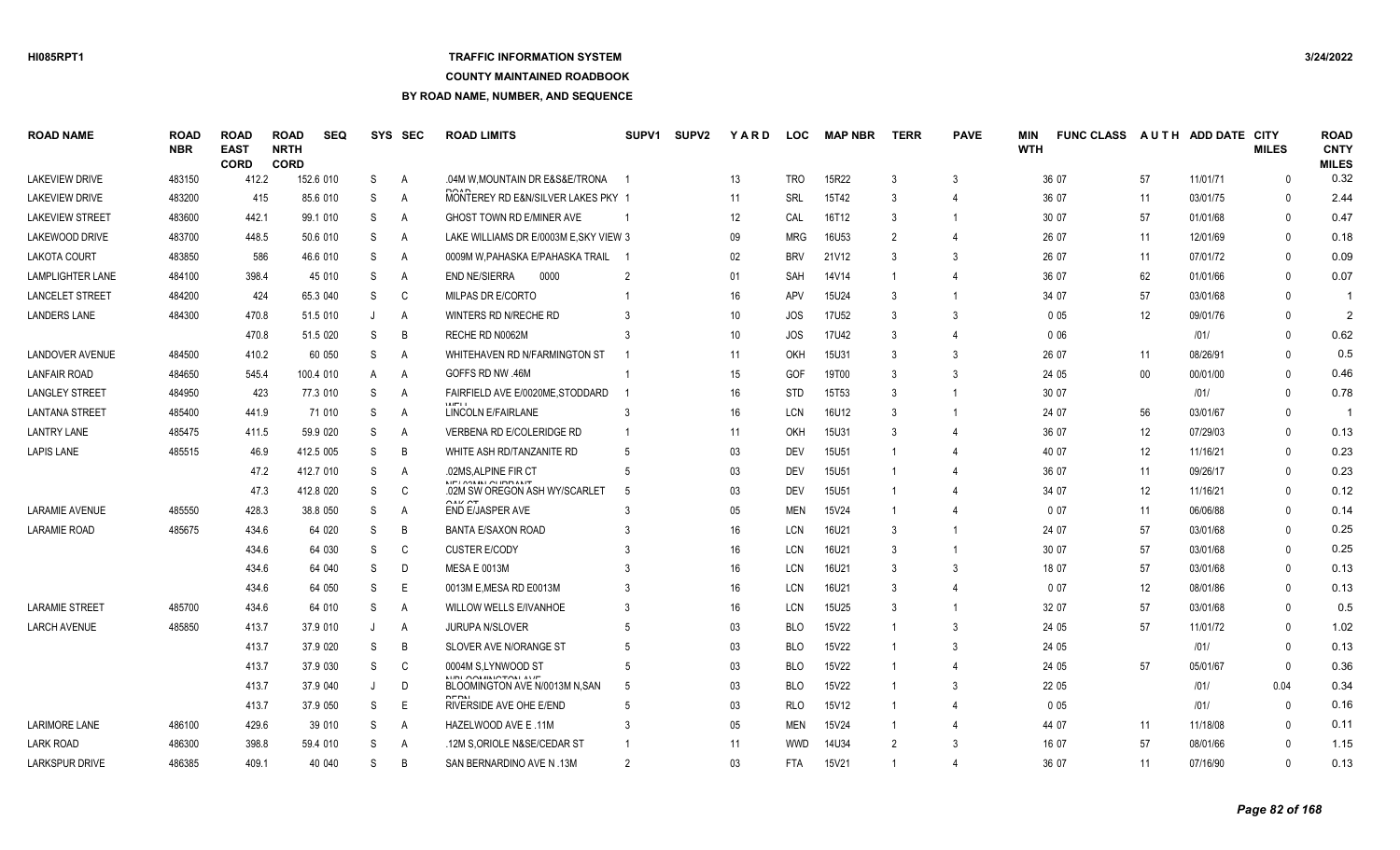## **TRAFFIC INFORMATION SYSTEM**

### **COUNTY MAINTAINED ROADBOOK**

| <b>ROAD NAME</b>          | <b>ROAD</b><br><b>NBR</b> | <b>ROAD</b><br><b>EAST</b><br><b>CORD</b> | <b>ROAD</b><br><b>NRTH</b><br><b>CORD</b> | <b>SEQ</b> |         | SYS SEC | <b>ROAD LIMITS</b>                    | SUPV <sub>1</sub> | <b>SUPV2</b> | YARD | <b>LOC</b> | <b>MAP NBR</b>    | <b>TERR</b>    | <b>PAVE</b>    | MIN<br><b>WTH</b> | <b>FUNC CLASS</b> |        | AUTH ADD DATE CITY | <b>MILES</b> | <b>ROAD</b><br><b>CNTY</b><br><b>MILES</b> |
|---------------------------|---------------------------|-------------------------------------------|-------------------------------------------|------------|---------|---------|---------------------------------------|-------------------|--------------|------|------------|-------------------|----------------|----------------|-------------------|-------------------|--------|--------------------|--------------|--------------------------------------------|
|                           |                           | 409.1                                     |                                           | 40 050     | S       | A       | .02M S.MANZANITA DR N/HOLLY DR        | $\overline{2}$    |              | 03   | <b>FTA</b> | 15V21             |                | $\overline{4}$ |                   | 007               | 11     | 04/13/89           | $\mathbf{0}$ | 0.1                                        |
|                           |                           | 409.1                                     |                                           | 40.8 070   | S       | C       | .12M S, MERRILL AVE N/MERRILL AVE     |                   |              | 03   | <b>FTA</b> | 15V11             |                |                |                   | 32 07             | 11     | 08/05/97           | $\Omega$     | 0.12                                       |
| <b>LARREA ROAD</b>        | 486510                    | 461                                       |                                           | 58.7 010   | J       | A       | .06M S, QUAILBUSH RD N/SH247(OWS      | -3                |              | 10   | <b>YUC</b> | 16U00             | 3              |                |                   | 73 06             | 12     | 02/13/01           | $\Omega$     | 1.81                                       |
| LAS PALMAS DRIVE          | 486650                    | 587.5                                     |                                           | 590 010    | S       | Α       | SIERRA VISTA RD N/ALAMO RD            |                   |              | 02   | <b>BRV</b> | 21V12             | 3              | 3              |                   | 26 07             |        | 1011               | $\Omega$     | 0.32                                       |
| LAS TUNAS DRIVE           | 478200                    | 429.1                                     |                                           | 66.7 010   | S       | A       | LAGUNA SECA E/MILPAS DR               |                   |              | 16   | <b>APV</b> | <b>15U24</b>      | 3              | $\overline{1}$ |                   | 32 07             |        | 1011               | $\Omega$     | -1                                         |
| <b>LASSEN DRIVE</b>       | 487000                    | 426                                       |                                           | 53.6 010   | S       | Α       | YOSEMITE DR E/END                     |                   |              | 08   | LAW        | 15U44             | $\mathcal{P}$  |                |                   | 27 07             | 11     | 09/01/66           | $\Omega$     | 0.27                                       |
| <b>LASSEN STREET</b>      | 487200                    | 430.5                                     |                                           | 97.7 010   | S       | A       | SH58 E/NEUMAN ST                      |                   |              | 12   | <b>LEN</b> | 15T25             | $\mathcal{R}$  |                |                   | 25 07             | 57     | 01/01/68           | $\Omega$     | 0.12                                       |
| <b>LATHAM STREET</b>      | 487350                    | 416.7                                     |                                           | 39.7 010   | S       | A       | C STREET N/0011M N, WALNUT COVE       |                   |              | 05   | <b>CLN</b> | 15V22             |                |                |                   | 36 07             | 57     | 11/01/71           | $\mathbf{0}$ | 0.17                                       |
|                           |                           | 416.7                                     |                                           | 39.7 020   | S       | C       | 0011M N, WALNUT COVE N0003M/END       |                   |              | 05   | <b>CLN</b> | 15V22             |                |                |                   | 35 07             | 11     | 10/01/84           | $\Omega$     | 0.03                                       |
|                           |                           | 416.7                                     |                                           | 39.7 030   | S       | B       | OLIVE ST N/ORANGE ST                  |                   |              | 05   | <b>CLN</b> | 15V22             |                |                |                   | 36 07             | 57     | 11/01/71           | $\mathbf{0}$ | 0.06                                       |
| <b>LATHAM TRAIL</b>       | 487500                    | 473.3                                     |                                           | 43.4 010   | S       | Α       | OLYMPIC E/SUNNY VISTA                 |                   |              | 10   | <b>JOS</b> | <b>17V12</b>      | 3              | 3              |                   | 24 07             | $00\,$ | 00/01/00           | $\Omega$     | 0.94                                       |
|                           |                           | 473.3                                     |                                           | 43.4 020   | S       | B       | OUTPOST RD E/SUNSET RD                |                   |              | 10   | <b>JOS</b> | 17V12             | 3              | $\overline{1}$ |                   | 28 07             | 57     | 01/01/68           | $\mathbf{0}$ | 0.46                                       |
| <b>LAUNCH LANE</b>        | 487600                    | 415.7                                     |                                           | 85.8 010   | S       | A       | <b>END E/SILVER LKS PKY</b>           |                   |              | 11   | <b>SRL</b> | 15T42             | 3              |                |                   | 36 07             | 11     | 03/01/75           | $\mathbf{0}$ | 0.03                                       |
| <b>LAURA STREET</b>       | 487650                    | 399.8                                     |                                           | 59.3 010   | S       | A       | CEDAR STREET SE/IRENE ST              |                   |              | 11   | <b>WWD</b> | 14U34             | $\mathfrak{p}$ | 3              |                   | 19 07             | 57     | 02/01/73           | $\Omega$     | 0.53                                       |
| LAUREL AVENUE             | 487800                    | 412.5                                     |                                           | 38 010     | S       | Α       | <b>END N/SANTA ANA</b>                |                   |              | 03   | <b>FTA</b> | 15V21             |                | 3              |                   | 23 07             | 11     | 01/01/48           | $\Omega$     | 0.39                                       |
|                           |                           | 412.5                                     |                                           | 38 020     | J       | G       | SANTA ANA AVE N/SLOVER AVE            |                   |              | 03   | <b>FTA</b> | 15V21             |                | 3              |                   | 33 07             | 11     | 01/01/48           | $\Omega$     | 0.5                                        |
|                           |                           | 412.5                                     |                                           | 38 030     | S       | B       | SAN BDNO N/RANDALL                    |                   |              | 03   | <b>FTA</b> | 15V21             |                | $\overline{4}$ |                   | 24 07             | 57     | 08/01/73           | $\mathbf{0}$ | 0.5                                        |
| <b>LAUREL CHERRY LANE</b> | 487850                    | 47.5                                      |                                           | 412.6 010  | S       | Α       | NINEBARK LN/SCARLET OAK CT            |                   |              | 03   | DEV        | 15U51             |                |                |                   | 32 07             | 12     | 11/16/21           | $\mathbf{0}$ | 0.13                                       |
| <b>LAUREL DRIVE</b>       | 487950                    | 425.9                                     |                                           | 52.2 010   | S       | Α       | SUNSET DR E/HELIOTROPE DR             | $\overline{2}$    |              | 08   | LAW        | <b>15U44</b>      | $\overline{2}$ | 3              |                   | 20 07             | $00\,$ | 00/01/00           | $\mathbf{0}$ | 0.08                                       |
| LAUREL LANE               | 488250                    | 418.4                                     |                                           | 51.6 010   | S       | Α       | WATERS DR SE/REDWOOD LN               | $\overline{2}$    |              | 07   | <b>CRS</b> | 15U <sub>52</sub> | 2              |                |                   | 15 07             | 11     | 01/01/48           | $\mathbf{0}$ | 0.37                                       |
| <b>LAUREL STREET</b>      | 488350                    | 415.9                                     |                                           | 40.2 020   | $\cdot$ | C       | 0004M W, LATHAM ST E/0004M W, GRAND 5 |                   |              | 05   | <b>CLN</b> | 15V22             |                |                |                   | 15 07             | 12     | 04/01/65           | 0.03         | 0.02                                       |
| LAURELWOOD LANE           | 488450                    | 429.3                                     |                                           | 39.6 010   | S       | Α       | CEDAR LN N/BEECH TREE LN              |                   |              | 05   | <b>MEN</b> | 15V24             |                |                |                   | 32 07             | 11     | 02/10/98           | $\mathbf{0}$ | 0.09                                       |
| <b>LAUSANNE DRIVE</b>     | 488850                    | 420.8                                     |                                           | 50.7 010   | S       | A       | JUNGFRAU NW/BERNARD                   |                   |              | 07   | <b>CRS</b> | <b>15U53</b>      | 2              | 3              |                   | 15 07             | $00\,$ | 00/01/00           | $\mathbf{0}$ | 0.42                                       |
| LAUSANNE DRIVE            | 488875                    | 401.1                                     |                                           | 58.5 010   | S       | Α       | ORCHARD DR SE/EAST CANYON             |                   |              | 11   | <b>WWD</b> | 14U34             | $\mathfrak{p}$ | 3              |                   | 28 07             | 11     | 12/01/66           | $\Omega$     | 0.12                                       |
| <b>LAVIC ROAD</b>         | 488950                    | 475.6                                     |                                           | 86 010     | S       | A       | NATIONAL TRAILS HWY N/NAT TRAILS      |                   |              | 12   | LUD        | 17T00             | $\mathcal{R}$  | $\overline{4}$ |                   | 26 07             | 13     | 10/01/67           | $\Omega$     | 0.23                                       |
| <b>LAWRENCE AVENUE</b>    | 489000                    | 479.8                                     |                                           | 43.6 010   | S       | A       | <b>BASE LINE N/SULLIVAN</b>           |                   |              | 10   | <b>JOS</b> | 17V13             | $\mathcal{R}$  | $\overline{1}$ |                   | 17 07             | 57     | 01/01/68           | $\Omega$     | 0.51                                       |
| <b>LAWRIE AVENUE</b>      | 489150                    | 414.5                                     |                                           | 44.1 010   | S       | A       | <b>GALWAY ST N/CHESHIRE ST</b>        |                   |              | 03   | <b>RLO</b> | 15V12             |                |                |                   | 36 07             | 57     | 11/01/66           | $\Omega$     | 0.1                                        |
| LE MONT WAY               | 478250                    | 425                                       |                                           | 53.1 010   | S       | A       | NORTH BAY RD SE 0005M                 | $\mathcal{P}$     |              | 08   | LAW        | 15U44             | $\mathfrak{p}$ |                |                   | 26 07             | 11     | 01/01/65           | $\Omega$     | 0.05                                       |
| LE PANTO ROAD             | 492770                    | 410.2                                     |                                           | 65.6 005   | S       | B       | BALDY MESA RD E/BARADA RD             |                   |              | 11   | <b>PHN</b> | 15U21             | $\mathcal{R}$  | 3              |                   | 26 07             | 11     | 02/07/95           | $\Omega$     | 0.18                                       |
|                           |                           | 410.4                                     |                                           | 65.6 010   | S       | A       | <b>BARADA RD E/BRACEO ST</b>          |                   |              | 11   | <b>PHN</b> | 15U21             |                | $\mathcal{R}$  |                   | 26 07             | 11     | 12/19/95           | $\Omega$     | 0.25                                       |
| <b>LEAFCUP COURT</b>      | 489600                    | 47.5                                      |                                           | 211.8 010  | S.      | A       | ROSENA RANCH RD N .04M                |                   |              | 03   | <b>DEV</b> | 15U51             |                |                |                   | 32 07             | 11     | 10/31/17           | $\Omega$     | 0.04                                       |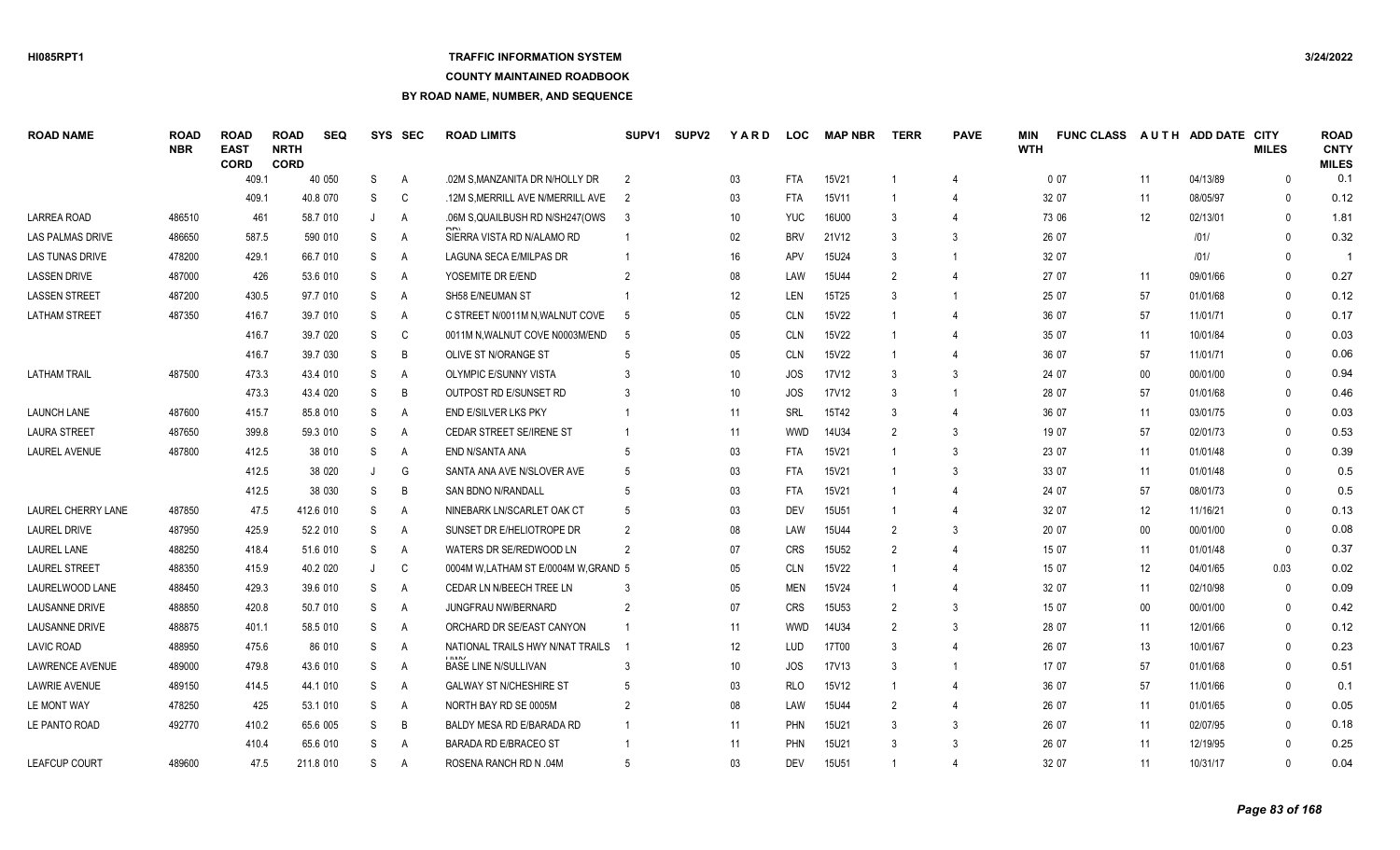# **TRAFFIC INFORMATION SYSTEM**

### **COUNTY MAINTAINED ROADBOOK**

| ROAD NAME               | <b>ROAD</b><br><b>NBR</b> | <b>ROAD</b><br><b>EAST</b><br><b>CORD</b> | <b>ROAD</b><br><b>NRTH</b><br><b>CORD</b> | <b>SEQ</b> |   | SYS SEC        | <b>ROAD LIMITS</b>                                    | SUPV <sub>1</sub> | <b>SUPV2</b> | <b>YARD</b>       | <b>LOC</b> | <b>MAP NBR</b> | <b>TERR</b>    | <b>PAVE</b>    | MIN<br><b>WTH</b> | <b>FUNC CLASS</b> | <b>AUTH</b> | ADD DATE CITY | <b>MILES</b> | <b>ROAD</b><br><b>CNTY</b><br><b>MILES</b> |
|-------------------------|---------------------------|-------------------------------------------|-------------------------------------------|------------|---|----------------|-------------------------------------------------------|-------------------|--------------|-------------------|------------|----------------|----------------|----------------|-------------------|-------------------|-------------|---------------|--------------|--------------------------------------------|
| <b>LEAFY LANE</b>       | 490050                    | 419.8                                     |                                           | 51.2 010   | S | A              | STRAIGHT WAY N/LAKE DR                                | 2                 |              | 07                | <b>CRS</b> | <b>15U53</b>   | 2              | 3              |                   | 12 07             | $00\,$      | 00/01/00      | $\Omega$     | 0.1                                        |
| <b>LEAR AVENUE</b>      | 490200                    | 484.8                                     |                                           | 44.8 030   |   | B              | AMBOY RD N/POLE LINE RD                               | 3                 |              | 10 <sup>°</sup>   | <b>TNP</b> | 17V14          | 3              | 3              |                   | 23 05             | 11          | 01/01/53      | $\Omega$     |                                            |
| LEATHER LANE            | 490300                    | 415.1                                     |                                           | 85.4 010   | S | $\overline{A}$ | BRANDING IRON DR N/END                                |                   |              | 11                | SRL        | 15T42          | 3              | 4              |                   | 36 07             | $00\,$      | 00/01/00      | $\Omega$     | 0.13                                       |
| LEBEC ROAD              | 490350                    | 402.8                                     |                                           | 63.4 010   | S | $\overline{A}$ | NIELSON N/PHELAN RD                                   |                   |              | 11                | <b>PHN</b> | 14U25          | 3              | 4              |                   | 29 07             | 57          | 11/01/67      | $\Omega$     | 0.5                                        |
|                         |                           | 402.8                                     |                                           | 64.9 030   | S | B              | PHELAN RD N .03M                                      |                   |              | 11                | <b>PHN</b> | 14U25          | 3              | 3              |                   | 29 07             | 11          | 03/05/96      | $\Omega$     | 0.03                                       |
| LEE BERT WAY            | 490800                    | 420.1                                     |                                           | 51.2 010   | S | $\overline{A}$ | STRAIGHT WAY N/END                                    |                   |              | 07                | <b>CRS</b> | <b>15U53</b>   | $\mathfrak{D}$ | 3              |                   | 20 07             | $00\,$      | 00/01/00      | $\Omega$     | 0.04                                       |
| LEMMING STREET          | 491250                    | 450.8                                     |                                           | 95.6 010   | S | $\overline{A}$ | <b>CONDOR E/HEREFORD</b>                              |                   |              | 12                | <b>NEB</b> | 16T23          | 3              | $\overline{1}$ |                   | 24 07             | $00\,$      | 00/01/00      | $\Omega$     |                                            |
| <b>LENNOX AVENUE</b>    | 492150                    | 471.3                                     |                                           | 43.7 020   | S | B              | 0004M S.CANTERBURY N/CAMPANULA                        | - 3               |              | 10                | <b>YUC</b> | <b>17U52</b>   | 3              | 3              |                   | 28 07             | 11          | 03/01/68      | $\Omega$     | 0.22                                       |
| LENWOOD ROAD            | 492600                    | 429                                       |                                           | 94.8 010   | A | A              | .10M S.MAIN ST N/MAIN ST                              | 3                 |              | 12                | LEN        | 15T24          | 3              | $\Delta$       |                   | 26 05             | 11          | 01/01/30      | 0.05         | 0.05                                       |
|                         |                           | 429                                       |                                           | 94.8 020   | A | B              | MAIN ST N/.17M N, MAIN ST                             | -3                |              | 12                | LEN        | 15T24          | 3              | 3              |                   | 23 05             | 11          | 01/01/30      | 0.09         | 0.08                                       |
|                         |                           | 429                                       |                                           | 94.8 040   | A | C              | JASPER ROAD N TO BURLINGTON ROAD 1                    |                   |              | 12                | LEN        | 15T24          | 3              | 3              |                   | 23 05             | 11          | 01/01/30      | 0.5          | 2.12                                       |
|                         |                           | 429                                       |                                           | 94.8 050   | A | D              | OLD BKRSFIELD HWY N/ OLD HWY 58                       |                   |              | 12                | <b>HNK</b> | 15T24          | 3              | 3              |                   | 007               | 12          | 03/24/20      | $\mathbf{0}$ | 0.36                                       |
| LEONA ROAD              | 492750                    | 435.3                                     |                                           | 97 020     | A | A              | .36M S. OLD HIGHWAY N/ OLD HWY 58                     |                   |              | $12 \overline{ }$ | <b>BAR</b> | 15T25          | 3              | $\Delta$       |                   | 22 04             | 41          | 06/01/65      | 0.01         | 0.35                                       |
| LEPRECHAUN COURT        | 492775                    | 428                                       |                                           | 48.9 010   | S | $\overline{A}$ | END N/LEPRECHAUN DR                                   | $\overline{2}$    |              | 08                | <b>RSG</b> | <b>15U54</b>   | $\mathfrak{D}$ | 4              |                   | 007               | 11          | 09/01/80      | $\Omega$     | 0.04                                       |
| LEPRECHAUN DRIVE        | 492800                    | 427.9                                     |                                           | 48.8 010   | S | A              | ENCHANTED WY NELY/LIVE OAK DR                         | $\overline{2}$    |              | 08                | <b>RSG</b> | <b>15U54</b>   | $\overline{2}$ | 4              |                   | 007               | 11          | 09/01/80      | $\Omega$     | 0.27                                       |
| <b>LEXINGTON AVENUE</b> | 493300                    | 471.2                                     |                                           | 47.7 010   | S | A              | 0003M S, CANTERBURY ST                                | 3                 |              | 10 <sup>°</sup>   | <b>YUC</b> | <b>17U52</b>   | 3              | 3              |                   | 27 07             | 11          | 03/01/68      | $\Omega$     | 0.03                                       |
|                         |                           | 471.2                                     |                                           | 47.7 020   | S | B              | <b>NIA ANTERRURY</b><br>CAMPANULA ST N/DEL MAR STREET | -3                |              | 10 <sup>°</sup>   | <b>YUC</b> | <b>17U52</b>   | 3              | 3              |                   | 27 07             | 11          | 03/01/68      | $\mathbf{0}$ | 0.19                                       |
| LEXINGTON STREET        | 493310                    | 395.3                                     |                                           | 37.1 030   | S | B              | ROSWELL AVE E/FARNDON AVE                             |                   |              | 01                | <b>CHI</b> | 14V23          |                | $\Delta$       |                   | 36 07             | 11          | 01/04/93      | $\Omega$     | 0.09                                       |
|                         |                           | 395.3                                     |                                           | 37.1 050   | S | $\overline{A}$ | SILICON AVE E/CHI CITY LIMITS                         |                   |              | 01                | <b>CHI</b> | 14V23          |                | 4              |                   | 007               | 11          | 04/13/89      | $\Omega$     | 0.04                                       |
| <b>LEXUS LANE</b>       | 493330                    | 407.1                                     |                                           | 41.6 010   | S | A              | <b>ACURA CT E/MULBERRY AVE</b>                        | $\overline{2}$    |              | 03                | FTA        | 14V15          | -1             | $\Delta$       |                   | 32 07             | 11          | 05/04/99      | $\Omega$     | 0.1                                        |
|                         |                           | 407.2                                     |                                           | 41.6 020   | S | B              | MULBERRY AVE E/MERCEDES CT                            | $\overline{2}$    |              | 03                | <b>FTA</b> | 14V15          |                | 4              |                   | 32 07             | 11          | 11/23/99      | $\Omega$     | 0.1                                        |
|                         |                           | 407.3                                     |                                           | 41.6 030   | S | C              | TAURUS AVE E/CALABASH AVE                             | $\overline{2}$    |              | 03                | <b>FTA</b> | 14V15          |                |                |                   | 32 07             | 11          | 06/04/02      | $\Omega$     | 0.1                                        |
| <b>LICORICE WAY</b>     | 493380                    | 47.6                                      |                                           | 412.1 010  | S | $\overline{A}$ | CORNSILK LN TO BITTERMINT DR                          | 5                 |              | 03                | <b>DEV</b> | <b>15U51</b>   | -1             | 4              |                   | 32 07             | 12          | 11/16/21      | $\Omega$     | 0.05                                       |
| <b>LIGHTFOOT WAY</b>    | 493400                    | 429.1                                     |                                           | 49.1 010   | S | A              | END SELY/SUNSET DR                                    | $\mathcal{P}$     |              | 08                | <b>RSG</b> | <b>15U54</b>   | 2              | 4              |                   | 23 07             | 11          | 11/01/65      | $\Omega$     | 0.27                                       |
| <b>LIGHTHOUSE LANE</b>  | 493450                    | 415.8                                     |                                           | 86.1 010   | S | $\overline{A}$ | <b>OUTRIGGER LN E .32M</b>                            |                   |              | 11                | SRL        | 15T42          | 3              | 4              |                   | 36 07             | 11          | 03/01/75      | $\Omega$     | 0.32                                       |
| <b>LILAC AVENUE</b>     | 493500                    | 414.5                                     |                                           | 37.9 010   |   | A              | <b>JURUPA AVE N.11M</b>                               |                   |              | 03                | <b>RLO</b> | 15V22          |                | 3              |                   | 24 05             |             | 1011          | $\mathbf{0}$ | 0.11                                       |
|                         |                           | 414.5                                     |                                           | 37.9 016   |   | B              | .16M N.JURUPA AVE N.03M                               | .5                |              | 03                | <b>RLO</b> | 15V22          |                | 3              |                   | 24 05             |             | 1011          | 0.02         | 0.01                                       |
|                         |                           | 414.5                                     |                                           | 37.9 020   |   | D              | .12M S, LURELANE WLEG N/TAHOE ST                      | $\sqrt{2}$        |              | 03                | <b>RLO</b> | 15V12          | -1             | 4              |                   | 24 05             | 12          | 06/01/29      | 0.22         | 0.22                                       |
|                         |                           | 414.5                                     |                                           | 37.9 040   | S | -F             | CASMALIA ST N/0005M N, CHESHIRE ST 5                  |                   |              | 03                | <b>RLO</b> | 15V12          |                | 4              |                   | 36 05             | $00\,$      | 00/01/00      | $\Omega$     | 0.2                                        |
| <b>LILAC DRIVE</b>      | 493650                    | 441.7                                     |                                           | 40.5 010   | S | A              | END N/VALLEY OF THE FALLS DR                          | -3                |              | 05                | <b>FOH</b> | 16V21          | $\mathfrak{D}$ |                |                   | 10 07             | $00\,$      | 00/01/00      | $\Omega$     | 0.05                                       |
| <b>LILY ROAD</b>        | 494000                    | 423.9                                     |                                           | 97.7 010   | S | A              | .014M W LOCUST ST E .31M AND S .06M                   |                   |              | 12                | <b>HNK</b> | 15T24          |                | 3              |                   | 007               | 12          | 03/21/20      | $\Omega$     | 0.38                                       |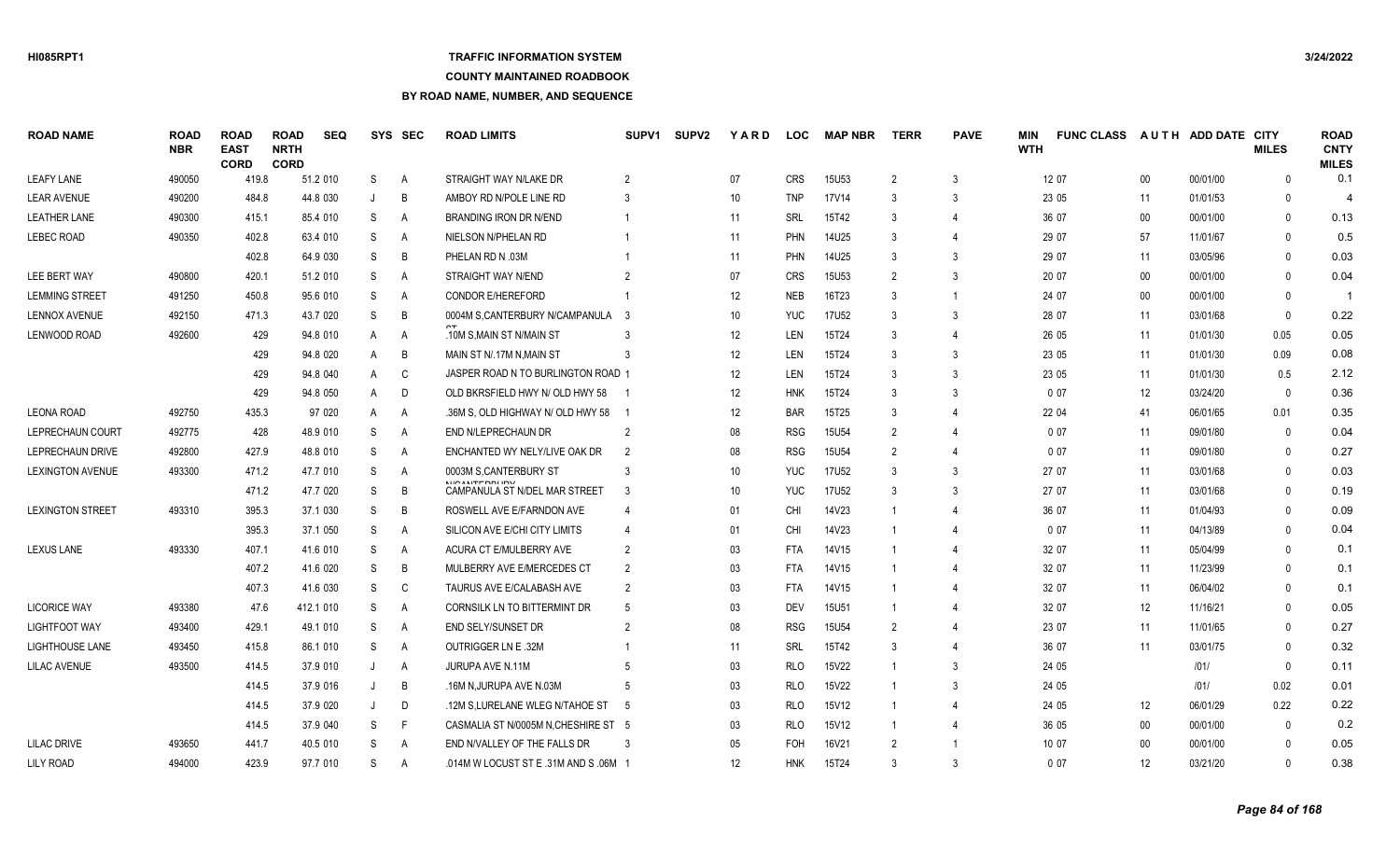# **TRAFFIC INFORMATION SYSTEM**

#### **COUNTY MAINTAINED ROADBOOK**

| <b>ROAD NAME</b>          | <b>ROAD</b><br><b>NBR</b> | <b>ROAD</b><br><b>EAST</b><br><b>CORD</b> | <b>ROAD</b><br><b>NRTH</b><br><b>CORD</b> | <b>SEQ</b> | <b>SYS</b> | <b>SEC</b> | <b>ROAD LIMITS</b>                             | SUPV1          | <b>SUPV2</b> | <b>YARD</b> | <b>LOC</b> | <b>MAP NBR</b>    | <b>TERR</b>    | <b>PAVE</b>           | MIN<br><b>WTH</b> | <b>FUNC CLASS</b> |        | AUTH ADD DATE CITY | <b>MILES</b> | <b>ROAD</b><br><b>CNTY</b><br><b>MILES</b> |
|---------------------------|---------------------------|-------------------------------------------|-------------------------------------------|------------|------------|------------|------------------------------------------------|----------------|--------------|-------------|------------|-------------------|----------------|-----------------------|-------------------|-------------------|--------|--------------------|--------------|--------------------------------------------|
| <b>LIME AVENUE</b>        | 494400                    | 409.6                                     |                                           | 40 010     | S          | A          | FONTANA AVE N/RANDALL AVE                      | 2              |              | 03          | FTA        | 15V21             |                | 3                     |                   | 24 07             | 57     | 08/01/73           | 0.19         | 0.18                                       |
|                           |                           | 409.5                                     |                                           | 40.7 015   | S          | C          | <b>HIBISCUS AVE N/ORCHID ST</b>                |                |              | 03          | <b>FTA</b> | 15V11             | -1             | 4                     |                   | 36 07             | 11     | 01/26/87           | $\Omega$     | 0.06                                       |
|                           |                           | 409.6                                     |                                           | 41.1 020   | S          | B          | .13M S.VALENCIA AVE                            |                |              | 03          | FTA        | 15V11             |                | 3                     |                   | 23 07             | 00     | 00/01/00           | 0            | 0.68                                       |
| <b>LIME COURT</b>         | 494475                    | 409.5                                     |                                           | 40.8 010   | S          | A          | <b>KILEFAALIVALEKIOLA</b><br>END N/MERRILL AVE |                |              | 03          | <b>FTA</b> | 15V11             | -1             | 3                     |                   | 007               | 11     | 12/01/87           | $\Omega$     | 0.11                                       |
| LINCOLN ROAD              | 495150                    | 442                                       |                                           | 64.4 010   | S          | A          | FOOTHILL RD N/ OLD WOMAN SPGS RD 3             |                |              | 16          | <b>LCN</b> | 16U22             | 3              |                       |                   | 30 07             | 57     | 03/01/68           | $\Omega$     |                                            |
|                           |                           | 442                                       |                                           | 64.4 020   |            | B          | CAMBRIA RD N/ GRANITE RD                       |                |              | 16          | LCN        | 16U22             | 3              | 3                     |                   | 19 05             | 57     | 08/01/73           | $\Omega$     |                                            |
| <b>LINDA AVENUE</b>       | 495300                    | 429.9                                     |                                           | 39.4 050   | S          | A          | NAPLES AVE N/MENTONE BLVD-SH 38                | - 3            |              | 05          | <b>MEN</b> | 15V24             |                |                       |                   | 007               | 11     | 11/27/89           | $\Omega$     | 0.09                                       |
| <b>LINDA LANE</b>         | 495600                    | 398.4                                     |                                           | 44.9 010   | S          | A          | TWENTY-FOURTH ST N/END                         | $\overline{2}$ |              | 01          | SAH        | 14V14             | -1             | 4                     |                   | 36 07             | 57     | 12/01/67           | $\mathbf{0}$ | 0.05                                       |
| <b>LINDA VISTA AVENUE</b> | 495785                    | 432                                       |                                           | 94.2 020   | S          | A          | "P" ST E/"J" ST                                |                |              | 12          | <b>BHT</b> | 15T25             | 3              | $\boldsymbol{\Delta}$ |                   | 005               | 12     | 07/11/89           | 0            | 0.75                                       |
| <b>LINDEN AVENUE</b>      | 495900                    | 413.3                                     |                                           | 37.3 010   |            | C          | FIFTH ST NW/SEVENTH ST                         |                |              | 03          | <b>BLO</b> | 15V22             |                | $\overline{4}$        |                   | 005               | 12     | 07/01/83           | $\Omega$     | 0.24                                       |
|                           |                           | 413.3                                     |                                           | 37.3 020   | J          | A          | SEVENTH N/SLOVER                               |                |              | 03          | <b>BLO</b> | 15V21             | -1             | 3                     |                   | 24 05             | 57     | 08/01/73           | 0            | 1.6                                        |
|                           |                           | 413.3                                     |                                           | 37.3 030   | S          | B          | SLOVER AVE N/0013M N.ORANGE ST                 | -5             |              | 03          | BLO        | 15V22             |                | 3                     |                   | 24 05             | 57     | 08/01/73           | $\Omega$     | 0.26                                       |
|                           |                           | 413.3                                     |                                           | 37.3 040   | S          | M          | COMMERCIAL ST N/VALLEY BLVD                    |                |              | 03          | <b>BLO</b> | <b>15V22</b>      | -1             |                       |                   | 35 05             | 55     | 03/01/68           | $\Omega$     | 0.13                                       |
|                           |                           | 413.3                                     |                                           | 37.3 050   |            | E          | VALLEY BLVD N/SAN BDNO AVE                     | -5             |              | 03          | <b>BLO</b> | 15V22             |                |                       |                   | 25 05             | 57     | 10/01/72           | $\Omega$     | 0.5                                        |
|                           |                           | 413.3                                     |                                           | 37.3 060   |            | P          | SAN BDNO AVE N/HAWTHORNE AVE                   | -5             |              | 03          | <b>BLO</b> | 15V22             |                | 3                     |                   | 25 05             | 56     | 10/01/70           | $\Omega$     | 0.25                                       |
|                           |                           | 413.3                                     |                                           | 37.3 070   |            | R          | HAWTHORNE AVE N/RANDALL AVE                    | -5             |              | 03          | <b>BLO</b> | <b>15V22</b>      | -1             | $\overline{4}$        |                   | 25 05             | 56     | 10/01/70           | $\mathbf{0}$ | 0.25                                       |
|                           |                           | 413.3                                     |                                           | 37.3 080   |            | N          | .03MN, NORWOOD ST N/.03M N, BANYAN 5           |                |              | 03          | <b>RLO</b> | 15V11             |                | 3                     |                   | 0 0 5             |        | 1011               | 0.13         | 0.16                                       |
| <b>LINDERO STREET</b>     | 496350                    | 403.3                                     |                                           | 64 005     | S          | D          | $\lambda$ $\lambda$<br>MALPASO RD E/CLOVIS RD  |                |              | 11          | <b>PHN</b> | 14U25             | 3              | $\boldsymbol{\Delta}$ |                   | 33 07             | 12     | 06/15/92           | $\Omega$     | 0.13                                       |
|                           |                           | 403.1                                     |                                           | 64 008     | S          | Ε          | <b>CLOVIS RD E/SHEEP CREEK RD</b>              |                |              | 11          | <b>PHN</b> | 14U25             | 3              | 4                     |                   | 36 07             | 12     | 11/07/00           | $\Omega$     | 0.12                                       |
|                           |                           | 403.3                                     |                                           | 64 010     | S          | A          | SHEEP CREEK E 0006M                            |                |              | 11          | <b>PHN</b> | 14U25             | 3              | $\boldsymbol{\Delta}$ |                   | 36 07             | 57     | 10/01/73           | $\Omega$     | 0.06                                       |
|                           |                           | 403.3                                     |                                           | 64 020     | S          | B          | 0006M E, SHEEP CRK E/RIGGIN                    |                |              | 11          | <b>PHN</b> | 14U25             | 3              |                       |                   | 34 07             | 57     | 11/01/67           | $\Omega$     | 0.19                                       |
|                           |                           | 403.3                                     |                                           | 64 030     | S          | C          | VALLE VISTA RD E&NE/MONTE VISTA                |                |              | 11          | <b>PHN</b> | 14U25             | -3             | 3                     |                   | 26 07             | 11     | 07/01/70           | $\Omega$     | 0.28                                       |
| <b>LINK ROAD</b>          | 496500                    | 420                                       |                                           | 90.4 010   | S          | A          | SUNDOWN E/SUNRISE                              |                |              | 11          | SRL        | 15T33             | 3              |                       |                   | 30 07             | 11     | 01/01/56           | $\Omega$     | 0.5                                        |
| LINN ROAD                 | 496550                    | 466.9                                     |                                           | 55.5 010   | J          | A          | SH247 E/BELFIELD BLVD                          | -3             |              | 10          | <b>YUC</b> | 17U41             | 3              | 3                     |                   | 007               | $00\,$ | 00/01/00           | $\Omega$     | 3.27                                       |
| <b>LINNET COURT</b>       | 496625                    | 400                                       |                                           | 58.8 010   | S          | A          | .06M S, LINNET RD N/LINNET RD                  |                |              | 11          | <b>WWD</b> | 14U34             | $\overline{2}$ | 4                     |                   | 26 07             | 11     | 01/10/06           | 0            | 0.06                                       |
| <b>LINNET ROAD</b>        | 496650                    | 399.9                                     |                                           | 58.9 010   | S          | A          | ELM ST E/VICTORVILLE ST                        |                |              | 11          | <b>WWD</b> | 14U34             | 2              | 3                     |                   | 20 07             |        | 1011               | $\Omega$     | 0.62                                       |
| LINX DRIVE                | 496950                    | 419.9                                     |                                           | 51 010     | S          | A          | <b>SCENIC ELY/CRESTA</b>                       |                |              | 07          | <b>CRS</b> | 15U <sub>53</sub> | 2              | 4                     |                   | 19 07             | 57     | 10/01/71           | $\Omega$     | 0.1                                        |
| LITTLE BEAR ROAD          | 497500                    | 424.2                                     |                                           | 51.8 010   | S          | A          | 0001M W, ELMWOOD DR E/NORTH BAY 2              |                |              | 08          | LAW        | 15U <sub>53</sub> | 2              |                       |                   | 26 07             | 11     | 12/01/70           | $\mathbf{0}$ | 0.07                                       |
| LITTLE BOW LANE           | 497575                    | 416.8                                     |                                           | 86.8 010   | S          | A          | 0007 M W.HUMMINGBIRD LN ELY/END                |                |              | 11          | SRL        | 15T32             | 3              | $\boldsymbol{\Delta}$ |                   | 36 07             | 11     | 03/01/75           | $\Omega$     | 0.16                                       |
| LITTLE LEAGUE DRIVE       | 497600                    | 414.8                                     |                                           | 48.3 010   |            | A          | KENDALL DR NE/SH215                            | -5             |              | 05          | <b>VER</b> | <b>15U52</b>      |                |                       |                   | 23 07             | 31     | 09/01/69           |              | 0.08                                       |
| LITTLE ROCK AVENUE        | 497650                    | 586.4                                     |                                           | 46.9 010   | S          | A          | RIO VISTA DR N/CAPISTRANO WAY                  |                |              | 02          | <b>BRV</b> | 21V12             | 3              | 3                     |                   | 27 07             | 11     | 12/01/70           | $\Omega$     | 0.5                                        |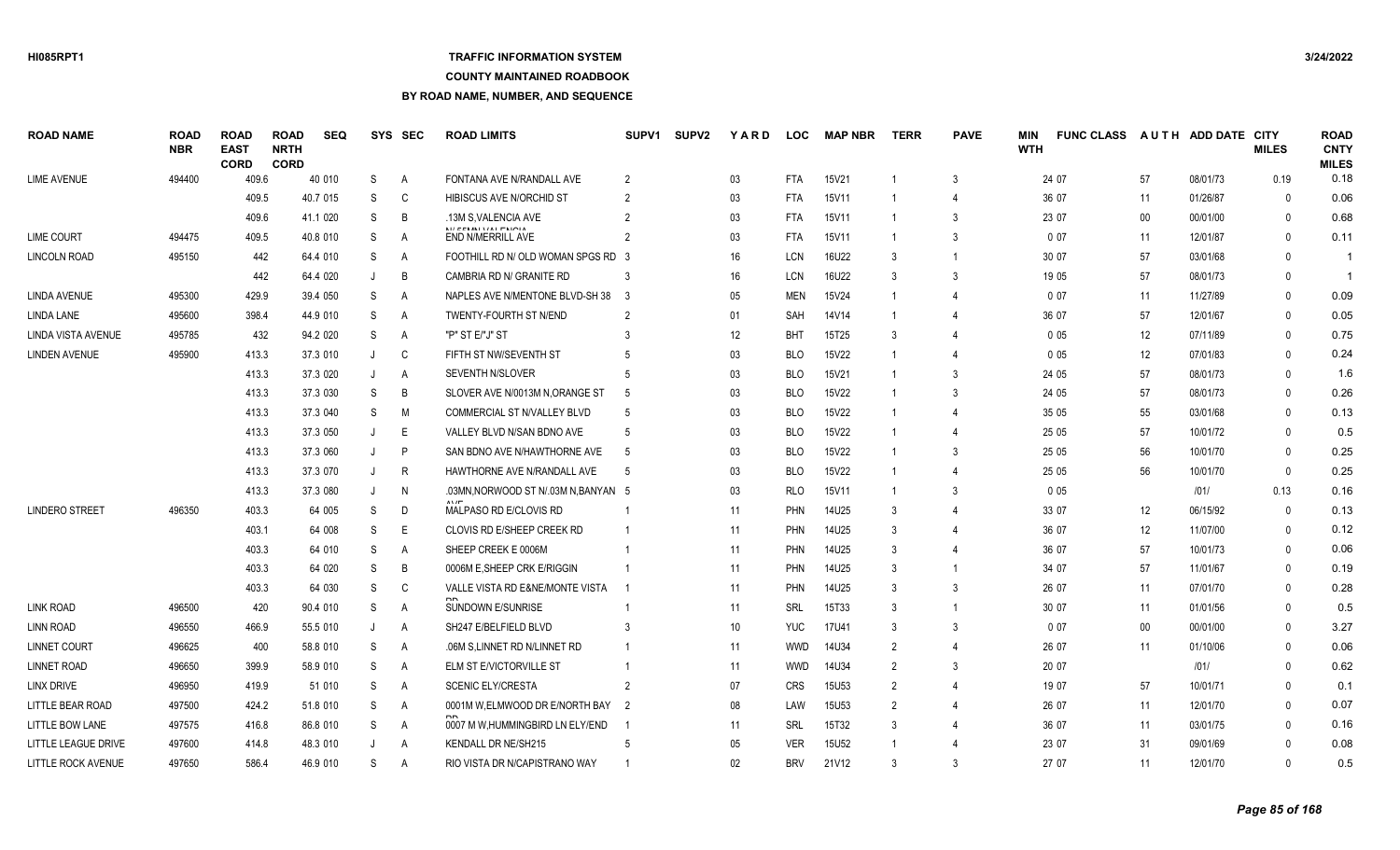# **TRAFFIC INFORMATION SYSTEM**

### **COUNTY MAINTAINED ROADBOOK**

| <b>ROAD NAME</b>           | <b>ROAD</b><br><b>NBR</b> | <b>ROAD</b><br><b>EAST</b><br><b>CORD</b> | <b>ROAD</b><br><b>NRTH</b><br><b>CORD</b> | <b>SEQ</b> |              | SYS SEC        | <b>ROAD LIMITS</b>                                                | SUPV <sub>1</sub> | <b>SUPV2</b> | YARD | <b>LOC</b> | <b>MAP NBR</b>    | <b>TERR</b>    | <b>PAVE</b>    | MIN<br><b>WTH</b> | <b>FUNC CLASS</b> |        | AUTH ADD DATE CITY | <b>MILES</b> | <b>ROAD</b><br><b>CNTY</b><br><b>MILES</b> |
|----------------------------|---------------------------|-------------------------------------------|-------------------------------------------|------------|--------------|----------------|-------------------------------------------------------------------|-------------------|--------------|------|------------|-------------------|----------------|----------------|-------------------|-------------------|--------|--------------------|--------------|--------------------------------------------|
|                            |                           | 586.4                                     |                                           | 46.9 020   | S            | B              | <b>BUCKSKIN DR N/MODOC TR</b>                                     |                   |              | 02   | <b>BRV</b> | 21V12             | 3              | 3              |                   | 26 07             | 11     | 01/01/71           | $\Omega$     | 0.77                                       |
| <b>LITTLE THIRD STREET</b> | 497700                    | 420.6                                     |                                           | 41.8 010   | -S           | A              | PALM E/PEDLEY                                                     |                   |              | 05   | <b>SBO</b> | 15V13             |                | 3              |                   | 26 07             | 57     | 09/01/73           |              | 0.27                                       |
| LITTLE TIPPECANOE AVE      | 497850                    | 421.2                                     |                                           | 41.8 010   | -S           | A              | END N/TIPPECANOE                                                  |                   |              | 05   | <b>SBO</b> | 15V13             |                | 3              |                   | 17 07             | 57     | 09/01/73           | $\Omega$     | 0.09                                       |
| LIVE OAK AVENUE            | 498300                    | 408.7                                     |                                           | 38.9 040   |              | E              | <b>VALLEY N/RANDALL</b>                                           |                   |              | 03   | <b>FTA</b> | 15V21             |                | 3              |                   | 27 05             | 57     | 08/01/73           | $\Omega$     |                                            |
|                            |                           | 408.7                                     |                                           | 38.9 050   | $\cdot$      | F              | RANDALL AVE N/MERRILL AVE                                         | $\overline{2}$    |              | 03   | <b>FTA</b> | 15V11             |                | $\overline{4}$ |                   | 24 05             | 12     | 06/01/29           | $\Omega$     | 0.51                                       |
|                            |                           | 408.7                                     |                                           | 38.9 060   | S            | G              | <b>MERRILL N/CERES</b>                                            |                   |              | 03   | <b>FTA</b> | 15V11             |                | 3              |                   | 22 05             | $00\,$ | 00/01/00           | $\Omega$     | 0.06                                       |
|                            |                           | 408.7                                     |                                           | 38.9 070   | -S           | H              | <b>CERES N/AT&amp;SF</b>                                          |                   |              | 03   | <b>FTA</b> | 15V11             |                | $\Delta$       |                   | 11 05             | 00     | 00/01/00           | $\Omega$     | 0.06                                       |
|                            |                           | 408.7                                     |                                           | 38.9 080   |              | J              | WHITTRAM AVE N/ARROW ROUTE                                        | $\mathfrak{p}$    |              | 03   | FTA        | 15V11             |                | 3              |                   | 26 05             | 12     | 06/01/29           | $\Omega$     | 0.25                                       |
|                            |                           | 408.7                                     |                                           | 38.9 090   | $\cdot$ .    | К              | ARROW ROUTE N/.10M N, SEVILLE AVE 2                               |                   |              | 03   | <b>FTA</b> | 15V11             |                | $\Delta$       |                   | 26 05             | 57     | 09/01/73           | $\Omega$     | 0.25                                       |
| LIVE OAK DRIVE             | 498750                    | 459.6                                     |                                           | 37.8 010   | <sub>S</sub> | A              | END E/JUNIPER AVE                                                 |                   |              | 10   | <b>MOR</b> | 16V25             | 3              | 3              |                   | 23 07             | 57     | 09/01/66           | $\Omega$     | 0.11                                       |
| LIVE OAK DRIVE             | 498900                    | 427.7                                     |                                           | 48.7 010   | A            | A              | SH330 NLY/HILLTOP BLVD SH18                                       |                   |              | 08   | <b>RSG</b> | 15U54             | $\mathcal{P}$  | $\overline{4}$ |                   | 23 04             | $00\,$ | 00/01/00           | $\Omega$     | 1.65                                       |
| LIVE OAK STREET            | 499200                    | 437.2                                     |                                           | 44.5 010   | <sub>S</sub> | A              | MAPLE AVE E/PINE AVENUE                                           |                   |              | 05   | <b>ANO</b> | 16V11             | $\mathcal{P}$  | 3              |                   | 23 07             | 57     | 05/01/72           | $\Omega$     | 0.15                                       |
| <b>LLANO ROAD</b>          | 499650                    | 416.3                                     |                                           | 68.4 010   | <sub>S</sub> | $\mathsf{A}$   | PERAL N/LUNA                                                      |                   |              | 11   | <b>VIC</b> | <b>15U22</b>      | 3              | 3              |                   | 33 07             | 57     | 11/01/67           | $\Omega$     | 0.17                                       |
| <b>LOCARNO DRIVE</b>       | 499975                    | 401.2                                     |                                           | 58.5 010   | <sub>S</sub> | $\overline{A}$ | EAST CANYON DR N .03M                                             |                   |              | 11   | <b>WWD</b> | 14U34             | $\mathcal{P}$  | 3              |                   | 27 07             | 11     | 12/01/69           | $\Omega$     | 0.03                                       |
|                            |                           | 401.2                                     |                                           | 58.5 020   | -S           | B              | .03M N, EAST CYN DR .12M                                          |                   |              | 11   | <b>WWD</b> | 14U34             | $\mathcal{P}$  |                |                   | 27 07             | 11     | 08/01/74           | $\Omega$     | 0.12                                       |
|                            |                           | 401.2                                     |                                           | 58.6 030   | -S           | C              | .15MN, EAST CYN DR                                                |                   |              | 11   | <b>WWD</b> | 14U34             | $\overline{2}$ | $\Delta$       |                   | 32 07             | 11     | 03/20/01           | $\Omega$     | 0.05                                       |
|                            |                           | 401.2                                     |                                           | 58.6 040   | S            | D              | <b>MILOOLINE ANIDEDIAOTT</b><br>.02M N, ANDERMOTT DR N/ZERMATT DR |                   |              | 11   | <b>WWD</b> | 14U34             | $\overline{2}$ | 4              |                   | 32 07             | 12     | 12/12/06           | $\Omega$     | 0.05                                       |
| LOCH LEVEN ROAD            | 500100                    | 425.1                                     |                                           | 51.9 010   |              | A              | SH173 N/COTTAGE GROVE RD                                          |                   |              | 08   | LAW        | 15U <sub>54</sub> | $\overline{2}$ | $\Delta$       |                   | 17 04             | 57     | 10/01/68           |              | 0.14                                       |
| LOCKHART ROAD              | 500250                    | 415.8                                     |                                           | 104.3 020  | <sub>S</sub> | C              | HARPER LAKE RD E0100M                                             |                   |              | 12   | <b>HNK</b> | <b>15S00</b>      | 3              | $\overline{4}$ |                   | 20 07             | 11     | 01/01/48           | $\mathbf 0$  |                                            |
| <b>LOCUST AVENUE</b>       | 500400                    | 412.7                                     |                                           | 37.4 010   | A            | A              | SEVENTH ST N/ELEVENTH ST                                          |                   |              | 03   | <b>BLO</b> | 15V21             |                | 3              |                   | 25 04             |        | 1011               | 0.14         | 0.13                                       |
|                            |                           | 412.7                                     |                                           | 37.4 020   |              | -L             | JURUPA AVE N/SANTA ANA                                            | 5                 |              | 03   | <b>BLO</b> | 15V21             |                | 3              |                   | 24 04             | 39     | 03/01/66           | $\Omega$     | 0.52                                       |
|                            |                           | 412.7                                     |                                           | 37.4 030   |              | K              | SANTA ANA AVE N/SLOVER AVE                                        |                   |              | 03   | <b>BLO</b> | 15V21             |                | $\Delta$       |                   | 24 04             |        | 1011               | $\Omega$     | 0.5                                        |
|                            |                           | 412.7                                     |                                           | 37.4 040   | -S           | B              | SLOVER AVE N0023M                                                 | 5                 |              | 03   | <b>BLO</b> | 15V21             |                | 3              |                   | 23 04             |        | 1011               | $\Omega$     | 0.23                                       |
|                            |                           | 412.7                                     |                                           | 37.4 050   | S            | C              | 0007M S, TAYLOR ST N/VALLEY BLVD                                  | .5                |              | 03   | <b>BLO</b> | 15V21             |                | $\Delta$       |                   | 37 04             |        | 1011               | $\Omega$     | 0.16                                       |
|                            |                           | 412.7                                     |                                           | 37.4 060   |              | D              | VALLEY BLVD N/SAN BERNARDINO AVE 5                                |                   |              | 03   | <b>BLO</b> | 15V21             |                | $\Delta$       |                   | 48 04             | 57     | 02/01/67           | $\Omega$     | 0.5                                        |
|                            |                           | 412.7                                     |                                           | 37.4 070   |              | H              | SAN BERNARDINO AVE N/RANDALL AVE 5                                |                   |              | 03   | <b>BLO</b> | 15V21             |                | 3              |                   | 25 04             | 57     | 03/01/68           | $\Omega$     | 0.5                                        |
| <b>LOCUST AVENUE</b>       | 500700                    | 441                                       |                                           | 66.4 010   | -S           | A              | <b>RABBIT SPRINGS N/GRANITE</b>                                   | -3                |              | 16   | <b>LCN</b> | 16U21             | 3              | 3              |                   | 19 07             | 57     | 08/01/73           | $\Omega$     | 2.99                                       |
| <b>LOCUST STREET</b>       | 500850                    | 423.9                                     |                                           | 97.7 005   | <sub>S</sub> | B              | 0.19M S LILY RD N .016M N LILY RD                                 |                   |              | 12   | <b>HNK</b> | 15T24             | $\mathcal{R}$  | 3              |                   | 007               | 12     | 03/24/20           | $\Omega$     | 0.21                                       |
|                            |                           | 424.6                                     |                                           | 98.2 010   | -S           | A              | OH 58N N/ACACIA                                                   |                   |              | 12   | <b>HNK</b> | 15T14             |                | $\overline{1}$ |                   | 26 07             | 57     | 02/01/68           | $\Omega$     | 0.48                                       |
| <b>LOCUST STREET</b>       | 500925                    | 414.6                                     |                                           | 158.2 020  | -S           | B              | .02M E.NINTH ST E/TENTH ST                                        |                   |              | 13   | <b>TRO</b> | 15R12             |                |                |                   | 006               | 11     | 12/01/84           |              | 0.09                                       |
| <b>LOCUST STREET</b>       | 501000                    | 394.7                                     |                                           | 37.5 010   | <sub>S</sub> | C              | <b>END E/ROSWELL AVE</b>                                          |                   |              | 01   | <b>MTC</b> | 14V23             |                | $\overline{4}$ |                   | 0.07              | 12     | 06/01/79           | $\Omega$     | 0.11                                       |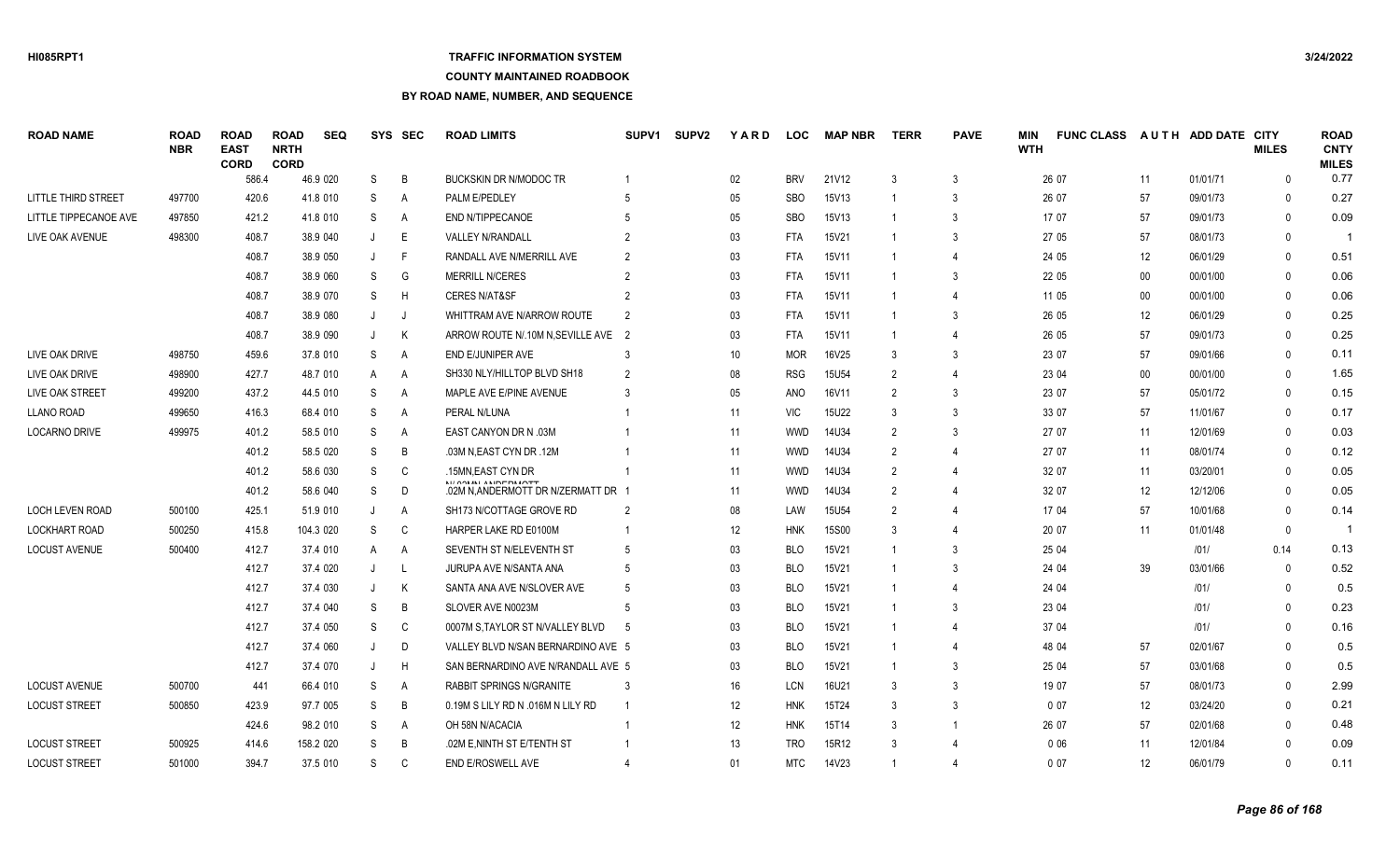## **TRAFFIC INFORMATION SYSTEM**

### **COUNTY MAINTAINED ROADBOOK**

| <b>ROAD NAME</b>            | <b>ROAD</b><br><b>NBR</b> | <b>ROAD</b><br><b>EAST</b><br><b>CORD</b> | <b>ROAD</b><br><b>NRTH</b><br><b>CORD</b> | <b>SEQ</b> |   | SYS SEC | <b>ROAD LIMITS</b>                 | SUPV <sub>1</sub> | <b>SUPV2</b> | YARD | <b>LOC</b> | <b>MAP NBR</b> | <b>TERR</b>    | <b>PAVE</b>                 | MIN<br><b>WTH</b> | <b>FUNC CLASS</b> |        | AUTH ADD DATE CITY | <b>MILES</b> | <b>ROAD</b><br><b>CNTY</b><br><b>MILES</b> |
|-----------------------------|---------------------------|-------------------------------------------|-------------------------------------------|------------|---|---------|------------------------------------|-------------------|--------------|------|------------|----------------|----------------|-----------------------------|-------------------|-------------------|--------|--------------------|--------------|--------------------------------------------|
|                             |                           | 394.7                                     |                                           | 37.5 020   | S | A       | KADOTA AVE E/PIPE LINE AVE         |                   |              | 01   | <b>MTC</b> | 14V23          |                | $\boldsymbol{\Delta}$       |                   | 36 07             | 57     | 07/01/65           | $\Omega$     | 0.12                                       |
| LODGE ROAD                  | 501150                    | 439.3                                     |                                           | 53.3 010   | S | A       | <b>BROOKSIDE LN NE/BRUIN TR</b>    |                   |              | 09   | <b>FWN</b> | 16U41          | $\mathcal{P}$  | 3                           |                   | 24 07             | 56     | 03/01/66           | $\Omega$     | 0.16                                       |
| LODGEPOLE DRIVE             | 501300                    | 400.6                                     |                                           | 58.7 010   | S | A       | LONE PINE N&E/SHEEP CREEK          |                   |              | 11   | <b>WWD</b> | 14U34          | 2              | 3                           |                   | 22 07             | 57     | 10/01/73           | $\Omega$     | 0.4                                        |
| <b>LODI STREET</b>          | 501450                    | 469.1                                     |                                           | 52.3 010   | S | Α       | <b>DELGADA E/END</b>               |                   |              | 10   | <b>YUC</b> | 17U51          | 3              | $\mathbf{1}$                |                   | 20 07             | 11     | 01/01/58           | $\Omega$     | 0.13                                       |
| <b>LOFTY VIEW DRIVE</b>     | 501600                    | 446.3                                     |                                           | 52.6 050   | S | A       | .02M S.ALPINVIEW DR N/MANN DR      |                   |              | 09   | <b>BBC</b> | 16U42          | 2              | 3                           |                   | 26 07             | 11     | 11/18/91           | $\Omega$     | 0.1                                        |
| LOG LANE                    | 501750                    | 418.8                                     |                                           | 51.4 010   | S | A       | REDWOOD WAY N/AZALIA LN            | $\mathcal{P}$     |              | 07   | <b>CRS</b> | <b>15U52</b>   | 2              |                             |                   | 14 07             | 55     | 10/01/65           | $\Omega$     | 0.08                                       |
|                             |                           | 418.8                                     |                                           | 51.4 020   | S | B       | AZALIA LN N/WATERS DR 0000         |                   |              | 07   | <b>CRS</b> | <b>15U52</b>   |                |                             |                   | 14 07             | 55     | 10/01/65           | $\Omega$     | 0.11                                       |
| <b>LOMA ALTA LANE</b>       | 502200                    | 431.2                                     |                                           | 51.3 010   | S | A       | .03M W.JUNIPER LN E/JUNIPER LN     | $\overline{2}$    |              | 08   | <b>GEV</b> | <b>15U55</b>   | $\overline{2}$ | 3                           |                   | 21 07             | $00\,$ | 00/01/00           | $\mathbf{0}$ | 0.03                                       |
| <b>LOMA VISTA ROAD</b>      | 502800                    | 430.8                                     |                                           | 64.9 010   | S | A       | <b>END N/DESERT VIEW</b>           |                   |              | 16   | APV        | 15U25          |                | -1                          |                   | 30 07             |        | 1011               | $\Omega$     | 0.25                                       |
| <b>LOMBARDY AVENUE</b>      | 503250                    | 395                                       |                                           | 36.7 010   | S | Α       | FARNDON AVE E/KADOTA AVE           |                   |              | 01   | CHI        | 14V23          |                | 4                           |                   | 36 07             | $00\,$ | 00/01/00           | $\Omega$     | 0.06                                       |
| <b>LOMBARDY AVENUE</b>      | 503400                    | 412.1                                     |                                           | 38.6 005   | S | C       | AVENIDA CORTEZ N .06M              |                   |              | 03   | <b>BLO</b> | 15V21          |                | 4                           |                   | 26 07             | 11     | 12/18/07           | $\Omega$     | 0.06                                       |
| LOMBARDY AVENUE             | 503450                    | 434.8                                     |                                           | 98.3 010   | S | Α       | 0001M S.TORRES AVE N/PALERMO ST    |                   |              | 12   | <b>BAR</b> | 15T15          | -3             |                             |                   | 36 07             | 11     | 05/01/74           | $\mathbf{0}$ | 0.25                                       |
| <b>LOMITA ROAD</b>          | 503625                    | 473.5                                     |                                           | 43.5 010   | S | A       | ALTA LOMA DR N/ADOBE DR            |                   |              | 10   | <b>JOS</b> | 17V12          | $\mathbf{3}$   |                             |                   | 007               | 11     | 06/01/85           | $\Omega$     | 0.25                                       |
| <b>LOMPOC AVENUE</b>        | 503700                    | 434.1                                     |                                           | 98.1 010   | S | Α       | <b>EXETER N/GABILAN</b>            |                   |              | 12   | <b>BAR</b> | 15T15          |                |                             |                   | 36 07             | 00     | 00/01/00           | $\Omega$     | 0.1                                        |
| <b>LONDON LANE</b>          | 503900                    | 443.9                                     |                                           | 52.3 010   | S | Α       | END NE/HILLEN DALE DR              |                   |              | 09   | <b>BBC</b> | 16U42          | $\mathcal{P}$  | 4                           |                   | 26 07             | 11     | 12/01/71           | $\Omega$     | 0.07                                       |
| LONE PINE CANYON ROAD       | 504150                    | 4003                                      |                                           | 591 010    | A | Α       | SH2 SE/HEATH CREEK RD              |                   |              | 11   | <b>WWD</b> | 14U34          | $\mathcal{P}$  | 3                           |                   | 15 05             | 11     | 01/01/29           | $\mathbf{0}$ | 0.67                                       |
|                             |                           | 4003                                      |                                           | 591 020    | A | B       | HEATH CRK DR SE/.78M E, SWARTHOUT  |                   |              | 11   | <b>WWD</b> | 14U34          | $\mathcal{P}$  | 3                           |                   | 15 05             | 11     | 01/01/29           | $\Omega$     | 8.07                                       |
|                             |                           | 4003                                      |                                           | 591 030    | A | C       | .78M E, SWARTHOUT CYN RD NE/SH138  |                   |              | 11   | <b>WWD</b> | 14U45          | $\mathcal{P}$  | 3                           |                   | 15 05             | 11     | 01/01/29           | $\Omega$     | 0.8                                        |
| LONE PINE DRIVE             | 504300                    | 431.1                                     |                                           | 49 010     | S | Α       | DEER LICK E/ARROWBEAR              |                   |              | 08   | ARB        | <b>15U55</b>   | $\overline{2}$ |                             |                   | 19 07             | 11     | 01/01/51           | $\mathbf{0}$ | 0.31                                       |
| <b>LONG LEAF PINE COURT</b> | 504450                    | 47.6                                      |                                           | 412.5 010  | S | A       | END TO RUNNING OAK LN              |                   |              | 03   | <b>DEV</b> | <b>15U51</b>   |                | $\Delta$                    |                   | 32 07             | 12     | 11/16/21           | $\Omega$     | 0.09                                       |
| <b>LONGVIEW DRIVE</b>       | 504500                    | 423.6                                     |                                           | 51.2 010   | S | Α       | OLD TOLL RD NE/END                 |                   |              | 08   | LAW        | <b>15U53</b>   | $\mathcal{P}$  | 3                           |                   | 21 07             | 57     | 11/01/71           | $\Omega$     | 0.3                                        |
| <b>LOOKOUT CIRCLE</b>       | 504550                    | 438.1                                     |                                           | 38.5 050   | S | Α       | OAK GLEN RD N/WILD LILAC POINT     |                   |              | 05   | <b>OGL</b> | 16V21          | $\overline{2}$ | $\boldsymbol{\vartriangle}$ |                   | 26 07             | 11     | 06/29/92           | $\Omega$     | 0.09                                       |
| LOOKOUT DRIVE               | 504600                    | 431.5                                     |                                           | 49.3 010   | S | Α       | BIRCH ELY/ARROWBEAR DRIVE          | 2                 |              | 08   | ARB        | 15U55          | $\overline{2}$ | $\overline{4}$              |                   | 19 07             | 56     | 09/01/65           | $\mathbf{0}$ | 0.11                                       |
| LOOKOUT DRIVE               | 504750                    | 445.1                                     |                                           | 52.6 010   | S | Α       | STARR E/SHAKESPEARE                |                   |              | 09   | <b>BBC</b> | 16U42          |                | $\boldsymbol{\vartriangle}$ |                   | 12 07             | 57     | 10/01/67           | $\Omega$     | 0.33                                       |
| LOOKOUT MOUNTAIN ROAD       | 504775                    |                                           | 444                                       | 53.3 010   | S | A       | PANAMINT MTN RD NLY/EAGLE MTN DR 3 |                   |              | 09   | <b>BBC</b> | 16U42          | 2              | $\boldsymbol{\vartriangle}$ |                   | 25 07             | 11     | 12/01/69           | $\Omega$     | 0.16                                       |
| <b>LORDS ROAD</b>           | 504900                    | 420                                       |                                           | 88.3 010   | S | A       | <b>INDIAN TR NE/HOLCOMB</b>        |                   |              | 11   | <b>HLN</b> | 15T33          |                | 3                           |                   | 19 07             | $00\,$ | 00/01/00           | $\Omega$     | 0.86                                       |
| <b>LORRAINE DRIVE</b>       | 505050                    | 419.5                                     |                                           | 45.9 010   | S | Α       | 05M N.40TH ST N .07M               |                   |              | 05   | <b>AWF</b> | 15V13          |                |                             |                   | 16 07             | 57     | 09/01/73           | $\Omega$     | 0.07                                       |
| <b>LOS FLORES DRIVE</b>     | 479100                    | 421.7                                     |                                           | 45.2 010   | S | Α       | ELMWOOD E/OSBUN                    |                   |              | 05   | DEL        | 15V13          |                |                             |                   | 36 07             | 57     | 09/01/73           | $\mathbf{0}$ | 0.21                                       |
|                             |                           | 421.7                                     |                                           | 45.2 020   | S | B       | STERLING E/EDGEMONT DR             |                   |              | 05   | <b>HIG</b> | 15V13          |                |                             |                   | 42 07             | 57     | 09/01/73           | $\Omega$     | 0.18                                       |
| LOS NIETOS COURT            | 505125                    | 408.9                                     |                                           | 40.5 050   | S | A       | HEMLOCK AVE E.13M                  | $\mathcal{P}$     |              | 03   | <b>FTA</b> | 15V11          |                | 4                           |                   | 36 07             | 11     | 05/02/95           | $\Omega$     | 0.13                                       |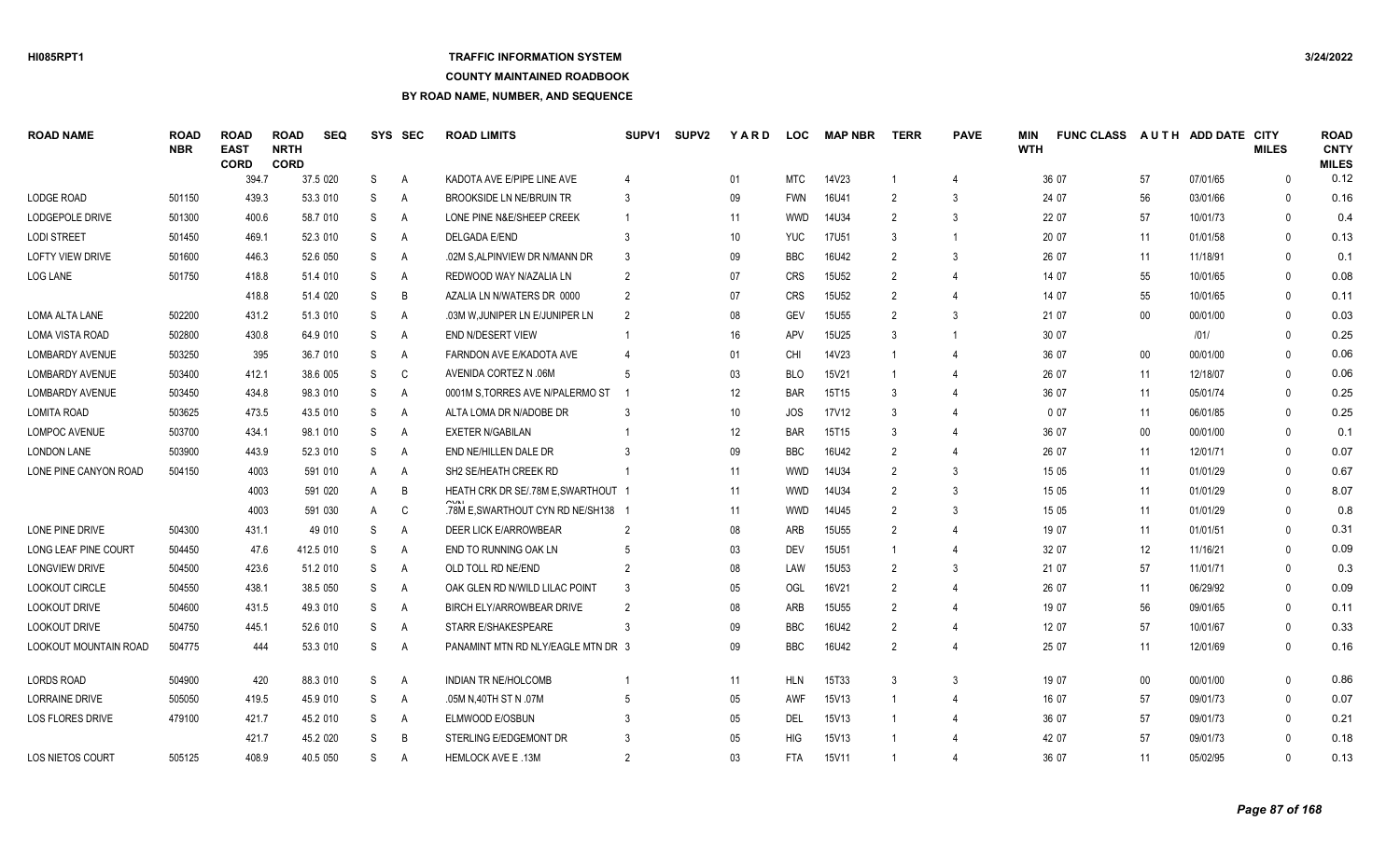# **TRAFFIC INFORMATION SYSTEM**

#### **COUNTY MAINTAINED ROADBOOK**

**BY ROAD NAME, NUMBER, AND SEQUENCE**

| <b>ROAD NAME</b>       | <b>ROAD</b><br><b>NBR</b> | <b>ROAD</b><br><b>EAST</b><br><b>CORD</b> | <b>ROAD</b><br><b>NRTH</b><br><b>CORD</b> | <b>SEQ</b> |    | SYS SEC        | <b>ROAD LIMITS</b>                   | SUPV <sub>1</sub> | <b>SUPV2</b> | <b>YARD</b>     | <b>LOC</b> | <b>MAP NBR</b>    | <b>TERR</b>    | <b>PAVE</b>    | MIN<br><b>WTH</b> | <b>FUNC CLASS</b> |        | AUTH ADD DATE CITY | <b>MILES</b> | <b>ROAD</b><br><b>CNTY</b><br><b>MILES</b> |
|------------------------|---------------------------|-------------------------------------------|-------------------------------------------|------------|----|----------------|--------------------------------------|-------------------|--------------|-----------------|------------|-------------------|----------------|----------------|-------------------|-------------------|--------|--------------------|--------------|--------------------------------------------|
| LOS OLIVOS AVENUE      | 479400                    | 484.2                                     |                                           | 48.7 010   | S  | A              | <b>VALLE VISTA N/CIELITO</b>         |                   |              | 10 <sup>°</sup> | <b>TNP</b> | <b>17U54</b>      | 3              |                |                   | 30 07             | 57     | 01/01/68           | $\Omega$     | 0.25                                       |
| <b>LOTITO COURT</b>    | 505200                    | 420.9                                     |                                           | 50.6 010   | S  | A              | END E/LAKE GREGORY DR                | 2                 |              | 07              | <b>CRS</b> | 15U53             | $\mathcal{P}$  | 3              |                   | 22 07             | 57     | 09/01/67           | $\Omega$     | 0.01                                       |
| <b>LOVEAGE WAY</b>     | 505250                    | 47.3                                      |                                           | 411.8 010  | S  | $\overline{A}$ | <b>CRABAPPLE CT SE/MILKWEEK LN</b>   |                   |              | 03              | <b>DEV</b> | <b>15U51</b>      |                | $\overline{4}$ |                   | 32 07             | 12     | 11/16/21           | $\Omega$     | 0.04                                       |
| <b>LUCERNE DRIVE</b>   | 506100                    | 443.7                                     |                                           | 51.4 020   |    | B              | <b>VILLA GROVE N/VINE</b>            |                   |              | 09              | <b>MRG</b> | 16U52             | $\overline{2}$ | 3              |                   | 15 07             | 56     | 03/01/66           | $\Omega$     | 0.09                                       |
| LUCERNE LANE           | 506150                    | 425.5                                     |                                           | 53.2 010   | S  | A              | .08M S, BERN LN N/NORTH BAY RD       | $\overline{2}$    |              | 08              | LAW        | 15U44             | $\overline{2}$ | $\overline{4}$ |                   | 26 07             | 11     | 1//19//0           | $\mathbf{0}$ | 0.18                                       |
| <b>LUCERNE PLACE</b>   | 506250                    | 398.9                                     |                                           | 59.6 010   | S  | A              | END N/MOUNTAIN VIEW AVENUE           |                   |              | 11              | <b>WWD</b> | 14U34             | $\mathcal{P}$  | 3              |                   | 22 07             | 57     | 10/01/73           | $\Omega$     | 0.07                                       |
| LUCERNE VALLEY CUTOFF  | 506550                    | 437                                       |                                           | 76.1 010   | S  | A              | BARSTOW RD(SH 247) NW 4.09M          |                   |              | 16              | <b>STD</b> | 16T51             | 3              | -1             |                   | 26 07             | 11     | 01/01/52           | $\Omega$     | 4.09                                       |
|                        |                           | 437                                       |                                           | 76.1 020   | S  | B              | 4.09M NW, SH 247 NW 0.05M            |                   |              | 16              | STD        | 15T00             | 3              |                |                   | 26 07             | 11     | 01/01/52           | $\Omega$     | 0.05                                       |
|                        |                           | 437                                       |                                           | 76.1 030   | S  | C              | 4.14M NW, SH247 NW 1.41M             |                   |              | 16              | <b>STD</b> | 15T00             | 3              | -1             |                   | 26 07             | 11     | 01/01/52           | $\mathbf{0}$ | 1.41                                       |
|                        |                           | 437                                       |                                           | 76.1 040   | S  | D              | 5.55M NW, SH247 NW/STODDARD          |                   |              | 16              | STD        | 15T00             | 3              | -1             |                   | 26 07             | 11     | 01/01/52           | $\Omega$     | 3.52                                       |
| <b>LUDLOW ROAD</b>     | 507100                    | 482.4                                     |                                           | 85.2 010   | S  | A              | END E/CRUCERO RD                     |                   |              | 12              | LUD        | 17T44             | 3              | 4              |                   | 26 07             | 13     | 09/01/68           | $\Omega$     | 1.35                                       |
| <b>LUGANO COURT</b>    | 507150                    | 420.8                                     |                                           | 50.6 010   | S  | A              | <b>JUNGFRAU E/END</b>                |                   |              | 07              | <b>CRS</b> | 15U <sub>53</sub> | $\mathcal{P}$  | 3              |                   | 18 07             | $00\,$ | 00/01/00           | $\Omega$     | 0.05                                       |
| LUGONIA AVENUE         | 507450                    | 424.5                                     |                                           | 39.5 010   | J  | B              | 0.25M E.CALIFORNIA ST E/ALABAMA ST 3 |                   |              | 05              | <b>RED</b> | 15V23             |                | $\overline{4}$ |                   | 26 04             |        | 1011               | 0.37         | 0.37                                       |
|                        |                           | 424.5                                     |                                           | 39.5 020   |    | C              | ALABAMA ST E .50M                    |                   |              | 05              | RED        | 15V23             |                | $\overline{4}$ |                   | 26 03             | $00\,$ | 00/01/00           | 0.25         | 0.25                                       |
| <b>LUNA ROAD</b>       | 507600                    | 444.3                                     |                                           | 51.2 020   |    | $\overline{A}$ | SHEEPHORN RD N/VILLA GROVE AVE 3     |                   |              | 09              | <b>MRG</b> | 16U <sub>52</sub> | $\mathcal{P}$  | 3              |                   | 20 05             |        | 1011               | 0.02         | 0.05                                       |
| <b>LUNA ROAD</b>       | 507750                    | 415.4                                     |                                           | 68.5 010   | S  | A              | 0006M W.SAN MARTIN RD E/PACOIMA      |                   |              | 11              | <b>VIC</b> | 15U22             | 3              | 4              |                   | 30 07             | 31     | 01/01/81           | 0.13         | 0.12                                       |
|                        |                           | 415.4                                     |                                           | 68.5 020   | S  | $\mathsf{C}$   | PACOIMA RD E/EL RIO ROAD             |                   |              | 11              | <b>VIC</b> | 15U22             | 3              | 3              |                   | 30 07             | 31     | 01/01/81           | 0.31         | 0.98                                       |
| <b>LUPIN AVENUE</b>    | 508050                    | 414.3                                     |                                           | 44.5 010   | S  | A              | RIVERSIDE OHE NE/DATE AVE            | -5                |              | 03              | <b>RLO</b> | 15V12             |                | 4              |                   | 36 07             | 57     | 01/01/68           | $\mathbf{0}$ | 0.09                                       |
|                        |                           | 414.3                                     |                                           | 44.5 020   | S  | B              | GEREMANDER AVE NE/MAGNOLIA           |                   |              | 03              | <b>RLO</b> | 15V12             |                | $\overline{4}$ |                   | 36 07             | 57     | 01/01/68           | $\mathbf{0}$ | 0.09                                       |
| <b>LUPIN DRIVE</b>     | 508200                    | 431.8                                     |                                           | 51.5 010   | S  | $\overline{A}$ | <b>HOLCOMB CREEK DR E/HOLCOMB</b>    | 2                 |              | 08              | <b>GEV</b> | <b>15U55</b>      | $\mathfrak{p}$ | $\overline{4}$ |                   | 14 07             | 57     | 10/01/67           | $\Omega$     | 0.16                                       |
| <b>LUPIN LANE</b>      | 508350                    | 418.7                                     |                                           | 51.4 010   |    | A              | FOREST DR N/JUNIPER LANE             | $\mathcal{P}$     |              | 07              | <b>CRS</b> | <b>15U52</b>      | $\mathcal{P}$  | $\overline{4}$ |                   | 16 05             | 57     | 09/01/67           | $\Omega$     | 0.04                                       |
|                        |                           | 418.7                                     |                                           | 51.4 020   | S  | B              | <b>JUNIPER N/WATERS</b>              |                   |              | 07              | <b>CRS</b> | 15U52             | $\mathfrak{p}$ | 3              |                   | 10 05             | $00\,$ | 00/01/00           | $\Omega$     | 0.13                                       |
| <b>LUPIN ROAD</b>      | 508500                    | 411.1                                     |                                           | 71.2 010   | S  | A              | ASTER RD E .88M                      |                   |              | 11              | <b>ADL</b> | 15U11             | 3              | $\overline{1}$ |                   | 20 07             | 11     | 01/01/52           | $\Omega$     | 0.88                                       |
|                        |                           | 411.1                                     |                                           | 71.2 020   | S  | B              | .88M E, ASTER RD E/BELLFLOWER ST     |                   |              | 11              | <b>ADL</b> | 15U11             | 3              | 3              |                   | 20 07             | 57     | 11/01/67           | $\Omega$     | 0.13                                       |
|                        |                           | 411.1                                     |                                           | 71.2 023   | S  | D              | BELLFLOWER ST E .12M                 |                   |              | 11              | <b>ADL</b> | 15U11             |                | -1             |                   | 20 07             | 57     | 11/01/67           | $\Omega$     | 0.12                                       |
|                        |                           | 411.1                                     |                                           | 71.2 030   | S  | C              | 1.13M E, ASTER RD E/JONATHAN ST      |                   |              | 11              | <b>ADL</b> | 15U11             | 3              | -1             |                   | 20 07             | 57     | 11/01/67           | $\Omega$     | 0.37                                       |
| <b>LUPINE STREET</b>   | 508950                    | 423.6                                     |                                           | 64.7 010   | S  | A              | MOCKINGBIRD E/IROQUOIS               |                   |              | 16              | APV        | 15U23             | 3              | $\overline{1}$ |                   | 22 07             | 57     | 08/01/73           | $\mathbf{0}$ | 0.13                                       |
| <b>LUPINE STREET</b>   | 509100                    | 413.9                                     |                                           | 156.4 010  | S  | A              | 0009M W, ARGUS AVE E/TRONA RD        |                   |              | 13              | <b>TRO</b> | 15R12             | 3              | 3              |                   | 35 07             | $00\,$ | 00/01/00           | $\Omega$     | 0.36                                       |
| <b>LURELANE STREET</b> | 509400                    | 414.1                                     |                                           | 43.6 010   | S  | A              | 0003M W.BRAMPTON AVE E/YUCCA AVE 5   |                   |              | 03              | <b>RLO</b> | 15V12             |                |                |                   | 36 07             | 57     | 11/01/71           | $\Omega$     | 0.16                                       |
|                        |                           | 414.1                                     |                                           | 43.6 020   | S. | B <sub>1</sub> | <b>IRIS E/LILAC</b>                  |                   |              | 03              | <b>RLO</b> | 15V11             |                | $\overline{4}$ |                   | 36 07             | 57     | 11/01/71           | $\Omega$     | 0.17                                       |

*Page 88 of 168*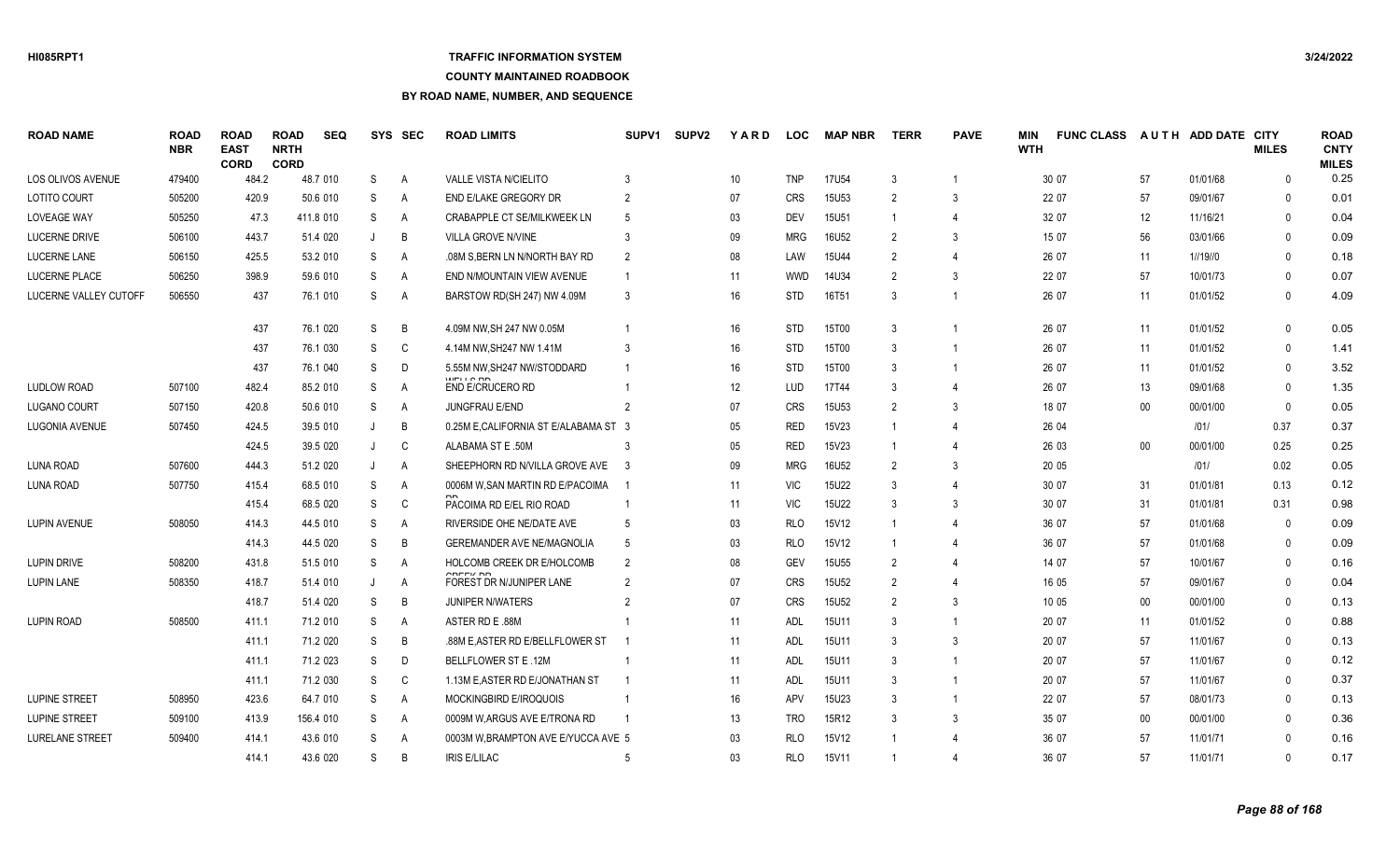# **TRAFFIC INFORMATION SYSTEM**

#### **COUNTY MAINTAINED ROADBOOK**

| <b>ROAD NAME</b>           | <b>ROAD</b><br><b>NBR</b> | <b>ROAD</b><br><b>EAST</b><br><b>CORD</b> | <b>ROAD</b><br><b>NRTH</b><br><b>CORD</b> | <b>SEQ</b> |    | SYS SEC        | <b>ROAD LIMITS</b>                            | SUPV <sub>1</sub> | <b>SUPV2</b> | <b>YARD</b> | <b>LOC</b> | <b>MAP NBR</b> | <b>TERR</b>    | <b>PAVE</b>              | <b>MIN</b><br><b>WTH</b> | <b>FUNC CLASS</b> |        | AUTH ADD DATE CITY | <b>MILES</b> | <b>ROAD</b><br><b>CNTY</b><br><b>MILES</b> |
|----------------------------|---------------------------|-------------------------------------------|-------------------------------------------|------------|----|----------------|-----------------------------------------------|-------------------|--------------|-------------|------------|----------------|----------------|--------------------------|--------------------------|-------------------|--------|--------------------|--------------|--------------------------------------------|
| <b>LURING PINES CIRCLE</b> | 509550                    | 429.7                                     |                                           | 49.1 010   | S  | A              | LURING PINES E/LURING PNS                     | 2                 |              | 08          | <b>RSG</b> | 15U54          | $\overline{2}$ | $\overline{4}$           |                          | 18 07             | 56     | 09/01/65           | $\Omega$     | 0.12                                       |
| LURING PINES DRIVE         | 509700                    | 429.5                                     |                                           | 49.2 010   | S  | A              | SLVR SPRUCE E/VALLEY VIEW                     | 2                 |              | 08          | <b>RSG</b> | 15U54          | 2              | 4                        |                          | 20 07             | 55     | 10/01/65           | $\Omega$     | 0.15                                       |
|                            |                           | 429.5                                     |                                           | 49.2 020   | J  | B              | VALLEY VW E/WAGON WHL                         | $\mathcal{P}$     |              | 08          | <b>RSG</b> | 15U54          | $\mathcal{P}$  | 4                        |                          | 21 07             | $00\,$ | 00/01/00           | $\Omega$     | 0.27                                       |
| <b>LUSITANO DRIVE</b>      | 509775                    | 413.7                                     |                                           | 37.6 010   | S  | A              | APPALOOSA LN E/SPRUCE AVE                     |                   |              | 03          | <b>BLO</b> | 15V22          |                | $\overline{\mathcal{L}}$ |                          | 36 07             | 11     | 11/01/05           | $\Omega$     | 0.2                                        |
| <b>LUTHER AVENUE</b>       | 509850                    | 416.3                                     |                                           | 45.8 010   | S  | A              | SECOND AVE N/EMERSON ST                       | -5                |              | 05          | <b>MCY</b> | 15V12          |                | 4                        |                          | 36 07             | 57     | 08/01/73           | $\mathbf{0}$ | 0.06                                       |
| LYNWOOD DRIVE              | 510150                    | 421                                       |                                           | 44.7 010   | J  | A              | HARRISON ST E/MOUNTAIN AVE                    | -3                |              | 05          | DEL        | 15V13          |                |                          |                          | 64 05             | 12     | 06/01/29           | 0.23         | 0.23                                       |
|                            |                           |                                           | 421                                       | 44.7 020   |    | B              | DEL ROSA AVE E/0017M W.STERLING               | -3                |              | 05          | DEL        | 15V13          |                |                          |                          | 30 05             | 31     | 01/01/69           | 0.09         | 0.24                                       |
|                            |                           | 421                                       |                                           | 44.7 030   |    | G              | STERLING AVE E/ARDEN AVE                      |                   |              | 05          | HIG        | 15V13          |                |                          |                          | 30 05             | 31     | 01/01/69           | 0.17         | 0.33                                       |
|                            |                           | 421                                       |                                           | 44.7 040   | J  | C              | ARDEN AVE E/.03M E.BLYTHE ST                  |                   |              | 05          | HIG        | 15V13          |                | 4                        |                          | 24 05             | 31     | 01/01/69           | 0.07         | 0.18                                       |
| <b>LYNWOOD STREET</b>      | 510300                    | 413.6                                     |                                           | 39.4 010   | S  | A              | <b>VINE E/LARCH</b>                           |                   |              | 03          | <b>BLO</b> | 15V22          |                | 3                        |                          | 24 07             | 57     | 08/01/73           | $\mathbf{0}$ | 0.11                                       |
| LYNWOOD WAY                | 510500                    | 420.2                                     |                                           | 68.5 010   | S  | A              | YELLOWSTONE AVE E/RAIN SHADOW                 |                   |              | 16          | SVL        | 15U23          |                | 4                        |                          | 36 07             | 11     | 03/01/73           | 0            | 0.06                                       |
| <b>LYTLE CREEK ROAD</b>    | 510900                    | 409.6                                     |                                           | 45.9 030   | A  | E.             | SIERRA AVE NLY/.27M N, SYCAMORE DR 2          |                   |              | 03          | <b>LYT</b> | <b>15U51</b>   | $\overline{2}$ | $\overline{4}$           |                          | 24 05             | 11     | 01/01/29           | $\mathbf{0}$ | 8.08                                       |
| <b>LYTLE LANE</b>          | 510750                    | 408                                       |                                           | 51.4 010   | S  | A              | END E/LYTLE CREEK ROAD                        |                   |              | 03          | <b>LYT</b> | 15U51          |                | $\overline{4}$           |                          | 15 07             | 57     | 10/01/68           | $\Omega$     | 0.08                                       |
| <b>M STREET</b>            | 516000                    | 432.3                                     |                                           | 94.2 050   | S  | A              | LINDA VISTA AVE N/.03M N.CHURCH               | 3                 |              | 12          | <b>BHT</b> | 15T25          | 3              | 3                        |                          | 007               | 12     | 05/01/89           | $\Omega$     | 1.43                                       |
| <b>MACADAMIA COURT</b>     | 516080                    | 408.9                                     |                                           | 41.8 010   | S  | A              | HEMLOCK AVE E.17M                             |                   |              | 03          | <b>FTA</b> | 15V11          |                | $\Delta$                 |                          | 32 07             | 11     | 10/08/02           | $\Omega$     | 0.17                                       |
| <b>MACRON STREET</b>       | 516115                    | 411.3                                     |                                           | 62.2 010   | S  | A              | SAGE ST N/CEDAR ST                            |                   |              | 11          | OKH        | <b>15U31</b>   | 3              | $\overline{4}$           |                          | 36 07             | 11     | 08/02/05           | $\mathbf{0}$ | 0.25                                       |
| <b>MACY STREET</b>         | 516150                    | 416.7                                     |                                           | 44.1 010   | J  | B              | ADAMS ST (E LEG) N/OGDEN ST                   | -5                |              | 05          | <b>MCY</b> | 15V12          |                | 3                        |                          | 33 05             | 12     | 06/01/29           | 0.02         | 1.36                                       |
| <b>MADEIRA AVENUE</b>      | 516300                    | 428.9                                     |                                           | 39.8 010   | S  | $\overline{A}$ | MALACHITE AVE E/CRAFTON AVE                   |                   |              | 05          | <b>MEN</b> | 15V24          |                | 3                        |                          | 23 07             | $00\,$ | 00/01/00           | $\mathbf{0}$ | 0.31                                       |
|                            |                           | 429.2                                     |                                           | 39.7 017   | S  | D              | CRAFTON AVE E .14M                            |                   |              | 05          | <b>MEN</b> | 15V24          |                | 3                        |                          | 23 07             | $00\,$ | 00/01/00           | 0            | 0.14                                       |
|                            |                           | 429.4                                     |                                           | 39.7 030   | S  | B              | .03M W,ALDERWOOD LN E .05M                    |                   |              | 05          | <b>MEN</b> | 15V24          |                | $\overline{4}$           |                          | 32 07             | 11     | 04/11/00           | $\mathbf{0}$ | 0.05                                       |
|                            |                           | 429.5                                     |                                           | 39.7 035   | S  | C              | .02ME, ALDERWOOD                              |                   |              | 05          | <b>MEN</b> | 15V24          |                | 4                        |                          | 32 07             | 11     | 05/09/00           | $\Omega$     | 0.14                                       |
| <b>MADRAS COURT</b>        | 516550                    | 407.9                                     |                                           | 41.6 010   | S  | A              | <b>ELOBAR MUREMIOOD LAL</b><br>OWEN ST N .08M |                   |              | 03          | <b>FTA</b> | 15V11          |                |                          |                          | 32 07             | 11     | 07/28/98           | $\mathbf{0}$ | 0.08                                       |
| <b>MAGIC COURT</b>         | 517075                    | 427.8                                     |                                           | 48.9 010   | S  | A              | .02M S, MAGIC DR N/MAGIC DR                   |                   |              | 08          | <b>RSG</b> | <b>15U54</b>   | $\overline{2}$ |                          |                          | 007               | 11     | 09/01/80           | $\mathbf{0}$ | 0.02                                       |
| <b>MAGIC DRIVE</b>         | 517100                    | 427.8                                     |                                           | 48.8 010   | S  | A              | ENCHANTED WY N+E/SKY LINE DR                  | 2                 |              | 08          | <b>RSG</b> | <b>15U54</b>   | $\mathcal{P}$  | $\overline{4}$           |                          | 007               | 11     | 09/01/80           | $\Omega$     | 0.27                                       |
| <b>MAGNEY LANE</b>         | 517200                    | 455.9                                     |                                           | 90 010     | S  | A              | PONIENTE E/ORIENTE                            |                   |              | 12          | <b>NEB</b> | 16T34          | $\mathcal{R}$  | 3                        |                          | 26 07             | $00\,$ | 00/01/00           | $\Omega$     | 0.5                                        |
| MAGNOLIA AVENUE            | 517500                    | 414                                       |                                           | 44.8 010   | S  | A              | OLIVE SE/COUNTRY CLUB                         |                   |              | 03          | <b>RLO</b> | 15V12          |                | $\overline{4}$           |                          | 36 07             | $00\,$ | 00/01/00           | $\Omega$     | 0.4                                        |
|                            |                           |                                           | 414                                       | 44.8 020   | S  | B              | PERRY AVE NW/GEREMANDER                       | -5                |              | 03          | <b>RLO</b> | 15V12          |                | $\overline{4}$           |                          | 36 07             | 81     | 11/01/66           | $\Omega$     | 0.26                                       |
|                            |                           | 414                                       |                                           | 44.8 030   | S  | C              | 0002M SW, KAURI AVE NW/ROWAN AVE 5            |                   |              | 03          | <b>RLO</b> | 15V12          |                | 4                        |                          | 36 07             | 11     | 07/01/64           | $\Omega$     | 0.13                                       |
| <b>MAGNOLIA AVENUE</b>     | 517650                    | 413.9                                     |                                           | 155.9 010  | S  | A              | <b>MAIN NE/TRONA RD</b>                       |                   |              | 13          | <b>TRO</b> | 15R12          |                | 3                        |                          | 35 07             | $00\,$ | 00/01/00           | $\Omega$     | 0.3                                        |
| <b>MAGNOLIA COURT</b>      | 518100                    | 414.1                                     |                                           | 44.8 010   | S  | A              | END NE/MAGNOLIA AVE                           |                   |              | 03          | <b>RLO</b> | 15V12          |                |                          |                          | 36 07             | $00\,$ | 00/01/00           | $\Omega$     | 0.04                                       |
| <b>MAGNOLIA DRIVE</b>      | 518250                    | 418.3                                     |                                           | 46.4 010   | S. | $\mathsf{C}$   | FORTY-EIGHTH ST N/HILL DR                     |                   |              | $05\,$      | AWF        | <b>15U52</b>   |                | 3                        |                          | 26 07             | 31     | 06/01/68           | 0.09         | 0.16                                       |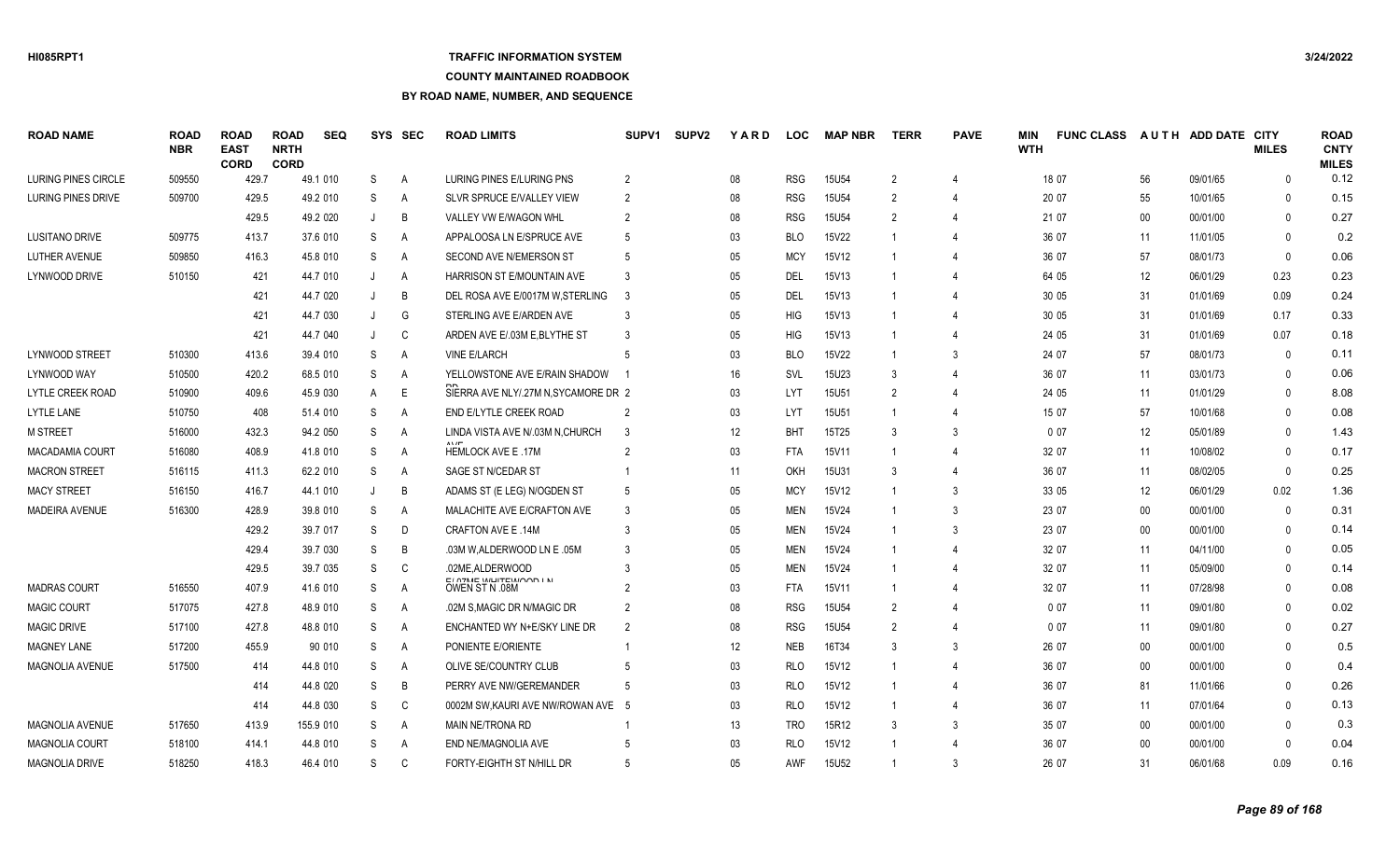# **TRAFFIC INFORMATION SYSTEM**

#### **COUNTY MAINTAINED ROADBOOK**

| <b>ROAD NAME</b>       | ROAD<br><b>NBR</b> | <b>ROAD</b><br><b>EAST</b><br><b>CORD</b> | <b>ROAD</b><br><b>NRTH</b><br><b>CORD</b> | <b>SEQ</b> |              | SYS SEC      | <b>ROAD LIMITS</b>                       | SUPV <sub>1</sub> | <b>SUPV2</b> | <b>YARD</b> | <b>LOC</b> | <b>MAP NBR</b> | <b>TERR</b>    | <b>PAVE</b>    | MIN<br><b>WTH</b> | <b>FUNC CLASS</b> | <b>AUTH</b> | ADD DATE CITY | <b>MILES</b> | <b>ROAD</b><br><b>CNTY</b><br><b>MILES</b> |
|------------------------|--------------------|-------------------------------------------|-------------------------------------------|------------|--------------|--------------|------------------------------------------|-------------------|--------------|-------------|------------|----------------|----------------|----------------|-------------------|-------------------|-------------|---------------|--------------|--------------------------------------------|
| <b>MAGNOLIA STREET</b> | 518400             | 413.4                                     |                                           | 39.3 010   | S            | B            | COMMERCIAL ST N/VALLEY BLVD              | -5                |              | 03          | <b>BLO</b> | 15V22          |                | 3              |                   | 30 07             | 50          | 05/01/67      | $\mathbf{0}$ | 0.1                                        |
|                        |                    | 413.4                                     |                                           | 39.4 013   | S            | E            | VALLEY BLVD N/GROVE PL                   |                   |              | 03          | <b>BLO</b> | 15V22          |                | 3              |                   | 30 07             | 50          | 05/01/67      | $\Omega$     | 0.19                                       |
|                        |                    | 413.4                                     |                                           | 39.3 020   | S            | $\mathsf{C}$ | MARYGOLD N/SAN BDNO AVE                  |                   |              | 03          | <b>BLO</b> | 15V22          | -1             | $\overline{4}$ |                   | 26 07             | 57          | 08/01/73      | $\mathbf{0}$ | 0.24                                       |
|                        |                    | 413.3                                     |                                           | 39.9 025   | S            | D            | SAN BERNARDINO AVE N/MANZANITA           |                   |              | 03          | <b>RLO</b> | <b>15V22</b>   |                | $\overline{4}$ |                   | 007               | 11          | 09/14/87      | $\mathbf{0}$ | 0.12                                       |
|                        |                    | 413.4                                     |                                           | 39.3 030   | S            | E            | MANZANITA DR N/END                       | .5                |              | 03          | <b>RLO</b> | 15V22          |                | $\overline{4}$ |                   | 007               | 11          | 12/01/84      | $\Omega$     | 0.1                                        |
| <b>MAHOGANY LANE</b>   | 518500             | 447.5                                     |                                           | 51.5 010   | S            | A            | WILLOW LANE E/0003M E.ASH LN             |                   |              | 09          | <b>SUG</b> | 16U53          | $\mathcal{P}$  | $\overline{4}$ |                   | 26 07             | 11          | 12/01/70      | $\Omega$     | 0.25                                       |
| <b>MAIN STREET</b>     | 518700             | 425.5                                     |                                           | 91.9 010   | A            | A            | HINKLEY RD N.52M                         |                   |              | 12          | <b>HNK</b> | 15T34          | 3              | 3              |                   | 30 04             | 31          | 1//19//0      | $\Omega$     | 0.52                                       |
|                        |                    | 425.5                                     |                                           | 91.9 013   | A            | E            | .52M N, HINKLEY RD N/DELANEY RD          |                   |              | 12          | <b>HNK</b> | 15T24          |                | 3              |                   | 30 04             | 31          | 01/0 /19      | $\Omega$     | 2.85                                       |
|                        |                    | 425.5                                     |                                           | 91.9 030   | A            | C            | LENWOOD RD NE/.07M E, WESTERN DR 1       |                   |              | 12          | <b>LEN</b> | 15T24          | 3              | $\Delta$       |                   | 30 03             |             | 1011          | $\Omega$     | 1.19                                       |
| <b>MAIN STREET</b>     | 519300             | 483.4                                     |                                           | 85.3 010   | S            | A            | NATIONAL TRAILS HWY SE&NE/NAT TR 1       |                   |              | 12          | LUD        | 17T44          | 3              | 3              |                   | 18 07             | 57          | 08/01/69      | $\Omega$     | 0.96                                       |
| <b>MAIN STREET</b>     | 519450             | 578.7                                     |                                           | 46.1 010   | S            | Α            | <b>IBANZ</b><br><b>COUNTY JAIL E/END</b> |                   |              | 02          | <b>BRV</b> | 20V15          |                | $\overline{1}$ |                   | 30 07             | $00\,$      | 00/01/00      | $\Omega$     | 0.78                                       |
| <b>MAIN STREET</b>     | 519600             | 413.6                                     |                                           | 155.7 010  | S            | A            | 0005M SW, ALAMEDA ST NE/MOUNTAIN 1       |                   |              | 13          | <b>TRO</b> | 15R12          | 3              | 3              |                   | 27 07             | 57          | 03/01/68      | $\mathbf{0}$ | 0.2                                        |
|                        |                    | 413.6                                     |                                           | 155.7 020  | $\mathbf{J}$ | B            | 1.0714<br>MTN VIEW NE/CENTER             |                   |              | 13          | <b>TRO</b> | 15R12          | $\mathcal{R}$  | 3              |                   | 42 07             | $00\,$      | 00/01/00      | $\Omega$     | 0.12                                       |
|                        |                    | 413.6                                     |                                           | 155.7 030  | A            | C            | <b>CENTER E/TRONA RD</b>                 |                   |              | 13          | <b>TRO</b> | 15R12          | $\mathcal{R}$  | 3              |                   | 30 07             | $00\,$      | 00/01/00      | $\Omega$     | 0.26                                       |
| <b>MAINSAIL LANE</b>   | 518525             | 420.7                                     |                                           | 69.3 010   | S            | Α            | LAKEVIEW DR NELY/DRIFTWOOD DR            |                   |              | 16          | <b>SVL</b> | 15U13          | 3              | 4              |                   | 36 07             | 11          | 03/01/73      | $\Omega$     | 0.06                                       |
| <b>MAINSAIL LANE</b>   | 519950             | 415.5                                     |                                           | 85.1 010   | S            | A            | TOPMAST DR NLY/RIVERS EDGE RD            |                   |              | 11          | SRL        | 15T42          | 3              | $\Delta$       |                   | 36 07             | 11          | 03/01/75      | $\Omega$     | 0.3                                        |
| <b>MAITLAND STREET</b> | 520050             | 396.7                                     |                                           | 38.2 010   | S            | Α            | CENTRAL AVE E 0012M                      |                   |              | 01          | <b>MTC</b> | 14V24          | -1             | $\overline{4}$ |                   | 36 07             | 57          | 12/01/67      | $\Omega$     | 0.12                                       |
| <b>MAIZE COURT</b>     | 520300             | 585                                       |                                           | 47 010     | S            | Α            | DEL REY DR NE/END                        |                   |              | 02          | <b>BRV</b> | 21V12          | 3              | 3              |                   | 26 07             | 11          | 11/01/71      | $\mathbf{0}$ | 0.08                                       |
| <b>MAIZE COURT</b>     | 520400             | 408.7                                     |                                           | 41.5 010   | S            | Α            | SEVILLE AVE N .08M                       | $\mathcal{P}$     |              | 03          | <b>FTA</b> | 15V11          |                | $\overline{4}$ |                   | 32 07             | 11          | 07/30/96      | $\mathbf{0}$ | 0.08                                       |
| <b>MAKAI COURT</b>     | 520625             | 420.7                                     |                                           | 68.6 010   | S            | Α            | COUNTRY CLUB DR N/END                    |                   |              | 16          | SVL        | 15U23          | 3              | 4              |                   | 36 07             | 11          | 03/01/73      | $\Omega$     | 0.08                                       |
| <b>MALABAR COURT</b>   | 520636             | 446.3                                     |                                           | 52.8 010   | S            | Α            | <b>END E/MANN DR</b>                     | 3                 |              | 09          | <b>BBC</b> | 16U42          | $\mathcal{P}$  |                |                   | 007               | 11          | 09/01/82      | $\Omega$     | 0.04                                       |
| <b>MALABAR WAY</b>     | 520650             | 446.3                                     |                                           | 52.8 010   | S            | A            | SH38 ELY/0005M SE.ZACA RD                | $\mathcal{R}$     |              | 09          | <b>BBC</b> | 16U42          | $\mathcal{P}$  | 4              |                   | 24 07             | 57          | 02/01/67      | $\Omega$     | 0.81                                       |
|                        |                    | 446.8                                     |                                           | 52.3 020   | S            | B            | .05M SE.ZACA RD SLY/WAGON WHEEL 3        |                   |              | 09          | <b>BBC</b> | 16U42          | $\overline{2}$ | $\Delta$       |                   | 26 07             | 11          | 09/14/04      | $\Omega$     | 0.12                                       |
| MALACHITE AVENUE       | 520800             | 428.9                                     |                                           | 39.3 010   | S            | Α            | MENTONE BLVD SH38 N/CAPRI                | 3                 |              | 05          | <b>MEN</b> | 15V24          | -1             | $\overline{4}$ |                   | 26 07             | $00\,$      | 00/01/00      | $\Omega$     | 0.34                                       |
| MALAMEDIA ROAD         | 521300             | 583.2                                     |                                           | 71.2 010   | S            | B            | 0003M S, PANOPLY N/0002M N, FLASHER 1    |                   |              | 15          | <b>HSU</b> | 21U21          |                | 3              |                   | 28 07             | 11          | 08/01/74      | $\Omega$     | 0.1                                        |
|                        |                    | 583.2                                     |                                           | 71.2 020   | S            | A            | 0002M S, DESERT VIEW LN N/LAKE BLVD 1    |                   |              | 15          | <b>HSU</b> | 21U21          | 3              | 3              |                   | 24 07             | 11          | 05/01/70      | $\Omega$     | 0.08                                       |
| <b>MALIBU AVENUE</b>   | 521550             | 452.8                                     |                                           | 92.5 010   | S            | Α            | 12MS, TEMESCAL STN/.36MN, TONOPAH 1      |                   |              | 12          | <b>NEB</b> | 16T24          | 3              | 3              |                   | 12 07             | 11          | 01/01/52      | $\Omega$     |                                            |
| <b>MALLORY DRIVE</b>   | 522000             | 409.2                                     |                                           | 39.7 005   | S            | C            | REDWOOD AVE E.13M                        | $\overline{2}$    |              | 03          | <b>FTA</b> | 15V21          |                | $\Delta$       |                   | 36 07             | 11          | 06/17/91      | $\Omega$     | 0.13                                       |
|                        |                    | 409.2                                     |                                           | 39.7 030   | S            | A            | LINDEN AVE E/HOLLIS ST                   | -5                |              | 03          | <b>BLO</b> | 15V22          |                | 4              |                   | 32 07             | 11          | 05/20/91      | $\Omega$     | 0.05                                       |
| <b>MALLORY STREET</b>  | 522150             | 416.3                                     |                                           | 44.4 010   | S            | Α            | END E/0006M W, CALIFORNIA ST             | -5                |              | 05          | <b>MCY</b> | 15V12          |                | 3              |                   | 26 07             | 31          | 06/01/71      | $\Omega$     | 0.79                                       |
| <b>MALPASO ROAD</b>    | 522450             | 403                                       |                                           | 63.4 010   | S            | A            | NIELSON N/PHELAN RD                      |                   |              | 11          | PHN        | 14U25          | $\mathcal{R}$  | 3              |                   | 35 07             | 11          | 01/01/59      | $\Omega$     | 0.5                                        |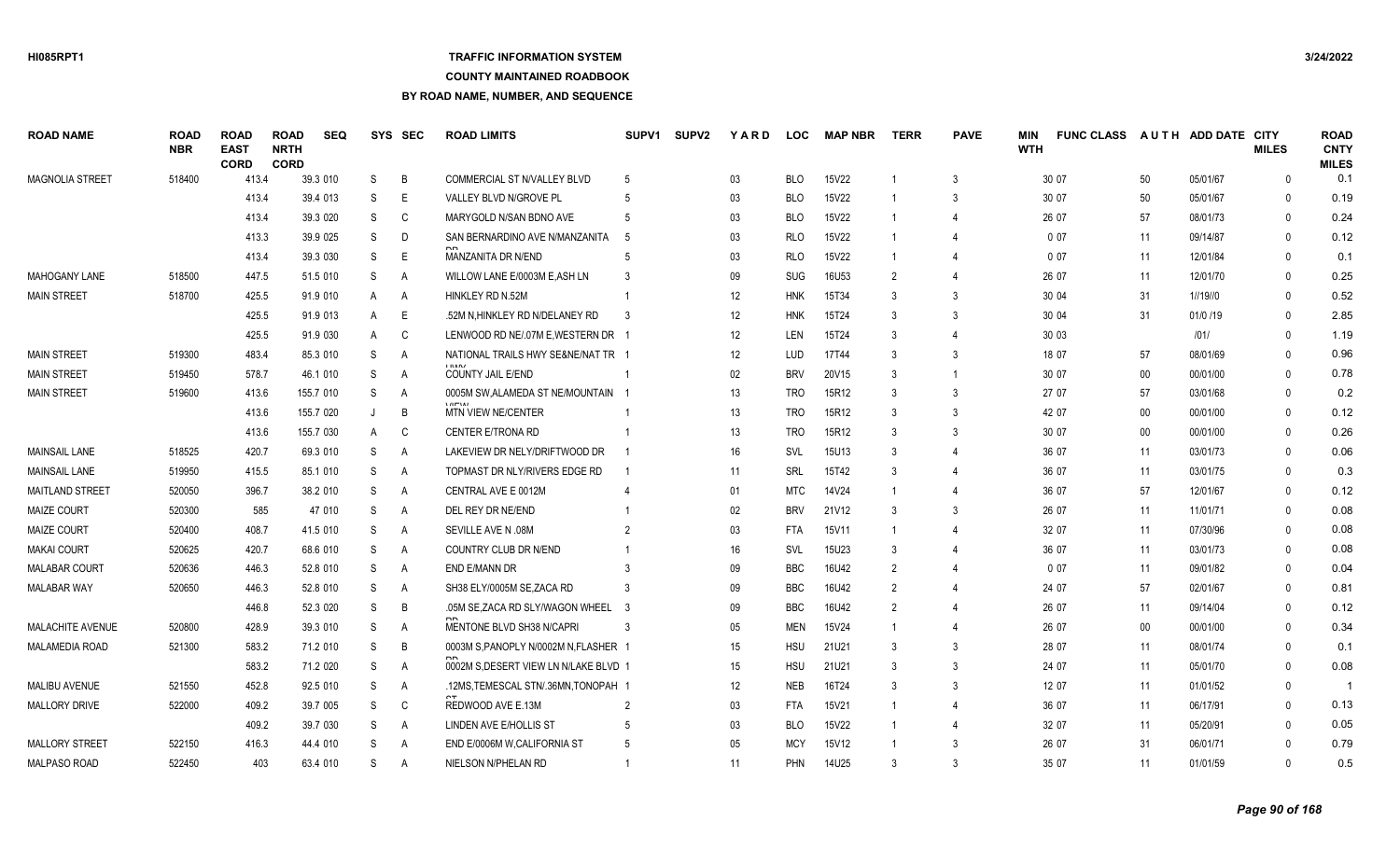## **TRAFFIC INFORMATION SYSTEM**

### **COUNTY MAINTAINED ROADBOOK**

| <b>ROAD NAME</b>        | <b>ROAD</b><br><b>NBR</b> | <b>ROAD</b><br><b>EAST</b><br><b>CORD</b> | <b>ROAD</b><br><b>NRTH</b><br><b>CORD</b> | <b>SEQ</b> |    | SYS SEC        | <b>ROAD LIMITS</b>                                  | <b>SUPV1</b> | <b>SUPV2</b> | YARD | <b>LOC</b> | <b>MAP NBR</b> | <b>TERR</b>    | <b>PAVE</b>                 | <b>MIN</b><br><b>WTH</b> | <b>FUNC CLASS</b> |        | AUTH ADD DATE CITY | <b>MILES</b> | <b>ROAD</b><br><b>CNTY</b><br><b>MILES</b> |
|-------------------------|---------------------------|-------------------------------------------|-------------------------------------------|------------|----|----------------|-----------------------------------------------------|--------------|--------------|------|------------|----------------|----------------|-----------------------------|--------------------------|-------------------|--------|--------------------|--------------|--------------------------------------------|
|                         |                           |                                           | 403                                       | 63.4 030   | S  | B              | PHELAN RD N/LINDERO ST                              |              |              | 11   | <b>PHN</b> | 14U25          | -3             | 4                           |                          | 33 07             | 12     | 06/15/92           | $\mathbf{0}$ | 0.13                                       |
| <b>MALTBY BOULEVARD</b> | 522600                    | 445.3                                     |                                           | 53.2 010   | J  | A              | PARADISE E/SHORE                                    |              |              | 09   | <b>BBC</b> | 16U42          | $\overline{2}$ | 4                           |                          | 14 05             | 56     | 03/01/66           | $\Omega$     | 0.51                                       |
| <b>MAMMOTH DRIVE</b>    | 522850                    | 426.2                                     |                                           | 53.5 010   | S  | A              | <b>BANFF DR E&amp;N/BANFF DR</b>                    | 2            |              | 08   | LAW        | 15U44          | 2              | 4                           |                          | 27 07             | 11     | 09/01/66           | $\Omega$     | 0.38                                       |
| <b>MANACOR ROAD</b>     | 522900                    | 424.9                                     |                                           | 99.6 010   | S  | A              | HINKLEY RD E/SERRA RD                               |              |              | 12   | <b>HNK</b> | 15T14          |                | 3                           |                          | 36 07             | 57     | 11/01/69           | $\Omega$     | 0.5                                        |
| <b>MANANA DRIVE</b>     | 523200                    | 459.5                                     |                                           | 37.9 010   | S  | A              | END, MAINT N/MATZENE DR                             |              |              | 10   | <b>MOR</b> | 16V25          | 3              | -1                          |                          | 14 07             | 57     | 11/01/67           | $\Omega$     | 0.06                                       |
| <b>MANATEE STREET</b>   | 523500                    | 450.8                                     |                                           | 96.1 010   | S  | A              | <b>CONDOR E/HEREFORD</b>                            |              |              | 12   | <b>NEB</b> | 16T23          | 3              | -1                          |                          | 30 07             | 57     | 01/01/68           | $\Omega$     | -1                                         |
| MANCHESTER AVENUE       | 523600                    | 470.4                                     |                                           | 47.6 010   | S  | A              | END N/CANTERBURY ST                                 |              |              | 10   | <b>YUC</b> | <b>17U51</b>   | 3              |                             |                          | 26 07             | 11     | 11/01/71           | $\Omega$     | 0.05                                       |
| <b>MANDRILL STREET</b>  | 524100                    | 450.8                                     |                                           | 96.4 010   | S  | A              | <b>CONDOR E/HEREFORD</b>                            |              |              | 12   | <b>NEB</b> | 16T23          | 3              | $\overline{1}$              |                          | 30 07             | 57     | 02/01/68           | $\Omega$     |                                            |
| <b>MANILA STREET</b>    | 525300                    | 413.8                                     |                                           | 38.5 020   | S  | B              | MAPLE AVE E 0012M                                   |              |              | 03   | <b>BLO</b> | 15V21          |                | 4                           |                          | 36 07             | 11     | 03/01/71           | $\Omega$     | 0.12                                       |
|                         |                           | 413.8                                     |                                           | 38.5 025   | S  | C              | GERONIMO AVE E/SPRUCE AVE                           |              |              | 03   | <b>BLO</b> | 15V22          |                | 4                           |                          | 0 0 7             | 11     | 08/01/81           | $\mathbf{0}$ | 0.16                                       |
|                         |                           | 413.8                                     |                                           | 38.5 040   | S  | D              | SPRUCE AVE E/CACTUS AVE                             |              |              | 03   | <b>BLO</b> | 15V22          |                | 4                           |                          | 26 07             | 11     | 06/04/90           | $\Omega$     | 0.25                                       |
| <b>MANITOBA DRIVE</b>   | 525400                    | 425.8                                     |                                           | 53.7 005   | S  | B              | .01M N, ALBERTA LN                                  | 2            |              | 08   | LAW        | 15U44          | $\overline{2}$ | 3                           |                          | 26 07             | 12     | 04/30/90           | $\mathbf{0}$ | 0.17                                       |
|                         |                           | 425.8                                     |                                           | 53.7 010   | S  | A              | OPLOMMOMOMOM<br>0001M W, CALGARY DR E/YOSEMITE DR 2 |              |              | 08   | LAW        | 15U44          | $\mathfrak{p}$ | $\overline{4}$              |                          | 26 07             | 11     | 12/01/68           | $\Omega$     | 0.49                                       |
| <b>MANN DRIVE</b>       | 525750                    | 446.2                                     |                                           | 52.8 010   | S  | $\overline{A}$ | SH38 S/MALABAR CT                                   |              |              | 09   | <b>BBC</b> | 16U42          | $\mathfrak{p}$ | 3                           |                          | 23 07             | 51     | 08/01/70           | $\Omega$     | 0.2                                        |
|                         |                           | 446.2                                     |                                           | 52.8 020   | S  | B              | MALABAR CT S&E/SH38                                 |              |              | 09   | <b>BBC</b> | 16U42          | $\mathfrak{p}$ | 4                           |                          | 007               | 11     | 09/01/82           | $\Omega$     | 0.22                                       |
| MANZANA DRIVE           | 526800                    | 429.3                                     |                                           | 66.7 010   | S  | $\overline{A}$ | LAS TUNAS DR N/SH18                                 |              |              | 16   | LCN        | <b>15U24</b>   | 3              | $\overline{1}$              |                          | 30 07             | 57     | 03/01/68           | $\Omega$     | 0.5                                        |
| MANZANITA AVENUE        | 526950                    | 437.4                                     |                                           | 44.5 010   | S  | $\overline{A}$ | LIVE OAK ST N/SH38                                  |              |              | 05   | <b>ANO</b> | 16V11          | $\mathfrak{p}$ | 3                           |                          | 18 07             | $00\,$ | 00/01/00           | $\Omega$     | 0.25                                       |
| MANZANITA AVENUE        | 527200                    |                                           | 409                                       | 40 020     | S  | $\overline{A}$ | <b>LAUREL E/GRACE</b>                               |              |              | 03   | <b>FTA</b> | 15V21          |                | $\overline{4}$              |                          | 24 07             | 57     | 08/01/73           | $\Omega$     | 0.1                                        |
|                         |                           |                                           | 409                                       | 40 030     | S  | B              | <b>GRACE E/FRANKFORT</b>                            |              |              | 03   | <b>FTA</b> | 15V21          |                | 4                           |                          | 24 07             | 57     | 03/01/68           | $\mathbf{0}$ | 0.07                                       |
| <b>MANZANITA COURT</b>  | 527400                    | 437.5                                     |                                           | 44.4 010   | S  | A              | END NW/LIVE OAK STREET                              |              |              | 05   | <b>ANO</b> | 16V11          | $\overline{2}$ | 3                           |                          | 21 07             | 57     | 08/01/67           | $\mathbf{0}$ | 0.04                                       |
| <b>MANZANITA DRIVE</b>  | 527250                    |                                           | 409                                       | 40 010     | S  | D              | CHERRY AVE E/END                                    |              |              | 03   | <b>FTA</b> | 15V21          |                | 4                           |                          | 007               | 12     | 06/01/87           | $\mathbf{0}$ | 0.11                                       |
|                         |                           | 408.4                                     |                                           | 40.4 011   | S  | H              | REDWOOD AVE E 0.11M                                 |              |              | 03   | <b>FTA</b> | 15V21          |                |                             |                          | 32 07             | 11     | 10/24/95           | $\Omega$     | 0.11                                       |
|                         |                           | 408.7                                     |                                           | 40 012     | S  | G              | LIVE OAK AVE E.12M                                  |              |              | 03   | <b>FTA</b> | 15V21          |                | $\overline{\mathcal{L}}$    |                          | 36 07             | 11     | 12/06/94           | $\mathbf{0}$ | 0.12                                       |
|                         |                           |                                           | 409                                       | 40 013     | S  | F              | .03M W, KIWI AVE E/HEMLOCK AVE                      |              |              | 03   | <b>FTA</b> | 15V21          |                | $\overline{4}$              |                          | 32 07             | 11     | 04/06/92           | $\Omega$     | 0.09                                       |
|                         |                           |                                           | 409                                       | 40 015     | S  | E              | <b>END E/LARKSPUR DR</b>                            |              |              | 03   | <b>FTA</b> | 15V21          |                | $\overline{4}$              |                          | 007               | 11     | 04/13/89           | $\Omega$     | 0.06                                       |
|                         |                           |                                           | 409                                       | 40 040     | S  | C              | MAGNOLIA ST E/CEDAR AVE                             |              |              | 03   | <b>RLO</b> | 15V22          |                | 4                           |                          | 007               | 11     | 12/01/84           | $\Omega$     | 0.1                                        |
| <b>MANZANITA DRIVE</b>  | 527550                    |                                           | 426                                       | 52.1 010   | S  | A              | HELIOTROPE DR NLY/HELIOTROPE DR 2                   |              |              | 08   | LAW        | <b>15U44</b>   | $\mathfrak{p}$ | 3                           |                          | 21 07             | 11     | 01/01/38           | $\Omega$     | 0.18                                       |
| <b>MANZANITA DRIVE</b>  | 527700                    | 419.6                                     |                                           | 51.2 010   | S  | A              | OLD MILL RD NE/LAKE DR                              |              |              | 07   | <b>CRS</b> | <b>15U53</b>   | $\mathcal{P}$  | 3                           |                          | 21 07             | 57     | 09/01/66           | $\Omega$     | 0.33                                       |
| <b>MANZANITA LANE</b>   | 528050                    | 447.5                                     |                                           | 51.3 010   | S  | A              | WILLOW LN E/ASH LN                                  |              |              | 09   | <b>MRG</b> | 16U00          | $\mathcal{P}$  | 4                           |                          | 26 07             | 11     | 12/01/70           | $\Omega$     | 0.2                                        |
| <b>MANZANO ROAD</b>     | 528300                    | 416.1                                     |                                           | 68.3 010   | S  | A              | EL EVADO RD E&N/LUNA RD                             |              |              | 11   | <b>VIC</b> | 15U22          |                | 3                           |                          | 24 07             | 57     | 11/01/67           | $\Omega$     | 0.61                                       |
| <b>MAPLE AVENUE</b>     | 528600                    | 412.9                                     |                                           | 37.4 010   | S. | A              | EIGHTH N/ELEVENTH                                   |              |              | 03   | <b>BLO</b> | 15V21          |                | $\boldsymbol{\vartriangle}$ |                          | 24 07             | 57     | 08/01/73           | $\Omega$     | 0.19                                       |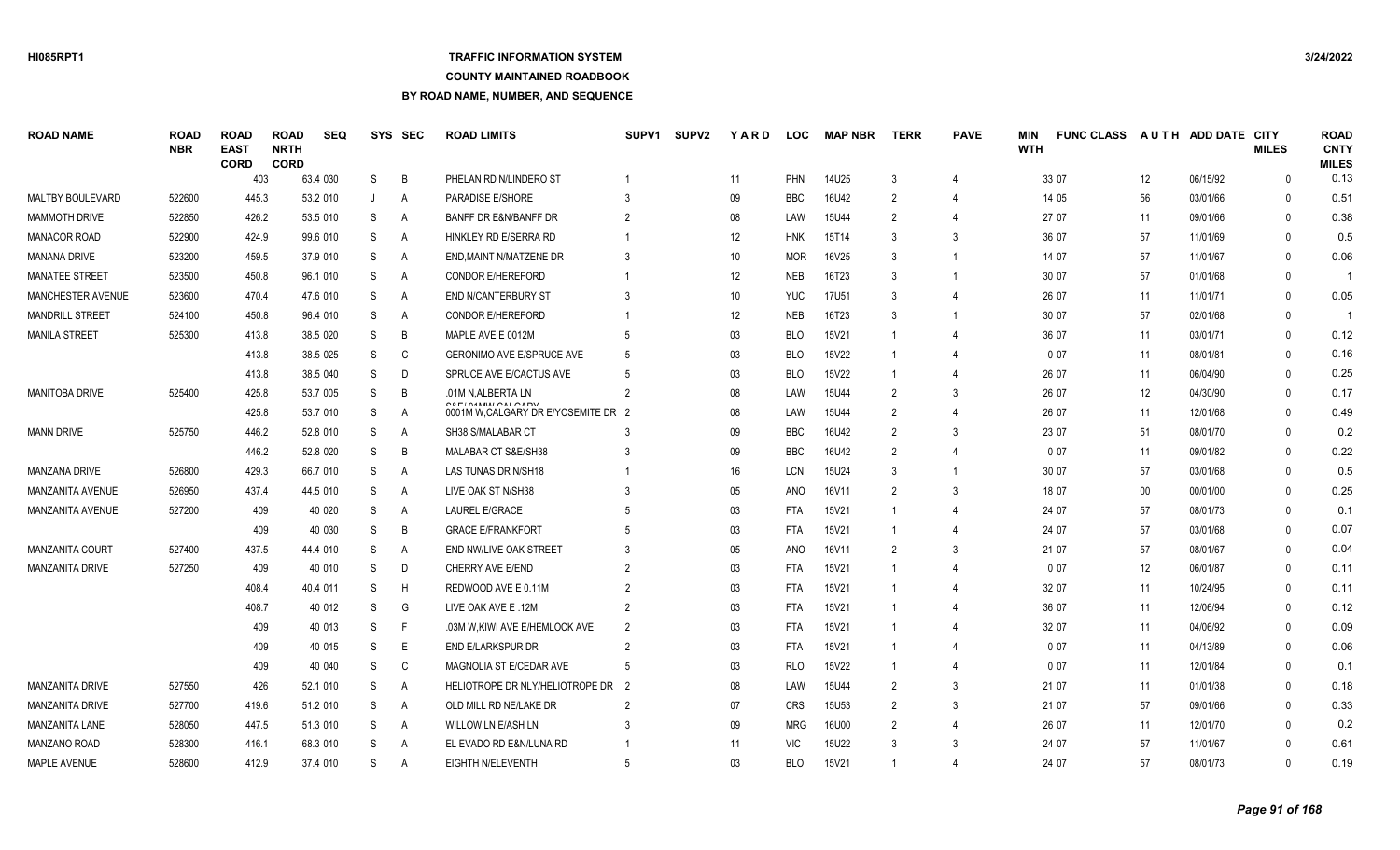### **TRAFFIC INFORMATION SYSTEM**

### **COUNTY MAINTAINED ROADBOOK**

| <b>ROAD NAME</b>      | <b>ROAD</b><br><b>NBR</b> | <b>ROAD</b><br><b>EAST</b><br><b>CORD</b> | <b>ROAD</b><br><b>NRTH</b><br><b>CORD</b> | <b>SEQ</b> | SYS | <b>SEC</b> | <b>ROAD LIMITS</b>                           | SUPV <sub>1</sub> | <b>SUPV2</b> | YARD            | <b>LOC</b> | <b>MAP NBR</b>    | <b>TERR</b>   | <b>PAVE</b>           | MIN<br><b>WTH</b> | <b>FUNC CLASS</b> |        | AUTH ADD DATE CITY | <b>MILES</b> | <b>ROAD</b><br><b>CNTY</b><br><b>MILES</b> |
|-----------------------|---------------------------|-------------------------------------------|-------------------------------------------|------------|-----|------------|----------------------------------------------|-------------------|--------------|-----------------|------------|-------------------|---------------|-----------------------|-------------------|-------------------|--------|--------------------|--------------|--------------------------------------------|
|                       |                           | 412.9                                     |                                           | 37.4 020   | S   | B          | <b>JURUPA N/SLOVER</b>                       |                   |              | 03              | <b>BLO</b> | 15V21             |               | 3                     |                   | 24 07             | 57     | 11/01/72           | $\mathbf{0}$ | 1.02                                       |
|                       |                           | 412.9                                     |                                           | 37.4 070   | S   | F          | 0004M S.BOHNERT N/0003M N.BANYAN 5           |                   |              | 03              | <b>RLO</b> | 15V11             |               | 3                     |                   | 24 07             | 00     | 00/01/00           | 0.04         | 0.1                                        |
| <b>MAPLE AVENUE</b>   | 528900                    | 437.2                                     |                                           | 44.4 010   | S   | A          | LIVE OAK ST S&E/SPRUCE                       |                   |              | 05              | <b>ANO</b> | 16V11             | 2             | 3                     |                   | 19 07             | 57     | 05/01/72           | $\Omega$     | 0.14                                       |
| MAPLE COURT           | 528925                    | 429.4                                     |                                           | 39.6 010   | S   | Α          | CEDAR LN S&E .08M                            |                   |              | 05              | <b>MEN</b> | 15V24             |               | 4                     |                   | 32 07             | 11     | 06/26/01           | $\Omega$     | 0.08                                       |
| <b>MAPLE DRIVE</b>    | 529050                    | 426.1                                     |                                           | 52.1 010   | J   | Α          | SH173 N/CEDAR DR                             |                   |              | 08              | LAW        | 15U44             | 2             | 3                     |                   | 21 05             | 57     | 10/01/68           | $\Omega$     | 0.29                                       |
| MAPLE LANE            | 529200                    | 446.1                                     |                                           | 51.6 010   | J   | Α          | <b>BARTON LN N/SH38</b>                      |                   |              | 09              | <b>MRG</b> | 16U52             | $\mathcal{P}$ |                       |                   | 27 05             |        | 1011               | $\Omega$     | 1.3                                        |
| MAPLE LANE            | 529350                    | 418.8                                     |                                           | 51.5 010   | S   | A          | AZALIA LANE N/WATERS DR                      |                   |              | 07              | <b>CRS</b> | <b>15U52</b>      | 2             |                       |                   | 16 07             | 57     | 08/01/67           | $\Omega$     | 0.12                                       |
| MAPLE LANE            | 529500                    | 431.3                                     |                                           | 51.2 010   | S   | Α          | END ELY/WILDROSE DRIVE                       | $\mathcal{P}$     |              | 08              | <b>GEV</b> | <b>15U55</b>      | 2             |                       |                   | 23 07             | $00\,$ | 00/01/00           | $\Omega$     | 0.4                                        |
| MAPLE RIDGE DRIVE     | 529862                    | 446.1                                     |                                           | 52.4 010   | S   | A          | MAPLE LN N/.01M N, AMBER PARK DR             | 3                 |              | 09              | <b>MRG</b> | 16U42             | $\mathcal{P}$ | $\boldsymbol{\Delta}$ |                   | 26 07             | 11     | 05/02/06           | $\Omega$     | 0.09                                       |
|                       |                           | 52.5                                      |                                           | 446.2 020  | S   | B          | .01M N, AMBER PARK DR N .29M                 |                   |              | 09              | <b>MRG</b> | 16U42             | $\mathcal{P}$ | $\overline{4}$        |                   | 26 07             | 12     | 12/16/14           | $\Omega$     | 0.29                                       |
| <b>MAPLE STREET</b>   | 529650                    | 429.4                                     |                                           | 96.1 010   | S   | A          | JADE RD N/AGATE RD                           |                   |              | 12              | <b>LEN</b> | 15T24             |               | 4                     |                   | 36 07             | 00     | 00/01/00           | $\Omega$     | 0.16                                       |
| <b>MAPLE STREET</b>   | 529800                    | 399.9                                     |                                           | 59 010     | S   | A          | <b>TWIN LAKES N/ORIOLE</b>                   |                   |              | 11              | <b>WWD</b> | 14U34             | $\mathcal{P}$ | 3                     |                   | 14 07             | 57     | 10/01/73           | $\Omega$     | 0.1                                        |
| <b>MAPLE STREET</b>   | 529825                    | 395.1                                     |                                           | 37.4 010   | S   | B          | END E/PIPE LINE AVE                          |                   |              | 01              | <b>MTC</b> | 14V23             |               |                       |                   | 007               | 11     | 10/01/82           | $\Omega$     | 0.05                                       |
|                       |                           | 395.1                                     |                                           | 37.4 020   | S   | A          | PIPE LINE AVE E/NORTON AVE                   |                   |              | 01              | <b>MTC</b> | 14V23             |               |                       |                   | 36 07             | 11     | 08/01/64           | $\Omega$     | 0.25                                       |
| MAPLEWOOD DRIVE       | 529900                    | 424.2                                     |                                           | 51.9 010   | S   | A          | END NE/PINEWOOD DR                           |                   |              | 08              | LAW        | 15U43             | $\mathcal{P}$ |                       |                   | 007               | 11     | 12/01/70           | $\Omega$     | 0.08                                       |
| MAPLEWOOD LANE        | 530050                    | 429.4                                     |                                           | 39.6 010   | S   | A          | <b>CEDAR LANE N .09M</b>                     |                   |              | 05              | <b>MEN</b> | 15V24             |               |                       |                   | 32 07             | 11     | 04/11/00           | $\Omega$     | 0.09                                       |
| <b>MARCELLA DRIVE</b> | 530150                    | 429.3                                     |                                           | 49 010     | S   | A          | CATALINA DR E/DEER LICK LN                   | $\mathcal{P}$     |              | 08              | <b>RSG</b> | 15U <sub>54</sub> | 2             |                       |                   | 23 07             | 11     | 11/01/65           | $\Omega$     | 0.1                                        |
| <b>MARCONA AVENUE</b> | 530250                    | 409.3                                     |                                           | 49.9 003   | S   | E          | SAN BERNARDINO AVE N/.03M                    | $\mathcal{P}$     |              | 03              | <b>FTA</b> | <b>15V21</b>      |               | 4                     |                   | 36 07             | 11     | 09/18/01           | $\Omega$     | 0.3                                        |
|                       |                           | 409.3                                     |                                           | 40.2 004   | S   | D          | C CEOUQU<br>.03M S.SEQUOIA AVE N/RANDALL AVE | $\overline{2}$    |              | 03              | <b>FTA</b> | <b>15V21</b>      |               | 4                     |                   | 36 07             | 11     | 06/05/01           | $\Omega$     | 0.24                                       |
|                       |                           | 409.4                                     |                                           | 40.7 005   | S   | C          | RANDALL AVE N.11M                            |                   |              | 03              | <b>FTA</b> | 15V11             |               |                       |                   | 36 07             | 11     | 09/09/91           | $\Omega$     | 0.11                                       |
|                       |                           | 409.4                                     |                                           | 40.7 010   | S   | A          | HIBISCUS N/0003M N.ORCHID                    | $\mathcal{P}$     |              | 03              | <b>FTA</b> | 15V11             |               |                       |                   | 36 07             | $00\,$ | 00/01/00           | $\Omega$     | 0.1                                        |
|                       |                           | 409.4                                     |                                           | 40.7 020   | S   | B          | <b>CERES AVE N/CITRON AVE</b>                |                   |              | 03              | <b>FTA</b> | 15V11             |               |                       |                   | 36 07             | 11     | 05/01/72           | $\Omega$     | 0.06                                       |
| <b>MARDEL LANE</b>    | 530325                    | 413.3                                     |                                           | 39.8 050   | S   | A          | .03M W.ORCHARD ST E/ORCHARD ST               | - 5               |              | 03              | <b>BLO</b> | 15V22             |               | 4                     |                   | 32 07             | 11     | 05/04/93           | $\Omega$     | 0.03                                       |
| <b>MARIA ROAD</b>     | 530400                    | 398.9                                     |                                           | 63.7 010   | S   | A          | .06M W, MOUNTAIN RD E/MOUNTAIN RD 1          |                   |              | 11              | PNH        | 14U24             | 3             | $\overline{1}$        |                   | 24 07             | 57     | 10/01/73           | $\Omega$     | 0.06                                       |
| <b>MARICOPA ROAD</b>  | 530850                    | 415.4                                     |                                           | 68.8 010   | S   | A          | 0005M W.SAN MARTIN RD E/PACOIMA              |                   |              | 11              | <b>VIC</b> | 15U22             | $\mathbf{3}$  | $\overline{1}$        |                   | 29 07             | 56     | 12/01/68           | $\Omega$     | 0.24                                       |
|                       |                           | 415.4                                     |                                           | 68.8 020   | S   | D          | PACOIMA RD E/CAHUENGA                        |                   |              | 11              | <b>VIC</b> | <b>15U22</b>      | $\mathbf{3}$  | 3                     |                   | 24 07             |        | 1011               | $\Omega$     | 0.96                                       |
|                       |                           | 415.4                                     |                                           | 68.8 030   | S   | C          | 0012M W.BOREGO RD E/BOREGO RD                |                   |              | 11              | <b>VIC</b> | <b>15U22</b>      | 3             | 3                     |                   | 24 07             | 57     | 10/01/73           | $\Omega$     | 0.11                                       |
| <b>MARICOPA TRAIL</b> | 530900                    | 586.4                                     |                                           | 47.8 010   | S   | A          | NAVAHO TR N/BLACKFOOT TR                     |                   |              | $02\,$          | <b>BRV</b> | 21V12             | $\mathbf{3}$  | 3                     |                   | 27 07             | 11     | 01/01/71           | $\Omega$     | 0.18                                       |
| <b>MARINA STREET</b>  | 531250                    | 587.2                                     |                                           | 47.1 010   | S   | A          | DEL REY DR E/0016M E.CAPISTRANO              |                   |              | 02 <sub>2</sub> | <b>BRV</b> | 21V12             |               | 3                     |                   | 27 07             | 11     | 12/01/70           | $\Omega$     | 0.29                                       |
| <b>MARINER DRIVE</b>  | 531550                    | 420.3                                     |                                           | 68.9 010   | S   | A          | SPG VLY PKWY NE/0023M                        |                   |              | 16              | SVL        | 15U23             |               |                       |                   | 36 07             | 11     | 03/01/73           | $\Omega$     | 0.33                                       |
| <b>MARINER LANE</b>   | 531575                    | 415.8                                     |                                           | 85.2 010   | S.  | A          | $F$ ONLIANDET CAU<br>SCHOONER DR N/END       |                   |              | 11              | SRL        | 15T42             |               | Δ                     |                   | 36 07             | 11     | 03/01/75           | $\Omega$     | 0.16                                       |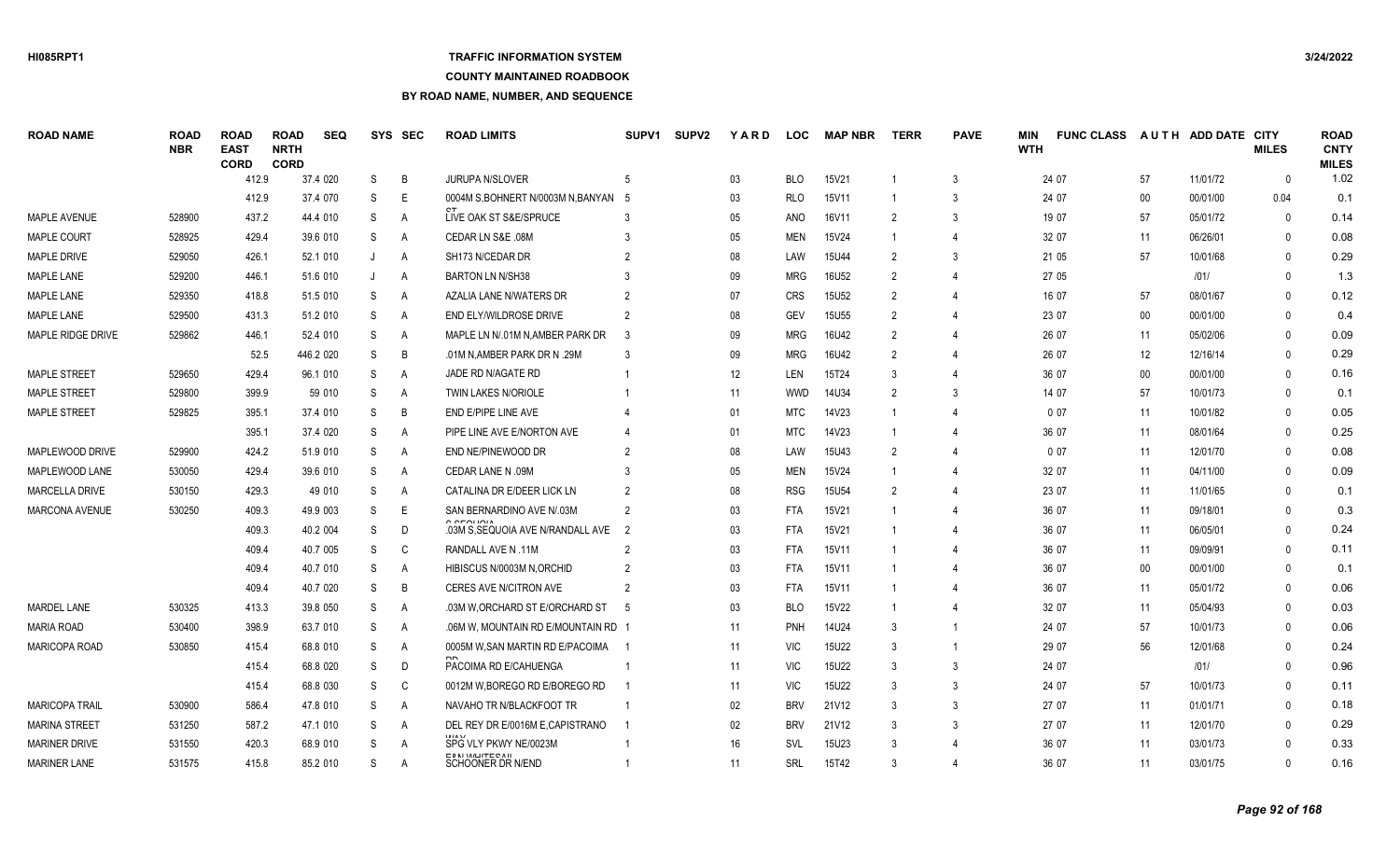# **TRAFFIC INFORMATION SYSTEM**

#### **COUNTY MAINTAINED ROADBOOK**

| <b>ROAD NAME</b>        | <b>ROAD</b><br><b>NBR</b> | <b>ROAD</b><br><b>EAST</b><br><b>CORD</b> | <b>ROAD</b><br><b>NRTH</b><br><b>CORD</b> | <b>SEQ</b> |         | SYS SEC      | <b>ROAD LIMITS</b>                   | SUPV1          | <b>SUPV2</b> | YARD            | <b>LOC</b> | <b>MAP NBR</b>    | <b>TERR</b>    | <b>PAVE</b>                 | MIN<br><b>WTH</b> | <b>FUNC CLASS</b> | <b>AUTH</b> | ADD DATE CITY | <b>MILES</b> | <b>ROAD</b><br><b>CNTY</b><br><b>MILES</b> |
|-------------------------|---------------------------|-------------------------------------------|-------------------------------------------|------------|---------|--------------|--------------------------------------|----------------|--------------|-----------------|------------|-------------------|----------------|-----------------------------|-------------------|-------------------|-------------|---------------|--------------|--------------------------------------------|
| <b>MARION AVENUE</b>    | 531600                    | 412.7                                     |                                           | 50.1 010   | S       | A            | 0016M S.NEDLEE AVE N/MURIEL AVE      | - 2            |              | 03              | <b>DEV</b> | <b>15U51</b>      |                | 4                           |                   | 22 07             | 13          | 05/01/70      | $\mathbf{0}$ | 0.57                                       |
| MARIPOSA ROAD           | 531900                    | 410.8                                     |                                           | 59.1 030   | J       | D            | FARMINGTON RD N .28M                 |                |              | 11              | OKH        | 15U31             | 3              |                             |                   | 25 05             |             | 1011          | 0.14         | 0.14                                       |
|                         |                           | 410.8                                     |                                           | 59.1 063   |         | G            | .31M S, JOSHUA ST N/JOSHUA ST        |                |              | 11              | OKH        | 15U32             | 3              | $\overline{4}$              |                   | 25 05             |             | 1011          | 0.16         | 0.15                                       |
| <b>MARIPOSA STREET</b>  | 532200                    | 414                                       |                                           | 156.2 010  | S       | Α            | ARGUS E/TELESCOPE                    |                |              | 13              | <b>TRO</b> | 15R12             | 3              | 3                           |                   | 35 07             | $00\,$      | 00/01/00      | $\mathbf{0}$ | 0.19                                       |
| <b>MARKS ROAD</b>       | 532800                    | 437.3                                     |                                           | 95.9 010   | S       | A            | 0026M S, CLAY RIVER RD N/SOAP MINE 1 |                |              | 12              | <b>BAR</b> | 16T21             | 3              | 3                           |                   | 21 07             | $00\,$      | 00/01/00      | $\mathbf{0}$ | 0.49                                       |
| <b>MARL ROAD</b>        | 532900                    | 583.3                                     |                                           | 71.4 010   | S       | Α            | <b>END E/EMERY DR</b>                |                |              | 15              | <b>HSU</b> | 21U21             |                | 3                           |                   | 31 07             | 11          | 08/01/74      | $\Omega$     | 0.11                                       |
| <b>MARLOWE DRIVE</b>    | 533100                    | 445.7                                     |                                           | 52.6 010   | S       | Α            | END NLY/BOOTH WAY                    | 3              |              | 09              | <b>BBC</b> | 16U42             | $\mathcal{P}$  | 4                           |                   | 16 07             | 56          | 03/01/66      | $\Omega$     | 0.3                                        |
| <b>MARS STREET</b>      | 533550                    | 475.7                                     |                                           | 51.9 010   | S       | A            | <b>SUNBURST E/BORDER</b>             |                |              | 10              | JOS        | <b>17U52</b>      | 3              | $\overline{1}$              |                   | 36 07             | 57          | 01/01/68      | $\Omega$     | 0.5                                        |
| <b>MARSHALL BLVD</b>    | 533700                    | 421                                       |                                           | 44.9 010   | J       | Α            | HARRISON E/MOUNTAIN                  | 3              |              | 05              | DEL        | 15V13             |                | 4                           |                   | 55 07             | 12          | 06/01/29      | $\mathbf{0}$ | 0.45                                       |
|                         |                           | 421                                       |                                           | 44.9 020   | J       | F            | DEL ROSA AVE E/OSBUN RD (SBO CL)     | - 3            |              | 05              | DEL        | 15V13             | -1             | $\overline{4}$              |                   | 32 05             | 31          | 12/01/74      | 0.06         | 0.2                                        |
|                         |                           | 421                                       |                                           | 44.9 030   |         | H            | 0002M W.GOLONDRINA E/STERLING AVE 3  |                |              | 05              | DEL        | 15V13             |                | $\Delta$                    |                   | 32 05             | 31          | 12/01/74      | 0.08         | 0.08                                       |
|                         |                           | 421                                       |                                           | 44.9 040   | J       | C            | STERLING AVE E/ARDEN AVE             | 3              |              | 05              | HIG        | 15V13             |                | 4                           |                   | 30 05             | 31          | 02/01/69      | 0.25         | 0.25                                       |
|                         |                           | 421                                       |                                           | 44.9 050   | $\cdot$ | D            | ARDEN AVE E/0004M W.VALARIA DR       | 3              |              | 05              | <b>HIG</b> | 15V13             |                | $\overline{4}$              |                   | 32 05             | 31          | 01/01/69      | 0.13         | 0.12                                       |
| <b>MARSHALL ROAD</b>    | 533850                    | 426                                       |                                           | 52 010     |         | A            | JOAQUIN MILLER RD NE/SUNSET DR       | 2              |              | 08              | LAW        | <b>15U44</b>      | $\mathcal{P}$  | 3                           |                   | 23 05             | 57          | 10/01/68      | $\Omega$     | 0.07                                       |
| <b>MARSHALL STREET</b>  | 534000                    | 414.5                                     |                                           | 157.6 010  |         | Α            | <b>TRONA RD NW/EIGHTH ST</b>         |                |              | 13              | <b>TRO</b> | 15R12             |                | 3                           |                   | 30 06             | 56          | 03/01/67      | $\Omega$     | 0.12                                       |
| MARYGOLD AVENUE         | 534600                    | 411.7                                     |                                           | 39.7 020   | S       | D            | ALDER AVE E/LOCUST AVE               | .5             |              | 03              | <b>FTA</b> | 15V21             |                | $\boldsymbol{\vartriangle}$ |                   | 39 07             | 57          | 08/01/73      | $\Omega$     | 0.51                                       |
|                         |                           | 411.7                                     |                                           | 39.7 030   | S       | E            | LOCUST AVE E/LINDEN AVE              |                |              | 03              | <b>FTA</b> | 15V21             | -1             | 3                           |                   | 25 07             | 57          | 03/01/68      | $\Omega$     | 0.5                                        |
|                         |                           | 411.7                                     |                                           | 39.7 035   | S       | G            | HOLLIS ST E/.04M W, MAGNOLIA ST      | .5             |              | 03              | <b>BLO</b> | 15V22             |                | $\Delta$                    |                   | 32 07             | 11          | 05/20/91      | $\Omega$     | 0.08                                       |
|                         |                           | 411.7                                     |                                           | 39.7 040   | S       | B            | 0004M W.MAGNOLIA ST E/CEDAR AVE      | $\overline{5}$ |              | 03              | <b>BLO</b> | <b>15V22</b>      | -1             | $\Delta$                    |                   | 26 07             | 51          | 03/01/68      | $\mathbf{0}$ | 0.12                                       |
|                         |                           | 411.7                                     |                                           | 39.7 045   | S       | -F           | CHURCH ST E.03M                      |                |              | 03              | <b>BLO</b> | <b>15V22</b>      |                | $\Delta$                    |                   | 007               | 11          | 11/27/89      | $\Omega$     | 0.03                                       |
|                         |                           | 411.7                                     |                                           | 39.7 050   | S       | C            | 0003M W, VINE E/LARCH                |                |              | 03              | <b>BLO</b> | 15V22             |                | $\Delta$                    |                   | 36 07             | 57          | 08/01/73      | $\Omega$     | 0.13                                       |
| <b>MASON LANE</b>       | 534775                    | 446.2                                     |                                           | 52.4 050   | S       | Α            | PINE LANE E&N .08M                   |                |              | 09              | <b>BBC</b> | 16U42             | $\mathcal{P}$  | 3                           |                   | 26 05             | 11          | 5/19/11       | $\Omega$     | 0.08                                       |
| <b>MASSIVE ROAD</b>     | 534800                    | 424.1                                     |                                           | 52.1 010   | S       | Α            | GOLF COURSE RD N/PIONEER RD          | $\overline{2}$ |              | 08              | LAW        | 15U43             | $\overline{2}$ | $\overline{4}$              |                   | 27 07             | 11          | 02/01/66      | $\Omega$     | 0.24                                       |
| <b>MAST LANE</b>        | 534850                    | 415.9                                     |                                           | 86.3 010   | S       | Α            | OUTRIGGER LANE NLY/END               |                |              | 11              | SRL        | 15T42             | 3              | $\overline{4}$              |                   | 36 07             | 11          | 03/01/75      | $\Omega$     | 0.23                                       |
| <b>MATO COURT</b>       | 535100                    | 588.8                                     |                                           | 47.9 010   | S       | A            | END NLY/LABACHO DR                   |                |              | 02              | <b>BRV</b> | 21V12             | 3              | $\overline{4}$              |                   | 30 07             | 11          | 12/01/87      | $\mathbf{0}$ | 0.07                                       |
| <b>MATTERHORN COURT</b> | 535200                    | 421.1                                     |                                           | 51.1 010   | S       | $\mathsf{A}$ | <b>END E/SAXON</b>                   | $\overline{2}$ |              | 07              | <b>CRS</b> | 15U <sub>53</sub> | $\overline{2}$ | $\overline{4}$              |                   | 15 07             | $00\,$      | 00/01/00      | $\mathbf{0}$ | 0.07                                       |
| MATTERHORN DRIVE        | 535250                    | 424.2                                     |                                           | 53.3 010   | S       | C            | GRASS VALLEY RD NELY/NORTH BAY       | $\overline{2}$ |              | 08              | LAW        | 15U43             | $\overline{2}$ | $\overline{4}$              |                   | 23 07             | 11          | 01/01/65      | $\mathbf{0}$ | 1.46                                       |
| MATZENE DRIVE           | 535350                    | 459.5                                     |                                           | 38 010     | S       | Α            | PINON AVE E/JUNIPER AVE              | $\mathcal{R}$  |              | 10              | <b>MOR</b> | 16V25             | $\mathcal{R}$  | 3                           |                   | 27 07             | 57          | 11/01/67      | $\Omega$     | 0.25                                       |
|                         |                           | 459.5                                     |                                           | 38 020     | S       | B            | ELBOW RD E/HESS BLVD                 |                |              | 10 <sup>°</sup> | <b>MOR</b> | 16V25             | $\mathcal{R}$  | 3                           |                   | 26 07             | 57          | 11/01/67      | $\Omega$     | 0.09                                       |
| <b>MAUKA COURT</b>      | 535550                    | 420.8                                     |                                           | 68.5 010   | S       | A            | COUNTRY CLUB DRIVE NLY/END           |                |              | 16              | <b>SVL</b> | 15U23             |                |                             |                   | 36 07             | 11          | 03/01/73      | $\Omega$     | 0.07                                       |
| <b>MAXON PLACE</b>      | 535950                    | 395                                       |                                           | 36.5 010   | S.      | A            | ROSWELL LOOP N/ROSWELL               |                |              | 01              | CHI        | 14V23             |                | $\overline{4}$              |                   | 34 07             | $00\,$      | 00/01/00      | $\Omega$     | 0.23                                       |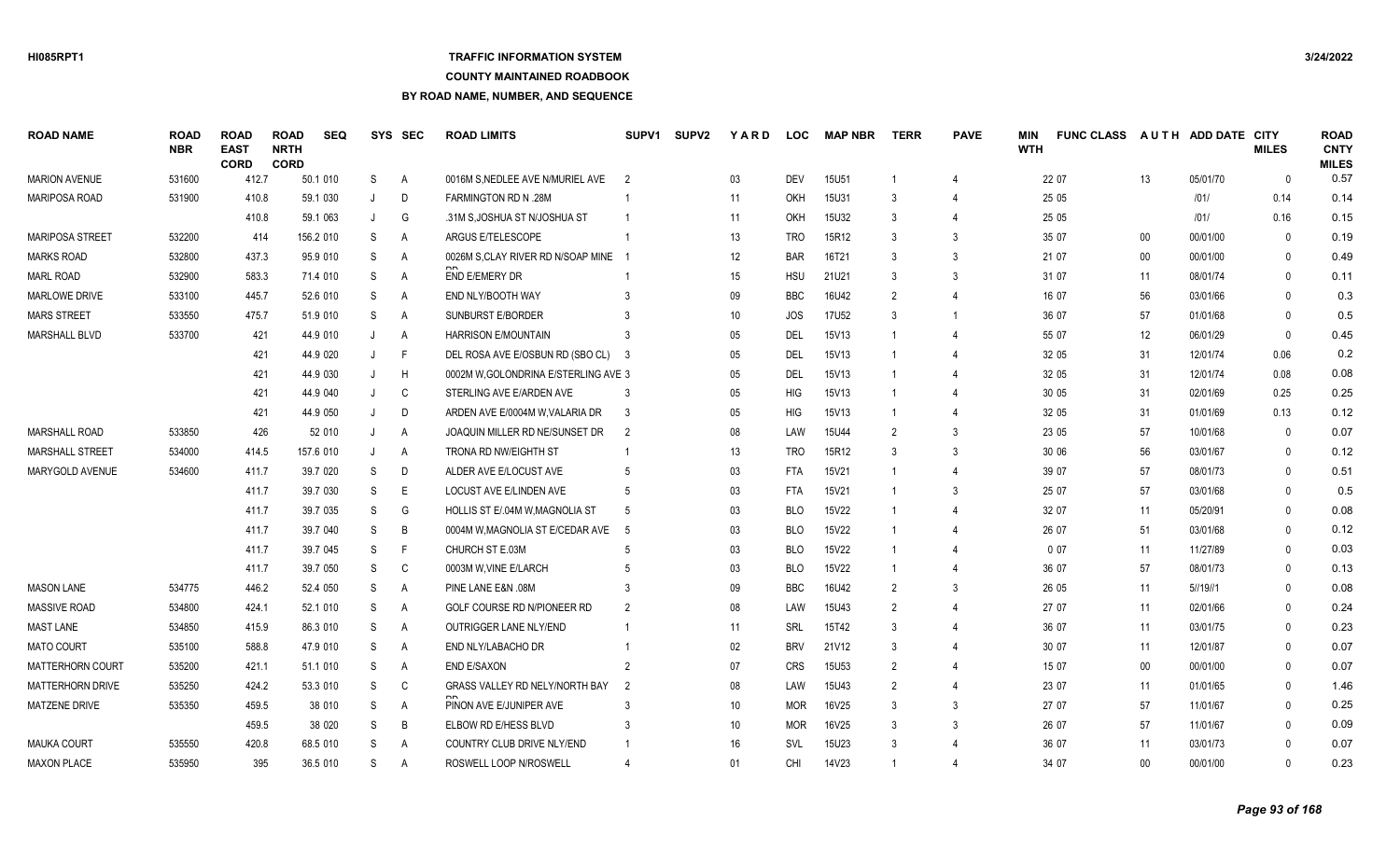# **TRAFFIC INFORMATION SYSTEM**

#### **COUNTY MAINTAINED ROADBOOK**

| ROAD NAME                | <b>ROAD</b><br><b>NBR</b> | <b>ROAD</b><br><b>EAST</b><br><b>CORD</b> | <b>ROAD</b><br><b>NRTH</b><br><b>CORD</b> | <b>SEQ</b> |              | SYS SEC        | <b>ROAD LIMITS</b>                                      | SUPV <sub>1</sub> | <b>SUPV2</b> | <b>YARD</b>     | <b>LOC</b> | <b>MAP NBR</b> | <b>TERR</b>    | <b>PAVE</b>                 | MIN<br><b>WTH</b> | <b>FUNC CLASS</b> | <b>AUTH</b> | ADD DATE CITY | <b>MILES</b> | <b>ROAD</b><br><b>CNTY</b><br><b>MILES</b> |
|--------------------------|---------------------------|-------------------------------------------|-------------------------------------------|------------|--------------|----------------|---------------------------------------------------------|-------------------|--------------|-----------------|------------|----------------|----------------|-----------------------------|-------------------|-------------------|-------------|---------------|--------------|--------------------------------------------|
| <b>MAXSON DRIVE</b>      | 535960                    | 423.2                                     |                                           | 51.3 010   | S            | A              | END NLY 0010M/LAKE FOREST DR                            | $\overline{2}$    |              | 08              | LAW        | 15U53          | 2              |                             |                   | 23 07             | 11          | 11/01/64      | $\mathbf{0}$ | 0.1                                        |
| MAYWOOD STREET           | 536350                    | 412                                       |                                           | 38.2 005   | S            | B              | TAMARIND AVE E/ALDER AVE                                | 5                 |              | 03              | <b>BLO</b> | 15V21          |                |                             |                   | 36 07             | 12          | 04/29/03      | $\Omega$     | 0.25                                       |
|                          |                           | 414                                       |                                           | 38.1 010   | S            | A              | WALNUT ST E/CACTUS AVE                                  | 5                 |              | 03              | <b>BLO</b> | 15V22          | -1             | $\overline{4}$              |                   | 26 07             | $00\,$      | 00/01/00      | $\mathbf{0}$ | 0.12                                       |
| <b>MC ALISTER ROAD</b>   | 536400                    | 443.7                                     |                                           | 51.6 010   |              | A              | <b>VINE N/FOX FARM</b>                                  | 3                 |              | 09              | <b>MRG</b> | 16U52          | $\overline{2}$ | 4                           |                   | 18 05             | 56          | 03/01/66      | $\mathbf{0}$ | 0.37                                       |
|                          |                           | 443.7                                     |                                           | 51.6 020   | $\mathbf{J}$ | E              | FOX FARM RD N/SUGARPINE RD                              | 3                 |              | 09              | <b>MRG</b> | 16U52          | $\mathfrak{D}$ | $\boldsymbol{\vartriangle}$ |                   | 24 05             |             | 1011          | $\Omega$     | 0.23                                       |
| <b>MC CORMICK STREET</b> | 537000                    | 445.6                                     |                                           | 97.1 010   | S            | $\overline{A}$ | YERMO RD N/GLEASON                                      |                   |              | 12              | <b>YRM</b> | 16T22          | $\mathcal{R}$  | 3                           |                   | 23 07             | $00\,$      | 00/01/00      | $\Omega$     | 0.1                                        |
| <b>MC KINLEY AVENUE</b>  | 537150                    | 394.4                                     |                                           | 35.3 010   |              | B              | CHINO AVE N/RIVERSIDE                                   |                   |              | 01              | CHI        | 14V23          |                | 3                           |                   | 18 05             | 39          | 02/01/65      | $\Omega$     | 0.53                                       |
|                          |                           | 394.4                                     |                                           | 35.3 020   | S            | A              | RIVERSIDE DR N/0020M                                    |                   |              | 01              | <b>CHI</b> | 14V23          |                | 3                           |                   | 24 05             | 39          | 02/01/65      | $\Omega$     | 0.2                                        |
| <b>MC KINLEY AVENUE</b>  | 537300                    | 422.7                                     |                                           | 42.3 030   | S            | D              | DATE ST N/0013M N, HOLLY VISTA BLVD 3                   |                   |              | 05              | <b>HIG</b> | 15V13          |                | 4                           |                   | 36 07             | 57          | 03/01/68      | $\Omega$     | 0.35                                       |
|                          |                           | 422.7                                     |                                           | 42.3 040   | S            | G              | LYNWOOD DR N 0009M                                      | 3                 |              | 05              | <b>HIG</b> | 15V13          | -1             | 4                           |                   | 36 07             | 11          | 05/01/68      | $\mathbf{0}$ | 0.09                                       |
|                          |                           | 422.7                                     |                                           | 42.3 050   | S            | E              | EDGEMONT N 0017M                                        |                   |              | 05              | <b>HIG</b> | 15V13          |                | 4                           |                   | 36 07             | 57          | 09/01/73      | $\Omega$     | 0.17                                       |
| MEAD LANE                | 538050                    | 420.9                                     |                                           | 69.2 010   | S            | $\overline{A}$ | DRIFTWOOD DR ELY/END                                    |                   |              | 16              | SVL        | 15U13          | 3              | $\overline{4}$              |                   | 36 07             | 11          | 03/01/73      | $\mathbf{0}$ | 0.07                                       |
| MEADOW BROOK ROAD        | 539400                    | 424.5                                     |                                           | 50.7 010   | S            | A              | RIM OF THE WORLD DR NW/END                              | $\overline{2}$    |              | 08              | LAW        | <b>15U53</b>   | $\mathfrak{D}$ | 3                           |                   | 20 07             | $00\,$      | 00/01/00      | $\Omega$     | 0.37                                       |
| <b>MEADOW DRIVE</b>      | 538500                    | 424.3                                     |                                           | 50.9 010   | S            | $\overline{A}$ | MEADOW BROOK RD E/END                                   | $\mathcal{P}$     |              | 08              | LAW        | <b>15U53</b>   | $\mathfrak{D}$ | 3                           |                   | 22 07             | 57          | 10/01/68      | $\Omega$     | 0.08                                       |
| <b>MEADOW LANE</b>       | 538650                    | 444.5                                     |                                           | 53.1 010   | J.           | A              | WENDY AVE E/SH18                                        | 3                 |              | 09              | <b>BBC</b> | 16U42          | $\mathfrak{D}$ | 4                           |                   | 22 05             | 56          | 03/01/66      | $\Omega$     | 0.4                                        |
|                          |                           | 444.5                                     |                                           | 53.1 020   | S            | B              | SH18 E/SEQUOIA DR                                       | 3                 |              | 09              | <b>BBC</b> | 16U42          | 2              | 4                           |                   | 24 05             | 57          | 10/01/67      | $\Omega$     | 0.09                                       |
|                          |                           | 444.5                                     |                                           | 53.1 030   | S            | C              | PARADISE WAY E/SHORE DR                                 | 3                 |              | 09              | <b>BBC</b> | 16U42          | 2              | 4                           |                   | 24 05             | 57          | 10/01/66      | $\Omega$     | 0.5                                        |
| <b>MEADOW LANE</b>       | 538800                    | 418.7                                     |                                           | 51.8 010   | S            | A              | <b>BYRON N/END</b>                                      | 2                 |              | 07              | <b>CRS</b> | 15U52          | 2              | 4                           |                   | 15 07             | 57          | 03/01/68      | $\Omega$     | 0.1                                        |
| <b>MEADOW LANE</b>       | 538950                    | 407.3                                     |                                           | 52.4 010   | S            | $\overline{A}$ | .06M W, SYCAMORE DR E/SYCAMORE                          | 2                 |              | 03              | <b>LYT</b> | 14U45          |                | 3                           |                   | 14 07             | 55          | 10/01/65      | $\mathbf{0}$ | 0.06                                       |
|                          |                           | 407.3                                     |                                           | 52.4 020   | S            | $\overline{A}$ | SYCAMORE DR E/POLLARD DR                                | $\overline{2}$    |              | 03              | <b>LYT</b> | 14U45          | $\overline{1}$ | 3                           |                   | 14 07             | 55          | 10/01/65      | $\Omega$     | 0.38                                       |
| <b>MEADOW LANE</b>       | 539100                    | 433.9                                     |                                           | 62.6 010   | S            | A              | CHULA VISTA RD N/ CASTLE ROCK RD 3                      |                   |              | 16              | LCN        | 15U35          | 3              | 3                           |                   | 23 07             | 51          | 03/01/70      | $\Omega$     | 0.13                                       |
| <b>MEADOWLARK LANE</b>   | 539255                    | 413.8                                     |                                           | 37.9 010   | S            | $\mathsf{A}$   | JURUPA AVE N .24M                                       | 5                 |              | 03              | BLO        | 15V22          | -1             | 4                           |                   | 36 07             | 11          | 04/24/01      | $\Omega$     | 0.24                                       |
| <b>MECCA ROAD</b>        | 539475                    | 473.5                                     |                                           | 43.6 010   | S            | $\overline{A}$ | ALTA MESA DR N/.03M N, GRANADA DR 3                     |                   |              | 10 <sup>°</sup> | <b>JOS</b> | 17V12          | 3              | 4                           |                   | 007               | 11          | 06/01/85      | $\Omega$     | 0.29                                       |
|                          |                           | 473.5                                     |                                           | 43.6 030   | S            | B              | .03M N.GRANADA DR N/.03M                                | -3                |              | 10 <sup>°</sup> | JOS        | <b>17V12</b>   | 3              | 3                           |                   | 36 07             | 11          | 9/19/2        | $\Omega$     | 0.06                                       |
| <b>MEDANOS AVENUE</b>    | 539700                    | 443.7                                     |                                           | 65.4 010   | S            | A              | <b>NOUTAOADE</b><br>OLD WMN SPGS RD N/ RABBIT SPGS RD 3 |                   |              | 16              | <b>LCN</b> | 16U22          | 3              | 3                           |                   | 26 07             | 57          | 03/01/68      | $\Omega$     |                                            |
| <b>MEDLOW AVENUE</b>     | 540225                    | 411.8                                     |                                           | 59.3 010   | S            | A              | COLERIDGE RD E .21M                                     |                   |              | 11              | OKH        | <b>15U31</b>   | 3              | $\overline{4}$              |                   | 36 07             | 12          | 07/29/03      | $\Omega$     | 0.21                                       |
| MELDORA AVENUE           | 540750                    | 486.8                                     |                                           | 48.3 010   | S            | A              | INDIAN TR N/VALLE VISTA RD                              | 3                 |              | 10              | <b>TNP</b> | <b>17U54</b>   | 3              | 3                           |                   | 26 07             | 57          | 01/01/68      | $\Omega$     | 0.5                                        |
| <b>MELODY LANE</b>       | 540775                    | 407.5                                     |                                           | 50.8 010   | S            | A              | SOUTH FORK RD NW/END                                    | $\overline{2}$    |              | 03              | <b>LYT</b> | <b>15U51</b>   |                | 3                           |                   | 23 07             | 62          | 04/01/66      | $\Omega$     | 0.18                                       |
| <b>MELROSE AVENUE</b>    | 540800                    | 395.1                                     |                                           | 35.6 010   | S            | $\mathsf{A}$   | END N/BISCAYNE ST                                       |                   |              | 01              | <b>CHI</b> | 14V23          | -1             | 4                           |                   | 36 07             | 11          | 02/01/66      | $\Omega$     | 0.03                                       |
| MELROSE DRIVE            | 540850                    | 418.7                                     |                                           | 46.4 010   | S            | A              | I ST E/F ST                                             |                   |              | 05              | <b>AWF</b> | <b>15U52</b>   |                |                             |                   | 32 07             | 11          | 02/25/97      | $\cap$       | 0.07                                       |
| <b>MELTON TRAIL</b>      | 540900                    | 473.3                                     |                                           | 43.1 010   | S.           | A              | <b>OLYMPIC E/WILTON</b>                                 | $\mathbf{R}$      |              | 10 <sup>1</sup> | JOS        | 17V12          | $\mathcal{R}$  | 3                           |                   | 26 06             | 11          | 01/01/61      | $\Omega$     | 0.76                                       |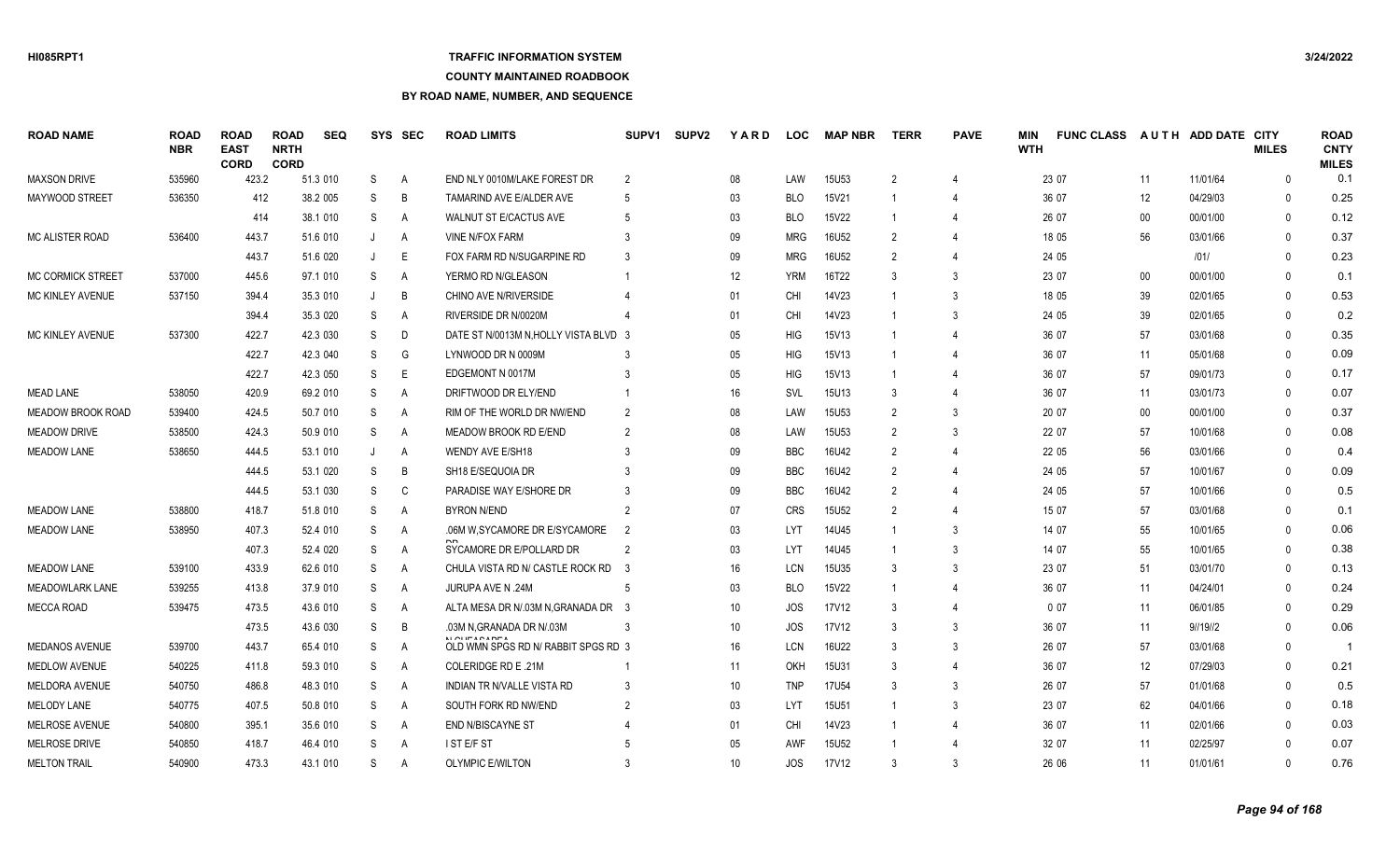## **TRAFFIC INFORMATION SYSTEM**

#### **COUNTY MAINTAINED ROADBOOK**

| <b>ROAD NAME</b>         | <b>ROAD</b><br><b>NBR</b> | <b>ROAD</b><br><b>EAST</b><br><b>CORD</b> | <b>ROAD</b><br><b>NRTH</b><br><b>CORD</b> | <b>SEQ</b> |              | SYS SEC        | <b>ROAD LIMITS</b>                     | SUPV <sub>1</sub> | <b>SUPV2</b> | YARD            | LOC        | <b>MAP NBR</b> | TERR          | <b>PAVE</b>    | MIN<br><b>WTH</b> | <b>FUNC CLASS</b> |                   | AUTH ADD DATE CITY | <b>MILES</b> | <b>ROAD</b><br><b>CNTY</b><br><b>MILES</b> |
|--------------------------|---------------------------|-------------------------------------------|-------------------------------------------|------------|--------------|----------------|----------------------------------------|-------------------|--------------|-----------------|------------|----------------|---------------|----------------|-------------------|-------------------|-------------------|--------------------|--------------|--------------------------------------------|
|                          |                           | 473.3                                     |                                           | 43.1 020   | $\cdot$      | C              | <b>WILTON E/SUNNY VISTA</b>            | 3                 |              | 10              | <b>JOS</b> | 17V12          | 3             | 3              |                   | 36 06             | 11                | 01/01/61           | $\Omega$     | 0.17                                       |
|                          |                           | 473.3                                     |                                           | 43.1 030   | S            | B              | VISTA RD E/CONEJO AVE                  |                   |              | 10              | <b>JOS</b> | 17V12          | 3             | $\overline{1}$ |                   | 30 07             | 11                | 01/01/61           | $\Omega$     | 0.48                                       |
|                          |                           | 473.3                                     |                                           | 43.1 040   | <sub>S</sub> | D              | SUNSET RD ELY/ELWOOD ST                | 3                 |              | 10 <sup>°</sup> | <b>JOS</b> | 17V12          | $\mathcal{R}$ | 3              |                   | 36 07             | 11                | 10/01/70           | $\Omega$     | 0.16                                       |
| <b>MEMORIAL DRIVE</b>    | 540950                    | 457.8                                     |                                           | 91.4 010   | S            | A              | FORT CADY ROAD E 0414M                 |                   |              | 12              | <b>NEB</b> | 16T34          |               | $\overline{4}$ |                   | 26 07             | 13                | 06/01/68           | $\Omega$     | 4.14                                       |
| <b>MENLO DRIVE</b>       | 541350                    | 444.1                                     |                                           | 51.4 010   | J            | A              | 0004M S.SHEEPHORN RD NW/BUTTE          | $\mathbf{3}$      |              | 09              | <b>MRG</b> | 16U52          | 2             | 3              |                   | 19 05             |                   | 1011               | 0.08         | 0.09                                       |
| MENTONE AVENUE           | 541500                    | 430.2                                     |                                           | 39.5 010   | S            | A              | AMETHYST ST E/GARNET ST                |                   |              | 05              | <b>MEN</b> | 15V24          |               | 3              |                   | 24 07             | $00\,$            | 00/01/00           | $\mathbf{0}$ | 0.26                                       |
| <b>MERCEDES COURT</b>    | 541675                    | 407.2                                     |                                           | 41.6 010   | S            | A              | LEXUS LN N .08M                        |                   |              | 03              | <b>FTA</b> | 14V15          |               |                |                   | 32 07             | 11                | 11/23/99           | $\mathbf{0}$ | 0.08                                       |
| MERCURY ROAD             | 541800                    | 443.8                                     |                                           | 67.8 010   | S            | A              | CAMP ROCK RD E/ BIG DIPPER DR          | 3                 |              | 16              | <b>LCN</b> | 16U22          | -3            | $\overline{1}$ |                   | 23 07             | 57                | 03/01/68           | $\mathbf{0}$ | 1.26                                       |
| <b>MERIDIAN ROAD</b>     | 542100                    | 440.1                                     |                                           | 61.4 010   | S            | $\overline{A}$ | 0289M S, SH18 N/SH18                   |                   |              | 16              | <b>LCN</b> | 16U31          | -3            | 3              |                   | 24 07             | 57                | 08/01/73           | $\mathbf{0}$ | 2.89                                       |
|                          |                           | 440.1                                     |                                           | 61.4 020   | S            | B              | HAYNES RD N/WAALEW RD                  |                   |              | 16              | <b>LCN</b> | 16U11          | 3             | 3              |                   | 19 07             | 57                | 11/01/73           | $\mathbf{0}$ |                                            |
| <b>MERITO AVENUE</b>     | 542400                    | 421.9                                     |                                           | 42.2 020   | S            | B              | STERLING NLY/MERITO PL                 |                   |              | 05              | <b>SBO</b> | 15V13          |               |                |                   | 36 07             | 57                | 09/01/73           | $\Omega$     | 0.47                                       |
|                          |                           | 421.9                                     |                                           | 42.2 030   | S            | C              | DATE N/END                             |                   |              | 05              | <b>DEL</b> | 15V13          |               |                |                   | 36 07             | 57                | 09/01/73           | $\mathbf{0}$ | 0.17                                       |
|                          |                           | 421.9                                     |                                           | 42.2 040   | S            | D              | LYNWOOD N/OSBUN                        |                   |              | 05              | DEL        | 15V13          |               |                |                   | 36 07             | 57                | 09/01/73           | $\mathbf{0}$ | 0.18                                       |
| <b>MERITO PLACE</b>      | 542550                    | 422                                       |                                           | 44.9 010   | S            | $\overline{A}$ | ROCA CIRCLE N/HIGHLND SH30             |                   |              | 05              | <b>SBO</b> | 15V13          |               |                |                   | 44 07             | 57                | 09/01/73           | $\Omega$     | 0.11                                       |
| <b>MERLIN AVENUE</b>     | 542850                    | 451.1                                     |                                           | 95.6 010   | S            | $\overline{A}$ | LEMMING N/BEDFORD                      |                   |              | 12              | <b>NEB</b> | 16T23          | -3            |                |                   | 30 07             | 57                | 01/01/68           | $\Omega$     | 0.87                                       |
| <b>MERRICK STREET</b>    | 542900                    | 409.3                                     |                                           | 61.6 010   | S            | A              | ARROWHEAD RD N/TAYLOR WAY              |                   |              | 11              | OKH        | 15U31          | 3             |                |                   | 36 07             | 11                | 07/28/09           | $\mathbf{0}$ | 0.22                                       |
| MERRILL AVENUE           | 543150                    | 408.2                                     |                                           | 40.9 010   | J            | A              | CHERRY AVE E/CATAWBA AVE               | $\overline{2}$    |              | 03              | <b>FTA</b> | 15V11          |               | $\overline{4}$ |                   | 27 04             | 31                | 11/01/80           | 0.08         | 1.71                                       |
| <b>MERRIMACK DRIVE</b>   | 543400                    | 426.2                                     |                                           | 51.5 010   | S            | A              | POTOMAC DR N 0021M                     |                   |              | 08              | LAW        | <b>15U54</b>   |               |                |                   | 26 07             | 11                | 12/01/69           | $\mathbf{0}$ | 0.21                                       |
| <b>MESA AVENUE</b>       | 543525                    | 414.9                                     |                                           | 62.7 050   | S            | A              | ELM ST N/PALM ST                       |                   |              | 11              | OKH        | 15U32          | 3             | 3              |                   | 36 07             | 11                | 06/04/90           | $\mathbf{0}$ | 0.08                                       |
| MESA AVENUE              | 543600                    | 438.3                                     |                                           | 67.3 010   | S            | A              | <b>HOLMES N/LAKE</b>                   |                   |              | 16              | <b>LCN</b> | 16U21          | 3             |                |                   | 20 07             | 57                | 03/01/68           | $\Omega$     | 0.38                                       |
| <b>MESA COURT</b>        | 543715                    | 422.2                                     |                                           | 45.3 010   | S            | A              | END E/ALTO DRIVE                       |                   |              | 05              | <b>HIG</b> | 15V13          |               |                |                   | 33 07             | 11                | 03/01/84           | $\Omega$     | 0.12                                       |
| <b>MESA DRIVE</b>        | 543750                    | 472.3                                     |                                           | 47.5 010   | S            | A              | YUCCA MESA RD E/.06M E, INEZ AVE       |                   |              | 10              | <b>YUC</b> | 17U52          |               | 3              |                   | 30 07             | 57                | 01/01/68           | $\Omega$     | 0.44                                       |
| <b>MESA DRIVE</b>        | 543900                    | 484.3                                     |                                           | 47.7 010   | S            | A              | .24M W, INDIAN COVE RD E/SHOSHONE 3    |                   |              | 10 <sup>°</sup> | <b>TNP</b> | 17U54          | 3             | 3              |                   | 28 07             | 57                | 01/01/68           | $\Omega$     | 1.01                                       |
| <b>MESA LINDA STREET</b> | 544650                    | 413.7                                     |                                           | 60.2 010   | S            | B              | .32M S, FARMINGTON N/FARMINGTON ST 1   |                   |              | 11              | OKH        | 15U32          | 3             | $\overline{4}$ |                   | 26 07             | 11                | 02/03/04           | $\Omega$     | 0.32                                       |
| <b>MESA ROAD</b>         | 544200                    | 438.5                                     |                                           | 62.4 010   | J            | A              | <b>EMERALD N/FOOTHILL</b>              |                   |              | 16              | <b>LCN</b> | 16U31          | $\mathbf{3}$  | 3              |                   | 22 06             | 55                | 10/01/65           | $\Omega$     | 2.01                                       |
| <b>MESA STREET</b>       | 544500                    | 414                                       |                                           | 44.2 010   | S            | A              | 0003M W.IDYLLWILD CT E/CACTUS AVE 5    |                   |              | 03              | <b>RLO</b> | 15V12          |               |                |                   | 36 07             | 62                | 07/01/70           | $\Omega$     | 0.17                                       |
|                          |                           |                                           | 414                                       | 44.2 020   | S            | B              | 0011M W, MACY ST (SBO CL) E/CALIF ST 5 |                   |              | 05              | <b>MCY</b> | 15V12          |               |                |                   | 28 07             | $12 \overline{ }$ | 06/01/29           | $\Omega$     | 0.62                                       |
| <b>MESA STREET</b>       | 544525                    | 409.2                                     |                                           | 65.4 002   | S            | C              | WHITE RD E/BEAVER AVE                  |                   |              | 11              | <b>PHN</b> | 15U21          | 3             |                |                   | 26 07             | 12                | 03/24/20           | $\Omega$     | 0.5                                        |
|                          |                           | 409.7                                     |                                           | 65.4 003   | S            | C              | BEAVER AVE E/BALDY MESA RD             |                   |              | 11              | <b>PHN</b> | 15U21          |               |                |                   | 26 07             | 12                | 03/24/20           | $\Omega$     | 0.51                                       |
|                          |                           | 410.2                                     |                                           | 65.5 005   | -S           | B              | BALDY MESA RD E/.09M W.BRACEO ST 1     |                   |              | 11              | <b>PHN</b> | 15U21          |               | 3              |                   | 26 07             | 11                | 02/07/95           | $\Omega$     | 0.34                                       |
|                          |                           | 410.5                                     |                                           | 65.5 010   | <sub>S</sub> | A              | .09M W.BRACEO ST E/BRACEO ST           |                   |              | 11              | <b>PHN</b> | 15U21          | $\mathcal{R}$ | $\mathcal{R}$  |                   | 26 07             | 11                | 12/19/95           | $\Omega$     | 0.09                                       |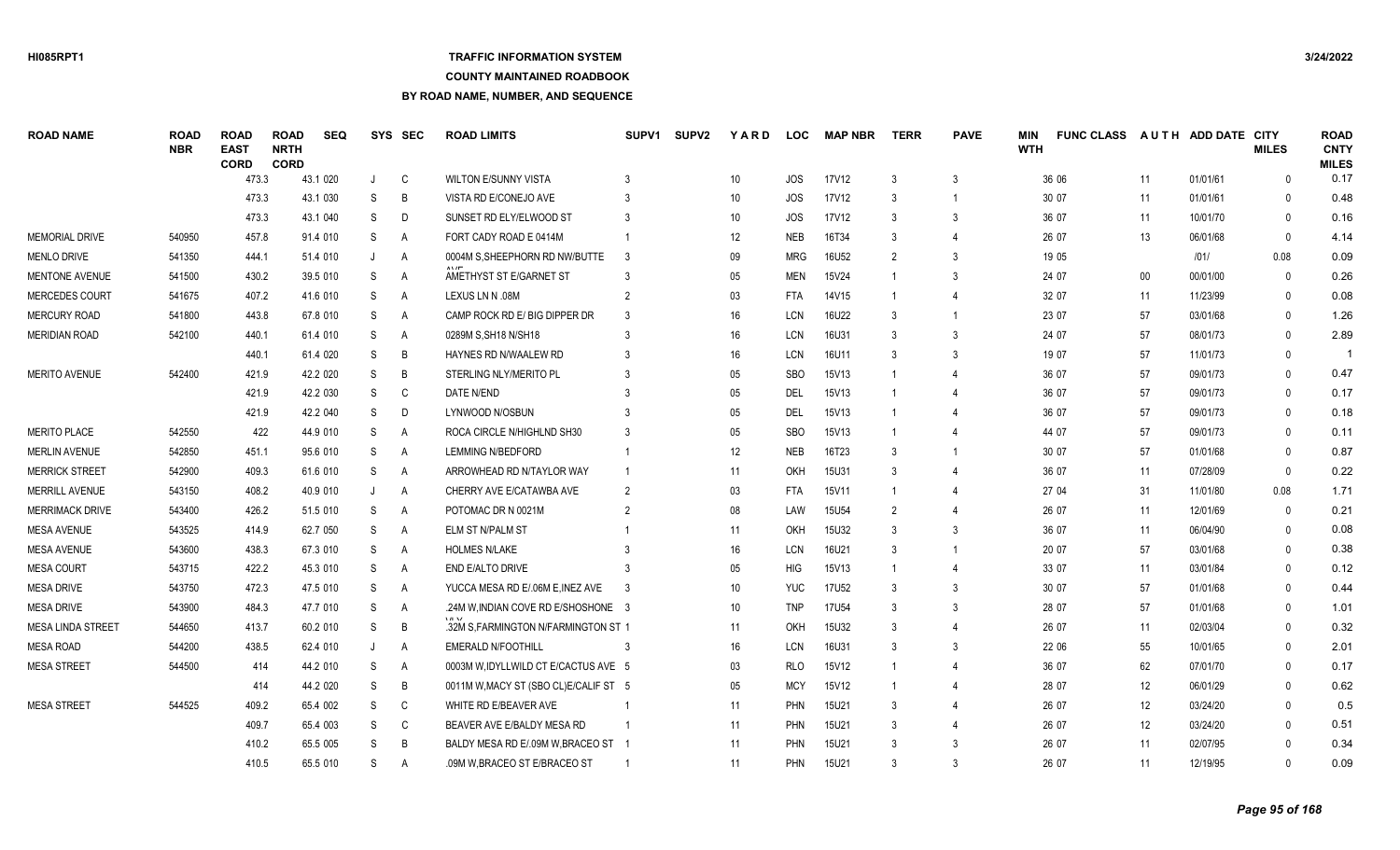# **TRAFFIC INFORMATION SYSTEM**

#### **COUNTY MAINTAINED ROADBOOK**

| <b>ROAD NAME</b>         | <b>ROAD</b><br><b>NBR</b> | <b>ROAD</b><br><b>EAST</b><br><b>CORD</b> | <b>ROAD</b><br><b>NRTH</b><br><b>CORD</b> | <b>SEQ</b> |   | SYS SEC      | <b>ROAD LIMITS</b>                  | SUPV <sub>1</sub> | <b>SUPV2</b> | YARD            | <b>LOC</b> | <b>MAP NBR</b> | <b>TERR</b>    | <b>PAVE</b>           | MIN<br><b>WTH</b> | <b>FUNC CLASS</b> | <b>AUTH</b> | ADD DATE CITY | <b>MILES</b> | <b>ROAD</b><br><b>CNTY</b><br><b>MILES</b> |
|--------------------------|---------------------------|-------------------------------------------|-------------------------------------------|------------|---|--------------|-------------------------------------|-------------------|--------------|-----------------|------------|----------------|----------------|-----------------------|-------------------|-------------------|-------------|---------------|--------------|--------------------------------------------|
| <b>MESA TERRACE</b>      | 544800                    | 397.9                                     |                                           | 45.1 010   | S | $\mathsf{A}$ | MOUNTAIN NW/TWENTY-FIFTH            | 2                 |              | 01              | <b>SAH</b> | 14V14          |                | 3                     |                   | 42 07             | $00\,$      | 00/01/00      | $\Omega$     | 0.29                                       |
| <b>MESA VERDE AVENUE</b> | 544950                    | 421.2                                     |                                           | 45.6 010   | S | A            | END E/CONEJO DR                     |                   |              | 05              | DEL        | 15V13          | -1             | 4                     |                   | 36 07             | 57          | 03/01/68      | 0            | 0.03                                       |
| MESCALERO AVENUE         | 545100                    | 459.9                                     |                                           | 38.5 010   | S | A            | MOJAVE DR N/PIONEER DR              | 3                 |              | 10              | <b>MOR</b> | 16V25          | 3              | 3                     |                   | 21 07             | 00          | 00/01/00      | $\Omega$     | 0.24                                       |
| <b>MESQUITE COURT</b>    | 545350                    | 587.1                                     |                                           | 47.3 010   | S | A            | <b>BARRANCA AVE E/END</b>           |                   |              | 02              | <b>BRV</b> | 21V12          | 3              | 3                     |                   | 27 07             | 11          | 12/01/70      | $\Omega$     | 0.04                                       |
| <b>MESQUITE DRIVE</b>    | 545475                    | 439.6                                     |                                           | 53.1 010   | S | A            | CANYON RD N/FAWNSKIN DR             | 3                 |              | 09              | <b>FWN</b> | 16U41          | $\overline{2}$ | $\overline{4}$        |                   | 18 07             | $00\,$      | 00/01/00      | $\mathbf{0}$ | 0.06                                       |
| MESQUITE SPRINGS ROAD    | 546000                    | 489.4                                     |                                           | 44.4 060   | J | D            | AMBOY RD N/INDIAN TR                | -3                |              | 10              | <b>TNP</b> | 17V15          | 3              | 3                     |                   | 28 07             |             | 1011          | 0.75         | 0.75                                       |
|                          |                           | 489.4                                     |                                           | 44.4 070   | S | F            | INDIAN TR N/SUNNY SANDS DR(NM)      | -3                |              | 10 <sup>°</sup> | <b>TNP</b> | 17U55          | 3              | 3                     |                   | 22 07             | $00\,$      | 00/01/00      | 0.5          | 0.5                                        |
|                          |                           | 489.4                                     |                                           | 44.4 080   | S | G            | SUNNY SANDS DR(NM)N/CHISLOM         |                   |              | 10 <sup>°</sup> | <b>TNP</b> | <b>17U55</b>   | 3              |                       |                   | 21 07             |             | 1011          | 0.25         | 0.25                                       |
|                          |                           | 489.4                                     |                                           | 44.4 090   | S | H            | CHISLOM TR(NM) N0050M               |                   |              | 10              | <b>TNP</b> | 17U55          | 3              |                       |                   | 21 04             |             | 1011          | $\mathbf{0}$ | 0.5                                        |
| MESQUITE STREET          | 545850                    | 409.2                                     |                                           | 61.9 010   | S | G            | CAPELIN RD E/BRACEO ST              |                   |              | 11              | OKH        | 15U31          | -3             | 4                     |                   | 64 07             | 11          | 07/28/09      | 0            | 1.52                                       |
|                          |                           | 410.7                                     |                                           | 61.9 020   | S | F            | <b>BRACEO ST E/ASTER RD</b>         |                   |              | 11              | OKH        | 15U31          | 3              | 4                     |                   | 32 07             | 11          | 11/07/06      | $\Omega$     | 0.5                                        |
|                          |                           | 414.7                                     |                                           | 62 040     | Α | C            | ESCONDIDO AVE E/FUENTA AVE          |                   |              | 11              | OKH        | 15U32          | 3              | 4                     |                   | 80 04             | 12          | 02/13/01      | $\mathbf{0}$ | 0.5                                        |
|                          |                           | 414.7                                     |                                           | 62 050     | A | D            | FUENTA AVE E .25M                   |                   |              | 11              | OKH        | 15U32          | 3              | $\boldsymbol{\Delta}$ |                   | 80 04             | 12          | 02/13/01      | 0.13         | 0.12                                       |
|                          |                           | 414.7                                     |                                           | 62 060     | A | E            | .25M E,FUENTA AVE E/TOPAZ AVE       |                   |              | 11              | OKH        | 15U32          | 3              |                       |                   | 80 04             | 12          | 02/13/01      | $\Omega$     | 0.25                                       |
| <b>METEOR DRIVE</b>      | 546250                    | 421.2                                     |                                           | 68.3 010   | S | A            | CASPIAN DR NWLY/COUNTRY CLUB DR 1   |                   |              | 16              | <b>SVL</b> | 15U23          | 3              |                       |                   | 36 07             | 11          | 03/01/73      | $\mathbf{0}$ | 0.41                                       |
| <b>MEYER STREET</b>      | 546400                    | 416.7                                     |                                           | 75.9 010   | S | B            | FIRST ST E/THIRD ST                 |                   |              | 16              | ORG        | 15T52          | 3              | $\boldsymbol{\Delta}$ |                   | 36 07             | 56          | 05/01/67      | 0            | 0.12                                       |
|                          |                           | 416.7                                     |                                           | 75.9 020   | S | C            | THIRD ST E/FOURTH ST                |                   |              | 16              | ORG        | 15T52          | 3              | 3                     |                   | 21 07             | 56          | 05/01/67      | $\mathbf{0}$ | 0.05                                       |
| <b>MEYERS ROAD</b>       | 546450                    | 414.9                                     |                                           | 49.1 010   | S | B            | .62M NW,LITTLE LEAGUE DR NW .28M    | - 5               |              | 05              | <b>VER</b> | 15U52          |                | 3                     |                   | 15 07             | 57          | 11/01/71      | 0.14         | 0.14                                       |
| <b>MIAMI AVENUE</b>      | 546700                    | 413                                       |                                           | 38.5 010   | S | $\mathsf{A}$ | END N/MANILA ST                     | -5                |              | 03              | <b>BLO</b> | 15V21          | -1             | $\overline{4}$        |                   | 36 07             | 11          | 03/01/71      | $\mathbf{0}$ | 0.09                                       |
|                          |                           | 38.7                                      |                                           | 413.1 020  | S | C            | .05M S.GREGORY ST N/GREGORY ST      | -5                |              | 03              | <b>BLO</b> | 15V21          | -1             | $\overline{4}$        |                   | 36 07             | 11          | 11/23/04      | $\mathbf{0}$ | 0.05                                       |
|                          |                           | 413                                       |                                           | 38.5 030   | S | B            | GREGORY ST N.09M                    |                   |              | 03              | <b>BLO</b> | 15V21          | $\overline{1}$ | $\overline{4}$        |                   | 31 07             | 11          | 12/03/90      | 0            | 0.09                                       |
| MICHAEL AVENUE           | 547050                    | 444.7                                     |                                           | 53.1 010   | S | A            | MEADOW LN N/SH38                    |                   |              | 09              | <b>BBC</b> | 16U42          | 2              | 3                     |                   | 25 07             | 57          | 07/01/66      | $\mathbf{0}$ | 0.22                                       |
|                          |                           | 444.7                                     |                                           | 53.1 020   | S | B            | SH38 N/PIONEER LN                   |                   |              | 09              | <b>BBC</b> | 16U42          | $\overline{2}$ | 4                     |                   | 19 07             | 57          | 10/01/68      | 0            | 0.22                                       |
| MIDDLE CONTROL ROAD      | 547600                    | 437.4                                     |                                           | 45.1 010   | S | A            | SH38 N/FORSEE CR RD                 |                   |              | 05              | <b>BFA</b> | 16V11          | $\mathfrak{D}$ | 1                     |                   | 13 05             | 11          | 01/01/29      | $\Omega$     | 2.85                                       |
|                          |                           | 437.4                                     |                                           | 45.1 020   |   | B            | FORSEE CR RD N/SEVEN OAKS           | 3                 |              | 05              | <b>BFA</b> | 16V11          | $\overline{2}$ |                       |                   | 12 05             | 11          | 01/01/29      | $\Omega$     | 0.85                                       |
| MIDWAY AVENUE            | 547950                    | 441.5                                     |                                           | 63.2 010   | J | $\mathsf{A}$ | SH18 N/SH247 OLD WOMAN SPRGS RD 3   |                   |              | 16              | <b>LCN</b> | 16U31          | 3              | 1                     |                   | 30 05             | 57          | 03/01/68      | $\Omega$     | 2.25                                       |
|                          |                           | 441.5                                     |                                           | 63.2 020   |   | B            | SH247 OLD W SPRGS N/RABBIT SPRGS 3  |                   |              | 16              | <b>LCN</b> | 16U21          | 3              | 3                     |                   | 24 05             | $00\,$      | 00/01/00      | $\Omega$     |                                            |
|                          |                           | 441.5                                     |                                           | 63.2 030   |   | C            | RABBIT SPRGS RD N/CAMBRA RD         |                   |              | 16              | LCN        | 16U21          | 3              | 3                     |                   | 24 05             | $00\,$      | 00/01/00      | $\Omega$     | $\overline{2}$                             |
| <b>MIDWAY BOULEVARD</b>  | 548100                    | 466.4                                     |                                           | 53.9 010   | S | A            | SHAY RD E&S/BIG BEAR BLVD           | 3                 |              | 09              | <b>BBC</b> | 16U42          | 2              | 4                     |                   | 18 07             | 56          | 03/01/66      | $\Omega$     | 0.21                                       |
| MILE HIGH RANCH ROAD     | 548250                    | 439                                       |                                           | 35.1 010   | S | A            | AVENIDA MIRAVILLA (RIV COL)NE/END 3 |                   |              | 05              | OGL        | 16V21          | $\mathfrak{D}$ | 3                     |                   | 15 07             | 11          | 01/01/46      | <sup>n</sup> | 1.21                                       |
| MILE SQUARE ROAD         | 548400                    | 480.8                                     |                                           | 44.4 010   | S | A            | 0013M S, CACTUS DR N/29 PALMS HWY 3 |                   |              | 10 <sup>°</sup> | JOS        | 17V13          |                | 3                     |                   | 24 07             | 57          | 10/01/66      | $\Omega$     | 0.25                                       |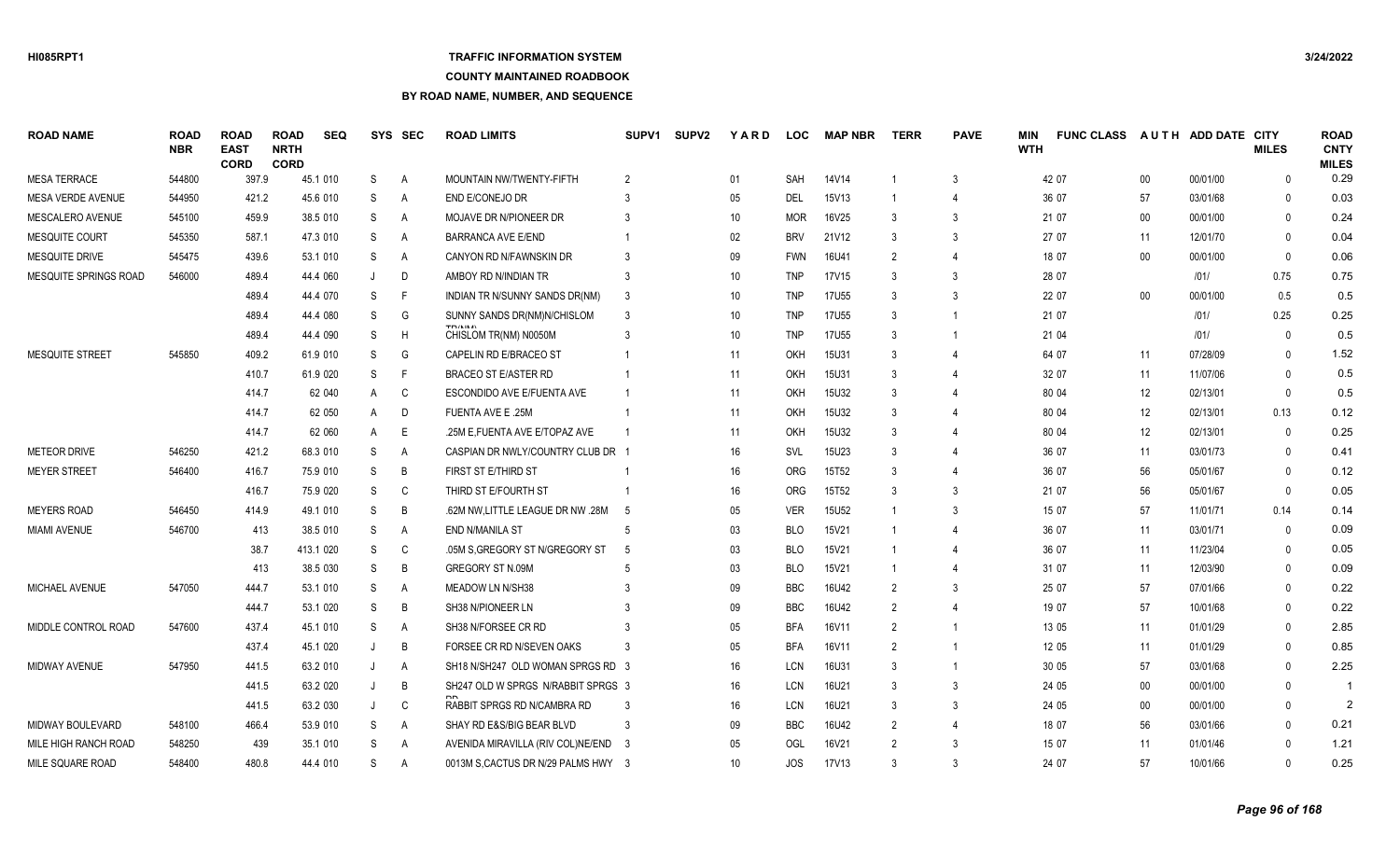# **TRAFFIC INFORMATION SYSTEM**

### **COUNTY MAINTAINED ROADBOOK**

| <b>ROAD NAME</b>      | <b>ROAD</b><br><b>NBR</b> | <b>ROAD</b><br><b>EAST</b><br><b>CORD</b> | <b>ROAD</b><br><b>NRTH</b><br><b>CORD</b> | <b>SEQ</b> |    | SYS SEC        | <b>ROAD LIMITS</b>                                                | SUPV <sub>1</sub> | <b>SUPV2</b> | <b>YARD</b>     | <b>LOC</b> | <b>MAP NBR</b> | <b>TERR</b>             | <b>PAVE</b>             | <b>MIN</b><br><b>WTH</b> | <b>FUNC CLASS</b> |        | AUTH ADD DATE CITY | <b>MILES</b> | <b>ROAD</b><br><b>CNTY</b><br><b>MILES</b> |
|-----------------------|---------------------------|-------------------------------------------|-------------------------------------------|------------|----|----------------|-------------------------------------------------------------------|-------------------|--------------|-----------------|------------|----------------|-------------------------|-------------------------|--------------------------|-------------------|--------|--------------------|--------------|--------------------------------------------|
| <b>MILKWEED LANE</b>  | 549200                    | 47.3                                      |                                           | 411.8 010  | S  | A              | TANSY WY/SYCAMORE CREEK LP PKWY 5                                 |                   |              | 03              | <b>DEV</b> | <b>15U51</b>   |                         | $\overline{4}$          |                          | 32 07             | 12     | 11/16/21           | $\mathbf{0}$ | 0.2                                        |
| MILL CREEK ROAD       | 549300                    | 440.2                                     |                                           | 51 020     | J  | C              | TULIP LN NE/BBL CL                                                |                   |              | 09              | <b>BBC</b> | 16U51          | $\overline{2}$          | $\overline{4}$          |                          | 24 05             |        | 1011               | $\Omega$     | 0.11                                       |
| MILL CREEK ROAD       | 549525                    | 436.1                                     |                                           | 41.9 010   | S  | $\overline{A}$ | SH38 E/SH38                                                       | 3                 |              | 05              | <b>MHV</b> | 15V15          |                         | $\overline{4}$          |                          | 007               | 13     | 11/01/82           | $\Omega$     | 0.27                                       |
| <b>MILL ROAD</b>      | 548550                    | 399.3                                     |                                           | 59.3 010   | S  | A              | <b>LARK ROAD S&amp;E&amp;N/EDNA ST</b>                            |                   |              | 11              | <b>WWD</b> | 14U34          | $\mathcal{P}$           | 3                       |                          | 15 07             | 57     | 10/01/73           | $\Omega$     | 0.25                                       |
| MILL STREET           | 548700                    | 442.2                                     |                                           | 94.3 010   | S  | $\mathsf{A}$   | SANTA FE NW/FIRST ST                                              |                   |              | 12              | DAG        | 16T22          | 3                       | 3                       |                          | 20 07             | 00     | 00/01/00           | $\Omega$     | 0.16                                       |
| <b>MILL STREET</b>    | 548850                    | 416.5                                     |                                           | 76 010     | S  | $\mathsf{A}$   | END, OIL NE/NATL TRLS HWY                                         |                   |              | 16              | <b>ORG</b> | 15T52          | 3                       | 3                       |                          | 22 04             | 57     | 08/01/73           | $\Omega$     | 0.14                                       |
| <b>MILLER LANE</b>    | 549925                    | 447                                       |                                           | 51.2 010   | S  | A              | MITCHELL LN E/OAK DR                                              | 3                 |              | 09              | <b>SUG</b> | 16U52          | $\mathcal{P}$           |                         |                          | 007               | 11     | 10/01/82           | $\Omega$     | 0.12                                       |
| MILLER RANCH ROAD     | 549950                    | 435.5                                     |                                           | 63.3 010   | S  | A              | <b>BOURBON RD N/SUTTER RD</b>                                     |                   |              | 16              | <b>LCN</b> | 15U35          | 3                       | $\overline{1}$          |                          | 19 07             | 56     | 03/01/67           | $\Omega$     | 0.5                                        |
| <b>MILPAS DRIVE</b>   | 550500                    | 430.1                                     |                                           | 64.6 010   | S  | A              | BEG, OIL N/DESERT VIEW                                            |                   |              | 16              | <b>APV</b> | 15U24          | 3                       | 3                       |                          | 20 07             | 51     | 11/01/66           | $\Omega$     | 0.51                                       |
|                       |                           | 430.1                                     |                                           | 64.6 020   | J  | B              | DESERT VIEW N/SH18 0000                                           | -1                |              | 16              | APV        | 15U24          | 3                       | 3                       |                          | 20 06             | 57     | 11/01/72           | $\mathbf{0}$ | 2.02                                       |
|                       |                           | 430.1                                     |                                           | 64.6 030   | S  | C              | SH18 N/0077M N.CHAPAROSA DR                                       |                   |              | 16              | APV        | 15U24          |                         | 3                       |                          | 26 07             | $00\,$ | 00/01/00           | $\Omega$     | 1.02                                       |
| <b>MILTON STREET</b>  | 550650                    | 399.4                                     |                                           | 76.3 005   | S  | B              | CHAMISAL ST E .25M                                                |                   |              | 11              | ADL        | 14T54          | 3                       | 3                       |                          | 30 07             | 12     | 11/14/00           | $\mathbf{0}$ | 0.25                                       |
|                       |                           | 407.1                                     |                                           | 76.3 010   | S  | $\overline{A}$ | TENNYSON AVE E/0025M E, SANDBURG                                  |                   |              | 11              | <b>ADL</b> | 14T55          | 3                       | $\overline{1}$          |                          | 30 07             | 57     | 11/01/67           | $\Omega$     | 0.5                                        |
| MINDANAO STREET       | 550800                    | 412.5                                     |                                           | 38.7 005   | S  | D              | LAUREL AVE E .10M                                                 |                   |              | 03              | <b>BLO</b> | 15V21          |                         | 4                       |                          | 36 07             | 11     | 06/12/07           | $\Omega$     | 0.1                                        |
|                       |                           | 412.7                                     |                                           | 38.7 010   | S  | B              | LOCUST AVE E/MAPLE AVE                                            |                   |              | 03              | <b>BLO</b> | 15V21          |                         |                         |                          | 36 07             | 11     | 07/01/74           | $\Omega$     | 0.25                                       |
|                       |                           | 412.7                                     |                                           | 38.7 020   | S  | C              | MAPLE AVE E/END                                                   |                   |              | 03              | <b>BLO</b> | 15V21          |                         |                         |                          | 007               | 11     | 11/01/84           | $\Omega$     | 0.16                                       |
|                       |                           | 412.7                                     |                                           | 38.7 030   | S  | A              | <b>GERONIMO E/SPRUCE</b>                                          |                   |              | 03              | <b>BLO</b> | 15V22          | $\overline{\mathbf{1}}$ | $\overline{4}$          |                          | 36 07             | 57     | 08/01/73           | $\mathbf{0}$ | 0.17                                       |
| <b>MINER AVENUE</b>   | 550950                    | 442.6                                     |                                           | 98.9 010   | S  | A              | MINERAL N/LAKEVIEW                                                |                   |              | 12              | CAL        | 16T12          | 3                       | $\overline{1}$          |                          | 30 07             | 57     | 01/01/68           | $\mathbf{0}$ | 0.25                                       |
| <b>MINERAL STREET</b> | 551250                    | 442.4                                     |                                           | 98.9 010   | S  | $\overline{A}$ | <b>INDIAN E/TREASURE</b>                                          |                   |              | 12              | CAL        | 16T12          | 3                       | $\overline{\mathbf{1}}$ |                          | 34 07             | 57     | 01/01/68           | $\Omega$     | 0.41                                       |
| mink trail            | 551800                    | 584.7                                     |                                           | 46.1 010   | S  | A              | COUGAR TR NELY/CRAZY HORSE TR                                     |                   |              | 02              | <b>BRV</b> | 21V12          | 3                       | 3                       |                          | 26 07             | 11     | 12/01/73           | $\mathbf{0}$ | 0.1                                        |
| MINNEOLA ROAD         | 551850                    | 448.8                                     |                                           | 93.1 010   |    | B              | NAT'L TRLS HWY N/.92M N.VALLEY                                    |                   |              | 12              | <b>NEB</b> | 16T23          | 3                       | 3                       |                          | 23 05             | 11     | 01/01/30           | $\Omega$     | 3.36                                       |
|                       |                           | 448.8                                     |                                           | 93.1 020   | A  | A              | $\bigcap_{n \in \mathbb{N}}$<br>.92M N, VALLEY CNTR RD N/YERMO RD |                   |              | 12              | <b>NEB</b> | 16T23          | 3                       | 3                       |                          | 23 05             | 11     | 01/01/30           | $\mathbf{0}$ | 1.6                                        |
|                       |                           | 448.8                                     |                                           | 93.1 030   | A  | C              | YERMO RD N/SUNRISE CANYON RD                                      |                   |              | 12              | <b>NEB</b> | 16T23          | 3                       | $\overline{4}$          |                          | 27 05             | 11     | 01/01/30           | $\mathbf{0}$ | 0.23                                       |
| MINT LANE             | 552225                    | 407.5                                     |                                           | 41.6 010   | S  | A              | CLOVER CT N .05M                                                  | $\overline{2}$    |              | 03              | <b>FTA</b> | 15V11          |                         | $\overline{4}$          |                          | 32 07             | 11     | 01/06/99           | $\Omega$     | 0.05                                       |
| <b>MINTON DRIVE</b>   | 552600                    | 444.2                                     |                                           | 51.6 010   | S  | A              | VILLA GROVE S&NW/VLA GROVE                                        | 3                 |              | 09              | <b>MRG</b> | 16U52          | $\mathcal{P}$           | $\overline{4}$          |                          | 20 07             | 56     | 03/01/66           | $\Omega$     | 0.58                                       |
| <b>MIRA LANE</b>      | 552750                    | 444.2                                     |                                           | 51.3 010   | S  | $\mathsf{A}$   | <b>BUTTE NE/VILLA GROVE</b>                                       | 3                 |              | 09              | <b>MRG</b> | 16U52          | $\mathcal{P}$           | $\overline{4}$          |                          | 20 07             |        | 1011               | $\Omega$     | 0.02                                       |
| MIRA MESA AVENUE      | 553550                    | 35.4                                      |                                           | 395.1 010  | S  | $\overline{A}$ | .11M W.PIPE LINE AVE E/PIPE LINE AVE 4                            |                   |              | 01              | <b>CHI</b> | 14V23          |                         | $\overline{4}$          |                          | 36 07             | 11     | 04/04/06           | $\Omega$     | 0.11                                       |
| MIRA STREET           | 552900                    | 468.2                                     |                                           | 52.2 010   | S  | $\overline{A}$ | OLD WMN SPGS OHE E/ARTESIA                                        | 3                 |              | 10 <sup>°</sup> | <b>YUC</b> | 17U51          | 3                       | $\overline{1}$          |                          | 26 07             | 57     | 01/01/68           | $\Omega$     | 0.25                                       |
| <b>MIRADA COURT</b>   | 553050                    | 422.7                                     |                                           | 44.5 010   | S  | $\overline{A}$ | <b>MIRADA ST N/END</b>                                            | 3                 |              | 05              | <b>HIG</b> | 15V13          |                         | 4                       |                          | 36 07             | 00     | 00/01/00           | $\Omega$     | 0.05                                       |
| <b>MIRADA PLACE</b>   | 553200                    | 422.8                                     |                                           | 44.5 030   | S  | $\overline{A}$ | MIRADA ST N .05M                                                  |                   |              | 05              | <b>HIG</b> | 15V13          |                         |                         |                          | 36 07             | 11     | 09/01/73           | $\Omega$     | 0.05                                       |
| <b>MIRADA STREET</b>  | 553350                    | 422.7                                     |                                           | 44.5 010   | S. | A              | ARDEN AVE E/BLYTHE AVE                                            |                   |              | $05\,$          | HIG        | 15V13          |                         | $\boldsymbol{\Delta}$   |                          | 36 07             | 56     | 02/01/73           | $\Omega$     | 0.2                                        |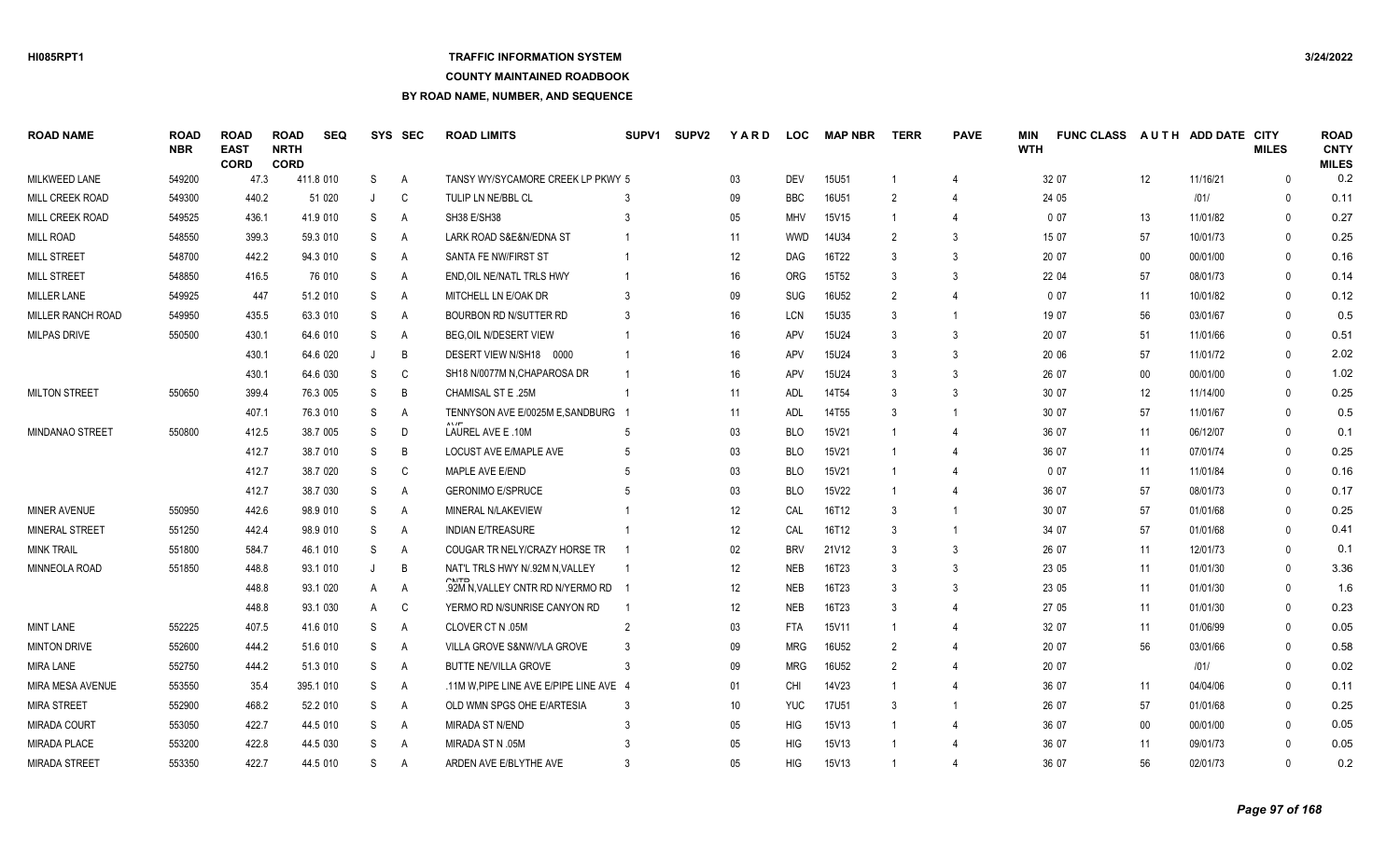# **TRAFFIC INFORMATION SYSTEM**

### **COUNTY MAINTAINED ROADBOOK**

| <b>ROAD NAME</b>         | <b>ROAD</b><br><b>NBR</b> | <b>ROAD</b><br><b>EAST</b><br><b>CORD</b> | <b>ROAD</b><br><b>NRTH</b><br><b>CORD</b> | <b>SEQ</b> |    | SYS SEC        | <b>ROAD LIMITS</b>                   | <b>SUPV1</b>  | <b>SUPV2</b> | YARD            | <b>LOC</b> | <b>MAP NBR</b>    | <b>TERR</b>    | <b>PAVE</b>    | MIN<br><b>WTH</b> | <b>FUNC CLASS</b> |                   | AUTH ADD DATE CITY | <b>MILES</b> | <b>ROAD</b><br><b>CNTY</b><br><b>MILES</b> |
|--------------------------|---------------------------|-------------------------------------------|-------------------------------------------|------------|----|----------------|--------------------------------------|---------------|--------------|-----------------|------------|-------------------|----------------|----------------|-------------------|-------------------|-------------------|--------------------|--------------|--------------------------------------------|
|                          |                           | 422.7                                     |                                           | 44.5 020   | S  | B              | BLYTHE AVE E0003M/END                |               |              | 05              | HIG        | 15V13             |                | $\overline{4}$ |                   | 36 07             | 56                | 02/01/73           | $\Omega$     | 0.03                                       |
| <b>MIRANDY WAY</b>       | 553860                    | 410.5                                     |                                           | 60 050     | S  | A              | WHITEHAVEN RD NE/BRACEO ST           |               |              | 11              | OKH        | 15U31             | 3              | 3              |                   | 36 07             | 11                | 08/26/91           | $\mathbf{0}$ | 0.37                                       |
| <b>MISSION BOULEVARD</b> | 554875                    | 394.9                                     |                                           | 38.3 010   | A  | A              | LA COL E/.06M E, PIPE LINE AVE       |               |              | 01              | <b>MTC</b> | 14V23             |                | 4              |                   | 003               |                   | 1011               | 0.19         | 0.19                                       |
|                          |                           | 394.9                                     |                                           | 38.3 030   | A  | C              | 0007M W.CENTRAL AVE E/BENSON AVE 4   |               |              | 01              | <b>MTC</b> | 14V24             |                | 4              |                   | 003               |                   | 1011               | 0.04         | 0.53                                       |
| <b>MISSION STREET</b>    | 555000                    | 414.7                                     |                                           | 61.7 005   | S  | G              | ESCONDIDO AVE E .13M                 |               |              | 11              | <b>HES</b> | 15U32             | 3              | 4              |                   | 32 07             | $12 \overline{ }$ | 11/02/10           | $\mathbf{0}$ | 0.13                                       |
| <b>MISTLETOE DRIVE</b>   | 555300                    | 429.9                                     |                                           | 49 010     | J  | A              | <b>WAGON WHEEL E/SECRET</b>          |               |              | 08              | <b>RSG</b> | <b>15U54</b>      | 2              |                |                   | 17 06             | 57                | 09/01/66           | $\Omega$     | 0.1                                        |
| <b>MITAD COURT</b>       | 555450                    | 422.1                                     |                                           | 43.8 010   | S  | $\overline{A}$ | ROCA CIRCLE N/END                    |               |              | 05              | <b>SBO</b> | 15V13             |                |                |                   | 36 07             | 57                | 09/01/73           | $\Omega$     | 0.09                                       |
| MITCHELL LANE            | 555600                    | 447                                       |                                           | 51.1 010   | S  | B              | END N/WILDHORSE LANE                 |               |              | 09              | <b>SUG</b> | 16U52             | $\mathcal{P}$  |                |                   | 007               | 11                | 10/01/82           | $\Omega$     | 0.03                                       |
|                          |                           | 447                                       |                                           | 51.1 020   | S  | A              | WILDHORSE LN N/SH38                  |               |              | 09              | <b>SUG</b> | 16U00             | $\overline{2}$ | 4              |                   | 25 07             | 56                | 03/01/66           | $\Omega$     | 0.55                                       |
| <b>MITTRY DRIVE</b>      | 555750                    | 425.2                                     |                                           | 51.8 010   | J  | A              | SH173 NE 0046M                       |               |              | 08              | LAW        | 15U <sub>54</sub> | 2              | 3              |                   | 14 05             | $00\,$            | 00/01/00           | $\Omega$     | 0.46                                       |
|                          |                           | 425.2                                     |                                           | 51.8 020   | S  | B              | 0046M NE, SH173 NE/END               |               |              | 08              | LAW        | 15U <sub>54</sub> | 2              | 3              |                   | 12 05             | $00\,$            | 00/01/00           | $\mathbf{0}$ | 0.06                                       |
| <b>MOANALLA COURT</b>    | 555800                    | 587.1                                     |                                           | 589.6 010  | S  | Α              | END ELY/CHULA VISTA ST               |               |              | 02 <sub>2</sub> | <b>BRV</b> | 21V12             | 3              | 3              |                   | 29 07             | 11                | 12/01/75           | $\mathbf{0}$ | 0.08                                       |
| <b>MOCCASIN ROAD</b>     | 555900                    | 427.7                                     |                                           | 72.5 010   | S  | Α              | .02M S, TAHQUITZ N/SOUTH RD          |               |              | 16              | APV        | 15U14             | 3              | $\overline{4}$ |                   | 36 07             | 57                | 08/01/73           | $\Omega$     | 0.18                                       |
| MOCCASIN ROAD            | 555950                    | 585.7                                     |                                           | 47.6 010   | S  | B              | MODOC TR SE/CREEK RD                 |               |              | 02              | <b>BRV</b> | 21V12             | $\mathcal{R}$  | 3              |                   | 26 07             | 11                | 11/01/71           | $\Omega$     | 0.43                                       |
|                          |                           | 585.7                                     |                                           | 47.6 020   | S  | A              | DEERPATH WAY E/RIO MESA DR           |               |              | 02              | <b>BRV</b> | 21V12             |                | 3              |                   | 27 07             | 11                | 12/01/70           | $\Omega$     | 0.12                                       |
| MOCKING BIRD LANE        | 556200                    | 459.1                                     |                                           | 38.2 010   | S  | $\overline{A}$ | .10M W, ARTESIA AVE E/PARADISE AVE 3 |               |              | 10 <sup>°</sup> | <b>MOR</b> | 16V25             | 3              | 3              |                   | 24 07             | $00\,$            | 00/01/00           | $\Omega$     | 0.35                                       |
| MOCKING BIRD ROAD        | 556350                    | 399.4                                     |                                           | 59.2 010   | S  | Α              | ACORN DRIVE ELY/PINE ST              |               |              | 11              | <b>WWD</b> | 14U34             | $\mathfrak{p}$ | 3              |                   | 12 07             | 57                | 10/01/73           | $\mathbf{0}$ | 0.24                                       |
| MOCKINGBIRD AVENUE       | 556050                    | 423.6                                     |                                           | 64.1 010   | S  | $\overline{A}$ | OCTILLO N/TUSSING RANCH RD           |               |              | 16              | APV        | 15U23             | $\mathbf{3}$   | $\overline{1}$ |                   | 24 07             | 57                | 08/01/73           | $\mathbf{0}$ | 1.01                                       |
| MODESTO DRIVE            | 556500                    | 421.2                                     |                                           | 45.4 010   | S  | Α              | THIRTY-FIFTH ST N/THIRTY-SIXTH ST    | -3            |              | 05              | <b>DEL</b> | 15V13             |                | $\overline{4}$ |                   | 36 07             | 57                | 10/01/68           | 0.07         | 0.07                                       |
|                          |                           | 421.2                                     |                                           | 45.4 020   | S  | B              | THIRTY-SIXTH N/ECHO DR               |               |              | 05              | DEL        | 15V13             |                | $\overline{4}$ |                   | 36 07             | 57                | 09/01/73           | $\mathbf{0}$ | 0.29                                       |
| <b>MODOC COURT</b>       | 556700                    | 586                                       |                                           | 47.7 010   | S  | $\overline{A}$ | MODOC TR N/END                       |               |              | 02              | <b>BRV</b> | 21V12             | 3              | 3              |                   | 26 07             | 11                | 11/01/71           | $\mathbf{0}$ | 0.06                                       |
| MODOC LANE               | 556850                    | 586.4                                     |                                           | 48.4 010   | S  | Α              | <b>MODOC TR N/END</b>                |               |              | $02\,$          | <b>BRV</b> | 21V12             | 3              | 3              |                   | 26 07             | 11                | 11/01/71           | $\Omega$     | 0.08                                       |
| MODOC TRAIL              | 557050                    | 585.5                                     |                                           | 47.1 010   | S  | Α              | DEL REY DR N 0005M                   |               |              | 02              | <b>BRV</b> | 21V12             | 3              | 3              |                   | 27 07             | 11                | 11/01/71           | $\mathbf{0}$ | 0.05                                       |
|                          |                           | 585.5                                     |                                           | 47.1 020   | S  | B              | BANNOCK TR NELY/0001M NE, MODOC      |               |              | 02              | <b>BRV</b> | 21V12             | $\mathbf{3}$   | 3              |                   | 26 07             | 11                | 11/01/71           | $\Omega$     | 1.13                                       |
|                          |                           | 585.5                                     |                                           | 47.1 030   | S  | C              | 0006M S, FOX TR NLY/RIO MESA DRIVE   |               |              | 02              | <b>BRV</b> | 21V12             | $\mathcal{R}$  | 3              |                   | 27 07             | $00\,$            | 00/01/00           | $\Omega$     | 0.7                                        |
| MODOC WAY                | 557075                    | 586.2                                     |                                           | 48 010     | S  | A              | <b>MODOC TR E/END</b>                |               |              | 02              | <b>BRV</b> | 21V12             | 3              | 3              |                   | 26 07             | 11                | 11/01/71           | $\Omega$     | 0.07                                       |
| <b>MOHAN WAY</b>         | 557100                    | 430.3                                     |                                           | 48.9 010   | S  | A              | DADE DR E/SOUTAR DRIVE               | 2             |              | 08              | <b>RSG</b> | <b>15U55</b>      | $\mathfrak{p}$ | $\overline{4}$ |                   | 24 07             | 56                | 09/01/65           | $\Omega$     | 0.07                                       |
| <b>MOHAWK DRIVE</b>      | 557350                    | 426.2                                     |                                           | 51.6 010   | S  | A              | 0011M W, CUMBERLAND DR E 0018M       | $\mathcal{P}$ |              | 08              | LAW        | 15U <sub>54</sub> | 2              | 4              |                   | 27 07             | 11                | 12/01/69           | $\Omega$     | 0.18                                       |
| <b>MOHAWK DRIVE</b>      | 557400                    | 439.1                                     |                                           | 53.4 010   | S  | A              | RIM OF THE WORLD DR NE/NAVAJO ST 3   |               |              | 09              | <b>FWN</b> | 16U41             | $\mathcal{P}$  | 4              |                   | 17 07             | 56                | 03/01/66           | $\Omega$     | 0.12                                       |
|                          |                           | 439.1                                     |                                           | 53.4 020   |    | B              | NAVAJO ST NE/BROOKSIDE LN            |               |              | 09              | <b>FWN</b> | 16U41             |                | 3              |                   | 26 07             | 56                | 03/01/66           | $\Omega$     | 0.15                                       |
| <b>MOHAWK TRAIL</b>      | 557700                    | 422.9                                     |                                           | 50.3 010   | S. | A              | <b>END NE/APACHE TR</b>              |               |              | 08              | LAW        | <b>15U53</b>      | 2              | 3              |                   | 24 07             | 57                | 11/01/71           | $\Omega$     | 0.03                                       |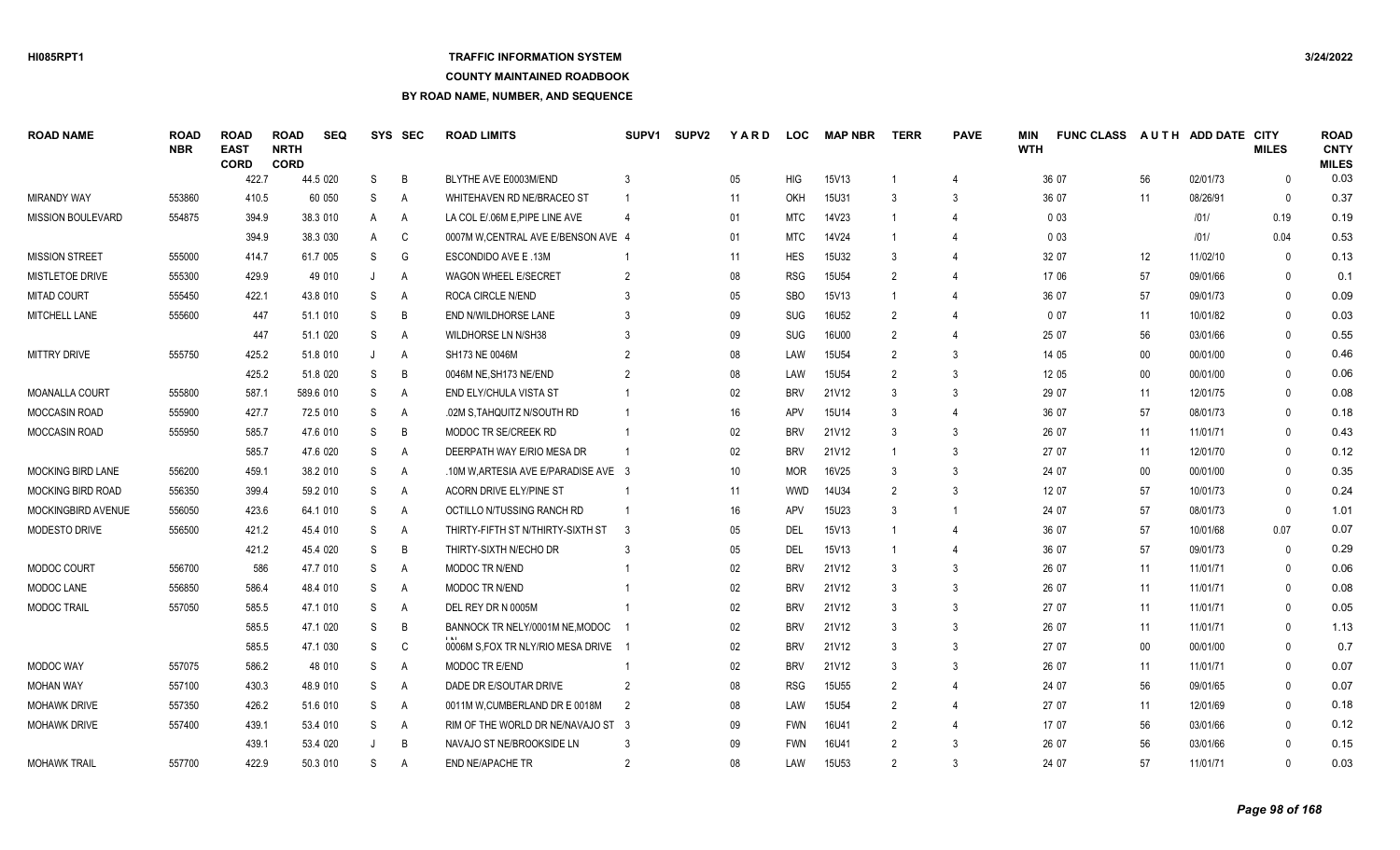# **TRAFFIC INFORMATION SYSTEM**

#### **COUNTY MAINTAINED ROADBOOK**

| <b>ROAD NAME</b>       | <b>ROAD</b><br><b>NBR</b> | <b>ROAD</b><br><b>EAST</b><br><b>CORD</b> | <b>ROAD</b><br><b>NRTH</b><br><b>CORD</b> | <b>SEQ</b> | SYS | <b>SEC</b> | <b>ROAD LIMITS</b>                      | SUPV <sub>1</sub> | <b>SUPV2</b> | YARD            | <b>LOC</b> | <b>MAP NBR</b> | <b>TERR</b>    | <b>PAVE</b>    | MIN<br><b>WTH</b> | <b>FUNC CLASS</b> |        | AUTH ADD DATE CITY | <b>MILES</b> | <b>ROAD</b><br><b>CNTY</b><br><b>MILES</b> |
|------------------------|---------------------------|-------------------------------------------|-------------------------------------------|------------|-----|------------|-----------------------------------------|-------------------|--------------|-----------------|------------|----------------|----------------|----------------|-------------------|-------------------|--------|--------------------|--------------|--------------------------------------------|
| <b>MOHAWK TRAIL</b>    | 557750                    | 585.8                                     |                                           | 47.2 010   | S   | Α          | WENATCHEE TR E/PAHASKA TR               |                   |              | 02              | <b>BRV</b> | 21V12          | 3              | $\mathbf{3}$   |                   | 26 07             | 11     | 11/01/71           | $\mathbf{0}$ | 0.39                                       |
| MOJAVE BOULEVARD       | 558150                    | 444.5                                     |                                           | 52.8 010   | S   | A          | <b>BIG TREE DR E/PARADISE WAY</b>       | -3                |              | 09              | <b>BBC</b> | 16U42          |                | 3              |                   | 21 07             | 56     | 03/01/66           | $\mathbf{0}$ | 0.75                                       |
| <b>MOJAVE DRIVE</b>    | 558300                    | 411.1                                     |                                           | 71 015     | S   | B          | ASTER RD E/JONATHAN ST-WB SHLDR         |                   |              | 11              | <b>ADL</b> | 15U11          | 3              | $\overline{1}$ |                   | 20 04             | 13     | 01/15/02           | 0.75         | 0.76                                       |
| <b>MOJAVE DRIVE</b>    | 558450                    | 459.2                                     |                                           | 38.5 010   | S   | A          | $\sim$ $\sim$<br>HILL AVE E/JUNIPER AVE |                   |              | 10              | <b>MOR</b> | 16V25          |                | 3              |                   | 32 07             | 00     | 00/01/00           | $\Omega$     | 0.5                                        |
|                        |                           | 459.2                                     |                                           | 38.5 020   | S   | B          | MESCALERO AVE E/HESS BLVD               |                   |              | 10              | <b>MOR</b> | 16V25          | 3              | 3              |                   | 22 07             | $00\,$ | 00/01/00           | $\Omega$     | 0.12                                       |
|                        |                           | 459.2                                     |                                           | 38.5 030   | S   | D          | HESS BLVD E/SAN JACINTO ST              |                   |              | 10              | <b>MOR</b> | 16V25          | 3              | $\overline{4}$ |                   | 007               | 12     | 03/01/85           | $\Omega$     | 0.25                                       |
|                        |                           | 459.2                                     |                                           | 38.5 040   | S   | C          | VALE DR E/EAST DRIVE                    |                   |              | 10 <sup>°</sup> | <b>MOR</b> | 16V25          | 3              | 3              |                   | 14 07             | $00\,$ | 00/01/00           | $\Omega$     | 0.08                                       |
| MOJAVE RANCH ROAD      | 558525                    | 477.8                                     |                                           | 44.6 010   | S   | A          | .09M S.29 PALMS HIWY N/29 PALMS         |                   |              | 10              | JOS        | 17V13          | 3              |                |                   | 007               | 12     | 03/01/85           | $\Omega$     | 0.09                                       |
| MOJAVE RIVER ROAD      | 559500                    | 417.5                                     |                                           | 52.1 010   | S   | A          | CREST FOREST DR ELY .52M                | $\mathcal{P}$     |              | 07              | <b>CRS</b> | 15U42          | $\overline{2}$ |                |                   | 60 07             |        | 1011               | $\Omega$     | 0.52                                       |
| MOJAVE ROAD            | 558600                    | 441.8                                     |                                           | 94.4 010   | S   | A          | 0008MW, SIERRA WAY E/DAGGETT            |                   |              | 12              | <b>DAG</b> | 16T22          | 3              | 3              |                   | 25 07             | $00\,$ | 00/01/00           | $\mathbf{0}$ | 0.2                                        |
| <b>MOJAVE ROAD</b>     | 558800                    | 586.7                                     |                                           | 47.3 010   | S   | A          | $V$ EDMO DD<br>RIO MESA DR E/PUEBLO AVE |                   |              | 02              | <b>BRV</b> | 21V12          |                | 3              |                   | 27 07             | 11     | 12/01/70           | $\Omega$     | 0.28                                       |
| <b>MOJAVE STREET</b>   | 559050                    | 442                                       |                                           | 65 010     | S   | A          | LINCOLN RD E/ FAIRLANE RD               |                   |              | 16              | <b>LCN</b> | 16U22          | 3              | $\overline{1}$ |                   | 30 07             | 57     | 03/01/68           | $\Omega$     | $\overline{1}$                             |
| <b>MOJAVE TRAIL</b>    | 559200                    | 420.2                                     |                                           | 89.6 010   | S   | A          | SANTA FE TR N/WHEELER RD                |                   |              | 11              | <b>HLN</b> | 15T33          | $\mathbf{3}$   | 4              |                   | 24 07             | 00     | 00/01/00           | $\Omega$     | 0.51                                       |
|                        |                           | 420.2                                     |                                           | 89.6 020   | S   | B          | WHEELER RD N/LINK RD                    |                   |              | 11              | <b>HLN</b> | 15T33          | $\mathbf{3}$   |                |                   | 22 07             | $00\,$ | 00/01/00           | $\Omega$     | 0.25                                       |
| <b>MONACO STREET</b>   | 560000                    | 407.6                                     |                                           | 41.5 050   | S   | A          | SEVILLE AVE N/OWEN ST                   | 2                 |              | 03              | <b>FTA</b> | 15V11          |                | 4              |                   | 36 07             | 11     | 03/11/97           | $\Omega$     | 0.06                                       |
| <b>MONET LANE</b>      | 560255                    | 407.8                                     |                                           | 41.5 010   | S   | A          | CHAGALL LN N/PICASSO LN                 |                   |              | 03              | <b>FTA</b> | 15V11          |                | 4              |                   | 32 07             | 11     | 11/27/01           | $\Omega$     | 0.06                                       |
| <b>MONO COURT</b>      | 560500                    | 585.9                                     |                                           | 47 010     | S   | A          | KANIKSU TR E/END                        |                   |              | $02\,$          | <b>BRV</b> | 21V12          | 3              | 3              |                   | 27 07             | 11     | 11/01/71           | $\Omega$     | 0.05                                       |
| MONTALYO DRIVE         | 560700                    | 493.3                                     |                                           | 49.4 010   | S   | A          | <b>BULLION MTN RD E/FALDERMAN</b>       |                   |              | 10 <sup>°</sup> | <b>TNP</b> | 17U55          |                |                |                   | 30 07             | 57     | 01/01/68           | $\Omega$     | 0.5                                        |
| <b>MONTCLAIR DRIVE</b> | 560950                    | 446.5                                     |                                           | 52.2 010   | S   | Α          | SH38 NWLY/SITES WAY                     |                   |              | 09              | <b>BBC</b> | 16U42          |                | 4              |                   | 26 07             | 12     | 04/01/72           | $\Omega$     | 0.39                                       |
| MONTE VERDE AVENUE     | 562350                    | 395.2                                     |                                           | 37.9 010   | S   | B          | WESLEY AVE E/DORSET AVE                 |                   |              | 01              | <b>MTC</b> | 14V23          |                |                |                   | 36 07             | 11     | 05/01/66           | $\Omega$     | 0.06                                       |
|                        |                           | 395.2                                     |                                           | 37.9 020   | S   | D          | NORTON AVE E/KIMBERLY AVE               |                   |              | 01              | <b>MTC</b> | 14V23          |                |                |                   | 36 07             | 55     | 04/01/68           | $\Omega$     | 0.16                                       |
| MONTE VISTA AVENUE     | 562500                    | 396.2                                     |                                           | 32.9 020   | J   | D          | FRANCIS AVE N/PHILLIPS BLVD             |                   |              | 01              | CHI        | 14V24          |                |                |                   | 21 04             | 31     | 12/01/80           | $\Omega$     | 0.42                                       |
|                        |                           | 396.2                                     |                                           | 32.9 030   | J   | E          | PHILLIPS BLVD N/HOWARD STREET           |                   |              | 01              | <b>MTC</b> | 14V24          |                |                |                   | 24 04             | 31     | 12/01/77           | 0.2          | 0.2                                        |
| MONTE VISTA DRIVE      | 562800                    | 421.3                                     |                                           | 43.8 010   | S   | Α          | END N/0004M S, HIGHLAND AVE             |                   |              | 05              | <b>SBO</b> | 15V13          |                | 4              |                   | 22 07             | 57     | 03/01/68           | $\mathbf{0}$ | 0.36                                       |
| MONTE VISTA ROAD       | 562950                    | 404                                       |                                           | 65.4 010   | S   | Α          | RANCHO N/GOSS RD                        |                   |              | 11              | PHN        | 14U25          |                |                |                   | 30 07             | 11     | 01/01/54           | $\mathbf{0}$ | 0.5                                        |
| MONTEREY AVENUE        | 561600                    | 420.2                                     |                                           | 42 010     | S   | Α          | 0004M E, WATERMAN AVE E/COOLEY ST 5     |                   |              | 05              | <b>SBO</b> | 15V13          |                | 3              |                   | 24 07             | 31     | 08/01/70           | 0.02         | 0.14                                       |
|                        |                           | 420.2                                     |                                           | 42 020     | S   | B          | PALM LN E/PINE ST                       |                   |              | 05              | <b>SBO</b> | 15V13          |                | 3              |                   | 23 07             | 57     | 09/01/73           | 0.06         | 0.09                                       |
|                        |                           | 420.2                                     |                                           | 42 030     | S   | C          | PINE ST E/WHITLOCK AVE                  |                   |              | 05              | <b>SBO</b> | 15V13          |                | 4              |                   | 30 07             | 57     | 09/01/73           | 0.06         | 0.22                                       |
| <b>MONTEREY COURT</b>  | 561700                    | 429.1                                     |                                           | 39 010     | S   | Α          | .06M S, CHESAPEAKE LN                   |                   |              | 05              | <b>MEN</b> | 15V24          |                | 4              |                   | 36 07             | 11     | 08/09/11           | $\Omega$     | 0.06                                       |
| <b>MONTEREY COURT</b>  | 561965                    | 410.8                                     |                                           | 60.3 050   | S   | A          | .08M W.MONTEREY DR E/MONTEREY DR 1      |                   |              | 11              | OKH        | <b>15U31</b>   |                | 3              |                   | 26 07             | 11     | 11/16/92           | $\Omega$     | 0.08                                       |
| <b>MONTEREY DRIVE</b>  | 561975                    | 410.9                                     |                                           | 60.1 050   | S.  | A          | JENNY ST N/FARMINGTON ST                |                   |              | 11              | OKH        | <b>15U31</b>   |                | $\mathcal{R}$  |                   | 26 07             | 11     | 11/16/92           | $\Omega$     | 0.32                                       |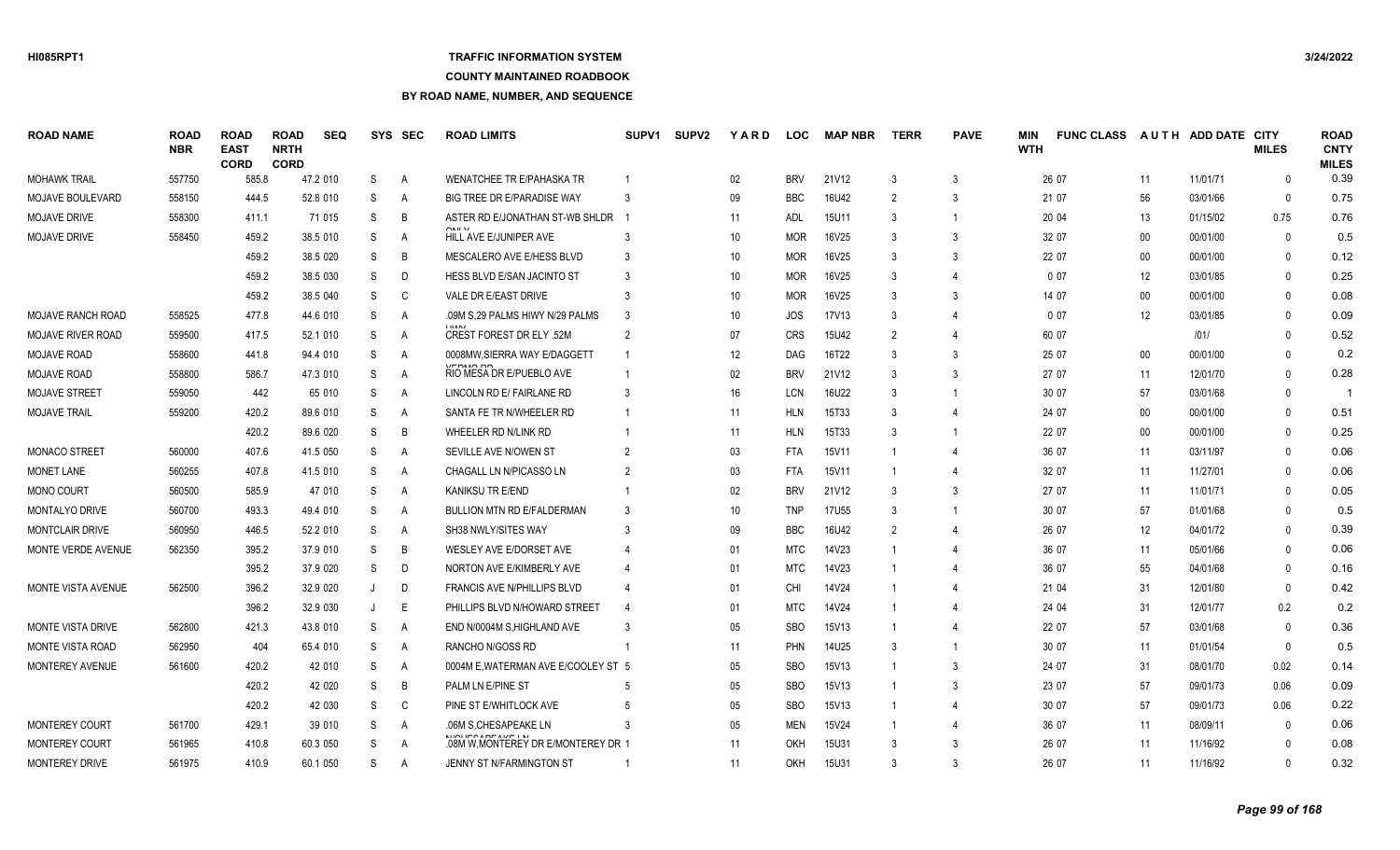# **TRAFFIC INFORMATION SYSTEM**

#### **COUNTY MAINTAINED ROADBOOK**

| <b>ROAD NAME</b>           | <b>ROAD</b><br><b>NBR</b> | <b>ROAD</b><br><b>EAST</b><br><b>CORD</b> | <b>ROAD</b><br><b>NRTH</b><br><b>CORD</b> | <b>SEQ</b> |   | SYS SEC        | <b>ROAD LIMITS</b>                                    | SUPV <sub>1</sub> | <b>SUPV2</b> | <b>YARD</b>     | <b>LOC</b> | <b>MAP NBR</b>    | <b>TERR</b>    | <b>PAVE</b>              | <b>MIN</b><br><b>WTH</b> | <b>FUNC CLASS</b> |        | AUTH ADD DATE CITY | <b>MILES</b> | <b>ROAD</b><br><b>CNTY</b><br><b>MILES</b> |
|----------------------------|---------------------------|-------------------------------------------|-------------------------------------------|------------|---|----------------|-------------------------------------------------------|-------------------|--------------|-----------------|------------|-------------------|----------------|--------------------------|--------------------------|-------------------|--------|--------------------|--------------|--------------------------------------------|
| <b>MONTEREY ROAD</b>       | 562000                    | 415                                       |                                           | 85.6 010   | S | A              | 0007M S.LAKEVIEW DR N0012M                            |                   |              | 11              | SRL        | 15T42             | 3              |                          |                          | 007               | 11     | 03/01/75           | $\Omega$     | 0.12                                       |
| <b>MONTEVISTA DRIVE</b>    | 562850                    | 448.9                                     |                                           | 50.8 010   | S | B              | SKYVIEW DR NELY /0002M                                | 3                 |              | 09              | <b>MRG</b> | 16U53             | $\overline{2}$ |                          |                          | 007               |        | 1011               | $\Omega$     | 0.18                                       |
|                            |                           | 448.9                                     |                                           | 50.8 020   | S | A              | W COFSTWOOD B<br>0002M W.CRESTWOOD DR E/0003M         | -3                |              | 09              | <b>MRG</b> | 16U00             | $\mathcal{P}$  | 4                        |                          | 26 07             | 11     | 09/01/73           | $\Omega$     | 0.23                                       |
| <b>MONTREAL DRIVE</b>      | 563350                    | 425.8                                     |                                           | 53.3 010   | S | Α              | <b>F ONNA</b><br>NORTH BAY RD NW&NE/GOLDEN RULE 2     |                   |              | 08              | LAW        | 15U44             | 2              | $\overline{\mathcal{L}}$ |                          | 26 07             |        | 1011               | $\mathbf{0}$ | 0.42                                       |
| MONTREAUX COURT            | 563400                    | 420.5                                     |                                           | 51.2 010   | S | Α              | MONTREAUX DR SE/END                                   | $\mathcal{P}$     |              | 07              | <b>CRS</b> | 15U <sub>53</sub> | $\mathcal{P}$  | $\overline{4}$           |                          | 20 07             | 00     | 00/01/00           | $\mathbf{0}$ | 0.04                                       |
| <b>MONTREAUX DRIVE</b>     | 563550                    | 420.3                                     |                                           | 51.1 010   | S | Α              | HORST ELY/SAN MORITZ                                  |                   |              | 07              | <b>CRS</b> | 15U <sub>53</sub> | $\mathcal{P}$  | 3                        |                          | 20 07             | 00     | 00/01/00           | $\Omega$     | 0.31                                       |
| <b>MONTROSE STREET</b>     | 563725                    | 413.2                                     |                                           | 40.3 010   | S | Α              | LINDEN AVE E/WESTERIA ST                              | -5                |              | 03              | <b>RLO</b> | 15V12             |                |                          |                          | 007               | 11     | 02/01/86           | $\Omega$     | 0.21                                       |
| MOONLIGHT MESA STREET      | 563800                    | 476.2                                     |                                           | 50.1 010   | S | $\overline{A}$ | BORDER AVE E/MERCURY AVE                              |                   |              | 10              | JOS        | 17U53             | 3              |                          |                          | 24 07             | 11     | 02/01/72           | $\Omega$     | 0.25                                       |
| <b>MORITZ COURT</b>        | 564750                    | 420.9                                     |                                           | 51.1 010   | S | $\overline{A}$ | END N/SAN MORITZ DR                                   | $\overline{2}$    |              | 07              | <b>CRS</b> | 15U <sub>53</sub> | $\overline{2}$ | 4                        |                          | 12 07             | $00\,$ | 00/01/00           | $\Omega$     | 0.04                                       |
| <b>MORMON SPRINGS ROAD</b> | 564300                    | 419.4                                     |                                           | 51.1 010   | S | Α              | CEDAR LN NLK/KAY RD                                   | 2                 |              | 07              | <b>CRS</b> | <b>15U53</b>      | $\overline{2}$ | 3                        |                          | 21 07             | $00\,$ | 00/01/00           | $\mathbf{0}$ | 0.2                                        |
| MORNING GLORY PLACE        | 565000                    | 408.8                                     |                                           | 40.2 010   | S | A              | .12M S, RANDALL AVE N/RANDALL AVE 2                   |                   |              | 03              | <b>FTA</b> | 15V11             |                | $\Delta$                 |                          | 32 07             | 11     | 05/19/98           | $\mathbf{0}$ | 0.12                                       |
| <b>MORNING STAR COURT</b>  | 565100                    | 400.6                                     |                                           | 58.6 010   | S | Α              | ASH LANE NE 0.07M                                     |                   |              | 11              | <b>WWD</b> | 14U34             | $\mathcal{P}$  | 3                        |                          | 26 07             | 12     | 10/06/20           | $\mathbf{0}$ | 0.07                                       |
| MORNINGSIDE ROAD           | 565200                    | 475.3                                     |                                           | 44.9 010   | S | A              | <b>SUNSET NE/TERRACE</b>                              |                   |              | 10              | JOS        | 17V12             | 3              | 3                        |                          | 23 07             | $00\,$ | 00/01/00           | $\Omega$     | 0.32                                       |
| <b>MORNINGSIDE STREET</b>  | 565350                    | 436                                       |                                           | 64.6 010   | S | Α              | <b>BUENA VISTA E/CUSTER</b>                           |                   |              | 16              | LCN        | 16U21             | -3             | $\overline{1}$           |                          | 36 07             | 57     | 03/01/68           | $\Omega$     | 1.04                                       |
| MORONGO ROAD               | 566100                    | 488.4                                     |                                           | 44.3 040   | J | D              | <b>INDIAN TRAIL N/POLE LINE RD</b>                    | 3                 |              | 10              | <b>TNP</b> | 17U55             | 3              | 3                        |                          | 23 05             | 11     | 01/01/40           | $\Omega$     | 2.51                                       |
|                            |                           | 488.4                                     |                                           | 44.3 050   | S | E              | POLE LINE RD N 1.63M                                  |                   |              | 10 <sup>°</sup> | <b>TNP</b> | 17U55             | 3              | 3                        |                          | 38 05             | 11     | 01/01/40           | $\Omega$     | 1.63                                       |
| <b>MORONGO WAY</b>         | 566250                    | 460.6                                     |                                           | 38.4 010   | S | A              | MTN VIEW N/TRAIL WAY                                  | 3                 |              | 10 <sup>°</sup> | <b>MOR</b> | 16V25             | -3             | 3                        |                          | 27 07             | 57     | 08/01/69           | $\Omega$     | 0.12                                       |
| <b>MORRO STREET</b>        | 566550                    | 433.9                                     |                                           | 98.2 010   | S | A              | WESTON AVE E/0005M E, HAYWARD AVE 1                   |                   |              | 12              | <b>BAR</b> | 15T15             | 3              |                          |                          | 36 07             | $00\,$ | 00/01/00           | $\Omega$     | 0.09                                       |
| MOSS STREET                | 567075                    | 428.8                                     |                                           | 39.1 050   | S | Α              | BERYL AVE E/ROCK ST                                   |                   |              | 05              | <b>MEN</b> | 15V24             |                | 4                        |                          | 36 07             | 11     | 06/19/89           | $\Omega$     | 0.11                                       |
|                            |                           | 428.8                                     |                                           | 39.1 070   | S | B              | ROCK ST E/AGATE AVE                                   |                   |              | 05              | <b>MEN</b> | 15V24             |                | 4                        |                          | 36 07             | 11     | 04/10/89           | $\Omega$     | 0.12                                       |
|                            |                           | 429                                       |                                           | 39.1 080   | S | C              | AGATE ST E/CRAFTON AVE                                |                   |              | 05              | <b>MEN</b> | 15V24             |                | 4                        |                          | 36 07             | 11     | 07/10/07           | $\Omega$     | 0.25                                       |
| <b>MOUND STREET</b>        | 567300                    | 444.3                                     |                                           | 53.2 010   | S | A              | SH38 N/END                                            |                   |              | 09              | <b>BBC</b> | 16U42             | $\mathcal{P}$  | $\Delta$                 |                          | 17 07             | 57     | 10/01/67           | $\Omega$     | 0.15                                       |
| MOUNT BALDY ROAD           | 567450                    | 399.3                                     |                                           | 51.4 010   |   | Α              | LA COL N .42M                                         |                   |              | 01              | CPB        | 14U54             | $\mathcal{P}$  | 3                        |                          | 28 05             | 12     | 06/01/29           | $\Omega$     | 0.42                                       |
|                            |                           | 398.6                                     |                                           | 50.9 020   |   | B              | 42M N.LA COL N/ PARKING LOT                           |                   |              | 01              | <b>CPB</b> | 14U54             |                | 3                        |                          | 28 05             | 12     | 06/01/29           | $\Omega$     | 4.45                                       |
| MOUNT DOBLE DRIVE          | 567600                    | 445.1                                     |                                           | 52.7 010   | S | C              | AEROPLANE BLVD N/SAN ANSELMO DR 3                     |                   |              | 09              | <b>BBC</b> | 16U42             | $\overline{2}$ | 3                        |                          | 22 07             | 55     | 01/01/68           | $\Omega$     | 0.7                                        |
|                            |                           | 445.1                                     |                                           | 52.7 020   | S | D              | CINDERELLA DR N/0005M N, SH18                         | -3                |              | 09              | <b>BBC</b> | 16U42             | $\overline{2}$ | 4                        |                          | 26 07             | 11     | 10/01/71           | $\mathbf{0}$ | 0.13                                       |
|                            |                           | 445.1                                     |                                           | 52.7 030   | S | E              | 0005M N, SH18 N/END                                   |                   |              | 09              | <b>BBC</b> | 16U42             | $\overline{2}$ |                          |                          | 007               | 11     | 05/01/81           | $\Omega$     | 0.24                                       |
| MOUNT LASSEN AVENUE        | 567750                    | 480.5                                     |                                           | 43.6 010   | S | A              | BASE LINE N/29 PALMS OHS                              |                   |              | 10              | <b>JOS</b> | 17V13             | 3              | 3                        |                          | 24 07             | 57     | 10/01/66           | $\mathbf{0}$ | -1                                         |
| <b>MOUNT SHASTA AVENUE</b> | 567900                    | 480.6                                     |                                           | 43.6 020   | S | B              | .04N, BASE LINE N/29 PALMS OHS                        | 3                 |              | 10              | JOS        | 17V13             | 3              | 3                        |                          | 26 07             | 57     | 10/01/66           | $\Omega$     | 0.97                                       |
| MOUNT SHASTA ROAD          | 567950                    | 443.9                                     |                                           | 53.4 010   | S | C              | EAGLE MTN DR NLY/0004M N, CRATER 3<br><b>A ATTAIL</b> |                   |              | 09              | <b>BBC</b> | 16U42             | $\mathcal{P}$  |                          |                          | 26 07             | 11     | 11/01/65           | $\Omega$     | 0.29                                       |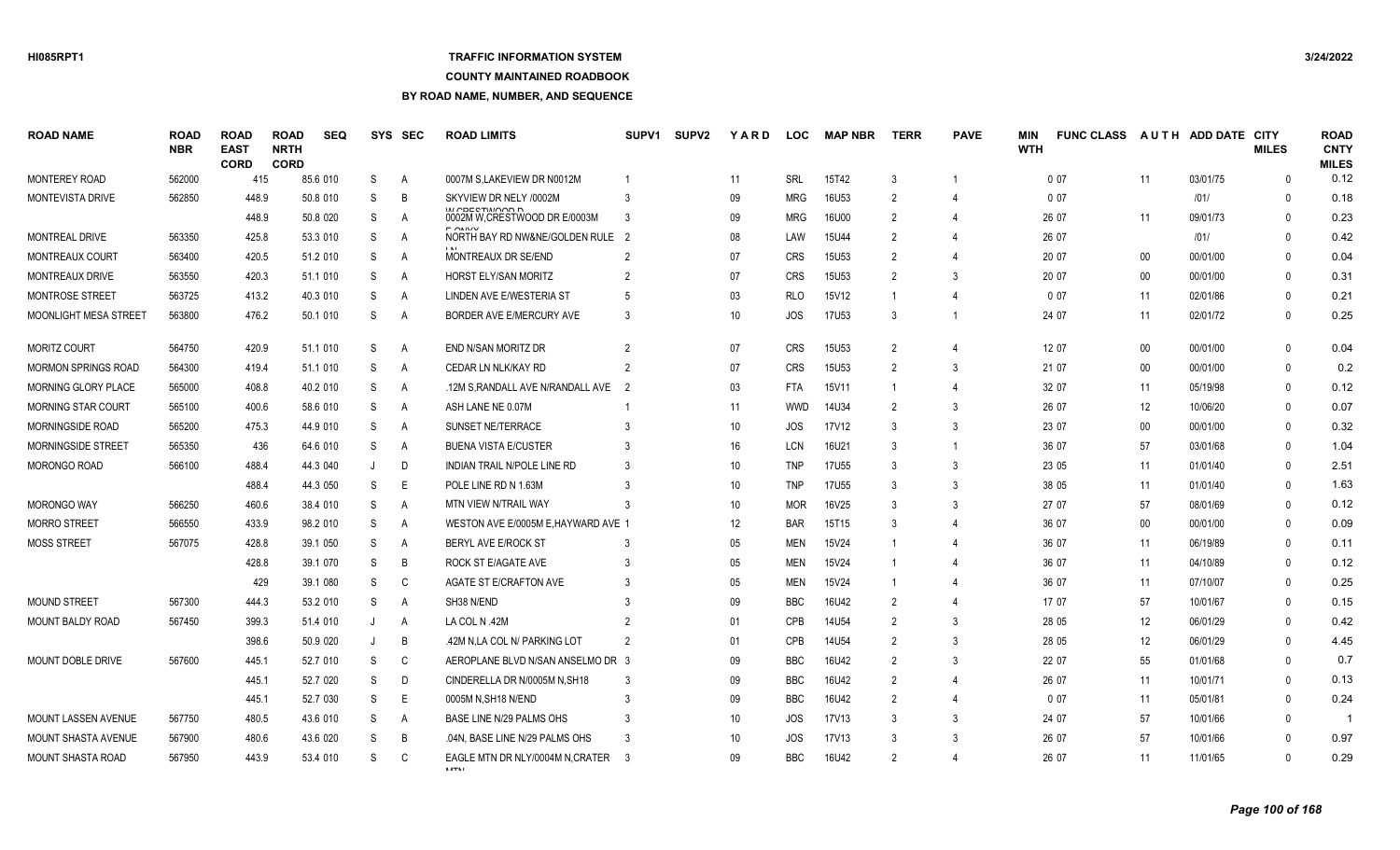# **TRAFFIC INFORMATION SYSTEM**

**COUNTY MAINTAINED ROADBOOK**

| <b>ROAD NAME</b>                | <b>ROAD</b><br><b>NBR</b> | <b>ROAD</b><br><b>EAST</b><br><b>CORD</b> | <b>ROAD</b><br><b>NRTH</b><br><b>CORD</b> | <b>SEQ</b> |         | SYS SEC | <b>ROAD LIMITS</b>                                  | SUPV <sub>1</sub> | <b>SUPV2</b> | <b>YARD</b> | <b>LOC</b> | <b>MAP NBR</b> | <b>TERR</b>    | <b>PAVE</b>    | MIN<br><b>WTH</b> | <b>FUNC CLASS</b> |        | AUTH ADD DATE CITY | <b>MILES</b> | <b>ROAD</b><br><b>CNTY</b><br><b>MILES</b> |
|---------------------------------|---------------------------|-------------------------------------------|-------------------------------------------|------------|---------|---------|-----------------------------------------------------|-------------------|--------------|-------------|------------|----------------|----------------|----------------|-------------------|-------------------|--------|--------------------|--------------|--------------------------------------------|
| <b>MOUNT VERDI ROAD</b>         | 568000                    | 443.9                                     |                                           | 53.3 010   | S       | A       | MOUNT WHITNEY DR NLY/CRATER MTN 3                   |                   |              | 09          | <b>BBC</b> | 16U42          | 2              | $\overline{4}$ |                   | 26 07             | 11     | 10/01/67           | $\Omega$     | 0.25                                       |
| MOUNT WHITNEY DRIVE             | 568150                    | 443.9                                     |                                           | 53.2 010   | S       | D       | ROCKY MTN RD N/0003M S, MOUNT                       |                   |              | 09          | <b>BBC</b> | 16U42          | $\overline{2}$ | 3              |                   | 26 07             | 11     | 11/01/65           | $\mathbf{0}$ | 0.18                                       |
|                                 |                           | 443.9                                     |                                           | 53.2 020   | S       | E       | 0003M S, MOUNT VERDI NE/SNOW                        | -3                |              | 09          | <b>BBC</b> | 16U42          | $\overline{2}$ | 4              |                   | 26 07             | 11     | 10/01/67           | 0            | 0.18                                       |
| MOUNTAIN AVENUE                 | 568200                    | 421.4                                     |                                           | 44.1 020   | J       | B       | DIDOE DE<br>LYNWOOD DR N/0002M N.GLENMARE ST 3      |                   |              | 05          | DEL        | 15V13          |                | 4              |                   | 26 07             | 12     | 06/01/29           | 0.15         | 0.15                                       |
|                                 |                           | 421.4                                     |                                           | 44.1 030   | $\cdot$ | C       | 0007M S.EUREKA ST N 0005M                           |                   |              | 05          | DEL        | 15V13          |                | $\Delta$       |                   | 44 07             | 12     | 06/01/29           | 0.03         | 0.02                                       |
|                                 |                           | 421.4                                     |                                           | 44.1 040   |         | D       | 0021M S, YUCCA DR N/0010M S, 39TH ST 3              |                   |              | 05          | DEL        | 15V13          |                |                |                   | 19 07             | 12     | 06/01/29           | 0.13         | 0.12                                       |
| <b>MOUNTAIN AVENUE</b>          | 568350                    | 397.7                                     |                                           | 44.6 010   | A       | B       | TWENTY-THIRD N/EUCLID AVE                           | $\overline{2}$    |              | 01          | <b>SAH</b> | 14V14          |                | $\Delta$       |                   | 24 03             | $00\,$ | 00/01/00           | 0.19         | 1.03                                       |
|                                 |                           | 397.7                                     |                                           | 44.6 020   | A       | C       | EUCLID AVE N/LA COL                                 |                   |              | 01          | <b>SAH</b> | 14V14          |                | $\Delta$       |                   | 24 07             | $00\,$ | 00/01/00           | $\mathbf{0}$ | 1.91                                       |
| <b>MOUNTAIN DRIVE</b>           | 568650                    | 418.5                                     |                                           | 46.1 010   |         | Α       | SAN BERNARDINO CL N/48TH ST                         | .5                |              | 05          | <b>AWF</b> | 15V12          |                | $\Delta$       |                   | 20 05             | 12     | 1//19//0           | $\Omega$     | 0.45                                       |
|                                 |                           | 418.5                                     |                                           | 46.1 020   | J       | C       | 48TH ST N/HILL DR                                   | -5                |              | 05          | <b>AWF</b> | <b>15U52</b>   | -1             | $\overline{4}$ |                   | 20 05             | 12     | 06/01/29           | $\mathbf{0}$ | 0.25                                       |
| <b>MOUNTAIN DRIVE</b>           | 568800                    | 398.2                                     |                                           | 45.3 010   | S       | A       | MOUNTAIN AVE NE/EUCLID AVE                          | 2                 |              | 01          | <b>SAH</b> | 14V14          |                | $\overline{4}$ |                   | 33 07             | 51     | 12/01/66           | $\Omega$     | 0.15                                       |
| <b>MOUNTAIN DRIVE</b>           | 568875                    | 414.8                                     |                                           | 62.6 050   | S       | A       | <b>VALLEY VIEW DR E/CRESCENT DR</b>                 |                   |              | 11          | OKH        | 15U32          | 3              | 3              |                   | 36 07             | 11     | 06/04/90           | $\Omega$     | 0.2                                        |
| <b>MOUNTAIN DRIVE</b>           | 568950                    | 412.3                                     |                                           | 152.5 010  | S       | A       | .03M S,LAKEVIEW DR N/LAKEVIEW                       |                   |              | 13          | <b>TRO</b> | 15R22          | 3              | 3              |                   | 36 07             | $00\,$ | 00/01/00           | $\Omega$     | 0.03                                       |
| MOUNTAIN HOME CREEK ROAD 569550 |                           | 436.2                                     |                                           | 41.8 010   | S       | A       | SH 38 N .03M                                        |                   |              | 05          | <b>MHV</b> | 16V11          | $\overline{2}$ | 3              |                   | 0 0 7             |        | 1011               | $\mathbf{0}$ | 0.03                                       |
|                                 |                           | 436.2                                     |                                           | 41.8 020   | S       | B       | 0044 SW LAKE DR NE/ SH38                            | $\mathcal{R}$     |              | 05          | <b>ANO</b> | 16V11          | $\mathfrak{p}$ | 3              |                   | 25 07             |        | 1011               | $\Omega$     | 0.79                                       |
| <b>MOUNTAIN LANE</b>            | 569000                    | 443.7                                     |                                           | 52.5 010   | S       | A       | DIVISION DR E/0008M E, HILLEN DALE DR 3             |                   |              | 09          | <b>BBC</b> | 16U42          | 2              | 3              |                   | 27 07             | 11     | 11/01/66           | $\mathbf{0}$ | 0.31                                       |
|                                 |                           | 443.7                                     |                                           | 52.5 020   | S       | B       | 0008ME.HILLEN DALE                                  |                   |              | 09          | <b>BBC</b> | 16U42          | $\overline{2}$ | 4              |                   | 007               | $00\,$ | 00/01/00           | $\Omega$     | 0.1                                        |
|                                 |                           | 443.7                                     |                                           | 52.5 030   | S       | C       | 0002M E.PINE VIEW DR E/SALEM DR                     | -3                |              | 09          | <b>BBC</b> | 16U52          | $\overline{2}$ |                |                   | 007               | 11     | 06/01/79           | $\Omega$     | 0.04                                       |
| <b>MOUNTAIN LANE</b>            | 569100                    | 397.7                                     |                                           | 45 010     | S       | A       | MOUNTAIN AVE N/04M N.COLONY DR                      | $\overline{2}$    |              | 01          | SAH        | 14V14          |                | $\Delta$       |                   | 23 07             | $00\,$ | 00/01/00           | $\Omega$     | 0.31                                       |
| <b>MOUNTAIN MEADOWS DRIVE</b>   | 569600                    | 418.9                                     |                                           | 67.9 010   | S       | A       | ROLLING RIDGE DR E&N/0011M<br>E, BERMUDA            | -1                |              | 16          | <b>SVL</b> | 15U23          | 3              | 4              |                   | 36 07             | 11     | 03/01/73           | $\Omega$     | 0.31                                       |
| <b>MOUNTAIN OAK DRIVE</b>       | 569700                    | 428.9                                     |                                           | 49.4 010   | S       | A       | <b>GLEN OAK S&amp;E/ALL VIEW DR</b>                 | $\mathcal{P}$     |              | 08          | <b>RSG</b> | <b>15U54</b>   | $\mathcal{P}$  | $\Delta$       |                   | 21 07             | 56     | 09/01/65           | $\Omega$     | 0.2                                        |
| MOUNTAIN ROAD                   | 569250                    | 399                                       |                                           | 63.4 010   | S       | A       | 0025M S, MARIA RD N/SH138                           |                   |              | 11          | PNH        | 14U24          | 3              | 3              |                   | 28 07             | 57     | 10/01/73           | $\Omega$     | 1.71                                       |
| <b>MOUNTAIN SPRINGS ROAD</b>    | 569900                    | 416                                       |                                           | 86.5 010   | J       | A       | SILVER LAKES PKY NLY/SMITHSON RD                    |                   |              | 11          | SRL        | 15T32          | 3              | 4              |                   | 44 06             | 00     | 00/01/00           | $\mathbf{0}$ | 0.65                                       |
|                                 |                           | 416                                       |                                           | 86.5 020   | S       | B       | SMITHSON RD N/WILD RD                               |                   |              | 11          | <b>HLN</b> | 15T32          |                | -1             |                   | 26 07             | 62     | 12/01/71           | $\Omega$     | 0.55                                       |
| <b>MOUNTAIN VIEW AVENUE</b>     | 570150                    | 398.8                                     |                                           | 59.6 010   | J       | A       | 0005M W.BERNE PLACE SELY/APPLE                      |                   |              | 11          | <b>WWD</b> | 14U34          | $\mathcal{P}$  | 3              |                   | 20 06             | 56     | 03/01/67           | $\Omega$     | 0.6                                        |
|                                 |                           | 398.8                                     |                                           | 59.6 020   | S       | B       | APPLE AVE SE/EDNA STREET                            | -1                |              | 11          | <b>WWD</b> | 14U34          | $\overline{2}$ | 3              |                   | 19 06             | 57     | 10/01/73           | $\mathbf{0}$ | 0.05                                       |
| <b>MOUNTAIN VIEW BLVD</b>       | 570300                    | 445                                       |                                           | 53.1 005   | S       | G       | .03M W, MOUNT DOBLE DR E/MOUNT                      | -3                |              | 09          | <b>BBC</b> | 16U42          | $\overline{2}$ | 4              |                   | 23 07             | 12     | 04/17/01           | $\Omega$     | 0.03                                       |
|                                 |                           | 445.1                                     |                                           | 53.1 010   | S       | A       | DODLE <sup>T</sup><br><b>MOUNT DOBLE E/PARADISE</b> |                   |              | 09          | <b>BBC</b> | 16U42          | $\mathcal{P}$  |                |                   | 23 07             | 56     | 03/01/66           | $\Omega$     | 0.21                                       |
|                                 |                           | 445.1                                     |                                           | 53.1 020   | S.      | D       | PARADISE WAY E/0002M E.WIDGEON DR 3                 |                   |              | 09          | <b>BBC</b> | 16U42          |                | $\overline{4}$ |                   | 0.07              | 11     | 12/01/81           | $\Omega$     | 0.14                                       |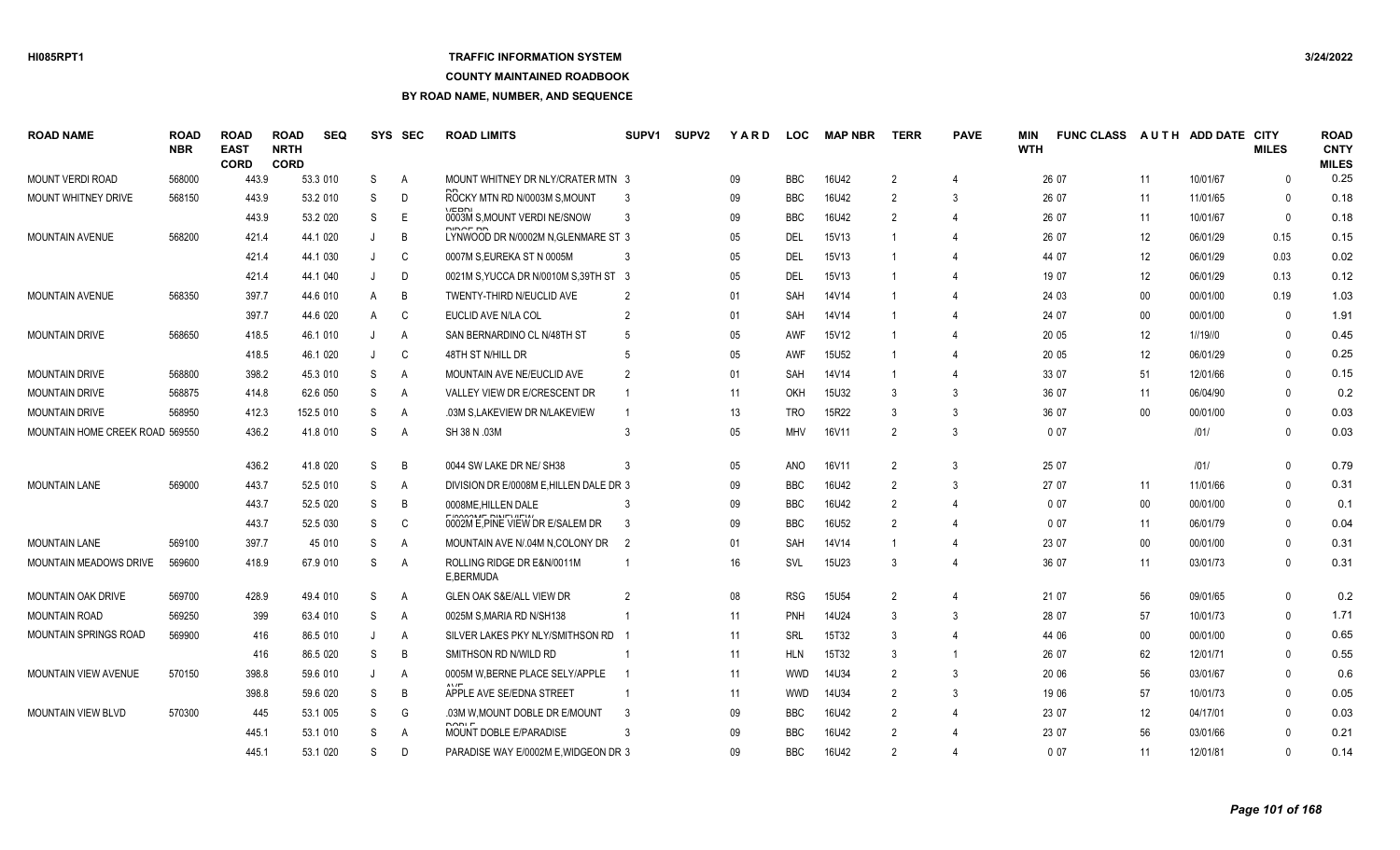### **TRAFFIC INFORMATION SYSTEM**

### **COUNTY MAINTAINED ROADBOOK**

| <b>ROAD NAME</b>            | <b>ROAD</b><br><b>NBR</b> | <b>ROAD</b><br><b>EAST</b><br><b>CORD</b> | <b>ROAD</b><br><b>NRTH</b><br><b>CORD</b> | <b>SEQ</b> |              | SYS SEC        | <b>ROAD LIMITS</b>                               | SUPV <sub>1</sub> | <b>SUPV2</b> | <b>YARD</b>     | <b>LOC</b> | <b>MAP NBR</b> | <b>TERR</b>    | <b>PAVE</b>    | MIN<br><b>WTH</b> | <b>FUNC CLASS</b> |        | AUTH ADD DATE CITY | <b>MILES</b> | <b>ROAD</b><br><b>CNTY</b><br><b>MILES</b> |
|-----------------------------|---------------------------|-------------------------------------------|-------------------------------------------|------------|--------------|----------------|--------------------------------------------------|-------------------|--------------|-----------------|------------|----------------|----------------|----------------|-------------------|-------------------|--------|--------------------|--------------|--------------------------------------------|
|                             |                           | 445.1                                     |                                           | 53.1 030   | S            | E              | 0002M E.WIDGEON E/0002M E.BLUEBILL 3             |                   |              | 09              | <b>BBC</b> | 16U42          | 2              |                |                   | 007               | 11     | 01/01/83           | $\Omega$     | 0.25                                       |
|                             |                           | 445.1                                     |                                           | 53.1 035   | <sub>S</sub> | F              | .02M E, BLUEBILL DR E .08M                       |                   |              | 09              | <b>BBC</b> | 16U42          | $\overline{2}$ |                |                   | 26 07             | 11     | 01/25/93           | $\Omega$     | 0.08                                       |
|                             |                           | 445.1                                     |                                           | 53.1 040   | <sub>S</sub> | B              | SHORE E/TEAL                                     | 3                 |              | 09              | <b>BBC</b> | 16U42          | 2              | $\overline{4}$ |                   | 21 07             | 56     | 03/01/66           | $\Omega$     | 0.11                                       |
|                             |                           | 445.1                                     |                                           | 53.1 050   | <sub>S</sub> | C              | SHAY RD E/END                                    |                   |              | 09              | <b>BBC</b> | 16U42          | $\mathcal{P}$  | $\overline{4}$ |                   | 22 07             | 56     | 03/01/66           | $\Omega$     | 0.05                                       |
| <b>MOUNTAIN VIEW CIRCLE</b> | 570450                    | 475.4                                     |                                           | 44.1 010   | <sub>S</sub> | B              | PARK BLVD NLY/29 PALMS HWY                       | 3                 |              | 10              | <b>JOS</b> | 17V12          | 3              | 3              |                   | 26 07             | 12     | 08/01/74           | $\Omega$     | 0.67                                       |
| <b>MOUNTAIN VIEW DRIVE</b>  | 570600                    | 430.1                                     |                                           | 48.7 010   | <sub>S</sub> | A              | PINE CONE N/HILLTOP SH18                         | $\overline{2}$    |              | 08              | <b>RSG</b> | 15U54          | $\overline{2}$ |                |                   | 26 07             | 56     | 09/01/65           | $\Omega$     | 0.05                                       |
| <b>MOUNTAIN VIEW DRIVE</b>  | 570750                    | 460.6                                     |                                           | 38.4 010   | <sub>S</sub> | A              | PARK AVE NW/29 PALMS HWY                         | 3                 |              | 10 <sup>°</sup> | <b>MOR</b> | 16V25          | 3              |                |                   | 23 07             | $00\,$ | 00/01/00           | $\Omega$     | 0.2                                        |
| MOUNTAIN VIEW ROAD          | 570900                    | 453.8                                     |                                           | 91.9 010   | <sub>S</sub> | F              | NATIONAL TRAILS HWY N/END                        |                   |              | 12              | <b>NEB</b> | 16T34          |                | 3              |                   | 18 07             | 34     | 06/01/68           | $\Omega$     | 0.14                                       |
|                             |                           | 453.8                                     |                                           | 91.9 020   | S            | G              | PIONEER RD N/SILVER VALLEY RD                    |                   |              | 12              | <b>NEB</b> | 16T34          | 3              | 3              |                   | 20 07             |        | 1011               | $\Omega$     | 2.54                                       |
|                             |                           | 453.8                                     |                                           | 91.9 030   | S            | C              | YERMO RD N/END                                   |                   |              | 12              | <b>NEB</b> | 16T14          | -3             | $\overline{1}$ |                   | 26 07             | 57     | 01/01/68           | $\mathbf{0}$ | 0.18                                       |
|                             |                           | 453.8                                     |                                           | 91.9 040   | -S           | D              | HACIENDA RD N/SONOMA ST                          |                   |              | 12              | <b>NEB</b> | 16T14          | $\mathcal{R}$  | $\overline{1}$ |                   | 25 07             | 57     | 01/01/68           | $\Omega$     | 0.71                                       |
| <b>MOUNTAIN VIEW ROAD</b>   | 571050                    | 425.9                                     |                                           | 96.2 010   | <sub>S</sub> | A              | <b>RIVERVIEW N/HIGHCREST</b>                     |                   |              | 12              | <b>HNK</b> | 15T24          | $\mathcal{R}$  | $\overline{1}$ |                   | 30 07             | 57     | 02/01/68           | $\Omega$     | 0.5                                        |
|                             |                           | 425.9                                     |                                           | 96.2 020   | -S           | D              | <b>COMMUNITY BLVD N .68M</b>                     |                   |              | 12              | <b>HNK</b> | 15T24          | 3              | 3              |                   | 23 07             | 11     | 01/01/48           | $\Omega$     | 0.68                                       |
|                             |                           | 425.9                                     |                                           | 98.8 030   | <sub>S</sub> | E              | .27MS, OLD BAKERSFIELD HWY                       |                   |              | 12              | <b>HNK</b> | 15T24          | $\mathcal{R}$  | 3              |                   | 23 07             | 11     | 01/01/48           | $\Omega$     | 1.78                                       |
|                             |                           | 425.9                                     |                                           | 99.7 040   | <sub>S</sub> | F              | <b>NITHAMMOON</b><br>THOMPSON RD N/BURNT TREE RD |                   |              | 12              | <b>HNK</b> | 15T24          | $\mathcal{R}$  | 3              |                   | 23 07             | 11     | 01/01/48           | $\Omega$     | 2.38                                       |
| <b>MOUNTAIN VIEW ROAD</b>   | 571200                    | 438.3                                     |                                           | 63.6 010   | <sub>S</sub> | A              | 0004M W.RED BUTTE RD E/MESA RD                   | -3                |              | 16              | <b>LCN</b> | 16U21          | -3             | $\overline{1}$ |                   | 15 07             | 57     | 03/01/68           | $\Omega$     | 0.25                                       |
| <b>MOUNTAIN VIEW STREET</b> | 571350                    | 413.8                                     |                                           | 155.7 010  | J            | A              | <b>TRONA RD N/MAIN</b>                           |                   |              | 13              | <b>TRO</b> | 15R12          | $\mathbf{3}$   | 3              |                   | 42 06             | 57     | 03/01/68           | $\Omega$     | 0.16                                       |
| <b>MOUNTAIN VIEW STREET</b> | 571650                    | 475.7                                     |                                           | 44.6 010   | <sub>S</sub> | A              | 29 PALMS HWY N/CHOLLITA                          |                   |              | 10              | <b>JOS</b> | 17V12          |                | 3              |                   | 22 07             | $00\,$ | 00/01/00           | $\Omega$     | 0.17                                       |
| <b>MOUNTAIN VIEW TRAIL</b>  | 571800                    | 468.7                                     |                                           | 42.6 020   | -S           | B              | WESLEY RD E.12M                                  | 3                 |              | 10              | <b>JOS</b> | 17V12          | 3              | 3              |                   | 30 07             | 57     | 01/01/68           | $\Omega$     | 0.12                                       |
|                             |                           | 468.7                                     |                                           | 42.6 030   | <sub>S</sub> | C              | .16M W.SUNNY VISTA RD E/SUNNY                    | 3                 |              | 10              | <b>JOS</b> | 17V12          | 3              | 3              |                   | 18 07             | $00\,$ | 00/01/00           | $\Omega$     | 0.16                                       |
| <b>MOZUMDAR DRIVE</b>       | 571950                    | 417.5                                     |                                           | 52.2 010   |              | A              | 110T<br>CRST FOREST N 0128M                      | $\overline{2}$    |              | 07              | <b>CRS</b> | 15U42          | $\mathfrak{D}$ | 3              |                   | 19 05             | 57     | 07/01/68           | $\Omega$     | 1.28                                       |
|                             |                           | 417.5                                     |                                           | 52.2 020   | <sub>S</sub> | B              | 0128M N.CREST FOREST DR N/END                    | $\overline{2}$    |              | 07              | <b>CRS</b> | 15U42          | $\mathfrak{D}$ | 3              |                   | 18 05             | 57     | 07/01/68           | $\Omega$     | 0.06                                       |
| MULBERRY AVENUE             | 572100                    | 424.3                                     |                                           | 98.6 010   | <sub>S</sub> | A              | <b>ACACIA N/PARK</b>                             |                   |              | 12              | <b>HNK</b> | 15T14          | 3              | 3              |                   | 24 07             | $00\,$ | 00/01/00           | $\Omega$     | 0.38                                       |
| MULBERRY AVENUE             | 572250                    | 407.1                                     |                                           | 37.6 020   | S            | C              | WHITTRAM AVE N .12M S, FOOTHILL                  | $\overline{2}$    |              | 03              | <b>FTA</b> | 14V15          |                | $\overline{4}$ |                   | 21 07             | 12     | 06/01/29           | $\mathbf{0}$ | 0.7                                        |
| MULE CANYON ROAD            | 572400                    | 443.4                                     |                                           | 96.9 010   | <sub>S</sub> | A              | YERMO RD N/FRAMPTON RD                           |                   |              | 12              | CAL        | 16T22          | 3              | 3              |                   | 25 07             | 57     | 02/01/66           | $\Omega$     | 0.13                                       |
| <b>MULLINS DRIVE</b>        | 572550                    | 444.6                                     |                                           | 53.5 010   | S            | $\overline{A}$ | NANA AVE E/MICHAEL AVE                           | 3                 |              | 09              | <b>BBC</b> | 16U42          | $\overline{2}$ |                |                   | 18 07             | 56     | 03/01/66           | $\mathbf{0}$ | 0.13                                       |
| <b>MURIEL AVENUE</b>        | 573000                    | 412.6                                     |                                           | 50.7 010   | <sub>S</sub> | A              | KIMBARK AVE E/MARION AVE(E INTER)                |                   |              | 03              | <b>DEV</b> | <b>15U51</b>   |                |                |                   | 23 07             | 57     | 11/01/71           | $\mathbf{0}$ | 0.24                                       |
| <b>MURIEL LANE</b>          | 573150                    | 412.4                                     |                                           | 50.8 010   | <sub>S</sub> | A              | 0014M W.KIMBARK E/KIMBARK                        | $\overline{2}$    |              | 03              | DEV        | <b>15U51</b>   |                | 3              |                   | 22 07             | 57     | 11/01/71           | $\mathbf{0}$ | 0.14                                       |
| MUROC DRIVE                 | 573350                    | 446.4                                     |                                           | 52.4 010   | <sub>S</sub> | Α              | END N/MANN DR                                    |                   |              | 09              | <b>BBC</b> | 16U42          | $\overline{2}$ | 3              |                   | 28 07             | 11     | 02/01/67           | $\Omega$     | 0.08                                       |
| <b>MUSCAT AVENUE</b>        | 573600                    | 409.1                                     |                                           | 41.8 010   | S.           | A              | <b>BEECH E/SULTANA</b>                           |                   |              | 03              | <b>FTA</b> | 15V11          |                |                |                   | 26 07             | 57     | 11/01/67           | $\Omega$     | 0.13                                       |
| <b>MUSGRAVE ROAD</b>        | 573800                    | 411.5                                     |                                           | 60.1 010   | <sub>S</sub> | <b>B</b>       | .11M W.CALIENTE RD E 0.05M                       |                   |              | 11              | <b>OKH</b> | 15U31          | $\mathcal{R}$  |                |                   | 32 07             | 12     | 10/22/02           | 0.02         | 0.03                                       |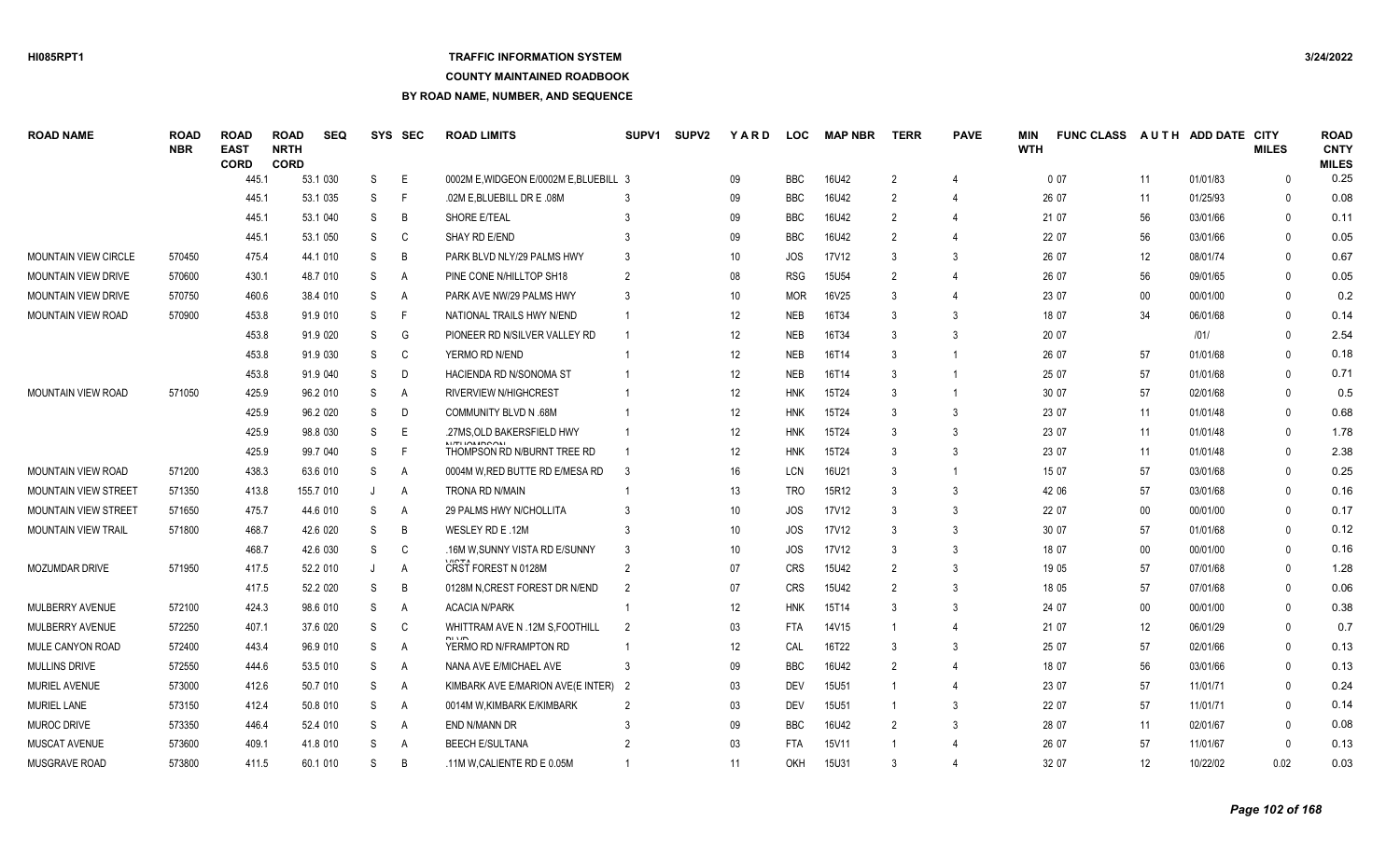## **TRAFFIC INFORMATION SYSTEM**

### **COUNTY MAINTAINED ROADBOOK**

| <b>ROAD NAME</b>        | <b>ROAD</b><br><b>NBR</b> | <b>ROAD</b><br><b>EAST</b><br><b>CORD</b> | <b>ROAD</b><br><b>NRTH</b><br><b>CORD</b> | <b>SEQ</b> |              | SYS SEC        | <b>ROAD LIMITS</b>                      | <b>SUPV1</b>   | <b>SUPV2</b> | YARD | <b>LOC</b> | <b>MAP NBR</b> | <b>TERR</b>    | <b>PAVE</b>   | MIN<br><b>WTH</b> | <b>FUNC CLASS</b> |        | AUTH ADD DATE CITY | <b>MILES</b> | <b>ROAD</b><br><b>CNTY</b><br><b>MILES</b> |
|-------------------------|---------------------------|-------------------------------------------|-------------------------------------------|------------|--------------|----------------|-----------------------------------------|----------------|--------------|------|------------|----------------|----------------|---------------|-------------------|-------------------|--------|--------------------|--------------|--------------------------------------------|
|                         |                           | 412.7                                     |                                           | 60.1 030   | S            | C              | CORIANDER DR E/GAYLE WY                 |                |              | 11   | <b>OKH</b> | <b>15U31</b>   | 3              |               |                   | 36 07             | 11     | 08/02/05           | $\mathbf{0}$ | 0.19                                       |
| <b>MUSIC CAMP ROAD</b>  | 574200                    | 431.7                                     |                                           | 49.4 010   | S            | A              | SIERRA VIEW DR NETS/END                 | 2              |              | 08   | ARB        | <b>15U55</b>   | 2              |               |                   | 16 07             |        | 1011               | $\Omega$     | 0.51                                       |
| <b>MUSKRAT COURT</b>    | 574225                    | 584.9                                     |                                           | 46.4 010   | S            | $\overline{A}$ | <b>END E/MUSKRAT TR</b>                 |                |              | 02   | <b>BRV</b> | 21V12          | $\mathcal{R}$  | 3             |                   | 26 07             | 11     | 12/01/73           | $\Omega$     | 0.04                                       |
| <b>MUSKRAT LANE</b>     | 574250                    | 585                                       |                                           | 46.3 010   | S            | A              | END NWLY/MUSKRAT TR                     |                |              | 02   | <b>BRV</b> | 21V12          | 3              |               |                   | 26 07             | 11     | 12/01/73           | $\Omega$     | 0.19                                       |
| MUSKRAT TRAIL           | 574275                    | 585.1                                     |                                           | 46.3 010   | S            | A              | DEL REY DR NWLY/0014M                   |                |              | 02   | <b>BRV</b> | 21V12          | 3              |               |                   | 26 07             | 11     | 12/01/73           | $\mathbf{0}$ | 0.41                                       |
| <b>MUSTANG COURT</b>    | 574400                    | 586.9                                     |                                           | 47.1 010   | S            | $\overline{A}$ | MIALMUQIZDAT OT<br>END N/CAPISTRANO WAY |                |              | 02   | <b>BRV</b> | 21V12          | $\mathcal{R}$  | $\mathcal{R}$ |                   | 27 07             | 11     | 12/01/70           | $\Omega$     | 0.05                                       |
| <b>MUSTANG ROAD</b>     | 574375                    | 395.2                                     |                                           | 37.1 010   | S            | A              | PIPE LINE AVE E/SILICON AVE             |                |              | 01   | <b>CHI</b> | 14V23          |                |               |                   | 0 0 7             | 11     | 01/01/81           | $\Omega$     | 0.08                                       |
|                         |                           | 395.2                                     |                                           | 37.1 020   | S            | B              | RAMONA AVE E/END                        |                |              | 01   | <b>CHI</b> | 14V23          |                |               |                   | 007               | 11     | 02/01/82           | $\Omega$     | 0.13                                       |
| MYRTLE AVENUE           | 574950                    | 444.8                                     |                                           | 53.1 010   | S            | A              | MEADOW LN N/PIONEER LN                  | 3              |              | 09   | <b>BBC</b> | 16U42          | $\overline{2}$ |               |                   | 16 07             |        | 1011               | $\mathbf{0}$ | 0.45                                       |
| <b>N STREET</b>         | 583800                    | 432.2                                     |                                           | 94.2 050   | <sub>S</sub> | $\overline{A}$ | LINDA VISTA AVE N/CHURCH AVE            | 3              |              | 12   | <b>BAR</b> | 15T25          | $\mathcal{R}$  | 3             |                   | 007               | 12     | 05/01/89           | $\Omega$     | 1.4                                        |
| NACHES COURT            | 584000                    | 586.6                                     |                                           | 48.8 010   | S            | A              | <b>MODOC TR N/END</b>                   |                |              | 02   | <b>BRV</b> | 21V12          | 3              | 3             |                   | 27 07             | $00\,$ | 00/01/00           | $\Omega$     | 0.09                                       |
| NADELHORN DRIVE         | 584300                    | 424.3                                     |                                           | 52.8 010   | S            | C              | BERNINA DR NE/MATTERHORN DR             | $\overline{2}$ |              | 08   | LAW        | 15U43          | $\overline{2}$ |               |                   | 26 07             | 11     | 09/01/66           | $\Omega$     | 0.87                                       |
| NANA AVENUE             | 585050                    | 444.6                                     |                                           | 53.1 010   | S            | C              | MEADOW LN N/SH38                        | 3              |              | 09   | <b>BBC</b> | 16U42          | $\overline{2}$ | 3             |                   | 26 07             | 56     | 10/01/67           | $\Omega$     | 0.18                                       |
|                         |                           | 444.6                                     |                                           | 53.1 020   | S            | D              | SH38 N/TIGER LILY DR                    | 3              |              | 09   | <b>BBC</b> | 16U42          | $\overline{2}$ |               |                   | 15 07             | 56     | 10/01/67           | $\mathbf{0}$ | 0.11                                       |
|                         |                           | 444.6                                     |                                           | 53.1 030   | S            | B              | CINDERELLA DR N/PIONEER LN              | 3              |              | 09   | <b>BBC</b> | 16U42          | $\overline{2}$ |               |                   | 15 07             | 57     | 02/01/66           | $\Omega$     | 0.14                                       |
| <b>NANCY DRIVE</b>      | 585200                    | 424.4                                     |                                           | 50.8 010   | S            | A              | .01M W,OAK LN E/OAK LN                  | $\overline{2}$ |              | 08   | LAW        | <b>15U53</b>   | $\overline{2}$ |               |                   | 19 07             | 57     | 10/01/68           | $\Omega$     | 0.01                                       |
|                         |                           | 424.4                                     |                                           | 50.8 020   | <sub>S</sub> | B              | OAK LN E/MEADOW BROOK RD                |                |              | 08   | LAW        | 15U53          | $\overline{2}$ | -3            |                   | 19 07             | 57     | 10/01/68           | $\Omega$     | 0.07                                       |
| NANDINA DRIVE           | 585400                    | 445                                       |                                           | 53.7 020   | S            | A              | MT DOBLE DR E0003M                      | 3              |              | 09   | <b>BBC</b> | 16U42          | $\overline{2}$ |               |                   | 007               | 11     | 09/01/86           | $\mathbf{0}$ | 0.03                                       |
|                         |                           | 445                                       |                                           | 53.7 030   | S            | B              | 0003M E.MT DOBLE DR E/GOLD MTN DR 3     |                |              | 09   | <b>BBC</b> | 16U42          | $\overline{2}$ |               |                   | 007               | 11     | 09/01/86           | $\Omega$     | 0.03                                       |
| NAPA ROAD               | 585950                    | 468.2                                     |                                           | 52.5 010   | S            | $\overline{A}$ | OLD WOMAN SPGS E/DELGADA                | 3              |              | 10   | <b>YUC</b> | <b>17U51</b>   | 3              | 3             |                   | 18 07             | $00\,$ | 00/01/00           | $\Omega$     | 0.88                                       |
| <b>NAPA STREET</b>      | 585975                    | 406.1                                     |                                           | 40.7 050   |              | A              | ETIWANDA AVE E .82M                     | $\overline{2}$ |              | 03   | <b>FTA</b> | 14V15          |                |               |                   | 44 05             | 12     | 06/03/97           | $\mathbf{0}$ | 0.82                                       |
| <b>NAPLES AVENUE</b>    | 586100                    | 428.2                                     |                                           | 39.4 011   | S            | D              | .04M E, WABASH AVE E/OPAL WAY           | $\mathcal{R}$  |              | 05   | <b>MEN</b> | <b>15V24</b>   |                |               |                   | 27 07             | 57     | 08/01/67           | 0.09         | 0.09                                       |
|                         |                           | 428.2                                     |                                           | 39.4 015   | S            | C              | END E/LINDA AVE                         | 3              |              | 05   | <b>MEN</b> | 15V24          |                |               |                   | 007               | 11     | 11/27/89           | $\Omega$     | 0.06                                       |
|                         |                           | 428.2                                     |                                           | 39.4 020   | S            | B              | AMETHYST ST E/0005M E, ZANJERO CT 3     |                |              | 05   | <b>MEN</b> | <b>15V24</b>   |                |               |                   | 18 07             | $00\,$ | 00/01/00           | $\Omega$     | 0.23                                       |
| NATIONAL TRAILS HIGHWAY | 586600                    | 417.4                                     |                                           | 74.2 010   | A            | A              | 2.19M, S MILL S-W LG N/MILL ST-W LG     |                |              | 16   | ORG        | 15U12          | 3              |               |                   | 005               | $00\,$ | 00/01/00           | 0.8          | 1.42                                       |
|                         |                           | 417.4                                     |                                           | 74.2 020   | A            | $\vee$         | MILL ST-W LEG N/VISTA RD                |                |              | 16   | ORG        | 15T52          | 3              |               |                   | 005               | $00\,$ | 00/01/00           | $\Omega$     | 9.26                                       |
|                         |                           | 417.4                                     |                                           | 74.2 030   | A            | B              | VISTA RD NE/HINKLEY RD                  |                |              | 16   | ORG        | 15T52          | -3             | 3             |                   | 32 05             | 11     | 01/01/59           | $\Omega$     | 11.4                                       |
|                         |                           | 417.4                                     |                                           | 74.2 050   | S            | D              | MARINE CORP BASE E/NEBO                 |                |              | 12   | DAG        | 16T21          | 3              |               |                   | 26 05             | 13     | 08/01/65           | $\Omega$     | 0.35                                       |
|                         |                           | 417.4                                     |                                           | 74.2 060   |              | R              | NEBO ST E/FT CADY RD                    |                |              | 12   | <b>DAG</b> | 16T21          | 3              |               |                   | 26 05             |        | 1011               | $\Omega$     | 18.76                                      |
|                         |                           | 417.4                                     |                                           | 74.2 070   | S            | F              | FT CADY RD E/LAVIC RD                   |                |              | 12   | <b>NEB</b> | 16T34          | 3              |               |                   | 26 05             | 13     | 10/01/67           | $\Omega$     | 18.53                                      |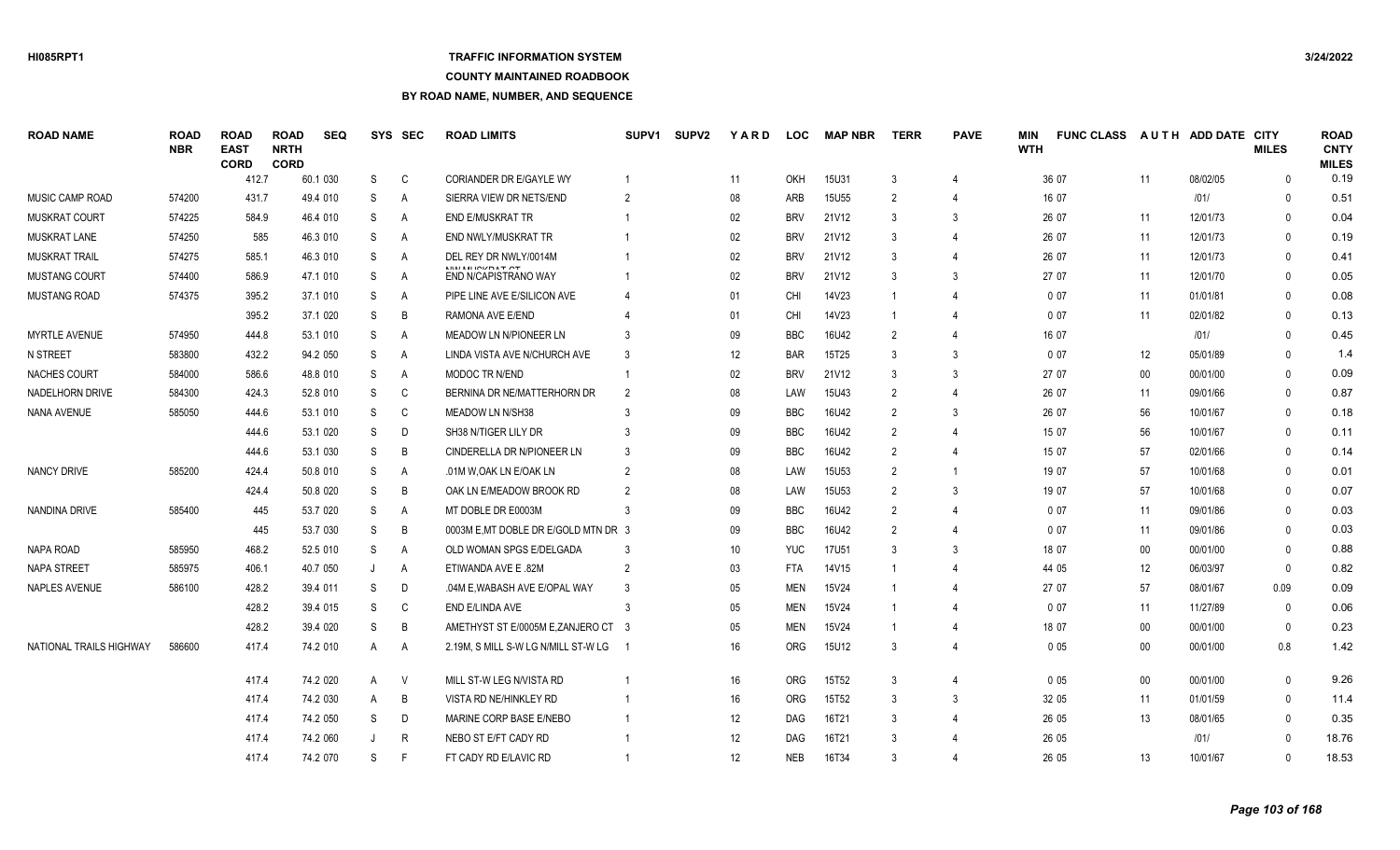## **TRAFFIC INFORMATION SYSTEM**

#### **COUNTY MAINTAINED ROADBOOK**

| <b>ROAD NAME</b>       | <b>ROAD</b><br><b>NBR</b> | <b>ROAD</b><br><b>EAST</b><br><b>CORD</b> | <b>ROAD</b><br><b>NRTH</b><br><b>CORD</b> | <b>SEQ</b> |              | SYS SEC        | <b>ROAD LIMITS</b>                    | SUPV <sub>1</sub> | <b>SUPV2</b> | YARD            | <b>LOC</b> | <b>MAP NBR</b> | <b>TERR</b>    | <b>PAVE</b>    | MIN<br><b>WTH</b> | <b>FUNC CLASS</b> |        | AUTH ADD DATE CITY | <b>MILES</b> | <b>ROAD</b><br><b>CNTY</b><br><b>MILES</b> |
|------------------------|---------------------------|-------------------------------------------|-------------------------------------------|------------|--------------|----------------|---------------------------------------|-------------------|--------------|-----------------|------------|----------------|----------------|----------------|-------------------|-------------------|--------|--------------------|--------------|--------------------------------------------|
|                        |                           | 417.4                                     |                                           | 74.2 080   | S            | J.             | LAVIC RD E/CRUCERO RD                 |                   |              | 12              | LUD        | 17T00          | -3             | $\overline{4}$ |                   | 32 05             | 13     | 09/01/68           | $\mathbf{0}$ | 8.11                                       |
|                        |                           | 417.4                                     |                                           | 74.2 090   | $\cdot$      | K              | CRUCERO RD E/0569M E, MAIN ST(E)      |                   |              | 12              | LUD        | 17T44          | -3             |                |                   | 27 05             | 13     | 09/01/68           | $\Omega$     | 6.42                                       |
|                        |                           | 417.4                                     |                                           | 74.2 100   | $\cdot$      | N              | 6.42M E, CRUCERO RD E/1.32ME, AMBOY 1 |                   |              | 10              | <b>LUD</b> | 17T00          | 3              |                |                   | 36 05             | 13     | 09/01/73           | $\Omega$     | 22.23                                      |
|                        |                           | 417.4                                     |                                           | 74.2 110   |              | P              | 1.32M E.AMBOY RD E/KELBAKER RD        |                   |              | 15              | AMB        | 18U00          |                | $\overline{4}$ |                   | 26 05             | 13     | 02/01/74           | $\Omega$     | 5.63                                       |
|                        |                           | 417.4                                     |                                           | 74.2 120   | J            | M              | <b>KELBAKER RD E/MTN SPRINGS</b>      |                   |              | 15              | AMB        | 18U00          | 3              |                |                   | 24 05             | 13     | 02/01/74           | $\Omega$     | 40.36                                      |
|                        |                           | 417.4                                     |                                           | 74.2 130   | S            | H              | .68M W, PARK MOABI RD E 2.55M         |                   |              | 15              | <b>NDL</b> | 20T00          | 3              |                |                   | 25 05             | 13     | 08/01/66           | $\Omega$     | 2.55                                       |
| <b>NATOMA TRAIL</b>    | 587000                    | 471.5                                     |                                           | 43.4 050   | S            | $\overline{A}$ | OLYMPIC E/SUNNY VISTA                 |                   |              | 10              | <b>JOS</b> | <b>17V12</b>   | 3              | 3              |                   | 25 07             | $00\,$ | 00/01/00           | $\Omega$     | 0.93                                       |
| NATTY LANE             | 587010                    | 407.5                                     |                                           | 41.5 050   | S            | $\overline{A}$ | SEVILLE AVE N .07M                    |                   |              | 03              | <b>FTA</b> | 15V11          |                |                |                   | 32 07             | 11     | 02/28/95           | $\Omega$     | 0.07                                       |
| NAUTICAL LANE          | 587025                    | 415.7                                     |                                           | 85.9 010   | S            | $\overline{A}$ | 0003 M W, SILVER LKS E/END            |                   |              | 11              | SRL        | 15T42          | 3              |                |                   | 66 07             | 11     | 03/01/75           | $\mathbf{0}$ | 0.34                                       |
| NAVAHO COURT           | 587050                    | 586.5                                     |                                           | 47.8 010   | S            | A              | NAVAHO TR NW/END                      |                   |              | 02              | <b>BRV</b> | 21V12          | 3              | 3              |                   | 27 07             | 11     | 01/01/71           | $\mathbf{0}$ | 0.04                                       |
| <b>NAVAHO TRAIL</b>    | 587100                    | 586.2                                     |                                           | 47.7 010   | S            | A              | LITTLE ROCK AVE NELY/BLACKFOOT TR 1   |                   |              | 02              | <b>BRV</b> | 21V12          |                | 3              |                   | 27 07             | 11     | 01/01/71           | $\Omega$     | 0.47                                       |
| NAVAJO AVENUE          | 587150                    | 453.3                                     |                                           | 100.6 010  | S            | $\overline{A}$ | <b>CHEROKEE N/SONOMA</b>              |                   |              | 12              | <b>NEB</b> | 16T14          | $\mathbf{3}$   | $\overline{1}$ |                   | 26 07             | 57     | 01/01/68           | $\Omega$     | 0.51                                       |
| NAVAJO STREET          | 587600                    | 439.1                                     |                                           | 53.3 010   | J            | A              | RIM OF THE WORLD DR NE/MOHAWK DR 3    |                   |              | 09              | <b>FWN</b> | 16U41          | $\mathfrak{p}$ | 3              |                   | 28 06             | 56     | 03/01/66           | $\Omega$     | 0.12                                       |
| <b>NAVAJO TRAIL</b>    | 587750                    | 466.3                                     |                                           | 42.6 080   | S.           | G              | WESLEY RD E/WILTON RD                 |                   |              | 10 <sup>°</sup> | <b>JOS</b> | 17V12          | $\mathbf{3}$   | $\overline{1}$ |                   | 27 07             | 57     | 01/01/68           | $\Omega$     | 0.26                                       |
|                        |                           | 466.3                                     |                                           | 42.6 090   | S            | H              | SUNNY VISTA E/OUTPOST                 |                   |              | 10              | <b>JOS</b> | 17V12          | $\mathbf{3}$   | 3              |                   | 31 07             | 57     | 01/01/68           | $\Omega$     | 0.5                                        |
|                        |                           | 466.3                                     |                                           | 42.6 100   | S            | K              | SUNSET RD ELY/0005M SE, ELWOOD ST 3   |                   |              | 10 <sup>°</sup> | <b>JOS</b> | 17V12          | 3              | 3              |                   | 36 07             | 11     | 10/01/70           | $\Omega$     | 0.18                                       |
| NAVARONE COURT         | 587850                    | 434.8                                     |                                           | 98.4 010   | S            | $\overline{A}$ | LOMBARDY AVE E/END                    |                   |              | 12              | <b>BAR</b> | 15T15          | 3              | $\overline{4}$ |                   | 36 07             | 11     | 05/01/74           | $\mathbf{0}$ | 0.05                                       |
| NEBO STREET            | 588100                    | 439.6                                     |                                           | 94.6 010   |              | A              | PENDLETON N/NATL TRLS HWY             |                   |              | 12              | <b>DAG</b> | 16T21          |                | $\overline{4}$ |                   | 32 07             |        | 1011               | $\Omega$     | 0.39                                       |
| NEDLEE AVENUE          | 588350                    | 412.2                                     |                                           | 50.5 010   | S            | A              | 0031M NW, KIMBARK AVE SE/DEVORE       | -2                |              | 03              | <b>DEV</b> | 15U51          |                | $\overline{4}$ |                   | 25 07             | 13     | 05/01/70           | $\mathbf{0}$ | 0.79                                       |
| <b>NEEDLES HIGHWAY</b> | 588575                    | 568.7                                     |                                           | 102 010    | J            | D              | 1.34M N.PARK RD N/RIVER ROAD          |                   |              | 15              | <b>NDL</b> | 20T24          | 3              | 3              |                   | 26 04             | 11     | 01/01/30           | 0.42         | 2.09                                       |
|                        |                           | 568.7                                     |                                           | 102 030    | $\cdot$      | A              | <b>RIVER RD NW/STATE LINE</b>         |                   |              | 15              | <b>NDL</b> | 20T00          | $\mathcal{R}$  | 3              |                   | 33 04             | 11     | 01/01/30           | $\Omega$     | 9.5                                        |
| <b>NEENAH WAY</b>      | 588700                    | 584.7                                     |                                           | 46 010     | S            | A              | <b>END N/RIO VISTA</b>                |                   |              | 02              | <b>BRV</b> | 21V12          | 3              | 3              |                   | 26 07             | 11     | 12/01/73           | $\Omega$     | 0.06                                       |
| <b>NESTAL COURT</b>    | 589550                    | 420.9                                     |                                           | 50.8 010   | J            | A              | LAKE GREGORY ELY/NESTHORN             | $\overline{2}$    |              | 07              | <b>CRS</b> | 15U53          | $\overline{2}$ |                |                   | 24 05             | 51     | 10/01/69           | $\Omega$     | 0.08                                       |
| <b>NESTHORN DRIVE</b>  | 589700                    | 420.8                                     |                                           | 51 010     | S            | A              | VALLE DR SLY/NESTAL CT                | $\overline{2}$    |              | 07              | <b>CRS</b> | 15U53          | $\overline{2}$ | 3              |                   | 20 07             | 57     | 05/01/73           | $\mathbf{0}$ | 0.64                                       |
|                        |                           | 420.8                                     |                                           | 51 020     |              | B              | NESTAL CT SLY/FAULHORN DR             | $\overline{2}$    |              | 07              | <b>CRS</b> | 15U53          | $\overline{2}$ |                |                   | 22 05             | 57     | 05/01/73           | $\Omega$     | 0.2                                        |
| <b>NEUMAN STREET</b>   | 589850                    | 430.4                                     |                                           | 98 010     | S            | A              | 0028M NW,LASSEN SE 0037M              |                   |              | 12              | LEN        | 15T25          |                | $\overline{1}$ |                   | 26 07             | 57     | 03/01/68           | $\mathbf{0}$ | 0.37                                       |
| NEVADA STREET          | 590150                    | 423.8                                     |                                           | 37.2 010   | S            | $\overline{A}$ | BEAUMONT N/SAN TIM CYN RD             | 3                 |              | 05              | <b>RED</b> | 15V23          |                | 3              |                   | 21 07             | 57     | 08/01/73           | 0.17         | 0.17                                       |
|                        |                           | 423.8                                     |                                           | 37.2 030   |              | E              | LUGONIA AVE N/PALMETTO AVE            | 3                 |              | 05              | RED        | 15V23          |                | 3              |                   | 22 05             | 11     | 01/01/29           | 0            |                                            |
|                        |                           | 423.8                                     |                                           | 37.2 040   | S            | D              | PALMETTO AVE N/END                    |                   |              | 05              | <b>RED</b> | 15V13          |                | $\overline{4}$ |                   | 21 07             | 11     | 01/01/29           | 0.13         | 0.13                                       |
| <b>NEVE COURT</b>      | 590300                    | 420.6                                     |                                           | 51 010     | S.           | A              | LAKE GREGORY DR N/END                 |                   |              | 07              | <b>CRS</b> | <b>15U53</b>   | 2              | 3              |                   | 15 07             | 57     | 10/01/72           | $\Omega$     | 0.08                                       |
| NEWBERRY ROAD          | 590450                    | 454.8                                     |                                           | 91.1 010   | <sub>S</sub> | A              | END, OIL N/NATIONAL TRAILS HWY        |                   |              | 12              | <b>NEB</b> | 16T34          | $\mathcal{R}$  | $\mathcal{R}$  |                   | 20 07             | 57     | 06/01/68           | $\Omega$     | 0.6                                        |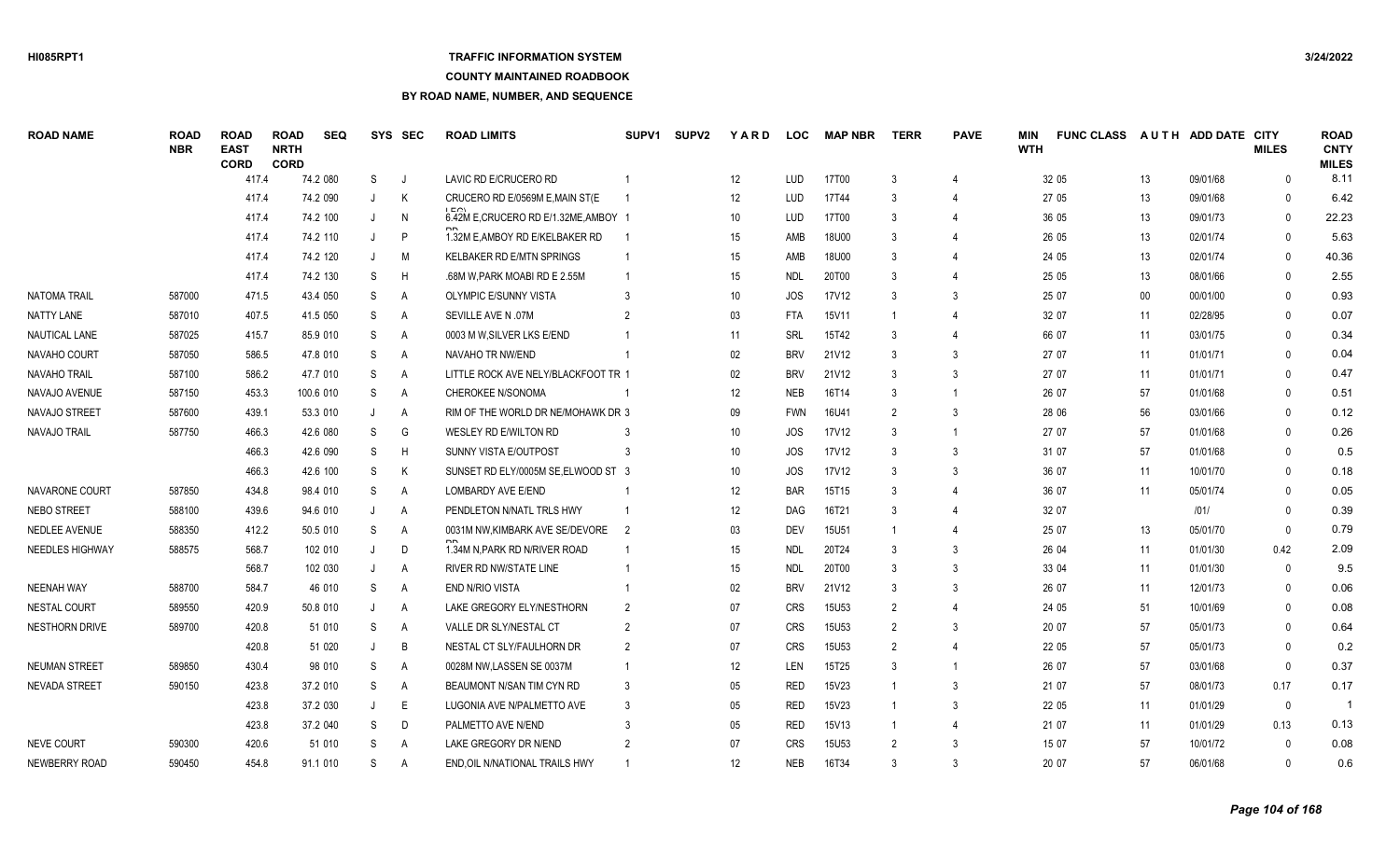# **TRAFFIC INFORMATION SYSTEM**

**COUNTY MAINTAINED ROADBOOK**

| <b>ROAD NAME</b>     | <b>ROAD</b><br><b>NBR</b> | <b>ROAD</b><br><b>EAST</b><br><b>CORD</b> | <b>ROAD</b><br><b>NRTH</b><br><b>CORD</b> | <b>SEQ</b> | <b>SYS</b>   | SEC      | <b>ROAD LIMITS</b>                                        | <b>SUPV1</b>   | SUPV <sub>2</sub> | YARD | <b>LOC</b> | <b>MAP NBR</b> | <b>TERR</b> | <b>PAVE</b> | MIN<br><b>WTH</b> | <b>FUNC CLASS</b> |        | AUTH ADD DATE | <b>CITY</b><br><b>MILES</b> | <b>ROAD</b><br><b>CNTY</b><br><b>MILES</b> |
|----------------------|---------------------------|-------------------------------------------|-------------------------------------------|------------|--------------|----------|-----------------------------------------------------------|----------------|-------------------|------|------------|----------------|-------------|-------------|-------------------|-------------------|--------|---------------|-----------------------------|--------------------------------------------|
|                      |                           | 454.8                                     |                                           | 91.1 020   | A            | B        | NATIONAL TRAILS HWY N/RIVERSIDE RD 1                      |                |                   | 12   | <b>NEB</b> | 16T34          | 3           | 3           |                   | 24 05             | 57     | 06/01/68      | $\mathbf{0}$                | 5.94                                       |
|                      |                           | 454.8                                     |                                           | 91.1 030   | -S           | D        | RIVERSIDE RD N .25M                                       |                |                   | 12   | <b>NEB</b> | 16T24          | 3           |             |                   | 007               | 11     | 01/01/53      | $\Omega$                    | 0.25                                       |
| NEWBURY AVENUE       | 590600                    | 422.2                                     |                                           | 43.2 020   | -S           | B        | TWENTY-SEVENTH ST SE/STERLING                             | -3             |                   | 05   | DEL        | 15V13          |             |             |                   | 32 07             | 57     | 11/01/71      | $\mathbf{0}$                | 0.08                                       |
|                      |                           | 422.2                                     |                                           | 43.2 030   | <sub>S</sub> | C        | MARSHALL N/FOOTHILL DR                                    | 3              |                   | 05   | DEL        | 15V13          |             |             |                   | 36 07             | 57     | 09/01/73      | $\Omega$                    | 0.56                                       |
| NEWCASTLE COURT      | 590700                    | 41.7                                      |                                           | 407 040    | -S           | B        | .12M W, MULBERRY AVE E/MULBERRY                           | $\overline{2}$ |                   | 03   | <b>FTA</b> | 14V15          |             |             |                   | 36 07             | 11     | 09/23/14      | $\mathbf{0}$                | 0.12                                       |
|                      |                           | 407.2                                     |                                           | 41.7 050   | <sub>S</sub> | A        | MULBERRY AVE E/END                                        |                |                   | 03   | <b>FTA</b> | 14V15          |             |             |                   | 32 07             | 11     | 11/04/91      | $\mathbf{0}$                | 0.12                                       |
| NEWCOMB STREET       | 590750                    | 422.5                                     |                                           | 42.6 020   | <sub>S</sub> | E        | 28TH ST N/END                                             | 3              |                   | 05   | HIG        | 15V13          |             |             |                   | 36 07             | 11     | 09/01/65      | $\Omega$                    | 0.11                                       |
|                      |                           | 422.5                                     |                                           | 42.6 030   | <sub>S</sub> | D        | <b>HOLLY VISTA BLVD N/END</b>                             | 3              |                   | 05   | HIG        | 15V13          |             |             |                   | 36 07             | 11     | 06/01/65      | $\mathbf{0}$                | 0.14                                       |
|                      |                           | 422.5                                     |                                           | 42.6 040   | S            | F        | LYNWOOD DR N 0009M                                        | 3              |                   | 05   | HIG        | 15V13          |             |             |                   | 36 07             | 11     | 05/01/68      | $\Omega$                    | 0.09                                       |
| <b>NEWMAN STREET</b> | 590950                    | 397.3                                     |                                           | 45 010     | S            | A        | <b>BURT ST E/BECK ST</b>                                  | 2              |                   | 01   | <b>SAH</b> | 14V14          |             |             |                   | 26 07             | 12     | 09/10/02      | $\mathbf{0}$                | 0.12                                       |
| NEWMARK AVENUE       | 591200                    | 419.4                                     |                                           | 46 010     | <sub>S</sub> | B        | .05M N,40TH ST (SBO CL)N/44TH ST                          | 5              |                   | 05   | <b>AWF</b> | 15V13          |             | -5          |                   | 20 07             | 12     | 06/01/29      | $\Omega$                    | 0.2                                        |
| NEWPORT AVENUE       | 591500                    | 430.5                                     |                                           | 40.3 010   |              | A        | <b>GARNET E/EMERALD AVE</b>                               | 3              |                   | 05   | <b>RED</b> | 15V25          |             |             |                   | 20 07             | $00\,$ | 00/01/00      | $\Omega$                    | 0.26                                       |
| NEWPORT PLUM WAY     | 591585                    | 47.1                                      |                                           | 412.2 010  | -S           | A        | WHITE ASH RD/VINE MAPLE RD                                | 5              |                   | 03   | <b>DEV</b> | <b>15U51</b>   |             |             |                   | 32 07             | 12     | 11/16/21      | $\Omega$                    | 0.08                                       |
| <b>NEWPORT WAY</b>   | 591600                    | 415.9                                     |                                           | 84.8 010   | -S           | A        | SHADOW MOUNTAIN RD N/SCHOONER                             |                |                   | 11   | <b>SRL</b> | 15T42          | 3           |             |                   | 36 07             | 11     | 03/01/75      | $\Omega$                    | 0.03                                       |
| NIAGARA DRIVE        | 591800                    | 409.9                                     |                                           | 41 010     | -S           | A        | CERES AVE N .08M                                          |                |                   | 03   | <b>FTA</b> | 15V11          |             |             |                   | 32 07             | 11     | 07/22/08      | $\Omega$                    | 0.08                                       |
| NIAGARA DRIVE        | 591850                    | 420.9                                     |                                           | 68.7 010   | -S           | A        | 0025M NW, PYRAMID DR                                      |                |                   | 16   | <b>SVL</b> | 15U23          | 3           |             |                   | 36 07             | 11     | 03/01/73      | $\Omega$                    | 0.44                                       |
| <b>NICE AVENUE</b>   | 591950                    | 428.2                                     |                                           | 39.2 015   | -S           | H        | <b>COLIDDICTIVIOOD DD</b><br>.03M E.JASPER AVE E/OPAL AVE | 3              |                   | 05   | <b>MEN</b> | 15V24          |             |             |                   | 18 07             | 57     | 08/01/67      | $\mathbf{0}$                | 0.08                                       |
|                      |                           | 428.5                                     |                                           | 39.2 020   | <sub>S</sub> | C        | OPAL AVE E/.02M W.BERYL AVE                               | -3             |                   | 05   | <b>MEN</b> | 15V24          |             |             |                   | 36 07             | 12     | 05/13/08      | $\Omega$                    | 0.25                                       |
|                      |                           | 428.2                                     |                                           | 39.2 030   | -S           | F        | .02M W, BERYL AVE E/ROCK ST                               | 3              |                   | 05   | <b>MEN</b> | 15V24          |             |             |                   | 007               | 11     | 06/19/89      | $\mathbf{0}$                | 0.13                                       |
|                      |                           | 428.2                                     |                                           | 39.2 040   | -S           | E        | ROCK ST E/AGATE AVE                                       | 3              |                   | 05   | <b>MEN</b> | 15V24          |             |             |                   | 0 0 7             | 11     | 04/10/89      | $\Omega$                    | 0.12                                       |
|                      |                           | 428.2                                     |                                           | 39.2 050   | -S           | B        | AGATE AVE E/CRAFTON AVE                                   | 3              |                   | 05   | <b>MEN</b> | <b>15V24</b>   |             |             |                   | 21 07             | 56     | 10/01/70      | $\Omega$                    | 0.24                                       |
|                      |                           | 428.2                                     |                                           | 39.2 060   | -S           | D        | <b>CRAFTON AVE E/AMETHYST ST</b>                          | 3              |                   | 05   | <b>MEN</b> | 15V24          |             |             |                   | 20 07             |        | 1011          | $\Omega$                    | 1.03                                       |
| <b>NIELSON ROAD</b>  | 592550                    | 402.3                                     |                                           | 63.4 005   | <sub>S</sub> | E        | BEEKLEY RD E/LEBEC RD                                     |                |                   | 11   | PHN        | 14U25          | 3           |             |                   | 64 07             | 12     | 08/15/06      | $\Omega$                    | 0.5                                        |
|                      |                           | 402.8                                     |                                           | 63.4 010   | <sub>S</sub> | A        | LEBEC E/MALPASO RD                                        |                |                   | 11   | <b>PHN</b> | 14U25          | 3           |             |                   | 30 07             | 11     | 01/01/59      | $\mathbf{0}$                | 0.25                                       |
|                      |                           | 402.8                                     |                                           | 63.4 011   | <sub>S</sub> | D        | MALPASO RD E .06M                                         |                |                   | 11   | <b>PHN</b> | 14U25          | 3           |             |                   | 30 07             | 57     | 11/01/67      | $\mathbf{0}$                | 0.06                                       |
|                      |                           | 403.1                                     |                                           | 63.4 015   | S            | C        | .06M E, MALPASO RD E/SHEEP CREEK                          |                |                   | 11   | <b>PHN</b> | 14U25          | 3           |             |                   | 44 07             | 12     | 11/06/01      | $\mathbf{0}$                | 0.19                                       |
|                      |                           | 402.8                                     |                                           | 63.4 020   | S            | B        | SHEEP CREEK E/JOHNSON                                     |                |                   | 11   | <b>PHN</b> | 14U25          | 3           | 3           |                   | 19 07             | 57     | 10/01/73      | $\mathbf{0}$                | 0.99                                       |
| <b>NILES STREET</b>  | 592850                    | 421.8                                     |                                           | 43.7 010   | S            | A        | <b>END E/OSBUN</b>                                        | 3              |                   | 05   | <b>SBO</b> | 15V13          |             |             |                   | 36 07             | 57     | 09/01/73      | $\Omega$                    | 0.06                                       |
| NINEBARK LANE        | 593950                    | 47.4                                      |                                           | 412.7 010  | -S           | A        | OREGON ASH WY/LAUREL CHERRY LN                            | - 5            |                   | 03   | <b>DEV</b> | <b>15U51</b>   |             |             |                   | 32 07             | 12     | 11/16/21      | $\Omega$                    | 0.09                                       |
| NINETEENTH STREET    | 594350                    | 421.5                                     |                                           | 43.7 010   | -S           | A        | <b>DWIGHT E/YATES</b>                                     |                |                   | 05   | <b>SBO</b> | 15V13          |             |             |                   | 36 07             | 57     | 09/01/73      | $\Omega$                    | 0.18                                       |
|                      |                           | 421.5                                     |                                           | 43.7 020   | S.           | <b>B</b> | ELMWOOD RD E/SAN BDNO CL                                  |                |                   | 05   | <b>SBO</b> | 15V13          |             |             |                   | 40 07             | 42     | 04/01/67      | $\Omega$                    | 0.08                                       |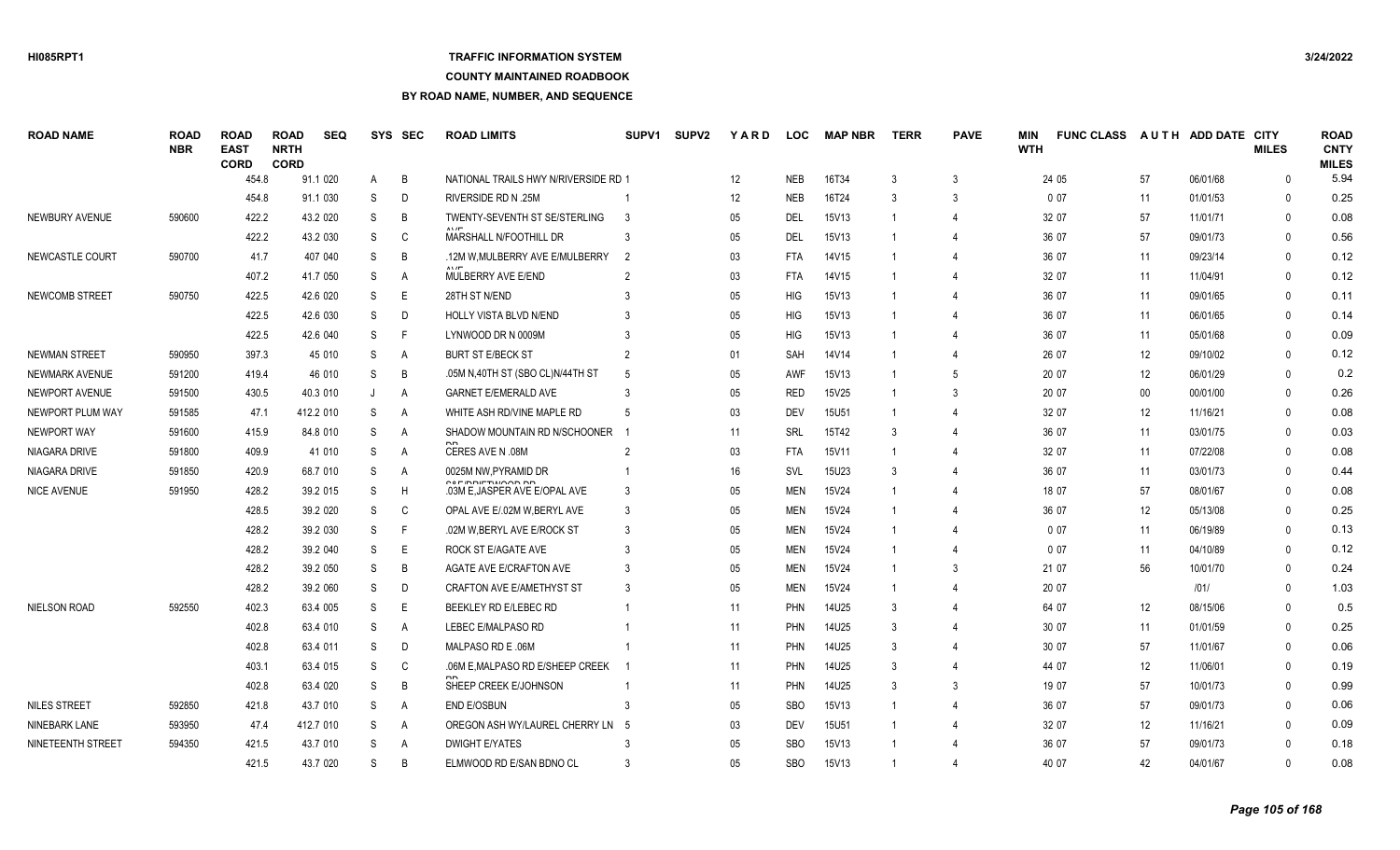## **TRAFFIC INFORMATION SYSTEM**

### **COUNTY MAINTAINED ROADBOOK**

| <b>ROAD NAME</b>        | <b>ROAD</b><br><b>NBR</b> | <b>ROAD</b><br><b>EAST</b><br><b>CORD</b> | <b>ROAD</b><br><b>NRTH</b><br><b>CORD</b> | <b>SEQ</b> | SYS          | <b>SEC</b>     | <b>ROAD LIMITS</b>                      | SUPV <sub>1</sub> | SUPV2 | YARD | <b>LOC</b> | <b>MAP NBR</b>    | <b>TERR</b>    | <b>PAVE</b>    | MIN<br><b>WTH</b> | <b>FUNC CLASS</b> |        | AUTH ADD DATE CITY | <b>MILES</b> | <b>ROAD</b><br><b>CNTY</b><br><b>MILES</b> |
|-------------------------|---------------------------|-------------------------------------------|-------------------------------------------|------------|--------------|----------------|-----------------------------------------|-------------------|-------|------|------------|-------------------|----------------|----------------|-------------------|-------------------|--------|--------------------|--------------|--------------------------------------------|
|                         |                           | 421.9                                     |                                           | 43.8 025   | S            | E              | .03M W. OSBUN RD E/OSBUN RD             |                   |       | 05   | <b>SBO</b> | 15V13             |                | $\overline{4}$ |                   | 18 07             | 12     | 09/24/02           | $\Omega$     | 0.03                                       |
|                         |                           | 421.5                                     |                                           | 43.7 030   | S            | C              | <b>END E/MERITO</b>                     |                   |       | 05   | <b>SBO</b> | 15V13             |                |                |                   | 36 07             | 57     | 09/01/73           | $\Omega$     | 0.03                                       |
|                         |                           | 421.5                                     |                                           | 43.7 040   | <sub>S</sub> | $\overline{D}$ | <b>ELM E/STERLING</b>                   |                   |       | 05   | <b>SBO</b> | 15V13             |                |                |                   | 36 07             | 57     | 09/01/73           | $\Omega$     | 0.03                                       |
| <b>NINTH AVENUE</b>     | 593150                    | 394.7                                     |                                           | 38.1 010   | J            | A              | 0004M W, CHICO AVE(LA COL) E/PIPE       |                   |       | 01   | <b>MTC</b> | 14V23             |                |                |                   | 19 05             | 39     | 02/01/65           | $\Omega$     | 0.36                                       |
|                         |                           | 394.7                                     |                                           | 38.1 020   | S            | D              | PIPE LINE AVE E/0003M E, COLLEGE AVE 4  |                   |       | 01   | <b>MTC</b> | 14V23             |                |                |                   | 18 05             | 31     | 05/01/78           | 0.05         | 0.05                                       |
| <b>NINTH STREET</b>     | 593300                    | 412.7                                     |                                           | 37.5 010   | S            | $\overline{A}$ | LOCUST AVE E/CEDAR AVE                  |                   |       | 03   | <b>BLO</b> | 15V21             |                |                |                   | 26 07             | 57     | 08/01/73           | $\Omega$     | 0.75                                       |
|                         |                           | 413.5                                     |                                           | 37.5 020   | S            | B              | CEDAR AVE E/.12M E.PEPPER ST            |                   |       | 03   | <b>BLO</b> | <b>15V22</b>      |                |                |                   | 26 07             | 57     | 08/01/73           | $\Omega$     | 0.24                                       |
| NINTH STREET            | 593750                    | 414.5                                     |                                           | 157.8 010  | J            | A              | <b>CARSON ST N/ELM</b>                  |                   |       | 13   | <b>TRO</b> | 15R12             | $\mathbf{3}$   | 3              |                   | 30 06             | 56     | 03/01/67           | $\Omega$     | 0.24                                       |
| NIPTON DESERT ROAD      | 594800                    |                                           | 533                                       | 137.6 010  | S            | A              | NIPTON RD N 4.56M                       |                   |       | 15   | <b>NIP</b> | 19R00             | 3              | 3              |                   | 13 07             | 57     | 02/01/68           | $\Omega$     | 4.56                                       |
| <b>NIPTON ROAD</b>      | 594650                    |                                           | 523                                       | 38.2 010   | A            | A              | SH15 S/B OFF RAMP SE .49M SE, SH15      |                   |       | 15   | <b>NIP</b> | 19R00             | 3              | $\overline{4}$ |                   | 26 05             | 11     | 01/01/30           | $\Omega$     | 0.59                                       |
|                         |                           |                                           | 523                                       | 38.2 020   | A            | B              | .49M SE.SH15 E/STATE LINE               |                   |       | 15   | <b>NIP</b> | 19R00             |                | 3              |                   | 25 05             | 11     | 01/01/30           | $\Omega$     | 12.55                                      |
| NISQUALLY TRAIL         | 595200                    | 586.9                                     |                                           | 48.6 010   | S            | A              | GREYSTONE DR NLY/MODOC TR               |                   |       | 02   | <b>BRV</b> | 21V12             | 3              | 3              |                   | 26 07             | $00\,$ | 00/01/00           | $\Omega$     | 0.25                                       |
| <b>NOB HILL CIRCLE</b>  | 595300                    | 428.6                                     |                                           | 50.1 010   | S            | $\overline{A}$ | NOB HILL DR E&NW/NOB HILL               | $\overline{2}$    |       | 08   | <b>RSG</b> | <b>15U54</b>      | $\overline{2}$ |                |                   | 26 07             | 57     | 10/01/67           | $\Omega$     | 0.29                                       |
| NOB HILL DRIVE          | 595350                    | 428.7                                     |                                           | 49.7 010   | S            | $\overline{A}$ | SH18 N/0002M N, NOB HILL CIR(N INTER) 2 |                   |       | 08   | <b>RSG</b> | <b>15U54</b>      | $\mathfrak{p}$ |                |                   | 27 07             | 57     | 10/01/67           | $\Omega$     | 0.49                                       |
| <b>NOB PLACE</b>        | 595275                    | 418.4                                     |                                           | 51.7 010   | S            | A              | WATERS DR N/SEELEY DR                   |                   |       | 07   | <b>CRS</b> | 15U <sub>52</sub> | $\mathcal{P}$  | 3              |                   | 16 07             | 62     | 09/01/69           | $\Omega$     | 0.07                                       |
| NOKOMIS COURT           | 595500                    | 585.3                                     |                                           | 46.7 010   | S            | A              | <b>NOKOMIS TR E/END</b>                 |                   |       | 02   | <b>BRV</b> | 21V12             | 3              | 3              |                   | 32 07             | 11     | 08/01/73           | $\Omega$     | 0.05                                       |
| <b>NOKOMIS TRAIL</b>    | 595600                    | 585.6                                     |                                           | 46.4 010   | S            | A              | <b>QUAPAW TR NW/PAPAGO TR</b>           |                   |       | 02   | <b>BRV</b> | 21V12             | $\mathbf{3}$   | 3              |                   | 29 07             | $00\,$ | 00/01/00           | $\Omega$     | 0.9                                        |
| <b>NOKOMIS WAY</b>      | 595650                    | 585.3                                     |                                           | 46.9 010   | S            | A              | <b>NOKOMIS TR E/END</b>                 |                   |       | 02   | <b>BRV</b> | 21V12             |                | 3              |                   | 32 07             | 11     | 08/01/73           | $\Omega$     | 0.06                                       |
| <b>NOLAN COURT</b>      | 595695                    | 416.9                                     |                                           | 45.2 010   | S            | $\overline{A}$ | .05M SE.NOLAN ST NW/NOLAN ST            |                   |       | 05   | <b>MCY</b> | 15V12             |                | 3              |                   | 24 07             | 12     | 10/27/11           | $\Omega$     | 0.05                                       |
| <b>NOLAN STREET</b>     | 595700                    | 417.2                                     |                                           | 44.8 010   | S            | A              | CALIFORNIA ST NW/STATE ST               |                   |       | 05   | <b>MCY</b> | 15V12             |                | 3              |                   | 24 07             | 11     | 01/01/29           | $\Omega$     | 0.37                                       |
|                         |                           | 417.2                                     |                                           | 44.8 013   | <sub>S</sub> | $\mathsf{C}$   | STATE ST NW/OGDEN ST                    |                   |       | 05   | <b>MCY</b> | 15V12             |                | 3              |                   | 24 07             | 11     | 01/01/29           | $\Omega$     | 0.39                                       |
|                         |                           | 417.2                                     |                                           | 44.8 020   | <sub>S</sub> | B              | FIRST AVE NW/SECOND AVE                 |                   |       | 05   | <b>MCY</b> | 15V12             |                | 3              |                   | 26 07             | 57     | 08/01/73           | $\Omega$     | 0.23                                       |
| <b>NOPAL LANE</b>       | 596150                    | 455.9                                     |                                           | 91.1 010   | S            | A              | MAGNEY LN N/NATIONAL TRAILS HWY         |                   |       | 12   | <b>NEB</b> | 16T34             | 3              | 3              |                   | 26 07             | 57     | 06/01/68           | $\Omega$     | 0.41                                       |
| <b>NORDIC DRIVE</b>     | 596200                    | 430.5                                     |                                           | 48.8 010   | S            | A              | SCANDIA DR E/VALKYRIE DR                | $\overline{2}$    |       | 08   | <b>RSG</b> | <b>15U55</b>      | 2              | $\overline{4}$ |                   | 26 07             | $00\,$ | 00/01/00           | $\Omega$     | 0.23                                       |
| NORFOLK LANE            | 596250                    | 420.9                                     |                                           | 68.1 010   | S            | $\overline{A}$ | GREENSBORO RD NELY/GREENSBORO           |                   |       | 16   | SVL        | 15U23             | $\mathbf{3}$   | $\overline{4}$ |                   | 36 07             | 11     | 03/01/73           | $\Omega$     | 0.22                                       |
| NORTH BAY ROAD          | 597100                    | 424.2                                     |                                           | 51.7 010   | J            | A              | SH189 N&E/SH173                         | 2                 |       | 08   | LAW        | <b>15U53</b>      | 2              | 4              |                   | 39 05             | 11     | 01/01/65           | $\Omega$     | 3.56                                       |
|                         |                           | 424.2                                     |                                           | 51.7 020   | S            | C              | SH173 ELY/GOLDEN RULE LN                |                   |       | 08   | LAW        | <b>15U44</b>      | $\mathcal{P}$  |                |                   | 26 04             | 11     | 12/01/68           | $\Omega$     | 0.36                                       |
| NORTH ROAD              | 596750                    | 421.7                                     |                                           | 50.4 010   | A            | A              | LAKE GREGORY DR N/AROSA DR              | 2                 |       | 07   | <b>CRS</b> | 15U <sub>53</sub> | 2              | 3              |                   | 31 04             | $00\,$ | 00/01/00           | $\Omega$     | 0.68                                       |
|                         |                           | 421.7                                     |                                           | 50.4 020   | A            | B              | AROSA DR N&E/0090M N&E.CHAMOIS          | $\overline{2}$    |       | 07   | <b>CRS</b> | 15U <sub>53</sub> | $\mathcal{P}$  | 3              |                   | 31 04             | $00\,$ | 00/01/00           | $\Omega$     |                                            |
|                         |                           | 421.7                                     |                                           | 50.4 030   | A            | C              | 0100M E.AROSA DR E/SH189                | 2                 |       | 07   | <b>CRS</b> | <b>15U53</b>      | $\mathcal{P}$  | 3              |                   | 31 04             | $00\,$ | 00/01/00           | $\Omega$     | 0.34                                       |
| <b>NORTH SHORE LANE</b> | 597350                    | 440.4                                     |                                           | 52.8 010   | <sub>S</sub> | A              | SH 38(W LEG) E/SH 38(E LEG)             |                   |       | 09   | <b>FWN</b> | 16U41             | $\mathcal{P}$  | Δ              |                   | 0.07              | 13     | 11/01/86           | $\Omega$     | 0.96                                       |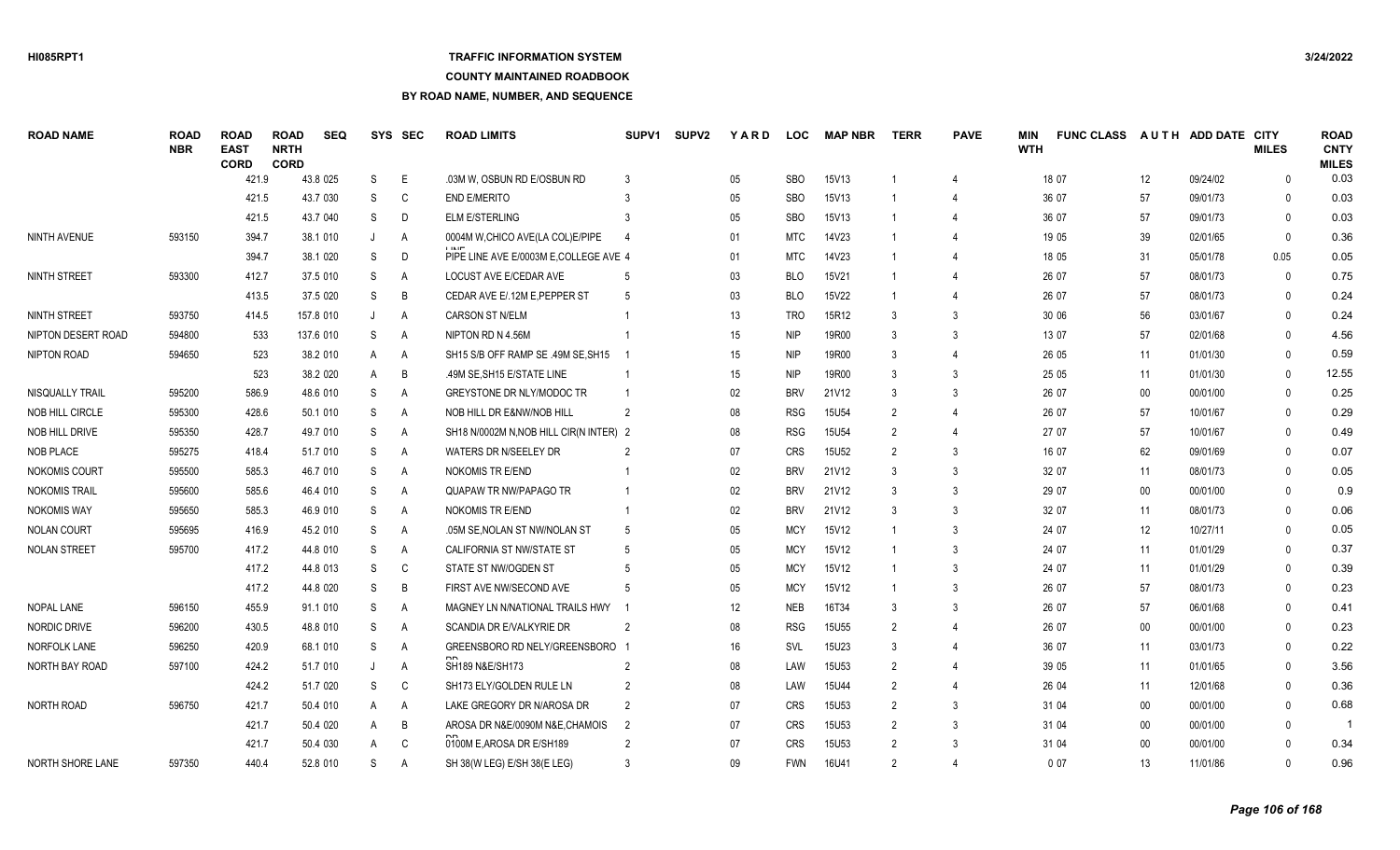# **TRAFFIC INFORMATION SYSTEM**

### **COUNTY MAINTAINED ROADBOOK**

| <b>ROAD NAME</b>     | <b>ROAD</b><br><b>NBR</b> | <b>ROAD</b><br><b>EAST</b><br><b>CORD</b> | <b>ROAD</b><br><b>NRTH</b><br><b>CORD</b> | <b>SEQ</b> | SYS | <b>SEC</b>     | <b>ROAD LIMITS</b>                     | SUPV <sub>1</sub> | <b>SUPV2</b> | YARD | <b>LOC</b> | <b>MAP NBR</b>    | <b>TERR</b>    | <b>PAVE</b>    | MIN<br><b>WTH</b> | <b>FUNC CLASS</b> | <b>AUTH</b> | <b>ADD DATE</b> | CITY<br><b>MILES</b> | <b>ROAD</b><br><b>CNTY</b><br><b>MILES</b> |
|----------------------|---------------------------|-------------------------------------------|-------------------------------------------|------------|-----|----------------|----------------------------------------|-------------------|--------------|------|------------|-------------------|----------------|----------------|-------------------|-------------------|-------------|-----------------|----------------------|--------------------------------------------|
| NORTH SIDE ROAD      | 597500                    | 438.8                                     |                                           | 71.3 010   | J   | $\mathsf{A}$   | <b>BARSTOW RD E/HARROD RD</b>          |                   |              | 16   | <b>LCN</b> | 16U11             | 3              | 3              |                   | 24 06             | 57          | 08/01/73        | $\Omega$             | 4.97                                       |
|                      |                           | 438.8                                     |                                           | 71.3 020   | S   | B              | CAMP ROCK E/FIRETHORN                  |                   |              | 16   | <b>LCN</b> | 16U00             | 3              | $\overline{1}$ |                   | 30 06             | 57          | 03/01/68        | $\Omega$             |                                            |
| NORTH STREET         | 596900                    | 422                                       |                                           | 45.1 010   | S   | A              | <b>BONNIE E/GOLONDRINA</b>             |                   |              | 05   | DEL        | 15V13             |                | $\overline{4}$ |                   | 36 07             | 57          | 09/01/73        | $\Omega$             | 0.08                                       |
| NORTH VILLAGE LANE   | 597800                    | 419.2                                     |                                           | 51.1 010   | S   | A              | WEST VILLAGE E/CREST FORST             |                   |              | 07   | <b>CRS</b> | 15U53             | 2              | 3              |                   | 15 07             | $00\,$      | 00/01/00        | $\mathbf{0}$         | 0.11                                       |
| <b>NORTON AVENUE</b> | 597950                    | 395.4                                     |                                           | 35.5 033   | S   | G              | PHILADELPHIA ST N .13M                 |                   |              | 01   | CHI        | 14V23             |                | 3              |                   | 24 05             | 31          | 12/01/80        | 0.07                 | 0.06                                       |
|                      |                           | 395.4                                     |                                           | 35.5 040   | S   | F              | 0013M S, FRANCIS N/PHILLIPS            |                   |              | 01   | <b>MTC</b> | 14V23             |                |                |                   | 23 05             | 57          | 12/01/67        | $\mathbf{0}$         | 0.5                                        |
|                      |                           | 395.4                                     |                                           | 35.5 050   | S   | E              | PHILLIPS BLVD N/GRAND                  |                   |              | 01   | <b>MTC</b> | 14V23             |                | $\overline{4}$ |                   | 36 05             | $00\,$      | 00/01/00        | $\Omega$             | 0.15                                       |
| NUCHAM AVENUE        | 599300                    | 474.9                                     |                                           | 46.4 010   | S   | A              | END N/CALLE LOS AMIGOS                 |                   |              | 10   | JOS        | 17V12             | 3              | $\overline{1}$ |                   | 23 07             | 57          | 01/01/68        | $\Omega$             | 0.18                                       |
| O STREET             | 601300                    | 432                                       |                                           | 94.2 050   | S   | A              | LINDA VISTA AVE N/DE ANZA ST           | -3                |              | 12   | <b>BHT</b> | 15T25             | 3              | 3              |                   | 007               | 12          | 05/01/89        | $\Omega$             | 1.34                                       |
| OAK AVENUE           | 601500                    | 437.1                                     |                                           | 44.4 010   | S   | A              | CEDAR AVE N&E/SPRUCE AVE               | -3                |              | 05   | <b>ANO</b> | 16V11             | $\mathcal{P}$  | 3              |                   | 25 07             | 11          | 04/01/65        | $\mathbf{0}$         | 0.28                                       |
| OAK COURT            | 601700                    | 437.1                                     |                                           | 44.5 010   | S   | A              | OAK AVE SE 0006M                       |                   |              | 05   | <b>ANO</b> | 16V11             | $\mathcal{P}$  | 3              |                   | 25 07             | 11          | 04/01/65        | $\Omega$             | 0.06                                       |
| OAK DRIVE            | 601750                    | 431.5                                     |                                           | 49.1 010   | S   | B              | RIDGE DR N/ARROWBEAR DR                | $\mathcal{P}$     |              | 08   | ARB        | <b>15U55</b>      | $\mathcal{P}$  | $\overline{4}$ |                   | 20 07             | 56          | 10/01/67        | $\Omega$             | 0.06                                       |
|                      |                           | 431.5                                     |                                           | 49.1 020   | S   | C              | ARROWBEAR DR N/BIRCH DR                |                   |              | 08   | ARB        | <b>15U55</b>      |                | $\overline{4}$ |                   | 18 07             | 56          | 10/01/67        | $\Omega$             | 0.16                                       |
| OAK DRIVE            | 601900                    | 463.8                                     |                                           | 48.2 010   | S   | $\overline{A}$ | 0011M S.RIVERSIDE E/ACACIA             |                   |              | 10   | <b>YUC</b> | 16U55             | 3              |                |                   | 20 07             | $00\,$      | 00/01/00        | $\Omega$             | 0.4                                        |
| OAK DRIVE            | 602050                    | 426.1                                     |                                           | 52.1 010   | S   | A              | SH173 N/CEDAR DR                       |                   |              | 08   | LAW        | <b>15U44</b>      |                |                |                   | 21 07             | $00\,$      | 00/01/00        | $\Omega$             | 0.24                                       |
| OAK DRIVE            | 602200                    | 423.3                                     |                                           | 51.3 010   | S   | B              | 0004M S.LAKE FOREST DR N/LAKE          |                   |              | 08   | LAW        | <b>15U53</b>      | $\mathfrak{p}$ | $\overline{4}$ |                   | 26 07             | 11          | 11/01/64        | $\Omega$             | 0.04                                       |
| OAK DRIVE            | 602350                    | 418.4                                     |                                           | 50.9 010   | S   | A              | <b>END S&amp;NE/PONDEROSA DR</b>       |                   |              | 07   | <b>CRS</b> | 15U <sub>52</sub> | $\mathcal{P}$  | 3              |                   | 15 07             | $00\,$      | 00/01/00        | $\Omega$             | 0.24                                       |
| OAK DRIVE            | 602500                    | 430.2                                     |                                           | 48.9 010   | S   | $\mathsf{A}$   | <b>FERN N/END</b>                      | 2                 |              | 08   | <b>RSG</b> | 15U54             | $\mathfrak{p}$ | $\overline{4}$ |                   | 16 07             | 57          | 10/01/66        | $\Omega$             | 0.06                                       |
| OAK DRIVE            | 602650                    | 441.2                                     |                                           | 40.6 010   | S   | A              | .37M W, VALLEY OF FALLS DR E/VOTF      | - 3               |              | 05   | <b>FOH</b> | 16V11             | $\mathcal{P}$  | 3              |                   | 15 07             | $00\,$      | 00/01/00        | $\overline{0}$       | 0.37                                       |
| OAK DRIVE            | 602675                    | 447.1                                     |                                           | 51.2 010   | S   | $\mathsf{A}$   | WILDHORSE LN N/0003M N.MILLER LN 3     |                   |              | 09   | <b>SUG</b> | 16U52             | $\mathcal{P}$  | $\overline{4}$ |                   | 007               | 11          | 10/01/82        | $\Omega$             | 0.1                                        |
| OAK GLEN ROAD        | 604450                    | 430.8                                     |                                           | 35.9 070   | A   | F              | .81ME, CASA BLANCA AV E/PINE BENCH 3   |                   |              | 05   | <b>OGL</b> | 16V21             |                | 3              |                   | 19 05             | 11          | 01/01/29        | 0.29                 | 4.82                                       |
| OAK GLEN ROAD SOUTH  | 604500                    | 438.2                                     |                                           | 35.1 030   | A   | B              | .25M N.ACORN WY N/PINE BENCH RD        | - 3               |              | 05   | <b>OGL</b> | 16V21             |                | 3              |                   | 24 05             | 11          | 01/01/29        | $\Omega$             | 2.33                                       |
| OAK HILL ROAD        | 604600                    | 411.3                                     |                                           | 59.5 033   | S   | $\overline{A}$ | 0.02M N, CALIENTE RD N/0.03MS, JENNY 1 |                   |              | 11   | OKH        | <b>15U31</b>      | 3              | 3              |                   | 19 04             | 11          | 01/01/33        | $\Omega$             | 0.26                                       |
|                      |                           | 411.3                                     |                                           | 60 040     | S   | B              | .03M S, JENNY ST N/RANCHERO RD         |                   |              | 11   | OKH        | <b>15U31</b>      | 3              | $\overline{4}$ |                   | 20 04             | 11          | 01/01/33        | $\Omega$             | 1.1                                        |
|                      |                           | 411.2                                     |                                           | 61 046     | S   | F              | RANCHERO RD N/.13M N,EL CENTRO RD 1    |                   |              | 11   | OKH        | 15U31             | 3              | $\overline{4}$ |                   | 20 04             | 11          | 01/01/33        | $\Omega$             | 0.63                                       |
|                      |                           | 411.2                                     |                                           | 61.6 050   | S   | E              | .13M N, EL CENTRO RD N/MESQUITE ST 1   |                   |              | 11   | OKH        | <b>15U31</b>      | 3              | $\overline{4}$ |                   | 26 04             | 12          | 06/06/00        | $\mathbf{0}$         | 0.38                                       |
| OAK KNOLL CIRCLE     | 604750                    | 431.9                                     |                                           | 51.5 010   | S   | A              | HLCMB CR DR S&E/OAK KNOLL              | $\overline{2}$    |              | 08   | <b>GEV</b> | <b>15U55</b>      | $\overline{2}$ | $\overline{4}$ |                   | 14 07             | 57          | 10/01/67        | $\Omega$             | 0.2                                        |
| OAK KNOLL DRIVE      | 604900                    | 431.9                                     |                                           | 51.3 010   | S   | A              | WILD ROSE N/HOLCOMB CREEK              | $\mathcal{P}$     |              | 08   | <b>GEV</b> | 15U55             | $\mathcal{P}$  | 3              |                   | 18 07             | $00\,$      | 00/01/00        | $\Omega$             | 0.26                                       |
| OAK LANE             | 602800                    | 418.8                                     |                                           | 51.8 010   | S   | A              | SH138 E/SEQUOIA LANE                   |                   |              | 07   | <b>CRS</b> | <b>15U52</b>      | $\mathcal{P}$  | 3              |                   | 16 05             | 57          | 01/01/74        | $\Omega$             | 0.22                                       |
| <b>OAK LANE</b>      | 603100                    | 432.1                                     |                                           | 51.5 010   | S   | A              | SPRING LN E/END                        |                   |              | 08   | <b>GEV</b> | <b>15U55</b>      |                |                |                   | 11 07             | 57          | 03/01/68        | $\Omega$             | 0.1                                        |
| <b>OAK LANE</b>      | 603250                    | 424.4                                     |                                           | 50.7 010   | S.  | A              | SCHOOL RD N/NANCY DR                   |                   |              | 08   | LAW        | <b>15U53</b>      |                | 3              |                   | 23 07             | $00\,$      | 00/01/00        | $\Omega$             | 0.04                                       |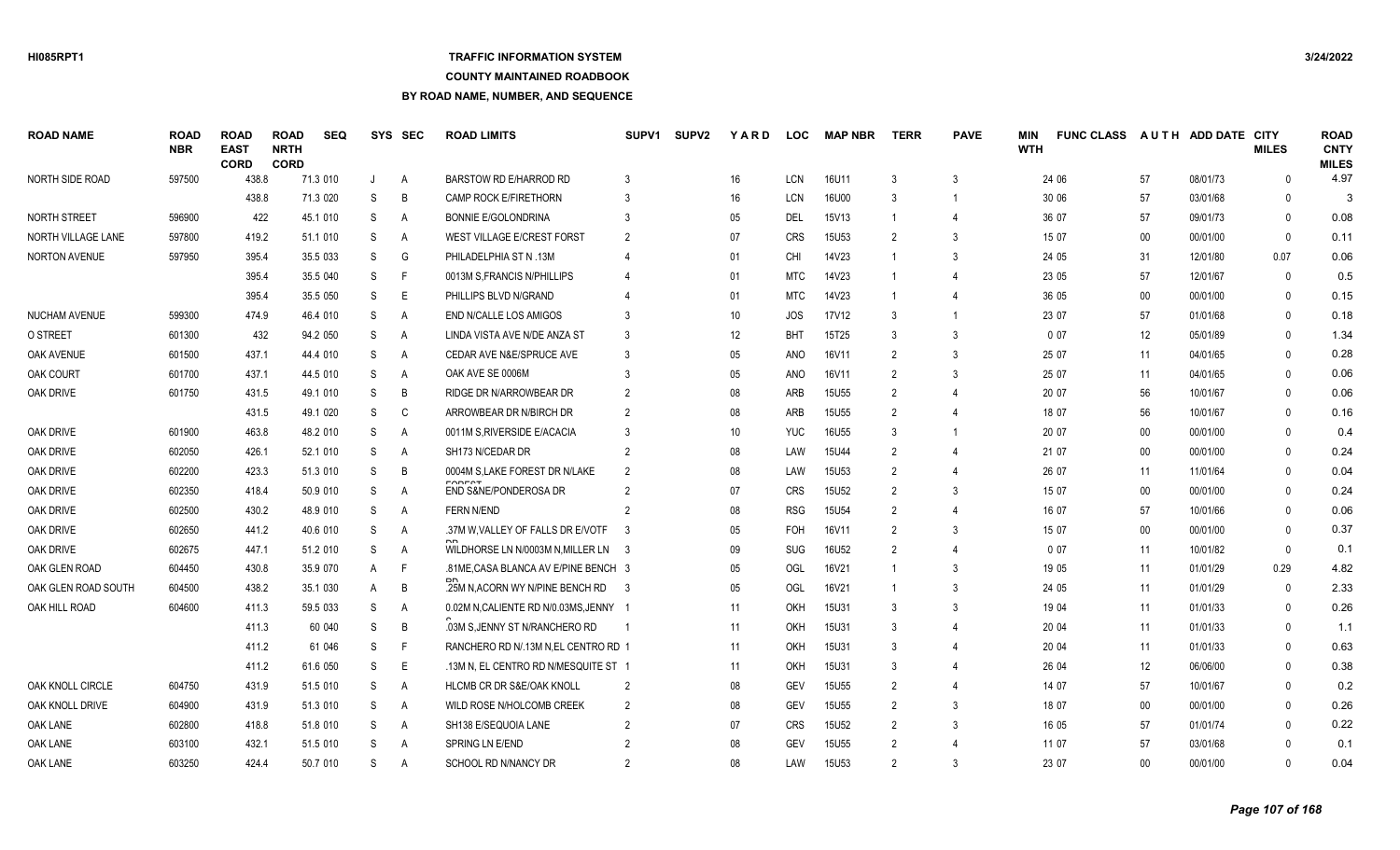# **TRAFFIC INFORMATION SYSTEM**

#### **COUNTY MAINTAINED ROADBOOK**

| <b>ROAD NAME</b>        | <b>ROAD</b><br><b>NBR</b> | <b>ROAD</b><br><b>EAST</b><br><b>CORD</b> | <b>ROAD</b><br><b>NRTH</b><br><b>CORD</b> | <b>SEQ</b> |   | SYS SEC        | <b>ROAD LIMITS</b>                          | SUPV <sub>1</sub> | <b>SUPV2</b> | YARD | <b>LOC</b> | <b>MAP NBR</b> | <b>TERR</b>             | <b>PAVE</b>             | <b>MIN</b><br><b>WTH</b> | <b>FUNC CLASS</b> |        | AUTH ADD DATE CITY | <b>MILES</b> | <b>ROAD</b><br><b>CNTY</b><br><b>MILES</b> |
|-------------------------|---------------------------|-------------------------------------------|-------------------------------------------|------------|---|----------------|---------------------------------------------|-------------------|--------------|------|------------|----------------|-------------------------|-------------------------|--------------------------|-------------------|--------|--------------------|--------------|--------------------------------------------|
| OAK ROAD                | 603400                    | 425.9                                     |                                           | 50.9 010   | S | A              | SYCAMORE DR N/0019M N.FERN RD               | $\mathcal{P}$     |              | 08   | LAW        | <b>15U54</b>   | $\mathcal{P}$           | $\Delta$                |                          | 14 07             | $00\,$ | 00/01/00           | $\Omega$     | 0.33                                       |
| <b>OAK STREET</b>       | 603550                    | 413.4                                     |                                           | 37.3 010   | S | $\overline{A}$ | SEVENTH N/JURUPA                            | .5                |              | 03   | <b>BLO</b> | 15V22          |                         | $\Delta$                |                          | 25 07             | 57     | 08/01/73           | $\Omega$     | 0.57                                       |
| OAK STREET              | 604000                    | 400.2                                     |                                           | 58.8 010   | S | A              | SPARROW N/LONE PINE                         |                   |              | 11   | <b>WWD</b> | 14U34          | $\mathcal{P}$           | 3                       |                          | 15 07             | 57     | 10/01/73           | $\Omega$     | 0.36                                       |
| <b>OAKGLEN ROAD</b>     | 604950                    | 439.8                                     |                                           | 53.4 010   | S | Α              | FAWNSKIN DR NE/FAWNSKIN DR                  | 3                 |              | 09   | <b>FWN</b> | 16U41          | $\overline{2}$          | $\overline{4}$          |                          | 20 07             | 62     | 10/01/68           | $\Omega$     | 0.29                                       |
| <b>OAKLAND AVENUE</b>   | 605000                    | 414.5                                     |                                           | 44.5 010   | S | C              | GEREMANDER AVE NE/MAGNOLIA AVE 5            |                   |              | 03   | <b>RLO</b> | 15V12          |                         | $\overline{4}$          |                          | 36 07             | 55     | 01/01/68           | $\Omega$     | 0.15                                       |
| <b>OAKLEAF COURT</b>    | 605200                    | 429.2                                     |                                           | 49.7 010   | S | A              | OAKLEAF DR NW/END                           | $\overline{2}$    |              | 08   | <b>RSG</b> | <b>15U54</b>   | $\overline{2}$          | $\overline{4}$          |                          | 24 07             | 56     | 09/01/65           | $\Omega$     | 0.05                                       |
| OAKLEAF DRIVE           | 605350                    | 429                                       |                                           | 49.6 010   | S | Α              | SH18 N&E/FERNSIDE DR                        | 2                 |              | 08   | <b>RSG</b> | <b>15U54</b>   | $\mathcal{P}$           | $\Delta$                |                          | 24 06             | 56     | 09/01/65           | $\Omega$     | 0.36                                       |
| <b>OAKMONT DRIVE</b>    | 605500                    | 423.8                                     |                                           | 52.9 010   | S | A              | GOLF COURSE RD W&N/BRENTWOOD                | $\overline{2}$    |              | 08   | LAW        | 15U43          | $\mathcal{P}$           | $\overline{4}$          |                          | 27 07             | 57     | 10/01/68           | $\Omega$     | 0.1                                        |
| OAKWOOD DRIVE           | 605850                    | 424.3                                     |                                           | 52.2 010   | S | A              | BIRCHWOOD DR E/CEDARWOOD DR                 | $\overline{2}$    |              | 08   | LAW        | 15U43          | $\mathcal{P}$           | $\Delta$                |                          | 26 07             | 11     | 12/01/70           | $\Omega$     | 0.25                                       |
| OAR LANE                | 605925                    | 415.2                                     |                                           | 85.1 010   | S | Α              | END NLY/RIVERS EDGE RD                      |                   |              | 11   | SRL        | 15T42          | 3                       | $\overline{4}$          |                          | 36 07             | 11     | 03/01/75           | $\Omega$     | 0.06                                       |
| <b>OASIS COURT</b>      | 606050                    | 399.2                                     |                                           | 64.9 010   | S | Α              | .13M S,OASIS RD N/OASIS RD                  | -1                |              | 11   | <b>PHN</b> | 14U24          | 3                       | 3                       |                          | 36 07             | 13     | 11/21/00           | $\Omega$     | 0.13                                       |
| <b>OASIS ROAD</b>       | 606100                    | 399.2                                     |                                           | 64.9 005   | S | D              | .06M S, BUCKTHORNE ST N/SH138               |                   |              | 11   | PHN        | 14U24          | 3                       | 3                       |                          | 36 07             | 12     | 03/16/92           | $\mathbf{0}$ | 0.11                                       |
|                         |                           | 399.2                                     |                                           | 64.9 010   | S | $\mathsf{A}$   | SH138 N/GOSS RD                             |                   |              | 11   | <b>PHN</b> | 14U24          | 3                       | 3                       |                          | 23 05             | 11     | 01/01/51           | $\Omega$     | 1.06                                       |
|                         |                           | 399.2                                     |                                           | 64.9 013   | S | D              | GOSS RD N/.94M S, PALMDALE RD               |                   |              | 11   | <b>PHN</b> | 14U24          | 3                       | 3                       |                          | 23 05             | 11     | 01/01/51           | $\Omega$     | 2.1                                        |
|                         |                           | 399.2                                     |                                           | 64.9 020   | S | B              | 0094M S, PALMDALE RD N0011M                 | -1                |              | 11   | PHN        | 14U24          | 3                       | $\overline{4}$          |                          | 23 05             | 11     | 01/01/51           | $\Omega$     | 0.11                                       |
|                         |                           | 399.2                                     |                                           | 64.9 030   | S | C              | 0083M S, PALMDALE RD N/PALMDALE RD 1        |                   |              | 11   | PHN        | 14U24          | $\mathcal{R}$           | 3                       |                          | 26 05             | 11     | 01/01/51           | $\mathbf{0}$ | 0.83                                       |
| <b>OASIS STREET</b>     | 606250                    | 442.1                                     |                                           | 98.6 010   | S | Α              | GHOST TWN RD E/TREASUR AVE                  |                   |              | 12   | CAL        | 16T12          | 3                       | $\overline{1}$          |                          | 36 07             | 57     | 01/01/68           | $\Omega$     | 0.77                                       |
| <b>OBSIDIAN ROAD</b>    | 606325                    | 47.3                                      |                                           | 412.2 003  | S | B              | EVENING PRIMROSE LN E .03M                  | .5                |              | 03   | <b>DEV</b> | <b>15U51</b>   |                         | $\overline{4}$          |                          | 36 07             | 11     | 10/31/17           | $\Omega$     | 0.03                                       |
|                         |                           | 47.5                                      |                                           | 412.4 005  | S | C              | .03M E EVENING PRIMROSE LN/TUPELO 5         |                   |              | 03   | <b>DEV</b> | <b>15U51</b>   | $\overline{\mathbf{1}}$ | $\overline{4}$          |                          | 32 07             | 12     | 11/16/21           | $\mathbf{0}$ | 0.12                                       |
|                         |                           | 47.3                                      |                                           | 412.3 010  | S | A              | .01M W.TUPELO WY E/KIMBERLITE WAY 5         |                   |              | 03   | <b>DEV</b> | <b>15U51</b>   |                         | $\overline{4}$          |                          | 32 07             | 11     | 09/27/11           | $\Omega$     | 0.38                                       |
|                         |                           | 47.5                                      |                                           | 412.4 020  | S | D              | CLOVE WY/KIMBERLITE WY                      |                   |              | 03   | DEV        | <b>15U51</b>   |                         | $\overline{1}$          |                          | 32 07             | 12     | 11/16/21           | $\Omega$     | 0.3                                        |
| <b>OCEAN VIEW COURT</b> | 606350                    | 399.3                                     |                                           | 45.1 010   | S | A              | END E/CLIFF RD                              | $\overline{2}$    |              | 01   | <b>SAH</b> | 14V14          |                         | $\Delta$                |                          | 007               | 11     | 08/01/83           | $\Omega$     | 0.07                                       |
| <b>OCEAN VIEW DRIVE</b> | 606400                    | 429.6                                     |                                           | 48.9 010   | J | Α              | CITY CREEK RD NW/SUNSET                     |                   |              | 08   | <b>RSG</b> | <b>15U54</b>   | $\overline{2}$          | 4                       |                          | 23 06             | $00\,$ | 00/01/00           | $\mathbf{0}$ | 0.17                                       |
|                         |                           | 429.6                                     |                                           | 48.9 020   | S | B              | SUNSET DR NLY/PLEASANT                      | $\mathfrak{D}$    |              | 08   | <b>RSG</b> | <b>15U54</b>   | $\mathcal{P}$           | 4                       |                          | 21 06             | 57     | 11/01/65           | $\Omega$     | 0.37                                       |
| <b>OCEAN VIEW DRIVE</b> | 606550                    | 397.9                                     |                                           | 45.1 010   | S | Α              | MESA TER LOOP N/MESA TER                    | $\overline{2}$    |              | 01   | SAH        | 14V14          |                         | $\Delta$                |                          | 36 07             | $00\,$ | 00/01/00           | $\Omega$     | 0.32                                       |
| OCHOCO COURT            | 606600                    | 585.9                                     |                                           | 46.9 010   | S | A              | <b>END E/UMATILLA TR</b>                    |                   |              | 02   | <b>BRV</b> | 21V12          | 3                       | 3                       |                          | 27 07             | 11     | 11/01/71           | $\Omega$     | 0.04                                       |
| <b>OCOTILLO STREET</b>  | 607000                    | 460.4                                     |                                           | 38.3 010   | S | Α              | SENILIS AVE N/PARK AVE                      |                   |              | 10   | <b>MOR</b> | 16V25          | 3                       | 3                       |                          | 21 07             | $00\,$ | 00/01/00           | $\mathbf{0}$ | 0.15                                       |
| OCOTILLO WAY            | 607150                    | 423.6                                     |                                           | 64.1 010   | S | A              | MOCKING BIRD AVE E.11M                      |                   |              | 16   | APV        | 15U23          | 3                       | $\overline{\mathbf{1}}$ |                          | 23 07             | 11     | 01/01/56           | 0            | 0.11                                       |
|                         |                           | 423.6                                     |                                           | 64.1 020   | S | B              | KIOWA RD E .99M                             |                   |              | 16   | <b>APV</b> | 15U23          | 3                       | 3                       |                          | 20 07             | 11     | 01/01/56           | 0.5          | 0.49                                       |
|                         |                           | 423.6                                     |                                           | 64.1 030   | S | C              | CENTRAL RD E/.04M E.VALLEY VISTA            |                   |              | 16   | APV        | 15U24          | 3                       | 3                       |                          | 26 07             | 11     | 01/01/56           | $\Omega$     | 1.53                                       |
|                         |                           | 423.6                                     |                                           | 64.1 040   | S | F              | .04M E, VALLEY VISTA AVE E/JAPATUL 1<br>nn. |                   |              | 16   | APV        | 15U24          | 3                       | 3                       |                          | 23 07             | 11     | 01/01/59           | $\Omega$     | 0.46                                       |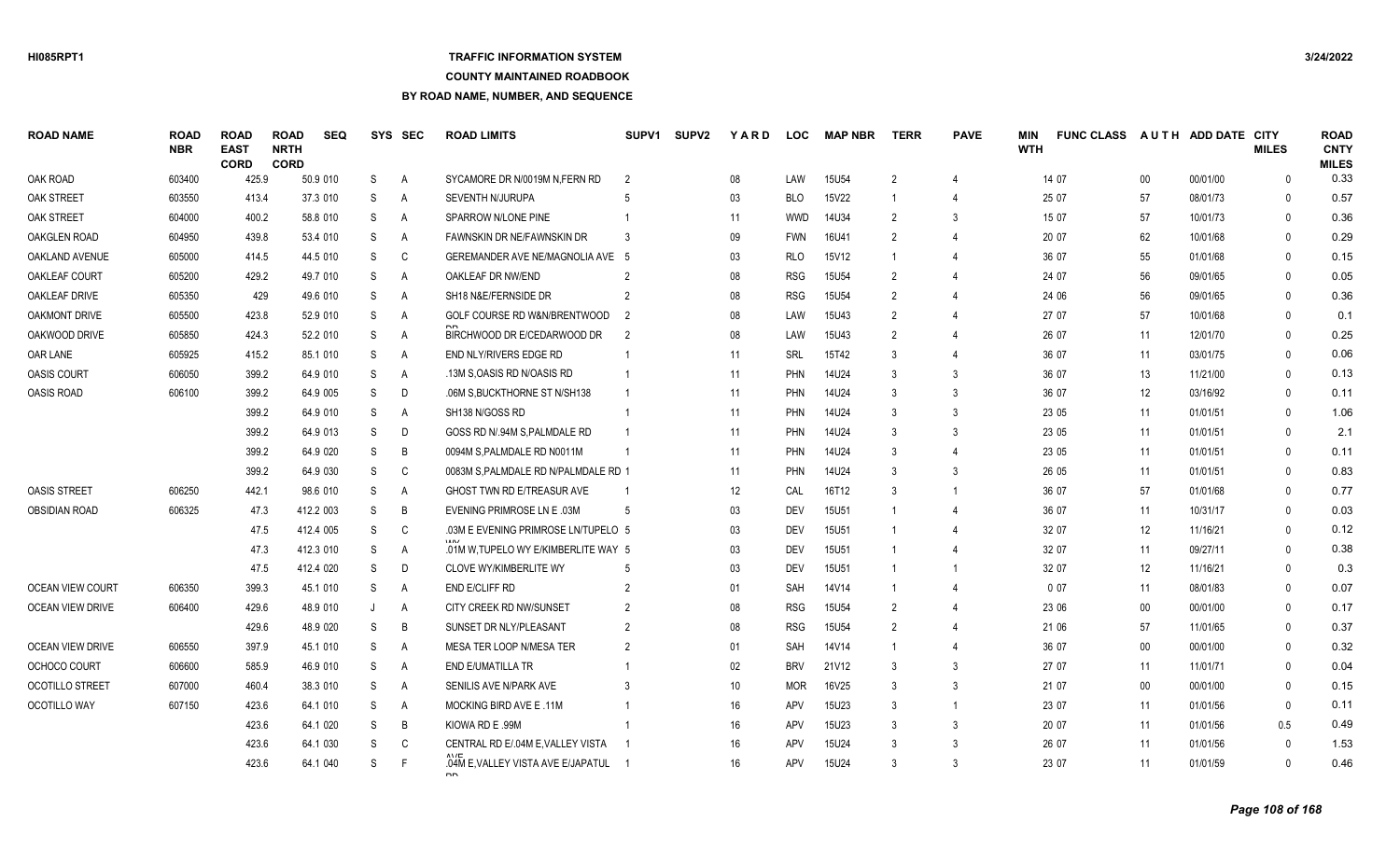### **TRAFFIC INFORMATION SYSTEM**

#### **COUNTY MAINTAINED ROADBOOK**

| <b>ROAD NAME</b>                   | <b>ROAD</b><br><b>NBR</b> | <b>ROAD</b><br><b>EAST</b><br><b>CORD</b> | <b>ROAD</b><br><b>NRTH</b><br><b>CORD</b> | <b>SEQ</b> |   | SYS SEC | <b>ROAD LIMITS</b>                               | SUPV <sub>1</sub> | <b>SUPV2</b> | <b>YARD</b>     | <b>LOC</b> | <b>MAP NBR</b>    | <b>TERR</b>    | <b>PAVE</b>    | <b>MIN</b><br><b>WTH</b> | <b>FUNC CLASS</b> |        | AUTH ADD DATE CITY | <b>MILES</b> | <b>ROAD</b><br><b>CNTY</b><br><b>MILES</b> |
|------------------------------------|---------------------------|-------------------------------------------|-------------------------------------------|------------|---|---------|--------------------------------------------------|-------------------|--------------|-----------------|------------|-------------------|----------------|----------------|--------------------------|-------------------|--------|--------------------|--------------|--------------------------------------------|
|                                    |                           | 428.1                                     |                                           | 64.2 050   | S | G       | JAPATUL RD E/BELLVIEW AVE                        |                   |              | 16              | APV        | 15U24             | 3              | 3              |                          | 23 07             | 11     | 01/01/59           | $\mathbf{0}$ | 0.45                                       |
| <b>OGDEN STREET</b>                | 607750                    | 415.4                                     |                                           | 45.5 010   | S | Α       | <b>GRAY ST E/MACY ST</b>                         | .5                |              | 05              | <b>MCY</b> | 15V12             | -1             | 3              |                          | 25 07             | 12     | 06/01/29           | $\Omega$     | 1.26                                       |
|                                    |                           | 415.4                                     |                                           | 45.5 020   | J | B       | <b>MACY NE/CAJON BLVD</b>                        |                   |              | 05              | <b>MCY</b> | 15V12             |                | 3              |                          | 24 05             | 12     | 06/01/29           | $\Omega$     | 0.17                                       |
| OIL WELL ROAD                      | 608025                    | 404.5                                     |                                           | 59.9 010   | S | A       | TAMARIN ST E/HESS ROAD                           |                   |              | 11              | <b>WWD</b> | 14U35             | 3              | $\overline{1}$ |                          | 26 07             | 57     | 11/01/67           | $\mathbf{0}$ | 0.6                                        |
| <b>OKANOGAN TRAIL</b>              | 608300                    | 585.9                                     |                                           | 46.9 010   | S | Α       | 0006M S, UKIAH TR N/DEL REY DR                   |                   |              | 02              | <b>BRV</b> | 21V12             | 3              | 3              |                          | 28 07             | 11     | 11/01/71           | $\Omega$     | 0.16                                       |
| <b>OLANCHA ROAD</b>                | 608650                    | 415.4                                     |                                           | 68.9 010   | S | A       | 0005M W.SAN MARTIN RD E/EL EVADO                 |                   |              | 11              | <b>VIC</b> | 15U22             | 3              | $\overline{1}$ |                          | 28 07             | 57     | 11/01/67           | $\Omega$     | 0.74                                       |
| OLD BAKERSFIELD HWY                | 609200                    | 420.6                                     |                                           | 98.2 010   | S | Α       | 0.05M W WAGNER RD E .40M                         |                   |              | 13              | <b>HNK</b> | 15T00             | 3              | 3              |                          | 007               | 12     | 03/24/20           | $\Omega$     | 0.45                                       |
|                                    |                           | 97.7                                      |                                           | 422.9 020  | S | B       | 0.75M W VALLEY VIEW RD E/LENWOOD                 |                   |              | 12              | <b>HNK</b> | 15T24             | 3              | 3              |                          | 007               | 12     | 03/24/20           | $\Omega$     | 6.8                                        |
| OLD EL MIRAGE ROAD                 | 609250                    | 397.8                                     |                                           | 76.1 010   | S | A       | EL MIRAGE RD N&E&N/MIRAGE LAKE RD 1              |                   |              | 11              | <b>ADL</b> | 14T54             | 3              | $\overline{1}$ |                          | 20 07             | 57     | 10/01/67           | $\Omega$     | 5.26                                       |
| OLD HIGHWAY 58                     | 609300                    | 428                                       |                                           | 98.2 010   | A | A       | .13M E, DIXIE LN E/IRWIN RD(SJCT)                |                   |              | 12              | LEN        | 15T14             | 3              | $\Delta$       |                          | 76 03             | 13     | 11/25/03           | $\Omega$     | 6.74                                       |
|                                    |                           | 434.3                                     |                                           | 97.8 020   | A | B       | IRWIN RD(NJ)E/.02 W, CAMARILLO AVE 3             |                   |              | 12              | <b>BAR</b> | 15T25             | 3              | $\overline{4}$ |                          | 76 03             | 13     | 11/25/03           | 0.16         | 0.16                                       |
|                                    |                           | 434.8                                     |                                           | 98 030     | A | C       | .06M W, FIRST ST E/.08M E, FERN ST               |                   |              | 12              | <b>BAR</b> | 15T15             | 3              | $\Delta$       |                          | 76 03             | 13     | 11/25/03           | 0.03         | 2.01                                       |
| <b>OLD MILL DRIVE</b>              | 609400                    | 426.3                                     |                                           | 52.3 010   | S | A       | 0005M S.EMERALD DR N/END                         | $\overline{2}$    |              | 08              | LAW        | <b>15U44</b>      | $\mathcal{P}$  | $\Delta$       |                          | 14 07             | 57     | 10/01/68           | $\Omega$     | 0.08                                       |
| <b>OLD MILL ROAD</b>               | 609550                    | 419.5                                     |                                           | 51.3 010   | A | Α       | LAKE DR N/SH138                                  | $\overline{2}$    |              | 07              | <b>CRS</b> | <b>15U53</b>      | $\mathcal{P}$  | 3              |                          | 22 05             | $00\,$ | 00/01/00           | $\Omega$     | 1.51                                       |
| <b>OLD PARKER ROAD</b>             | 609700                    | 578.9                                     |                                           | 46.2 010   | S | Α       | SH95 E&N 3.72M                                   |                   |              | 02              | <b>BRV</b> | 20V00             | 3              | $\overline{1}$ |                          | 24 07             | 57     | 03/01/68           | $\Omega$     | 3.72                                       |
| OLD TOLL ROAD                      | 609750                    | 423.6                                     |                                           | 51.2 010   | S | B       | BLUE JAY CUTOFF NE/0019M                         | $\overline{2}$    |              | $08\,$          | LAW        | 15U <sub>53</sub> |                | $\overline{4}$ |                          | 15 05             |        | 1011               | $\mathbf{0}$ | 0.19                                       |
|                                    |                           | 423.6                                     |                                           | 51.2 030   | S | A       | 0002M W.GOLF COURSE RD                           |                   |              | 08              | LAW        | <b>15U43</b>      | 2              | $\overline{4}$ |                          | 26 05             | 11     | 01/01/65           | $\Omega$     | 1.08                                       |
| OLD WATERMAN CANYON<br><b>ROAD</b> | 609800                    | 420.2                                     |                                           | 48.6 011   | S | D       | <b>NUDENHAIOUL</b><br>1.37M N, SH18 N .15M       |                   |              | 05              | <b>SBO</b> | <b>15U53</b>      | $\overline{2}$ | $\Delta$       |                          | 17 07             | 13     | 02/01/70           | $\Omega$     | 0.15                                       |
|                                    |                           | 420.2                                     |                                           | 48.6 013   | S | C       | 2.04M N, SH18 N/CL, SH 18                        | $\mathcal{R}$     |              | 05              | <b>SBO</b> | 15U <sub>53</sub> | $\mathcal{P}$  | $\overline{4}$ |                          | 17 07             | 13     | 02/01/70           | $\Omega$     | 0.89                                       |
|                                    |                           | 419.4                                     |                                           | 49.6 020   | S | B       | CL SH18 NLY .26M                                 |                   |              | 05              | <b>SBO</b> | <b>15U53</b>      | $\mathcal{P}$  | $\overline{4}$ |                          | 17 07             | 13     | 02/01/70           | $\Omega$     | 0.26                                       |
| OLD WOMAN SPRINGS OHE              | 610000                    | 469.7                                     |                                           | 44.1 030   | S | B       | 0013M S.PERRIS N/NAPA                            | 3                 |              | 10 <sup>1</sup> | <b>YUC</b> | 17U51             | 3              | $\overline{1}$ |                          | 31 07             | 57     | 01/01/68           | $\mathbf{0}$ |                                            |
| OLD YERMO CUTOFF                   | 610200                    | 440.9                                     |                                           | 96.9 010   | J | A       | OUTER HWY 15 N N/FT IRWIN RD                     |                   |              | 12              | <b>BAR</b> | 16T21             | 3              | $\overline{1}$ |                          | 23 07             | 11     | 01/01/69           | $\Omega$     | 0.92                                       |
| OLEANDER DRIVE                     | 610450                    | 475.3                                     |                                           | 45.2 010   | S | A       | SUNSET E/VALLEY VIEW                             | 3                 |              | 10 <sup>°</sup> | JOS        | 17V12             | 3              | 3              |                          | 25 07             | $00\,$ | 00/01/00           | $\Omega$     | 0.37                                       |
| <b>OLEANDER PLACE</b>              | 610500                    | 436.4                                     |                                           | 97.6 010   | S | Α       | <b>BALSA AVE N/END</b>                           |                   |              | 12              | <b>BAR</b> | 16T21             | 3              | $\overline{4}$ |                          | 36 07             | 12     | 10/01/66           | $\Omega$     | 0.07                                       |
| OLIVE AVENUE                       | 611050                    | 413.9                                     |                                           | 44.9 010   | S | Α       | CO CLUB DR NWLY/0010M                            | .5                |              | 03              | <b>RLO</b> | 15V12             |                | $\overline{4}$ |                          | 36 07             | $00\,$ | 00/01/00           | $\mathbf{0}$ | 0.5                                        |
|                                    |                           | 413.9                                     |                                           | 44.9 020   | S | B       | <b>NUZNIALI MIAARA</b><br>0010M N, KNOLLWOOD AVE | .5                |              | 03              | <b>RLO</b> | 15V12             |                | $\Delta$       |                          | 007               |        | 1011               | $\Omega$     | 0.05                                       |
| <b>OLIVE STREET</b>                | 611350                    | 395                                       |                                           | 36.6 010   | S | A       | MOFIOVO AMORE A<br>FARNDON E&S/WAKEFIELD         |                   |              | 01              | <b>CHI</b> | 14V23             |                |                |                          | 36 07             | $00\,$ | 00/01/00           | $\Omega$     | 0.18                                       |
| <b>OLIVE STREET</b>                | 611500                    | 413.7                                     |                                           | 38.4 005   | S | C       | SANTA ANA AVE N/PIGEON COURT                     | -5                |              | 03              | <b>BLO</b> | 15V22             |                | $\Delta$       |                          | 36 07             | 11     | 03/11/97           | $\Omega$     | 0.1                                        |
|                                    |                           | 413.7                                     |                                           | 39.4 010   | S | A       | VALLEY BLVD N&NW/BLOOMINGTON                     | -5                |              | 03              | <b>BLO</b> | 15V22             |                |                |                          | 22 07             | 57     | 08/01/73           | $\Omega$     | 0.18                                       |
|                                    |                           | 413.7                                     |                                           | 39.4 020   | S | B       | $\lambda$ $\lambda$<br>MARYGOLD N 0020M          |                   |              | 03              | <b>BLO</b> | 15V22             |                | $\Delta$       |                          | 36 07             | 57     | 08/01/73           | $\Omega$     | 0.2                                        |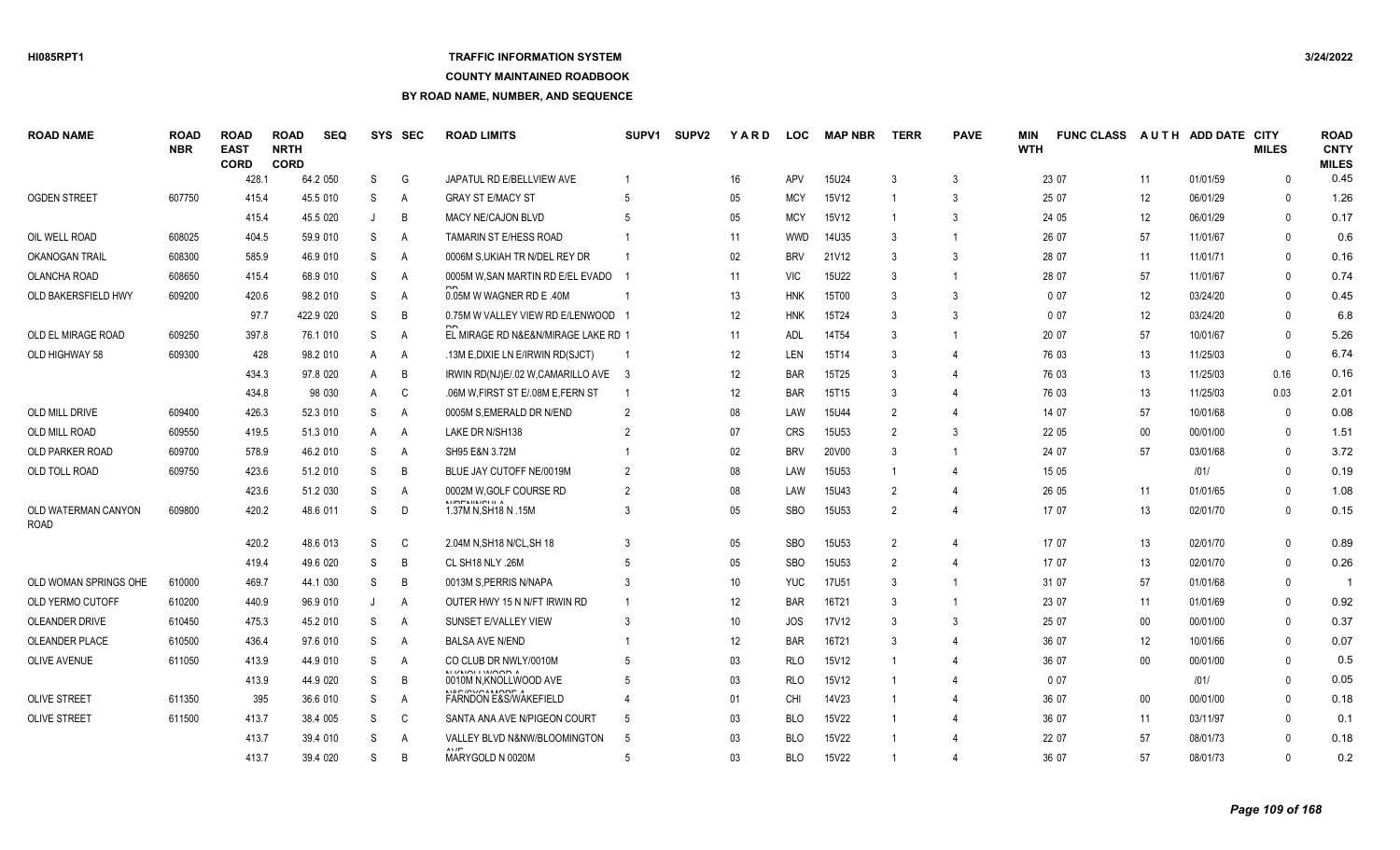### **TRAFFIC INFORMATION SYSTEM**

#### **COUNTY MAINTAINED ROADBOOK**

| <b>ROAD NAME</b>      | <b>ROAD</b><br><b>NBR</b> | <b>ROAD</b><br><b>EAST</b><br><b>CORD</b> | <b>ROAD</b><br><b>NRTH</b><br><b>CORD</b> | <b>SEQ</b> | <b>SYS</b> | <b>SEC</b>     | <b>ROAD LIMITS</b>                          | SUPV <sub>1</sub> | <b>SUPV2</b> | YARD | <b>LOC</b> | <b>MAP NBR</b>    | <b>TERR</b>   | <b>PAVE</b>    | MIN<br><b>WTH</b> | <b>FUNC CLASS</b> |        | AUTH ADD DATE CITY | <b>MILES</b> | <b>ROAD</b><br><b>CNTY</b><br><b>MILES</b> |
|-----------------------|---------------------------|-------------------------------------------|-------------------------------------------|------------|------------|----------------|---------------------------------------------|-------------------|--------------|------|------------|-------------------|---------------|----------------|-------------------|-------------------|--------|--------------------|--------------|--------------------------------------------|
| <b>OLIVE STREET</b>   | 611800                    | 416.7                                     |                                           | 75.8 010   | S          | B              | FIRST ST NE/THIRD ST                        |                   |              | 16   | <b>ORG</b> | 15T52             | 3             | 4              |                   | 36 07             | 56     | 05/01/67           | $\Omega$     | 0.12                                       |
|                       |                           | 416.7                                     |                                           | 75.8 020   | S          | C              | THIRD ST NE/CEMETERY                        |                   |              | 16   | <b>ORG</b> | 15T52             |               | 3              |                   | 21 07             | 56     | 05/01/67           | $\mathbf{0}$ | 0.17                                       |
| <b>OLIVE STREET</b>   | 612100                    | 416.4                                     |                                           | 40 010     |            | A              | 0007M W.JACKSON E/0003M W.RANCHO 5          |                   |              | 05   | <b>CLN</b> | 15V22             |               | 4              |                   | 30 04             | 31     | 01/01/78           | 0.05         | 0.46                                       |
| <b>OLIVERA ROAD</b>   | 612400                    | 416.1                                     |                                           | 68.5 010   | S          | A              | EL EVADO E/LLANO                            |                   |              | 11   | <b>VIC</b> | 15U22             |               | 3              |                   | 34 07             | 57     | 10/01/73           | $\Omega$     | 0.15                                       |
|                       |                           | 416.1                                     |                                           | 68.5 020   | S          | B              | DEL GADO E&S/LA BRISA RD                    |                   |              | 11   | <b>VIC</b> | 15U22             | 3             | 3              |                   | 24 07             | 57     | 10/01/73           | $\Omega$     | 0.32                                       |
| <b>OLIVINE AVENUE</b> | 612700                    | 428.8                                     |                                           | 39.3 010   | S          | A              | NICE AVE N/MENTONE BLVD (SH38)              | 3                 |              | 05   | <b>MEN</b> | 15V24             |               | 3              |                   | 25 07             | 00     | 00/01/00           | $\Omega$     | 0.24                                       |
|                       |                           | 428.8                                     |                                           | 39.3 020   | S          | B              | <b>MENTONE BL SH38 N/CAPRI</b>              | 3                 |              | 05   | <b>MEN</b> | 15V24             |               | $\overline{4}$ |                   | 18 07             | 00     | 00/01/00           | $\Omega$     | 0.34                                       |
| OLTEN DRIVE           | 612850                    | 420.8                                     |                                           | 50.8 010   | S          | A              | BERNARD NLY/LAKE GREGORY                    | $\overline{2}$    |              | 07   | <b>CRS</b> | 15U <sub>53</sub> | $\mathcal{P}$ | 3              |                   | 19 07             | $00\,$ | 00/01/00           | $\Omega$     | 0.03                                       |
| <b>OLYMPIC ROAD</b>   | 613000                    | 473.3                                     |                                           | 42.8 010   | S          | A              | .16M S, ONAGA TR N/ONAGA TR                 | 3                 |              | 10   | JOS        | 17V12             | 3             | 3              |                   | 15 07             | 11     | 01/01/61           | $\Omega$     | 0.16                                       |
|                       |                           | 473.3                                     |                                           | 42.8 020   | S          | B              | ONAGA TRAIL N/ALTA LOMA DR                  | 3                 |              | 10   | <b>JOS</b> | 17V12             | 3             | 3              |                   | 27 07             | 11     | 01/01/61           | $\Omega$     | 0.55                                       |
|                       |                           | 473.3                                     |                                           | 42.8 030   | S          | C              | ALTA LOMA DR N/05M N.GRANADA DR 3           |                   |              | 10   | JOS        | 17V12             |               | 4              |                   | 007               | 11     | 06/01/85           | $\Omega$     | 0.34                                       |
|                       |                           | 473.3                                     |                                           | 42.8 040   | S          | Е              | .04M N.GRANADA DR N/CHEASAPEAKE 3           |                   |              | 10   | JOS        | 17V12             |               | 3              |                   | 18 07             | 11     | 9/19/2             | $\Omega$     | 0.02                                       |
|                       |                           | 473.3                                     |                                           | 42.8 050   | S          | D              | SH62 N.04M                                  |                   |              | 10   | JOS        | 17V12             | 3             | 3              |                   | 36 07             | 12     | 03/26/90           | $\Omega$     | 0.04                                       |
| ONACREST DRIVE        | 613300                    | 429.2                                     |                                           | 49.4 010   | S          | A              | ALL VIEW DR E/CIRCLE VW DR                  |                   |              | 08   | <b>RSG</b> | 15U54             | $\mathcal{P}$ |                |                   | 25 07             | 57     | 10/01/67           | $\Omega$     | 0.29                                       |
| <b>ONAGA COURT</b>    | 613400                    | 475.2                                     |                                           | 43.1 010   | S          | $\overline{A}$ | <b>END N/ONAGA TR</b>                       |                   |              | 10   | JOS        | 17V12             |               | 3              |                   | 26 07             | 11     | 10/01/70           | $\Omega$     | 0.07                                       |
| <b>ONAGA TRAIL</b>    | 613450                    | 466.6                                     |                                           | 42.8 040   |            | F              | OLYMPIC RD(S INT)E/OLYMPIC RD(N             | 3                 |              | 10   | <b>JOS</b> | 17V12             | 3             | 3              |                   | 26 07             |        | 1011               | $\Omega$     | 0.06                                       |
|                       |                           | 466.6                                     |                                           | 42.8 050   |            | M              | OLYMPIC RD-N INT E/WILTON RD                | 3                 |              | 10   | <b>JOS</b> | 17V12             | 3             | 3              |                   | 26 07             |        | 1011               | $\Omega$     | 0.76                                       |
|                       |                           | 466.6                                     |                                           | 42.8 060   | S          | G              | VISTA RD E/CONEJO AVE 0000                  | -3                |              | 10   | <b>JOS</b> | 17V12             |               | $\overline{1}$ |                   | 30 07             | 57     | 01/01/68           | $\Omega$     | 0.6                                        |
|                       |                           | 466.6                                     |                                           | 42.8 070   | S          | -L             | SUNSET RD E/0006M E, ELWOOD ST              | 3                 |              | 10   | JOS        | 17V12             | 3             | 3              |                   | 36 07             | 11     | 10/01/70           | $\Omega$     | 0.24                                       |
| <b>ONAKNOLL COURT</b> | 613600                    | 430.3                                     |                                           | 49 010     | S          | A              | <b>END N/PARKLAND</b>                       |                   |              | 08   | <b>RSG</b> | <b>15U55</b>      | $\mathcal{P}$ | 3              |                   | 23 07             | $00\,$ | 00/01/00           | $\Omega$     | 0.06                                       |
| <b>ONEIDA TRAIL</b>   | 613950                    | 585.5                                     |                                           | 46.4 010   | S          | A              | 0004M SW.NOKOMIS                            |                   |              | 02   | <b>BRV</b> | 21V12             | $\mathcal{R}$ | 3              |                   | 26 07             | 11     | 09/01/75           | $\Omega$     | 0.32                                       |
| <b>ONYX ROAD</b>      | 614200                    | 438.3                                     |                                           | 62.6 010   | S          | A              | NIEI VAIM VIADOATA TO<br>CARNELIAN N/ZIRCON |                   |              | 16   | <b>LCN</b> | 16U31             |               | 3              |                   | 22 07             | 57     | 08/01/73           | $\Omega$     | 0.15                                       |
| <b>ONYX WAY</b>       | 614250                    | 449.2                                     |                                           | 50.7 010   | S          | A              | END N/MONTEVISTA DR                         |                   |              | 09   | <b>MRG</b> | 16U00             | $\mathcal{P}$ | 4              |                   | 24 07             | $00\,$ | 00/01/00           | $\Omega$     | 0.08                                       |
| <b>OPAL AVENUE</b>    | 614350                    | 428.5                                     |                                           | 37.4 010   | S          | A              | END N/.04M N.SEVENTH ST                     |                   |              | 05   | <b>MEN</b> | 15V24             |               | 3              |                   | 8 0 7             | 11     | 01/01/29           | $\Omega$     | 0.17                                       |
|                       |                           | 428.5                                     |                                           | 37.4 020   | S          | C              | SIXTH ST N/FIFTH AVE                        |                   |              | 05   | <b>MEN</b> | 15V24             |               | 3              |                   | 16 07             | 11     | 01/01/29           | $\Omega$     | 0.26                                       |
|                       |                           | 428.5                                     |                                           | 37.4 030   |            | D              | FIFTH AVE N/COLTON AVE                      |                   |              | 05   | <b>MEN</b> | 15V24             |               | 4              |                   | 16 07             | 11     | 01/01/29           | $\mathbf{0}$ |                                            |
|                       |                           | 428.5                                     |                                           | 37.4 040   |            | E.             | COLTON AVE N/0010M S, NICE AVE              |                   |              | 05   | <b>MEN</b> | 15V24             |               | 4              |                   | 23 04             | 11     | 01/01/29           | $\Omega$     | 0.16                                       |
|                       |                           | 428.5                                     |                                           | 37.4 050   |            | G              | 0010M S, NICE AVE N/SH38                    |                   |              | 05   | <b>MEN</b> | 15V24             |               | 4              |                   | 23 04             | 11     | 01/01/29           | $\Omega$     | 0.36                                       |
|                       |                           | 428.5                                     |                                           | 37.4 060   |            | H              | SH38 N/SAN BDNO AVE                         |                   |              | 05   | <b>MEN</b> | 15V24             |               | 4              |                   | 23 04             | 57     | 08/01/67           | $\Omega$     | 0.5                                        |
|                       |                           | 428.5                                     |                                           | 37.4 070   |            | J.             | SAN BERNARDINO AVE N 0.39M                  |                   |              | 05   | <b>MEN</b> | 15V24             |               | 3              |                   | 23 07             | 11     | 01/01/40           | $\mathsf{O}$ | 0.39                                       |
| <b>OPAL WAY</b>       | 614500                    | 428.5                                     |                                           | 39.4 010   | S.         | A              | NAPLES AVE N/0008M N.MENTONE BLVD 3         |                   |              | 05   | <b>MEN</b> | 15V24             |               | $\overline{4}$ |                   | 27 07             | 57     | 08/01/67           | $\Omega$     | 0.16                                       |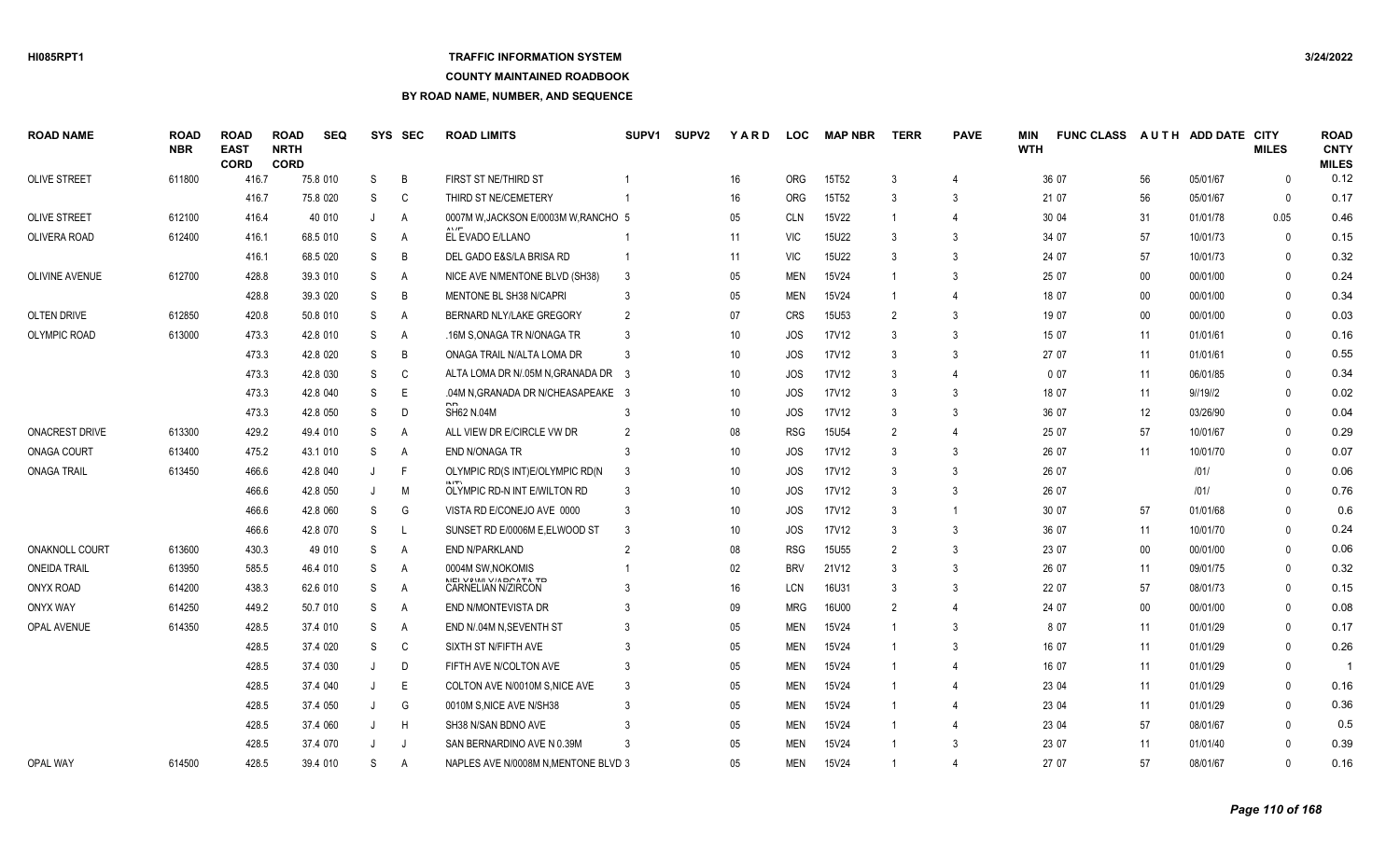### **TRAFFIC INFORMATION SYSTEM**

#### **COUNTY MAINTAINED ROADBOOK**

| <b>ROAD NAME</b>      | <b>ROAD</b><br><b>NBR</b> | <b>ROAD</b><br><b>EAST</b><br><b>CORD</b> | <b>ROAD</b><br><b>NRTH</b><br><b>CORD</b> | <b>SEQ</b> |    | SYS SEC | <b>ROAD LIMITS</b>                   | SUPV <sub>1</sub> | <b>SUPV2</b> | YARD | <b>LOC</b> | <b>MAP NBR</b> | <b>TERR</b>    | <b>PAVE</b>           | MIN<br><b>WTH</b> | <b>FUNC CLASS</b> |        | AUTH ADD DATE CITY | <b>MILES</b> | <b>ROAD</b><br><b>CNTY</b><br><b>MILES</b> |
|-----------------------|---------------------------|-------------------------------------------|-------------------------------------------|------------|----|---------|--------------------------------------|-------------------|--------------|------|------------|----------------|----------------|-----------------------|-------------------|-------------------|--------|--------------------|--------------|--------------------------------------------|
| ORACLE ROAD           | 614700                    | 438.9                                     |                                           | 65.2 010   | S  | Α       | VERDUGO DR N/OLD WOMAN SPGS RD 3     |                   |              | 16   | <b>LCN</b> | 16U21          | 3              | $\mathbf{3}$          |                   | 007               | 12     | 07/01/77           | $\Omega$     | 0.1                                        |
| ORANGE AVENUE         | 614750                    | 445.4                                     |                                           | 51.4 010   | S  | A       | .08M S, SILVER PINE RD N/BARTON LN 3 |                   |              | 09   | <b>MRG</b> | 16U52          |                | 4                     |                   | 26 07             | 12     | 12/01/68           | $\Omega$     | 0.16                                       |
| ORANGE AVENUE         | 614850                    | 414.6                                     |                                           | 44.5 010   | S  | A       | PECAN AVE NW 0004M                   |                   |              | 03   | <b>RLO</b> | 15V12          |                | $\overline{4}$        |                   | 36 07             | 11     | 09/01/64           | $\Omega$     | 0.04                                       |
| ORANGE KNOLL AVENUE   | 616150                    | 422.6                                     |                                           | 44.2 010   | S  | Α       | PUMALO ST N/END                      |                   |              | 05   | <b>HIG</b> | 15V13          |                | 4                     |                   | 36 07             | 57     | 09/01/73           | $\Omega$     | 0.07                                       |
|                       |                           | 422.6                                     |                                           | 44.2 020   | S  | B       | DATE ST N/END                        |                   |              | 05   | <b>HIG</b> | 15V13          |                | 4                     |                   | 36 07             | 57     | 03/01/68           | $\Omega$     | 0.16                                       |
|                       |                           | 422.6                                     |                                           | 44.2 030   | S  | C       | <b>HOLLY VISTA BLVD N/END</b>        |                   |              | 05   | <b>HIG</b> | 15V13          |                |                       |                   | 36 07             | 11     | 10/01/65           | $\Omega$     | 0.14                                       |
| <b>ORANGE STREET</b>  | 614950                    | 413.2                                     |                                           | 39.4 010   | S  | Α       | LINDEN E/LARCH                       |                   |              | 03   | <b>BLO</b> | 15V22          |                |                       |                   | 25 07             | 57     | 08/01/73           | $\Omega$     | 0.5                                        |
| <b>ORANGE STREET</b>  | 615100                    | 416.6                                     |                                           | 40.1 010   | S  | A       | <b>CYPRESS AVE E/LATHAM ST</b>       |                   |              | 05   | <b>CLN</b> | 15V22          |                | 4                     |                   | 36 07             | 57     | 11/01/71           | $\Omega$     | 0.13                                       |
| ORCHARD DRIVE         | 616600                    | 400.8                                     |                                           | 58.2 010   | S  | A       | EAST CANYON DR NELY/0016M            |                   |              | 11   | <b>WWD</b> | 14U34          | $\overline{2}$ | 3                     |                   | 25 07             | 57     | 11/01/66           | $\Omega$     | 0.44                                       |
| ORCHARD DRIVE         | 616750                    | 433.6                                     |                                           | 62.6 010   | S  | A       | CHLA VSTA N/FLICKER ST               |                   |              | 16   | LCN        | 15U35          | 3              | 3                     |                   | 23 07             | 57     | 07/01/65           | $\mathbf{0}$ | 0.19                                       |
| ORCHARD HILL LANE     | 616775                    | 416.7                                     |                                           | 86.6 010   | S  | A       | WILDFLOWER LN E/0004M                |                   |              | 11   | SRL        | 15T32          |                | 4                     |                   | 36 07             | 11     | 03/01/75           | $\Omega$     | 0.24                                       |
| <b>ORCHARD STREET</b> | 617050                    | 413.3                                     |                                           | 38.8 010   | S  | A       | END N/SLOVER AVE                     |                   |              | 03   | <b>BLO</b> | <b>15V22</b>   |                | $\overline{4}$        |                   | 23 07             | 56     | 02/01/67           | $\mathbf{0}$ | 0.12                                       |
|                       |                           | 413.3                                     |                                           | 38.8 020   | S  | D       | SLOVER AVE N/ORANGE ST               |                   |              | 03   | <b>BLO</b> | 15V22          |                | 3                     |                   | 24 07             | 56     | 02/01/67           | $\Omega$     | 0.13                                       |
|                       |                           | 413.3                                     |                                           | 38.8 030   | S  | C       | VALLEY BLVD N/GROVE PL               |                   |              | 03   | <b>BLO</b> | 15V22          |                | 3                     |                   | 23 07             | 11     | 01/01/50           | $\Omega$     | 0.18                                       |
|                       |                           | 413.3                                     |                                           | 38.8 035   | S  | E       | MARYGOLD AVE N 11M                   |                   |              | 03   | <b>BLO</b> | <b>15V22</b>   |                | $\overline{4}$        |                   | 32 07             | 11     | 05/20/91           | $\Omega$     | 0.11                                       |
|                       |                           | 413.3                                     |                                           | 38.8 036   | S  | F       | .11MN, MARY GOLD AVE N/MARDEL LANE 5 |                   |              | 03   | <b>BLO</b> | <b>15V22</b>   |                | $\overline{4}$        |                   | 007               | 11     | 8//19//1           | $\Omega$     | 0.05                                       |
|                       |                           | 413.3                                     |                                           | 39.8 037   | S  | G       | MARDEL LN N/SAN BERNARDINO AVE       | -5                |              | 03   | <b>BLO</b> | 15V22          |                | $\overline{4}$        |                   | 32 07             | 11     | 4//19//0           | $\mathbf{0}$ | 0.09                                       |
|                       |                           | 413.3                                     |                                           | 38.8 040   | S  | B       | MONTROSE ST N/END                    |                   |              | 03   | <b>RLO</b> | <b>15V12</b>   |                | $\boldsymbol{\Delta}$ |                   | 007               | 11     | 02/01/86           | $\Omega$     | 0.09                                       |
| ORCHID AVENUE         | 617500                    | 408.4                                     |                                           | 40.7 010   | S  | D       | REDWOOD AVE E/ISLAY AVE              |                   |              | 03   | <b>FTA</b> | 15V11          |                | 4                     |                   | 007               | 11     | 03/01/88           | $\mathbf{0}$ | 0.05                                       |
|                       |                           | 408.4                                     |                                           | 40.7 020   | S  | A       | <b>HIBISCUS N&amp;E/HEMLOCK</b>      |                   |              | 03   | <b>FTA</b> | 15V11          |                | 3                     |                   | 36 07             | 57     | 01/01/68           | $\mathbf{0}$ | 0.26                                       |
|                       |                           | 408.4                                     |                                           | 40.7 040   | S  | C       | FREMONTIA E/ELM                      |                   |              | 03   | <b>FTA</b> | 15V11          |                | 4                     |                   | 36 07             | $00\,$ | 00/01/00           | $\mathbf{0}$ | 0.2                                        |
| ORCHID DRIVE          | 617350                    | 421.2                                     |                                           | 44.1 020   | S  | B       | ARDEN AVE E/END                      |                   |              | 05   | <b>HIG</b> | 15V13          |                |                       |                   | 36 07             | 57     | 08/01/72           | $\Omega$     | 0.23                                       |
| <b>ORCHID STREET</b>  | 617550                    | 408.4                                     |                                           | 40.7 030   | S  | B       | END E/BEECH                          |                   |              | 03   | <b>FTA</b> | 15V11          |                | 4                     |                   | 24 07             | $00\,$ | 00/01/00           | $\mathbf{0}$ | 0.12                                       |
|                       |                           | 409.5                                     |                                           | 40.7 040   | S  | C       | LIME AVE E .02M                      |                   |              | 03   | <b>FTA</b> | 15V11          |                | $\boldsymbol{\Delta}$ |                   | 36 07             | 11     | 01/26/87           | $\Omega$     | 0.02                                       |
| ORD MOUNTAIN ROAD     | 618100                    | 441.4                                     |                                           | 93.4 010   | S  | B       | END N/PENDLETON RD                   |                   |              | 12   | DAG        | 16T22          | $\mathbf{3}$   | $\overline{1}$        |                   | 18 07             | 11     | 01/01/30           | $\Omega$     | 0.55                                       |
| ORD STREET            | 617950                    | 457.4                                     |                                           | 90.8 010   | S  | A       | PISGAH ST N/CALICO RD                |                   |              | 12   | <b>NEB</b> | 16T34          |                | 3                     |                   | 19 07             | $00\,$ | 00/01/00           | $\Omega$     | 0.5                                        |
| OREGON ASH WAY        | 618000                    | 47.4                                      |                                           | 412.6 010  | S  | A       | SYCAMORE CREEK LP PKWY/LAPIS LN 5    |                   |              | 03   | <b>DEV</b> | <b>15U51</b>   |                | $\boldsymbol{\Delta}$ |                   | 32 07             | 13     | 11/16/21           | $\Omega$     | 0.2                                        |
| <b>ORIENTE DRIVE</b>  | 618400                    | 456.4                                     |                                           | 91 010     | S  | A       | <b>MAGNEY N/END</b>                  |                   |              | 12   | <b>NEB</b> | 16T34          | $\mathbf{3}$   | 3                     |                   | 26 07             | 57     | 01/01/68           | $\Omega$     | 0.12                                       |
| ORIOLE COURT          | 618700                    | 398.9                                     |                                           | 59.4 010   | S  | A       | END N/ORIOLE RD                      |                   |              | 11   | <b>WWD</b> | 14U34          |                | 3                     |                   | 20 07             | 57     | 10/01/73           | $\Omega$     | 0.03                                       |
| ORIOLE ROAD           | 619000                    | 398.9                                     |                                           | 59.5 010   | S  | A       | LARK RD E/0031M E.CONIFER DR         |                   |              | 11   | <b>WWD</b> | 14U34          |                | 3                     |                   | 24 07             | 57     | 10/01/73           | $\Omega$     | 0.43                                       |
|                       |                           | 398.9                                     |                                           | 59.5 020   | S. | B.      | ACORN DR E/WALNUT ST                 |                   |              | 11   | <b>WWD</b> | 14U34          | $\mathcal{P}$  | $\mathcal{R}$         |                   | 15 07             | 57     | 10/01/73           | $\Omega$     | 0.76                                       |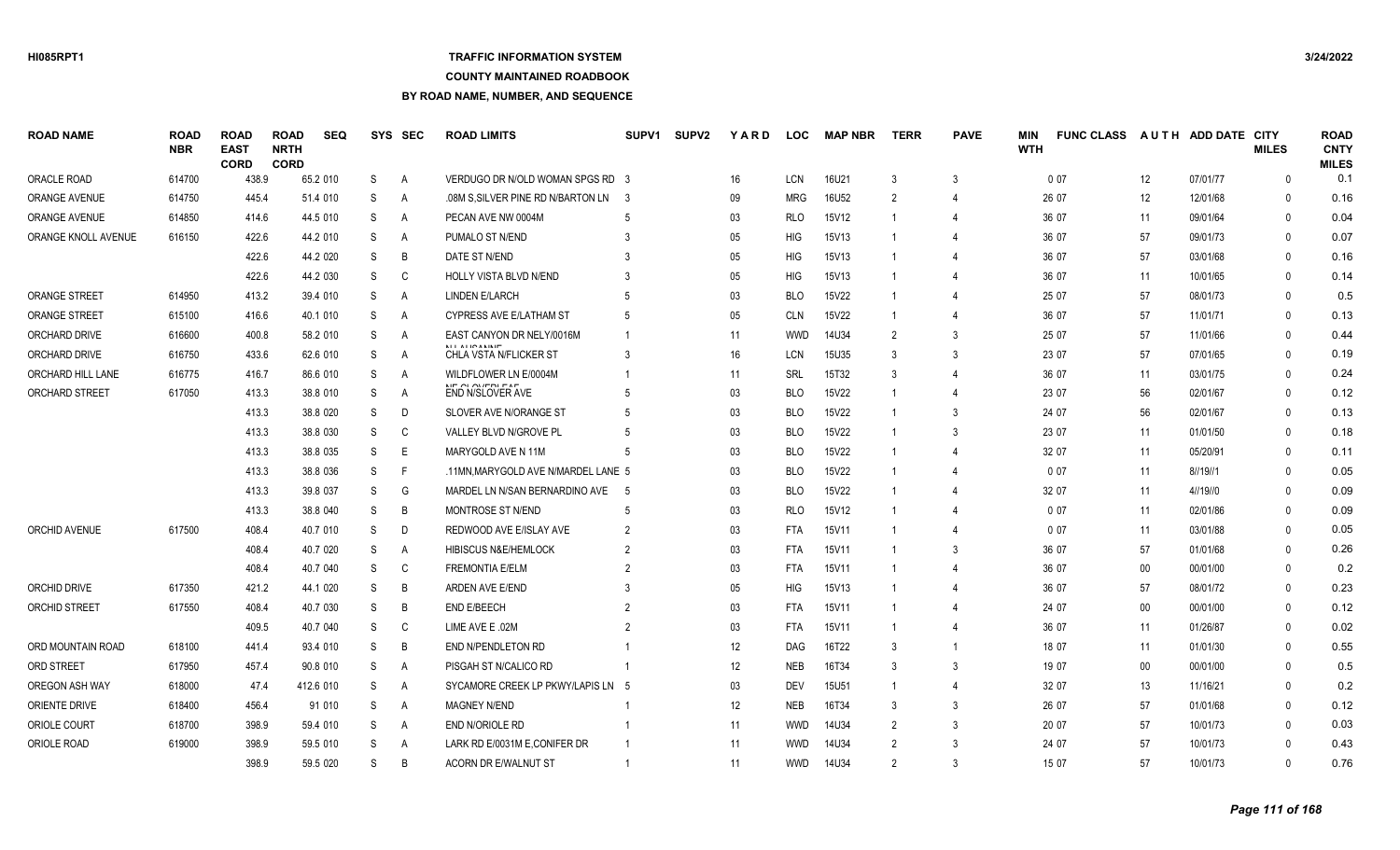## **TRAFFIC INFORMATION SYSTEM**

#### **COUNTY MAINTAINED ROADBOOK**

| <b>ROAD NAME</b>              | <b>ROAD</b><br><b>NBR</b> | <b>ROAD</b><br><b>EAST</b><br><b>CORD</b> | <b>ROAD</b><br><b>NRTH</b><br><b>CORD</b> | <b>SEQ</b> |   | SYS SEC      | <b>ROAD LIMITS</b>                               | SUPV1 | <b>SUPV2</b> | YARD              | <b>LOC</b> | <b>MAP NBR</b> | <b>TERR</b>    | <b>PAVE</b>              | MIN<br><b>WTH</b> | <b>FUNC CLASS</b> |        | AUTH ADD DATE CITY | <b>MILES</b> | <b>ROAD</b><br><b>CNTY</b><br><b>MILES</b> |
|-------------------------------|---------------------------|-------------------------------------------|-------------------------------------------|------------|---|--------------|--------------------------------------------------|-------|--------------|-------------------|------------|----------------|----------------|--------------------------|-------------------|-------------------|--------|--------------------|--------------|--------------------------------------------|
| <b>OSAGE COURT</b>            | 619550                    | 47.9                                      |                                           | 412.3 010  | S | $\mathsf{A}$ | <b>GRAPEVINE LN N TO END</b>                     | -5    |              | 03                | <b>DEV</b> | <b>15U51</b>   |                | $\boldsymbol{\Delta}$    |                   | 32 07             | 12     | 03/15/22           | $\Omega$     | 0.04                                       |
| <b>OSAGE STREET</b>           | 619650                    | 426.9                                     |                                           | 92.7 010   | S | A            | PRAIRIE AVE NE/0012M SW, SYLVAN AVE 3            |       |              | 12                | LEN        | 15T24          | -3             | -1                       |                   | 40 07             | 62     | 07/01/69           | 0            | 0.39                                       |
|                               |                           | 426.9                                     |                                           | 92.7 020   | S | B            | 0012M SW.SYLVAN AVE                              |       |              | 12                | LEN        | 15T24          | 3              | 3                        |                   | 24 07             | 62     | 07/01/69           | $\Omega$     | 0.2                                        |
| <b>OSAGE TRAIL</b>            | 619700                    | 585.5                                     |                                           | 47.5 010   | S | A            | NICOCIAMADVILO<br>BANNOCK TR NE/CHOCTAW TR       |       |              | 02                | <b>BRV</b> | 21V12          | 3              | 3                        |                   | 26 07             | 11     | 11/01/71           | $\Omega$     | 0.43                                       |
| <b>OSBORNE ROAD</b>           | 619725                    | 420.5                                     |                                           | 75 050     | S | $\mathsf{A}$ | STODDARD WELLS RD E/END                          |       |              | 16                | <b>VIC</b> | 15T53          | 3              |                          |                   | 007               | 12     | 05/01/87           | $\Omega$     | 0.07                                       |
| <b>OSBUN ROAD</b>             | 620050                    | 421.9                                     |                                           | 43 020     | S | B            | SEVENTEENTH ST N/NILES ST                        | 3     |              | 05                | <b>SBO</b> | 15V13          |                | 4                        |                   | 36 07             | 51     | 04/01/68           | $\Omega$     | 0.15                                       |
|                               |                           | 421.9                                     |                                           | 43 030     | S | F            | NILES ST N .02M                                  | 3     |              | 05                | <b>SBO</b> | 15V13          |                |                          |                   | 36 07             | 51     | 04/01/68           | $\Omega$     | 0.02                                       |
|                               |                           | 421.9                                     |                                           | 43.8 035   | S | G            | .02M N.NILES ST N/NINETEENTH ST                  | -3    |              | 05                | <b>SBO</b> | 15V13          |                | 4                        |                   | 32 07             | 12     | 09/24/02           | $\Omega$     | 0.06                                       |
|                               |                           | 421.9                                     |                                           | 43 040     | S | C            | LYNWOOD N/MARSHALL                               |       |              | 05                | DEL        | 15V13          | -1             |                          |                   | 36 07             | 57     | 09/01/73           | $\mathbf{0}$ | 0.19                                       |
|                               |                           | 421.9                                     |                                           | 43 050     | S | D            | EDGEMONT N/THIRTY THIRD ST                       | -3    |              | 05                | DEL        | 15V13          |                |                          |                   | 36 07             | 57     | 09/01/73           | 0            | 0.12                                       |
|                               |                           | 421.9                                     |                                           | 43 060     | S | Ε            | EUREKA N/FOOTHILL DRIVE                          | 3     |              | 05                | DEL        | 15V13          |                | 4                        |                   | 44 07             | 57     | 09/01/73           | 0            | 0.37                                       |
| <b>OSDICK ROAD</b>            | 620350                    | 399.6                                     |                                           | 127.2 010  | A | A            | RANDSBURG CUTOFF E/SH395                         |       |              | 13                | <b>TRO</b> | 14S00          | -3             | -1                       |                   | 28 04             | 11     | 01/01/52           | $\mathbf{0}$ | 0.6                                        |
| OTILLA STREET                 | 621100                    | 412.1                                     |                                           | 38.7 010   | S | C            | <b>END E/ALDER</b>                               | -5    |              | 03                | BLO        | 15V21          | -1             | 4                        |                   | 0 0 7             |        | 1011               | 0            | 0.06                                       |
|                               |                           | 38.8                                      |                                           | 412.4 013  | S | F            | .09M W, LAUREL AVE E/LAUREL AVE                  |       |              | 03                | <b>BLO</b> | 15V21          |                | 4                        |                   | 36 07             | 11     | 11/20/07           | $\Omega$     | 0.09                                       |
|                               |                           | 412.5                                     |                                           | 38.8 015   | S | E            | LAUREL AVE E.10                                  |       |              | 03                | <b>BLO</b> | 15V21          |                | Δ                        |                   | 36 07             | 11     | 06/12/07           | $\Omega$     | 0.1                                        |
|                               |                           | 412.1                                     |                                           | 38.7 020   | S | B            | SPAHN DR E/END                                   |       |              | 03                | <b>BLO</b> | 15V21          |                | $\boldsymbol{\varDelta}$ |                   | 36 07             | 11     | 07/01/74           | $\Omega$     | 0.12                                       |
|                               |                           | 412.1                                     |                                           | 38.7 030   | S | A            | <b>VALENCIA E/CEDAR</b>                          |       |              | 03                | <b>BLO</b> | 15V22          |                | 3                        |                   | 26 07             | 57     | 08/01/73           | $\Omega$     | 0.08                                       |
|                               |                           | 412.1                                     |                                           | 38.7 040   | S | D            | SPRUCE AVE E/CACTUS AVE                          |       |              | 03                | <b>BLO</b> | 15V22          | 3              | 4                        |                   | 28 07             | 12     | 05/07/90           | $\Omega$     | 0.25                                       |
| OTONO COURT                   | 621550                    | 416.3                                     |                                           | 45.3 010   | S | A            | <b>END N/OGDEN</b>                               |       |              | 05                | <b>MCY</b> | 15V12          | -1             | $\overline{4}$           |                   | 36 07             | 00     | 00/01/00           | $\Omega$     | 0.12                                       |
| OTTER WAY                     | 622200                    | 586.5                                     |                                           | 48.7 010   | S | A            | <b>END E/FOX TR</b>                              |       |              | 02                | <b>BRV</b> | 21V12          | 3              | 3                        |                   | 35 07             | $00\,$ | 00/01/00           | $\Omega$     | 0.05                                       |
| <b>OUTER HIGHWAY 15 NORTH</b> | 622575                    | 439.9                                     |                                           | 97 010     |   | A            | FORT IRWIN RD E/GHOST TOWN RD                    |       |              | 12                | <b>BAR</b> | 16T21          | -3             | 4                        |                   | 25 05             | 13     | 05/01/62           | <sup>0</sup> | 2.24                                       |
| <b>OUTER HIGHWAY 18 NORTH</b> | 622600                    | 420.5                                     |                                           | 71.9 050   | S | C            | .03M SE, EL DORADO DR N/EL DORADO 3<br><b>DR</b> |       |              | 16                | LCN        | 16U21          | 3              |                          |                   | 22 05             | 57     | 07/01/68           | $\Omega$     | 0.03                                       |
|                               |                           | 420.5                                     |                                           | 71.9 053   | S | F            | EL DORADO DR NW/LADERA AVE                       | -3    |              | 16                | LCN        | 16U21          | -3             | 3                        |                   | 22 05             | 57     | 07/01/68           | $\Omega$     | 0.05                                       |
|                               |                           | 420.5                                     |                                           | 71.9 060   | S | Е            | ALL VIEW DR NE/OAKLEAF DR                        |       |              | 08                | <b>RSG</b> | <b>15U54</b>   | 2              | $\overline{4}$           |                   | 22 05             | 57     | 07/01/68           | 0            | 0.12                                       |
| OUTER HIGHWAY 18 SOUTH        | 622750                    | 420.2                                     |                                           | 71.8 060   | S | C            | HOLLYMONT DR E&S/GLEN VIEW DR                    | 2     |              | 08                | <b>RSG</b> | 15U54          | $\overline{2}$ | 4                        |                   | 22 05             | 57     | 07/01/68           | $\Omega$     | 0.34                                       |
| <b>OUTER HIGHWAY 2 SOUTH</b>  | 622450                    | 400.3                                     |                                           | 59.2 010   | S | Α            | 0018MNW, VICTORVILLE ST SE/TWIN                  | - 1   |              | 11                | <b>WWD</b> | 14U34          | 2              | 3                        |                   | 18 07             | 57     | 10/01/73           | $\Omega$     | 0.34                                       |
|                               |                           | 400.3                                     |                                           | 59.2 020   | S | B            | I A I Z E Q<br>END E/0009M E, SHEEP CREEK        |       |              | 11                | <b>WWD</b> | 14U34          | 2              |                          |                   | 22 07             | 57     | 10/01/73           | 0            | 0.24                                       |
| OUTER HIGHWAY 58 NORTH        | 623100                    | 424.4                                     |                                           | 98.2 010   | S | A            | FLOWER ST E/0009M E, LOCUST ST                   |       |              | $12 \overline{ }$ | <b>HNK</b> | 15T14          |                | -1                       |                   | 40 07             | 57     | 07/01/68           | $\Omega$     | 0.25                                       |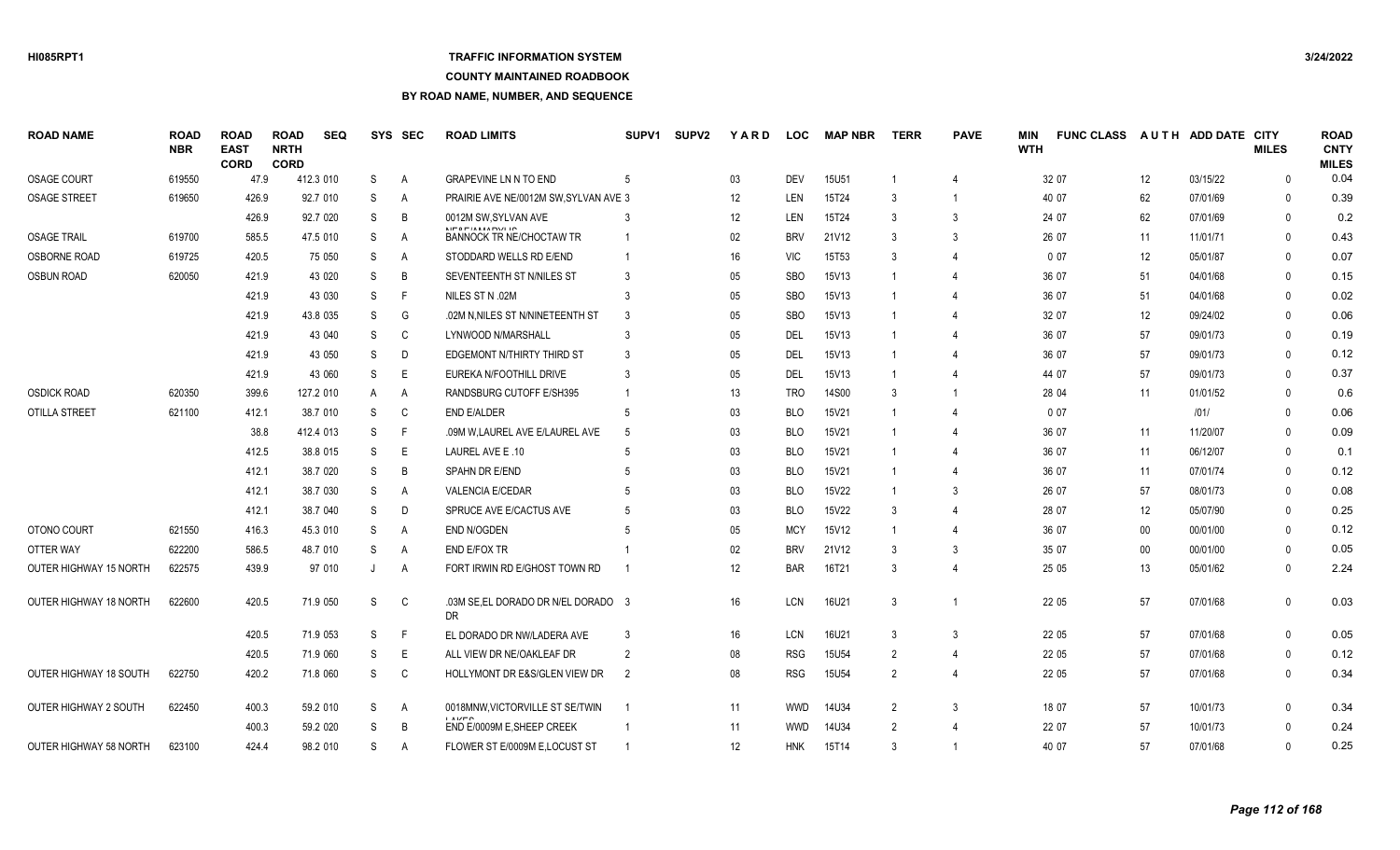## **TRAFFIC INFORMATION SYSTEM**

#### **COUNTY MAINTAINED ROADBOOK**

**BY ROAD NAME, NUMBER, AND SEQUENCE**

| <b>ROAD NAME</b>                | <b>ROAD</b><br><b>NBR</b> | <b>ROAD</b><br><b>EAST</b><br><b>CORD</b> | <b>ROAD</b><br><b>NRTH</b><br><b>CORD</b> | <b>SEQ</b> | SYS | <b>SEC</b> | <b>ROAD LIMITS</b>                                  | SUPV <sub>1</sub> | <b>SUPV2</b> | YARD            | <b>LOC</b> | <b>MAP NBR</b>    | <b>TERR</b>   | <b>PAVE</b>           | MIN<br><b>WTH</b> | <b>FUNC CLASS</b> |        | AUTH ADD DATE CITY | <b>MILES</b> | <b>ROAD</b><br><b>CNTY</b><br><b>MILES</b> |
|---------------------------------|---------------------------|-------------------------------------------|-------------------------------------------|------------|-----|------------|-----------------------------------------------------|-------------------|--------------|-----------------|------------|-------------------|---------------|-----------------------|-------------------|-------------------|--------|--------------------|--------------|--------------------------------------------|
| OUTER HIGHWAY 58 SOUTH          | 623150                    | 422.9                                     |                                           | 98.1 010   | S   | A          | VALLEY VIEW RD E/HIDDEN RIVER RD                    |                   |              | 12              | <b>HNK</b> | 15T00             | 3             |                       |                   | 30 07             | 55     | 11/01/73           | $\Omega$     | 0.32                                       |
|                                 |                           | 422.9                                     |                                           | 98.1 020   | S   | B          | HIDDEN RIVER RD E/VALLEY WELLS RD 1                 |                   |              | 12              | <b>HNK</b> | 15T00             | 3             | 3                     |                   | 24 07             | 55     | 11/01/73           | $\Omega$     | 0.68                                       |
| OUTER LAKE GREGORY DRIVE 623500 |                           | 420.5                                     |                                           | 51 010     | S   | A          | LAKE GREGORY DR E 0.05M                             |                   |              | 07              | <b>CRS</b> | 15U <sub>53</sub> | $\mathcal{P}$ | 3                     |                   | 18 07             | 57     | 02/01/68           | $\Omega$     | 0.05                                       |
| <b>OUTLOOK LANE</b>             | 623650                    | 419.2                                     |                                           | 51.4 010   | S   | Α          | VALLEY RD E&N .08                                   |                   |              | 07              | <b>CRS</b> | 15U <sub>53</sub> | $\mathcal{P}$ | $\overline{4}$        |                   | 10 07             | 56     | 03/01/67           | $\Omega$     | 0.08                                       |
| <b>OUTPOST ROAD</b>             | 623800                    | 470.8                                     |                                           | 42.7 010   | S   | A          | 0004M S, PRESCOTT TR N/NAVAJO TR                    | -3                |              | 10 <sup>°</sup> | <b>JOS</b> | 17V12             |               | 3                     |                   | 24 07             | 57     | 01/01/68           | $\Omega$     | 0.21                                       |
|                                 |                           | 470.8                                     |                                           | 42.7 020   | S   | B          | LATHAM TR N/ALTA LOMA DR                            |                   |              | 10              | <b>JOS</b> | 17V12             |               | 3                     |                   | 28 07             | 57     | 01/01/68           | $\Omega$     | 0.1                                        |
| <b>OUTPOST ROAD</b>             | 623825                    | 413.2                                     |                                           | 60.6 010   | S   | Α          | BLUE ROSE LANE N/FARMINGTON ST                      |                   |              | 11              | <b>OKH</b> | 15U32             |               |                       |                   | 64 07             | 11     | 06/22/04           | $\mathbf{0}$ | 0.17                                       |
| <b>OUTRIGGER LANE</b>           | 623850                    | 415.8                                     |                                           | 85.9 010   | S   | Α          | NAUTICAL LN NLY/SILVER LAKES PKY                    |                   |              | 11              | <b>SRL</b> | 15T42             | $\mathbf{3}$  |                       |                   | 36 07             | 11     | 03/01/75           | $\Omega$     | 0.42                                       |
| <b>OVERCREST DRIVE</b>          | 623950                    | 429.8                                     |                                           | 36.6 020   | J   | G          | TENNESSEE ST N .52M                                 |                   |              | 05              | <b>RED</b> | 15V24             |               |                       |                   | 10 05             | 56     | 05/01/68           | $\Omega$     | 0.52                                       |
|                                 |                           | 429.8                                     |                                           | 36.6 030   | J   | D          | .52M N.TENNESSEE ST N/WALNUT ST                     | -3                |              | 05              | <b>RED</b> | 15V24             |               |                       |                   | 22 05             | 57     | 11/01/72           | $\mathbf{0}$ | 0.56                                       |
| <b>OVERHILL DRIVE</b>           | 624100                    | 429.4                                     |                                           | 49.2 010   | S   | Α          | ALL VIEW DR E/CIRCLE VW DR                          |                   |              | 08              | <b>RSG</b> | <b>15U54</b>      | $\mathcal{P}$ |                       |                   | 24 07             | 57     | 10/01/67           | $\Omega$     | 0.28                                       |
| <b>OWEN STREET</b>              | 624550                    | 406.7                                     |                                           | 41.5 010   | S   | E          | <b>ILEX ST E/PALM AVE</b>                           | 2                 |              | 03              | <b>FTA</b> | 14V15             |               | 4                     |                   | 007               | 11     | 04/01/86           | $\Omega$     | 0.11                                       |
|                                 |                           | 406.9                                     |                                           | 41.6 013   | S   | H          | COTTONWOOD AVE E/DURANGO AVE                        | 2                 |              | 03              | <b>FTA</b> | 14V15             |               |                       |                   | 32 07             | 11     | 11/21/00           | $\Omega$     | 0.1                                        |
|                                 |                           | 408.5                                     |                                           | 41.4 015   | S   | F          | <b>BUENA VISTA DR E/MONACO ST</b>                   | $\overline{2}$    |              | 03              | <b>FTA</b> | 15V11             |               |                       |                   | 28 07             | 11     | 03/11/97           | $\Omega$     | 0.05                                       |
|                                 |                           | 407.6                                     |                                           | 41.6 017   | S   | G          | BANANA AVE E/ALMOND AVE                             |                   |              | 03              | <b>FTA</b> | 15V11             |               |                       |                   | 36 07             | 11     | 07/28/98           | $\Omega$     | 0.25                                       |
|                                 |                           | 406.7                                     |                                           | 41.5 030   | S   | D          | REDWOOD AVE E/END                                   |                   |              | 03              | <b>FTA</b> | 15V11             |               | $\boldsymbol{\Delta}$ |                   | 007               |        | 1011               | $\Omega$     | 0.08                                       |
| <b>OWINGS WAY</b>               | 624700                    |                                           | 420                                       | 51.3 010   | S   | Α          | STRAIGHT WAY N/END                                  |                   |              | 07              | <b>CRS</b> | 15U <sub>53</sub> | -2            | 3                     |                   | 11 07             | $00\,$ | 00/01/00           | $\mathbf{0}$ | 0.03                                       |
| OX BOW ROAD                     | 625000                    | 438.4                                     |                                           | 63.6 010   | S   | A          | MOUNTAIN VIEW RD N/0013M N, SUTTER 3                |                   |              | 16              | <b>LCN</b> | 16U21             |               | 3                     |                   | 22 07             | 57     | 08/01/73           | $\Omega$     | 0.38                                       |
|                                 |                           | 438.4                                     |                                           | 63.6 020   | S   | B          | <b>HOLMES N/LAKE</b>                                |                   |              | 16              | <b>LCN</b> | 16U21             | 3             | $\overline{1}$        |                   | 20 07             | 57     | 03/01/68           | $\Omega$     | 0.34                                       |
|                                 |                           | 438.4                                     |                                           | 63.6 030   | S   | C          | 0013M N, SUTTER RD N0007M                           |                   |              | 16              | LCN        | 16U21             | 3             | 4                     |                   | 007               | 12     | 03/01/81           | $\mathbf{0}$ | 0.07                                       |
| P STREET                        | 628700                    |                                           | 432                                       | 94.2 050   | S   | A          | LINDA VISTA AVE N/AZURITE RD                        |                   |              | 12              | <b>BHT</b> | 15T25             |               | 3                     |                   | 007               | 12     | 05/01/89           | $\Omega$     | 0.89                                       |
| <b>PACIFIC CREST DRIVE</b>      | 628875                    | 401.3                                     |                                           | 58.4 050   | S   | A          | .02ME, BASEL DR E&N/.03M N, GENEVA                  |                   |              | 11              | <b>WWD</b> | 14U34             | $\mathcal{P}$ | 3                     |                   | 32 07             | 11     | 12/19/95           | $\Omega$     | 0.14                                       |
|                                 |                           | 401.3                                     |                                           | 58.6 060   | S   | B          | .03MN, GENEVA CT<br><b>MILOOLINE ANIDEDIACTE DD</b> |                   |              | 11              | <b>WWD</b> | 14U34             | $\mathcal{P}$ | $\overline{4}$        |                   | 32 07             | 11     | 03/20/01           | $\mathbf{0}$ | 0.09                                       |
|                                 |                           | 401.3                                     |                                           | 58.7 070   | S   | C          | .02M N, ANDERMOTT DR N/ZERMATT DR                   |                   |              | 11              | <b>WWD</b> | 14U34             |               | 4                     |                   | 32 07             | 12     | 12/12/06           | $\mathbf{0}$ | 0.05                                       |
| <b>PACIFIC STREET</b>           | 629050                    | 421.1                                     |                                           | 43.5 010   | J   | A          | PERRIS HILL PK RD E/.04ME.FAIRFAX 3                 |                   |              | $05\,$          | <b>SBO</b> | <b>15V13</b>      |               | 4                     |                   | 28 05             | $00\,$ | 00/01/00           | 0.23         | 0.28                                       |
|                                 |                           | 421.1                                     |                                           | 43.5 020   | J   | B          | DWIGHT WAY E/DEL ROSA DR                            |                   |              | 05              | <b>SBO</b> | 15V13             |               |                       |                   | 28 04             |        | 1011               | $\mathbf{0}$ | 0.22                                       |
|                                 |                           | 421.1                                     |                                           | 43.5 040   | J   | C          | DEL ROSA DR E/STERLING AVE                          | -3                |              | 05              | <b>SBO</b> | 15V13             |               | 4                     |                   | 28 04             |        | 1011               | 0.21         | 0.28                                       |
| PACOIMA ROAD                    | 629350                    | 415.7                                     |                                           | 68.5 010   | S   | A          | LUNA RD N/MARICOPA RD                               |                   |              | 11              | <b>VIC</b> | 15U22             |               | 3                     |                   | 29 07             | 56     | 11/01/70           | $\Omega$     | 0.25                                       |
|                                 |                           | 415.7                                     |                                           | 68.5 020   | S.  | <b>B</b>   | MARICOPA RD N/PALMDALE RD SH18                      |                   |              | 11              | <b>VIC</b> | 15U22             |               |                       |                   | 29 07             | 56     | 11/01/70           | $\Omega$     | 0.75                                       |

3/24/2022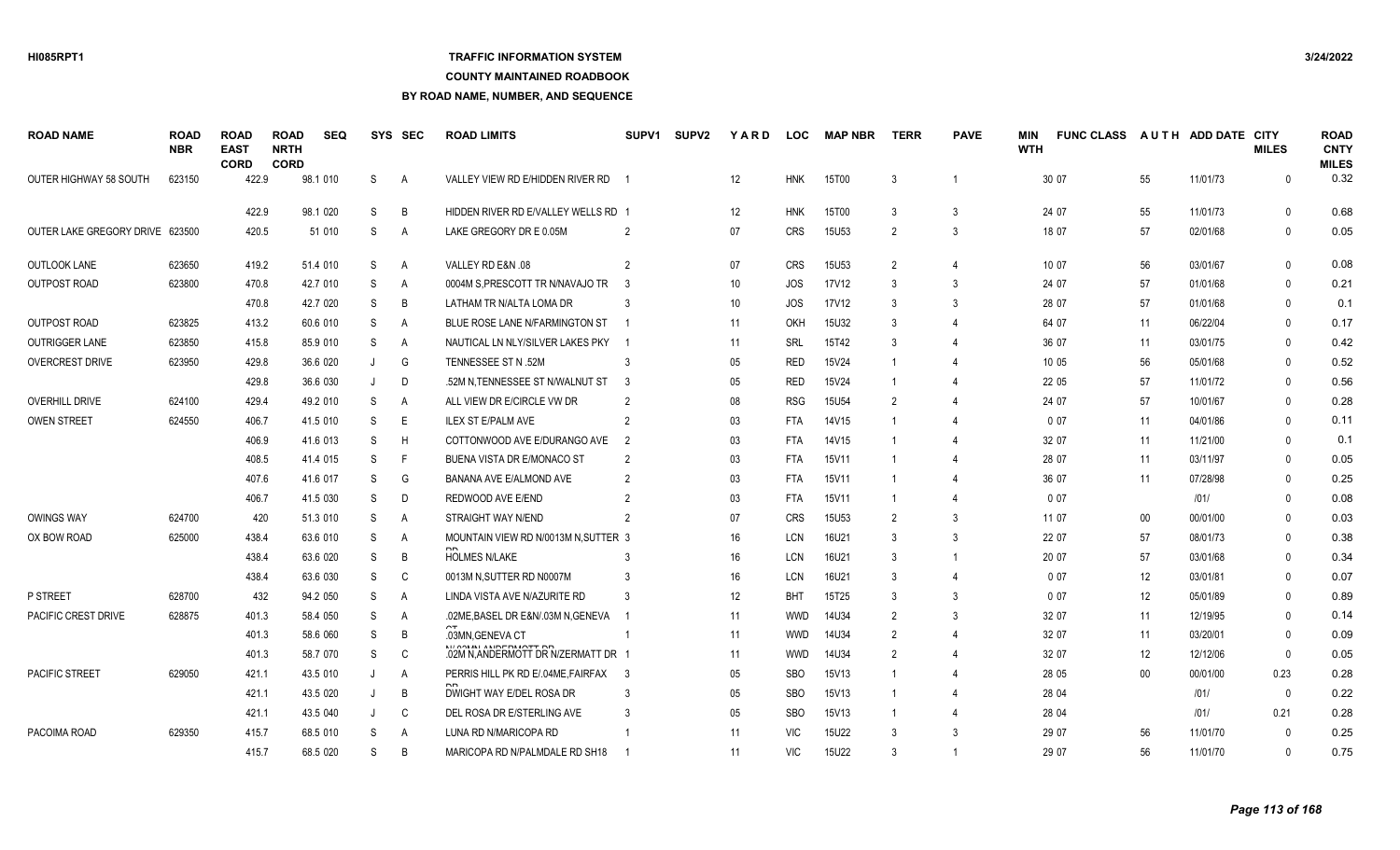## **TRAFFIC INFORMATION SYSTEM**

#### **COUNTY MAINTAINED ROADBOOK**

| <b>ROAD NAME</b>     | <b>ROAD</b><br><b>NBR</b> | <b>ROAD</b><br><b>EAST</b><br><b>CORD</b> | <b>ROAD</b><br><b>NRTH</b><br><b>CORD</b> | <b>SEQ</b> |    | SYS SEC        | <b>ROAD LIMITS</b>                           | SUPV <sub>1</sub> | <b>SUPV2</b> | YARD   | <b>LOC</b> | <b>MAP NBR</b> | <b>TERR</b>   | <b>PAVE</b>                 | MIN<br><b>WTH</b> | <b>FUNC CLASS</b> |        | AUTH ADD DATE CITY | <b>MILES</b> | <b>ROAD</b><br><b>CNTY</b><br><b>MILES</b> |
|----------------------|---------------------------|-------------------------------------------|-------------------------------------------|------------|----|----------------|----------------------------------------------|-------------------|--------------|--------|------------|----------------|---------------|-----------------------------|-------------------|-------------------|--------|--------------------|--------------|--------------------------------------------|
| PAH-UTE ROAD         | 630100                    | 417.1                                     |                                           | 67.6 020   | S  | B              | RIDGE CREST RD E/.08M E.SPG VALLEY 1         |                   |              | 16     | SVL        | 15U23          | 3             | $\overline{4}$              |                   | 36 07             | 55     | 06/01/73           | 0.25         | 0.35                                       |
| PAHASKA COURT        | 629850                    | 586.1                                     |                                           | 47 010     | S  | A              | 007ME, PAHASKA TR E/PAHASKA TR               |                   |              | $02\,$ | <b>BRV</b> | 21V12          | 3             | 3                           |                   | 27 07             | 57     | 10/01/72           | $\Omega$     | 0.07                                       |
| PAHASKA TRAIL        | 629900                    | 586.2                                     |                                           | 46.5 010   | S  | A              | RIO VISTA DR N/DEL REY DR                    |                   |              | 02     | <b>BRV</b> | 21V12          | 3             | 3                           |                   | 27 07             |        | 1011               | $\Omega$     | 0.85                                       |
| PAHASKA WAY          | 629925                    | 586.1                                     |                                           | 46.9 010   | S  | A              | 0008M W.PAHASKA TR E/PAHASKA TR              |                   |              | $02\,$ | <b>BRV</b> | 21V12          |               | 3                           |                   | 27 07             | 57     | 10/01/72           | $\Omega$     | 0.08                                       |
| PAHATA COURT         | 629950                    | 427.3                                     |                                           | 73.3 010   | S  | A              | <b>VALLEY CREST N/END</b>                    |                   |              | 16     | <b>APV</b> | 15U14          | $\mathbf{3}$  | 3                           |                   | 25 07             | 57     | 08/01/73           | $\Omega$     | 0.06                                       |
| PAHWAY TRAIL         | 630175                    | 588.6                                     |                                           | 48.1 020   | S  | B              | .06 N, LABACHO DR S/RIO VISTA DR             |                   |              | $02\,$ | <b>BRV</b> | 21V12          | $\mathbf{3}$  |                             |                   | 30 07             | 11     | 12/01/87           | $\mathbf{0}$ | 0.36                                       |
| PAISLEY LANE         | 630350                    | 407.8                                     |                                           | 41.5 005   | S  | B              | UPAS CT N/OWEN ST                            |                   |              | 03     | <b>FTA</b> | 15V11          |               | 4                           |                   | 36 07             | 11     | 12/08/98           | $\Omega$     | 0.13                                       |
|                      |                           | 407.8                                     |                                           | 41.6 010   | S  | A              | OWEN ST N .07M                               |                   |              | 03     | <b>FTA</b> | 15V11          |               | $\overline{4}$              |                   | 32 07             | 11     | 07/28/98           | $\Omega$     | 0.07                                       |
| PAIUTE TRAIL         | 630450                    | 586.7                                     |                                           | 47.9 010   | S  | A              | APACHE DR NE/CHULA VISTA ST                  |                   |              | $02\,$ | <b>BRV</b> | 21V12          | -3            | 3                           |                   | 27 07             | 11     | 01/01/71           | $\Omega$     | 0.21                                       |
| PALERMO STREET       | 630500                    | 434.6                                     |                                           | 98.6 010   | S  | A              | 0003M W, TORRES E/0003M                      |                   |              | 12     | <b>BAR</b> | 15T15          | 3             | $\overline{4}$              |                   | 36 07             | 11     | 05/01/74           | $\mathbf{0}$ | 0.27                                       |
| PALISADES COURT      | 630850                    | 426.1                                     |                                           | 52.4 010   |    | A              | <b>ELOMBADOM</b><br>CEDAR DR NE/PALISADES DR | 2                 |              | 08     | LAW        | 15U44          |               | 3                           |                   | 18 05             | 57     | 10/01/68           | $\Omega$     | 0.07                                       |
| PALISADES DRIVE      | 630700                    | 425.9                                     |                                           | 52.3 010   | J  | Α              | SUNSET DR N&E&S/SH173                        |                   |              | 08     | LAW        | 15U44          | 2             | 3                           |                   | 18 05             | 57     | 10/01/68           | $\mathbf{0}$ | 0.99                                       |
| PALM AVENUE          | 631250                    | 414.5                                     |                                           | 44.3 010   | S  | $\overline{A}$ | PECAN AVE NW 0004M                           |                   |              | 03     | <b>RLO</b> | 15V12          |               | $\overline{4}$              |                   | 36 07             | 11     | 09/01/64           | $\mathbf{0}$ | 0.04                                       |
| <b>PALM AVENUE</b>   | 631300                    | 415.3                                     |                                           | 47.6 010   |    | $\overline{A}$ | NS, CAJON BLVD N .11M                        |                   |              | 05     | <b>VER</b> | 15U52          |               |                             |                   | 25 05             | 11     | 01/01/30           | 0.06         | 0.05                                       |
| PALM LANE            | 632050                    | 412.4                                     |                                           | 39.9 010   | S  | Α              | SAN BDNO AVE N/RANDALL                       |                   |              | 03     | <b>FTA</b> | 15V21          |               | 3                           |                   | 25 07             | 57     | 08/01/73           | $\mathbf{0}$ | 0.5                                        |
| PALM LANE            | 632200                    | 420.6                                     |                                           | 41.8 010   | S  | $\overline{A}$ | THIRD N/MONTEREY                             |                   |              | 05     | <b>SBO</b> | 15V13          |               | $\overline{4}$              |                   | 30 07             | 56     | 12/01/65           | $\mathbf{0}$ | 0.21                                       |
| PALM STREET          | 632350                    | 416.6                                     |                                           | 62.8 006   | S  | A              | .07M E,ESCONDIDO AVE E/FUENTE AVE 1          |                   |              | 11     | OKH        | 15U32          | 3             | 3                           |                   | 26 07             | 11     | 06/04/90           | 0.22         | 0.21                                       |
| PALM VISTA DRIVE     | 634000                    | 475                                       |                                           | 44.1 010   | S  | $\overline{A}$ | CONEJO E/SUNSET                              |                   |              | 10     | JOS        | 17V12          | 3             | 3                           |                   | 24 07             | $00\,$ | 00/01/00           | $\mathbf{0}$ | 0.29                                       |
| PALMETTO AVENUE      | 633100                    | 423.2                                     |                                           | 40.5 010   | J  | A              | CALIFORNIA ST E/ALABAMA ST                   |                   |              | 05     | <b>RED</b> | 15V13          |               | $\overline{4}$              |                   | 24 05             | 57     | 03/01/68           | 0.25         | 0.76                                       |
| PALMS AVENUE         | 633470                    | 406.7                                     |                                           | 41.5 010   | S  | Α              | OWEN ST N/IVY AVE                            |                   |              | 03     | <b>FTA</b> | 14V15          |               | $\overline{4}$              |                   | 0 0 7             | 11     | 04/01/86           | $\mathbf{0}$ | 0.09                                       |
| PALO ALTO WAY        | 634450                    | 430                                       |                                           | 48.9 010   |    | $\overline{A}$ | HILLTOP BL SH18 NE/ENCINA                    | $\mathcal{P}$     |              | 08     | <b>RSG</b> | 15U54          | 2             |                             |                   | 21 06             | 57     | 05/01/72           | $\mathbf{0}$ | 0.39                                       |
|                      |                           | 430                                       |                                           | 48.9 020   | S  | B              | ENCINA WAY N/DEEP CREEK DR                   |                   |              | 08     | <b>RSG</b> | <b>15U54</b>   | $\mathcal{P}$ |                             |                   | 20 06             | 57     | 05/01/72           | $\mathbf{0}$ | 0.03                                       |
| PALO VERDE LANE      | 635975                    | 420.1                                     |                                           | 69.2 010   | S  | A              | <b>EVERGREEN LN E/END</b>                    |                   |              | 16     | SVL        | 15U13          | -3            | $\boldsymbol{\varDelta}$    |                   | 36 07             | 11     | 03/01/73           | $\mathbf{0}$ | 0.05                                       |
| PALO VERDE ROAD      | 636000                    | 459.5                                     |                                           | 39.2 010   | S  | $\overline{A}$ | PINON AVE E/JUNIPER AVE                      |                   |              | 10     | <b>MOR</b> | 16V25          | $\mathcal{R}$ | $\boldsymbol{\vartriangle}$ |                   | 36 07             | 12     | 08/01/68           | $\Omega$     | 0.25                                       |
| PALOMA CURVE         | 634600                    | 398.2                                     |                                           | 44.8 010   | S  | $\overline{A}$ | RAVINIA CURVE N/PARK BLVD                    | $\mathcal{P}$     |              | 01     | <b>SAH</b> | 14V14          |               | 3                           |                   | 26 07             | $00\,$ | 00/01/00           | $\Omega$     | 0.13                                       |
| PALOMAR AVENUE       | 634900                    | 422.5                                     |                                           | 44.9 010   | S  | A              | MARSHALL BLVD N&NE 0020M                     |                   |              | 05     | <b>HIG</b> | 15V13          |               | $\overline{4}$              |                   | 36 07             | 57     | 09/01/73           | $\Omega$     | 0.2                                        |
| PALOMAR AVENUE       | 635050                    | 443.8                                     |                                           | 65.4 010   | S  | A              | OLD WMN SPGS N/RABBIT SPGS                   |                   |              | 16     | <b>LCN</b> | 16U22          | 3             |                             |                   | 26 07             | 57     | 03/01/68           | $\Omega$     | -1                                         |
| <b>PALOMAR COURT</b> | 635500                    | 422.5                                     |                                           | 45.1 010   | S  | A              | PALOMAR AVE NW/END                           |                   |              | 05     | <b>HIG</b> | 15V13          |               |                             |                   | 36 07             | 57     | 09/01/73           | $\Omega$     | 0.04                                       |
| PALOMINO COURT       | 635700                    | 413.7                                     |                                           | 37.8 010   | S  | A              | .04M W.APPALOOSA LN E/APPALOOSA 5            |                   |              | 03     | <b>BLO</b> | 15V22          |               | $\overline{4}$              |                   | 32 07             | 11     | 11/01/05           | $\Omega$     | 0.04                                       |
| PALOS GRANDE DRIVE   | 635900                    | 420.3                                     |                                           | 68.2 010   | S  | A              | SAGE HEN RD N/0014M N.WILDWOOD               |                   |              | 16     | SVL        | 15U23          |               |                             |                   | 36 07             | 11     | 03/01/73           | $\Omega$     | 0.49                                       |
| PAMELA DRIVE         | 636100                    | 394.9                                     |                                           | 35.6 010   | S. | A              | 0004M W.COZZENS E/0012M E.ROSWELL 4          |                   |              | 01     | CHI        | 14V23          |               | Δ                           |                   | 24 07             | 11     | 01/01/48           | $\Omega$     | 0.24                                       |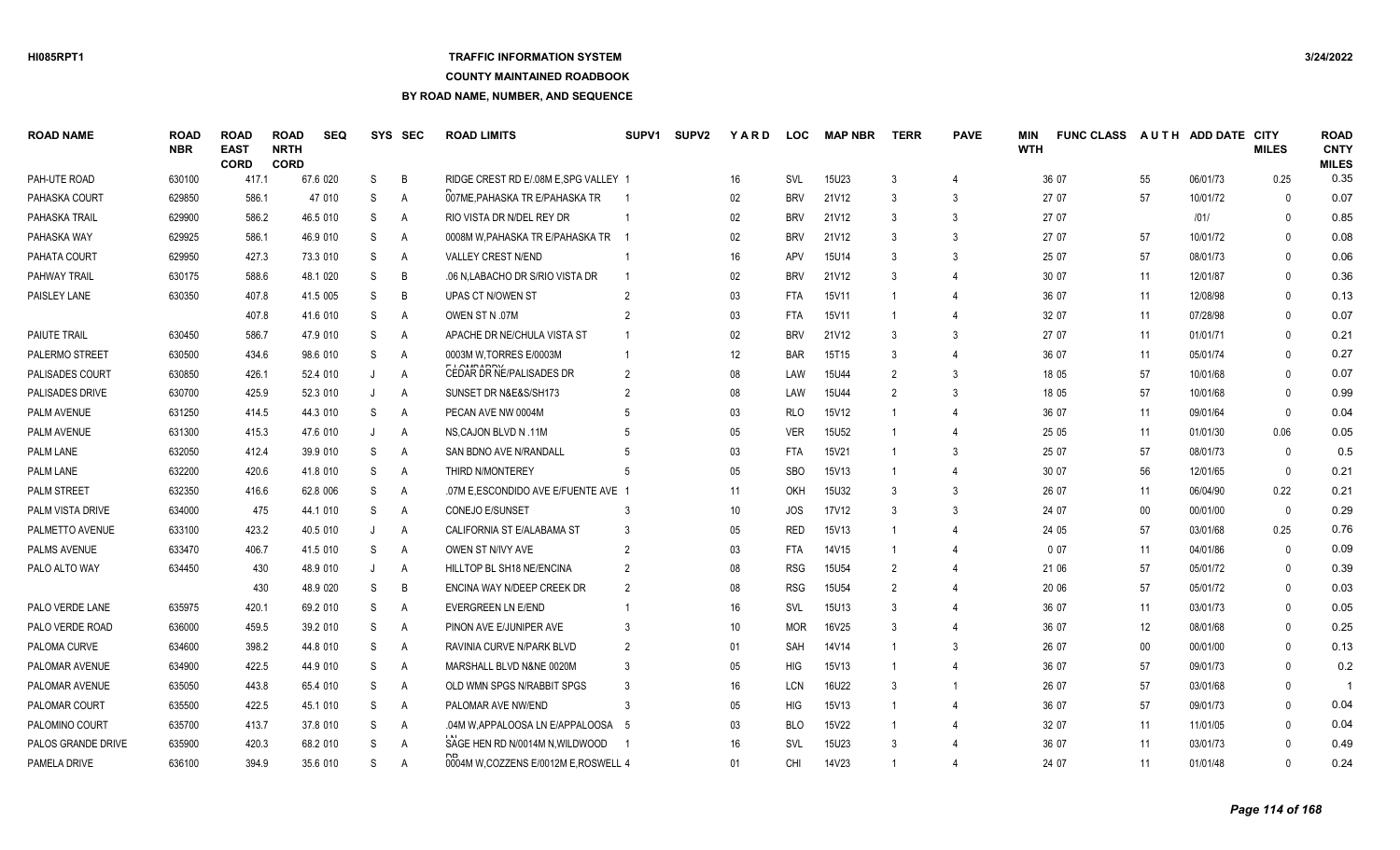## **TRAFFIC INFORMATION SYSTEM**

**COUNTY MAINTAINED ROADBOOK**

| <b>ROAD NAME</b>        | <b>ROAD</b><br><b>NBR</b> | <b>ROAD</b><br><b>EAST</b><br><b>CORD</b> | <b>ROAD</b><br><b>NRTH</b><br><b>CORD</b> | <b>SEQ</b> |   | SYS SEC        | <b>ROAD LIMITS</b>                             | <b>SUPV1</b>  | <b>SUPV2</b> | YARD            | <b>LOC</b> | <b>MAP NBR</b>    | <b>TERR</b>    | <b>PAVE</b>                 | MIN<br><b>WTH</b> | <b>FUNC CLASS</b> |        | AUTH ADD DATE CITY | <b>MILES</b> | <b>ROAD</b><br><b>CNTY</b><br><b>MILES</b> |
|-------------------------|---------------------------|-------------------------------------------|-------------------------------------------|------------|---|----------------|------------------------------------------------|---------------|--------------|-----------------|------------|-------------------|----------------|-----------------------------|-------------------|-------------------|--------|--------------------|--------------|--------------------------------------------|
| PAMPA DRIVE             | 636300                    | 586.6                                     |                                           | 47.6 010   | S | $\overline{A}$ | DEERPATH RD N/0004M N.BUCKSKIN DR 1            |               |              | 02 <sub>2</sub> | <b>BRV</b> | 21V12             | $\mathcal{R}$  | 3                           |                   | 27 07             | 11     | 12/01/70           | $\Omega$     | 0.13                                       |
| <b>PAMPAS LANE</b>      | 636350                    | 408.7                                     |                                           | 41.5 010   | S | A              | SEVILLE AVE N .08M                             |               |              | 03              | <b>FTA</b> | 15V11             |                | $\overline{4}$              |                   | 32 07             | 11     | 07/30/96           | $\Omega$     | 0.08                                       |
| PANAMINT AVENUE         | 636400                    | 414                                       |                                           | 155.9 010  | S | Α              | MAIN NE/TRONA ROAD                             |               |              | 13              | <b>TRO</b> | 15R12             | 3              | 3                           |                   | 35 07             | $00\,$ | 00/01/00           | $\Omega$     | 0.19                                       |
| PANAMINT MOUNTAIN DRIVE | 636500                    | 444                                       |                                           | 53.2 010   | S | A              | 0010M W.LOOKOUT NE/WHISPERING<br><b>FOREST</b> | -3            |              | 09              | <b>BBC</b> | 16U42             | $\overline{2}$ | $\overline{4}$              |                   | 24 07             | 11     | 12/01/69           | $\Omega$     | 0.24                                       |
| PANAMINT ROAD           | 636525                    | 432.2                                     |                                           | 94.7 050   | S | A              | "N" ST E/"H" ST                                |               |              | 12              | <b>BHT</b> | 15T25             | $\mathbf{3}$   | 3                           |                   | 007               | 12     | 07/11/89           | $\Omega$     | 0.75                                       |
| PANDORA LANE            | 636925                    | 408.8                                     |                                           | 39.9 050   | S | A              | CARMEL DR N .07M                               |               |              | 03              | <b>FTA</b> | 15V21             |                | $\overline{4}$              |                   | 26 07             | 11     | 04/06/92           | $\Omega$     | 0.07                                       |
| PANOPLY ROAD            | 637050                    | 583.2                                     |                                           | 71.2 010   | S | A              | MALAMEDIA RD E/PARASOL DR                      |               |              | 15              | <b>HSU</b> | 21U21             | 3              | 3                           |                   | 36 07             | 11     | 08/01/74           | $\Omega$     | 0.18                                       |
| PANORAMA CIRCLE         | 637200                    | 415                                       |                                           | 62.7 050   | S | A              | ELM ST E/PANORAMA LN                           |               |              | 11              | OKH        | 15U32             | 3              | 3                           |                   | 36 07             | 11     | 06/04/90           | $\Omega$     | 0.15                                       |
| PANORAMA DRIVE          | 637300                    | 429.3                                     |                                           | 49.2 010   | S | Α              | OCEAN VIEW SE 0032M                            | $\mathcal{P}$ |              | 08              | <b>RSG</b> | <b>15U54</b>      | $\overline{2}$ | $\overline{4}$              |                   | 20 07             | 56     | 09/01/65           | $\mathbf{0}$ | 0.32                                       |
|                         |                           | 429.3                                     |                                           | 49.2 020   | S | B              | 0032M SE OCEAN VW E 0016M                      |               |              | 08              | <b>RSG</b> | <b>15U54</b>      | $\mathfrak{p}$ | $\overline{4}$              |                   | 11 07             | 56     | 09/01/65           | $\Omega$     | 0.16                                       |
|                         |                           | 429.3                                     |                                           | 49.2 030   | S | C              | 0048M E.OCEAN VIEW E/SH18                      | $\mathcal{P}$ |              | 08              | <b>RSG</b> | 15U <sub>54</sub> | $\mathcal{P}$  | $\overline{4}$              |                   | 19 07             | 57     | 09/01/66           | $\Omega$     | 0.28                                       |
| PANORAMA DRIVE          | 637500                    | 446.2                                     |                                           | 52.3 050   | S | A              | PINE LN E/LOFTY VIEW DR                        |               |              | 09              | <b>BBC</b> | 16U42             |                | 3                           |                   | 26 07             | 11     | 11/18/91           | $\mathbf{0}$ | 0.13                                       |
| PANORAMA LANE           | 637525                    | 415.1                                     |                                           | 62.7 050   | S | A              | ELM ST N/PANORAMA CIR                          |               |              | 11              | OKH        | 15U32             |                | 3                           |                   | 36 07             | 11     | 06/04/90           | $\Omega$     | 0.07                                       |
| PANORAMA ROAD           | 637600                    | 475.3                                     |                                           | 45.1 010   | S | $\overline{A}$ | WEST PARKWAY NE/TERRACE                        |               |              | 10              | <b>JOS</b> | 17V12             | $\mathcal{R}$  | 3                           |                   | 23 07             | $00\,$ | 00/01/00           | $\Omega$     | 0.2                                        |
| PAPAGO COURT            | 637950                    | 585.5                                     |                                           | 46.7 010   | S | A              | <b>END E/PAPAGO TR</b>                         |               |              | 02              | <b>BRV</b> | 21V12             |                | 3                           |                   | 32 07             | 11     | 08/01/73           | $\Omega$     | 0.04                                       |
| PAPAGO TRAIL            | 638225                    | 585.7                                     |                                           | 46.4 010   | S | Α              | RIO VISTA DR NW/DEL REY DR                     |               |              | 02              | <b>BRV</b> | 21V12             | $\mathbf{3}$   | 3                           |                   | 29 07             | $00\,$ | 00/01/00           | $\Omega$     | 1.06                                       |
| PAPAYA PLACE            | 638230                    | 408.7                                     |                                           | 40.2 010   | S | $\overline{A}$ | .12M S, RANDALL AVE N/RANDALL AVE 2            |               |              | 03              | <b>FTA</b> | 15V11             |                | $\overline{4}$              |                   | 32 07             | 11     | 05/19/98           | $\Omega$     | 0.12                                       |
| PAPOOSE WAY             | 638250                    | 585.5                                     |                                           | 46.4 010   | S | $\overline{A}$ | QUAPAW TR NW 0006M                             |               |              | $02\,$          | <b>BRV</b> | 21V12             | 3              | 3                           |                   | 27 07             | 11     | 07/01/72           | $\Omega$     | 0.06                                       |
| PAR LANE                | 638300                    | 420.8                                     |                                           | 68 010     | S | Α              | <b>GOLF COURSE DR E/END</b>                    |               |              | 16              | SVL        | 15U23             | 3              | $\overline{4}$              |                   | 36 07             | 11     | 03/01/73           | $\mathbf{0}$ | 0.07                                       |
| PARADISE AVENUE         | 638350                    | 459.1                                     |                                           | 38 010     | S | A              | 0010M W.ARTESIA AVE E/JUNIPER AVE 3            |               |              | 10              | <b>MOR</b> | 16V25             | $\mathcal{R}$  | 3                           |                   | 25 07             | 00     | 00/01/00           | $\Omega$     | 0.69                                       |
|                         |                           | 459.1                                     |                                           | 38 020     | S | B              | HESS BLVD E/29 PALMS HWY                       |               |              | 10              | <b>MOR</b> | 16V25             | $\mathcal{R}$  | 3                           |                   | 21 07             | 00     | 00/01/00           | $\Omega$     | 0.2                                        |
| PARADISE WAY            | 638500                    | 445.2                                     |                                           | 52.7 010   | S | B              | AEROPLANE N/SHERWOOD                           |               |              | 09              | <b>BBC</b> | 16U42             | $\mathfrak{p}$ | $\overline{4}$              |                   | 25 07             | 56     | 03/01/66           | $\Omega$     | 0.03                                       |
|                         |                           | 445.2                                     |                                           | 52.7 020   | J | A              | SHERWOOD BLVD N/MALTBY BLVD                    |               |              | 09              | <b>BBC</b> | 16U42             | $\overline{2}$ | $\boldsymbol{\vartriangle}$ |                   | 25 05             |        | 1011               | $\Omega$     | 0.46                                       |
|                         |                           | 445.2                                     |                                           | 52.7 030   |   | C              | MALTBY BLVD N/SH 18                            |               |              | 09              | <b>BBC</b> | 16U42             | $\mathcal{P}$  | $\overline{4}$              |                   | 25 07             |        | 1011               | $\Omega$     | 0.41                                       |
| PARASOL DRIVE           | 638700                    | 583.3                                     |                                           | 71.2 010   | S | A              | END N/SUNSET LN                                |               |              | 15              | <b>HSU</b> | 21U21             |                | 3                           |                   | 36 07             | 11     | 08/01/74           | $\mathbf{0}$ | 0.05                                       |
| PARIS AVENUE            | 638800                    | 429.4                                     |                                           | 94.8 010   | S | Α              | WOODS AVE N/MAIN ST                            |               |              | 12              | LEN        | 15T24             |                | 3                           |                   | 26 07             | 57     | 02/01/68           | $\mathbf{0}$ | 0.38                                       |
| <b>PARK AVENUE</b>      | 638950                    | 414.4                                     |                                           | 43.5 010   | S | Α              | 0006M S, WOODHILL ST N/ANACONDA ST 5           |               |              | 03              | <b>RLO</b> | 15V12             |                | $\overline{4}$              |                   | 36 07             | 57     | 11/01/71           | 0.03         | 0.11                                       |
|                         |                           | 414.4                                     |                                           | 43.5 020   | S | B              | CHAPARRAL N/CROMWELL                           | -5            |              | 03              | <b>RLO</b> | 15V12             |                | $\overline{4}$              |                   | 36 07             | 57     | 11/01/71           | $\Omega$     | 0.06                                       |
| <b>PARK AVENUE</b>      | 639100                    | 459.4                                     |                                           | 38.4 010   | S | C              | TAMARISK DR E/JUNIPER AVE                      |               |              | 10              | <b>MOR</b> | 16V25             |                |                             |                   | 35 07             | 11     | 08/01/65           | $\Omega$     | 0.45                                       |
|                         |                           | 459.4                                     |                                           | 38.4 020   | S | D              | HESS BLVD E/SAN JACINTO ST                     |               |              | 10 <sup>1</sup> | <b>MOR</b> | 16V25             | 3              | $\Delta$                    |                   | 007               | 12     | 10/01/87           | $\Omega$     | 0.25                                       |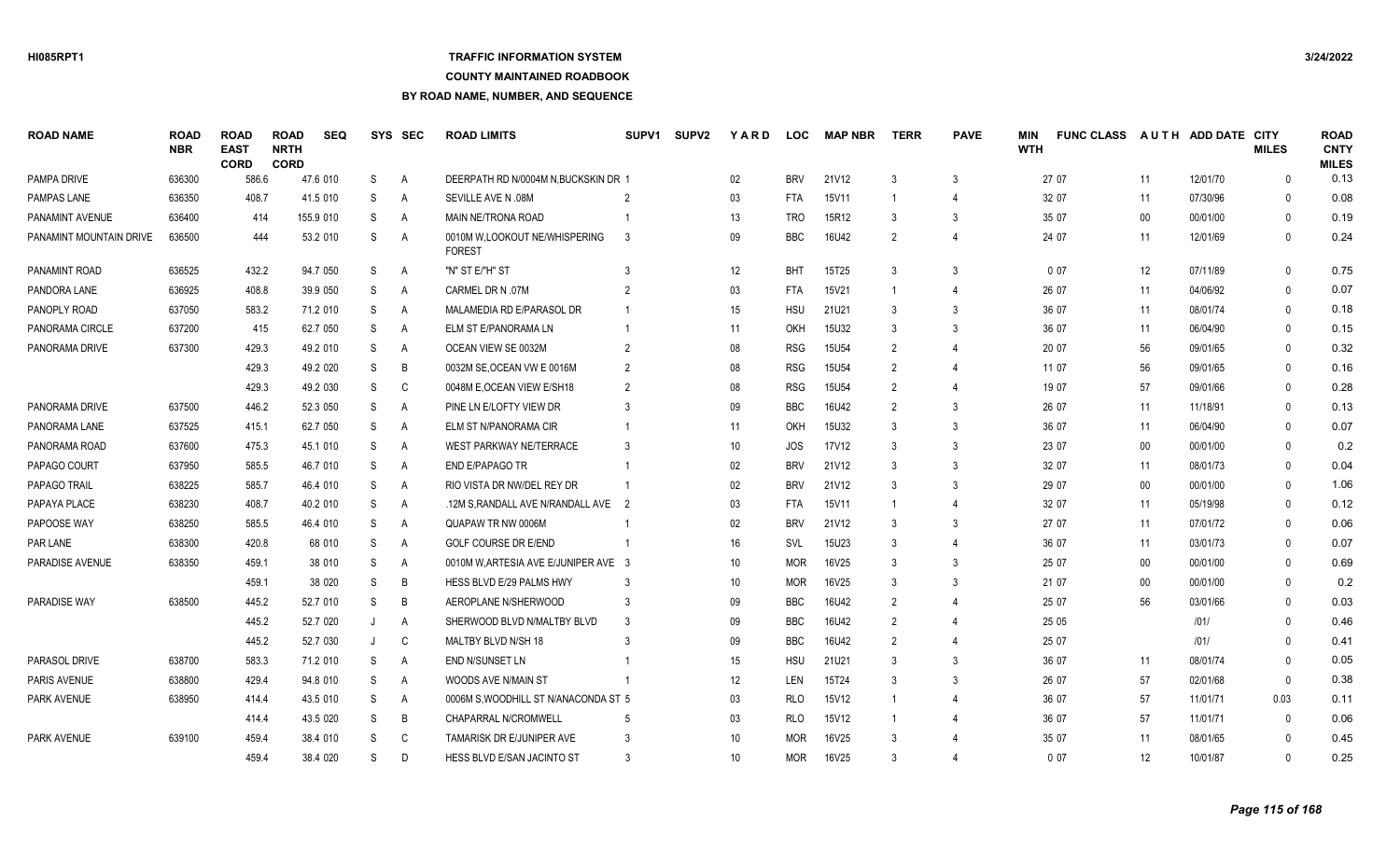### **TRAFFIC INFORMATION SYSTEM**

#### **COUNTY MAINTAINED ROADBOOK**

| <b>ROAD NAME</b>     | <b>ROAD</b><br><b>NBR</b> | <b>ROAD</b><br><b>EAST</b><br><b>CORD</b> | <b>ROAD</b><br><b>NRTH</b><br><b>CORD</b> | <b>SEQ</b> | SYS | SEC            | <b>ROAD LIMITS</b>                    | SUPV <sub>1</sub> | <b>SUPV2</b> | YARD            | LOC        | <b>MAP NBR</b> | TERR           | <b>PAVE</b>              | MIN<br><b>WTH</b> | <b>FUNC CLASS</b> |        | AUTH ADD DATE CITY | <b>MILES</b> | <b>ROAD</b><br><b>CNTY</b><br><b>MILES</b> |
|----------------------|---------------------------|-------------------------------------------|-------------------------------------------|------------|-----|----------------|---------------------------------------|-------------------|--------------|-----------------|------------|----------------|----------------|--------------------------|-------------------|-------------------|--------|--------------------|--------------|--------------------------------------------|
|                      |                           | 459.4                                     |                                           | 38.4 030   | S   | $\overline{A}$ | SAN JACINTO ST E/SH62                 |                   |              | 10              | <b>MOR</b> | 16V25          | 3              | 3                        |                   | 24 07             | 57     | 11/01/67           | $\Omega$     | 0.13                                       |
|                      |                           | 459.4                                     |                                           | 38.4 040   |     | B              | SH62 E/VALE DR                        |                   |              | 10              | <b>MOR</b> | 16V25          | 3              | 3                        |                   | 24 07             | 57     | 11/01/67           | $\Omega$     | 0.28                                       |
| <b>PARK AVENUE</b>   | 639850                    | 424.3                                     |                                           | 99 010     | S   | D              | ALMEDA ST E/FLOWER ST                 |                   |              | 12              | <b>HNK</b> | 15T14          | $\mathbf{3}$   | 3                        |                   | 24 07             | 56     | 03/01/68           | $\Omega$     | 0.16                                       |
|                      |                           | 424.3                                     |                                           | 99 020     | S   | E              | FLOWER ST E 0007M                     |                   |              | 12              | <b>HNK</b> | 15T14          |                | $\overline{4}$           |                   | 23 07             | 56     | 03/01/68           | $\Omega$     | 0.07                                       |
| PARK AVENUE          | 640175                    | 488                                       |                                           | 123 010    | S   | A              | <b>BAKER BLVD N .25M</b>              |                   |              | 12              | <b>BAK</b> | <b>17S00</b>   | $\mathbf{3}$   | $\boldsymbol{\varDelta}$ |                   | 0 0 7             | 12     | 07/01/80           | $\Omega$     | 0.25                                       |
| PARK BOULEVARD       | 640300                    | 397.9                                     |                                           | 45.1 010   | S   | A              | MTN AVE LOOP SE&N/MTN AVE             | $\overline{2}$    |              | 01              | SAH        | 14V14          |                |                          |                   | 25 07             | 56     | 07/01/66           | $\Omega$     | 0.74                                       |
| PARK BOULEVARD       | 640450                    | 475.4                                     |                                           | 43.6 010   | A   | A              | ALTA LOMA N/29 PALMS HWY              |                   |              | 10 <sup>°</sup> | <b>JOS</b> | 17V12          | 3              | 3                        |                   | 34 05             | 56     | 07/01/66           | $\Omega$     | 1.01                                       |
|                      |                           | 475.4                                     |                                           | 43.6 020   | S   | B              | 29 PALMS HWY SH62 N/PLAZA             |                   |              | 10              | <b>JOS</b> | 17V12          | -3             | 3                        |                   | 26 04             | $00\,$ | 00/01/00           | $\Omega$     | 0.33                                       |
|                      |                           | 475.4                                     |                                           | 43.6 030   | S   | C              | <b>TERRACE N/HILLTOP</b>              |                   |              | 10              | <b>JOS</b> | 17V12          | -3             | 3                        |                   | 25 04             | $00\,$ | 00/01/00           | $\mathbf{0}$ | 0.14                                       |
| <b>PARK DRIVE</b>    | 640600                    | 399.8                                     |                                           | 59.3 010   | J   | A              | APPLE NE/SH2                          |                   |              | 11              | <b>WWD</b> | 14U34          | $\overline{2}$ | 3                        |                   | 46 07             | 57     | 10/01/73           | $\mathbf{0}$ | 0.12                                       |
| PARK LANE            | 640750                    | 420                                       |                                           | 51.1 010   | S   | A              | WILDWOOD E&N/PIONEER CAMP             |                   |              | 07              | <b>CRS</b> | 15U53          |                | $\overline{4}$           |                   | 25 07             | $00\,$ | 00/01/00           | $\Omega$     | 0.19                                       |
| PARK MOABI ROAD      | 640800                    | 578.1                                     |                                           | 88 010     | S   | A              | 0019M SE, 140 N/NATIONAL TRAILS HWY 1 |                   |              | 15              | <b>NDL</b> | 20T00          | 3              |                          |                   | 28 07             | 13     | 08/01/66           | $\Omega$     | 0.76                                       |
| PARKER DAM ROAD      | 641050                    | 590.8                                     |                                           | 49.8 010   | A   | A              | AQUEDUCT RD N/TRAILS END CAMP RD 1    |                   |              | 02              | <b>BRV</b> | 21V12          | 3              | 3                        |                   | 23 05             | 11     | 01/01/55           | $\Omega$     | 15.28                                      |
| PARKLAND DRIVE       | 641200                    | 430.4                                     |                                           | 49.1 010   | S   | $\overline{A}$ | 0004M NW, ONAKNOLL E/0003M            | $\overline{2}$    |              | 08              | <b>RSG</b> | 15U55          | 2              |                          |                   | 22 07             | 11     | 11/01/66           | $\Omega$     | 0.22                                       |
| PARKLAND ROAD        | 641300                    | 419.4                                     |                                           | 49.5 010   | S   | $\overline{A}$ | OLD WATERMAN CANYON RD E/SH18         | -3                |              | 05              | <b>SBO</b> | 15U53          | 2              |                          |                   | 21 07             | 13     | 02/01/70           | $\Omega$     | 0.11                                       |
| PARTRIDGE ROAD       | 641350                    | 399.4                                     |                                           | 59.1 010   | S   | $\overline{A}$ | <b>ACORN E/PINE STREET</b>            |                   |              | 11              | <b>WWD</b> | 14U34          | 2              | 3                        |                   | 22 07             | 11     | 01/01/36           | $\Omega$     | 0.19                                       |
| PASEO COURT          | 641575                    | 407.4                                     |                                           | 41.6 010   | S   | A              | LEXUS LN N .04M                       |                   |              | 03              | <b>FTA</b> | 14V15          |                | $\overline{4}$           |                   | 32 07             | 11     | 06/04/02           | $\mathbf{0}$ | 0.04                                       |
| PASITO STREET        | 641800                    | 422                                       |                                           | 43.5 010   | S   | A              | <b>GOLONDRINA E/SERENA</b>            |                   |              | 05              | <b>SBO</b> | 15V13          |                | $\overline{4}$           |                   | 36 07             | 57     | 09/01/73           | $\Omega$     | 0.15                                       |
| PASO FINO STREET     | 642200                    | 413.7                                     |                                           | 37.5 010   | S   | A              | APPALOOSA LN NE/SPRUCE AVE            |                   |              | 03              | <b>BLO</b> | 15V22          |                | 4                        |                   | 36 07             | 11     | 11/01/05           | $\Omega$     | 0.22                                       |
| PASSIONFLOWER LANE   | 642400                    | 47.2                                      |                                           | 412.1 010  | S   | A              | WHITE ASH RD N/AMERICAN ELM RD        |                   |              | 03              | <b>DEV</b> | <b>15U51</b>   |                |                          |                   | 36 07             | 11     | 10/31/17           | $\Omega$     | 0.12                                       |
| PAUBA ROAD           | 642600                    | 585.2                                     |                                           | 46.4 010   | S   | A              | DEL REY DR E/0009M E, CHOCO TR        |                   |              | 02              | <b>BRV</b> | 21V12          | $\mathbf{3}$   | 3                        |                   | 25 07             | 11     | 09/01/75           | $\Omega$     | 0.32                                       |
| <b>PAWNEE STREET</b> | 643450                    | 436.5                                     |                                           | 64.3 010   | S   | A              | <b>BANTA RD E/CUSTER AVE</b>          |                   |              | 16              | <b>LCN</b> | 16U21          |                | $\overline{1}$           |                   | 33 07             | 57     | 03/01/68           | $\Omega$     | 0.51                                       |
|                      |                           | 436.5                                     |                                           | 64.3 020   |     | B              | <b>CUSTER AVE E/CODY RD</b>           |                   |              | 16              | <b>LCN</b> | 16U21          | 3              | $\overline{1}$           |                   | 33 06             | 57     | 03/01/68           | $\Omega$     | 0.25                                       |
| <b>PAWNEE TRAIL</b>  | 643700                    | 586.1                                     |                                           | 48.1 010   | S   | A              | LITTLE ROCK AVE NE/DEERPATH RD        |                   |              | 02              | <b>BRV</b> | 21V12          | 3              | 3                        |                   | 27 07             | 11     | 01/01/71           | $\Omega$     | 0.24                                       |
| PEACH STREET         | 644300                    | 414.6                                     |                                           | 36.9 010   | S   | A              | SYCAMORE ST NE/PINE ST                |                   |              | 03              | <b>BLO</b> | 15V22          |                | 3                        |                   | 32 07             | 11     | 04/27/99           | $\Omega$     | 0.14                                       |
| PEACH STREET         | 644575                    | 413.6                                     |                                           | 45.1 010   | S   | A              | RIVERSIDE AVE N/SYCAMORE AVE          |                   |              | 03              | <b>RLO</b> | 15V12          |                | $\overline{4}$           |                   | 007               | 11     | 03/01/81           | $\Omega$     | 0.09                                       |
| PEACH TREE LANE      | 644400                    | 416.5                                     |                                           | 86 010     | S   | A              | STRAWBERRY LN E&N/CLOVERLEAF DR 1     |                   |              | 11              | SRL        | 15T42          | 3              |                          |                   | 36 07             | $00\,$ | 00/01/00           | $\Omega$     | 0.31                                       |
| PEBBLE BEACH DRIVE   | 645500                    | 420                                       |                                           | 68 010     | S   | A              | RIDGE CREST RD E/0005M E, FAIRWAY 1   |                   |              | 16              | SVL        | 15U23          | 3              |                          |                   | 36 07             | 11     | 03/01/73           | $\Omega$     | 0.76                                       |
| PEBBLE STREET        | 645400                    | 428.9                                     |                                           | 39.1 050   | S   | A              | <b>CINNABAR CT E/RHYOLITE ST</b>      | 3                 |              | 05              | <b>MEN</b> | 15V24          |                |                          |                   | 36 07             | 11     | 02/26/90           | $\Omega$     | 0.08                                       |
| <b>PECAN AVENUE</b>  | 645600                    | 414.5                                     |                                           | 44.2 010   | S   | A              | APPLE AVE NE/RIVERSIDE AVE            |                   |              | 03              | <b>RLO</b> | 15V12          |                |                          |                   | 36 07             | 11     | 09/01/64           | $\Omega$     | 0.16                                       |
| PEDLEY ROAD          | 646300                    | 420.9                                     |                                           | 41.8 010   | S.  | A              | THIRD ST N/SIXTH ST                   |                   |              | 05              | <b>SBO</b> | 15V13          |                | Δ                        |                   | 18 07             | 57     | 03/01/68           | 0.03         | 0.38                                       |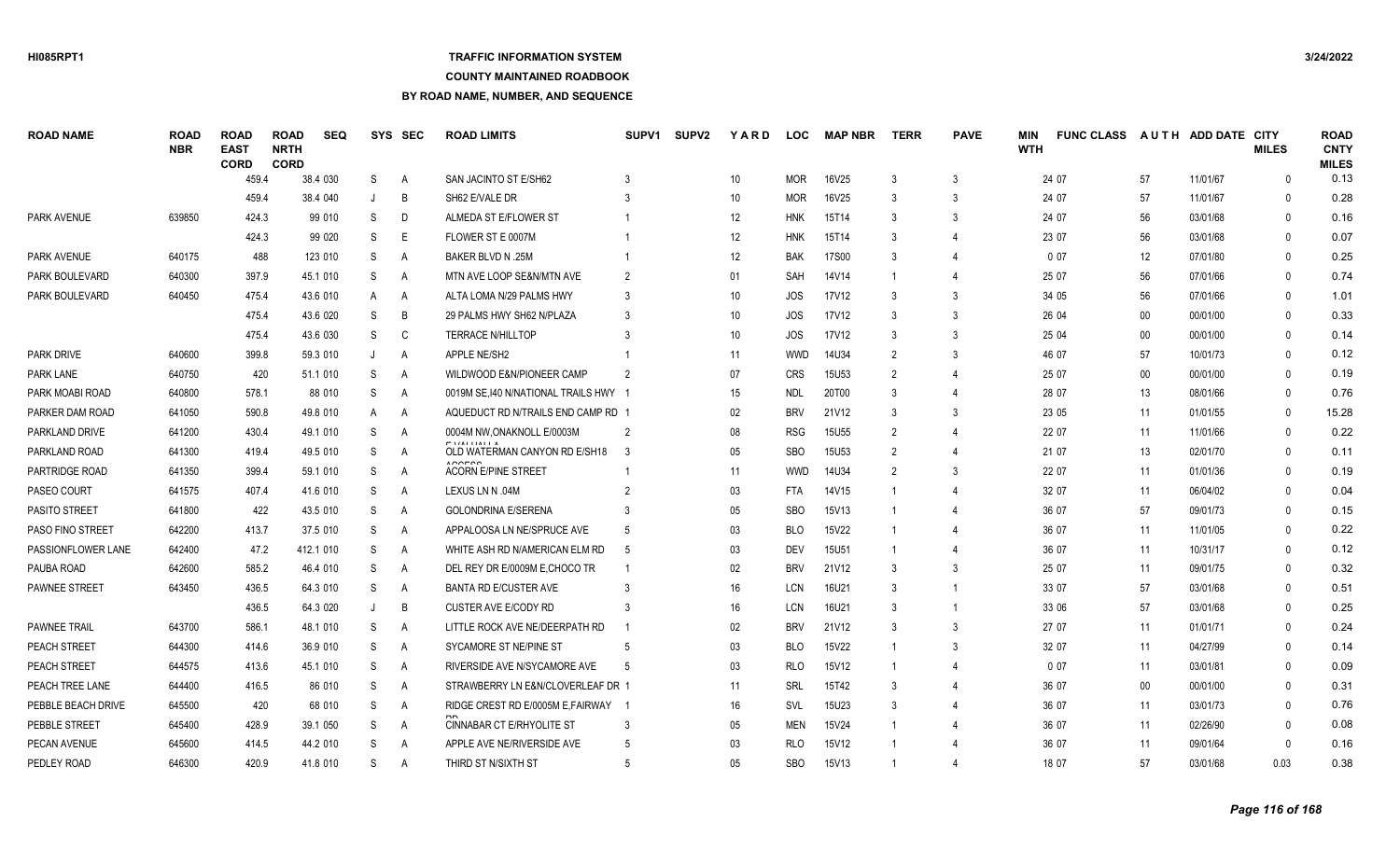## **TRAFFIC INFORMATION SYSTEM**

**COUNTY MAINTAINED ROADBOOK**

| <b>ROAD NAME</b>      | ROAD<br><b>NBR</b> | <b>ROAD</b><br><b>EAST</b><br><b>CORD</b> | <b>ROAD</b><br><b>NRTH</b><br><b>CORD</b> | <b>SEQ</b> |   | SYS SEC        | <b>ROAD LIMITS</b>                            | SUPV <sub>1</sub> | <b>SUPV2</b> | YARD            | <b>LOC</b> | <b>MAP NBR</b> | <b>TERR</b>    | <b>PAVE</b>    | MIN<br><b>WTH</b> | <b>FUNC CLASS</b> |        | AUTH ADD DATE | <b>CITY</b><br><b>MILES</b> | <b>ROAD</b><br><b>CNTY</b><br><b>MILES</b> |
|-----------------------|--------------------|-------------------------------------------|-------------------------------------------|------------|---|----------------|-----------------------------------------------|-------------------|--------------|-----------------|------------|----------------|----------------|----------------|-------------------|-------------------|--------|---------------|-----------------------------|--------------------------------------------|
| PENDLETON ROAD        | 646800             | 439.3                                     |                                           | 94.2 010   | S | A              | 0025M W.NEBO E/CAMP ROCK                      |                   |              | 12              | DAG        | 16T21          | 3              | $\overline{4}$ |                   | 24 07             | 11     | 01/01/65      | $\mathbf{0}$                | 3.71                                       |
| PENGUIN LANE          | 647050             | 399.3                                     |                                           | 59.5 010   | S | A              | EVERGREEN RD N/SNOWBIRD RD                    |                   |              | 11              | <b>WWD</b> | 14U34          | $\overline{2}$ | 3              |                   | 23 07             | 57     | 10/01/73      | $\Omega$                    | 0.05                                       |
| PENINSULA DRIVE       | 647200             | 424                                       |                                           | 52.7 010   | J | Α              | GRASS VALLEY RD E/NORTH BAY RD                | $\overline{2}$    |              | 08              | LAW        | 15U43          | $\overline{2}$ | 4              |                   | 30 05             | 51     | 06/01/69      | $\mathbf{0}$                | 0.54                                       |
|                       |                    | 424                                       |                                           | 52.7 020   | S | B              | NORTH BAY RD ELY/END                          | 2                 |              | 08              | LAW        | 15U43          |                | 4              |                   | 20 05             | 51     | 03/01/66      | $\Omega$                    | 0.5                                        |
| PEPPER AVENUE         | 647800             | 415.9                                     |                                           | 38.1 020   | A | - L            | SLOVER AVE N/.06M S.VALLEY BLVD               | -5                |              | 05              | <b>CLN</b> | 15V22          |                | 4              |                   | 27 03             | 57     | 10/01/71      | $\mathbf{0}$                | 0.45                                       |
| PEPPER STREET         | 648400             | 413.6                                     |                                           | 37 010     | S | $\overline{A}$ | <b>SECOND N/JURUPA</b>                        |                   |              | 03              | <b>BLO</b> | 15V22          |                | $\overline{4}$ |                   | 26 07             | 11     | 01/01/49      | $\mathbf{0}$                | 0.93                                       |
| PEPPER TREE LANE      | 648500             | 421.3                                     |                                           | 68.4 010   | S | Α              | <b>METEOR DR SE/END</b>                       |                   |              | 16              | SVL        | 15U23          | 3              |                |                   | 36 07             | 11     | 03/01/73      | $\Omega$                    | 0.06                                       |
| PERA ROAD             | 648550             | 424.9                                     |                                           | 99.4 010   | S | Α              | <b>HINKLEY RD E/SERRA</b>                     |                   |              | 12              | <b>HNK</b> | 15T14          |                | 3              |                   | 23 07             | $00\,$ | 00/01/00      | $\mathbf{0}$                | 0.5                                        |
| PERAL ROAD            | 648700             | 416.1                                     |                                           | 68.4 010   | S | A              | EL EVADO E/DEL GADO                           |                   |              | 11              | <b>VIC</b> | 15U22          | 3              | 3              |                   | 24 07             | 57     | 10/01/73      | $\Omega$                    | 0.24                                       |
| PERILLA DRIVE         | 648860             | 47.5                                      |                                           | 211.8 010  | S | A              | N R/W SYCAMORE CREEK DR N/BUR                 | -5                |              | 03              | <b>DEV</b> | 15U51          |                | $\overline{4}$ |                   | 18 07             | 11     | 10/31/17      | 0                           | 0.16                                       |
| PERRIS HILL PARK ROAD | 649300             | 422                                       |                                           | 43.3 050   |   | Α              | <b>GILBERT ST N/PACIFIC ST</b>                |                   |              | 05              | <b>SBO</b> | <b>15V13</b>   |                | $\overline{4}$ |                   | 26 05             | 12     | 10/19/92      | 0.06                        | 0.05                                       |
| PERRIS HILL ROAD      | 649150             | 421.1                                     |                                           | 43 010     | J | A              | <b>BASE LINE N/PACIFIC ST</b>                 |                   |              | 05              | <b>SBO</b> | 15V13          |                | 4              |                   | 34 07             | 31     | 11/01/70      | 0.04                        | 0.46                                       |
| PERRIS STREET         | 649000             | 468.2                                     |                                           | 51.6 010   | S | A              | OLD WMN SPGS OHE E/ARTESIA                    |                   |              | 10 <sup>°</sup> | <b>YUC</b> | <b>17U51</b>   | 3              |                |                   | 26 07             | 57     | 01/01/68      | $\Omega$                    | 0.24                                       |
| PERRIS STREET         | 649350             | 414.7                                     |                                           | 61.9 010   | S | A              | ESCONDIDO AVE E .13M                          |                   |              | 11              | <b>HES</b> | 15U32          | $\mathcal{R}$  |                |                   | 32 07             | 12     | 11/02/10      | $\Omega$                    | 0.13                                       |
| PERRY AVENUE          | 649450             | 414.6                                     |                                           | 44.5 010   | S | C              | GEREMANDER AVE NE/SYCAMORE AVE 5              |                   |              | 03              | <b>RLO</b> | 15V12          |                | $\overline{4}$ |                   | 36 07             | 11     | 11/01/66      | $\Omega$                    | 0.21                                       |
| PETALUMA ROAD         | 650350             | 415.9                                     |                                           | 68.5 010   | S | A              | LUNA RD N/MARICOPA RD                         |                   |              | 11              | <b>VIC</b> | 15U22          | 3              | 3              |                   | 30 07             | 56     | 12/01/68      | $\Omega$                    | 0.24                                       |
|                       |                    | 415.9                                     |                                           | 68.5 020   | S | B              | MARICOPA RD N/BONANZA RD                      |                   |              | 11              | <b>VIC</b> | 15U22          | 3              | $\overline{1}$ |                   | 30 07             |        | 1011          | $\mathbf{0}$                | 0.5                                        |
|                       |                    | 415.9                                     |                                           | 68.5 030   | S | C              | BONANZA RD N/PALMDALE RD                      |                   |              | 11              | <b>VIC</b> | 15U12          | -3             | 3              |                   | 30 07             |        | 1011          | 0.13                        | 0.12                                       |
| PETER AVENUE          | 650500             | 444.7                                     |                                           | 53.1 010   | S | A              | <b>MEADOW LN N/SH38</b>                       |                   |              | 09              | <b>BBC</b> | 16U42          | $\mathcal{P}$  | 4              |                   | 20 07             | 56     | 03/01/66      | $\mathbf{0}$                | 0.19                                       |
|                       |                    | 444.7                                     |                                           | 53.1 020   | S | B              | SH38 N/CINDERELLA DR                          |                   |              | 09              | <b>BBC</b> | 16U42          | $\mathcal{P}$  | 4              |                   | 15 07             | 56     | 03/01/66      | $\Omega$                    | 0.12                                       |
| PETRA ROAD            | 650650             | 425.1                                     |                                           | 99.2 010   | S | B              | ALCUDIA RD N/MANACOR RD                       |                   |              | 12              | <b>HNK</b> | 15T14          | $\mathbf{3}$   | 3              |                   | 24 07             | 56     | 02/01/68      | $\Omega$                    | 0.51                                       |
|                       |                    | 425.1                                     |                                           | 99.2 020   | S | C              | <b>MANACOR RD N/SALINAS RD</b>                |                   |              | 12              | <b>HNK</b> | 15T14          | 3              | $\overline{1}$ |                   | 24 07             | 56     | 02/01/68      | $\Omega$                    | 0.51                                       |
| PETUNIA DRIVE         | 650800             | 475.3                                     |                                           | 45.2 010   | S | A              | SUNSET E/VALLEY VIEW                          |                   |              | 10              | JOS        | 17V12          | 3              | 3              |                   | 26 07             | $00\,$ | 00/01/00      | $\mathbf{0}$                | 0.37                                       |
| PHEASANT ROAD         | 651400             | 399.4                                     |                                           | 59 010     | S | A              | <b>ACORN E/TWIN LAKES DRIVE</b>               |                   |              | 11              | <b>WWD</b> | 14U34          | $\mathfrak{p}$ | 3              |                   | 19 07             | 56     | 12/01/66      | $\mathbf{0}$                | 0.16                                       |
| PHELAN ROAD           | 651850             | 400.6                                     |                                           | 63.9 010   | A | Α              | SH138 E/BEEKLEY RD                            |                   |              | 11              | PNH        | 14U24          | 3              | 4              |                   | 24 05             | 11     | 01/01/29      | $\mathbf{0}$                | 1.67                                       |
|                       |                    | 400.6                                     |                                           | 63.9 013   | A | B              | BEEKLEY RD E/LOS BANOS AVE                    |                   |              | 11              | PHN        | 14U24          | 3              | 4              |                   | 24 05             | 11     | 01/01/29      | 0.24                        | 10.09                                      |
| PHILADELPHIA STREET   | 652150             | 394.4                                     |                                           | 36.4 010   | A | A              | LOS ANGELES CL E/EAST END AVE                 |                   |              | 01              | CHI        | 14V23          |                | 3              |                   | 26 04             | 11     | 01/01/38      | 0.05                        | 0.17                                       |
|                       |                    | 394.4                                     |                                           | 36.4 020   | A | - L            | EAST END AVE E/EAST SIDE, NORTON 4            |                   |              | 01              | <b>CHI</b> | 14V23          |                | 4              |                   | 26 04             | 31     | 12/01/80      | 0.27                        | 0.49                                       |
|                       |                    | 394.4                                     |                                           | 36.4 040   | A | J              | A 1 / F<br>.04M E.RAMONA AVE E/.13M W.MONTE 4 |                   |              | 01              | CHI        | 14V23          |                | 4              |                   | 24 04             |        | 1011          | 0.13                        | 0.21                                       |
| PHILLIPS BOULEVARD    | 652300             | 394.6                                     |                                           | 37.6 010   | A | A              | LA COL E/EAST END AVE                         |                   |              | 01              | <b>MTC</b> | 14V23          |                | 3              |                   | 24 04             | 57     | 03/01/67      | $\Omega$                    | 0.01                                       |
|                       |                    | 394.6                                     |                                           | 37.6 020   | A | C              | EAST END AVE E/ROSWELL AVE                    |                   |              | 01              | <b>MTC</b> | 14V23          |                | Δ              |                   | 0.04              | 12     | 06/01/82      | $\Omega$                    | 0.25                                       |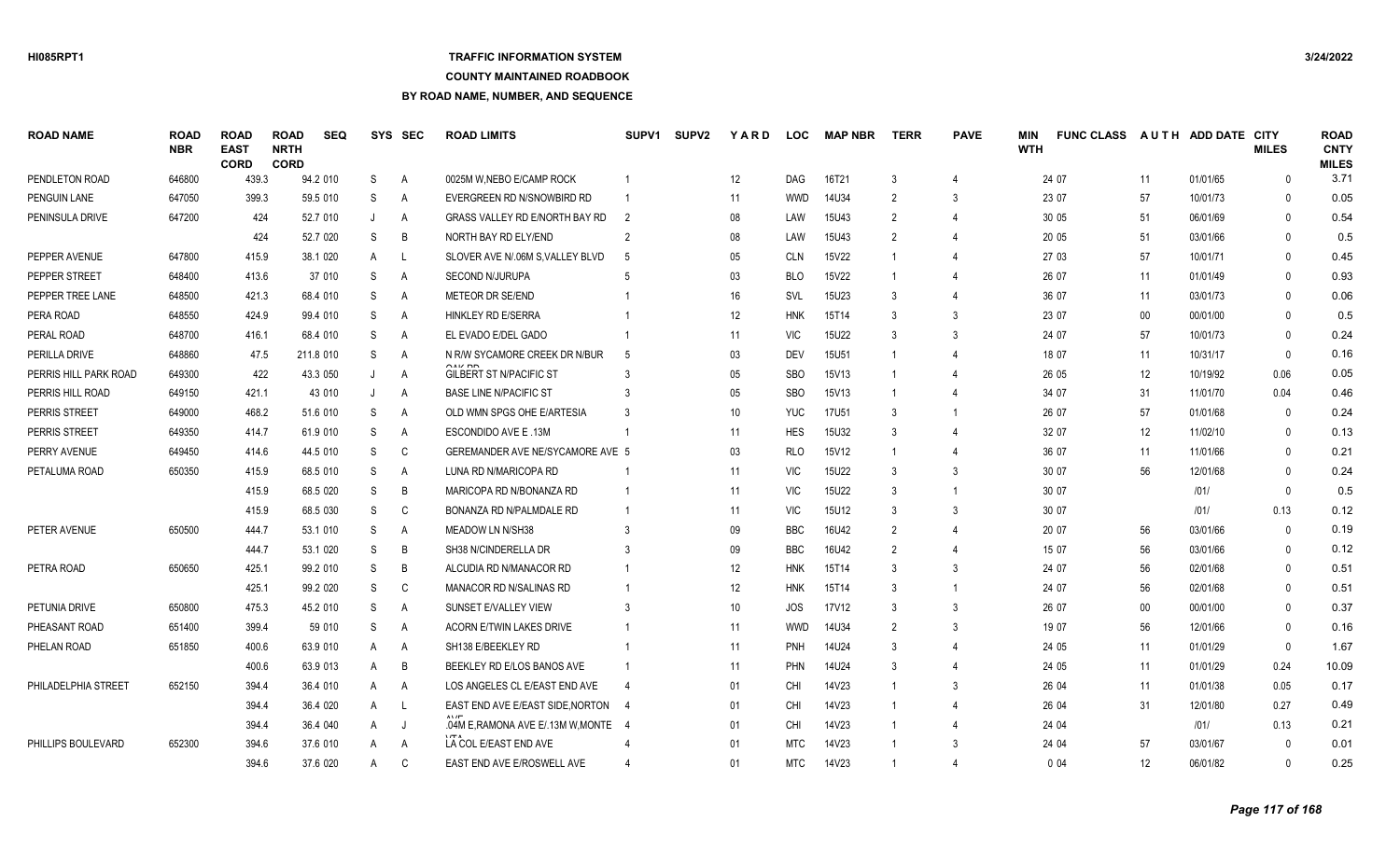### **TRAFFIC INFORMATION SYSTEM**

#### **COUNTY MAINTAINED ROADBOOK**

| <b>ROAD NAME</b> | <b>ROAD</b><br><b>NBR</b> | <b>ROAD</b><br><b>EAST</b><br><b>CORD</b> | <b>ROAD</b><br><b>NRTH</b><br><b>CORD</b> | <b>SEQ</b> |              | SYS SEC        | <b>ROAD LIMITS</b>                                            | SUPV <sub>1</sub> | <b>SUPV2</b> | YARD            | <b>LOC</b> | <b>MAP NBR</b>    | <b>TERR</b>    | <b>PAVE</b>              | MIN<br><b>WTH</b> | <b>FUNC CLASS</b> |        | AUTH ADD DATE CITY | <b>MILES</b> | <b>ROAD</b><br><b>CNTY</b><br><b>MILES</b> |
|------------------|---------------------------|-------------------------------------------|-------------------------------------------|------------|--------------|----------------|---------------------------------------------------------------|-------------------|--------------|-----------------|------------|-------------------|----------------|--------------------------|-------------------|-------------------|--------|--------------------|--------------|--------------------------------------------|
|                  |                           | 394.6                                     |                                           | 37.6 030   | J            | C              | ROSWELL AVE E/YORBA AVE                                       | 4                 |              | 01              | <b>MTC</b> | 14V23             |                | 3                        |                   | 13 04             |        | 1011               | 0.1          | 0.9                                        |
|                  |                           | 394.6                                     |                                           | 37.6 040   |              | D              | YORBA AVE E/FREMONT AVE                                       |                   |              | 01              | <b>CHI</b> | 14V24             |                | 3                        |                   | 13 04             | 11     | 01/01/47           | 0.13         | 0.4                                        |
|                  |                           | 394.6                                     |                                           | 37.6 050   |              | D              | FREMONT AVE E.11M                                             |                   |              | 01              | <b>CHI</b> | 14V24             |                | 3                        |                   | 13 04             | 11     | 01/01/47           | 0.06         | 0.05                                       |
|                  |                           | 394.6                                     |                                           | 37.6 070   |              | F              | CENTRAL AVE E/BENSON AVE                                      |                   |              | 01              | <b>CHI</b> | 14V24             |                | 3                        |                   | 13 04             | 11     | 01/01/47           | 0.25         | 0.24                                       |
| PHILLIPS COURT   | 652350                    | 394.7                                     |                                           | 37.6 020   | S            | A              | 18M W.PHILLIPS BLVD E/PHILLIPS BLVD 4.                        |                   |              | 01              | <b>MTC</b> | 14V23             |                | 3                        |                   | 13 07             | 39     | 12/01/82           | $\Omega$     | 0.18                                       |
| PICASSO LANE     | 652650                    | 407.7                                     |                                           | 41.7 010   | <sub>S</sub> | A              | <b>BANANA AVE E/MONET LN</b>                                  | 2                 |              | 03              | <b>FTA</b> | 15V11             |                | 4                        |                   | 32 07             | 11     | 11/27/01           | $\Omega$     | 0.1                                        |
| PIEDMONT DRIVE   | 652950                    | 397.6                                     |                                           | 45 005     | S.           | B.             | .16M W.MOUNTAIN LN E .02M                                     | $\overline{2}$    |              | 01              | <b>SAH</b> | 14V14             |                |                          |                   | 36 07             | 11     | 01/13/04           | $\Omega$     | 0.02                                       |
|                  |                           | 397.6                                     |                                           | 45 010     | <sub>S</sub> | A              | 14M W, MOUNTAIN LN E/MOUNTAIN LN                              | $\overline{2}$    |              | 01              | <b>SAH</b> | 14V14             |                | 3                        |                   | 36 07             |        | 1011               | $\Omega$     | 0.14                                       |
| PIEDRAS GRANDES  | 653350                    | 431.2                                     |                                           | 51.4 010   | <sub>S</sub> | A              | JUNIPER E/WILD CHERRY                                         | $\overline{2}$    |              | 08              | <b>GEV</b> | 15U55             | $\overline{2}$ |                          |                   | 22 07             | $00\,$ | 00/01/00           | $\Omega$     | 0.47                                       |
| PIER DRIVE       | 653400                    | 420.4                                     |                                           | 68.7 010   | <sub>S</sub> | A              | SPRING VLY PKWY                                               |                   |              | 16              | SVL        | 15U23             | 3              | $\overline{4}$           |                   | 36 07             | 11     | 03/01/73           | $\mathbf{0}$ | 0.31                                       |
| PIGEON COURT     | 653425                    | 413.6                                     |                                           | 38.5 050   | <sub>S</sub> | A              | <b>EIMMALIE ON ANIALIAR RR</b><br>.04M W, OLIVE ST E/OLIVE ST |                   |              | 03              | <b>BLO</b> | 15V22             |                | $\overline{4}$           |                   | 32 07             | 11     | 03/11/97           | $\Omega$     | 0.04                                       |
| PILGRIMS WAY     | 653450                    | 394.8                                     |                                           | 36 010     | <sub>S</sub> | $\overline{A}$ | END E/ROSWELL AVE                                             |                   |              | 01              | <b>CHI</b> | 14V23             |                | $\overline{4}$           |                   | 007               | 12     | 09/01/84           | $\mathbf{0}$ | 0.13                                       |
| PIMA COURT       | 653550                    | 586.4                                     |                                           | 47.1 010   | <sub>S</sub> | $\overline{A}$ | END E/CORONADO DR                                             |                   |              | 02              | <b>BRV</b> | 21V12             | 3              | 3                        |                   | 27 07             | 11     | 12/01/70           | $\Omega$     | 0.04                                       |
| PIMLICO STREET   | 653700                    | 470.3                                     |                                           | 48 010     | <sub>S</sub> | B              | WARREN VISTA AVE E/0004M                                      | 3                 |              | 10 <sup>°</sup> | <b>YUC</b> | <b>17U51</b>      | 3              |                          |                   | 26 07             | 55     | 01/01/72           | $\Omega$     | 0.65                                       |
|                  |                           | 470.3                                     |                                           | 48 020     | S            | A              | <b>MULTNIMOV</b><br>0004M W,LENNOX AVE E/AVALON AVE           | -3                |              | 10 <sup>°</sup> | <b>YUC</b> | <b>17U52</b>      | 3              | 3                        |                   | 27 07             | 11     | 03/01/68           | $\Omega$     | 0.38                                       |
| PINE AVENUE      | 653950                    | 422.9                                     |                                           | 50.4 010   | J            | A              | SH18 E/SH18                                                   | $\overline{2}$    |              | 08              | LAW        | <b>15U53</b>      | 2              | 3                        |                   | 28 05             | 57     | 11/01/71           | $\Omega$     | 0.46                                       |
| PINE AVENUE      | 654100                    | 408.5                                     |                                           | 40.5 005   | S            | F              | REDWOOD AVE E/LIVE OAK AVE                                    | $\overline{2}$    |              | 03              | <b>FTA</b> | 15V11             |                | $\overline{4}$           |                   | 50 07             | 11     | 04/13/89           | $\mathbf{0}$ | 0.25                                       |
|                  |                           | 408.5                                     |                                           | 40.5 010   | S            | $\overline{A}$ | LIVE OAK E&N/ATHOL                                            | $\overline{2}$    |              | 03              | <b>FTA</b> | 15V11             |                | $\overline{4}$           |                   | 36 07             | $00\,$ | 00/01/00           | $\Omega$     | 0.26                                       |
|                  |                           | 408.5                                     |                                           | 40.5 020   | S            | B              | <b>BEECH E&amp;N/ATHOL</b>                                    | $\overline{2}$    |              | 03              | <b>FTA</b> | 15V11             |                | $\overline{4}$           |                   | 36 07             | $00\,$ | 00/01/00           | $\mathbf{0}$ | 0.25                                       |
|                  |                           | 408.5                                     |                                           | 40.5 025   | <sub>S</sub> | G              | ELM AVE E/.07M E.IRONWOOD DR                                  | $\overline{2}$    |              | 03              | <b>FTA</b> | 15V11             |                |                          |                   | 0 0 7             | 11     | 12/04/89           | $\mathbf{0}$ | 0.13                                       |
|                  |                           | 408.5                                     |                                           | 40.5 030   | <sub>S</sub> | E              | 0.07M E, IRONWOOD DR E/POPLAR AVE 2                           |                   |              | 03              | <b>FTA</b> | 15V11             |                |                          |                   | 007               | 11     | 12/01/87           | $\mathbf{0}$ | 0.13                                       |
| PINE AVENUE      | 654250                    | 437.5                                     |                                           | 44.5 010   | <sub>S</sub> | A              | LIVE OAK AVE N 0003M                                          |                   |              | 05              | <b>ANO</b> | 16V11             | $\overline{2}$ | 3                        |                   | 24 07             | 57     | 08/01/67           | $\Omega$     | 0.03                                       |
| PINE CONE DRIVE  | 656500                    | 429.9                                     |                                           | 48.7 010   | <sub>S</sub> | D              | VIEW DR E/MOUNTAIN VIEW DR                                    | $\overline{2}$    |              | 08              | <b>RSG</b> | <b>15U54</b>      | 2              |                          |                   | 15 07             | $00\,$ | 00/01/00           | $\Omega$     | 0.23                                       |
|                  |                           | 429.9                                     |                                           | 48.7 020   | S            | B.             | 0008M S, HOLIDAY LN N/BEG, OIL                                | $\overline{2}$    |              | 08              | <b>RSG</b> | <b>15U54</b>      | $\mathfrak{D}$ | $\overline{1}$           |                   | 13 07             | 56     | 09/01/65           | $\Omega$     | 0.05                                       |
|                  |                           | 429.9                                     |                                           | 48.7 030   | <sub>S</sub> | C              | BEG, OIL N/HOLIDAY LANE                                       | $\overline{2}$    |              | 08              | <b>RSG</b> | <b>15U54</b>      | $\mathfrak{D}$ | $\boldsymbol{\varDelta}$ |                   | 12 07             | 56     | 09/01/65           | $\Omega$     | 0.03                                       |
| PINE COURT       | 654625                    | 408.5                                     |                                           | 40.5 050   | <sub>S</sub> | A              | PINE AVE N/END                                                | 2                 |              | 03              | <b>FTA</b> | 15V11             |                | $\overline{4}$           |                   | 50 07             | 11     | 04/13/89           | $\Omega$     | 0.09                                       |
| PINE COURT       | 654700                    | 424.3                                     |                                           | 50.8 010   | <sub>S</sub> | A              | END E/MEADOW BROOK RD                                         | $\overline{2}$    |              | 08              | LAW        | 15U <sub>53</sub> | 2              | 3                        |                   | 20 07             | 62     | 01/01/68           | $\Omega$     | 0.02                                       |
| PINE DRIVE       | 654850                    | 426.6                                     |                                           | 52 010     | <sub>S</sub> | A              | <b>HOOK CREEK RD E .26M</b>                                   | $\overline{2}$    |              | 08              | LAW        | 15U44             | 2              |                          |                   | 15 07             | 11     | 01/01/46           | $\Omega$     | 0.26                                       |
| PINE DRIVE       | 655000                    | 431.6                                     |                                           | 49.1 010   | S.           | A              | RIDGE RD N/LAKEVIEW DRIVE                                     | 2                 |              | 08              | <b>ARB</b> | <b>15U55</b>      | $\mathcal{P}$  | $\overline{4}$           |                   | 15 07             | 56     | 01/01/66           | $\Omega$     | 0.21                                       |
| PINE DRIVE       | 655150                    | 441.2                                     |                                           | 40.7 010   | S.           | A              | .34M W. VALLEY OF THE FALLS DR                                | 3                 |              | 05              | <b>FOH</b> | 16V11             | $\mathcal{P}$  | 3                        |                   | 13 07             | $00\,$ | 00/01/00           | $\Omega$     | 0.34                                       |
| PINE LANE        | 655300                    | 423.5                                     |                                           | 51.1 010   | S.           | A              | $F^{\mu}$<br><b>END E/ACORN LN</b>                            |                   |              | 08              | LAW        | 15U <sub>53</sub> | $\mathfrak{D}$ | Δ                        |                   | 13 07             | 57     | 11/01/71           | $\Omega$     | 0.05                                       |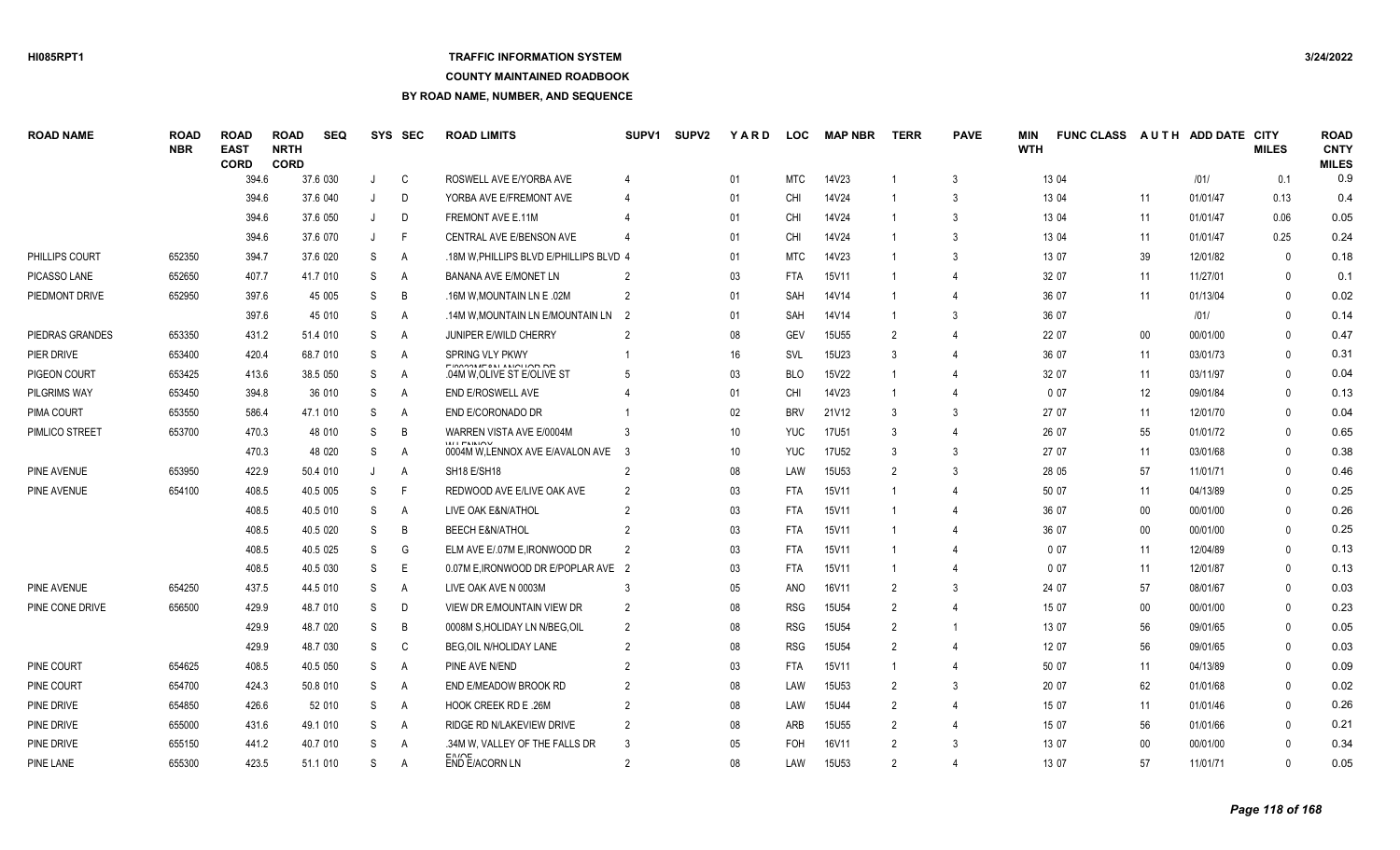## **TRAFFIC INFORMATION SYSTEM**

#### **COUNTY MAINTAINED ROADBOOK**

| <b>ROAD NAME</b>    | <b>ROAD</b><br><b>NBR</b> | <b>ROAD</b><br><b>EAST</b><br><b>CORD</b> | <b>ROAD</b><br><b>NRTH</b><br><b>CORD</b> | <b>SEQ</b> |         | SYS SEC        | <b>ROAD LIMITS</b>                                        | SUPV <sub>1</sub> | SUPV <sub>2</sub> | YARD | <b>LOC</b> | <b>MAP NBR</b>    | <b>TERR</b>    | <b>PAVE</b>                 | MIN<br><b>WTH</b> | <b>FUNC CLASS</b> |        | AUTH ADD DATE CITY | <b>MILES</b> | <b>ROAD</b><br><b>CNTY</b><br><b>MILES</b> |
|---------------------|---------------------------|-------------------------------------------|-------------------------------------------|------------|---------|----------------|-----------------------------------------------------------|-------------------|-------------------|------|------------|-------------------|----------------|-----------------------------|-------------------|-------------------|--------|--------------------|--------------|--------------------------------------------|
| PINE LANE           | 655450                    | 431.9                                     |                                           | 51.5 010   | S.      | A              | <b>HOLCOMB CREEK DR N/END</b>                             | $\overline{2}$    |                   | 08   | <b>GEV</b> | <b>15U55</b>      | 2              |                             |                   | 11 07             | $00\,$ | 00/01/00           | $\Omega$     | 0.07                                       |
| <b>PINE LANE</b>    | 655550                    | 446.3                                     |                                           | 52.7 002   | S       | C              | SAN MARTIN DR N/.03M N, MASON LN                          | -3                |                   | 09   | <b>BBC</b> | 16U42             | $\overline{2}$ | 3                           |                   | 26 07             | 11     | 5/19/11            | $\Omega$     | 0.13                                       |
|                     |                           | 446.3                                     |                                           | 52.7 005   | S       | B              | .03M S, ALPINVIEW N/.03M N, PANORAMA 3                    |                   |                   | 09   | <b>BBC</b> | 16U42             | 2              | 3                           |                   | 26 07             | 11     | 11/18/91           | $\Omega$     | 0.11                                       |
|                     |                           | 446.3                                     |                                           | 52.7 010   | S       | A              | 0002M S.KAYAH DR N+E/MANN DR                              | 3                 |                   | 09   | <b>BBC</b> | 16U42             | $\mathcal{P}$  | $\overline{4}$              |                   | 0 0 7             | 11     | 09/01/82           | $\Omega$     | 0.13                                       |
| PINE LANE           | 655650                    | 447.6                                     |                                           | 51.3 010   | S.      | A              | MANZANITA LN N/MAHOGANY LN                                | 3                 |                   | 09   | <b>MRG</b> | 16U00             | $\overline{2}$ | $\overline{4}$              |                   | 26 07             | 11     | 12/01/70           | $\Omega$     | 0.16                                       |
| <b>PINE LANE</b>    | 655750                    | 418.8                                     |                                           | 51.8 010   | $\cdot$ | A              | SH138 E/SEQUOIA LN                                        | $\overline{2}$    |                   | 07   | <b>CRS</b> | <b>15U52</b>      | $\overline{2}$ | $\overline{4}$              |                   | 13 05             | $00\,$ | 00/01/00           | $\Omega$     | 0.21                                       |
| PINE MOUNTAIN DRIVE | 657000                    | 443.8                                     |                                           | 53.2 010   | S       | A              | ROCKY MT RD N/BLUE MT RD                                  | 3                 |                   | 09   | <b>BBC</b> | 16U42             | $\overline{2}$ | 3                           |                   | 26 07             | 11     | 11/01/65           | $\Omega$     | 0.14                                       |
| PINE STREET         | 655850                    | 414.6                                     |                                           | 37.1 010   | S       | A              | CEDAR AVE W&N/WEST CEDAR AVE                              | -5                |                   | 03   | <b>BLO</b> | 15V22             |                | 3                           |                   | 32 07             | 11     | 04/27/99           | $\Omega$     | 0.31                                       |
|                     |                           | 413.4                                     |                                           | 37.1 020   | S       | B              | WEST CEDAR ST N/.05M N, ROYAL LN                          | - 5               |                   | 03   | <b>BLO</b> | 15V22             |                | $\overline{4}$              |                   | 36 07             | 11     | 11/07/06           | $\Omega$     | 0.13                                       |
| PINE STREET         | 655900                    | 399.6                                     |                                           | 59 010     |         | A              | TWIN LAKE DR NE/SH2                                       |                   |                   | 11   | <b>WWD</b> | 14U34             | $\overline{2}$ | 3                           |                   | 22 06             | 57     | 10/01/73           | $\mathbf{0}$ | 0.47                                       |
| PINE STREET         | 656050                    | 420.7                                     |                                           | 41.8 010   | S       | A              | LITTLE THIRD ST N/MONTEREY AVE                            | -5                |                   | 05   | <b>SBO</b> | 15V13             |                | Δ                           |                   | 24 07             |        | 1011               | $\Omega$     | 0.19                                       |
| PINE STREET         | 656200                    | 414.6                                     |                                           | 158.2 013  | S       | C              | .02M E, NINTH ST E/ELEVENTH ST                            |                   |                   | 13   | <b>TRO</b> | 15R12             | 3              | $\overline{4}$              |                   | 007               | 11     | 12/01/84           | $\mathbf{0}$ | 0.17                                       |
|                     |                           | 414.6                                     |                                           | 158.2 020  | S       | A              | ELEVENTH ST SE/SEARLES ST                                 | -1                |                   | 13   | <b>TRO</b> | 15R12             | 3              | 3                           |                   | 36 07             | 11     | 03/01/63           | $\Omega$     | 0.16                                       |
| PINE TERRACE        | 656350                    | 426.3                                     |                                           | 52.1 010   | S       | A              | CEDAR TR N/HOOK CREEK RD                                  | $\overline{2}$    |                   | 08   | LAW        | <b>15U44</b>      | $\overline{2}$ | $\overline{4}$              |                   | 14 07             | $00\,$ | 00/01/00           | $\Omega$     | 0.07                                       |
| PINE VIEW DRIVE     | 657700                    | 444.2                                     |                                           | 52.3 010   | S       | B              | RALEIGH DR N/SUGARLOAF BLVD                               | 3                 |                   | 09   | <b>BBC</b> | 16U42             | $\overline{2}$ | $\boldsymbol{\Delta}$       |                   | 007               | 11     | 06/01/79           | $\Omega$     | 0.26                                       |
|                     |                           | 444.2                                     |                                           | 52.3 020   | S       | $\overline{A}$ | SUGARLOAF N/AEROPLANE                                     | 3                 |                   | 09   | <b>BBC</b> | 16U42             | $\overline{2}$ | $\overline{4}$              |                   | 22 07             | 11     | 01/01/59           | $\Omega$     | 0.23                                       |
| PINEDALE AVENUE     | 656575                    | 409.4                                     |                                           | 40.5 050   | S       | A              | ELM AVE E .05M                                            | $\overline{2}$    |                   | 03   | <b>FTA</b> | 15V11             | -1             | $\boldsymbol{\Delta}$       |                   | 32 07             | 11     | 08/03/92           | $\mathbf{0}$ | 0.05                                       |
| PINEHURST DRIVE     | 656650                    | 429.1                                     |                                           | 49.6 010   | S       | A              | ALL VIEW DR E/WILDRNESS RD                                | $\overline{2}$    |                   | 08   | <b>RSG</b> | <b>15U54</b>      | $\overline{2}$ | $\Delta$                    |                   | 24 07             | 57     | 10/01/67           | $\Omega$     | 0.29                                       |
| PINEHURST DRIVE     | 656800                    | 423.4                                     |                                           | 52.7 010   | S       | A              | SAN BENITO LN E/BRENTWOOD DR                              | $\overline{2}$    |                   | 08   | LAW        | 15U43             | $\overline{2}$ | 4                           |                   | 27 07             | 11     | 11/01/71           | $\mathbf{0}$ | 0.08                                       |
| PINEHURST TRAIL     | 656875                    | 421.1                                     |                                           | 67.9 010   | S       | A              | ROLLING RIDGE E&S/0005MS, MTN                             |                   |                   | 16   | SVL        | 15U23             | 3              | $\overline{4}$              |                   | 36 07             | 11     | 03/01/73           | $\mathbf{0}$ | 0.19                                       |
| PINERIDGE DRIVE     | 657250                    | 426.8                                     |                                           | 52.3 020   | $\cdot$ | C              | MTADOMC<br>.05M W, ACACIA RD ELY/ACACIA RD                | $\overline{2}$    |                   | 08   | LAW        | 15U44             | $\overline{2}$ | 3                           |                   | 10 05             |        | 1011               | $\Omega$     | 0.05                                       |
|                     |                           | 426.8                                     |                                           | 52.3 030   |         | B              | ACACIA RD E/HOOK CREEK RD                                 | $\overline{2}$    |                   | 08   | LAW        | <b>15U44</b>      | $\overline{2}$ | 4                           |                   | 18 05             | 39     | 09/01/66           | $\Omega$     | 0.19                                       |
| PINEWOOD COURT      | 657750                    | 443.8                                     |                                           | 52.3 010   | S       | A              | PINEWOOD DRIVE E 0004M                                    | 3                 |                   | 09   | <b>BBC</b> | 16U42             | $\overline{2}$ | $\overline{4}$              |                   | 26 07             | 11     | 11/01/67           | $\Omega$     | 0.04                                       |
| PINEWOOD DRIVE      | 657775                    | 424.5                                     |                                           | 51.8 010   | S       | A              | 0004MSE, ELMWOOD DR                                       | $\overline{2}$    |                   | 08   | LAW        | 15U43             | $\overline{2}$ | $\overline{4}$              |                   | 28 07             | 11     | 12/01/70           | $\Omega$     | 0.45                                       |
| PINEWOOD DRIVE      | 657800                    | 443                                       |                                           | 52.2 010   | S       | A              | <b>NEI VIRIRAI BUARD RE</b><br>SUGARPINE RD N/DIVISION DR | 3                 |                   | 09   | <b>BBC</b> | 16U42             | $\overline{2}$ | $\Delta$                    |                   | 26 07             | 11     | 11/01/67           | $\Omega$     | 0.14                                       |
| PINEWOOD DRIVE      | 657825                    | 448.9                                     |                                           | 50.7 010   | S       | $\mathsf{A}$   | 0008M S, SKY VIEW DR N/SKY VIEW DR                        | - 3               |                   | 09   | <b>MRG</b> | 16U <sub>53</sub> | $\overline{2}$ | $\boldsymbol{\Delta}$       |                   | 31 07             | 11     | 12/01/69           | $\Omega$     | 0.08                                       |
| PINEY RIDGE PLACE   | 657850                    | 439.5                                     |                                           | 53.5 010   | S       | A              | <b>BRUIN TR E/RACCOON DR</b>                              | 3                 |                   | 09   | <b>FWN</b> | 16U41             | $\overline{2}$ | 3                           |                   | 16 07             | 57     | 10/01/67           | $\Omega$     | 0.18                                       |
|                     |                           | 439.5                                     |                                           | 53.5 020   | S       | B              | RACCOON DR NE/RIDGE ROAD                                  | 3                 |                   | 09   | <b>FWN</b> | 16U41             | 2              | $\overline{4}$              |                   | 11 07             | 56     | 03/01/66           | $\Omega$     | 0.1                                        |
| PINON AVENUE        | 658150                    | 459.5                                     |                                           | 38.3 010   | S       | A              | TAMARISK DR N/PIONEER DR                                  | 3                 |                   | 10   | <b>MOR</b> | 16V25             | 3              | $\overline{4}$              |                   | 33 07             | 57     | 03/01/68           | $\Omega$     | 0.45                                       |
| PINON DRIVE         | 658900                    | 444.6                                     |                                           | 52.6 010   | S       | A              | 0003M S.SUGARLOAF N/0002M                                 | 3                 |                   | 09   | <b>BBC</b> | 16U42             | $\mathcal{P}$  | 3                           |                   | 22 07             | 56     | 03/01/66           | $\Omega$     | 0.37                                       |
| <b>PINON LANE</b>   | 658925                    | 447.5                                     |                                           | 51.3 010   | S.      | $\overline{A}$ | ALCAIDIAIAM<br>MANZANITA LN N/MAHOGANY LN                 |                   |                   | 09   | <b>MRG</b> | 16U00             | 2              | $\boldsymbol{\vartriangle}$ |                   | 26 07             | 11     | 12/01/70           | $\Omega$     | 0.17                                       |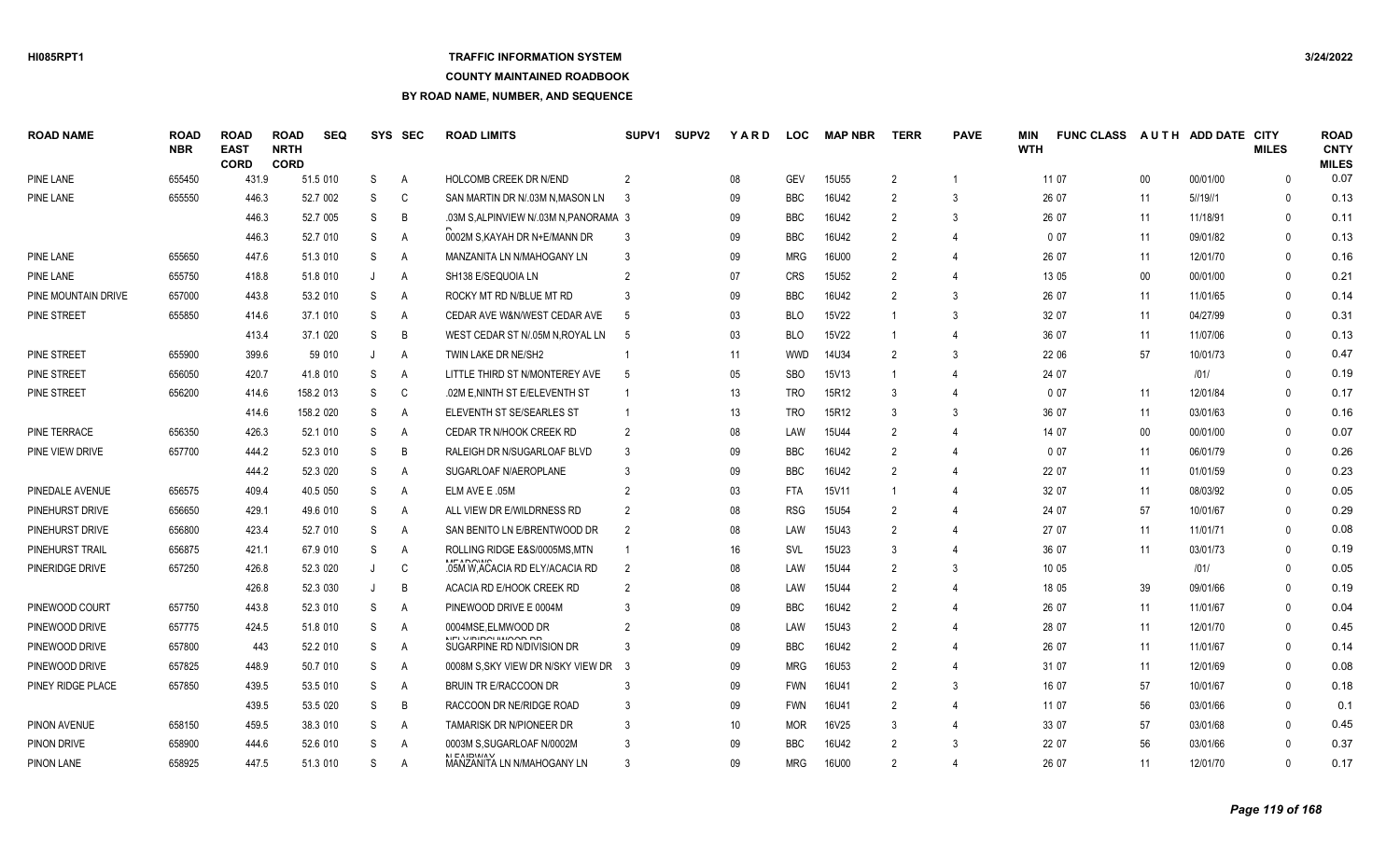## **TRAFFIC INFORMATION SYSTEM**

#### **COUNTY MAINTAINED ROADBOOK**

| <b>ROAD NAME</b>    | <b>ROAD</b><br><b>NBR</b> | <b>ROAD</b><br><b>EAST</b><br><b>CORD</b> | <b>ROAD</b><br><b>NRTH</b><br><b>CORD</b> | <b>SEQ</b> | SYS          | SEC          | <b>ROAD LIMITS</b>                              | SUPV <sub>1</sub> | <b>SUPV2</b> | YARD | <b>LOC</b> | <b>MAP NBR</b>    | <b>TERR</b>    | <b>PAVE</b>           | MIN<br><b>WTH</b> | <b>FUNC CLASS</b> |                   | AUTH ADD DATE CITY | <b>MILES</b> | <b>ROAD</b><br><b>CNTY</b><br><b>MILES</b> |
|---------------------|---------------------------|-------------------------------------------|-------------------------------------------|------------|--------------|--------------|-------------------------------------------------|-------------------|--------------|------|------------|-------------------|----------------|-----------------------|-------------------|-------------------|-------------------|--------------------|--------------|--------------------------------------------|
| PINTAIL DRIVE       | 659050                    | 445.5                                     |                                           | 52.9 005   | S            | C            | FAIRWAY BLVD N 02M                              |                   |              | 09   | <b>BBC</b> | 16U42             | 2              | 4                     |                   | 26 07             | 11                | 5//19//2           | $\mathbf{0}$ | 0.02                                       |
|                     |                           | 445.5                                     |                                           | 52.9 010   | S            | B            | .02M S, BARKER BLVD N/ELYSIAN BLVD              | - 3               |              | 09   | <b>BBC</b> | 16U42             |                | 4                     |                   | 0 0 7             | 11                | 1//19//0           | $\Omega$     | 0.14                                       |
|                     |                           | 445.5                                     |                                           | 52.9 020   | S            | A            | ELYSIAN BLVD N/MALTBY BLVD                      |                   |              | 09   | <b>BBC</b> | 16U42             | $\overline{2}$ | 3                     |                   | 20 07             | 56                | 03/01/66           | $\Omega$     | 0.09                                       |
| PINTO MOUNTAIN ROAD | 659380                    | 495.5                                     |                                           | 47 010     | J            | Α            | AMBOY RD N/VALLE VISTA RD                       |                   |              | 10   | <b>TNP</b> | 18V11             |                | 3                     |                   | 18 05             | 11                | 01/01/64           | $\Omega$     | $\overline{2}$                             |
| PIONEER AVENUE      | 659500                    | 423.2                                     |                                           | 40.2 005   | S            | B            | CALIFORNIA ST E/ALABAMA ST                      | -3                |              | 05   | <b>RED</b> | 15V23             |                | $\overline{4}$        |                   | 44 07             | 12                | 08/11/09           | $\mathbf{0}$ |                                            |
|                     |                           | 424.2                                     |                                           | 40.3 010   | S            | A            | ALABAMA ST E/CL SH210                           |                   |              | 05   | <b>RED</b> | 15V23             |                | $\overline{4}$        |                   | 19 07             | $00\,$            | 00/01/00           | $\mathbf{0}$ | 0.43                                       |
| PIONEER CAMP ROAD   | 660550                    | 419.7                                     |                                           | 51.3 010   | $\mathbf{J}$ | Α            | LAKE E/STRAIGHT WAY 0000                        | $\mathcal{P}$     |              | 07   | <b>CRS</b> | 15U53             | 2              | 3                     |                   | 26 05             | $00\,$            | 00/01/00           | $\Omega$     | 0.14                                       |
|                     |                           | 419.7                                     |                                           | 51.3 020   | S            | B            | STRAIGHT WAY E/STRAIGHT WY                      | $\overline{2}$    |              | 07   | <b>CRS</b> | 15U <sub>53</sub> | $\mathcal{P}$  | 3                     |                   | 23 05             | $00\,$            | 00/01/00           | $\Omega$     | 0.26                                       |
|                     |                           | 419.7                                     |                                           | 51.3 030   | J            | C            | STRAIGHT WY E/FOREST SHADE                      |                   |              | 07   | <b>CRS</b> | 15U <sub>53</sub> | $\mathcal{P}$  | 3                     |                   | 25 05             | $00\,$            | 00/01/00           | $\Omega$     | 0.08                                       |
| PIONEER DRIVE       | 659800                    | 459.5                                     |                                           | 38.8 010   | S            | Α            | PINON AVE E/JUNIPER AVE                         |                   |              | 10   | <b>MOR</b> | 16V25             | $\mathbf{3}$   | 3                     |                   | 20 07             | $00\,$            | 00/01/00           | $\Omega$     | 0.25                                       |
|                     |                           | 459.5                                     |                                           | 38.8 020   |              | B            | JUNIPER AVE E/HESS BLVD                         |                   |              | 10   | <b>MOR</b> | 16V25             |                | 3                     |                   | 23 07             |                   | 1011               | $\Omega$     | 0.25                                       |
|                     |                           | 459.5                                     |                                           | 38.8 030   | J            | C            | HESS BLVD E/SAN JACINTO ST                      |                   |              | 10   | <b>MOR</b> | 16V25             |                |                       |                   | 007               | $12 \overline{ }$ | 07/01/84           | $\Omega$     | 0.25                                       |
|                     |                           | 459.5                                     |                                           | 38.8 040   | J            | D            | SAN JACINTO ST E/WEST DR                        |                   |              | 10   | <b>MOR</b> | 16V25             |                |                       |                   | 007               | 00                | 00/01/00           | $\Omega$     | 0.25                                       |
| PIONEER LANE        | 659950                    | 444.6                                     |                                           | 53.6 010   | S            | A            | NANA AVE E/SEQUOIA DR                           |                   |              | 09   | <b>BBC</b> | 16U42             | $\mathcal{P}$  |                       |                   | 18 07             | 56                | 03/01/66           | $\Omega$     | 0.39                                       |
| PIONEER ROAD        | 660100                    | 425.4                                     |                                           | 91.8 030   | S            | $\mathsf{C}$ | HINKLEY RD E TO .015M E CAMINO RD               |                   |              | 12   | <b>HNK</b> | 15T24             |                | 3                     |                   | 007               | 12                | 03/24/21           | $\Omega$     | 0.26                                       |
| PIONEER ROAD        | 660250                    | 423.9                                     |                                           | 52.2 010   | S            | A            | GRASS VLY RD NELY/0003M                         | $\overline{2}$    |              | 08   | LAW        | 15U43             | $\overline{2}$ |                       |                   | 27 07             | 11                | 02/01/66           | $\Omega$     | 1.18                                       |
| PIONEER ROAD        | 660300                    | 452.8                                     |                                           | 92.5 010   | S            | A            | E DIDOLIMIOOP<br>NATIONAL TRAILS HWY E/NEWBERRY |                   |              | 12   | <b>NEB</b> | 16T34             | 3              | $\overline{4}$        |                   | 26 07             | 13                | 06/01/68           | $\mathbf{0}$ | 1.98                                       |
| PIONEER WAY         | 659560                    | 47.3                                      |                                           | 411.6 010  | S            | Α            | SYCAMORE CREEK DR/WILDRYE DR                    | -5                |              | 03   | <b>DEV</b> | <b>15U51</b>      |                | $\boldsymbol{\Delta}$ |                   | 32 07             | 13                | 11/16/21           | $\Omega$     | 0.17                                       |
| PIONEERTOWN ROAD    | 660700                    | 467.9                                     |                                           | 43.3 020   | $\cdot$      | C            | .71M N.WAMEGO TR N/PIPES CANYON 3               |                   |              | 10   | <b>YUC</b> | 17V11             |                | 3                     |                   | 23 05             | 11                | 01/01/46           | $\mathbf{0}$ | 6.24                                       |
| PIPE LINE AVENUE    | 660850                    | 395.2                                     |                                           | 32.1 033   | J            | H            | .06M N.CHINO AVE N/RIVERSIDE DR                 |                   |              | 01   | CHI        | 14V23             |                |                       |                   | 24 05             | 11                | 01/01/29           | 0.22         | 0.22                                       |
|                     |                           | 395.2                                     |                                           | 32.1 040   |              | D            | RIVERSIDE N/.28M S, WALNUT (CHINO CL) 4         |                   |              | 01   | CHI        | 14V23             |                | 3                     |                   | 24 05             | 11                | 01/01/29           | 0.03         | 0.17                                       |
|                     |                           | 395.2                                     |                                           | 32.1 050   | J            | F            | .13M N, WALNUT AVE(CHI CL) N .25M               |                   |              | 01   | <b>CHI</b> | 14V23             |                |                       |                   | 26 05             | 11                | 01/01/29           | 0.1          | 0.15                                       |
|                     |                           | 395.2                                     |                                           | 32.1 060   | J            | G            | .04M S, PHILADELPHIA N/MISSION BLVD 4           |                   |              | 01   | CHI        | 14V23             |                | 4                     |                   | 26 05             | 11                | 01/01/29           | 0.09         | 1.6                                        |
| PIPES CANYON ROAD   | 661000                    | 462.3                                     |                                           | 47.2 010   | S            | Α            | KEYS RD E/PIONEERTOWN RD                        |                   |              | 10   | <b>YUC</b> | 16U55             | 3              | -1                    |                   | 13 07             | 11                | 01/01/38           | $\mathbf{0}$ | 0.95                                       |
|                     |                           | 462.3                                     |                                           | 47.2 020   | J            | B            | PIONEERTOWN RD E/OLD WOMAN                      |                   |              | 10   | <b>YUC</b> | 16U55             |                | 3                     |                   | 20 05             | 11                | 01/01/38           | $\mathbf{0}$ | 6.71                                       |
| PIPKIN PLACE        | 661050                    | 413.9                                     |                                           | 155.9 010  | J            | Α            | ODDHIOO F<br>AUSTIN ST NE/TRONA RD              |                   |              | 13   | <b>TRO</b> | 15R12             | 3              | 3                     |                   | 42 06             | 57                | 05/01/67           | $\mathbf{0}$ | 0.34                                       |
| PIRATEER LANE       | 661100                    | 415.7                                     |                                           | 85.6 010   | S            | Α            | <b>GALLEON LN N/JAMAICA LN</b>                  |                   |              | 11   | SRL        | 15T42             | 3              | $\overline{4}$        |                   | 36 07             | 11                | 03/01/75           | $\Omega$     | 0.24                                       |
| PISGAH CRATER ROAD  | 661550                    | 471.4                                     |                                           | 88.5 010   | S            | A            | NATIONAL TRAILS HWY NW/END                      |                   |              | 12   | LUD        | 17T00             | $\mathbf{3}$   |                       |                   | 26 07             | 13                | 10/01/67           | $\Omega$     | 1.34                                       |
| PISGAH STREET       | 661600                    | 457.4                                     |                                           | 90.8 010   | S            | A            | ORD ST E/FORT CADY RD                           |                   |              | 12   | <b>NEB</b> | 16T34             | 3              | 3                     |                   | 30 07             | 57                | 01/01/68           | $\Omega$     | 0.51                                       |
| PIUTE ROAD          | 662200                    | 452.3                                     |                                           | 94.1 010   | S            | A            | BLACK BUTTE N/SILVER VALLY                      |                   |              | 12   | <b>NEB</b> | 16T23             |                |                       |                   | 15 07             | 56                | 02/01/67           | $\Omega$     | 0.5                                        |
|                     |                           | 452.3                                     |                                           | 94.1 020   | S.           | R.           | SILVER VALLEY N/VALLEY CNT                      |                   |              | 12   | <b>NEB</b> | 16T24             | $\mathbf{3}$   | $\overline{1}$        |                   | 29 07             | 57                | 01/01/68           | $\Omega$     | $\overline{1}$                             |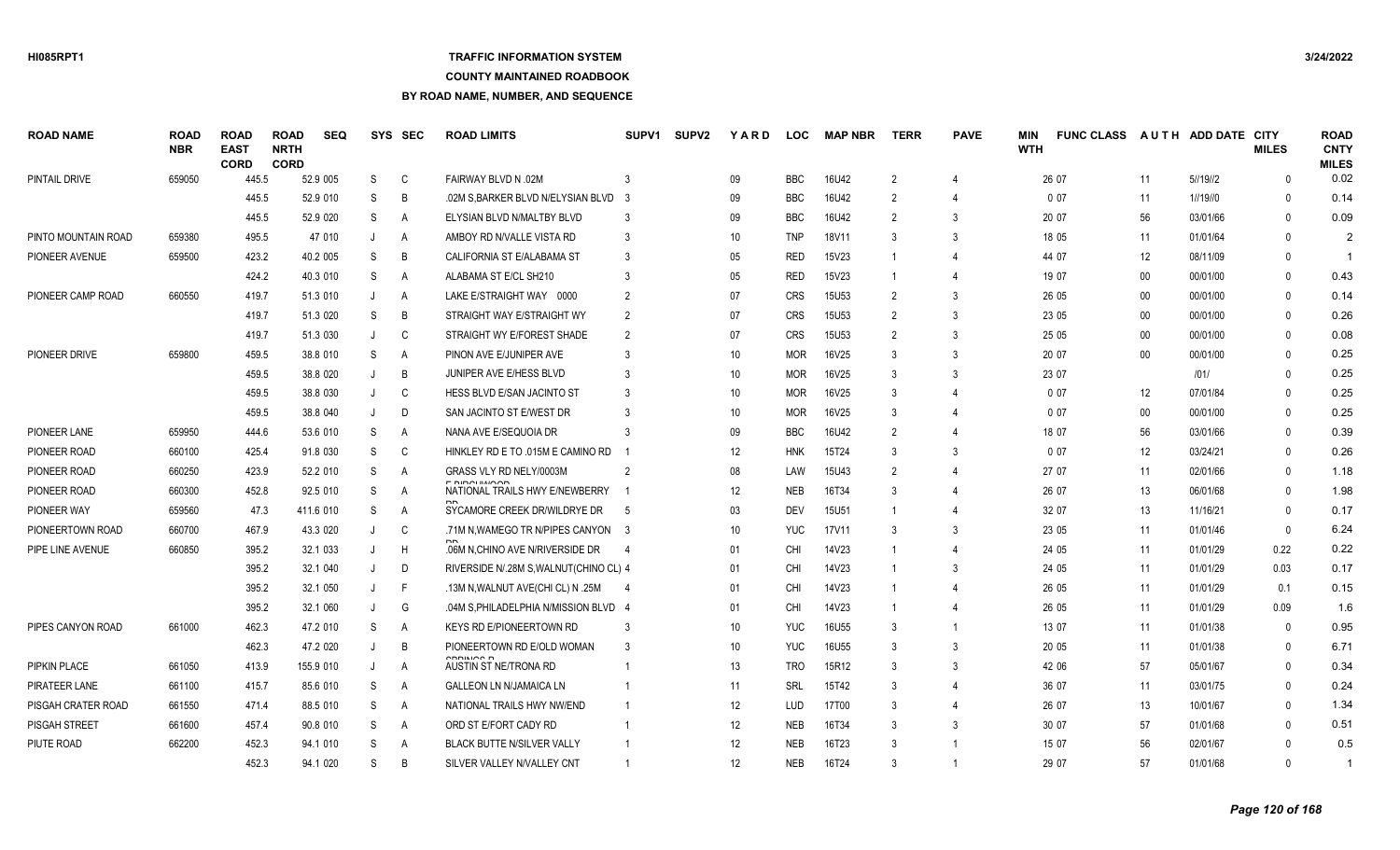### **TRAFFIC INFORMATION SYSTEM**

### **COUNTY MAINTAINED ROADBOOK**

| <b>ROAD NAME</b>    | <b>ROAD</b><br><b>NBR</b> | <b>ROAD</b><br><b>EAST</b><br><b>CORD</b> | <b>ROAD</b><br><b>NRTH</b><br><b>CORD</b> | <b>SEQ</b> | <b>SYS</b> | <b>SEC</b>     | <b>ROAD LIMITS</b>                              | SUPV <sub>1</sub> | <b>SUPV2</b> | YARD            | <b>LOC</b> | <b>MAP NBR</b>    | <b>TERR</b>   | <b>PAVE</b>    | <b>MIN</b><br><b>WTH</b> | <b>FUNC CLASS</b> |                   | AUTH ADD DATE CITY | <b>MILES</b> | <b>ROAD</b><br><b>CNTY</b><br><b>MILES</b> |
|---------------------|---------------------------|-------------------------------------------|-------------------------------------------|------------|------------|----------------|-------------------------------------------------|-------------------|--------------|-----------------|------------|-------------------|---------------|----------------|--------------------------|-------------------|-------------------|--------------------|--------------|--------------------------------------------|
| PIXIE DRIVE         | 662400                    | 427.6                                     |                                           | 48.8 010   | S          | A              | <b>ENCHANTED WAY N.13M</b>                      | $\mathcal{P}$     |              | 08              | <b>RSG</b> | 15U54             | $\mathcal{P}$ | $\overline{4}$ |                          | 007               | 11                | 07/01/80           | $\Omega$     | 0.13                                       |
|                     |                           | 427.6                                     |                                           | 48.8 020   | S          | B              | .13M N.ENCHANTED WY N&E/SKY LINE                | $\overline{2}$    |              | 08              | <b>RSG</b> | 15U54             |               |                |                          | 007               | 11                | 09/01/80           | $\Omega$     | 0.18                                       |
| PLACENTIA ROAD      | 662500                    | 394.7                                     |                                           | 36.2 010   | S          | A              | <b>EAST END AVE E/END</b>                       |                   |              | 01              | <b>CHI</b> | 14V23             |               | 4              |                          | 24 07             | 00                | 00/01/00           | $\Omega$     | 0.13                                       |
| <b>PLACID COURT</b> | 662650                    | 419.9                                     |                                           | 37.5 010   | S          | A              | <b>END N/PLACID LANE</b>                        |                   |              | 05              | <b>CLN</b> | 15V23             |               |                |                          | 34 07             | 57                | 08/01/73           | $\Omega$     | 0.07                                       |
| PLACID LANE         | 662800                    | 419.9                                     |                                           | 37.6 010   | S          | A              | RECHE CANYON E 0011M                            |                   |              | 05              | <b>CLN</b> | 15V23             |               |                |                          | 36 07             | 57                | 08/01/73           | $\Omega$     | 0.11                                       |
| PLAYGROUND DRIVE    | 663700                    | 418.5                                     |                                           | 50.8 010   | S          | $\overline{A}$ | 0050M W.SUMMIT DR ERLY/CREST                    |                   |              | 07              | <b>CRS</b> | 15U <sub>52</sub> | $\mathcal{P}$ | 3              |                          | 23 07             | $00\,$            | 00/01/00           | $\Omega$     | 0.86                                       |
| PLAZA ROAD          | 663850                    | 475.5                                     |                                           | 44.9 010   | S          | A              | <b>CODE01</b><br><b>EAST PARKWAY E/SUNBURST</b> | 3                 |              | 10 <sup>°</sup> | <b>JOS</b> | 17V12             | 3             | 3              |                          | 21 07             |                   | 1011               | $\Omega$     | 0.37                                       |
| PLEASANT DRIVE      | 664150                    | 429.4                                     |                                           | 49.3 010   | S          | A              | RIM OF THE WORLD SE/SH18                        | 2                 |              | 08              | <b>RSG</b> | <b>15U54</b>      | $\mathcal{P}$ | 4              |                          | 21 07             | 56                | 09/01/65           | $\Omega$     | 0.37                                       |
| PLUMAS COURT        | 664300                    | 444.1                                     |                                           | 51.5 010   | S          | A              | <b>END E/VILLA GROVE</b>                        |                   |              | 09              | <b>MRG</b> | 16U52             | $\mathcal{P}$ | 3              |                          | 22 07             | 56                | 03/01/66           | $\Omega$     | 0.09                                       |
| PLUMWOOD LANE       | 665025                    | 429.5                                     |                                           | 39.5 010   | S          | A              | MENTONE BLVD N/CEDAR LN                         | 3                 |              | 05              | <b>MEN</b> | 15V24             |               | 4              |                          | 36 07             | 11                | 06/09/98           | $\Omega$     | 0.13                                       |
|                     |                           | 429.5                                     |                                           | 39.6 020   | S          | B              | CEDAR LN N/BEECH TREE PL                        |                   |              | 05              | <b>MEN</b> | 15V24             |               | 4              |                          | 32 07             | 11                | 05/09/00           | $\Omega$     | 0.1                                        |
| POINT ROAD          | 665750                    | 424.6                                     |                                           | 53.1 010   | S          | A              | WEST SHORE RD SE 0003M                          | 2                 |              | 08              | LAW        | <b>15U44</b>      | $\mathcal{P}$ | 4              |                          | 17 07             | 12                | 11/01/64           | $\Omega$     | 0.03                                       |
| POKEROOT LANE       | 665850                    | 47.9                                      |                                           | 412.5 010  | S          | $\overline{A}$ | <b>GRAPEVINE LN TO SHADBLOW RD</b>              |                   |              | 03              | <b>DEV</b> | 15U51             |               |                |                          | 32 07             | $12 \overline{ }$ | 03/14/22           | $\Omega$     | 0.28                                       |
| POLAR DRIVE         | 665900                    | 424.7                                     |                                           | 53.5 010   | S          | A              | ST BERNARD LN NW 0010M                          |                   |              | 08              | LAW        | 15U44             | $\mathcal{P}$ |                |                          | 26 07             | 11                | 10/01/67           | $\Omega$     | 0.1                                        |
| POLE LINE ROAD      | 666000                    | 476.3                                     |                                           | 50.6 020   |            | A              | LEAR AVE E/MORONGO RD                           |                   |              | 10              | <b>TNP</b> | <b>17U54</b>      |               | 3              |                          | 29 05             | 11                | 01/01/64           | $\Omega$     | 3.5                                        |
| POLLARD DRIVE       | 666250                    | 407.3                                     |                                           | 52.5 010   | S          | A              | ALDER GROVE LN ELY/MEADOW                       | $\overline{2}$    |              | 03              | <b>LYT</b> | 14U45             |               | 3              |                          | 13 07             | 56                | 06/01/66           | $\Omega$     | 0.46                                       |
| POLLY COURT         | 666275                    | 415.6                                     |                                           | 85.1 010   | S          | A              | END NLY/MAINSAIL LANE                           |                   |              | 11              | SRL        | 15T42             | 3             | 4              |                          | 36 07             | 11                | 03/01/75           | $\Omega$     | 0.03                                       |
| POMO COURT          | 666300                    | 585.7                                     |                                           | 47.3 010   | S          | A              | <b>HOGAN WAY N/END</b>                          |                   |              | 02              | <b>BRV</b> | 21V12             |               | 3              |                          | 26 07             | 11                | 11/01/71           | $\Omega$     | 0.09                                       |
| POMONA AVENUE       | 666400                    | 413.7                                     |                                           | 39.6 010   | S          | A              | OLIVE ST E/SPRUCE AVE                           |                   |              | 03              | <b>BLO</b> | 15V22             |               | 4              |                          | 24 07             | 57                | 08/01/73           | $\Omega$     | 0.28                                       |
| PONDEROSA DRIVE     | 666850                    | 418.5                                     |                                           | 50.8 010   | S          | A              | CRST FORST DR E/CRST FORST                      |                   |              | 07              | <b>CRS</b> | <b>15U52</b>      | $\mathcal{P}$ | $\overline{4}$ |                          | 13 07             | 57                | 09/01/67           | $\Omega$     | 0.63                                       |
| PONDEROSA DRIVE     | 666900                    | 437.5                                     |                                           | 44.3 010   | S          | A              | SPRUCE AVE NW/OAK AVE                           |                   |              | 05              | <b>ANO</b> | 16V11             | $\mathcal{P}$ | 3              |                          | 24 07             | 11                | 04/01/65           | $\Omega$     | 0.13                                       |
| PONIENTE DRIVE      | 667150                    | 455.9                                     |                                           | 90.8 010   | S          | $\overline{A}$ | 0013M S.MAGNEY LN N/NATIONAL TRLS 1             |                   |              | 12              | <b>NEB</b> | 16T34             |               | 3              |                          | 30 07             | 57                | 06/01/68           | $\Omega$     | 0.59                                       |
| PONNAY STREET       | 667300                    | 441.9                                     |                                           | 94.1 010   | S          | A              | ORTON ST N/NATIONAL TRAILS HWY                  |                   |              | 12              | <b>DAG</b> | 16T22             | 3             | 3              |                          | 25 07             | 57                | 05/01/67           | $\Omega$     | 0.13                                       |
| PONTEVECHIO COURT   | 667325                    | 398.2                                     |                                           | 45.1 010   | S          | A              | MOUNTAIN AVE NLY .12M                           |                   |              | 01              | SAH        | 14V14             |               | $\overline{4}$ |                          | 32 07             | 11                | 01/25/00           | $\Omega$     | 0.12                                       |
| PONY COURT          | 667350                    | 585.3                                     |                                           | 46.3 010   | S          | A              | QUAPAW TR NW 0004M                              |                   |              | 02              | <b>BRV</b> | 21V12             | 3             | 3              |                          | 27 07             | 11                | 07/01/72           | $\Omega$     | 0.04                                       |
| POPLAR AVENUE       | 667450                    | 409.7                                     |                                           | 38.1 050   |            | E              | RANDALL AVE N/MERRILL AVE                       | $\overline{2}$    |              | 03              | <b>FTA</b> | 15V11             |               | $\overline{4}$ |                          | 22 05             | 00                | 00/01/00           | 0.19         | 0.31                                       |
|                     |                           | 409.7                                     |                                           | 38.1 060   | S          | F              | <b>MERRILL N/CERES</b>                          |                   |              | 03              | <b>FTA</b> | 15V11             |               | 4              |                          | 19 05             | 00                | 00/01/00           | $\Omega$     | 0.08                                       |
|                     |                           | 409.7                                     |                                           | 38.1 070   | S          | G              | CERES AVE N/CITRON AVE                          |                   |              | 03              | <b>FTA</b> | 15V11             |               | 3              |                          | 26 05             | 57                | 01/01/68           | $\Omega$     | 0.06                                       |
| POPLAR DRIVE        | 667600                    | 428.5                                     |                                           | 49.8 010   | S          | A              | <b>WILLOW S&amp;E/WILLOW DRIVE</b>              |                   |              | 08              | <b>RSG</b> | <b>15U54</b>      | $\mathcal{P}$ | 4              |                          | 24 07             | 56                | 09/01/65           | $\Omega$     | 0.26                                       |
| POPLAR LANE         | 667700                    | 419.3                                     |                                           | 51.6 010   | S          | A              | <b>BROOKSIDE RD NE/END</b>                      |                   |              | 07              | <b>CRS</b> | 15U <sub>53</sub> |               |                |                          | 18 07             | 12                | 08/01/67           | $\mathsf{O}$ | 0.03                                       |
| PORCUPINE LANE      | 668350                    | 431.1                                     |                                           | 49.3 010   | S.         | A              | FOX LANE E/DEEP CREEK DR                        |                   |              | 08              | ARB        | <b>15U55</b>      |               | $\overline{4}$ |                          | 16 07             | 56                | 09/01/65           | $\Omega$     | 0.1                                        |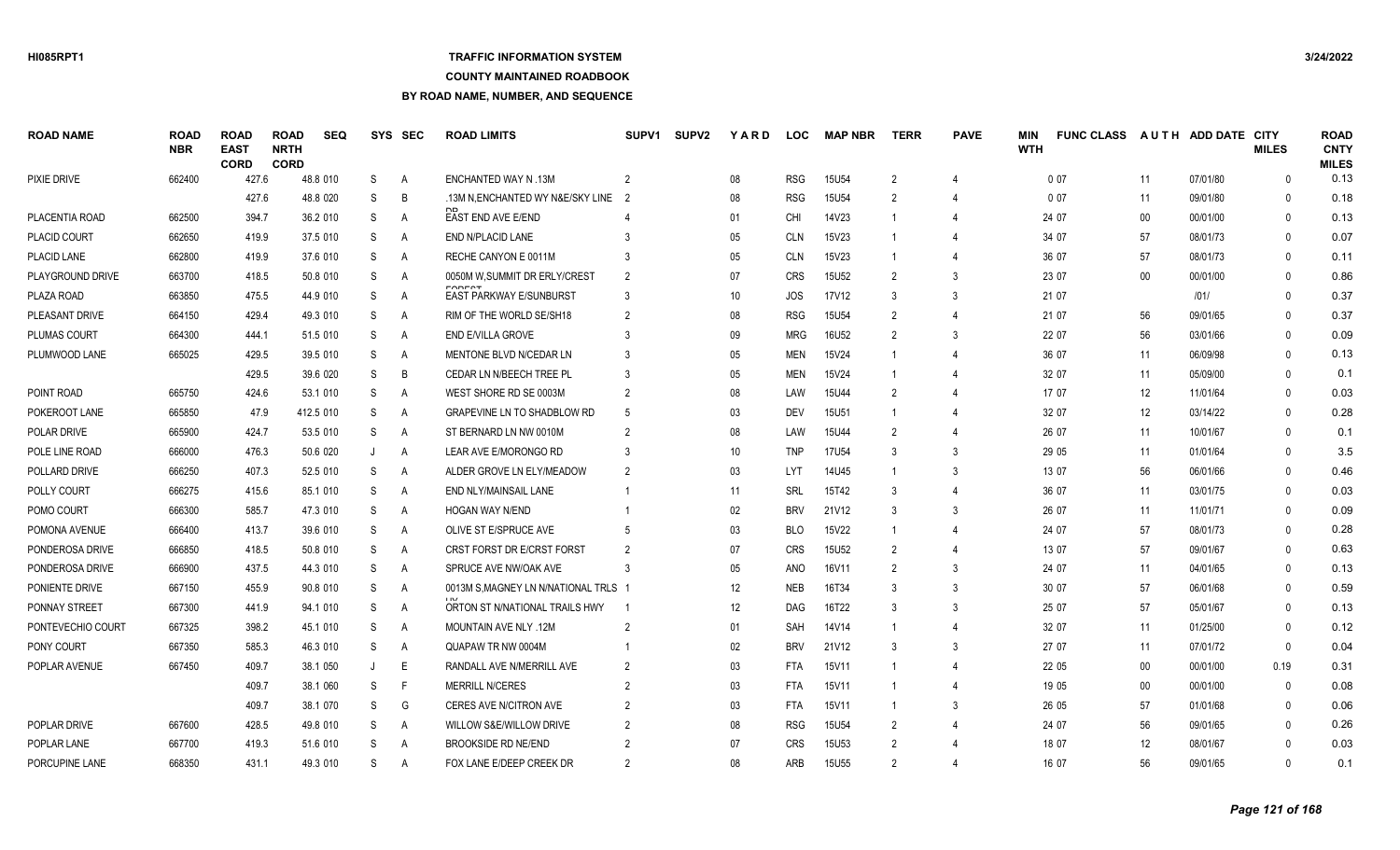### **TRAFFIC INFORMATION SYSTEM**

#### **COUNTY MAINTAINED ROADBOOK**

| <b>ROAD NAME</b>     | <b>ROAD</b><br><b>NBR</b> | <b>ROAD</b><br><b>EAST</b><br><b>CORD</b> | <b>ROAD</b><br><b>NRTH</b><br><b>CORD</b> | <b>SEQ</b> | SYS     | <b>SEC</b> | <b>ROAD LIMITS</b>                                              | SUPV <sub>1</sub> | <b>SUPV2</b> | YARD            | <b>LOC</b> | <b>MAP NBR</b>    | <b>TERR</b>   | <b>PAVE</b>   | MIN<br><b>WTH</b> | <b>FUNC CLASS</b> |        | AUTH ADD DATE CITY | <b>MILES</b> | <b>ROAD</b><br><b>CNTY</b><br><b>MILES</b> |
|----------------------|---------------------------|-------------------------------------------|-------------------------------------------|------------|---------|------------|-----------------------------------------------------------------|-------------------|--------------|-----------------|------------|-------------------|---------------|---------------|-------------------|-------------------|--------|--------------------|--------------|--------------------------------------------|
| PORTER STREET        | 668500                    | 444.6                                     |                                           | 65.9 010   | S.      | A          | 0006M W.DIDO AVE E/DALLAS AVE                                   |                   |              | 16              | <b>LCN</b> | 16U22             | 3             |               |                   | 29 07             | 57     | 03/01/68           | $\mathbf{0}$ | 0.5                                        |
| <b>PORTER STREET</b> | 668650                    | 416.7                                     |                                           | 44.3 010   | S       | A          | MACY ST E/CALIFORNIA ST                                         |                   |              | 05              | <b>MCY</b> | 15V12             |               | 3             |                   | 24 07             | 31     | 06/01/71           | 0.03         | 0.49                                       |
| PORTILLO LANE        | 668750                    | 425.4                                     |                                           | 53.4 010   | S       | A          | END N/ARBON LN                                                  |                   |              | 08              | LAW        | 15U44             | $\mathcal{P}$ |               |                   | 26 07             | 11     | 07/01/71           | $\Omega$     | 0.21                                       |
| PORTLAND STREET      | 668850                    | 416.9                                     |                                           | 75.6 010   | S       | Α          | FIRST ST NE/THIRD ST                                            |                   |              | 16              | <b>ORG</b> | 15T52             |               |               |                   | 36 07             | 11     | 05/01/67           | $\Omega$     | 0.12                                       |
| PORTOLA AVENUE       | 668950                    | 413.8                                     |                                           | 39.4 010   | S       | B          | VALLEY BLVD N/GROVE PLACE(N-                                    |                   |              | 03              | <b>BLO</b> | 15V22             |               |               |                   | 24 07             |        | 1011               | $\Omega$     | 0.22                                       |
| PORTOLA STREET       | 669100                    | 415.9                                     |                                           | 46.1 010   | S       | A          | 0003M W, VERMONT E/0006M                                        |                   |              | 05              | <b>MCY</b> | 15V12             |               |               |                   | 36 07             | 57     | 08/01/73           | $\Omega$     | 0.45                                       |
| PORTSIDE LANE        | 669150                    | 420.2                                     |                                           | 69.2 010   | S       | A          | F A O A D H B O C<br><b>END E/SPRING VALLEY PKY</b>             |                   |              | 16              | <b>SVL</b> | 15U13             | $\mathbf{3}$  |               |                   | 36 07             | 11     | 03/01/73           | $\Omega$     | 0.06                                       |
| POST OFFICE ROAD     | 669250                    | 440.6                                     |                                           | 63.9 010   | J       | Α          | SH18 N/OLD WOMAN SPRINGS R                                      |                   |              | 16              | <b>LCN</b> | 16U21             | 3             | -1            |                   | 22 05             | 57     | 03/01/68           | $\Omega$     | 1.46                                       |
|                      |                           | 440.6                                     |                                           | 63.9 020   | $\cdot$ | B          | OLD WMN SPGS RD N/ RABBIT SPGS RD 3                             |                   |              | 16              | <b>LCN</b> | 16U21             | 3             | 3             |                   | 25 05             | 57     | 03/01/68           | $\Omega$     |                                            |
|                      |                           | 440.6                                     |                                           | 63.9 030   | S       | C          | RABBIT SPGS RD N/ END                                           |                   |              | 16              | <b>LCN</b> | 16U21             | $\mathbf{3}$  | -1            |                   | 24 05             | 57     | 03/01/68           | $\Omega$     | 0.99                                       |
| POTATO CANYON ROAD   | 669400                    | 437.4                                     |                                           | 38.5 010   | S       | A          | OAK GLEN RD E/OAK GLEN RD                                       |                   |              | 05              | <b>OGL</b> | 16V21             |               | 4             |                   | 26 07             | 11     | 01/01/38           | $\Omega$     | 0.8                                        |
| POTOMAC DRIVE        | 669500                    | 426.1                                     |                                           | 51.7 010   | S       | A          | SHENANDOAH DR SELY/CUMBERLAND                                   | $\overline{2}$    |              | 08              | LAW        | <b>15U54</b>      | $\mathcal{P}$ | 4             |                   | 27 07             | 11     | 12/01/69           | $\Omega$     | 0.7                                        |
| <b>POWERS LANE</b>   | 669700                    | 431.1                                     |                                           | 49.1 010   | S       | A          | EVERGREEN E/HLLTOP BL SH18                                      |                   |              | 08              | ARB        | 15U <sub>55</sub> |               |               |                   | 18 07             | 57     | 10/01/66           | $\Omega$     | 0.07                                       |
| PRADERA AVENUE       | 670150                    | 422.1                                     |                                           | 43.7 010   | S       | A          | ROCA CIRCLE N/MERITO                                            |                   |              | 05              | <b>SBO</b> | 15V13             |               |               |                   | 34 07             | 57     | 09/01/73           | $\Omega$     | 0.24                                       |
| PRADO LANE           | 670300                    | 419.9                                     |                                           | 37.5 010   | S       | A          | RECHE CYN RD E.34M                                              |                   |              | 05              | <b>CLN</b> | 15V25             |               |               |                   | 26 07             | 31     | 06/01/79           | 0.07         | 0.27                                       |
| PRADO WAY            | 670350                    | 420                                       |                                           | 68.1 010   | S       | A          | <b>AUTUMN LEAVES AVE</b>                                        |                   |              | 16              | <b>SVL</b> | 15U23             | 3             |               |                   | 36 07             | 11     | 03/01/73           | $\Omega$     | 0.05                                       |
| PRAIRIE AVENUE       | 670450                    | 426.9                                     |                                           | 92.2 010   | S       | A          | <b>ENELL OWNTOWE AVE</b><br>0009M S, SPINET ST N/OSAGE ST       |                   |              | 12              | LEN        | 15T24             | 3             | -1            |                   | 29 07             | 57     | 08/01/69           | $\Omega$     | 0.5                                        |
| PRESCOTT AVENUE      | 671050                    | 471.2                                     |                                           | 43.8 020   | S       | B          | 0004M S.CANTERBURY N/0004M N.DEL                                | - 3               |              | 10 <sup>°</sup> | <b>YUC</b> | <b>17U52</b>      | 3             | 3             |                   | 26 07             | 11     | 03/01/68           | $\Omega$     | 0.42                                       |
| PRESCOTT TRAIL       | 671200                    | 474.3                                     |                                           | 42.8 010   | S       | Α          | SUNNY VISTA E/OUTPOST                                           |                   |              | 10              | JOS.       | 17V12             |               | 3             |                   | 30 07             | 57     | 01/01/68           | $\Omega$     | 0.5                                        |
| PRIMROSE LANE        | 672575                    | 416.4                                     |                                           | 85.9 010   | S       | A          | END NLY/VISTA ROAD                                              |                   |              | 11              | <b>SRL</b> | 15T42             |               |               |                   | 36 07             | 11     | 03/01/75           | $\Omega$     | 0.07                                       |
| PRIMROSE LANE        | 672600                    | 398.2                                     |                                           | 45.3 010   | S       | A          | 25TH ST N 0010M                                                 |                   |              | 01              | SAH        | 14V14             |               |               |                   | 36 07             | 11     | 02/01/65           | $\Omega$     | 0.1                                        |
| PRINCETON COURT      | 672900                    | 414.7                                     |                                           | 44.5 010   | S       | A          | ROWAN AVE NW/END                                                |                   |              | 03              | <b>RLO</b> | 15V12             |               |               |                   | 36 07             | 11     | 01/01/69           | $\Omega$     | 0.03                                       |
| PROSPECT DRIVE       | 673000                    | 399.4                                     |                                           | 45 010     | S       | B          | CLIFF RD NW/HIGHLAND RD                                         |                   |              | 01              | SAH        | 14V14             |               |               |                   | 007               | 11     | 08/01/83           | $\Omega$     | 0.18                                       |
|                      |                           | 399.2                                     |                                           | 45.1 015   | S       | C          | HIGHLAND RD NW/EUCLID CRESCENT                                  | $\overline{2}$    |              | 01              | SAH        | 14V14             |               |               |                   | 27 07             | 11     | 08/10/99           | $\Omega$     | 0.17                                       |
|                      |                           | 399.4                                     |                                           | 45 020     | S       | A          | 25TH ST NW/VISTA DR                                             |                   |              | 01              | SAH        | 14V14             |               | 4             |                   | 27 07             | 57     | 02/01/67           | $\Omega$     | 0.23                                       |
| PROSPECT DRIVE       | 673450                    | 439.5                                     |                                           | 41.1 010   | S       | Α          | CANYON DR ELY/VALLEY OF THE                                     |                   |              | 05              | <b>FOH</b> | 16V11             | $\mathcal{P}$ | 3             |                   | 20 07             | 00     | 00/01/00           | $\Omega$     | 0.56                                       |
| PUEBLO AVENUE        | 673500                    | 587                                       |                                           | 47.3 010   | S       | A          | $F$ <sub>ALLO</sub> $n$ <sub>D</sub><br>COMANCHE RD N/MOJAVE RD |                   |              | 02 <sub>2</sub> | <b>BRV</b> | 21V12             | 3             | 3             |                   | 27 07             | 11     | 12/01/70           | $\Omega$     | 0.08                                       |
| PUEBLO ROAD          | 673600                    | 425.3                                     |                                           | 99.2 010   | S       | A          | ALCUDIA N/MANACOR RD                                            |                   |              | 12              | <b>HNK</b> | 15T14             | $\mathbf{3}$  | 3             |                   | 20 07             | 56     | 07/01/72           | $\Omega$     | 0.5                                        |
|                      |                           | 425.3                                     |                                           | 99.2 020   | S       | B          | <b>MANACOR RD N/SALINAS</b>                                     |                   |              | 12              | <b>HNK</b> | 15T14             |               | -1            |                   | 20 07             | 56     | 07/01/72           | $\Omega$     | 0.52                                       |
| <b>PUEBLO STREET</b> | 673750                    | 453.3                                     |                                           | 100.8 010  | S       | A          | NAVAJO AVE E/MT VIEW RD                                         |                   |              | 12              | <b>NEB</b> | 16T14             |               |               |                   | 26 07             | 57     | 01/01/68           | $\Omega$     | 0.5                                        |
| <b>PUEBLO TRAIL</b>  | 673900                    | 467.4                                     |                                           | 43.1 060   | S.      | D          | 0007M W, OLYMPC E/SUNNY VST                                     |                   |              | 10 <sup>°</sup> | JOS.       | 17V12             |               | $\mathcal{R}$ |                   | 23 05             | $00\,$ | 00/01/00           | $\Omega$     | $\overline{1}$                             |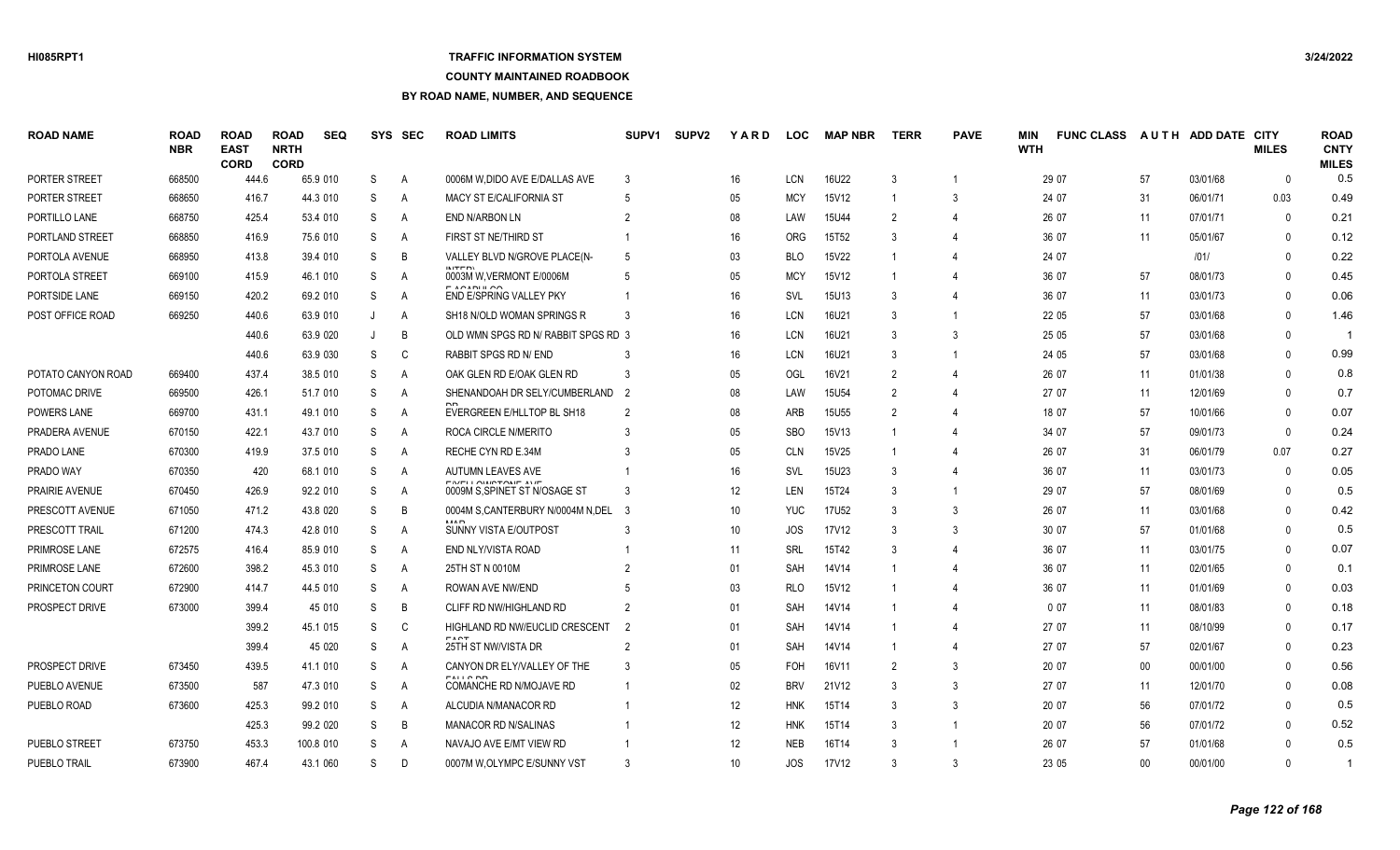### **TRAFFIC INFORMATION SYSTEM**

#### **COUNTY MAINTAINED ROADBOOK**

| <b>ROAD NAME</b>          | <b>ROAD</b><br><b>NBR</b> | <b>ROAD</b><br><b>EAST</b><br><b>CORD</b> | <b>ROAD</b><br><b>NRTH</b><br><b>CORD</b> | <b>SEQ</b> |         | SYS SEC | <b>ROAD LIMITS</b>                         | SUPV <sub>1</sub> | <b>SUPV2</b> | YARD            | <b>LOC</b> | <b>MAP NBR</b> | <b>TERR</b>    | <b>PAVE</b>           | MIN<br><b>WTH</b> | <b>FUNC CLASS</b> |    | AUTH ADD DATE CITY | <b>MILES</b> | <b>ROAD</b><br><b>CNTY</b><br><b>MILES</b> |
|---------------------------|---------------------------|-------------------------------------------|-------------------------------------------|------------|---------|---------|--------------------------------------------|-------------------|--------------|-----------------|------------|----------------|----------------|-----------------------|-------------------|-------------------|----|--------------------|--------------|--------------------------------------------|
|                           |                           | 467.4                                     |                                           | 43.1 070   | S       | E       | SUNNY VISTA RD E/JUNIPER RD                |                   |              | 10              | <b>JOS</b> | 17V12          | 3              | 3                     |                   | 32 05             | 57 | 01/01/68           | $\mathbf{0}$ | 0.13                                       |
|                           |                           | 467.4                                     |                                           | 43.1 080   | S       | F       | VISTA RD E/SUNSET RD                       |                   |              | 10 <sup>°</sup> | <b>JOS</b> | 17V12          |                |                       |                   | 34 05             | 57 | 01/01/68           | $\Omega$     | 0.62                                       |
|                           |                           | 467.4                                     |                                           | 43.1 090   | S       | H       | SUNSET RD ELY/QUAIL SPRINGS RD             |                   |              | 10              | JOS.       | 17V12          | 3              | 3                     |                   | 36 05             | 11 | 10/01/70           | $\Omega$     | 0.2                                        |
| <b>PUMA COURT</b>         | 674075                    | 586.5                                     |                                           | 48.8 010   | S       | Α       | <b>END E/FOX TR</b>                        |                   |              | $02\,$          | <b>BRV</b> | 21V12          |                | 3                     |                   | 36 07             | 00 | 00/01/00           | $\Omega$     | 0.05                                       |
| PUMALO COURT              | 674150                    | 422.8                                     |                                           | 44.2 010   | S       | A       | PUMALO ST N/END                            |                   |              | $05\,$          | <b>HIG</b> | 15V13          |                | 4                     |                   | 36 07             | 11 | 06/01/66           | 0            | 0.03                                       |
| <b>PUMALO STREET</b>      | 674250                    | 421.4                                     |                                           | 44.2 020   | J       | C       | 0006M W.CHIQUITA LN E/DATE PLACE 3         |                   |              | 05              | DEL        | 15V13          |                |                       |                   | 33 05             | 00 | 00/01/00           | 0.16         | 0.18                                       |
|                           |                           | 421.4                                     |                                           | 44.2 030   |         | H       | STERLING AVE SE/0004M SE, GUTHRIE 3        |                   |              | 05              | <b>HIG</b> | 15V13          |                |                       |                   | 33 05             | 13 | 10/01/71           | 0.07         | 0.21                                       |
|                           |                           | 421.4                                     |                                           | 44.2 040   |         | D       | 0002M W, ORANGE KNOLL AVE E/ARDEN 3        |                   |              | 05              | <b>HIG</b> | <b>15V13</b>   |                |                       |                   | 33 05             | 57 | 11/01/72           | 0.04         | 0.04                                       |
|                           |                           | 421.4                                     |                                           | 44.2 050   | S       | E       | ARDEN AVE E/0007M E, EUCALYPTUS DR 3       |                   |              | 05              | <b>HIG</b> | 15V13          |                |                       |                   | 14 05             |    | 1011               | $\mathbf{0}$ | 0.23                                       |
| <b>PUMICE WAY</b>         | 674400                    | 47.2                                      |                                           | 412.5 010  | S       | A       | SYCAMORE CRK LOOP PKWY                     |                   |              | 03              | <b>DEV</b> | 15U51          |                |                       |                   | 36 07             | 11 | 09/27/11           | $\mathbf{0}$ | 0.04                                       |
| PYRAMID DRIVE             | 674550                    | 420.9                                     |                                           | 68.7 010   | S       | A       | <b>NICOODIAN OD</b><br>NIAGARA DR NWLY/END |                   |              | 16              | SVL        | 15U23          |                | 4                     |                   | 36 07             | 11 | 03/01/73           | $\Omega$     | 0.28                                       |
| PYRAMID DRIVE             | 674600                    |                                           | 424                                       | 52.4 010   | S       | Α       | END N&E/GRIZZLY RD                         |                   |              | 08              | LAW        | 15U43          | $\overline{2}$ | $\overline{4}$        |                   | 27 07             | 11 | 02/01/66           | $\mathbf{0}$ | 0.17                                       |
| PYTHAGORAS ROAD           | 678115                    |                                           | 412                                       | 60 010     | S       | A       | .01M S, JENNY ST N/JENNY ST                |                   |              | 11              | OKH        | 15U31          |                |                       |                   | 26 07             | 11 | 08/02/05           | $\Omega$     | 0.01                                       |
| <b>QUAIL LANE</b>         | 681625                    | 408.9                                     |                                           | 40.5 050   | S       | A       | <b>HEMLOCK AVE E/END</b>                   | $\mathcal{P}$     |              | 03              | <b>FTA</b> | 15V11          |                | $\overline{4}$        |                   | 007               | 11 | 04/13/89           | $\Omega$     | 0.11                                       |
| <b>QUAIL ROAD</b>         | 681675                    | 399.4                                     |                                           | 59 010     | S       | A       | <b>ACORN E/TWIN LAKES DRIVE</b>            |                   |              | 11              | <b>WWD</b> | 14U34          | $\mathcal{P}$  | 3                     |                   | 19 07             | 57 | 10/01/73           | $\Omega$     | 0.14                                       |
| <b>QUAIL SPRINGS ROAD</b> | 681900                    | 478.2                                     |                                           | 41.8 010   | A       | A       | JOS TREE NTL M N/ALTA LOMA DR              | 3                 |              | 10 <sup>°</sup> | <b>JOS</b> | 17V13          | 3              | 3                     |                   | 28 05             | 11 | 01/01/39           | $\Omega$     | 4.16                                       |
| QUAILWOOD LANE            | 681925                    | 420.2                                     |                                           | 68.9 010   | S       | Α       | CHINQUAPIN DR E/END                        |                   |              | 16              | <b>SVL</b> | 15U23          | 3              | $\overline{4}$        |                   | 36 07             | 11 | 03/01/73           | $\mathbf{0}$ | 0.05                                       |
| <b>QUAPAW TRAIL</b>       | 682225                    | 585.3                                     |                                           | 46.2 010   | S       | Α       | ATNAH RD E/CREETE RD                       |                   |              | 02 <sub>2</sub> | <b>BRV</b> | 21V12          | $\mathbf{3}$   | 3                     |                   | 26 07             | 11 | 07/01/72           | $\Omega$     | 0.69                                       |
| <b>QUARRY ROAD</b>        | 682250                    | 451.6                                     |                                           | 92.4 010   | S       | Α       | END E/NATIONAL TRAILS HWY                  |                   |              | 12              | <b>NEB</b> | 16T00          |                | $\overline{4}$        |                   | 26 07             | 13 | 07/01/70           | $\mathbf{0}$ | 1.3                                        |
| <b>QUARRY STREET</b>      | 682275                    | 428.8                                     |                                           | 39.3 010   | S       | Α       | OLIVINE AVE E/AGATE AVE                    |                   |              | 05              | <b>MEN</b> | 15V24          |                |                       |                   | 36 07             | 11 | 04/18/06           | $\mathbf{0}$ | 0.16                                       |
| <b>QUARTZITE LANE</b>     | 682285                    | 47.4                                      |                                           | 412.3 010  | S       | A       | TACONITE RD E/KIMBERLITE WY                |                   |              | 03              | DEV        | 15U51          |                |                       |                   | 32 07             | 11 | 09/27/11           | $\mathbf{0}$ | 0.32                                       |
|                           |                           | 47.5                                      |                                           | 412.4 020  | S       | A       | CLOVE WY/KIMBERLITE WY                     |                   |              | 03              | <b>DEV</b> | <b>15U51</b>   |                |                       |                   | 32 07             | 13 | 11/16/21           | $\Omega$     | 0.23                                       |
| QUEBEC DRIVE              | 682300                    | 425.9                                     |                                           | 53.7 010   | S       | A       | GOLDEN RULE LN E/END 0000                  | $\overline{2}$    |              | 08              | LAW        | 15U44          | 2              | $\Delta$              |                   | 26 07             | 11 | 12/01/68           | $\Omega$     | 0.05                                       |
| QUERCUS DRIVE             | 682350                    | 441.8                                     |                                           | 40.5 010   | S       | A       | VALLEY OF THE FALLS DR N/END               |                   |              | 05              | <b>FOH</b> | 16V21          | $\mathcal{P}$  | $\boldsymbol{\Delta}$ |                   | 14 07             | 00 | 00/01/00           | $\Omega$     | 0.05                                       |
| QUINNAULT TRAIL           | 682600                    | 585.8                                     |                                           | 46.5 010   | S       | A       | SENECA TR N/WINEMA TR                      |                   |              | $02\,$          | <b>BRV</b> | 21V12          | $\mathbf{3}$   | 3                     |                   | 28 07             | 11 | 09/01/75           | $\Omega$     | 0.28                                       |
| RABBIT SPRINGS ROAD       | 683650                    | 435.5                                     |                                           | 65.8 010   | J       | A       | SH18 E/KENDALL RD (W LEG)                  |                   |              | 16              | <b>LCN</b> | <b>15U25</b>   | $\mathbf{3}$   | 3                     |                   | 16 05             |    | 1011               | $\Omega$     | 2.28                                       |
|                           |                           | 437.7                                     |                                           | 66.4 013   | $\cdot$ | B       | KENDALL RD (E LEG) E/CAMP ROCK RD 3        |                   |              | 16              | <b>LCN</b> | 16U21          | 3              | 3                     |                   | 16 05             | 11 | 01/01/19           | $\Omega$     | 6.26                                       |
|                           |                           | 435.5                                     |                                           | 65.8 020   | S       | C       | CAMP ROCK RD E/END                         |                   |              | 16              | <b>LCN</b> | 16U22          | $\mathbf{3}$   | -1                    |                   | 24 05             | 57 | 08/01/73           | $\Omega$     | 1.94                                       |
| <b>RACCOON DRIVE</b>      | 684100                    | 439.6                                     |                                           | 53.5 010   | S       | A       | RIDGE RD NW/PINEY RIDGE PL                 |                   |              | 09              | <b>FWN</b> | 16U41          |                | 3                     |                   | 14 07             | 56 | 03/01/66           | $\Omega$     | 0.06                                       |
| RADFORD CAMP ROAD         | 684250                    | 441.1                                     |                                           | 47.4 010   | S       | A       | SEVEN OAKS NW/CAMP RADFORD                 |                   |              | 05              | <b>BFA</b> | 16U51          |                | 3                     |                   | 23 07             | 57 | 09/01/73           | $\Omega$     | 0.96                                       |
| RADIO ROAD                | 684400                    | 433.9                                     |                                           | 97.5 010   | S.      | A       | END E/IRWIN RD                             |                   |              | 12              | <b>BAR</b> | 15T25          |                | 3                     |                   | 25 07             | 57 | 01/01/68           | $\Omega$     | 0.33                                       |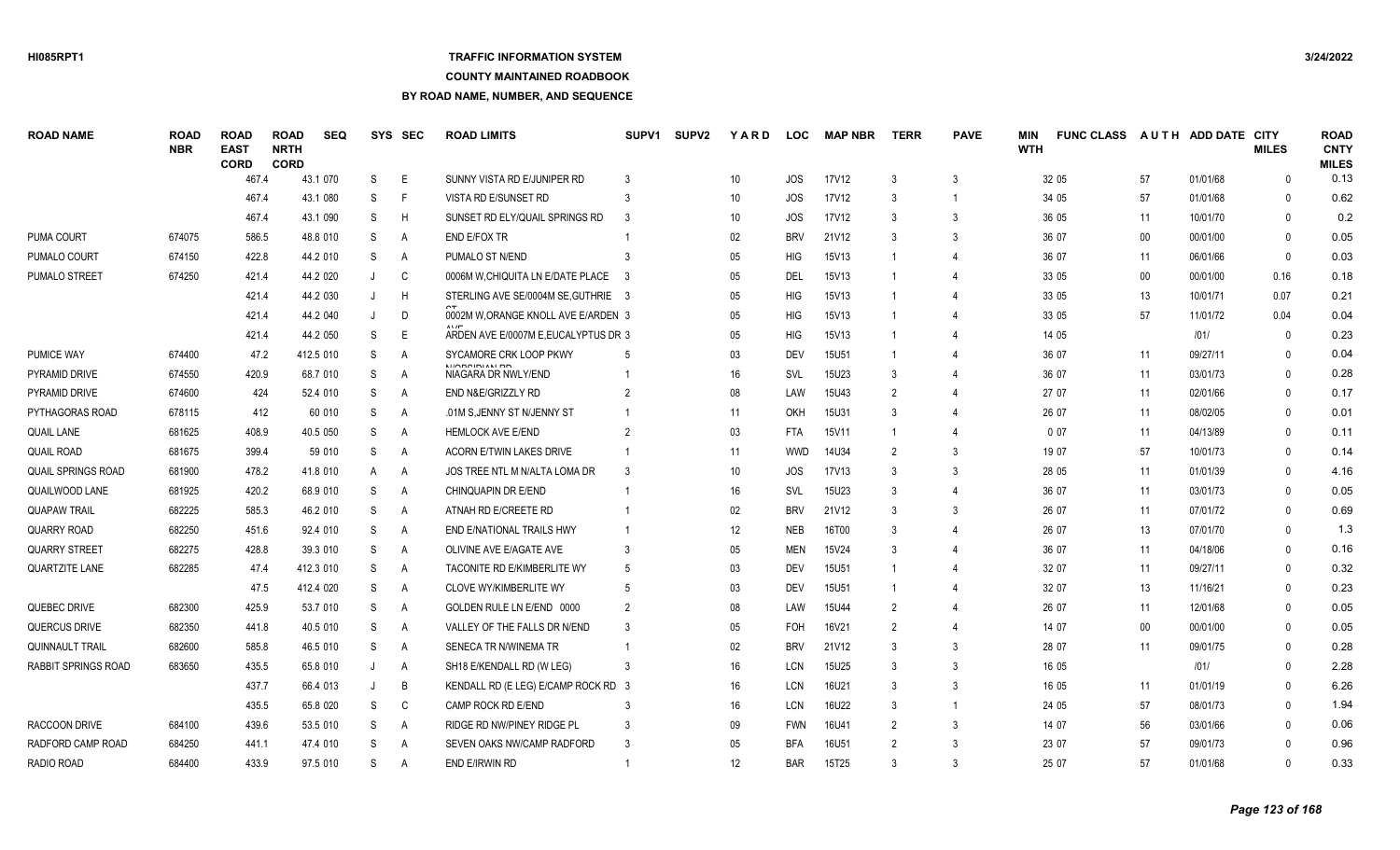## **TRAFFIC INFORMATION SYSTEM**

#### **COUNTY MAINTAINED ROADBOOK**

| <b>ROAD NAME</b>      | <b>ROAD</b><br><b>NBR</b> | <b>ROAD</b><br><b>EAST</b><br><b>CORD</b> | <b>ROAD</b><br><b>NRTH</b><br><b>CORD</b> | <b>SEQ</b> | SYS          | <b>SEC</b>   | <b>ROAD LIMITS</b>                            | SUPV1          | <b>SUPV2</b> | YARD | <b>LOC</b> | <b>MAP NBR</b> | <b>TERR</b>    | <b>PAVE</b>           | MIN<br><b>WTH</b> | <b>FUNC CLASS</b> | <b>AUTH</b>       | ADD DATE CITY | <b>MILES</b> | <b>ROAD</b><br><b>CNTY</b><br><b>MILES</b> |
|-----------------------|---------------------------|-------------------------------------------|-------------------------------------------|------------|--------------|--------------|-----------------------------------------------|----------------|--------------|------|------------|----------------|----------------|-----------------------|-------------------|-------------------|-------------------|---------------|--------------|--------------------------------------------|
| <b>RAFFERTY COURT</b> | 684475                    | 447.9                                     |                                           | 51.6 010   | S            | Α            | <b>END N/STATE LN</b>                         |                |              | 09   | <b>MRG</b> | 16U53          | $\overline{2}$ | 4                     |                   | 007               | 12                | 11/01/84      | $\mathbf{0}$ | 0.04                                       |
| RAFFIA LANE           | 684490                    | 408.6                                     |                                           | 40.7 010   | S            | Α            | HIBISCUS AVE N/BAMBOO CT                      | $\mathcal{P}$  |              | 03   | <b>FTA</b> | 15V11          |                |                       |                   | 36 07             | 11                | 06/17/97      | $\Omega$     | 0.09                                       |
| <b>RAHUN TRAIL</b>    | 684505                    | 588.4                                     |                                           | 47.7 010   | S            | A            | RIO VISTA(W LEG)NW&S/RIO VISTA(E              |                |              | 02   | <b>BRV</b> | 21V12          | 3              |                       |                   | 29 07             | 11                | 12/01/87      | $\mathbf{0}$ | 0.45                                       |
| RAIN SHADOW ROAD      | 685075                    | 420.3                                     |                                           | 67.6 010   | S            | A            | SUNBURST RD N/0007M N,LYNWOOD                 |                |              | 16   | SVL        | 15U23          |                | 4                     |                   | 36 07             | 11                | 03/01/73      | $\Omega$     | 1.02                                       |
| RAINBOW BLVD          | 684700                    | 443.7                                     |                                           | 52.6 010   | S            | Α            | <b>DIVISION E/PINEVIEW</b>                    |                |              | 09   | <b>BBC</b> | 16U42          | $\overline{2}$ | $\overline{4}$        |                   | 20 07             | 56                | 03/01/66      | $\Omega$     | 0.39                                       |
|                       |                           | 443.7                                     |                                           | 52.6 020   | S            | B            | DAWN DR E/SAWMILL DR                          |                |              | 09   | <b>BBC</b> | 16U42          | $\overline{2}$ |                       |                   | 20 07             | $00\,$            | 00/01/00      | $\Omega$     | 0.5                                        |
|                       |                           | 443.7                                     |                                           | 52.6 030   | S            | C            | SAWMILL DR E/0004M E, STAR RD                 |                |              | 09   | <b>BBC</b> | 16U42          | 2              | 3                     |                   | 20 07             | $00\,$            | 00/01/00      | $\Omega$     | 0.28                                       |
| <b>RAINBOW DRIVE</b>  | 684850                    | 424.8                                     |                                           | 51.5 010   | J            | Α            | COTTAGE GROVE ELY/SH173                       | $\overline{2}$ |              | 08   | LAW        | <b>15U54</b>   | $\overline{2}$ | 4                     |                   | 22 05             | $00\,$            | 00/01/00      | $\Omega$     | 0.39                                       |
| <b>RAINIER ROAD</b>   | 685100                    | 424.1                                     |                                           | 52.5 010   | S            | A            | GRIZZLY RD W&NE/GRIZZLY RD                    | $\mathcal{P}$  |              | 08   | LAW        | 15U43          | $\overline{2}$ | $\boldsymbol{\Delta}$ |                   | 27 07             | 11                | 02/01/66      | $\Omega$     | 0.49                                       |
| RALEIGH DRIVE         | 685200                    | 444                                       |                                           | 52.3 010   | S            | Α            | DORSET DR E/SALEM DR                          |                |              | 09   | <b>BBC</b> | 16U42          | $\overline{2}$ | $\boldsymbol{\Delta}$ |                   | 26 07             | 11                | 06/01/79      | $\mathbf{0}$ | 0.19                                       |
| RAMIREZ ROAD          | 685450                    | 432.5                                     |                                           | 97.2 010   | S            | Α            | WATERMAN RD(E LEG)N/OLD HIGHWAY               |                |              | 12   | <b>BAR</b> | 15T25          | $\mathcal{R}$  | 3                     |                   | 22 07             |                   | 1011          | $\mathbf{0}$ | 0.21                                       |
| RAMONA AVENUE         | 685750                    | 395.7                                     |                                           | 32.8 032   | A            | F            | .03M N, PHILADELPHIA AV N/PHILLIPS BL 4       |                |              | 01   | CHI        | 14V23          |                | 4                     |                   | 38 04             |                   | 1011          | 0.11         | 0.78                                       |
|                       |                           | 395.7                                     |                                           | 32.8 035   | A            | G            | PHILLIPS BLVD N/GRAND AVE                     |                |              | 01   | CHI        | 14V23          |                |                       |                   | 38 04             |                   | 1011          | 0.07         | 0.08                                       |
| <b>RAMONA PLACE</b>   | 686350                    | 395.8                                     |                                           | 37.8 010   | S            | A            | CARRIAGE AVE E/GREENWOOD WAY                  | 4              |              | 01   | <b>MTC</b> | 14V23          |                |                       |                   | 36 07             | 57                | 12/01/67      | $\Omega$     | 0.06                                       |
|                       |                           | 395.8                                     |                                           | 37.8 020   | S            | B            | GREENWOOD WAY E 0004M                         |                |              | 01   | <b>MTC</b> | 14V23          |                |                       |                   | 36 07             | 57                | 12/01/67      | $\Omega$     | 0.04                                       |
|                       |                           | 395.8                                     |                                           | 37.8 030   | S            | C            | <b>END E&amp;N/GRAND</b>                      |                |              | 01   | <b>MTC</b> | 14V24          |                |                       |                   | 36 07             | 57                | 11/01/72      | $\Omega$     | 0.14                                       |
| RANCHERO ROAD         | 686925                    | 411.4                                     |                                           | 61 010     | S            | B            | OAK HILL RD(NLEG)E/OAK HILL                   |                |              | 11   | <b>OKH</b> | 15U31          | 3              | 4                     |                   | 20 04             | 56                | 1//19//0      | $\mathbf{0}$ | 0.25                                       |
|                       |                           | 412.2                                     |                                           | 61 020     | $\mathbf{J}$ | E            | 0.15M E.MARIPOSA RD E 0.64M                   |                |              | 11   | OKH        | 15U31          | 3              |                       |                   | 005               | 12                | 08/01/87      | 0.23         | 0.41                                       |
|                       |                           | 412.2                                     |                                           | 61 030     | J            | F            | .79M E, MARIPOSA RD E/ESCONDIDO               |                |              | 11   | <b>OKH</b> | 15U32          |                |                       |                   | 005               | 12                | 08/01/87      | $\mathbf{0}$ | 1.5                                        |
|                       |                           | 412.2                                     |                                           | 61 040     | J            | D            | ESCONDIDO AVE E0100M(HSP CL)                  |                |              | 11   | <b>OKH</b> | 15U32          |                |                       |                   | 005               | $12 \overline{ }$ | 06/01/86      | $\mathbf{0}$ |                                            |
| RANCHO AVENUE         | 687100                    | 416.9                                     |                                           | 39.1 010   | S            | $\mathsf{C}$ | .19M S, VALLEY BLVD N .16M (N RW I-10) 5      |                |              | 05   | <b>CLN</b> | 15V22          |                |                       |                   | 15 04             | 62                | 04/01/65      | 0.08         | 0.08                                       |
| RANCHO AVENUE         | 687250                    | 412.3                                     |                                           | 51.3 010   | S            | A            | WOODLAWN AVE E/KIMBARK AVE                    |                |              | 03   | <b>DEV</b> | 15U51          |                |                       |                   | 30 07             | 11                | 01/01/32      | $\Omega$     | 0.42                                       |
| RANCHO BONITA ROAD    | 687900                    | 420.1                                     |                                           | 68.8 010   | S            | A            | HIDDEN VALLEY RD ELY/SPG VALLEY               |                |              | 16   | SVL        | 15U23          | 3              |                       |                   | 36 07             | 11                | 03/01/73      | $\Omega$     | 0.32                                       |
| RANCHO ROAD           | 687400                    | 403.8                                     |                                           | 65.4 010   | S            | A            | VALLE VISTA E/JOHNSON                         |                |              | 11   | PHN        | 14U25          | 3              | $\overline{1}$        |                   | 30 05             | 57                | 11/01/67      | $\Omega$     | 0.51                                       |
| RANCHO VISTA DRIVE    | 687950                    | 408.1                                     |                                           | 40.7 010   | S            | A            | CHERRY AVE E .25M                             |                |              | 03   | <b>FTA</b> | 15V11          |                | $\overline{4}$        |                   | 44 07             | 11                | 01/29/08      | $\mathbf{0}$ | 0.25                                       |
| <b>RANDALL AVENUE</b> | 688000                    | 408.1                                     |                                           | 40.6 010   | J            | Α            | CHERRY AVE E/POPLAR AVE                       | $\mathcal{P}$  |              | 03   | <b>FTA</b> | 15V11          |                | 3                     |                   | 0 0 5             |                   | 1011          | 0.07         | 1.44                                       |
|                       |                           | 408.1                                     |                                           | 40.6 020   | J            | B            | ALDER AVE E/MAPLE AVE                         |                |              | 03   | <b>FTA</b> | 15V11          |                | 3                     |                   | 26 04             | $00\,$            | 00/01/00      | 0.38         | 0.37                                       |
|                       |                           | 408.1                                     |                                           | 40.6 023   | $\cdot$      | D            | MAPLE AVE E/CEDAR AVE                         |                |              | 03   | <b>FTA</b> | 15V11          |                | 3                     |                   | 26 04             | $00\,$            | 00/01/00      | 0.25         | 0.24                                       |
|                       |                           | 408.1                                     |                                           | 40.6 030   | $\cdot$      | C            | CEDAR AVE E .13M                              |                |              | 03   | <b>FTA</b> | 15V12          |                | 3                     |                   | 26 05             |                   | 1011          | 0.07         | 0.06                                       |
| <b>RANSOM LANE</b>    | 688450                    | 407.5                                     |                                           | 52.3 010   | S            | A            | HAZEL DRIVE N/IRVING LANE                     |                |              | 03   | <b>LYT</b> | 15U41          |                | 3                     |                   | 12 07             | 56                | 01/01/66      | $\Omega$     | 0.11                                       |
| <b>RASOR ROAD</b>     | 688500                    | 480.8                                     |                                           | 113.7 010  | S.           | A            | .17M SE,I-15 NW/.03MN,ARROWHEAD TR $^{\circ}$ |                |              | 12   | <b>BAK</b> | 17S00          |                | 4                     |                   | 29 07             | 13                | 11/01/65      | $\Omega$     | 0.3                                        |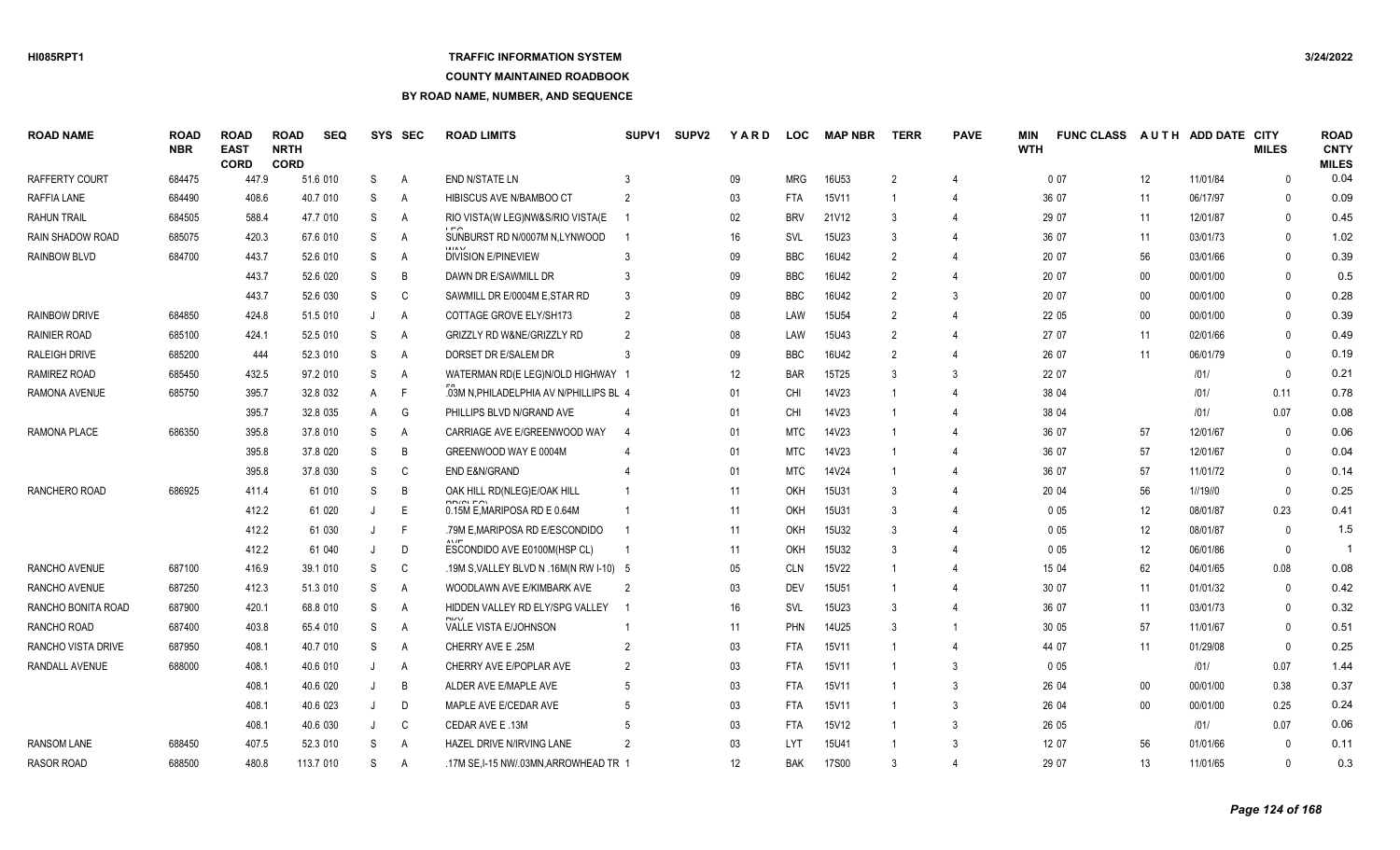## **TRAFFIC INFORMATION SYSTEM**

#### **COUNTY MAINTAINED ROADBOOK**

| <b>ROAD NAME</b>        | <b>ROAD</b><br><b>NBR</b> | <b>ROAD</b><br><b>EAST</b><br><b>CORD</b> | <b>ROAD</b><br><b>NRTH</b><br><b>CORD</b> | <b>SEQ</b> |    | SYS SEC        | <b>ROAD LIMITS</b>                   | SUPV <sub>1</sub> | <b>SUPV2</b> | <b>YARD</b> | <b>LOC</b> | <b>MAP NBR</b>    | <b>TERR</b>    | <b>PAVE</b>    | <b>MIN</b><br><b>WTH</b> | <b>FUNC CLASS</b> |        | AUTH ADD DATE CITY | <b>MILES</b> | <b>ROAD</b><br><b>CNTY</b><br><b>MILES</b> |
|-------------------------|---------------------------|-------------------------------------------|-------------------------------------------|------------|----|----------------|--------------------------------------|-------------------|--------------|-------------|------------|-------------------|----------------|----------------|--------------------------|-------------------|--------|--------------------|--------------|--------------------------------------------|
| RAVINA CURVE            | 688750                    | 398.1                                     |                                           | 44.6 010   | S  | $\mathsf{A}$   | ROSEDALE CR NE/SAN ANTONIO           | $\overline{2}$    |              | 01          | SAH        | 14V14             |                | 3              |                          | 24 07             | $00\,$ | 00/01/00           | $\Omega$     | 0.2                                        |
| <b>RAYMOND DRIVE</b>    | 689200                    | 489.3                                     |                                           | 47.4 020   | S  | C              | BULLION MTN RD E/MOJAVE RD           | 3                 |              | 10          | <b>TNP</b> | 17U55             | 3              |                |                          | 21 07             | 57     | 01/01/68           | $\mathbf{0}$ |                                            |
| RECHE CANYON ROAD       | 689350                    | 420.7                                     |                                           | 35.9 020   | A  | C              | 0067M NW, RIV CO LINE W&N/CLN CL     | 3                 |              | 05          | <b>CLN</b> | 15V23             |                | $\overline{4}$ |                          | 27 03             | 11     | 01/01/29           | 0.13         | 0.13                                       |
|                         |                           | 420.7                                     |                                           | 35.9 030   | A  | B              | 1.20M S, BARTON RD(CLN CL)N .78M     |                   |              | 05          | <b>CLN</b> | 15V23             |                | 4              |                          | 27 03             | 11     | 01/01/29           | 0.06         | 0.72                                       |
| <b>RECHE ROAD</b>       | 689500                    | 467.8                                     |                                           | 53.5 010   | J  | A              | OLD WOMAN SPRINGS RD E/BORDER        | -3                |              | 10          | <b>YUC</b> | 17U41             | 3              | 3              |                          | 24 05             | 57     | 09/01/69           | $\Omega$     | 8.4                                        |
| RED ALDER ROAD          | 689890                    | 47.1                                      |                                           | 412.3 010  | S  | A              | WHITE ASH RD/VINE MAPLE RD           | -5                |              | 03          | DEV        | <b>15U51</b>      |                | 4              |                          | 32 07             | 13     | 11/16/21           | $\Omega$     | 0.07                                       |
| <b>RED BAY COURT</b>    | 689900                    | 47.6                                      |                                           | 412.6 010  | S  | $\overline{A}$ | END TO KATSURA WAY                   |                   |              | 03          | <b>DEV</b> | <b>15U51</b>      |                | $\overline{4}$ |                          | 32 07             | 13     | 11/16/21           | $\Omega$     | 0.02                                       |
| <b>RED BUTTE AVENUE</b> | 689950                    | 438.1                                     |                                           | 67.3 020   | S  | B              | <b>MT VIEW N/SUTTER</b>              |                   |              | 16          | <b>LCN</b> | 16U21             | 3              | 2              |                          | 15 07             | 57     | 08/01/73           | $\Omega$     | 0.24                                       |
|                         |                           | 438.1                                     |                                           | 67.3 040   | S  | A              | <b>HOLMES N/LAKE</b>                 |                   |              | 16          | <b>LCN</b> | 16U21             | 3              | $\overline{1}$ |                          | 20 07             | 57     | 03/01/68           | $\Omega$     | 0.25                                       |
| <b>RED CEDAR AVENUE</b> | 690100                    | 449.1                                     |                                           | 71.1 010   | S  | A              | SQUAW BUSH RD N/NORTH SIDE RD        | 3                 |              | 16          | <b>LCN</b> | 16U00             | 3              | $\overline{1}$ |                          | 36 07             | 57     | 03/01/68           | $\mathbf{0}$ | -1                                         |
| RED COACH LANE          | 690200                    | 415                                       |                                           | 85.2 010   | S  | A              | BRANDING IRON DR N/LAKEVIEW DR       |                   |              | 11          | SRL        | 15T42             |                | 4              |                          | 36 07             | $00\,$ | 00/01/00           | $\Omega$     | 0.3                                        |
| RED MOUNTAIN ROAD       | 691300                    | 399.4                                     |                                           | 127.7 010  | S  | A              | KERN COL E/SH395                     |                   |              | 13          | <b>TRO</b> | <b>14S00</b>      | 3              | 3              |                          | 17 07             | 11     | 01/01/48           | $\mathbf{0}$ | 0.8                                        |
| <b>RED ROBIN DRIVE</b>  | 691600                    | 439.5                                     |                                           | 53.1 010   | S  | B              | SH38 NE/MESQUITE DR                  |                   |              | 09          | <b>FWN</b> | 16U41             | $\mathfrak{p}$ | 3              |                          | 21 07             | 56     | 12/01/67           | $\Omega$     | 0.12                                       |
| RED ROCK ROAD           | 691750                    | 424.8                                     |                                           | 51.8 010   | S  | $\overline{A}$ | <b>TERRACE NW/BURNT MILL</b>         |                   |              | 08          | LAW        | 15U54             | $\mathfrak{p}$ | 3              |                          | 16 07             | $00\,$ | 00/01/00           | $\Omega$     | 0.06                                       |
| <b>REDROCK ROAD</b>     | 691900                    | 423.6                                     |                                           | 97.7 010   | S  | A              | FRONTIER RD N/OH 58 SOUTH            |                   |              | 12          | <b>HNK</b> | 15T23             | 3              | 3              |                          | 27 07             | 57     | 05/01/68           | $\Omega$     | 0.48                                       |
| REDSTART DRIVE          | 692050                    | 398.7                                     |                                           | 59.6 010   | S  | $\overline{A}$ | LA COL E/CARDINAL ROAD               |                   |              | 11          | <b>WWD</b> | 14U34             | $\overline{2}$ | 3              |                          | 24 07             | 57     | 10/01/73           | $\Omega$     | 0.03                                       |
| REDWOOD AVENUE          | 692350                    | 408.4                                     |                                           | 37.9 033   | S  | C              | VALLEY BLVD N/AT&SF                  | $\overline{2}$    |              | 03          | <b>FTA</b> | 15V21             | $\overline{1}$ | 3              |                          | 23 07             | 11     | 01/01/36           | $\mathbf{0}$ | 1.64                                       |
|                         |                           | 408.4                                     |                                           | 37.9 040   | S  | D              | WHITTRAM AVE N/.03M N, OWEN ST       | $\overline{2}$    |              | 03          | <b>FTA</b> | 15V11             |                | $\overline{4}$ |                          | 27 07             | 11     | 01/01/29           | $\Omega$     | 0.5                                        |
| REDWOOD DRIVE           | 692650                    | 418.9                                     |                                           | 51.4 010   | S  | A              | BALSAM LN N&NE/AZALIA LANE           | $\overline{2}$    |              | 07          | <b>CRS</b> | 15U52             | $\overline{2}$ | $\overline{4}$ |                          | 16 07             | $00\,$ | 00/01/00           | $\mathbf{0}$ | 0.05                                       |
|                         |                           | 418.9                                     |                                           | 51.4 020   |    | B              | AZALIA LANE NE/SH138                 | 2                 |              | 07          | <b>CRS</b> | 15U <sub>53</sub> | $\overline{2}$ | $\overline{4}$ |                          | 17 07             | $00\,$ | 00/01/00           | $\mathbf{0}$ | 0.12                                       |
| REDWOOD DRIVE           | 692800                    | 441.9                                     |                                           | 40.5 010   | S  | A              | END N/VALLEY OF THE FALLS DR         | 3                 |              | 05          | <b>FOH</b> | 16V11             | $\mathcal{P}$  | 4              |                          | 12 07             | $00\,$ | 00/01/00           | $\mathbf{0}$ | 0.05                                       |
| REDWOOD DRIVE           | 692850                    | 443.6                                     |                                           | 52 020     | S  | A              | 0004M E, POPLAR ST E/MC ALISTER RD 3 |                   |              | 09          | <b>MRG</b> | 16U52             | $\mathfrak{p}$ | 4              |                          | 26 07             |        | 1011               | $\Omega$     | 0.1                                        |
| REDWOOD LANE            | 692950                    | 418.7                                     |                                           | 51.5 010   | J  | A              | AZALIA LN NE&N/WATERS DR             | 2                 |              | 07          | <b>CRS</b> | <b>15U52</b>      | $\overline{2}$ | $\overline{4}$ |                          | 17 05             | 57     | 09/01/67           | $\mathbf{0}$ | 0.11                                       |
| REDWOOD WAY             | 693100                    | 418.8                                     |                                           | 51.5 010   | S  | A              | AZALIA LN SE&N/BALSAM LANE           | 2                 |              | 07          | <b>CRS</b> | <b>15U52</b>      | $\mathfrak{p}$ | $\overline{4}$ |                          | 12 07             | 57     | 09/01/67           | $\Omega$     | 0.23                                       |
| <b>REEF LANE</b>        | 693575                    | 416.1                                     |                                           | 85.7 010   | S  | $\overline{A}$ | LAKEVIEW DR NLY/END                  |                   |              | 11          | SRL        | 15T42             | $\mathcal{R}$  | $\overline{4}$ |                          | 36 07             | 11     | 03/01/75           | $\Omega$     | 0.11                                       |
| REGAL COURT             | 693585                    | 407.2                                     |                                           | 41.6 010   | S  | $\mathsf{A}$   | LEXUS LN N .09M                      |                   |              | 03          | <b>FTA</b> | 14V15             |                | $\overline{4}$ |                          | 32 07             | 11     | 11/23/99           | $\Omega$     | 0.09                                       |
| REGINA DRIVE            | 693600                    | 425.6                                     |                                           | 53.7 010   | S  | A              | <b>GOLDEN RULE LN N/END</b>          |                   |              | 08          | LAW        | <b>15U44</b>      | $\mathcal{P}$  | $\overline{4}$ |                          | 26 07             | 11     | 12/01/68           | $\Omega$     | 0.05                                       |
| <b>RESEDA AVENUE</b>    | 694300                    | 408.3                                     |                                           | 41.4 008   | S  | B              | ARROW ROUTE N.12M                    | $\mathcal{P}$     |              | 03          | <b>FTA</b> | 15V11             |                | $\overline{4}$ |                          | 32 07             | 11     | 03/29/94           | $\Omega$     | 0.12                                       |
|                         |                           | 408.3                                     |                                           | 41.6 010   | S  | A              | .03M S,OWEN ST N/.03M N,OWEN ST      | $\mathcal{P}$     |              | 03          | <b>FTA</b> | 15V11             |                | $\overline{4}$ |                          | 36 07             | 00     | 00/01/00           | 0.03         | 0.03                                       |
| <b>RESENDA AVENUE</b>   | 694310                    | 408.3                                     |                                           | 40.2 050   | S  | A              | HAWTHORNE AVE N/RANDALL AVE          | 2                 |              | 03          | <b>FTA</b> | 15V21             |                |                |                          | 36 07             | 11     | 06/04/96           | $\Omega$     | 0.21                                       |
| <b>RESERVOIR DRIVE</b>  | 694450                    | 418.3                                     |                                           | 46.6 010   | S. | F              | <b>MAGNOLIA DR E/FOURTH ST</b>       |                   |              | $05\,$      | AWF        | <b>15U52</b>      |                | 3              |                          | 27 07             | 31     | 06/01/68           | $\Omega$     | 0.13                                       |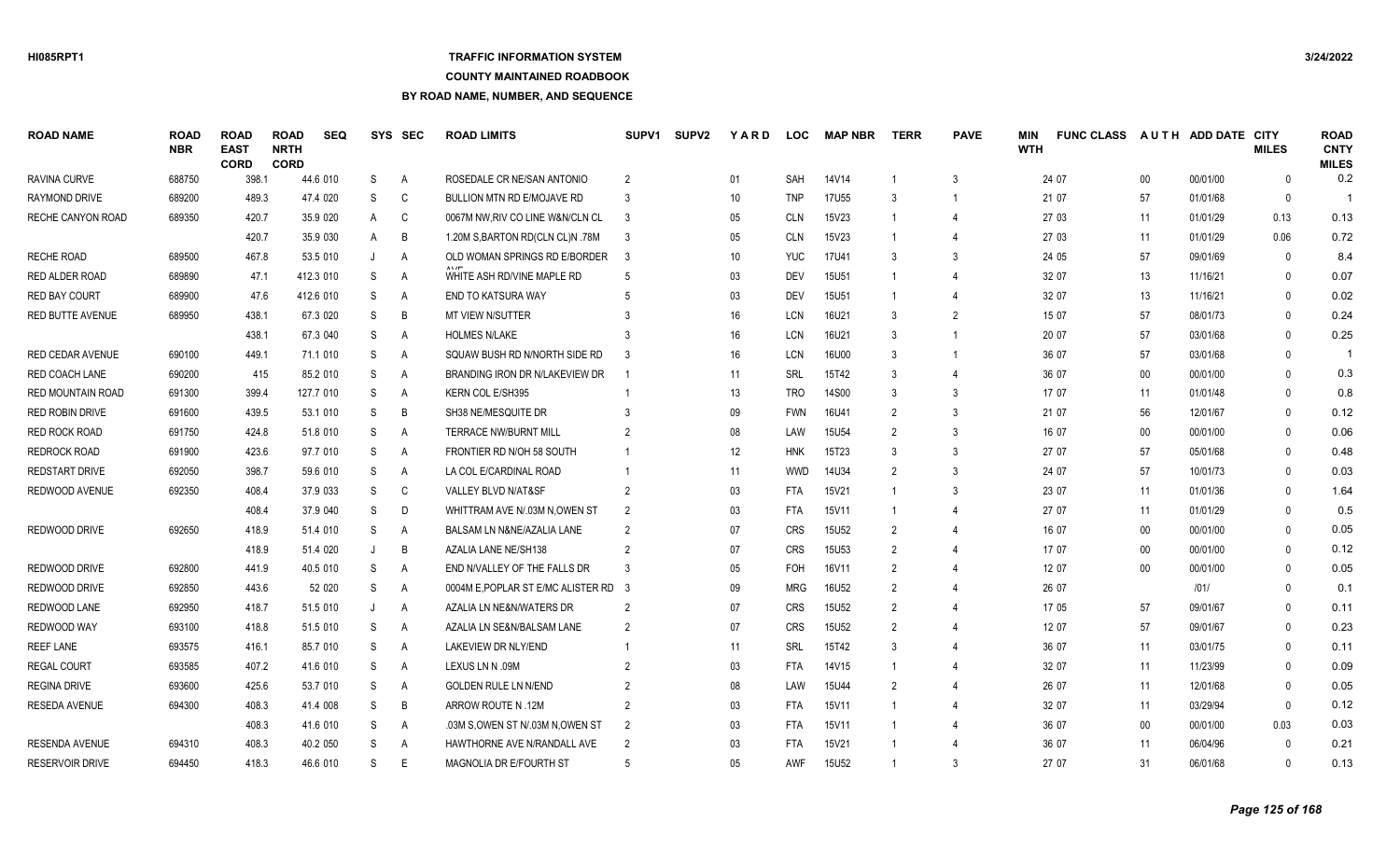### **TRAFFIC INFORMATION SYSTEM**

### **COUNTY MAINTAINED ROADBOOK**

| <b>ROAD NAME</b>           | <b>ROAD</b><br><b>NBR</b> | <b>ROAD</b><br><b>EAST</b><br><b>CORD</b> | <b>ROAD</b><br><b>NRTH</b><br><b>CORD</b> | <b>SEQ</b> | SYS          | <b>SEC</b> | <b>ROAD LIMITS</b>                | SUPV <sub>1</sub> | <b>SUPV2</b> | YARD            | <b>LOC</b> | <b>MAP NBR</b>    | <b>TERR</b>   | <b>PAVE</b>                 | MIN<br><b>WTH</b> | <b>FUNC CLASS</b> |        | AUTH ADD DATE CITY | <b>MILES</b> | <b>ROAD</b><br><b>CNTY</b><br><b>MILES</b> |
|----------------------------|---------------------------|-------------------------------------------|-------------------------------------------|------------|--------------|------------|-----------------------------------|-------------------|--------------|-----------------|------------|-------------------|---------------|-----------------------------|-------------------|-------------------|--------|--------------------|--------------|--------------------------------------------|
|                            |                           | 418.3                                     |                                           | 46.6 020   | S            | B          | <b>FOURTH E/MOUNTAIN DR</b>       |                   |              | $05\,$          | AWF        | <b>15U52</b>      |               | 4                           |                   | 20 07             | 12     | 06/01/29           | $\Omega$     | 0.13                                       |
| <b>RESERVOIR ROAD</b>      | 694600                    |                                           | 430                                       | 38.5 030   | S            | C          | <b>COLTON AVE N/NICE AVE</b>      |                   |              | 05              | <b>MEN</b> | 15V24             |               | 3                           |                   | 23 07             | 00     | 00/01/00           | $\Omega$     | 0.26                                       |
| <b>RESERVOIR STREET</b>    | 694900                    | 415.4                                     |                                           | 45.7 010   | S            | A          | <b>END E/GRAY ST</b>              |                   |              | 05              | <b>MCY</b> | 15V12             |               | 4                           |                   | 20 07             | 57     | 06/01/70           | $\Omega$     | 0.06                                       |
| <b>REX COLE ROAD</b>       | 695350                    | 413.2                                     |                                           | 49.6 010   | S            | Α          | CAJON BLVD NE/END                 |                   |              | 05              | <b>DEV</b> | <b>15U52</b>      |               | $\overline{1}$              |                   | 26 07             | 57     | 11/01/71           | $\Omega$     | 0.1                                        |
| <b>RHINE ROAD</b>          | 695550                    | 424.1                                     |                                           | 52.7 010   | S            | Α          | PENINSULA DR N/GRASS VALLEY RD    | 2                 |              | 08              | LAW        | 15U43             | 2             |                             |                   | 28 07             | 11     | 01/01/65           | $\Omega$     | 0.4                                        |
| RHYOLITE STREET            | 695880                    | 428.9                                     |                                           | 39 050     | S            | A          | <b>GRANITE ST N/MOSS ST</b>       |                   |              | 05              | <b>MEN</b> | 15V24             |               |                             |                   | 36 07             | 11     | 02/26/90           | $\Omega$     | 0.11                                       |
| <b>RIBWORT ROAD</b>        | 696600                    |                                           | 47.9                                      | 412.4 010  | S            | A          | POKEROOT LN TO SHADBLOW RD        |                   |              | 03              | <b>DEV</b> | <b>15U51</b>      |               |                             |                   | 32 07             | 12     | 03/15/22           | $\Omega$     | 0.23                                       |
| <b>RICHMOND COURT</b>      | 696800                    |                                           | 421                                       | 68.1 010   | S            | Α          | <b>GREENSBORO RD E/END</b>        |                   |              | 16              | <b>SVL</b> | 15U23             | 3             |                             |                   | 36 07             | 11     | 03/01/73           | $\Omega$     | 0.04                                       |
| RICHMOND DRIVE             | 696850                    |                                           | 431                                       | 49.4 010   | S            | A          | <b>END NE/KEATER DR</b>           |                   |              | 08              | ARB        | <b>15U55</b>      | $\mathcal{P}$ |                             |                   | 14 07             | 56     | 09/01/65           | $\Omega$     | 0.11                                       |
| <b>RICHMOND HILL COURT</b> | 696900                    | 412.4                                     |                                           | 50.7 010   | S            | A          | .09M S, MURIEL LN N/MURIEL LN     | $\mathcal{P}$     |              | 03              | <b>DEV</b> | 15U51             |               | $\overline{4}$              |                   | 32 07             | 11     | 12/16/97           | $\mathbf{0}$ | 0.09                                       |
| <b>RIDGE CREST ROAD</b>    | 698050                    | 420.1                                     |                                           | 67.1 020   | J            | B          | PAH-UTE RD N/.24M N.CHINQUAPIN DR |                   |              | 16              | <b>SVL</b> | 15U23             |               | 4                           |                   | 28 05             | 11     | 03/01/73           | 0.69         | 1.09                                       |
| <b>RIDGE DRIVE</b>         | 697150                    | 431.4                                     |                                           | 49.2 010   | S            | A          | DONNER LN SELY/FIR DR             |                   |              | 08              | ARB        | <b>15U55</b>      | $\mathcal{P}$ | 4                           |                   | 17 07             |        | 1011               | $\Omega$     | 0.31                                       |
| RIDGE ROAD                 | 697200                    | 431.3                                     |                                           | 49.1 010   | S            | C          | FIR DR E/PINE DR                  |                   |              | 08              | ARB        | <b>15U55</b>      | $\mathcal{P}$ |                             |                   | 13 07             | 56     | 10/01/67           | $\Omega$     | 0.06                                       |
| RIDGE ROAD                 | 697250                    | 424.6                                     |                                           | 52.9 010   | S            | A          | WEST SHORE RD SE 0004M            |                   |              | 08              | LAW        | 15U43             | 2             |                             |                   | 21 07             | 12     | 11/01/64           | $\Omega$     | 0.04                                       |
| RIDGE ROAD                 | 697300                    | 439.7                                     |                                           | 53.6 010   | S            | A          | PINEY RIDGE PL S/RACCOON DR       |                   |              | 09              | <b>FWN</b> | 16U41             | $\mathcal{P}$ |                             |                   | 12 07             | 56     | 03/01/66           | $\Omega$     | 0.11                                       |
|                            |                           | 439.7                                     |                                           | 53.6 020   | S            | B          | RACCOON DR S/CLINE MILLER PL      | $\mathbf{3}$      |              | 09              | <b>FWN</b> | 16U41             | 2             | 3                           |                   | 12 07             | 51     | 11/01/66           | $\Omega$     | 0.09                                       |
|                            |                           | 439.7                                     |                                           | 53.6 030   | S            | C          | CLINE MILLER PL E 0034M           |                   |              | 09              | <b>FWN</b> | 16U41             | 2             | $\boldsymbol{\Delta}$       |                   | 16 07             | 56     | 03/01/66           | $\Omega$     | 0.34                                       |
| <b>RIDGE WAY</b>           | 697450                    | 429.9                                     |                                           | 49.1 010   | S            | A          | <b>WAGON WHEEL E/END</b>          |                   |              | 08              | <b>RSG</b> | <b>15U54</b>      | $\mathcal{P}$ | 4                           |                   | 16 07             | 56     | 09/01/65           | $\Omega$     | 0.06                                       |
| <b>RIDGE WAY</b>           | 697600                    | 432.1                                     |                                           | 51.2 010   | S            | A          | ANGELES N/FALLING LEAF DR         | $\mathcal{P}$     |              | 08              | <b>GEV</b> | <b>15U55</b>      | $\mathcal{P}$ | $\overline{1}$              |                   | 12 07             | $00\,$ | 00/01/00           | $\Omega$     | 0.08                                       |
|                            |                           | 432.1                                     |                                           | 51.2 020   | S            | B          | FALLING LEAF N/GRN VLY LK         | $\overline{2}$    |              | 08              | <b>GEV</b> | <b>15U55</b>      | $\mathcal{P}$ | 4                           |                   | 13 07             | 57     | 10/01/66           | $\Omega$     | 0.08                                       |
| <b>RIDGESIDE DRIVE</b>     | 698100                    | 443.8                                     |                                           | 52.3 010   | S            | A          | PINEWOOD DR E/WOODSIDE DR         |                   |              | 09              | <b>BBC</b> | 16U42             | 2             |                             |                   | 27 07             | 11     | 11/01/67           | $\Omega$     | 0.06                                       |
| <b>RIGGINS ROAD</b>        | 698350                    | 403.5                                     |                                           | 63.4 010   | S            | B          | NEILSON RD N/HIGHLAND ROAD        |                   |              | 11              | PHN        | 14U25             |               | 3                           |                   | 007               | 11     | 11/01/73           | $\Omega$     | 0.12                                       |
|                            |                           | 403.5                                     |                                           | 63.4 020   | S            | C          | <b>END N/SUNRISE BLVD</b>         |                   |              | 11              | PHN        | 14U25             | 3             |                             |                   | 007               | 11     | 11/01/87           | $\Omega$     | 0.13                                       |
|                            |                           | 403.5                                     |                                           | 63.4 030   | S            | A          | 0025M S, YUCCA N/YUCCA            |                   |              | 11              | PHN        | 14U25             | 3             | $\overline{1}$              |                   | 26 07             | 57     | 11/01/67           | $\Omega$     | 0.25                                       |
| RIM OF THE WORLD DR        | 698650                    | 424.5                                     |                                           | 50.6 010   | $\mathsf{J}$ | A          | SH18 N&E/SH173                    |                   |              | 08              | LAW        | 15U <sub>53</sub> | $\mathcal{P}$ | 3                           |                   | 28 05             | $00\,$ | 00/01/00           | $\Omega$     | 0.48                                       |
| RIM OF THE WORLD DRIV      | 698800                    | 429.2                                     |                                           | 49 010     | S            | A          | CITY CREEK RD N/HILLTOP BL        | 2                 |              | 08              | <b>RSG</b> | <b>15U54</b>      | 2             | $\boldsymbol{\vartriangle}$ |                   | 18 07             | 57     | 11/01/65           | $\Omega$     | 0.53                                       |
| RIM OF THE WORLD DRIVE     | 698500                    | 439.2                                     |                                           | 53.3 010   | $\mathbf{J}$ | A          | SH38 N/ARAPAHOE RD                |                   |              | 09              | <b>FWN</b> | 16U41             | $\mathcal{P}$ | $\boldsymbol{\Delta}$       |                   | 33 06             | 39     | 10/01/67           | $\Omega$     | 0.16                                       |
|                            |                           | 439.2                                     |                                           | 53.3 020   | S            | B          | ARAPAHOE RD NW .31M               |                   |              | 09              | <b>FWN</b> | 16U41             | 2             | 3                           |                   | 23 06             | 39     | 10/01/67           | $\Omega$     | 0.31                                       |
|                            |                           | 439.2                                     |                                           | 53.3 040   | S            | C          | .31M NW ARAPAHOE RD NW/DELAMAR    |                   |              | 09              | <b>FWN</b> | 16U41             | $\mathcal{P}$ | $\overline{1}$              |                   | 26 06             | 39     | 10/01/67           | $\Omega$     | 1.43                                       |
| <b>RIMHURST COURT</b>      | 698425                    | 412.5                                     |                                           | 50.5 050   | S            | A          | KIMBARK AVE E/END                 |                   |              | 03              | <b>DEV</b> | 15U51             |               |                             |                   | 007               | 12     | 10/17/88           | $\Omega$     | 0.14                                       |
| <b>RIMROCK ROAD</b>        | 699000                    | 463.7                                     |                                           | 47.7 010   |              | A          | PIPES RD NW/BURNS CYN RD          |                   |              | 10 <sup>°</sup> | <b>YUC</b> | 16U55             | $\mathcal{R}$ | $\mathcal{R}$               |                   | 19 05             |        | 1011               | $\Omega$     | 1.43                                       |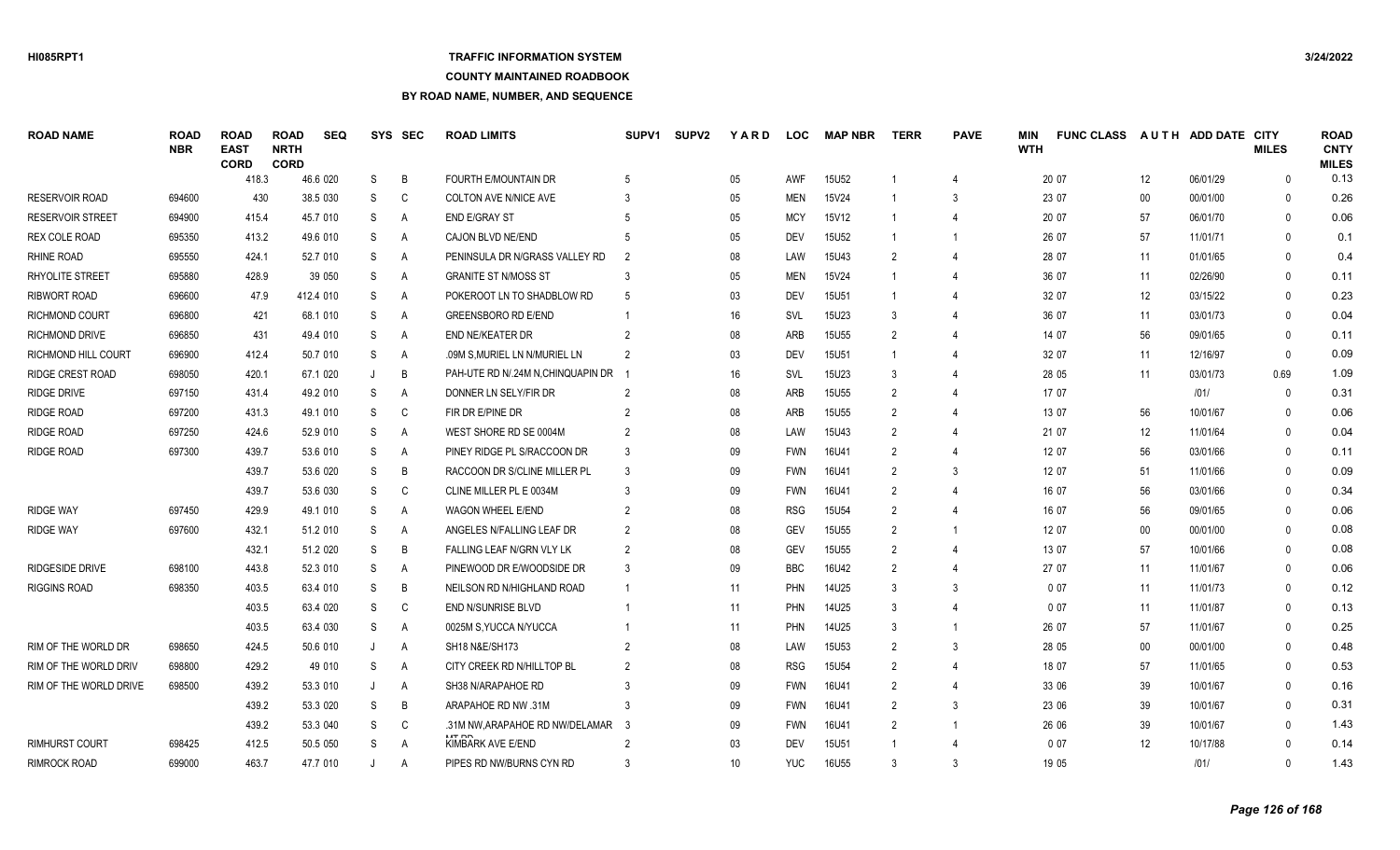### **TRAFFIC INFORMATION SYSTEM**

#### **COUNTY MAINTAINED ROADBOOK**

| <b>ROAD NAME</b>             | <b>ROAD</b><br><b>NBR</b> | <b>ROAD</b><br><b>EAST</b><br><b>CORD</b> | <b>ROAD</b><br><b>NRTH</b><br><b>CORD</b> | <b>SEQ</b> | SYS | <b>SEC</b> | <b>ROAD LIMITS</b>                                         | SUPV <sub>1</sub> | <b>SUPV2</b> | YARD            | <b>LOC</b> | <b>MAP NBR</b> | <b>TERR</b>    | <b>PAVE</b>    | MIN<br><b>WTH</b> | <b>FUNC CLASS</b> |        | AUTH ADD DATE CITY | <b>MILES</b> | <b>ROAD</b><br><b>CNTY</b><br><b>MILES</b> |
|------------------------------|---------------------------|-------------------------------------------|-------------------------------------------|------------|-----|------------|------------------------------------------------------------|-------------------|--------------|-----------------|------------|----------------|----------------|----------------|-------------------|-------------------|--------|--------------------|--------------|--------------------------------------------|
| <b>RIMROCK ROAD</b>          | 699050                    | 431.9                                     |                                           | 95.2 015   | A   | B          | "O" ST E/"N" ST                                            |                   |              | 12              | <b>BHT</b> | 15T25          | 3              | 3              |                   | 005               | 12     | 05/01/89           | $\Omega$     | 0.13                                       |
|                              |                           | 431.9                                     |                                           | 95.2 020   | A   | A          | N ST E/AGARITA AVE                                         |                   |              | 12              | BHT        | 15T25          | 3              | 3              |                   | 26 05             |        | 1011               | 0.5          | 1.25                                       |
| <b>RING COURT</b>            | 699265                    | 415.1                                     |                                           | 85.1 010   | S   | Α          | END N/WINDWARD LN                                          |                   |              | 11              | <b>SRL</b> | 15T42          | $\mathbf{3}$   | 4              |                   | 36 07             | 11     | 03/01/75           | $\Omega$     | 0.03                                       |
| RIO MESA DRIVE               | 699275                    | 586.9                                     |                                           | 46.8 010   | J   | Α          | DEL REY DR N/AQUEDUCT RD (SH 62)                           |                   |              | $02\,$          | <b>BRV</b> | 21V12          |                | 3              |                   | 27 06             | 11     | 12/01/70           | $\Omega$     | 2.84                                       |
| RIO VISTA DRIVE              | 699300                    | 584.5                                     |                                           | 46 010     | S   | Α          | .07MW, BLUFF RD E/.12ME, CAPISTRANO                        |                   |              | $02\,$          | <b>BRV</b> | 21V12          | 3              | 3              |                   | 26 07             |        | 1011               | $\Omega$     | 3.52                                       |
|                              |                           | 584.5                                     |                                           | 46 020     | S   | B          | .07M WLY, TENAYA CT ELY/.14M                               |                   |              | 02              | <b>BRV</b> | 21V12          | 3              |                |                   | 36 07             | 11     | 12/12/83           | $\Omega$     | 0.69                                       |
|                              |                           | 584.5                                     |                                           | 46 030     | S   | D          | <b>IALAL ARAO</b><br>14M W, ALAMO RD E/ 04M E, PAHWAY TR 1 |                   |              | 02 <sub>2</sub> | <b>BRV</b> | 21V12          | 3              | 3              |                   | 40 07             | 11     | 12/21/87           | $\Omega$     | 1.25                                       |
|                              |                           | 589.1                                     |                                           | 47.9 035   | S   | E          | .04ME, PAHWAY TR E/.05MW, DAPISHU                          |                   |              | $02\,$          | <b>BRV</b> | 21V12          | 3              | $\overline{4}$ |                   | 76 07             | 11     | 05/02/00           | $\Omega$     | 1.56                                       |
|                              |                           | 584.5                                     |                                           | 46 040     | S   | C          | .05M W, DAPISHU RD ELY/PARKER RD                           |                   |              | $02\,$          | <b>BRV</b> | 21V12          | 3              | $\overline{4}$ |                   | 27 07             | 11     | 04/01/84           | $\Omega$     | 0.99                                       |
| <b>RIPON AVENUE</b>          | 699400                    | 468.6                                     |                                           | 51.6 010   | S   | Α          | DELGADA N/NAPA                                             |                   |              | 10              | <b>YUC</b> | 17U51          | $\mathbf{3}$   | $\overline{1}$ |                   | 30 07             | 57     | 01/01/68           | $\mathbf{0}$ | 0.86                                       |
| RIVER BLUFF AVENUE           | 700110                    | 424.2                                     |                                           | 41.3 010   | S   | Α          | ALABAMA ST E .20M                                          |                   |              | 05              | <b>RED</b> | 15V13          |                | 4              |                   | 26 07             | 12     | 08/18/09           | $\Omega$     | 0.2                                        |
| <b>RIVER ROAD</b>            | 699850                    | 569.4                                     |                                           | 1000 020   | S   | C          | NEEDLES HWY N/END, MAINT                                   |                   |              | 15              | <b>NDL</b> | 20T00          | 3              | 3              |                   | 22 03             |        | 1011               | $\Omega$     | 3.71                                       |
| <b>RIVER ROCK COURT</b>      | 700115                    | 415.8                                     |                                           | 86.4 050   | S   | A          | RIVER ROCK RD N/END                                        |                   |              | 11              | SRL        | 15T32          | $\mathbf{3}$   | 3              |                   | 36 07             | 11     | 11/20/89           | $\Omega$     | 0.1                                        |
| RIVER ROCK ROAD              | 700120                    | 415.8                                     |                                           | 86.4 040   | S   | B          | .06M W, RIVER ROCK CT E/RIVER ROCK                         |                   |              | 11              | SRL        | 15T32          | $\mathbf{3}$   | 3              |                   | 36 07             | 11     | 06/03/91           | $\Omega$     | 0.06                                       |
|                              |                           | 415.8                                     |                                           | 86.4 050   | S   | A          | RIVER ROCK CT NE&N/HORSESHOE TR 1                          |                   |              | 11              | SRL        | 15T32          | 3              | 3              |                   | 36 07             | 11     | 11/20/89           | $\Omega$     | 0.25                                       |
| <b>RIVERA DRIVE</b>          | 700100                    | 399.4                                     |                                           | 59.6 010   | S   | A          | SH2 N&E/0002M W,APPLE VISTA DR                             |                   |              | 11              | <b>WWD</b> | 14U34          | $\overline{2}$ | 3              |                   | 26 07             | 11     | 12/01/64           | $\Omega$     | 0.28                                       |
|                              |                           | 399.4                                     |                                           | 59.6 020   | S   | B          | 0002M W, APPLE VISTA DR E/END                              |                   |              | 11              | <b>WWD</b> | 14U34          | $\mathcal{P}$  | $\overline{4}$ |                   | 26 07             | 11     | 11/01/72           | $\Omega$     | 0.11                                       |
| <b>RIVERS EDGE ROAD</b>      | 700125                    | 415.1                                     |                                           | 85.1 010   | S   | A          | SHADOW MTN RD N&E/0009M                                    |                   |              | 11              | <b>SRL</b> | 15T42          |                | 4              |                   | 36 07             | 11     | 03/01/75           | $\Omega$     | 1.68                                       |
| <b>RIVERSIDE AVE OH WEST</b> | 700350                    | 414.6                                     |                                           | 44.3 010   | S   | A          | <b>E CODOMA DE</b><br>0003M SE.PECAN NW 0009M              |                   |              | 03              | <b>RLO</b> | <b>15V12</b>   |                | 4              |                   | 36 07             | 11     | 09/01/64           | $\mathbf{0}$ | 0.09                                       |
| <b>RIVERSIDE AVENUE</b>      | 700150                    | 415.2                                     |                                           | 37.2 020   | A   | B          | .05M S, PECAN AVE N 1.33M                                  |                   |              | 03              | <b>RLO</b> | 15V12          |                |                |                   | 27 03             |        | 1011               | 0.62         | 0.71                                       |
| <b>RIVERSIDE AVENUE</b>      | 700200                    | 445.6                                     |                                           | 51.4 010   | S   | A          | .08M S, SILVER PINE RD N/BARTON LN 3                       |                   |              | 09              | <b>MRG</b> | 16U52          | $\mathcal{P}$  |                |                   | 26 07             | 12     | 12/01/68           | $\Omega$     | 0.16                                       |
| RIVERSIDE AVENUE OHE         | 700300                    | 414.5                                     |                                           | 44.5 010   | S   | B          | 0002M S, KAURI NW/0015M N, LARCH AVE 5                     |                   |              | 03              | <b>RLO</b> | 15V12          |                |                |                   | 0 0 3             | 12     | 04/01/71           | $\Omega$     | 1.24                                       |
|                              |                           | 414.5                                     |                                           | 44.5 020   | S   | E          | 0015M N,LARCH AVE N0012M                                   |                   |              | 03              | <b>RLO</b> | 15V12          |                |                |                   | 0 0 5             | 11     | 03/01/81           | $\Omega$     | 0.12                                       |
| <b>RIVERSIDE DRIVE</b>       | 700900                    | 463.8                                     |                                           | 48.2 010   | S   | Α          | OAK NLY/END                                                |                   |              | 10              | <b>YUC</b> | 16U55          |                |                |                   | 24 07             | 57     | 11/01/67           | $\mathbf{0}$ | 0.3                                        |
| <b>RIVERSIDE DRIVE</b>       | 701050                    | 393.5                                     |                                           | 35.8 010   | A   | Α          | .04M W, TOWNE AVE E/.03M E, TOWNE                          |                   |              | 01              | CHI        | 14V23          |                | $\overline{4}$ |                   | 25 03             | 11     | 01/01/29           | $\mathbf{0}$ | 0.07                                       |
|                              |                           | 393.5                                     |                                           | 35.8 020   | A   | H          | 0020M W, RESERVOIR E/0013ME, PIPE                          | $\overline{4}$    |              | 01              | CHI        | 14V23          |                | $\overline{4}$ |                   | 39 03             | 11     | 01/01/29           | 0.21         | 1.05                                       |
| <b>RIVERSIDE ROAD</b>        | 701650                    | 454.8                                     |                                           | 97.6 010   | A   | Α          | 1.15.10<br>NEWBERRY E/HARVARD                              |                   |              | 12              | <b>NEB</b> | 16T24          | 3              | 3              |                   | 24 05             | $00\,$ | 00/01/00           | $\mathbf{0}$ | 1.01                                       |
| <b>RIVERVIEW DRIVE</b>       | 701975                    | 419.2                                     |                                           | 68 010     | S   | A          | ARROWHEAD TR NLY/COUNTRY CLUB                              |                   |              | 16              | <b>SVL</b> | 15U23          | 3              |                |                   | 44 07             | 11     | 03/01/73           | $\Omega$     | 0.78                                       |
| <b>RIVERVIEW ROAD</b>        | 702100                    | 424.9                                     |                                           | 96.2 010   | S   | A          | HINKLEY RD E/MTN VIEW                                      |                   |              | 12              | <b>HNK</b> | 15T24          | $\mathbf{3}$   | $\overline{1}$ |                   | 30 07             | 57     | 02/01/68           | $\Omega$     |                                            |
| <b>RIVERVIEW ROAD</b>        | 702200                    | 416.9                                     |                                           | 85.6 010   | S   | A          | VISTA RD E/JORDAN RD                                       |                   |              | 11              | <b>HLN</b> | 15T42          |                | 3              |                   | 24 07             | 62     | 04/01/73           | $\Omega$     | 0.23                                       |
| <b>RIVERVIEW ROAD</b>        | 702250                    | 420                                       |                                           | 90.2 010   | S.  | A          | SUNDOWN TR E/SUNRISE TR                                    |                   |              | 11              | <b>HLN</b> | 15T33          | $\mathbf{3}$   | $\overline{1}$ |                   | 20 07             | $00\,$ | 00/01/00           | $\Omega$     | 0.5                                        |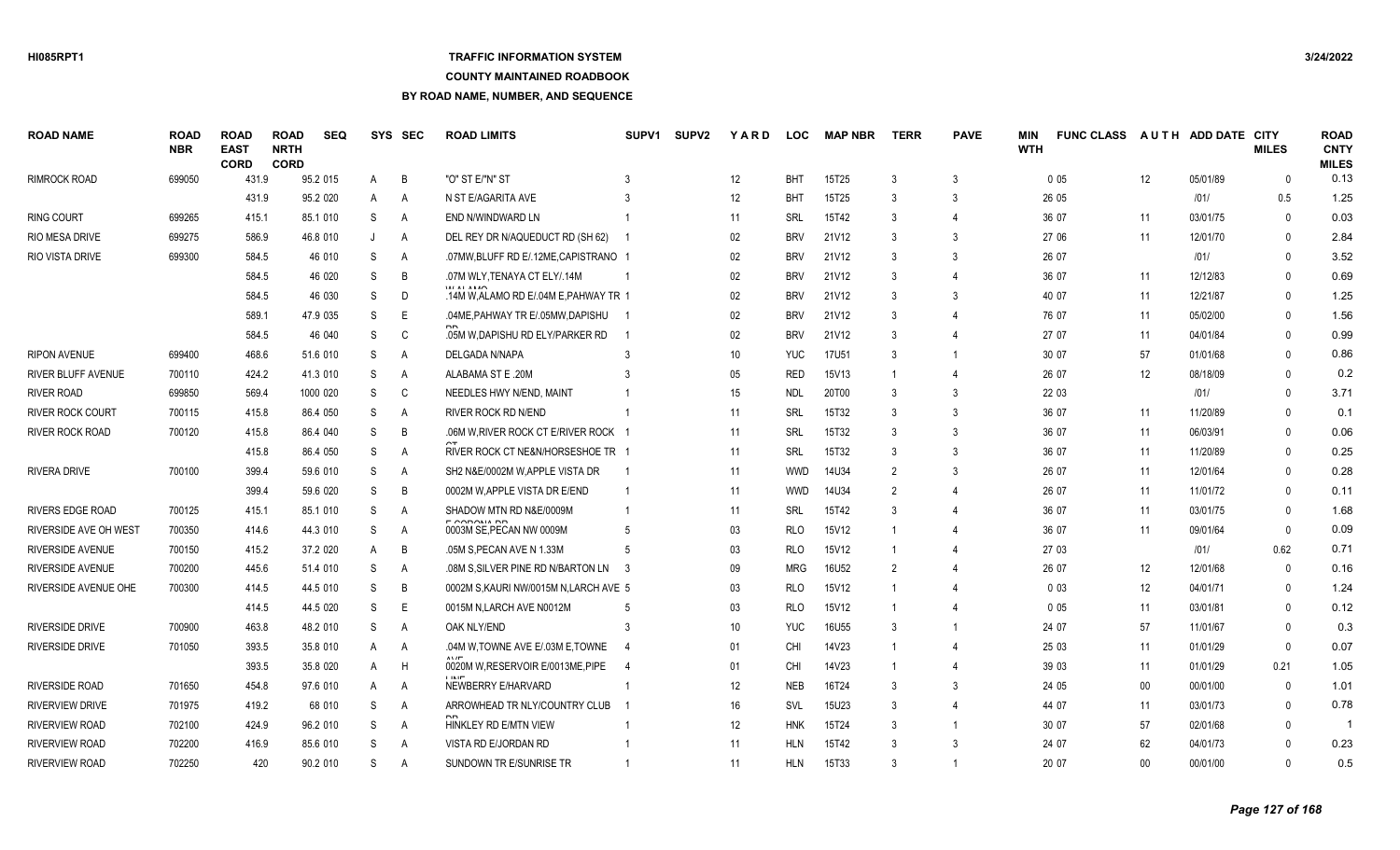## **TRAFFIC INFORMATION SYSTEM**

#### **COUNTY MAINTAINED ROADBOOK**

| ROAD NAME                  | <b>ROAD</b><br><b>NBR</b> | <b>ROAD</b><br><b>EAST</b><br><b>CORD</b> | <b>ROAD</b><br><b>NRTH</b><br><b>CORD</b> | <b>SEQ</b> |         | SYS SEC        | <b>ROAD LIMITS</b>                            | SUPV <sub>1</sub> | <b>SUPV2</b> | <b>YARD</b>     | <b>LOC</b> | <b>MAP NBR</b> | <b>TERR</b>    | <b>PAVE</b>           | MIN<br><b>WTH</b> | <b>FUNC CLASS</b> |                   | AUTH ADD DATE CITY | <b>MILES</b> | <b>ROAD</b><br><b>CNTY</b><br><b>MILES</b> |
|----------------------------|---------------------------|-------------------------------------------|-------------------------------------------|------------|---------|----------------|-----------------------------------------------|-------------------|--------------|-----------------|------------|----------------|----------------|-----------------------|-------------------|-------------------|-------------------|--------------------|--------------|--------------------------------------------|
| <b>RIVIERA DRIVE</b>       | 702400                    | 423.5                                     |                                           | 52.2 010   | S       | $\overline{A}$ | END.MAINT N/BRENTWOOD DR                      | $\mathcal{P}$     |              | 08              | LAW        | <b>15U43</b>   | 2              | $\Delta$              |                   | 26 07             | 57                | 10/01/67           | $\Omega$     | 0.3                                        |
| <b>ROAN DRIVE</b>          | 702600                    | 583.6                                     |                                           | 71.3 010   | S       | A              | .06M S.SHOWBOAT RD N/HAVASU LAKE              |                   |              | 15              | <b>HSU</b> | 21U21          | 3              | 3                     |                   | 36 07             | 11                | 08/01/74           | $\Omega$     | 0.14                                       |
| ROBIN DRIVE                | 703200                    | 423.3                                     |                                           | 51.3 010   | S       | A              | END E&N 0008M/LAKE FOREST DR                  | -2                |              | 08              | LAW        | <b>15U53</b>   | $\mathcal{P}$  | $\overline{4}$        |                   | 25 07             | 11                | 11/01/64           | $\Omega$     | 0.08                                       |
| ROBIN DRIVE                | 703300                    | 431.7                                     |                                           | 51.1 010   | S       | A              | <b>GREEN VALLEY LAKE RD E&amp;N/GREE</b>      | -2                |              | 08              | GEV        | <b>15U55</b>   | $\mathcal{P}$  | $\mathbf{1}$          |                   | 10 07             | 57                | 10/01/67           | $\Omega$     | 0.22                                       |
| <b>ROBIN LANE</b>          | 703275                    | 415.9                                     |                                           | 86.9 010   | S       | A              | MTN SPGS RD E&NLY/COOLGLEN DR                 |                   |              | 11              | SRL        | 15T32          | 3              | $\overline{4}$        |                   | 36 07             | 11                | 03/01/75           | $\Omega$     | 0.39                                       |
| <b>ROBIN LANE</b>          | 703440                    | 399.5                                     |                                           | 59.2 010   | S       | A              | ROBIN LN LOOP E/SPRUCE ST                     | - 1               |              | 11              | <b>WWD</b> | 14U34          | $\mathcal{P}$  | 3                     |                   | 14 07             | 57                | 11/01/72           | $\Omega$     | 0.23                                       |
| ROBIN ROAD                 | 703450                    | 399.5                                     |                                           | 59.2 020   | S       | $\overline{B}$ | <b>SPRUCE E/EDNA</b>                          |                   |              | 11              | <b>WWD</b> | 14U34          | $\mathfrak{p}$ | 3                     |                   | 16 07             | 57                | 10/01/73           | $\Omega$     | 0.34                                       |
| ROBINHOOD BOULEVARD        | 703900                    | 443.7                                     |                                           | 52.7 010   | S       | $\overline{B}$ | DIVISION DR E/HILLEN DALE DR                  | -3                |              | 09              | <b>BBC</b> | 16U42          | $\mathcal{P}$  | 3                     |                   | 21 07             | 56                | 10/01/68           | $\Omega$     | 0.23                                       |
|                            |                           | 443.7                                     |                                           | 52.7 020   | S       | C              | HILLEN DALE DR E/PINE VIEW DR                 | $\mathbf{3}$      |              | 09              | <b>BBC</b> | 16U42          | $\overline{2}$ | $\boldsymbol{\Delta}$ |                   | 21 07             | 56                | 10/01/68           | $\Omega$     | 0.16                                       |
| ROBINIA STREET             | 704050                    | 408.8                                     |                                           | 39.7 005   | S       | C              | EL MOLINA ST N/SAN BERNARDINO AVE 2           |                   |              | 03              | <b>FTA</b> | 15V21          | $\overline{1}$ | $\overline{4}$        |                   | 26 07             | 11                | 05/07/02           | $\Omega$     | 0.22                                       |
|                            |                           | 408.9                                     |                                           | 40.7 010   | S       | $\overline{A}$ | ORCHID N/MERRILL                              | 2                 |              | 03              | <b>FTA</b> | 15V11          |                | $\Delta$              |                   | 25 07             | $00\,$            | 00/01/00           | $\Omega$     | 0.15                                       |
|                            |                           | 408.9                                     |                                           | 41.3 020   | S       | B              | <b>VALENCIA AVE N/ARROW ROUTE</b>             | $\mathcal{P}$     |              | 03              | <b>FTA</b> | 15V21          | $\overline{1}$ | $\overline{4}$        |                   | 32 07             | 11                | 08/08/00           | $\Omega$     | 0.07                                       |
| ROBINOAK DRIVE             | 704200                    | 436.8                                     |                                           | 44.5 010   | S       | $\overline{A}$ | LAKE DR NLY/ MOUNTAIN HOME CREEK 3            |                   |              | 05              | <b>ANO</b> | 16V11          | $\mathfrak{p}$ | 3                     |                   | 21 07             | 57                | 05/01/72           | $\Omega$     | 0.31                                       |
| ROBINSON RANCH ROAD        | 704500                    | 416.1                                     |                                           | 78.4 010   | S       | $\overline{A}$ | .06M W.NAT'L TRLS HWY E/NAT'L TR HY 1         |                   |              | 16              | ORG        | 15T52          | $\mathcal{R}$  |                       |                   | 18 07             | 57                | 03/01/68           | $\Omega$     | 0.06                                       |
| ROCA CIRCLE                | 704800                    | 422.1                                     |                                           | 43.7 010   | S       | A              | <b>END N/MERITO</b>                           |                   |              | 05              | <b>SBO</b> | 15V13          | $\overline{1}$ | 4                     |                   | 36 07             | 57                | 09/01/73           | $\Omega$     | 0.28                                       |
| ROCK DRIVE                 | 705100                    | 442                                       |                                           | 40.4 010   | S.      | $\overline{A}$ | END ELY+NLY/VALLEY OF THE FALLS               | - 3               |              | $05\,$          | <b>FOH</b> | 16V00          | $\mathfrak{p}$ | 3                     |                   | 007               |                   | 1011               | $\Omega$     | 0.16                                       |
| ROCK SPRINGS ROAD          | 706300                    | 421.4                                     |                                           | 63.1 020   | A       | C              | 0025M E, GLENDALE E/MOJAVE RIVER              |                   |              | 16              | APV        | 15U33          | 3              | 3                     |                   | 23 05             | 11                | 01/01/33           | $\Omega$     | 0.13                                       |
|                            |                           | 421.4                                     |                                           | 63.1 030   | A       | B              | MOJAVE RIVER E/KIOWA RD                       |                   |              | 16              | APV        | 15U33          | 3              | 3                     |                   | 23 05             | 11                | 01/01/29           | $\Omega$     | 1.73                                       |
| <b>ROCK STREET</b>         | 705150                    | 428.9                                     |                                           | 39.1 050   | S       | $\overline{A}$ | MOSS ST N/NICE AVE                            | 3                 |              | 05              | <b>MEN</b> | 15V24          |                | $\boldsymbol{\Delta}$ |                   | 007               | 11                | 06/19/89           | $\Omega$     | 0.09                                       |
| ROCKETCRESS LANE           | 705300                    | 47.9                                      |                                           | 412.5 010  | S.      | A              | POKEROOT LN E 0.02M                           | 5                 | 3            | 03              | <b>DEV</b> | <b>15U51</b>   | $\overline{1}$ | $\Delta$              |                   | 32 07             | 12                | 03/15/22           | $\Omega$     | 0.02                                       |
| ROCKWOOD ROAD              | 706450                    | 473.6                                     |                                           | 42.8 010   | S       | A              | .21M S, ONAGA TRL N/MELTON TRL                | 3                 |              | 10 <sup>°</sup> | <b>JOS</b> | 17V12          | 3              | 3                     |                   | 29 07             | 57                | 01/01/68           | $\Omega$     | 0.32                                       |
| <b>ROCKY DELL</b>          | 706600                    | 419.6                                     |                                           | 51.2 010   | S       | $\overline{A}$ | <b>FERN NE/PIONEER CAMP</b>                   | $\mathfrak{p}$    |              | 07              | <b>CRS</b> | <b>15U53</b>   | $\mathcal{P}$  | $\Delta$              |                   | 17 07             | 57                | 01/01/69           | $\Omega$     | 0.25                                       |
| ROCKY LOOP                 | 706750                    | 420.2                                     |                                           | 51.1 010   | S       | A              | FOREST SHADE W&N/WILDWOOD                     | $\mathfrak{p}$    |              | 07              | <b>CRS</b> | <b>15U53</b>   | $\mathfrak{p}$ | $\overline{4}$        |                   | 24 07             | $00\,$            | 00/01/00           | $\Omega$     | 0.11                                       |
|                            |                           | 420.2                                     |                                           | 51.1 020   |         | B              | WILDWOOD N/PIONEER CAMP RD                    | $\mathfrak{p}$    |              | 07              | <b>CRS</b> | <b>15U53</b>   | $\mathcal{P}$  | $\overline{4}$        |                   | 21 07             | $00\,$            | 00/01/00           | $\Omega$     | 0.04                                       |
| ROCKY MOUNTAIN ROAD        | 706800                    | 443.7                                     |                                           | 53.2 010   | S       | A              | DIVISION DR E/EAGLE MT DR                     | 3                 |              | 09              | <b>BBC</b> | 16U42          | $\mathfrak{p}$ | 3                     |                   | 25 07             | 57                | 10/01/67           | $\Omega$     | 0.2                                        |
| RODEO ROAD                 | 706850                    | 446.7                                     |                                           | 52.3 010   | S       | A              | WAGON WHEEL RD N/MALABAR WAY                  | -3                |              | 09              | <b>BBC</b> | 16U42          | $\mathcal{P}$  | $\boldsymbol{\Delta}$ |                   | 26 07             | 11                | 09/14/04           | $\Omega$     | 0.1                                        |
| RODEO ROAD                 | 706900                    | 420.9                                     |                                           | 87.1 010   | $\cdot$ | A              | BONANZA TR N/NATNL TRS HWY                    |                   |              | 16              | <b>HLN</b> | 15T33          | 3              | 3                     |                   | 30 05             | 57                | 02/01/68           | $\Omega$     | 1.3                                        |
| ROGERS LANE                | 707500                    | 422.3                                     |                                           | 42.4 050   | S       | E              | 28TH ST N/END                                 | -3                |              | 05              | <b>HIG</b> | 15V13          | $\overline{1}$ | $\boldsymbol{\Delta}$ |                   | 36 07             | 11                | 10/01/64           | $\Omega$     | 0.11                                       |
|                            |                           | 422.3                                     |                                           | 42.4 060   | S       | D              | CITRUS ST N/AVALON AVENUE                     | 3                 |              | 05              | <b>HIG</b> | 15V13          |                | $\Delta$              |                   | 36 07             | 11                | 08/01/64           | $\Omega$     | 0.15                                       |
| <b>ROLLING RIDGE DRIVE</b> | 707600                    | 421                                       |                                           | 67.9 010   | S       | A              | 0004M S.MTN MEADOWS NLY/COUNTRY 1             |                   |              | 16              | <b>SVL</b> | 15U23          | 3              |                       |                   | 44 07             | 11                | 03/01/73           | $\Omega$     | 0.74                                       |
| <b>ROSE AVENUE</b>         | 708100                    | 407.3                                     |                                           | 38.2 050   | S.      | E              | $\sim$ $\sim$<br><b>LOCUST AVE E/BIRCH ST</b> | 5                 |              | 03              | <b>BLO</b> | 15V21          |                | $\overline{4}$        |                   | 0.07              | $12 \overline{ }$ | 11/01/87           | $\Omega$     | 0.12                                       |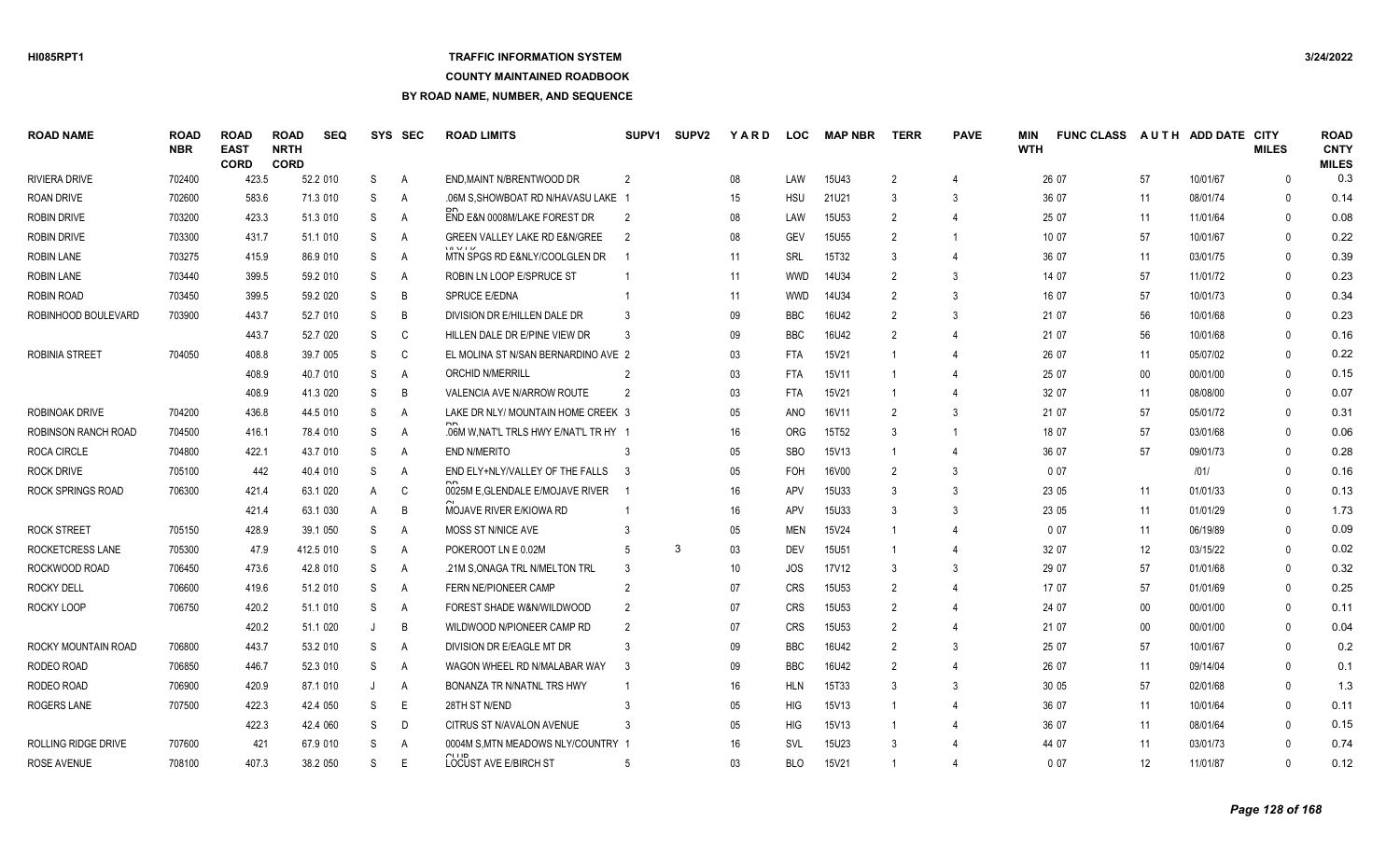## **TRAFFIC INFORMATION SYSTEM**

#### **COUNTY MAINTAINED ROADBOOK**

| <b>ROAD NAME</b>      | <b>ROAD</b><br><b>NBR</b> | <b>ROAD</b><br><b>EAST</b><br><b>CORD</b> | <b>ROAD</b><br><b>NRTH</b><br><b>CORD</b> | <b>SEQ</b> | SYS | <b>SEC</b> | <b>ROAD LIMITS</b>                  | SUPV <sub>1</sub> | <b>SUPV2</b> | YARD | <b>LOC</b> | <b>MAP NBR</b>    | <b>TERR</b>    | <b>PAVE</b>    | MIN<br><b>WTH</b> | <b>FUNC CLASS</b> |        | AUTH ADD DATE CITY | <b>MILES</b> | <b>ROAD</b><br><b>CNTY</b><br><b>MILES</b> |
|-----------------------|---------------------------|-------------------------------------------|-------------------------------------------|------------|-----|------------|-------------------------------------|-------------------|--------------|------|------------|-------------------|----------------|----------------|-------------------|-------------------|--------|--------------------|--------------|--------------------------------------------|
| <b>ROSE AVENUE</b>    | 708250                    | 396.8                                     |                                           | 38.4 010   | S.  | A          | <b>GRAND W&amp;N/STATE</b>          |                   |              | 01   | <b>MTC</b> | 14V24             |                | 4              |                   | 23 07             | $00\,$ | 00/01/00           | $\Omega$     | 0.26                                       |
| <b>ROSE COURT</b>     | 708275                    | 398.8                                     |                                           | 45.3 010   | S   | Α          | BELLEVIEW RD NE .06M                |                   |              | 01   | SAH        | 14V14             |                | 4              |                   | 16 07             | 11     | 11/06/07           | $\Omega$     | 0.06                                       |
| ROSE HILL DRIVE       | 709300                    | 419.6                                     |                                           | 51.2 010   | S   | A          | ROCKY DELL N&W/LAKE DR              | 2                 |              | 07   | <b>CRS</b> | 15U <sub>53</sub> | 2              | 4              |                   | 18 07             | 56     | 02/01/66           | $\Omega$     | 0.14                                       |
| ROSE HILL DRIVE       | 709450                    | 444.8                                     |                                           | 52.6 010   | S   | A          | 0006M S, DEER HORN DR N/DEER HORN 3 |                   |              | 09   | <b>BBC</b> | 16U42             | 2              | $\overline{1}$ |                   | 15 07             | 56     | 03/01/66           | $\Omega$     | 0.06                                       |
|                       |                           | 444.8                                     |                                           | 52.6 013   | S   | C          | DEER HORN DR N/RAINBOW BLVD         | 3                 |              | 09   | <b>BBC</b> | 16U42             | 2              | 3              |                   | 15 07             | 56     | 03/01/66           | $\Omega$     | 0.05                                       |
|                       |                           | 444.8                                     |                                           | 52.6 020   | S   | B          | RAINBOW N/FAIRWAY                   |                   |              | 09   | <b>BBC</b> | 16U42             | 2              | 3              |                   | 19 07             |        | 1011               | $\mathbf{0}$ | 0.28                                       |
| ROSE LANE             | 708400                    | 422.7                                     |                                           | 51.1 010   | J   | Α          | SH189 N/ALPINE LN                   |                   |              | 08   | LAW        | <b>15U53</b>      | $\overline{2}$ |                |                   | 27 05             | 57     | 11/01/71           | $\Omega$     | 0.03                                       |
|                       |                           | 422.7                                     |                                           | 51.1 020   | S   | B          | ALPINE LN N&E/CLUB HOUSE DR         | $\overline{2}$    |              | 08   | LAW        | <b>15U53</b>      | $\overline{2}$ | 3              |                   | 21 05             | 57     | 11/01/71           | $\mathbf{0}$ | 0.25                                       |
|                       |                           | 422.7                                     |                                           | 51.1 030   | S   | C          | CLUB HOUSE DR NE/LAKE FOREST DR 2   |                   |              | 08   | LAW        | <b>15U53</b>      |                | $\overline{4}$ |                   | 15 05             | 57     | 11/01/71           | $\mathbf{0}$ | 0.42                                       |
| <b>ROSE LANE</b>      | 708450                    | 436.5                                     |                                           | 97.6 010   | S   | Α          | <b>BALSA AVE N/END</b>              |                   |              | 12   | <b>BAR</b> | 16T21             | 3              | $\overline{4}$ |                   | 36 07             | 12     | 10/01/66           | $\mathbf{0}$ | 0.04                                       |
| <b>ROSE STREET</b>    | 708700                    | 430.3                                     |                                           | 39.3 010   | S   | Α          | ZANJA DR N/NAPLES AVE               |                   |              | 05   | <b>MEN</b> | 15V24             |                | 3              |                   | 23 07             | $00\,$ | 00/01/00           | $\mathbf{0}$ | 0.09                                       |
| ROSEDALE CURVE        | 709000                    | 397.9                                     |                                           | 44.6 010   | S   | Α          | 23RD E/23RD ST                      |                   |              | 01   | SAH        | 14V14             |                | 4              |                   | 22 07             | $00\,$ | 00/01/00           | $\Omega$     | 0.34                                       |
| ROSELLA DRIVE         | 709600                    | 460                                       |                                           | 38.1 010   | S   | Α          | HESS BLVD E/29 PALMS HWY            |                   |              | 10   | <b>MOR</b> | 16V25             | 3              | 3              |                   | 22 07             | $00\,$ | 00/01/00           | $\Omega$     | 0.14                                       |
| ROSEMARY AVENUE       | 709750                    | 443.8                                     |                                           | 96.9 010   | S   | A          | YERMO RD N/FRAMPTON RD              |                   |              | 12   | <b>DAG</b> | 16T22             | 3              | 3              |                   | 24 07             | 57     | 11/01/72           | $\Omega$     | 0.11                                       |
| <b>ROSEMARY DRIVE</b> | 709900                    | 407.4                                     |                                           | 39.6 010   | S   | Α          | CALABASH AVE E/END                  |                   |              | 03   | <b>FTA</b> | 15V21             |                | $\overline{4}$ |                   | 30 07             | 57     | 11/01/71           | $\Omega$     | 0.19                                       |
|                       |                           | 407.4                                     |                                           | 39.6 020   | S   | B          | <b>CHERRY E/END</b>                 |                   |              | 03   | <b>FTA</b> | 15V21             |                | $\mathbf{3}$   |                   | 36 07             | 57     | 08/01/73           | $\Omega$     | 0.13                                       |
|                       |                           | 407.4                                     |                                           | 39.6 030   | S   | C          | REDWOOD E/HEMLOCK                   |                   |              | 03   | <b>FTA</b> | 15V21             |                | $\overline{4}$ |                   | 36 07             |        | 1011               | $\mathbf{0}$ | 0.5                                        |
| ROSENA AVENUE         | 710650                    | 422.1                                     |                                           | 44.2 010   | S   | Α          | PUMALO ST N/DATE PL                 |                   |              | 05   | DEL        | 15V13             |                | 4              |                   | 36 07             | 34     | 08/01/71           | $\Omega$     | 0.04                                       |
| ROSENA RANCH ROAD     | 710725                    | 47.4                                      |                                           | 411.5 010  | S   | B          | BUR OAK RD E/CEDRELA WY             |                   |              | 03   | <b>DEV</b> | 15U51             |                | 4              |                   | 32 07             | 11     | 05/22/18           | $\mathbf{0}$ | 0.19                                       |
|                       |                           | 47.5                                      |                                           | 211.7 020  | S   | A          | CEDRELA WY E/PERILLA DR             |                   |              | 03   | <b>DEV</b> | <b>15U51</b>      |                |                |                   | 32 07             | 11     | 10/31/17           | $\Omega$     | 0.17                                       |
|                       |                           | 47.5                                      |                                           | 411.8 030  | S   | C          | PERILLA DR TO CLEARWATER PKWY       |                   |              | 03   | <b>DEV</b> | 15U51             |                |                |                   | 32 07             | 13     | 11/16/21           | $\Omega$     | 0.33                                       |
| ROSEWOOD AVENUE       | 710800                    | 459.8                                     |                                           | 37.8 010   | S   | Α          | CANYON HOUSE RD NW/0008M            |                   |              | 10   | <b>MOR</b> | 16V25             |                | 3              |                   | 22 07             | 00     | 00/01/00           | $\Omega$     | 0.08                                       |
| ROSEWOOD STREET       | 711100                    | 442.6                                     |                                           | 62.4 010   | S   | Α          | <b>VISALIA E/END</b>                |                   |              | 16   | <b>LCN</b> | 16U32             | -3             | $\overline{1}$ |                   | 26 07             | 11     | 01/01/59           | $\Omega$     | 0.25                                       |
| <b>ROSS STREET</b>    | 711400                    | 399.8                                     |                                           | 59.3 010   | J   | Α          | <b>CEDAR E/BETTY</b>                |                   |              | 11   | <b>WWD</b> | 14U34             | 2              | 3              |                   | 15 07             | 56     | 03/01/67           | $\Omega$     | 0.05                                       |
|                       |                           | 399.8                                     |                                           | 59.3 020   | S   | C          | <b>WILLOW ST E/ELM ST</b>           |                   |              | 11   | <b>WWD</b> | 14U34             | $\mathcal{P}$  | 3              |                   | 16 07             | 57     | 10/01/73           | $\Omega$     | 0.13                                       |
|                       |                           | 399.8                                     |                                           | 59.3 030   | S   | D          | ELM ST E/OAK ST<br>0000             |                   |              | 11   | <b>WWD</b> | 14U34             | $\mathcal{P}$  | 3              |                   | 16 07             | 57     | 10/01/73           | $\mathbf{0}$ | 0.25                                       |
| ROSWELL AVENUE        | 711550                    |                                           | 395                                       | 35.3 010   | S   | B          | CHINO AVE N/ WALNUT AVE             |                   |              | 01   | <b>CHI</b> | 14V23             |                | 3              |                   | 22 05             | 11     | 01/01/29           | 0.05         | 0.97                                       |
|                       |                           |                                           | 395                                       | 35.3 020   | S   | D          | MAXON PL N/.07M N.WAKEFIELD AVE     |                   |              | 01   | CHI        | 14V23             |                | 3              |                   | 22 05             | 11     | 01/01/29           | 0.11         | 0.11                                       |
|                       |                           | 395                                       |                                           | 35.3 026   | S   | Ε          | .08M N.WAKEFIELD AVE N/PHILLIPS     |                   |              | 01   | <b>CHI</b> | 14V23             |                | 3              |                   | 22 05             | 11     | 01/01/29           | 0.07         | 0.88                                       |
|                       |                           | 395                                       |                                           | 35.3 030   | S   | C          | <b>GRAND AVE N/MISSION BLVD</b>     |                   |              | 01   | <b>MTC</b> | 14V23             |                |                |                   | 22 05             | 11     | 01/01/29           | $\Omega$     | 0.51                                       |
| <b>ROSWELL COURT</b>  | 711585                    | 394.9                                     |                                           | 37.4 050   | S.  | A          | ROSWELL AVE E/END                   |                   |              | 01   | <b>MTC</b> | 14V23             |                | Δ              |                   | 0.07              | 11     | 01/16/89           | $\Omega$     | 0.08                                       |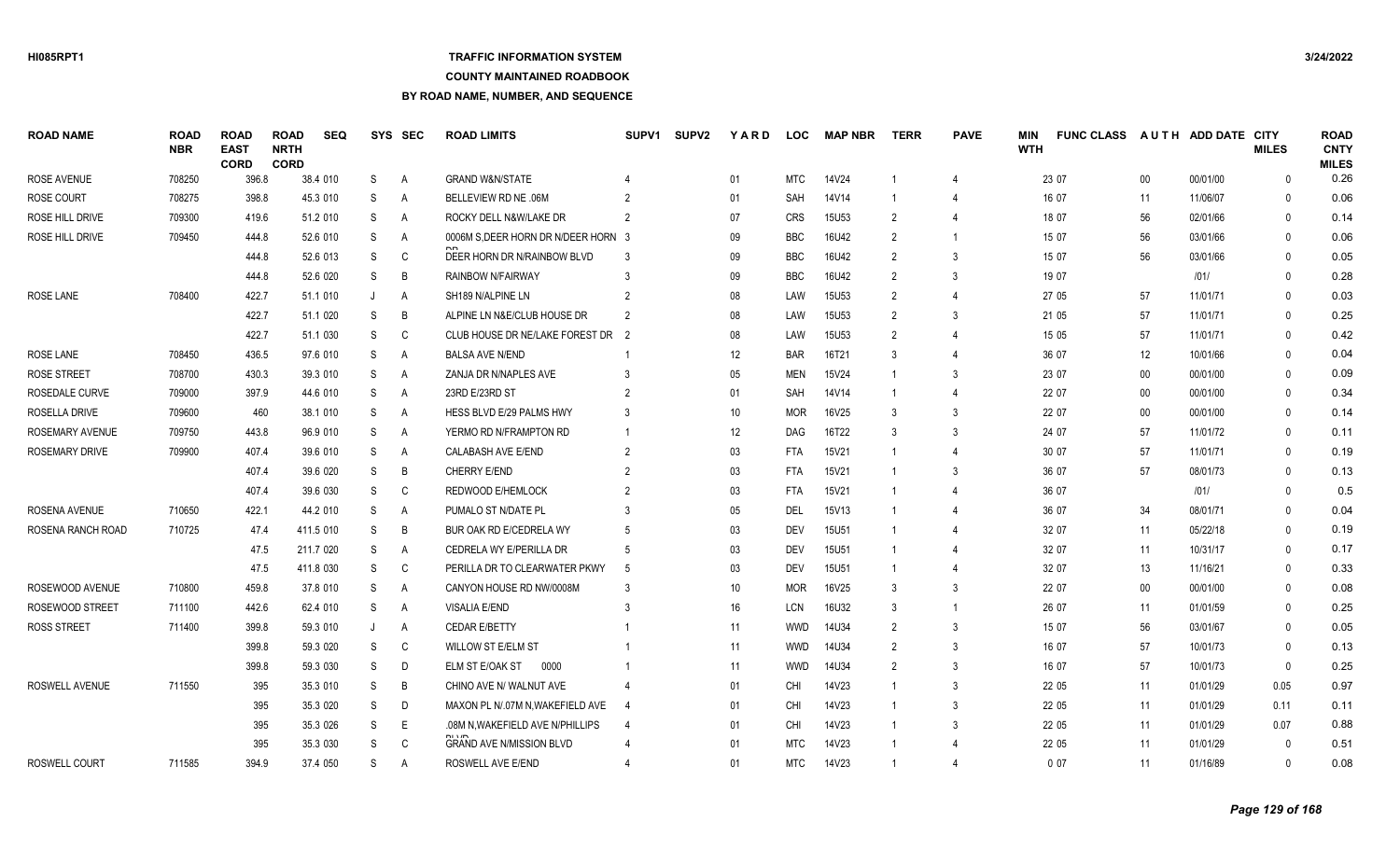# **TRAFFIC INFORMATION SYSTEM**

#### **COUNTY MAINTAINED ROADBOOK**

| <b>ROAD NAME</b>               | <b>ROAD</b><br><b>NBR</b> | <b>ROAD</b><br><b>EAST</b><br><b>CORD</b> | <b>ROAD</b><br><b>NRTH</b><br><b>CORD</b> | <b>SEQ</b> |   | SYS SEC        | <b>ROAD LIMITS</b>                   | SUPV1          | <b>SUPV2</b> | <b>YARD</b> | LOC        | <b>MAP NBR</b> | <b>TERR</b>    | <b>PAVE</b>              | <b>MIN</b><br><b>WTH</b> | <b>FUNC CLASS</b> |        | AUTH ADD DATE CITY | <b>MILES</b> | <b>ROAD</b><br><b>CNTY</b><br><b>MILES</b> |
|--------------------------------|---------------------------|-------------------------------------------|-------------------------------------------|------------|---|----------------|--------------------------------------|----------------|--------------|-------------|------------|----------------|----------------|--------------------------|--------------------------|-------------------|--------|--------------------|--------------|--------------------------------------------|
| <b>ROTARY WAY</b>              | 711625                    | 481.3                                     |                                           | 44.7 010   | S | $\overline{A}$ | SH62 N/SANDY RIDGE DR (NM)           | 3              |              | 10          | <b>JOS</b> | <b>17V13</b>   | $\mathbf{3}$   | 3                        |                          | 22 07             | 12     | 11/01/83           | <sup>0</sup> | 0.5                                        |
| ROUNDUP ROAD                   | 712000                    | 421.2                                     |                                           | 87.1 010   | S | A              | <b>BONANZA N/BUCKHORN</b>            |                |              | 16          | <b>HLN</b> | 15T33          | -3             |                          |                          | 30 07             | 57     | 02/01/68           | <sup>0</sup> |                                            |
| ROUNDUP WAY                    | 712150                    | 424.1                                     |                                           | 63.6 010   | J | A              | KIOWA RD E/END, OIL                  |                |              | 16          | APV        | 15U23          | $\mathbf{3}$   | 3                        |                          | 22 06             | 55     | 10/01/65           | $\Omega$     | 3                                          |
|                                |                           | 424.1                                     |                                           | 63.6 020   | J | C              | END.OIL E/VALLEY VISTA AVE           |                |              | 16          | APV        | 15U24          | 3              |                          |                          | 20 06             | 56     | 10/01/65           | $\Omega$     | 0.53                                       |
|                                |                           | 424.1                                     |                                           | 63.6 030   | S | B              | JAPATUL E/BELLVIEW AVE               |                |              | 16          | APV        | 15U24          | $\mathbf{3}$   |                          |                          | 24 06             | 57     | 08/01/73           | $\Omega$     | 0.53                                       |
| <b>ROWAN AVENUE</b>            | 712300                    | 414.5                                     |                                           | 44.4 010   | S | $\overline{A}$ | RIVERSIDE AVE NE/SYCAMORE AVE        | -5             |              | 03          | <b>RLO</b> | 15V12          |                | $\overline{4}$           |                          | 26 07             | 57     | 01/01/66           | $\Omega$     | 0.26                                       |
| <b>ROXBURY AVENUE</b>          | 712500                    | 413.1                                     |                                           | 38.5 010   | S | $\overline{A}$ | <b>END N/MANILA ST</b>               | 5              |              | 03          | <b>BLO</b> | 15V21          |                |                          |                          | 36 07             | 11     | 03/01/71           | $\Omega$     | 0.09                                       |
|                                |                           | 413.1                                     |                                           | 38.7 020   | S | C              | .05M S.GREGORY ST N/GREGORY ST       | -5             |              | 03          | <b>BLO</b> | 15V21          |                | $\overline{4}$           |                          | 36 07             | 11     | 11/23/04           | $\Omega$     | 0.05                                       |
|                                |                           | 413.1                                     |                                           | 38.5 030   | S | B              | GREGORY ST N.09M                     | 5              |              | 03          | <b>BLO</b> | 15V21          | -1             | $\boldsymbol{\Delta}$    |                          | 31 07             | 11     | 12/03/90           | $\mathbf{0}$ | 0.09                                       |
| ROYAL LANE                     | 712700                    | 413.7                                     |                                           | 37.1 010   | S | $\overline{A}$ | .07M W.PINE ST E/PINE ST             | 5              |              | 03          | <b>BLO</b> | 15V22          |                | Δ                        |                          | 36 07             | 11     | 11/07/06           | $\Omega$     | 0.07                                       |
| RUBELLITE COURT                | 712800                    | 47.1                                      |                                           | 412.6 010  | S | A              | <b>END TO LAPIS LANE</b>             |                |              | 03          | <b>DEV</b> | <b>15U51</b>   | $\overline{1}$ | $\overline{4}$           |                          | 32 07             | 13     | 11/16/21           | $\Omega$     | 0.05                                       |
| RUIDOSA AVENUE                 | 713175                    | 470.3                                     |                                           | 47.6 010   | S | $\overline{A}$ | 0005M S, CANTERBURY ST N/BELMONT 3   |                |              | 10          | <b>YUC</b> | <b>17U51</b>   | 3              | $\overline{4}$           |                          | 26 07             | 11     | 11/01/71           | $\mathbf{0}$ | 0.36                                       |
| <b>RUNNING OAK LANE</b>        | 713205                    | 47.7                                      |                                           | 412.3 010  | S | $\overline{A}$ | FLOWERING PLUM WY/ATHENA ELM DR 5    |                |              | 03          | <b>DEV</b> | <b>15U51</b>   |                | $\boldsymbol{\varDelta}$ |                          | 32 07             | 13     | 11/16/21           | $\Omega$     | 0.15                                       |
|                                |                           | 47.6                                      |                                           | 412.5 020  | S | B              | ATHENA ELM DR/BRISTLECONE PINE LN 5  |                |              | 03          |            | <b>15U51</b>   | $\overline{1}$ | $\boldsymbol{\Delta}$    |                          | 32 07             | 13     | 11/16/21           | $\Omega$     | 0.11                                       |
| RUNNING QUAIL ROAD             | 713275                    | 438                                       |                                           | 38.6 050   | S | A              | OAK GLEN ROAD N/WILD LILAC POINT 3   |                |              | 05          | OGL        | 16V21          | 2              | $\overline{4}$           |                          | 26 07             | 11     | 06/29/92           | $\Omega$     | 0.05                                       |
| RUNNING SPRINGS SCHOOL<br>ROAD | 713350                    | 430.7                                     |                                           | 48 010     | S | B              | .15M S, SNOW CACTUS CT N/SH 18       | $\overline{2}$ |              | 08          | <b>RSG</b> | 15U55          | $\overline{2}$ | $\Delta$                 |                          | 0 0 5             | 57     | 10/01/66           | $\Omega$     | 0.79                                       |
| RUSTIC COURT                   | 714000                    | 416.8                                     |                                           | 87 010     | S | $\overline{A}$ | BLUE GRASS DR N/END                  |                |              | 11          | <b>SRL</b> | 15T32          | 3              | 4                        |                          | 36 07             | 11     | 03/01/75           | $\Omega$     | 0.03                                       |
| SADDLE LANE                    | 718825                    | 415.4                                     |                                           | 85.5 010   | S | A              | <b>END N/LAKEVIEW DR</b>             |                |              | 11          | <b>SRL</b> | 15T42          | 3              | $\overline{4}$           |                          | 36 07             | $00\,$ | 00/01/00           | $\Omega$     | 0.07                                       |
| SAGE HEN ROAD                  | 720175                    | 420.1                                     |                                           | 68.2 010   | S | A              | YELLOWSTONE AVE E/0007 E, PALOS      |                |              | 16          | SVL        | 15U23          | 3              | $\overline{4}$           |                          | 36 07             | 11     | 03/01/73           | $\Omega$     | 0.31                                       |
|                                |                           | 420.1                                     |                                           | 68.2 020   | S | B              | .03M SW, CANDLEBERRY LN NLY/HIGH     |                |              | 16          | SVL        | 15U23          | 3              | $\overline{4}$           |                          | 36 07             | 11     | 04/15/91           | $\mathbf{0}$ | 0.16                                       |
| <b>SAGE ROAD</b>               | 719250                    | 399                                       |                                           | 63.7 010   | S | $\overline{A}$ | <b>MOUNTAIN E/END</b>                |                |              | 11          | PHN        | 14U24          | 3              |                          |                          | 23 07             | 57     | 10/01/73           | $\Omega$     | 0.06                                       |
| <b>SAGE STREET</b>             | 719400                    | 411.2                                     |                                           | 62.2 005   | S | A              | ASTER RD E/DAISY RD                  |                |              | 11          | OKH        | <b>15U31</b>   | 3              | 4                        |                          | 26 07             | 11     | 08/02/05           | $\Omega$     | 0.25                                       |
| SAGE STREET                    | 719550                    | 442                                       |                                           | 65.3 010   | S | A              | LINCOLN RD E/VISALIA AVE             | 3              |              | 16          | <b>LCN</b> | 16U22          | 3              |                          |                          | 30 07             | 57     | 03/01/68           | $\Omega$     | 0.5                                        |
|                                |                           | 442                                       |                                           | 65.3 020   | S | B              | VISALIA AVE E/ FAIRLANE RD           | $\mathbf{3}$   |              | 16          | <b>LCN</b> | 16U22          | $\mathbf{3}$   | 3                        |                          | 25 07             | 57     | 08/01/73           | <sup>0</sup> | 0.5                                        |
| SAGE STREET                    | 719700                    | 414                                       |                                           | 156.6 010  | J | A              | ARGUS E/TELESCOPE                    |                |              | 13          | <b>TRO</b> | 15R12          | 3              | 3                        |                          | 35 06             | 57     | 03/01/68           | $\Omega$     | 0.18                                       |
| <b>SAGEBRUSH TRAIL</b>         | 720150                    | 421                                       |                                           | 87.9 010   | S | A              | RODEO E/CORRAL                       |                |              | 16          | <b>HLN</b> | 15T33          | 3              | 3                        |                          | 26 07             | 57     | 02/01/68           | $\Omega$     | 0.5                                        |
| <b>SAGINAW COURT</b>           | 720200                    | 425.7                                     |                                           | 51.6 010   | S | A              | END E/SHENANDOAH DR                  | $\overline{2}$ |              | 08          | LAW        | <b>15U54</b>   | $\overline{2}$ | $\overline{4}$           |                          | 27 07             | 11     | 12/01/69           | $\Omega$     | 0.1                                        |
| <b>SAGO PALM DRIVE</b>         | 720775                    | 410.3                                     |                                           | 64.3 010   | S | A              | SEVEN PALMS DR E/BRACEO ST           |                |              | 11          | OKH        | 15U21          | 3              | $\overline{4}$           |                          | 36 07             | 11     | 12/09/08           | $\Omega$     | 0.37                                       |
| SAHARA ROAD                    | 721350                    | 403.4                                     |                                           | 64 010     | S | A              | LINDERO ST N/YUCCA TERR DR           |                |              | 11          | <b>PHN</b> | 14U25          | 3              |                          |                          | 28 07             | 57     | 11/01/67           | $\Omega$     | 0.38                                       |
| <b>SAHUARO WAY</b>             | 721500                    | 443.8                                     |                                           | 51.5 010   | S | A              | VILLA GROVE AVE NLY/ALTA VISTA AVE 3 |                |              | 09          | <b>MRG</b> | 16U52          | $\mathfrak{p}$ | $\Delta$                 |                          | 28 07             |        | 1011               | $\Omega$     | 0.05                                       |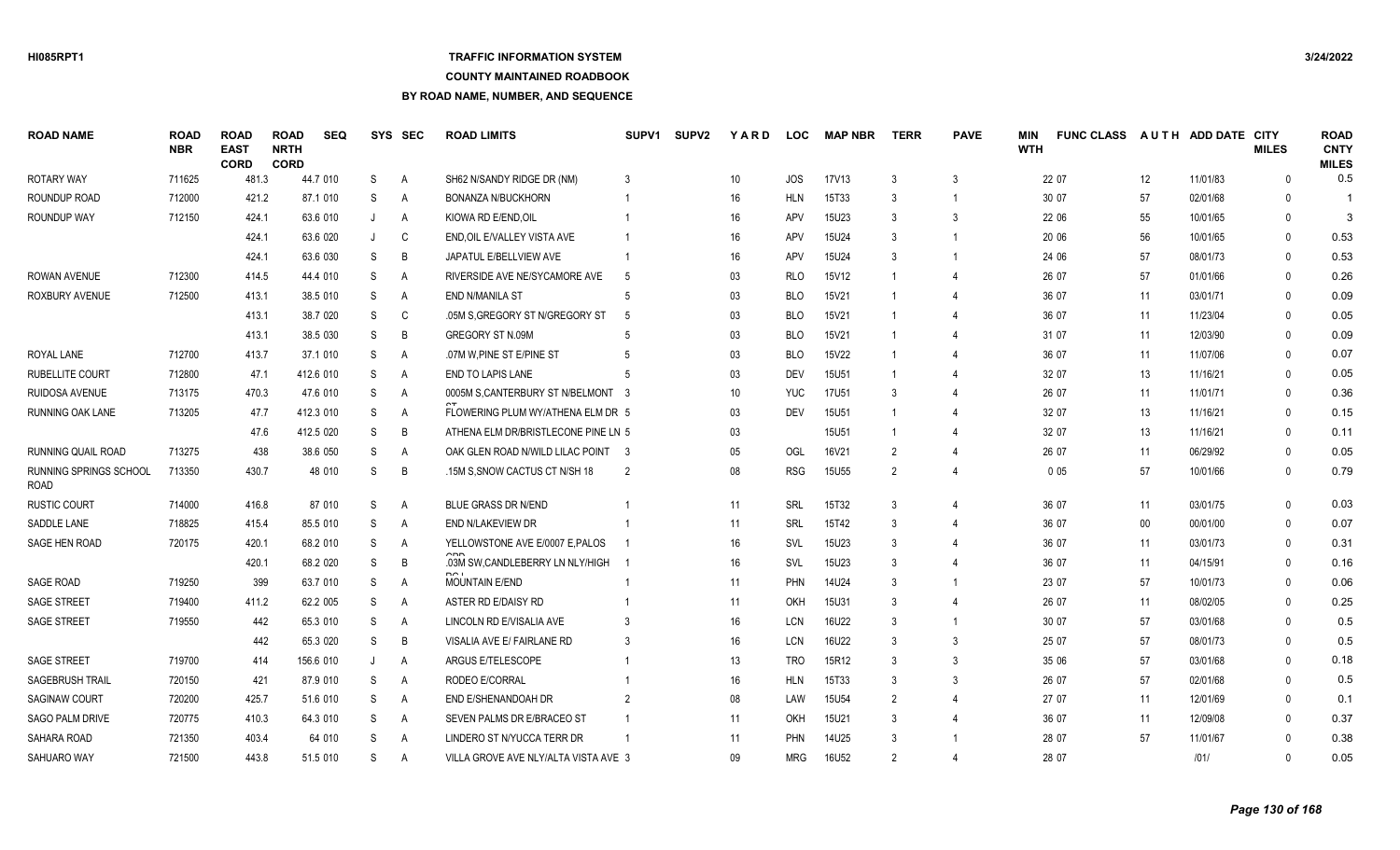### **TRAFFIC INFORMATION SYSTEM**

### **COUNTY MAINTAINED ROADBOOK**

| <b>ROAD NAME</b>                    | <b>ROAD</b><br><b>NBR</b> | <b>ROAD</b><br><b>EAST</b><br><b>CORD</b> | <b>ROAD</b><br><b>NRTH</b><br><b>CORD</b> | <b>SEQ</b> | SYS     | <b>SEC</b> | <b>ROAD LIMITS</b>                                                           | SUPV <sub>1</sub> | <b>SUPV2</b> | YARD   | <b>LOC</b> | <b>MAP NBR</b> | <b>TERR</b>    | <b>PAVE</b>                 | MIN<br><b>WTH</b> | <b>FUNC CLASS</b> |        | AUTH ADD DATE CITY | <b>MILES</b> | <b>ROAD</b><br><b>CNTY</b><br><b>MILES</b> |
|-------------------------------------|---------------------------|-------------------------------------------|-------------------------------------------|------------|---------|------------|------------------------------------------------------------------------------|-------------------|--------------|--------|------------|----------------|----------------|-----------------------------|-------------------|-------------------|--------|--------------------|--------------|--------------------------------------------|
|                                     |                           | 443.8                                     |                                           | 51.5 030   | S       | B          | ALTA VISTA AVE N/VINE AVE                                                    | 3                 |              | 09     | <b>MRG</b> | 16U52          | $\overline{2}$ | $\overline{4}$              |                   | 16 07             | $00\,$ | 00/01/00           | $\mathbf{0}$ | 0.04                                       |
| <b>SAILFIN LANE</b>                 | 721525                    | 420.8                                     |                                           | 69.1 010   | S       | Α          | SEA GULL DR NELY/DRIFTWOOD DR                                                |                   |              | 16     | <b>SVL</b> | 15U23          |                | $\overline{4}$              |                   | 36 07             | 11     | 03/01/73           | $\Omega$     | 0.06                                       |
| <b>SALEM DRIVE</b>                  | 723350                    | 444.2                                     |                                           | 52.3 010   | S       | A          | <b>RALEIGH DR N/MTN LN</b>                                                   |                   |              | 09     | <b>BBC</b> | 16U42          | $\mathcal{P}$  | $\Delta$                    |                   | 007               | 11     | 06/01/79           | $\Omega$     | 0.2                                        |
| SALEM LANE                          | 723375                    | 420.8                                     |                                           | 68.2 010   | S       | Α          | END E/GREENSBORO RD                                                          |                   |              | 16     | <b>SVL</b> | 15U23          |                | 4                           |                   | 36 07             | 11     | 03/01/73           | $\Omega$     | 0.06                                       |
| <b>SALERNO AVENUE</b>               | 723450                    | 429                                       |                                           | 39.9 010   | S       | Α          | AGATE AVE E/CRAFTON AVE                                                      |                   |              | 05     | <b>MEN</b> | 15V24          |                | 3                           |                   | 24 07             | 00     | 00/01/00           | $\Omega$     | 0.22                                       |
| <b>SALINAS ROAD</b>                 | 723750                    | 424.9                                     |                                           | 100.2 010  | S       | Α          | HINKLEY RD E/SERRA RD                                                        |                   |              | 12     | <b>HNK</b> | 15T14          | 3              |                             |                   | 30 07             | 57     | 02/01/68           | $\Omega$     | 0.51                                       |
| SALMONBERRY WAY                     | 723840                    | 47.1                                      |                                           | 412.3 010  | S       | Α          | WHITE ASH RD/VINE MAPLE RD                                                   |                   |              | 03     | <b>DEV</b> | <b>15U51</b>   |                |                             |                   | 32 07             | 13     | 11/16/21           | $\mathbf{0}$ | 0.05                                       |
| <b>SALTBUSH COURT</b>               | 723925                    | 47.4                                      |                                           | 412.7 010  | S       | Α          | END TO ARROW WOOD RD                                                         |                   |              | 03     | <b>DEV</b> | <b>15U51</b>   |                | 4                           |                   | 32 07             | 12     | 11/16/21           | $\mathbf{0}$ | 0.02                                       |
| <b>SALULU COURT</b>                 | 723975                    | 588.4                                     |                                           | 47.7 010   | S       | A          | <b>RIO VISTA DR N/END</b>                                                    |                   |              | $02\,$ | <b>BRV</b> | 21V12          | 3              | 4                           |                   | 28 07             | 11     | 12/01/87           | $\Omega$     | 0.1                                        |
| <b>SALVIA AVENUE</b>                | 724050                    | 449.1                                     |                                           | 71.1 010   | S       | Α          | ABELIA N/NORTH SIDE RD                                                       |                   |              | 16     | <b>LCN</b> | 16U00          |                | -1                          |                   | 36 07             | 57     | 03/01/68           | $\Omega$     | 0.31                                       |
| SAN ANGELO AVENUE                   | 724500                    | 474.1                                     |                                           | 44.1 010   | S       | Α          | <b>TORRES NE&amp;N/DIVISION ST</b>                                           |                   |              | 10     | JOS.       | 17V12          | 3              | 3                           |                   | 26 07             | $00\,$ | 00/01/00           | $\Omega$     | 0.38                                       |
| SAN ANSELMO DRIVE                   | 724600                    | 445                                       |                                           | 53.4 010   | S       | Α          | MT DOBLE DR SE/0002M E, PARADISE                                             | -3                |              | 09     | <b>BBC</b> | 16U42          |                | 3                           |                   | 24 07             | 11     | 01/01/68           | $\mathbf{0}$ | 0.28                                       |
| SAN ANTONIO AVENUE                  | 724650                    | 398.3                                     |                                           | 44.6 010   | J       | E          | <b><i>MAAM</i></b><br>23RD N/24TH                                            | 2                 |              | 01     | SAH        | 14V14          |                | 4                           |                   | 33 05             | $00\,$ | 00/01/00           | 0.13         | 0.13                                       |
| SAN ANTONIO CRESCENT<br><b>EAST</b> | 724800                    | 398.3                                     |                                           | 44.9 010   | J       | A          | 24TH ST N/SAN ANTONIO CRESENT W 2                                            |                   |              | 01     | SAH        | 14V14          |                | 3                           |                   | 36 05             | 57     | 12/01/67           | $\Omega$     | 0.06                                       |
|                                     |                           | 398.3                                     |                                           | 44.9 020   | S       | B          | SAN ANTONIO CRESENT W NE/EUCLID 2                                            |                   |              | 01     | <b>SAH</b> | 14V14          |                | 4                           |                   | 24 05             | $00\,$ | 00/01/00           | $\Omega$     | 0.41                                       |
|                                     |                           | 398.3                                     |                                           | 44.9 030   | S       | D          | EUCLID AVE NE0013M                                                           |                   |              | 01     | SAH        | 14V14          |                |                             |                   | 005               | 12     | 08/01/87           | $\mathbf{0}$ | 0.13                                       |
|                                     |                           | 398.3                                     |                                           | 44.9 040   | S       | C          | 0007M S, BELLVIEW RD NELY/BELLVIEW 2                                         |                   |              | 01     | SAH        | 14V14          |                | 4                           |                   | 005               | 11     | 11/01/82           | $\mathbf{0}$ | 0.07                                       |
|                                     |                           | 398.7                                     |                                           | 45.4 050   | S       | F          | <b>BELLEVIEW</b>                                                             |                   |              | 01     | <b>SAH</b> | 14V14          |                | 4                           |                   | 27 07             | 11     | 08/10/99           | $\Omega$     | 0.08                                       |
| SAN ANTONIO CRESCENT W              | 724950                    | 398.3                                     |                                           | 45 010     | A       | A          | DOAIDI CONCIDEU EVIEWIODI ON<br>SAN ANTONIO CRES E NW/MOUNTAIN<br><b>AVE</b> | -2                |              | 01     | <b>SAH</b> | 14V14          |                | 3                           |                   | 20 04             | 11     | 01/01/29           | $\Omega$     | 0.17                                       |
| SAN ANTONIO DRIVE                   | 725100                    | 431.9                                     |                                           | 51.1 010   | S       | Α          | ANGELES DR NE 0003M                                                          | $\overline{2}$    |              | 08     | <b>GEV</b> | 15U55          | $\mathcal{P}$  | $\overline{4}$              |                   | 12 07             | 51     | 11/01/68           | $\Omega$     | 0.03                                       |
| <b>SAN BENITO STREET</b>            | 725250                    | 416.1                                     |                                           | 46.1 010   | S       | A          | PORTOLA ST N/JUNE PLACE                                                      |                   |              | 05     | <b>MCY</b> | 15V12          |                | 4                           |                   | 36 07             | 57     | 08/01/73           | $\Omega$     | 0.14                                       |
| SAN BERNARDINO AVENUE               | 725400                    | 406.2                                     |                                           | 39.9 010   | A       | B          | ETIWANDA AVE E/CHERRY AVE                                                    | $\overline{2}$    |              | 03     | <b>FTA</b> | 14V25          |                | 4                           |                   | 27 04             | 11     | 01/01/29           | $\Omega$     | $\overline{2}$                             |
|                                     |                           | 406.2                                     |                                           | 39.9 020   | A       | M          | CHERRY AVE E/FONTANA AVE                                                     |                   |              | 03     | <b>FTA</b> | 15V21          |                | 4                           |                   | 004               | 11     | 01/01/29           | $\mathbf{0}$ | 1.26                                       |
|                                     |                           | 406.2                                     |                                           | 39.9 030   | A       | C          | ALDER AVE E/LAUREL AVE                                                       |                   |              | 03     | <b>BLO</b> | 15V21          |                | 3                           |                   | 004               | 11     | 01/01/29           | 0.03         | 0.27                                       |
|                                     |                           | 406.2                                     |                                           | 39.9 040   | A       | J          | LAUREL AVE E/.07M E, LARCH (RLO CL)                                          |                   |              | 03     | <b>BLO</b> | 15V21          |                | 4                           |                   | 27 04             | 11     | 01/01/29           | 0.01         | 1.31                                       |
| SAN BERNARDINO AVENUE               | 725550                    | 421.7                                     |                                           | 40 030     | A       | B          | CALIFORNIA ST E/ALABAMA ST                                                   | 3                 |              | $05\,$ | <b>RED</b> | 15V23          |                | $\overline{4}$              |                   | 25 04             | 56     | 04/01/70           | $\Omega$     | 1.01                                       |
|                                     |                           | 421.7                                     |                                           | 40 040     | A       | C          | ALABAMA ST E 0.52M (RED CL)                                                  |                   |              | 05     | <b>RED</b> | 15V23          |                | 3                           |                   | 25 04             | 56     | 04/01/70           | 0.03         | 0.49                                       |
|                                     |                           | 421.7                                     |                                           | 40 050     | $\cdot$ | D          | WABASH AVE E/OPAL AVE                                                        |                   |              | $05\,$ | <b>MEN</b> | 15V24          |                | $\boldsymbol{\vartriangle}$ |                   | 27 04             | 57     | 08/01/67           | 0.07         | 0.23                                       |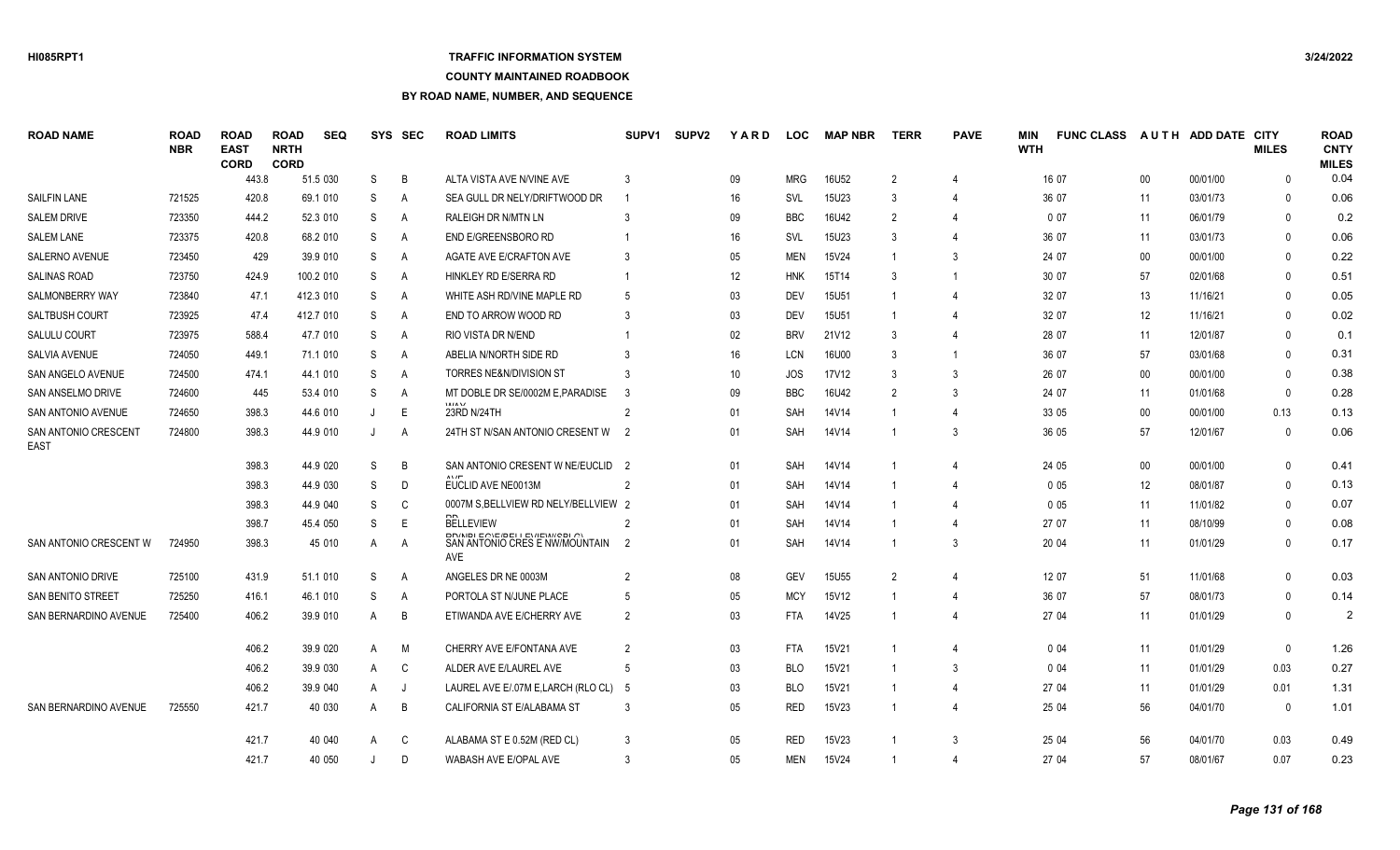### **TRAFFIC INFORMATION SYSTEM**

#### **COUNTY MAINTAINED ROADBOOK**

| <b>ROAD NAME</b>          | <b>ROAD</b><br><b>NBR</b> | <b>ROAD</b><br><b>EAST</b><br><b>CORD</b> | <b>ROAD</b><br><b>NRTH</b><br><b>CORD</b> | <b>SEQ</b> |              | SYS SEC        | <b>ROAD LIMITS</b>                                | SUPV <sub>1</sub> | <b>SUPV2</b> | YARD            | <b>LOC</b> | <b>MAP NBR</b> | <b>TERR</b>    | <b>PAVE</b>    | MIN<br><b>WTH</b> | <b>FUNC CLASS</b> |        | AUTH ADD DATE CITY | <b>MILES</b> | <b>ROAD</b><br><b>CNTY</b><br><b>MILES</b> |
|---------------------------|---------------------------|-------------------------------------------|-------------------------------------------|------------|--------------|----------------|---------------------------------------------------|-------------------|--------------|-----------------|------------|----------------|----------------|----------------|-------------------|-------------------|--------|--------------------|--------------|--------------------------------------------|
|                           |                           | 421.7                                     |                                           | 40 060     | S            | E              | OPAL AVE E/.05M E, SOFFEL ST                      | 3                 |              | 05              | <b>MEN</b> | 15V24          |                | $\overline{4}$ |                   | 26 04             | 57     | 08/01/67           | $\mathbf{0}$ | 0.19                                       |
| SAN BERNARDINO AVENUE     | 725700                    | 445.6                                     |                                           | 51.3 010   | <sub>S</sub> | A              | <b>CLARK LN N/BARTON LN</b>                       | 3                 |              | 09              | <b>MRG</b> | 16U52          | $\overline{2}$ |                |                   | 23 07             | 11     | 01/01/47           | $\Omega$     | 0.24                                       |
| <b>SAN BRUNO AVENUE</b>   | 726149                    | 434.8                                     |                                           | 98.4 010   | S.           | A              | 0002M E.LOMBARDY AVE                              |                   |              | 12              | <b>BAR</b> | 15T15          | $\mathcal{R}$  |                |                   | 36 07             |        | 1011               | $\Omega$     | 0.33                                       |
| SAN FELIPE AVENUE         | 726600                    | 395.5                                     |                                           | 37.7 010   | <sub>S</sub> | B              | ABAR VIDALEDMO OT<br><b>END N/PHILLIPS BLVD</b>   |                   |              | 01              | <b>MTC</b> | 14V23          |                |                |                   | 007               | 12     | 03/01/83           | $\Omega$     | 0.14                                       |
|                           |                           | 395.5                                     |                                           | 37.7 020   | <sub>S</sub> | A              | MONTE VERDE N/GRAND                               |                   |              | 01              | <b>MTC</b> | 14V23          |                |                |                   | 36 07             | $00\,$ | 00/01/00           | $\Omega$     | 0.09                                       |
| <b>SAN GABRIEL LANE</b>   | 726800                    | 420.1                                     |                                           | 69 010     | <sub>S</sub> | A              | SIERRA VISTA DR E/0008M<br><b>COUNDIMAIN</b>      |                   |              | 16              | <b>SVL</b> | 15U23          | -3             |                |                   | 36 07             | 11     | 03/01/73           | $\Omega$     | 0.13                                       |
| SAN GORGONIO AVENUE       | 726900                    | 459.6                                     |                                           | 37.8 010   | <sub>S</sub> | A              | LIVE OAK DR N/MATZENE DR                          | 3                 |              | 10 <sup>°</sup> | <b>MOR</b> | 16V25          | 3              | 3              |                   | 25 07             | 57     | 09/01/66           | $\Omega$     | 0.19                                       |
| <b>SAN JACINTO STREET</b> | 727350                    | 460.2                                     |                                           | 38.4 010   |              | A              | <b>SENILIS N/PIONEER</b>                          |                   |              | 10 <sup>°</sup> | <b>MOR</b> | 16V25          | $\mathcal{R}$  | 3              |                   | 21 07             | 57     | 11/01/67           | $\Omega$     | 0.5                                        |
| <b>SAN MARTIN CIRCLE</b>  | 728300                    | 446.5                                     |                                           | 52.3 010   | <sub>S</sub> | A              | SAN MARTIN DR NLY/END                             |                   |              | 09              | <b>BBC</b> | 16U42          | $\mathcal{P}$  |                |                   | 26 07             | 11     | 05/01/74           | $\Omega$     | 0.03                                       |
| <b>SAN MARTIN DRIVE</b>   | 728350                    | 446.4                                     |                                           | 52.2 005   | <sub>S</sub> | B              | PINE LN E/.02M W.ST CLOUD CR                      | 3                 |              | 09              | <b>BBC</b> | 16U42          | 2              | 3              |                   | 26 07             | 11     | 05/06/91           | $\Omega$     | 0.07                                       |
|                           |                           | 446.4                                     |                                           | 52.2 010   | <sub>S</sub> | $\overline{A}$ | 0002M W,ST CLOUD NELY/MONTCLAIR                   | -3                |              | 09              | <b>BBC</b> | 16U42          | $\overline{2}$ | $\overline{4}$ |                   | 26 07             | 11     | 05/01/74           | $\mathbf{0}$ | 0.19                                       |
| <b>SAN MARTIN ROAD</b>    | 728400                    | 415.5                                     |                                           | 68.5 010   | <sub>S</sub> | A              | LUNA RD N/PALMDALE RD                             |                   |              | 11              | <b>VIC</b> | 15U22          | 3              |                |                   | 28 07             | 11     | 01/01/52           | $\Omega$     |                                            |
| SAN MATEO DRIVE           | 728500                    | 398.7                                     |                                           | 45.1 010   | S            | $\overline{A}$ | VISTA DR N/END                                    |                   |              | 01              | SAH        | 14V14          |                | $\overline{4}$ |                   | 36 07             | 11     | 08/01/74           | $\Omega$     | 0.05                                       |
| <b>SAN MORITZ DRIVE</b>   | 728850                    | 420.2                                     |                                           | 51.3 010   | $\cdot$      | A              | LAKE GREGORY DR E&NE/AROSA DR                     | $\overline{2}$    |              | 07              | <b>CRS</b> | <b>15U53</b>   | $\mathcal{P}$  |                |                   | 20 04             | 11     | 01/01/48           | $\Omega$     | 1.54                                       |
| <b>SAN MORITZ WAY</b>     | 728900                    | 421                                       |                                           | 51.2 010   | S.           | A              | SAN MORITZ DR NLY/LAKE DR                         | $\overline{2}$    |              | 07              | <b>CRS</b> | <b>15U53</b>   | $\mathfrak{D}$ |                |                   | 26 07             | 12     | 03/22/05           | $\Omega$     | 0.42                                       |
| SAN PASQUAL AVENUE        | 729150                    | 395.5                                     |                                           | 37.7 010   | S.           | A              | MONTE VERDE N/GRAND                               |                   |              | 01              | <b>MTC</b> | 14V23          |                |                |                   | 36 07             | $00\,$ | 00/01/00           | $\Omega$     | 0.08                                       |
| SAN TIMOTEO CANYON ROAD   | 729900                    | 426.6                                     |                                           | 34.9 040   | A            | B.             | NEVADA ST N/BARTON RD                             | 3                 |              | 05              | <b>RED</b> | 15V23          |                | 3              |                   | 21 03             | 57     | 08/01/73           | 0.22         | 0.21                                       |
| SAND CANYON ROAD          | 730640                    | 430.7                                     |                                           | 37 020     | A            | $\overline{A}$ | YPA CTY BNDY NW/CRAFTON AVE                       | 3                 |              | 05              | <b>RED</b> | 15V24          |                |                |                   | 24 04             | 12     | 01/01/71           | $\mathbf{0}$ | 1.03                                       |
| <b>SAND COURT</b>         | 730030                    | 428.9                                     |                                           | 39.2 050   | <sub>S</sub> | A              | <b>ROCK ST E/END</b>                              |                   |              | 05              | <b>MEN</b> | 15V24          |                |                |                   | 007               | 11     | 04/10/89           | $\mathbf{0}$ | 0.08                                       |
| SANDALWOOD AVENUE         | 730530                    | 413.9                                     |                                           | 39.8 050   | <sub>S</sub> | A              | EL MOLINO ST N .09M                               |                   |              | 03              | <b>BLO</b> | 15V21          |                |                |                   | 32 07             | 11     | 09/21/92           | $\mathbf{0}$ | 0.09                                       |
| SANDALWOOD COURT          | 730560                    | 423.9                                     |                                           | 53 010     | S            | A              | SANDALWOOD DR N/END                               |                   |              | 08              | LAW        | 15U43          | $\overline{2}$ |                |                   | 26 07             | 11     | 11/01/71           | $\mathbf{0}$ | 0.05                                       |
| SANDALWOOD DRIVE          | 730575                    | 423.9                                     |                                           | 53 010     | <sub>S</sub> | A              | <b>GRASS VALLEY RD NELY/GRASS</b>                 | $\overline{2}$    |              | 08              | LAW        | 15U43          | $\mathcal{P}$  |                |                   | 26 07             | 11     | 11/01/71           | $\Omega$     | 0.65                                       |
| SANDALWOOD LANE           | 730625                    | 416.9                                     |                                           | 86.8 010   | <sub>S</sub> | A              | <b>MALLEM BB</b><br>HUMMINGBIRD LN E/HELENDALE RD |                   |              | 11              | SRL        | 15T32          | $\mathcal{R}$  |                |                   | 44 07             | $00\,$ | 00/01/00           | $\Omega$     | 0.03                                       |
| SANDALWOOD TRAIL          | 730050                    | 474.3                                     |                                           | 42.9 010   | <sub>S</sub> | A              | SUNNY VISTA E/OUTPOST                             | 3                 |              | 10 <sup>°</sup> | <b>JOS</b> | 17V12          | $\mathcal{R}$  | 3              |                   | 31 07             | 57     | 01/01/68           | $\Omega$     | 0.5                                        |
| SANDSTONE COURT           | 730710                    | 428.8                                     |                                           | 39 050     | <sub>S</sub> | A              | <b>GRANITE ST N/END</b>                           | 3                 |              | 05              | <b>MEN</b> | 15V24          |                |                |                   | 36 07             | 11     | 02/26/90           | $\Omega$     | 0.08                                       |
| SANTA ANA AVENUE          | 730800                    | 406.6                                     |                                           | 38.4 040   |              | D              | TAMARIND AVE E/LOCUST AVE                         | 5                 |              | 03              | <b>FTA</b> | 15V21          |                | $\overline{4}$ |                   | 26 04             | 00     | 00/01/00           | $\Omega$     | 0.76                                       |
|                           |                           | 406.6                                     |                                           | 38.4 050   |              | E              | LOCUST AVE E/CEDAR AVE                            | 5                 |              | 03              | <b>FTA</b> | 15V21          |                | 3              |                   | 24 04             | $00\,$ | 00/01/00           | $\Omega$     | 0.75                                       |
|                           |                           | 406.6                                     |                                           | 38.4 060   |              | F              | CEDAR AVE E/.12M E.CACTUS AVE                     | 5                 |              | 03              | <b>BLO</b> | 15V22          |                | 3              |                   | 24 05             |        | 1011               | $\Omega$     | 0.88                                       |
| SANTA ANITA TRAIL         | 731025                    | 420.5                                     |                                           | 67.8 010   | S            | A              | SPRING VALLEY PKY N&W/PEBBLE<br><b>DEAOU</b>      |                   |              | 16              | SVL        | 15U23          | 3              |                |                   | 36 07             | 11     | 03/01/73           | $\Omega$     | 0.24                                       |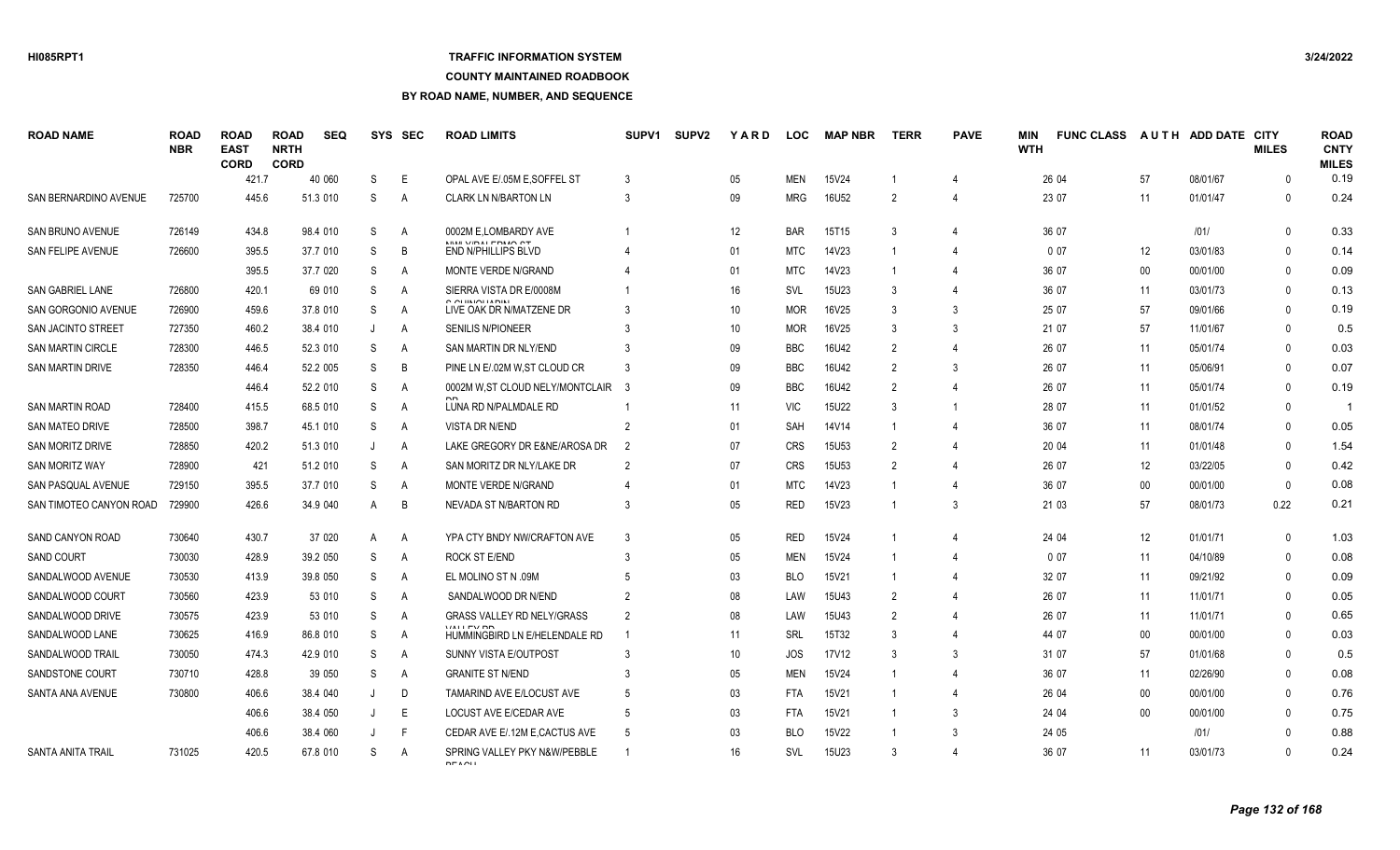## **TRAFFIC INFORMATION SYSTEM**

#### **COUNTY MAINTAINED ROADBOOK**

| <b>ROAD NAME</b>         | <b>ROAD</b><br><b>NBR</b> | <b>ROAD</b><br><b>EAST</b><br><b>CORD</b> | <b>ROAD</b><br><b>NRTH</b><br><b>CORD</b> | <b>SEQ</b> | SYS     | <b>SEC</b> | <b>ROAD LIMITS</b>                              | SUPV1          | <b>SUPV2</b> | YARD | <b>LOC</b> | <b>MAP NBR</b>    | <b>TERR</b>    | <b>PAVE</b>    | MIN<br><b>WTH</b> | <b>FUNC CLASS</b> |        | AUTH ADD DATE CITY | <b>MILES</b> | <b>ROAD</b><br><b>CNTY</b><br><b>MILES</b> |
|--------------------------|---------------------------|-------------------------------------------|-------------------------------------------|------------|---------|------------|-------------------------------------------------|----------------|--------------|------|------------|-------------------|----------------|----------------|-------------------|-------------------|--------|--------------------|--------------|--------------------------------------------|
| SANTA BARBARA AVENUE     | 731050                    | 445.5                                     |                                           | 51.4 010   | S       | Α          | .08M S, SILVER PINE RD N/BARTON LN 3            |                |              | 09   | <b>MRG</b> | 16U52             | $\overline{2}$ |                |                   | 26 07             | 12     | 12/01/68           | $\mathbf{0}$ | 0.16                                       |
| SANTA FE AVENUE          | 731250                    | 413.1                                     |                                           | 50.1 010   | S       | Α          | DEVORE RD ELY/DEMENT ST                         | $\overline{2}$ |              | 03   | <b>DEV</b> | 15U51             |                |                |                   | 24 07             | 57     | 11/01/71           | $\Omega$     | 0.13                                       |
| SANTA FE AVENUE          | 731400                    | 416.7                                     |                                           | 103.1 010  | S       | Α          | HARPER LK RD SE/ALMEDA ST                       |                |              | 12   | <b>HNK</b> | 15T00             | 3              | -1             |                   | 27 07             | 11     | 01/01/56           | $\mathbf{0}$ | 8.7                                        |
|                          |                           | 416.7                                     |                                           | 103.1 020  | S       | C          | ALMEDA SE/HINKLEY RD                            |                |              | 12   | <b>HNK</b> | 15T14             |                | 3              |                   | 20 07             | 11     | 01/01/56           | $\mathbf{0}$ | 0.65                                       |
|                          |                           | 416.7                                     |                                           | 103.1 030  | $\cdot$ | B          | HINKLEY RD SE/.13M E.DIXIE RD                   |                |              | 12   | <b>HNK</b> | 15T14             |                | 3              |                   | 23 07             | 11     | 01/01/55           | $\Omega$     | 3.38                                       |
| SANTA FE ROAD            | 732000                    | 448.1                                     |                                           | 64.4 010   | S       | A          | OLD WMN SPGS RD N/EAST END                      |                |              | 16   | <b>LCN</b> | 16U00             |                | -1             |                   | 16 07             | 11     | 01/01/39           | $\Omega$     | 1.1                                        |
| <b>SANTA FE STREET</b>   | 732150                    | 441.8                                     |                                           | 94.4 010   | S       | A          | 0006MW.SIERRA WAY E/DAGGETT                     |                |              | 12   | <b>DAG</b> | 16T22             | $\mathbf{3}$   | 3              |                   | 23 07             | 11     | 01/01/30           | $\Omega$     | 0.2                                        |
|                          |                           | 441.8                                     |                                           | 94.4 020   |         | C          | VEDMO DD<br>DAGGETT-YERMO RD E/HIDDEN           |                |              | 12   | <b>DAG</b> | 16T22             |                | 3              |                   | 24 05             | 11     | 01/01/70           | $\Omega$     | 4.94                                       |
| <b>SANTA FE TRAIL</b>    | 732600                    | 419.7                                     |                                           | 89.8 010   | S       | Α          | CODIMICS OF<br><b>INDIAN TRAIL E/MOJAVE TRL</b> |                |              | 11   | <b>HLN</b> | 15T33             | 3              | $\mathbf{3}$   |                   | 24 07             | 00     | 00/01/00           | $\Omega$     | 0.51                                       |
| SANTA ROSA COURT         | 732825                    | 398.4                                     |                                           | 45 010     | S       | A          | MOUNTAIN AVE N/END                              |                |              | 01   | SAH        | 14V14             |                | $\overline{4}$ |                   | 007               |        | 1011               | $\Omega$     | 0.05                                       |
| SANTA ROSA ROAD          | 732900                    | 434.6                                     |                                           | 63.3 010   | S       | Α          | WILLOW WELLS AVE E/0025M E,ALAMO 3              |                |              | 16   | <b>LCN</b> | 15U35             |                |                |                   | 32 07             | 57     | 03/01/68           | $\Omega$     | 0.5                                        |
| SAPPHIRE ROAD            | 733200                    | 438                                       |                                           | 62.4 010   | S       | Α          | TRADE POST E/CRYSTAL CREEK                      | 3              |              | 16   | <b>LCN</b> | 16U31             |                | 3              |                   | 22 07             | 57     | 08/01/73           | $\mathbf{0}$ | 0.99                                       |
| SAPPHIRE STREET          | 733350                    | 429.7                                     |                                           | 39 010     | S       | Α          | COLTON AVE N/MENTONE BLVD (SH38) 3              |                |              | 05   | <b>MEN</b> | 15V24             |                |                |                   | 27 07             |        | 1011               | $\Omega$     | 0.49                                       |
|                          |                           | 429.7                                     |                                           | 39 0 20    | S       | C          | MENTONE BLVD SH38 N/END                         |                |              | 05   | <b>MEN</b> | 15V24             |                |                |                   | 16 07             | $00\,$ | 00/01/00           | $\Omega$     | 0.25                                       |
|                          |                           | 429.7                                     |                                           | 39 030     | S       | D          | <b>FLORIDA ST NE .3M</b>                        |                |              | 05   | <b>RED</b> | 15V14             |                | 3              |                   | 11 07             | $00\,$ | 00/01/00           | $\Omega$     | 0.3                                        |
|                          |                           | 429.7                                     |                                           | 39 040     | S       | D          | 43 M N FLORIDA ST NE & E 21M                    |                |              | 05   | <b>RED</b> | 15V14             |                | 3              |                   | 11 07             | $00\,$ | 00/01/00           | 0.08         | 0.13                                       |
| SARATOGA STREET          | 733825                    | 470.3                                     |                                           | 47.9 010   | S       | A          | RUIDOSA AVE E/SURREY AVE                        |                |              | 10   | <b>YUC</b> | 17U51             | 3              | $\overline{4}$ |                   | 26 07             | 11     | 11/01/71           | $\mathbf{0}$ | 0.31                                       |
| SASSAFRAS LANE           | 734000                    | 47.4                                      |                                           | 412.7 010  | S       | Α          | NINEBARK LN TO SCARLET OAK CT                   | -5             |              | 03   | <b>DEV</b> | 15U51             |                | $\overline{4}$ |                   | 32 07             | 12     | 11/16/21           | $\mathbf{0}$ | 0.19                                       |
| SAUANO LANE              | 734350                    | 585.2                                     |                                           | 46.2 010   | S       | Α          | DEL REY DR E&S/TRADING POST TR                  |                |              | 02   | <b>BRV</b> | 21V12             | 3              | 3              |                   | 26 07             | 11     | 12/01/73           | $\mathbf{0}$ | 0.12                                       |
| SAVAHNAH LANE            | 734525                    | 429.1                                     |                                           | 39 010     | S       | Α          | COLTON AVE N/CAPISTRANO LN                      |                |              | 05   | <b>MEN</b> | 15V24             |                |                |                   | 36 07             | 11     | 08/09/11           | $\Omega$     | 0.05                                       |
| <b>SAW MILL DRIVE</b>    | 734700                    | 444.7                                     |                                           | 52.5 010   | S       | A          | SUGARLOAF N/RAINBOW                             |                |              | 09   | <b>BBC</b> | 16U42             | 2              |                |                   | 17 07             | 11     | 01/01/37           | $\Omega$     | 0.1                                        |
|                          |                           | 444.7                                     |                                           | 52.5 020   | S       | B          | RAINBOW BLVD N/SHERWOOD BLVD                    |                |              | 09   | <b>BBC</b> | 16U42             | $\mathcal{P}$  |                |                   | 28 07             | 56     | 03/01/66           | $\Omega$     | 0.08                                       |
|                          |                           | 444.7                                     |                                           | 52.5 030   | J       | C          | SHERWOOD N/SH18                                 |                |              | 09   | <b>BBC</b> | 16U42             | $\overline{2}$ | 3              |                   | 22 07             | 56     | 03/01/66           | $\Omega$     | 0.09                                       |
|                          |                           | 444.7                                     |                                           | 52.5 040   | S       | D          | SH18 N/0003M N, FAIRWAY                         |                |              | 09   | <b>BBC</b> | 16U42             | 2              | 3              |                   | 25 07             |        | 1011               | $\Omega$     | 0.11                                       |
| SAWPIT CANYON ROAD       | 734850                    | 417.5                                     |                                           | 52 010     | J       | Α          | CREST FOREST DR NW 0154M                        |                |              | 07   | <b>CRS</b> | 15U42             |                | 3              |                   | 15 05             | 57     | 10/01/68           | $\Omega$     | 1.54                                       |
|                          |                           | 417.5                                     |                                           | 52 020     | S       | B          | 0154M NW, CRST FRST N 0024M                     | $\overline{2}$ |              | 07   | <b>CRS</b> | 15U42             | 2              | 3              |                   | 16 05             | 57     | 10/01/65           | $\Omega$     | 0.24                                       |
| <b>SAXON DRIVE</b>       | 735000                    | 421.2                                     |                                           | 51 010     | S       | Α          | <b>BASEL N/MATTERHORN CT</b>                    |                |              | 07   | <b>CRS</b> | 15U <sub>53</sub> | 2              | $\overline{4}$ |                   | 16 05             | 39     | 02/01/66           | $\Omega$     | 0.03                                       |
| <b>SAXON ROAD</b>        | 735150                    | 436.8                                     |                                           | 63.8 010   | S       | Α          | <b>SUTTER N/PAWNEE</b>                          |                |              | 16   | <b>LCN</b> | 16U21             | $\mathbf{3}$   |                |                   | 26 07             | 57     | 03/01/68           | $\Omega$     | 0.5                                        |
| <b>SCANDIA DRIVE</b>     | 735200                    | 430.4                                     |                                           | 48.8 010   | S       | A          | EAST DR E&N/VALKYRIE DR                         |                |              | 08   | <b>RSG</b> | <b>15U55</b>      | $\mathcal{P}$  |                |                   | 25 07             | $00\,$ | 00/01/00           | $\Omega$     | 0.52                                       |
| <b>SCARLET OAK COURT</b> | 735225                    | 47.6                                      |                                           | 412.7 010  | S       | A          | <b>END TO LAPIS LN</b>                          |                |              | 03   | <b>DEV</b> | 15U51             |                |                |                   | 32 07             | 12     | 11/16/21           | $\Omega$     | 0.19                                       |
| <b>SCENIC COURT</b>      | 735275                    | 416.6                                     |                                           | 86.9 010   | S.      | A          | <b>BLUE GRASS N/END</b>                         |                |              | 11   | <b>SRL</b> | 15T32             | $\mathbf{3}$   |                |                   | 36 07             | 11     | 03/01/75           | $\Omega$     | 0.04                                       |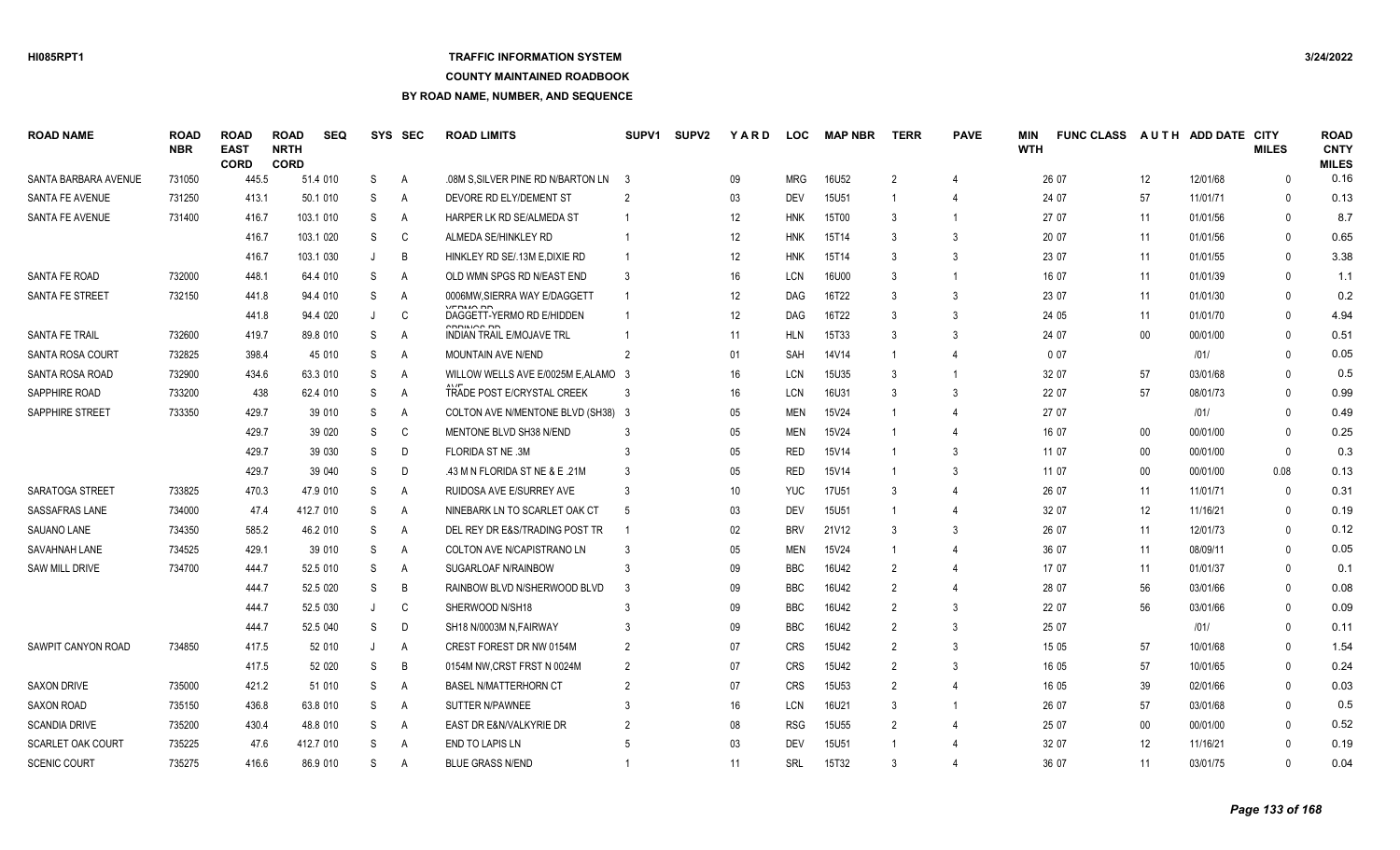### **TRAFFIC INFORMATION SYSTEM**

#### **COUNTY MAINTAINED ROADBOOK**

| ROAD NAME                     | <b>ROAD</b><br><b>NBR</b> | <b>ROAD</b><br><b>EAST</b><br><b>CORD</b> | <b>ROAD</b><br><b>NRTH</b><br><b>CORD</b> | <b>SEQ</b> |   | SYS SEC        | <b>ROAD LIMITS</b>                                    | SUPV1          | SUPV <sub>2</sub> | YARD            | <b>LOC</b> | <b>MAP NBR</b> | TERR           | <b>PAVE</b> | MIN<br><b>WTH</b> | <b>FUNC CLASS</b> | <b>AUTH</b> | ADD DATE CITY | <b>MILES</b> | <b>ROAD</b><br><b>CNTY</b><br><b>MILES</b> |
|-------------------------------|---------------------------|-------------------------------------------|-------------------------------------------|------------|---|----------------|-------------------------------------------------------|----------------|-------------------|-----------------|------------|----------------|----------------|-------------|-------------------|-------------------|-------------|---------------|--------------|--------------------------------------------|
| <b>SCENIC DRIVE</b>           | 735300                    | 419.4                                     |                                           | 50.9 010   | S | $\overline{A}$ | <b>CREST FOREST NE/BOWL</b>                           | $\overline{2}$ |                   | 07              | <b>CRS</b> | <b>15U53</b>   | $\overline{2}$ | 3           |                   | 20 07             | $00\,$      | 00/01/00      | $\Omega$     | 0.93                                       |
| <b>SCENIC ROAD</b>            | 735450                    | 475.3                                     |                                           | 45.1 010   | S | A              | SUNSET NE/TERRACE                                     | 3              |                   | 10 <sup>°</sup> | <b>JOS</b> | 17V12          | -3             | 3           |                   | 22 07             | 00          | 00/01/00      | $\Omega$     | 0.1                                        |
| <b>SCHOOL ROAD</b>            | 735750                    | 424.4                                     |                                           | 50.7 010   | S | $\overline{A}$ | OAK LN E/MEADOW BROOK RD                              | $\overline{2}$ |                   | 08              | LAW        | 15U53          | 2              | 3           |                   | 24 07             | 57          | 10/01/68      | $\mathbf{0}$ | 0.1                                        |
| SCHOONER DRIVE                | 736125                    | 415.6                                     |                                           | 85.1 010   | S | A              | TOPSAIL LN E & SLY/BALBOA CT                          |                |                   | 11              | SRL        | 15T42          |                | 4           |                   | 44 07             | 11          | 03/01/75      | $\Omega$     | 0.83                                       |
| <b>SCHOONER DRIVE</b>         | 736150                    | 421.1                                     |                                           | 68.4 010   | S | A              | 0017M S.COUNTRY CLUB DR N/SEA                         |                |                   | 16              | <b>SVL</b> | 15U23          | 3              | 4           |                   | 36 07             | 11          | 03/01/73      | $\Omega$     | 0.23                                       |
| <b>SCOKE COURT</b>            | 736180                    | 412.4                                     |                                           | 47.9 010   | S | $\overline{A}$ | END N TO POKEROOT LN                                  | -5             |                   | 03              | <b>DEV</b> | 15U51          |                | 4           |                   | 32 07             | 12          | 03/15/22      | $\Omega$     | 0.02                                       |
| <b>SCOLA LANE</b>             | 736200                    | 431                                       |                                           | 49.4 010   | S | A              | .14M SW.BADGER LN NE/BADGER LN                        | -2             |                   | 08              | ARB        | <b>15U55</b>   | $\overline{2}$ |             |                   | 12 07             | 57          | 01/01/70      | $\Omega$     | 0.14                                       |
| <b>SEA GULL DRIVE</b>         | 736550                    | 420.9                                     |                                           | 68.5 010   | S | $\overline{A}$ | 0014M W.SCHOONER                                      |                |                   | 16              | SVL        | 15U23          | 3              | 4           |                   | 36 07             | 11          | 03/01/73      | $\Omega$     | 0.94                                       |
| <b>SEABREEZE COURT</b>        | 736375                    | 413.7                                     |                                           | 38.1 010   | S | A              | <b>CONJONADAMALL AIZEVILENAL</b><br>BAYWIND LN N .10M |                |                   | 03              | <b>BLO</b> | 15V22          | -1             | $\Delta$    |                   | 32 07             | 11          | 04/24/01      | $\Omega$     | 0.1                                        |
| <b>SEARLES STATION CUTOFF</b> | 736950                    | 399.5                                     |                                           | 137 010    | A | A              | KERN COL NE/TRONA RD                                  |                |                   | 13              | <b>TRO</b> | 14R00          | 3              | 3           |                   | 25 05             | 11          | 01/01/46      | $\Omega$     | 4.94                                       |
| <b>SEARLES STREET</b>         | 736650                    | 414.6                                     |                                           | 157.7 010  | S | C              | <b>FREMONT STREET N/CARSON ST</b>                     |                |                   | 13              | <b>TRO</b> | 15R12          | 3              | 3           |                   | 26 07             | $00\,$      | 00/01/00      | $\Omega$     | 0.09                                       |
|                               |                           | 414.6                                     |                                           | 157.7 020  | J | B              | <b>CEDAR NE/FIR</b>                                   |                |                   | 13              | <b>TRO</b> | 15R12          | 3              | 3           |                   | 36 07             | $00\,$      | 00/01/00      | $\Omega$     | 0.21                                       |
|                               |                           | 414.6                                     |                                           | 157.7 030  | S | $\overline{A}$ | FIR ST NE/HEMLOCK ST                                  |                |                   | 13              | <b>TRO</b> | 15R12          | 3              | 3           |                   | 36 07             | 11          | 03/01/63      | $\Omega$     | 0.27                                       |
| <b>SEARLES STREET</b>         | 736800                    | 413.9                                     |                                           | 155.8 010  | S | $\overline{A}$ | JONES ST N/MAIN ST                                    |                |                   | 13              | <b>TRO</b> | 15R12          | 3              | 3           |                   | 43 07             | 42          | 08/01/65      | $\Omega$     | 0.07                                       |
| <b>SECOND AVENUE</b>          | 737100                    | 415.4                                     |                                           | 45.8 010   | S | $\overline{A}$ | <b>GRAY ST E/CAJON BLVD</b>                           | .5             |                   | 05              | <b>MCY</b> | 15V12          |                | 3           |                   | 26 07             | 57          | 01/01/68      | $\Omega$     | 1.21                                       |
| <b>SECOND STREET</b>          | 737250                    | 412.9                                     |                                           | 155 010    | S | $\overline{A}$ | E ST N/H ST                                           |                |                   | 13              | <b>TRO</b> | 15R22          | 3              | 3           |                   | 26 07             | 57          | 03/01/68      | $\Omega$     | 0.2                                        |
| <b>SECOND STREET</b>          | 737400                    | 429.4                                     |                                           | 94 010     | S | A              | <b>PARIS AVE E/END</b>                                |                |                   | $12 \,$         | <b>LEN</b> | 15T24          | 3              | 3           |                   | 24 07             | 00          | 00/01/00      | $\Omega$     | 0.05                                       |
| SECOND STREET                 | 737550                    | 413.6                                     |                                           | 37 010     | S | $\overline{A}$ | <b>CEDAR AVE E/END</b>                                | 5              |                   | 03              | <b>BLO</b> | 15V22          |                | 4           |                   | 28 07             | 57          | 08/01/73      | $\Omega$     | 0.07                                       |
| SECOND STREET                 | 738300                    | 445.7                                     |                                           | 97.1 010   | S | $\overline{A}$ | 0029M E, ATHLETIC FLD RD E&N/CALICO 1                 |                |                   | 12              | <b>YRM</b> | 16T22          | 3              | 3           |                   | 22 07             | 32          | 02/01/81      | $\Omega$     | 0.38                                       |
| SECOND STREET SOUTH           | 738750                    | 479.2                                     |                                           | 46.5 010   | S | A              | 0003MW,1ST ST WEST E/0003ME,1ST                       | -3             |                   | 10 <sup>°</sup> | <b>JOS</b> | <b>17V13</b>   | 3              | 3           |                   | 24 07             | $00\,$      | 00/01/00      | $\Omega$     | 0.2                                        |
| <b>SECRET COURT</b>           | 738900                    | 429.9                                     |                                           | 48.9 010   | S | $\overline{A}$ | <b>END N/SECRET DRIVE</b>                             | $\overline{2}$ |                   | 08              | <b>RSG</b> | <b>15U54</b>   | 2              | 4           |                   | 17 07             | 56          | 09/01/65      | $\Omega$     | 0.02                                       |
| <b>SECRET DRIVE</b>           | 739050                    | 430                                       |                                           | 48.9 010   | S | A              | HUNSAKER DR W/PALO ALTO WY                            | $\overline{2}$ |                   | 08              | <b>RSG</b> | <b>15U54</b>   | $\mathfrak{D}$ | 4           |                   | 19 07             | 56          | 09/01/65      | $\Omega$     | 0.1                                        |
|                               |                           | 430                                       |                                           | 48.9 020   |   | B              | PALO ALTO W&N/ENCINA                                  | $\overline{2}$ |                   | 08              | <b>RSG</b> | <b>15U54</b>   | 2              | 4           |                   | 19 07             | 56          | 09/01/65      | $\Omega$     | 0.42                                       |
|                               |                           | 430                                       |                                           | 48.9 030   | S | C              | ENCINA NE/CHICAGO DRIVE                               | $\mathcal{P}$  |                   | 08              | <b>RSG</b> | 15U54          | $\mathfrak{D}$ | $\Delta$    |                   | 15 07             | 57          | 05/01/72      | $\Omega$     | 0.13                                       |
| SEDONA COURT                  | 739125                    | 429.2                                     |                                           | 39 010     | S | $\overline{A}$ | .04M S, CAPISTRANO LN N/CAPISTRANO 3                  |                |                   | 05              | <b>MEN</b> | 15V24          |                |             |                   | 36 07             | 11          | 08/09/11      | $\Omega$     | 0.04                                       |
| <b>SEELEY DRIVE</b>           | 739200                    | 418.3                                     |                                           | 51.7 010   | S | A              | WATERS DR NE+SW/NOB PL                                | $\overline{2}$ |                   | 07              | <b>CRS</b> | 15U52          | 2              | 3           |                   | 16 07             | 57          | 09/01/69      | $\Omega$     | 0.2                                        |
| <b>SEELEY LANE</b>            | 739350                    | 418.7                                     |                                           | 51.6 010   | S | B              | FIR N/BYRON                                           |                |                   | 07              | <b>CRS</b> | <b>15U52</b>   | $\mathcal{P}$  | 4           |                   | 24 07             | $00\,$      | 00/01/00      | $\Omega$     | 0.12                                       |
| <b>SEELEY WAY</b>             | 739500                    | 419.1                                     |                                           | 51 010     | S | $\overline{A}$ | CREST FOREST DR NE/SH138                              | $\overline{2}$ |                   | 07              | <b>CRS</b> | <b>15U53</b>   | $\mathfrak{D}$ | 3           |                   | 24 07             | $00\,$      | 00/01/00      | $\Omega$     | 0.4                                        |
| <b>SEGUNDO COURT</b>          | 739650                    | 422.2                                     |                                           | 45.3 010   | S | $\overline{A}$ | END E/ALTO DR                                         | 3              |                   | 05              | <b>HIG</b> | 15V13          |                |             |                   | 36 07             | 57          | 11/01/72      | $\Omega$     | 0.1                                        |
| <b>SEMINOLE TRAIL</b>         | 740000                    | 586.2                                     |                                           | 47.6 010   | S | A              | LITTLE ROCK AVE E/SHOSHONE TR                         |                |                   | 02              | <b>BRV</b> | 21V12          | 3              | 3           |                   | 27 07             | 11          | 01/01/71      | $\Omega$     | 0.5                                        |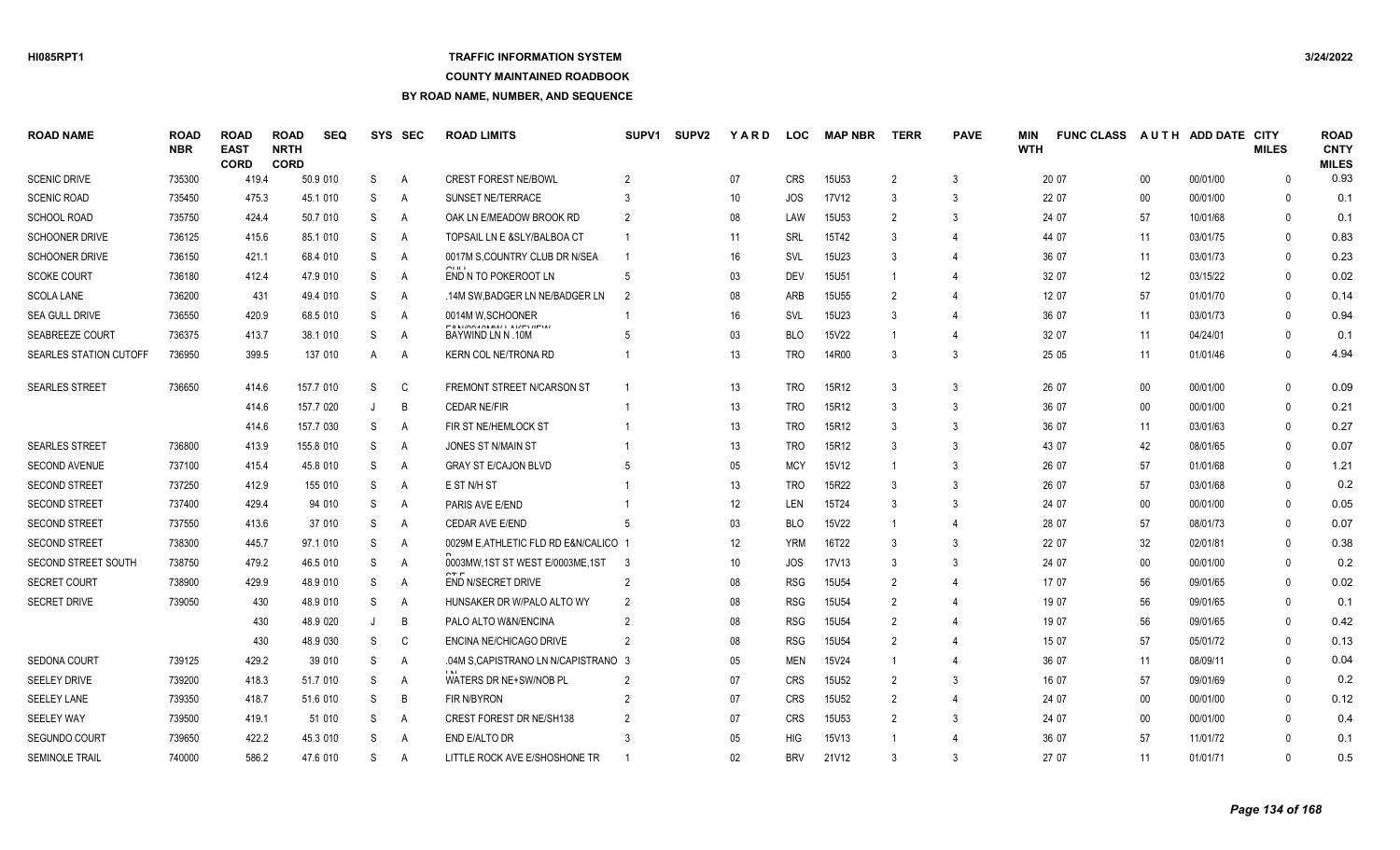## **TRAFFIC INFORMATION SYSTEM**

#### **COUNTY MAINTAINED ROADBOOK**

| <b>ROAD NAME</b>         | ROAD<br><b>NBR</b> | <b>ROAD</b><br><b>EAST</b><br><b>CORD</b> | <b>ROAD</b><br><b>NRTH</b><br><b>CORD</b> | <b>SEQ</b> |         | SYS SEC      | <b>ROAD LIMITS</b>                    | SUPV <sub>1</sub> | <b>SUPV2</b> | <b>YARD</b>     | <b>LOC</b> | <b>MAP NBR</b>    | <b>TERR</b>    | <b>PAVE</b>    | <b>MIN</b><br><b>WTH</b> | <b>FUNC CLASS</b> |        | AUTH ADD DATE CITY | <b>MILES</b> | <b>ROAD</b><br><b>CNTY</b><br><b>MILES</b> |
|--------------------------|--------------------|-------------------------------------------|-------------------------------------------|------------|---------|--------------|---------------------------------------|-------------------|--------------|-----------------|------------|-------------------|----------------|----------------|--------------------------|-------------------|--------|--------------------|--------------|--------------------------------------------|
| <b>SENECA ROAD</b>       | 740250             | 414.1                                     |                                           | 70 010     | S       | B            | 0007M W.EMERALD RD E/AMETHYST RD 1    |                   |              | 11              | <b>VIC</b> | 15U12             | 3              | 4              |                          | 30 04             | 62     | 11/01/70           | $\mathbf{0}$ |                                            |
| <b>SENECA TRAIL</b>      | 740300             | 585.6                                     |                                           | 46.5 010   | S       | A            | PAPAGO TR E/HUASNA TR                 |                   |              | 02              | <b>BRV</b> | 21V12             | 3              | 3              |                          | 24 07             | 11     | 09/01/75           | $\Omega$     | 0.27                                       |
| <b>SENILIS AVENUE</b>    | 740550             | 459.7                                     |                                           | 38.2 010   | $\cdot$ | B            | <b>JUNIPER AVE E/SH62</b>             | 3                 |              | 10 <sup>°</sup> | <b>MOR</b> | 16V25             | 3              | 3              |                          | 26 05             | 11     | 01/01/46           | $\Omega$     | 0.55                                       |
|                          |                    | 459.7                                     |                                           | 38.2 020   | S       | A            | SH62 E/0010M E.OCOTILLO ST            |                   |              | 10              | <b>MOR</b> | 16V25             |                | 3              |                          | 26 05             | 11     | 01/01/66           | $\Omega$     | 0.25                                       |
| <b>SENNA COURT</b>       | 740650             | 408.6                                     |                                           | 40.6 010   | S       | Α            | EBONY PL N .05M                       |                   |              | 03              | <b>FTA</b> | 15V11             |                | $\Delta$       |                          | 32 07             | 11     | 10/21/97           | $\Omega$     | 0.05                                       |
| SEQUOIA AVENUE           | 740850             | 408.6                                     |                                           | 40.2 005   | S       | F            | FERN AVE E/LIVE OAK AVE               |                   |              | 03              | <b>FTA</b> | 15V21             |                |                |                          | 0 0 7             | 11     | 01/01/88           | $\Omega$     | 0.21                                       |
|                          |                    | 408.6                                     |                                           | 40.2 020   | S       | A            | <b>HEMLOCK E/BEECH</b>                |                   |              | 03              | <b>FTA</b> | 15V21             |                | 3              |                          | 24 07             | 57     | 08/01/73           | $\Omega$     | 0.25                                       |
|                          |                    | 409.3                                     |                                           | 40.2 025   | S       | G            | MARCONA AVE E/ELM AVE                 | $\mathcal{P}$     |              | 03              | <b>FTA</b> | 15V21             | -1             |                |                          | 36 07             | 11     | 06/05/01           | $\Omega$     | 0.1                                        |
|                          |                    | 408.6                                     |                                           | 40.2 040   | S       | D            | HAWTHORNE NE&S/HAWTHORNE              | .5                |              | 03              | <b>RLO</b> | 15V22             |                | 4              |                          | 36 07             | 57     | 08/01/73           | $\Omega$     | 0.25                                       |
|                          |                    | 408.6                                     |                                           | 40.2 050   | S       | E            | END E/ CHURCH ST                      | -5                |              | 03              | <b>RLO</b> | 15V22             |                | 4              |                          | 36 07             | 11     | 12/01/72           | 0.05         | 0.04                                       |
| <b>SEQUOIA DRIVE</b>     | 740950             | 425.9                                     |                                           | 53.5 010   | S       | A            | GOLDEN RULE LN NE/YOSEMITE DR         | $\mathfrak{D}$    |              | 08              | LAW        | 15U44             | $\mathcal{P}$  | 4              |                          | 26 07             | 11     | 09/01/66           | $\Omega$     | 0.52                                       |
| <b>SEQUOIA DRIVE</b>     | 741000             | 445                                       |                                           | 53.1 010   | S       | Α            | MEADOW LN N/SH18                      |                   |              | 09              | <b>BBC</b> | 16U42             | $\mathcal{P}$  | 4              |                          | 24 07             | 57     | 10/01/66           | $\Omega$     | 0.4                                        |
|                          |                    | 445                                       |                                           | 53.1 020   | S       | B            | SH18 N/PIONEER LN                     |                   |              | 09              | <b>BBC</b> | 16U42             | $\mathcal{P}$  | $\Delta$       |                          | 22 07             | 57     | 10/01/66           | $\Omega$     | 0.06                                       |
| SEQUOIA LANE             | 741150             | 419                                       |                                           | 51.7 010   | S       | Α            | OAK N/BROOKSIDE                       |                   |              | 07              | <b>CRS</b> | 15U53             | $\mathcal{P}$  | 3              |                          | 15 07             | $00\,$ | 00/01/00           | $\Omega$     | 0.01                                       |
|                          |                    | 419                                       |                                           | 51.7 020   |         | B            | <b>BROOKSIDE N/PINE</b>               |                   |              | 07              | <b>CRS</b> | 15U <sub>53</sub> | $\mathcal{P}$  |                |                          | 23 07             | $00\,$ | 00/01/00           | $\Omega$     | 0.04                                       |
|                          |                    | 419                                       |                                           | 51.7 030   | S       | C            | PINE LN N/CEDAR WAY                   |                   |              | 07              | <b>CRS</b> | 15U53             | $\overline{2}$ |                |                          | 11 07             |        | 1011               | $\Omega$     | 0.05                                       |
|                          |                    | 419                                       |                                           | 51.7 040   | S       | D            | <b>CEDAR WAY N/END</b>                | $\mathcal{P}$     |              | 07              | <b>CRS</b> | 15U53             | $\mathcal{P}$  | $\Delta$       |                          | 11 07             |        | 1011               | $\Omega$     | 0.03                                       |
| <b>SEQUOIA PLACE</b>     | 741300             | 418.6                                     |                                           | 51.4 010   | S       | A            | FOREST DR NW/LAUREL LANE              | $\mathcal{P}$     |              | 07              | <b>CRS</b> | <b>15U52</b>      | $\mathcal{P}$  | $\Delta$       |                          | 17 07             | $00\,$ | 00/01/00           | $\Omega$     | 0.11                                       |
| <b>SERENA STREET</b>     | 741600             | 422.2                                     |                                           | 43.5 010   | S       | $\mathsf{A}$ | PASITO N&NW/ELM AVE                   | 3                 |              | 05              | <b>SBO</b> | 15V13             |                | $\Delta$       |                          | 36 07             | 57     | 09/01/73           | $\Omega$     | 0.14                                       |
| <b>SERENITY TRAIL</b>    | 741825             | 394.2                                     |                                           | 35.3 010   | S       | A            | CHINO AVE NLY/HILLVIEW DR             |                   |              | 01              | <b>CHI</b> | 14V23             |                | $\overline{4}$ |                          | 44 07             | 13     | 05/19/98           | $\Omega$     | 0.41                                       |
| <b>SERRA ROAD</b>        | 742050             | 425.4                                     |                                           | 96.2 010   | S       | A            | <b>RIVERVIEW N/HIGHCREST</b>          |                   |              | 12              | <b>HNK</b> | 15T24             | 3              | -1             |                          | 30 07             | 57     | 02/01/68           | $\Omega$     | 0.5                                        |
|                          |                    | 425.4                                     |                                           | 96.2 020   | S       | B            | ALCUDIA RD N/MANACOR RD               |                   |              | 12              | <b>HNK</b> | 15T14             | 3              | 3              |                          | 18 07             | 56     | 05/01/68           | $\Omega$     | 0.5                                        |
|                          |                    | 425.4                                     |                                           | 96.2 030   | S       | C            | <b>MANACOR RD N/SALINAS RD</b>        |                   |              | 12              | <b>HNK</b> | 15T14             | 3              | $\overline{1}$ |                          | 18 07             | 56     | 05/01/68           | $\Omega$     | 0.52                                       |
| <b>SERRANO COURT</b>     | 742150             | 586                                       |                                           | 46.7 010   | S       | A            | 0007M W, PAHASKA E/0010M E, PAHASKA 1 |                   |              | 02              | <b>BRV</b> | 21V12             | 3              | 3              |                          | 26 07             | 11     | 07/01/72           | $\Omega$     | 0.17                                       |
| <b>SEVEN OAKS ROAD</b>   | 742650             | 438.7                                     |                                           | 46.6 010   |         | Α            | MIDDLE CONTROL E/.34M E.RADFORD 3     |                   |              | 05              | <b>BFA</b> | 16U51             | $\mathcal{P}$  | 3              |                          | 25 05             | 57     | 11/01/75           | $\Omega$     | 3.43                                       |
| <b>SEVEN PALMS DRIVE</b> | 742900             | 410.3                                     |                                           | 64.1 010   | S       | $\mathsf{A}$ | WHITE FOX TR N/YUCCA TERRACE DR 1     |                   |              | 11              | OKH        | <b>15U21</b>      | 3              | 4              |                          | 36 07             | 11     | 12/09/08           | $\Omega$     | 0.25                                       |
| SEVENTEENTH STREET       | 744000             | 421.4                                     |                                           | 43.6 010   | S       | A            | 0013M W.GLASGOW AVE E/DEL ROSA 3      |                   |              | 05              | <b>SBO</b> | 15V13             |                | $\Delta$       |                          | 36 07             | 31     | 08/01/73           | $\Omega$     | 0.25                                       |
|                          |                    | 421.4                                     |                                           | 43.6 020   | S       | B            | DEL ROSA E/OSBUN                      |                   |              | 05              | <b>SBO</b> | 15V13             |                | $\Delta$       |                          | 36 07             | 57     | 09/01/73           | $\Omega$     | 0.13                                       |
| <b>SEVENTH STREET</b>    | 743100             | 412.7                                     |                                           | 37.4 010   | A       | A            | LOCUST AVE E/.25M                     |                   |              | 03              | <b>BLO</b> | 15V21             |                | 3              |                          | 26 04             | 57     | 08/01/73           | $\Omega$     | 0.25                                       |
|                          |                    | 412.7                                     |                                           | 37.4 014   | A       | D            | .25 E.LOCUST AVE E/.01M W.ELM ST      |                   |              | 03              | <b>BLO</b> | 15V21             |                | 3              |                          | 26 04             | 11     | 02/29/96           | $\Omega$     | 0.12                                       |
|                          |                    | 412.7                                     |                                           | 37.4 016   | A       | C            | 0001M W.ELM ST E/CEDAR AVE            |                   |              | 03              | <b>BLO</b> | 15V21             |                | 3              |                          | 26 04             | 57     | 08/01/73           | $\Omega$     | 0.39                                       |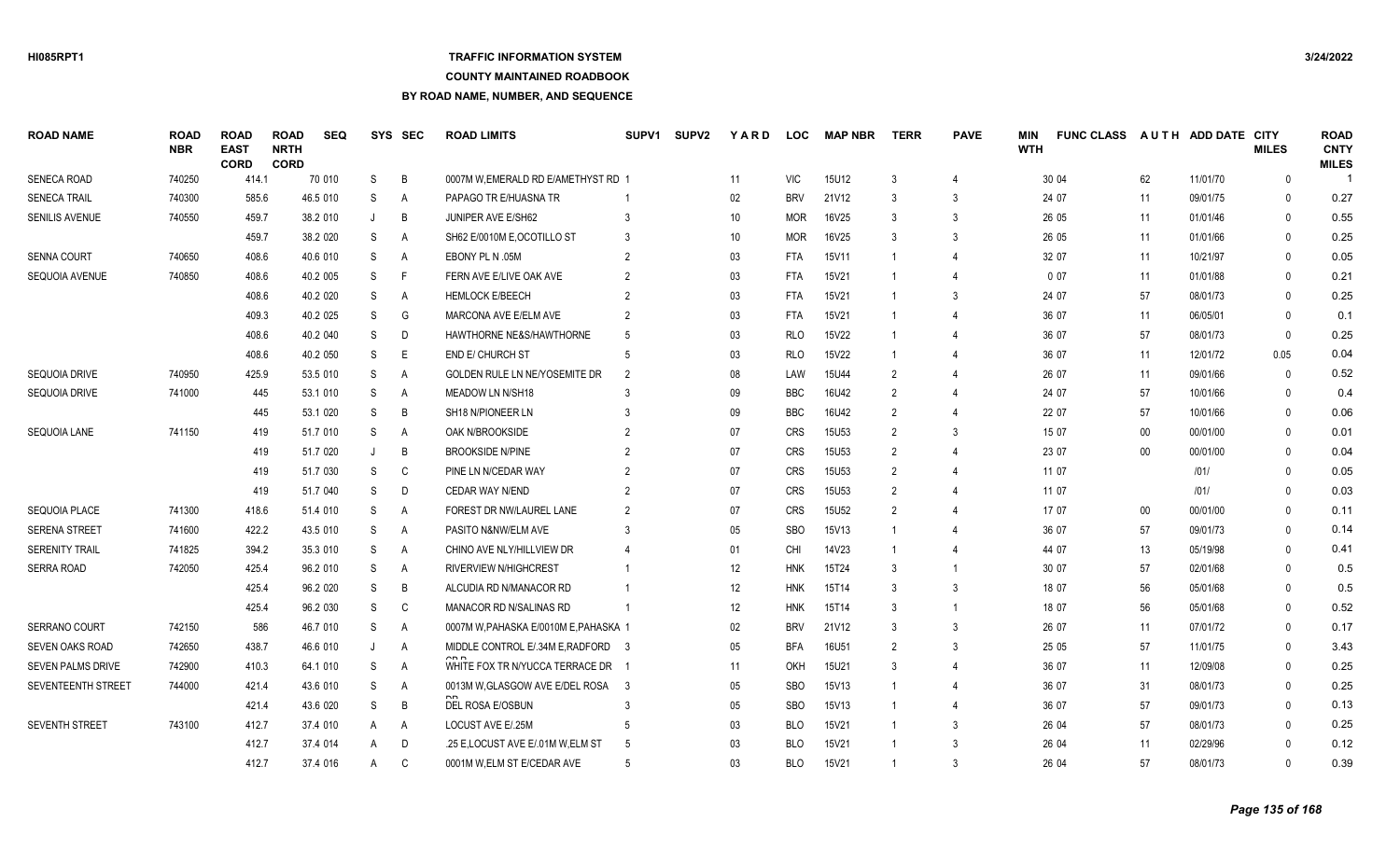### **TRAFFIC INFORMATION SYSTEM**

### **COUNTY MAINTAINED ROADBOOK**

| <b>ROAD NAME</b>        | <b>ROAD</b><br><b>NBR</b> | <b>ROAD</b><br><b>EAST</b><br><b>CORD</b> | <b>ROAD</b><br><b>NRTH</b><br><b>CORD</b> | <b>SEQ</b> |   | SYS SEC | <b>ROAD LIMITS</b>                                | SUPV <sub>1</sub> | <b>SUPV2</b> | <b>YARD</b> | <b>LOC</b> | <b>MAP NBR</b> | <b>TERR</b>    | <b>PAVE</b>              | <b>MIN</b><br><b>WTH</b> | <b>FUNC CLASS</b> |        | AUTH ADD DATE CITY | <b>MILES</b> | <b>ROAD</b><br><b>CNTY</b><br><b>MILES</b> |
|-------------------------|---------------------------|-------------------------------------------|-------------------------------------------|------------|---|---------|---------------------------------------------------|-------------------|--------------|-------------|------------|----------------|----------------|--------------------------|--------------------------|-------------------|--------|--------------------|--------------|--------------------------------------------|
|                         |                           | 412.7                                     |                                           | 37.4 020   | S | B       | <b>CEDAR AVE E/PEPPER ST</b>                      | -5                |              | 03          | <b>BLO</b> | 15V22          |                | $\Delta$                 |                          | 44 07             | 57     | 08/01/73           | $\Omega$     | 0.13                                       |
|                         |                           | 413.7                                     |                                           | 37.4 030   | S | C       | PEPPER ST E.11M                                   |                   |              | 03          | <b>BLO</b> | 15V22          |                | $\overline{\mathcal{L}}$ |                          | 44 07             | 57     | 08/01/73           | $\Omega$     | 0.11                                       |
| <b>SEVENTH STREET</b>   | 743250                    | 428.3                                     |                                           | 37.5 010   | S | A       | WABASH AVE E/OPAL AVE                             |                   |              | 05          | <b>MEN</b> | 15V24          |                | $\overline{4}$           |                          | 11 07             | 00     | 00/01/00           | $\Omega$     | 0.27                                       |
| <b>SEVENTH STREET</b>   | 743550                    | 446.3                                     |                                           | 97.4 010   | S | A       | YERMO RD N/WILLIAMS                               |                   |              | 12          | <b>YRM</b> | 16T22          |                | 3                        |                          | 19 07             | 00     | 00/01/00           | $\Omega$     | 0.06                                       |
| <b>SEVENTH STREET</b>   | 743700                    | 412.6                                     |                                           | 154.7 010  | S | A       | A ST N/C ST                                       |                   |              | 13          | <b>TRO</b> | 15R22          | 3              | 3                        |                          | 27 07             | 55     | 08/01/66           | $\Omega$     | 0.16                                       |
| <b>SEVENTH STREET</b>   | 743750                    | 414.4                                     |                                           | 157.8 010  | S | A       | <b>CARSON ST N/BIRCH ST</b>                       |                   |              | 13          | <b>TRO</b> | 15R12          | 3              | 3                        |                          | 30 07             | 12     | 12/01/68           | $\Omega$     | 0.07                                       |
|                         |                           | 414.4                                     |                                           | 157.8 020  | S | B       | BIRCH ST N/04M NE.DOGWOOD ST                      |                   |              | 13          | <b>TRO</b> | 15R12          | $\mathcal{R}$  | 3                        |                          | 32 07             | 12     | 12/01/68           | $\Omega$     | 0.18                                       |
| <b>SEVILLE AVENUE</b>   | 744600                    | 406.9                                     |                                           | 41.5 002   | S | G       | COTTONWOOD AVE E/DURANGO AVE                      | - 2               |              | 03          | <b>FTA</b> | 14V15          |                | $\Delta$                 |                          | 32 07             | 11     | 11/21/00           | $\Omega$     | 0.1                                        |
|                         |                           | 407.2                                     |                                           | 41.5 003   | S | E       | MULBERRY AVE E.11M                                | $\overline{2}$    |              | 03          | <b>FTA</b> | 14V15          |                | $\Delta$                 |                          | 32 07             | 11     | 01/12/98           | $\Omega$     | 0.11                                       |
|                         |                           | 407.3                                     |                                           | 41.5 004   | S | F       | .12M W, CALABASH AVE E/CALABASH                   | $\overline{2}$    |              | 03          | <b>FTA</b> | 14V15          |                | $\overline{\mathcal{L}}$ |                          | 32 07             | 11     | 02/15/00           | $\Omega$     | 0.12                                       |
|                         |                           | 412.2                                     |                                           | 41.6 005   | S | C       | CALABASH AVE E/BUENA VISTA DR                     | 2                 |              | 03          | <b>FTA</b> | 14V15          |                | $\Delta$                 |                          | 28 07             | 11     | 06/11/90           | $\Omega$     | 0.12                                       |
|                         |                           | 408.6                                     |                                           | 41.5 007   | S | D       | MONACO ST E .03M                                  | 2                 |              | 03          | <b>FTA</b> | 15V11          |                | 4                        |                          | 28 07             | 11     | 03/11/97           | $\Omega$     | 0.03                                       |
|                         |                           | 408.7                                     |                                           | 41.5 009   | S | H       | LIVE OAK AVE E/HEMLOCK AVE                        | 2                 |              | 03          | <b>FTA</b> | 15V11          |                | $\overline{\mathcal{L}}$ |                          | 36 07             | 11     | 07/30/96           | $\Omega$     | 0.25                                       |
| SHADBLOW ROAD           | 744850                    | 47.9                                      |                                           | 412.5 010  | S | A       | POKEROOT LN TO RIBWORT RD                         |                   |              | 03          | <b>DEV</b> | <b>15U51</b>   |                | 4                        |                          | 32 07             | 12     | 03/15/22           | $\Omega$     | 0.08                                       |
| SHADOW MOUNTAIN ROAD    | 744900                    | 397.8                                     |                                           | 85.2 010   | A | B       | LA COL E/BLANCO RD                                |                   |              | 11          | <b>HLN</b> | 14T44          | 3              | $\overline{1}$           |                          | 17 06             | 11     | 01/01/37           | $\Omega$     | 3.05                                       |
|                         |                           | 397.8                                     |                                           | 85.2 013   | A | A       | BLANCO RD S 1.02M                                 |                   |              | 11          | <b>HLN</b> | 14T44          | 3              | $\overline{1}$           |                          | 17 06             | 11     | 01/01/37           | $\Omega$     | 1.02                                       |
|                         |                           | 397.8                                     |                                           | 85.2 016   | A | D       | 1.02M S, BLANCO RD E/SH 395                       |                   |              | 11          | <b>HLN</b> | 14T44          | 3              | -1                       |                          | 17 06             | 11     | 01/01/37           | $\Omega$     | 8.96                                       |
|                         |                           | 397.8                                     |                                           | 85.2 020   |   | A       | SH395 E/.16M W, RIVERS EDGE                       |                   |              | 11          | SRL        | 15T00          |                | 4                        |                          | 24 05             | 11     | 01/01/37           | $\Omega$     | 5.54                                       |
|                         |                           | 397.8                                     |                                           | 85.2 023   |   | C       | .16M W, RIVERS EDGE E/JADE LN                     |                   |              | 11          | <b>HLN</b> | 15T00          |                | 4                        |                          | 24 05             | 11     | 01/01/37           | $\Omega$     | 0.39                                       |
|                         |                           | 397.8                                     |                                           | 85.2 030   |   | B       | JADE LN E/0001M E.HELENDALE RD                    |                   |              | 11          | <b>HLN</b> | 15T42          |                | $\overline{4}$           |                          | 36 05             | 11     | 01/01/37           | $\Omega$     | 0.91                                       |
| <b>SHADOWHILL COURT</b> | 744750                    | 446.4                                     |                                           | 41.5 010   | S | A       | .11M W, SHENANDOAH WY                             |                   |              | 09          | <b>SUG</b> | 16U52          | $\mathcal{P}$  | 4                        |                          | 26 07             | 11     | 06/29/04           | $\Omega$     | 0.11                                       |
| <b>SHADY DELL</b>       | 745050                    | 419.4                                     |                                           | 51.3 010   | S | A       | <b>EIOUENIANDO ALLIANZ</b><br>KNAPPS CO NW/VALLEY |                   |              | 07          | <b>CRS</b> | <b>15U53</b>   | 2              | 4                        |                          | 16 07             | 57     | 06/01/71           | $\Omega$     | 0.31                                       |
| SHADY ELM LANE          | 745100                    | 416.5                                     |                                           | 86.2 010   | S | A       | STRAWBERRY LN ELY/CLOVERLEAF DR 1                 |                   |              | 11          | SRL        | 15T42          | 3              | 4                        |                          | 36 07             | 00     | 00/01/00           | $\Omega$     | 0.23                                       |
| <b>SHADY LANE</b>       | 745200                    | 419.6                                     |                                           | 51.2 010   |   | A       | <b>FERN NE/BOWL</b>                               |                   |              | 07          | <b>CRS</b> | 15U53          | 2              | 3                        |                          | 22 05             | $00\,$ | 00/01/00           | $\Omega$     | 0.08                                       |
|                         |                           | 419.6                                     |                                           | 51.2 020   | S | B       | WILDWOOD LN SW/BOWL RD                            | 2                 |              | 07          | <b>CRS</b> | 15U53          | $\mathcal{P}$  | 3                        |                          | 21 05             | $00\,$ | 00/01/00           | $\Omega$     | 0.12                                       |
| <b>SHADY LANE</b>       | 745275                    | 446.6                                     |                                           | 51.4 010   | S | A       | .05M W.WILDERNESS DR E/MITCHELL LN 3              |                   |              | 09          | <b>SUG</b> | 16U52          |                | 3                        |                          | 26 07             | 11     | 08/03/99           | $\Omega$     | 0.37                                       |
| SHADY ROAD              | 745350                    | 424.8                                     |                                           | 51.5 010   | S | A       | COTTAGE GROVE N/TERRACE                           | $\overline{2}$    |              | 08          | LAW        | 15U54          | $\overline{2}$ | 3                        |                          | 20 07             | $00\,$ | 00/01/00           | $\Omega$     | 0.08                                       |
| SHAKESPEARE LANE        | 745500                    | 445.3                                     |                                           | 52.6 010   | S | A       | LOOKOUT DR NE/0003M SW, KEAN WAY 3                |                   |              | 09          | <b>BBC</b> | 16U42          | $\mathfrak{p}$ | $\overline{4}$           |                          | 14 07             | 57     | 05/01/67           | $\Omega$     | 0.08                                       |
|                         |                           | 445.3                                     |                                           | 52.6 020   | S | B       | 0003M SW, KEAN WAY NE/IRVING WAY                  | - 3               |              | 09          | <b>BBC</b> | 16U42          | 2              | 3                        |                          | 16 07             | 56     | 03/01/66           | $\Omega$     | 0.23                                       |
| <b>SHAMROCK DRIVE</b>   | 745950                    | 398.9                                     |                                           | 59.6 010   | S | A       | LARK N/MOUNTAIN VIEW AVE                          |                   |              | 11          | <b>WWD</b> | 14U34          | $\mathcal{P}$  | 3                        |                          | 23 07             | 57     | 10/01/73           | $\mathsf{O}$ | 0.12                                       |
| <b>SHANIKO TRAIL</b>    | 746450                    | 585.9                                     |                                           | 46.8 010   | S | A       | YAKIMA TR NLY/MOHAWK TR                           |                   |              | 02          | <b>BRV</b> | 21V12          |                | 3                        |                          | 34 07             | 11     | 11/01/71           | $\Omega$     | 0.51                                       |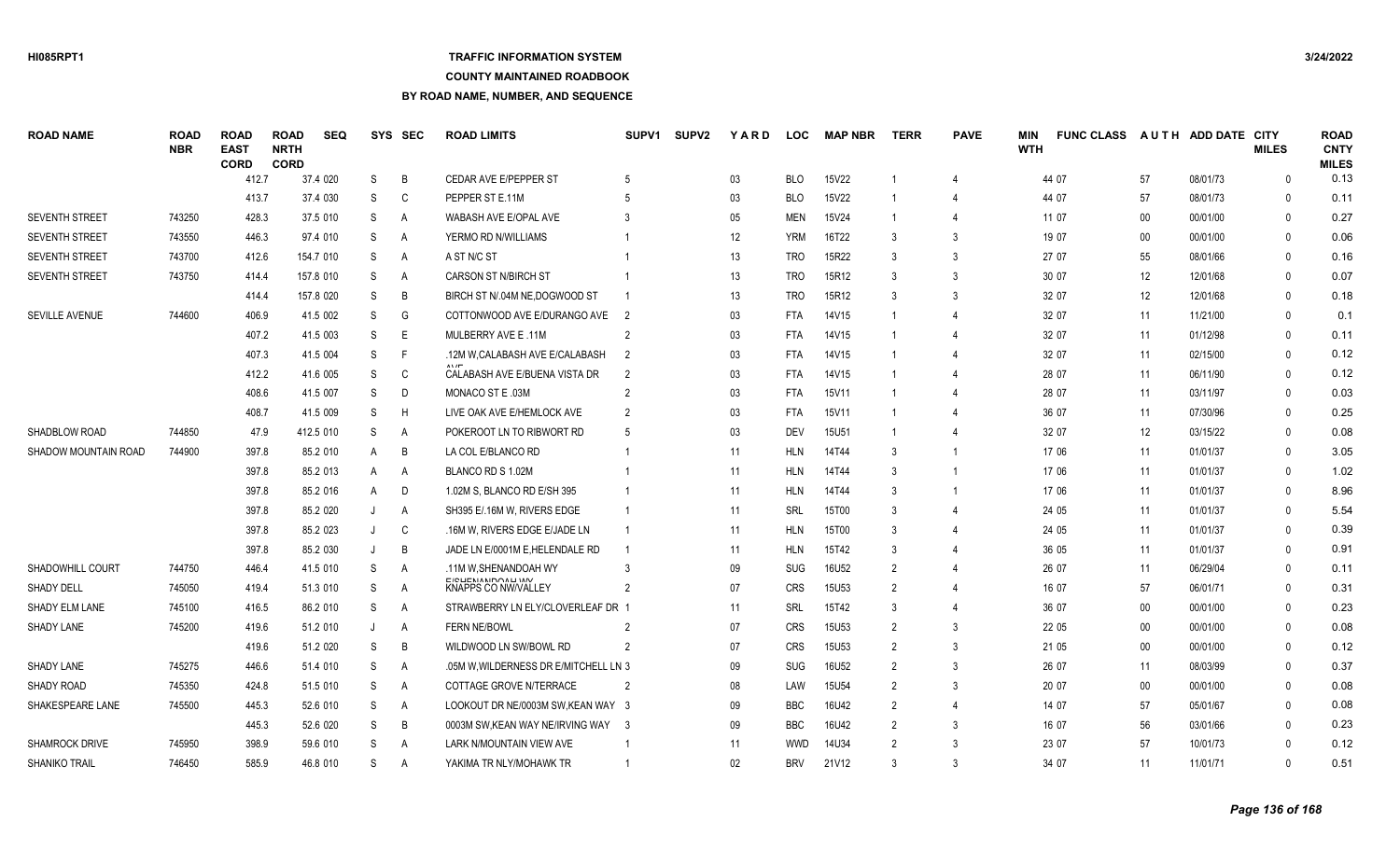### **TRAFFIC INFORMATION SYSTEM**

### **COUNTY MAINTAINED ROADBOOK**

| <b>ROAD NAME</b>     | <b>ROAD</b><br><b>NBR</b> | <b>ROAD</b><br><b>EAST</b><br><b>CORD</b> | <b>ROAD</b><br><b>NRTH</b><br><b>CORD</b> | <b>SEQ</b> | <b>SYS</b> | <b>SEC</b>     | <b>ROAD LIMITS</b>                        | SUPV <sub>1</sub> | <b>SUPV2</b> | YARD            | <b>LOC</b> | <b>MAP NBR</b>    | <b>TERR</b>    | <b>PAVE</b>    | MIN<br><b>WTH</b> | <b>FUNC CLASS</b> |    | AUTH ADD DATE CITY | <b>MILES</b> | <b>ROAD</b><br><b>CNTY</b><br><b>MILES</b> |
|----------------------|---------------------------|-------------------------------------------|-------------------------------------------|------------|------------|----------------|-------------------------------------------|-------------------|--------------|-----------------|------------|-------------------|----------------|----------------|-------------------|-------------------|----|--------------------|--------------|--------------------------------------------|
| SHAPATA COURT        | 746500                    | 587                                       |                                           | 590 010    | S          | A              | END E/CHUMASH DR                          |                   |              | $02\,$          | <b>BRV</b> | 21V12             | 3              | 3              |                   | 28 07             | 11 | 12/01/75           | $\Omega$     | 0.03                                       |
| SHAPAVAL AVENUE      | 746550                    | 448.9                                     |                                           | 71.1 010   | S          | A              | ABELIA N/NORTHSIDE                        |                   |              | 16              | <b>LCN</b> | 16U00             |                | -1             |                   | 36 07             | 57 | 03/01/68           | $\Omega$     | 0.34                                       |
| <b>SHARON AVENUE</b> | 746700                    | 436.5                                     |                                           | 64.4 010   | S          | A              | <b>BANTA NE/SHERWOOD</b>                  |                   |              | 16              | LCN        | 16U21             | 3              | -1             |                   | 52 07             | 57 | 03/01/68           | $\Omega$     | 0.26                                       |
|                      |                           | 436.5                                     |                                           | 64.4 020   | S          | B              | SHERWOOD NE/CLARK                         |                   |              | 16              | <b>LCN</b> | 16U21             |                | 3              |                   | 24 07             | 57 | 08/01/73           | $\Omega$     | 0.23                                       |
| SHASTA DRIVE         | 747100                    | 424.1                                     |                                           | 52.2 010   | S          | A              | END N/GRIZZLY RD                          |                   |              | 08              | LAW        | 15U43             | $\overline{2}$ | 4              |                   | 26 07             | 11 | 02/01/66           | $\Omega$     | 0.21                                       |
| <b>SHAY ROAD</b>     | 748500                    | 446.3                                     |                                           | 52.9 010   | A          | A              | SH 38 E/.07M E, BARRANCA BLVD             |                   |              | 09              | <b>BBC</b> | 16U42             | $\mathcal{P}$  | 4              |                   | 25 04             |    | 1011               | $\Omega$     | 0.28                                       |
|                      |                           | 446.3                                     |                                           | 52.9 020   | A          | B              | .07M E.BARRANCA E/.50M                    |                   |              | 09              | <b>BBC</b> | 16U42             | $\mathcal{P}$  |                |                   | 25 05             |    | 1011               | $\Omega$     | 1.64                                       |
| SHEEP CREEK DRIVE    | 748800                    | 400.7                                     |                                           | 58.7 010   |            | A              | <b>O DIONIFFRTOMAL</b><br>LONE PINE N/SH2 |                   |              | 11              | <b>WWD</b> | 14U34             | $\mathcal{P}$  | 3              |                   | 22 06             | 57 | 10/01/73           | $\Omega$     | 0.45                                       |
| SHEEP CREEK ROAD     | 748950                    | 402.8                                     |                                           | 62.3 013   | A          | J              | .14M N, SH 138 N/SNOW LINE DR             |                   |              | 11              | <b>PHN</b> | 14U35             | 3              | 3              |                   | 23 05             | 55 | 10/01/68           | $\Omega$     | 0.26                                       |
|                      |                           | 402.8                                     |                                           | 62.3 020   | A          | B              | SNOW LINE DR N/NIELSON RD                 |                   |              | 11              | <b>PHN</b> | 14U35             |                | 3              |                   | 23 05             | 55 | 10/01/68           | $\Omega$     | 1.04                                       |
|                      |                           | 402.8                                     |                                           | 62.3 030   | A          | C              | NIELSON RD N/PHELAN RD                    |                   |              | 11              | <b>PHN</b> | 14U35             |                | 3              |                   | 23 05             | 55 | 10/01/68           | $\Omega$     | 0.51                                       |
|                      |                           | 402.8                                     |                                           | 62.3 040   | A          | D              | PHELAN RD N/SMOKE TREE RD                 |                   |              | 11              | PHN        | 14U35             |                | 3              |                   | 23 05             | 55 | 10/01/68           | $\Omega$     | -1                                         |
|                      |                           | 402.8                                     |                                           | 62.3 050   | A          | E              | SMOKE TREE RD N/GOSS RD                   |                   |              | 11              | <b>PHN</b> | 14U25             | 3              | 3              |                   | 23 05             | 55 | 10/01/68           | $\Omega$     | $\overline{1}$                             |
|                      |                           | 402.8                                     |                                           | 62.3 053   | A          | G              | GOSS RD N/DUNCAN RD                       |                   |              | 11              | <b>PHN</b> | 14U25             | 3              | 3              |                   | 23 05             | 55 | 10/01/68           | $\Omega$     |                                            |
|                      |                           | 402.8                                     |                                           | 62.3 056   | A          | H              | DUNCAN RD N/PALMDALE RD                   |                   |              | 11              | PHN        | 14U25             |                | 3              |                   | 23 05             | 55 | 10/01/68           | $\Omega$     | 2.53                                       |
|                      |                           | 402.8                                     |                                           | 62.3 060   | A          | F              | PALMDALE RD N/EL MIRAGE RD                |                   |              | 11              | <b>ADL</b> | 14U15             | 3              | 3              |                   | 72 05             |    | 1011               | $\mathbf{0}$ | 6.66                                       |
| SHEEPHORN ROAD       | 749100                    | 444                                       |                                           | 51 030     | S          | C              | LUNA RD NLY/MENLO DR                      |                   |              | 09              | <b>MRG</b> | 16U52             | $\mathcal{P}$  | $\overline{4}$ |                   | 21 05             |    | 1011               | 0.13         | 0.39                                       |
| SHEFFIELD LANE       | 749200                    | 416.4                                     |                                           | 85.5 010   | S          | A              | <b>CROFTON LN N/END</b>                   |                   |              | 11              | SRL        | 15T42             |                | 4              |                   | 36 07             | 11 | 03/01/75           | $\mathbf{0}$ | 0.09                                       |
| SHELBY COURT         | 749350                    | 412.8                                     |                                           | 60 010     | S          | A              | .13M S, MUSGRAVE RD N/MUSGRAVE RD 1       |                   |              | 11              | OKH        | <b>15U31</b>      |                | $\overline{4}$ |                   | 36 07             | 11 | 08/02/05           | $\mathbf{0}$ | 0.13                                       |
| SHENANDOAH DRIVE     | 749500                    | 425.6                                     |                                           | 51.7 010   | S          | $\overline{A}$ | KUFFEL CANYON RD ELY/FREMONT RD 2         |                   |              | 08              | LAW        | 15U <sub>54</sub> |                |                |                   | 26 07             | 11 | 12/01/69           | $\mathbf{0}$ | 0.81                                       |
| SHENANDOAH LANE      | 749525                    | 416.2                                     |                                           | 85.2 010   | S          | A              | BLUE WATER RD E/CORONA DR                 |                   |              | 11              | SRL        | 15T42             | 3              | 4              |                   | 36 07             | 11 | 03/01/75           | $\Omega$     | 0.14                                       |
| SHENANDOAH WAY       | 749900                    | 446.5                                     |                                           | 51.4 010   | S          | Α              | APPALOOSA WY N/.07M N, STATE CT           | 3                 |              | 09              | <b>SUG</b> | 16U52             | $\mathcal{P}$  |                |                   | 26 07             | 11 | 06/29/04           | $\Omega$     | 0.11                                       |
| SHERIDAN DRIVE       | 750300                    | 445.5                                     |                                           | 52.6 010   | S          | A              | END N/BOOTH WAY                           |                   |              | 09              | <b>BBC</b> | 16U42             | $\overline{2}$ | 3              |                   | 20 07             | 56 | 03/01/66           | $\Omega$     | 0.08                                       |
| SHERWOOD BOULEVARD   | 750750                    | 443.7                                     |                                           | 52.7 010   | S          | $\overline{A}$ | DIVISION DR E/PINEVIEW DR                 |                   |              | 09              | <b>BBC</b> | 16U42             | $\mathcal{P}$  | $\Delta$       |                   | 17 07             |    | 1011               | $\mathbf{0}$ | 0.4                                        |
|                      |                           | 443.7                                     |                                           | 52.7 020   |            | D              | BLUE WATER RD E0035M                      |                   |              | 09              | <b>BBC</b> | 16U42             | $\overline{2}$ | 3              |                   | 23 05             |    | 1011               | $\Omega$     | 0.35                                       |
|                      |                           | 443.7                                     |                                           | 52.7 030   |            | C              | 0035M E, BLUE WATER RD E/PARADISE 3       |                   |              | 09              | <b>BBC</b> | 16U42             | $\mathcal{P}$  | 4              |                   | 23 05             |    | 1011               | $\Omega$     | 0.52                                       |
| SHERWOOD COURT       | 750825                    | 587.6                                     |                                           | 47.3 010   | S          | A              | <b>MAA1</b><br>END N/RIO VISTA DR         |                   |              | $02\,$          | <b>BRV</b> | 21V12             |                | $\overline{4}$ |                   | 27 07             | 11 | 12/01/83           | $\Omega$     | 0.19                                       |
| SHERWOOD ROAD        | 750900                    | 473.7                                     |                                           | 43.1 010   | S          | A              | MELTON TRAIL N/ALTA LOMA DR               | 3                 |              | 10 <sup>°</sup> | <b>JOS</b> | 17V12             | $\mathcal{R}$  | 3              |                   | 27 07             |    | 1011               | $\Omega$     | 0.42                                       |
|                      |                           | 473.7                                     |                                           | 43.1 020   | S          | B              | ALTA LOMA DR N/0004M N.GRANADA DR 3       |                   |              | 10              | JOS        | 17V12             |                |                |                   | 007               | 11 | 06/01/85           | $\Omega$     | 0.35                                       |
| SHERWOOD STREET      | 751050                    | 436                                       |                                           | 64.7 010   | S          | A              | <b>BUENA VISTA E/SHARON</b>               |                   |              | 16              | <b>LCN</b> | 16U21             |                |                |                   | 38 07             | 57 | 03/01/68           | $\Omega$     | 0.69                                       |
|                      |                           |                                           | 436                                       | 64.7 020   | S.         | R              | <b>SHARON E/CUSTER</b>                    |                   |              | 16              | <b>LCN</b> | 16U21             |                | 3              |                   | 25 07             | 57 | 08/01/73           | $\Omega$     | 0.35                                       |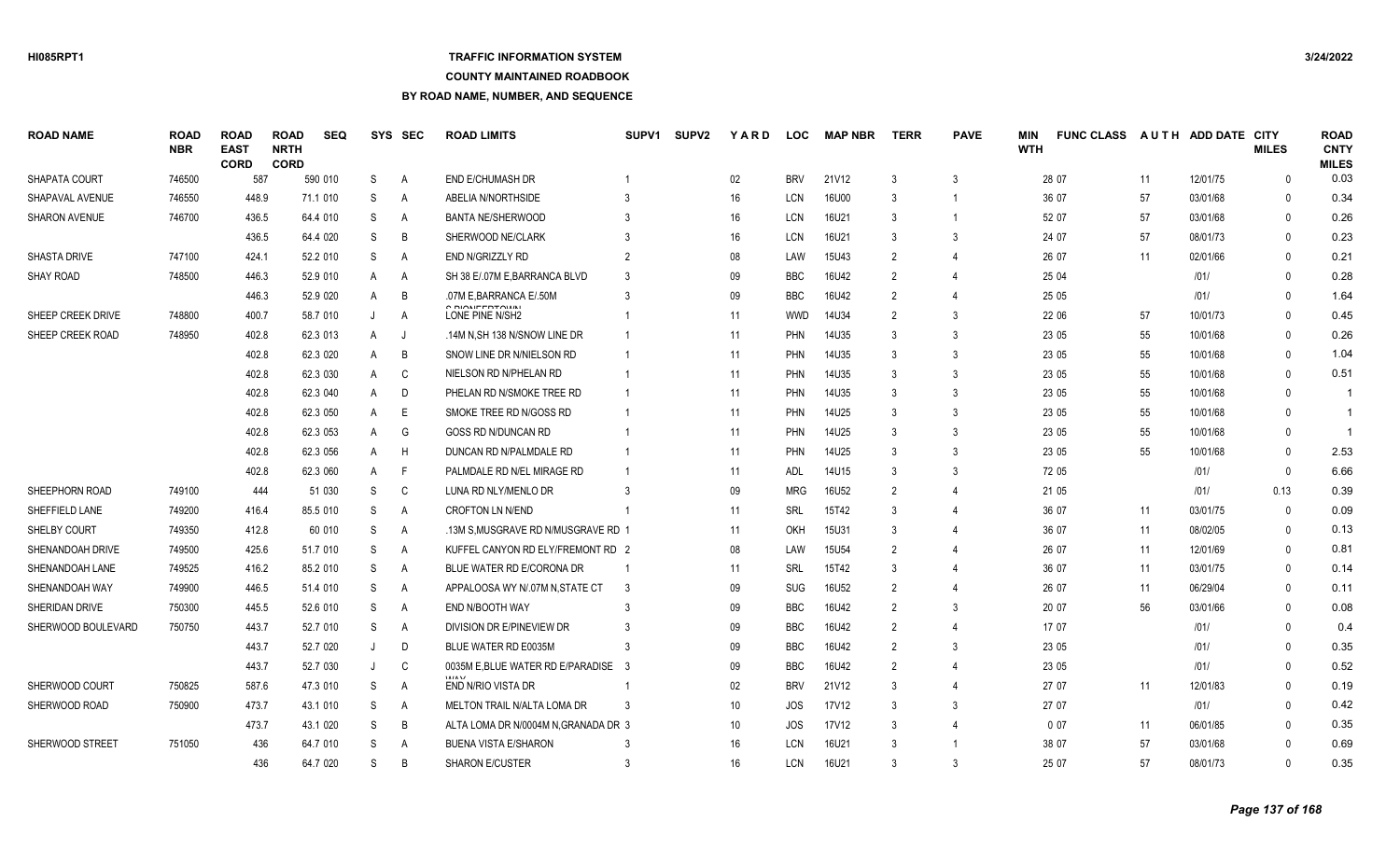### **TRAFFIC INFORMATION SYSTEM**

#### **COUNTY MAINTAINED ROADBOOK**

| <b>ROAD NAME</b>      | <b>ROAD</b><br><b>NBR</b> | <b>ROAD</b><br><b>EAST</b><br><b>CORD</b> | <b>ROAD</b><br><b>NRTH</b><br><b>CORD</b> | <b>SEQ</b> |    | SYS SEC      | <b>ROAD LIMITS</b>                      | <b>SUPV1</b> | <b>SUPV2</b> | YARD   | <b>LOC</b> | <b>MAP NBR</b> | <b>TERR</b>    | <b>PAVE</b>    | MIN<br><b>WTH</b> | <b>FUNC CLASS</b> |        | AUTH ADD DATE CITY | <b>MILES</b> | <b>ROAD</b><br><b>CNTY</b><br><b>MILES</b> |
|-----------------------|---------------------------|-------------------------------------------|-------------------------------------------|------------|----|--------------|-----------------------------------------|--------------|--------------|--------|------------|----------------|----------------|----------------|-------------------|-------------------|--------|--------------------|--------------|--------------------------------------------|
| SHIRLY J LANE         | 751350                    | 400.6                                     |                                           | 58.6 020   | S. | B            | .05M W, ASH RD E/.04M E, ASH RD(SLEG) 1 |              |              | 11     | <b>WWD</b> | 14U34          | -3             |                |                   | 007               | 12     | 02/01/84           | $\Omega$     | 0.09                                       |
|                       |                           | 400.6                                     |                                           | 58.6 030   | S  | A            | .04M E,ASH RD(SLEG)E&N/ASH              |              |              | 11     | <b>WWD</b> | 14U34          | 3              |                |                   | 007               | 11     | 02/01/82           |              | 0.08                                       |
| SHORE DRIVE           | 751800                    | 445.8                                     |                                           | 52.7 010   | J  | Α            | DD/MLDO'<br><b>BARRETT WAY N/SH38</b>   |              |              | 09     | <b>BBC</b> | 16U42          | 2              | 3              |                   | 20 05             | 56     | 03/01/66           | $\Omega$     | 0.09                                       |
|                       |                           | 445.8                                     |                                           | 52.7 020   | J  | B            | SH38 N/MALTBY BLVD                      |              |              | 09     | <b>BBC</b> | 16U42          | $\mathcal{P}$  | 3              |                   | 26 05             | 56     | 03/01/66           | $\Omega$     | 0.37                                       |
| SHORT AVENUE          | 751950                    | 423.7                                     |                                           | 78.1 010   | S  | Α            | <b>COLUSA N/MORRO</b>                   |              |              | 16     | <b>STD</b> | 15T53          | 3              | $\overline{1}$ |                   | 36 07             | 57     | 07/01/67           | $\Omega$     | 0.52                                       |
| SHORT STREET          | 752100                    | 416.9                                     |                                           | 45.2 010   | S  | Α            | UNIVERSITY-STATE S NE/CAJON BLVD 5      |              |              | 05     | <b>MCY</b> | 15V12          |                | 3              |                   | 27 05             | 12     | 06/01/29           | $\Omega$     | 0.18                                       |
| <b>SHORT WAY</b>      | 752250                    | 419.5                                     |                                           | 51.3 010   | S  | Α            | OLD MILL NW/WOODSEY                     |              |              | 07     | <b>CRS</b> | 15U53          | 2              | 3              |                   | 13 07             | 00     | 00/01/00           | $\Omega$     | 0.15                                       |
| SHOSHONE STREET       | 752400                    | 453.5                                     |                                           | 100.6 010  | S  | A            | APACHE AVE E/COMMANCHE AVE              |              |              | 12     | <b>NEB</b> | 16T14          | 3              | $\overline{1}$ |                   | 26 07             | 57     | 01/01/68           | $\Omega$     | 0.25                                       |
| SHOSHONE TRAIL        | 752650                    | 586.6                                     |                                           | 47.7 010   | S  | Α            | BUCKSKIN DR NLY/EL PASEO ST             |              |              | $02\,$ | <b>BRV</b> | 21V12          | -3             | 3              |                   | 27 07             | 11     | 01/01/71           | $\Omega$     | 0.65                                       |
| SHOSHONE VALLEY ROAD  | 752700                    | 485.3                                     |                                           | 47.8 010   | S  | B            | MESA DR N/VALLE VISTA RD                | -3           |              | 10     | <b>TNP</b> | 17U54          | 3              | 3              |                   | 30 07             | 57     | 01/01/68           | $\Omega$     | -1                                         |
| SHOWBOAT ROAD         | 752800                    | 583.4                                     |                                           | 71.3 010   | S  | A            | .03M W, SUNSET LN E/ROAN DR             |              |              | 15     | <b>HSU</b> | 21U21          |                | 3              |                   | 36 07             | $00\,$ | 00/01/00           | $\Omega$     | 0.23                                       |
| SIDERITE ROAD         | 752840                    | 432.7                                     |                                           | 94.9 050   | S  | A            | "J" ST E/"H" ST                         |              |              | 12     | <b>BHT</b> | 15T25          | 3              | 3              |                   | 007               | 12     | 05/01/89           | $\Omega$     | 0.25                                       |
| SIERRA AVENUE         | 753000                    | 480.7                                     |                                           | 43.9 010   | S  | A            | FOOTHILL N/29 PALMS HWY                 |              |              | 10     | <b>JOS</b> | 17V13          | 3              |                |                   | 26 07             | 57     | 10/01/66           | $\Omega$     | 0.76                                       |
| SIERRA AVENUE         | 753150                    | 411.2                                     |                                           | 37.9 020   | A  | E            | SH15 N/LYTLE CREEK RD                   |              |              | 03     | <b>FTA</b> | 15U51          |                |                |                   | 27 05             |        | 1011               | 0.12         | 0.22                                       |
| SIERRA AVENUE         | 753300                    | 444.9                                     |                                           | 53.1 010   | S  | A            | <b>MEADOW LN N/ARBOR LN</b>             |              |              | 09     | <b>BBC</b> | 16U42          | 2              | 3              |                   | 29 07             | 57     | 10/01/66           | $\Omega$     | 0.14                                       |
|                       |                           | 444.9                                     |                                           | 53.1 020   | S  | B            | ARBOR LN N/PIONEER LN                   |              |              | 09     | <b>BBC</b> | 16U42          | $\overline{2}$ |                |                   | 28 07             | 56     | 03/01/66           | $\Omega$     | 0.32                                       |
| SIERRA DRIVE          | 753450                    | 398.5                                     |                                           | 45 010     | S  | A            | <b>VISTA NW/END</b>                     |              |              | 01     | SAH        | 14V14          |                | $\overline{4}$ |                   | 36 07             |        | 1011               | $\Omega$     | 0.31                                       |
| SIERRA PELONA DRIVE   | 754200                    | 430.3                                     |                                           | 66.7 010   | S  | A            | LAS TUNAS DR N/CHAPAROSA                |              |              | 16     | APV        | 15U25          | 3              |                |                   | 30 07             | 57     | 11/01/72           | $\cup$       | 0.74                                       |
| SIERRA PINE DRIVE     | 753525                    | 429.2                                     |                                           | 39.7 010   | S  | A            | CRAFTON AVE E/LAURELWOOD LN             | 3            |              | 05     | <b>MEN</b> | 15V24          |                |                |                   | 32 07             | 11     | 02/10/98           | $\Omega$     | 0.11                                       |
| SIERRA VIEW DRIVE     | 754350                    | 431.6                                     |                                           | 49.4 010   | S  | A            | ARROWBEAR ELY/CEDAR DRIVE               |              |              | 08     | ARB        | <b>15U55</b>   | $\overline{2}$ |                |                   | 21 07             | 56     | 09/01/65           | $\Omega$     | 0.18                                       |
| SIERRA VISTA COURT    | 754550                    | 403.5                                     |                                           | 63.5 010   | S  | Α            | END E/SIERRA VISTA RD                   |              |              | 11     | <b>PHN</b> | 14U25          | 3              |                |                   | 007               | 11     | 11/01/73           | $\Omega$     | 0.06                                       |
| SIERRA VISTA DRIVE    | 754650                    | 423.5                                     |                                           | 50.9 010   | S  | Α            | END.MAINT N/SH189                       |              |              | 08     | LAW        | <b>15U53</b>   | $\overline{2}$ | 3              |                   | 20 07             | 57     | 11/01/71           | $\Omega$     | 0.29                                       |
| SIERRA VISTA DRIVE    | 754700                    | 420.1                                     |                                           | 68.8 010   | S  | Α            | HIDDEN VLY RD E&N/0005MN, SAN           |              |              | 16     | <b>SVL</b> | 15U23          | 3              |                |                   | 36 07             | 11     | 03/01/73           | $\Omega$     | 0.22                                       |
| SIERRA VISTA ROAD     | 755100                    | 403.6                                     |                                           | 63.4 010   | S  | B            | NIELSON RD N/0004M N, SIERRA VISTA      |              |              | 11     | PHN        | 14U25          | 3              |                |                   | 007               | 11     | 11/01/73           | $\Omega$     | 0.12                                       |
|                       |                           | 403.6                                     |                                           | 63.4 020   | S  | C            | 0004MN, SIERRA VSTA CT N/SUNRISE        |              |              | 11     | PHN        | 14U25          | $\mathcal{R}$  |                |                   | 007               | 11     | 11/01/87           | $\cup$       | 0.22                                       |
|                       |                           | 403.6                                     |                                           | 63.4 030   | S  | A            | 0025M S.YUC TERR N/YUC TER              |              |              | 11     | PHN        | 14U25          | $\mathcal{R}$  | $\overline{1}$ |                   | 32 07             | 57     | 11/01/67           | $\cup$       | 0.25                                       |
| SIERRA VISTA ROAD     | 755150                    | 587.5                                     |                                           | 47.8 010   | S  | $\mathsf{A}$ | DEERPATH RD N/ALAMO RD                  |              |              | 02     | <b>BRV</b> | 21V12          | -3             | 3              |                   | 27 07             |        | 1011               |              | 0.58                                       |
| <b>SIERRA WAY</b>     | 753750                    | 441.9                                     |                                           | 94.4 010   | S  | A            | SANTA FE N/MOJAVE                       |              |              | 12     | <b>DAG</b> | 16T22          | $\mathbf{3}$   | 3              |                   | 24 07             | $00\,$ | 00/01/00           | $\Omega$     | 0.1                                        |
| <b>SIKUMA COURT</b>   | 755475                    | 588.3                                     |                                           | 47.7 010   | S  | A            | <b>RIO VISTA DR N/END</b>               |              |              | 02     | <b>BRV</b> | 21V12          | 3              |                |                   | 27 07             | 11     | 12/01/87           | $\cup$       | 0.13                                       |
| <b>SILICON AVENUE</b> | 755550                    | 395.3                                     |                                           | 36.9 010   | S  | A            | PHILADELPHIA AVE N/MUSTANG RD           |              |              | 01     | CHI        | 14V23          |                |                |                   | 36 07             | 11     | 01/01/81           | $\Omega$     | 0.25                                       |
|                       |                           | 395.3                                     |                                           | 36.9 015   | S. | C            | MUSTANG RD N/LEXINGTON ST               |              |              | 01     | CHI        | 14V23          |                |                |                   | 0.07              | 11     | 04/13/89           | $\cup$       | 0.09                                       |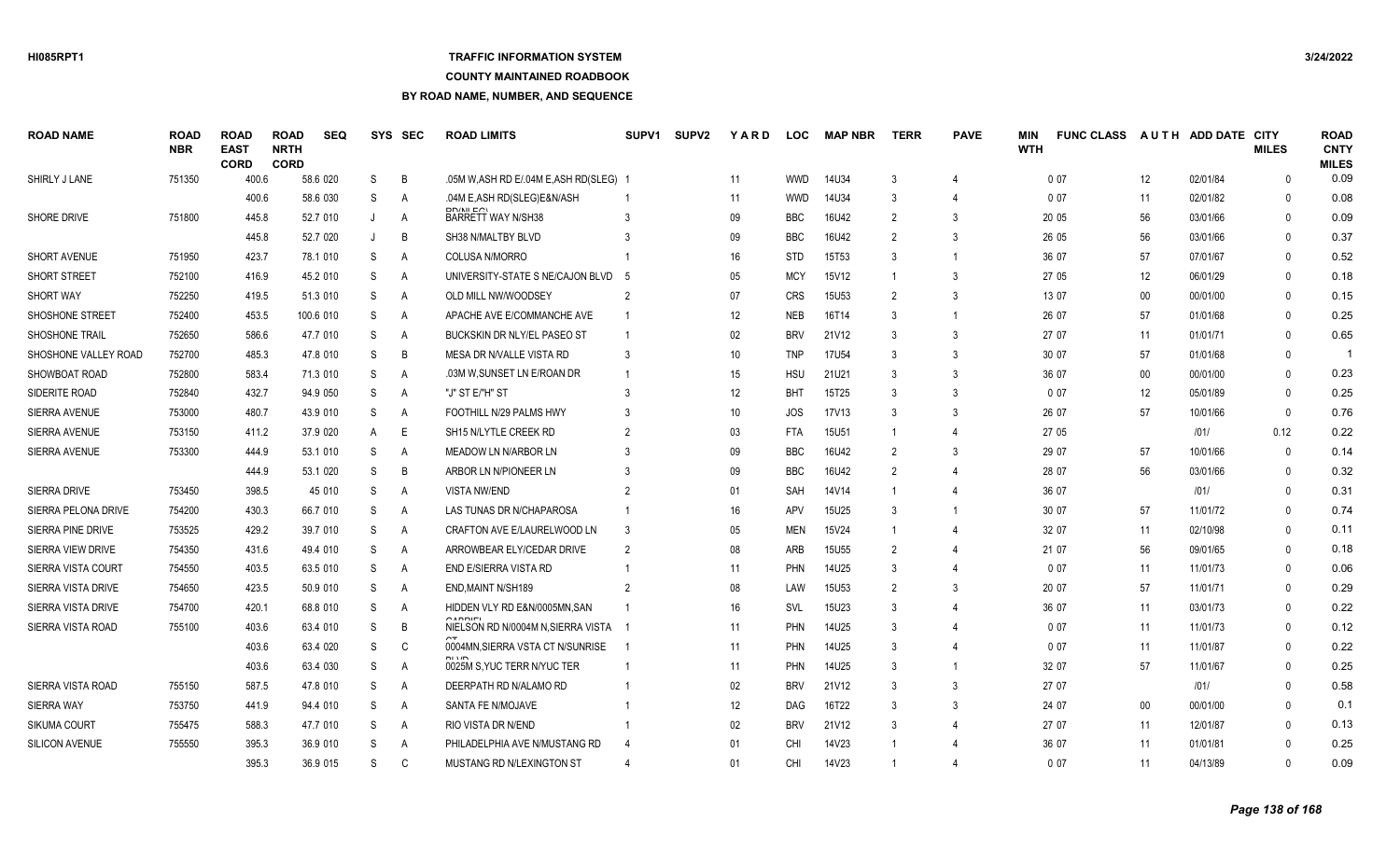# **TRAFFIC INFORMATION SYSTEM**

**COUNTY MAINTAINED ROADBOOK**

| <b>ROAD NAME</b>          | ROAD<br><b>NBR</b> | <b>ROAD</b><br><b>EAST</b><br><b>CORD</b> | <b>ROAD</b><br><b>NRTH</b><br><b>CORD</b> | <b>SEQ</b> |   | SYS SEC        | <b>ROAD LIMITS</b>                            | SUPV <sub>1</sub> | <b>SUPV2</b> | YARD              | <b>LOC</b> | <b>MAP NBR</b>    | <b>TERR</b>    | <b>PAVE</b>    | <b>MIN</b><br><b>WTH</b> | <b>FUNC CLASS</b> |        | AUTH ADD DATE CITY | <b>MILES</b> | <b>ROAD</b><br><b>CNTY</b><br><b>MILES</b> |
|---------------------------|--------------------|-------------------------------------------|-------------------------------------------|------------|---|----------------|-----------------------------------------------|-------------------|--------------|-------------------|------------|-------------------|----------------|----------------|--------------------------|-------------------|--------|--------------------|--------------|--------------------------------------------|
| <b>SILVER AVENUE</b>      | 755700             | 442.4                                     |                                           | 98.6 010   | S | A              | OASIS ST NW/GHOST TOWN RD                     |                   |              | 12                | CAL        | 16T12             | 3              |                |                          | 36 07             | 57     | 01/01/68           | $\Omega$     | 0.6                                        |
| SILVER LAKES PARKWAY      | 755900             | 415.6                                     |                                           | 85 010     | J | A              | SHADOW MTN RD N/N END.LAKEVIEW                |                   |              | 11                | SRL        | 15T42             | 3              | 4              |                          | 44 06             | 11     | 03/01/75           | $\Omega$     | 1.73                                       |
| <b>SILVER PALM DRIVE</b>  | 755925             | 410.3                                     |                                           | 64.2 010   | S | Α              | SEVEN PALMS DR E/BRACEO ST                    |                   |              | 11                | OKH        | 15U21             | 3              | $\overline{4}$ |                          | 36 07             | 11     | 12/09/08           | $\Omega$     | 0.38                                       |
| SILVER PINE ROAD          | 755950             | 445.4                                     |                                           | 51.5 010   | S | $\mathsf{A}$   | ORANGE AVE E/ SAN BERNARDINO AVE 3            |                   |              | 09                | <b>MRG</b> | 16U52             |                | $\Delta$       |                          | 26 07             | 12     | 12/01/68           | $\Omega$     | 0.18                                       |
| <b>SILVER RIDGE DRIVE</b> | 756000             | 401.5                                     |                                           | 62.6 010   | S | Α              | SKY LINE AVE E/BEEKLEY RD                     |                   |              | 11                | <b>PNH</b> | 14U34             |                | 3              |                          | 30 07             | 57     | 11/01/67           | $\Omega$     | 0.83                                       |
| <b>SILVER ROCK ROAD</b>   | 756150             | 400.8                                     |                                           | 64.4 010   | S | Α              | CHOLLA N/SMOKE TREE RD                        |                   |              | 11                | PHN        | 14U24             | 3              | -1             |                          | 30 07             | 57     | 11/01/67           | $\Omega$     | 0.5                                        |
| SILVER SPRUCE DRIVE       | 756300             | 429.5                                     |                                           | 49.2 010   | S | A              | <b>LURNG PINES SE/WAGON WHEEL</b>             | $\mathcal{P}$     |              | 08                | <b>RSG</b> | <b>15U54</b>      | $\mathcal{P}$  |                |                          | 20 07             | 57     | 09/01/66           | $\Omega$     | 0.44                                       |
| <b>SILVER STREET</b>      | 756375             | 414.2                                     |                                           | 43.8 010   | S | $\overline{A}$ | <b>END E/EASTON ST</b>                        |                   |              | 03                | <b>RLO</b> | 15V12             |                | 4              |                          | 007               | 11     | 05/01/85           | $\Omega$     | 0.07                                       |
| SILVER VALLEY ROAD        | 756750             | 448.8                                     |                                           | 94.5 010   | S | A              | MINNEOLA RD E/DUNE RD                         |                   |              | 12                | <b>NEB</b> | 16T23             | 3              | 3              |                          | 19 07             | 57     | 01/01/68           | $\Omega$     |                                            |
|                           |                    | 448.8                                     |                                           | 94.5 020   | S | B              | HEREFORD RD E/0200M E, FREMONT RD 1           |                   |              | 12                | <b>NEB</b> | 16T23             |                | 3              |                          | 21 07             | 57     | 01/01/68           | $\Omega$     | 6.96                                       |
| SILVERADO ROAD            | 755850             | 444.5                                     |                                           | 51.2 010   | S | $\mathsf{A}$   | <b>END NW/MINTON</b>                          | 3                 |              | 09                | <b>MRG</b> | 16U52             | $\mathcal{P}$  | $\overline{4}$ |                          | 22 07             | 56     | 03/01/66           | $\Omega$     | 0.08                                       |
| <b>SIOUX DRIVE</b>        | 757050             | 439.1                                     |                                           | 53.4 010   | S | A              | RIM OF THE WORLD DR E 0008M                   | 3                 |              | 09                | <b>FWN</b> | 16U41             | $\mathcal{P}$  | 3              |                          | 17 07             | 56     | 03/01/66           | $\Omega$     | 0.08                                       |
| SIOUX TRAIL               | 757250             | 586.4                                     |                                           | 48.3 010   | S | A              | EL PASEO ST NW 0010M                          |                   |              | 02                | <b>BRV</b> | 21V12             | 3              | 3              |                          | 27 07             | 11     | 01/01/71           | $\Omega$     | 0.1                                        |
| <b>SITES WAY</b>          | 757600             | 446.5                                     |                                           | 52.3 010   | S | Α              | SAN MARTIN DR N&E/SH38                        | 3                 |              | 09                | <b>BBC</b> | 16U42             | $\mathcal{P}$  |                |                          | 26 07             | $00\,$ | 00/01/00           | $\Omega$     | 0.29                                       |
| SITTING BULL TRAIL        | 757825             | 585.8                                     |                                           | 47.5 010   | S | A              | TOMAHAWK TR SE/CREEK RD                       |                   |              | 02                | <b>BRV</b> | 21V12             | 3              | 3              |                          | 26 07             | 11     | 11/01/71           | $\Omega$     | 0.31                                       |
| <b>SIXTH AVENUE</b>       | 758850             | 428.3                                     |                                           | 37.8 010   | S | A              | WABASH AVE E/WALNUT ST                        | 3                 |              | 05                | <b>MEN</b> | 15V24             |                | 3              |                          | 12 07             | $00\,$ | 00/01/00           | 0.06         | 0.44                                       |
| <b>SIXTH STREET</b>       | 758250             | 420.2                                     |                                           | 42.2 010   | J | A              | WATERMAN AVE E/.23M W, PEDLEY RD 5            |                   |              | 05                | <b>SBO</b> | 15V13             | -1             | $\Delta$       |                          | 26 05             |        | 1011               | 0.22         | 0.24                                       |
|                           |                    | 420.2                                     |                                           | 42.2 016   |   | B              | .03M W, PEDLEY RD E/TIPPECANOE AVE 5          |                   |              | 05                | <b>SBO</b> | 15V13             |                | $\Delta$       |                          | 26 05             |        | 1011               | $\Omega$     | 0.37                                       |
| <b>SIXTH STREET</b>       | 758400             | 412.7                                     |                                           | 154.7 010  | S | A              | A STREET N/D STREET                           |                   |              | 13                | <b>TRO</b> | 15R22             | 3              | 3              |                          | 26 07             | $00\,$ | 00/01/00           | $\Omega$     | 0.23                                       |
| <b>SIXTH STREET</b>       | 758550             | 413.4                                     |                                           | 37.2 010   | S | B              | LINDEN AVE E/CEDAR AVE                        |                   |              | 03                | <b>BLO</b> | 15V22             |                | $\Delta$       |                          | 007               | 12     | 07/01/83           | $\Omega$     | 0.16                                       |
|                           |                    | 413.4                                     |                                           | 37.2 020   | S | A              | <b>CEDAR E/END</b>                            |                   |              | 03                | <b>BLO</b> | 15V22             |                | $\Delta$       |                          | 24 07             | 57     | 08/01/73           | $\Omega$     | 0.24                                       |
| <b>SIXTH STREET</b>       | 758700             | 446.2                                     |                                           | 97.4 010   | S | Α              | YERMO RD N/WILLIAMS                           |                   |              | 12                | <b>YRM</b> | 16T22             | 3              | 3              |                          | 24 07             | $00\,$ | 00/01/00           | $\Omega$     | 0.07                                       |
| SKY DRIVE                 | 759750             | 431.3                                     |                                           | 49.1 010   | S | A              | ELKO DR N/ELKO DRIVE                          | $\overline{2}$    |              | 08                | ARB        | <b>15U55</b>      | $\overline{2}$ | $\Delta$       |                          | 12 07             | 56     | 09/01/65           | $\Omega$     | 0.06                                       |
| <b>SKY LINE AVENUE</b>    | 760050             | 401.4                                     |                                           | 62.4 010   | S | A              | SNOW LINE DR N/SUNNYSLOPE RD                  |                   |              | 11                | <b>PNH</b> | 14U34             | 3              | 3              |                          | 30 07             | 57     | 11/01/67           | $\Omega$     | 0.51                                       |
| SKY LINE DRIVE            | 760075             | 427.7                                     |                                           | 49 010     | S | Α              | END SELY/LEPRECHAUN DR                        | $\overline{2}$    |              | 08                | <b>RSG</b> | <b>15U54</b>      | $\overline{2}$ | $\Delta$       |                          | 007               | 11     | 09/01/80           | $\Omega$     | 0.24                                       |
| <b>SKY RIDGE DRIVE</b>    | 760100             | 422.7                                     |                                           | 51.6 010   | S | $\mathsf{A}$   | CEDARBROOK DR ELY/END                         | $\mathcal{P}$     |              | 08                | LAW        | 15U <sub>53</sub> | $\mathcal{P}$  | 4              |                          | 16 07             | $00\,$ | 00/01/00           | $\Omega$     | 0.32                                       |
| <b>SKY VIEW COURT</b>     | 760125             | 449                                       |                                           | 50.6 010   | S | A              | END N/SKY VIEW DR                             | 3                 |              | 09                | <b>MRG</b> | 16U00             | $\mathcal{P}$  | 4              |                          | 24 07             | 11     | 09/01/73           | $\Omega$     | 0.04                                       |
| <b>SKY VIEW DRIVE</b>     | 760150             | 448.8                                     |                                           | 50.6 010   | S | A              | LAKEWOOD DR SELY/0003M E.VALLEY 3             |                   |              | 09                | <b>MRG</b> | 16U00             | $\mathcal{P}$  | $\overline{4}$ |                          | 26 07             | 11     | 12/01/69           | $\Omega$     | 0.7                                        |
| <b>SKY VIEW STREET</b>    | 760350             | 445.2                                     |                                           | 97.2 010   | S | A              | $1/1$ $-14$<br><b>FAIRWAY AVE N/END.MAINT</b> |                   |              | $12 \overline{ }$ | <b>YRM</b> | 16T22             |                | $\overline{4}$ |                          | 36 07             | 57     | 01/01/68           | $\Omega$     | 0.07                                       |
|                           |                    | 445.2                                     |                                           | 97.2 020   | S | B              | 0007M N.FAIRWAY N/GRAND VIEW AVE 1            |                   |              | 12 <sup>°</sup>   | <b>YRM</b> | 16T22             |                |                |                          | 007               | 11     | 12/01/83           | $\Omega$     | 0.08                                       |
| <b>SKYLAND DRIVE</b>      | 759900             | 420.4                                     |                                           | 50.7 010   |   | A              | <b>CREST FOREST NW/CRST FORST</b>             |                   |              | 07                | <b>CRS</b> | <b>15U53</b>      |                | 3              |                          | 21 05             | $00\,$ | 00/01/00           | $\Omega$     | 1.18                                       |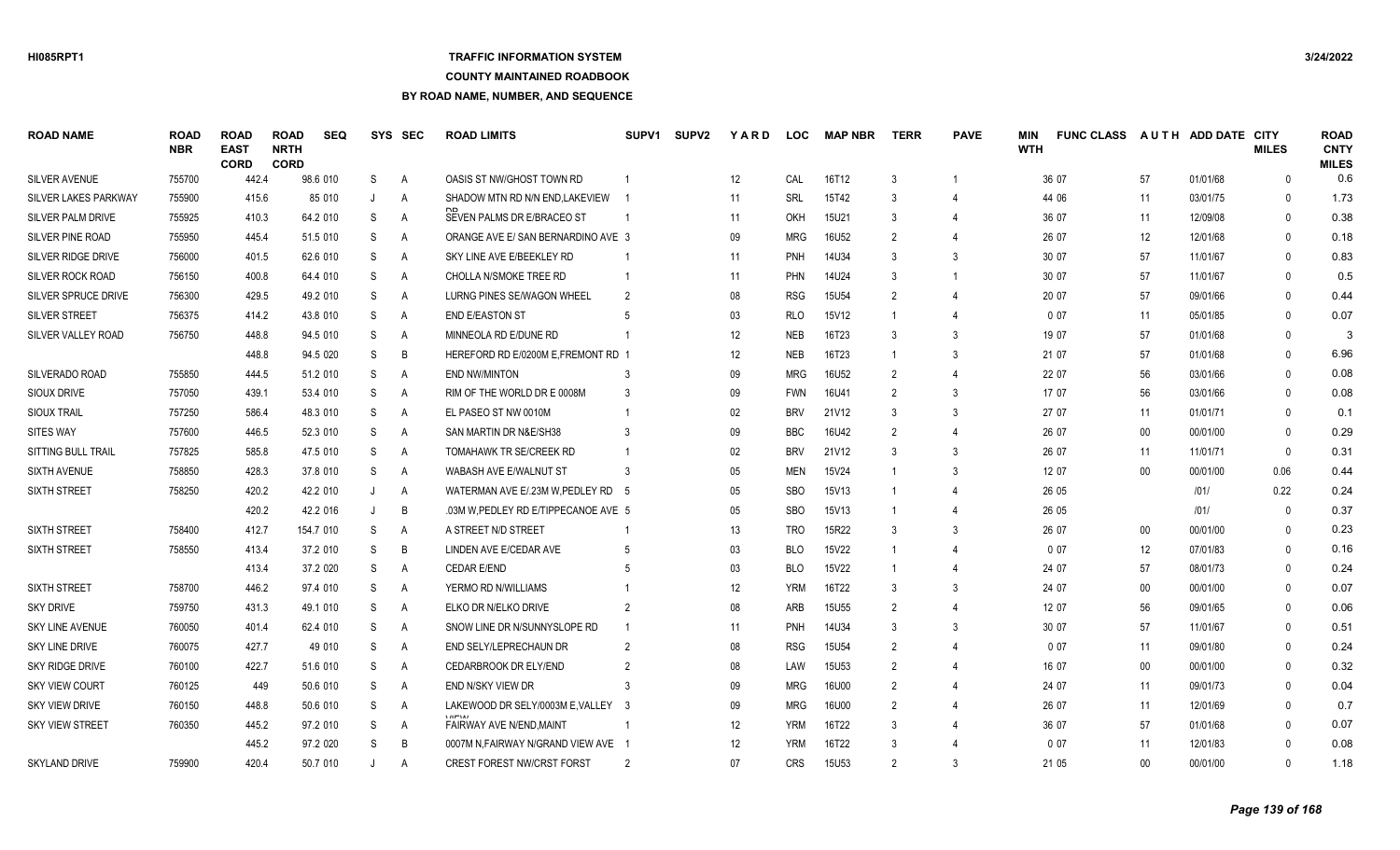## **TRAFFIC INFORMATION SYSTEM**

#### **COUNTY MAINTAINED ROADBOOK**

| <b>ROAD NAME</b>       | <b>ROAD</b><br><b>NBR</b> | <b>ROAD</b><br><b>EAST</b><br><b>CORD</b> | <b>ROAD</b><br><b>NRTH</b><br><b>CORD</b> | <b>SEQ</b> | <b>SYS</b> | <b>SEC</b>     | <b>ROAD LIMITS</b>                         | SUPV <sub>1</sub> | <b>SUPV2</b> | <b>YARD</b>     | <b>LOC</b> | <b>MAP NBR</b>    | <b>TERR</b>    | <b>PAVE</b>    | <b>MIN</b><br><b>WTH</b> | <b>FUNC CLASS</b> |        | AUTH ADD DATE CITY | <b>MILES</b> | <b>ROAD</b><br><b>CNTY</b><br><b>MILES</b> |
|------------------------|---------------------------|-------------------------------------------|-------------------------------------------|------------|------------|----------------|--------------------------------------------|-------------------|--------------|-----------------|------------|-------------------|----------------|----------------|--------------------------|-------------------|--------|--------------------|--------------|--------------------------------------------|
| <b>SKYVIEW COURT</b>   | 760115                    | 418.2                                     |                                           | 51.6 050   | S          | $\overline{A}$ | <b>END E/SKYVIEW LANE</b>                  | $\mathcal{P}$     |              | 07              | <b>CRS</b> | <b>15U52</b>      | 2              | 3              |                          | 20 07             | 11     | 10/28/91           | $\Omega$     | 0.06                                       |
| <b>SKYVIEW LANE</b>    | 760175                    | 418.2                                     |                                           | 51.6 050   | S          | A              | .05M S, SKYVIEW CT NLY/WATERS DR           | - 2               |              | 07              | <b>CRS</b> | 15U <sub>52</sub> | 2              | 3              |                          | 20 07             | 11     | 10/28/91           | $\Omega$     | 0.17                                       |
| <b>SLATE AVENUE</b>    | 760500                    | 414                                       |                                           | 156.4 010  | S          | $\overline{A}$ | LUPINE N/VERBENA                           |                   |              | 13              | <b>TRO</b> | 15R12             | 3              | 3              |                          | 24 07             | 57     | 03/01/68           | $\mathbf{0}$ | 0.11                                       |
| <b>SLIGER ROAD</b>     | 760650                    | 430.8                                     |                                           | 39.6 010   | S          | $\overline{A}$ | END E&N&E/0004M E, WARD WAY                |                   |              | 05              | <b>MEN</b> | 15V25             |                | 3              |                          | 21 07             | $00\,$ | 00/01/00           | $\Omega$     | 0.21                                       |
| <b>SLOVER AVENUE</b>   | 760800                    | 407.2                                     |                                           | 38.9 050   | J          | C              | TAMARIND AVE E/CEDAR AVE                   | -5                |              | 03              | <b>FTA</b> | 15V21             |                | 3              |                          | 24 04             | 11     | 01/01/29           | 0.07         | 1.53                                       |
|                        |                           | 407.2                                     |                                           | 38.9 060   | J          | D              | CEDAR AVE E/CACTUS AVE                     |                   |              | 03              | <b>FTA</b> | 15V22             |                | 3              |                          | 24 05             |        | 1011               | $\mathbf{0}$ | 0.75                                       |
|                        |                           | 407.2                                     |                                           | 38.9 070   |            | $\mathsf{L}$   | 0003M W, PEPPER E/PEPPER                   |                   |              | 05              | <b>CLN</b> | 15V22             |                | 3              |                          | 22 07             | 31     | 02/01/72           | 0.02         | 0.01                                       |
|                        |                           | 407.2                                     |                                           | 38.9 080   | S          | E              | PEPPER AVE E0013M                          |                   |              | 05              | <b>RLO</b> | 15V22             |                | 3              |                          | 23 07             |        | 1011               | $\Omega$     | 0.13                                       |
| <b>SMITHSON ROAD</b>   | 761100                    | 415.9                                     |                                           | 87.1 010   | J          | A              | MTN SPRINGS RD E/HELENDALE RD              |                   |              | 11              | <b>HLN</b> | 15T32             | -3             | 3              |                          | 22 06             | $00\,$ | 00/01/00           | $\Omega$     |                                            |
|                        |                           | 415.9                                     |                                           | 87.1 013   |            | B              | HELENDALE RD E .50M                        |                   |              | 11              | <b>HLN</b> | 15T32             | 3              | 3              |                          | 22 05             | $00\,$ | 00/01/00           | $\Omega$     | 0.5                                        |
|                        |                           | 415.9                                     |                                           | 87.1 020   | J          | C              | 0150M E.MTN SPRGS RD N/WILD RD             |                   |              | 11              | <b>HLN</b> | 15T32             |                | -1             |                          | 22 05             | 57     | 07/01/65           | $\Omega$     | 0.5                                        |
| <b>SMOKE BUSH ROAD</b> | 761250                    | 441.9                                     |                                           | 70.7 010   | S          | A              | LINCOLN E/FAIRLANE                         |                   |              | 16              | <b>LCN</b> | 16U12             | 3              | -1             |                          | 23 07             | 57     | 03/01/68           | $\Omega$     | $\overline{1}$                             |
|                        |                           | 441.9                                     |                                           | 70.7 020   | S          | B              | <b>HEATHER E/FIRETHORN</b>                 |                   |              | 16              | <b>LCN</b> | 16U00             | 3              | -1             |                          | 36 07             | 57     | 03/01/68           | $\Omega$     | 0.5                                        |
| SMOKE TREE ROAD        | 761450                    | 400.2                                     |                                           | 64.9 010   | S          | $\overline{A}$ | WINTERGREEN E/SILVER ROCK                  |                   |              | 11              | PHN        | 14U24             | $\mathbf{3}$   |                |                          | 30 07             | 11     | 01/01/60           | $\Omega$     | 0.51                                       |
|                        |                           | 400.2                                     |                                           | 64.9 020   | S          | B              | SHEEP CREEK RD E/JOHNSON RD                |                   |              | 11              | PHN        | 14U25             | -3             | 3              |                          | 20 07             |        | 1011               | $\Omega$     | 1.01                                       |
|                        |                           | 410.2                                     |                                           | 64.9 030   | S          | C              | BALDY MESA RD E/ASTER RD                   |                   |              | 11              | <b>PHN</b> | 15U21             | 3              | $\overline{4}$ |                          | 40 07             | 12     | 10/23/01           | $\mathbf{0}$ | 0.95                                       |
| SNOQUALMIE TRAIL       | 761900                    | 585.7                                     |                                           | 46.5 010   | S          | A              | SENECA TR NW/0005M W, PAPAGO TR            |                   |              | $02\,$          | <b>BRV</b> | 21V12             | -3             | 3              |                          | 32 07             | $00\,$ | 00/01/00           | $\mathbf{0}$ | 0.54                                       |
| SNOW LINE DRIVE        | 762450                    | 401.4                                     |                                           | 62.4 010   | S          | A              | SKY LINE AVE E/DEER HAVEN DR               |                   |              | 11              | PNH        | 14U34             |                | 3              |                          | 30 07             | 57     | 11/01/67           | $\Omega$     | 0.58                                       |
| SNOW RIDGE ROAD        | 762500                    | 443                                       |                                           | 53.4 010   | S          | A              | EAGLE MTN DR NLY/ANTELOPE MTN DR 3         |                   |              | 09              | <b>BBC</b> | 16U42             | $\mathcal{P}$  | 4              |                          | 26 07             | 11     | 10/01/67           | $\Omega$     | 0.17                                       |
| SNOWBERRY LANE         | 761950                    | 429.6                                     |                                           | 36.3 010   | S          | A              | DAFFODIL LN E/SAPPHIRE ST                  |                   |              | 05              | <b>MEN</b> | 15V24             |                | $\overline{4}$ |                          | 36 07             | 11     | 10/19/10           | $\Omega$     | 0.12                                       |
| SNOWBIRD ROAD          | 762000                    | 399.3                                     |                                           | 59.6 010   | S          | $\overline{A}$ | 0003M W PENGUIN LN E/ACORN                 |                   |              | 11              | <b>WWD</b> | 14U34             | 2              | 3              |                          | 24 07             | 57     | 10/01/73           | $\Omega$     | 0.25                                       |
| SNOWDRIFT DRIVE        | 762150                    | 441.9                                     |                                           | 40.4 010   | S          | A              | END N/VALLEY OF THE FALLS DR               | -3                |              | 05              | <b>FOH</b> | 16V00             | $\mathcal{P}$  | $\overline{4}$ |                          | 12 07             | 00     | 00/01/00           | $\Omega$     | 0.14                                       |
| SNOWFLOWER DRIVE       | 762300                    | 429.9                                     |                                           | 48.7 010   | S          | A              | VIEW DR NE&NW/VIEW DRIVE                   | 2                 |              | 08              | <b>RSG</b> | 15U54             | $\overline{2}$ | $\overline{4}$ |                          | 18 07             | 57     | 10/01/67           | $\Omega$     | 0.2                                        |
| SOAP MINE ROAD         | 762600                    | 437.7                                     |                                           | 96.2 010   | S          | A              | OHARA RANCH NW/.14M SE, MARKS RD           |                   |              | 12              | <b>BAR</b> | 16T21             | 3              | $\mathbf 1$    |                          | 24 07             |        | 1011               | $\Omega$     | 0.28                                       |
|                        |                           | 437.7                                     |                                           | 96.2 020   | S          | B              | .14M SE, MARKS RD NW/.07M                  |                   |              | 12              | <b>BAR</b> | 16T21             |                | 3              |                          | 24 07             |        | 1011               | $\Omega$     | 0.21                                       |
|                        |                           | 437.7                                     |                                           | 96.2 040   | S          | C              | ABALAADIZO DD<br>.28M NW, MARKS RD NW/.06M |                   |              | 12              | <b>BAR</b> | 16T21             | 3              | 3              |                          | 24 07             |        | 1011               | $\Omega$     | 0.34                                       |
|                        |                           | 437.7                                     |                                           | 96.2 060   | S          | D              | $\frac{1}{2}$<br>E R/W I-15 NLY/SH 58      |                   |              | 12              | <b>BAR</b> | 16T21             | $\mathbf{3}$   | 3              |                          | 24 07             |        | 1011               | $\Omega$     | 0.89                                       |
| <b>SOFFEL STREET</b>   | 762900                    | 428.5                                     |                                           | 39.9 010   | S          | $\overline{A}$ | OPAL AVE E&N/SAN BDNO AVE                  | 3                 |              | 05              | <b>MEN</b> | 15V24             |                | $\overline{4}$ |                          | 22 07             | $00\,$ | 00/01/00           | $\Omega$     | 0.23                                       |
| SOLANO ROAD            | 763050                    | 410.6                                     |                                           | 65.7 010   | S          | A              | <b>BARADA RD E/BRACEO ST</b>               |                   |              | 11              | PHN        | 15U21             | 3              | 3              |                          | 26 07             | 11     | 12/19/95           | $\Omega$     | 0.25                                       |
| SOLEDAD AVENUE         | 763200                    | 468.8                                     |                                           | 51.9 010   | S          | A              | <b>DELGADA N/NAPA</b>                      |                   |              | 10 <sup>°</sup> | <b>YUC</b> | 17U51             |                |                |                          | 30 07             | 57     | 01/01/68           | $\cap$       | 0.57                                       |
| <b>SOLEDAD DRIVE</b>   | 763350                    | 430.5                                     |                                           | 67.2 010   | S          | A              | SH18 N/CHAPAROSA DR                        |                   |              | 16              | APV        | <b>15U25</b>      | $\mathbf{3}$   | -1             |                          | 26 07             |        | 1011               | $\Omega$     | 0.24                                       |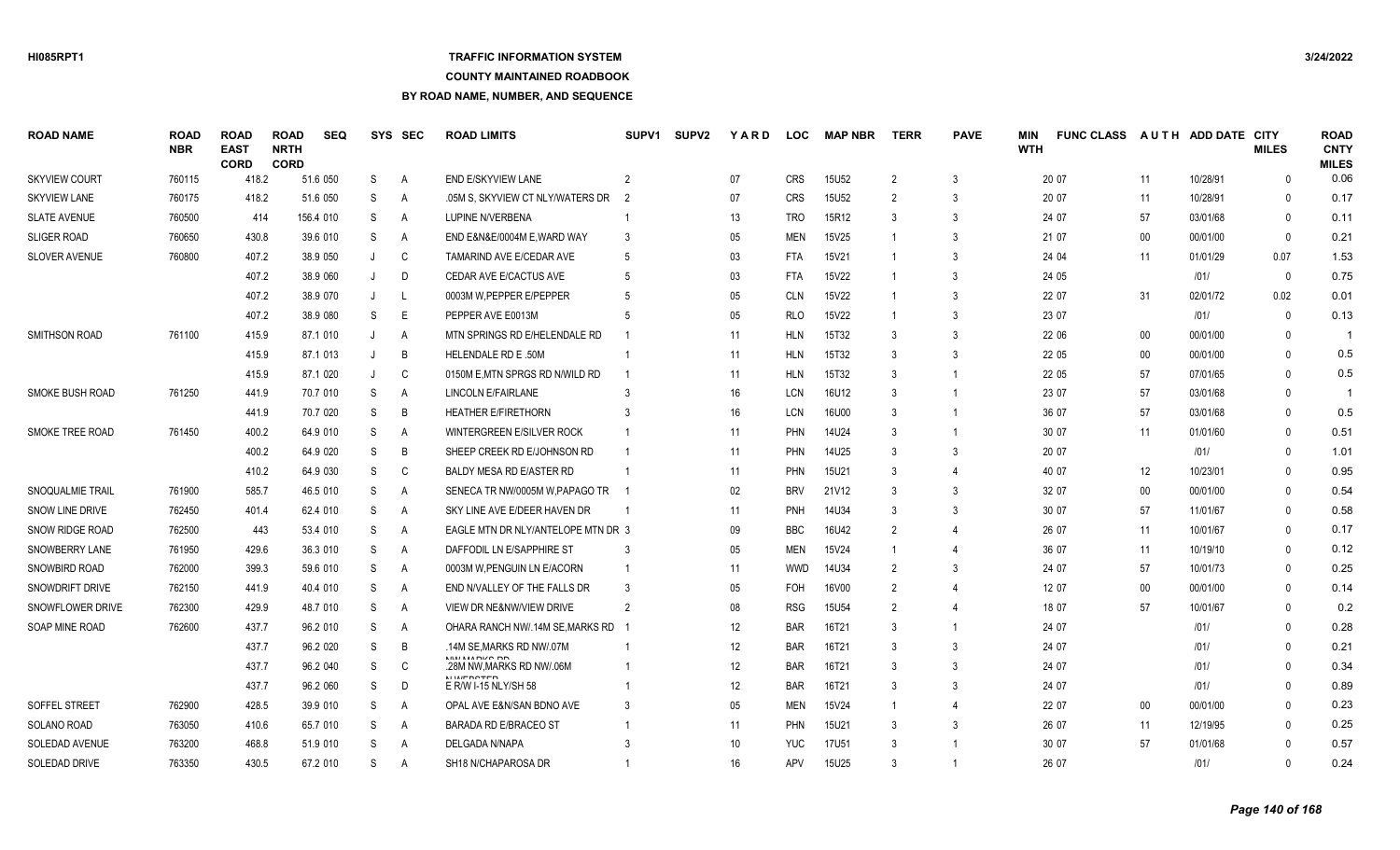## **TRAFFIC INFORMATION SYSTEM**

**COUNTY MAINTAINED ROADBOOK**

| <b>ROAD NAME</b>             | <b>ROAD</b><br><b>NBR</b> | <b>ROAD</b><br><b>EAST</b><br><b>CORD</b> | <b>ROAD</b><br><b>NRTH</b><br><b>CORD</b> | <b>SEQ</b> |         | SYS SEC        | <b>ROAD LIMITS</b>                    | SUPV <sub>1</sub> | <b>SUPV2</b> | YARD | <b>LOC</b> | <b>MAP NBR</b> | <b>TERR</b>    | <b>PAVE</b>    | MIN<br><b>WTH</b> | <b>FUNC CLASS</b> |        | AUTH ADD DATE CITY | <b>MILES</b> | <b>ROAD</b><br><b>CNTY</b><br><b>MILES</b> |
|------------------------------|---------------------------|-------------------------------------------|-------------------------------------------|------------|---------|----------------|---------------------------------------|-------------------|--------------|------|------------|----------------|----------------|----------------|-------------------|-------------------|--------|--------------------|--------------|--------------------------------------------|
| <b>SONOMA DRIVE</b>          | 763750                    | 423.2                                     |                                           | 52.6 010   | S       | A              | BRENTWOOD DR NELY/AMADOR LN           | $\mathcal{P}$     |              | 08   | LAW        | <b>15U43</b>   | $\overline{2}$ | 4              |                   | 26 07             | 11     | 11/01/71           | $\Omega$     | 0.68                                       |
| <b>SONOMA STREET</b>         | 764100                    | 453.3                                     |                                           | 101 010    | S       | A              | NAVAJO AVE E/MT VIEW RD               |                   |              | 12   | <b>NEB</b> | 16T14          | 3              | -1             |                   | 26 07             | 57     | 01/01/68           | $\Omega$     | 0.5                                        |
| SOURWOOD WAY                 | 764325                    | 47.3                                      |                                           | 411.9 005  | S       | B              | <b>CLOUDBERRY DR SE .02M</b>          | .5                |              | 03   | DEV        | <b>15U51</b>   | -1             | $\overline{4}$ |                   | 32 07             | 13     | 11/16/21           | $\Omega$     | 0.02                                       |
|                              |                           | 47.3                                      |                                           | 411 010    | S       | $\overline{A}$ | .03M W.CARAWAY CT E/DEERBERRY WY 5    |                   |              | 03   | DEV        | <b>15U51</b>   | -1             | 4              |                   | 32 07             | 11     | 10/31/17           | $\Omega$     | 0.08                                       |
| SOUTAR DRIVE                 | 764550                    | 430.3                                     |                                           | 48.8 010   | $\cdot$ | $\overline{A}$ | HILLTOP BL SH18 NE/FERN               | $\overline{2}$    |              | 08   | <b>RSG</b> | <b>15U54</b>   | $\mathfrak{D}$ | 3              |                   | 24 06             | $00\,$ | 00/01/00           | $\Omega$     | 0.15                                       |
| SOUTH FORK ROAD              | 765450                    | 407.5                                     |                                           | 50.8 010   | S       | A              | 0003M SW.MELODY LN NELY/LYTLE CK 2    |                   |              | 03   | <b>LYT</b> | <b>15U51</b>   | -1             | 3              |                   | 23 07             | 56     | 03/01/67           | $\Omega$     | 0.17                                       |
| SOUTH ROAD                   | 764850                    | 424.1                                     |                                           | 72.6 035   |         | C              | JOSHUA RD E/.06M W, MOCCASIN RD       |                   |              | 16   | APV        | 15U14          | 3              | 3              |                   | 23 06             | 57     | 10/01/67           | 0.14         | 0.55                                       |
|                              |                           | 424.1                                     |                                           | 72.6 060   | J       | E              | .06M W, MOCCASIN RD E/MOCCASIN RD     |                   |              | 16   | APV        | <b>15U14</b>   | 3              | 4              |                   | 25 06             | 12     | 09/27/89           | $\Omega$     | 0.06                                       |
|                              |                           | 424.1                                     |                                           | 72.6 070   | S       | D              | <b>MOCCASIN RD E/END</b>              |                   |              | 16   | <b>APV</b> | 15U14          | 3              | 3              |                   | 26 06             | 12     | 09/27/89           | $\Omega$     | 0.1                                        |
| <b>SOUTH STREET</b>          | 765000                    | 442.1                                     |                                           | 94.2 010   | S       | A              | <b>B STREET E/D STREET</b>            |                   |              | 12   | DAG        | 16T22          | 3              | 3              |                   | 23 07             | $00\,$ | 00/01/00           | $\Omega$     | 0.28                                       |
| SOUTH TRONA ROAD             | 765750                    | 412.6                                     |                                           | 152.8 010  | S       | A              | TRONA RD E/A STREET                   |                   |              | 13   | <b>TRO</b> | 15R22          | 3              | 3              |                   | 23 07             | $00\,$ | 00/01/00           | $\Omega$     | 0.07                                       |
| SOUTH VILLAGE LANE           | 765900                    | 419.2                                     |                                           | 51.1 010   | S       | $\overline{A}$ | W VILLAGE LN E/CRST FST DR            | 2                 |              | 07   | <b>CRS</b> | 15U53          | $\mathfrak{D}$ | 4              |                   | 26 07             | $00\,$ | 00/01/00           | $\mathbf{0}$ | 0.13                                       |
| <b>SPADRA STREET</b>         | 766200                    | 433.9                                     |                                           | 98.4 010   | S       | $\overline{A}$ | <b>WESTON AVE E/IRWIN RD</b>          |                   |              | 12   | <b>BAR</b> | 15T15          | 3              | 4              |                   | 36 07             | $00\,$ | 00/01/00           | $\Omega$     | 0.16                                       |
| SPAHN DRIVE                  | 766275                    | 412.7                                     |                                           | 38.7 010   | S       | $\overline{A}$ | MINDANAO ST N/GREGORY ST              | 5                 |              | 03   | <b>BLO</b> | 15V21          |                | 4              |                   | 36 07             | 11     | 07/01/74           | $\Omega$     | 0.1                                        |
| <b>SPAR LANE</b>             | 766300                    | 415.8                                     |                                           | 85.1 010   | S       | A              | SCHOONER DR NLY/END                   |                   |              | 11   | SRL        | 15T42          | 3              |                |                   | 36 07             | 11     | 03/01/75           | $\Omega$     | 0.11                                       |
| SPARKLEBERRY DRIVE           | 766345                    | 47.7                                      |                                           | 412.4 010  | S       | $\overline{A}$ | RUNNING OAK LN/ATHENA ELM DR          | 5                 |              | 03   | <b>DEV</b> | 15U51          |                | 4              |                   | 32 07             | 13     | 11/16/21           | $\Omega$     | 0.12                                       |
|                              |                           | 47.6                                      |                                           | 412.6 020  | S       | B              | BRISTLECONE PINE LN/LAUREL            | 5                 |              | 03   | <b>DEV</b> | <b>15U51</b>   | $\overline{1}$ | 4              |                   | 36 07             | 13     | 11/16/21           | $\mathbf{0}$ | 0.13                                       |
| SPARROW ROAD                 | 766500                    | 400.2                                     |                                           | 58.8 010   | S       | $\overline{A}$ | $O$ UEDDVIA<br>OAK E/LONE PINE CYN RD |                   |              | 11   | <b>WWD</b> | 14U34          | $\overline{2}$ | 3              |                   | 20 07             | 57     | 10/01/73           | $\Omega$     | 0.26                                       |
| SPINEL ROAD                  | 766650                    | 438                                       |                                           | 62.5 010   | S       | $\overline{A}$ | TRADE POST E/CRYSTAL CREEK            | 3                 |              | 16   | LCN        | 16U31          | 3              | 3              |                   | 22 07             | 57     | 08/01/73           | $\mathbf{0}$ | $\mathbf 1$                                |
| <b>SPINEL STREET</b>         | 766800                    | 436.9                                     |                                           | 74.3 010   | S       | $\overline{A}$ | <b>QUARTZ E/PALISADE</b>              | 3                 |              | 16   | <b>LCN</b> | 16U11          | 3              | $\mathbf{1}$   |                   | 30 07             | 11     | 01/01/57           | $\Omega$     | 1.03                                       |
| <b>SPINET STREET</b>         | 766950                    | 426.9                                     |                                           | 92.3 010   | S       | $\overline{A}$ | PRAIRIE E/0008M E, SYLVAN             | 3                 |              | 12   | LEN        | 15T24          | 3              | 1              |                   | 36 07             | 57     | 02/01/68           | $\mathbf{0}$ | 0.5                                        |
| SPRING DRIVE                 | 767400                    | 430                                       |                                           | 49 010     | S       | A              | PALO ALTO NW/BROOKINGS DR             | $\mathcal{P}$     |              | 08   | <b>RSG</b> | <b>15U54</b>   | 2              | 4              |                   | 18 07             | 56     | 09/01/65           | $\Omega$     | 0.25                                       |
| SPRING DRIVE                 | 767550                    | 441.6                                     |                                           | 40.3 010   | S       | $\overline{A}$ | 19M S, VOF DR N/VALLEY OF THE FALLS 3 |                   |              | 05   | <b>FOH</b> | 16V21          | 2              | 3              |                   | 10 07             | 57     | 02/01/68           | $\mathbf{0}$ | 0.19                                       |
| <b>SPRING LANE</b>           | 767625                    | 432.1                                     |                                           | 51.5 010   | S       | $\overline{A}$ | HOLCOMB CREEK DR N/END, MAINT         | $\overline{2}$    |              | 08   | <b>GEV</b> | <b>15U55</b>   | $\mathfrak{D}$ | 4              |                   | 17 07             | 62     | 03/01/68           | $\Omega$     | 0.12                                       |
| SPRING OAK DRIVE             | 767700                    | 428.8                                     |                                           | 49.2 010   | S       | A              | ALL VIEW NLY/ALL VIEW DR              | $\overline{2}$    |              | 08   | <b>RSG</b> | 15U54          | $\overline{2}$ | $\Delta$       |                   | 22 07             | $00\,$ | 00/01/00           | $\Omega$     | 0.73                                       |
| <b>SPRING STREET</b>         | 767725                    | 407.4                                     |                                           | 41.5 005   | S       | B              | CALABASH AVE E/BUENA VISTA DR         | $\mathcal{P}$     |              | 03   | <b>FTA</b> | 14V15          | -1             | 4              |                   | 28 07             | 11     | 06/11/90           | $\Omega$     | 0.13                                       |
|                              |                           | 408.6                                     |                                           | 41.5 006   | S       | D              | LIVE OAK AVE E.13M                    | $\mathcal{P}$     |              | 03   | FTA        | 15V11          |                | $\Delta$       |                   | 32 07             | 11     | 12/03/02           | $\Omega$     | 0.13                                       |
|                              |                           | 408.8                                     |                                           | 41.5 007   | S       | E              | .12M W, HEMLOCK AVE E/HEMLOCK AVE 2   |                   |              | 03   | <b>FTA</b> | 15V11          | -1             | $\Delta$       |                   | 32 07             | 11     | 12/03/02           | $\Omega$     | 0.12                                       |
|                              |                           | 408.9                                     |                                           | 41.5 008   | S       | C              | <b>HEMLOCK AVE E/CAROB ST</b>         | $\mathcal{P}$     |              | 03   | <b>FTA</b> | 15V11          | -1             | $\Delta$       |                   | 36 07             | 11     | 12/02/97           | $\Omega$     | 0.09                                       |
| <b>SPRING TERRACE</b>        | 767750                    | 397.9                                     |                                           | 45.3 010   | S       | $\overline{A}$ | 25TH ST N 0012M                       | 2                 |              | 01   | <b>SAH</b> | 14V14          |                |                |                   | 24 07             | 11     | 01/01/65           | $\Omega$     | 0.12                                       |
| <b>SPRING VALLEY PARKWAY</b> | 767800                    | 420.6                                     |                                           | 67.1 020   |         | A              | .02M S.HUERTA RD NLY/DRIFTWOOD DR 1   |                   |              | 16   | SVL        | 15U23          | $\mathcal{R}$  | $\Delta$       |                   | 44 05             | 11     | 03/01/73           | 0.01         | 2.2                                        |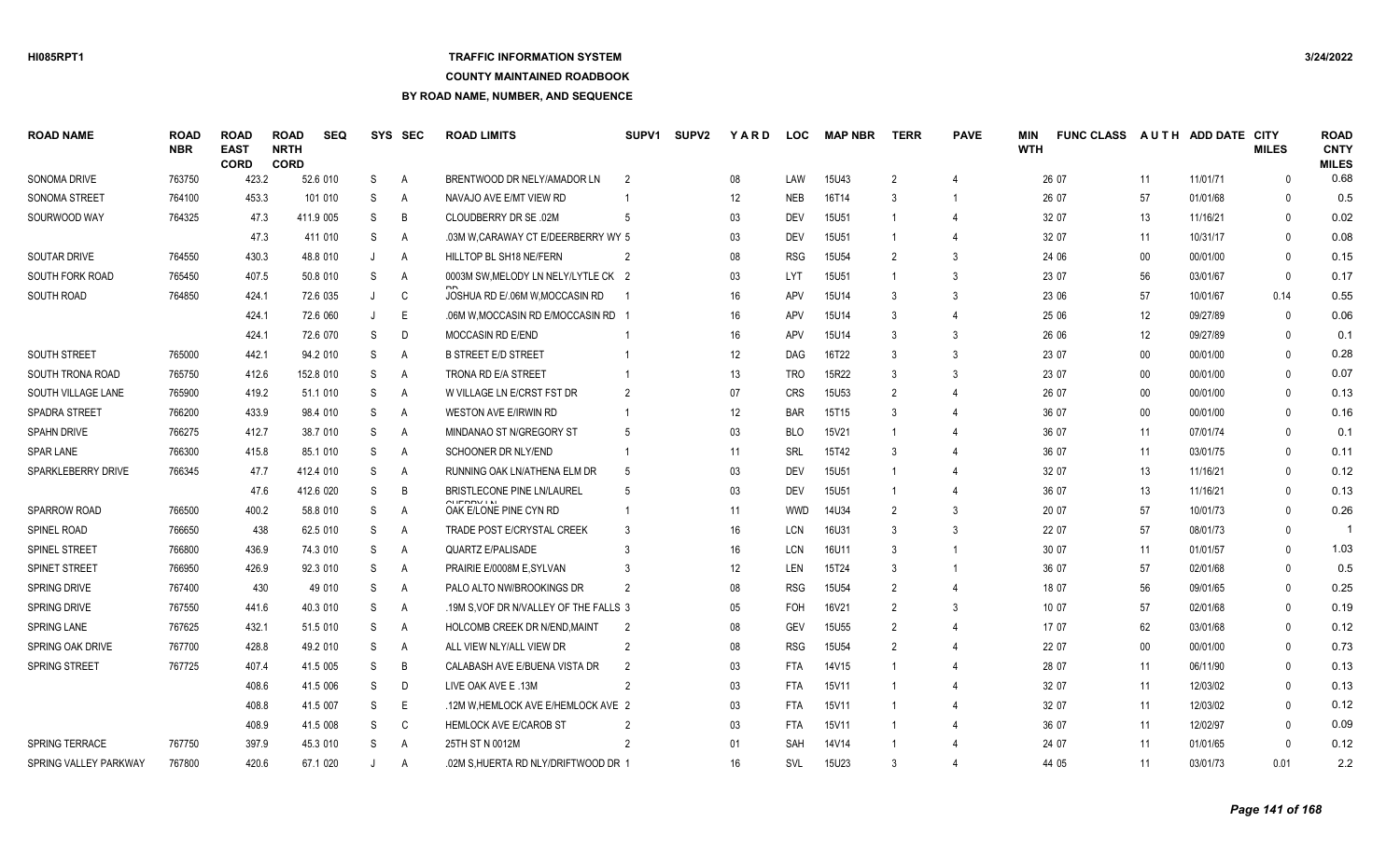## **TRAFFIC INFORMATION SYSTEM**

#### **COUNTY MAINTAINED ROADBOOK**

| <b>ROAD NAME</b>        | <b>ROAD</b><br><b>NBR</b> | <b>ROAD</b><br><b>EAST</b><br><b>CORD</b> | <b>ROAD</b><br><b>NRTH</b><br><b>CORD</b> | <b>SEQ</b> |              | SYS SEC        | <b>ROAD LIMITS</b>                                          | SUPV <sub>1</sub> | <b>SUPV2</b> | YARD | <b>LOC</b> | <b>MAP NBR</b>    | <b>TERR</b>    | <b>PAVE</b>    | MIN<br><b>WTH</b> | <b>FUNC CLASS</b> |                   | AUTH ADD DATE CITY | <b>MILES</b> | <b>ROAD</b><br><b>CNTY</b><br><b>MILES</b> |
|-------------------------|---------------------------|-------------------------------------------|-------------------------------------------|------------|--------------|----------------|-------------------------------------------------------------|-------------------|--------------|------|------------|-------------------|----------------|----------------|-------------------|-------------------|-------------------|--------------------|--------------|--------------------------------------------|
| SPRINGWATER ROAD        | 767850                    | 419.8                                     |                                           | 51.4 010   | S            | A              | SPRINGY PATH E/LAKE DR                                      | 2                 |              | 07   | <b>CRS</b> | <b>15U53</b>      | 2              |                |                   | 24 07             | 11                | 01/01/39           | $\Omega$     | 0.28                                       |
| <b>SPRINGY PATH</b>     | 768000                    | 419.8                                     |                                           | 51.3 010   | <sub>S</sub> | A              | LAKE DR N .08M                                              | $\overline{2}$    |              | 07   | <b>CRS</b> | <b>15U53</b>      | 2              |                |                   | 26 07             | $00\,$            | 00/01/00           | $\Omega$     | 0.08                                       |
| <b>SPRUCE AVENUE</b>    | 768150                    | 437.5                                     |                                           | 44.2 010   | S.           | A              | 0029M S, PONDEROSA DR N&W/SH38                              | 3                 |              | 05   | <b>ANO</b> | 16V11             | $\mathfrak{D}$ | 3              |                   | 18 07             | 00                | 00/01/00           | $\Omega$     | 0.77                                       |
| <b>SPRUCE AVENUE</b>    | 768300                    | 414                                       |                                           | 37.6 005   | <sub>S</sub> | Е              | .06M S, PASO FINO ST                                        |                   |              | 03   | <b>BLO</b> | 15V22             |                |                |                   | 18 07             | 11                | 11/01/05           | $\Omega$     | 0.19                                       |
|                         |                           | 414                                       |                                           | 37.7 008   | <sub>S</sub> | F              | U AFRIRI LUATIARD<br>.05M N,LUSITANO ST N/.09M S,JURUPA A 5 |                   |              | 03   | <b>BLO</b> | 15V22             |                |                |                   | 18 07             | 11                | 05/03/11           | $\Omega$     | 0.14                                       |
|                         |                           | 414                                       |                                           | 37.8 010   | <sub>S</sub> | D              | .09M S,JURUPA AVE N/JURUPA AVE                              |                   |              | 03   | <b>BLO</b> | <b>15V22</b>      |                |                |                   | 26 07             | $12 \overline{ }$ | 06/01/84           | $\Omega$     | 0.09                                       |
|                         |                           | 414                                       |                                           | 37.8 020   | <sub>S</sub> | A              | JURUPA AVE N/SLOVER AVE                                     | 5                 |              | 03   | <b>BLO</b> | <b>15V22</b>      |                | 3              |                   | 24 07             | 57                | 11/01/72           | $\Omega$     | 1.02                                       |
|                         |                           | 414                                       |                                           | 37.8 040   | <sub>S</sub> | C              | VALLEY BLVD N/0001M N, GROVE PL                             | -5                |              | 03   | <b>BLO</b> | 15V22             |                |                |                   | 26 07             |                   | 1011               | 0.13         | 0.12                                       |
| <b>SPRUCE COURT</b>     | 768450                    | 437.4                                     |                                           | 44.3 010   | -S           | A              | SPRUCE AVE NE/END                                           |                   |              | 05   | <b>ANO</b> | 16V11             | $\overline{2}$ | 3              |                   | 20 07             | 57                | 08/01/67           | $\mathbf{0}$ | 0.04                                       |
| <b>SPRUCE DRIVE</b>     | 768600                    | 431.5                                     |                                           | 49.1 010   | -S           | A              | RIDGE DR NE/LAKEVIEW DR                                     | 2                 |              | 08   | <b>ARB</b> | 15U <sub>55</sub> | 2              |                |                   | 19 07             | 56                | 01/01/66           | $\Omega$     | 0.25                                       |
| <b>SPRUCE DRIVE</b>     | 768750                    | 426.1                                     |                                           | 52.3 010   | -S           | A              | OAK DR NE/CEDAR DR                                          | 2                 |              | 08   | LAW        | 15U44             | $\overline{2}$ |                |                   | 18 07             | 57                | 10/01/68           | $\Omega$     | 0.09                                       |
| SPRUCE DRIVE            | 768900                    | 418.8                                     |                                           | 51.6 010   | <sub>S</sub> | A              | WATERS DR NW/SEELEY LN                                      | $\overline{2}$    |              | 07   | <b>CRS</b> | <b>15U52</b>      | 2              |                |                   | 17 07             | 57                | 10/01/65           | $\Omega$     | 0.16                                       |
| <b>SPRUCE DRIVE</b>     | 769050                    | 431.2                                     |                                           | 51.1 010   | <sub>S</sub> | $\overline{A}$ | CANYON DR E/CANYON DRIVE                                    | $\overline{2}$    |              | 08   | <b>GEV</b> | <b>15U55</b>      | $\mathfrak{D}$ |                |                   | 20 07             | 57                | 10/01/68           | $\Omega$     | 0.14                                       |
| <b>SPRUCE DRIVE</b>     | 769350                    | 441.3                                     |                                           | 40.6 010   | <sub>S</sub> | A              | <b>END E/CEDAR DRIVE</b>                                    |                   |              | 05   | <b>FOH</b> | 16V11             | $\mathfrak{D}$ | 3              |                   | 13 07             | $00\,$            | 00/01/00           | $\Omega$     | 0.16                                       |
| <b>SPRUCE STREET</b>    | 769650                    | 399.4                                     |                                           | 59 010     | <sub>S</sub> | $\overline{A}$ | PHEASANT RD N/SH2                                           |                   |              | 11   | <b>WWD</b> | 14U34             | $\mathfrak{D}$ | 3              |                   | 20 07             | 57                | 10/01/73           | $\Omega$     | 0.49                                       |
| SPYGLASS COURT          | 770000                    | 423.1                                     |                                           | 51.9 010   | <sub>S</sub> | A              | END NELY/SPYGLASS RD                                        |                   |              | 08   | LAW        | 15U53             | $\overline{2}$ |                |                   | 27 07             | 11                | 06/01/70           | $\mathbf{0}$ | 0.02                                       |
| SPYGLASS DRIVE          | 770050                    | 423.5                                     |                                           | 51.8 010   | <sub>S</sub> | A              | WALNUT HILLS DR NLY/FAIRWAY DR                              | $\mathcal{P}$     |              | 08   | LAW        | 15U53             |                |                |                   | 27 07             | $00\,$            | 00/01/00           | $\mathbf{0}$ | 0.79                                       |
| SPYROCK AVENUE          | 770100                    | 449.3                                     |                                           | 93.1 010   | <sub>S</sub> | A              | ELKHORN N/CHLORIDE                                          |                   |              | 12   | <b>NEB</b> | 16T23             | 3              |                |                   | 28 07             | 57                | 01/01/68           | $\Omega$     | 0.5                                        |
| <b>SQUAW COURT</b>      | 770200                    | 585.9                                     |                                           | 46.5 010   | <sub>S</sub> | $\overline{A}$ | QUAPAW TR N0004M                                            |                   |              | 02   | <b>BRV</b> | 21V12             | 3              | 3              |                   | 27 07             | 11                | 07/01/72           | $\mathbf{0}$ | 0.04                                       |
| <b>SQUIRREL DRIVE</b>   | 770375                    | 422.7                                     |                                           | 51.7 050   | <sub>S</sub> | A              | END N/AUGUSTA DR                                            |                   |              | 08   | LAW        | 15U <sub>53</sub> | 2              | 3              |                   | 007               | 11                | 01/05/87           | $\Omega$     | 0.17                                       |
| <b>SQUIRREL DRIVE</b>   | 770400                    | 431.8                                     |                                           | 51.4 010   | <sub>S</sub> | A              | YUKON NE/END, MAINT                                         | $\overline{2}$    |              | 08   | <b>GEV</b> | <b>15U55</b>      | 2              |                |                   | 13 07             | $00\,$            | 00/01/00           | $\Omega$     | 0.14                                       |
| <b>SQUIRREL LANE</b>    | 770550                    | 431.2                                     |                                           | 49.3 010   | <sub>S</sub> | A              | BLUE JAY LN NW&NE .27M                                      | $\overline{2}$    |              | 08   | ARB        | <b>15U55</b>      | $\mathfrak{D}$ | 3              |                   | 15 07             | 11                | 01/01/46           | $\Omega$     | 0.27                                       |
| <b>ST ANDREWS DRIVE</b> | 721550                    | 423.1                                     |                                           | 51.9 010   | <sub>S</sub> | A              | SPYGLASS DR N/FAIRWAY DR                                    | $\overline{2}$    |              | 08   | LAW        | 15U43             | $\overline{2}$ |                |                   | 26 07             | 11                | 06/01/70           | $\Omega$     | 0.11                                       |
| ST ANTHONY AVENUE       | 721650                    | 399.8                                     |                                           | 75 010     | S            | A              | <b>BOOKASTA N/EL MIRAGE</b>                                 |                   |              | 11   | <b>ADL</b> | 14T54             | $\mathcal{R}$  | $\overline{1}$ |                   | 30 07             | 57                | 10/01/73           | $\mathbf{0}$ |                                            |
| <b>ST ANTON DRIVE</b>   | 721750                    | 425.2                                     |                                           | 53.4 010   | <sub>S</sub> | B              | ARBON LN NE&SE/ZERMATT DR                                   | $\overline{2}$    |              | 08   | LAW        | 15U44             |                |                |                   | 26 07             | 11                | 07/01/71           | $\Omega$     | 0.3                                        |
| ST BASIL AVENUE         | 721800                    | 399.7                                     |                                           | 75 010     | <sub>S</sub> | A              | BOOKASTA ST N/EL MIRAGE RD                                  |                   |              | 11   | <b>ADL</b> | 14T54             |                |                |                   | 30 07             | 57                | 11/01/67           | $\Omega$     | 1.01                                       |
| ST BERNARD LANE         | 721850                    | 424.6                                     |                                           | 53.3 010   | S.           | $\mathsf{C}$   | MATTERHORN DR E&S/.08MS.ST                                  |                   |              | 08   | LAW        | 15U43             |                |                |                   | 26 07             | 11                | 01/01/65           | $\Omega$     | 1.07                                       |
| ST BERNARD WAY          | 721900                    | 424.9                                     |                                           | 53.2 010   | S.           | A              | ST BERNARD LN NE 0008M                                      | $\mathfrak{p}$    |              | 08   | LAW        | 15U44             | $\mathfrak{D}$ |                |                   | 26 07             | 11                | 01/01/65           | $\Omega$     | 0.08                                       |
| ST CATHERINE STREET     | 721950                    | 428.9                                     |                                           | 37.5 010   | -S           | A              | LA COLINA DR NW/END                                         |                   |              | 05   | <b>MEN</b> | 15V24             |                |                |                   | 13 07             | $00\,$            | 00/01/00           | $\Omega$     | 0.06                                       |
| <b>ST CLOUD CIRCLE</b>  | 722000                    | 446.3                                     |                                           | 52.2 010   | -S           | A              | SAN MARTIN DR N/END                                         |                   |              | 09   | <b>BBC</b> | 16U42             | $\mathcal{P}$  |                |                   | 26 07             | 11                | 05/01/74           | $\Omega$     | 0.03                                       |
| <b>STALLION LANE</b>    | 770775                    | 413.1                                     |                                           | 38.1 010   | S.           | A              | 19M W.LINDEN AVE E/LINDEN AVE                               |                   |              | 03   | <b>BLO</b> | 15V21             |                | Δ              |                   | 36 07             | 11                | 01/01/82           | $\Omega$     | 0.19                                       |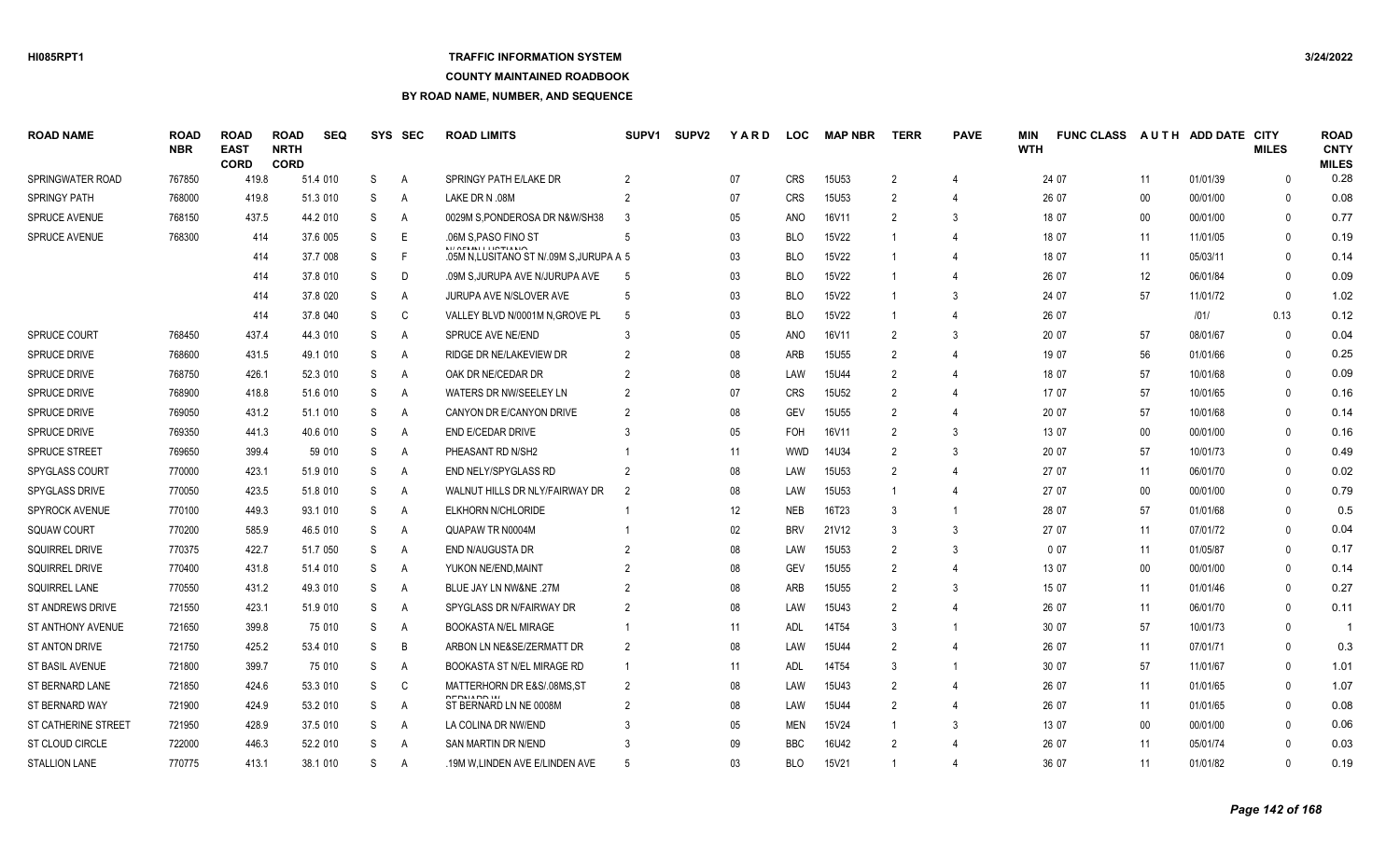## **TRAFFIC INFORMATION SYSTEM**

#### **COUNTY MAINTAINED ROADBOOK**

| <b>ROAD NAME</b>          | <b>ROAD</b><br><b>NBR</b> | <b>ROAD</b><br><b>EAST</b><br><b>CORD</b> | <b>ROAD</b><br><b>NRTH</b><br><b>CORD</b> | <b>SEQ</b> |              | SYS SEC        | <b>ROAD LIMITS</b>                    | SUPV <sub>1</sub> | <b>SUPV2</b> | YARD   | <b>LOC</b> | <b>MAP NBR</b> | <b>TERR</b>    | <b>PAVE</b>           | <b>MIN</b><br><b>WTH</b> | <b>FUNC CLASS</b> |        | AUTH ADD DATE CITY | <b>MILES</b> | <b>ROAD</b><br><b>CNTY</b><br><b>MILES</b> |
|---------------------------|---------------------------|-------------------------------------------|-------------------------------------------|------------|--------------|----------------|---------------------------------------|-------------------|--------------|--------|------------|----------------|----------------|-----------------------|--------------------------|-------------------|--------|--------------------|--------------|--------------------------------------------|
| <b>STANDING ROCK ROAD</b> | 771000                    | 423.6                                     |                                           | 70.6 050   | S            | D              | JOSHUA RD E/LAGUNA SECA DR            |                   |              | 16     | APV        | 15U14          | 3              | $\mathbf{3}$          |                          | 005               | 12     | 02/01/72           | $\mathbf{0}$ |                                            |
| STANFIELD CUTOFF          | 771150                    | 442.8                                     |                                           | 52.5 010   | A            | A              | .03M N, SH18 N/SH38                   |                   |              | 09     | <b>BBC</b> | 16U42          | $\overline{2}$ | 3                     |                          | 27 04             | 62     | 11/01/66           | 0.02         | 0.37                                       |
| STANFORD WAY              | 771200                    | 446.4                                     |                                           | 52.5 010   | <sub>S</sub> | A              | SH38 NE/TURLOCK DR                    |                   |              | 09     | <b>BBC</b> | 16U42          | 2              | 4                     |                          | 26 07             | 11     | 02/01/67           | $\Omega$     | 0.1                                        |
| <b>STANLEY STREET</b>     | 771300                    | 436.8                                     |                                           | 64.7 010   | <sub>S</sub> | A              | <b>KINGSLEY NE/CUSTER</b>             |                   |              | 16     | LCN        | 16U21          |                | 3                     |                          | 24 07             | 57     | 08/01/73           | $\Omega$     | 0.21                                       |
| <b>STANTON AVENUE</b>     | 771450                    | 422.7                                     |                                           | 44.3 010   | <sub>S</sub> | A              | JONQUIL ST N/DATE ST                  |                   |              | 05     | <b>HIG</b> | 15V13          |                | 4                     |                          | 36 07             | 57     | 09/01/73           | $\Omega$     | 0.09                                       |
|                           |                           | 422.7                                     |                                           | 44.3 020   | <sub>S</sub> | B              | CITRUS AVE N/LYNWOOD DR               | 3                 |              | 05     | <b>HIG</b> | 15V13          |                | 4                     |                          | 36 07             | 57     | 09/01/73           | $\Omega$     | 0.19                                       |
|                           |                           | 422.7                                     |                                           | 44.3 023   | -S           | D              | LYNWOOD DR N .09M                     |                   |              | 05     | <b>HIG</b> | 15V13          |                |                       |                          | 36 07             | 57     | 09/01/73           | $\Omega$     | 0.09                                       |
|                           |                           | 422.7                                     |                                           | 44.3 030   | <sub>S</sub> | C              | 33RD ST N/END                         |                   |              | 05     | <b>HIG</b> | <b>15V13</b>   |                |                       |                          | 33 07             | 11     | 05/01/78           | $\Omega$     | 0.08                                       |
| STARBOARD LANE            | 771550                    | 420.3                                     |                                           | 69.1 010   | S            | A              | END E/SPG VALLEY PARKWAY              |                   |              | 16     | <b>SVL</b> | 15U23          | -3             |                       |                          | 36 07             | 11     | 03/01/73           | $\mathbf{0}$ | 0.04                                       |
| STARR DRIVE               | 771900                    | 444.9                                     |                                           | 52.6 010   | S            | A              | RAINBOW E/GOLD MOUNTAIN               |                   |              | 09     | <b>BBC</b> | 16U42          | 2              | 4                     |                          | 16 07             |        | 101/               | 0            | 0.25                                       |
| <b>STATE COURT</b>        | 772350                    | 446.5                                     |                                           | 51.6 003   | <sub>S</sub> | D              | SHENANDOAH WAY E 0.05M                |                   |              | 09     | <b>SUG</b> | 16U52          |                | $\overline{4}$        |                          | 26 07             | 11     | 06/29/04           | $\Omega$     | 0.05                                       |
|                           |                           | 446.7                                     |                                           | 51.6 005   | <sub>S</sub> | B              | .05M E, SHENAN E/.11M E, WILDERNESS 3 |                   |              | 09     | <b>SUG</b> | 16U52          | 2              | 3                     |                          | 32 07             | 11     | 08/03/99           | $\Omega$     | 0.22                                       |
|                           |                           | 446.9                                     |                                           | 51.6 007   | <sub>S</sub> | C              | .05M W, EAGLES NEST CT E/MITCHELL     | 3                 |              | 09     | <b>SUG</b> | 16U52          | $\overline{2}$ | $\overline{4}$        |                          | 22 05             | 11     | 01/15/02           | $\Omega$     | 0.1                                        |
|                           |                           | 447                                       |                                           | 52.6 010   | <sub>S</sub> | $\overline{A}$ | .03M W, STATE LN E/STATE LN           | 3                 |              | 09     | <b>SUG</b> | 16U52          | 2              | 4                     |                          | 20 05             | 56     | 01/01/67           | $\Omega$     | 0.03                                       |
| <b>STATE LANE</b>         | 772500                    | 447                                       |                                           | 51.7 010   |              | A              | SH38 E/"G" LANE                       |                   |              | 09     | <b>MRG</b> | 16U52          | $\mathcal{P}$  | 4                     |                          | 20 05             | 63     | 03/01/81           | $\Omega$     | 1.11                                       |
| <b>STATE STREET</b>       | 772650                    | 416.9                                     |                                           | 44 010     | A            | B              | HIGHLAND AVE N/NOLAN ST               |                   |              | 05     | <b>MCY</b> | 15V12          |                | $\boldsymbol{\Delta}$ |                          | 35 04             | 12     | 06/01/29           | 0.03         | 1.2                                        |
|                           |                           | 416.9                                     |                                           | 44 020     | A            | C              | NOLAN ST N .10M                       |                   |              | 05     | <b>MCY</b> | 15V12          |                | $\overline{4}$        |                          | 35 04             | 12     | 06/01/29           | $\mathbf{0}$ | 0.1                                        |
|                           |                           | 416.9                                     |                                           | 45.3 030   | A            | D              | 14M S.CAJON BLVD N /CAJON BLVD        |                   |              | 05     | <b>MCY</b> | 15V12          |                | $\boldsymbol{\Delta}$ |                          | 35 04             | 12     | 06/01/29           | $\mathbf{0}$ | 0.14                                       |
| <b>STATE STREET</b>       | 772800                    | 395.1                                     |                                           | 38.6 040   | J            | D              | <b>ADA E/VERNON</b>                   |                   |              | 01     | <b>MTC</b> | 14V24          |                | $\overline{4}$        |                          | 21 05             | 57     | 12/01/67           | 0.15         | 0.15                                       |
|                           |                           | 395.1                                     |                                           | 38.6 050   |              | C              | VERNON AVE E/0019M W, BENSON AVE      |                   |              | 01     | <b>MTC</b> | 14V24          |                | 3                     |                          | 22 05             | 31     | 12/01/77           | 0.03         | 0.03                                       |
|                           |                           | 395.1                                     |                                           | 38.6 060   |              |                | 0006M W, BENSON E/BENSON AVE          |                   |              | 01     | <b>MTC</b> | 14V24          |                | 3                     |                          | 22 05             | 31     | 12/01/77           | 0.03         | 0.03                                       |
| <b>STATE STREET</b>       | 772950                    | 416.8                                     |                                           | 75.8 010   | <sub>S</sub> | C              | FIRST ST NE/END                       |                   |              | 16     | <b>ORG</b> | 15T52          |                |                       |                          | 23 07             | 55     | 05/01/67           | $\mathbf{0}$ | 0.19                                       |
| STEERHEAD DRIVE           | 773125                    | 413.6                                     |                                           | 38.7 010   | S            | A              | WRANGLER DR N .15M                    |                   |              | 03     | <b>BLO</b> | 15V22          |                | $\overline{4}$        |                          | 36 07             | 11     | 12/18/01           | $\mathbf{0}$ | 0.15                                       |
| <b>STELLER ROAD</b>       | 773250                    | 445                                       |                                           | 67.2 010   | S            | A              | LUNAR RD E/ METEOR WY                 |                   |              | 16     | <b>LCN</b> | 16U22          | $\mathbf{3}$   | $\overline{1}$        |                          | 30 07             | 57     | 03/01/68           | $\Omega$     | 0.5                                        |
| <b>STERLING AVENUE</b>    | 773550                    | 422.2                                     |                                           | 42.2 020   | A            | A              | PACIFIC ST N/HIGHLAND AVE             | -3                |              | 05     | DEL        | 15V13          |                | $\boldsymbol{\Delta}$ |                          | 64 04             |        | 1011               | 0.25         | 0.25                                       |
|                           |                           | 422.2                                     |                                           | 42.2 030   | A            | B              | DATE PL N/0009M N, DATE ST (SBO CL)   | -3                |              | 05     | <b>DEL</b> | 15V13          |                | 4                     |                          | 64 04             | $00\,$ | 00/01/00           | 0.05         | 0.24                                       |
|                           |                           | 422.2                                     |                                           | 42.2 040   | A            | F              | CITRUS ST N/LYNWOOD DR                | -3                |              | 05     | <b>DEL</b> | 15V13          |                | 4                     |                          | 26 04             | $00\,$ | 00/01/00           | 0.1          | 0.09                                       |
|                           |                           | 422.2                                     |                                           | 42.2 050   | A            | G              | MARSHALL BLVD N/FOOTHILL DR           | 3                 |              | 05     | <b>DEL</b> | 15V13          |                | 4                     |                          | 26 04             | $00\,$ | 00/01/00           | $\Omega$     | 0.55                                       |
| <b>STEVENSON STREET</b>   | 773700                    | 416.5                                     |                                           | 40.1 005   | -S           | $\mathsf{C}$   | 11M W.CYPRESS AVE E/CYPRESS AVE 5     |                   |              | 05     | <b>CLN</b> | 15V22          |                | 4                     |                          | 22 07             | 12     | 10/01/02           | $\Omega$     | 0.11                                       |
|                           |                           | 416.6                                     |                                           | 40.1 010   | S.           | A              | CYPRESS AVE E/GRAND AVE               |                   |              | 05     | <b>CLN</b> | 15V22          |                |                       |                          | 24 07             |        | 1011               | $\Omega$     | 0.19                                       |
|                           |                           | 416.6                                     |                                           | 40.1 020   | -S           | <b>B</b>       | 0009M E.GRAND AVE E0005M              |                   |              | $05\,$ | <b>CLN</b> | 15V22          |                | 4                     |                          | 24 07             |        | /01/               | 0.03         | 0.02                                       |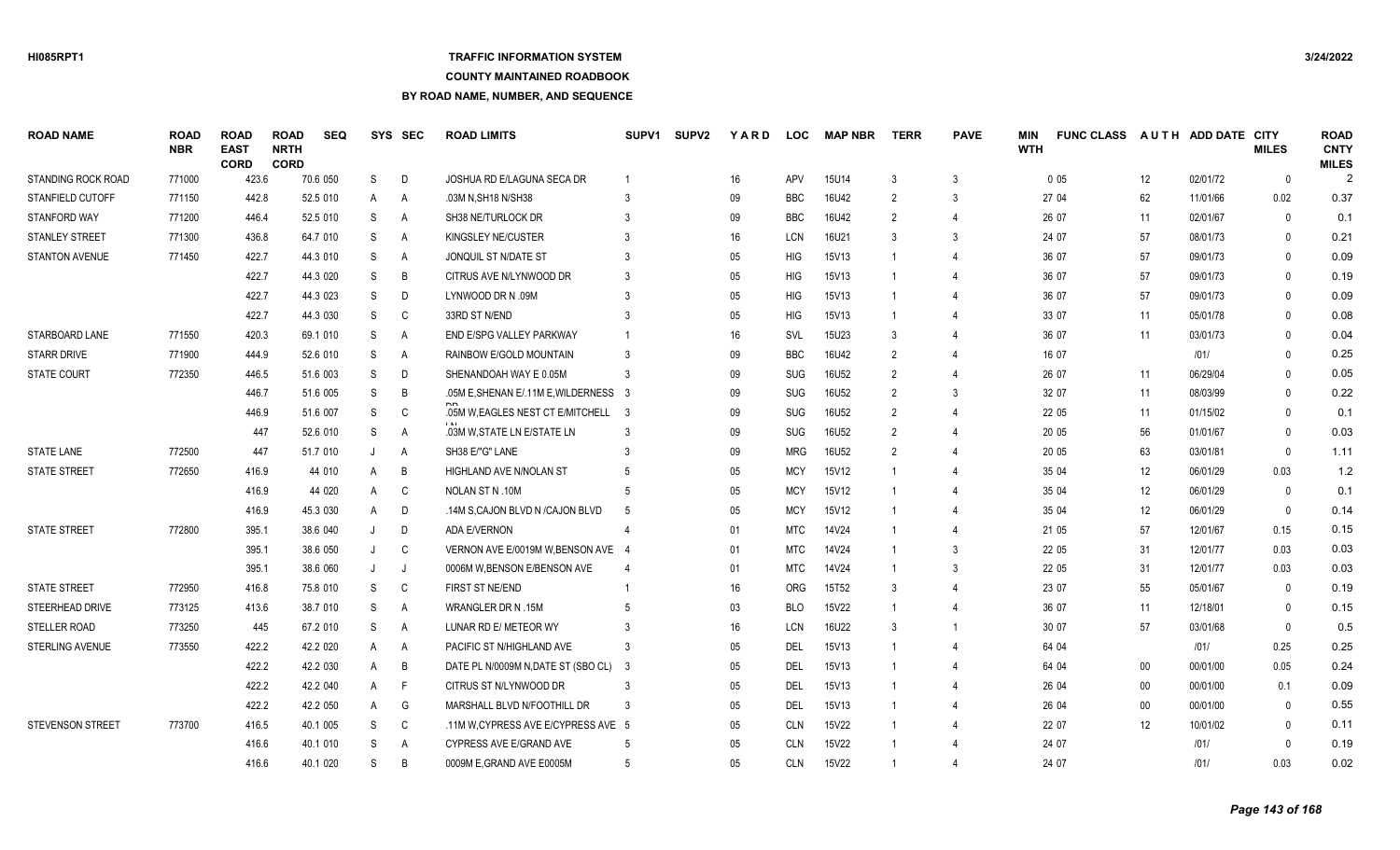# **TRAFFIC INFORMATION SYSTEM**

**COUNTY MAINTAINED ROADBOOK**

| <b>ROAD NAME</b>          | <b>ROAD</b><br><b>NBR</b> | <b>ROAD</b><br><b>EAST</b><br><b>CORD</b> | <b>ROAD</b><br><b>NRTH</b><br><b>CORD</b> | <b>SEQ</b> |   | SYS SEC        | <b>ROAD LIMITS</b>                      | <b>SUPV1</b> | <b>SUPV2</b> | <b>YARD</b> | <b>LOC</b> | <b>MAP NBR</b>    | <b>TERR</b>    | <b>PAVE</b>           | <b>MIN</b><br><b>WTH</b> | <b>FUNC CLASS</b> |        | AUTH ADD DATE CITY | <b>MILES</b> | <b>ROAD</b><br><b>CNTY</b><br><b>MILES</b> |
|---------------------------|---------------------------|-------------------------------------------|-------------------------------------------|------------|---|----------------|-----------------------------------------|--------------|--------------|-------------|------------|-------------------|----------------|-----------------------|--------------------------|-------------------|--------|--------------------|--------------|--------------------------------------------|
| <b>STIRRUP LANE</b>       | 774025                    | 415.3                                     |                                           | 85.5 010   | S | $\mathsf{A}$   | <b>BRANDING IRON DR N/END</b>           |              |              | 11          | SRL        | 15T42             | 3              | $\boldsymbol{\Delta}$ |                          | 36 07             | $00\,$ | 00/01/00           | $\Omega$     | 0.1                                        |
| STODDARD WELLS ROAD       | 774300                    | 420.6                                     |                                           | 75.2 010   | J | E              | OSBORNE RD NE/CL I15 UC                 |              |              | 16          | <b>VIC</b> | 15T53             | $\mathbf{3}$   | 4                     |                          | 33 05             | 11     | 01/01/29           | $\Omega$     | 0.6                                        |
|                           |                           | 422.7                                     |                                           | 74.2 035   | J | L              | .19M NE.JOHNSON RD NE/DALE EVANS        |              |              | 16          | STD.       | 15T53             | 3              | 3                     |                          | 21 04             | 11     | 01/01/29           | $\Omega$     | 2.02                                       |
|                           |                           | 420.6                                     |                                           | 75.2 050   | S | K              | CENTRAL NE/LUCERNE VLY CO               |              |              | 16          | <b>STD</b> | 15T54             | $\mathbf{3}$   | $\overline{1}$        |                          | 22 05             | 11     | 01/01/29           | $\Omega$     | 6.44                                       |
|                           |                           | 420.6                                     |                                           | 75.2 060   | S | J              | LUCERNE VLY CO NE/1.62M SW, BRSTW 1     |              |              | 16          | STD.       | 15T00             | 3              | $\overline{1}$        |                          | 23 05             | 11     | 01/01/29           | $\Omega$     | 9.44                                       |
|                           |                           | 420.6                                     |                                           | 75.2 070   | S | M              | 1.62M SW, BARSTOW RD NE/BARSTOW 3       |              |              | 16          | <b>STD</b> | 15T35             | $\mathbf{3}$   | $\overline{1}$        |                          | 23 05             | 11     | 01/01/29           | $\Omega$     | 1.62                                       |
| <b>STONE COURT</b>        | 774525                    | 428.8                                     |                                           | 39.1 050   | S | A              | <b>MOSS ST N/END</b>                    |              |              | 05          | <b>MEN</b> | 15V24             |                | $\overline{4}$        |                          | 007               | 11     | 06/19/89           | $\Omega$     | 0.05                                       |
| STONEHILL AVENUE          | 774750                    | 476.2                                     |                                           | 48.6 010   | S | $\overline{A}$ | ABERDEEN N/SUNNY SANDS                  |              |              | 10          | JOS        | <b>17U52</b>      | 3              |                       |                          | 32 07             | 57     | 01/01/68           | $\Omega$     | 0.5                                        |
| <b>STONERIDGE DRIVE</b>   | 774800                    | 420.3                                     |                                           | 68.6 010   | S | Α              | VISTA POINT DR NLY/RANCHO BONITA        |              |              | 16          | <b>SVL</b> | 15U23             |                | $\overline{4}$        |                          | 36 07             | 11     | 03/01/73           | $\Omega$     | 0.26                                       |
| STONEWOOD STREET          | 774855                    | 429.6                                     |                                           | 39.1 010   | S | $\overline{A}$ | HAZELWOOD AVE E/SAPPHIRE ST             |              |              | 05          | <b>MEN</b> | 15V24             |                | $\overline{4}$        |                          | 44 07             | 11     | 11/18/08           | $\Omega$     | 0.16                                       |
| <b>STRAIGHT WAY</b>       | 774900                    | 419.9                                     |                                           | 51.3 010   | J | A              | LEAFY LN E/PIONEER CAMP RD              |              |              | 07          | <b>CRS</b> | 15U <sub>53</sub> | $\mathcal{P}$  | 3                     |                          | 22 05             | $00\,$ | 00/01/00           | $\Omega$     | 0.26                                       |
| STRAWBERRY LANE           | 775250                    | 416.5                                     |                                           | 85.8 010   | S | $\overline{A}$ | CHAPARRAL LN NLY/SHADY ELM LANE         |              |              | 11          | SRL        | 15T42             | 3              | 4                     |                          | 36 07             | 11     | 03/01/75           | $\Omega$     | 0.48                                       |
| STRAWBERRY PEAK ROAD      | 775300                    | 422.9                                     |                                           | 51.1 010   | S | A              | <b>BALSAM LN SE/END</b>                 |              |              | 08          | LAW        | 15U53             |                | 4                     |                          | 27 07             | 11     | 11/01/66           | $\Omega$     | 0.14                                       |
| <b>SUEY COURT</b>         | 775340                    | 588.2                                     |                                           | 47.7 010   | S | Α              | <b>KECHAM TR N/END</b>                  |              |              | 02          | <b>BRV</b> | 21V12             | 3              | $\overline{4}$        |                          | 36 07             | 11     | 12/01/87           | $\Omega$     | 0.05                                       |
| SUFFOCH ROAD              | 775350                    | 451.3                                     |                                           | 95.5 010   | S | A              | VALLEY CENTER N/KILORAN                 |              |              | 12          | <b>NEB</b> | 16T23             | $\mathbf{3}$   | -1                    |                          | 30 07             | 57     | 01/01/68           | $\Omega$     | 1.49                                       |
| <b>SUGAR BERRY COURT</b>  | 775370                    | 47.4                                      |                                           | 412.1 010  | S | Α              | .1M W, TEA TREE WY/CORKTREE DRIVE 5     |              |              | 03          | <b>DEV</b> | <b>15U51</b>      |                |                       |                          | 007               | 12     | 04/20/21           | $\Omega$     | 0.16                                       |
| SUGAR CONE LANE           | 775400                    | 423.1                                     |                                           | 51 010     | S | $\overline{A}$ | FERNROCK RD E&N/SH189                   |              |              | 08          | LAW        | 15U53             |                |                       |                          | 26 07             | 11     | 11/01/66           | $\Omega$     | 0.3                                        |
| <b>SUGAR PINES CIRCLE</b> | 775625                    | 437                                       |                                           | 44.3 010   | S | Α              | .04M W, SH38 S&W&N/ END, CULDESAC       | - 3          |              | 05          | <b>ANO</b> | 16V11             | $\mathcal{P}$  | $\overline{4}$        |                          | 007               | 11     | 11/01/86           | $\Omega$     | 0.29                                       |
|                           |                           | 437                                       |                                           | 44.3 020   | S | B              | SUGAR PINES CIR (N LEG) S&E/SH38        |              |              | 05          | <b>ANO</b> | 16V11             | $\mathfrak{p}$ | $\overline{4}$        |                          | 007               | 11     | 11/01/86           | $\Omega$     | 0.12                                       |
| SUGARLOAF BOULEVARD       | 775500                    | 443.8                                     |                                           | 52.6 010   | S | A              | DIVISION DR E/DAWN DR                   |              |              | 09          | <b>BBC</b> | 16U42             | 2              | $\overline{4}$        |                          | 25 07             | 55     | 07/01/66           | $\Omega$     | 0.54                                       |
|                           |                           | 443.8                                     |                                           | 52.6 020   | S | B              | DAWN DR E/SAWMILL DR                    |              |              | 09          | <b>BBC</b> | 16U42             |                | $\overline{4}$        |                          | 17 07             |        | 1011               | $\Omega$     | 0.45                                       |
| SUGARPINE ROAD            | 775600                    | 443.7                                     |                                           | 52.2 010   | S | A              | 0004M W.DIVISION DR E 0016M             |              |              | 09          | <b>BBC</b> | 16U42             | $\mathcal{P}$  | $\overline{4}$        |                          | 25 07             | 11     | 11/01/67           | $\Omega$     | 0.16                                       |
| <b>SULLIVAN ROAD</b>      | 775800                    | 478.1                                     |                                           | 44.1 010   | S | $\overline{A}$ | CALIFORNIA E/ARIZONA 0000               |              |              | 10          | JOS        | 17V13             | $\mathbf{3}$   | -1                    |                          | 21 07             | 57     | 01/01/68           | $\Omega$     | 0.13                                       |
| <b>SULTANA AVENUE</b>     | 776100                    | 409.3                                     |                                           | 40 011     | S | K              | CAMBRIA ST N .07M                       |              |              | 03          | <b>FTA</b> | 15V21             |                | 4                     |                          | 32 07             | 11     | 04/08/97           | $\Omega$     | 0.07                                       |
|                           |                           | 409.3                                     |                                           | 38.9 013   | S | G              | HAWTHORNE AVE N 0.09M                   |              |              | 03          | <b>FTA</b> | 15V21             |                |                       |                          | 007               | 11     | 09/25/89           | $\Omega$     | 0.09                                       |
|                           |                           | 409.3                                     |                                           | 40.2 014   | S | J              | .09M N, HAWTHORNE AVE N/RANDALL         | 2            |              | 03          | <b>FTA</b> | 15V21             |                | 4                     |                          | 32 07             | 11     | 10/05/93           | $\Omega$     | 0.13                                       |
|                           |                           | 409.3                                     |                                           | 38.9 015   | S | E              | RANDALL AVE N/END                       |              |              | 03          | <b>FTA</b> | 15V11             |                | $\overline{4}$        |                          | 007               | 11     | 01/09/89           | $\Omega$     | 0.12                                       |
|                           |                           | 409.3                                     |                                           | 38.9 017   | S | H              | <b>GRANADA AVE N/MERRILL AVE</b>        | 2            |              | 03          | <b>FTA</b> | 15V11             |                | 4                     |                          | 36 07             | 11     | 11/19/90           | $\Omega$     | 0.11                                       |
|                           |                           | 409.3                                     |                                           | 38.9 020   | S | B              | VALENCIA AVE N/ARROW ROUTE              |              |              | 03          | <b>FTA</b> | 15V11             |                | 3                     |                          | 24 07             | 57     | 05/01/67           | $\mathbf{0}$ | 0.18                                       |
|                           |                           | 409.3                                     |                                           | 38.9 030   | S | C              | ARROW ROUTE N0012M                      |              |              | 03          | <b>FTA</b> | 15V11             |                | 4                     |                          | 007               | 11     | 08/01/81           | $\Omega$     | 0.12                                       |
|                           |                           | 409.3                                     |                                           | 38.9 035   | S | D              | 0025M N, ARROW RTE N/0008M<br>OMIOOAT A |              |              | 03          | <b>FTA</b> | 15V11             |                |                       |                          | 007               | 12     | 10/31/88           | $\Omega$     | 0.12                                       |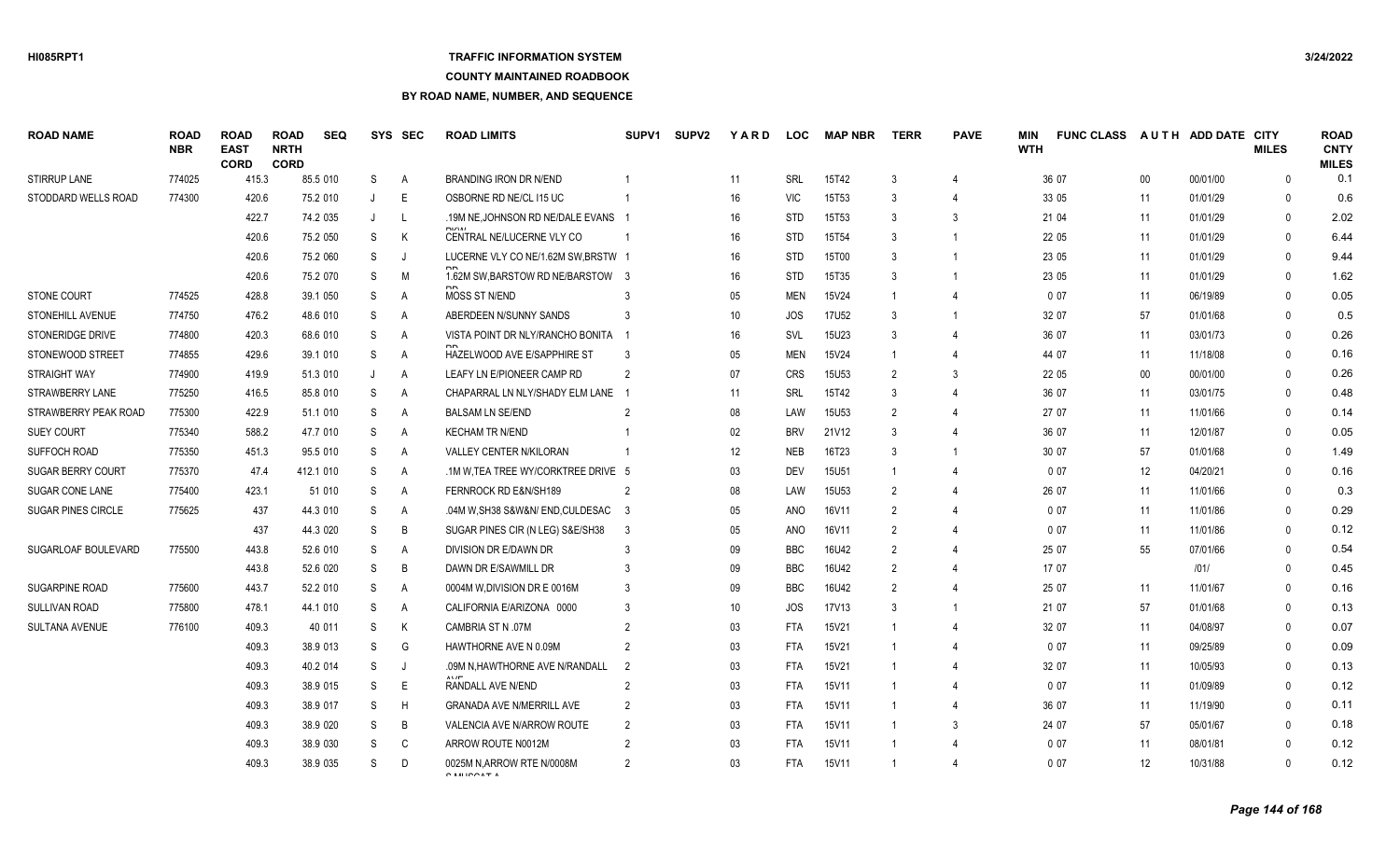## **TRAFFIC INFORMATION SYSTEM**

#### **COUNTY MAINTAINED ROADBOOK**

| <b>ROAD NAME</b>        | <b>ROAD</b><br><b>NBR</b> | <b>ROAD</b><br><b>EAST</b><br><b>CORD</b> | <b>ROAD</b><br><b>NRTH</b><br><b>CORD</b> | <b>SEQ</b> |         | SYS SEC | <b>ROAD LIMITS</b>                        | SUPV <sub>1</sub> | <b>SUPV2</b> | <b>YARD</b>     | <b>LOC</b> | <b>MAP NBR</b>    | <b>TERR</b>    | <b>PAVE</b>    | <b>MIN</b><br><b>WTH</b> | <b>FUNC CLASS</b> |        | AUTH ADD DATE CITY | <b>MILES</b> | <b>ROAD</b><br><b>CNTY</b><br><b>MILES</b> |
|-------------------------|---------------------------|-------------------------------------------|-------------------------------------------|------------|---------|---------|-------------------------------------------|-------------------|--------------|-----------------|------------|-------------------|----------------|----------------|--------------------------|-------------------|--------|--------------------|--------------|--------------------------------------------|
|                         |                           | 409.3                                     |                                           | 38.9 040   | S       | F       | .08M S.MUSCAT AVE N/FOOTHILL BLVD 2       |                   |              | 03              | FTA        | 15V11             |                | 3              |                          | 23 07             | 57     | 03/01/68           | $\Omega$     | 0.14                                       |
| <b>SUMMERSET ROAD</b>   | 776550                    | 426.9                                     |                                           | 97.2 010   | S       | A       | <b>COMMUNITY BLVD N .64M</b>              |                   |              | 12              | <b>HNK</b> | 15T24             | 3              | 3              |                          | 22 07             | 11     | 01/01/48           | $\Omega$     | 0.64                                       |
|                         |                           | 426.9                                     |                                           | 97.9 016   | S       | C       | .28MS, OLD BAKERSFIELD HWY N/OBH          |                   |              | 12              | <b>HNK</b> | 15T14             | 3              | 3              |                          | 22 07             | 11     | 01/01/48           | $\Omega$     | 0.28                                       |
|                         |                           | 426.9                                     |                                           | 97.2 020   | S       | B       | SANTA FE N/THOMPSON                       |                   |              | 12              | <b>HNK</b> | 15T14             | 3              | 3              |                          | 22 07             | 11     | 01/01/30           | $\Omega$     | 1.27                                       |
| <b>SUMMERSET STREET</b> | 776700                    | 450.8                                     |                                           | 95.8 010   | S       | A       | <b>CONDOR E/HEREFORD</b>                  |                   |              | 12              | <b>NEB</b> | 16T23             | 3              | $\overline{1}$ |                          | 25 07             | 11     | 01/01/48           | $\mathbf{0}$ | $\mathbf 1$                                |
| <b>SUMMIT AVENUE</b>    | 776850                    | 406.2                                     |                                           | 44.4 035   | $\cdot$ | B       | 0050M E.WARDMAN BULLOCK RD                | $\overline{2}$    |              | 03              | FTA        | 15V11             |                | 3              |                          | 0 0 5             |        | 1011               | 0.13         | 0.12                                       |
| <b>SUMMIT DRIVE</b>     | 777000                    | 400.9                                     |                                           | 58.6 010   | S       | A       | LONE PINE CANYON NE/EASTER                | -1                |              | 11              | <b>WWD</b> | 14U34             | $\overline{2}$ | 3              |                          | 24 07             | 57     | 10/01/73           | $\mathbf{0}$ | 0.17                                       |
| <b>SUMMIT DRIVE</b>     | 777300                    | 418.3                                     |                                           | 50.8 010   | S       | A       | PLAYGROUND NW/PLAYGROUND                  | 2                 |              | 07              | <b>CRS</b> | <b>15U52</b>      | $\mathcal{P}$  | 4              |                          | 17 07             | $00\,$ | 00/01/00           | $\Omega$     | 0.15                                       |
| <b>SUMMIT DRIVE</b>     | 777450                    | 428.6                                     |                                           | 49.5 010   | S       | A       | LIVE OAK E/ALL VIEW DRIVE                 | $\overline{2}$    |              | 08              | <b>RSG</b> | <b>15U54</b>      | $\mathcal{P}$  | $\overline{4}$ |                          | 22 07             | 56     | 09/01/65           | $\mathbf{0}$ | 0.48                                       |
| SUMMIT DRIVE            | 777600                    |                                           | 442                                       | 40.4 010   | S       | A       | END N/VALLEY OF THE FALLS DR              | 3                 |              | 05              | <b>FOH</b> | 16V00             | $\mathcal{P}$  | $\overline{4}$ |                          | 16 07             | $00\,$ | 00/01/00           | $\Omega$     | 0.08                                       |
| SUMMIT ROAD             | 777900                    | 424.8                                     |                                           | 51.6 010   | S       | A       | BURNT MILL RD SE&NW/SUMMIT RD             | 2                 |              | 08              | LAW        | 15U <sub>54</sub> | $\mathcal{P}$  | 3              |                          | 16 07             | $00\,$ | 00/01/00           | $\Omega$     | 0.29                                       |
| SUMMIT VALLEY ROAD      | 778350                    | 413.2                                     |                                           | 56.8 010   | A       | A       | SH138 N 1.88M                             |                   |              | 11              | <b>HES</b> | 15U42             | 3              | 3              |                          | 24 05             | 12     | 01/01/61           | $\Omega$     | 1.88                                       |
|                         |                           | 413.2                                     |                                           | 56.8 020   | A       | B       | 1.88M N, SH138 N 2.18M (HSP CL)           |                   |              | 11              | <b>HES</b> | 15U32             | 3              | 4              |                          | 24 05             | 12     | 01/01/61           | $\Omega$     | 2.18                                       |
|                         |                           | 413.2                                     |                                           | 56.8 026   | A       | C       | 4.31M N, SH138 (HSP CL) N 1.20M (HSPCL) 1 |                   |              | 11              | <b>HES</b> | 15U32             | 3              | $\overline{4}$ |                          | 24 05             | 12     | 01/01/61           | $\mathbf{0}$ | 1.2                                        |
| <b>SUN CREST COURT</b>  | 778807                    | 444.7                                     |                                           | 51.2 010   | S       | A       | VILLA GROVE AVE SELY/END                  | 3                 |              | 09              | <b>MRG</b> | 16U52             | $\mathcal{P}$  | 4              |                          | 007               | 11     | 01/01/82           | $\Omega$     | 0.03                                       |
| SUN MESA DRIVE          | 780750                    | 471.4                                     |                                           | 46.7 010   | S       | B       | CAMARILLA AVE E/INDIO AVE                 | 3                 |              | 10              | <b>YUC</b> | 17U52             | 3              | 3              |                          | 23 07             | 57     | 09/01/72           | $\Omega$     | 0.38                                       |
|                         |                           | 471.4                                     |                                           | 46.7 020   | S       | C       | YUCCA MESA RD E/ALTA AVE                  |                   |              | 10              | <b>YUC</b> | <b>17U52</b>      | 3              | 3              |                          | 30 07             | 57     | 01/01/68           | $\Omega$     | 0.5                                        |
| <b>SUN MESA ROAD</b>    | 780900                    | 477.3                                     |                                           | 46.8 020   | S       | B       | SUNEVER E/SUNKIST                         |                   |              | 10              | <b>JOS</b> | <b>17U53</b>      | 3              | $\overline{1}$ |                          | 24 07             | $00\,$ | 00/01/00           | $\Omega$     | 0.5                                        |
|                         |                           | 477.3                                     |                                           | 46.8 030   | S       | C       | SUNKIST E/SUNVIEW                         |                   |              | 10              | JOS        | 17U53             | 3              | 3              |                          | 24 07             | 57     | 01/01/68           | $\mathbf{0}$ | 0.76                                       |
| <b>SUN ORO ROAD</b>     | 782550                    | 471.4                                     |                                           | 46.6 010   | S       | A       | <b>CAMARILLA E/GOLETA</b>                 |                   |              | 10              | <b>YUC</b> | 17V12             |                | 3              |                          | 21 07             | $00\,$ | 00/01/00           | $\Omega$     | 0.25                                       |
|                         |                           | 471.4                                     |                                           | 46.6 020   | S       | B       | SUN RAY E/SUN VIEW                        |                   |              | 10              | JOS        | 17V13             | 3              | 3              |                          | 24 07             | 57     | 01/01/68           | $\mathbf{0}$ | 0.5                                        |
| <b>SUN RAY ROAD</b>     | 782700                    | 479.1                                     |                                           | 44.6 010   | S       | D       | 29 PALMS HWY N/0005M N, CHOLLITA RD 3     |                   |              | 10              | <b>JOS</b> | <b>17V13</b>      | 3              | $\overline{1}$ |                          | 36 07             | 57     | 01/01/68           | $\Omega$     | 0.15                                       |
|                         |                           | 479.1                                     |                                           | 44.6 020   | S       | B       | BROADWAY N/SUNFLOWER RD                   | -3                |              | 10              | <b>JOS</b> | 17V13             | 3              | 3              |                          | 24 07             | $00\,$ | 00/01/00           | $\Omega$     | 0.55                                       |
|                         |                           | 479.1                                     |                                           | 44.6 030   | S       | E       | SUNFLOWER N/SUN WAY                       | 3                 |              | 10              | JOS        | 17U53             | 3              | $\overline{1}$ |                          | 36 07             | $00\,$ | 00/01/00           | $\Omega$     | 0.2                                        |
| SUN VIA DRIVE           | 785400                    | 471.4                                     |                                           | 46.9 010   | S       | A       | CAMARILLA AVE E/INDIO AVE                 | 3                 |              | 10 <sup>°</sup> | <b>YUC</b> | 17U52             | 3              | 3              |                          | 22 07             | 57     | 09/01/72           | $\Omega$     | 0.38                                       |
| <b>SUN VIEW AVENUE</b>  | 785550                    | 479.6                                     |                                           | 43.6 010   | S       | A       | <b>BASE LINE N/SULLIVAN</b>               |                   |              | 10              | JOS        | 17V13             | 3              | $\overline{1}$ |                          | 30 07             | 57     | 01/01/68           | $\mathbf{0}$ | 0.5                                        |
|                         |                           | 479.6                                     |                                           | 43.6 020   | S       | B       | BROADWAY N/SUN MESA                       |                   |              | 10              | JOS        | 17V13             | 3              | 3              |                          | 24 07             | $00\,$ | 00/01/00           | $\Omega$     | 0.25                                       |
|                         |                           | 479.6                                     |                                           | 43.6 030   | S       | C       | <b>SUN MESA N/SUN WAY</b>                 |                   |              | 10              | JOS        | 17U53             | 3              | $\overline{1}$ |                          | 12 07             | 57     | 01/01/68           | $\Omega$     | 0.5                                        |
| SUN VIEW DRIVE          | 785800                    | 449.1                                     |                                           | 50.4 010   | S       | A       | END N/SKY VIEW DR                         |                   |              | 09              | <b>MRG</b> | 16U00             | $\overline{2}$ | $\overline{4}$ |                          | 31 07             | 11     | 12/01/69           | $\mathbf{0}$ | 0.06                                       |
| SUNBONNET ROAD          | 778815                    | 583.4                                     |                                           | 71.2 010   | S       | A       | .17M S.SHOWBOAT RD N/SHOWBOAT             |                   |              | 15              | <b>HSU</b> | 21U21             | 3              | 3              |                          | 26 07             | 11     | 08/01/74           | $\Omega$     | 0.17                                       |
| SUNBURST AVENUE         | 778825                    | 475.8                                     |                                           | 44.6 010   |         | A       | TWENTY-NINE PALMS HWY N/GOLDEN 3          |                   |              | 10              | JOS        | 17V12             | 3              | 3              |                          | 24 05             | 62     | 12/01/67           | $\mathsf{O}$ | 3.03                                       |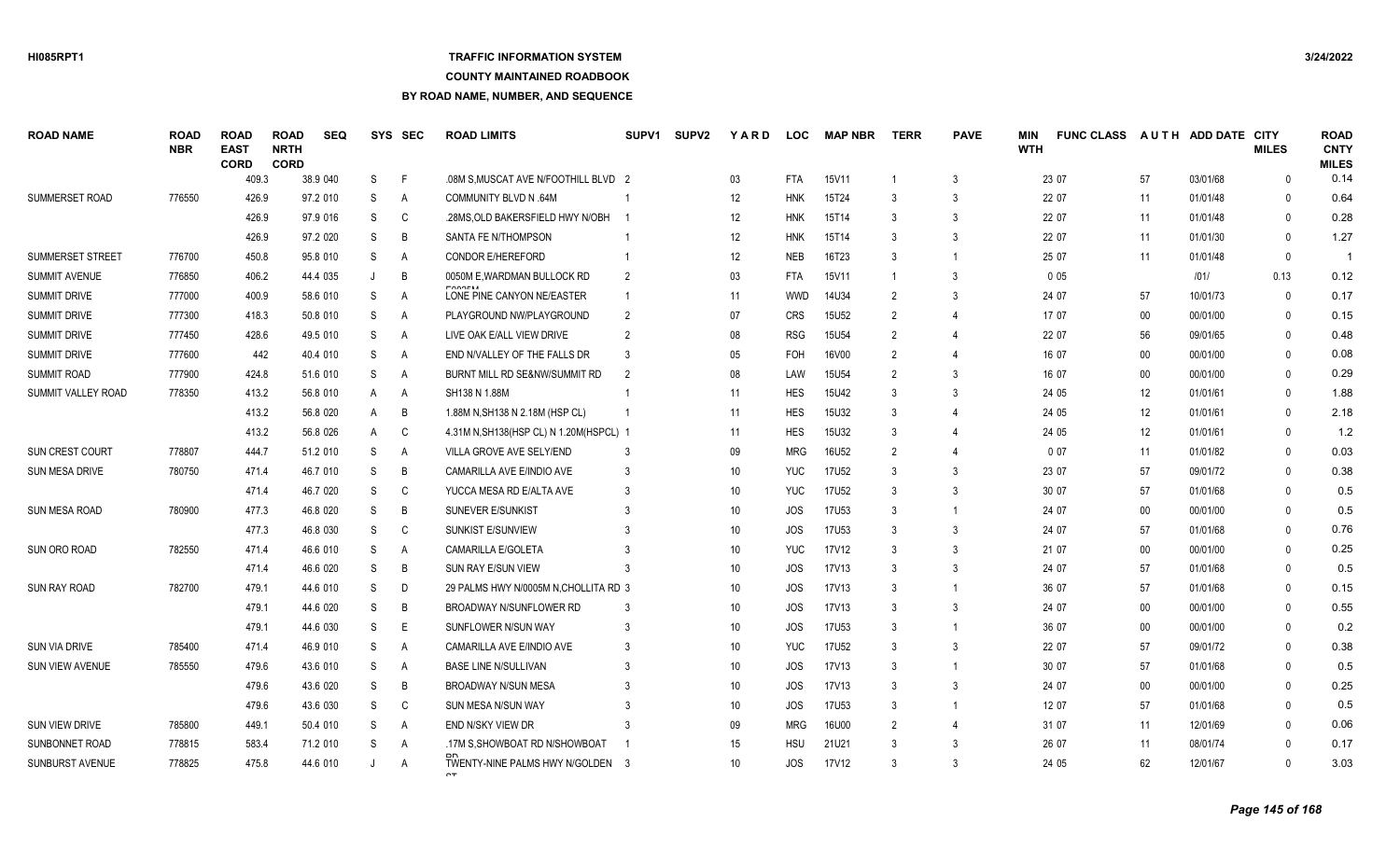## **TRAFFIC INFORMATION SYSTEM**

#### **COUNTY MAINTAINED ROADBOOK**

| <b>ROAD NAME</b>        | <b>ROAD</b><br><b>NBR</b> | <b>ROAD</b><br><b>EAST</b><br><b>CORD</b> | <b>ROAD</b><br><b>NRTH</b><br><b>CORD</b> | <b>SEQ</b> |    | SYS SEC        | <b>ROAD LIMITS</b>                     | SUPV <sub>1</sub> | <b>SUPV2</b> | YARD            | <b>LOC</b> | <b>MAP NBR</b> | <b>TERR</b>    | <b>PAVE</b>    | MIN<br><b>WTH</b> | <b>FUNC CLASS</b> |        | AUTH ADD DATE CITY | <b>MILES</b> | <b>ROAD</b><br><b>CNTY</b><br><b>MILES</b> |
|-------------------------|---------------------------|-------------------------------------------|-------------------------------------------|------------|----|----------------|----------------------------------------|-------------------|--------------|-----------------|------------|----------------|----------------|----------------|-------------------|-------------------|--------|--------------------|--------------|--------------------------------------------|
| <b>SUNBURST CIRCLE</b>  | 778850                    | 475.3                                     |                                           | 44.1 010   | S  | A              | <b>SUNSET RD E/PARK BLVD</b>           | 3                 |              | 10              | JOS        | 17V12          | 3              | 3              |                   | 22 07             | 63     | 12/01/67           | $\mathbf{0}$ | 0.13                                       |
|                         |                           | 475.3                                     |                                           | 44.1 020   | J  | B              | PARK BLVD E&N/29 PALMS HWY             | 3                 |              | 10 <sup>°</sup> | <b>JOS</b> | 17V12          | 3              | 3              |                   | 22 05             | 63     | 12/01/67           | $\Omega$     | 0.77                                       |
| SUNBURST DRIVE          | 778875                    | 474.1                                     |                                           | 44.1 010   | S  | A              | TORRES AVE E/SUNNY VISTA RD            | 3                 |              | 10              | JOS        | 17V12          | 3              | 3              |                   | 24 07             | 63     | 12/01/67           | $\Omega$     | 0.17                                       |
|                         |                           | 474.1                                     |                                           | 44.1 020   | S  | B              | CONEJO AVE E/SUNSET RD                 | 3                 |              | 10              | JOS        | 17V12          | 3              | 3              |                   | 24 07             | 63     | 12/01/67           | $\Omega$     | 0.3                                        |
| SUNBURST ROAD           | 779000                    | 420.1                                     |                                           | 67.6 010   | S  | A              | WHISP SPGS RD E/SPG VALLEY PKY         |                   |              | 16              | <b>SVL</b> | 15U23          | 3              | 4              |                   | 36 07             | 11     | 03/01/73           | $\Omega$     | 0.43                                       |
| <b>SUNDOWN TRAIL</b>    | 779100                    | 419.9                                     |                                           | 90.2 010   | S  | A              | <b>WHEELER N/LINK</b>                  |                   |              | 11              | <b>HLN</b> | 15T33          | 3              | $\mathbf{1}$   |                   | 30 07             | 57     | 02/01/68           | $\Omega$     | 0.25                                       |
| <b>SUNFAIR ROAD</b>     | 779400                    | 479.3                                     |                                           | 43.6 010   |    | $\overline{A}$ | BASE LINE N/29 PALMS HWY               | 3                 |              | 10              | <b>JOS</b> | 17V13          | 3              |                |                   | 30 06             | 57     | 10/01/71           | $\Omega$     |                                            |
|                         |                           | 479.3                                     |                                           | 43.6 020   | J  | B              | 29 PALMS HWY N/END, MAINT              | 3                 |              | 10              | <b>JOS</b> | <b>17V13</b>   | 3              | 3              |                   | 24 05             |        | 1011               | $\Omega$     | 5.01                                       |
| <b>SUNFLOWER DRIVE</b>  | 779700                    | 471.3                                     |                                           | 47 010     | S  | A              | <b>AVALON E/INDIO</b>                  | 3                 |              | 10 <sup>°</sup> | <b>YUC</b> | 17U52          | 3              | 3              |                   | 22 07             | $00\,$ | 00/01/00           | $\Omega$     | 0.5                                        |
|                         |                           | 471.3                                     |                                           | 47 020     | S  | B              | YUCCA MESA RD E/ALTA AVE               | 3                 |              | 10 <sup>°</sup> | <b>YUC</b> | 17U52          | 3              | 3              |                   | 24 07             | $00\,$ | 00/01/00           | $\Omega$     | 0.51                                       |
| SUNFLOWER ROAD          | 779850                    | 477.3                                     |                                           | 47.1 013   | S  | A              | SUNEVER RD E/SUN LOMA RD               | 3                 |              | 10 <sup>°</sup> | JOS        | 17U53          | 3              | 1              |                   | 37 07             | 57     | 01/01/68           | $\Omega$     | 0.27                                       |
|                         |                           | 477.3                                     |                                           | 47.1 020   | S  | B              | SUN LOMA E/SUN RAY                     | 3                 |              | 10              | <b>JOS</b> | <b>17U53</b>   | 3              | 3              |                   | 24 07             | $00\,$ | 00/01/00           | $\Omega$     | 0.5                                        |
| SUNGLOW AVENUE          | 780075                    | 409                                       |                                           | 39.9 010   | S  | $\overline{A}$ | SAN BERNARDINO AVE N/CAMBRIA ST 2      |                   |              | 03              | <b>FTA</b> | 15V21          | $\overline{1}$ | $\overline{4}$ |                   | 32 07             | 11     | 10/07/97           | $\Omega$     | 0.1                                        |
| SUNKIST ROAD            | 780300                    | 478.8                                     |                                           | 46.6 010   | S  | B              | <b>BROADWAY N/SUNFLOWER</b>            | 3                 |              | 10              | <b>JOS</b> | 17V13          | 3              | 3              |                   | 24 07             | $00\,$ | 00/01/00           | $\Omega$     | 0.5                                        |
| <b>SUNNY VISTA ROAD</b> | 782400                    | 474.3                                     |                                           | 42.7 010   |    | C              | MT VIEW TR N/MELTON TR                 | 3                 |              | 10              | <b>JOS</b> | 17V12          | 3              | 3              |                   | 24 07             | 11     | 01/01/61           | $\Omega$     | 0.45                                       |
|                         |                           | 474.3                                     |                                           | 42.7 013   |    | E              | MELTON TR N/ALTA LOMA DR               | 3                 |              | 10 <sup>°</sup> | <b>JOS</b> | <b>17V12</b>   | 3              | 3              |                   | 24 06             |        | 1011               | $\Omega$     | 0.41                                       |
|                         |                           | 474.3                                     |                                           | 42.7 020   | J  | D              | ALTA LOMA DR N/29 PALMS HWY            | 3                 |              | 10              | JOS        | 17V12          | 3              | 3              |                   | 24 06             | 11     | 01/01/61           | $\mathbf{0}$ | $\overline{1}$                             |
| SUNNYHILL ROAD          | 781293                    | 474.7                                     |                                           | 43.6 010   | S  | A              | ALTA LOMA RD N/TWENTYNINE PALMS 3      |                   |              | 10 <sup>°</sup> | <b>JOS</b> | <b>17V12</b>   | 3              | 4              |                   | 60 07             | 12     | 07/10/01           | $\Omega$     |                                            |
| SUNNYSANDS DRIVE        | 781350                    | 475.3                                     |                                           | 49.1 010   | S  | A              | SUNSET E/BORDER                        | 3                 |              | 10              | <b>JOS</b> | 17U52          | 3              | $\mathbf{1}$   |                   | 32 07             | 57     | 01/01/68           | $\mathbf{0}$ | 1.01                                       |
| SUNNYSIDE AVENUE        | 781500                    | 421.1                                     |                                           | 40.4 020   | S  | B              | <b>END N/SIXTH ST</b>                  | 5                 |              | 05              | <b>SBO</b> | 15V13          | -1             | 3              |                   | 26 07             | 57     | 09/01/73           | $\mathbf{0}$ | 0.38                                       |
| SUNNYSLOPE ROAD         | 781575                    | 444.7                                     |                                           | 51.3 010   | S  | $\overline{A}$ | VILLA GROVE AVE E/LA CRESCENTA DR 3    |                   |              | 09              | <b>MRG</b> | 16U52          | $\mathfrak{D}$ | 4              |                   | 007               | 11     | 01/01/82           | $\mathbf{0}$ | 0.05                                       |
| SUNNYSLOPE ROAD         | 781950                    | 401.5                                     |                                           | 62.9 010   | S  | A              | SKY LINE E/DEER HAVEN                  |                   |              | 11              | <b>PNH</b> | 14U34          | 3              | 1              |                   | 30 07             | 57     | 11/01/67           | $\Omega$     | 0.56                                       |
|                         |                           | 401.5                                     |                                           | 62.9 020   | S  | B              | END E/SHEEP CREEK ROAD                 |                   |              | 11              | <b>PHN</b> | 14U35          | 3              | 3              |                   | 007               |        | 1011               | $\mathbf{0}$ | 0.15                                       |
| SUNRISE BOULEVARD       | 782730                    | 403.5                                     |                                           | 63.8 010   | S  | A              | 0004M W, RIGGINS RD E/VALLE VISTA RD 1 |                   |              | 11              | <b>PHN</b> | 14U25          | 3              | 4              |                   | 36 07             | 11     | 11/01/87           | $\Omega$     | 0.27                                       |
| SUNRISE CANYON ROAD     | 782775                    | 448.5                                     |                                           | 98.2 010   | S  | $\overline{A}$ | 0007M W, MINNEOLA E 0076M              |                   |              | 12              | CAL        | 16T13          | 3              | 4              |                   | 30 07             | 57     | 01/01/68           | $\Omega$     | 0.76                                       |
| SUNRISE COURT           | 782805                    | 403.7                                     |                                           | 63.7 010   | S  | $\mathsf{A}$   | <b>END N/SUNRISE BLVD</b>              |                   |              | 11              | PHN        | 14U25          | 3              | 4              |                   | 007               | 11     | 11/01/87           | $\Omega$     | 0.05                                       |
| SUNRISE TRAIL           | 783000                    | 420.5                                     |                                           | 90.1 010   | S  | $\overline{A}$ | <b>WHEELER N/LINK</b>                  |                   |              | 11              | <b>HLN</b> | 15T33          | 3              |                |                   | 30 07             | 57     | 02/01/68           | $\Omega$     | 0.25                                       |
| <b>SUNSET COURT</b>     | 783485                    | 397.8                                     |                                           | 44.7 010   | S  | A              | <b>END E/SUNSET CURVE</b>              | $\mathcal{P}$     |              | 01              | <b>SAH</b> | 14V14          | -1             | $\Delta$       |                   | 007               | 11     | 07/01/86           | $\Omega$     | 0.07                                       |
| <b>SUNSET COURT</b>     | 783650                    | 437.4                                     |                                           | 38.5 050   | S  | $\overline{A}$ | 12M SW. POTATO CYN RD NE/POTATO 3      |                   |              | 05              | <b>YPA</b> | 16V21          | -1             | 4              |                   | 26 07             | 11     | 01/23/96           | $\Omega$     | 0.12                                       |
| <b>SUNSET COURT</b>     | 783675                    | 416.7                                     |                                           | 87 010     | S  | $\overline{A}$ | <b>END N/BLUE GRASS DR</b>             |                   |              | 11              | <b>SRL</b> | 15T32          | 3              |                |                   | 36 07             | 11     | 03/01/75           | $\Omega$     | 0.03                                       |
| SUNSET CURVE            | 783600                    | 397.9                                     |                                           | 44.7 010   | S. | A              | ROSEDALE CURVE NW/MOUNTAIN AVE 2       |                   |              | 01              | <b>SAH</b> | 14V14          |                | $\Delta$       |                   | 16 07             | 57     | 12/01/67           | $\Omega$     | 0.24                                       |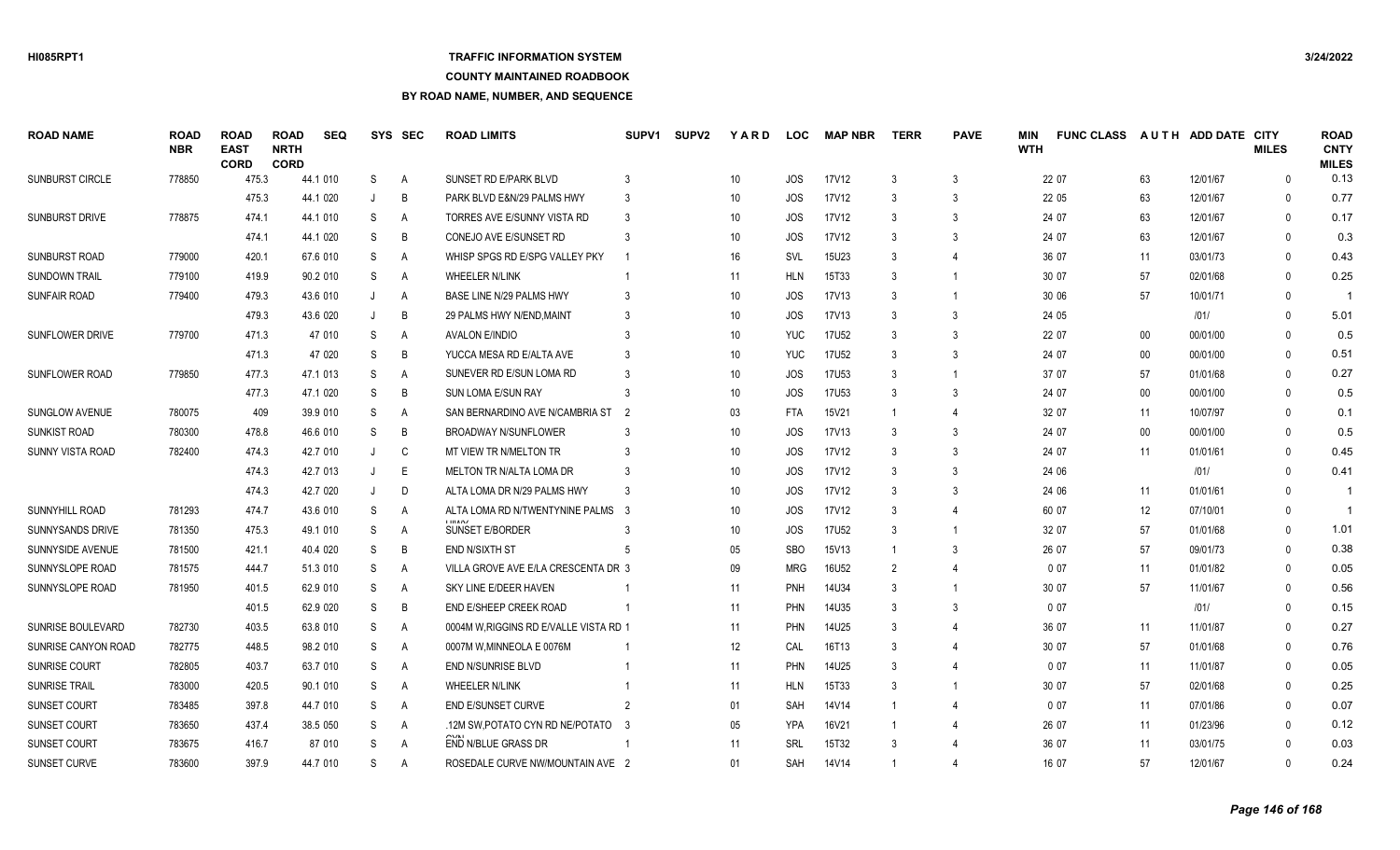## **TRAFFIC INFORMATION SYSTEM**

#### **COUNTY MAINTAINED ROADBOOK**

| <b>ROAD NAME</b>        | <b>ROAD</b><br><b>NBR</b> | <b>ROAD</b><br><b>EAST</b><br><b>CORD</b> | <b>ROAD</b><br><b>NRTH</b><br><b>CORD</b> | <b>SEQ</b> |   | SYS SEC | <b>ROAD LIMITS</b>                  | <b>SUPV1</b>   | <b>SUPV2</b> | YARD | <b>LOC</b> | <b>MAP NBR</b> | <b>TERR</b>    | <b>PAVE</b>    | MIN<br><b>WTH</b> | <b>FUNC CLASS</b> | <b>AUTH</b> | ADD DATE CITY | <b>MILES</b> | <b>ROAD</b><br><b>CNTY</b><br><b>MILES</b> |
|-------------------------|---------------------------|-------------------------------------------|-------------------------------------------|------------|---|---------|-------------------------------------|----------------|--------------|------|------------|----------------|----------------|----------------|-------------------|-------------------|-------------|---------------|--------------|--------------------------------------------|
| SUNSET DRIVE            | 784050                    | 426                                       |                                           | 52 010     | J | B       | MARSHALL RD NW&E/WALNUT DR          | $\overline{2}$ |              | 08   | LAW        | 15U44          | $\overline{2}$ | 3              |                   | 23 05             | 57          | 10/01/68      | 0            | 0.48                                       |
|                         |                           | 426                                       |                                           | 52 020     | S | C       | WALNUT DR E&S/SH173                 |                |              | 08   | LAW        | 15U44          |                | 3              |                   | 18 05             | 57          | 10/01/68      | $\Omega$     | 0.07                                       |
| <b>SUNSET DRIVE</b>     | 784350                    | 429.4                                     |                                           | 48.9 010   | S | A       | DEER LICK NE/OCEAN VIEW DR          | $\overline{2}$ |              | 08   | <b>RSG</b> | <b>15U54</b>   | $\overline{2}$ | 4              |                   | 28 07             | 56          | 09/01/65      | 0            | 0.06                                       |
|                         |                           | 429.4                                     |                                           | 48.9 020   | J | B       | OCEAN VIEW DR NE/SH18               |                |              | 08   | <b>RSG</b> | 15U54          | $\mathcal{P}$  | 4              |                   | 28 07             | 00          | 00/01/00      | $\mathbf{0}$ | 0.17                                       |
| SUNSET LANE             | 784500                    | 445.8                                     |                                           | 51.3 010   | S | A       | .25M S, BARTON N.07M                |                |              | 09   | <b>MRG</b> | 16U52          | $\overline{2}$ | $\overline{1}$ |                   | 15 07             | 56          | 03/01/66      | $\mathbf{0}$ | 0.07                                       |
|                         |                           | 445.8                                     |                                           | 51.3 020   | S | B       | .18M S.BARTON N/BARTON              |                |              | 09   | <b>MRG</b> | 16U52          | $\mathcal{P}$  | 4              |                   | 22 07             | 56          | 03/01/66      | $\Omega$     | 0.18                                       |
| SUNSET LANE             | 784650                    | 419.4                                     |                                           | 51.4 010   | S | A       | WOODSEY NLY/BLIND TRAIL             |                |              | 07   | <b>CRS</b> | 15U53          | $\mathcal{P}$  | 4              |                   | 13 07             | 00          | 00/01/00      | $\Omega$     | 0.08                                       |
| SUNSET LANE             | 784700                    | 583.3                                     |                                           | 71.2 010   | S | B       | PARASOL DR N/SHOWBOAT RD            |                |              | 15   | <b>HSU</b> | 21U21          | 3              | 3              |                   | 36 07             | 11          | 08/01/74      | 0            | 0.14                                       |
|                         |                           | 583.3                                     |                                           | 71.2 020   | S | A       | DESERT VIEW LN N/LAKE BLVD          |                |              | 15   | <b>HSU</b> | 21U21          |                | 3              |                   | 36 07             | 55          | 10/01/70      | 0            | 0.05                                       |
| SUNSET ROAD             | 784950                    | 475.2                                     |                                           | 42.5 010   | S | A       | SKYLINE DR N/ALTO LOMA DR           | 3              |              | 10   | <b>JOS</b> | 17V12          | 3              | 3              |                   | 28 07             | 55          | 01/01/72      | $\Omega$     | 1.05                                       |
|                         |                           | 475.2                                     |                                           | 42.5 020   | S | B       | ALTA LOMA N/29 PALMS HWY            |                |              | 10   | JOS        | 17V12          |                | 3              |                   | 26 07             | $00\,$      | 00/01/00      | $\Omega$     |                                            |
|                         |                           | 475.2                                     |                                           | 42.5 030   | J | D       | 29 PALMS HWY N/HILLTOP              |                |              | 10   | JOS        | 17V12          | 3              | 3              |                   | 26 07             | 57          | 01/01/68      | 0            | 0.72                                       |
|                         |                           | 475.2                                     |                                           | 42.5 040   | S | C       | ABERDEEN N/SUNNY SANDS              |                |              | 10   | JOS        | 17U52          | 3              | $\overline{1}$ |                   | 36 07             | 57          | 01/01/68      | $\Omega$     | 0.5                                        |
| <b>SUNSET VIEW ROAD</b> | 785175                    | 422.2                                     |                                           | 51.4 050   | S | A       | END E/GRANDVIEW RD                  |                |              | 08   | LAW        | 15U53          | $\mathcal{P}$  | 3              |                   | 26 07             | 11          | 09/10/90      | $\mathbf{0}$ | 0.2                                        |
| <b>SUNSET VIEW ROAD</b> | 785250                    | 423.8                                     |                                           | 97 010     | S | A       | 0016M S.OH 58 SO N0016M             |                |              | 12   | <b>HNK</b> | 15T23          | 3              | 3              |                   | 25 07             | $00\,$      | 00/01/00      | $\Omega$     | 0.16                                       |
| <b>SUNSHINE LANE</b>    | 785275                    | 416.7                                     |                                           | 86.2 010   | S | A       | HELENDALE RD NLY/END                |                |              | 11   | SRL        | 15T42          | 3              | 4              |                   | 36 07             | 11          | 03/01/75      | 0            | 0.13                                       |
| <b>SUNWAY DRIVE</b>     | 785850                    | 472.3                                     |                                           | 47.3 010   | S | A       | YUCCA MESA RD E/.06M E, INEZ AVE    | -3             |              | 10   | <b>YUC</b> | 17U52          |                | 3              |                   | 28 07             | 57          | 01/01/68      | 0            | 0.44                                       |
| SURREY AVENUE           | 786150                    | 396.1                                     |                                           | 37.9 010   | S | A       | <b>GREENWOOD WAY N/CLAIR ST</b>     |                |              | 01   | <b>MTC</b> | 14V24          |                | 4              |                   | 36 07             | $00\,$      | 00/01/00      | 0            | 0.14                                       |
| <b>SURREY AVENUE</b>    | 786200                    | 470.6                                     |                                           | 47.8 010   | S | A       | .06M S.CANTERBURY ST N/BELMONT ST 3 |                |              | 10   | <b>YUC</b> | 17U52          | 3              |                |                   | 26 07             | 11          | 11/01/71      | $\Omega$     | 0.45                                       |
| <b>SUSSEX AVENUE</b>    | 786750                    | 435.4                                     |                                           | 67.4 010   | S | A       | <b>BUCHANAN N/EXETER</b>            |                |              | 16   | <b>LCN</b> | 15U25          | 3              |                |                   | 25 07             | 57          | 03/01/68      | $\Omega$     | 0.37                                       |
| SUTTER ROAD             | 787200                    | 434.1                                     |                                           | 63.8 010   | S | A       | <b>HIGH RD E/IVANHOE</b>            |                |              | 16   | <b>LCN</b> | 15U25          |                | -1             |                   | 32 07             | 57          | 03/01/68      | 0            |                                            |
|                         |                           | 434.1                                     |                                           | 63.8 020   | S | B       | MILLER RANCH RD E/BUENA VISTA RD 3  |                |              | 16   | LCN        | 15U25          | 3              | $\overline{1}$ |                   | 16 07             | 56          | 11/01/71      | 0            | 0.5                                        |
|                         |                           | 434.1                                     |                                           | 63.8 030   | S | G       | BUENA VISTA RD E/CUSTER AVE         | -3             |              | 16   | <b>LCN</b> | 16U21          | 3              | 3              |                   | 16 07             | 57          | 08/01/73      | $\mathbf{0}$ |                                            |
|                         |                           | 434.1                                     |                                           | 63.8 040   | S | F       | CUSTER AVE E/CODY RD                |                |              | 16   | <b>LCN</b> | 16U21          |                | $\overline{1}$ |                   | 27 07             | 56          | 03/01/67      | $\Omega$     | 0.25                                       |
|                         |                           | 434.1                                     |                                           | 63.8 050   | S | C       | 0013M W,OX BOW E/MESA               |                |              | 16   | <b>LCN</b> | 16U21          | 3              | 3              |                   | 22 07             | 57          | 08/01/73      | 0            | 0.25                                       |
| <b>SUTTER STREET</b>    | 787250                    | 434.1                                     |                                           | 63.8 060   | S | D       | VISALIA AVE E/ CAMP ROCK RD         |                |              | 16   | <b>LCN</b> | 16U22          |                | 3              |                   | 27 07             |             | 1011          | 0            | 1.5                                        |
| SUTTER STREET           | 787500                    | 414.6                                     |                                           | 157.7 010  | S | A       | <b>TRONA RD NW/EIGHTH ST</b>        |                |              | 13   | <b>TRO</b> | 15R12          | 3              | 3              |                   | 33 07             | 56          | 03/01/67      | $\Omega$     | 0.2                                        |
| <b>SWALLOW DRIVE</b>    | 787950                    | 398.7                                     |                                           | 59.7 010   | S | A       | LA COL E/CARDINAL ROAD              |                |              | 11   | <b>WWD</b> | 14U34          |                | 3              |                   | 24 07             | 57          | 10/01/73      | $\mathbf{0}$ | 0.02                                       |
| SWARTHOUT CANYON ROAD   | 788250                    | 410.2                                     |                                           | 53.4 010   | S | A       | CAJON BLVD S&NW .98M                |                |              | 03   | CJN        | 15U41          | $\overline{2}$ | 3              |                   | 15 07             | 57          | 11/01/71      | $\mathbf{0}$ | 0.98                                       |
|                         |                           | 410.2                                     |                                           | 53.4 020   | S | B       | 98M SW, CAJON BLVD NW 1.23M         | $\mathcal{P}$  |              | 03   | <b>CJN</b> | 15U41          | 2              | -1             |                   | 12 07             | $00\,$      | 00/01/00      | $\Omega$     | 1.23                                       |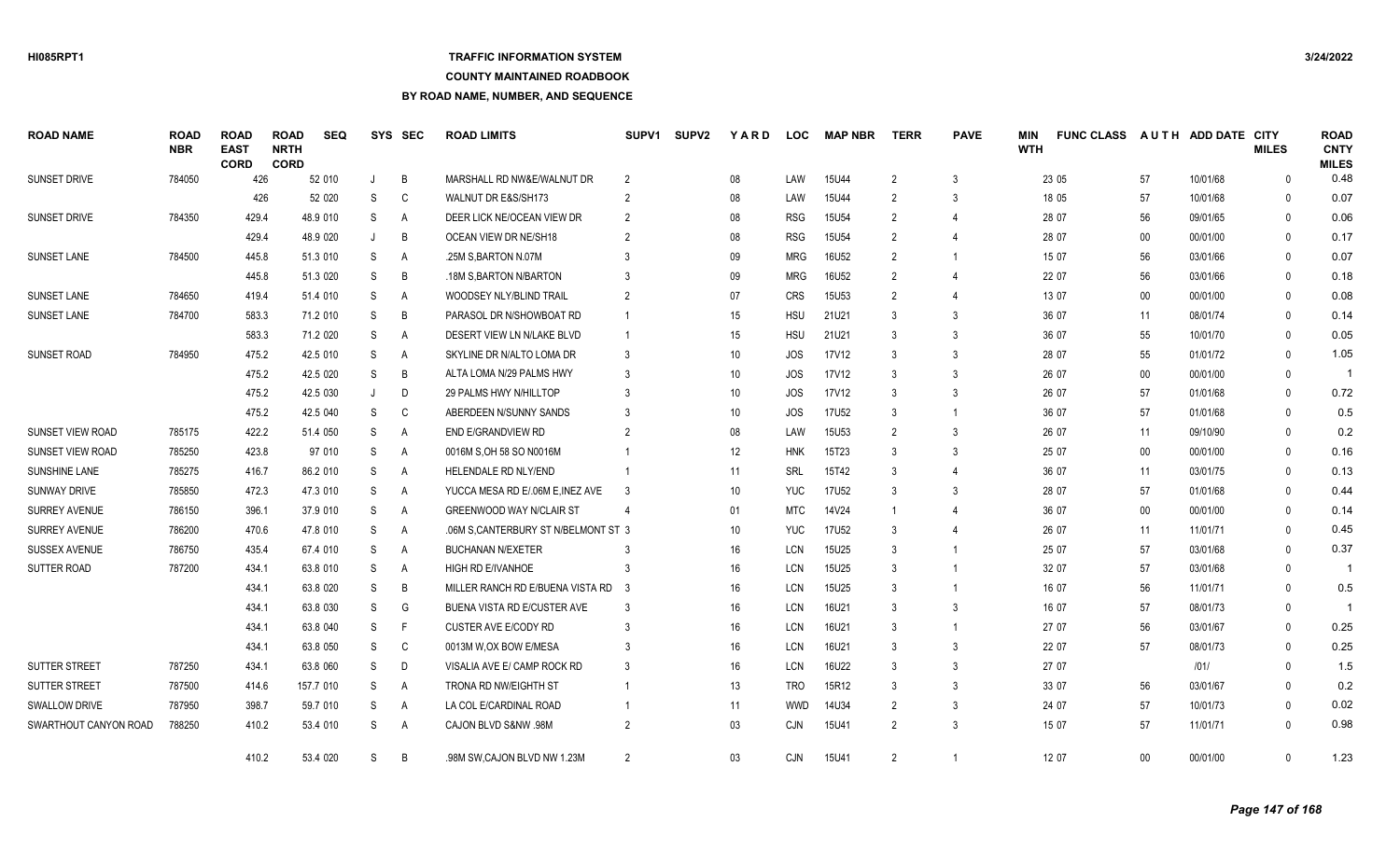### **TRAFFIC INFORMATION SYSTEM**

**COUNTY MAINTAINED ROADBOOK**

| <b>ROAD NAME</b>                      | <b>ROAD</b><br><b>NBR</b> | <b>ROAD</b><br><b>EAST</b><br><b>CORD</b> | <b>ROAD</b><br><b>NRTH</b><br><b>CORD</b> | <b>SEQ</b> |   | SYS SEC        | <b>ROAD LIMITS</b>                          | SUPV <sub>1</sub> | <b>SUPV2</b> | YARD            | <b>LOC</b> | <b>MAP NBR</b> | <b>TERR</b>    | <b>PAVE</b>   | MIN<br><b>WTH</b> | <b>FUNC CLASS</b> |        | AUTH ADD DATE CITY | <b>MILES</b> | <b>ROAD</b><br><b>CNTY</b><br><b>MILES</b> |
|---------------------------------------|---------------------------|-------------------------------------------|-------------------------------------------|------------|---|----------------|---------------------------------------------|-------------------|--------------|-----------------|------------|----------------|----------------|---------------|-------------------|-------------------|--------|--------------------|--------------|--------------------------------------------|
|                                       |                           | 410.2                                     |                                           | 53.4 030   | S | C              | 2.21M SE.CAJON BLVD N/.51MS.L P C RD 1      |                   |              | 11              | <b>CJN</b> | 15U41          | $\overline{2}$ |               |                   | 12 07             | $00\,$ | 00/01/00           | $\Omega$     | 2.03                                       |
|                                       |                           | 410.2                                     |                                           | 53.4 040   | S | D              | .51M S.LONE PINE CYN RD N/LONE PINE         |                   |              | 11              | <b>CJN</b> | 14U45          | $\overline{2}$ |               |                   | 12 07             | $00\,$ | 00/01/00           | $\Omega$     | 0.51                                       |
| <b>SWEET BAY LANE</b>                 | 788300                    | 47.1                                      |                                           | 412.4 010  | S | A              | WHITE ASH RD/SYCAMORE CREEK LP 5            |                   |              | 03              | <b>DEV</b> | 15U51          |                |               |                   | 32 07             | 13     | 11/16/21           | $\Omega$     | 0.12                                       |
| <b>SYCAMORE AVENUE</b>                | 788550                    |                                           | 414                                       | 45 010     | S | A              | DIAMA<br>0012M SE.ROWAN AVE NW/0015M        |                   |              | 03              | <b>RLO</b> | 15V12          |                |               |                   | 0 0 7             | 57     | 01/01/68           | $\Omega$     | 1.27                                       |
|                                       |                           |                                           | 414                                       | 45 020     | S | D              | 0015M NW, LARCH AVE NW0015M                 |                   |              | 03              | <b>RLO</b> | 15V12          |                |               |                   | 007               |        | 101/               | $\Omega$     | 0.15                                       |
| SYCAMORE COURT                        | 788650                    | 586.9                                     |                                           | 47.4 010   | S | $\overline{A}$ | END N/CAPISTRANO WAY                        |                   |              | 02              | <b>BRV</b> | 21V12          | 3              |               |                   | 27 07             | 11     | 12/01/70           | $\Omega$     | 0.06                                       |
| <b>SYCAMORE CREEK DRIVE</b>           | 788660                    | 47.6                                      |                                           | 411.4 010  | S | $\overline{A}$ | <b>GLEN HELEN PKWY/CLEARWATER</b>           |                   |              | 03              | <b>DEV</b> | 15U51          |                |               |                   | 36 07             | 13     | 11/16/21           | $\Omega$     | 0.97                                       |
| SYCAMORE CREEK LOOP<br><b>PARKWAY</b> | 788665                    | 412.1                                     |                                           | 47.6 010   | S | $\mathsf{A}$   | <b>CLEARWATER PKWY/SYCAMORE</b><br>CREEK DR | .5                |              | 05              | <b>DEV</b> | <b>15U51</b>   |                |               |                   | 78 07             | 13     | 11/16/21           | $\Omega$     | 1.57                                       |
| <b>SYCAMORE DRIVE</b>                 | 788700                    | 426.2                                     |                                           | 50.8 010   | S | $\mathsf{A}$   | KUFFEL CANYON RD ELY/GREENBRIAR 2           |                   |              | 08              | LAW        | <b>15U54</b>   | $\overline{2}$ | $\mathcal{R}$ |                   | 26 07             | 57     | 01/01/68           | $\Omega$     | 0.36                                       |
| SYCAMORE DRIVE                        | 788850                    | 407.2                                     |                                           | 52.4 010   | S | A              | MEADOW LN(E-LEG)N/LYTLE CREEK RD 2          |                   |              | 03              | <b>LYT</b> | 14U45          |                |               |                   | 15 07             | 56     | 03/01/66           | $\Omega$     | 0.17                                       |
| SYCAMORE DRIVE                        | 789000                    | 436.3                                     |                                           | 41.7 010   | J | A              | <b>KILKARE E/CIENEGA</b>                    |                   |              | 05              | <b>MHV</b> | 16V11          | $\overline{2}$ | 3             |                   | 14 07             | 56     | 03/01/67           | $\Omega$     | 0.17                                       |
| <b>SYCAMORE DRIVE</b>                 | 789150                    | 441.4                                     |                                           | 40.6 010   | S | A              | OAK DR N/VALLEY OF THE FALLS DR             |                   |              | 05              | <b>FOH</b> | 16V11          | $\mathfrak{p}$ |               |                   | 18 07             | $00\,$ | 00/01/00           | $\Omega$     | 0.09                                       |
| <b>SYCAMORE LANE</b>                  | 789300                    | 418.9                                     |                                           | 51.4 010   | S | A              | <b>BALSAM ELY/BALSAM</b>                    |                   |              | 07              | <b>CRS</b> | 15U53          | $\overline{2}$ |               |                   | 16 07             | $00\,$ | 00/01/00           | $\Omega$     | 0.22                                       |
| <b>SYCAMORE STREET</b>                | 789500                    | 414.6                                     |                                           | 36.9 010   | S | A              | PEACH ST NWLY/WEST CEDAR AVE                |                   |              | 03              | <b>BLO</b> | 15V22          |                | 3             |                   | 32 07             | 11     | 04/27/99           | $\Omega$     | 0.1                                        |
| <b>SYCAMORE STREET</b>                | 789600                    | 400.4                                     |                                           | 58.8 010   | S | $\overline{A}$ | END N/TWIN LAKES DR                         |                   |              | 11              | <b>WWD</b> | 14U34          | $\mathfrak{p}$ |               |                   | 20 07             | 57     | 10/01/73           | $\Omega$     | 0.16                                       |
| <b>SYCAMORE STREET</b>                | 789750                    | 424.1                                     |                                           | 98.3 010   | S | $\mathsf{A}$   | <b>WILLOW SPRINGS N/ACACIA</b>              |                   |              | 12              | <b>HNK</b> | 15T00          | 3              |               |                   | 30 07             | 57     | 02/01/68           | $\Omega$     | 0.38                                       |
| SYLVAN AVENUE                         | 789900                    | 427.4                                     |                                           | 92.2 010   | S | A              | 0009M S, SPINET ST N/0018M S, OSAGE 3       |                   |              | 12              | <b>LEN</b> | 15T24          | 3              | -1            |                   | 36 07             | 57     | 07/01/65           | $\Omega$     | 0.6                                        |
|                                       |                           | 427.4                                     |                                           | 92.2 020   | S | B              | 0018M S.OSAGE ST N/MAIN ST                  |                   |              | 12              | <b>LEN</b> | 15T24          | $\mathcal{R}$  | 3             |                   | 24 07             | 57     | 10/01/65           | $\Omega$     | 0.48                                       |
| <b>SYLVAN BLVD</b>                    | 790050                    | 428.2                                     |                                           | 38.7 010   | S | A              | WABASH AVE E.11M                            |                   |              | 05              | <b>MEN</b> | 15V24          |                |               |                   | 14 07             | $00\,$ | 00/01/00           | 0.06         | 0.05                                       |
| <b>TACONITE ROAD</b>                  | 795775                    | 47.4                                      |                                           | 412.3 010  | S | $\overline{A}$ | QUARTZITE LN E/CHERT WY                     |                   |              | 03              | <b>DEV</b> | 15U51          |                |               |                   | 32 07             | 11     | 09/27/11           | $\Omega$     | 0.15                                       |
| <b>TAFT AVENUE</b>                    | 801500                    | 394.7                                     |                                           | 37.2 010   | S | $\overline{A}$ | EAST END AVE E/END                          |                   |              | 01              | <b>CHI</b> | 14V23          |                |               |                   | 007               | 12     | 08/14/89           | $\cup$       | 0.13                                       |
| <b>TAHOE AVENUE</b>                   | 801650                    | 468.8                                     |                                           | 51.4 010   | S | A              | 0011M SW, TAHOE LANE NLY/DELGADA 3          |                   |              | 10              | <b>YUC</b> | <b>17U51</b>   | 3              |               |                   | 26 07             | 57     | 01/01/68           | $\cup$       | 0.85                                       |
| <b>TAHOE COURT</b>                    | 801800                    | 468.9                                     |                                           | 51.6 010   | S | A              | END NLY/TAHOE AVE                           |                   |              | 10              | <b>YUC</b> | <b>17U51</b>   | 3              |               |                   | 26 07             | 57     | 01/01/68           | $\Omega$     | 0.06                                       |
| <b>TAHOE LANE</b>                     | 802100                    | 468.9                                     |                                           | 51.5 010   | S | $\mathsf{A}$   | <b>END NLY/TAHOE AVE</b>                    |                   |              | 10 <sup>°</sup> | <b>YUC</b> | <b>17U51</b>   | 3              |               |                   | 28 07             | 57     | 01/01/68           | $\Omega$     | 0.06                                       |
| <b>TAHOE LANE</b>                     | 802150                    | 420.5                                     |                                           | 69.4 010   | S | $\overline{A}$ | LAKEVIEW DR N/YATES RD                      |                   |              | 16              | <b>SVL</b> | 15U13          | 3              |               |                   | 36 07             | 11     | 03/01/73           |              | 0.1                                        |
| <b>TAHOE STREET</b>                   | 802160                    | 414.2                                     |                                           | 43.9 010   | S | A              | 0003M W, YUCCA AVE E/LILAC AVE              |                   |              | 03              | <b>RLO</b> | 15V12          |                |               |                   | 007               | 11     | 05/01/85           | $\Omega$     | 0.23                                       |
| TAHQUITZ ROAD                         | 802250                    | 427.7                                     |                                           | 72.5 010   | S | A              | 0002M W, MOCCASIN E 0014M                   |                   |              | 16              | APV        | 15U14          | 3              |               |                   | 36 07             | 57     | 08/01/73           | $\Omega$     | 0.14                                       |
| <b>TAI COURT</b>                      | 802275                    | 587.2                                     |                                           | 589.7 010  | S | A              | <b>END E/CHULA VISTA ST</b>                 |                   |              | 02              | <b>BRV</b> | 21V12          | $\mathcal{R}$  | 3             |                   | 29 07             | 11     | 12/01/75           | $\Omega$     | 0.05                                       |
| <b>TALISMAN LANE</b>                  | 802500                    | 425.1                                     |                                           | 53 010     | S | $\overline{A}$ | COMO LN SE/END, MAINT                       |                   |              | 08              | LAW        | 15U44          | $\mathcal{P}$  |               |                   | 27 07             | 11     | 12/01/69           | $\Omega$     | 0.16                                       |
| <b>TAMARACK ROAD</b>                  | 803600                    | 425.7                                     |                                           | 96.2 010   | S | $\overline{A}$ | <b>RIVERVIEW N/HIGHCREST</b>                |                   |              | 12              | <b>HNK</b> | 15T24          | 3              |               |                   | 24 07             | $00\,$ | 00/01/00           | $\Omega$     | 0.5                                        |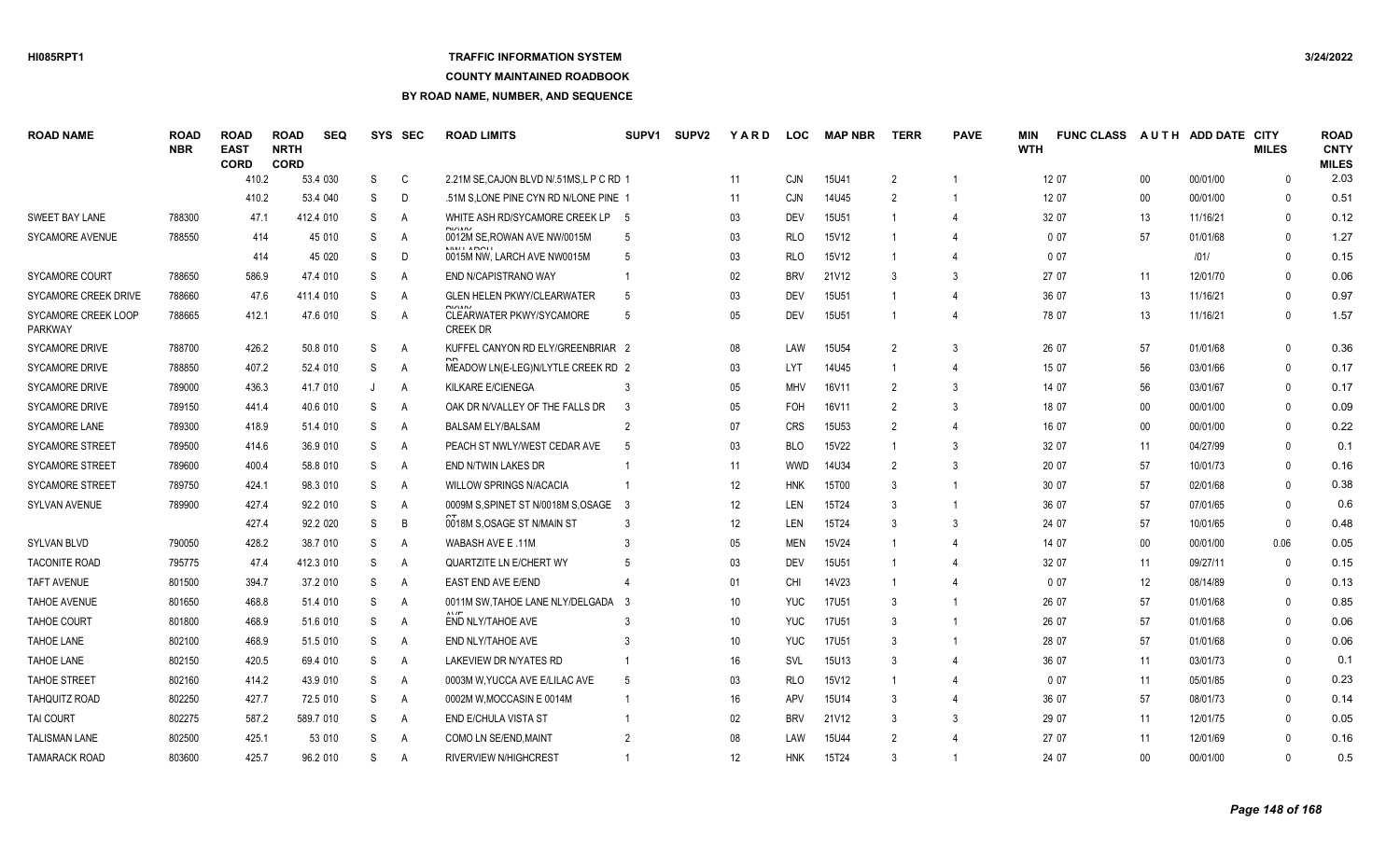# **TRAFFIC INFORMATION SYSTEM**

#### **COUNTY MAINTAINED ROADBOOK**

| <b>ROAD NAME</b>        | <b>ROAD</b><br><b>NBR</b> | <b>ROAD</b><br><b>EAST</b><br><b>CORD</b> | <b>ROAD</b><br><b>NRTH</b><br><b>CORD</b> | <b>SEQ</b> |   | SYS SEC      | <b>ROAD LIMITS</b>                   | SUPV <sub>1</sub> | <b>SUPV2</b> | YARD | <b>LOC</b> | <b>MAP NBR</b> | <b>TERR</b>    | <b>PAVE</b>    | MIN<br><b>WTH</b> | <b>FUNC CLASS</b> |        | AUTH ADD DATE CITY | <b>MILES</b> | <b>ROAD</b><br><b>CNTY</b><br><b>MILES</b> |
|-------------------------|---------------------------|-------------------------------------------|-------------------------------------------|------------|---|--------------|--------------------------------------|-------------------|--------------|------|------------|----------------|----------------|----------------|-------------------|-------------------|--------|--------------------|--------------|--------------------------------------------|
| <b>TAMARIND AVENUE</b>  | 803750                    | 412                                       |                                           | 37.9 010   | S | Α            | JURUPA AVE N/SLOVER AVE              | 5                 |              | 03   | <b>FTA</b> | 15V21          |                | 3              |                   | 23 07             |        | 1011               | 0.52         | 0.51                                       |
| <b>TAMARIND COURT</b>   | 803820                    | 412                                       |                                           | 38.8 050   | S | A            | TAMARIND AVE E.10M                   |                   |              | 03   | <b>FTA</b> | 15V21          |                |                |                   | 0 0 7             | 12     | 10/31/88           | $\Omega$     | 0.1                                        |
| <b>TAMARISK DRIVE</b>   | 804250                    | 459.2                                     |                                           | 38.4 010   | S | A            | HILL AVE E/JUNIPER AVE               |                   |              | 10   | <b>MOR</b> | 16V25          | 3              | 3              |                   | 34 07             | 11     | 08/01/65           | $\Omega$     | 0.51                                       |
| <b>TAMARISK ROAD</b>    | 804350                    | 420.3                                     |                                           | 67.1 030   | S | $\mathsf{C}$ | PAH-UTE RD N/SUNBURST RD             |                   |              | 16   | <b>SVL</b> | 15U23          | $\mathcal{R}$  |                |                   | 36 07             | 11     | 1//19//0           | $\Omega$     | 0.04                                       |
|                         |                           | 420.3                                     |                                           | 67.1 040   | S | D            | <b>GARDEN GLEN RD N/END</b>          |                   |              | 16   | <b>SVL</b> | <b>15U23</b>   | $\mathcal{R}$  |                |                   | 36 07             | 00     | 00/01/00           | $\Omega$     | 0.05                                       |
|                         |                           | 420.3                                     |                                           | 67.1 050   | S | E            | SAGE HEN RD N/VISTA POINT DR         |                   |              | 16   | SVL        | 15U23          | 3              |                |                   | 36 07             | 11     | 03/01/73           | $\Omega$     | 0.45                                       |
| <b>TAMARISK STREET</b>  | 804400                    | 429.8                                     |                                           | 94.8 010   | S | A            | THIRD ST ELY/WESTERN DR              |                   |              | 12   | <b>LEN</b> | 15T24          | $\mathcal{R}$  |                |                   | 36 07             | 11     | 10/01/65           | $\Omega$     | 0.25                                       |
| TANGLEWOOD LANE         | 804850                    | 421                                       |                                           | 68.2 010   | S | A            | ROLLING RIDGE DR ELY/CASPIAN DR      |                   |              | 16   | <b>SVL</b> | 15U23          | $\mathcal{R}$  |                |                   | 36 07             | 11     | 03/01/73           | $\Omega$     | 0.11                                       |
| <b>TANSY WAY</b>        | 805000                    | 47.3                                      |                                           | 411.8 010  | S | A            | MILKWEED LN TO CLOUDBERRY DR         |                   |              | 03   | <b>DEV</b> | <b>15U51</b>   |                |                |                   | 32 07             | 13     | 11/16/21           | $\Omega$     | 0.04                                       |
| TANZANITE ROAD          | 804910                    | 47                                        |                                           | 412.4 010  | S | A            | WHITE ASH RD N & E/LAPIS WY          |                   |              | 03   | <b>DEV</b> | <b>15U51</b>   |                |                |                   | 32 07             | 13     | 11/16/21           | $\Omega$     | 0.33                                       |
| <b>TAOS ROAD</b>        | 805100                    | 424.1                                     |                                           | 73.2 030   | S | B            | YUCCA RD SE/WAALEW RD                |                   |              | 16   | APV        | 15U14          | 3              | 3              |                   | 23 07             | 12     | 09/27/89           | $\Omega$     | 0.26                                       |
| <b>TARPON LANE</b>      | 805450                    | 420.9                                     |                                           | 69.1 010   | S | A            | DRIFTWOOD DR NE/END                  |                   |              | 16   | SVL        | 15U23          | 3              |                |                   | 36 07             | 11     | 03/01/73           | $\Omega$     | 0.06                                       |
| <b>TAURUS AVENUE</b>    | 805575                    | 407.3                                     |                                           | 41.6 010   | S | Α            | LEXUS LN N/IVY AVE                   |                   |              | 03   | <b>FTA</b> | 14V15          |                | 4              |                   | 32 07             | 11     | 06/04/02           | $\Omega$     | 0.09                                       |
| <b>TAYLOR AVENUE</b>    | 805700                    | 410.5                                     |                                           | 39.3 020   | S | B            | <b>ALDER E/LOCUST</b>                |                   |              | 03   | <b>FTA</b> | 15V21          |                | 3              |                   | 22 07             | 57     | 08/01/73           | $\Omega$     | 0.5                                        |
| <b>TAYLOR WAY</b>       | 805900                    | 409.3                                     |                                           | 61.8 010   | S | A            | MERRICK ST E/ARROWHEAD RD            |                   |              | 11   | OKH        | 15U31          | 3              |                |                   | 36 07             | 11     | 07/28/09           | $\Omega$     | 0.36                                       |
| TEA TREE WAY            | 806000                    | 47.4                                      |                                           | 412.1 010  | S | A            | SUGAR BERRY CT N/ SYCAMORE<br>OPTUDP |                   |              | 03   | <b>DEV</b> | <b>15U51</b>   |                |                |                   | 36 07             | 12     | 04/20/21           | $\Omega$     | 0.03                                       |
| <b>TEAKWOOD COURT</b>   | 806125                    | 424                                       |                                           | 53.2 010   | S | A            | <b>TEAKWOOD DR SE/END</b>            |                   |              | 08   | LAW        | 15U43          | $\overline{2}$ |                |                   | 26 07             | 11     | 11/01/71           | $\Omega$     | 0.04                                       |
| <b>TEAKWOOD DRIVE</b>   | 806140                    | 424                                       |                                           | 53.2 010   | S | A            | SANDALWOOD DR NELY/SANDALWOOD 2      |                   |              | 08   | LAW        | 15U43          | $\mathfrak{p}$ |                |                   | 26 07             | 11     | 11/01/71           | $\Omega$     | 0.33                                       |
| <b>TEAL DRIVE</b>       | 806150                    | 445.9                                     |                                           | 52.8 010   | S | A            | SH38 N/MTN VIEW BLVD                 |                   |              | 09   | <b>BBC</b> | 16U42          | $\overline{2}$ |                |                   | 23 07             | 56     | 03/01/66           | $\mathbf{0}$ | 0.23                                       |
| <b>TECUMSEH AVENUE</b>  | 806700                    | 587.1                                     |                                           | 46.9 010   | S | A            | DEL REY DR N/TURQUOISE RD            |                   |              | 02   | <b>BRV</b> | 21V12          | $\mathbf{3}$   | 3              |                   | 27 07             | 11     | 12/01/70           | $\Omega$     | 0.2                                        |
| <b>TEEPEE TRAIL</b>     | 806800                    | 585.6                                     |                                           | 47.2 010   | S | Α            | <b>BUCKSKIN DR N/TOMAHAWK TR</b>     |                   |              | 02   | <b>BRV</b> | 21V12          | $\mathcal{R}$  | 3              |                   | 26 07             | 11     | 11/01/71           | $\mathbf{0}$ | 0.17                                       |
| <b>TEGO COURT</b>       | 806850                    | 587.4                                     |                                           | 589.8 010  | S | A            | END E/SIERRA VISTA RD                |                   |              | 02   | <b>BRV</b> | 21V12          | $\mathcal{R}$  | 3              |                   | 28 07             | 11     | 12/01/75           | $\Omega$     | 0.06                                       |
| <b>TEHAMA TRAIL</b>     | 807250                    | 588.7                                     |                                           | 47.8 010   | S | Α            | LABACHO DR E&N/LABACHO DR            |                   |              | 02   | <b>BRV</b> | 21V12          | 3              |                |                   | 28 07             | 11     | 12/01/87           | $\mathbf{0}$ | 0.45                                       |
| <b>TEJON AVENUE</b>     | 807350                    | 416.9                                     |                                           | 39.7 010   | S | A            | C STREET N/EDGEHILL DRIVE            | .5                |              | 05   | <b>CLN</b> | 15V22          |                |                |                   | 24 07             | 57     | 08/01/73           | $\Omega$     | 0.15                                       |
| <b>TELEPHONE AVENUE</b> | 807500                    | 396.4                                     |                                           | 37.5 010   | S | B            | <b>FRANCIS AVE N/PHILLIP BLVD</b>    |                   |              | 01   | <b>CHI</b> | 14V24          |                |                |                   | 005               | 31     | 07/01/77           | $\mathbf{0}$ | 0.47                                       |
| <b>TELESCOPE AVENUE</b> | 807650                    | 414.1                                     |                                           | 156.1 010  | J | C            | PIPKIN PL N/.03M N.SAGE ST           |                   |              | 13   | <b>TRO</b> | 15R12          | 3              | 3              |                   | 23 06             | 32     | 05/01/68           | $\Omega$     | 0.53                                       |
| <b>TELSTAR COURT</b>    | 807725                    | 444.9                                     |                                           | 97.3 050   | S | A            | END E/CALICO RD                      |                   |              | 12   | <b>YRM</b> | 16T22          | 3              | 3              |                   | 26 07             | 12     | 06/15/92           | $\mathbf{0}$ | 0.1                                        |
| <b>TEMESCAL STREET</b>  | 808250                    | 452.8                                     |                                           | 92.7 010   | S | B            | MALIBU AVE E/TUJUNGA AVE             |                   |              | 12   | <b>NEB</b> | 16T24          | 3              | 3              |                   | 30 07             |        | 1011               | $\Omega$     | 0.5                                        |
|                         |                           | 452.8                                     |                                           | 92.7 020   | S | A            | TUJUNGA AVE E/MTN VIEW RD            |                   |              | 12   | <b>NEB</b> | 16T24          | 3              | 3              |                   | 30 07             |        | 1011               | $\mathbf{0}$ | 0.49                                       |
| <b>TENAYA COURT</b>     | 808775                    | 587.4                                     |                                           | 47.5 010   | S | Α            | RIO VISTA DR NWLY/END                |                   |              | 02   | <b>BRV</b> | 21V12          | 3              |                |                   | 30 07             | 11     | 12/01/83           | $\mathbf{0}$ | 0.17                                       |
| <b>TENNESSEE STREET</b> | 809000                    | 429.5                                     |                                           | 37 010     | J | A            | OVERCREST DR E/0002M W, MARBETH 3    |                   |              | 05   | <b>RED</b> | 15V24          |                | $\overline{1}$ |                   | 14 05             | $00\,$ | 00/01/00           | 0.07         | 0.16                                       |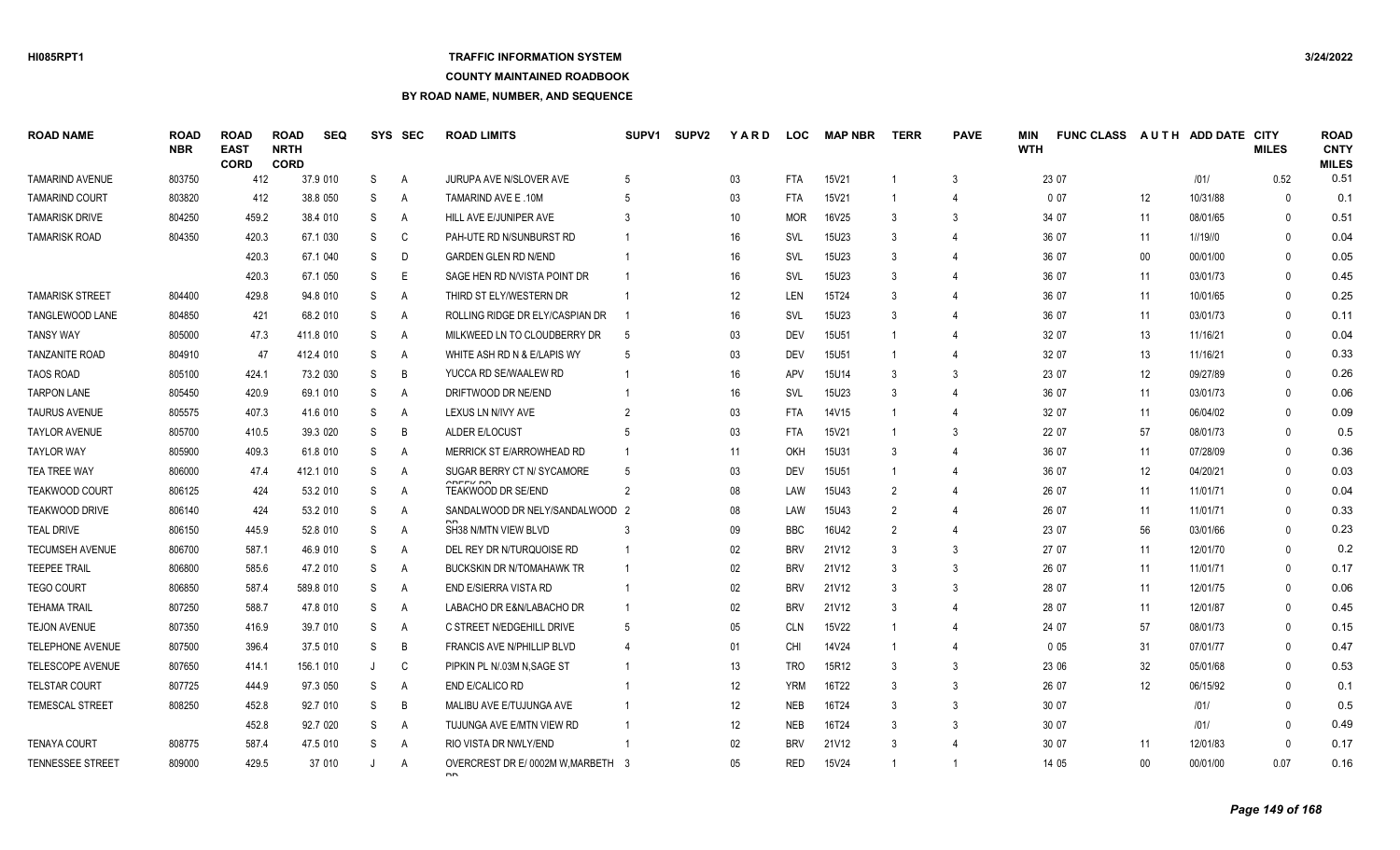## **TRAFFIC INFORMATION SYSTEM**

#### **COUNTY MAINTAINED ROADBOOK**

| <b>ROAD NAME</b>     | <b>ROAD</b><br><b>NBR</b> | <b>ROAD</b><br><b>EAST</b><br><b>CORD</b> | <b>ROAD</b><br><b>NRTH</b><br><b>CORD</b> | <b>SEQ</b> |              | SYS SEC | <b>ROAD LIMITS</b>                                           | SUPV <sub>1</sub> | <b>SUPV2</b> | YARD              | <b>LOC</b> | <b>MAP NBR</b> | <b>TERR</b>    | <b>PAVE</b>    | MIN<br><b>WTH</b> | <b>FUNC CLASS</b> |        | AUTH ADD DATE CITY | <b>MILES</b> | <b>ROAD</b><br><b>CNTY</b><br><b>MILES</b> |
|----------------------|---------------------------|-------------------------------------------|-------------------------------------------|------------|--------------|---------|--------------------------------------------------------------|-------------------|--------------|-------------------|------------|----------------|----------------|----------------|-------------------|-------------------|--------|--------------------|--------------|--------------------------------------------|
|                      |                           | 429.5                                     |                                           | 37 020     | $\mathsf{J}$ | B       | .02M W.MARBETH RD E .14M                                     |                   |              | $05\,$            | <b>RED</b> | 15V24          |                | 3              |                   | 22 05             | $00\,$ | 00/01/00           | 0.07         | 0.07                                       |
| <b>TENTH STREET</b>  | 809450                    | 412.7                                     |                                           | 37.5 010   | S            | A       | LOCUST AVE E/CEDAR AVE                                       |                   |              | 03                | <b>BLO</b> | 15V21          |                | 4              |                   | 25 07             | 57     | 08/01/73           | $\Omega$     | 0.75                                       |
|                      |                           | 413.5                                     |                                           | 37.5 020   | S            | B       | CEDAR AVE E/.25, E.PEPPER ST                                 |                   |              | 03                | <b>BLO</b> | 15V22          |                | 4              |                   | 25 07             | 57     | 08/01/73           | $\Omega$     | 0.25                                       |
| <b>TENTH STREET</b>  | 809900                    | 414.7                                     |                                           | 158.1 010  | S            | Α       | FIR ST N/PINE ST                                             |                   |              | 13                | <b>TRO</b> | 15R12          |                | 4              |                   | 007               | 11     | 12/01/84           | $\Omega$     | 0.11                                       |
| <b>TERRACE DRIVE</b> | 810350                    | 397.9                                     |                                           | 45 010     | S            | A       | PARK BLVD ELY/PARK BLVD                                      | 2                 |              | 01                | <b>SAH</b> | 14V14          |                | 4              |                   | 30 07             | 57     | 06/01/69           | $\Omega$     | 0.27                                       |
| <b>TERRACE DRIVE</b> | 810650                    | 475.3                                     |                                           | 45.1 010   | S            | Α       | SUNSET E/VALLEY VIEW                                         |                   |              | 10                | JOS.       | 17V12          | 3              | 3              |                   | 23 07             | $00\,$ | 00/01/00           | $\Omega$     | 0.37                                       |
| <b>TERRACE ROAD</b>  | 810800                    | 424.9                                     |                                           | 51.6 010   | S            | A       | CASTLE GATE NW/BURNT MILL                                    | $\mathcal{P}$     |              | 08                | LAW        | <b>15U54</b>   | $\mathcal{P}$  |                |                   | 18 07             | $00\,$ | 00/01/00           | $\Omega$     | 0.42                                       |
| <b>TETLEY LANE</b>   | 811700                    | 418.4                                     |                                           | 51.4 010   | J            | A       | <b>FOREST DR N/WATERS DR</b>                                 |                   |              | 07                | <b>CRS</b> | 15U52          |                | 3              |                   | 17 05             | 57     | 09/01/69           | $\Omega$     | 0.2                                        |
| <b>TETON LANE</b>    | 811825                    | 425.9                                     |                                           | 53.3 010   | S            | A       | <b>GOLDEN RULE LN E/END</b>                                  |                   |              | 08                | LAW        | 15U44          | $\overline{2}$ |                |                   | 26 07             | 11     | 09/01/66           | $\Omega$     | 0.1                                        |
| <b>TEWA TRAIL</b>    | 812050                    | 586.5                                     |                                           | 47.5 010   | S            | A       | 0009MSW, DEERPATH                                            |                   |              | 02 <sub>2</sub>   | <b>BRV</b> | 21V12          | $\mathcal{R}$  | 3              |                   | 27 07             | 11     | 01/01/71           | $\mathbf{0}$ | 0.12                                       |
| THIRD AVENUE         | 812300                    | 415.5                                     |                                           | 46 010     | S            | A       | <b>NIEIGOO HANIE BEEBDATU</b><br><b>GRAY ST E/BRONSON ST</b> |                   |              | 05                | <b>MCY</b> | 15V12          |                | 3              |                   | 27 07             | 57     | 01/01/68           | $\Omega$     | 0.19                                       |
|                      |                           | 415.5                                     |                                           | 46 020     | J            | B       | <b>BRONSON E/CAJON BLVD</b>                                  |                   |              | 05                | <b>MCY</b> | 15V12          |                | 3              |                   | 24 05             | 57     | 08/01/73           | $\Omega$     | 0.82                                       |
| THIRD AVENUE         | 812450                    | 429.2                                     |                                           | 38.7 005   | S            | B       | JASPER AVE E/OPAL AVE                                        |                   |              | 05                | <b>MEN</b> | 15V24          |                |                |                   | 007               | 11     | 06/19/89           | $\Omega$     | 0.1                                        |
|                      |                           | 429.2                                     |                                           | 38.7 010   | S            | A       | <b>CRAFTON E/RESERVOIR RD</b>                                |                   |              | 05                | <b>MEN</b> | 15V24          |                | 3              |                   | 18 07             | $00\,$ | 00/01/00           | $\mathbf{0}$ | 0.69                                       |
| THIRD AVENUE         | 812600                    | 418.6                                     |                                           | 45 010     | S            | A       | .02M N,40TH ST N/.03M S,HILL DR                              |                   |              | 05                | <b>AWF</b> | 15V12          |                | 4              |                   | 20 07             | $00\,$ | 00/01/00           | 0.03         | 0.69                                       |
| THIRD STREET         | 812900                    | 429.4                                     |                                           | 94.8 010   | S            | A       | PARIS AVE E/END                                              |                   |              | 12                | <b>LEN</b> | 15T24          | -3             | 3              |                   | 24 07             | $00\,$ | 00/01/00           | $\mathbf{0}$ | 0.05                                       |
|                      |                           | 429.4                                     |                                           | 94.8 020   | S            | B       | ASH RD E/.02M E, WESTERN DR                                  |                   |              | 12                | LEN        | 15T24          | 3              | $\overline{4}$ |                   | 36 07             | 11     | 10/01/65           | $\mathbf 0$  | 0.3                                        |
| THIRD STREET         | 813050                    | 420.2                                     |                                           | 41.9 010   | A            | Α       | WATERMAN AVE E/TIPPECANOE AVE                                | -5                |              | 05                | <b>SBO</b> | 15V13          |                | 4              |                   | 30 04             |        | 1011               | 0.36         | 0.77                                       |
| THIRD STREET         | 813200                    | 412.9                                     |                                           | 154.9 010  | S            | Α       | TRONA RD N/H STREET                                          |                   |              | 13                | <b>TRO</b> | 15R22          |                | 3              |                   | 26 07             | $00\,$ | 00/01/00           | $\mathbf{0}$ | 0.34                                       |
| THIRD STREET         | 813250                    | 414.2                                     |                                           | 157.9 010  | S            | Α       | <b>BIRCH ST N/ELM ST</b>                                     |                   |              | 13                | <b>TRO</b> | 15R12          |                | 3              |                   | 29 07             | 12     | 12/01/68           | $\mathbf{0}$ | 0.21                                       |
| THIRD STREET         | 813350                    | 413.6                                     |                                           | 37.1 010   | S            | A       | <b>CEDAR E/END</b>                                           |                   |              | 03                | <b>BLO</b> | 15V21          |                | 4              |                   | 24 07             | 57     | 08/01/73           | $\mathbf{0}$ | 0.14                                       |
| THIRD STREET         | 813500                    | 417                                       |                                           | 75.7 010   | S            | C       | PORTLAND ST NW/HILL ST                                       |                   |              | 16                | <b>ORG</b> | 15T52          |                |                |                   | 29 07             | 55     | 05/01/67           | $\Omega$     | 0.34                                       |
| THIRD STREET         | 813650                    | 445                                       |                                           | 97.3 010   | S            | A       | YERMO RD NW/CALICO BLVD                                      |                   |              | $12 \overline{ }$ | <b>YRM</b> | 16T22          | 3              | 3              |                   | 23 07             | $00\,$ | 00/01/00           | $\Omega$     | 0.2                                        |
| THIRD STREET SOUTH   | 813950                    | 479.2                                     |                                           | 46.4 010   | S            | B       | 0013M E, SUN RAY E 0023M                                     |                   |              | 10                | JOS.       | 17V13          | $\mathbf{3}$   | 3              |                   | 24 07             | $00\,$ | 00/01/00           | $\Omega$     | 0.23                                       |
| THIRTEENTH STREET    | 814100                    | 413.2                                     |                                           | 37.8 010   | S            | A       | .03M W, LINDEN AVE E/CEDAR AVE                               | -5                |              | 03                | <b>BLO</b> | 15V21          |                | 3              |                   | 25 07             | 57     | 08/01/73           | $\Omega$     | 0.28                                       |
|                      |                           | 413.5                                     |                                           | 37.8 020   | S            | B       | CEDAR AVE E/.12M E, PEPPER ST                                |                   |              | 03                | <b>BLO</b> | <b>15V22</b>   |                | 3              |                   | 25 07             | 57     | 08/01/73           | $\Omega$     | 0.25                                       |
| THIRTY-EIGHTH STREET | 815450                    | 421.2                                     |                                           | 45.6 010   | S            | A       | END E/CONEJO DR                                              | -3                |              | $05\,$            | <b>DEL</b> | 15V13          |                | 4              |                   | 36 07             | 57     | 03/01/68           | $\Omega$     | 0.03                                       |
| THIRTY-FIFTH STREET  | 815000                    | 421.2                                     |                                           | 45.4 010   | S            | A       | 0003M W.GARDEN E/0004M E.CONEJO                              | -3                |              | 05                | DEL        | 15V13          |                |                |                   | 36 07             | 57     | 09/01/73           | 0.05         | 0.12                                       |
|                      |                           | 421.2                                     |                                           | 45.4 020   | S            | B       | ELMWOOD RD E/NEWBURY AVE                                     |                   |              | 05                | DEL        | 15V13          |                |                |                   | 36 07             | 57     | 09/01/73           | $\Omega$     | 0.42                                       |
| THIRTY-FOURTH STREET | 814850                    | 421                                       |                                           | 45.2 010   | S            | A       | DEL REY E/GOLDEN                                             |                   |              | 05                | DEL        | 15V13          |                |                |                   | 36 07             | 57     | 09/01/73           | $\Omega$     | 0.1                                        |
|                      |                           | 421                                       |                                           | 45.2 020   | S.           | B.      | <b>END E/CONEJO</b>                                          |                   |              | 05                | <b>DEL</b> | 15V13          |                | Δ              |                   | 30 07             | 57     | 09/01/73           | $\Omega$     | 0.04                                       |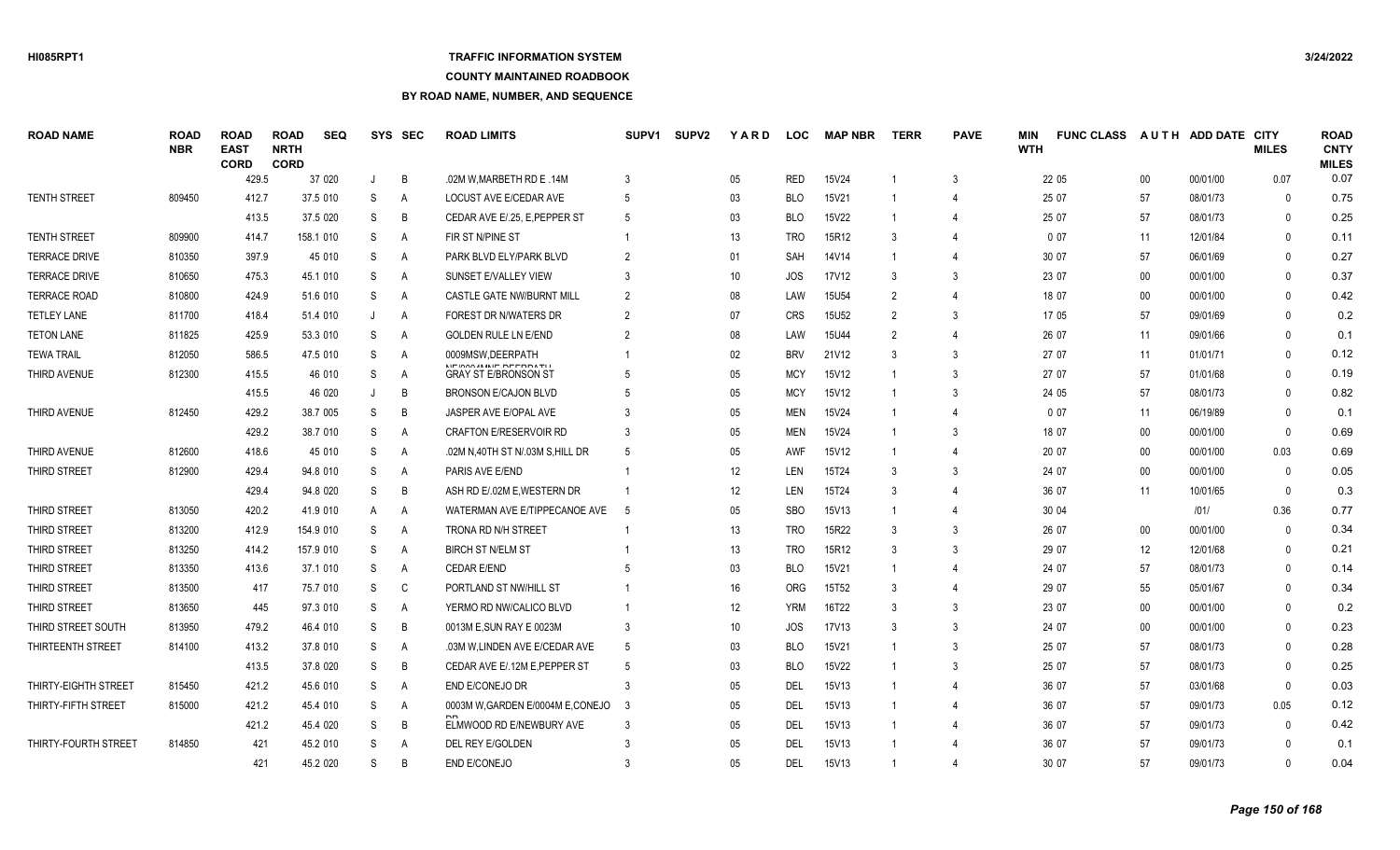# **TRAFFIC INFORMATION SYSTEM**

#### **COUNTY MAINTAINED ROADBOOK**

| <b>ROAD NAME</b>             | <b>ROAD</b><br><b>NBR</b> | <b>ROAD</b><br><b>EAST</b><br><b>CORD</b> | <b>ROAD</b><br><b>NRTH</b><br><b>CORD</b> | <b>SEQ</b> | <b>SYS</b> | <b>SEC</b>     | <b>ROAD LIMITS</b>                              | SUPV <sub>1</sub> | <b>SUPV2</b> | YARD   | <b>LOC</b> | <b>MAP NBR</b> | <b>TERR</b>    | <b>PAVE</b>    | MIN<br><b>WTH</b> | <b>FUNC CLASS</b> |    | AUTH ADD DATE CITY | <b>MILES</b> | <b>ROAD</b><br><b>CNTY</b><br><b>MILES</b> |
|------------------------------|---------------------------|-------------------------------------------|-------------------------------------------|------------|------------|----------------|-------------------------------------------------|-------------------|--------------|--------|------------|----------------|----------------|----------------|-------------------|-------------------|----|--------------------|--------------|--------------------------------------------|
| THIRTY-NINTH STREET          | 815600                    | 421.1                                     |                                           | 45.7 010   |            | B              | 0003M E.GOLDEN E/0001MW.FERNDALE 3              |                   |              | 05     | DEL        | 15V13          |                | 4              |                   | 35 07             | 31 | 01/01/69           | 0.07         | 0.07                                       |
| <b>THIRTY-SEVENTH STREET</b> | 815300                    | 421.2                                     |                                           | 45.5 010   | S          | A              | <b>A 1 / F</b><br>0003M W.MODESTO DR E/FERNDALE | -3                |              | 05     | DEL        | 15V13          |                | 4              |                   | 36 07             | 57 | 09/01/73           | $\Omega$     | 0.18                                       |
| THIRTY-SIXTH STREET          | 815150                    | 421.1                                     |                                           | 45.4 010   | S          | A              | 0003M W, MODESTO DR E/FERNDALE                  | -3                |              | 05     | DEL        | 15V13          |                | 4              |                   | 36 07             | 57 | 09/01/73           | $\Omega$     | 0.17                                       |
| THIRTY-THIRD STREET          | 814700                    | 421                                       |                                           | 45 010     | S          | A              | HARRISON NE/CONEJO                              |                   |              | 05     | DEL        | 15V13          |                |                |                   | 36 07             | 57 | 09/01/73           | $\Omega$     | 0.33                                       |
|                              |                           |                                           | 421                                       | 45 020     | S          | B              | DOGWOOD E/OSBUN                                 |                   |              | 05     | DEL        | 15V13          |                | $\overline{4}$ |                   | 36 07             | 57 | 09/01/73           | $\Omega$     | 0.11                                       |
|                              |                           |                                           | 421                                       | 45 030     | S          | C              | BONNIE E/GOLONDRINA                             |                   |              | 05     | DEL        | 15V13          |                | 4              |                   | 36 07             | 57 | 09/01/73           | $\Omega$     | 0.08                                       |
|                              |                           |                                           | 421                                       | 45 040     | S          | D              | ARDEN AVE E/BELVEDERE AVE                       | 3                 |              | 05     | HIG        | 15V13          |                | $\overline{4}$ |                   | 36 07             | 57 | 09/01/73           | $\Omega$     | 0.17                                       |
| THOMPSON ROAD                | 815750                    |                                           | 426                                       | 99.7 010   | S          | $\overline{A}$ | MOUNTAIN VIEW E/SUMMERSET                       |                   |              | 12     | <b>HNK</b> | 15T14          | 3              | 3              |                   | 22 07             | 11 | 01/01/50           | $\mathbf{0}$ |                                            |
| THOR WAY                     | 815775                    | 430.9                                     |                                           | 48.8 010   | S          | A              | THULE LN E/END                                  | 2                 |              | 08     | <b>RSG</b> | <b>15U55</b>   | $\overline{2}$ | $\overline{4}$ |                   | 007               | 11 | 12/01/74           | $\Omega$     | 0.09                                       |
| THOUSAND PINES ROAD          | 815800                    | 419.9                                     |                                           | 51.4 010   |            | A              | LAKE DR NE/ZURICH DR                            |                   |              | 07     | <b>CRS</b> | 15U53          | $\mathcal{P}$  | 3              |                   | 25 05             | 51 | 08/01/66           | $\mathbf{0}$ | 0.31                                       |
|                              |                           | 419.9                                     |                                           | 51.4 020   | S          | B              | ZURICH DR NLY/END                               |                   |              | 07     | <b>CRS</b> | 15U53          | 2              | $\overline{4}$ |                   | 25 05             | 51 | 08/01/66           | $\Omega$     | 0.2                                        |
| THRUSH ROAD                  | 816050                    | 400.2                                     |                                           | 58.9 010   | S          | A              | OAK E/LONE PINE CYN RD                          |                   |              | 11     | <b>WWD</b> | 14U34          | $\overline{2}$ | 3              |                   | 20 07             | 57 | 10/01/73           | $\mathbf{0}$ | 0.24                                       |
|                              |                           | 400.2                                     |                                           | 58.9 020   |            | B              | LONE PINE CYN E/SHEEP CRK                       |                   |              | 11     | <b>WWD</b> | 14U34          |                | 3              |                   | 23 07             | 57 | 11/01/67           | $\Omega$     | 0.35                                       |
|                              |                           | 400.2                                     |                                           | 58.9 030   | S          | C              | SHEEP CREEK E/END                               |                   |              | 11     | <b>WWD</b> | 14U34          | $\mathcal{P}$  | 3              |                   | 25 07             | 57 | 10/01/73           | $\Omega$     | 0.04                                       |
| THULE LANE                   | 816300                    | 430.9                                     |                                           | 48.8 010   | S          | $\overline{A}$ | THOR WAY N/END                                  |                   |              | $08\,$ | <b>RSG</b> | <b>15U55</b>   | $\overline{2}$ | 4              |                   | 007               | 11 | 12/01/74           | $\Omega$     | 0.16                                       |
| THUNDER MOUNTAIN ROAD        | 816575                    | 399.4                                     |                                           | 45.3 050   | S          | $\overline{A}$ | CYPRESS DR N/EUCLID CRESCENT<br><b>EAST</b>     | $\overline{2}$    |              | 01     | SAH        | 14V14          |                | $\overline{4}$ |                   | 36 07             | 11 | 03/16/87           | $\Omega$     | 0.17                                       |
| THUNDERBIRD DRIVE            | 816400                    | 422.9                                     |                                           | 51.7 010   | S          | A              | SKY RIDGE DR N&E/FAIRWAY DR                     | $\mathcal{P}$     |              | 08     | LAW        | <b>15U53</b>   | $\overline{2}$ | $\overline{4}$ |                   | 27 07             | 11 | 06/01/70           | $\mathbf{0}$ |                                            |
| <b>TIAMA LANE</b>            | 816650                    | 427.2                                     |                                           | 73.2 010   | S          | $\overline{A}$ | TOKATA RD E/TIAMA RD                            |                   |              | 16     | <b>APV</b> | 15U14          | 3              | 3              |                   | 24 07             | 57 | 08/01/73           | $\mathbf{0}$ | 0.07                                       |
| <b>TIAMA ROAD</b>            | 816800                    | 427.4                                     |                                           | 73.1 010   | S          | $\overline{A}$ | WAALEW RD N/TIAMA LANE                          |                   |              | 16     | APV        | 15U14          | 3              | 3              |                   | 25 07             | 57 | 08/01/73           | $\Omega$     | 0.22                                       |
| <b>TIERRA LANE</b>           | 816950                    | 430.2                                     |                                           | 65 010     | S          | Α              | END N/DEL SOL ROAD                              |                   |              | 16     | <b>APV</b> | 15U24          |                | 3              |                   | 20 07             | 57 | 11/01/72           | $\Omega$     | 0.05                                       |
| <b>TIGER LILY DRIVE</b>      | 817100                    | 444.5                                     |                                           | 53.4 010   | S          | A              | WENDY AVE E/PETER AVE                           |                   |              | 09     | <b>BBC</b> | 16U42          | $\overline{2}$ | $\overline{4}$ |                   | 16 07             |    | 1011               | $\Omega$     | 0.13                                       |
| <b>TINEGA ROAD</b>           | 817850                    | 427.4                                     |                                           | 73.1 010   | S          | $\overline{A}$ | TIAMA RD E 0004M                                |                   |              | 16     | APV        | 15U14          | 3              | 3              |                   | 24 07             | 57 | 08/01/73           | $\Omega$     | 0.04                                       |
| TINKER BELL AVENUE           | 818000                    | 444.6                                     |                                           | 53.1 010   | S          | $\overline{A}$ | <b>MEADOW LN N/SH38</b>                         |                   |              | 09     | <b>BBC</b> | 16U42          | $\mathcal{P}$  | 4              |                   | 17 07             | 56 | 03/01/66           | $\Omega$     | 0.21                                       |
|                              |                           | 444.6                                     |                                           | 53.1 020   | S          | B              | SH38 N/TIGER LILY DR                            |                   |              | 09     | <b>BBC</b> | 16U42          | $\overline{2}$ | $\overline{4}$ |                   | 18 07             | 56 | 03/01/66           | $\Omega$     | 0.08                                       |
| <b>TIOGA STREET</b>          | 818600                    | 452.8                                     |                                           | 92.9 010   | S          | A              | MALIBU E/MOUNTAIN VIEW                          |                   |              | 12     | <b>NEB</b> | 16T24          | 3              | $\overline{1}$ |                   | 24 07             | 57 | 01/01/68           | $\mathbf{0}$ | 1.05                                       |
| TIPPECANOE AVENUE            | 818750                    | 421.2                                     |                                           | 39.1 040   | A          | A              | THIRD ST N/VINE ST                              |                   |              | 05     | <b>SBO</b> | 15V13          |                | 4              |                   | 38 03             |    | 1011               | 0.3          | 0.3                                        |
|                              |                           | 421.2                                     |                                           | 39.1 060   |            | D              | <b>BASE LINE N/PACIFIC ST</b>                   |                   |              | $05\,$ | <b>SBO</b> | 15V13          |                | $\overline{4}$ |                   | 35 05             |    | 1011               | 0.03         | 0.48                                       |
| <b>TIROL LANE</b>            | 818800                    | 425.1                                     |                                           | 53.2 010   | S          | A              | 0004M SE, TIROL WAY NLY/WEST                    | $\overline{2}$    |              | 08     | LAW        | 15U44          | $\overline{2}$ | 4              |                   | 26 07             | 11 | 01/01/65           | $\mathbf{0}$ | 0.1                                        |
| <b>TIROL WAY</b>             | 818850                    | 425.1                                     |                                           | 53.1 010   | S          | A              | QUQDEED<br>0006M SW, TIROL LN NE 0006M          |                   |              | 08     | LAW        | <b>15U44</b>   |                |                |                   | 26 07             | 11 | 01/01/65           | $\Omega$     | 0.06                                       |
| TOCALOMA ROAD                | 819050                    | 427.7                                     |                                           | 72.6 010   | S          | A              | 0006MW, MOCCASIN RD<br>FIOODING TOLORIA D       |                   |              | 16     | <b>APV</b> | 15U14          | 3              | 4              |                   | 36 07             | 57 | 08/01/73           | $\Omega$     | 0.21                                       |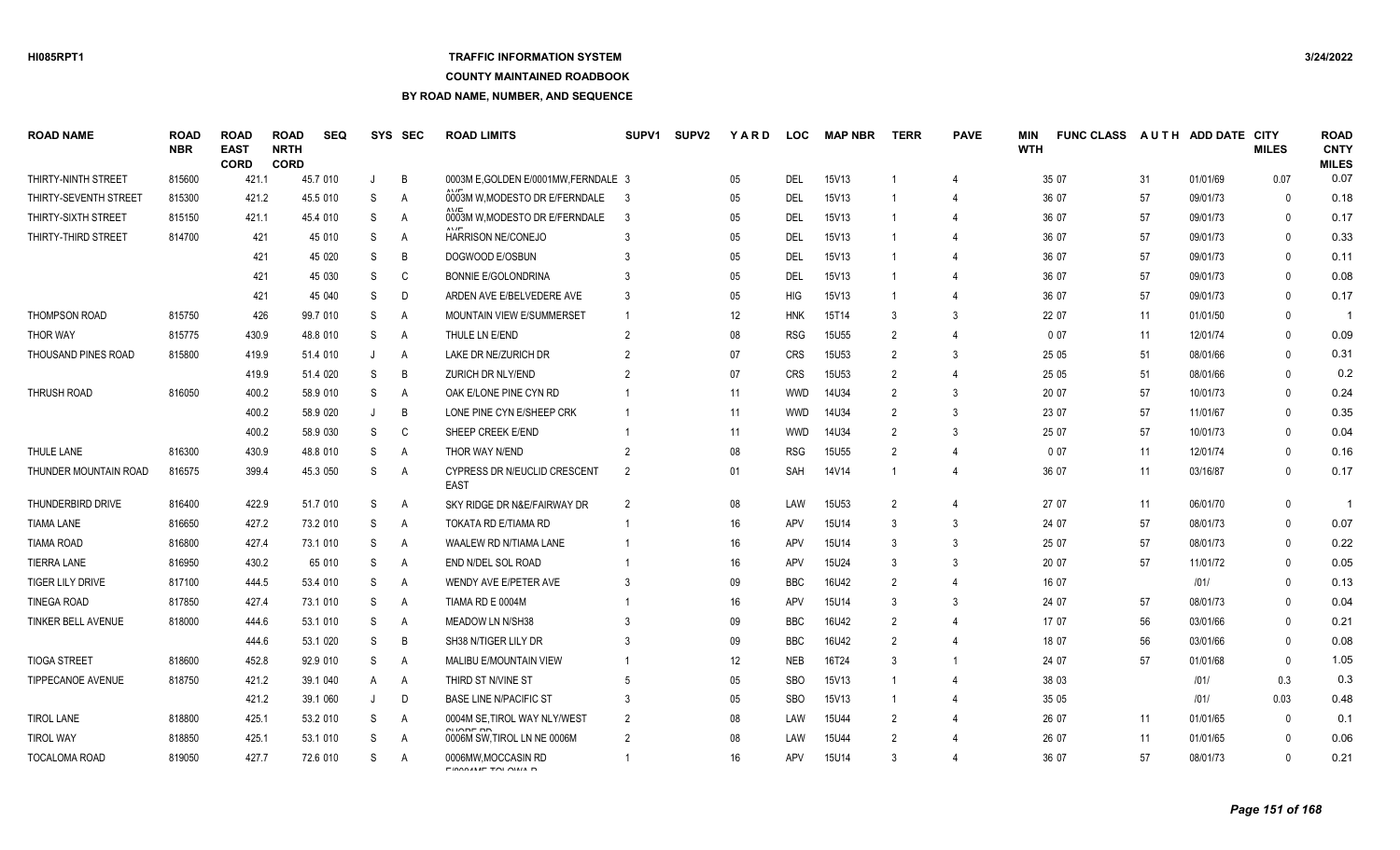# **TRAFFIC INFORMATION SYSTEM**

#### **COUNTY MAINTAINED ROADBOOK**

| <b>ROAD NAME</b>          | <b>ROAD</b><br><b>NBR</b> | <b>ROAD</b><br><b>EAST</b><br><b>CORD</b> | <b>ROAD</b><br><b>NRTH</b><br><b>CORD</b> | <b>SEQ</b> |         | SYS SEC        | <b>ROAD LIMITS</b>               | SUPV <sub>1</sub> | <b>SUPV2</b> | YARD            | LOC        | <b>MAP NBR</b> | <b>TERR</b>    | <b>PAVE</b>    | MIN<br><b>WTH</b> | <b>FUNC CLASS</b> |        | AUTH ADD DATE CITY | <b>MILES</b> | <b>ROAD</b><br><b>CNTY</b><br><b>MILES</b> |
|---------------------------|---------------------------|-------------------------------------------|-------------------------------------------|------------|---------|----------------|----------------------------------|-------------------|--------------|-----------------|------------|----------------|----------------|----------------|-------------------|-------------------|--------|--------------------|--------------|--------------------------------------------|
| <b>TOKATA ROAD</b>        | 819200                    | 427.3                                     |                                           | 73.1 010   | S       | $\overline{A}$ | WAALEW N/VALLEY CREST TERR       |                   |              | 16              | APV        | <b>15U14</b>   | 3              | 3              |                   | 24 07             | 57     | 08/01/73           | $\Omega$     | 0.26                                       |
| TOLOWA ROAD               | 819650                    | 427.8                                     |                                           | 72.5 010   | S       | A              | GUAJOME RD N/TOCALOMA RD         |                   |              | 16              | APV        | 15U14          | 3              | 4              |                   | 36 07             | 57     | 08/01/73           | $\Omega$     | 0.06                                       |
| TOLUCA DRIVE              | 819950                    | 421.7                                     |                                           | 45.1 010   | S       | A              | ELMWOOD E/OSBUN                  | 3                 |              | 05              | DEL        | 15V13          | $\overline{1}$ | $\overline{4}$ |                   | 36 07             | 57     | 09/01/73           | $\Omega$     | 0.21                                       |
|                           |                           | 421.7                                     |                                           | 45.1 020   | S       | B              | ARGYLE E/EDGEMONT DR             | 3                 |              | 05              | <b>HIG</b> | 15V13          | -1             | $\overline{4}$ |                   | 36 07             | 57     | 09/01/73           | $\Omega$     | 0.13                                       |
| TOMAHAWK TRAIL            | 820150                    | 585.6                                     |                                           | 47.3 010   | S       | A              | TEEPEE TR NE/HAWK CT             |                   |              | 02              | <b>BRV</b> | 21V12          | 3              | 3              |                   | 26 07             | 11     | 11/01/71           | $\Omega$     | 0.55                                       |
| <b>TONGA COURT</b>        | 820375                    | 586                                       |                                           | 46.5 010   | S       | $\overline{A}$ | 0008M SW, PAHASKA TR NE/PAHASKA  |                   |              | 02              | <b>BRV</b> | 21V12          | 3              | 3              |                   | 27 07             | 11     | 07/01/72           | $\Omega$     | 0.08                                       |
| TONIKIN TRAIL             | 820750                    | 585.3                                     |                                           | 46.2 010   | S       | $\overline{A}$ | ATNAH RD E/CREETE RD             |                   |              | 02              | <b>BRV</b> | 21V12          | 3              | 3              |                   | 27 07             | 11     | 07/01/72           | $\Omega$     | 0.78                                       |
| TONOPAH STREET            | 821300                    | 452.8                                     |                                           | 93.2 010   | S       | A              | MALIBU AVE E/TUJUNGA AVE         |                   |              | 12              | NEB        | 16T24          | -1             | 3              |                   | 30 07             |        | 1011               | $\Omega$     | 0.5                                        |
|                           |                           | 452.8                                     |                                           | 93.2 020   | S       | B              | TUJUNGA AVE E/MTN VIEW RD        |                   |              | 12              | NEB        | 16T24          |                | 3              |                   | 30 07             |        | 1011               | $\Omega$     | 0.49                                       |
| <b>TONTO DRIVE</b>        | 821450                    | 479.2                                     |                                           | 46.3 010   | S       | $\overline{A}$ | 0012M W, SUNFAIR RD E/END        | 3                 |              | 10 <sup>°</sup> | JOS        | <b>17V13</b>   | 3              | 3              |                   | 24 07             | $00\,$ | 00/01/00           | $\mathbf{0}$ | 0.25                                       |
| <b>TOOWA COURT</b>        | 821675                    | 588.8                                     |                                           | 47.8 010   | S       | A              | TEHAMA TR N/END                  |                   |              | 02              | <b>BRV</b> | 21V12          | 3              | $\overline{4}$ |                   | 28 07             | 11     | 12/01/87           | $\Omega$     | 0.05                                       |
| <b>TOPANGA STREET</b>     | 821750                    | 453.5                                     |                                           | 93.4 010   | S       | $\overline{A}$ | END E/MOUNTAIN VIEW              |                   |              | 12              | <b>NEB</b> | 16T24          | 3              | $\overline{1}$ |                   | 30 07             | 57     | 01/01/68           | $\mathbf{0}$ | 0.26                                       |
| TOPAZ ROAD                | 822050                    | 438                                       |                                           | 62.7 010   | S       | A              | <b>TRADE POST E/ONYX</b>         | 3                 |              | 16              | LCN        | 16U31          | 3              | 3              |                   | 22 07             | 57     | 08/01/73           | $\Omega$     | 0.25                                       |
|                           |                           | 438                                       |                                           | 62.7 020   | S       | B              | MESA E/CRYSTAL CREEK             | 3                 |              | 16              | LCN        | 16U31          | 3              | 3              |                   | 22 07             | 57     | 08/01/73           | $\Omega$     | 0.5                                        |
| <b>TOPMAST DRIVE</b>      | 822125                    | 415.2                                     |                                           | 85.2 010   | S       | A              | RIVERS EDGE RD ELY/GEM COURT     |                   |              | 11              | SRL        | 15T42          | 3              | 4              |                   | 36 07             | 11     | 03/01/75           | $\Omega$     | 0.48                                       |
| <b>TOPSAIL LANE</b>       | 822175                    | 415.6                                     |                                           | 85.1 010   | S       | $\overline{A}$ | GEM CT NLY/RIVERS EDGE RD        |                   |              | 11              | SRL        | 15T42          | 3              | 4              |                   | 36 07             | 11     | 03/01/75           | $\Omega$     | 0.31                                       |
| <b>TORONTO DRIVE</b>      | 822400                    | 425.8                                     |                                           | 53.6 010   | S       | A              | END NW/GOLDEN RULE LN            | $\overline{2}$    |              | 08              | LAW        | 15U44          | 2              | 4              |                   | 26 07             | 11     | 12/01/68           | $\mathbf{0}$ | 0.08                                       |
| <b>TORRES AVENUE</b>      | 822500                    | 474.1                                     |                                           | 44.1 010   | S       | A              | SUNBURST N/29 PALMS HWY          | 3                 |              | 10 <sup>1</sup> | JOS        | 17V12          | 3              | 3              |                   | 21 07             | $00\,$ | 00/01/00           | $\Omega$     | 0.5                                        |
| <b>TORRES AVENUE</b>      | 822550                    | 434.6                                     |                                           | 98.4 010   | S       | A              | PALERMO ST S&E/LOMBARDY AVE      |                   |              | 12              | <b>BAR</b> | 15T15          | 3              | $\overline{4}$ |                   | 36 07             | 62     | 03/01/69           | $\mathbf{0}$ | 0.36                                       |
| <b>TORREY PINES ROAD</b>  | 822800                    | 440.5                                     |                                           | 40.8 010   | S       | A              | VALLEY OF THE FALLS DR NLY/END   | 3                 |              | 05              | <b>FOH</b> | 16V11          | 2              | 3              |                   | 15 07             | 57     | 08/01/67           | $\mathbf{0}$ | 0.25                                       |
| TORREY ROAD               | 822700                    | 426.4                                     |                                           | 52.7 010   | $\cdot$ | A              | SH173 ELY/LITTLE BEAR CREEK      | $\overline{2}$    |              | 08              | LAW        | 15U44          | $\mathfrak{D}$ | 4              |                   | 005               | 12     | 08/01/77           | $\mathbf{0}$ | 0.57                                       |
| <b>TOURMALINE AVENUE</b>  | 823100                    | 428.7                                     |                                           | 39.4 010   | S       | A              | .24M S, MENTONE BLVD N/CAPRI AVE | -3                |              | 05              | <b>MEN</b> | 15V24          | -1             | 4              |                   | 24 07             | $00\,$ | 00/01/00           | $\Omega$     | 0.57                                       |
| TOURNAMENT DRIVE          | 823175                    | 416.4                                     |                                           | 87.1 010   | S       | $\overline{A}$ | COOLGLEN DR E/HOLLY CT           |                   |              | 11              | SRL        | 15T32          | 3              | 4              |                   | 36 07             | 11     | 03/01/75           | $\mathbf{0}$ | 0.57                                       |
| <b>TOWNSEND STREET</b>    | 823450                    | 429.3                                     |                                           | 94.8 010   | S       | A              | 0007M S, JOHNSON ST N 0008M      |                   |              | 12              | LEN        | 15T24          | 3              | 3              |                   | 25 07             | 12     | 09/01/65           | $\Omega$     | 0.08                                       |
| TRADE POST ROAD           | 824000                    | 438                                       |                                           | 62.4 010   | S       | $\overline{A}$ | <b>EMERALD N/ZIRCON</b>          | 3                 |              | 16              | LCN        | 16U31          | 3              | 3              |                   | 22 07             | 57     | 08/01/73           | $\Omega$     | 0.4                                        |
|                           |                           | 438                                       |                                           | 62.4 020   | J       | B              | FOOTHILL N/SH18                  | 3                 |              | 16              | LCN        | 16U21          | 3              | 3              |                   | 21 06             | 57     | 08/01/73           | $\Omega$     | 1.01                                       |
|                           |                           | 438                                       |                                           | 62.4 030   | S       | C              | <b>HOLMES N/LAKE ST</b>          | 3                 |              | 16              | LCN        | 16U21          | 3              | $\mathbf{1}$   |                   | 10 07             | 57     | 08/01/73           | $\Omega$     | 0.2                                        |
| <b>TRADING POST TRAIL</b> | 824025                    | 586                                       |                                           | 46 010     | S       | $\overline{A}$ | RIO VISTA DR NELY/SAUANO LN      |                   |              | 02              | <b>BRV</b> | 21V12          | 3              | 3              |                   | 26 07             | 11     | 12/01/73           | $\Omega$     | 0.22                                       |
| <b>TRAIL WAY</b>          | 824150                    | 460.5                                     |                                           | 38.4 010   | S       | $\overline{A}$ | PARK AVE N&NE/VALE DRIVE         | 3                 |              | 10              | <b>MOR</b> | 16V25          | $\mathcal{R}$  | 3              |                   | 23 07             | $00\,$ | 00/01/00           | $\Omega$     | 0.23                                       |
| TRAVERTINE ROAD           | 824450                    | 444.3                                     |                                           | 51.6 010   | S       | $\overline{A}$ | VILLA GROVE AVE E 0007M          | 3                 |              | 09              | <b>MRG</b> | 16U52          | $\mathfrak{D}$ | $\overline{2}$ |                   | 23 07             | 57     | 10/01/66           | $\Omega$     | 0.07                                       |
| <b>TRAVERTINE STREET</b>  | 824500                    | 432.2                                     |                                           | 94.7 050   | S.      | A              | "N" ST E/"H" ST                  |                   |              | 12              | <b>BHT</b> | 15T25          | $\mathcal{R}$  | 3              |                   | 0.07              | 12     | 07/11/89           | $\Omega$     | 0.75                                       |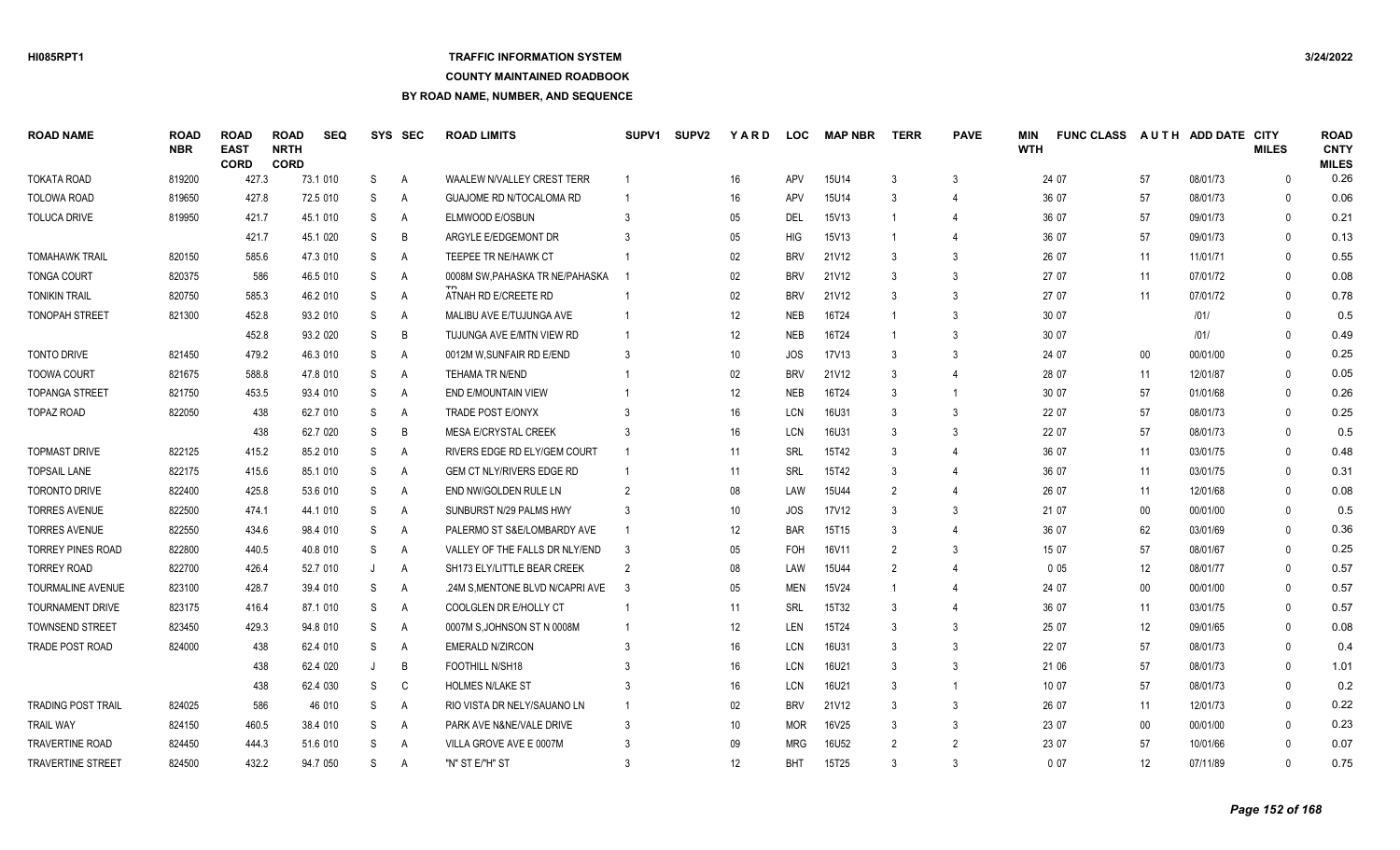## **TRAFFIC INFORMATION SYSTEM**

#### **COUNTY MAINTAINED ROADBOOK**

| <b>ROAD NAME</b>        | <b>ROAD</b><br><b>NBR</b> | <b>ROAD</b><br><b>EAST</b><br><b>CORD</b> | <b>ROAD</b><br><b>NRTH</b><br><b>CORD</b> | <b>SEQ</b> |   | SYS SEC        | <b>ROAD LIMITS</b>                                 | SUPV1          | <b>SUPV2</b> | YARD | <b>LOC</b> | <b>MAP NBR</b> | <b>TERR</b>    | <b>PAVE</b>    | <b>MIN</b><br><b>WTH</b> | <b>FUNC CLASS</b> |        | AUTH ADD DATE CITY | <b>MILES</b> | <b>ROAD</b><br><b>CNTY</b><br><b>MILES</b> |
|-------------------------|---------------------------|-------------------------------------------|-------------------------------------------|------------|---|----------------|----------------------------------------------------|----------------|--------------|------|------------|----------------|----------------|----------------|--------------------------|-------------------|--------|--------------------|--------------|--------------------------------------------|
| <b>TREASURE AVENUE</b>  | 824600                    | 442.8                                     |                                           | 98.6 010   | S | $\mathsf{A}$   | <b>OASIS N/MINERAL</b>                             |                |              | 12   | CAL        | 16T12          | 3              |                |                          | 30 07             | 57     | 01/01/68           | $\mathbf{0}$ | 0.38                                       |
| <b>TRENMAR LANE</b>     | 824650                    | 413.4                                     |                                           | 38.3 010   | S | A              | YANKTON DR N .07M                                  |                |              | 03   | <b>BLO</b> | <b>15V22</b>   |                | $\Delta$       |                          | 32 07             | 11     | 03/21/00           | $\Omega$     | 0.07                                       |
| <b>TRINITY COURT</b>    | 824700                    | 444.9                                     |                                           | 50.9 010   | S | A              | <b>WOLF RD NE/END</b>                              |                |              | 09   | <b>MRG</b> | 16U52          | $\overline{2}$ | $\overline{4}$ |                          | 29 07             | 11     | 12/01/67           | $\mathbf{0}$ | 0.04                                       |
| TRINITY DRIVE           | 824800                    | 423.4                                     |                                           | 52.7 010   | S | A              | MERCED LN ELY/BRENTWOOD DR                         |                |              | 08   | LAW        | 15U43          | $\mathcal{P}$  | $\overline{4}$ |                          | 26 07             | 11     | 11/01/71           | $\Omega$     | 0.25                                       |
| TRIPOLI AVENUE          | 824850                    | 434.7                                     |                                           | 98.4 010   | S | A              | SAN BRUNO AVE N/0004M N, PALERMO                   |                |              | 12   | <b>BAR</b> | 15T15          | 3              | $\overline{4}$ |                          | 36 07             | 11     | 05/01/74           | $\mathbf{0}$ | 0.22                                       |
| <b>TRIPP LANE</b>       | 824900                    | 437.2                                     |                                           | 44.7 010   | S | A              | .26M S. SH38 NLY/SH38                              |                |              | 05   | <b>ANO</b> | 16V11          | $\overline{2}$ | $\overline{4}$ |                          | 22 07             | 57     | 05/01/72           | $\Omega$     | 0.26                                       |
| <b>TRONA ROAD</b>       | 825050                    | 400.2                                     |                                           | 128.6 010  | A | A              | SH395 N/SH178                                      |                |              | 13   | <b>TRO</b> | 14S00          | 3              | 3              |                          | 21 05             | 11     | 01/01/30           | $\Omega$     | 21.15                                      |
|                         |                           | 400.2                                     |                                           | 128.6 020  | A | B              | SH178 N/INYO COL                                   |                |              | 13   | <b>TRO</b> | 15R22          | 3              | 3              |                          | 25 05             | 11     | 01/01/30           | $\Omega$     | 9.54                                       |
| TRONA ROAD OH NORTH     | 825200                    | 413.8                                     |                                           | 155.7 010  | S | A              | CENTER ST E 0016M                                  |                |              | 13   | <b>TRO</b> | 15R12          | 3              | 3              |                          | 36 07             | $00\,$ | 00/01/00           | $\Omega$     | 0.16                                       |
| <b>TROUT LANE</b>       | 825265                    | 421                                       |                                           | 69 010     | S | A              | DRIFTWOOD DR N/.04M N.DRIFTWOOD                    |                |              | 16   | SVL        | 15U23          | 3              | 4              |                          | 36 07             | 11     | 03/01/73           | $\Omega$     | 0.04                                       |
| <b>TRUMAN LANE</b>      | 825500                    | 431.1                                     |                                           | 49.3 010   | S | A              | PORCUPINE LN E/COUGAR LN                           | $\overline{2}$ |              | 08   | ARB        | 15U55          | $\overline{2}$ | $\overline{1}$ |                          | 12 07             | 56     | 09/01/65           | $\mathbf{0}$ | 0.09                                       |
| <b>TUDOR AVENUE</b>     | 825650                    | 395.9                                     |                                           | 37.9 010   | S | A              | <b>GREENWOOD N/CLAIR</b>                           |                |              | 01   | <b>MTC</b> | 14V23          |                | 4              |                          | 36 07             | $00\,$ | 00/01/00           | $\Omega$     | 0.14                                       |
| TUJUNGA AVENUE          | 825800                    | 453.4                                     |                                           | 92.6 010   | S | A              | 0013M S, TEMESCAL ST N/TEMESCAL ST 1               |                |              | 12   | <b>NEB</b> | 16T24          | 3              | $\overline{1}$ |                          | 26 07             |        | 1011               | $\Omega$     | 0.13                                       |
|                         |                           | 453.4                                     |                                           | 92.6 020   | S | B              | TEMESCAL ST N/TONAPAH ST                           |                |              | 12   | <b>NEB</b> | 16T24          | 3              | 3              |                          | 26 07             |        | 1011               | $\Omega$     | 0.5                                        |
| TUJUNGA DRIVE           | 825950                    | 427.4                                     |                                           | 66.2 010   | S | $\overline{A}$ | JOLON RD N/COLONY RD                               |                |              | 16   | <b>APV</b> | 15U24          | 3              | $\overline{1}$ |                          | 20 07             | 11     | 01/01/53           | $\Omega$     | 0.62                                       |
| <b>TULE COURT</b>       | 825975                    | 585.4                                     |                                           | 46.4 010   | S | A              | <b>END E/NOKOMIS TR</b>                            |                |              | 02   | <b>BRV</b> | 21V12          | 3              | 3              |                          | 24 07             | 11     | 09/01/75           | $\Omega$     | 0.04                                       |
| <b>TULIP COURT</b>      | 826350                    | 408.6                                     |                                           | 40.3 050   | S | A              | LIVE OAK AVE E.06M                                 |                |              | 03   | <b>FTA</b> | 15V11          |                | $\Delta$       |                          | 36 07             | 11     | 03/26/90           | $\Omega$     | 0.06                                       |
|                         |                           | 409                                       |                                           | 40.4 060   | S | C              | CAROB ST E .03M                                    |                |              | 03   | <b>FTA</b> | 15V11          |                | 4              |                          | 32 07             | 11     | 04/03/01           | $\Omega$     | 0.03                                       |
|                         |                           | 409.2                                     |                                           | 42.3 070   | S | B              | FREMONTIA AVE E/SULTANA AVE                        |                |              | 03   | <b>FTA</b> | 15V11          | -1             | $\overline{4}$ |                          | 32 07             | 11     | 10/05/93           | $\mathbf{0}$ | 0.04                                       |
| <b>TULIP DRIVE</b>      | 826250                    | 431.6                                     |                                           | 51.2 010   | S | A              | <b>LAKESIDE DRIVE N/END</b>                        | $\mathfrak{p}$ |              | 08   | <b>GEV</b> | 15U55          | $\mathcal{P}$  | 3              |                          | 22 07             | $00\,$ | 00/01/00           | $\Omega$     | 0.11                                       |
| <b>TULIP LANE</b>       | 826400                    | 440                                       |                                           | 51.1 010   | J | Α              | MILL CREEK RD NLY/0004M N, JAY BIRD                | -3             |              | 09   | <b>BBC</b> | 16U51          |                | $\Delta$       |                          | 25 05             |        | 1011               | $\mathbf{0}$ | 0.13                                       |
| <b>TULLOCK STREET</b>   | 826700                    | 412.6                                     |                                           | 39.9 010   | S | F              | 0003M W, GRACE ST E 0006M                          | -5             |              | 03   | <b>FTA</b> | 15V21          |                | $\Delta$       |                          | 36 07             | 12     | 09/01/65           | $\Omega$     | 0.06                                       |
|                         |                           | 412.6                                     |                                           | 39.9 020   | S | C              | WILLIAMS E/0003M E, DUMOND                         |                |              | 03   | <b>FTA</b> | 15V21          |                |                |                          | 36 07             | 57     | 11/01/72           | $\mathbf{0}$ | 0.09                                       |
|                         |                           | 413                                       |                                           | 39.9 025   | S | $\overline{A}$ | .03M E.DUMOND DR E/ASHFORD AVE                     | -5             |              | 03   | <b>FTA</b> | 15V21          |                | $\Delta$       |                          | 26 07             | 11     | 03/26/96           | $\Omega$     | 0.03                                       |
|                         |                           | 412.6                                     |                                           | 39.9 030   | S | D              | 0002M W.VINE E/VINE                                |                |              | 03   | <b>BLO</b> | 15V22          |                |                |                          | 36 07             | 11     | 08/01/64           | $\Omega$     | 0.02                                       |
|                         |                           | 412.6                                     |                                           | 39.9 040   | S | E              | OLIVE STREET E/LARCH AVE                           |                |              | 03   | <b>BLO</b> | 15V22          |                | $\overline{4}$ |                          | 36 07             | 11     | 08/01/64           | $\Omega$     | 0.04                                       |
| <b>TUMBLEWEED DRIVE</b> | 826800                    | 413.7                                     |                                           | 38.7 010   | S | $\overline{A}$ | <b>BUCKSKIN DR N .21M</b>                          |                |              | 03   | <b>BLO</b> | 15V22          | -1             | $\overline{4}$ |                          | 36 07             | 11     | 12/18/01           | $\mathbf{0}$ | 0.21                                       |
| <b>TUNNEL COURT</b>     | 827000                    | 423.8                                     |                                           | 52.6 010   | S | $\overline{A}$ | <b>TUNNEL DR NW/END</b>                            |                |              | 08   | LAW        | 15U43          | $\mathcal{P}$  | $\overline{4}$ |                          | 27 07             | 57     | 10/01/67           | $\Omega$     | 0.05                                       |
| <b>TUNNEL DRIVE</b>     | 827150                    | 423.7                                     |                                           | 52.6 010   | S | A              | GOLF COURSE RD E/GRASS VALLEY RD 2                 |                |              | 08   | LAW        | 15U43          | $\mathcal{P}$  | $\overline{4}$ |                          | 26 07             | 57     | 10/01/67           | $\mathbf{0}$ | 0.21                                       |
| TUOLUMNE ROAD           | 827200                    | 445.1                                     |                                           | 50.8 010   | S | A              | ALAMEDA RD SELY/0002M NE, CASCADE 3                |                |              | 09   | <b>MRG</b> | 16U52          | $\mathcal{P}$  | $\overline{4}$ |                          | 007               | 11     | 12/01/73           | $\Omega$     | 0.28                                       |
|                         |                           | 445.1                                     |                                           | 50.9 020   | S | B              | .02M NE, CASCADE RD N/.04M<br><b>ALIZE ANAATLE</b> |                |              | 09   | <b>MRG</b> | 16U52          | $\mathcal{P}$  | $\overline{4}$ |                          | 29 07             | 11     | 11/21/00           | $\Omega$     | 0.42                                       |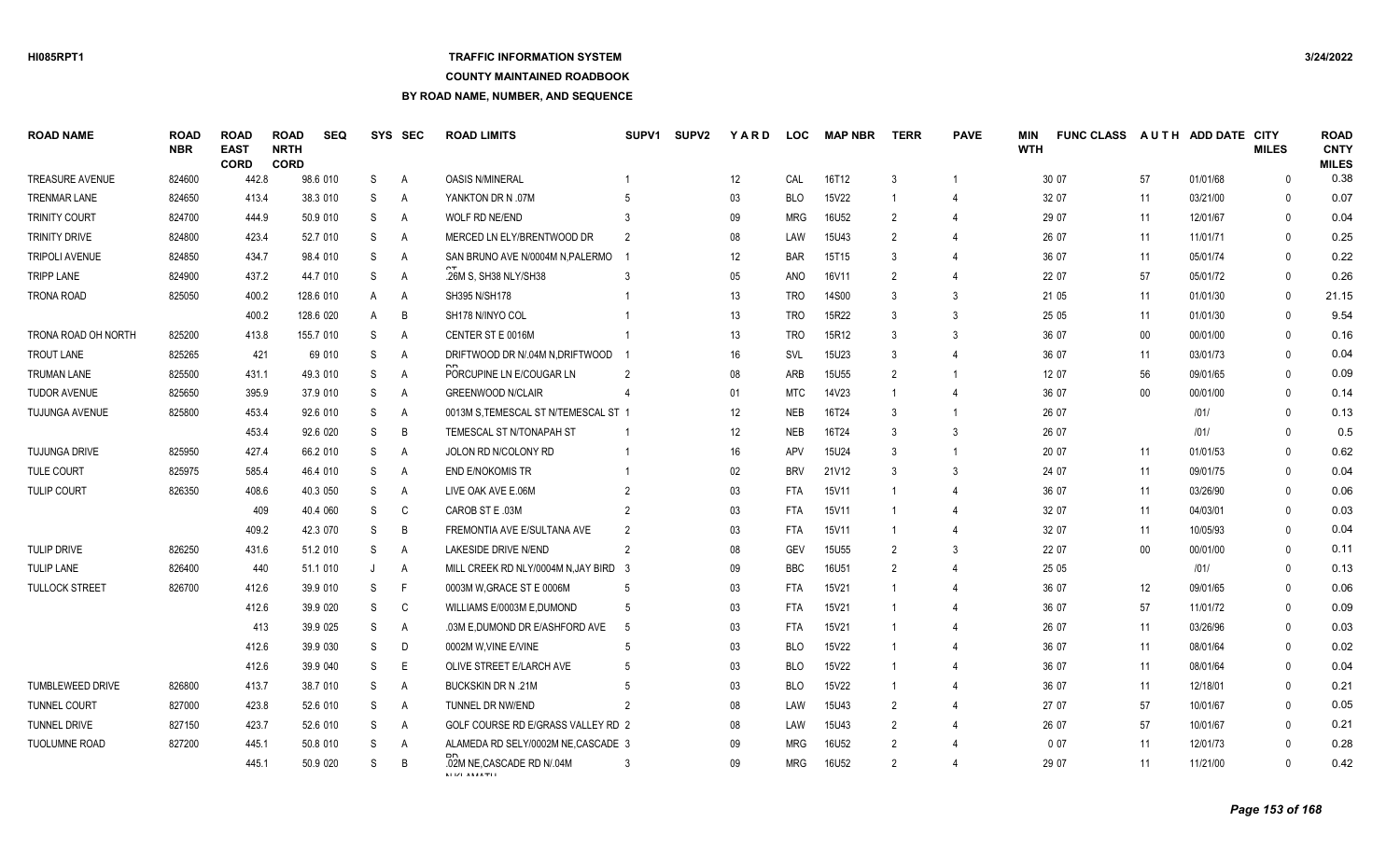# **TRAFFIC INFORMATION SYSTEM**

#### **COUNTY MAINTAINED ROADBOOK**

| <b>ROAD NAME</b>             | <b>ROAD</b><br><b>NBR</b> | <b>ROAD</b><br><b>EAST</b><br><b>CORD</b> | <b>ROAD</b><br><b>NRTH</b><br><b>CORD</b> | <b>SEQ</b> | <b>SYS</b> | <b>SEC</b>   | <b>ROAD LIMITS</b>                             | SUPV1          | <b>SUPV2</b> | YARD | <b>LOC</b> | <b>MAP NBR</b> | <b>TERR</b>   | <b>PAVE</b>              | MIN<br><b>WTH</b> | <b>FUNC CLASS</b> |        | AUTH ADD DATE CITY | <b>MILES</b> | <b>ROAD</b><br><b>CNTY</b><br><b>MILES</b> |
|------------------------------|---------------------------|-------------------------------------------|-------------------------------------------|------------|------------|--------------|------------------------------------------------|----------------|--------------|------|------------|----------------|---------------|--------------------------|-------------------|-------------------|--------|--------------------|--------------|--------------------------------------------|
| <b>TUPELO WAY</b>            | 827230                    |                                           | 47.3                                      | 412.3 010  | S          | A            | SYCAMORE CRK LOOP PKWY<br><b>NICROIDIAN DR</b> |                |              | 03   | <b>DEV</b> | 15U51          |               |                          |                   | 36 07             | 11     | 09/27/11           | $\mathbf{0}$ | 0.04                                       |
|                              |                           |                                           | 47.2                                      | 412.3 020  | S          | B            | AMERICAN ELM RD/SYCAMORE CREEK 5               |                |              | 03   | <b>DEV</b> | 15U51          |               | $\overline{4}$           |                   | 36 07             | 13     | 11/16/21           | $\Omega$     | 0.04                                       |
| <b>TURLOCK DRIVE</b>         | 827275                    | 446.5                                     |                                           | 52.5 010   | S          | A            | STANFORD WAY NW/WHIPPLE DR                     |                |              | 09   | <b>BBC</b> | 16U42          | $\mathcal{P}$ |                          |                   | 24 07             | 11     | 02/01/67           | $\Omega$     | 0.22                                       |
| <b>TURMERIC LANE</b>         | 827325                    | 47.4                                      |                                           | 412.1 010  | S          | A            | IRONWEED DRIVE TO CORKTREE DRIVE 5             |                |              | 03   | <b>DEV</b> | 15U51          |               |                          |                   | 36 07             | 12     | 04/20/21           | $\mathbf{0}$ | 0.11                                       |
| <b>TURNER ROAD</b>           | 827450                    | 416.2                                     |                                           | 82.1 010   | S          | A            | .12M W, NAT'L TRLS HWY E/NAT'L TRLS H 1        |                |              | 16   | <b>HLN</b> | 15T42          |               | 3                        |                   | 22 07             | 11     | 01/01/36           | $\Omega$     | 0.12                                       |
| <b>TURQUOISE AVENUE</b>      | 827750                    | 428.6                                     |                                           | 39.3 005   | S          | B            | NICE AVE N/FLORENCE AVE                        |                |              | 05   | <b>MEN</b> | 15V24          |               |                          |                   | 32 07             | 12     | 02/10/09           | $\Omega$     | 0.08                                       |
|                              |                           | 428.6                                     |                                           | 39.8 010   | S          | A            | FLORENCE AVE N/SAN BDNO AVE                    |                |              | 05   | <b>MEN</b> | 15V24          |               | 3                        |                   | 24 07             | 57     | 08/01/67           | $\Omega$     | 0.66                                       |
| <b>TURQUOISE ROAD</b>        | 827775                    | 432.8                                     |                                           | 94.5 050   | S          | A            | "I" ST E/"H" ST                                |                |              | 12   | <b>BHT</b> | 15T25          |               | 3                        |                   | 007               | 12     | 07/11/89           | $\mathbf{0}$ | 0.13                                       |
| <b>TURQUOISE ROAD</b>        | 827850                    | 586.4                                     |                                           | 46.8 010   | S          | A            | CAMARILLO AVE ELY/YUMA AVE                     |                |              | 02   | <b>BRV</b> | 21V12          | 3             | 3                        |                   | 27 07             | 11     | 12/01/70           | $\mathbf{0}$ | 0.98                                       |
| <b>TUSSING RANCH ROAD</b>    | 828350                    | 423.1                                     |                                           | 65.2 010   |            | A            | DEEP CREEK RD E/KIOWA                          |                |              | 16   | <b>APV</b> | 15U23          | 3             | -1                       |                   | 12 04             | 57     | 08/01/73           | 0.52         | 0.52                                       |
|                              |                           | 423.1                                     |                                           | 65.2 030   | S          | D            | CENTRAL RD E0009M                              |                |              | 16   | APV        | 15U24          |               | 3                        |                   | 24 05             |        | 1011               | $\Omega$     | 0.09                                       |
|                              |                           | 423.1                                     |                                           | 65.2 040   | S          | C            | 0009M E,CENTRAL RD E0027M                      |                |              | 16   | <b>APV</b> | 15U24          |               | -1                       |                   | 24 05             |        | 1011               | 0            | 0.27                                       |
| <b>TWELFTH STREET</b>        | 828800                    | 414.6                                     |                                           | 157.8 010  | S          | A            | CARSON ST NE/HEMLOCK ST                        |                |              | 13   | <b>TRO</b> | 15R12          |               | 3                        |                   | 36 07             | 56     | 03/01/67           | $\Omega$     | 0.53                                       |
| <b>TWENTIETH STREET</b>      | 829250                    | 421.7                                     |                                           | 43.8 010   | S          | D            | ELMWOOD AVE E 0009M                            |                |              | 05   | <b>SBO</b> | 15V13          |               | $\overline{\mathcal{L}}$ |                   | 36 07             | 31     | 08/01/68           | $\mathbf{0}$ | 0.09                                       |
| TWENTY MULE TEAM ROAD        | 829000                    | 399.7                                     |                                           | 103.3 050  |            | A            | KERN CO LINE E/SH58                            |                |              | 12   | <b>HNK</b> | 14T00          | 3             | 3                        |                   | 35 06             | 13     | 02/01/72           | $\Omega$     | 1.3                                        |
| <b>TWENTY-EIGHTH STREET</b>  | 831800                    | 422.3                                     |                                           | 44.4 010   | S          | B            | <b>BUCHANAN ST E/ORANGE KNOLL</b>              | 3              |              | 05   | <b>HIG</b> | 15V13          |               | $\overline{4}$           |                   | 36 07             | 57     | 09/01/65           | $\Omega$     | 0.36                                       |
|                              |                           | 422.3                                     |                                           | 44.4 020   | S          | C            | <b>BLYTHE AVE E/END</b>                        |                |              | 05   | HIG        | 15V13          |               |                          |                   | 36 07             | 11     | 06/01/64           | $\Omega$     | 0.03                                       |
| <b>TWENTY-FIFTH STREET</b>   | 830900                    | 397.2                                     |                                           | 45.1 010   | S          | D            | .03M W, BURT ST E/BURT ST                      | 2              |              | 01   | SAH        | 14V14          |               |                          |                   | 007               | 12     | 04/01/79           | $\Omega$     | 0.03                                       |
|                              |                           | 397.2                                     |                                           | 45.1 020   | S          | A            | ELECTRIC AVE E/MOUNTAIN LN                     | 2              |              | 01   | <b>SAH</b> | 14V14          |               | 3                        |                   | 26 07             | 57     | 11/01/72           | $\Omega$     | 0.38                                       |
|                              |                           | 397.2                                     |                                           | 45.1 030   | S          | B            | <b>MESA TER E/BELLEVIEW RD</b>                 |                |              | 01   | <b>SAH</b> | 14V14          |               |                          |                   | 20 07             | 56     | 03/01/67           | $\Omega$     | 0.99                                       |
|                              |                           | 397.2                                     |                                           | 45.1 043   | S          | A            | .10M W,JONQUIL DR E/.04MW,JONQUIL              |                |              | 01   | <b>SAH</b> | 14V14          |               |                          |                   | 007               | 12     | 11/01/85           | $\mathbf{0}$ | 0.06                                       |
|                              |                           | 397.2                                     |                                           | 45.1 050   | S          | $\mathsf{C}$ | .04M W, JONQUIL E/EUCLID CRESCENT E 2          |                |              | 01   | SAH        | 14V14          |               |                          |                   | 28 07             | 11     | 02/01/67           | $\Omega$     | 0.18                                       |
|                              |                           | 399.1                                     |                                           | 45.2 060   | S          | G            | EUCLID CRESCENT EAST E/HIGHLAND 2              |                |              | 01   | <b>SAH</b> | 14V14          |               |                          |                   | 27 07             | 11     | 08/10/99           | $\Omega$     | 0.27                                       |
|                              |                           | 397.2                                     |                                           | 45.1 070   | S          | F            | CLIFF RD E/END                                 |                |              | 01   | SAH        | 14V14          |               | 4                        |                   | 36 07             | 11     | 03/16/87           | $\mathbf{0}$ | 0.1                                        |
| <b>TWENTY-FOURTH STREET</b>  | 830600                    | 397.3                                     |                                           | 44.9 010   | S          | A            | <b>BURT ST E/FORMAN ST</b>                     |                |              | 01   | <b>SAH</b> | 14V14          |               | 3                        |                   | 25 07             |        | 1011               | 0.13         | 0.12                                       |
|                              |                           | 397.3                                     |                                           | 44.9 020   |            | B            | SAN ANTONIO AVE E/.14M E,CLIFF RD              | $\overline{2}$ |              | 01   | <b>SAH</b> | 14V14          |               | 4                        |                   | 22 07             | 11     | 01/01/29           | 0.62         | 0.61                                       |
| <b>TWENTY-NINE PALMS OHS</b> | 832250                    | 466.2                                     |                                           | 42.7 050   | S          | B            | CASCADE E/MILE SQUARE RD                       |                |              | 10   | JOS        | <b>17V13</b>   | 3             | 3                        |                   | 24 07             | $00\,$ | 00/01/00           | $\Omega$     | 0.5                                        |
| <b>TWENTY-NINTH STREET</b>   | 832300                    | 421.3                                     |                                           | 44.5 020   | S          | A            | BLYTHE AVE E 0005M                             |                |              | 05   | <b>HIG</b> | 15V13          |               |                          |                   | 36 07             | 11     | 06/01/64           | $\Omega$     | 0.05                                       |
| <b>TWENTY-SEVENTH STREET</b> | 831650                    | 422.1                                     |                                           | 44.3 010   | S          | A            | END E/NEWBURY AVE                              |                |              | 05   | DEL        | 15V13          |               |                          |                   | 36 07             | 57     | 08/01/71           | $\Omega$     | 0.06                                       |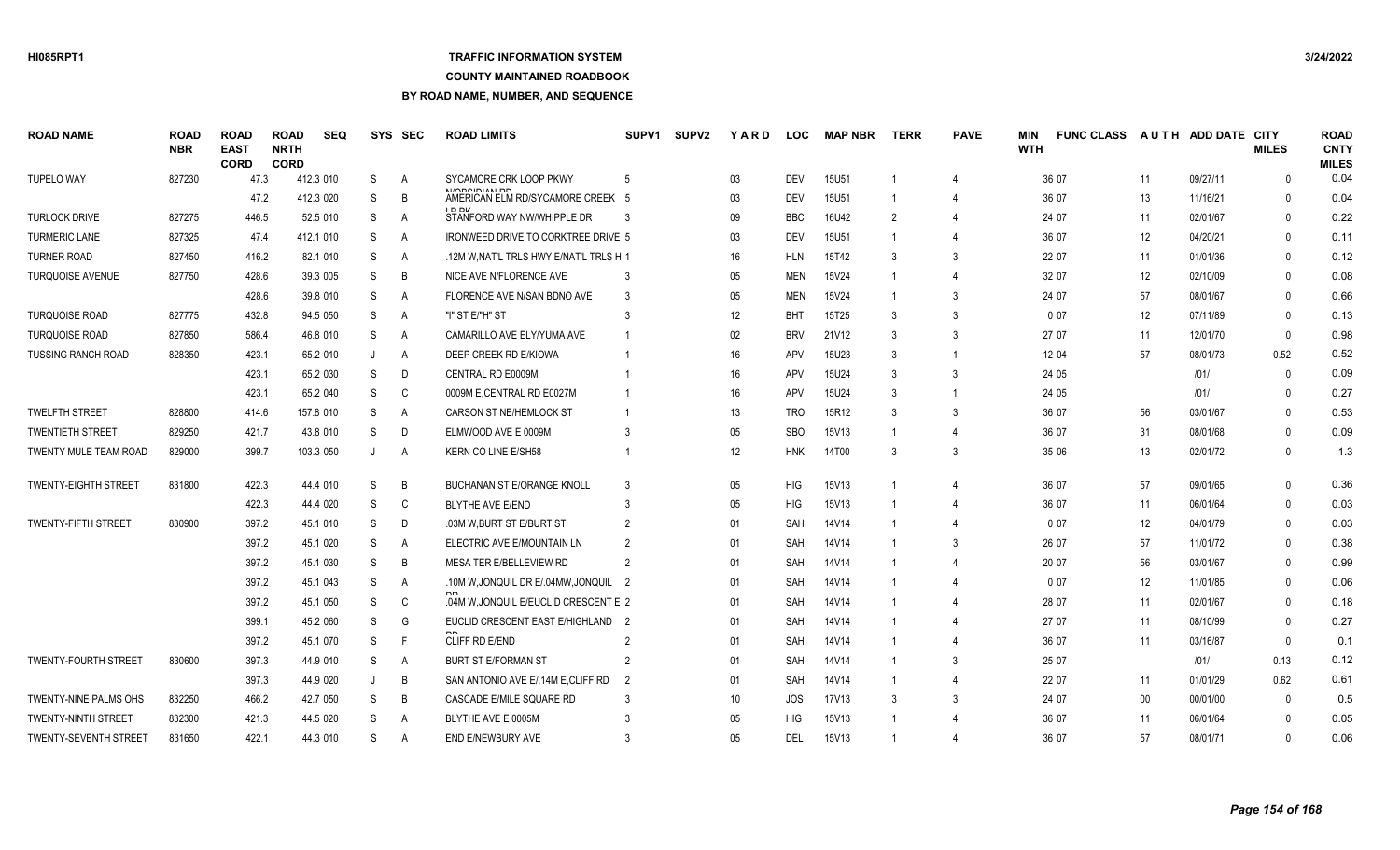## **TRAFFIC INFORMATION SYSTEM**

### **COUNTY MAINTAINED ROADBOOK**

| <b>ROAD NAME</b>                     | <b>ROAD</b><br><b>NBR</b> | <b>ROAD</b><br><b>EAST</b><br><b>CORD</b> | <b>ROAD</b><br><b>NRTH</b><br><b>CORD</b> | <b>SEQ</b> |         | SYS SEC | <b>ROAD LIMITS</b>                         | SUPV <sub>1</sub> | <b>SUPV2</b> | YARD            | <b>LOC</b> | <b>MAP NBR</b>    | <b>TERR</b>    | <b>PAVE</b>           | MIN<br><b>WTH</b> | <b>FUNC CLASS</b> |                   | AUTH ADD DATE CITY | <b>MILES</b> | <b>ROAD</b><br><b>CNTY</b><br><b>MILES</b> |
|--------------------------------------|---------------------------|-------------------------------------------|-------------------------------------------|------------|---------|---------|--------------------------------------------|-------------------|--------------|-----------------|------------|-------------------|----------------|-----------------------|-------------------|-------------------|-------------------|--------------------|--------------|--------------------------------------------|
|                                      |                           | 422.1                                     |                                           | 44.3 020   | S       | B       | ARGYLE AVE E/GUTHRIE                       |                   |              | $05\,$          | <b>HIG</b> | 15V13             |                |                       |                   | 36 07             | 57                | 11/01/72           | $\Omega$     | 0.19                                       |
| <b>TWENTY-SIXTH STREET</b>           | 831350                    | 421.8                                     |                                           | 44.2 010   | S       | A       | CHIQUITA LN E/BONNIE ST                    |                   |              | 05              | DEL        | 15V13             |                |                       |                   | 36 07             | 57                | 09/01/73           | $\Omega$     | 0.1                                        |
|                                      |                           | 421.8                                     |                                           | 44.2 020   | S       | B       | ARGYLE AVE E/GUTHRIE                       |                   |              | $05\,$          | <b>HIG</b> | 15V13             |                | $\Delta$              |                   | 36 07             | 57                | 11/01/72           | $\mathbf{0}$ | 0.19                                       |
| <b>TWENTY-THIRD STREET</b>           | 829850                    | 397.7                                     |                                           | 44.6 010   | J       | B       | MOUNTAIN AVE E/SAN ANTONIO                 | $\mathcal{P}$     |              | 01              | <b>SAH</b> | 14V14             |                | 4                     |                   | 20 05             | 57                | 12/01/67           | 0.27         | 0.27                                       |
| <b>TWENTY-THIRD STREET</b>           | 830150                    | 422.7                                     |                                           | 44.1 010   | S       | Α       | ARDEN AVE E/END                            |                   |              | 05              | HIG        | 15V13             |                | $\boldsymbol{\Delta}$ |                   | 36 07             | 57                | 09/01/73           | $\mathbf{0}$ | 0.23                                       |
| TWIN LAKES DRIVE                     | 832550                    | 399.5                                     |                                           | 58.9 010   | $\cdot$ | J       | FINCH RD NE/PINE ST                        |                   |              | 11              | <b>WWD</b> | 14U34             | 2              | 3                     |                   | 15 06             | 56                | 03/01/68           | $\Omega$     | 0.13                                       |
|                                      |                           | 399.5                                     |                                           | 58.9 020   |         | K       | PINE ST E/CEDAR ST                         |                   |              | 11              | <b>WWD</b> | 14U34             |                | 3                     |                   | 12 06             | 56                | 03/01/68           | $\Omega$     | 0.1                                        |
|                                      |                           | 399.5                                     |                                           | 58.9 030   | S       | H       | 0001M W.MAPLE ST E/ELM ST                  |                   |              | 11              | <b>WWD</b> | 14U34             | 2              | 3                     |                   | 12 06             | 55                | 01/01/68           | $\Omega$     | 0.06                                       |
|                                      |                           | 399.5                                     |                                           | 58.9 040   | J       | G       | ELM ST E/SH2                               |                   |              | 11              | <b>WWD</b> | 14U34             | $\mathcal{P}$  | 3                     |                   | 14 06             | 39                | 01/01/68           | $\Omega$     | 0.77                                       |
| <b>TWIN PEAKS ROAD</b>               | 832700                    | 416.3                                     |                                           | 45.7 010   | S       | Α       | END N/SECOND AVE                           |                   |              | 05              | <b>MCY</b> | 15V12             |                | 4                     |                   | 33 07             | 57                | 08/01/73           | $\Omega$     | 0.14                                       |
| <b>TWINBERRY LANE</b>                | 832000                    | 47.4                                      |                                           | 412.1 010  | S       | A       | <b>IRONWEED DRIVE TO CORKTREE DRIVE 5</b>  |                   |              | 03              | <b>DEV</b> | <b>15U51</b>      |                | 4                     |                   | 36 07             | 12                | 04/20/21           | $\Omega$     | 0.13                                       |
| TWO HUNDRED SIXTY THIRD<br><b>ST</b> | 832750                    | 398.2                                     |                                           | 67.8 010   | S       | A       | 0214M N, GOSS RD N0006M                    |                   |              | 11              | <b>PNH</b> | 14U24             |                | 4                     |                   | 007               | $12 \overline{ }$ | 01/23/78           | $\Omega$     | 0.06                                       |
|                                      |                           | 398.2                                     |                                           | 67.8 020   | S       | B       | 0220M N, GOSS RD N0026M                    |                   |              | 11              | <b>PNH</b> | 14U24             | 3              |                       |                   | 007               | 12                | 01/23/78           | $\mathbf{0}$ | 0.26                                       |
| <b>TYROL COURT</b>                   | 833150                    | 420.2                                     |                                           | 51.1 010   | S       | Α       | END N/TYROL DR                             |                   |              | 07              | <b>CRS</b> | 15U <sub>53</sub> | $\overline{2}$ | $\overline{4}$        |                   | 28 07             | $00\,$            | 00/01/00           | $\Omega$     | 0.02                                       |
| <b>TYROL DRIVE</b>                   | 833300                    | 420.2                                     |                                           | 51.1 010   | S       | Α       | FOREST SHADE NE/LK GRGY DR                 |                   |              | 07              | <b>CRS</b> | 15U <sub>53</sub> | $\mathcal{P}$  | 4                     |                   | 22 07             | 57                | 01/01/71           | $\Omega$     | 0.17                                       |
| <b>UKIAH TRAIL</b>                   | 838250                    | 585.4                                     |                                           | 47.2 010   | S       | A       | DEL REY DR SE/OKANOGAN TR                  |                   |              | 02              | <b>BRV</b> | 21V12             | 3              | 3                     |                   | 27 07             | 11                | 11/01/71           | $\Omega$     | 0.24                                       |
| <b>UMATILLA TRAIL</b>                | 838275                    | 585.9                                     |                                           | 47 010     | S       | A       | KANIKSU TR NELY/MOHAWK TR                  |                   |              | 02 <sub>2</sub> | <b>BRV</b> | 21V12             | $\mathbf{3}$   | 3                     |                   | 27 07             |                   | 1011               | $\Omega$     | 0.29                                       |
| <b>UMPQUA COURT</b>                  | 838225                    | 586.2                                     |                                           | 46.7 010   | S       | A       | 0009M NW, RIO VISTA DR SE/RIO VISTA        |                   |              | $02\,$          | <b>BRV</b> | 21V12             |                | 3                     |                   | 27 07             | 11                | 07/01/72           | $\Omega$     | 0.09                                       |
| UNIVERSITY PARKWAY                   | 838300                    | 416.9                                     |                                           | 45.2 010   | A       | Α       | SHORT ST N .27M                            |                   |              | 05              | <b>MCY</b> | 15V12             |                |                       |                   | 80 03             | 13                | 08/24/10           | $\Omega$     | 0.27                                       |
| <b>UPAS COURT</b>                    | 838385                    | 407.8                                     |                                           | 41.5 030   | S       | B       | PAISLEY LN E/ALMOND AVE                    |                   |              | 03              | <b>FTA</b> | 15V11             |                |                       |                   | 36 07             | 11                | 12/08/98           | $\Omega$     | 0.1                                        |
|                                      |                           | 407.9                                     |                                           | 41.5 050   | S       | A       | ALMOND AVE E .11M                          | $\mathcal{P}$     |              | 03              | <b>FTA</b> | 15V11             |                |                       |                   | 36 07             | 11                | 07/18/95           | $\Omega$     | 0.11                                       |
| <b>UPLAND AVENUE</b>                 | 838500                    | 408.4                                     |                                           | 41.7 020   | S       | B       | HEMLOCK AVE E/0004M E.CAROB ST             | 2                 |              | 03              | <b>FTA</b> | 15V11             |                | 4                     |                   | 36 07             | $00\,$            | 00/01/00           | $\Omega$     | 0.13                                       |
| UPPER BOULDER ROAD                   | 838600                    | 431.2                                     |                                           | 49.4 010   | S       | A       | DEER LANE NE .16M                          |                   |              | 08              | ARB        | 15U55             |                | 4                     |                   | 10 07             |                   | 1011               | $\Omega$     | 0.16                                       |
|                                      |                           | 431.2                                     |                                           | 49.4 020   | S       | B       | .16M NE, DEER LN NE/HILLTOP BLVD           | $\overline{2}$    |              | 08              | ARB        | <b>15U55</b>      |                | $\overline{1}$        |                   | 10 07             |                   | 1011               | $\Omega$     | 0.13                                       |
| <b>URANIUM ROAD</b>                  | 838700                    | 477.3                                     |                                           | 46.3 010   | S       | Α       | <b>RICE E/LA FERNEY</b>                    |                   |              | 10              | JOS.       | 17V13             |                | -1                    |                   | 34 07             | 57                | 01/01/68           | $\Omega$     | 0.5                                        |
| <b>UTAH TRAIL</b>                    | 839100                    | 491.4                                     |                                           | 40.8 010   | A       | Α       | JOS TR MON BDRY N/.30M                     |                   |              | 10 <sup>°</sup> | <b>TNP</b> | 17V00             | 3              | 3                     |                   | 28 04             |                   | 1011               | 1.01         | $\overline{1}$                             |
| UTE COURT                            | 839150                    | 586.3                                     |                                           | 47.5 010   | S       | Α       | 0.07101101170<br><b>BUCKSKIN DR NW/END</b> |                   |              | 02              | <b>BRV</b> | 21V12             | 3              | 3                     |                   | 27 07             | 11                | 01/01/71           | $\mathbf{0}$ | 0.03                                       |
| <b>VALE DRIVE</b>                    | 841000                    | 460.7                                     |                                           | 38.4 010   | J       | Α       | PARK AVE N&NW/29 PALMS HWY                 |                   |              | 10              | <b>MOR</b> | 16V25             |                | 3                     |                   | 22 06             | 00                | 00/01/00           | $\Omega$     | 0.28                                       |
| <b>VALENCIA AVENUE</b>               | 841100                    | 408.4                                     |                                           | 41.3 010   | S       | Α       | REDWOOD E/END                              |                   |              | 03              | <b>FTA</b> | 15V11             |                | 3                     |                   | 36 07             | 00                | 00/01/00           | $\Omega$     | 0.13                                       |
|                                      |                           | 408.4                                     |                                           | 41.3 020   | S.      | G       | LIVE OAK AVE E0012M                        |                   |              | 03              | <b>FTA</b> | 15V11             |                | 4                     |                   | 0.07              | 11                | 08/01/80           | $\Omega$     | 0.12                                       |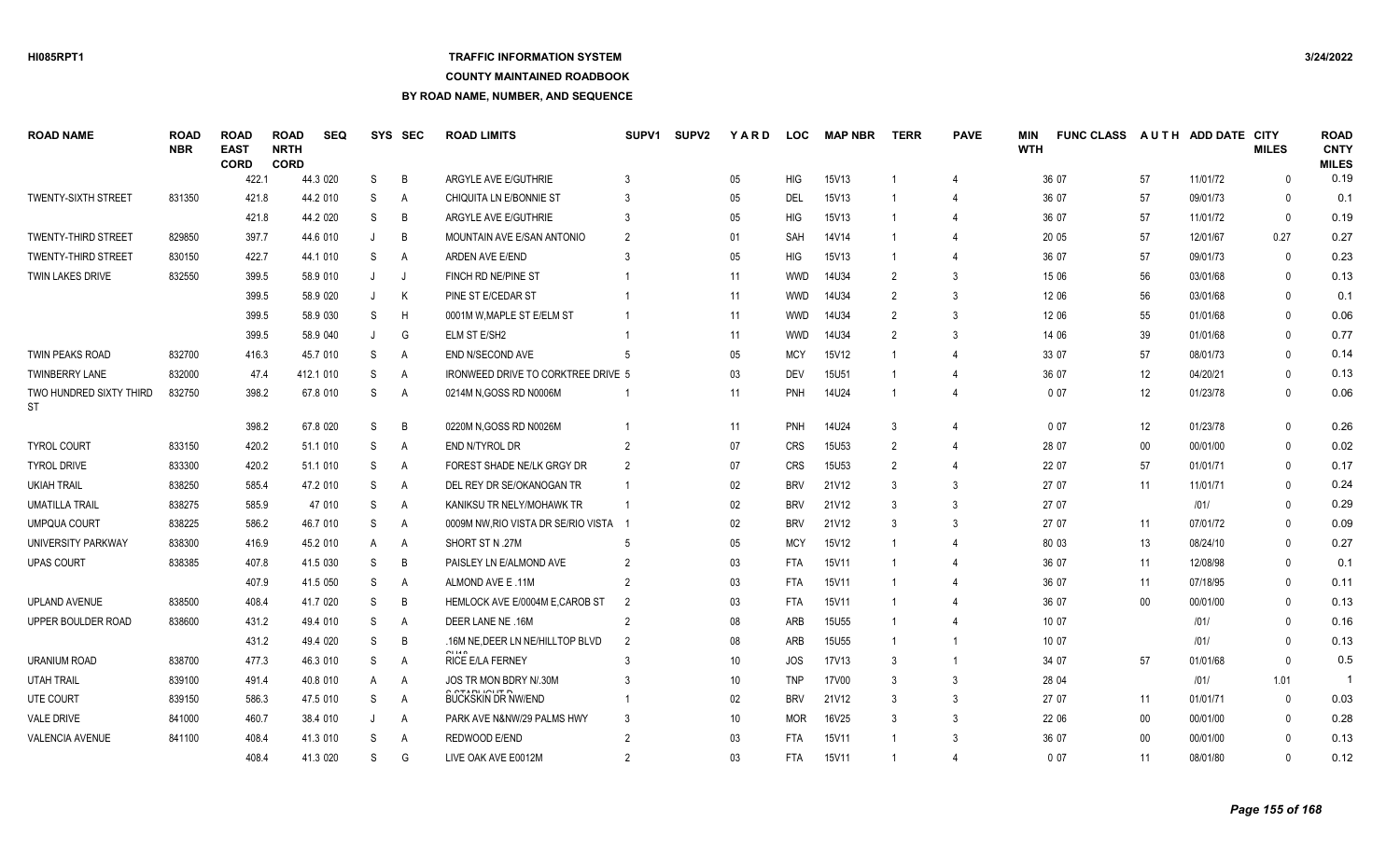### **TRAFFIC INFORMATION SYSTEM**

### **COUNTY MAINTAINED ROADBOOK**

| <b>ROAD NAME</b>         | <b>ROAD</b><br><b>NBR</b> | <b>ROAD</b><br><b>EAST</b><br><b>CORD</b> | <b>ROAD</b><br><b>NRTH</b><br><b>CORD</b> | <b>SEQ</b> |              | SYS SEC        | <b>ROAD LIMITS</b>                                              | SUPV1                   | SUPV <sub>2</sub> | YARD | <b>LOC</b> | <b>MAP NBR</b> | <b>TERR</b>    | <b>PAVE</b>    | MIN<br><b>WTH</b> | <b>FUNC CLASS</b> |        | AUTH ADD DATE CITY | <b>MILES</b> | <b>ROAD</b><br><b>CNTY</b><br><b>MILES</b> |
|--------------------------|---------------------------|-------------------------------------------|-------------------------------------------|------------|--------------|----------------|-----------------------------------------------------------------|-------------------------|-------------------|------|------------|----------------|----------------|----------------|-------------------|-------------------|--------|--------------------|--------------|--------------------------------------------|
|                          |                           | 408.9                                     |                                           | 41.3 025   | S            | H              | ROBINIA ST E/HEMLOCK AVE                                        | 2                       |                   | 03   | <b>FTA</b> | 15V11          |                |                |                   | 32 07             | 11     | 08/08/00           | $\mathbf{0}$ | 0.09                                       |
|                          |                           | 408.4                                     |                                           | 41.3 030   | S            | F              | SULTANA AVE E/LIME                                              | $\overline{2}$          |                   | 03   | <b>FTA</b> | 15V11          |                |                |                   | 24 07             | 57     | 08/01/67           | $\Omega$     | 0.24                                       |
| <b>VALENCIA DRIVE</b>    | 841400                    | 428.8                                     |                                           | 37.5 010   | <sub>S</sub> | Α              | WALNUT ST NE/END                                                | 3                       |                   | 05   | <b>MEN</b> | 15V24          |                | 3              |                   | 13 07             | 11     | 01/01/46           | $\mathbf{0}$ | 0.19                                       |
| <b>VALENCIA STREET</b>   | 841500                    | 413.4                                     |                                           | 38.7 010   | -S           | Α              | 0005M S, OTILLA ST N/SLOVER AVE                                 | 5                       |                   | 03   | <b>BLO</b> | 15V22          |                | 3              |                   | 24 07             | 57     | 03/01/68           | $\mathbf{0}$ | 0.25                                       |
| <b>VALERIAN WAY</b>      | 841625                    | 47.2                                      |                                           | 412 010    | -S           | A              | WHITE ASH RD N/S R/W.SYCAMORE                                   | -5                      |                   | 03   | <b>DEV</b> | <b>15U51</b>   |                |                |                   | 36 07             | 11     | 10/31/17           | $\Omega$     | 0.14                                       |
| VALHALLA DRIVE           | 841750                    | 430.6                                     |                                           | 48.8 010   | -S           | Α              | 0.01701<br>SCANDIA DR N/PARKLAND DR                             | $\overline{2}$          |                   | 08   | <b>RSG</b> | <b>15U55</b>   | $\overline{2}$ |                |                   | 26 07             | 11     | 11/01/66           | $\Omega$     | 0.26                                       |
| <b>VALKYRIE DRIVE</b>    | 841850                    | 430.9                                     |                                           | 48.7 010   | -S           | A              | END N/SCANDIA DR                                                | $\overline{2}$          |                   | 08   | <b>RSG</b> | <b>15U55</b>   | $\overline{2}$ |                |                   | 007               | 11     | 12/01/74           | $\Omega$     | 0.27                                       |
| <b>VALLE DRIVE</b>       | 841900                    | 420.8                                     |                                           | 51.1 010   | -S           | Α              | SAN MORITZ DR SLY/FAULHORN DR                                   | $\overline{2}$          |                   | 07   | <b>CRS</b> | <b>15U53</b>   | $\mathfrak{p}$ | 3              |                   | 20 07             | 57     | 11/01/72           | $\Omega$     | 0.51                                       |
|                          |                           | 420.8                                     |                                           | 51.1 020   |              | B              | <b>FAULHORN NE/BALFRIN</b>                                      | $\overline{2}$          |                   | 07   | <b>CRS</b> | <b>15U53</b>   | $\overline{2}$ | 3              |                   | 19 07             | 57     | 10/01/65           | $\Omega$     | 0.25                                       |
|                          |                           | 420.8                                     |                                           | 51.1 030   | S            | C              | <b>BALFRIN DR</b>                                               | $\overline{2}$          |                   | 07   | <b>CRS</b> | 15U53          | $\overline{2}$ |                |                   | 20 07             | 57     | 01/01/71           | $\mathbf{0}$ | 1.14                                       |
| VALLE VERDE WAY          | 841950                    | 587.7                                     |                                           | 589.7 010  | <sub>S</sub> | Α              | OF GABAI/OOZOME GABAI ADDI IL A DD<br>DEERPATH RD NELY/ALAMO RD |                         |                   | 02   | <b>BRV</b> | 21V12          | 3              | 3              |                   | 30 07             |        | 1011               | $\mathbf{0}$ | 0.42                                       |
| <b>VALLE VISTA COURT</b> | 842150                    | 403.7                                     |                                           | 63.6 010   | -S           | Α              | END E/VALLE VISTA RD                                            |                         |                   | 11   | <b>PHN</b> | 14U25          | 3              | $\overline{4}$ |                   | 0 0 7             | 11     | 11/01/87           | $\mathbf{0}$ | 0.04                                       |
| <b>VALLE VISTA ROAD</b>  | 842400                    | 483.8                                     |                                           | 48.7 010   | -S           | Α              | EL PORTAL AVE E/.15M E.LOS OLIVOS                               | $\overline{\mathbf{3}}$ |                   | 10   | <b>TNP</b> | <b>17U54</b>   | 3              | $\mathfrak{p}$ |                   | 29 07             | 57     | 01/01/68           | $\Omega$     | 0.65                                       |
|                          |                           | 483.8                                     |                                           | 48.7 013   | -S           | $\overline{B}$ | .15M E.LOS OLIVOS AVE E/LEAR AVE                                | -3                      |                   | 10   | <b>TNP</b> | <b>17U54</b>   | 3              |                |                   | 29 07             | 57     | 01/01/68           | $\Omega$     | 0.35                                       |
|                          |                           | 483.8                                     |                                           | 48.7 020   |              | H              | LEAR AVE E/SHOSHONE VLY RD                                      | -3                      |                   | 10   | <b>TNP</b> | <b>17U54</b>   | 3              | 3              |                   | 22 06             | $00\,$ | 00/01/00           | $\Omega$     | 0.49                                       |
|                          |                           | 483.8                                     |                                           | 48.7 030   |              | B              | BLUEGRASS AVE E/MELDORA AVE                                     | -3                      |                   | 10   | <b>TNP</b> | 17U54          | 3              | 3              |                   | 27 06             | $00\,$ | 00/01/00           | $\Omega$     |                                            |
|                          |                           | 483.8                                     |                                           | 48.7 040   |              | C              | MORONGO RD E/MESQUITE SPGS RD                                   | -3                      |                   | 10   | <b>TNP</b> | 17U55          | 3              | $\overline{1}$ |                   | 28 05             |        | 1011               | $\Omega$     | 1.01                                       |
|                          |                           | 483.8                                     |                                           | 48.7 070   |              | F              | UTAH TR E/BULLION MTN RD                                        | 3                       |                   | 10   | <b>TNP</b> | 17U55          | 3              | 3              |                   | 22 05             |        | /01/               |              | -1                                         |
|                          |                           | 483.8                                     |                                           | 48.7 080   |              | G              | BULLION MTN RD E/PINTO MTN RD                                   | -3                      |                   | 10   | <b>TNP</b> | 17U55          | 3              | 3              |                   | 22 05             |        | 1011               | $\mathbf{0}$ | 2.04                                       |
| <b>VALLE VISTA ROAD</b>  | 842500                    | 403.8                                     |                                           | 63.6 010   | <sub>S</sub> | B              | 0003M S, VALLE VISTA CT N/HIGHLAND                              |                         |                   | 11   | <b>PHN</b> | 14U25          | 3              |                |                   | 0 0 7             | 11     | 11/01/87           | $\mathbf{0}$ | 0.13                                       |
|                          |                           | 403.8                                     |                                           | 63.6 020   | S            | C              | SUNRISE BLVD N/PHELAN RD                                        |                         |                   | 11   | <b>PHN</b> | 14U25          | 3              |                |                   | 007               | 11     | 11/01/87           | $\Omega$     | 0.13                                       |
|                          |                           | 403.8                                     |                                           | 63.6 030   | -S           | A              | PHELAN RD N/YUCCA TERRACE DR                                    |                         |                   | 11   | <b>PHN</b> | 14U25          | 3              | 3              |                   | 24 07             | 55     | 10/01/70           | $\Omega$     | 0.5                                        |
|                          |                           | 403.8                                     |                                           | 63.6 050   | -S           | D              | RANCHO RD N/GOSS RD                                             |                         |                   | 11   | <b>PHN</b> | 14U25          | 3              |                |                   | 29 07             | 11     | 11/01/67           | $\Omega$     | 0.5                                        |
|                          |                           | 69.1                                      |                                           | 403.7 065  | S            | E              | 10M S.CHOLAME RD N/ 05M                                         |                         |                   | 11   | <b>PHN</b> | 14U15          | 3              | 3              |                   | 26 07             | 12     | 01/24/12           | $\Omega$     | 0.15                                       |
| VALLEY BOULEVARD         | 842600                    | 406.1                                     |                                           | 39.4 010   | A            |                | <b>NOUGLANED</b><br>ETIWANDA AVE E/.40M E,COMMERCE              |                         |                   | 03   | <b>FTA</b> | 14V25          |                |                |                   | 28 04             | 12     | 05/13/03           | $\Omega$     | 0.9                                        |
|                          |                           | 406.1                                     |                                           | 39.4 013   | A            | N              | 40M E,COMMERCE DR E/BANANA AVE 2                                |                         |                   | 03   | <b>FTA</b> | 14V25          |                |                |                   | 28 04             |        | 1011               | $\mathbf 0$  | 0.66                                       |
|                          |                           | 406.8                                     |                                           | 39.2 020   | A            | K              | CHERRY AVE E/HEMLOCK AVE                                        | $\overline{2}$          |                   | 03   | <b>FTA</b> | 15V21          |                |                |                   | 28 04             |        | 1011               | 0.38         | 0.37                                       |
|                          |                           | 406.8                                     |                                           | 39.2 033   | A            | N              | ALDER AVE E/SPRUCE AVE                                          | 5                       |                   | 03   | <b>BLO</b> | 15V21          |                |                |                   | 48 04             |        | 1011               | 0.06         | 1.68                                       |
|                          |                           | 406.8                                     |                                           | 39.2 040   | A            | G              | 0013M W, CYPRESS AVE                                            | 5                       |                   | 05   | <b>CLN</b> | 15V22          |                |                |                   | 28 04             | 31     | 04/01/79           | $\mathbf{0}$ | 0.39                                       |
| VALLEY BOULEVARD         | 842700                    | 444.3                                     |                                           | 52.8 010   | -S           | A              | FIANIE ABILIB ILI<br>AEROPLANE BLVD E0007M                      | 3                       |                   | 09   | <b>BBC</b> | 16U42          |                |                |                   | 12 07             |        | 1011               | $\Omega$     | 0.07                                       |
|                          |                           | 444.3                                     |                                           | 52.8 020   | <sub>S</sub> | $\overline{R}$ | 07M E.AEROPLANE BL E/BIG TREE DR                                |                         |                   | 0.9  | <b>BBC</b> | 16U42          | $\mathcal{P}$  |                |                   | 12 07             |        | 1011               | $\Omega$     | 0.18                                       |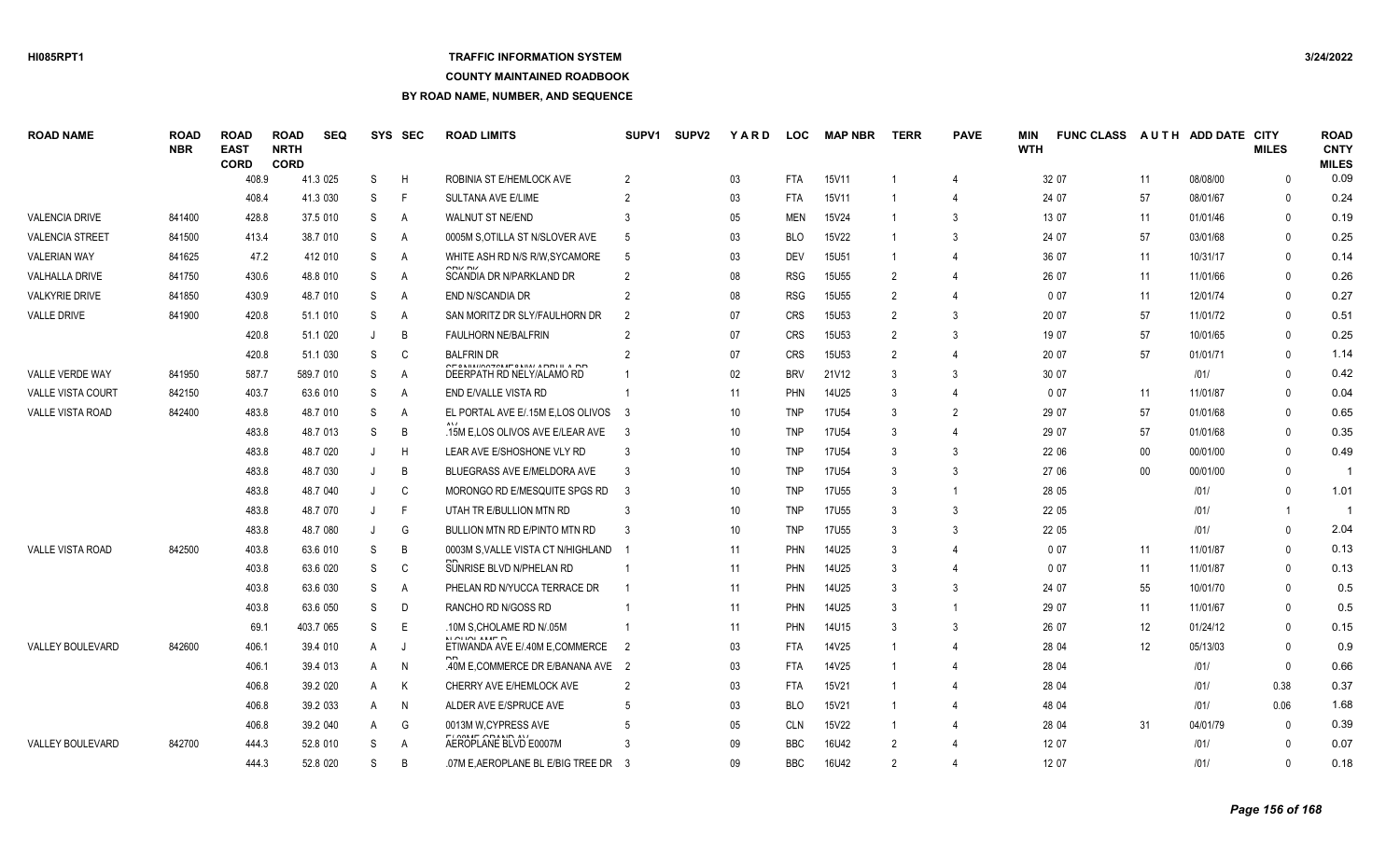## **TRAFFIC INFORMATION SYSTEM**

#### **COUNTY MAINTAINED ROADBOOK**

| <b>ROAD NAME</b>            | <b>ROAD</b><br><b>NBR</b> | <b>ROAD</b><br><b>EAST</b><br><b>CORD</b> | <b>ROAD</b><br><b>NRTH</b><br><b>CORD</b> | <b>SEQ</b> |   | SYS SEC        | <b>ROAD LIMITS</b>                   | <b>SUPV1</b>   | <b>SUPV2</b> | YARD | <b>LOC</b> | <b>MAP NBR</b>    | <b>TERR</b>    | <b>PAVE</b>          | MIN<br><b>WTH</b> | <b>FUNC CLASS</b> |        | AUTH ADD DATE CITY | <b>MILES</b> | <b>ROAD</b><br><b>CNTY</b><br><b>MILES</b> |
|-----------------------------|---------------------------|-------------------------------------------|-------------------------------------------|------------|---|----------------|--------------------------------------|----------------|--------------|------|------------|-------------------|----------------|----------------------|-------------------|-------------------|--------|--------------------|--------------|--------------------------------------------|
| VALLEY CENTER ROAD          | 843200                    | 448.3                                     |                                           | 95.5 010   | S | A              | 0050M W, MINNEOLA E/MINEOLA          |                |              | 12   | <b>NEB</b> | 16T23             | -3             |                      |                   | 22 07             | 57     | 01/01/68           | $\mathbf{0}$ | 0.5                                        |
|                             |                           | 448.3                                     |                                           | 95.5 020   | J | C              | MINNEOLA RD E/NEWBERRY RD            |                |              | 12   | <b>NEB</b> | 16T23             | 3              | 3                    |                   | 19 05             |        | 1011               | $\Omega$     | 6.02                                       |
|                             |                           | 448.3                                     |                                           | 95.5 030   | J | B              | NEWBERRY RD E/.03M E, FORT CADY RD 1 |                |              | 12   | <b>NEB</b> | 16T23             | $\mathbf{3}$   | 3                    |                   | 19 07             |        | 1011               | $\mathbf{0}$ | 3.06                                       |
| <b>VALLEY COURT</b>         | 842800                    | 419.1                                     |                                           | 51.5 010   | S | A              | <b>VALLEY RD NW/END</b>              | -2             |              | 07   | <b>CRS</b> | <b>15U53</b>      | $\mathcal{P}$  | 3                    |                   | 10 07             | $00\,$ | 00/01/00           | $\Omega$     | 0.05                                       |
| <b>VALLEY CREST TERRACE</b> | 843300                    | 427.1                                     |                                           | 73.3 010   | S | A              | YUCCA RD E/0005M E.PAHATA CT         |                |              | 16   | <b>APV</b> | <b>15U14</b>      | $\mathcal{R}$  | 3                    |                   | 24 07             | 57     | 08/01/73           | $\Omega$     | 0.26                                       |
| <b>VALLEY DRIVE</b>         | 842900                    | 421.2                                     |                                           | 51.3 010   | S | Α              | END, MAINT N/DART CYN RD             | $\mathcal{P}$  |              | 07   | <b>CRS</b> | 15U53             | 2              |                      |                   | 29 07             | $00\,$ | 00/01/00           | $\Omega$     | 0.13                                       |
| VALLEY OAK DRIVE            | 843400                    | 428.6                                     |                                           | 49.4 010   | S | Α              | LIVE OAK E/ALL VIEW                  |                |              | 08   | <b>RSG</b> | 15U <sub>54</sub> | $\mathfrak{p}$ | 4                    |                   | 23 07             | 56     | 09/01/65           | $\Omega$     | 0.5                                        |
| VALLEY OF THE FALLS DRIVE   | 842950                    | 438.2                                     |                                           | 41.3 010   | A | A              | SH38 E/ROCK DR                       |                |              | 05   | FOH        | 16V11             | $\overline{2}$ | $\overline{4}$       |                   | 24 06             | 62     | 05/01/80           | $\Omega$     | 4.13                                       |
| <b>VALLEY RIDGE DRIVE</b>   | 843500                    | 429.3                                     |                                           | 49.4 010   | S | $\overline{A}$ | CRCLE VW DR SE/WLDRNESS RD           | $\mathfrak{p}$ |              | 08   | <b>RSG</b> | <b>15U54</b>      | $\overline{2}$ | $\overline{4}$       |                   | 22 07             | 57     | 10/01/67           | $\Omega$     | 0.22                                       |
| <b>VALLEY ROAD</b>          | 843000                    | 419.2                                     |                                           | 51.4 010   | S | A              | SH138 NLY/BROOKSIDE                  |                |              | 07   | <b>CRS</b> | 15U53             | $\overline{2}$ | 4                    |                   | 18 07             | $00\,$ | 00/01/00           | $\mathbf{0}$ | 0.36                                       |
| <b>VALLEY VIEW CIRCLE</b>   | 843650                    | 475                                       |                                           | 44.2 010   | S | B              | SUNSET E&N/29 PALMS HWY              |                |              | 10   | JOS        | 17V12             |                | 3                    |                   | 23 07             | $00\,$ | 00/01/00           | $\Omega$     | 0.71                                       |
| <b>VALLEY VIEW DRIVE</b>    | 843700                    | 475                                       |                                           | 44.2 010   | S | A              | CONEJO AVE E/SUNSET RD               |                |              | 10   | JOS        | 17V12             | 3              | 3                    |                   | 24 07             | 56     | 02/01/66           | $\Omega$     | 0.28                                       |
| <b>VALLEY VIEW DRIVE</b>    | 843800                    | 418.4                                     |                                           | 50.7 010   | S | Α              | PLAYGROUND NE/CREST FOREST           | $\mathcal{P}$  |              | 07   | <b>CRS</b> | <b>15U52</b>      | $\mathcal{P}$  |                      |                   | 15 07             | 57     | 10/01/71           | $\Omega$     | 0.23                                       |
|                             |                           | 418.4                                     |                                           | 50.7 020   | S | B              | CREST FOREST E/CREST FORST           | $\mathfrak{p}$ |              | 07   | <b>CRS</b> | 15U52             | $\mathfrak{p}$ |                      |                   | 16 07             | 57     | 10/01/71           | $\mathbf{0}$ | 0.35                                       |
| <b>VALLEY VIEW DRIVE</b>    | 843850                    | 449.1                                     |                                           | 50.6 010   | S | A              | 0003M S.SKY VIEW DR N/MONTEVISTA 3   |                |              | 09   | <b>MRG</b> | 16U00             | $\mathcal{P}$  | 4                    |                   | 26 07             | 11     | 09/01/73           | $\Omega$     | 0.23                                       |
| <b>VALLEY VIEW DRIVE</b>    | 843900                    | 429.6                                     |                                           | 49 010     | J | Α              | SH18 NE/LURING PINES DR              |                |              | 08   | <b>RSG</b> | 15U <sub>54</sub> |                | $\overline{4}$       |                   | 26 06             | $00\,$ | 00/01/00           | $\Omega$     | 0.1                                        |
|                             |                           | 429.6                                     |                                           | 49 020     | S | B              | LURING PINES ELY/LUR PINES           | $\mathcal{P}$  |              | 08   | <b>RSG</b> | 15U <sub>54</sub> | $\mathcal{P}$  |                      |                   | 18 06             | 56     | 09/01/65           | $\Omega$     | 0.25                                       |
| VALLEY VIEW DRIVE           | 843925                    | 414.8                                     |                                           | 62.5 050   | S | Α              | <b>CEDAR ST N/ELM ST</b>             |                |              | 11   | OKH        | 15U32             |                | 3                    |                   | 36 07             | 11     | 06/04/90           | $\Omega$     | 0.19                                       |
| <b>VALLEY VIEW ROAD</b>     | 844100                    | 422.9                                     |                                           | 97.7 010   | S | A              | <b>FRONTIER N/SH58</b>               |                |              | 12   | <b>HNK</b> | 15T23             |                |                      |                   | 29 07             | 57     | 02/01/68           | $\Omega$     | 0.48                                       |
| <b>VALLEY VIEW STREET</b>   | 844200                    | 475.7                                     |                                           | 44.6 010   | S | $\overline{A}$ | 29 PALMS HWY N/HILLTOP               |                |              | 10   | <b>JOS</b> | 17V12             | $\mathcal{R}$  | 3                    |                   | 24 07             | 57     | 09/01/66           | $\Omega$     | 0.7                                        |
| VALLEY VISTA AVENUE         | 844580                    | 427.6                                     |                                           | 63.6 010   | J | Α              | ROUNDUP WAY N/WREN ST                |                |              | 16   | APV        | 15U24             | 3              | $\overline{1}$       |                   | 16 06             | 57     | 07/01/67           | $\mathbf{0}$ |                                            |
| <b>VALLEY VISTA DRIVE</b>   | 844600                    | 408.1                                     |                                           | 51.6 010   | S | A              | LYTLE CRK RD SE&NE/0015 NE, CLUB     | -2             |              | 03   | LYT.       | <b>15U51</b>      |                | 3                    |                   | 29 07             | 57     | 10/01/68           | $\Omega$     | 0.32                                       |
| VALLEY WELLS ROAD           | 844700                    | 423.9                                     |                                           | 97.7 010   | S | A              | FRONTIER RD N/BEG, OIL               |                |              | 12   | <b>HNK</b> | 15T23             | $\mathcal{R}$  | $\overline{1}$       |                   | 28 07             | 56     | 03/01/67           | $\Omega$     | 0.31                                       |
|                             |                           | 423.9                                     |                                           | 97.7 020   | S | B              | BEG, OIL N/SH58                      |                |              | 12   | <b>HNK</b> | 15T00             | 3              | 3                    |                   | 21 07             | 57     | 02/01/68           | $\Omega$     | 0.18                                       |
|                             |                           | 423.9                                     |                                           | 97.7 030   | S | C              | SH58 N/ACACIA ST                     |                |              | 12   | <b>HNK</b> | 15T00             | 3              | $\blacktriangleleft$ |                   | 29 07             | 57     | 02/01/68           | $\Omega$     | 0.5                                        |
| VAN DUSEN CANYON ROAD       | 844900                    | 444.4                                     |                                           | 53.2 010   | S | A              | SH38 N/0013M N, HALE DRIVE           | 3              |              | 09   | <b>BBC</b> | 16U42             | 2              | 3                    |                   | 18 07             | 57     | 10/01/66           | $\Omega$     | 0.44                                       |
| VAN DUSEN ROAD              | 844950                    | 423.8                                     |                                           | 63.4 010   | S | $\overline{A}$ | .40M W,KIOWA RD E/KIOWA RD           |                |              | 16   | APV        | 15U33             | $\mathcal{R}$  | 3                    |                   | 29 07             | 13     | 02/19/03           | $\Omega$     | 0.4                                        |
| <b>VELVET LANE</b>          | 845300                    | 407.7                                     |                                           | 41.6 010   | S | A              | OWEN ST N .07M                       |                |              | 03   | <b>FTA</b> | 15V11             |                |                      |                   | 36 07             | 11     | 07/28/98           | $\mathsf{O}$ | 0.07                                       |
| <b>VENUS LANE</b>           | 845625                    | 408.7                                     |                                           | 38.7 040   | S | B              | EL MOLINO ST N/AZALEA AVE            |                |              | 03   | <b>FTA</b> | 15V21             |                | 4                    |                   | 36 07             | 11     | 03/19/96           | $\Omega$     | 0.16                                       |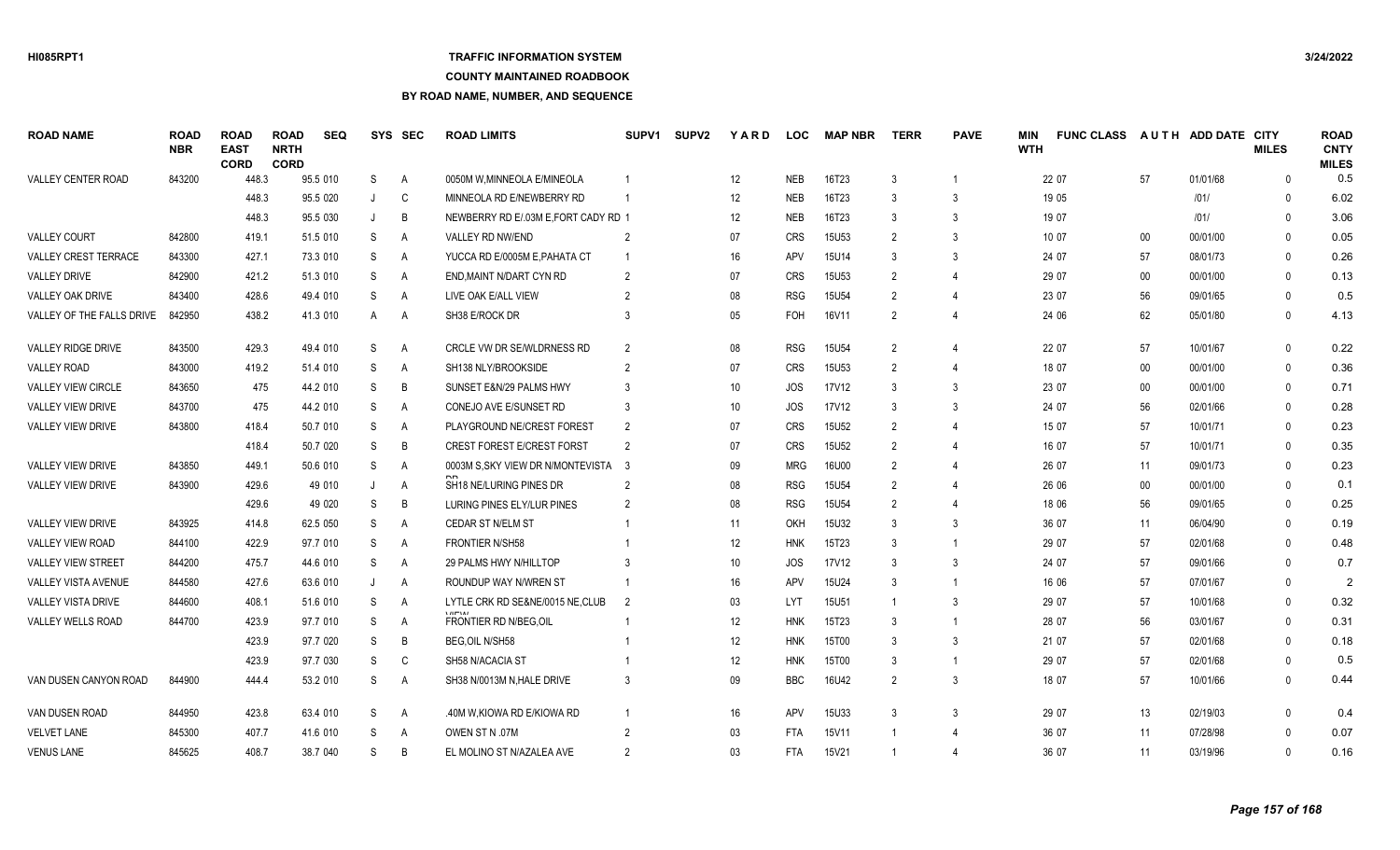### **TRAFFIC INFORMATION SYSTEM**

**COUNTY MAINTAINED ROADBOOK**

| <b>ROAD NAME</b>            | <b>ROAD</b><br><b>NBR</b> | <b>ROAD</b><br><b>EAST</b><br><b>CORD</b> | <b>ROAD</b><br><b>NRTH</b><br><b>CORD</b> | <b>SEQ</b> | <b>SYS</b> | <b>SEC</b>     | <b>ROAD LIMITS</b>                         | SUPV <sub>1</sub> | <b>SUPV2</b> | YARD            | <b>LOC</b> | <b>MAP NBR</b>    | <b>TERR</b>    | <b>PAVE</b>    | MIN<br><b>WTH</b> | <b>FUNC CLASS</b> |        | AUTH ADD DATE CITY | <b>MILES</b> | <b>ROAD</b><br><b>CNTY</b><br><b>MILES</b> |
|-----------------------------|---------------------------|-------------------------------------------|-------------------------------------------|------------|------------|----------------|--------------------------------------------|-------------------|--------------|-----------------|------------|-------------------|----------------|----------------|-------------------|-------------------|--------|--------------------|--------------|--------------------------------------------|
|                             |                           | 408.7                                     |                                           | 39.9 050   | S          | $\overline{A}$ | CARMEL DR N .07M                           | 2                 |              | 03              | FTA        | 15V21             |                |                |                   | 36 07             | 11     | 12/14/92           | $\Omega$     | 0.07                                       |
| <b>VERBENA ROAD</b>         | 846200                    | 411.6                                     |                                           | 63.9 003   | S          | C              | PHELAN RD N/WHITE FOX TR                   |                   |              | 11              | <b>PHN</b> | 15U21             | -3             | 4              |                   | 52 07             | 12     | 06/03/08           | $\mathbf{0}$ | 0.25                                       |
|                             |                           | 411.6                                     |                                           | 64.1 005   | S          | B              | WHITE FOX TR N/YUCCA TERRACE DR            |                   |              | 11              | <b>PHN</b> | 15U21             |                | 4              |                   | 26 07             | 11     | 01/29/08           | $\Omega$     | 0.25                                       |
|                             |                           | 411.6                                     |                                           | 71 010     | S          | A              | MOJAVE DR N/CACTUS RD 0000                 |                   |              | 11              | ADL        | 15U11             | 3              | $\overline{1}$ |                   | 21 07             | 11     | 01/01/52           | $\Omega$     | 0.5                                        |
| <b>VERBENA ROAD</b>         | 846300                    | 475.4                                     |                                           | 44.8 010   | S          | A              | PARK E/SUN BURST                           |                   |              | 10              | JOS        | 17V12             | 3              | 3              |                   | 22 07             | $00\,$ | 00/01/00           | $\Omega$     | 0.37                                       |
|                             |                           | 475.8                                     |                                           | 44.8 020   | S          | B              | SUNBURST AVE E .30M                        |                   |              | 10              | <b>JOS</b> | 17V12             |                | $\overline{4}$ |                   | 26 07             | 12     | 05/21/02           | $\Omega$     | 0.3                                        |
| <b>VERBENA STREET</b>       | 846400                    | 414                                       |                                           | 156.5 010  | S          | A              | ARGUS E/TRONA RD                           |                   |              | 13              | <b>TRO</b> | 15R12             | 3              | 3              |                   | 35 07             | $00\,$ | 00/01/00           | $\Omega$     | 0.3                                        |
| <b>VERDE ROAD</b>           | 846700                    | 442.8                                     |                                           | 66.7 010   | S          | A              | 0025M W, FAIRLANE RD E/ END                |                   |              | 16              | <b>LCN</b> | 16U22             |                | $\overline{1}$ |                   | 20 07             | 57     | 08/01/73           | $\mathbf{0}$ | 0.5                                        |
| <b>VERDE STREET</b>         | 846755                    | 409.2                                     |                                           | 65.3 010   | S          | A              | WHITE RD E/BEAVER AVE                      |                   |              | 11              | <b>PHN</b> | 15U21             | 3              | 4              |                   | 26 07             | 12     | 03/24/20           | $\Omega$     | 0.5                                        |
| <b>VERDEMONT RANCH ROAD</b> | 846800                    | 413.3                                     |                                           | 47.5 010   | S          | $\overline{A}$ | INSTITUTION RD NW/VERDEMONT<br>RANCH RD    |                   |              | $05\,$          | <b>VER</b> | 15U52             |                | 4              |                   | 20 07             | 57     | 11/01/71           | $\Omega$     | 1.5                                        |
| <b>VERDUGO AVENUE</b>       | 846900                    | 439.8                                     |                                           | 64.7 010   | S          | A              | 0007M S.EL DRDO N/EL PASEO                 | 3                 |              | 16              | LCN        | 16U21             | 3              | 3              |                   | 22 07             | 57     | 08/01/73           | $\Omega$     | 0.25                                       |
| <b>VERDUGO DRIVE</b>        | 847050                    | 438.9                                     |                                           | 65.2 010   | S          | A              | SH18 NE/BARSTOW RD                         |                   |              | 16              | <b>LCN</b> | 16U21             | 3              | 3              |                   | 007               | 12     | 07/01/77           | $\Omega$     | 0.14                                       |
| <b>VERMONT STREET</b>       | 847100                    | 415.9                                     |                                           | 46 010     | S          | A              | 0006M S, BLAKE ST N/0010M N, PORTOLA 5     |                   |              | 05              | <b>MCY</b> | 15V12             |                | 4              |                   | 34 07             |        | 1011               | $\Omega$     | 1.23                                       |
| <b>VERNON AVENUE</b>        | 847200                    | 396.9                                     |                                           | 37.7 010   | S          | B              | PHILLIPS N/STATE                           |                   |              | 01              | ONT        | 14V24             |                | 3              |                   | 25 05             | 11     | 01/01/29           | $\Omega$     | 0.82                                       |
| <b>VETERANS WAY</b>         | 848000                    | 475.2                                     |                                           | 42.8 010   | S          | A              | 29 PALMS HWY N/CHOLLITA                    |                   |              | 10 <sup>°</sup> | <b>JOS</b> | 17V12             | 3              | 3              |                   | 23 07             | $00\,$ | 00/01/00           | $\Omega$     | 0.17                                       |
| VICTORVILLE QUARRY ROAD     | 849300                    | 421                                       |                                           | 75.5 010   | S          | A              | STODDARD WELLS RD N0030M                   |                   |              | 16              | <b>VIC</b> | 15T53             | 3              | 3              |                   | 15 07             | 11     | 01/01/32           | $\mathbf{0}$ | 0.3                                        |
|                             |                           | 421                                       |                                           | 75.5 020   | S          | B              | 0030N, STODDARD WELLS RD<br>NUCKID MAIT    |                   |              | 16              | <b>VIC</b> | 15T53             | 3              | $\overline{1}$ |                   | 007               | 11     | 01/01/32           | $\Omega$     | 1.84                                       |
| <b>VICTORVILLE STREET</b>   | 849200                    | 400.6                                     |                                           | 58.9 010   | S          | A              | THRUSH NW/SH2                              |                   |              | 11              | <b>WWD</b> | 14U34             |                | 3              |                   | 16 07             | 57     | 10/01/73           | $\mathbf{0}$ | 0.28                                       |
| <b>VIEW DRIVE</b>           | 849400                    | 429.9                                     |                                           | 48.7 010   | S          | A              | 0005M W.CIRCLE DR E&N/SH18                 | $\overline{2}$    |              | 08              | <b>RSG</b> | 15U54             | $\overline{2}$ |                |                   | 15 07             |        | 1011               | $\Omega$     | 0.23                                       |
| <b>VIKING LANE</b>          | 849450                    | 430.6                                     |                                           | 48.8 010   | S          | A              | <b>SCANDIA DR N/END</b>                    |                   |              | 08              | <b>RSG</b> | 15U55             | $\mathcal{P}$  | 4              |                   | 26 07             | 11     | 11/01/66           | $\Omega$     | 0.12                                       |
| VILLA GROVE AVENUE          | 849900                    | 443.7                                     |                                           | 51.5 010   |            | A              | LUCERNE DR E&S/LUNA RD                     |                   |              | 09              | <b>MRG</b> | 16U52             | 2              | 4              |                   | 20 07             |        | 1011               | 0.06         | 1.2                                        |
|                             |                           | 443.7                                     |                                           | 51.5 040   | S          | B              | LUNA RD E&N/.33M SE, TRAVERTINE RD 3       |                   |              | 09              | <b>MRG</b> | 16U <sub>52</sub> | $\mathcal{P}$  | 3              |                   | 20 07             |        | 1011               | 0.03         | 1.07                                       |
|                             |                           | 443.7                                     |                                           | 51.5 050   | S          | C              | .33M SE, TRAVERTINE RD<br>CONTINUINING OUT |                   |              | 09              | <b>MRG</b> | 16U52             | $\mathcal{P}$  | $\overline{4}$ |                   | 007               | 11     | 01/01/82           | $\Omega$     | 0.37                                       |
| <b>VINE AVENUE</b>          | 850000                    | 443.7                                     |                                           | 51.6 010   |            | A              | MC ALISTER RD E/LUCERNE DR                 | -3                |              | 09              | <b>MRG</b> | 16U52             | $\overline{2}$ | 4              |                   | 16 05             | 56     | 07/01/66           | $\mathbf{0}$ | 0.04                                       |
|                             |                           | 443.7                                     |                                           | 51.6 020   | S          | B              | LUCERNE E/SAHUARO                          |                   |              | 09              | <b>MRG</b> | 16U52             | $\mathcal{P}$  | 4              |                   | 16 05             | 56     | 03/01/66           | $\mathbf{0}$ | 0.12                                       |
| <b>VINE AVENUE</b>          | 850100                    | 463.7                                     |                                           | 48.6 010   | S          | A              | PIPES CANYON RD N/END                      |                   |              | 10              | <b>YUC</b> | 16U55             |                | -1             |                   | 26 07             | 57     | 11/01/67           | $\Omega$     | 0.09                                       |
| <b>VINE MAPLE LANE</b>      | 850250                    | 47.2                                      |                                           | 412.2 010  | S          | Α              | WHITE WILLOW WY E/.01MW, NEWPORT 5         |                   |              | 03              | <b>DEV</b> | 15U51             |                |                |                   | 32 07             | 11     | 10/31/17           | $\Omega$     | 0.1                                        |
|                             |                           | 47.2                                      |                                           | 412.2 020  | S          | B              | NEWPORT PLUM WY/SALMONBERRY                |                   |              | 03              | <b>DEV</b> | 15U51             |                |                |                   | 32 07             | 13     | 11/16/21           | $\mathsf{O}$ | 0.11                                       |
| <b>VINE STREET</b>          | 850400                    | 413.6                                     |                                           | 39.3 010   | S          | B              | .03M S.LYNWOOD N/VALLEY BLVD               |                   |              | 03              | <b>BLO</b> | 15V22             |                | $\overline{4}$ |                   | 23 07             | 50     | 05/01/67           | $\Omega$     | 0.03                                       |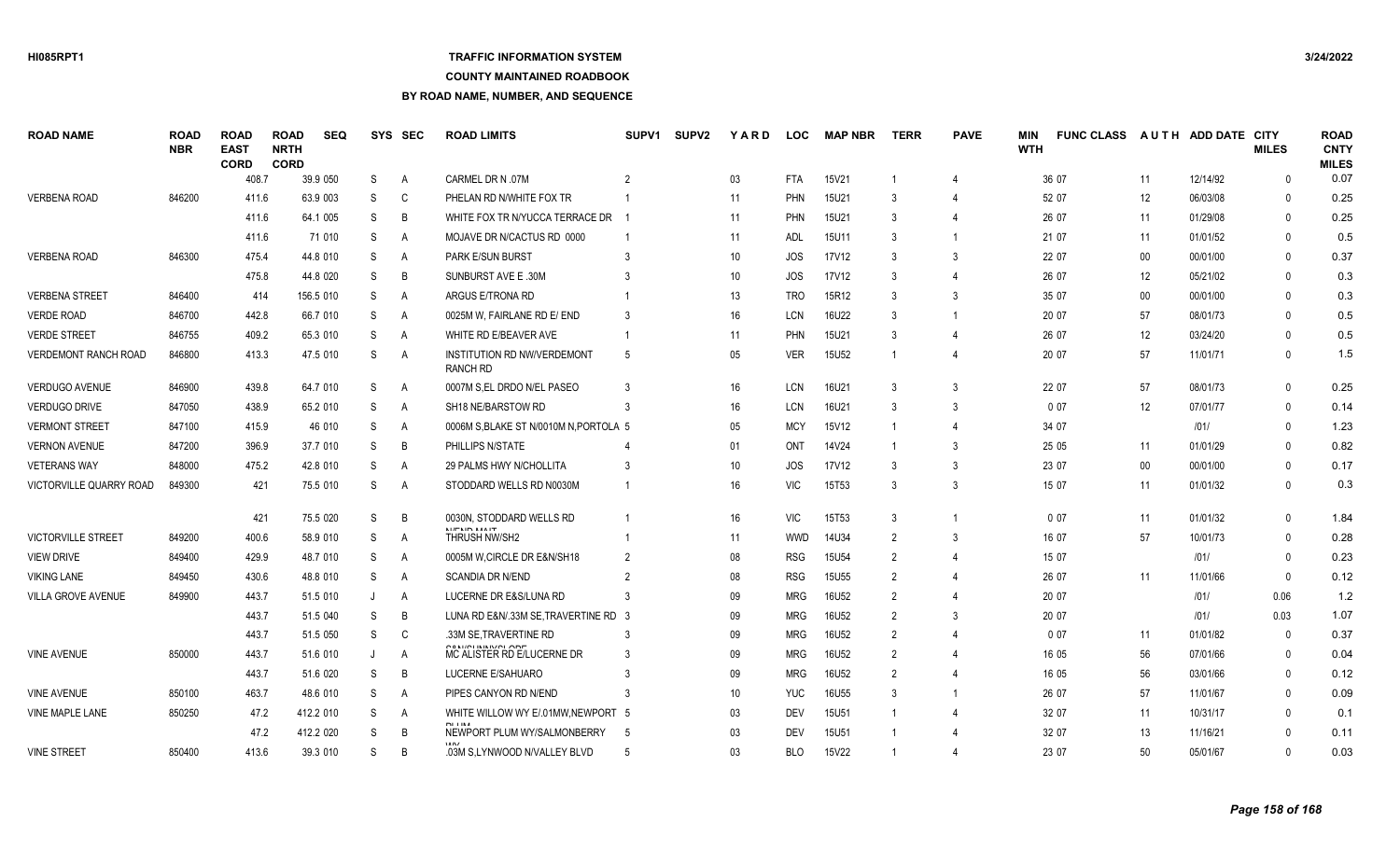### **TRAFFIC INFORMATION SYSTEM**

### **COUNTY MAINTAINED ROADBOOK**

| <b>ROAD NAME</b>         | <b>ROAD</b><br><b>NBR</b> | <b>ROAD</b><br><b>EAST</b><br><b>CORD</b> | <b>ROAD</b><br><b>NRTH</b><br><b>CORD</b> | <b>SEQ</b> | SYS            | <b>SEC</b> | <b>ROAD LIMITS</b>                       | SUPV1          | <b>SUPV2</b> | YARD            | <b>LOC</b> | <b>MAP NBR</b>    | <b>TERR</b>    | <b>PAVE</b>    | MIN<br><b>WTH</b> | <b>FUNC CLASS</b> |        | AUTH ADD DATE CITY | <b>MILES</b> | <b>ROAD</b><br><b>CNTY</b><br><b>MILES</b> |
|--------------------------|---------------------------|-------------------------------------------|-------------------------------------------|------------|----------------|------------|------------------------------------------|----------------|--------------|-----------------|------------|-------------------|----------------|----------------|-------------------|-------------------|--------|--------------------|--------------|--------------------------------------------|
|                          |                           | 413.6                                     |                                           | 39.4 013   | S              | D          | VALLEY BLVD N/BLOOMINGTON AVE            |                |              | 03              | <b>BLO</b> | <b>15V22</b>      |                | 4              |                   | 23 07             | 50     | 05/01/67           | $\mathbf{0}$ | 0.19                                       |
|                          |                           | 413.6                                     |                                           | 39.3 020   | S              | C          | MARYGOLD N/SAN BDNO AVE                  |                |              | 03              | <b>BLO</b> | 15V22             |                | $\overline{4}$ |                   | 36 07             | 57     | 08/01/73           | $\Omega$     | 0.22                                       |
| <b>VIRGINIA STREET</b>   | 851600                    | 400.6                                     |                                           | 59 010     | S              | Α          | WALNUT SE/TWIN LAKES DRIVE               |                |              | 11              | <b>WWD</b> | 14U34             | $\overline{2}$ | 3              |                   | 16 07             | 57     | 08/01/72           | $\mathbf{0}$ | 0.5                                        |
| VISALIA AVENUE           | 851800                    | 442.6                                     |                                           | 63.9 010   | S              | E          | SUTTER ST N/OLD WOMAN SPRINGS RD 3       |                |              | 16              | <b>LCN</b> | 16U22             |                | 3              |                   | 26 07             | 55     | 03/01/68           | $\mathbf{0}$ | 1.5                                        |
| <b>VISNAGA AVENUE</b>    | 851900                    | 460.4                                     |                                           | 38.3 010   | S              | A          | <b>OCOTILLO ST E/END</b>                 |                |              | 10              | <b>MOR</b> | 16V25             |                | 3              |                   | 28 07             | $00\,$ | 00/01/00           | $\Omega$     | 0.08                                       |
| <b>VISTA DRIVE</b>       | 852000                    | 398.5                                     |                                           | 44.9 010   | S              | A          | TWENTY-FOURTH NE/BELLEVIEW               |                |              | 01              | SAH        | 14V14             |                | 4              |                   | 22 07             | 57     | 12/01/67           | $\Omega$     | 0.5                                        |
|                          |                           | 398.9                                     |                                           | 45.3 015   | S              | C          | .03M S.PROSPECT AVE NE/PROSPECT          | $\overline{2}$ |              | 01              | SAH        | 14V14             |                | 4              |                   | 27 07             | 11     | 08/10/99           | $\Omega$     | 0.03                                       |
|                          |                           | 398.5                                     |                                           | 44.9 020   | S              | B          | PROSPECT AVE NE .17M                     | $\mathcal{P}$  |              | 01              | <b>SAH</b> | 14V14             |                | 4              |                   | 36 07             |        | 1011               | $\Omega$     | 0.17                                       |
| <b>VISTA DRIVE</b>       | 852100                    | 459.2                                     |                                           | 38.7 010   | S              | Α          | HILL AVE E/JUNIPER AVE                   |                |              | 10 <sup>°</sup> | <b>MOR</b> | 16V25             | -3             | 4              |                   | 21 07             | 00     | 00/01/00           | $\Omega$     | 0.51                                       |
| <b>VISTA LANE</b>        | 852200                    | 418.8                                     |                                           | 51.9 010   | S              | Α          | SH138 E/CEDAR WAY                        |                |              | 07              | <b>CRS</b> | 15U42             | $\mathcal{P}$  | $\overline{4}$ |                   | 12 07             | $00\,$ | 00/01/00           | $\mathbf{0}$ | 0.04                                       |
| <b>VISTA POINT DRIVE</b> | 852850                    | 420.1                                     |                                           | 68.6 010   | S              | Α          | RIDGE CREST RD E/SPRG VALLEY PKY         |                |              | 16              | SVL        | 15U23             |                | $\overline{4}$ |                   | 44 07             | 11     | 03/01/73           | $\mathbf{0}$ | 0.46                                       |
| <b>VISTA ROAD</b>        | 852550                    | 417                                       |                                           | 84.9 010   | J              | Α          | NATL TRLS HWY NW/CL, AT&SF RR            |                |              | 16              | <b>HLN</b> | 15T42             |                | 3              |                   | 21 05             | 11     | 01/01/53           | $\mathbf{0}$ | 0.15                                       |
|                          |                           | 417                                       |                                           | 84.9 015   | $\cdot$        | C          | CL, AT&SF NW/JORDAN RD                   |                |              | 11              | <b>HLN</b> | 15T42             |                | 3              |                   | 21 05             | 57     | 08/01/67           | $\Omega$     | 0.03                                       |
|                          |                           | 417                                       |                                           | 84.9 020   |                | B          | JORDAN RD NWLY/HELENDALE RD              |                |              | 11              | <b>HLN</b> | 15T42             | $\mathbf{3}$   |                |                   | 24 04             | $00\,$ | 00/01/00           | $\Omega$     | 1.01                                       |
|                          |                           | 417                                       |                                           | 84.9 030   | J              | D          | HELENDALE RD W/LAKEVIEW DR               |                |              | 11              | SRL        | 15T42             |                |                |                   | 24 04             | $00\,$ | 00/01/00           | $\Omega$     | 0.36                                       |
| <b>VISTA ROAD</b>        | 852600                    | 474.4                                     |                                           | 42.9 010   | S              | A          | NAVAJO TRAIL N 0004M                     | 3              |              | 10 <sup>°</sup> | <b>JOS</b> | 17V12             | 3              | 3              |                   | 30 07             | 57     | 01/01/68           | $\Omega$     | 0.04                                       |
|                          |                           | 474.4                                     |                                           | 42.9 020   | S              | B          | .04M N, NAVAJO TR NE/OUTPOST RD          |                |              | 10              | <b>JOS</b> | 17V12             | 3              | 3              |                   | 28 07             | 57     | 01/01/68           | $\Omega$     | 0.63                                       |
| <b>VOLTAIRE DRIVE</b>    | 853200                    | 425.2                                     |                                           | 53.2 010   | S              | Α          | WEST SHORE RD N/ARBON LN                 | -2             |              | 08              | LAW        | 15U44             |                | $\overline{4}$ |                   | 26 07             | 11     | 01/01/65           | $\Omega$     | 0.25                                       |
| <b>VOYAGE LANE</b>       | 853300                    | 415.4                                     |                                           | 85.1 010   | S              | Α          | TOPMAST DR NLY/RIVERS EDGE RD            |                |              | 11              | <b>SRL</b> | 15T42             |                | $\overline{4}$ |                   | 36 07             | 11     | 03/01/75           | $\mathbf{0}$ | 0.26                                       |
| <b>WAALEW COURT</b>      | 861800                    | 427.1                                     |                                           | 73.1 010   | S              | Α          | <b>WAALEW RD N/END</b>                   |                |              | 16              | APV        | 15U14             | 3              | 3              |                   | 24 07             | 57     | 08/01/73           | $\mathbf{0}$ | 0.08                                       |
| <b>WAALEW ROAD</b>       | 861950                    | 423.4                                     |                                           | 73 030     | S              | C          | JOSHUA E/0003M E, TIAMA                  |                |              | 16              | APV        | 15U14             | $\mathcal{R}$  | 3              |                   | 24 04             | 57     | 08/01/73           | 0.05         | 0.4                                        |
|                          |                           | 427.6                                     |                                           | 73 035     | S              | A          | .18M E.TIAMA RD E .14M                   |                |              | 16              | APV        | <b>15U14</b>      |                | 3              |                   | 26 07             | 11     | 06/04/96           | $\Omega$     | 0.14                                       |
|                          |                           | 423.4                                     |                                           | 73 040     | S              | D          | MERIDIAN RD E/END, MAINT                 |                |              | 16              | <b>LCN</b> | 16U11             | 3              | $\overline{1}$ |                   | 17 04             | 57     | 03/01/68           | $\Omega$     | 0.53                                       |
| <b>WABASH AVENUE</b>     | 862100                    | 428.4                                     |                                           | 36.2 040   | A              | B          | .30M S, SEVENTH ST N .16M                |                |              | 05              | <b>MEN</b> | 15V24             |                | 3              |                   | 26 03             | 11     | 01/01/29           | $\mathbf{0}$ | 0.16                                       |
|                          |                           | 428.4                                     |                                           | 36.2 042   | A              | H          | .09M S, SEVENTH ST N/.13M N, SEVENTH 3   |                |              | 05              | <b>MEN</b> | 15V24             |                | 3              |                   | 26 03             | 11     | 01/01/29           | 0.11         | 0.1                                        |
|                          |                           | 428.4                                     |                                           | 36.2 046   | A              | F          | 6TH AVE N/5TH AVE                        |                |              | 05              | <b>MEN</b> | 15V24             |                | 3              |                   | 26 03             | 11     | 01/01/29           | 0.13         | 0.12                                       |
|                          |                           | 428.4                                     |                                           | 36.2 056   | A              | G          | .05M N/NAPLES AVE N/SH38                 |                |              | 05              | <b>MEN</b> | 15V24             |                | $\overline{4}$ |                   | 23 04             | 11     | 01/01/29           | 0.02         | 0.02                                       |
|                          |                           | 428.4                                     |                                           | 36.2 060   | $\overline{A}$ | D          | SH38 N/SAN BDNO AVE                      |                |              | 05              | <b>MEN</b> | 15V24             |                |                |                   | 23 04             | 11     | 01/01/29           | 0.25         | 0.25                                       |
|                          |                           | 428.4                                     |                                           | 36.2 080   | J              | E          | .25M N, SAN BERNARDINO AVE N .17M        | -3             |              | 05              | <b>MEN</b> | 15V24             |                | $\overline{4}$ |                   | 24 04             | 11     | 01/01/29           | 0.08         | 0.09                                       |
| <b>WABASH DRIVE</b>      | 862200                    | 425.7                                     |                                           | 51.6 010   | S              | A          | KUFFEL CYN RD ELY/0007M                  |                |              | 08              | LAW        | 15U <sub>54</sub> |                |                |                   | 26 07             | 11     | 12/01/69           | $\Omega$     | 0.13                                       |
| <b>WABERN COURT</b>      | 862400                    | 420.4                                     |                                           | 51.5 010   | S.             | A          | OF IZLAMATLE<br><b>WABERN DR ELY/END</b> |                |              | 07              | <b>CRS</b> | <b>15U53</b>      | $\mathcal{P}$  | $\mathcal{R}$  |                   | 19 07             | $00\,$ | 00/01/00           | $\Omega$     | 0.04                                       |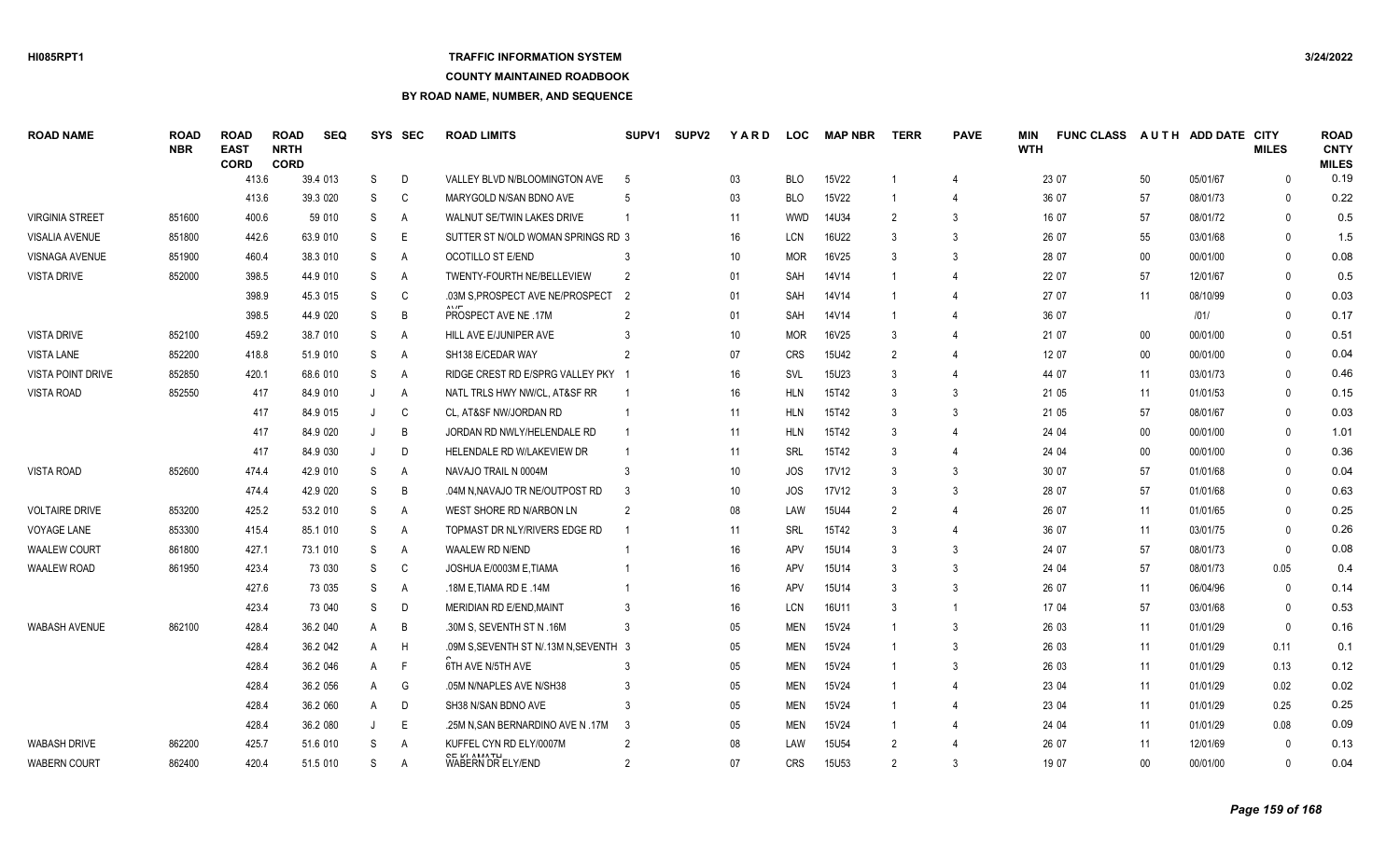## **TRAFFIC INFORMATION SYSTEM**

**COUNTY MAINTAINED ROADBOOK**

| <b>ROAD NAME</b>          | <b>ROAD</b><br><b>NBR</b> | <b>ROAD</b><br><b>EAST</b><br><b>CORD</b> | <b>ROAD</b><br><b>NRTH</b><br><b>CORD</b> | <b>SEQ</b> |    | SYS SEC        | <b>ROAD LIMITS</b>                                     | <b>SUPV1</b>  | <b>SUPV2</b> | YARD | <b>LOC</b> | <b>MAP NBR</b>    | <b>TERR</b>    | <b>PAVE</b>              | MIN<br><b>WTH</b> | <b>FUNC CLASS</b> |                   | AUTH ADD DATE CITY | <b>MILES</b> | <b>ROAD</b><br><b>CNTY</b><br><b>MILES</b> |
|---------------------------|---------------------------|-------------------------------------------|-------------------------------------------|------------|----|----------------|--------------------------------------------------------|---------------|--------------|------|------------|-------------------|----------------|--------------------------|-------------------|-------------------|-------------------|--------------------|--------------|--------------------------------------------|
| <b>WABERN DRIVE</b>       | 862550                    | 420.2                                     |                                           | 51.6 010   | S  | A              | 0027M WLY.WABERN CT                                    | $\mathcal{P}$ |              | 07   | <b>CRS</b> | <b>15U53</b>      | 2              | 3                        |                   | 20 07             | $00\,$            | 00/01/00           | $\mathbf{0}$ | 0.55                                       |
| <b>WADI DRIVE</b>         | 863100                    | 408.9                                     |                                           | 67 010     | S  | A              | <b>ELVALARE EDUCANTAD</b><br>DUNCAN RD ELY/WHITE RD    |               |              | 11   | <b>PHN</b> | 15U21             |                |                          |                   | 0 0 7             | 12                | 11/01/77           | $\Omega$     | 0.32                                       |
| <b>WADSWORTH AVENUE</b>   | 863150                    | 422.8                                     |                                           | 44.3 010   | S  | A              | <b>JONQUIL ST N/END</b>                                |               |              | 05   | HIG        | 15V13             |                | $\overline{4}$           |                   | 36 07             | 57                | 09/01/73           | $\Omega$     | 0.08                                       |
|                           |                           | 422.8                                     |                                           | 44.3 020   | S  | B              | <b>HOLLY VISTA BLVD N/END</b>                          |               |              | 05   | <b>HIG</b> | 15V13             |                | $\overline{4}$           |                   | 36 07             | 57                | 03/01/68           | $\Omega$     | 0.13                                       |
|                           |                           | 422.8                                     |                                           | 44.3 030   | S  | C              | 33RD ST N/END                                          |               |              | 05   | HIG        | 15V13             |                | $\overline{4}$           |                   | 33 07             |                   | 1011               | $\Omega$     | 0.08                                       |
| <b>WAGNER ROAD</b>        | 863200                    | 422.9                                     |                                           | 97.7 010   | S  | A              | .2M S OLD BAKERSFIELD HWY N .2M                        |               |              | 12   |            | 15T00             | 3              | 3                        |                   | 007               | $12 \overline{ }$ | 03/24/20           | $\Omega$     | 0.2                                        |
| WAGON TRAIN ROAD          | 863250                    |                                           | 409                                       | 56 010     | S  | A              | .54M SE, SH 138 NW/SH 138                              |               |              | 11   | <b>CJN</b> | 15U41             | $\mathcal{P}$  |                          |                   | 32 07             | 13                | 05/01/70           | $\Omega$     | 0.54                                       |
| WAGON WHEEL DRIVE         | 863300                    | 429.4                                     |                                           | 49.3 010   | S  | A              | WILDERNESS E&S/LURING PINE                             |               |              | 08   | <b>RSG</b> | <b>15U54</b>      | $\mathcal{P}$  |                          |                   | 23 07             | 55                | 07/01/66           | $\Omega$     | 0.62                                       |
|                           |                           | 429.4                                     |                                           | 49.3 020   |    | C              | LURING PINES DR S/SH18                                 | $\mathcal{P}$ |              | 08   | <b>RSG</b> | 15U54             | $\overline{2}$ | $\overline{4}$           |                   | 22 07             | 56                | 11/01/65           | $\Omega$     | 0.1                                        |
| WAGON WHEEL ROAD          | 863375                    | 446.7                                     |                                           | 52.3 010   | S  | A              | .03M W, RODEO RD E/EAST BIG BEAR                       | -3            |              | 09   | <b>BBC</b> | 16U42             | 2              | $\overline{4}$           |                   | 26 07             | 11                | 09/14/04           | $\mathbf{0}$ | 0.2                                        |
| <b>WAGONWHEEL TRAIL</b>   | 863450                    |                                           | 421                                       | 87.4 010   | S  | B              | D110<br>RODEO RD E/CORRAL RD                           |               |              | 16   | <b>HLN</b> | 15T33             |                | 3                        |                   | 32 07             |                   | 1011               | $\Omega$     | 0.5                                        |
| WAKEFIELD AVENUE          | 863750                    | 394.9                                     |                                           | 36.6 010   | S  | Α              | ROSWELL AVE E/PIPE LINE                                |               |              | 01   | CHI        | 14V23             |                | $\overline{4}$           |                   | 36 07             | 57                | 06/01/69           | $\mathbf{0}$ | 0.25                                       |
| <b>WALD COURT</b>         | 864200                    | 420.2                                     |                                           | 51.5 010   | S  | $\overline{A}$ | <b>WYLERHORN NW/END</b>                                |               |              | 07   | <b>CRS</b> | 15U <sub>53</sub> | $\overline{2}$ |                          |                   | 15 07             | $00\,$            | 00/01/00           | $\Omega$     | 0.07                                       |
| <b>WALDSTRASSE WAY</b>    | 864250                    | 443.6                                     |                                           | 51.7 010   | S  | $\overline{A}$ | CONSTELLATION DR NLY/ALPENWEG                          | -3            |              | 09   | <b>MRG</b> | 16U52             | 2              |                          |                   | 007               | 11                | 01/01/81           | $\Omega$     | 0.18                                       |
| <b>WALLACE LANE</b>       | 864950                    | 445.5                                     |                                           | 52.6 010   | S  | $\overline{A}$ | BERNHARDT NE&S/BERNHARDT                               |               |              | 09   | <b>BBC</b> | 16U42             | $\mathcal{P}$  |                          |                   | 15 07             | 57                | 10/01/66           | $\mathbf{0}$ | 0.19                                       |
| WALNUT AVENUE             | 865250                    | 394.8                                     |                                           | 36.3 010   |    | C              | .10M W, ROSWELL AVE E/ROSWELL AVE 4                    |               |              | 01   | CHI        | 14V23             |                | $\overline{4}$           |                   | 23 04             |                   | 1011               | 0.05         | 0.05                                       |
| WALNUT COVE               | 865850                    | 416.7                                     |                                           | 39.8 010   | S  | $\overline{A}$ | LATHAM ST W&N/OLIVE ST                                 |               |              | 05   | <b>CLN</b> | 15V22             |                | $\overline{4}$           |                   | 36 07             | 57                | 08/01/73           | $\mathbf{0}$ | 0.24                                       |
| <b>WALNUT DRIVE</b>       | 866000                    | 426.2                                     |                                           | 52.2 010   |    | A              | SH173 N/SUNSET DR                                      |               |              | 08   | LAW        | 15U44             | $\overline{2}$ | 3                        |                   | 22 07             | $00\,$            | 00/01/00           | $\mathbf{0}$ | 0.09                                       |
| <b>WALNUT HILLS DRIVE</b> | 866800                    | 423.4                                     |                                           | 51.8 010   | S  | A              | SPYGLASS DR NWLY/0030M                                 | $\mathcal{P}$ |              | 08   | LAW        | <b>15U53</b>      | $\overline{2}$ | $\overline{4}$           |                   | 0 0 7             | 11                | 09/01/74           | $\mathbf{0}$ | 0.55                                       |
|                           |                           | 423.4                                     |                                           | 51.8 030   | S  | B              | ABALALIOLICTA DD<br>0030M NW, AUGUSTA DR WLY/FAIRWAY 2 |               |              | 08   | LAW        | 15U43             | $\overline{2}$ | 3                        |                   | 007               | 11                | 01/05/89           | $\mathbf{0}$ | 0.51                                       |
| <b>WALNUT STREET</b>      | 866100                    | 414.3                                     |                                           | 37.9 010   | S  | $\overline{A}$ | JURUPA AVE N/YANKTON DR                                |               |              | 03   | <b>BLO</b> | 15V22             |                | $\overline{4}$           |                   | 26 07             |                   | 1011               | $\mathbf{0}$ | 0.41                                       |
| <b>WALNUT STREET</b>      | 866200                    | 429.3                                     |                                           | 96.1 010   | S  | $\overline{A}$ | JADE RD N/AGATE RD                                     |               |              | 12   | <b>LEN</b> | 15T24             |                | $\overline{4}$           |                   | 36 07             | 57                | 02/01/68           | $\Omega$     | 0.16                                       |
| <b>WALNUT STREET</b>      | 866250                    | 414.6                                     |                                           | 36.9 010   | S  | A              | PEACH ST NWLY/WEST CEDAR AVE                           | -5            |              | 03   | <b>BLO</b> | 15V22             |                | 3                        |                   | 32 07             | 11                | 04/27/99           | $\Omega$     | 0.1                                        |
| <b>WALNUT STREET</b>      | 866300                    | 428.8                                     |                                           | 37.5 010   | J  | A              | OVERCREST N/FIFTH AVE                                  |               |              | 05   | <b>MEN</b> | 15V24             |                | $\overline{4}$           |                   | 14 06             | 11                | 01/01/29           | $\Omega$     | 0.49                                       |
|                           |                           | 428.8                                     |                                           | 37.5 020   | S  | B              | FIFTH AVE N/CITRUS AVE                                 |               |              | 05   | <b>MEN</b> | 15V24             |                | $\boldsymbol{\varDelta}$ |                   | 19 06             | 11                | 01/01/29           | $\Omega$     | 0.51                                       |
|                           |                           | 428.8                                     |                                           | 37.5 030   | S  | C              | <b>CITRUS AVE N.34M</b>                                |               |              | 05   | <b>MEN</b> | 15V24             |                | 3                        |                   | 12 06             | 11                | 01/01/29           | $\Omega$     | 0.34                                       |
| WALNUT STREET             | 866450                    | 400.1                                     |                                           | 58.9 010   | S  | A              | LINNET RD N/SH2                                        |               |              | 11   | <b>WWD</b> | 14U34             | $\mathcal{P}$  | 3                        |                   | 24 07             | 57                | 09/01/67           | $\Omega$     | 0.36                                       |
| <b>WALPI DRIVE</b>        | 866900                    | 477.3                                     |                                           | 46.3 010   | S  | A              | <b>RICE E/LA FERNEY</b>                                |               |              | 10   | <b>JOS</b> | 17V13             | $\mathbf{3}$   | 3                        |                   | 24 07             | $00\,$            | 00/01/00           | $\Omega$     | 0.51                                       |
|                           |                           | 477.3                                     |                                           | 46.3 020   | S  | B              | 0012M W.SUNFAIR RD E 0025M                             |               |              | 10   | JOS.       | 17V13             |                | 3                        |                   | 24 07             | $00\,$            | 00/01/00           | $\Omega$     | 0.25                                       |
| <b>WAMPUM COURT</b>       | 867300                    | 586.4                                     |                                           | 47 010     | S  | A              | <b>END E/DAKOTA AVE</b>                                |               |              | 02   | <b>BRV</b> | 21V12             |                | 3                        |                   | 27 07             | 11                | 12/01/70           | $\Omega$     | 0.05                                       |
| <b>WARBLER ROAD</b>       | 867875                    | 403.3                                     |                                           | 63.6 010   | S. | A              | SHEEP CREEK RD E0006M                                  |               |              | 11   | <b>PHN</b> | 14U25             | $\mathcal{R}$  | Δ                        |                   | 0.07              | 11                | 05/01/82           | $\Omega$     | 0.06                                       |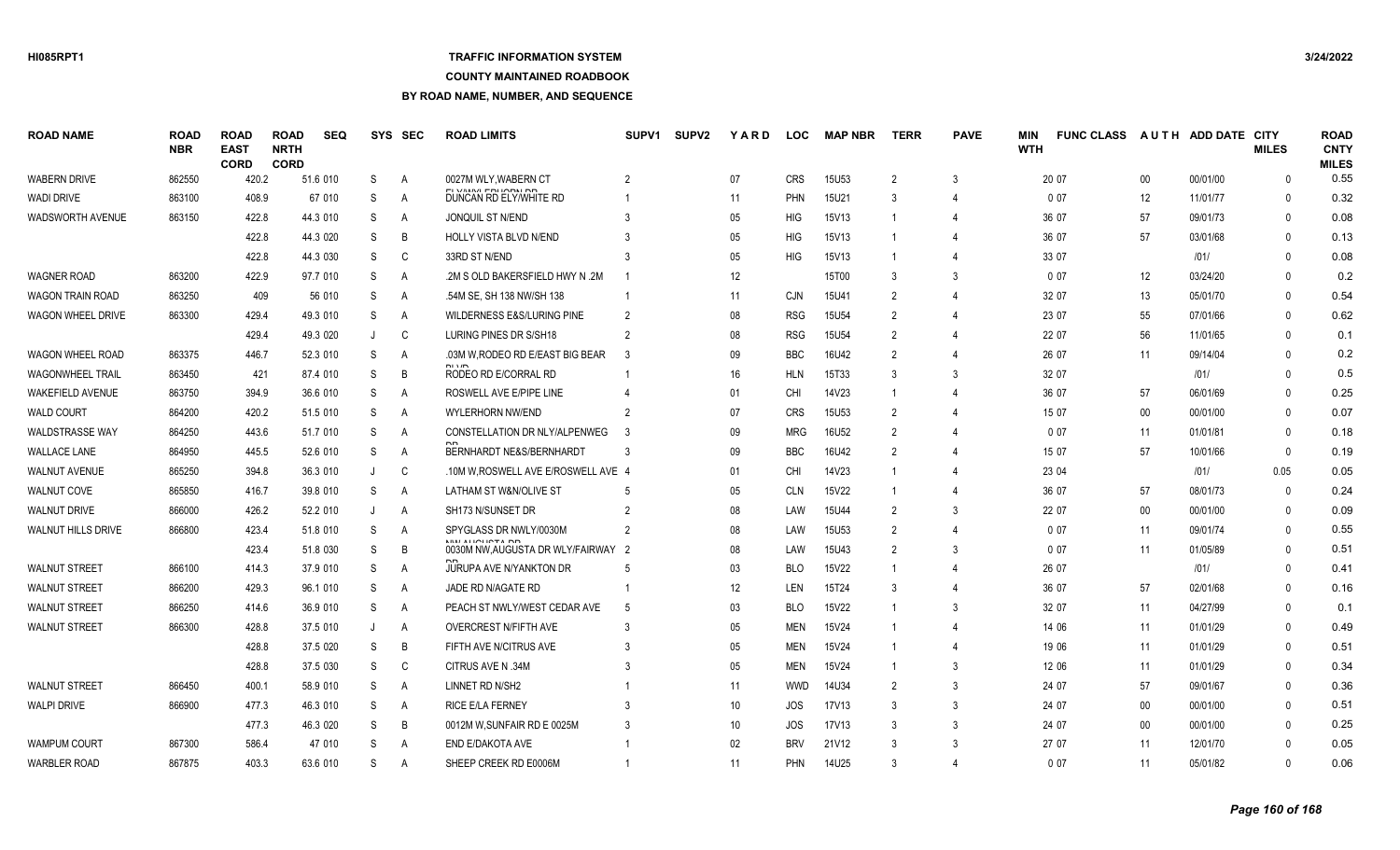## **TRAFFIC INFORMATION SYSTEM**

#### **COUNTY MAINTAINED ROADBOOK**

| <b>ROAD NAME</b>         | <b>ROAD</b><br><b>NBR</b> | <b>ROAD</b><br><b>EAST</b><br><b>CORD</b> | <b>ROAD</b><br><b>NRTH</b><br><b>CORD</b> | <b>SEQ</b> | <b>SYS</b> | SEC            | <b>ROAD LIMITS</b>                   | <b>SUPV1</b>   | <b>SUPV2</b> | YARD            | <b>LOC</b> | <b>MAP NBR</b> | TERR           | <b>PAVE</b>    | <b>MIN</b><br><b>WTH</b> | <b>FUNC CLASS</b> |        | AUTH ADD DATE CITY | <b>MILES</b> | <b>ROAD</b><br><b>CNTY</b><br><b>MILES</b> |
|--------------------------|---------------------------|-------------------------------------------|-------------------------------------------|------------|------------|----------------|--------------------------------------|----------------|--------------|-----------------|------------|----------------|----------------|----------------|--------------------------|-------------------|--------|--------------------|--------------|--------------------------------------------|
| <b>WARD STREET</b>       | 867950                    | 420.2                                     |                                           | 42.1 010   | S          | Α              | WATERMAN AVE E/COOLEY ST             | -5             |              | 05              | <b>SBO</b> | 15V13          |                | 3              |                          | 26 07             | 57     | 09/01/73           | $\mathbf{0}$ | 0.19                                       |
|                          |                           | 420.2                                     |                                           | 42.1 020   | S          | B              | PEDLEY E/WHITLOCK                    |                |              | 05              | <b>SBO</b> | 15V13          |                | 3              |                          | 24 07             | 57     | 03/01/68           | $\Omega$     | 0.17                                       |
| <b>WARD WAY</b>          | 868100                    | 430.9                                     |                                           | 39.5 010   | S          | $\overline{A}$ | .03M S.ZANJA VIEW DR N/MILL CRK RD 3 |                |              | 05              | <b>MEN</b> | 15V25          |                | $\overline{4}$ |                          | 22 07             | 57     | 10/01/67           | $\Omega$     | 0.25                                       |
| WARREN VISTA AVENUE      | 868400                    | 470.2                                     |                                           | 41.4 050   | S          | F              | 0005M S.CANTERBURY N/0023M           | -3             |              | 10              | <b>YUC</b> | <b>17U51</b>   | 3              | $\overline{4}$ |                          | 22 07             | 11     | 11/01/71           | $\mathbf{0}$ | 0.4                                        |
| <b>WATERMAN AVENUE</b>   | 870200                    | 420.2                                     |                                           | 40.2 020   | A          | N              | 1.511100<br>THIRD ST N/FOURTH ST     |                |              | 05              | <b>SBO</b> | 15V13          |                | $\overline{4}$ |                          | 48 03             | 31     | 10/01/70           | 0.07         | 0.06                                       |
|                          |                           | 420.2                                     |                                           | 40.2 030   | A          | F              | ALLEY S.5TH N/N LINE .5TH            | -5             |              | 05              | <b>SBO</b> | <b>15V13</b>   |                | 4              |                          | 68 03             | 57     | 10/01/70           | 0.01         | 0.02                                       |
|                          |                           | 420.2                                     |                                           | 40.2 040   | A          | G              | S LINE, WARD N/SIXTH ST              |                |              | 05              | <b>SBO</b> | 15V13          |                | 4              |                          | 62 03             | 62     | 02/01/66           | 0.04         | 0.03                                       |
| WATERMAN CANYON ROAD     | 870950                    | 418.8                                     |                                           | 50.7 010   | S          | D              | END NE/CRESTLINE CUTOFF              | $\overline{2}$ |              | 07              | <b>CRS</b> | 15U53          | $\overline{2}$ | 3              |                          | 16 07             | $00\,$ | 00/01/00           | $\mathbf{0}$ | 0.31                                       |
| <b>WATERMAN ROAD</b>     | 870750                    | 432.5                                     |                                           | 97.2 010   | S          | $\overline{A}$ | 0001M W.RAMIREZ RD E 0078M           |                |              | 12              | <b>BAR</b> | 15T25          | 3              | 3              |                          | 24 07             | 12     | 11/01/64           | $\Omega$     | 0.78                                       |
| <b>WATERMAN STREET</b>   | 870800                    | 432.2                                     |                                           | 97.3 010   | S          | $\overline{A}$ | OLD HIGHWAY 58 E/RAMIREZ RD          |                |              | 12              | <b>BAR</b> | 15T25          | 3              | 3              |                          | 26 07             | $00\,$ | 00/01/00           | $\mathbf{0}$ | 0.37                                       |
| <b>WATERS DRIVE</b>      | 871100                    | 417.5                                     |                                           | 51.8 010   | A          | A              | <b>CREST FOREST E/TETLEY LANE</b>    | $\overline{2}$ |              | 07              | <b>CRS</b> | <b>15U52</b>   | $\mathfrak{p}$ | 3              |                          | 26 04             | 11     | 01/01/34           | $\Omega$     | 1.09                                       |
|                          |                           | 417.5                                     |                                           | 51.8 020   | A          | B              | <b>TETLEY LANE E/SH138</b>           |                |              | 07              | <b>CRS</b> | <b>15U52</b>   | $\mathcal{P}$  | 4              |                          | 29 04             | 11     | 01/01/34           | $\Omega$     | 0.54                                       |
| <b>WATERS ROAD</b>       | 871175                    | 550.9                                     |                                           | 95.1 010   | S          | A              | EB I-40 RAMPS E/MOJAVE WATER DIST    |                |              | 15              | <b>ESX</b> | 20T00          | 3              | 3              |                          | 26 07             | 13     | 1//19//0           | $\Omega$     | 0.2                                        |
| <b>WAUKESHA TRAIL</b>    | 871350                    | 586.7                                     |                                           | 48.9 010   | S          | $\overline{A}$ | BADGER TR N0029M                     |                |              | 02              | <b>BRV</b> | 21V12          | 3              | 3              |                          | 33 07             | $00\,$ | 00/01/00           | $\Omega$     | 0.29                                       |
| <b>WAVERLY AVENUE</b>    | 871550                    | 435.9                                     |                                           | 67.3 010   | S          | Α              | <b>HOLMES N/EXETER</b>               |                |              | 16              | <b>LCN</b> | 16U21          | 3              | $\overline{1}$ |                          | 25 07             | 11     | 01/01/58           | $\Omega$     | 0.5                                        |
| <b>WEBSTER ROAD</b>      | 872150                    | 436.8                                     |                                           | 96.1 010   | S          | $\overline{A}$ | END N0005M                           |                |              | 12              | <b>BAR</b> | 16T21          | 3              | $\overline{1}$ |                          | 20 07             |        | /01/               | $\Omega$     | 0.05                                       |
|                          |                           | 436.8                                     |                                           | 96.1 020   | S          | B              | 05M N, END N/SOAP MINE RD            |                |              | 12              | <b>BAR</b> | 16T21          | 3              | 3              |                          | 20 07             |        | 1011               | 0.13         | 0.31                                       |
| WEEPING WILLOW DRIVE     | 872450                    | 431.8                                     |                                           | 51.4 010   | S          | $\overline{A}$ | WILD CHERRY ELY/OAK KNOLL            | $\overline{2}$ |              | $08\,$          | GEV        | 15U55          | $\overline{2}$ | 4              |                          | 18 07             | 57     | 10/01/65           | $\mathbf{0}$ | 0.28                                       |
| <b>WEISSHORN DRIVE</b>   | 872600                    | 420.4                                     |                                           | 51.6 010   | S          | Α              | WABERN NLY/WYLERHORN                 | $\mathcal{P}$  |              | 07              | <b>CRS</b> | <b>15U53</b>   | $\mathcal{P}$  | 3              |                          | 18 07             | $00\,$ | 00/01/00           | $\Omega$     | 0.57                                       |
| WENATCHEE TRAIL          | 872850                    |                                           | 586                                       | 46.8 010   | S          | A              | 0004M S.SHANIKO TR NLY/DEL REY DR    |                |              | 02              | <b>BRV</b> | 21V12          | 3              | 3              |                          | 27 07             | 11     | 11/01/71           | $\Omega$     | 0.52                                       |
| <b>WENDY AVENUE</b>      | 872900                    | 444.5                                     |                                           | 53.1 010   |            | $\overline{A}$ | MEADOW LN N/SH38                     |                |              | 09              | <b>BBC</b> | 16U42          | 2              | 3              |                          | 25 05             | 57     | 11/01/66           | $\Omega$     | 0.16                                       |
|                          |                           | 444.5                                     |                                           | 53.1 020   | S          | B              | SH38 N/HALE DR                       |                |              | 09              | <b>BBC</b> | 16U42          | $\mathcal{P}$  | $\overline{4}$ |                          | 24 05             | 56     | 03/01/66           | $\Omega$     | 0.22                                       |
|                          |                           | 444.5                                     |                                           | 53.1 030   | S          | C              | HALE DR N .13M                       |                |              | 09              | <b>BBC</b> | 16U42          | $\mathfrak{p}$ | 3              |                          | 12 05             | 56     | 03/01/66           | $\Omega$     | 0.13                                       |
| <b>WESLEY AVENUE</b>     | 873050                    | 395.2                                     |                                           | 37.7 010   | S          | A              | PHILLIPS BLVD N/0013M N, GRAND AVE 4 |                |              | 01              | <b>MTC</b> | 14V23          |                | 4              |                          | 36 07             | 57     | 05/01/66           | $\Omega$     | 0.29                                       |
| <b>WESLEY COURT</b>      | 873100                    | 444                                       |                                           | 52.4 010   | S          | Α              | HILLEN DALE DR NE/END                |                |              | 09              | BBC        | 16U42          |                | $\overline{4}$ |                          | 26 07             | 11     | 12/01/71           | $\mathbf{0}$ | 0.04                                       |
| WESLEY ROAD              | 873200                    | 473.8                                     |                                           | 42.5 010   | S          | Α              | .25M S.MT VIEW TRL N/ONAGA TRL       | 3              |              | 10              | JOS        | 17V12          | 3              | 3              |                          | 24 07             | $00\,$ | 00/01/00           | $\Omega$     | 0.46                                       |
| <b>WEST CEDAR AVENUE</b> | 873300                    | 414.7                                     |                                           | 37 010     | S          | A              | SYCAMORE ST NE/CEDAR AVE             | -5             |              | 03              | <b>BLO</b> | 15V22          |                | 3              |                          | 36 07             | 11     | 04/27/99           | $\Omega$     | 0.24                                       |
| <b>WEST DRIVE</b>        | 873500                    | 460.5                                     |                                           | 38.5 010   | S          | A              | 29 PALMS HWY N/CORONADO DR           | 3              |              | 10              | <b>MOR</b> | 16V25          | 3              | 3              |                          | 24 07             | 57     | 11/01/67           | $\Omega$     | 0.12                                       |
|                          |                           | 460.5                                     |                                           | 38.5 020   | S          | C              | CORONADO DR N/PIONEER DR             |                |              | 10              | <b>MOR</b> | 16V25          |                |                |                          | 007               | 12     | 07/01/84           | $\Omega$     | 0.09                                       |
|                          |                           | 460.5                                     |                                           | 38.5 030   | S          | B              | PIONEER DR N0008M                    |                |              | 10 <sup>1</sup> | <b>MOR</b> | 16V25          | $\mathcal{R}$  | $\overline{4}$ |                          | 007               | $00\,$ | 00/01/00           | $\Omega$     | 0.08                                       |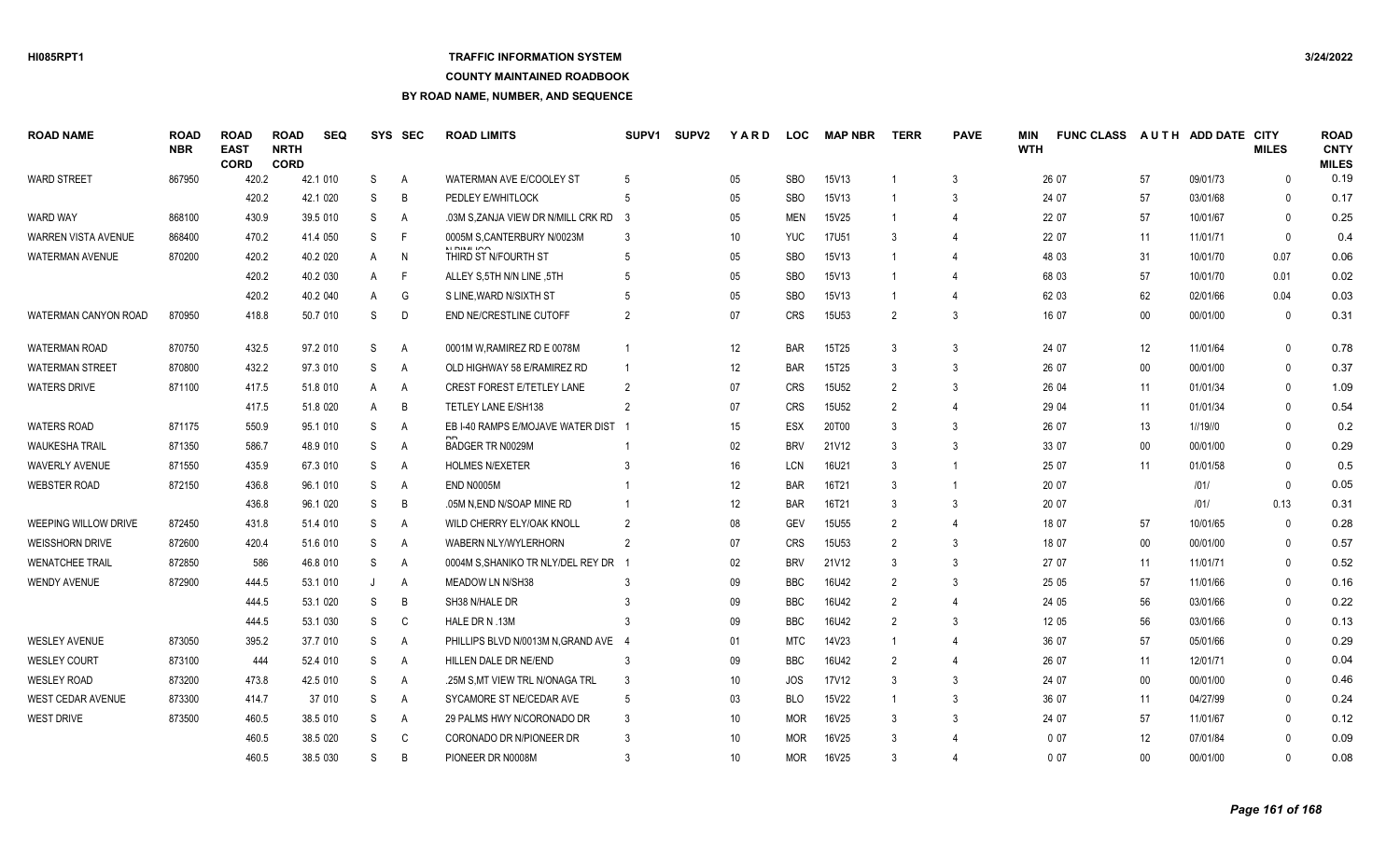## **TRAFFIC INFORMATION SYSTEM**

#### **COUNTY MAINTAINED ROADBOOK**

| <b>ROAD NAME</b>              | ROAD<br><b>NBR</b> | <b>ROAD</b><br><b>EAST</b><br><b>CORD</b> | <b>ROAD</b><br><b>NRTH</b><br><b>CORD</b> | <b>SEQ</b> | <b>SYS</b> | <b>SEC</b>     | <b>ROAD LIMITS</b>                     | SUPV1         | <b>SUPV2</b> | YARD | <b>LOC</b> | <b>MAP NBR</b>    | <b>TERR</b>    | <b>PAVE</b>    | MIN<br><b>WTH</b> | <b>FUNC CLASS</b> |        | AUTH ADD DATE | <b>CITY</b><br><b>MILES</b> | <b>ROAD</b><br><b>CNTY</b><br><b>MILES</b> |
|-------------------------------|--------------------|-------------------------------------------|-------------------------------------------|------------|------------|----------------|----------------------------------------|---------------|--------------|------|------------|-------------------|----------------|----------------|-------------------|-------------------|--------|---------------|-----------------------------|--------------------------------------------|
| <b>WEST DRIVE</b>             | 873650             | 430.4                                     |                                           | 48.9 010   | S          | $\overline{A}$ | FERN DR SW&WLY/HUNSAKER WY             | $\mathcal{P}$ |              | 08   | <b>RSG</b> | <b>15U54</b>      | $\overline{2}$ | 3              |                   | 24 07             | 56     | 09/01/66      | $\Omega$                    | 0.29                                       |
|                               |                    | 430.4                                     |                                           | 48.9 020   |            | B              | <b>HUNSAKER N/FERN</b>                 |               |              | 08   | <b>RSG</b> | 15U54             | -2             | 3              |                   | 26 07             | 00     | 00/01/00      | $\mathbf{0}$                | 0.14                                       |
|                               |                    | 430.4                                     |                                           | 48.9 030   | S          | C              | FERN DR N/COVE CIRCLE                  |               |              | 08   | <b>RSG</b> | <b>15U54</b>      | $\mathcal{P}$  | 3              |                   | 22 07             | 56     | 09/01/65      | $\Omega$                    | 0.09                                       |
| <b>WEST PARKWAY</b>           | 873800             | 475.4                                     |                                           | 44.9 010   | S          | A              | <b>EAST PARKWAY NW/SUNSET</b>          |               |              | 10   | <b>JOS</b> | 17V12             |                | 3              |                   | 21 07             | $00\,$ | 00/01/00      | $\Omega$                    | 0.17                                       |
| <b>WEST SHORE ROAD</b>        | 873950             | 424.5                                     |                                           | 52.6 010   | S          | A              | PENINSULA DR N&E/0024M SE, LACHEN 2    |               |              | 08   | LAW        | 15U43             | $\overline{2}$ |                |                   | 20 07             | 11     | 12/01/69      | $\mathbf{0}$                | 1.94                                       |
| <b>WEST VILLAGE LANE</b>      | 874100             | 419.2                                     |                                           | 51 020     | S          | B              | S EDGE, SO. VILLAGE LN N/NO. VILLAGE 2 |               |              | 07   | <b>CRS</b> | 15U53             | 2              |                |                   | 16 07             | $00\,$ | 00/01/00      | $\Omega$                    | 0.08                                       |
| <b>WESTERIA STREET</b>        | 874175             | 413.4                                     |                                           | 39.9 010   | S          | B              | END N/MANZANITA DR                     |               |              | 03   | <b>RLO</b> | 15V22             |                |                |                   | 007               | 11     | 09/01/87      | $\Omega$                    | 0.12                                       |
|                               |                    | 413.4                                     |                                           | 39.9 020   | S          | A              | MONTROSE ST N/END                      |               |              | 03   | <b>RLO</b> | 15V12             |                |                |                   | 007               | 11     | 02/01/86      | $\Omega$                    | 0.09                                       |
| <b>WESTERN DRIVE</b>          | 874550             | 426.5                                     |                                           | 52 010     | S          | A              | ALDER TERRACE N/END, OIL               |               |              | 08   | LAW        | 15U44             | 2              |                |                   | 17 07             | 00     | 00/01/00      | $\Omega$                    | 0.06                                       |
| <b>WESTERN DRIVE</b>          | 874700             | 430.1                                     |                                           | 94.8 010   | S          | C              | ASH RD N/0002M N, THIRD RD             |               |              | 12   | <b>LEN</b> | 15T25             |                |                |                   | 007               | 11     | 09/01/86      | $\mathbf{0}$                | 0.12                                       |
|                               |                    | 430.1                                     |                                           | 94.8 020   | S          | A              | .03M SE.CHERYLE ST NW/MAIN ST          |               |              | 12   | LEN        | 15T25             |                |                |                   | 36 07             | 56     | 08/01/65      | $\Omega$                    | 0.31                                       |
|                               |                    | 430.1                                     |                                           | 94.8 030   | S          | B              | AGATE RD N 0011M                       |               |              | 12   | LEN        | 15T24             | 3              | 3              |                   | 28 07             | 11     | 03/01/65      | $\mathbf{0}$                | 0.11                                       |
| <b>WESTON AVENUE</b>          | 875000             | 433.9                                     |                                           | 98 005     | S          | B              | .04M S, EXETER ST N/EXETER ST          |               |              | 12   | <b>BAR</b> | 15T15             |                |                |                   | 24 07             | 11     | 02/06/96      | $\Omega$                    | 0.04                                       |
|                               |                    | 433.9                                     |                                           | 98.1 010   | S          | $\overline{A}$ | EXETER ST N/0003M N, SPADRA            |               |              | 12   | <b>BAR</b> | 15T15             | 3              | $\overline{4}$ |                   | 24 07             | 00     | 00/01/00      | $\Omega$                    | 0.38                                       |
| <b>WESTWOOD STREET</b>        | 875150             | 419                                       |                                           | 37.2 020   | S          | B              | .03 M W, MYRTLEWOOD AVE/RECHE<br>Q(M)  | -3            |              | 05   | <b>CLN</b> | 15V23             |                | 4              |                   | 30 07             | 44     | 07/01/65      | 0.02                        | 0.17                                       |
| <b>WHEELER ROAD</b>           | 875300             | 419.7                                     |                                           | 90.1 010   | S          | A              | <b>INDIAN TR E/WHEELER RANCH</b>       |               |              | 11   | <b>HLN</b> | 15T33             |                |                |                   | 21 07             | 57     | 05/01/67      | $\mathbf{0}$                | 2.1                                        |
| <b>WHIPPLE DRIVE</b>          | 875400             | 446.5                                     |                                           | 52.5 010   | S          | Α              | STANFORD WAY NW/TURLOCK DR             | -3            |              | 09   | <b>BBC</b> | 16U42             | $\overline{2}$ | 4              |                   | 25 07             | 11     | 02/01/67      | $\Omega$                    | 0.23                                       |
| WHISPERING FOREST DRIVE       | 875425             | 444.2                                     |                                           | 53.1 010   | S          | $\overline{A}$ | NORTH SHORE DR SH38 N/END              |               |              | 09   | <b>BBC</b> | 16U42             | 2              | $\overline{4}$ |                   | 25 07             | 11     | 12/01/69      | $\Omega$                    | 0.4                                        |
| <b>WHISPERING PINES DRIVE</b> | 875450             | 430                                       |                                           | 49.2 010   | S          | A              | ENCINA WAY S&E/PALO ALTO WY(W          | 2             |              | 08   | <b>RSG</b> | 15U <sub>54</sub> | $\overline{2}$ | $\overline{4}$ |                   | 20 07             | 51     | 11/01/72      | $\mathbf{0}$                | 0.44                                       |
|                               |                    | 430                                       |                                           | 49.2 020   | S          | B              | PALO ALTO WY(E JCT) E/HUNSAKER DR 2    |               |              | 08   | <b>RSG</b> | <b>15U54</b>      | $\mathcal{P}$  |                |                   | 20 07             | 51     | 11/01/72      | $\Omega$                    | 0.09                                       |
| WHISPERING SPRINGS ROAD       | 875500             | 420.1                                     |                                           | 67.6 010   | S          | A              | SUNBURST RD N&E/RAIN SHADOW RD         |               |              | 16   | SVL        | 15U23             | 3              | $\overline{4}$ |                   | 36 07             | 11     | 03/01/73      | $\mathbf{0}$                | 0.31                                       |
| <b>WHITE ASH ROAD</b>         | 875550             | 47.2                                      |                                           | 411.9 010  | S          | $\overline{A}$ | DEERBERRY WY E/.03M E.VALERIAN WY 5    |               |              | 03   | <b>DEV</b> | <b>15U51</b>      |                |                |                   | 36 07             | 11     | 10/31/17      | $\Omega$                    | 0.14                                       |
|                               |                    | 47.2                                      |                                           | 412 020    | S          | B              | .03M W, PASSIONFLOWER LN               |               |              | 03   | <b>DEV</b> | <b>15U51</b>      |                |                |                   | 36 07             | 11     | 10/31/17      | $\mathbf{0}$                | 0.16                                       |
|                               |                    | 47.1                                      |                                           | 412.2 030  | S          | C              | NEWPORT PLUM WY/LAPIS LN               | -5            |              | 03   | DEV        | 15U51             |                | 4              |                   | 32 07             | 13     | 11/16/21      | $\Omega$                    | 0.36                                       |
| WHITE FEATHER ROAD            | 875650             | 477.6                                     |                                           | 44.3 005   | S          | B              | .12M N, SULLIVAN RD N/.19M S, SH62     |               |              | 10   | JOS.       | 17V13             | 3              | 3              |                   | 64 06             | 12     | 06/10/91      | $\mathbf{0}$                | 0.19                                       |
|                               |                    | 477.6                                     |                                           | 44.3 010   | S          | A              | 0019M S, SH62 N/SH62                   |               |              | 10   | JOS        | 17V13             |                |                |                   | 006               | 12     | 11/01/77      | $\mathbf{0}$                | 0.19                                       |
| <b>WHITE FOX TRAIL</b>        | 875700             | 410.3                                     |                                           | 64.1 005   | S          | B              | BALDY MESA RD E/BRACEO ST              |               |              | 11   | <b>OKH</b> | 15U21             | 3              |                |                   | 26 07             | 11     | 12/09/08      | $\Omega$                    | 0.44                                       |
|                               |                    | 411.6                                     |                                           | 64.1 010   | S          | A              | <b>VERBENA RD E/COLERIDGE RD</b>       |               |              | 11   | <b>PHN</b> | 15U21             |                |                |                   | 18 07             | 11     | 01/29/08      | $\Omega$                    | 0.13                                       |
| <b>WHITE MOUNTAIN ROAD</b>    | 875800             | 444.2                                     |                                           | 53.2 010   | S          | A              | WHISPERING FOREST DR N/END             |               |              | 09   | <b>BBC</b> | 16U42             | $\mathcal{P}$  | $\mathcal{R}$  |                   | 25 07             | 11     | 12/01/69      | $\Omega$                    | 0.18                                       |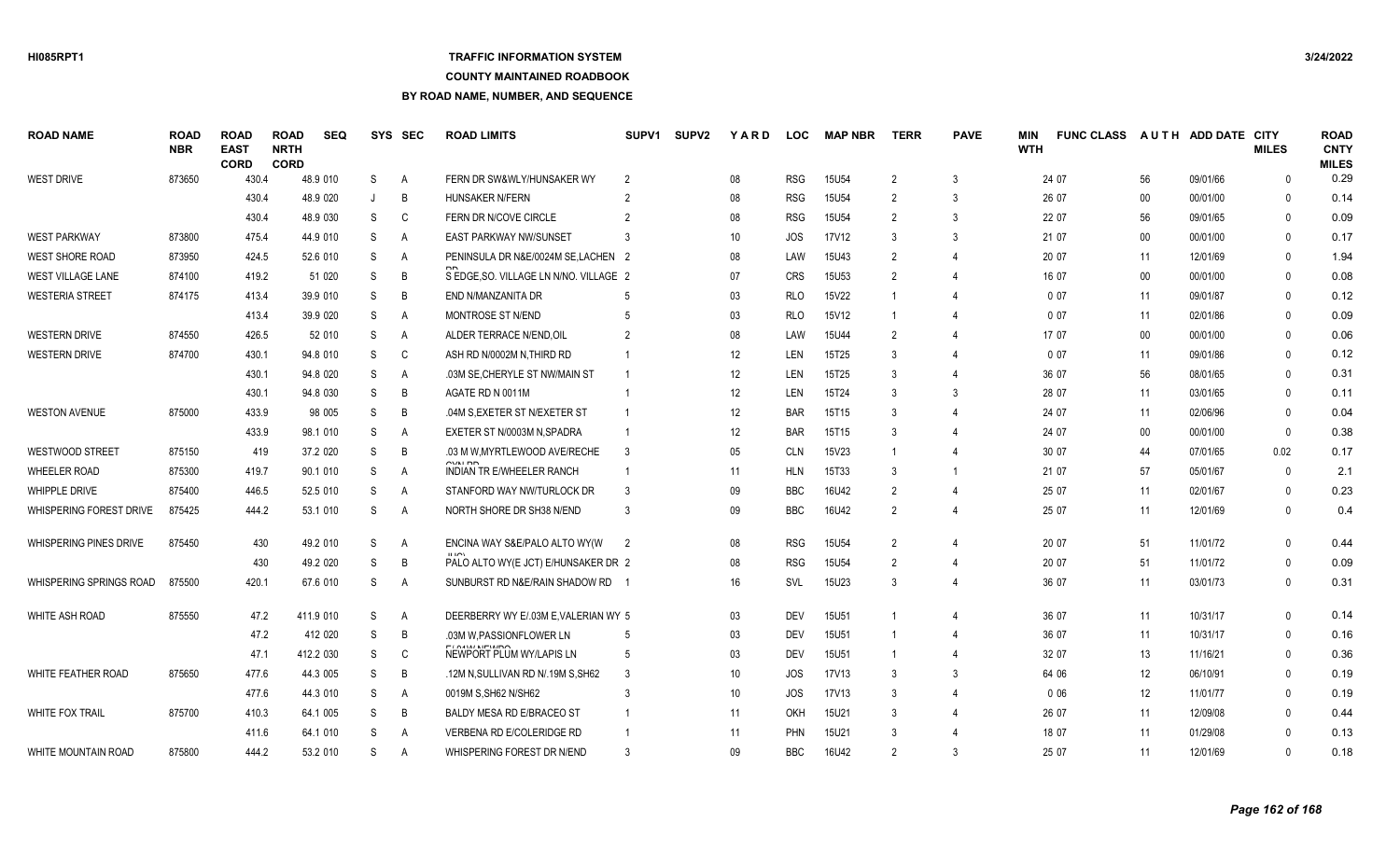## **TRAFFIC INFORMATION SYSTEM**

#### **COUNTY MAINTAINED ROADBOOK**

| <b>ROAD NAME</b>         | <b>ROAD</b><br><b>NBR</b> | <b>ROAD</b><br><b>EAST</b><br><b>CORD</b> | <b>ROAD</b><br><b>NRTH</b><br><b>CORD</b> | <b>SEQ</b> | SYS     | <b>SEC</b> | <b>ROAD LIMITS</b>                  | <b>SUPV1</b>   | <b>SUPV2</b> | <b>YARD</b> | <b>LOC</b> | <b>MAP NBR</b>    | <b>TERR</b>    | <b>PAVE</b>    | MIN<br><b>WTH</b> | <b>FUNC CLASS</b> |        | AUTH ADD DATE CITY | <b>MILES</b> | <b>ROAD</b><br><b>CNTY</b><br><b>MILES</b> |
|--------------------------|---------------------------|-------------------------------------------|-------------------------------------------|------------|---------|------------|-------------------------------------|----------------|--------------|-------------|------------|-------------------|----------------|----------------|-------------------|-------------------|--------|--------------------|--------------|--------------------------------------------|
| <b>WHITE ROAD</b>        | 875750                    | 408.7                                     |                                           | 62 010     | S.      | A          | END N&E/PHELAN RD                   |                |              | 11          | <b>PHN</b> | <b>15U31</b>      | 3              |                |                   | 18 07             | 11     | 01/01/39           | $\Omega$     | 2.48                                       |
|                          |                           | 409.2                                     |                                           | 65.3 015   | S       | C          | <b>VERDE ST N/MESA ST</b>           |                |              | 11          | PHN        | 15U21             | 3              |                |                   | 26 07             | 12     | 03/24/20           | $\Omega$     | 0.12                                       |
|                          |                           | 408.7                                     |                                           | 62 020     | S       | B          | END N/WADI DR                       |                |              | 11          | PHN        | 15U21             |                |                |                   | 007               | 12     | 11/01/77           | $\Omega$     | 0.04                                       |
| WHITE SAIL DRIVE         | 875850                    | 420.4                                     |                                           | 69 010     | S       | Α          | <b>MARINER DR N/END</b>             |                |              | 16          | SVL        | 15U23             |                |                |                   | 36 07             | 11     | 03/01/73           | $\Omega$     | 0.26                                       |
| WHITE WILLOW WAY         | 875975                    | 47.2                                      |                                           | 412.1 010  | S       | Α          | WHITE ASH RD N/VINE MAPLE RD        |                |              | 03          | <b>DEV</b> | 15U51             |                |                |                   | 32 07             | 11     | 10/31/17           | $\Omega$     | 0.08                                       |
| <b>WHITEHAVEN STREET</b> | 875780                    | 410.2                                     |                                           | 60 050     | S       | Α          | LANDOVER AVE E/BRACEO ST            |                |              | 11          | <b>OKH</b> | 15U31             |                | 3              |                   | 26 07             | 11     | 08/26/91           | $\mathbf{0}$ | 0.49                                       |
|                          |                           | 410.7                                     |                                           | 60 060     | S       | B          | BRACEO ST E .25M                    |                |              | 11          | PHN        | 15U31             |                | 3              |                   | 26 07             | 11     | 11/16/92           | $\mathbf{0}$ | 0.25                                       |
|                          |                           | 413.4                                     |                                           | 60 070     | S       | D          | .11M W, BLUE ROSE WY E/.11M E, BLUE |                |              | 11          | <b>OKH</b> | 15U32             |                |                |                   | 64 07             | 11     | 06/22/04           | $\mathbf{0}$ | 0.22                                       |
|                          |                           | 414.7                                     |                                           | 60 080     | S       | C          | ESCONDIDO AVE E .01M                |                |              | 11          | OKH        | 15U32             |                | $\overline{4}$ |                   | 26 07             | 11     | 03/13/01           | $\Omega$     | 0.01                                       |
|                          |                           | 414.7                                     |                                           | 60 090     | S       | E          | .01M E,ESCONDIDO AVE E .08M         |                |              | 11          | OKH        | 15U32             | 3              | $\overline{1}$ |                   | 26 07             | 11     | 03/13/01           | $\mathbf{0}$ | 0.09                                       |
| <b>WHITESPRINGS ROAD</b> | 875950                    | 586.9                                     |                                           | 49.1 010   | S       | Α          | 0005M W, RIO MESA DR E/RIO MESA DR  |                |              | 02          | <b>BRV</b> | 21V12             | 3              | $\overline{1}$ |                   | 36 07             | 11     | 12/01/70           | $\mathbf{0}$ | 0.05                                       |
|                          |                           | 586.9                                     |                                           | 49.1 020   | S       | B          | RIO MESA DR E 0004M                 |                |              | 02          | <b>BRV</b> | 21V12             | 3              | 3              |                   | 36 07             | 11     | 12/01/70           | $\Omega$     | 0.04                                       |
| WHITEWOOD DRIVE          | 876000                    | 429.5                                     |                                           | 39.6 010   | S       | Α          | CEDAR LN N/MADEIRA AVE              |                |              | 05          | <b>MEN</b> | 15V24             |                |                |                   | 32 07             | 11     | 05/09/00           | $\Omega$     | 0.11                                       |
| WHITLOCK AVENUE          | 876050                    | 421.1                                     |                                           | 41.8 010   | S       | A          | END N/SIXTH ST                      |                |              | 05          | <b>SBO</b> | 15V13             |                |                |                   | 21 07             | 57     | 09/01/73           | $\Omega$     | 0.36                                       |
| <b>WHITTIER COURT</b>    | 876375                    | 394.8                                     |                                           | 36.8 010   | S       | Α          | HUMBOLT AVE E .04M                  |                |              | 01          | CHI        | 14V23             |                |                |                   | 32 07             | 11     | 09/25/07           | $\Omega$     | 0.04                                       |
| WHITTRAM AVENUE          | 876500                    | 4067                                      |                                           | 411 020    | J       | B          | HICKORY AVE E/CALABASH AVE          |                |              | 03          | <b>FTA</b> | 14V15             |                |                |                   | 24 05             | 11     | 01/01/29           | $\mathbf{0}$ | 0.75                                       |
|                          |                           | 407.4                                     |                                           | 41.1 023   | $\cdot$ | D          | CALABASH AVE E/BANANA AVE           | $\overline{2}$ |              | 03          | <b>FTA</b> | 14V15             |                | $\overline{4}$ |                   | 24 05             | 11     | 01/01/29           | $\mathbf{0}$ | 0.25                                       |
|                          |                           | 4067                                      |                                           | 411 030    | J       | C          | <b>BANANA E/BEECH</b>               |                |              | 03          | <b>FTA</b> | 15V11             |                | 3              |                   | 28 05             | 11     | 01/01/29           | $\Omega$     | 1.52                                       |
| <b>WIDGEON DRIVE</b>     | 876800                    | 445.4                                     |                                           | 52.9 010   | S       | B          | COUNTRY CLUB BLVD N/FAIRWAY BLVD 3  |                |              | 09          | <b>BBC</b> | 16U42             | 2              |                |                   | 007               | 11     | 12/01/81           | $\Omega$     | 0.05                                       |
|                          |                           | 445.4                                     |                                           | 52.9 020   | S       | C          | MOUNTAIN VIEW BLVD N/ELYSIAN BLVD 3 |                |              | 09          | <b>BBC</b> | 16U42             | $\mathcal{P}$  |                |                   | 007               | 11     | 12/01/81           | $\Omega$     | 0.04                                       |
|                          |                           | 445.4                                     |                                           | 52.9 030   | S       | A          | ELYSIAN BLVD N/MALTBY BLVD          | 3              |              | 09          | <b>BBC</b> | 16U42             | 2              |                |                   | 16 07             | 57     | 10/01/66           | $\Omega$     | 0.09                                       |
| WIGWAM WAY               | 876975                    | 585.8                                     |                                           | 47.2 010   | S       | Α          | <b>BUCKSKIN DR N/MOCCASIN RD</b>    |                |              | $02\,$      | <b>BRV</b> | 21V12             | $\mathbf{3}$   | 3              |                   | 26 07             | 11     | 11/01/71           | $\Omega$     | 0.16                                       |
| <b>WILD CHERRY DRIVE</b> | 877250                    | 431.5                                     |                                           | 51.5 010   | S       | Α          | HOLCOMB CREEK E/YUKON DR            | $\overline{2}$ |              | 08          | GEV        | 15U <sub>55</sub> | $\overline{2}$ |                |                   | 15 07             | $00\,$ | 00/01/00           | $\Omega$     | 0.26                                       |
|                          |                           | 431.5                                     |                                           | 51.5 020   | S       | B          | YUKON DR E&SE/OAK KNOLL DR          | $\mathcal{P}$  |              | 08          | <b>GEV</b> | 15U <sub>55</sub> | $\mathcal{P}$  |                |                   | 16 07             | 57     | 10/01/68           | $\Omega$     | 0.23                                       |
| <b>WILD LILAC POINT</b>  | 877625                    | 437.9                                     |                                           | 38.6 050   | S       | Α          | .07M W.RUNNING QUAIL RD E/LOOKOUT 3 |                |              | 05          | <b>OGL</b> | 16V21             |                | 4              |                   | 26 07             | 11     | 06/29/92           | $\Omega$     | 0.22                                       |
| WILD OAK DRIVE           | 877700                    | 428.7                                     |                                           | 49.5 010   | S       | Α          | END E/ALL VIEW DRIVE                |                |              | 08          | <b>RSG</b> | <b>15U54</b>      | $\mathcal{P}$  | $\overline{4}$ |                   | 22 07             | 56     | 09/01/65           | $\Omega$     | 0.28                                       |
| <b>WILD ROAD</b>         | 877100                    | 416.9                                     |                                           | 87.6 010   | S       | B          | HELENDALE RD E/SMITHSON RD          |                |              | 11          | <b>HLN</b> | 15T32             |                | 3              |                   | 21 05             | $00\,$ | 00/01/00           | $\Omega$     | 0.5                                        |
|                          |                           | 416.9                                     |                                           | 87.6 020   | $\cdot$ | A          | SMITHSON RD N&E/INDIAN TR           |                |              | 11          | <b>HLN</b> | 15T52             | $\mathbf{3}$   | 3              |                   | 23 05             | $00\,$ | 00/01/00           | $\Omega$     | 3.43                                       |
| WILD ROSE COURT          | 877800                    | 413.6                                     |                                           | 60.3 010   | S       | Α          | .11M W.LINDA MESA ST E/LINDA MESA   |                |              | 11          | <b>OKH</b> | 15U32             |                |                |                   | 18 07             | 11     | 02/03/04           | $\Omega$     | 0.11                                       |
| <b>WILDERNESS DRIVE</b>  | 877255                    | 446.7                                     |                                           | 51.4 010   | S       | A          | SHADY LN N/.12M N.STATE CT          |                |              | 09          | <b>SUG</b> | 16U <sub>52</sub> | 2              | 3              |                   | 26 07             | 11     | 08/03/99           | $\cap$       | 0.31                                       |
| <b>WILDERNESS ROAD</b>   | 877400                    | 429.4                                     |                                           | 49.3 010   | S.      | <b>B</b>   | HILLTOP BLVD(SH18)NW/END            |                |              | 08          | <b>RSG</b> | <b>15U54</b>      | 2              |                |                   | 24 06             |        | 1011               | $\mathsf{O}$ | 0.8                                        |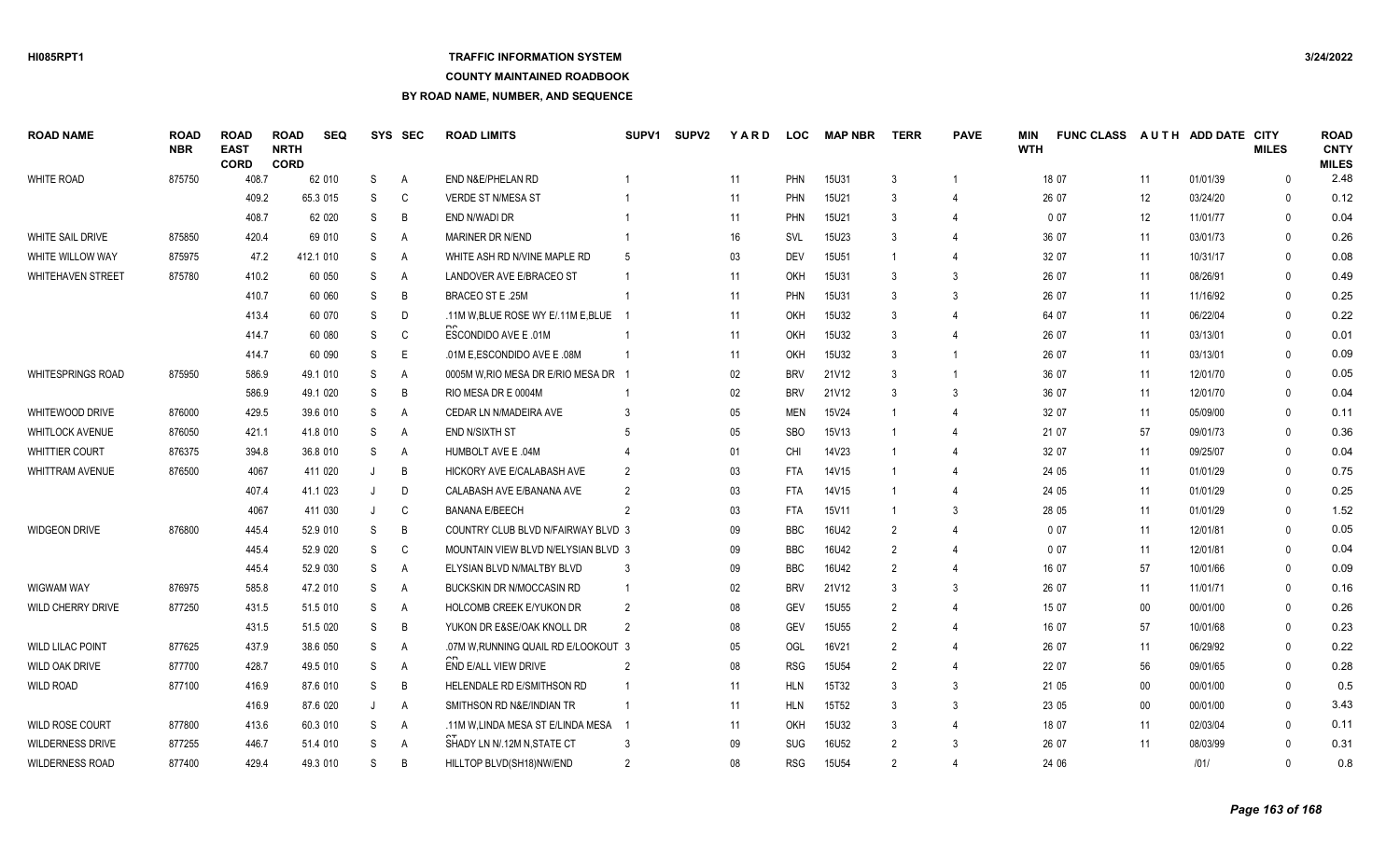## **TRAFFIC INFORMATION SYSTEM**

#### **COUNTY MAINTAINED ROADBOOK**

| <b>ROAD NAME</b>            | <b>ROAD</b><br><b>NBR</b> | <b>ROAD</b><br><b>EAST</b><br><b>CORD</b> | <b>ROAD</b><br><b>NRTH</b><br><b>CORD</b> | <b>SEQ</b> |              | SYS SEC        | <b>ROAD LIMITS</b>                                   | <b>SUPV1</b>   | <b>SUPV2</b> | YARD | <b>LOC</b> | <b>MAP NBR</b>    | <b>TERR</b>    | <b>PAVE</b>             | <b>MIN</b><br><b>WTH</b> | <b>FUNC CLASS</b> |        | AUTH ADD DATE CITY | <b>MILES</b> | <b>ROAD</b><br><b>CNTY</b><br><b>MILES</b> |
|-----------------------------|---------------------------|-------------------------------------------|-------------------------------------------|------------|--------------|----------------|------------------------------------------------------|----------------|--------------|------|------------|-------------------|----------------|-------------------------|--------------------------|-------------------|--------|--------------------|--------------|--------------------------------------------|
| <b>WILDFLOWER LANE</b>      | 877500                    | 416.7                                     |                                           | 86.6 010   | S            | A              | 0004M NW.ORCHARD HILL                                |                |              | 11   | SRL        | 15T42             | -3             | 4                       |                          | 36 07             | 00     | 00/01/00           | $\Omega$     | 0.31                                       |
| <b>WILDHORSE LANE</b>       | 877525                    | 447                                       |                                           | 51.2 010   | S            | A              | <b>CLVAIDLEMALE</b><br>MITCHELL LN E/0003M E, OAK DR |                |              | 09   | <b>SUG</b> | 16U52             | $\overline{2}$ | 4                       |                          | 007               | 11     | 10/01/82           | $\Omega$     | 0.16                                       |
| <b>WILDHORSE ROAD</b>       | 877550                    | 449.8                                     |                                           | 93.1 010   | S            | A              | ELKHORN N/CHLORIDE                                   |                |              | 12   | <b>NEB</b> | 16T23             | 3              | -1                      |                          | 26 07             | 57     | 01/01/68           | $\Omega$     | 0.57                                       |
| <b>WILDROSE DRIVE</b>       | 877850                    | 431.6                                     |                                           | 51.1 010   | J            | A              | <b>LAKESIDE NE/YUKON</b>                             |                |              | 08   | <b>GEV</b> | <b>15U55</b>      | $\mathcal{P}$  | 4                       |                          | 19 06             | $00\,$ | 00/01/00           | $\Omega$     | 0.29                                       |
|                             |                           | 431.6                                     |                                           | 51.1 020   | S            | B              | YUKON DR ELY/OAK KNOLL DR                            | $\overline{2}$ |              | 08   | <b>GEV</b> | <b>15U55</b>      | $\mathfrak{p}$ | $\overline{4}$          |                          | 12 06             | $00\,$ | 00/01/00           | $\Omega$     | 0.17                                       |
|                             |                           | 431.6                                     |                                           | 51.1 030   | S            | C              | OAK KNOLL DR SE/GRN VLY RD                           | $\mathcal{P}$  |              | 08   | <b>GEV</b> | <b>15U55</b>      | $\mathfrak{p}$ | 4                       |                          | 20 06             | $00\,$ | 00/01/00           | $\Omega$     | 0.05                                       |
| <b>WILDROSE LANE</b>        | 878000                    | 419.9                                     |                                           | 51.2 010   | S            | A              | STRAIGHT WAY N/LAKE DR                               |                |              | 07   | <b>CRS</b> | 15U53             | $\mathfrak{p}$ |                         |                          | 24 07             | $00\,$ | 00/01/00           | $\Omega$     | 0.11                                       |
| <b>WILDROSE LANE</b>        | 878200                    | 398.1                                     |                                           | 45.3 010   | S            | $\overline{A}$ | 25TH ST N 0012M                                      |                |              | 01   | SAH        | 14V14             |                | $\overline{4}$          |                          | 36 07             | 11     | 01/01/65           | $\mathbf{0}$ | 0.12                                       |
| <b>WILDROSE STREET</b>      | 878300                    | 413.9                                     |                                           | 156.4 010  | S            | $\overline{A}$ | <b>END E/ARGUS AVE</b>                               |                |              | 13   | <b>TRO</b> | 15R12             | 3              | 3                       |                          | 22 07             | $00\,$ | 00/01/00           | $\Omega$     | 0.07                                       |
|                             |                           | 413.9                                     |                                           | 156.4 020  | J            | B              | ARGUS AVE E/TRONA RD                                 |                |              | 13   | <b>TRO</b> | 15R12             | -3             | 3                       |                          | 35 07             | $00\,$ | 00/01/00           | $\mathbf{0}$ | 0.3                                        |
| <b>WILDRYE DRIVE</b>        | 878340                    | 411.7                                     |                                           | 47.3 010   | S            | $\overline{A}$ | PIONEER WY/SYCAMORE CREEK DR                         | -5             |              | 03   | <b>DEV</b> | 15U51             |                | $\overline{4}$          |                          | 32 07             | 13     | 11/16/21           | $\Omega$     | 0.22                                       |
| <b>WILDWOOD DRIVE</b>       | 878400                    | 420.3                                     |                                           | 68.5 010   | S            | A              | TAMARISK RD E&N/0008MNE.PALOS                        |                |              | 16   | SVL        | 15U23             | 3              | 4                       |                          | 36 07             | 11     | 03/01/73           | $\Omega$     | 0.13                                       |
| <b>WILDWOOD LANE</b>        | 878450                    | 419.8                                     |                                           | 51.2 010   | S            | A              | 001100<br>PIONEER CAMP ELY/BOWL RD                   | 2              |              | 07   | <b>CRS</b> | <b>15U53</b>      | $\mathcal{P}$  | 3                       |                          | 16 07             | $00\,$ | 00/01/00           | $\Omega$     | 0.38                                       |
|                             |                           | 419.8                                     |                                           | 51.2 020   | $\mathbf{J}$ | B              | <b>BOWL RD E/ROCKY LOOP</b>                          | 2              |              | 07   | <b>CRS</b> | <b>15U53</b>      | $\mathcal{P}$  |                         |                          | 22 05             | $00\,$ | 00/01/00           | $\Omega$     | 0.06                                       |
| <b>WILHART DRIVE</b>        | 878750                    | 472.3                                     |                                           | 47.4 010   | S            | A              | YUCCA MESA RD E/BONITA AVE                           |                |              | 10   | <b>YUC</b> | 17U <sub>52</sub> | $\mathcal{R}$  | 3                       |                          | 30 07             | 57     | 01/01/68           | $\Omega$     | 0.25                                       |
| <b>WILLIAMS AVENUE</b>      | 879050                    | 412.8                                     |                                           | 38.6 010   | S            | F              | BYRNE ST N/ASH ST                                    |                |              | 03   | <b>BLO</b> | 15V21             |                | 4                       |                          | 0 0 7             | 11     | 07/01/87           | $\Omega$     | 0.07                                       |
|                             |                           | 412.8                                     |                                           | 38.6 020   | S            | A              | MARYGOLD N/END                                       |                |              | 03   | <b>FTA</b> | 15V21             |                | 4                       |                          | 36 07             | 57     | 11/01/72           | $\Omega$     | 0.23                                       |
| <b>WILLIAMS STREET</b>      | 879200                    | 445.3                                     |                                           | 97.1 010   | S            | $\overline{A}$ | DIVIDING LINE E/0012M E, MC CORMICK                  |                |              | 12   | <b>YRM</b> | 16T22             |                | 3                       |                          | 23 07             | $00\,$ | 00/01/00           | $\Omega$     | 0.4                                        |
|                             |                           | 445.3                                     |                                           | 97.1 020   | S            | B              | <b>FIRST E/SEVENTH</b>                               |                |              | 12   | <b>YRM</b> | 16T22             | 3              | 3                       |                          | 23 07             | 00     | 00/01/00           | $\Omega$     | 0.51                                       |
| <b>WILLOW AVENUE</b>        | 879350                    | 414.6                                     |                                           | 44 010     | S            | E              | CAMALIA ST NLY/0006M N.GALWAY ST 5                   |                |              | 03   | <b>RLO</b> | 15V12             |                | 4                       |                          | 36 07             | 81     | 11/01/66           | $\Omega$     | 0.17                                       |
| <b>WILLOW CREEK ROAD</b>    | 879600                    | 425.5                                     |                                           | 53.1 010   | S            | A              | NORTH SHORE RD N/SH173                               |                |              | 08   | LAW        | <b>15U44</b>      | 2              | 4                       |                          | 18 07             | 11     | 01/01/65           | $\Omega$     | 0.45                                       |
| <b>WILLOW DRIVE</b>         | 879650                    | 428.5                                     |                                           | 49.8 010   | S            | A              | POPLAR S&E/LIVE OAK                                  |                |              | 08   | <b>RSG</b> | 15U54             | $\mathfrak{p}$ | 4                       |                          | 22 07             | 56     | 09/01/65           | $\Omega$     | 0.37                                       |
| <b>WILLOW GLEN COURT</b>    | 879725                    | 446.4                                     |                                           | 52.1 010   | S            | Α              | .06M W.HERITAGE TR E/HERITAGE TR 3                   |                |              | 09   | <b>SUG</b> | 16U52             | 2              | $\overline{4}$          |                          | 26 07             | 11     | 06/29/04           | $\Omega$     | 0.06                                       |
| <b>WILLOW LANE</b>          | 879800                    | 407.4                                     |                                           | 52.4 010   | S            | Α              | <b>HAZEL NE/MEADOW</b>                               |                |              | 03   | <b>LYT</b> | 14U45             |                | 3                       |                          | 12 07             | 57     | 09/01/73           | $\mathbf{0}$ | 0.04                                       |
| <b>WILLOW LANE</b>          | 879900                    | 447.5                                     |                                           | 51.2 005   | S            | B              | FERN LN N/CHAPARRAL CT                               |                |              | 09   | <b>SUG</b> | 16U53             | $\overline{2}$ | 3                       |                          | 26 07             | 12     | 04/07/98           | $\Omega$     | 0.12                                       |
|                             |                           | 447.5                                     |                                           | 51.3 010   | S            | A              | CHAPARRAL CT N/STATE LN                              |                |              | 09   | <b>SUG</b> | 16U53             | $\overline{2}$ | $\overline{4}$          |                          | 26 07             | 11     | 12/01/70           | $\mathbf{0}$ | 0.25                                       |
| <b>WILLOW ROAD</b>          | 879950                    | 425.9                                     |                                           | 50.8 010   | S            | $\overline{A}$ | END NW/SH18                                          |                |              | 08   | LAW        | <b>15U54</b>      |                | 3                       |                          | 15 07             | $00\,$ | 00/01/00           | $\mathbf{0}$ | 0.18                                       |
| <b>WILLOW SPRINGS DRIVE</b> | 880600                    | 423.3                                     |                                           | 51 010     | S            | $\overline{A}$ | 0005M S, SUGAR CONE NLY/FERNROCK 2                   |                |              | 08   | LAW        | 15U53             | $\overline{2}$ | 4                       |                          | 26 07             | 11     | 11/01/66           | $\mathbf{0}$ | 0.11                                       |
| <b>WILLOW SPRINGS ROAD</b>  | 880700                    | 423.9                                     |                                           | 98.3 010   | S            | Α              | VLY WELLS E/0008M E, SYCMRE                          |                |              | 12   | <b>HNK</b> | 15T00             |                | -1                      |                          | 30 07             | 57     | 02/01/68           | $\Omega$     | 0.25                                       |
| <b>WILLOW STREET</b>        | 880100                    | 399.8                                     |                                           | 59.1 010   | S            | A              | ORIOLE ROAD NE/SH2                                   |                |              | 11   | <b>WWD</b> | 14U34             | $\mathcal{P}$  | 3                       |                          | 16 07             | 57     | 10/01/73           | $\Omega$     | 0.29                                       |
| WILLOW WELLS AVENUE         | 880850                    | 434.6                                     |                                           | 63.3 010   | S.           | A              | SANTA ROSA N/FOOTHILL                                |                |              | 16   | <b>LCN</b> | 15U35             |                | $\overline{\mathbf{1}}$ |                          | 36 07             | 57     | 03/01/68           | $\Omega$     | $\overline{1}$                             |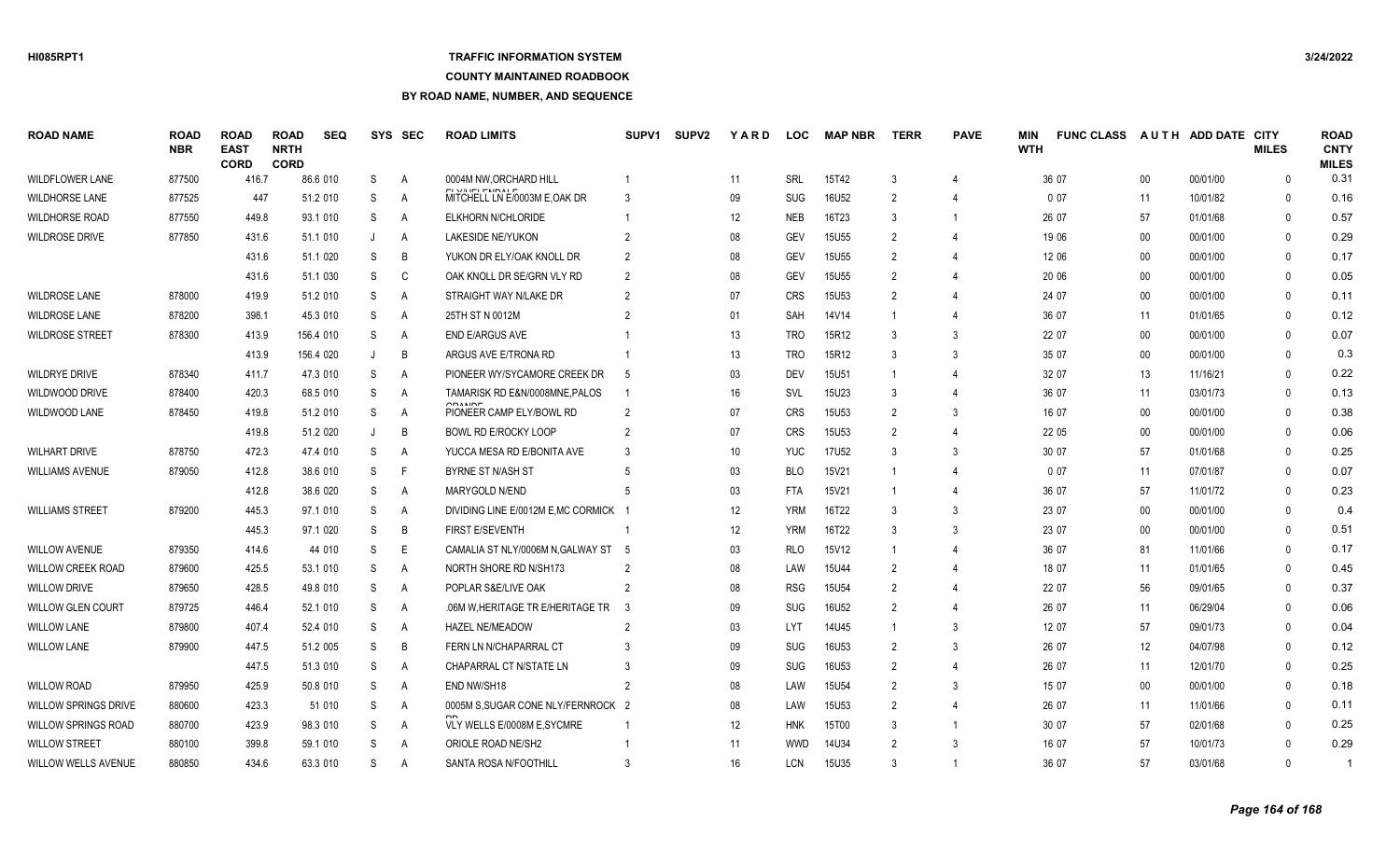## **TRAFFIC INFORMATION SYSTEM**

#### **COUNTY MAINTAINED ROADBOOK**

| <b>ROAD NAME</b>         | <b>ROAD</b><br><b>NBR</b> | <b>ROAD</b><br><b>EAST</b><br><b>CORD</b> | <b>ROAD</b><br><b>NRTH</b><br><b>CORD</b> | <b>SEQ</b> |              | SYS SEC        | <b>ROAD LIMITS</b>                 | <b>SUPV1</b>   | <b>SUPV2</b> | YARD | <b>LOC</b> | <b>MAP NBR</b> | <b>TERR</b>    | <b>PAVE</b>  | <b>MIN</b><br><b>WTH</b> | <b>FUNC CLASS</b> |        | AUTH ADD DATE CITY | <b>MILES</b> | <b>ROAD</b><br><b>CNTY</b><br><b>MILES</b> |
|--------------------------|---------------------------|-------------------------------------------|-------------------------------------------|------------|--------------|----------------|------------------------------------|----------------|--------------|------|------------|----------------|----------------|--------------|--------------------------|-------------------|--------|--------------------|--------------|--------------------------------------------|
| <b>WILSON RANCH ROAD</b> | 881700                    | 406.2                                     |                                           | 63.7 010   | S            | D              | END N/PHELAN RD                    |                |              | 11   | <b>PHN</b> | 14U25          | 3              | $\mathbf{3}$ |                          | 007               | 12     | 02/01/84           | $\Omega$     | 0.25                                       |
|                          |                           | 406.2                                     |                                           | 63.9 015   | S            | E              | PHELAN RD N/GOSS RD                |                |              | 11   | PHN        | 14U25          | 3              |              |                          | 30 07             | 12     | 08/29/00           | $\Omega$     | 2.03                                       |
|                          |                           | 406.2                                     |                                           | 66 017     |              | F              | GOSS RD N/DUNCAN RD                |                |              | 11   | <b>PHN</b> | 14U25          | 3              |              |                          | 32 05             | 12     | 03/01/11           | $\Omega$     | $\overline{1}$                             |
|                          |                           | 406.2                                     |                                           | 63.7 020   | S            | A              | 0049M N.DUNCAN RD N0011M           |                |              | 11   | <b>PHN</b> | 14U25          | 3              |              |                          | 0 0 7             |        | 101/               | $\cup$       | 0.11                                       |
|                          |                           | 406.2                                     |                                           | 63.7 030   | S            | C              | 0060M N.DUNCAN RD N0010M           |                |              | 11   | <b>PHN</b> | 14U25          | 3              |              |                          | 0 0 7             |        | 1011               | $\Omega$     | 0.1                                        |
|                          |                           | 406.2                                     |                                           | 63.7 040   | <sub>S</sub> | B              | 0070M N, DUNCAN RD N0011M          |                |              | 11   | <b>PHN</b> | 14U25          | 3              |              |                          | 0 0 7             |        | 101/               | $\Omega$     | 0.11                                       |
| <b>WILSON STREET</b>     | 881600                    | 414.7                                     |                                           | 35.9 010   | S            | A              | <b>BROWN AVE E/HOLLY ST</b>        |                |              | 03   | <b>BLO</b> | <b>15V22</b>   |                |              |                          | 25 07             | 57     | 08/01/73           |              | 0.1                                        |
| <b>WILTON ROAD</b>       | 882050                    | 474.1                                     |                                           | 42.9 010   | S            | A              | NAVAJO TR N/ONAGA TR               |                |              | 10   | <b>JOS</b> | 17V12          | 3              |              |                          | 26 07             | 57     | 01/01/68           | $\Omega$     | 0.08                                       |
|                          |                           | 474.1                                     |                                           | 42.9 020   |              | B              | ONAGA TR N/MELTON TR               |                |              | 10   | <b>JOS</b> | 17V12          | -3             |              |                          | 30 07             | 57     | 01/01/68           | $\Omega$     | 0.14                                       |
| <b>WINDING LANE</b>      | 882200                    | 444.2                                     |                                           | 52.6 010   | S            | A              | SUGARLOAF N&S/SUGARLOAF            | 3              |              | 09   | <b>BBC</b> | 16U42          | $\overline{2}$ | 3            |                          | 15 07             | 56     | 03/01/66           | $\Omega$     | 0.26                                       |
| <b>WINDJAMMER LANE</b>   | 882250                    | 415.3                                     |                                           | 85.1 010   | S            | A              | END NLY/RIVERS EDGE RD             |                |              | 11   | <b>SRL</b> | 15T42          | 3              |              |                          | 36 07             | 11     | 03/01/75           | $\Omega$     | 0.12                                       |
| <b>WINDROSE PLACE</b>    | 882325                    | 408.9                                     |                                           | 41.3 010   | S            | A              | VALENCIA AVE N .04M                | $\overline{2}$ |              | 03   | <b>FTA</b> | 15V11          |                |              |                          | 32 07             | 11     | 08/08/00           | $\Omega$     | 0.04                                       |
| <b>WINDWARD LANE</b>     | 882400                    |                                           | 415                                       | 85.1 010   | S            | A              | 0008M WLY, RING CT ELY/RIVERS EDGE |                |              | 11   | <b>SRL</b> | 15T42          | 3              |              |                          | 36 07             | 11     | 03/01/75           | $\Omega$     | 0.14                                       |
| <b>WINDY COURT</b>       | 882425                    | 413.8                                     |                                           | 38.4 010   | S            | $\overline{A}$ | SANTA ANA AVE N0009M               |                |              | 03   | <b>BLO</b> | <b>15V22</b>   |                |              |                          | 007               | 11     | 08/01/81           | $\Omega$     | 0.09                                       |
| <b>WINDY PASS DRIVE</b>  | 882435                    | 432.1                                     |                                           | 95.5 050   | S            | A              | "O" ST E/"D" ST                    |                |              | 12   | <b>BHT</b> | 15T25          | 3              | $\mathbf{3}$ |                          | 007               | 12     | 05/01/89           | $\Omega$     | 1.38                                       |
| <b>WINEMA TRAIL</b>      | 882450                    | 585.5                                     |                                           | 46.7 010   | S            | $\overline{A}$ | PAPAGO TR E/HUASNA TR              |                |              | 02   | <b>BRV</b> | 21V12          | 3              |              |                          | 27 07             | $00\,$ | 00/01/00           | $\Omega$     | 0.26                                       |
| <b>WINGATE AVENUE</b>    | 882500                    | 413.1                                     |                                           | 155.2 010  | S            | A              | F ST N/H ST                        |                |              | 13   | <b>TRO</b> | 15R22          | 3              | 3            |                          | 007               | 12     | 12/01/68           | $\Omega$     | 0.13                                       |
| WINGFOOT COURT           | 882550                    | 587                                       |                                           | 47.4 010   | S            | A              | END NE/CAPISTRANO WAY              |                |              | 02   | <b>BRV</b> | 21V12          | 3              |              |                          | 27 07             | 11     | 12/01/70           | $\Omega$     | 0.04                                       |
| WINNEMUCCA TRAIL         | 882700                    | 586.5                                     |                                           | 48.5 010   | S            | A              | END E/FOX TR                       |                |              | 02   | <b>BRV</b> | 21V12          | 3              | 3            |                          | 30 07             | $00\,$ | 00/01/00           | $\Omega$     | 0.07                                       |
| WINNEPEG DRIVE           | 882750                    | 426.1                                     |                                           | 53.8 010   | S            | A              | END E/YOSEMITE DR                  |                |              | 08   | LAW        | 15U44          | $\overline{2}$ |              |                          | 007               | 11     | 09/01/84           | $\Omega$     | 0.1                                        |
| <b>WINSTON COURT</b>     | 882975                    | 420.9                                     |                                           | 68.3 010   | S            | $\overline{A}$ | END E/NORFOLK LANE                 |                |              | 16   | SVL        | 15U23          | 3              |              |                          | 36 07             | 11     | 03/01/73           | $\Omega$     | 0.03                                       |
| <b>WINTERGREEN ROAD</b>  | 883100                    | 400.2                                     |                                           | 64.4 010   | S            | A              | CHOLLA RD N/SMOKE TREE RD          |                |              | 11   | PNH        | 14U24          | 3              |              |                          | 26 07             | 11     | 01/01/60           | $\Omega$     | 0.5                                        |
| <b>WINTERS ROAD</b>      | 883250                    | 470.7                                     |                                           | 51.5 020   |              | C              | LANDERS LANE E/AVALON AVE          | 3              |              | 10   | <b>JOS</b> | 17U52          | 3              |              |                          | 0 0 5             | 11     | 01/01/58           |              | 0.38                                       |
|                          |                           | 470.7                                     |                                           | 51.5 030   | S            | D              | AVALON AVE E0050M                  | 3              |              | 10   | <b>JOS</b> | <b>17U52</b>   | 3              |              |                          | 0 0 5             | 11     | 01/01/58           |              | 0.5                                        |
|                          |                           | 470.7                                     |                                           | 51.5 040   | S            | $\overline{A}$ | SUNBURST E/BORDER<br>0000          |                |              | 10   | <b>JOS</b> | 17U52          | 3              |              |                          | 30 06             | 11     | 01/01/58           |              | 0.5                                        |
| <b>WINTUN TRAIL</b>      | 883600                    | 585.2                                     |                                           | 46.6 010   | S            | A              | DEL REY DR E/PAPAGO TR             |                |              | 02   | <b>BRV</b> | 21V12          | 3              | $\mathbf{3}$ |                          | 21 07             | 11     | 09/01/75           | $\Omega$     | 0.31                                       |
| <b>WISTERIA COURT</b>    | 883675                    | 613.4                                     |                                           | 40.1 010   | S            | A              | MANZANITA DR N/END                 |                |              | 03   | <b>RLO</b> | 15V22          |                |              |                          | 007               | 11     | 12/01/84           | $\Omega$     | 0.1                                        |
| <b>WISTERIA COURT</b>    | 883695                    | 410.2                                     |                                           | 60.4 050   | S.           | A              | LANDOVER AVE E.12M                 |                |              | 11   | OKH        | <b>15U31</b>   | $\mathcal{R}$  | $\mathbf{3}$ |                          | 36 07             | 11     | 08/26/91           | $\Omega$     | 0.12                                       |
| <b>WOLF ROAD</b>         | 884150                    | 444.6                                     |                                           | 51 010     | S            | A              | VILLA GROVE AVE SE/CANYON CREST 3  |                |              | 09   | <b>MRG</b> | 16U52          | $\mathfrak{p}$ |              |                          | 20 07             |        | /01/               | 0.31         | 0.32                                       |
| <b>WOLF WAY</b>          | 884175                    | 586.5                                     |                                           | 48.9 010   | S            | A              | END E/FOX TR                       |                |              | 02   | <b>BRV</b> | 21V12          | $\mathcal{R}$  |              |                          | 36 07             | $00\,$ | 00/01/00           | $\Omega$     | 0.03                                       |
| <b>WOODBERRY DRIVE</b>   | 884250                    | 448.8                                     |                                           | 50.5 010   | S.           | A              | SKY VIEW DR NE 0003M               | 3              |              | 09   | <b>MRG</b> | 16U00          | $\mathfrak{p}$ | Δ            |                          | 31 07             | 11     | 12/01/69           | $\Omega$     | 0.03                                       |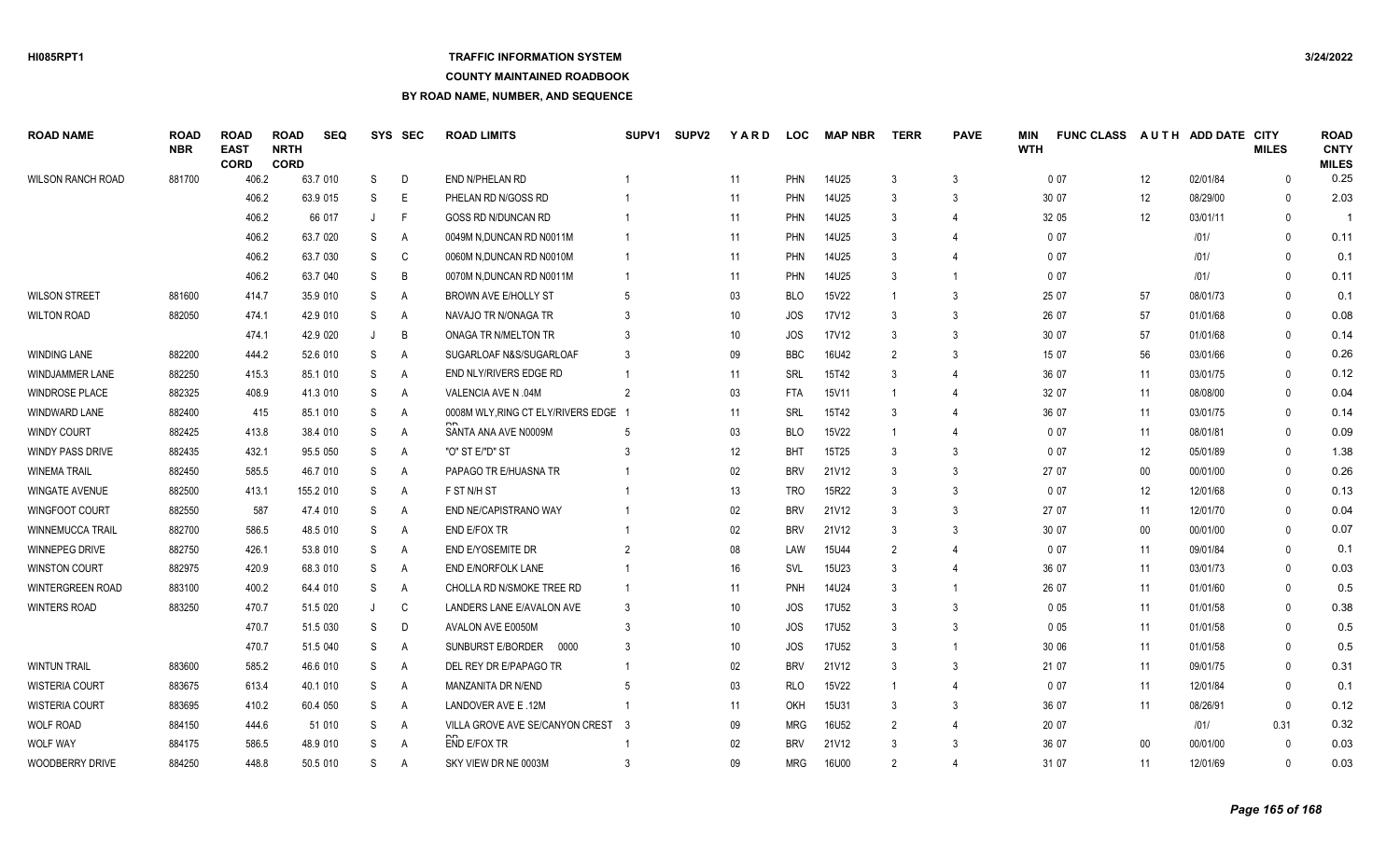## **TRAFFIC INFORMATION SYSTEM**

#### **COUNTY MAINTAINED ROADBOOK**

| <b>ROAD NAME</b>       | <b>ROAD</b><br><b>NBR</b> | <b>ROAD</b><br><b>EAST</b><br><b>CORD</b> | <b>ROAD</b><br><b>NRTH</b><br><b>CORD</b> | <b>SEQ</b> |   | SYS SEC        | <b>ROAD LIMITS</b>                        | SUPV <sub>1</sub> | <b>SUPV2</b> | <b>YARD</b>     | <b>LOC</b> | <b>MAP NBR</b>    | <b>TERR</b>    | <b>PAVE</b>    | <b>MIN</b><br><b>WTH</b> | <b>FUNC CLASS</b> |        | AUTH ADD DATE CITY | <b>MILES</b> | <b>ROAD</b><br><b>CNTY</b><br><b>MILES</b> |
|------------------------|---------------------------|-------------------------------------------|-------------------------------------------|------------|---|----------------|-------------------------------------------|-------------------|--------------|-----------------|------------|-------------------|----------------|----------------|--------------------------|-------------------|--------|--------------------|--------------|--------------------------------------------|
| <b>WOODCREST DRIVE</b> | 884275                    | 412                                       |                                           | 51.2 010   | S | $\mathsf{A}$   | <b>GREENWOOD AVE E/END</b>                | $\mathcal{P}$     |              | 03              | <b>DEV</b> | <b>15U51</b>      | $\overline{2}$ | 3              |                          | 007               | 12     | 10/01/78           | $\mathbf{0}$ | 0.08                                       |
| <b>WOODHILL STREET</b> | 884600                    | 414.2                                     |                                           | 43.6 010   | S | A              | YUCCA AVE E/PARK AVE                      |                   |              | 03              | <b>RLO</b> | 15V12             |                | 4              |                          | 36 07             | 57     | 11/01/71           | 0.09         | 0.08                                       |
| <b>WOODLAND ROAD</b>   | 884750                    | 419.4                                     |                                           | 51.1 010   | S | A              | <b>CREST FOREST DR NW/SEELEY</b>          | $\mathcal{P}$     |              | 07              | <b>CRS</b> | 15U53             | $\mathcal{P}$  | 3              |                          | 19 07             | $00\,$ | 00/01/00           | $\Omega$     | 0.29                                       |
| <b>WOODLAWN AVENUE</b> | 885200                    | 412.3                                     |                                           | 50.9 010   | S | A              | 27M S, KENWOOD AVE N/RANCHO AVE 2         |                   |              | 03              | <b>DEV</b> | <b>15U51</b>      |                | $\overline{4}$ |                          | 22 07             | 11     | 01/01/35           | $\Omega$     | 0.62                                       |
| <b>WOODS AVENUE</b>    | 885350                    | 429.4                                     |                                           | 94.8 010   | S | A              | PARIS AVE NW/JOHNSON ST                   |                   |              | 12              | LEN        | 15T24             | 3              | 3              |                          | 25 07             | 00     | 00/01/00           | $\Omega$     | 0.15                                       |
| WOODSEY ROAD           | 885500                    | 419.4                                     |                                           | 51.3 010   | S | A              | KNAPPS CO N/SUNSET LANE                   | $\overline{2}$    |              | 07              | <b>CRS</b> | <b>15U53</b>      | $\mathcal{P}$  | 4              |                          | 20 07             | $00\,$ | 00/01/00           | $\Omega$     | 0.06                                       |
|                        |                           | 419.4                                     |                                           | 51.3 020   | S | B              | SUNSET LANE NE/END                        |                   |              | 07              | <b>CRS</b> | 15U53             | $\mathcal{P}$  |                |                          | 13 07             | $00\,$ | 00/01/00           | $\Omega$     | 0.22                                       |
| WOODSIDE DRIVE         | 885600                    | 443.9                                     |                                           | 52.3 010   | S | A              | RIDGESIDE DR N/ASHWOOD DR                 |                   |              | 09              | <b>BBC</b> | 16U42             | $\mathcal{P}$  |                |                          | 26 07             | 11     | 11/01/67           | $\Omega$     | 0.27                                       |
| <b>WRANGLER DRIVE</b>  | 885700                    | 413.5                                     |                                           | 38.8 010   | S | A              | CEDAR AVE E/DREAM ST                      | -5                |              | 03              | <b>BLO</b> | 15V22             |                | $\Delta$       |                          | 36 07             | 11     | 12/18/01           | $\Omega$     | 0.04                                       |
|                        |                           | 413.5                                     |                                           | 38.7 020   | S | B              | DREAM ST E/TUMBLEWEED DR                  | -5                |              | 03              | <b>BLO</b> | 15V22             |                | $\overline{4}$ |                          | 36 07             | 11     | 12/18/01           | $\Omega$     | 0.16                                       |
| <b>WRANGLER ROAD</b>   | 885800                    | 421.7                                     |                                           | 87.1 010   | S | A              | BONANZA N/BRONCO TRAIL                    |                   |              | 16              | <b>HLN</b> | 15T33             |                | 3              |                          | 30 07             | 57     | 02/01/68           | $\Omega$     | 0.5                                        |
| <b>WREN STREET</b>     | 886100                    | 423.8                                     |                                           | 65.6 030   | J | D              | JOSHUA RD E/VLY VISTA AVE                 |                   |              | 16              | APV        | 15U24             | 3              | $\overline{1}$ |                          | 27 06             | 57     | 10/01/67           | $\Omega$     | 0.5                                        |
|                        |                           | 423.8                                     |                                           | 65.6 040   | S | C              | MILPAS DR E/CORTO                         |                   |              | 16              | APV        | 15U24             | 3              | $\overline{1}$ |                          | 32 07             | 57     | 11/01/72           | $\Omega$     | 0.99                                       |
| WRIGHT MOUNTAIN ROAD   | 886200                    | 401.3                                     |                                           | 58.7 010   |   | $\overline{A}$ | ZERMATT DR N/SH 2                         |                   |              | 11              | <b>WWD</b> | 14U34             | $\mathcal{P}$  | 4              |                          | 32 06             | 12     | 12/12/06           | $\Omega$     | 0.59                                       |
| <b>WYLERHORN DRIVE</b> | 886400                    | 420.2                                     |                                           | 51.5 010   | S | A              | ZURICH DR NE/ZERMATT DR                   | $\overline{2}$    |              | 07              | <b>CRS</b> | 15U <sub>53</sub> | $\mathcal{P}$  | 3              |                          | 18 07             | $00\,$ | 00/01/00           | $\Omega$     | 1.1                                        |
| YAKIMA TRAIL           | 892250                    | 585.9                                     |                                           | 46.7 010   | S | B              | 0006M S.SHANIKO TR N/DEL REY DR           |                   |              | 02              | <b>BRV</b> | 21V12             | 3              | 3              |                          | 27 07             |        | 1011               | $\Omega$     | 0.58                                       |
| YANKTON DRIVE          | 892350                    | 414.1                                     |                                           | 38.2 010   | S | A              | SPRUCE AVE E/0006M E, WALNUT ST           | -5                |              | 03              | <b>BLO</b> | 15V22             |                | $\overline{4}$ |                          | 007               | 11     | 01/01/76           | $\mathbf{0}$ | 0.18                                       |
|                        |                           | 414.2                                     |                                           | 38.2 020   | S | B              | CACTUS AVE E/TRENMAR LN                   | -5                |              | 03              | <b>BLO</b> | 15V22             |                | $\overline{4}$ |                          | 32 07             | 11     | 03/21/00           | $\Omega$     | 0.08                                       |
| YATES AVENUE           | 892700                    | 421.6                                     |                                           | 43.6 010   | S | A              | EIGHTEENTH N/NINETEENTH                   |                   |              | 05              | <b>SBO</b> | 15V13             |                | $\overline{4}$ |                          | 36 07             | 57     | 09/01/73           | $\mathbf{0}$ | 0.09                                       |
| YATES ROAD             | 892900                    | 420                                       |                                           | 69.3 010   | J | E              | .24MN, CHINQUAPIN DR                      |                   |              | 16              | SVL        | 15U13             | 3              | $\overline{4}$ |                          | 36 04             | 11     | 03/01/73           | $\mathbf{0}$ | 1.23                                       |
| YATES STREET           | 893000                    | 421.6                                     |                                           | 43 010     | S | A              | FROLOGO FORTUNA<br><b>BASE LINE N/END</b> |                   |              | 05              | <b>SBO</b> | 15V13             |                | $\overline{4}$ |                          | 21 07             | 31     | 03/01/73           | 0.03         | 0.07                                       |
| YATES WELL ROAD        | 893100                    | 524.1                                     |                                           | 142.7 010  | S | B              | .54M W,I-15 E .70M                        |                   |              | 15              | <b>NIP</b> | 19R00             | 3              | 4              |                          | 24 07             | 13     | 10/01/63           | $\mathbf{0}$ | 0.7                                        |
|                        |                           | 524.1                                     |                                           | 142.7 020  | S | C              | .16M E, SH15 SE .38M                      |                   |              | 15              | <b>NIP</b> | 19R00             | 3              | $\overline{1}$ |                          | 10 07             | 13     | 10/01/63           | $\mathbf{0}$ | 0.38                                       |
| YAWL COURT             | 893115                    | 415.2                                     |                                           | 85.1 010   | S | $\overline{A}$ | END NLY/TOPMAST DRIVE                     |                   |              | 11              | SRL        | 15T42             | 3              | $\overline{4}$ |                          | 36 07             | 11     | 03/01/75           | $\Omega$     | 0.03                                       |
| YELLOW DOCK WAY        | 893120                    | 47.1                                      |                                           | 412.2 010  | S | $\overline{A}$ | WHITE ASH RD N/VINE MAPLE RD              | -5                |              | 03              | <b>DEV</b> | 15U51             |                | $\overline{4}$ |                          | 32 07             | 11     | 10/31/17           | $\Omega$     | 0.09                                       |
| YELLOWSTONE AVENUE     | 893125                    | 420.2                                     |                                           | 67.8 010   | S | B              | WHISPERING SPGS RD NLY/PEBBLE             |                   |              | 16              | SVL        | 15U23             | 3              | $\overline{4}$ |                          | 36 07             | 11     | 03/01/73           | $\Omega$     | 0.21                                       |
|                        |                           | 420.2                                     |                                           | 67.8 020   | S | A              | PRADO WY N/0007M N, VISTA POINT DR        |                   |              | 16              | SVL        | 15U23             | 3              | $\overline{4}$ |                          | 44 07             | 11     | 03/01/73           | $\Omega$     | 0.6                                        |
| YELLOWSTONE DRIVE      | 893150                    | 426                                       |                                           | 53 010     | S | A              | YOSEMITE DR ES&W/YOSEMITE DR              | 2                 |              | 08              | LAW        | 15U44             | $\mathfrak{p}$ | $\overline{4}$ |                          | 26 07             |        | 1011               | $\Omega$     | 0.68                                       |
| YELLOWSTONE DRIVE      | 893175                    | 399.4                                     |                                           | 59.6 010   | S | A              | RIVERA DR E 0011M                         |                   |              | 11              | <b>WWD</b> | 14U34             | $\mathcal{P}$  | 3              |                          | 25 07             | 62     | 11/01/67           | $\Omega$     | 0.11                                       |
| YERMO CUTOFF           | 893200                    | 442.1                                     |                                           | 99.3 010   | A | A              | GHOST TOWN RD NWLY/FT IRWIN RD            |                   |              | 12 <sup>°</sup> | <b>BAR</b> | 16T12             |                | 3              |                          | 23 05             | 11     | 01/01/57           | $\Omega$     | 1.75                                       |
| YERMO ROAD             | 893300                    | 439.8                                     |                                           | 96.9 010   |   | A              | MERIDIAN E/DAGGETT YERMOR                 |                   |              | 12              | <b>CAL</b> | 16T21             |                | $\overline{4}$ |                          | 24 05             | 11     | 01/01/29           | $\Omega$     | 2.28                                       |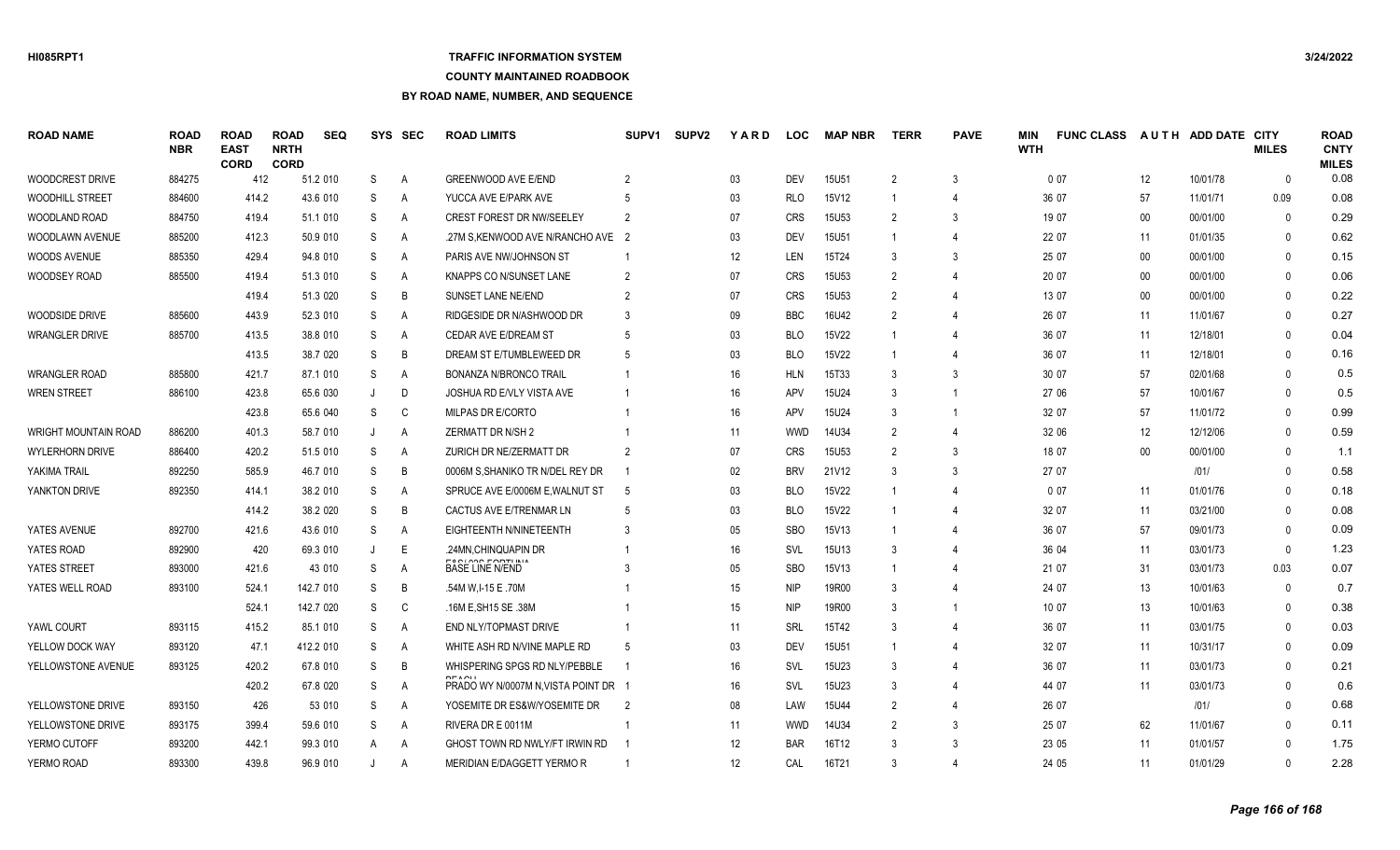### **TRAFFIC INFORMATION SYSTEM**

#### **COUNTY MAINTAINED ROADBOOK**

| <b>ROAD NAME</b>    | <b>ROAD</b><br><b>NBR</b> | <b>ROAD</b><br><b>EAST</b><br><b>CORD</b> | <b>ROAD</b><br><b>NRTH</b><br><b>CORD</b> | <b>SEQ</b> | <b>SYS</b>   | <b>SEC</b>     | <b>ROAD LIMITS</b>                                | SUPV <sub>1</sub> | <b>SUPV2</b> | YARD            | <b>LOC</b> | <b>MAP NBR</b> | <b>TERR</b>    | <b>PAVE</b>              | MIN<br><b>WTH</b> | <b>FUNC CLASS</b> |        | AUTH ADD DATE CITY | <b>MILES</b> | <b>ROAD</b><br><b>CNTY</b><br><b>MILES</b> |
|---------------------|---------------------------|-------------------------------------------|-------------------------------------------|------------|--------------|----------------|---------------------------------------------------|-------------------|--------------|-----------------|------------|----------------|----------------|--------------------------|-------------------|-------------------|--------|--------------------|--------------|--------------------------------------------|
|                     |                           | 439.8                                     |                                           | 96.9 020   | A            | C              | DAGGETT YERMO RD E/E YERMO                        |                   |              | 12              | <b>CAL</b> | 16T22          |                |                          |                   | 40 05             | 11     | 01/01/29           | $\mathbf{0}$ | 4.45                                       |
|                     |                           | 439.8                                     |                                           | 96.9 030   |              | B              | <b>INITEDOUO</b><br>YERMO INTERC E/FIELD RD-N LEG |                   |              | 12              | <b>YRM</b> | 16T22          | -3             |                          |                   | 31 05             | 13     | 01/01/65           | $\Omega$     | 17.44                                      |
|                     |                           | 439.8                                     |                                           | 96.9 040   | S            | D              | FIELD RD-N LEG E/FIELD RD-S LEG                   |                   |              | 12              | <b>YRM</b> | <b>16S00</b>   | 3              |                          |                   | 31 05             | 57     | 01/01/68           | $\mathbf{0}$ | 0.38                                       |
| <b>YEW COURT</b>    | 893350                    | 409.2                                     |                                           | 39.8 050   | S            | A              | <b>BEECH AVE E.11M</b>                            |                   |              | 03              | <b>FTA</b> | 15V21          |                | $\boldsymbol{\varDelta}$ |                   | 32 07             | 11     | 01/24/95           | $\mathbf{0}$ | 0.11                                       |
| YORBA AVENUE        | 893400                    | 396.1                                     |                                           | 32.3 033   | S            | $\mathsf{C}$   | PHILADELPHIA AVE N/.12M S.FRANCIS                 |                   |              | 01              | <b>CHI</b> | 14V23          |                | $\overline{4}$           |                   | 23 05             |        | 1011               | 0.1          | 0.3                                        |
|                     |                           | 396.1                                     |                                           | 32.3 050   | S            | D              | <b>FRANCIS AVE N/PHILLIPS BLVD</b>                |                   |              | 01              | CHI        | 14V23          |                |                          |                   | 23 05             |        | 1011               | $\Omega$     | 0.43                                       |
| YOSEMITE DRIVE      | 893525                    | 586.9                                     |                                           | 49.4 010   | <sub>S</sub> | $\overline{A}$ | CARLSBAD AVE E/RIO MESA DR                        |                   |              | 02              | <b>BRV</b> | 21V12          | 3              | 3                        |                   | 27 07             | 11     | 12/01/70           | $\Omega$     | 0.1                                        |
| YOSEMITE DRIVE      | 893550                    | 426.3                                     |                                           | 53.3 010   | S            | A              | SH173 NELY/MANITOBA DR                            | $\overline{2}$    |              | 08              | LAW        | 15U44          | $\mathcal{P}$  |                          |                   | 26 07             |        | 1011               | $\Omega$     | 0.89                                       |
|                     |                           | 426.3                                     |                                           | 53.3 020   | S            | B              | MANITOBA DR N/END                                 |                   |              | 08              | LAW        | 15U44          | $\overline{2}$ |                          |                   | 007               | 11     | 09/01/84           | $\Omega$     | 0.15                                       |
| YOSEMITE DRIVE      | 893575                    | 444.5                                     |                                           | 50.8 020   | S            | D              | CYN CREST DR E0015M                               |                   |              | 09              | <b>MRG</b> | 16U52          | $\mathcal{P}$  |                          |                   | 26 07             |        | 1011               | $\mathbf{0}$ | 0.15                                       |
| YUCCA AVENUE        | 894000                    | 414.2                                     |                                           | 43.6 010   | S            | B              | 0001M S, WOODHILL ST N/CHAPARRAL                  | -5                |              | 03              | <b>RLO</b> | 15V12          |                | $\overline{4}$           |                   | 36 07             | 57     | 11/01/71           | 0.01         | 0.22                                       |
|                     |                           | 414.2                                     |                                           | 43.6 020   | S            | C              | SILVER ST N/TAHOE ST                              |                   |              | 03              | <b>RLO</b> | 15V12          |                | 3                        |                   | 007               | 11     | 05/01/85           | $\mathbf{0}$ | 0.06                                       |
| YUCCA AVENUE        | 894200                    | 414.4                                     |                                           | 48.6 010   | S            | $\overline{A}$ | KENDALL DR NE .09M                                |                   |              | 05              | <b>VER</b> | 15U52          |                |                          |                   | 26 07             | 57     | 11/01/71           | $\Omega$     | 0.09                                       |
| YUCCA DRIVE         | 894250                    | 421.3                                     |                                           | 45.6 010   | <sub>S</sub> | A              | <b>FERNDALE AVE E/MOUNTAIN</b>                    |                   |              | 05              | DEL        | 15V13          |                |                          |                   | 36 07             | 11     | 06/01/65           | $\Omega$     | 0.09                                       |
| YUCCA MESA ROAD     | 895200                    | 472.3                                     |                                           | 44.5 010   |              | A              | 29 PALMS HWY N/DOUGLAS LN-NM                      |                   |              | 10 <sup>°</sup> | <b>YUC</b> | 17V12          |                | 3                        |                   | 22 05             | 55     | 09/01/66           | 0.5          | 0.5                                        |
|                     |                           | 472.3                                     |                                           | 44.5 016   |              | C              | .13M N, BUENA VISTA DR N/ABERDEEN                 | -3                |              | 10 <sup>°</sup> | <b>YUC</b> | 17V12          | 3              | 3                        |                   | 22 05             | 55     | 09/01/66           | $\Omega$     | 1.87                                       |
|                     |                           | 472.3                                     |                                           | 44.5 020   | S            | B              | NAPA RD N/RECHE RD                                |                   |              | 10              | <b>YUC</b> | 17U42          | $\mathbf{3}$   | $\overline{1}$           |                   | 24 05             | 57     | 09/01/69           | 0            | -1                                         |
| YUCCA ROAD          | 894300                    | 427.1                                     |                                           | 73.1 010   | S            | A              | WAALEW N/VALLEY CREST TERR                        |                   |              | 16              | <b>APV</b> | 15U14          |                | 3                        |                   | 23 07             | 57     | 08/01/73           | 0.13         | 0.12                                       |
|                     |                           | 427.1                                     |                                           | 73.1 020   | S            | B              | VALLEY CREST TER N .04M                           |                   |              | 16              | <b>APV</b> | 15U14          |                | 4                        |                   | 21 07             | 57     | 08/01/73           | 0.02         | 0.02                                       |
| <b>YUCCA STREET</b> | 894500                    | 423.6                                     |                                           | 64.1 010   | S            | $\overline{A}$ | MOCKINGBIRD E/IROQUOIS                            |                   |              | 16              | APV        | 15U23          | 3              | $\overline{1}$           |                   | 24 07             | 57     | 08/01/73           | $\mathbf{0}$ | 0.13                                       |
| YUCCA STREET        | 894600                    |                                           | 414                                       | 156.3 010  | S            | A              | ARGUS AVE E/TRONA RD                              |                   |              | 13              | <b>TRO</b> | 15R12          | $\mathcal{R}$  | 3                        |                   | 36 07             | $00\,$ | 00/01/00           | $\Omega$     | 0.26                                       |
| YUCCA TERRACE DRIVE | 894800                    | 403.3                                     |                                           | 64.4 010   | S            | A              | SHEEP CRK RD E/VALLE VISTA                        |                   |              | 11              | PHN        | 14U25          |                | 3                        |                   | 30 07             | 57     | 11/01/67           | $\Omega$     | 0.5                                        |
|                     |                           | 409.7                                     |                                           | 64.4 050   | S            | B              | 25M W.ARROWHEAD RD E/BALDY                        |                   |              | 11              | PHN        | 15U21          |                | 3                        |                   | 26 07             | 11     | 08/19/97           | $\Omega$     | 0.5                                        |
|                     |                           | 410.2                                     |                                           | 64.4 052   | S            | D              | BALDY MESA RD E/BRACEO ST                         |                   |              | 11              | OKH        | 15U21          | $\mathbf{3}$   | $\overline{4}$           |                   | 20 07             | 11     | 12/09/08           | $\Omega$     | 0.44                                       |
|                     |                           | 411.6                                     |                                           | 64.4 060   | S            | C              | VERBENA RD E/COLERIDGE RD                         |                   |              | 11              | <b>PHN</b> | 15U21          |                | $\overline{4}$           |                   | 26 07             | 11     | 01/29/08           | $\mathbf{0}$ | 0.13                                       |
| <b>YUCCA TRAIL</b>  | 894900                    | 466.7                                     |                                           | 43.4 070   |              | F              | .03M W,LA CONTENTA RD E/LA                        | -3                |              | 10              | <b>YUC</b> | 17V12          | 3              | 3                        |                   | 0 0 7             | 12     | 03/12/79           | 0.02         | 0.01                                       |
|                     |                           | 466.7                                     |                                           | 43.4 080   |              | G              | 001177171<br>LA CONTENTA RD E/.07M W, OLYMPIC     | -3                |              | 10              | <b>JOS</b> | 17V12          | 3              | 3                        |                   | 005               | 12     | 03/12/79           | $\mathbf{0}$ |                                            |
| YUKI COURT          | 895215                    | 586.8                                     |                                           | 48.2 010   | S            | $\overline{A}$ | END NE/CHULA VISTA ST                             |                   |              | 02              | <b>BRV</b> | 21V12          | 3              | 3                        |                   | 27 07             | 11     | 01/01/71           | $\Omega$     | 0.05                                       |
| YUKON COURT         | 895225                    | 424.5                                     |                                           | 53.5 010   | S            | A              | YUKON DR N/END                                    |                   |              | 08              | LAW        | 15U43          | $\overline{2}$ |                          |                   | 30 07             | 11     | 10/01/67           | $\Omega$     | 0.03                                       |
| YUKON DRIVE         | 895250                    | 424.3                                     |                                           | 53.4 010   | S            | A              | MATTERHORN DR NE/MATTERHORN DR 2                  |                   |              | 08              | LAW        | 15U43          |                |                          |                   | 26 07             | 11     | 10/01/67           | $\cap$       | 0.47                                       |
| <b>YUKON DRIVE</b>  | 895300                    | 431.7                                     |                                           | 51.2 010   |              | A              | LAKESIDE DR N/HOLCOMB CRK                         |                   |              | 08              | <b>GEV</b> | <b>15U55</b>   | $\mathfrak{D}$ |                          |                   | 18 06             | 11     | 01/01/38           | $\Omega$     | 0.34                                       |